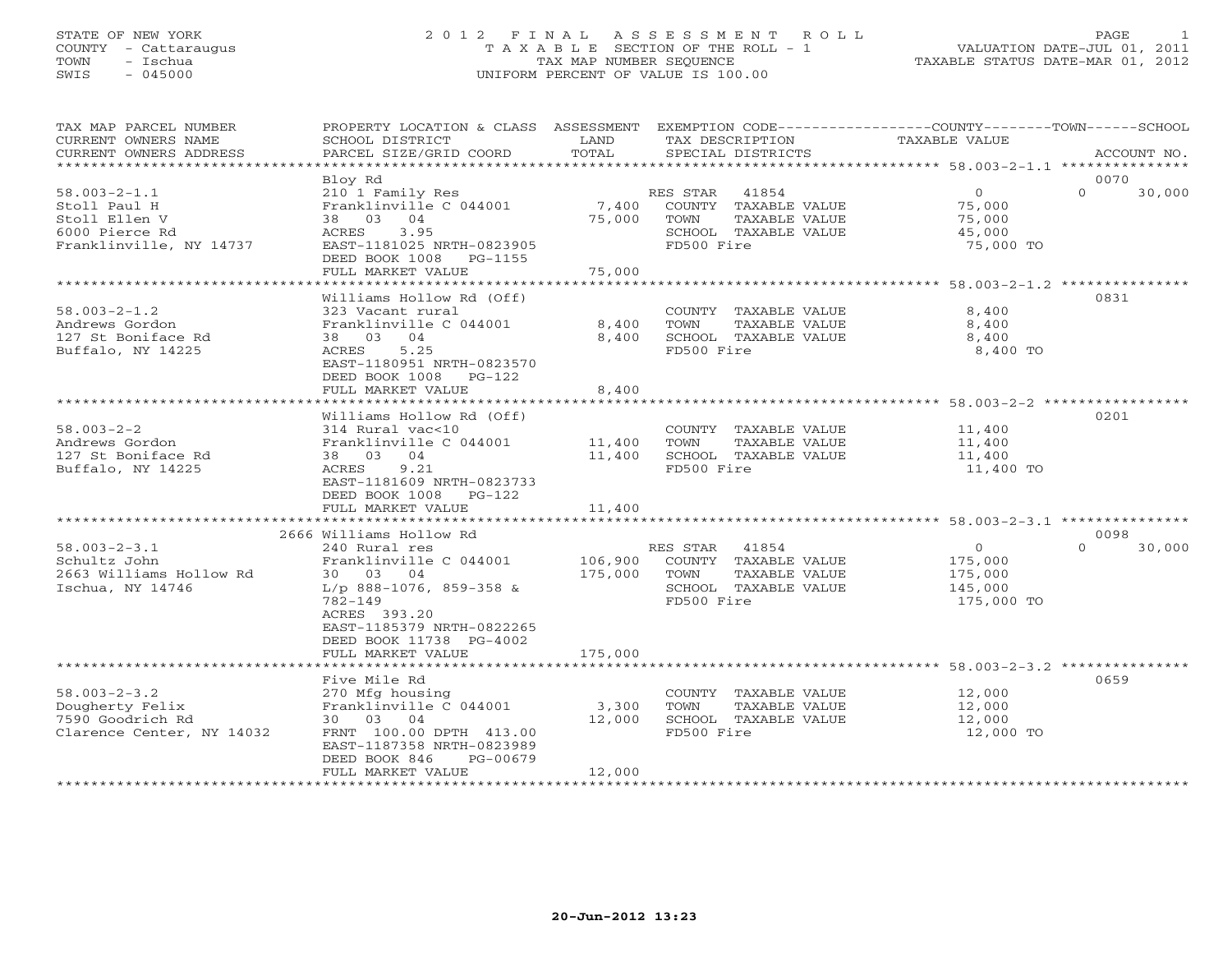### STATE OF NEW YORK 2 0 1 2 F I N A L A S S E S S M E N T R O L L PAGE 2 COUNTY - Cattaraugus T A X A B L E SECTION OF THE ROLL - 1 VALUATION DATE-JUL 01, 2011 TOWN - Ischua TAX MAP NUMBER SEQUENCE TAXABLE STATUS DATE-MAR 01, 2012 SWIS - 045000 UNIFORM PERCENT OF VALUE IS 100.00UNIFORM PERCENT OF VALUE IS 100.00

| TAX MAP PARCEL NUMBER<br>CURRENT OWNERS NAME<br>CURRENT OWNERS ADDRESS                  | PROPERTY LOCATION & CLASS ASSESSMENT<br>SCHOOL DISTRICT<br>and the contract of the LAND<br>PARCEL SIZE/GRID COORD                                                               | TOTAL                 | TAX DESCRIPTION<br>SPECIAL DISTRICTS                                                                           | EXEMPTION CODE-----------------COUNTY-------TOWN------SCHOOL<br>TAXABLE VALUE                                                  | ACCOUNT NO.                      |
|-----------------------------------------------------------------------------------------|---------------------------------------------------------------------------------------------------------------------------------------------------------------------------------|-----------------------|----------------------------------------------------------------------------------------------------------------|--------------------------------------------------------------------------------------------------------------------------------|----------------------------------|
|                                                                                         | 5979 Five Mile Rd                                                                                                                                                               |                       |                                                                                                                |                                                                                                                                | 0747                             |
| $58.003 - 2 - 3.5$<br>Michienzi David J<br>5979 Five Mile Rd<br>Hinsdale, NY 14743      | 210 1 Family Res<br>Franklinville C 044001 5,000 COUNTY TAXABLE VALUE<br>30 03 04<br>ACRES 1.00<br>EAST-1187471 NRTH-0823760<br>DEED BOOK 00922 PG-01156<br>FULL MARKET VALUE   | 63,000 TOWN<br>63,000 | RES STAR 41854<br>TAXABLE VALUE<br>SCHOOL TAXABLE VALUE<br>FD500 Fire                                          | $\overline{0}$<br>$\Omega$<br>63,000<br>63,000<br>33,000<br>63,000 TO                                                          | 30,000                           |
|                                                                                         |                                                                                                                                                                                 |                       |                                                                                                                |                                                                                                                                |                                  |
| $58.003 - 2 - 3.6$<br>Michienzi David J<br>5979 Five Mile Rd<br>Ishcua, NY 14743        | Five Mile Rd<br>312 Vac w/imprv<br>Franklinville C 044001<br>30 03 04<br>FRNT 158.70 DPTH 108.50<br>EAST-1187462 NRTH-0823546<br>DEED BOOK 11281 PG-9001                        | 3,000<br>22,200       | COUNTY TAXABLE VALUE 22,200<br>TOWN<br>SCHOOL TAXABLE VALUE<br>FD500 Fire                                      | TAXABLE VALUE 22,200<br>TAXABLE VALUE 22,200<br>22,200 TO                                                                      | 0945                             |
|                                                                                         | FULL MARKET VALUE                                                                                                                                                               | 22,200                |                                                                                                                |                                                                                                                                |                                  |
|                                                                                         | ****************************                                                                                                                                                    | ******************    |                                                                                                                | ***********************************58.003-2-4 ******************                                                               |                                  |
| $58.003 - 2 - 4$<br>Wilson Richard J<br>5998 Five Mile Rd<br>Ischua, NY 14743           | 5998 Five Mile Rd<br>210 1 Family Res<br>Franklinville C 044001 4,200<br>30 03 04<br>FRNT 140.00 DPTH 305.00<br>EAST-1187774 NRTH-0823974<br>DEED BOOK 6874 PG-9002             | 35,000                | COUNTY TAXABLE VALUE 35,000<br>TOWN<br>TAXABLE VALUE<br>SCHOOL TAXABLE VALUE<br>FD500 Fire                     | 35,000<br>35,000<br>35,000 TO                                                                                                  | 0350                             |
|                                                                                         | FULL MARKET VALUE                                                                                                                                                               | 35,000                |                                                                                                                |                                                                                                                                |                                  |
|                                                                                         |                                                                                                                                                                                 |                       |                                                                                                                |                                                                                                                                |                                  |
| $58.003 - 2 - 5$<br>58.003-2-5<br>Hopkins Ronald<br>5984 Five Mile Rd<br>Cuba, NY 14727 | 5984 Five Mile Rd<br>270 Mfg housing<br>Franklinville C 044001 2,000 SR STAR<br>EAST-1187759 NRTH-0823853<br>DEED BOOK 801<br>PG-00734                                          |                       | WVET C/T 41121<br>4100<br>TAXABLE VALUE<br>TAXABLE VALUE<br>TIARLE VALUE<br>SCHOOL TAXABLE VALUE<br>FD500 Fire | 2,775<br>2,775<br>$\overline{0}$<br>$\Omega$<br>15,725<br>15,725<br>$\begin{smallmatrix}&&0\18,500&\text{TO}\end{smallmatrix}$ | 0125<br>$\overline{0}$<br>18,500 |
|                                                                                         | FULL MARKET VALUE                                                                                                                                                               | 18,500                |                                                                                                                |                                                                                                                                |                                  |
| $58.003 - 2 - 6$<br>Lape Edward Sr<br>33 Evadene St<br>Buffalo, NY 14214                | 5876 Five Mile Rd<br>260 Seasonal res<br>Franklinville C 044001 6,500<br>30 03 04<br>ACRES<br>2.84<br>EAST-1187932 NRTH-0822795<br>DEED BOOK 17290 PG-2002<br>FULL MARKET VALUE | 26,400<br>26,400      | COUNTY TAXABLE VALUE 26,400<br>TAXABLE VALUE<br>TOWN<br>SCHOOL TAXABLE VALUE<br>FD500 Fire                     | 26,400<br>26,400<br>26,400 TO                                                                                                  | 0016                             |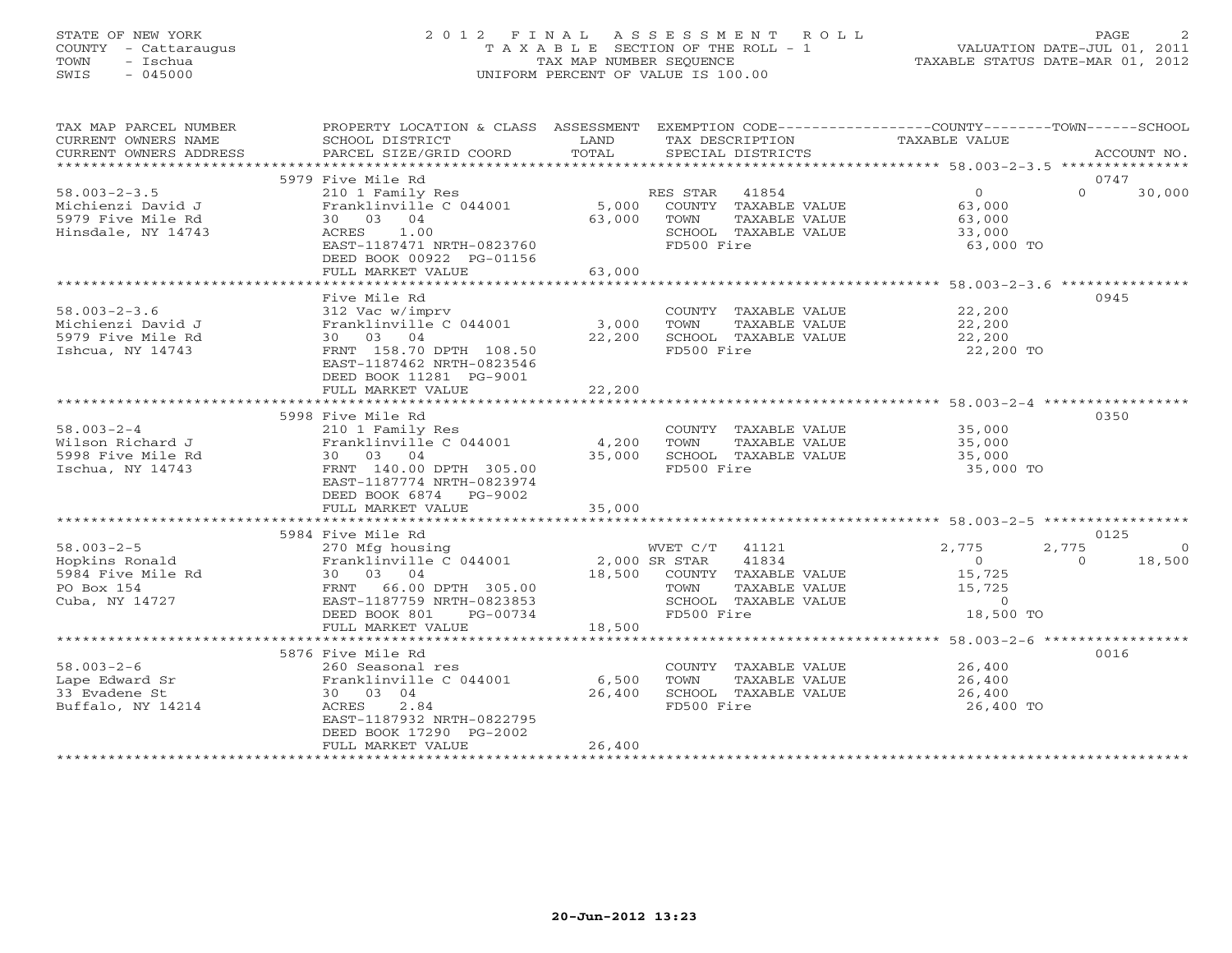### STATE OF NEW YORK 2 0 1 2 F I N A L A S S E S S M E N T R O L L PAGE 3 COUNTY - Cattaraugus T A X A B L E SECTION OF THE ROLL - 1 VALUATION DATE-JUL 01, 2011 TOWN - Ischua TAX MAP NUMBER SEQUENCE TAXABLE STATUS DATE-MAR 01, 2012 SWIS - 045000 UNIFORM PERCENT OF VALUE IS 100.00UNIFORM PERCENT OF VALUE IS 100.00

| TAX MAP PARCEL NUMBER                       | PROPERTY LOCATION & CLASS ASSESSMENT |         |            |                      | EXEMPTION CODE-----------------COUNTY-------TOWN------SCHOOL |          |             |
|---------------------------------------------|--------------------------------------|---------|------------|----------------------|--------------------------------------------------------------|----------|-------------|
| CURRENT OWNERS NAME                         | SCHOOL DISTRICT                      | LAND    |            | TAX DESCRIPTION      | TAXABLE VALUE                                                |          |             |
| CURRENT OWNERS ADDRESS<br>***************** | PARCEL SIZE/GRID COORD               | TOTAL   |            | SPECIAL DISTRICTS    |                                                              |          | ACCOUNT NO. |
|                                             |                                      |         |            |                      |                                                              |          |             |
|                                             | 5878 Five Mile Rd                    |         |            |                      |                                                              | 0306     |             |
| $58.003 - 2 - 7$                            | 210 1 Family Res                     |         | SR STAR    | 41834                | $\circ$                                                      | $\Omega$ | 62,200      |
| Hamilton Ann M                              | Franklinville C 044001               | 8,200   |            | COUNTY TAXABLE VALUE | 95,000                                                       |          |             |
| 5878 Five Mile Rd                           | 30 03 04                             | 95,000  | TOWN       | TAXABLE VALUE        | 95,000                                                       |          |             |
| Ischua, NY 14743                            | ACRES<br>4.97                        |         |            | SCHOOL TAXABLE VALUE | 32,800                                                       |          |             |
|                                             | EAST-1187838 NRTH-0822604            |         | FD500 Fire |                      | 95,000 TO                                                    |          |             |
|                                             | DEED BOOK 871<br>PG-00001            |         |            |                      |                                                              |          |             |
|                                             | FULL MARKET VALUE                    | 95,000  |            |                      |                                                              |          |             |
|                                             |                                      |         |            |                      |                                                              |          |             |
|                                             | 5875 Five Mile Rd                    |         |            |                      |                                                              | 0305     |             |
| $58.003 - 2 - 8.1$                          | 280 Res Multiple                     |         | RES STAR   | 41854                | $\overline{O}$                                               | $\Omega$ | 30,000      |
| Houck Peter J                               | Franklinville C 044001               | 49,900  |            | COUNTY TAXABLE VALUE | 117,500                                                      |          |             |
| 5875 Five Mile Rd                           | 30 03 04                             | 117,500 | TOWN       | TAXABLE VALUE        | 117,500                                                      |          |             |
| Hinsdale, NY 14743                          | ACRES 61.20                          |         |            | SCHOOL TAXABLE VALUE | 87,500                                                       |          |             |
|                                             | EAST-1186779 NRTH-0822057            |         | FD500 Fire |                      | 117,500 TO                                                   |          |             |
|                                             | DEED BOOK 00976 PG-00369             |         |            |                      |                                                              |          |             |
|                                             | FULL MARKET VALUE                    | 117,500 |            |                      |                                                              |          |             |
|                                             |                                      |         |            |                      |                                                              |          |             |
|                                             | Five Mile Rd                         |         |            |                      |                                                              | 0850     |             |
| $58.003 - 2 - 8.2$                          | 323 Vacant rural                     |         |            | COUNTY TAXABLE VALUE | 44,000                                                       |          |             |
| Michael Richard M Jr                        | Franklinville C 044001               | 44,000  | TOWN       | TAXABLE VALUE        | 44,000                                                       |          |             |
| 5670 Five Mile Rd                           | 30 03 04                             | 44,000  |            | SCHOOL TAXABLE VALUE | 44,000                                                       |          |             |
| Ischua, NY 14743                            | Ff 725.00                            |         | FD500 Fire |                      | 44,000 TO                                                    |          |             |
|                                             | ACRES 57.20                          |         |            |                      |                                                              |          |             |
|                                             | EAST-1188849 NRTH-0822094            |         |            |                      |                                                              |          |             |
|                                             | DEED BOOK 00976 PG-00372             |         |            |                      |                                                              |          |             |
|                                             | FULL MARKET VALUE                    | 44,000  |            |                      |                                                              |          |             |
|                                             |                                      |         |            |                      |                                                              |          |             |
|                                             | 5779 Five Mile Rd                    |         |            |                      |                                                              | 0311     |             |
| $58.003 - 2 - 10$                           | 210 1 Family Res                     |         | RES STAR   | 41854                | $\circ$                                                      | $\Omega$ | 30,000      |
| Oliver Joseph K                             | Franklinville C 044001               | 9,200   |            | COUNTY TAXABLE VALUE | 91,100                                                       |          |             |
| 5779 Five Mile Rd                           | 30 03 04                             | 91,100  | TOWN       | TAXABLE VALUE        | 91,100                                                       |          |             |
| Hinsdale, NY 14743                          | FRNT 350.00 DPTH                     |         |            | SCHOOL TAXABLE VALUE | 61,100                                                       |          |             |
|                                             | ACRES<br>6.29                        |         | FD500 Fire |                      | 91,100 TO                                                    |          |             |
|                                             | EAST-1187879 NRTH-0821511            |         |            |                      |                                                              |          |             |
|                                             | DEED BOOK 4581<br>PG-6001            |         |            |                      |                                                              |          |             |
|                                             | FULL MARKET VALUE                    | 91,100  |            |                      |                                                              |          |             |
|                                             | ************************             |         |            |                      |                                                              |          |             |
|                                             | Five Mile Rd                         |         |            |                      |                                                              | 0352     |             |
| $58.003 - 2 - 11.1$                         | 323 Vacant rural                     |         |            | COUNTY TAXABLE VALUE | 35,000                                                       |          |             |
| Schuyler Robert W                           | Franklinville C 044001               | 35,000  | TOWN       | TAXABLE VALUE        | 35,000                                                       |          |             |
| 3766 Wenrick Hill Rd                        | 30 03 04                             | 35,000  |            | SCHOOL TAXABLE VALUE | 35,000                                                       |          |             |
| Franklinville, NY 14737                     | ACRES 42.80                          |         | FD500 Fire |                      | 35,000 TO                                                    |          |             |
|                                             | EAST-1187037 NRTH-0820936            |         |            |                      |                                                              |          |             |
|                                             | DEED BOOK 1012<br>$PG-115$           |         |            |                      |                                                              |          |             |
|                                             | FULL MARKET VALUE                    | 35,000  |            |                      |                                                              |          |             |
|                                             |                                      |         |            |                      |                                                              |          |             |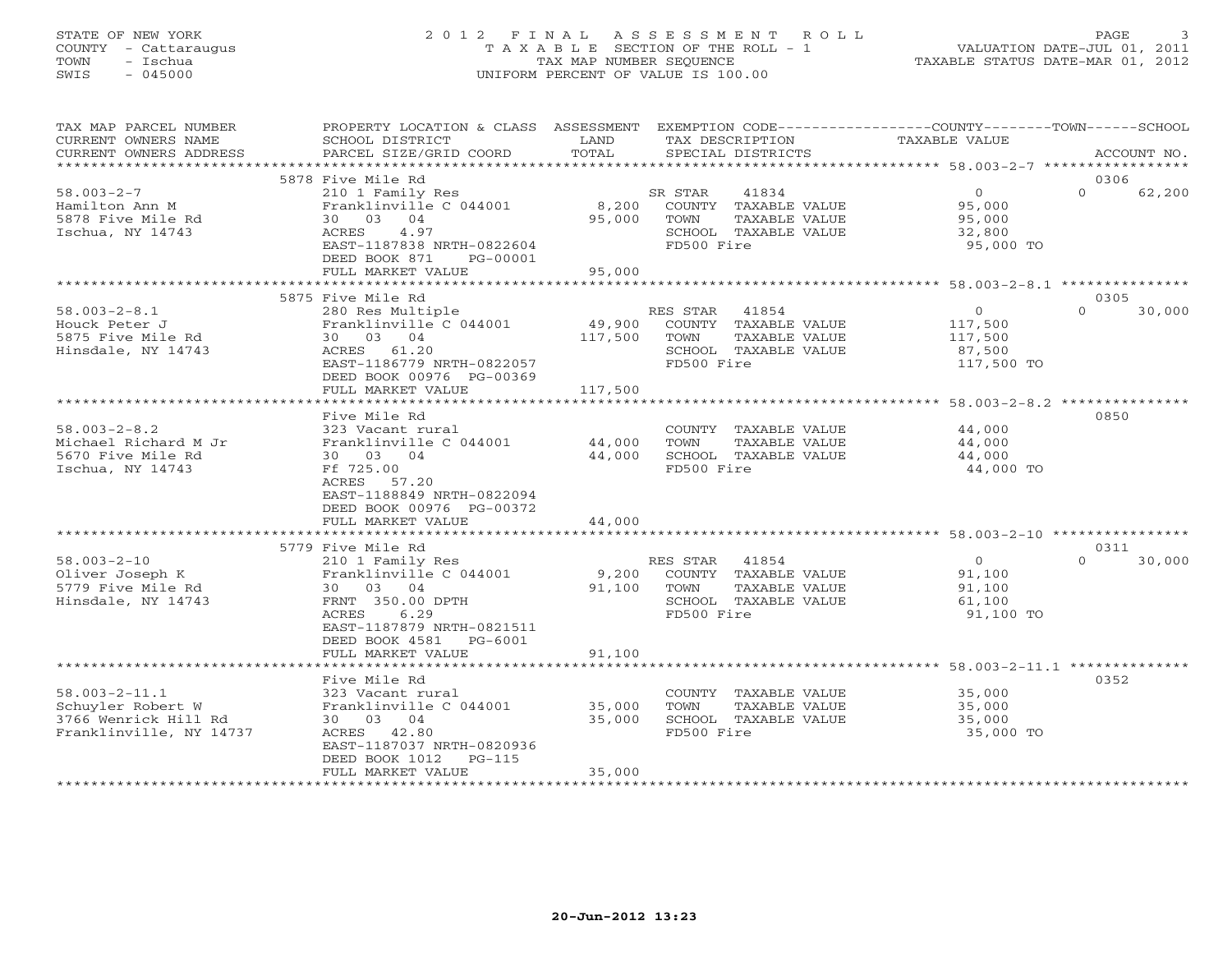# STATE OF NEW YORK 2 0 1 2 F I N A L A S S E S S M E N T R O L L PAGE 4 COUNTY - Cattaraugus T A X A B L E SECTION OF THE ROLL - 1 VALUATION DATE-JUL 01, 2011 TOWN - Ischua TAX MAP NUMBER SEQUENCE TAXABLE STATUS DATE-MAR 01, 2012 SWIS - 045000 UNIFORM PERCENT OF VALUE IS 100.00

| TAX MAP PARCEL NUMBER                               | PROPERTY LOCATION & CLASS ASSESSMENT            |               | EXEMPTION CODE-----------------COUNTY-------TOWN------SCHOOL |                                                    |                      |
|-----------------------------------------------------|-------------------------------------------------|---------------|--------------------------------------------------------------|----------------------------------------------------|----------------------|
| CURRENT OWNERS NAME                                 | SCHOOL DISTRICT                                 | LAND<br>TOTAL | TAX DESCRIPTION                                              | TAXABLE VALUE                                      |                      |
| CURRENT OWNERS ADDRESS<br>************************* | PARCEL SIZE/GRID COORD                          |               | SPECIAL DISTRICTS                                            |                                                    | ACCOUNT NO.          |
|                                                     | 5713 Five Mile Rd                               |               |                                                              |                                                    | 0783                 |
| $58.003 - 2 - 11.2$                                 | 270 Mfg housing                                 |               | RES STAR 41854                                               | $\overline{0}$                                     | $\Omega$<br>24,000   |
| Schuyler Robert Jr                                  | Franklinville C 044001                          | 7,400         | COUNTY TAXABLE VALUE                                         | 24,000                                             |                      |
| 5713 Five Mile Rd                                   | 04<br>30 03                                     | 24,000        | TOWN<br>TAXABLE VALUE                                        | 24,000                                             |                      |
| Hinsdale, NY 14743                                  | ACRES<br>3.95                                   |               | SCHOOL TAXABLE VALUE                                         | $\overline{0}$                                     |                      |
|                                                     | EAST-1188211 NRTH-0820149                       |               | FD500 Fire                                                   | 24,000 TO                                          |                      |
|                                                     | DEED BOOK 00920 PG-00244                        |               |                                                              |                                                    |                      |
|                                                     | FULL MARKET VALUE                               | 24,000        |                                                              |                                                    |                      |
|                                                     | ******************                              | **********    |                                                              | ******************** 58.003-2-12 ***************** |                      |
|                                                     | Five Mile Rd                                    |               |                                                              |                                                    | 0351                 |
| $58.003 - 2 - 12$                                   | 210 1 Family Res                                |               | COUNTY TAXABLE VALUE                                         | 80,000                                             |                      |
| Paul Douglas                                        | Franklinville C 044001                          | 32,200        | TOWN<br>TAXABLE VALUE                                        | 80,000                                             |                      |
| Paul Lola P                                         | 30 03 04                                        | 80,000        | SCHOOL TAXABLE VALUE                                         | 80,000                                             |                      |
| 67 Rumbold                                          | ACRES 39.05                                     |               | FD500 Fire                                                   | 80,000 TO                                          |                      |
| North Tonawanda, NY 14120                           | EAST-1188999 NRTH-0820695                       |               |                                                              |                                                    |                      |
|                                                     | DEED BOOK 845<br>PG-00565                       |               |                                                              |                                                    |                      |
|                                                     | FULL MARKET VALUE<br>************************** | 80,000        |                                                              |                                                    |                      |
|                                                     | 5679 Five Mile Rd                               |               |                                                              |                                                    | 0353                 |
| $58.003 - 2 - 13.1$                                 | 240 Rural res                                   |               | AG DIST<br>41720                                             | $\mathbf{0}$                                       | $\Omega$<br>$\Omega$ |
| Osgood Neal                                         | Franklinville C 044001                          |               | 101,200 RES STAR 41854                                       | $\circ$                                            | $\Omega$<br>30,000   |
| 5679 Five Mile Rd                                   | 30 03 04                                        | 156,200       | COUNTY TAXABLE VALUE                                         | 156,200                                            |                      |
| Ischua, NY 14743                                    | ACRES 227.25                                    |               | TAXABLE VALUE<br>TOWN                                        | 156,200                                            |                      |
|                                                     | EAST-1187513 NRTH-0819097                       |               | SCHOOL TAXABLE VALUE                                         | 126,200                                            |                      |
| MAY BE SUBJECT TO PAYMENT                           | DEED BOOK 00926 PG-00047                        |               | FD500 Fire                                                   | 156,200 TO                                         |                      |
| UNDER AGDIST LAW TIL 2016                           | FULL MARKET VALUE                               | 156,200       |                                                              |                                                    |                      |
|                                                     |                                                 |               |                                                              |                                                    |                      |
|                                                     | 5709 Five Mile Rd                               |               |                                                              |                                                    | 0737                 |
| $58.003 - 2 - 13.2$                                 | 270 Mfg housing                                 |               | RES STAR 41854                                               | $\overline{0}$                                     | $\cap$<br>30,000     |
| Michael John                                        | Franklinville C 044001                          | 4,900         | COUNTY TAXABLE VALUE                                         | 37,000                                             |                      |
| Michael Gloria                                      | 30 03 04                                        | 37,000        | TOWN<br>TAXABLE VALUE                                        | 37,000                                             |                      |
| 5709 Five Mile Rd                                   | FRNT 208.00 DPTH 182.00                         |               | SCHOOL TAXABLE VALUE                                         | 7,000                                              |                      |
| Ischua, NY 14743                                    | EAST-1188449 NRTH-0819898                       |               | FD500 Fire                                                   | 37,000 TO                                          |                      |
|                                                     | DEED BOOK 882<br>PG-01157<br>FULL MARKET VALUE  | 37,000        |                                                              |                                                    |                      |
|                                                     |                                                 |               |                                                              |                                                    |                      |
|                                                     | 5670 Five Mile Rd                               |               |                                                              |                                                    | 0630                 |
| $58.003 - 2 - 14.2$                                 | 270 Mfg housing                                 |               | RES STAR<br>41854                                            | $\overline{0}$                                     | 30,000<br>$\cap$     |
| Michael Richard M Jr                                | Franklinville C 044001                          | 5,700         | COUNTY TAXABLE VALUE                                         | 39,000                                             |                      |
| 5670 Five Mile Rd                                   | 29 03 04                                        | 39,000        | TOWN<br>TAXABLE VALUE                                        | 39,000                                             |                      |
| Ischua, NY 14743                                    | ACRES 1.90                                      |               | SCHOOL TAXABLE VALUE                                         | 9,000                                              |                      |
|                                                     | EAST-1188799 NRTH-0818386                       |               | FD500 Fire                                                   | 39,000 TO                                          |                      |
|                                                     | DEED BOOK 999<br>$PG-43$                        |               |                                                              |                                                    |                      |
|                                                     | FULL MARKET VALUE                               | 39,000        |                                                              |                                                    |                      |
|                                                     |                                                 |               |                                                              |                                                    |                      |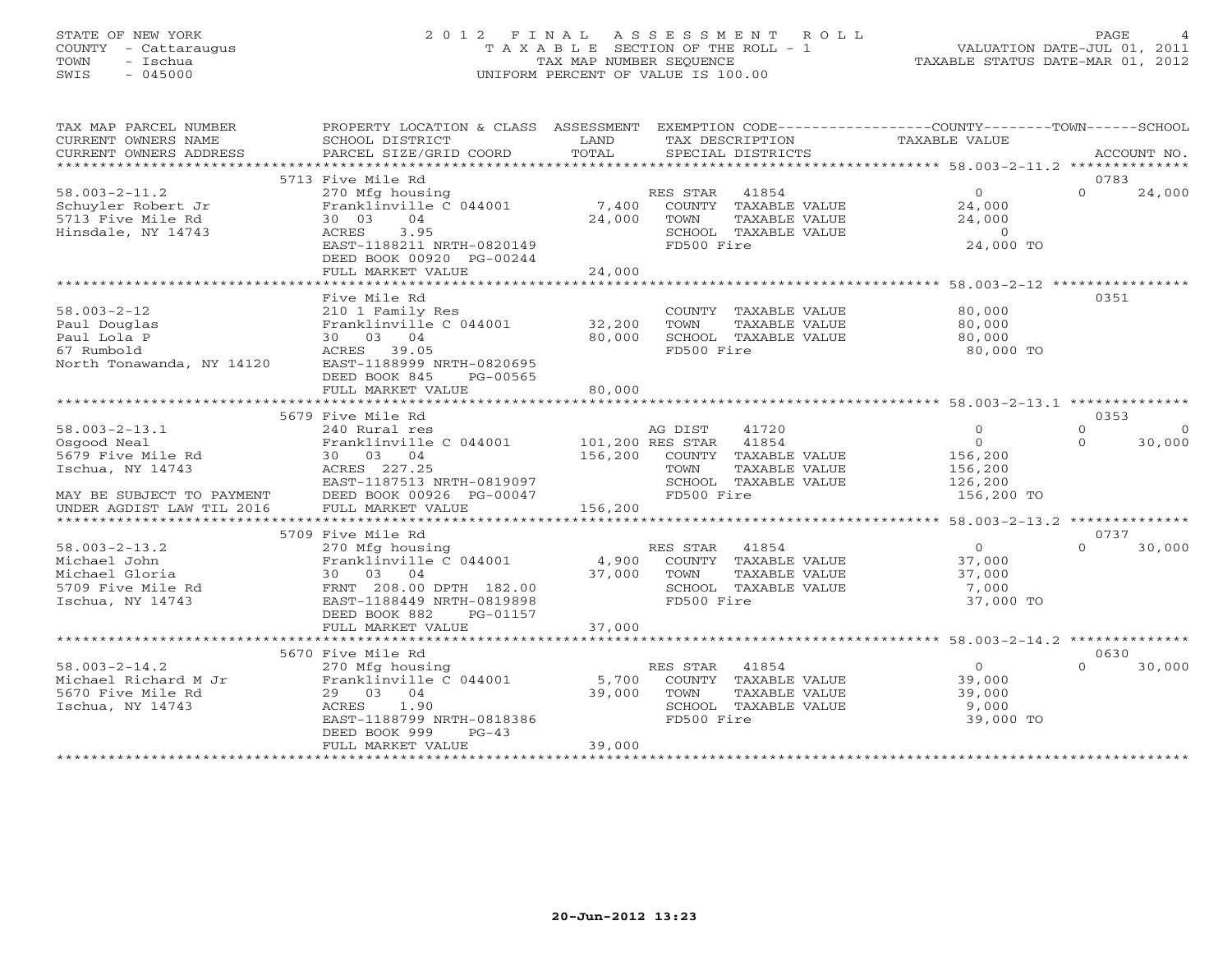### STATE OF NEW YORK 2 0 1 2 F I N A L A S S E S S M E N T R O L L PAGE 5 COUNTY - Cattaraugus T A X A B L E SECTION OF THE ROLL - 1 VALUATION DATE-JUL 01, 2011 TOWN - Ischua TAX MAP NUMBER SEQUENCE TAXABLE STATUS DATE-MAR 01, 2012 SWIS - 045000 UNIFORM PERCENT OF VALUE IS 100.00UNIFORM PERCENT OF VALUE IS 100.00

| TAX MAP PARCEL NUMBER<br>CURRENT OWNERS NAME<br>CURRENT OWNERS ADDRESS                                           | PROPERTY LOCATION & CLASS ASSESSMENT<br>SCHOOL DISTRICT<br>PARCEL SIZE/GRID COORD                                                              | LAND<br>TOTAL    |                                | TAX DESCRIPTION<br>SPECIAL DISTRICTS                                   | EXEMPTION CODE-----------------COUNTY-------TOWN------SCHOOL<br>TAXABLE VALUE | ACCOUNT NO.        |              |
|------------------------------------------------------------------------------------------------------------------|------------------------------------------------------------------------------------------------------------------------------------------------|------------------|--------------------------------|------------------------------------------------------------------------|-------------------------------------------------------------------------------|--------------------|--------------|
| ***********************<br>$58.003 - 2 - 15.1$<br>Pinelawn Farms Land, LLC<br>8376 Olean Rd<br>Holland, NY 14080 | Five Mile Rd<br>910 Priv forest<br>Hinsdale Centra 044601<br>29 03 04<br>Ff 1650.00                                                            | 72,000<br>72,000 | TOWN<br>FD500 Fire             | COUNTY TAXABLE VALUE<br>TAXABLE VALUE<br>SCHOOL TAXABLE VALUE          | 72,000<br>72,000<br>72,000<br>72,000 TO                                       | 0325               |              |
|                                                                                                                  | ACRES 141.55<br>EAST-1187625 NRTH-0816935<br>DEED BOOK 17268 PG-6002<br>FULL MARKET VALUE                                                      | 72,000           |                                |                                                                        |                                                                               |                    |              |
|                                                                                                                  | 5503 Five Mile Rd                                                                                                                              |                  |                                |                                                                        |                                                                               | 0551               |              |
| $58.003 - 2 - 15.2$<br>Bennett Stephen C<br>5503 Five Mile Rd<br>Hinsdale, NY 14743                              | 210 1 Family Res<br>Hinsdale Centra 044601<br>29 03<br>04<br>ACRES<br>1.37 BANK<br>012<br>EAST-1188337 NRTH-0816807<br>DEED BOOK 11071 PG-8003 | 5,300<br>65,000  | RES STAR<br>TOWN<br>FD500 Fire | 41854<br>COUNTY TAXABLE VALUE<br>TAXABLE VALUE<br>SCHOOL TAXABLE VALUE | $\Omega$<br>65,000<br>65,000<br>35,000<br>65,000 TO                           | $\Omega$<br>30,000 |              |
|                                                                                                                  | FULL MARKET VALUE                                                                                                                              | 65,000           |                                |                                                                        |                                                                               |                    |              |
|                                                                                                                  | ***************************                                                                                                                    |                  |                                |                                                                        |                                                                               | 0802               |              |
| $58.003 - 2 - 15.3$                                                                                              | 5502 Five Mile Rd<br>210 1 Family Res                                                                                                          |                  | CVET C/T                       | 41131                                                                  | 17,000                                                                        | 17,000             | $\mathbf{0}$ |
| Gray William E                                                                                                   | Hinsdale Centra 044601                                                                                                                         |                  | 6,200 DVET C/T                 | 41141                                                                  | 34,000                                                                        | 34,000             | $\Omega$     |
| 5502 Five Mile Rd                                                                                                | 29 03 04                                                                                                                                       |                  | 68,000 RES STAR                | 41854                                                                  | $\overline{0}$                                                                | 30,000<br>$\Omega$ |              |
| Ischua, NY 14743                                                                                                 | FRNT 120.00 DPTH                                                                                                                               |                  |                                | COUNTY TAXABLE VALUE                                                   | 17,000                                                                        |                    |              |
|                                                                                                                  | 2.45<br>ACRES                                                                                                                                  |                  | TOWN                           | TAXABLE VALUE                                                          | 17,000                                                                        |                    |              |
|                                                                                                                  | EAST-1188348 NRTH-0816255                                                                                                                      |                  |                                | SCHOOL TAXABLE VALUE                                                   | 38,000                                                                        |                    |              |
|                                                                                                                  | DEED BOOK 00958 PG-01087                                                                                                                       |                  | FD500 Fire                     |                                                                        | 68,000 TO                                                                     |                    |              |
|                                                                                                                  | FULL MARKET VALUE<br>* * * * * * * * * * * * * * * * *                                                                                         | 68,000           |                                |                                                                        |                                                                               |                    |              |
|                                                                                                                  | Williams Hollow Rd                                                                                                                             |                  |                                |                                                                        | ********************* 58.003-2-16 *****************                           | 0401               |              |
| $58.003 - 2 - 16$                                                                                                | 910 Priv forest                                                                                                                                |                  | FOREST/A74 47460               |                                                                        | 53,824                                                                        | 53,824<br>53,824   |              |
| Ouinn William                                                                                                    | Franklinville C 044001                                                                                                                         | 71,500           |                                | COUNTY TAXABLE VALUE                                                   | 17,676                                                                        |                    |              |
| Quinn Margaret                                                                                                   | 36/37 03 04                                                                                                                                    | 71,500           | TOWN                           | TAXABLE VALUE                                                          | 17,676                                                                        |                    |              |
| 234 Gaylord Ct                                                                                                   | ACRES 149.95                                                                                                                                   |                  |                                | SCHOOL TAXABLE VALUE                                                   | 17,676                                                                        |                    |              |
| Elma, NY 14059                                                                                                   | EAST-1184307 NRTH-0815741<br>DEED BOOK 9052<br>PG-8001                                                                                         |                  | FD500 Fire                     |                                                                        | 71,500 TO                                                                     |                    |              |
| MAY BE SUBJECT TO PAYMENT<br>UNDER RPTL480A UNTIL 2021                                                           | FULL MARKET VALUE                                                                                                                              | 71,500           |                                |                                                                        |                                                                               |                    |              |
|                                                                                                                  |                                                                                                                                                |                  |                                |                                                                        |                                                                               |                    |              |
|                                                                                                                  | Williams Hollow Rd                                                                                                                             |                  |                                |                                                                        |                                                                               | 0383               |              |
| $58.003 - 2 - 17$                                                                                                | 323 Vacant rural<br>Franklinville C 044001                                                                                                     | 42,000           | TOWN                           | COUNTY TAXABLE VALUE<br>TAXABLE VALUE                                  | 42,000<br>42,000                                                              |                    |              |
| Wolfanger Brenda K<br>Putt Donald K                                                                              | 37 03<br>04                                                                                                                                    | 42,000           |                                | SCHOOL TAXABLE VALUE                                                   | 42,000                                                                        |                    |              |
| Attn: Donald-Martha Putt                                                                                         | ACRES<br>54.84                                                                                                                                 |                  | FD500 Fire                     |                                                                        | 42,000 TO                                                                     |                    |              |
| 5922 Densmore Rd                                                                                                 | EAST-1181922 NRTH-0815994                                                                                                                      |                  |                                |                                                                        |                                                                               |                    |              |
| Livonia, NY 14487                                                                                                | DEED BOOK 00960 PG-00830                                                                                                                       |                  |                                |                                                                        |                                                                               |                    |              |
|                                                                                                                  | FULL MARKET VALUE                                                                                                                              | 42,000           |                                |                                                                        |                                                                               |                    |              |
|                                                                                                                  |                                                                                                                                                |                  |                                |                                                                        |                                                                               |                    |              |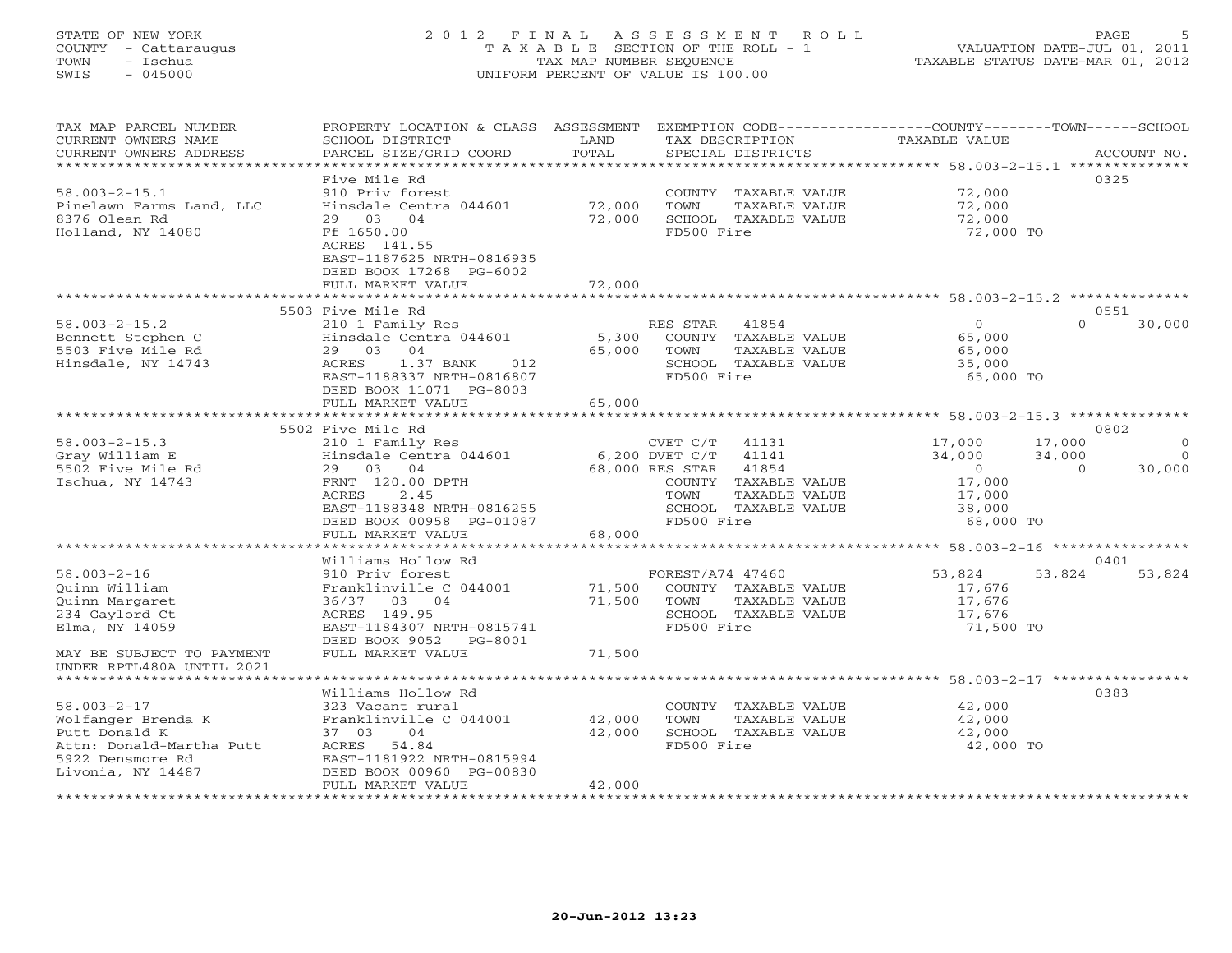### STATE OF NEW YORK 2 0 1 2 F I N A L A S S E S S M E N T R O L L PAGE 6 COUNTY - Cattaraugus T A X A B L E SECTION OF THE ROLL - 1 VALUATION DATE-JUL 01, 2011 TOWN - Ischua TAX MAP NUMBER SEQUENCE TAXABLE STATUS DATE-MAR 01, 2012 SWIS - 045000 UNIFORM PERCENT OF VALUE IS 100.00UNIFORM PERCENT OF VALUE IS 100.00

| TAX MAP PARCEL NUMBER<br>CURRENT OWNERS NAME<br>CURRENT OWNERS ADDRESS                                                      | PROPERTY LOCATION & CLASS ASSESSMENT EXEMPTION CODE----------------COUNTY-------TOWN------SCHOOL<br>SCHOOL DISTRICT<br>PARCEL SIZE/GRID COORD                                                                               | LAND<br>TOTAL              | TAX DESCRIPTION TAXABLE VALUE<br>SPECIAL DISTRICTS                                                                            |                                                           | ACCOUNT NO.                |
|-----------------------------------------------------------------------------------------------------------------------------|-----------------------------------------------------------------------------------------------------------------------------------------------------------------------------------------------------------------------------|----------------------------|-------------------------------------------------------------------------------------------------------------------------------|-----------------------------------------------------------|----------------------------|
| $58.003 - 2 - 18$<br>Wolfanger Brenda K<br>Putt Donald<br>Attn: Donald-Martha Putt<br>5922 Densmore Rd<br>Livonia, NY 14487 | Williams Hollow Rd<br>260 Seasonal res<br>Franklinville C 044001<br>37 03 04<br>2.65<br>ACRES<br>EAST-1181596 NRTH-0816438<br>DEED BOOK 00960 PG-00830<br>FULL MARKET VALUE                                                 | 6,300<br>16,800<br>16,800  | COUNTY TAXABLE VALUE<br>TOWN<br>TAXABLE VALUE<br>SCHOOL TAXABLE VALUE<br>FD500 Fire                                           | 16,800<br>16,800<br>16,800<br>16,800 TO                   | 0382                       |
|                                                                                                                             |                                                                                                                                                                                                                             |                            |                                                                                                                               |                                                           |                            |
| $58.003 - 2 - 19$<br>Farrell Scott<br>Farrell Suzanne<br>109 Forest Ave<br>Orchard Park, NY 14127                           | 2980 Williams Hollow Rd<br>260 Seasonal res<br>Franklinville C 044001<br>37 03 04<br>ACRES 30.25<br>EAST-1181232 NRTH-0817093<br>DEED BOOK 1006 PG-193                                                                      | 26,400<br>54,500           | COUNTY TAXABLE VALUE<br>TOWN<br>TAXABLE VALUE<br>SCHOOL TAXABLE VALUE<br>FD500 Fire                                           | 54,500<br>54,500<br>54,500<br>54,500 TO                   | 0421                       |
|                                                                                                                             | FULL MARKET VALUE                                                                                                                                                                                                           | 54,500                     |                                                                                                                               |                                                           |                            |
|                                                                                                                             | 2950 Williams Hollow Rd                                                                                                                                                                                                     |                            |                                                                                                                               |                                                           | 0270                       |
| $58.003 - 2 - 20$<br>Loveric Thomas J Jr<br>2950 Williams Hollow Rd<br>Hinsdale, NY 14743                                   | 210 1 Family Res<br>Franklinville C 044001<br>37 03 04<br>ACRES 22.24<br>EAST-1182170 NRTH-0817308<br>DEED BOOK 8835 PG-2002<br>FULL MARKET VALUE                                                                           | 20,800<br>59,900<br>59,900 | RES STAR 41854<br>COUNTY TAXABLE VALUE<br>TOWN<br>TAXABLE VALUE<br>SCHOOL TAXABLE VALUE<br>FD500 Fire                         | $\overline{0}$<br>59,900<br>59,900<br>29,900<br>59,900 TO | $\Omega$<br>30,000         |
|                                                                                                                             |                                                                                                                                                                                                                             |                            |                                                                                                                               |                                                           |                            |
| $58.003 - 2 - 21$<br>Wilber Russell C<br>2860 Williams Hollow Rd<br>Hinsdale, NY 14743                                      | 2860 Williams Hollow Rd<br>270 Mfg housing<br>Franklinville C 044001<br>37 03 04<br>FRNT 290.00 DPTH 125.00<br>EAST-1183065 NRTH-0817791<br>DEED BOOK 1006 PG-834                                                           | 4,900<br>32,000 TOWN       | RES STAR 41854<br>COUNTY TAXABLE VALUE<br>TAXABLE VALUE<br>SCHOOL TAXABLE VALUE<br>FD500 Fire                                 | $\Omega$<br>32,000<br>32,000<br>2,000<br>32,000 TO        | 0470<br>$\Omega$<br>30,000 |
|                                                                                                                             | FULL MARKET VALUE                                                                                                                                                                                                           | 32,000                     |                                                                                                                               |                                                           |                            |
|                                                                                                                             |                                                                                                                                                                                                                             |                            |                                                                                                                               |                                                           |                            |
| $58.003 - 2 - 22.1$<br>Schultz John H<br>2666 Williams Hollow Rd<br>Ischua, NY 14743                                        | 2666 Williams Hollow Rd<br>323 Vacant rural<br>Franklinville C 044001<br>37 03 04<br>$L/p$ 969-202<br>ACRES 129.50<br>EAST-1184571 NRTH-0817969<br>DEED BOOK 00969 PG-00200<br>FULL MARKET VALUE<br>*********************** | 72,000<br>72,000<br>72,000 | COUNTY TAXABLE VALUE<br>TOWN<br>TAXABLE VALUE<br>SCHOOL TAXABLE VALUE<br>FD500 Fire<br>************************************** | 72,000<br>72,000<br>72,000<br>72,000 TO                   | 0469                       |
|                                                                                                                             |                                                                                                                                                                                                                             |                            |                                                                                                                               |                                                           |                            |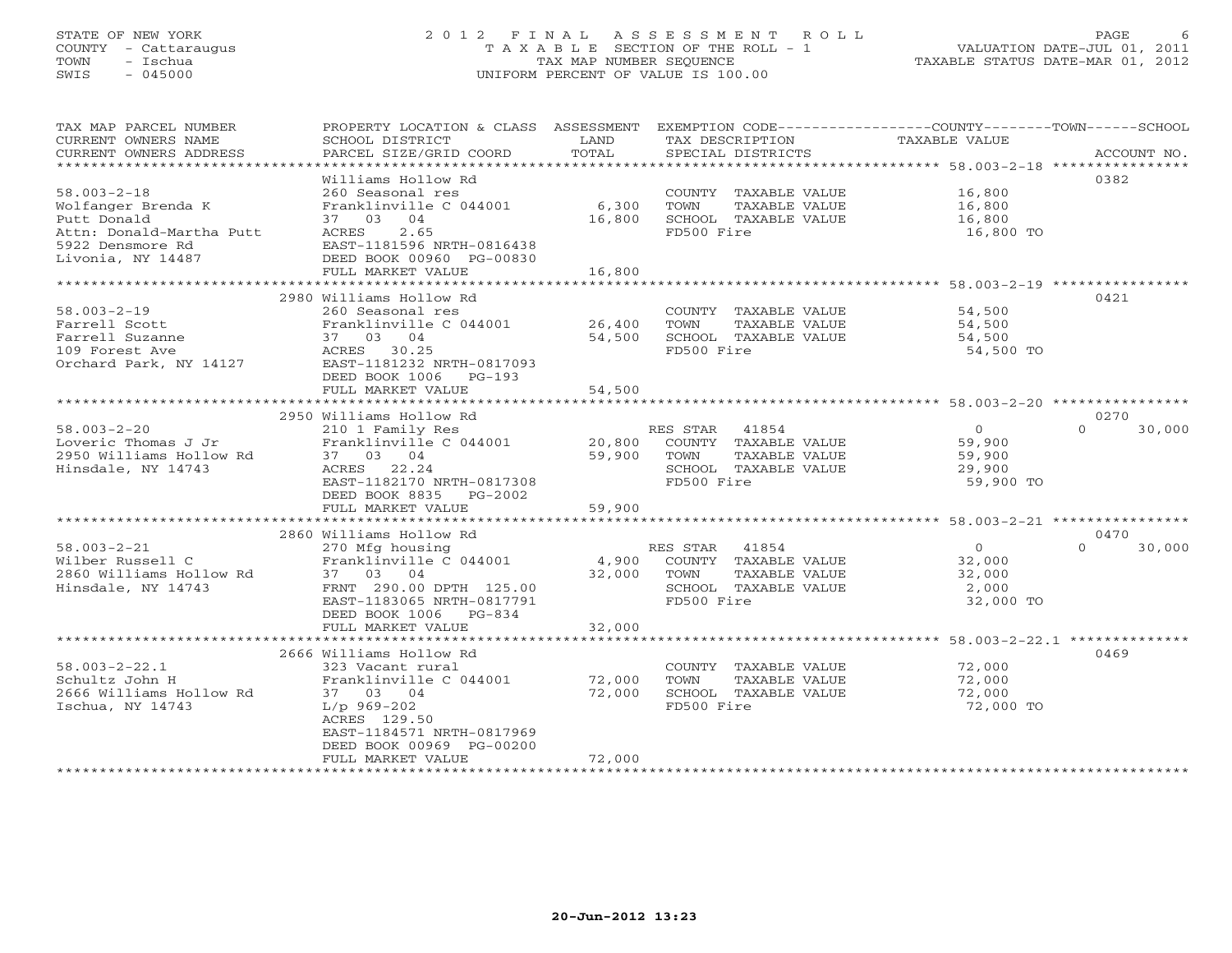| STATE OF NEW YORK    | 2012 FINAL ASSESSMENT ROLL            | <b>PAGE</b>                      |
|----------------------|---------------------------------------|----------------------------------|
| COUNTY - Cattaraugus | T A X A B L E SECTION OF THE ROLL - 1 | VALUATION DATE-JUL 01, 2011      |
| - Ischua<br>TOWN     | TAX MAP NUMBER SEOUENCE               | TAXABLE STATUS DATE-MAR 01, 2012 |
| $-045000$<br>SWIS    | UNIFORM PERCENT OF VALUE IS 100.00    |                                  |
|                      |                                       |                                  |
|                      |                                       |                                  |

| TAX MAP PARCEL NUMBER<br>CURRENT OWNERS NAME<br>CURRENT OWNERS ADDRESS                                                 | PROPERTY LOCATION & CLASS ASSESSMENT<br>SCHOOL DISTRICT<br>PARCEL SIZE/GRID COORD                                                                              | LAND<br>TOTAL          | EXEMPTION CODE-----------------COUNTY-------TOWN-----SCHOOL<br>TAX DESCRIPTION<br>SPECIAL DISTRICTS      | TAXABLE VALUE                                             | ACCOUNT NO.                |
|------------------------------------------------------------------------------------------------------------------------|----------------------------------------------------------------------------------------------------------------------------------------------------------------|------------------------|----------------------------------------------------------------------------------------------------------|-----------------------------------------------------------|----------------------------|
| *********************                                                                                                  |                                                                                                                                                                |                        |                                                                                                          |                                                           |                            |
| $58.003 - 2 - 22.2$<br>Wilber Virgil G<br>Wilber Ethel<br>2833 Williams Hollow Rd<br>Hinsdale, NY 14743                | 2833 Williams Hollow Rd<br>210 1 Family Res<br>Franklinville C 044001<br>37<br>03 04<br>Life Use<br>Ff 470.00<br>2.55<br>ACRES                                 | 6,200<br>65,900        | RES STAR<br>41854<br>COUNTY TAXABLE VALUE<br>TOWN<br>TAXABLE VALUE<br>SCHOOL TAXABLE VALUE<br>FD500 Fire | $\circ$<br>65,900<br>65,900<br>35,900<br>65,900 TO        | 0832<br>$\Omega$<br>30,000 |
|                                                                                                                        | EAST-1183743 NRTH-0818067<br>DEED BOOK 00964 PG-00722<br>FULL MARKET VALUE                                                                                     | 65,900                 |                                                                                                          |                                                           |                            |
|                                                                                                                        | 2813 Williams Hollow Rd                                                                                                                                        |                        |                                                                                                          |                                                           | 0833                       |
| $58.003 - 2 - 22.3$<br>Wilber Michael S<br>Wilber Bobbi J<br>2813 Williams Hollow Rd<br>Ischua, NY 14743               | 210 1 Family Res<br>Franklinville C 044001<br>37 03 04<br>Ff 330.00<br>ACRES<br>$1.60$ BANK<br>017<br>EAST-1183883 NRTH-0818474                                | 5,500<br>81,500        | RES STAR<br>41854<br>COUNTY TAXABLE VALUE<br>TOWN<br>TAXABLE VALUE<br>SCHOOL TAXABLE VALUE<br>FD500 Fire | $\Omega$<br>81,500<br>81,500<br>51,500<br>81,500 TO       | $\Omega$<br>30,000         |
|                                                                                                                        | DEED BOOK 2008<br>PG-3001<br>FULL MARKET VALUE                                                                                                                 | 81,500                 |                                                                                                          |                                                           |                            |
|                                                                                                                        | 2843 Williams Hollow Rd                                                                                                                                        |                        |                                                                                                          |                                                           | 0838                       |
| $58.003 - 2 - 22.5$<br>Wilber Ronald E<br>9 Bonnybrook Dr<br>New Milford, CT 06776                                     | 314 Rural vac<10<br>Franklinville C 044001<br>37 03<br>04<br>FRNT 755.00 DPTH<br><b>ACRES</b><br>4.00<br>EAST-1183992 NRTH-0819018<br>DEED BOOK 00972 PG-00213 | 7,400<br>7,400         | COUNTY TAXABLE VALUE<br>TOWN<br>TAXABLE VALUE<br>SCHOOL TAXABLE VALUE<br>FD500 Fire                      | 7,400<br>7,400<br>7,400<br>7,400 TO                       |                            |
|                                                                                                                        | FULL MARKET VALUE<br>*******************************                                                                                                           | 7,400                  |                                                                                                          |                                                           |                            |
|                                                                                                                        | 2633 Williams Hollow Rd                                                                                                                                        |                        |                                                                                                          |                                                           | 0307                       |
| $58.003 - 2 - 23$<br>McAuley James A<br>McAuley Patricia Y<br>2633 Williams Hollow Rd<br>Hinsdale, NY 14743            | 240 Rural res<br>Franklinville C 044001<br>38 03 04<br>ACRES 45.24<br>EAST-1184920 NRTH-0819978<br>DEED BOOK 723<br>PG-00500                                   | 30,700<br>87,000       | SR STAR<br>41834<br>COUNTY TAXABLE VALUE<br>TOWN<br>TAXABLE VALUE<br>SCHOOL TAXABLE VALUE<br>FD500 Fire  | $\overline{0}$<br>87,000<br>87,000<br>24,800<br>87,000 TO | $\Omega$<br>62,200         |
|                                                                                                                        | FULL MARKET VALUE                                                                                                                                              | 87,000<br>************ |                                                                                                          | ******************** 58.003-2-24 *****************        |                            |
|                                                                                                                        | 2880 Williams Hollow Rd                                                                                                                                        |                        |                                                                                                          |                                                           | 0101                       |
| $58.003 - 2 - 24$<br>Unger Thomas E<br>Proudfoot Candice A<br>Kilburn George<br>187 Mc Kinley Ave<br>Kenmore, NY 14217 | 260 Seasonal res<br>Franklinville C 044001<br>37/38 03<br>04<br>ACRES 224.55<br>EAST-1182227 NRTH-0819467<br>DEED BOOK 00930 PG-00794                          | 90,100<br>137,000      | COUNTY<br>TAXABLE VALUE<br>TOWN<br>TAXABLE VALUE<br>SCHOOL TAXABLE VALUE<br>FD500 Fire                   | 137,000<br>137,000<br>137,000<br>137,000 TO               |                            |
|                                                                                                                        | FULL MARKET VALUE                                                                                                                                              | 137,000                |                                                                                                          |                                                           |                            |
|                                                                                                                        |                                                                                                                                                                |                        |                                                                                                          |                                                           |                            |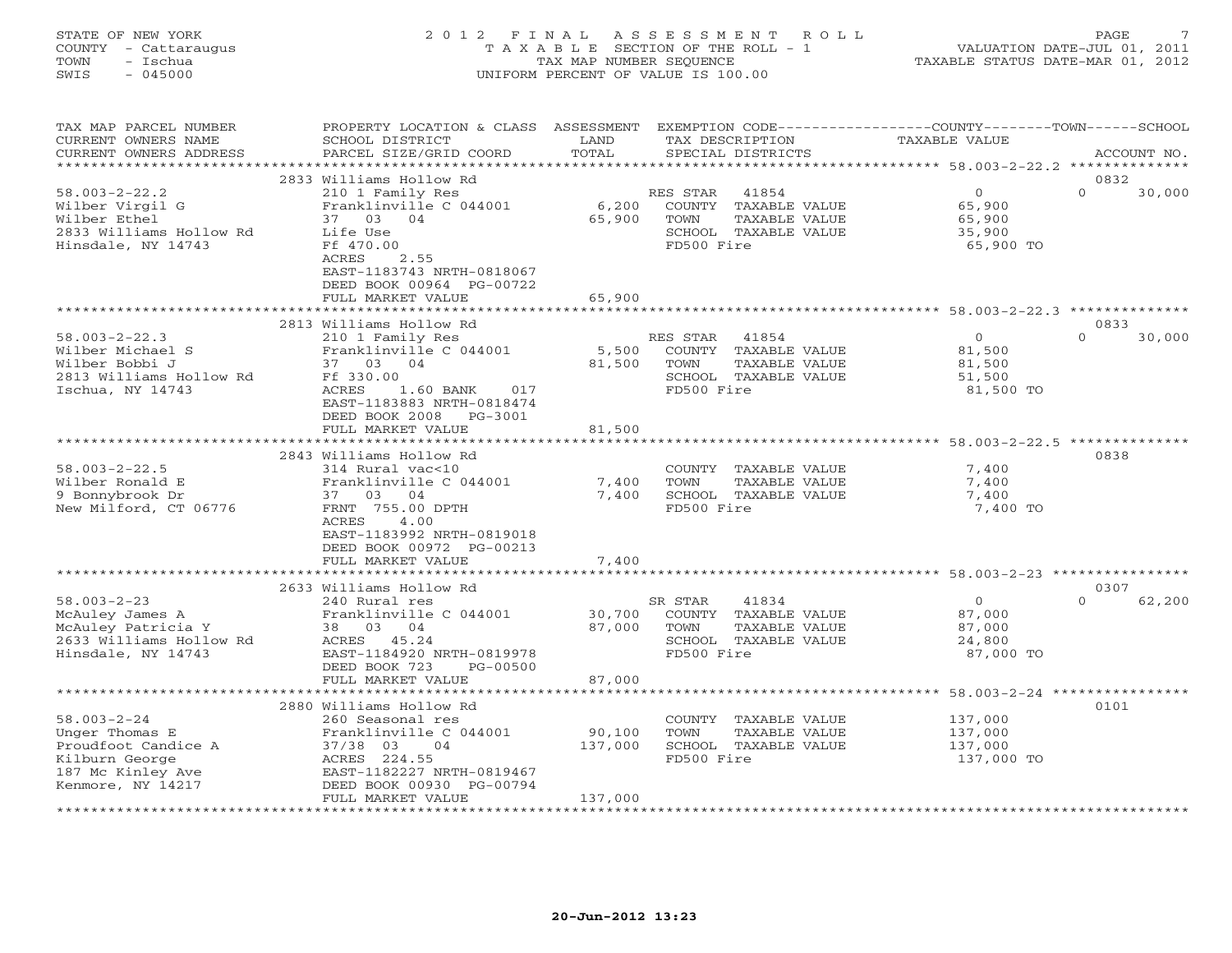# STATE OF NEW YORK 2 0 1 2 F I N A L A S S E S S M E N T R O L L PAGE 8 COUNTY - Cattaraugus T A X A B L E SECTION OF THE ROLL - 1 VALUATION DATE-JUL 01, 2011 TOWN - Ischua TAX MAP NUMBER SEQUENCE TAXABLE STATUS DATE-MAR 01, 2012 SWIS - 045000 UNIFORM PERCENT OF VALUE IS 100.00

| TAX MAP PARCEL NUMBER<br>CURRENT OWNERS NAME<br>CURRENT OWNERS ADDRESS                | PROPERTY LOCATION & CLASS ASSESSMENT<br>SCHOOL DISTRICT<br>PARCEL SIZE/GRID COORD                                                                                                                         | LAND<br>TOTAL                 | TAX DESCRIPTION<br>SPECIAL DISTRICTS                                                                  | EXEMPTION CODE-----------------COUNTY-------TOWN------SCHOOL<br>TAXABLE VALUE<br>ACCOUNT NO. |
|---------------------------------------------------------------------------------------|-----------------------------------------------------------------------------------------------------------------------------------------------------------------------------------------------------------|-------------------------------|-------------------------------------------------------------------------------------------------------|----------------------------------------------------------------------------------------------|
| $58.003 - 2 - 27$<br>Emerling Roy<br>PO Box 204<br>Boston, NY 14025                   | Williams Hollow Rd (Off)<br>910 Priv forest<br>Franklinville C 044001<br>38 03 04<br>ACRES 62.00<br>EAST-1181304 NRTH-0822257<br>DEED BOOK 00982 PG-01167<br>FULL MARKET VALUE                            | 33,000<br>33,000<br>33,000    | COUNTY TAXABLE VALUE<br>TOWN<br>TAXABLE VALUE<br>SCHOOL TAXABLE VALUE<br>FD500 Fire                   | 0024<br>33,000<br>33,000<br>33,000<br>33,000 TO                                              |
| $58.003 - 2 - 28$<br>Potter Lumber Co Inc<br>3786 Potter Rd<br>Allegany, NY 14706     | Five Mile Rd<br>910 Priv forest<br>Hinsdale Centra 044601<br>28/29 03 04<br>25.50<br>ACRES<br>EAST-0118825 NRTH-0815769<br>DEED BOOK 6934<br>$PG-2001$<br>FULL MARKET VALUE                               | 18,000<br>18,000<br>18,000    | COUNTY TAXABLE VALUE<br>TOWN<br>TAXABLE VALUE<br>SCHOOL TAXABLE VALUE<br>FD500 Fire                   | 0916<br>18,000<br>18,000<br>18,000<br>18,000 TO                                              |
| $58.004 - 1 - 1$<br>Pinelawn Farms Land, LLC<br>8376 Olean Rd<br>Holland, NY 14080    | $Nys$ Rte 16 (Off)<br>910 Priv forest<br>Franklinville C 044001<br>24 03 04<br>ACRES 256.35<br>EAST-1190962 NRTH-0821464<br>DEED BOOK 17268 PG-6002<br>FULL MARKET VALUE                                  | 137,000<br>137,000<br>137,000 | COUNTY TAXABLE VALUE<br>TOWN<br>TAXABLE VALUE<br>SCHOOL TAXABLE VALUE<br>FD500 Fire                   | 0484<br>137,000<br>137,000<br>137,000<br>137,000 TO                                          |
| $58.004 - 1 - 2.1$<br>Vari-Becker Marion C<br>5979 Nys Rte 16<br>Ischua, NY 14743     | 5979 Nys Rte 16<br>210 1 Family Res<br>Franklinville C 044001<br>22/30 03 04<br>ACRES 27.64<br>EAST-1192167 NRTH-0823021<br>DEED BOOK 00916 PG-00113<br>FULL MARKET VALUE                                 | 12,200<br>22,000<br>22,000    | RES STAR 41854<br>COUNTY TAXABLE VALUE<br>TOWN<br>TAXABLE VALUE<br>SCHOOL TAXABLE VALUE<br>FD500 Fire | 0467<br>$\Omega$<br>$\Omega$<br>22,000<br>22,000<br>22,000<br>$\overline{0}$<br>22,000 TO    |
| $58.004 - 1 - 2.2$<br>Dudkowski Charlotte<br>110 Dartwood Dr<br>Cheektowaga, NY 14227 | $Nys$ Rte 16 (Off)<br>314 Rural vac<10<br>Franklinville C 044001<br>22/30 03 04<br>ACRES<br>1.94<br>EAST-1191076 NRTH-0823956<br>DEED BOOK 00867 PG-01020<br>FULL MARKET VALUE<br>*********************** | 5,800<br>5,800<br>5,800       | COUNTY TAXABLE VALUE<br>TOWN<br>TAXABLE VALUE<br>SCHOOL TAXABLE VALUE<br>FD500 Fire                   | 0535<br>5,800<br>5,800<br>5,800<br>5,800 TO                                                  |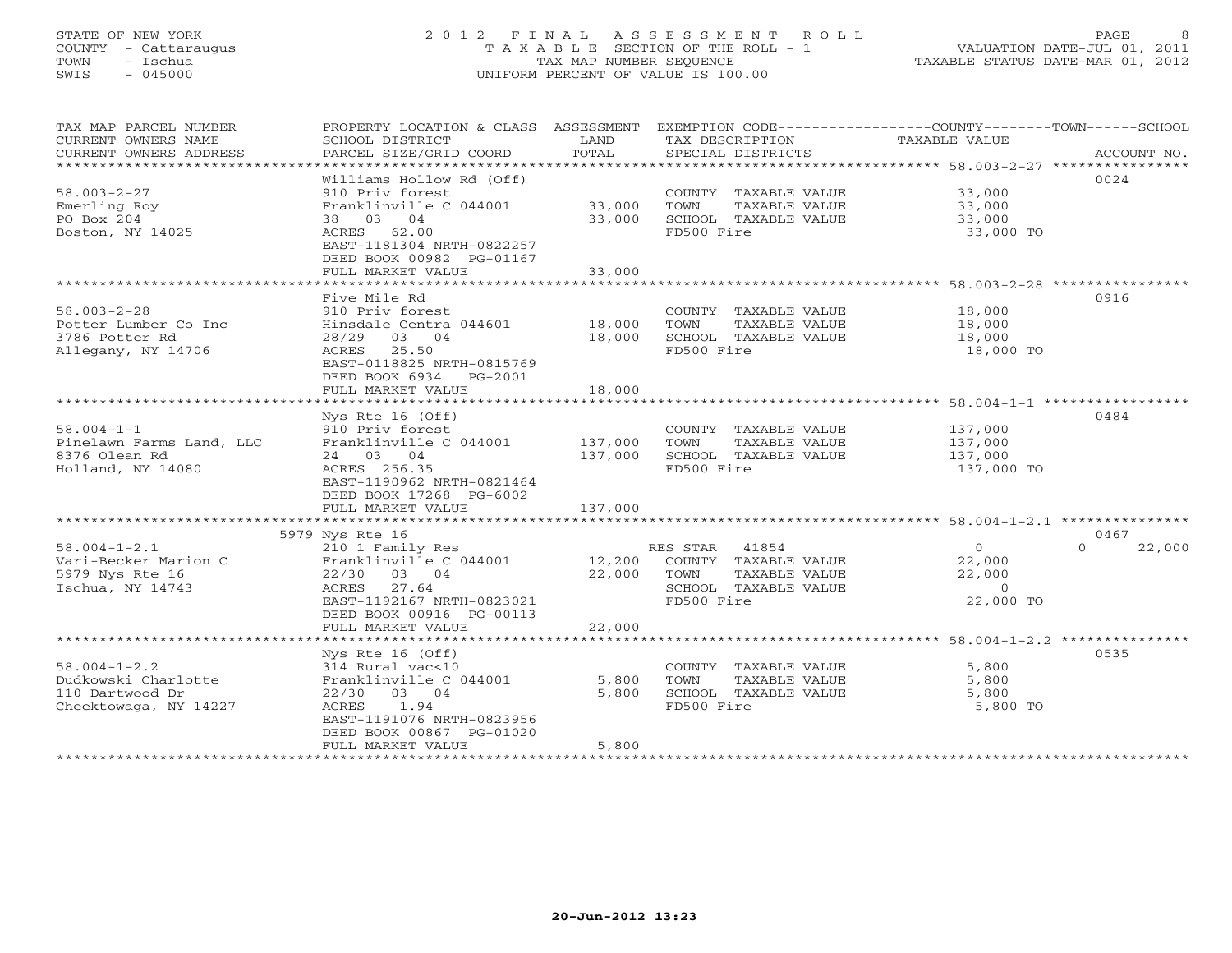### STATE OF NEW YORK 2 0 1 2 F I N A L A S S E S S M E N T R O L L PAGE 9 COUNTY - Cattaraugus T A X A B L E SECTION OF THE ROLL - 1 VALUATION DATE-JUL 01, 2011 TOWN - Ischua TAX MAP NUMBER SEQUENCE TAXABLE STATUS DATE-MAR 01, 2012 SWIS - 045000 UNIFORM PERCENT OF VALUE IS 100.00UNIFORM PERCENT OF VALUE IS 100.00

| TAX MAP PARCEL NUMBER<br>CURRENT OWNERS NAME<br>CURRENT OWNERS ADDRESS                              | PROPERTY LOCATION & CLASS ASSESSMENT<br>SCHOOL DISTRICT<br>PARCEL SIZE/GRID COORD                                              | LAND<br>TOTAL                         | EXEMPTION CODE-----------------COUNTY-------TOWN------SCHOOL<br>TAX DESCRIPTION<br>SPECIAL DISTRICTS                 | TAXABLE VALUE                                                | ACCOUNT NO.                                                              |
|-----------------------------------------------------------------------------------------------------|--------------------------------------------------------------------------------------------------------------------------------|---------------------------------------|----------------------------------------------------------------------------------------------------------------------|--------------------------------------------------------------|--------------------------------------------------------------------------|
| $58.004 - 1 - 3$<br>Gurecki Joseph M                                                                | Nys Rte 16<br>323 Vacant rural<br>Franklinville C 044001                                                                       | 30,000                                | COUNTY TAXABLE VALUE<br>TOWN<br>TAXABLE VALUE                                                                        | 30,000                                                       | 0265                                                                     |
| Gurecki Paula L<br>67 Gibson St<br>Tonawanda, NY 14150                                              | 22 03 04<br>ACRES 35.80<br>EAST-1192964 NRTH-0823371<br>DEED BOOK 1005 PG-458                                                  | 30,000                                | SCHOOL TAXABLE VALUE<br>FD500 Fire                                                                                   | 30,000<br>30,000<br>30,000 TO                                |                                                                          |
|                                                                                                     | FULL MARKET VALUE                                                                                                              | 30,000                                |                                                                                                                      |                                                              |                                                                          |
| $58.004 - 1 - 4$                                                                                    | 5868 NYS Rte 16<br>240 Rural res                                                                                               |                                       | 66 PCT OF VALUE USED FOR EXEMPTION PURPOSES<br>$CVET C/T$ 41131                                                      | 20,000                                                       | 0212<br>20,000<br>$\Omega$                                               |
| Hedges Eric D<br>Hedges Arlene G<br>5868 Nys Rte 16<br>Ischua, NY 14743                             | Franklinville C 044001<br>22 03 04<br>ACRES 129.15<br>EAST-1194310 NRTH-0822833<br>DEED BOOK 00604 PG-00577                    | CVET C/T<br>74,500 SR STAR<br>124,100 | 41834<br>COUNTY TAXABLE VALUE<br>TOWN<br>TAXABLE VALUE<br>SCHOOL TAXABLE VALUE<br>FD500 Fire                         | $\overline{0}$<br>104,100<br>104,100<br>61,900<br>124,100 TO | 62,200<br>$\Omega$                                                       |
|                                                                                                     | FULL MARKET VALUE                                                                                                              | 124,100                               |                                                                                                                      |                                                              |                                                                          |
|                                                                                                     | Nys Rte $16$ (Off)                                                                                                             |                                       |                                                                                                                      |                                                              | 0256                                                                     |
| $58.004 - 1 - 5.1$<br>Romano Deborah Ann<br>144 N Ogden St<br>Buffalo, NY 14206                     | 270 Mfg housing<br>Franklinville C 044001<br>22 03 04<br>ACRES<br>5.02<br>EAST-1195540 NRTH-0822581<br>DEED BOOK 16324 PG-7001 | 6,200<br>30,000                       | COUNTY TAXABLE VALUE<br>TAXABLE VALUE<br>TOWN<br>SCHOOL TAXABLE VALUE<br>FD500 Fire                                  | 30,000<br>30,000<br>30,000<br>30,000 TO                      |                                                                          |
|                                                                                                     | FULL MARKET VALUE                                                                                                              | 30,000                                |                                                                                                                      |                                                              |                                                                          |
| $58.004 - 1 - 5.2$                                                                                  | 5667 Nys Rte 16<br>210 1 Family Res                                                                                            |                                       | AGED C<br>41802                                                                                                      | 10,500                                                       | 0184<br>$\Omega$<br>$\Omega$                                             |
| Glaser Robert H<br>5667 Rte 16<br>Ischua, NY 14743                                                  | Franklinville C 044001<br>07 03 04<br>FRNT 135.00 DPTH 160.00<br>EAST-1197165 NRTH-0819276<br>DEED BOOK 888<br>PG-01027        | 3,100 SR STAR                         | 41834<br>35,000 COUNTY TAXABLE VALUE<br>TOWN<br>TAXABLE VALUE<br>SCHOOL TAXABLE VALUE<br>FD500 Fire                  | $\Omega$<br>24,500<br>35,000<br>$\overline{0}$<br>35,000 TO  | $\Omega$<br>35,000                                                       |
|                                                                                                     | FULL MARKET VALUE                                                                                                              |                                       | 35,000 LD500 Light                                                                                                   | 35,000 TO                                                    |                                                                          |
|                                                                                                     | 5677 Old NYS Route 16                                                                                                          |                                       |                                                                                                                      |                                                              | 0320                                                                     |
| $58.004 - 1 - 5.3$<br>Morgan Bessie<br>Morgan Dennis W<br>5677 Old NYS Route 16<br>Ischua, NY 14743 | 210 1 Family Res<br>Franklinville C 044001<br>07 03 04<br>Life Use-Bessie & Charles<br>ACRES<br>6.50                           |                                       | CVET C/T 41131<br>9,300 AGED C/T/S 41800<br>82,000 SR STAR<br>41834<br>COUNTY TAXABLE VALUE<br>TOWN<br>TAXABLE VALUE | 20,000<br>31,000<br>$\overline{0}$<br>31,000<br>31,000       | 20,000<br>$\overline{0}$<br>41,000<br>31,000<br>$\overline{0}$<br>41,000 |
|                                                                                                     | EAST-1196566 NRTH-0819388<br>DEED BOOK 00956 PG-00727<br>FULL MARKET VALUE                                                     |                                       | SCHOOL TAXABLE VALUE<br>FD500 Fire<br>82,000 LD500 Light                                                             | $\circ$<br>82,000 TO<br>82,000 TO                            |                                                                          |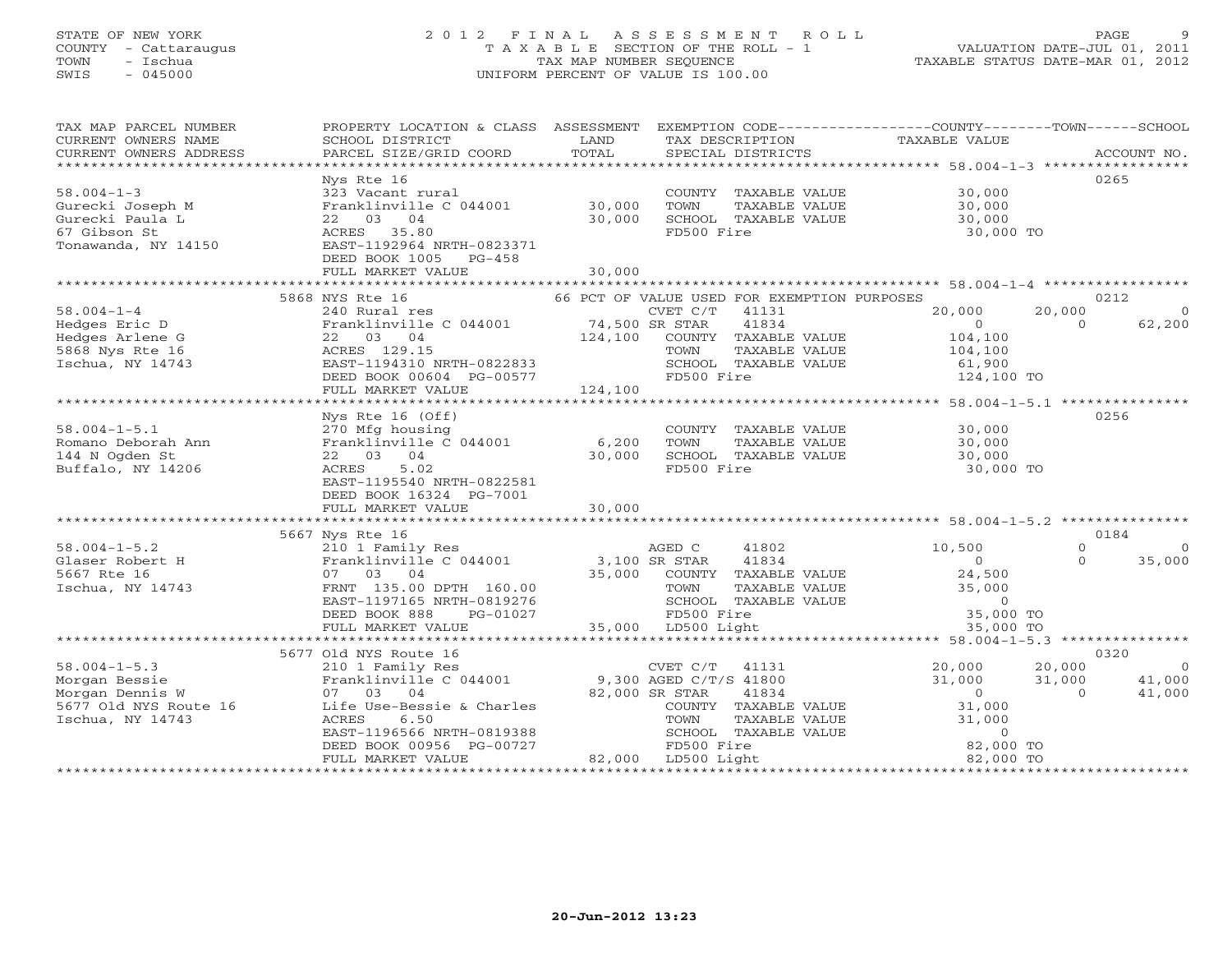### STATE OF NEW YORK 2 0 1 2 F I N A L A S S E S S M E N T R O L L PAGE 10 COUNTY - Cattaraugus T A X A B L E SECTION OF THE ROLL - 1 VALUATION DATE-JUL 01, 2011 TOWN - Ischua TAX MAP NUMBER SEQUENCE TAXABLE STATUS DATE-MAR 01, 2012 SWIS - 045000 UNIFORM PERCENT OF VALUE IS 100.00UNIFORM PERCENT OF VALUE IS 100.00

| TAX MAP PARCEL NUMBER<br>CURRENT OWNERS NAME<br>CURRENT OWNERS ADDRESS                                | PROPERTY LOCATION & CLASS ASSESSMENT<br>SCHOOL DISTRICT<br>PARCEL SIZE/GRID COORD                                                                                           | LAND<br>TOTAL           | TAX DESCRIPTION<br>SPECIAL DISTRICTS                                                | EXEMPTION CODE-----------------COUNTY-------TOWN------SCHOOL<br>TAXABLE VALUE<br>ACCOUNT NO. |
|-------------------------------------------------------------------------------------------------------|-----------------------------------------------------------------------------------------------------------------------------------------------------------------------------|-------------------------|-------------------------------------------------------------------------------------|----------------------------------------------------------------------------------------------|
| $58.004 - 1 - 5.4$<br>Notto Dennis R<br>5730 Route 16<br>PO Box 27<br>Ischua, NY 14743                | 5728 State Route 16<br>314 Rural vac<10<br>Franklinville C 044001<br>22 03 04<br>4.90<br>ACRES<br>EAST-1195691 NRTH-0820756<br>DEED BOOK 15086 PG-4001<br>FULL MARKET VALUE | 8,100<br>8,100<br>8,100 | COUNTY TAXABLE VALUE<br>TOWN<br>TAXABLE VALUE<br>SCHOOL TAXABLE VALUE<br>FD500 Fire | 0620<br>8,100<br>8,100<br>8,100<br>8,100 TO                                                  |
|                                                                                                       | NYS Rte 16 (Off)                                                                                                                                                            |                         |                                                                                     | 0621                                                                                         |
| $58.004 - 1 - 5.5$<br>Balcom Daryl P<br>39 Adams St<br>Silver Creek, NY 14136                         | 260 Seasonal res<br>Franklinville C 044001<br>22 03 04<br>5.00<br>ACRES<br>EAST-1196362 NRTH-0823218<br>DEED BOOK 6750 PG-5001                                              | 8,200<br>32,500         | COUNTY TAXABLE VALUE<br>TOWN<br>TAXABLE VALUE<br>SCHOOL TAXABLE VALUE<br>FD500 Fire | 32,500<br>32,500<br>32,500<br>32,500 TO                                                      |
|                                                                                                       | FULL MARKET VALUE                                                                                                                                                           | 32,500                  |                                                                                     |                                                                                              |
| $58.004 - 1 - 5.6$<br>Atkin Richard M Jr<br>Atkin Deanna<br>26 Woodlawn Ave<br>Lockport, NY 14094     | Nys Rte 16 (Off)<br>260 Seasonal res<br>Franklinville C 044001<br>22 03<br>04<br>ACRES 10.04<br>EAST-1196318 NRTH-0822380                                                   | 12,000<br>29,000        | COUNTY TAXABLE VALUE<br>TAXABLE VALUE<br>TOWN<br>SCHOOL TAXABLE VALUE<br>FD500 Fire | 0728<br>29,000<br>29,000<br>29,000<br>29,000 TO                                              |
|                                                                                                       | DEED BOOK 00967 PG-01194<br>FULL MARKET VALUE                                                                                                                               | 29,000                  |                                                                                     |                                                                                              |
| $58.004 - 1 - 5.7$<br>Raczka Robert<br>30 Norine Dr<br>Cheektowaga, NY 14225                          | Nys Rte $16$ (Off)<br>270 Mfg housing<br>Franklinville C 044001<br>22 03 04<br>ACRES<br>5.02<br>EAST-1196082 NRTH-0823050                                                   | 6,200<br>15,000         | COUNTY TAXABLE VALUE<br>TAXABLE VALUE<br>TOWN<br>SCHOOL TAXABLE VALUE<br>FD500 Fire | 0636<br>15,000<br>15,000<br>15,000<br>15,000 TO                                              |
|                                                                                                       | DEED BOOK 00944 PG-00316<br>FULL MARKET VALUE                                                                                                                               | 15,000                  |                                                                                     |                                                                                              |
|                                                                                                       | Nys Rte 16 (Off)                                                                                                                                                            |                         |                                                                                     | 0637                                                                                         |
| $58.004 - 1 - 5.8$<br>Dominiak Paul<br>Dominiak Barbara<br>56 Cove Creek Run<br>West Seneca, NY 14224 | 260 Seasonal res<br>Franklinville C 044001<br>22 03 04<br>5.09<br>ACRES<br>EAST-1197819 NRTH-0823744<br>DEED BOOK 834<br>PG-01154                                           | 8,300<br>27,500         | COUNTY TAXABLE VALUE<br>TOWN<br>TAXABLE VALUE<br>SCHOOL TAXABLE VALUE<br>FD500 Fire | 27,500<br>27,500<br>27,500<br>27,500 TO                                                      |
| *******************                                                                                   | FULL MARKET VALUE                                                                                                                                                           | 27,500                  |                                                                                     |                                                                                              |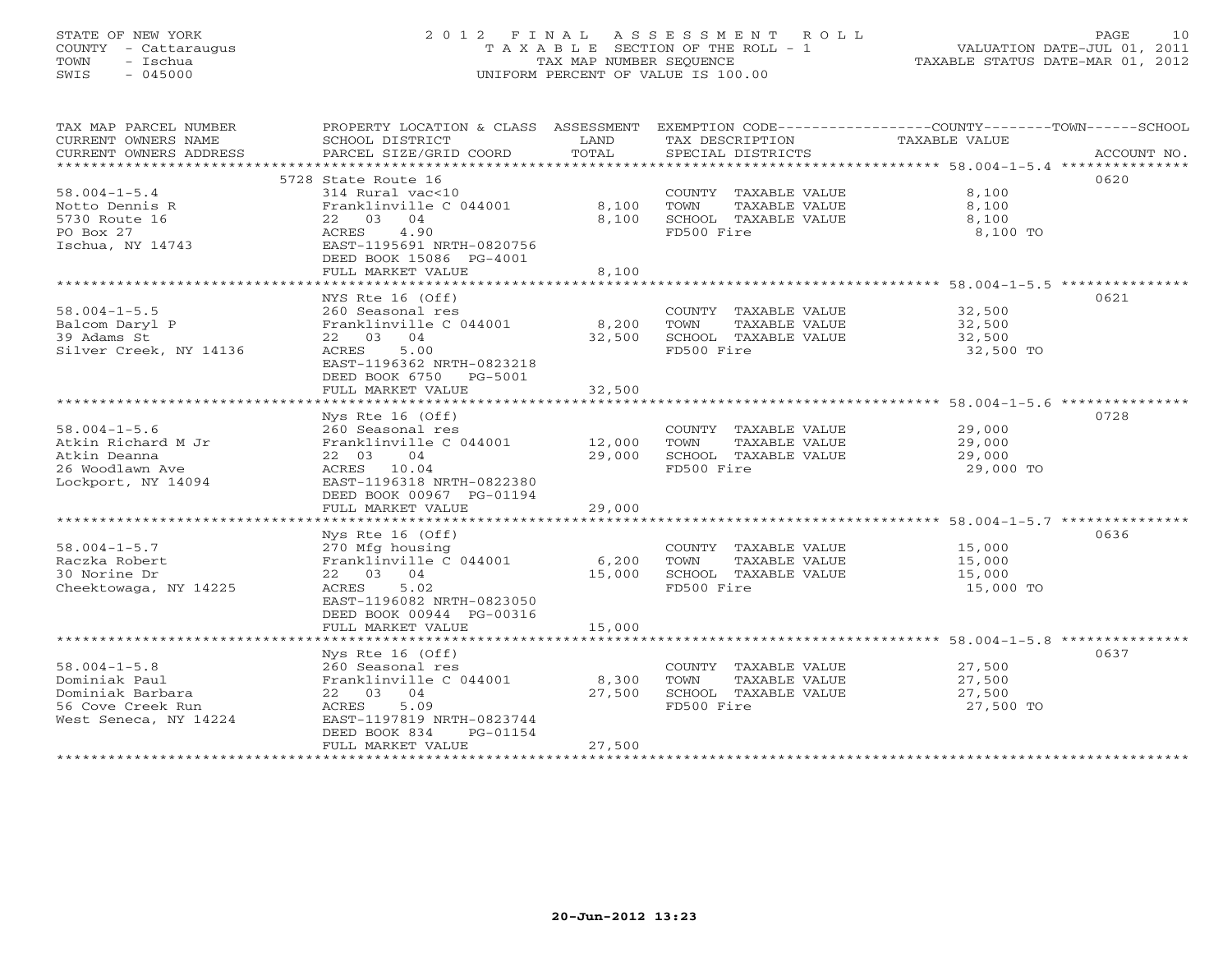### STATE OF NEW YORK 2 0 1 2 F I N A L A S S E S S M E N T R O L L PAGE 11 COUNTY - Cattaraugus T A X A B L E SECTION OF THE ROLL - 1 VALUATION DATE-JUL 01, 2011 TOWN - Ischua TAX MAP NUMBER SEQUENCE TAXABLE STATUS DATE-MAR 01, 2012 SWIS - 045000 UNIFORM PERCENT OF VALUE IS 100.00UNIFORM PERCENT OF VALUE IS 100.00

| TAX MAP PARCEL NUMBER                         | PROPERTY LOCATION & CLASS                             | ASSESSMENT      |                                      | EXEMPTION CODE----------------COUNTY-------TOWN-----SCHOOL      |
|-----------------------------------------------|-------------------------------------------------------|-----------------|--------------------------------------|-----------------------------------------------------------------|
| CURRENT OWNERS NAME<br>CURRENT OWNERS ADDRESS | SCHOOL DISTRICT<br>PARCEL SIZE/GRID COORD             | LAND<br>TOTAL   | TAX DESCRIPTION<br>SPECIAL DISTRICTS | TAXABLE VALUE<br>ACCOUNT NO.                                    |
|                                               |                                                       | *************** |                                      | ********************************** 58.004-1-5.9 *************** |
|                                               | Nys Rte 16 (Off)                                      |                 |                                      | 0638                                                            |
| $58.004 - 1 - 5.9$                            | 314 Rural vac<10                                      |                 | COUNTY TAXABLE VALUE                 | 8,200                                                           |
| Vara Lawrence M                               | Franklinville C 044001                                | 8,200           | TOWN<br>TAXABLE VALUE                | 8,200                                                           |
| Vara Maureen B                                | 03<br>04<br>22                                        | 8,200           | SCHOOL TAXABLE VALUE                 | 8,200                                                           |
| 319 Kinsey Ave                                | <b>ACRES</b><br>5.04                                  |                 | FD500 Fire                           | 8,200 TO                                                        |
| Kenmore, NY 14217                             | EAST-1197524 NRTH-0823658                             |                 |                                      |                                                                 |
|                                               | DEED BOOK 835<br>PG-00348                             |                 |                                      |                                                                 |
|                                               | FULL MARKET VALUE                                     | 8,200           |                                      |                                                                 |
|                                               | ******************                                    | ***********     |                                      | ************************* 58.004-1-5.11 **********              |
|                                               | 5730 Nys Rte 16                                       |                 |                                      | 0640                                                            |
| $58.004 - 1 - 5.11$                           | 270 Mfg housing                                       |                 | COUNTY TAXABLE VALUE                 | 27,700                                                          |
| Notto Dennis R                                | Franklinville C 044001                                | 8,900           | TAXABLE VALUE<br>TOWN                | 27,700                                                          |
| 250 Wahneta Palms Dr                          | 22 03<br>04                                           | 27,700          | SCHOOL TAXABLE VALUE                 | 27,700                                                          |
| Winter Haven, FL 33880                        | combined $5.10 w/5.11$                                |                 | FD500 Fire                           | 27,700 TO                                                       |
|                                               | ACRES<br>9.80                                         |                 |                                      |                                                                 |
|                                               | EAST-1195413 NRTH-0820873                             |                 |                                      |                                                                 |
|                                               | DEED BOOK 15086 PG-4001                               |                 |                                      |                                                                 |
|                                               | FULL MARKET VALUE                                     | 27,700          |                                      |                                                                 |
|                                               |                                                       |                 |                                      |                                                                 |
|                                               | 5735 NYS Rte 16 (Off)                                 |                 |                                      | 0641                                                            |
| $58.004 - 1 - 5.12$                           | 260 Seasonal res                                      |                 | COUNTY TAXABLE VALUE                 | 50,000                                                          |
| Kaszubski Dennis E                            | Franklinville C 044001                                | 8,200           | TOWN<br>TAXABLE VALUE                | 50,000                                                          |
| Kaszubski Lynda G                             | 22 03<br>04                                           | 50,000          | SCHOOL TAXABLE VALUE                 | 50,000                                                          |
| 85 Edgewood Ave                               | ACRES<br>5.03                                         |                 | FD500 Fire                           | 50,000 TO                                                       |
| Tonawanda, NY 14223                           | EAST-1196032 NRTH-0822136                             |                 |                                      |                                                                 |
|                                               | DEED BOOK 9524<br>$PG-8002$                           |                 |                                      |                                                                 |
|                                               | FULL MARKET VALUE                                     | 50,000          |                                      |                                                                 |
|                                               |                                                       | ************    |                                      | ********************** 58.004-1-5.13 *************              |
|                                               | $Nys$ Rte 16 (Off)                                    |                 |                                      | 0657                                                            |
| $58.004 - 1 - 5.13$                           | 314 Rural vac<10                                      |                 | COUNTY TAXABLE VALUE                 | 8,400                                                           |
| Wirfel Donald                                 | Franklinville C 044001                                | 8,400           | TOWN<br>TAXABLE VALUE                | 8,400                                                           |
| Wirfel David J                                | 22 03<br>04                                           | 8,400           | SCHOOL TAXABLE VALUE                 | 8,400                                                           |
| 12741 Transitline Rd                          | ACRES<br>5.20                                         |                 | FD500 Fire                           | 8,400 TO                                                        |
| Springville, NY 14141                         | EAST-1198221 NRTH-0823682<br>DEED BOOK 1032<br>PG-351 |                 |                                      |                                                                 |
|                                               | FULL MARKET VALUE                                     | 8,400           |                                      |                                                                 |
|                                               | ******************                                    | ***********     |                                      | ****************************** 58.004-1-5.14 **********         |
|                                               | Nys Rte $16$ (Off)                                    |                 |                                      | 0700                                                            |
| $58.004 - 1 - 5.14$                           | 312 Vac w/imprv                                       |                 | COUNTY TAXABLE VALUE                 | 8,500                                                           |
| Stone Edmund C                                | Franklinville C 044001                                | 8,200           | TOWN<br>TAXABLE VALUE                | 8,500                                                           |
| Stone Phyllis A                               | 03<br>04<br>22                                        | 8,500           | SCHOOL TAXABLE VALUE                 | 8,500                                                           |
| Dubois Sandra A                               | ACRES<br>5.00                                         |                 | FD500 Fire                           | 8,500 TO                                                        |
| 148 Macamley St                               | EAST-1197398 NRTH-0822744                             |                 |                                      |                                                                 |
| Buffalo, NY 14220                             | DEED BOOK 845<br>$PG-00469$                           |                 |                                      |                                                                 |
|                                               | FULL MARKET VALUE                                     | 8,500           |                                      |                                                                 |
|                                               |                                                       |                 |                                      |                                                                 |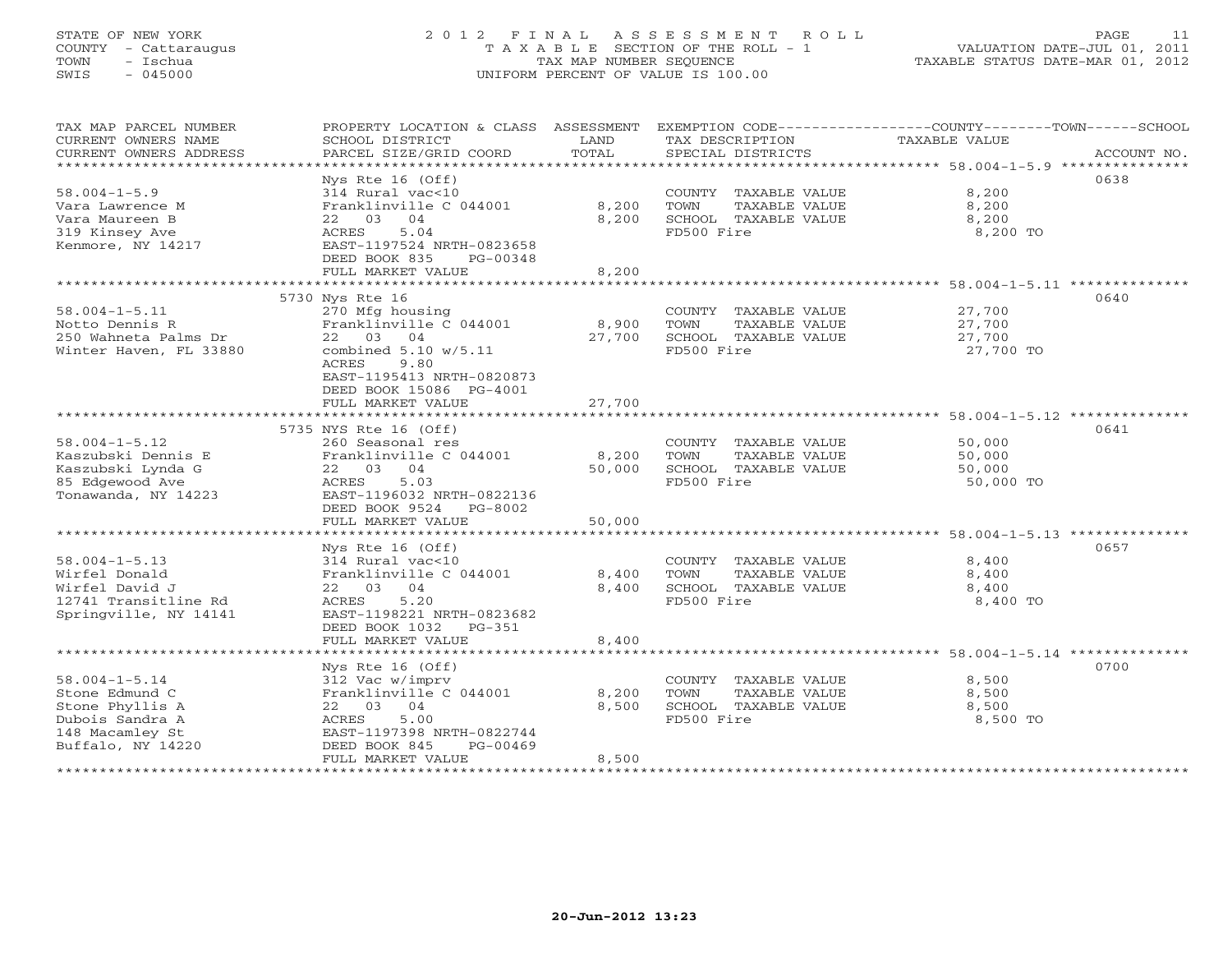#### STATE OF NEW YORK 2 0 1 2 F I N A L A S S E S S M E N T R O L L PAGE 12 COUNTY - Cattaraugus T A X A B L E SECTION OF THE ROLL - 1 VALUATION DATE-JUL 01, 2011 TOWN - Ischua TAX MAP NUMBER SEQUENCE TAXABLE STATUS DATE-MAR 01, 2012 SWIS - 045000 UNIFORM PERCENT OF VALUE IS 100.00UNIFORM PERCENT OF VALUE IS 100.00

| TAX MAP PARCEL NUMBER<br>CURRENT OWNERS NAME<br>CURRENT OWNERS ADDRESS                                          | PROPERTY LOCATION & CLASS ASSESSMENT EXEMPTION CODE---------------COUNTY-------TOWN------SCHOOL<br>SCHOOL DISTRICT<br>PARCEL SIZE/GRID COORD                                      | LAND<br>TOTAL             | TAX DESCRIPTION<br>SPECIAL DISTRICTS                                                                | TAXABLE VALUE                                             | ACCOUNT NO.                                         |
|-----------------------------------------------------------------------------------------------------------------|-----------------------------------------------------------------------------------------------------------------------------------------------------------------------------------|---------------------------|-----------------------------------------------------------------------------------------------------|-----------------------------------------------------------|-----------------------------------------------------|
|                                                                                                                 |                                                                                                                                                                                   |                           |                                                                                                     |                                                           |                                                     |
| $58.004 - 1 - 5.15$                                                                                             | 5790 NYS Rte 16 (Off)<br>210 1 Family Res                                                                                                                                         |                           | WVET C/T<br>41121                                                                                   | 12,000                                                    | 0704<br>12,000<br>$\overline{0}$                    |
| Foor Charles E<br>Foor Clara E<br>5790 NYS Route 16<br>Ischua, NY 14743                                         | Franklinville C 044001<br>22 03 04<br>ACRES<br>5.05<br>EAST-1194772 NRTH-0821284<br>DEED BOOK 853<br>PG-00585                                                                     | 6,200 SR STAR             | 41834<br>85,000 COUNTY TAXABLE VALUE<br>TOWN<br>TAXABLE VALUE<br>SCHOOL TAXABLE VALUE<br>FD500 Fire | $\overline{O}$<br>73,000<br>73,000<br>22,800<br>85,000 TO | $\Omega$<br>62,200                                  |
|                                                                                                                 | FULL MARKET VALUE                                                                                                                                                                 | 85,000                    |                                                                                                     |                                                           |                                                     |
|                                                                                                                 | ********************                                                                                                                                                              | *************             |                                                                                                     |                                                           | ********************* 58.004-1-5.16 *************** |
| $58.004 - 1 - 5.16$<br>Skolikas Martha<br>Saffire Michele<br>39 Wilkshire Pl<br>Lancaster, NY 14086             | Nys Rte 16 (Off)<br>260 Seasonal res<br>Franklinville C 044001<br>22 03 04<br>Comb $58.004 - 1 - 5.31$<br>ACRES<br>9.15<br>EAST-1197320 NRTH-0822436<br>DEED BOOK 855<br>PG-01055 | 11,300<br>31,500          | COUNTY TAXABLE VALUE<br>TOWN<br>TAXABLE VALUE<br>SCHOOL TAXABLE VALUE<br>FD500 Fire                 | 31,500<br>31,500<br>31,500<br>31,500 TO                   | 0705                                                |
|                                                                                                                 | FULL MARKET VALUE                                                                                                                                                                 | 31,500                    |                                                                                                     |                                                           |                                                     |
|                                                                                                                 |                                                                                                                                                                                   |                           |                                                                                                     |                                                           |                                                     |
| $58.004 - 1 - 5.17$<br>Dukat Barbara Ann<br>1458 Chestnut St<br>Alden, NY 14004                                 | Nys Rte $16$ (Off)<br>314 Rural vac<10<br>Franklinville C 044001<br>22 03 04<br>ACRES<br>5.28<br>EAST-1196947 NRTH-0822592<br>DEED BOOK 855<br>PG-01057<br>FULL MARKET VALUE      | 8,400<br>8,400<br>8,400   | COUNTY TAXABLE VALUE<br>TOWN<br>TAXABLE VALUE<br>SCHOOL TAXABLE VALUE<br>FD500 Fire                 | 8,400<br>8,400<br>8,400<br>8,400 TO                       | 0706                                                |
|                                                                                                                 |                                                                                                                                                                                   |                           |                                                                                                     |                                                           |                                                     |
| $58.004 - 1 - 5.18$<br>Gromley Robert E<br>Crawford Bruce & Karen<br>223 Lakeview Ave<br>Orchard Park, NY 14127 | 5766 Nys Rte 16 (Off)<br>260 Seasonal res<br>Franklinville C 044001<br>22 03<br>04<br>ACRES<br>5.07<br>EAST-1196748 NRTH-0822484<br>DEED BOOK 11304 PG-9002<br>FULL MARKET VALUE  | 6,200<br>60,000<br>60,000 | COUNTY TAXABLE VALUE<br>TOWN<br>TAXABLE VALUE<br>SCHOOL TAXABLE VALUE<br>FD500 Fire                 | 60,000<br>60,000<br>60,000<br>60,000 TO                   | 0707                                                |
|                                                                                                                 |                                                                                                                                                                                   |                           |                                                                                                     |                                                           |                                                     |
| $58.004 - 1 - 5.19$<br>Mule Charles F<br>Mule Teresa D<br>1297 Church Rd<br>Angola, NY 14006                    | Nys Rte 16<br>270 Mfg housing<br>Franklinville C 044001<br>22 03 04<br>ACRES<br>5.05<br>EAST-1195153 NRTH-0821042<br>DEED BOOK 871<br>PG-00108                                    | 8,200<br>19,500           | COUNTY TAXABLE VALUE<br>TOWN<br>TAXABLE VALUE<br>SCHOOL TAXABLE VALUE<br>FD500 Fire                 | 19,500<br>19,500<br>19,500<br>19,500 TO                   | 0708                                                |
|                                                                                                                 | FULL MARKET VALUE                                                                                                                                                                 | 19,500                    |                                                                                                     |                                                           |                                                     |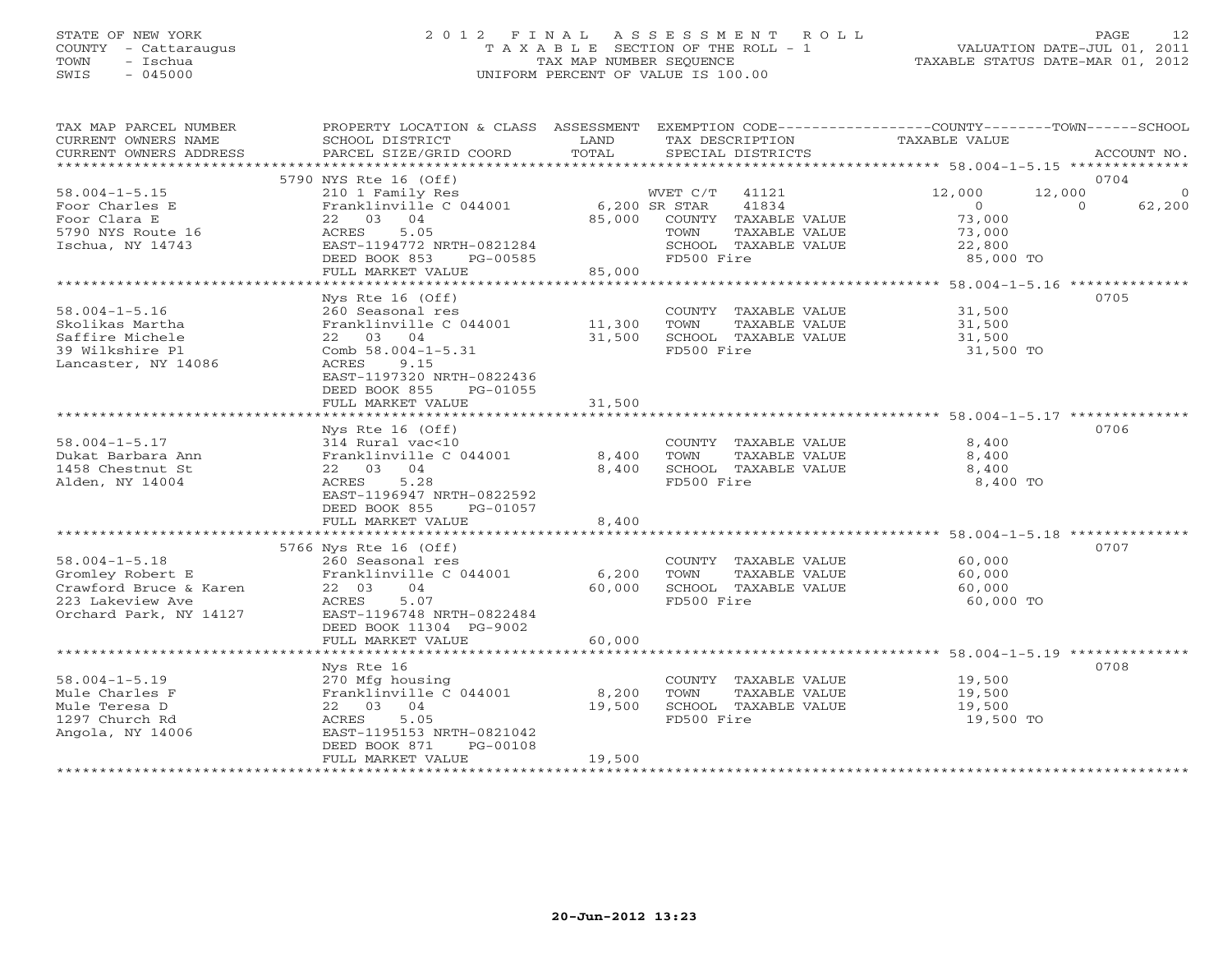#### STATE OF NEW YORK 2 0 1 2 F I N A L A S S E S S M E N T R O L L PAGE 13COUNTY - Cattaraugus T A X A B L E SECTION OF THE ROLL - 1<br>TOWN - Ischua TOWN - Ischua TAX MAP NUMBER SEQUENCE TAXABLE STATUS DATE-MAR 01, 2012<br>TAXABLE STATUS DATE-MAR 01, 2012 SWIS - 045000 UNIFORM PERCENT OF VALUE IS 100.00

| TAX MAP PARCEL NUMBER<br>CURRENT OWNERS NAME<br>CURRENT OWNERS ADDRESS                         | PROPERTY LOCATION & CLASS ASSESSMENT<br>SCHOOL DISTRICT<br>PARCEL SIZE/GRID COORD                                                                                             | LAND<br>TOTAL             | TAX DESCRIPTION<br>SPECIAL DISTRICTS                                                | EXEMPTION CODE-----------------COUNTY-------TOWN------SCHOOL<br><b>TAXABLE VALUE</b><br>ACCOUNT NO. |
|------------------------------------------------------------------------------------------------|-------------------------------------------------------------------------------------------------------------------------------------------------------------------------------|---------------------------|-------------------------------------------------------------------------------------|-----------------------------------------------------------------------------------------------------|
| *******************                                                                            |                                                                                                                                                                               |                           |                                                                                     |                                                                                                     |
| $58.004 - 1 - 5.20$<br>Andriette Grace<br>82 Lafayette Ave<br>Buffalo, NY 14213                | $Nys$ Rte 16 (Off)<br>260 Seasonal res<br>Franklinville C 044001<br>04<br>22 03<br>5.03<br>ACRES<br>EAST-1195245 NRTH-0821527<br>DEED BOOK 00957 PG-00720                     | 8,200<br>35,000           | COUNTY TAXABLE VALUE<br>TOWN<br>TAXABLE VALUE<br>SCHOOL TAXABLE VALUE<br>FD500 Fire | 0709<br>35,000<br>35,000<br>35,000<br>35,000 TO                                                     |
|                                                                                                | FULL MARKET VALUE<br>*******************                                                                                                                                      | 35,000                    |                                                                                     |                                                                                                     |
| $58.004 - 1 - 5.21$<br>Wirfel Brian J<br>103 Minden<br>Orchard Park, NY 14127                  | Nys Rte $16$ (Off)<br>270 Mfg housing<br>Franklinville C 044001<br>22 03 04<br>5.19<br>ACRES<br>EAST-1195789 NRTH-0822835<br>DEED BOOK 00995 PG-00072                         | 6,300<br>23,000           | COUNTY TAXABLE VALUE<br>TOWN<br>TAXABLE VALUE<br>SCHOOL TAXABLE VALUE<br>FD500 Fire | 0718<br>23,000<br>23,000<br>23,000<br>23,000 TO                                                     |
|                                                                                                | FULL MARKET VALUE                                                                                                                                                             | 23,000                    |                                                                                     |                                                                                                     |
|                                                                                                | NYS Rte 16                                                                                                                                                                    |                           |                                                                                     | ********************* 58.004-1-5.22 ***<br>0724                                                     |
| $58.004 - 1 - 5.22$<br>Foor Charles E<br>Foor Clara E<br>5790 NYS Route 16<br>Ischua, NY 14743 | 314 Rural vac<10<br>Franklinville C 044001<br>22 03 04<br>4.65<br>ACRES<br>EAST-1194629 NRTH-0820916<br>DEED BOOK 869<br>PG-00386                                             | 8,000<br>8,000            | COUNTY TAXABLE VALUE<br>TAXABLE VALUE<br>TOWN<br>SCHOOL TAXABLE VALUE<br>FD500 Fire | 8,000<br>8,000<br>8,000<br>8,000 TO                                                                 |
|                                                                                                | FULL MARKET VALUE<br>*********************                                                                                                                                    | 8,000                     |                                                                                     | ************************ 58.004-1-5.23 **************                                               |
| $58.004 - 1 - 5.23$<br>Phillips Joshua Kenneth<br>267 Babcock St<br>Buffalo, NY 14210          | NYS Rte 16<br>314 Rural vac<10<br>Franklinville C 044001<br>22 03 04<br>25.00 DPTH 600.00<br>FRNT<br>0.34<br>ACRES<br>EAST-1194937 NRTH-0820882<br>DEED BOOK 2008<br>$PG-111$ | 100<br>100                | COUNTY TAXABLE VALUE<br>TAXABLE VALUE<br>TOWN<br>SCHOOL TAXABLE VALUE<br>FD500 Fire | 0725<br>100<br>100<br>100<br>100 TO                                                                 |
|                                                                                                | FULL MARKET VALUE                                                                                                                                                             | 100                       |                                                                                     | ****************** 58.004-1-5.24 *******                                                            |
| $58.004 - 1 - 5.24$<br>Kane Dana M<br>39 Wilma Dr<br>Lancaster, NY 14086                       | Nys Rte 16 (Off)<br>270 Mfg housing<br>Franklinville C 044001<br>22 03 04<br>5.05<br>ACRES<br>EAST-1196067 NRTH-0821308<br>DEED BOOK 1006<br>PG-1018<br>FULL MARKET VALUE     | 6,200<br>27,000<br>27,000 | COUNTY TAXABLE VALUE<br>TAXABLE VALUE<br>TOWN<br>SCHOOL TAXABLE VALUE<br>FD500 Fire | 0730<br>27,000<br>27,000<br>27,000<br>27,000 TO                                                     |
|                                                                                                |                                                                                                                                                                               |                           |                                                                                     |                                                                                                     |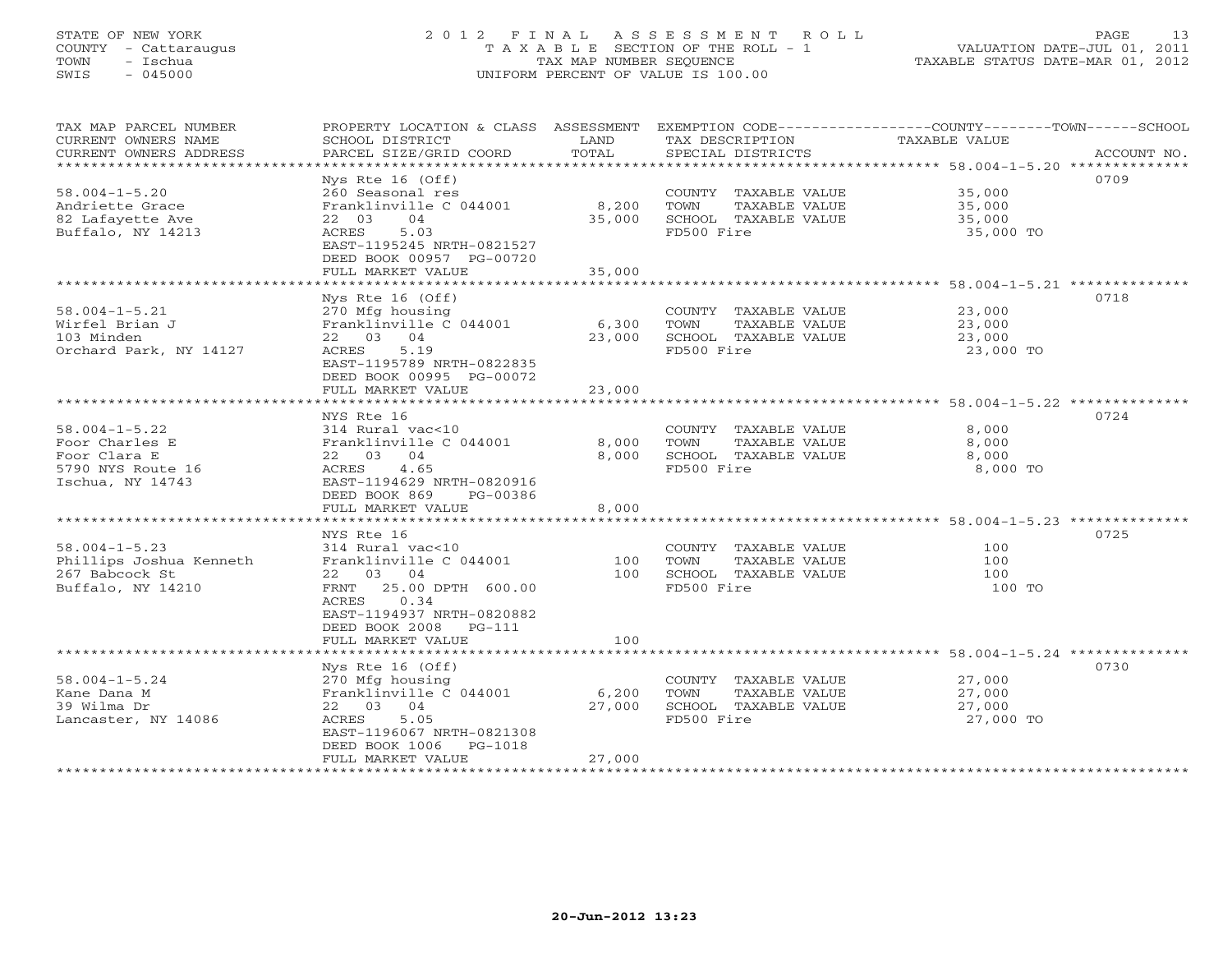### STATE OF NEW YORK 2 0 1 2 F I N A L A S S E S S M E N T R O L L PAGE 14 COUNTY - Cattaraugus T A X A B L E SECTION OF THE ROLL - 1 VALUATION DATE-JUL 01, 2011 TOWN - Ischua TAX MAP NUMBER SEQUENCE TAXABLE STATUS DATE-MAR 01, 2012 SWIS - 045000 UNIFORM PERCENT OF VALUE IS 100.00UNIFORM PERCENT OF VALUE IS 100.00

| TAX MAP PARCEL NUMBER<br>CURRENT OWNERS NAME<br>CURRENT OWNERS ADDRESS                                 | PROPERTY LOCATION & CLASS ASSESSMENT<br>SCHOOL DISTRICT<br>PARCEL SIZE/GRID COORD                                                                                              | LAND<br>TOTAL              | TAX DESCRIPTION<br>SPECIAL DISTRICTS                                                                    | EXEMPTION CODE-----------------COUNTY-------TOWN------SCHOOL<br>TAXABLE VALUE<br>ACCOUNT NO. |  |
|--------------------------------------------------------------------------------------------------------|--------------------------------------------------------------------------------------------------------------------------------------------------------------------------------|----------------------------|---------------------------------------------------------------------------------------------------------|----------------------------------------------------------------------------------------------|--|
| $58.004 - 1 - 5.26$<br>Desing William R<br>Desing Elaine S<br>225 Boncroft Dr<br>West Seneca, NY 14224 | $Nys$ Rte 16 (Off)<br>260 Seasonal res<br>Franklinville C 044001<br>22 03 04<br>ACRES 20.16<br>EAST-1196925 NRTH-0823503<br>DEED BOOK 878<br>PG-00042<br>FULL MARKET VALUE     | 19,400<br>48,000<br>48,000 | COUNTY TAXABLE VALUE<br>TOWN<br>TAXABLE VALUE<br>SCHOOL TAXABLE VALUE<br>FD500 Fire                     | 0732<br>48,000<br>48,000<br>48,000<br>48,000 TO                                              |  |
|                                                                                                        | 5720 NYS Rte 16                                                                                                                                                                |                            |                                                                                                         | 0745                                                                                         |  |
| $58.004 - 1 - 5.27$<br>Bowker Linda L<br>5720 NYS Route 16<br>Ischua, NY 14743                         | 270 Mfg housing<br>Franklinville C 044001<br>22 03 04<br>ACRES<br>4.90<br>EAST-1195868 NRTH-0820670<br>DEED BOOK 9427 PG-5001<br>FULL MARKET VALUE                             | 8,100<br>14,500<br>14,500  | 41834<br>SR STAR<br>COUNTY TAXABLE VALUE<br>TOWN<br>TAXABLE VALUE<br>SCHOOL TAXABLE VALUE<br>FD500 Fire | $\circ$<br>$\Omega$<br>14,500<br>14,500<br>14,500<br>$\Omega$<br>14,500 TO                   |  |
|                                                                                                        |                                                                                                                                                                                |                            |                                                                                                         | 0748                                                                                         |  |
| $58.004 - 1 - 5.28$<br>Wirfel Donald R<br>Wirfel David J<br>8664 Zimmer Rd<br>Hamburg, NY 14075        | $Nys$ Rte 16 (Off)<br>314 Rural vac<10<br>Franklinville C 044001<br>08 03 07<br>5.45<br>ACRES<br>EAST-1197909 NRTH-0822603<br>DEED BOOK 00925 PG-00357<br>FULL MARKET VALUE    | 8,500<br>8,500<br>8,500    | COUNTY TAXABLE VALUE<br>TOWN<br>TAXABLE VALUE<br>SCHOOL TAXABLE VALUE<br>FD500 Fire                     | 8,500<br>8,500<br>8,500<br>8,500 TO                                                          |  |
|                                                                                                        |                                                                                                                                                                                |                            |                                                                                                         |                                                                                              |  |
| $58.004 - 1 - 5.29$<br>Thomas Darien<br>77 Cherry Hill Rd<br>Ashville, NY 14710                        | NYS Rte 16 (Off)<br>260 Seasonal res<br>Franklinville C 044001<br>08/22<br>03 04<br>8.50<br>ACRES<br>EAST-1197635 NRTH-0823004<br>DEED BOOK 14285 PG-6011<br>FULL MARKET VALUE | 10,800<br>38,500<br>38,500 | COUNTY TAXABLE VALUE<br>TOWN<br>TAXABLE VALUE<br>SCHOOL TAXABLE VALUE<br>FD500 Fire                     | 0749<br>38,500<br>38,500<br>38,500<br>38,500 TO                                              |  |
| **************************                                                                             |                                                                                                                                                                                |                            |                                                                                                         |                                                                                              |  |
| $58.004 - 1 - 5.30$<br>Wirfel Donald R<br>Wirfel David J<br>8664 Zimmer Rd<br>Hamburg, NY 14075        | Nys Rte $16$ (Off)<br>311 Res vac land<br>Franklinville C 044001<br>08 03 04<br>8.64<br>ACRES<br>EAST-1198244 NRTH-0821953<br>DEED BOOK 897<br>PG-00238<br>FULL MARKET VALUE   | 10,900<br>10,900<br>10,900 | COUNTY TAXABLE VALUE<br>TOWN<br>TAXABLE VALUE<br>SCHOOL TAXABLE VALUE<br>FD500 Fire                     | 0758<br>10,900<br>10,900<br>10,900<br>10,900 TO                                              |  |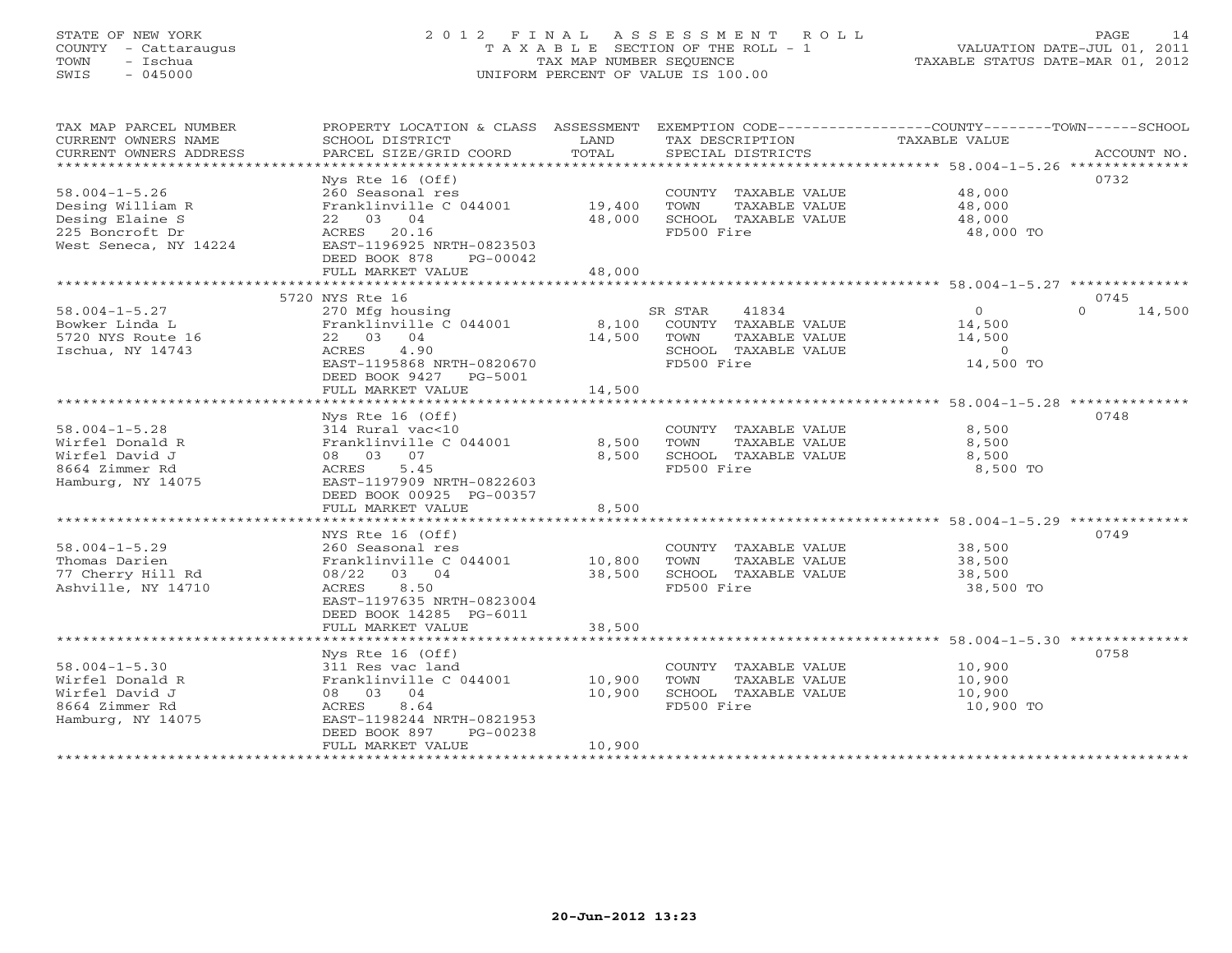### STATE OF NEW YORK 2 0 1 2 F I N A L A S S E S S M E N T R O L L PAGE 15 COUNTY - Cattaraugus T A X A B L E SECTION OF THE ROLL - 1 VALUATION DATE-JUL 01, 2011 TOWN - Ischua TAX MAP NUMBER SEQUENCE TAXABLE STATUS DATE-MAR 01, 2012 SWIS - 045000 UNIFORM PERCENT OF VALUE IS 100.00UNIFORM PERCENT OF VALUE IS 100.00

| TAX MAP PARCEL NUMBER<br>CURRENT OWNERS NAME      | PROPERTY LOCATION & CLASS ASSESSMENT<br>SCHOOL DISTRICT                 | LAND                | TAX DESCRIPTION                    | EXEMPTION CODE-----------------COUNTY-------TOWN-----SCHOOL<br>TAXABLE VALUE |
|---------------------------------------------------|-------------------------------------------------------------------------|---------------------|------------------------------------|------------------------------------------------------------------------------|
| CURRENT OWNERS ADDRESS<br>*********************** | PARCEL SIZE/GRID COORD                                                  | TOTAL               | SPECIAL DISTRICTS                  | ACCOUNT NO.                                                                  |
|                                                   | $Nys$ Rte 16 (Off)                                                      |                     |                                    | 0763                                                                         |
| $58.004 - 1 - 5.32$                               | 260 Seasonal res                                                        |                     | COUNTY TAXABLE VALUE               | 44,500                                                                       |
| Roche Mary P                                      | Franklinville C 044001                                                  | 12,400              | TOWN<br>TAXABLE VALUE              | 44,500                                                                       |
| 156 Parkview Ave                                  | 08/22<br>03 04                                                          | 44,500              | SCHOOL TAXABLE VALUE               | 44,500                                                                       |
| Buffalo, NY 14210                                 | ACRES<br>5.00<br>EAST-1197261 NRTH-0821882<br>DEED BOOK 912<br>PG-00576 |                     | FD500 Fire                         | 44,500 TO                                                                    |
|                                                   | FULL MARKET VALUE                                                       | 44,500              |                                    |                                                                              |
|                                                   | *******************                                                     | ***********         |                                    | ******************** 58.004-1-5.33 **************                            |
|                                                   | Nys Rte 16 (Off)                                                        |                     |                                    | 0764                                                                         |
| $58.004 - 1 - 5.33$                               | 260 Seasonal res                                                        |                     | COUNTY TAXABLE VALUE               | 22,500                                                                       |
| Duck Harold                                       | Franklinville C 044001                                                  | 10,200              | TOWN<br>TAXABLE VALUE              | 22,500                                                                       |
| Duck Renae                                        | 22 03 04                                                                | 22,500              | SCHOOL TAXABLE VALUE               | 22,500                                                                       |
| 2550 Fix Rd                                       | 7.67<br>ACRES                                                           |                     | FD500 Fire                         | 22,500 TO                                                                    |
| Grand Island, NY 14072                            | EAST-1196748 NRTH-0821810<br>DEED BOOK 998<br>$PG-489$                  |                     |                                    |                                                                              |
|                                                   | FULL MARKET VALUE                                                       | 22,500              |                                    |                                                                              |
|                                                   |                                                                         |                     |                                    | ******************************** 58.004-1-5.34 **************                |
|                                                   | Nys Rte 16 (Off)                                                        |                     |                                    | 0765                                                                         |
| $58.004 - 1 - 5.34$                               | 260 Seasonal res                                                        |                     | COUNTY TAXABLE VALUE               | 14,300                                                                       |
| Rowe Matthew P                                    | Franklinville C 044001                                                  | 9,300               | TOWN<br>TAXABLE VALUE              | 14,300                                                                       |
| 1022 Stony Point Rd                               | 22 03 04                                                                | 14,300              | SCHOOL TAXABLE VALUE               | 14,300                                                                       |
| Grand Island, NY 14072                            | ACRES<br>6.49                                                           |                     | FD500 Fire                         | 14,300 TO                                                                    |
|                                                   | EAST-1196375 NRTH-0821460                                               |                     |                                    |                                                                              |
|                                                   | DEED BOOK 903<br>PG-00041                                               |                     |                                    |                                                                              |
|                                                   | FULL MARKET VALUE<br>*******************                                | 14,300<br>********* |                                    | ****************** 58.004-1-5.35 ***************                             |
|                                                   | 5712 NYS Rte 16                                                         |                     |                                    | 0768                                                                         |
| $58.004 - 1 - 5.35$                               | 210 1 Family Res                                                        |                     | COUNTY TAXABLE VALUE               | 95,000                                                                       |
| Royal Sondra A                                    | Franklinville C 044001                                                  | 10,800              | TOWN<br>TAXABLE VALUE              | 95,000                                                                       |
| PO Box 715                                        | 22 03 04                                                                | 95,000              | SCHOOL TAXABLE VALUE               | 95,000                                                                       |
| Bay Shore, NY 11706                               | $L/p$ 951-1139                                                          |                     | FD500 Fire                         | 95,000 TO                                                                    |
|                                                   | Ff 510.00                                                               |                     |                                    |                                                                              |
|                                                   | 8.50<br>ACRES                                                           |                     |                                    |                                                                              |
|                                                   | EAST-1196116 NRTH-0820378                                               |                     |                                    |                                                                              |
|                                                   | DEED BOOK 15191 PG-5002                                                 |                     |                                    |                                                                              |
|                                                   | FULL MARKET VALUE                                                       | 95,000              |                                    |                                                                              |
|                                                   | ***********************************                                     |                     |                                    |                                                                              |
|                                                   | 5812 NYS Rte 16                                                         |                     |                                    | 0793                                                                         |
| $58.004 - 1 - 5.37$                               | 270 Mfg housing                                                         |                     | RES STAR<br>41854                  | $\circ$<br>30,000<br>$\Omega$                                                |
| Phillips Paul                                     | Franklinville C 044001                                                  | 10,400              | COUNTY TAXABLE VALUE               | 50,000                                                                       |
| Phillips Suzette<br>5812 Olean Rd                 | 22 03 04<br>ACRES 12.60                                                 | 50,000              | TOWN<br>TAXABLE VALUE              | 50,000                                                                       |
| Ischua, NY 14743                                  | EAST-1195090 NRTH-0822054                                               |                     | SCHOOL TAXABLE VALUE<br>FD500 Fire | 20,000<br>50,000 TO                                                          |
|                                                   | DEED BOOK 00930 PG-01106                                                |                     |                                    |                                                                              |
|                                                   | FULL MARKET VALUE                                                       | 50,000              |                                    |                                                                              |
|                                                   |                                                                         |                     |                                    |                                                                              |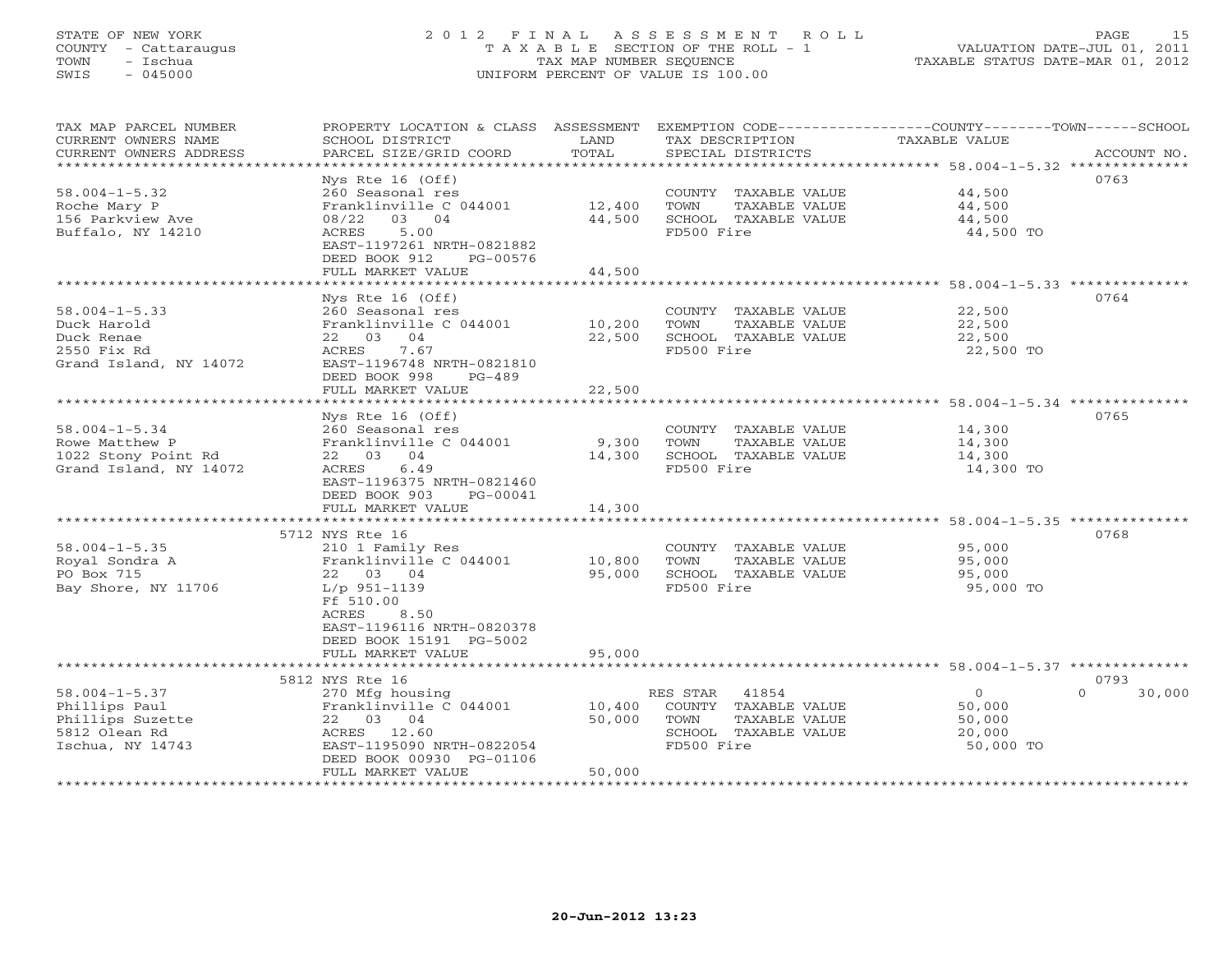### STATE OF NEW YORK 2 0 1 2 F I N A L A S S E S S M E N T R O L L PAGE 16 COUNTY - Cattaraugus T A X A B L E SECTION OF THE ROLL - 1 VALUATION DATE-JUL 01, 2011 TOWN - Ischua TAX MAP NUMBER SEQUENCE TAXABLE STATUS DATE-MAR 01, 2012 SWIS - 045000 UNIFORM PERCENT OF VALUE IS 100.00UNIFORM PERCENT OF VALUE IS 100.00

| TAX MAP PARCEL NUMBER<br>CURRENT OWNERS NAME<br>CURRENT OWNERS ADDRESS                                   | PROPERTY LOCATION & CLASS ASSESSMENT<br>SCHOOL DISTRICT<br>PARCEL SIZE/GRID COORD                                                                                                                        | LAND<br>TOTAL                | EXEMPTION CODE-----------------COUNTY-------TOWN------SCHOOL<br>TAX DESCRIPTION<br>SPECIAL DISTRICTS     | TAXABLE VALUE                                          | ACCOUNT NO.                |
|----------------------------------------------------------------------------------------------------------|----------------------------------------------------------------------------------------------------------------------------------------------------------------------------------------------------------|------------------------------|----------------------------------------------------------------------------------------------------------|--------------------------------------------------------|----------------------------|
|                                                                                                          | Nys Rte 16                                                                                                                                                                                               |                              |                                                                                                          |                                                        | 0794                       |
| $58.004 - 1 - 5.38$<br>Kellner Kenneth T<br>Kellner Rosemarie<br>R.R.2<br>PO Box 247                     | 444 Lumber yd/ml<br>Franklinville C 044001<br>22 03 04<br>ACRES 16.37<br>EAST-1195646 NRTH-0819877                                                                                                       | 32,400<br>55,900             | COUNTY TAXABLE VALUE<br>TOWN<br>TAXABLE VALUE<br>SCHOOL TAXABLE VALUE<br>FD500 Fire                      | 55,900<br>55,900<br>55,900<br>55,900 TO                |                            |
| Butler, MO 64730                                                                                         | DEED BOOK 998<br>PG-517<br>FULL MARKET VALUE                                                                                                                                                             | 55,900                       |                                                                                                          |                                                        |                            |
|                                                                                                          |                                                                                                                                                                                                          |                              |                                                                                                          |                                                        |                            |
| $58.004 - 1 - 5.39$<br>Andriette Grace<br>82 Lafayette Ave<br>Buffalo, NY 14213                          | Nys Rte $16$ (Off)<br>314 Rural vac<10<br>Franklinville C 044001<br>22 03<br>04<br>ACRES<br>3.82<br>EAST-1195615 NRTH-0821760<br>DEED BOOK 00957 PG-00720                                                | 7,300<br>7,300               | COUNTY TAXABLE VALUE<br>TOWN<br>TAXABLE VALUE<br>SCHOOL TAXABLE VALUE<br>FD500 Fire                      | 7,300<br>7,300<br>7,300<br>7,300 TO                    | 0797                       |
|                                                                                                          | FULL MARKET VALUE                                                                                                                                                                                        | 7,300                        |                                                                                                          |                                                        |                            |
|                                                                                                          |                                                                                                                                                                                                          |                              |                                                                                                          |                                                        |                            |
| $58.004 - 1 - 5.40$<br>Kaszubski Dennis E<br>Kaszubski Lynda G<br>85 Edgewood Ave<br>Tonawanda, NY 14223 | 5735 NYS Rte 16<br>314 Rural vac<10<br>Franklinville C 044001<br>22 03<br>04<br>ACRES<br>5.59<br>EAST-1195844 NRTH-0821958<br>DEED BOOK 9524 PG-8002<br>FULL MARKET VALUE                                | 8,600<br>8,600<br>8,600      | COUNTY TAXABLE VALUE<br>TOWN<br>TAXABLE VALUE<br>SCHOOL TAXABLE VALUE<br>FD500 Fire                      | 8,600<br>8,600<br>8,600<br>8,600 TO                    | 0798                       |
|                                                                                                          | 5811 Olean Rd                                                                                                                                                                                            |                              |                                                                                                          |                                                        | 0852                       |
| $58.004 - 1 - 5.42$<br>Delaney Eugene W<br>Campbell Joyce M<br>Bo $\times$ 45<br>Sandusky, NY 14133      | 416 Mfg hsing pk<br>Franklinville C 044001<br>22 03 04<br>Ff 1600.00<br>ACRES 33.10<br>EAST-1194090 NRTH-0820514<br>DEED BOOK 2085<br>PG-7002<br>FULL MARKET VALUE                                       | 83,300<br>159,900<br>159,900 | RES STAR<br>41854<br>COUNTY TAXABLE VALUE<br>TOWN<br>TAXABLE VALUE<br>SCHOOL TAXABLE VALUE<br>FD500 Fire | $\circ$<br>159,900<br>159,900<br>156,000<br>159,900 TO | 3,900<br>$\cap$            |
|                                                                                                          |                                                                                                                                                                                                          |                              |                                                                                                          |                                                        |                            |
| $58.004 - 1 - 5.43$<br>Kellner Joseph G<br>Kellner Virginia F<br>Nys Rte 16<br>Ischua, NY 14743          | 5810 NYS Rte 16<br>210 1 Family Res<br>Franklinville C 044001<br>22 03 04<br>$L/p$ 826-1026<br>Ff 470.00<br>ACRES<br>8.70<br>EAST-1194303 NRTH-0821369<br>DEED BOOK 833<br>$PG-425$<br>FULL MARKET VALUE | 11,000<br>67,500<br>67,500   | SR STAR<br>41834<br>COUNTY TAXABLE VALUE<br>TOWN<br>TAXABLE VALUE<br>SCHOOL TAXABLE VALUE<br>FD500 Fire  | $\circ$<br>67,500<br>67,500<br>5,300<br>67,500 TO      | 0853<br>$\Omega$<br>62,200 |
| *********************                                                                                    |                                                                                                                                                                                                          |                              |                                                                                                          |                                                        |                            |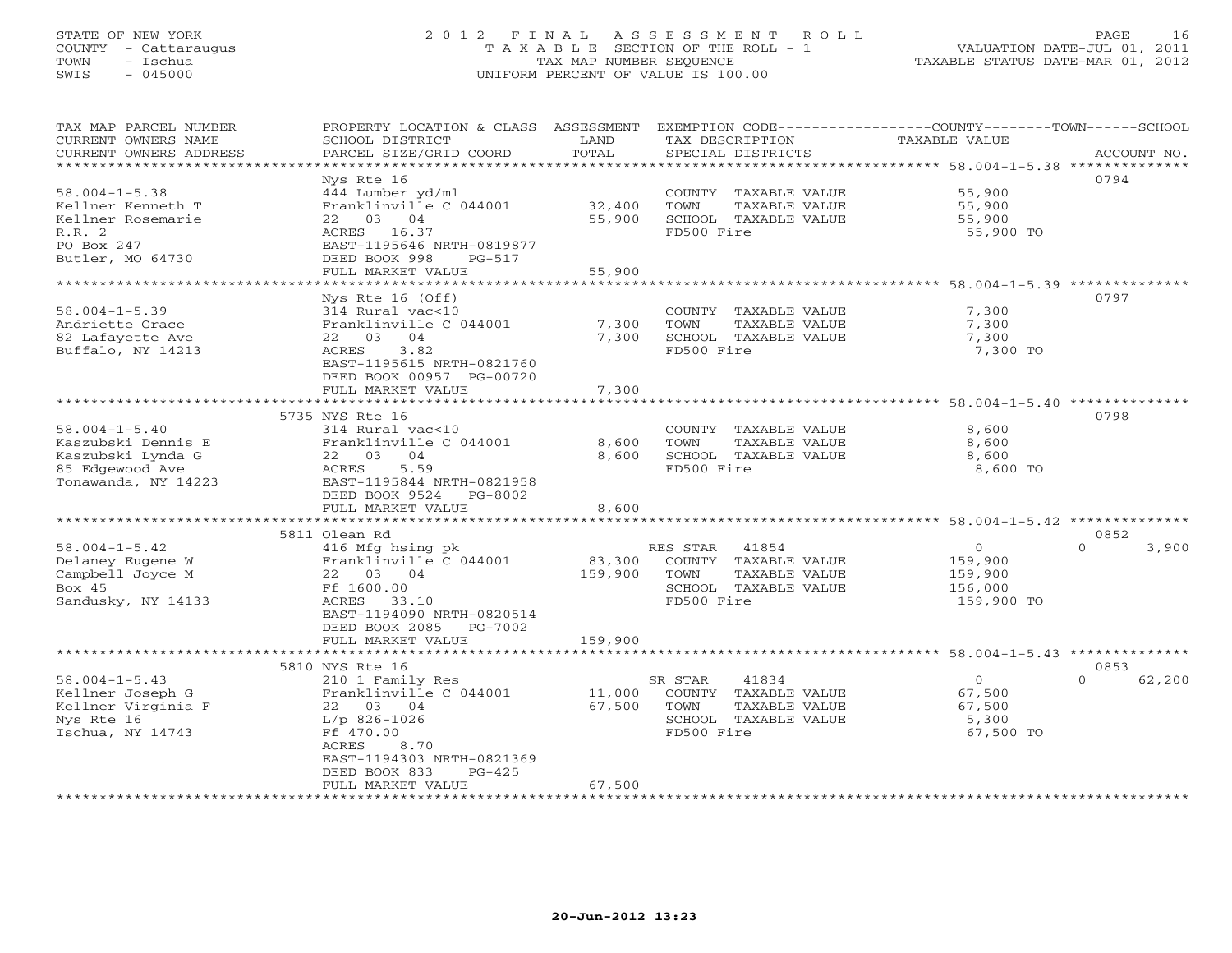### STATE OF NEW YORK 2 0 1 2 F I N A L A S S E S S M E N T R O L L PAGE 17 COUNTY - Cattaraugus T A X A B L E SECTION OF THE ROLL - 1 VALUATION DATE-JUL 01, 2011 TOWN - Ischua TAX MAP NUMBER SEQUENCE TAXABLE STATUS DATE-MAR 01, 2012 SWIS - 045000 UNIFORM PERCENT OF VALUE IS 100.00UNIFORM PERCENT OF VALUE IS 100.00

| TAX MAP PARCEL NUMBER<br>CURRENT OWNERS NAME | PROPERTY LOCATION & CLASS ASSESSMENT<br>SCHOOL DISTRICT | LAND   | TAX DESCRIPTION             | EXEMPTION CODE-----------------COUNTY-------TOWN------SCHOOL<br>TAXABLE VALUE |
|----------------------------------------------|---------------------------------------------------------|--------|-----------------------------|-------------------------------------------------------------------------------|
| CURRENT OWNERS ADDRESS                       | PARCEL SIZE/GRID COORD                                  | TOTAL  | SPECIAL DISTRICTS           | ACCOUNT NO.                                                                   |
|                                              |                                                         |        |                             |                                                                               |
|                                              | 5812 NYS Rte 16 (Off)                                   |        |                             | 0924                                                                          |
| $58.004 - 1 - 5.44$                          | 314 Rural vac<10                                        |        | COUNTY TAXABLE VALUE        | 6,400                                                                         |
| Serbert David D                              | Franklinville C 044001                                  | 6,400  | TOWN<br>TAXABLE VALUE       | 6,400                                                                         |
| Serbert Lisa                                 | 22 03 04                                                | 6,400  | SCHOOL TAXABLE VALUE        | 6,400                                                                         |
| 141 Miller St                                | ACRES<br>2.75                                           |        | FD500 Fire                  | 6,400 TO                                                                      |
| N. Tonawanda, NY 14120                       | EAST-1194904 NRTH-0822217                               |        |                             |                                                                               |
|                                              | DEED BOOK 6908 PG-5001                                  |        |                             |                                                                               |
|                                              | FULL MARKET VALUE                                       | 6,400  |                             |                                                                               |
|                                              |                                                         |        |                             |                                                                               |
|                                              | Nys Rte 16                                              |        |                             | 0321                                                                          |
| $58.004 - 1 - 6$                             | 312 Vac w/imprv                                         |        | COUNTY TAXABLE VALUE        | 27,500                                                                        |
| Noker Brian M                                | Franklinville C 044001 27,500                           |        | TAXABLE VALUE<br>TOWN       | 27,500                                                                        |
| 15 Hyland Ave                                | 22 03 04                                                | 27,500 | SCHOOL TAXABLE VALUE        | 27,500                                                                        |
| North Tonawanda, NY 14120                    | Inc. $58.004 - 1 - 5.41$ 5.45                           |        | FD500 Fire                  | 27,500 TO                                                                     |
|                                              | ACRES 29.55                                             |        |                             |                                                                               |
|                                              | EAST-1196738 NRTH-0820523                               |        |                             |                                                                               |
|                                              | DEED BOOK 00993 PG-00206                                |        |                             |                                                                               |
|                                              | FULL MARKET VALUE                                       | 27,500 |                             |                                                                               |
|                                              |                                                         |        |                             |                                                                               |
|                                              | Co Rd 48                                                |        |                             | 0455                                                                          |
| $58.004 - 1 - 7.1$                           | 910 Priv forest                                         |        | COUNTY TAXABLE VALUE        | 29,500<br>29,500                                                              |
| Wetherby Gary                                | Franklinville C 044001 29,500<br>Rd 22/08 03 04 29,500  |        | TOWN<br>TAXABLE VALUE       |                                                                               |
| 5325 Hatch Hill Rd                           |                                                         |        | SCHOOL TAXABLE VALUE        | 29,500                                                                        |
| Ischua, NY 14743                             | ACRES 72.00                                             |        | FD500 Fire                  | 29,500 TO                                                                     |
|                                              | EAST-1197801 NRTH-0820613                               |        | LD500 Light                 | 29,500 TO                                                                     |
|                                              | DEED BOOK 00968 PG-00118                                |        |                             |                                                                               |
|                                              | FULL MARKET VALUE                                       | 29,500 |                             |                                                                               |
|                                              |                                                         |        |                             |                                                                               |
|                                              | 5703 School St                                          |        |                             | 0726                                                                          |
| $58.004 - 1 - 7.2$                           |                                                         |        |                             | $\begin{smallmatrix}&&0\0&93\end{smallmatrix}$ ,000<br>$\cap$<br>62,200       |
| Lowe Clifford E                              |                                                         |        |                             |                                                                               |
| Lowe Carole J                                | 07/08 03 04                                             | 93,000 | TOWN<br>TAXABLE VALUE       | 93,000                                                                        |
| 5703 School St                               | 2.75 BANK 017<br>ACRES                                  |        | SCHOOL TAXABLE VALUE        | 30,800                                                                        |
| Ischua, NY 14743                             | EAST-1198342 NRTH-0819638                               |        | FD500 Fire                  | 93,000 TO                                                                     |
|                                              | DEED BOOK 904 PG-00692                                  |        | LD500 Light                 | 93,000 TO                                                                     |
|                                              | FULL MARKET VALUE                                       | 93,000 |                             |                                                                               |
|                                              |                                                         |        |                             |                                                                               |
|                                              | $Co$ Rt $48$                                            |        |                             | 0281                                                                          |
| $58.004 - 1 - 8.1$                           | 260 Seasonal res<br>Franklinville C 044001 40,500       |        | COUNTY TAXABLE VALUE 85,000 |                                                                               |
| Hall Kevin                                   |                                                         |        | TOWN<br>TAXABLE VALUE       | 85,000                                                                        |
| Hall Phyllis                                 | 08 03 04                                                | 85,000 | SCHOOL TAXABLE VALUE        | 85,000                                                                        |
| 2296 Staly Rd                                | ACRES 52.10                                             |        | FD500 Fire                  | 85,000 TO                                                                     |
| Grand Island, NY 14072                       | EAST-1199226 NRTH-0821311                               |        |                             |                                                                               |
|                                              | DEED BOOK 16329 PG-6002                                 |        |                             |                                                                               |
|                                              | FULL MARKET VALUE                                       | 85,000 |                             |                                                                               |
|                                              |                                                         |        |                             |                                                                               |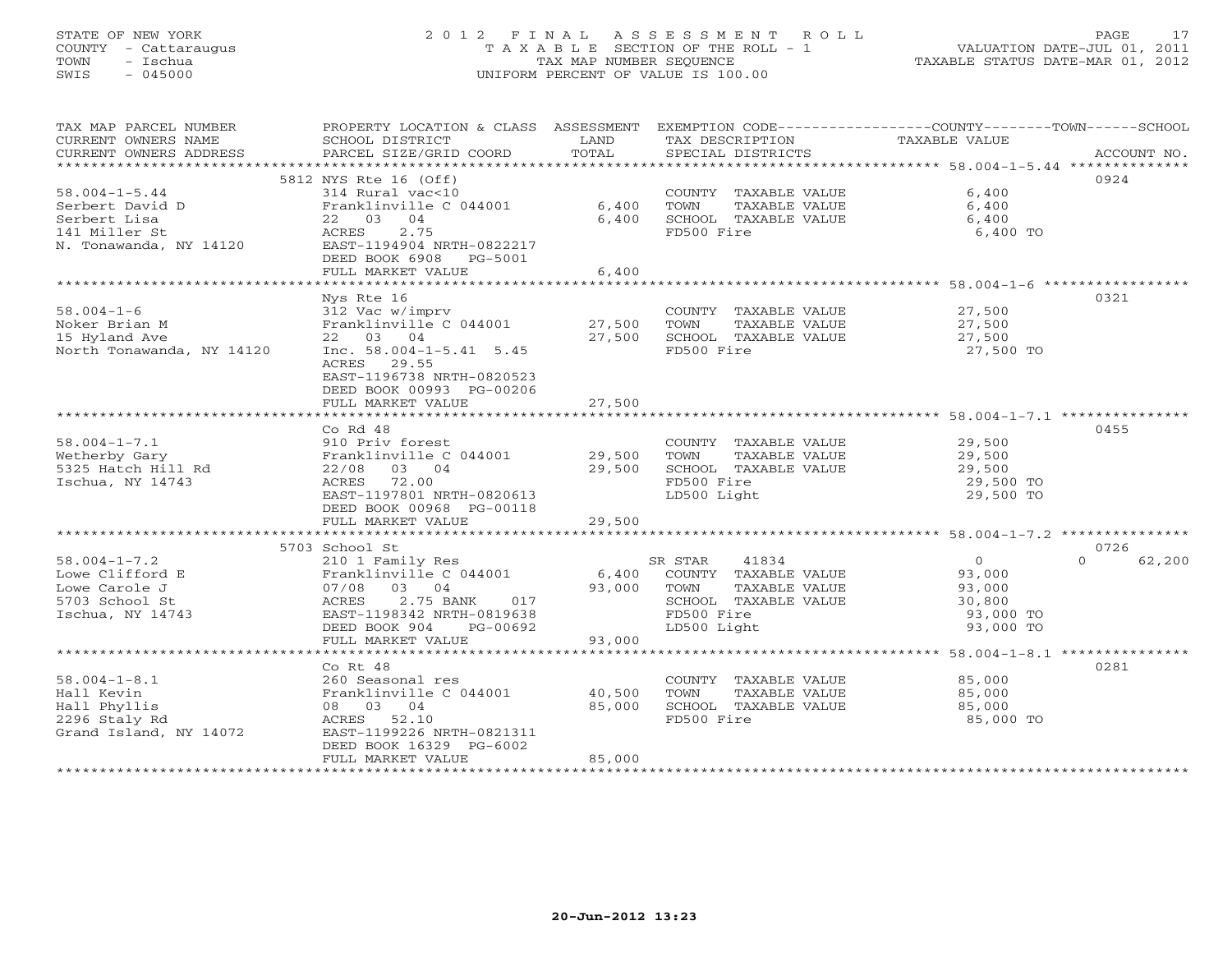### STATE OF NEW YORK 2 0 1 2 F I N A L A S S E S S M E N T R O L L PAGE 18 COUNTY - Cattaraugus T A X A B L E SECTION OF THE ROLL - 1 VALUATION DATE-JUL 01, 2011 TOWN - Ischua TAX MAP NUMBER SEQUENCE TAXABLE STATUS DATE-MAR 01, 2012 SWIS - 045000 UNIFORM PERCENT OF VALUE IS 100.00UNIFORM PERCENT OF VALUE IS 100.00

| TAX MAP PARCEL NUMBER<br>CURRENT OWNERS NAME<br>CURRENT OWNERS ADDRESS                                    | PROPERTY LOCATION & CLASS ASSESSMENT<br>SCHOOL DISTRICT<br>PARCEL SIZE/GRID COORD                                                                                            | LAND<br>TOTAL              | EXEMPTION CODE-----------------COUNTY-------TOWN------SCHOOL<br>TAX DESCRIPTION<br>SPECIAL DISTRICTS  | TAXABLE VALUE                                        | ACCOUNT NO.        |
|-----------------------------------------------------------------------------------------------------------|------------------------------------------------------------------------------------------------------------------------------------------------------------------------------|----------------------------|-------------------------------------------------------------------------------------------------------|------------------------------------------------------|--------------------|
| $58.004 - 1 - 8.2$<br>Wirfel Donald R<br>Wirfel David J<br>12741 Transit Lane Rd<br>Springville, NY 14141 | Co Rd $48$ (Off)<br>323 Vacant rural<br>Franklinville C 044001<br>08 03 04<br>ACRES 50.00<br>EAST-1199163 NRTH-0823154<br>DEED BOOK 14874 PG-9001<br>FULL MARKET VALUE       | 35,900<br>35,900<br>35,900 | COUNTY TAXABLE VALUE<br>TOWN<br>TAXABLE VALUE<br>SCHOOL TAXABLE VALUE<br>FD500 Fire                   | 35,900<br>35,900<br>35,900<br>35,900 TO              | 0820               |
|                                                                                                           | 5949 Martin Corners Rd                                                                                                                                                       |                            |                                                                                                       |                                                      | 0822               |
| $58.004 - 1 - 8.3$<br>Depp Adam<br>Giordini Amber<br>5949 Martin Corners Rd<br>Ischua, NY 14743           | 210 1 Family Res<br>Franklinville C 044001<br>08 03 04<br>4.50<br>ACRES<br>EAST-1199918 NRTH-0821848<br>DEED BOOK 1333<br>PG-6001<br>FULL MARKET VALUE                       | 7,800<br>80,000<br>80,000  | RES STAR 41854<br>COUNTY TAXABLE VALUE<br>TOWN<br>TAXABLE VALUE<br>SCHOOL TAXABLE VALUE<br>FD500 Fire | $\circ$<br>80,000<br>80,000<br>50,000<br>80,000 TO   | $\Omega$<br>30,000 |
|                                                                                                           |                                                                                                                                                                              |                            |                                                                                                       |                                                      |                    |
| $58.004 - 1 - 9$<br>Jarnot Frank D<br>9335 S Protection Rd<br>Holland, NY 14080                           | Co Rd 48<br>260 Seasonal res<br>Franklinville C 044001<br>08 03 04<br>ACRES 14.15<br>EAST-1200264 NRTH-0823365<br>DEED BOOK 00935 PG-00923                                   | 15,100<br>19,700           | COUNTY TAXABLE VALUE<br>TOWN<br>TAXABLE VALUE<br>SCHOOL TAXABLE VALUE<br>FD500 Fire                   | 19,700<br>19,700<br>19,700<br>19,700 TO              | 0234               |
|                                                                                                           | FULL MARKET VALUE                                                                                                                                                            | 19,700                     |                                                                                                       |                                                      |                    |
| $58.004 - 1 - 10$<br>Ackerman James L<br>7127 Townline Rd<br>North Tonawanda, NY 14120                    | Co Rd 48<br>260 Seasonal res<br>Franklinville C 044001<br>08 03<br>04<br>ACRES 26.75<br>EAST-1200524 NRTH-0822426                                                            | 24,000<br>65,000           | COUNTY TAXABLE VALUE<br>TOWN<br>TAXABLE VALUE<br>SCHOOL TAXABLE VALUE<br>FD500 Fire                   | 65,000<br>65,000<br>65,000<br>65,000 TO              | 0001               |
|                                                                                                           | DEED BOOK 538<br>PG-8001                                                                                                                                                     |                            |                                                                                                       |                                                      |                    |
|                                                                                                           | FULL MARKET VALUE                                                                                                                                                            | 65,000                     |                                                                                                       |                                                      |                    |
| $58.004 - 1 - 11$<br>Regan John S<br>Ouin-Leslie Kathleen<br>1620 Carpenter Hill RD<br>Ischua, NY 14743   | Carpenter Hill Rd<br>311 Res vac land<br>Franklinville C 044001<br>08 03<br>04<br>8.00<br>ACRES<br>EAST-1200394 NRTH-0821372<br>DEED BOOK 16555 PG-8001<br>FULL MARKET VALUE | 10,500<br>10,500<br>10,500 | COUNTY TAXABLE VALUE<br>TAXABLE VALUE<br>TOWN<br>SCHOOL TAXABLE VALUE<br>FD500 Fire<br>LD500 Light    | 10,500<br>10,500<br>10,500<br>10,500 TO<br>10,500 TO | 0106               |
|                                                                                                           |                                                                                                                                                                              |                            |                                                                                                       |                                                      |                    |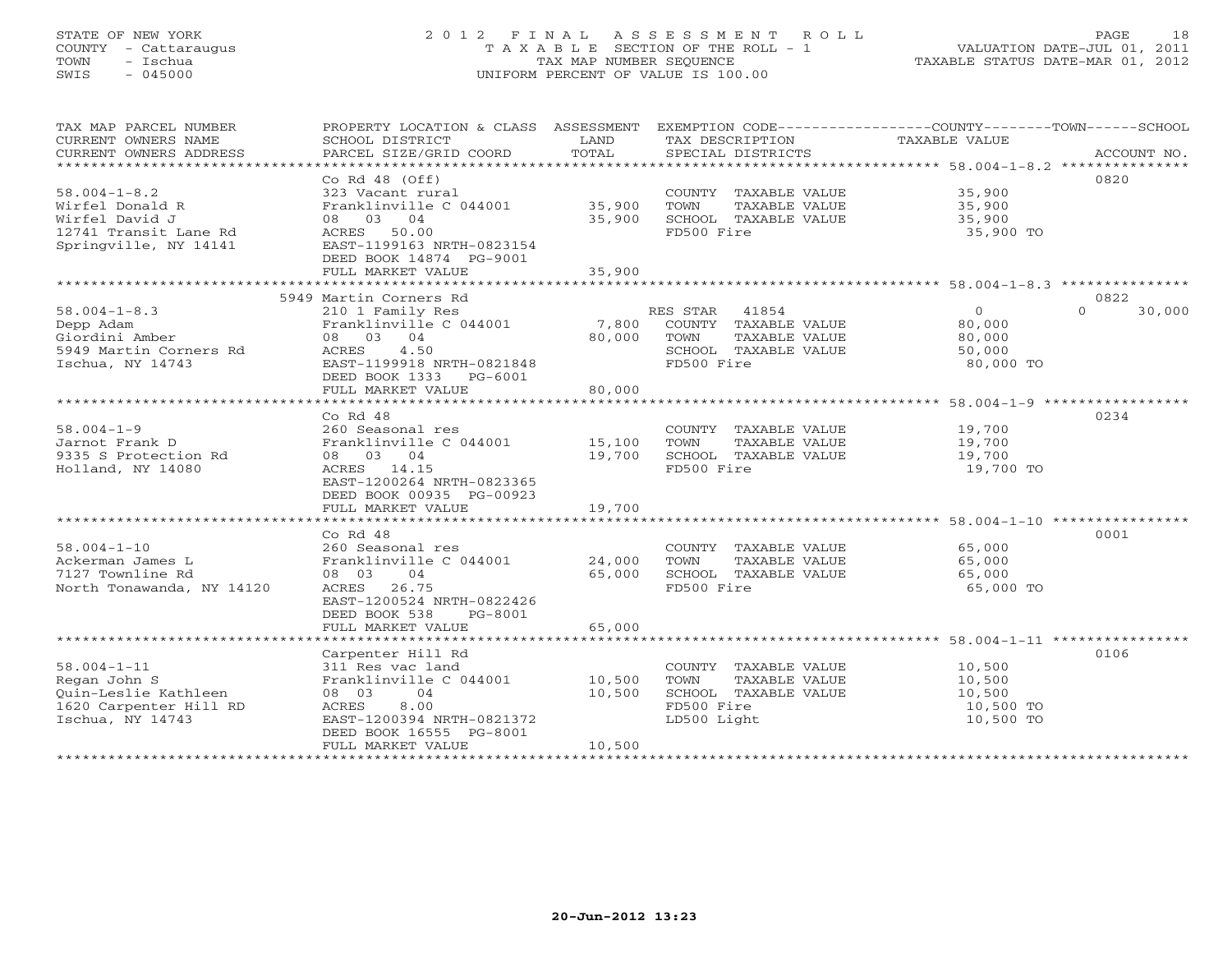### STATE OF NEW YORK 2 0 1 2 F I N A L A S S E S S M E N T R O L L PAGE 19 COUNTY - Cattaraugus T A X A B L E SECTION OF THE ROLL - 1 VALUATION DATE-JUL 01, 2011 TOWN - Ischua TAX MAP NUMBER SEQUENCE TAXABLE STATUS DATE-MAR 01, 2012 SWIS - 045000 UNIFORM PERCENT OF VALUE IS 100.00

| TAX MAP PARCEL NUMBER<br>CURRENT OWNERS NAME<br>CURRENT OWNERS ADDRESS                                   | PROPERTY LOCATION & CLASS ASSESSMENT<br>SCHOOL DISTRICT<br>PARCEL SIZE/GRID COORD                                                                                                 | LAND<br>TOTAL             | TAX DESCRIPTION<br>SPECIAL DISTRICTS                                                 | EXEMPTION CODE-----------------COUNTY-------TOWN------SCHOOL<br>TAXABLE VALUE | ACCOUNT NO.                |
|----------------------------------------------------------------------------------------------------------|-----------------------------------------------------------------------------------------------------------------------------------------------------------------------------------|---------------------------|--------------------------------------------------------------------------------------|-------------------------------------------------------------------------------|----------------------------|
|                                                                                                          |                                                                                                                                                                                   |                           |                                                                                      |                                                                               |                            |
| $58.004 - 1 - 12$<br>Putt Richard G<br>Putt Kathleen<br>5624 Nys Rte 16<br>Ischua, NY 14743              | 1644 Carpenter Hill Rd<br>270 Mfg housing<br>Franklinville C 044001<br>07 03 04<br>1.00<br>ACRES<br>EAST-1200031 NRTH-0820990<br>DEED BOOK 851<br>PG-00932<br>FULL MARKET VALUE   | 5,000<br>45,000<br>45,000 | RES STAR 41854<br>COUNTY TAXABLE VALUE<br>TOWN<br>SCHOOL TAXABLE VALUE<br>FD500 Fire | $\overline{0}$<br>45,000<br>TAXABLE VALUE<br>45,000<br>15,000<br>45,000 TO    | 0283<br>$\Omega$<br>30,000 |
|                                                                                                          |                                                                                                                                                                                   |                           |                                                                                      |                                                                               |                            |
| $58.004 - 1 - 13$<br>Singer Blair J<br>Singer Theresa L<br>6461 Tonawanda Creek Rd<br>Lockport, NY 14094 | Carpenter Hill Rd<br>314 Rural vac<10<br>Franklinville C 044001<br>08 03 04<br>3.58<br>ACRES<br>EAST-1200257 NRTH-0820824<br>DEED BOOK 5934 PG-9003<br>FULL MARKET VALUE          | 7,000<br>7,000<br>7,000   | COUNTY TAXABLE VALUE<br>TOWN<br>SCHOOL TAXABLE VALUE<br>FD500 Fire<br>LD500 Light    | 7,000<br>TAXABLE VALUE<br>7,000<br>7,000<br>7,000 TO<br>7,000 TO              | 0390                       |
|                                                                                                          |                                                                                                                                                                                   |                           |                                                                                      |                                                                               |                            |
| $58.004 - 1 - 14.1$<br>Luckman David<br>Luckman Albert P<br>4784 Pineview Dr<br>Hamburg, NY 14075        | 1635 Carpenter Hill Rd<br>312 Vac w/imprv<br>Franklinville C 044001<br>08 03 04<br>ACRES 17.35<br>EAST-1200877 NRTH-0820955<br>DEED BOOK 11079 PG-6001                            | 17,400<br>18,000          | COUNTY TAXABLE VALUE<br>TOWN<br>SCHOOL TAXABLE VALUE<br>FD500 Fire                   | 18,000<br>TAXABLE VALUE<br>18,000<br>18,000<br>18,000 TO                      | 0328                       |
|                                                                                                          | FULL MARKET VALUE                                                                                                                                                                 | 18,000                    |                                                                                      |                                                                               |                            |
| $58.004 - 1 - 14.2$<br>Bodkin Steven J<br>Patino Ericaann J<br>121 Cushing St<br>Buffalo, NY 14220       | Yankee Rd<br>260 Seasonal res<br>Franklinville C 044001<br>04<br>08 03<br>ACRES 10.95 BANK<br>017<br>EAST-1200936 NRTH-0819577<br>DEED BOOK 6279 PG-3003                          | 12,700<br>58,700          | COUNTY TAXABLE VALUE<br>TOWN<br>SCHOOL TAXABLE VALUE<br>FD500 Fire                   | 58,700<br>TAXABLE VALUE<br>58,700<br>58,700<br>58,700 TO                      | 0589                       |
|                                                                                                          | FULL MARKET VALUE                                                                                                                                                                 | 58,700                    |                                                                                      |                                                                               |                            |
|                                                                                                          |                                                                                                                                                                                   |                           |                                                                                      |                                                                               |                            |
| $58.004 - 1 - 14.3$<br>Bodkin Steven J<br>Patino Ericaann J<br>121 Cushing St<br>Buffalo, NY 14220       | Yankee Rd<br>314 Rural vac<10<br>Franklinville C 044001<br>08 03 04<br>9.90 BANK<br>ACRES<br>017<br>EAST-1200782 NRTH-0820057<br>DEED BOOK 6279<br>$PG-3003$<br>FULL MARKET VALUE | 9,500<br>9,500<br>9,500   | COUNTY TAXABLE VALUE<br>TOWN<br>SCHOOL TAXABLE VALUE<br>FD500 Fire                   | 9,500<br>TAXABLE VALUE<br>9,500<br>9,500<br>9,500 TO                          | 0642                       |
|                                                                                                          |                                                                                                                                                                                   |                           |                                                                                      |                                                                               |                            |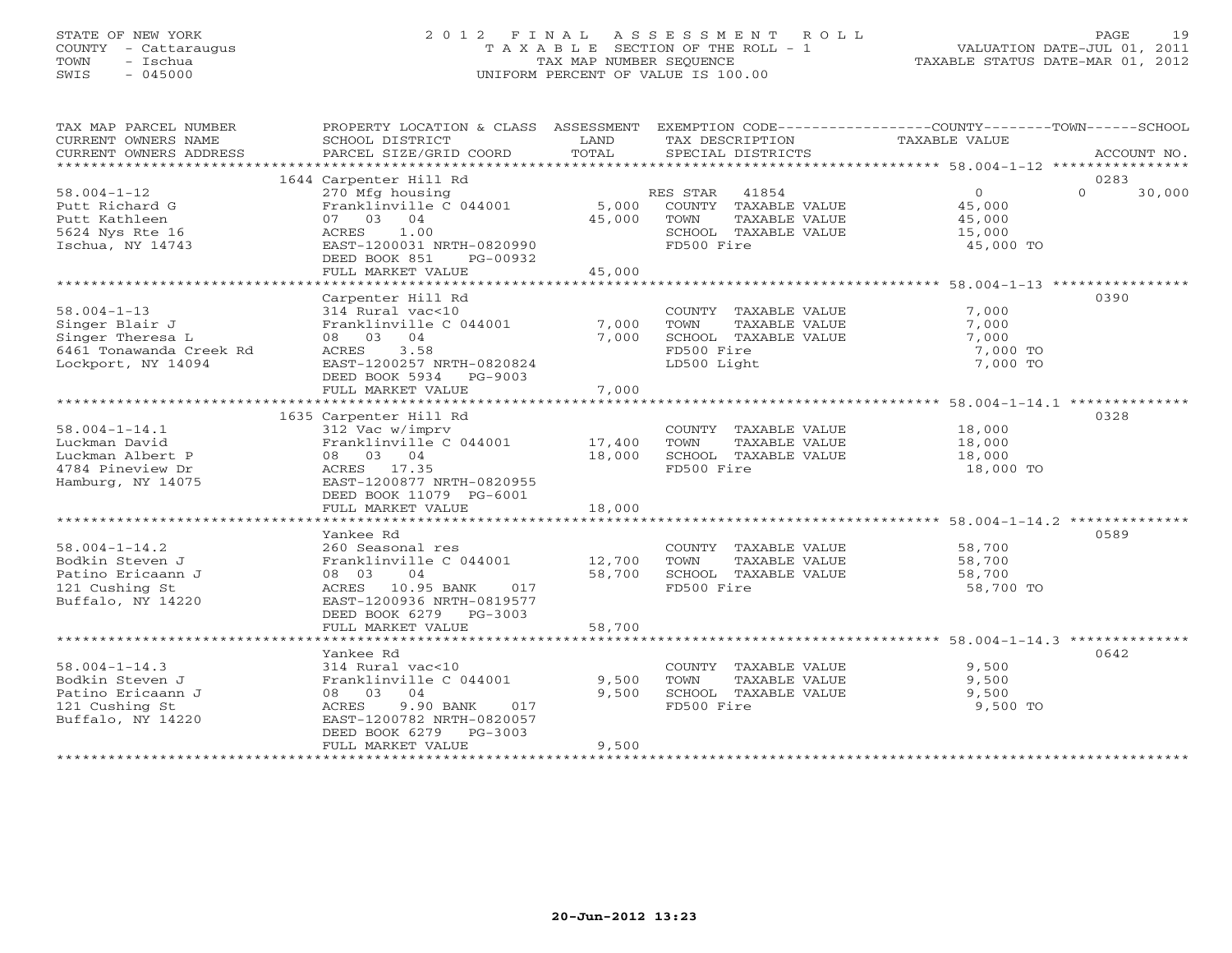### STATE OF NEW YORK 2 0 1 2 F I N A L A S S E S S M E N T R O L L PAGE 20 COUNTY - Cattaraugus T A X A B L E SECTION OF THE ROLL - 1 VALUATION DATE-JUL 01, 2011 TOWN - Ischua TAX MAP NUMBER SEQUENCE TAXABLE STATUS DATE-MAR 01, 2012 SWIS - 045000 UNIFORM PERCENT OF VALUE IS 100.00UNIFORM PERCENT OF VALUE IS 100.00

| TAX MAP PARCEL NUMBER<br>CURRENT OWNERS NAME<br>CURRENT OWNERS ADDRESS | PROPERTY LOCATION & CLASS ASSESSMENT EXEMPTION CODE---------------COUNTY-------TOWN------SCHOOL<br>SCHOOL DISTRICT<br>PARCEL SIZE/GRID COORD | LAND<br>TOTAL  | TAX DESCRIPTION<br>SPECIAL DISTRICTS          | TAXABLE VALUE                                                 | ACCOUNT NO.        |
|------------------------------------------------------------------------|----------------------------------------------------------------------------------------------------------------------------------------------|----------------|-----------------------------------------------|---------------------------------------------------------------|--------------------|
|                                                                        |                                                                                                                                              |                |                                               |                                                               |                    |
|                                                                        | 1661 Carpenter Hill Rd                                                                                                                       |                |                                               |                                                               | 0413               |
| $58.004 - 1 - 15$                                                      | 210 1 Family Res                                                                                                                             |                | COUNTY TAXABLE VALUE                          | 88,000                                                        |                    |
| Shamrock John                                                          | Franklinville C 044001                                                                                                                       | 19,300         | TOWN<br>TAXABLE VALUE                         | 88,000                                                        |                    |
| Shamrock Josephine                                                     | 04<br>03 03                                                                                                                                  | 88,000         | SCHOOL TAXABLE VALUE                          | 88,000                                                        |                    |
| 168 Saranac Ave                                                        | 20.00<br>ACRES                                                                                                                               |                | FD500 Fire                                    | 88,000 TO                                                     |                    |
| Buffalo, NY 14216                                                      | EAST-1199984 NRTH-0820172                                                                                                                    |                | LD500 Light                                   | 88,000 TO                                                     |                    |
|                                                                        | DEED BOOK 00714 PG-00321<br>FULL MARKET VALUE                                                                                                | 88,000         |                                               |                                                               |                    |
|                                                                        |                                                                                                                                              |                |                                               |                                                               |                    |
|                                                                        | 1655 Carpenter Hill Rd                                                                                                                       |                |                                               |                                                               | 0710               |
| $58.004 - 1 - 16$                                                      | 210 1 Family Res                                                                                                                             |                | COUNTY TAXABLE VALUE                          | 12,000                                                        |                    |
| Jurgens Jeffrey E                                                      | Franklinville C 044001                                                                                                                       | 5,800          | TOWN<br>TAXABLE VALUE                         | 12,000                                                        |                    |
| Jurgens Marian T                                                       | 08 03 04                                                                                                                                     | 12,000         | SCHOOL TAXABLE VALUE                          | 12,000                                                        |                    |
| 3155 Route 39                                                          | ACRES 1.95                                                                                                                                   |                | FD500 Fire                                    | 12,000 TO                                                     |                    |
| Bliss, NY 14024                                                        | EAST-1199710 NRTH-0820362                                                                                                                    |                |                                               |                                                               |                    |
|                                                                        | DEED BOOK 4230 PG-2002                                                                                                                       |                |                                               |                                                               |                    |
|                                                                        | FULL MARKET VALUE                                                                                                                            | 12,000         |                                               |                                                               |                    |
|                                                                        |                                                                                                                                              |                |                                               |                                                               | 0175               |
| $58.004 - 1 - 17$                                                      | 5769 School St<br>210 1 Family Res                                                                                                           |                | RES STAR 41854                                | $\Omega$                                                      | $\Omega$<br>30,000 |
| Schaeper Thomas J                                                      | Franklinville C 044001                                                                                                                       | 17,300         | COUNTY TAXABLE VALUE                          | 84,000                                                        |                    |
| 5769 School St                                                         | 08 03 04                                                                                                                                     | 84,000         | TOWN<br>TAXABLE VALUE                         | 84,000                                                        |                    |
| Ischua, NY 14743                                                       | See 5951/5012 for NYS                                                                                                                        |                | SCHOOL TAXABLE VALUE                          | 54,000                                                        |                    |
|                                                                        | permanent easement                                                                                                                           |                | FD500 Fire                                    | 84,000 TO                                                     |                    |
|                                                                        | ACRES 17.17                                                                                                                                  |                | LD500 Light                                   | 84,000 TO                                                     |                    |
|                                                                        | EAST-1199512 NRTH-0820685                                                                                                                    |                |                                               |                                                               |                    |
|                                                                        | DEED BOOK 12572 PG-2001                                                                                                                      |                |                                               |                                                               |                    |
|                                                                        | FULL MARKET VALUE                                                                                                                            | 84,000         |                                               |                                                               |                    |
|                                                                        |                                                                                                                                              |                |                                               |                                                               |                    |
| $58.004 - 1 - 19$                                                      | 1610 Yankee Rd                                                                                                                               |                |                                               |                                                               | 0203               |
| Zak Dennis J Sr.                                                       | 270 Mfg housing<br>Franklinville C 044001                                                                                                    | 9,800          | COUNTY TAXABLE VALUE<br>TAXABLE VALUE<br>TOWN | 39,500<br>39,500                                              |                    |
| Zak Dennis J Jr.                                                       | 08 03 04                                                                                                                                     | 39,500         | SCHOOL TAXABLE VALUE                          | 39,500                                                        |                    |
| 51 Arthur Ave                                                          | ACRES<br>7.08                                                                                                                                |                | FD500 Fire                                    | 39,500 TO                                                     |                    |
| Blasdell, NY 14219                                                     | EAST-1199939 NRTH-0819690                                                                                                                    |                |                                               |                                                               |                    |
|                                                                        | DEED BOOK 1022<br>$PG-318$                                                                                                                   |                |                                               |                                                               |                    |
|                                                                        | FULL MARKET VALUE                                                                                                                            | 39,500         |                                               |                                                               |                    |
|                                                                        | *******************************                                                                                                              | ************** |                                               | ******************************** 58.004-1-20 **************** |                    |
|                                                                        | Yankee Rd                                                                                                                                    |                |                                               |                                                               | 0375               |
| $58.004 - 1 - 20$                                                      | 280 Res Multiple                                                                                                                             |                | COUNTY TAXABLE VALUE                          | 181,000                                                       |                    |
| Hawks James L                                                          | Franklinville C 044001                                                                                                                       | 80,300         | TOWN<br>TAXABLE VALUE                         | 181,000                                                       |                    |
| Hawks Dorolynn M                                                       | 07 03 04<br>ACRES 145.50                                                                                                                     | 181,000        | SCHOOL TAXABLE VALUE<br>FD500 Fire            | 181,000                                                       |                    |
| 4260 SE Sweetwood Way<br>Stuart, FL 34997                              | EAST-1200643 NRTH-0817604                                                                                                                    |                |                                               | 181,000 TO                                                    |                    |
|                                                                        | DEED BOOK 865<br>PG-00089                                                                                                                    |                |                                               |                                                               |                    |
|                                                                        | FULL MARKET VALUE                                                                                                                            | 181,000        |                                               |                                                               |                    |
|                                                                        |                                                                                                                                              |                |                                               |                                                               |                    |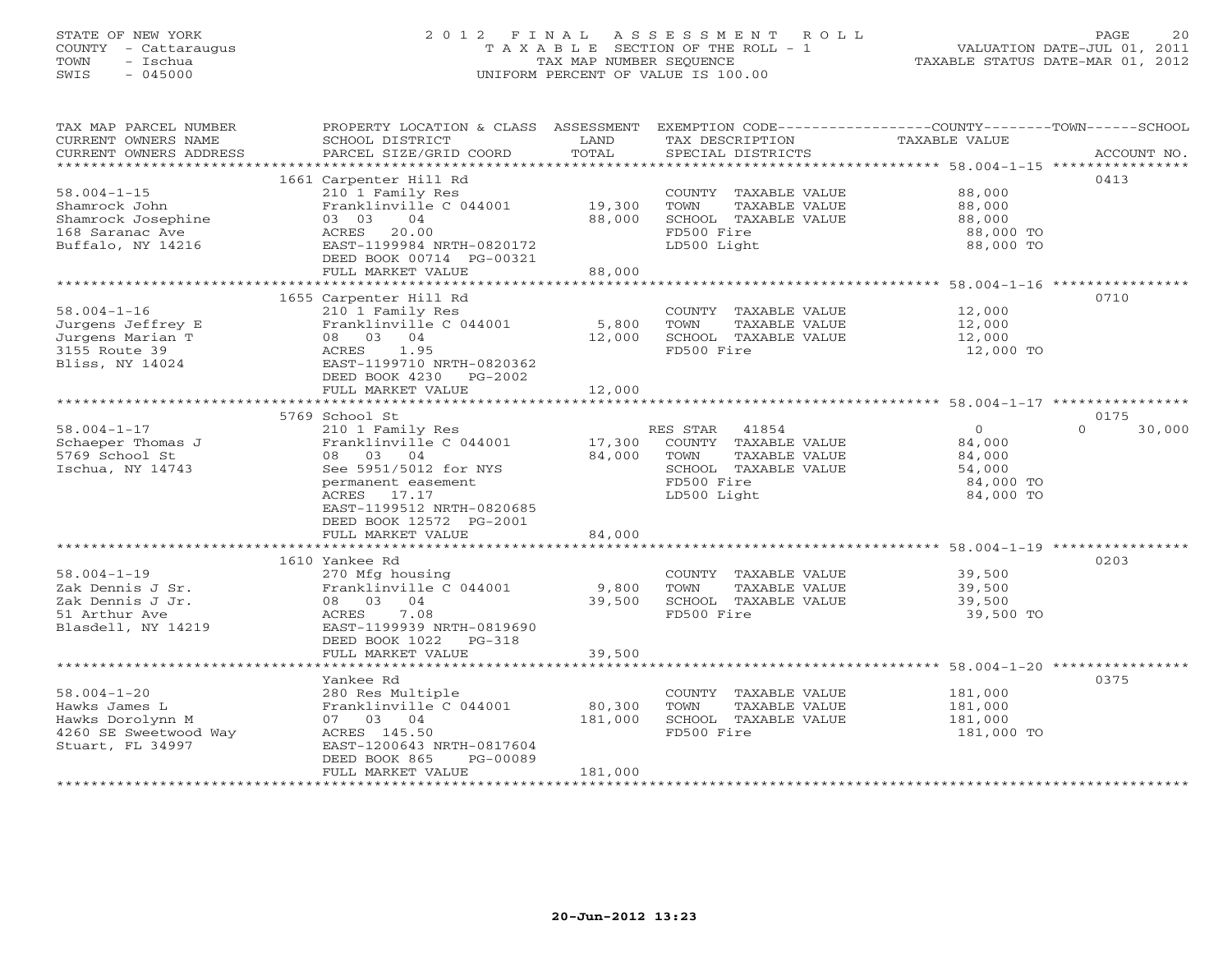### STATE OF NEW YORK 2 0 1 2 F I N A L A S S E S S M E N T R O L L PAGE 21 COUNTY - Cattaraugus T A X A B L E SECTION OF THE ROLL - 1 VALUATION DATE-JUL 01, 2011 TOWN - Ischua TAX MAP NUMBER SEQUENCE TAXABLE STATUS DATE-MAR 01, 2012 SWIS - 045000 UNIFORM PERCENT OF VALUE IS 100.00

| TAX MAP PARCEL NUMBER<br>CURRENT OWNERS NAME<br>- CURRENT OWNERS ADDRESS PARCEL SIZE/GRID COORD TOTAL SPECIAL DISTRICTS ACCOUNT NO.<br>- TOTAL SPECIAL DISTRICTS PARCEL SIZE/GRID COORD TOTAL SPECIAL DISTRICTS ACCOUNT NO ACCOUNT NO ACCOUNT NO AND RESERT OWNERS ADDRESS<br>CURRENT OWNERS ADDRESS | PROPERTY LOCATION & CLASS ASSESSMENT<br>SCHOOL DISTRICT                                                                                                                    | LAND                         | TAX DESCRIPTION                                        |                                                               | EXEMPTION CODE-----------------COUNTY-------TOWN------SCHOOL<br>TAXABLE VALUE  |          |                |
|------------------------------------------------------------------------------------------------------------------------------------------------------------------------------------------------------------------------------------------------------------------------------------------------------|----------------------------------------------------------------------------------------------------------------------------------------------------------------------------|------------------------------|--------------------------------------------------------|---------------------------------------------------------------|--------------------------------------------------------------------------------|----------|----------------|
|                                                                                                                                                                                                                                                                                                      |                                                                                                                                                                            |                              |                                                        |                                                               |                                                                                |          |                |
| $58.004 - 1 - 22$<br>Brisky Martin<br>Brisky Kelle<br>5557 Dutch Hill Rd<br>Ischua, NY 14743                                                                                                                                                                                                         | 5557 Dutch Hill Rd<br>280 Res Multiple<br>Franklinville C 044001<br>07 03 04<br>ACRES 15.05<br>EAST-1198888 NRTH-0816752<br>DEED BOOK 869<br>PG-00745<br>FULL MARKET VALUE | 20,000<br>123,000<br>123,000 | RES STAR 41854<br>TOWN<br>FD500 Fire<br>LD500 Light    | COUNTY TAXABLE VALUE<br>TAXABLE VALUE<br>SCHOOL TAXABLE VALUE | $\Omega$<br>123,000<br>123,000<br>93,000<br>123,000 TO<br>123,000 TO           | $\Omega$ | 0174<br>30,000 |
|                                                                                                                                                                                                                                                                                                      | 5553 Dutch Hill Rd                                                                                                                                                         |                              |                                                        |                                                               |                                                                                |          | 0028           |
| $58.004 - 1 - 23$<br>Davison Karen<br>5553 Dutch Hill Rd<br>Ischua, NY 14743                                                                                                                                                                                                                         | 270 Mfg housing<br>Franklinville C 044001<br>04<br>07 03<br>FRNT 120.00 DPTH 198.00<br>EAST-1198524 NRTH-0817978<br>DEED BOOK 847<br>PG-00376                              | 3,000<br>11,000              | 41854<br>RES STAR<br>TOWN<br>FD500 Fire<br>LD500 Light | COUNTY TAXABLE VALUE<br>TAXABLE VALUE<br>SCHOOL TAXABLE VALUE | $\overline{0}$<br>11,000<br>11,000<br>$\overline{0}$<br>11,000 TO<br>11,000 TO | $\Omega$ | 11,000         |
|                                                                                                                                                                                                                                                                                                      | FULL MARKET VALUE                                                                                                                                                          | 11,000                       |                                                        |                                                               |                                                                                |          |                |
|                                                                                                                                                                                                                                                                                                      |                                                                                                                                                                            |                              |                                                        |                                                               |                                                                                |          |                |
| $58.004 - 1 - 24$<br>Hebdon Timothy<br>$5469$ Dutch Hill Rd<br>Ischua, NY 14743                                                                                                                                                                                                                      | 5469 Dutch Hill Rd<br>210 1 Family Res<br>Franklinville C 044001<br>21 03 04<br>FRNT 350.00 DPTH 140.00<br>EAST-1198169 NRTH-0815976<br>DEED BOOK 00916 PG-00647           | 5,200<br>60,000              | TOWN<br>FD500 Fire                                     | COUNTY TAXABLE VALUE<br>TAXABLE VALUE<br>SCHOOL TAXABLE VALUE | 60,000<br>60,000<br>60,000<br>60,000 TO                                        |          | 0284           |
|                                                                                                                                                                                                                                                                                                      | FULL MARKET VALUE                                                                                                                                                          | 60,000                       |                                                        |                                                               |                                                                                |          |                |
|                                                                                                                                                                                                                                                                                                      | Nys Rte 16                                                                                                                                                                 |                              |                                                        |                                                               |                                                                                |          | 0362           |
| $58.004 - 1 - 25$<br>Pettengill Sandra<br>Pettengill Roger<br>5371 Dutch Hill Rd<br>Ischua, NY 14743                                                                                                                                                                                                 | 323 Vacant rural<br>Franklinville C 044001<br>21 03 04<br>ACRES 422.75<br>EAST-1194652 NRTH-0816316<br>DEED BOOK 5507 PG-5002                                              | 110,000<br>110,000           | TOWN<br>FD500 Fire                                     | COUNTY TAXABLE VALUE<br>TAXABLE VALUE<br>SCHOOL TAXABLE VALUE | 110,000<br>110,000<br>110,000<br>110,000 TO                                    |          |                |
|                                                                                                                                                                                                                                                                                                      | FULL MARKET VALUE                                                                                                                                                          | 110,000                      |                                                        |                                                               |                                                                                |          |                |
|                                                                                                                                                                                                                                                                                                      |                                                                                                                                                                            |                              |                                                        |                                                               |                                                                                |          |                |
| $58.004 - 1 - 26$<br>Kellner Kenneth<br>Kellner Rosemarrie<br>R.R.2<br>PO Box 247<br>Butler, MO 64730                                                                                                                                                                                                | Baxters Mill Rd<br>910 Priv forest<br>Franklinville C 044001<br>21 03 04<br>ACRES 62.40<br>EAST-1194882 NRTH-0818141<br>DEED BOOK 1026<br>PG-795                           | 33,000<br>33,000             | TOWN<br>FD500 Fire                                     | COUNTY TAXABLE VALUE<br>TAXABLE VALUE<br>SCHOOL TAXABLE VALUE | 33,000<br>33,000<br>33,000<br>33,000 TO                                        |          | 0164           |
|                                                                                                                                                                                                                                                                                                      | FULL MARKET VALUE                                                                                                                                                          | 33,000                       |                                                        |                                                               |                                                                                |          |                |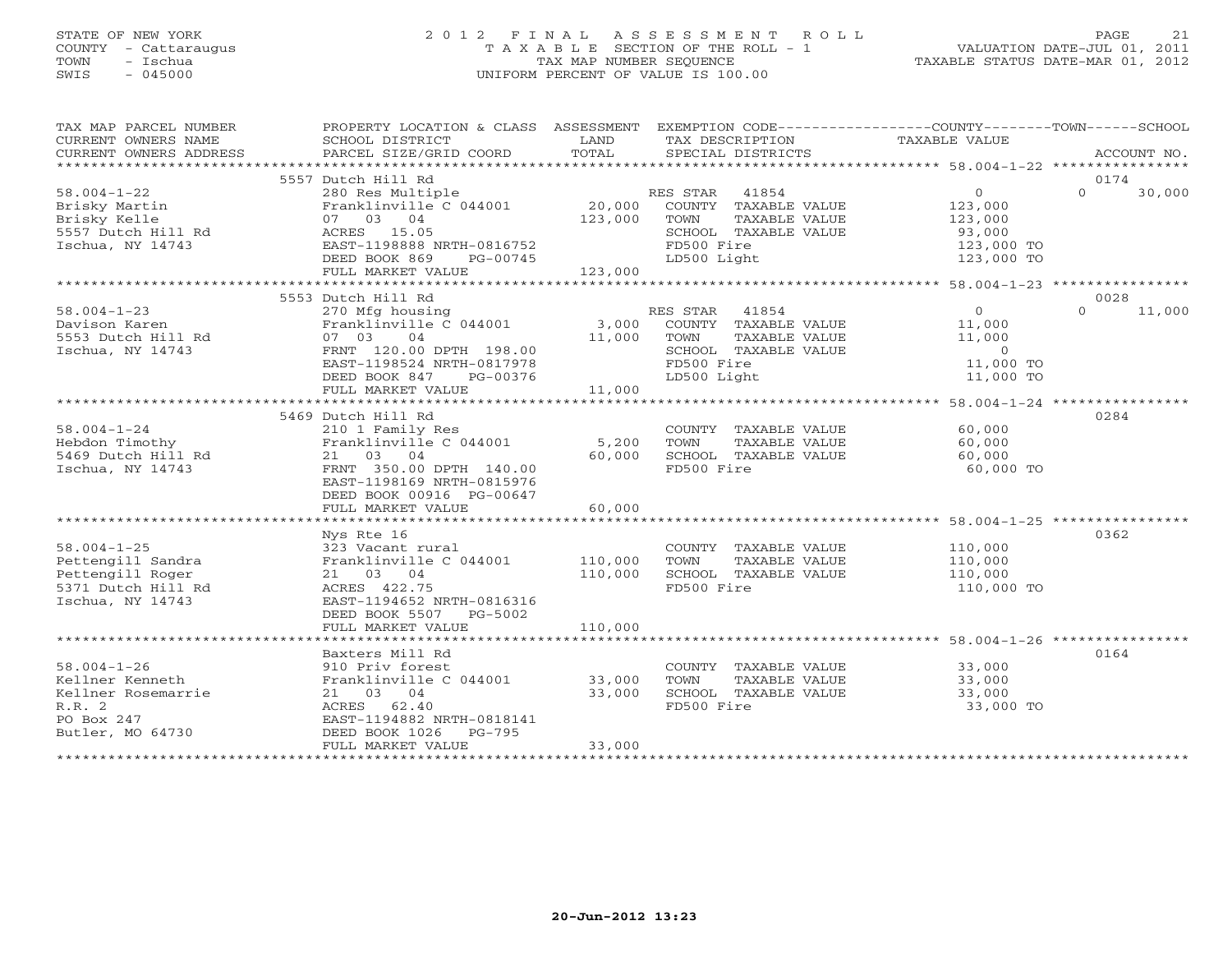### STATE OF NEW YORK 2 0 1 2 F I N A L A S S E S S M E N T R O L L PAGE 22 COUNTY - Cattaraugus T A X A B L E SECTION OF THE ROLL - 1 VALUATION DATE-JUL 01, 2011 TOWN - Ischua TAX MAP NUMBER SEQUENCE TAXABLE STATUS DATE-MAR 01, 2012 SWIS - 045000 UNIFORM PERCENT OF VALUE IS 100.00UNIFORM PERCENT OF VALUE IS 100.00

| TAX MAP PARCEL NUMBER<br>CURRENT OWNERS NAME<br>CURRENT OWNERS ADDRESS                                | PROPERTY LOCATION & CLASS ASSESSMENT<br>SCHOOL DISTRICT<br>PARCEL SIZE/GRID COORD                                                                                                                           | LAND<br>TOTAL<br>* * * * * * * * * * * | TAX DESCRIPTION<br>SPECIAL DISTRICTS                                                                     | EXEMPTION CODE----------------COUNTY-------TOWN-----SCHOOL<br><b>TAXABLE VALUE</b><br>*********************************** 58.004-1-27 **************** | ACCOUNT NO.                |
|-------------------------------------------------------------------------------------------------------|-------------------------------------------------------------------------------------------------------------------------------------------------------------------------------------------------------------|----------------------------------------|----------------------------------------------------------------------------------------------------------|--------------------------------------------------------------------------------------------------------------------------------------------------------|----------------------------|
| $58.004 - 1 - 27$<br>Pinelawn Farms Land, LLC<br>8376 Olean Rd<br>Holland, NY 14080                   | Baxters Mill Rd (Off)<br>910 Priv forest<br>Franklinville C 044001<br>04<br>21 03<br>ACRES 185.00<br>EAST-1190838 NRTH-0817473<br>DEED BOOK 17268 PG-6002<br>FULL MARKET VALUE                              | 98,000<br>98,000<br>98,000             | COUNTY TAXABLE VALUE<br>TOWN<br>TAXABLE VALUE<br>SCHOOL TAXABLE VALUE<br>FD500 Fire                      | 98,000<br>98,000<br>98,000<br>98,000 TO                                                                                                                | 0487                       |
|                                                                                                       |                                                                                                                                                                                                             |                                        |                                                                                                          |                                                                                                                                                        |                            |
| $58.004 - 1 - 28$<br>Dombeck Andrew A<br>2101 Baxters Mill Rd (Off)<br>Ischua, NY                     | 2101 Baxters Mill Rd (Off)<br>210 1 Family Res<br>Franklinville C 044001<br>21 03 04<br>Camp<br>ACRES<br>59.28<br>EAST-1193040 NRTH-0818702<br>DEED BOOK 393<br>PG-3001                                     | 44,400<br>73,500                       | RES STAR<br>41854<br>COUNTY TAXABLE VALUE<br>TAXABLE VALUE<br>TOWN<br>SCHOOL TAXABLE VALUE<br>FD500 Fire | $\circ$<br>73,500<br>73,500<br>43,500<br>73,500 TO                                                                                                     | 0043<br>$\Omega$<br>30,000 |
|                                                                                                       | FULL MARKET VALUE                                                                                                                                                                                           | 73,500                                 |                                                                                                          |                                                                                                                                                        |                            |
|                                                                                                       |                                                                                                                                                                                                             |                                        |                                                                                                          |                                                                                                                                                        |                            |
| $58.004 - 1 - 29$<br>Martin Michael C<br>Martin Kathleen M<br>2045 Baxter Mill Rd<br>Ischua, NY 14743 | 2045 Baxter Mill Rd<br>210 1 Family Res<br>Franklinville C 044001<br>30 03 04<br>ACRES 10.78<br>EAST-1193174 NRTH-0819708<br>DEED BOOK 4351<br>PG-9001<br>FULL MARKET VALUE<br>**************************** | 11,400<br>93,000<br>93,000             | RES STAR<br>41854<br>COUNTY TAXABLE VALUE<br>TAXABLE VALUE<br>TOWN<br>SCHOOL TAXABLE VALUE<br>FD500 Fire | $\circ$<br>93,000<br>93,000<br>63,000<br>93,000 TO                                                                                                     | 0130<br>$\Omega$<br>30,000 |
|                                                                                                       | 5867 Route 16                                                                                                                                                                                               |                                        |                                                                                                          |                                                                                                                                                        | 0225                       |
| $58.004 - 1 - 30$<br>Howland Conrad<br>Lowe Theresa<br>1844 Mill St<br>Ischua, NY 14743               | 210 1 Family Res<br>Franklinville C 044001<br>04<br>34 03<br>1.50<br>ACRES<br>EAST-1193424 NRTH-0821418<br>DEED BOOK 4403<br>PG-9001                                                                        | 5,400<br>55,500                        | COUNTY TAXABLE VALUE<br>TOWN<br>TAXABLE VALUE<br>SCHOOL TAXABLE VALUE<br>FD500 Fire                      | 55,500<br>55,500<br>55,500<br>55,500 TO                                                                                                                |                            |
|                                                                                                       | FULL MARKET VALUE                                                                                                                                                                                           | 55,500                                 |                                                                                                          | ********************* 58.004-1-32.2 *********                                                                                                          |                            |
|                                                                                                       | 2079 Baxters Mill Rd                                                                                                                                                                                        |                                        |                                                                                                          |                                                                                                                                                        | 0271                       |
| $58.004 - 1 - 32.2$<br>Dombek Martin M<br>2079 Baxters Mill Rd<br>Ischua, NY 14743                    | 210 1 Family Res<br>Franklinville C 044001<br>20 03 04<br>$L/p$ 986-409<br>Ff 710.00<br>ACRES<br>3.90<br>EAST-1192581 NRTH-0819729<br>DEED BOOK 881<br>$PG-00539$                                           | 7,300<br>51,000                        | RES STAR<br>41854<br>COUNTY TAXABLE VALUE<br>TOWN<br>TAXABLE VALUE<br>SCHOOL TAXABLE VALUE<br>FD500 Fire | $\circ$<br>51,000<br>51,000<br>21,000<br>51,000 TO                                                                                                     | $\Omega$<br>30,000         |
|                                                                                                       | FULL MARKET VALUE                                                                                                                                                                                           | 51,000                                 |                                                                                                          |                                                                                                                                                        |                            |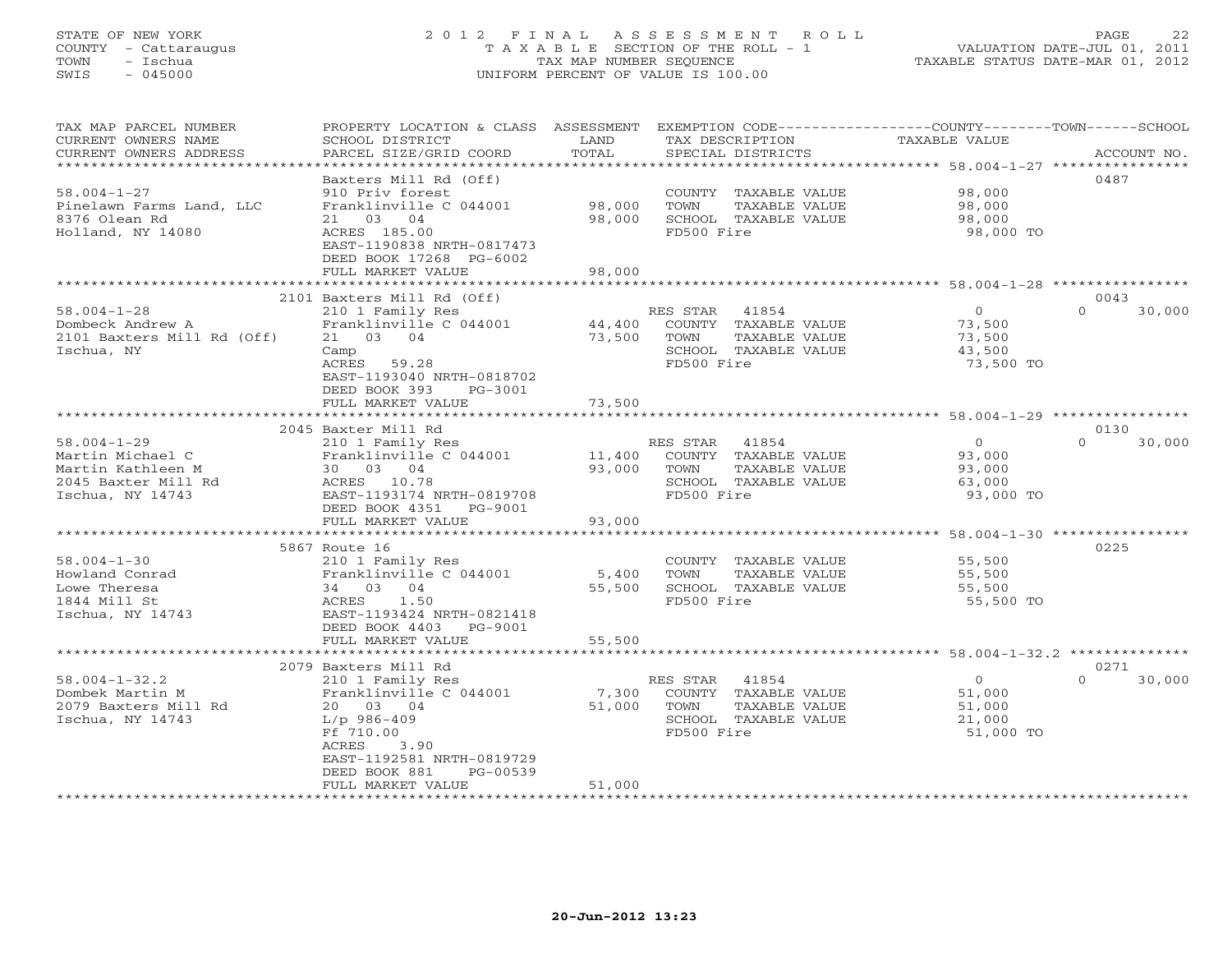#### STATE OF NEW YORK 2 0 1 2 F I N A L A S S E S S M E N T R O L L PAGE 23 COUNTY - Cattaraugus T A X A B L E SECTION OF THE ROLL - 1 VALUATION DATE-JUL 01, 2011 TOWN - Ischua TAX MAP NUMBER SEQUENCE TAXABLE STATUS DATE-MAR 01, 2012 SWIS - 045000 UNIFORM PERCENT OF VALUE IS 100.00UNIFORM PERCENT OF VALUE IS 100.00

| TAX MAP PARCEL NUMBER<br>CURRENT OWNERS NAME<br>CURRENT OWNERS ADDRESS                               | PROPERTY LOCATION & CLASS ASSESSMENT<br>SCHOOL DISTRICT<br>PARCEL SIZE/GRID COORD                                                                               | LAND<br>TOTAL              | EXEMPTION CODE----------------COUNTY-------TOWN------SCHOOL<br>TAX DESCRIPTION<br>SPECIAL DISTRICTS                  | TAXABLE VALUE                                                           | ACCOUNT NO.        |
|------------------------------------------------------------------------------------------------------|-----------------------------------------------------------------------------------------------------------------------------------------------------------------|----------------------------|----------------------------------------------------------------------------------------------------------------------|-------------------------------------------------------------------------|--------------------|
| $58.004 - 1 - 33$<br>Pettengill Sandra<br>Pettengill Roger<br>5371 Dutch Hill Rd<br>Ischua, NY 14743 | Nys Rte 16<br>105 Vac farmland<br>Franklinville C 044001<br>07 03 04<br>ACRES 67.20<br>EAST-1199826 NRTH-0816869<br>DEED BOOK 5507 PG-5002<br>FULL MARKET VALUE | 30,240<br>30,240<br>30,240 | COUNTY TAXABLE VALUE<br>TOWN<br>TAXABLE VALUE<br>SCHOOL TAXABLE VALUE<br>FD500 Fire                                  | 30,240<br>30,240<br>30,240<br>30,240 TO                                 | 0361               |
|                                                                                                      | Nys Rte 16                                                                                                                                                      |                            |                                                                                                                      |                                                                         | 0643               |
| $58.004 - 1 - 34.2$<br>Wirfel David J<br>8664 Zimmerman Rd<br>Hamburg, NY 14075                      | 210 1 Family Res<br>Franklinville C 044001<br>08 03 04<br>ACRES<br>5.06<br>EAST-1198461 NRTH-0823042<br>DEED BOOK 833<br>PG-00999<br>FULL MARKET VALUE          | 2,100<br>35,000<br>35,000  | RES STAR 41854<br>COUNTY TAXABLE VALUE<br>TOWN<br>TAXABLE VALUE<br>SCHOOL TAXABLE VALUE<br>FD500 Fire                | $\overline{O}$<br>35,000<br>35,000<br>5,000<br>35,000 TO                | $\Omega$<br>30,000 |
|                                                                                                      |                                                                                                                                                                 |                            |                                                                                                                      |                                                                         |                    |
| $58.004 - 1 - 34.3$<br>Wirfel Lawrence P<br>Wirfel Gladys<br>8664 Zimmerman Rd<br>Hamburg, NY 14075  | Co Rd $48$ (Off)<br>312 Vac w/imprv<br>Franklinville C 044001<br>08 03 04<br>ACRES 10.00<br>EAST-1198189 NRTH-0822771<br>DEED BOOK 833<br>PG-00997              | 12,000<br>16,200           | COUNTY TAXABLE VALUE<br>TOWN<br>TAXABLE VALUE<br>SCHOOL TAXABLE VALUE<br>FD500 Fire                                  | 16,200<br>16,200<br>16,200<br>16,200 TO                                 | 0644               |
|                                                                                                      | FULL MARKET VALUE                                                                                                                                               | 16,200                     |                                                                                                                      |                                                                         |                    |
|                                                                                                      |                                                                                                                                                                 |                            |                                                                                                                      |                                                                         |                    |
| $58.004 - 1 - 35$<br>Chamberlin William C<br>5648 Route 16<br>Ischua, NY 14743                       | 5648 Nys Rte 16<br>314 Rural vac<10<br>Franklinville C 044001<br>07 03 04<br>ACRES<br>1.80<br>EAST-1199198 NRTH-0817757<br>DEED BOOK 4404 PG-7001               | 5,600<br>5,600             | COUNTY TAXABLE VALUE<br>TOWN<br>TAXABLE VALUE<br>SCHOOL TAXABLE VALUE<br>FD500 Fire<br>LD500 Light                   | 5,600<br>5,600<br>5,600<br>5,600 TO<br>5,600 TO                         | 0279               |
|                                                                                                      | FULL MARKET VALUE                                                                                                                                               | 5,600                      |                                                                                                                      |                                                                         |                    |
|                                                                                                      | 5650 Nys Rte 16                                                                                                                                                 |                            |                                                                                                                      |                                                                         | 0456               |
| $58.020 - 1 - 1.1$<br>Bello Joseph J<br>5650 NYS Route 16<br>Ischua, NY 14743                        | 270 Mfg housing<br>Franklinville C 044001<br>03 03<br>07 —<br>2.30<br>ACRES<br>EAST-1197441 NRTH-0819386<br>DEED BOOK 12795 PG-3001<br>FULL MARKET VALUE        | 6,000<br>29,400<br>29,400  | RES STAR 41854<br>COUNTY TAXABLE VALUE<br>TOWN<br>TAXABLE VALUE<br>SCHOOL TAXABLE VALUE<br>FD500 Fire<br>LD500 Light | $\overline{0}$<br>29,400<br>29,400<br>$\circ$<br>29,400 TO<br>29,400 TO | 29,400             |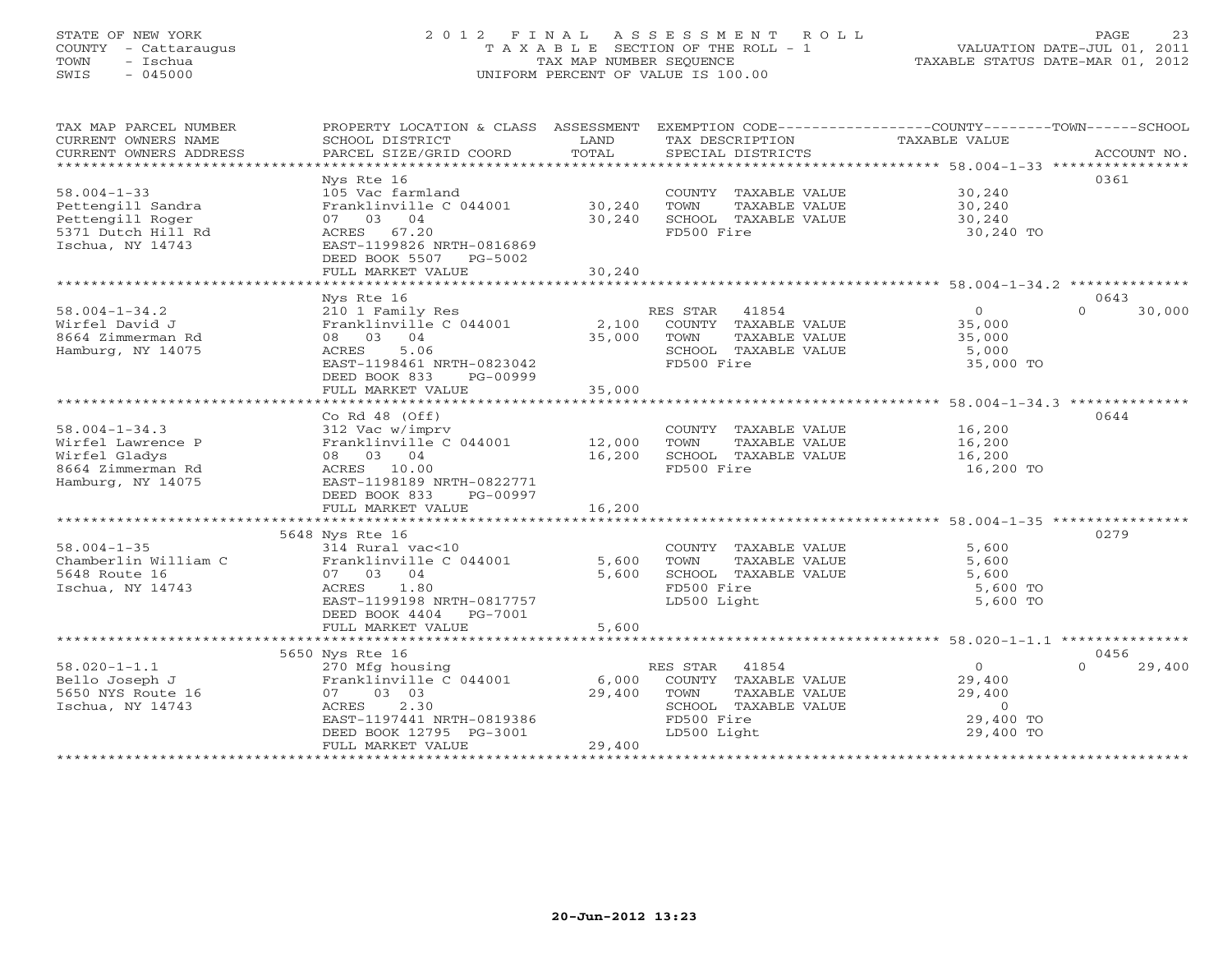| STATE OF NEW YORK    | 2012 FINAL ASSESSMENT ROLL            | 2.4<br>PAGE                      |
|----------------------|---------------------------------------|----------------------------------|
| COUNTY - Cattaraugus | T A X A B L E SECTION OF THE ROLL - 1 | VALUATION DATE-JUL 01, 2011      |
| TOWN<br>– Ischua     | TAX MAP NUMBER SEOUENCE               | TAXABLE STATUS DATE-MAR 01, 2012 |
| SWIS<br>$-045000$    | UNIFORM PERCENT OF VALUE IS 100.00    |                                  |
|                      |                                       |                                  |
|                      |                                       |                                  |
|                      |                                       |                                  |

| TAX MAP PARCEL NUMBER<br>CURRENT OWNERS NAME<br>CURRENT OWNERS ADDRESS | PROPERTY LOCATION & CLASS ASSESSMENT EXEMPTION CODE---------------COUNTY-------TOWN-----SCHOOL<br>SCHOOL DISTRICT<br>PARCEL SIZE/GRID COORD | LAND<br>TOTAL |                | TAX DESCRIPTION<br>SPECIAL DISTRICTS | TAXABLE VALUE  |          | ACCOUNT NO. |
|------------------------------------------------------------------------|---------------------------------------------------------------------------------------------------------------------------------------------|---------------|----------------|--------------------------------------|----------------|----------|-------------|
|                                                                        | 5648 NYS Rte 16                                                                                                                             |               |                |                                      |                | 0050     |             |
| $58.020 - 1 - 2$                                                       | 210 1 Family Res                                                                                                                            |               | RES STAR       | 41854                                | $\overline{0}$ | $\Omega$ | 30,000      |
| Chamberlin William C                                                   | Franklinville C 044001 5,600                                                                                                                |               |                | COUNTY TAXABLE VALUE                 | 90,000         |          |             |
| 5648 Route 16                                                          | 07 03 04                                                                                                                                    | 90,000        | TOWN           | TAXABLE VALUE                        | 90,000         |          |             |
| Ischua, NY 14743                                                       | See 59519-010 for NYS app                                                                                                                   |               |                | SCHOOL TAXABLE VALUE                 | 60,000         |          |             |
|                                                                        | Too small to plot                                                                                                                           |               | FD500 Fire     |                                      | 90,000 TO      |          |             |
|                                                                        | ACRES<br>1.70                                                                                                                               |               | LD500 Light    |                                      | 90,000 TO      |          |             |
|                                                                        | EAST-1197773 NRTH-0819354                                                                                                                   |               |                |                                      |                |          |             |
|                                                                        | DEED BOOK 5951 PG-5009                                                                                                                      |               |                |                                      |                |          |             |
|                                                                        | FULL MARKET VALUE                                                                                                                           | 90,000        |                |                                      |                |          |             |
|                                                                        |                                                                                                                                             |               |                |                                      |                |          |             |
|                                                                        | 5644 NYS Rte 16                                                                                                                             |               |                |                                      |                | 0208     |             |
| $58.020 - 1 - 3$                                                       | 312 Vac w/imprv                                                                                                                             |               |                | COUNTY TAXABLE VALUE                 | 3,800          |          |             |
| Ballard Lloyd                                                          | Franklinville C 044001                                                                                                                      | 2,800         | TOWN           | TAXABLE VALUE                        | 3,800          |          |             |
| Ballard Melody                                                         | 07 03 04                                                                                                                                    | 3,800         |                | SCHOOL TAXABLE VALUE                 | 3,800          |          |             |
| 5642 NYS Route 16                                                      | See 59515-008 for NYS App                                                                                                                   |               | FD500 Fire     |                                      | 3,800 TO       |          |             |
| Ischua, NY 14743                                                       | too small to plot                                                                                                                           |               | LD500 Light    |                                      | 3,800 TO       |          |             |
|                                                                        | FRNT 109.90 DPTH 147.80                                                                                                                     |               |                |                                      |                |          |             |
|                                                                        | EAST-1197816 NRTH-0819169                                                                                                                   |               |                |                                      |                |          |             |
|                                                                        | DEED BOOK 5951 PG-5007                                                                                                                      |               |                |                                      |                |          |             |
|                                                                        | FULL MARKET VALUE                                                                                                                           | 3,800         |                |                                      |                |          |             |
|                                                                        | 5642 Nys Rte 16                                                                                                                             |               |                |                                      |                | 0057     |             |
| $58.020 - 1 - 5$                                                       | 210 1 Family Res                                                                                                                            |               | RES STAR 41854 |                                      | $\Omega$       | $\Omega$ | 30,000      |
| Hamilton Melody Rose                                                   | Franklinville C 044001 1,000                                                                                                                |               |                | COUNTY TAXABLE VALUE                 | 50,000         |          |             |
| Root Thomas                                                            | 07 03 04                                                                                                                                    | 50,000        | TOWN           | TAXABLE VALUE                        | 50,000         |          |             |
| 5642 Route 16                                                          | 60.60 DPTH 88.40<br>FRNT                                                                                                                    |               |                | SCHOOL TAXABLE VALUE                 | 20,000         |          |             |
| Ischua, NY 14743                                                       | EAST-1197899 NRTH-0819101                                                                                                                   |               | FD500 Fire     |                                      | 50,000 TO      |          |             |
|                                                                        | DEED BOOK 00940 PG-00499                                                                                                                    |               | LD500 Light    |                                      | 50,000 TO      |          |             |
|                                                                        | FULL MARKET VALUE                                                                                                                           | 50,000        |                |                                      |                |          |             |
|                                                                        |                                                                                                                                             |               |                |                                      |                |          |             |
|                                                                        | 5653 School St                                                                                                                              |               |                |                                      |                | 0344     |             |
| $58.020 - 1 - 6$                                                       | 210 1 Family Res                                                                                                                            |               | RES STAR       | 41854                                | $\overline{0}$ | $\Omega$ | 30,000      |
| Harrington Abbie E                                                     | Franklinville C 044001                                                                                                                      | 2,300         |                | COUNTY TAXABLE VALUE                 | 64,000         |          |             |
| 5653 School St                                                         | 07 03 04                                                                                                                                    | 64,000        | TOWN           | TAXABLE VALUE                        | 64,000         |          |             |
| Ischua, NY 14743                                                       | FRNT<br>89.07 DPTH 229.10                                                                                                                   |               |                | SCHOOL TAXABLE VALUE                 | 34,000         |          |             |
|                                                                        | BANK<br>017                                                                                                                                 |               | FD500 Fire     |                                      | 64,000 TO      |          |             |
|                                                                        | EAST-1197920 NRTH-0819212                                                                                                                   |               | LD500 Light    |                                      | 64,000 TO      |          |             |
|                                                                        | DEED BOOK 14489 PG-5003                                                                                                                     |               |                |                                      |                |          |             |
|                                                                        | FULL MARKET VALUE                                                                                                                           | 64,000        |                |                                      |                |          |             |
|                                                                        |                                                                                                                                             |               |                |                                      |                |          |             |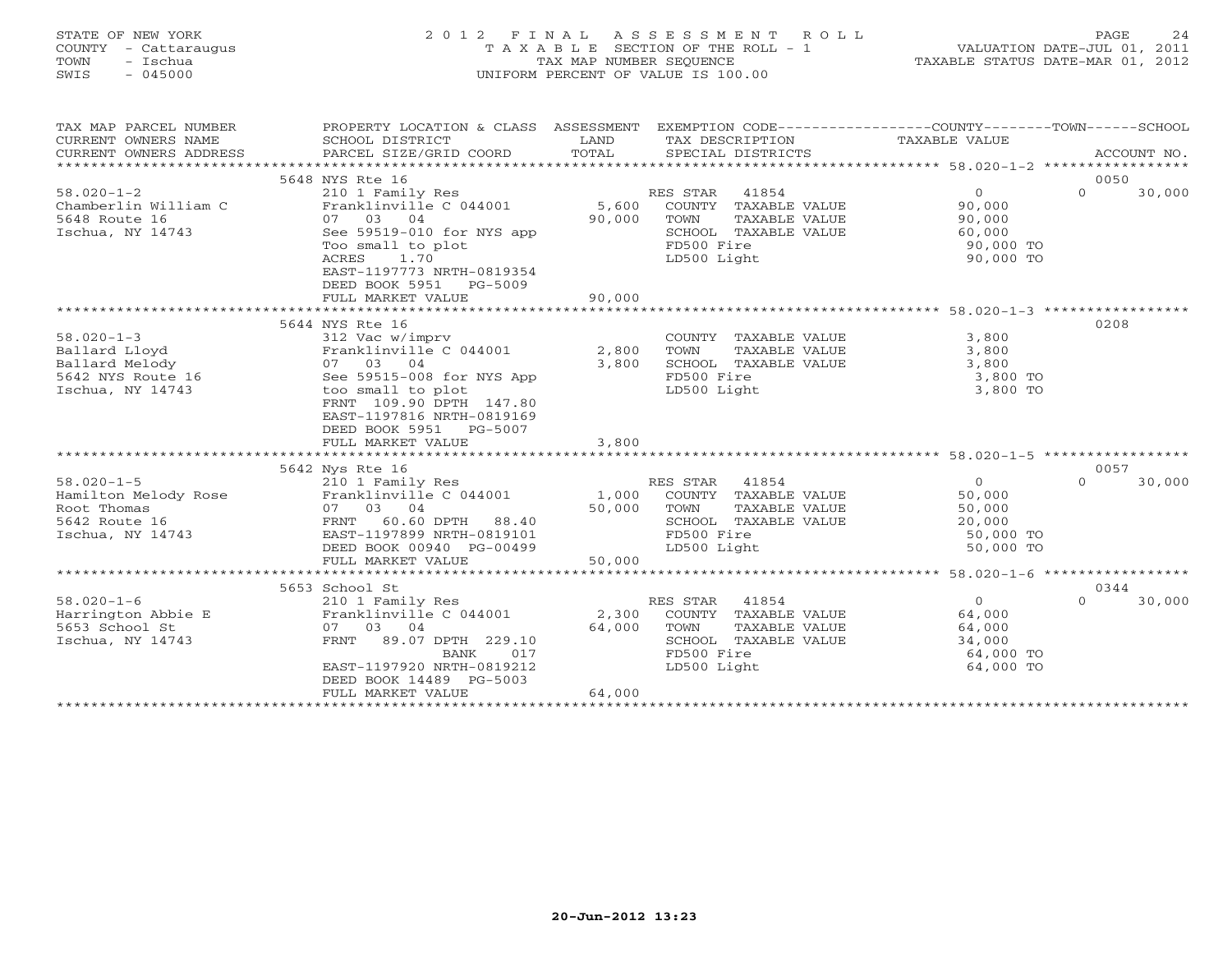### STATE OF NEW YORK 2 0 1 2 F I N A L A S S E S S M E N T R O L L PAGE 25 COUNTY - Cattaraugus T A X A B L E SECTION OF THE ROLL - 1 VALUATION DATE-JUL 01, 2011 TOWN - Ischua TAX MAP NUMBER SEQUENCE TAXABLE STATUS DATE-MAR 01, 2012 SWIS - 045000 UNIFORM PERCENT OF VALUE IS 100.00UNIFORM PERCENT OF VALUE IS 100.00

| TAX MAP PARCEL NUMBER                                                                                                                                                                     | PROPERTY LOCATION & CLASS ASSESSMENT EXEMPTION CODE----------------COUNTY-------TOWN------SCHOOL |        |                                                                                                                                               |                                                                             |                          |
|-------------------------------------------------------------------------------------------------------------------------------------------------------------------------------------------|--------------------------------------------------------------------------------------------------|--------|-----------------------------------------------------------------------------------------------------------------------------------------------|-----------------------------------------------------------------------------|--------------------------|
|                                                                                                                                                                                           |                                                                                                  |        |                                                                                                                                               |                                                                             |                          |
|                                                                                                                                                                                           | 5663 School St                                                                                   |        |                                                                                                                                               |                                                                             | 0131                     |
| $58.020 - 1 - 7$                                                                                                                                                                          | 210 1 Family Res<br>Franklinville C 044001 1,800 SR STAR 41834                                   |        |                                                                                                                                               | 21,000                                                                      | 21,000<br>21,000         |
| Stebbins Marion L<br>Stebbins Marion L<br>Stebbins Marion L<br>5663 School St<br>Ischua, NY 14743-9806<br>TERNT 75.00 DPTH 189.50<br>EAST-1197998 NRTH-0819249<br>NET-197998 NRTH-0819249 |                                                                                                  |        | 41834                                                                                                                                         | $\overline{0}$                                                              | $\Omega$<br>21,000       |
|                                                                                                                                                                                           |                                                                                                  |        |                                                                                                                                               | 21,000                                                                      |                          |
|                                                                                                                                                                                           |                                                                                                  |        |                                                                                                                                               |                                                                             |                          |
|                                                                                                                                                                                           |                                                                                                  |        | PTH 189.50 42,000 COUNTY TAXABLE VALUE<br>PTH 189.50 TOWN TAXABLE VALUE<br>RTH-0819249 SCHOOL TAXABLE VALUE<br>PG-311 FD500 Fire              | TAXABLE VALUE<br>TAXABLE VALUE<br>ire 0<br>ight 42,000 TO<br>ight 42,000 TO |                          |
|                                                                                                                                                                                           | DEED BOOK 1030 PG-311                                                                            |        |                                                                                                                                               |                                                                             |                          |
|                                                                                                                                                                                           | FULL MARKET VALUE                                                                                |        | 42,000 LD500 Light                                                                                                                            |                                                                             |                          |
|                                                                                                                                                                                           | 5669 School St                                                                                   |        |                                                                                                                                               |                                                                             | 0405                     |
| $58.020 - 1 - 8$                                                                                                                                                                          |                                                                                                  |        |                                                                                                                                               |                                                                             | $\Omega$<br>30,000       |
| Depledge Cheryl                                                                                                                                                                           |                                                                                                  |        |                                                                                                                                               |                                                                             |                          |
| 5669 School St                                                                                                                                                                            |                                                                                                  |        |                                                                                                                                               |                                                                             |                          |
| Ischua, NY 14743                                                                                                                                                                          | FRNT 42.00 DPTH 183.50                                                                           | 46,000 | SCHOOL TAXABLE VALUE                                                                                                                          | 16,000                                                                      |                          |
|                                                                                                                                                                                           | EAST-1198042 NRTH-0819285                                                                        |        | FD500 Fire                                                                                                                                    | 46,000 TO                                                                   |                          |
|                                                                                                                                                                                           | DEED BOOK 12363 PG-5001                                                                          |        | LD500 Light                                                                                                                                   | 46,000 TO                                                                   |                          |
|                                                                                                                                                                                           | FULL MARKET VALUE                                                                                | 46,000 |                                                                                                                                               |                                                                             |                          |
|                                                                                                                                                                                           |                                                                                                  |        |                                                                                                                                               |                                                                             |                          |
|                                                                                                                                                                                           | 5675 School St                                                                                   |        |                                                                                                                                               |                                                                             | 0338                     |
| $58.020 - 1 - 9$                                                                                                                                                                          | 210 1 Family Res<br>210 1 Family Res<br>Franklinville C 044001 1,500 RES STAR 41854              |        | 41101                                                                                                                                         | 4,800                                                                       | 4,800<br>$\bigcirc$      |
| Nix Richard<br>Nix Melissa<br>5675 School St<br>Ischua, NY 14743                                                                                                                          |                                                                                                  |        |                                                                                                                                               | $\begin{array}{c}\n 3\sigma \\  \downarrow \\  \downarrow \\  \end{array}$  | 30,000<br>$\overline{0}$ |
|                                                                                                                                                                                           | 07 03 04<br>FRNT 62.90 DPTH 183.50<br>10001 NPTH 0819318                                         |        | 44,000 COUNTY TAXABLE VALUE                                                                                                                   | 39,200                                                                      |                          |
|                                                                                                                                                                                           |                                                                                                  |        |                                                                                                                                               |                                                                             |                          |
|                                                                                                                                                                                           |                                                                                                  |        |                                                                                                                                               |                                                                             |                          |
|                                                                                                                                                                                           | DEED BOOK 747<br>PG-01055                                                                        |        | TOWN TAXABLE VALUE 39,200<br>SCHOOL TAXABLE VALUE 14,000<br>FD500 Fire 44,000 TO<br>LD500 Light 44,000 TO<br>FD500 Fire<br>44,000 LD500 Light |                                                                             |                          |
|                                                                                                                                                                                           | FULL MARKET VALUE                                                                                |        |                                                                                                                                               |                                                                             |                          |
|                                                                                                                                                                                           |                                                                                                  |        |                                                                                                                                               |                                                                             |                          |
| $58.020 - 1 - 10$                                                                                                                                                                         | $Co$ Rd $48$                                                                                     |        |                                                                                                                                               | 3,000                                                                       | 0253                     |
| Kaylor Lewis D                                                                                                                                                                            | 312 Vac w/imprv<br>Franklinville C 044001                                                        | 2,500  |                                                                                                                                               | 3,000                                                                       |                          |
| 5624 Nys Rte 16                                                                                                                                                                           | 07 03 04                                                                                         | 3,000  | COUNTY TAXABLE VALUE<br>TOWN TAXABLE VALUE<br>SCHOOL TAXABLE VALUE                                                                            | 3,000                                                                       |                          |
| Ischua, NY 14743                                                                                                                                                                          | FRNT 100.00 DPTH 160.00                                                                          |        | FD500 Fire                                                                                                                                    | 3,000 TO                                                                    |                          |
|                                                                                                                                                                                           | EAST-1198148 NRTH-0819360                                                                        |        | LD500 Light                                                                                                                                   | 3,000 TO                                                                    |                          |
|                                                                                                                                                                                           | DEED BOOK 00985 PG-00298                                                                         |        |                                                                                                                                               |                                                                             |                          |
|                                                                                                                                                                                           | FULL MARKET VALUE                                                                                | 3,000  |                                                                                                                                               |                                                                             |                          |
|                                                                                                                                                                                           |                                                                                                  |        |                                                                                                                                               |                                                                             |                          |
|                                                                                                                                                                                           | 5695 School St                                                                                   |        |                                                                                                                                               |                                                                             | 0255                     |
| $58.020 - 1 - 11$                                                                                                                                                                         | 210 1 Family Res<br>Franklinville C 044001 3,000                                                 |        | RES STAR 41854<br>ES STAR 41854<br>COUNTY TAXABLE VALUE                                                                                       | $\overline{0}$                                                              | $\Omega$<br>30,000       |
| Rosetti Terry L                                                                                                                                                                           |                                                                                                  |        |                                                                                                                                               | 60,500                                                                      |                          |
| 5695 School St                                                                                                                                                                            | 07 03 04                                                                                         | 60,500 | TOWN<br>TAXABLE VALUE                                                                                                                         | 60,500<br>60,500<br>30,500                                                  |                          |
| Ischua, NY 14743                                                                                                                                                                          |                                                                                                  |        | SCHOOL TAXABLE VALUE                                                                                                                          |                                                                             |                          |
|                                                                                                                                                                                           | FRNT 130.00 DPTH 155.00<br>EAST-1198235 NRTH-0819427<br>DEED BOOK 2616 PG-2001                   |        |                                                                                                                                               | 60,500 TO                                                                   |                          |
|                                                                                                                                                                                           |                                                                                                  |        | FD500 Fire<br>LD500 Light                                                                                                                     | 60,500 TO                                                                   |                          |
|                                                                                                                                                                                           | FULL MARKET VALUE                                                                                | 60,500 |                                                                                                                                               |                                                                             |                          |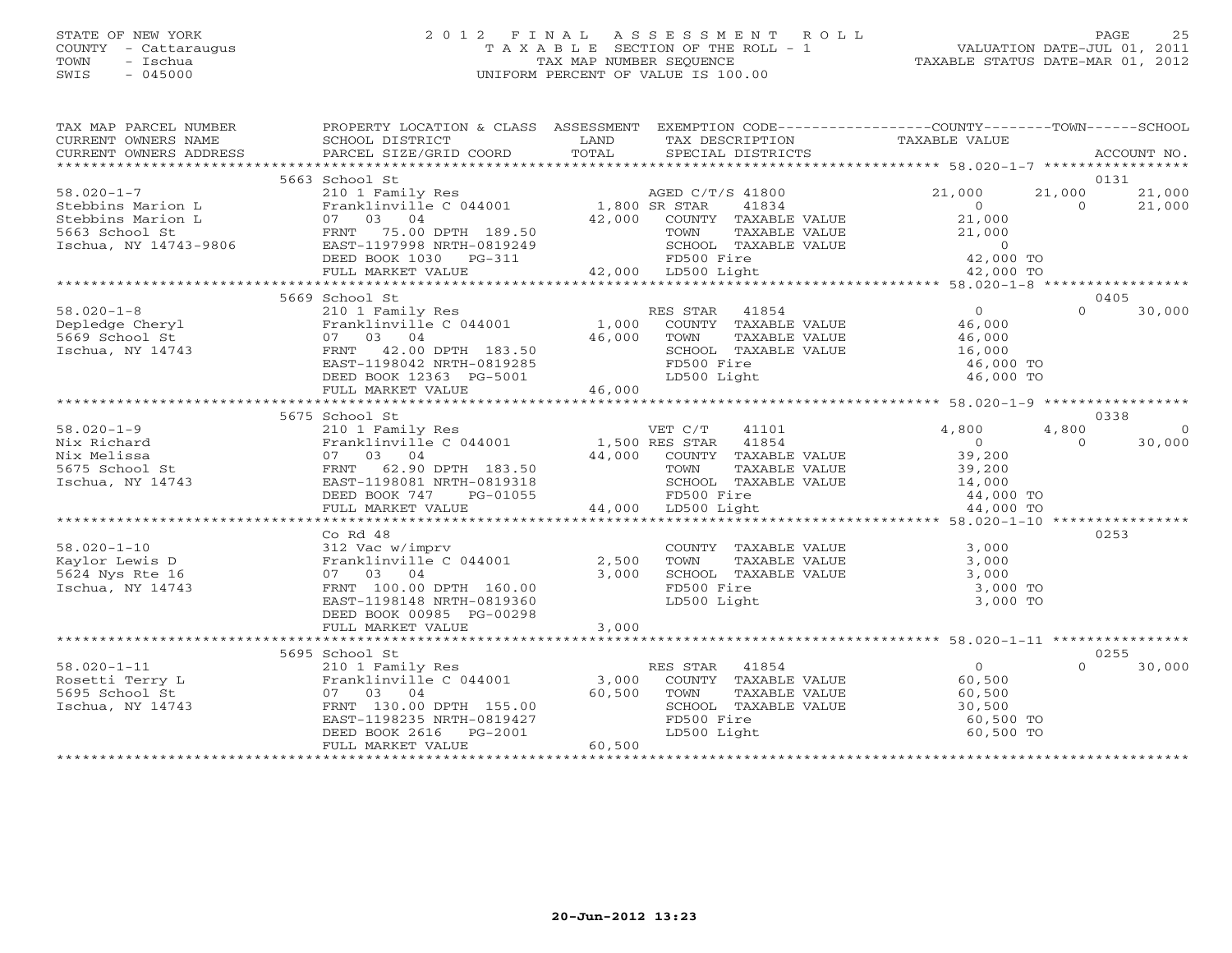#### STATE OF NEW YORK 2 0 1 2 F I N A L A S S E S S M E N T R O L L PAGE 26 COUNTY - Cattaraugus T A X A B L E SECTION OF THE ROLL - 1 VALUATION DATE-JUL 01, 2011 TOWN - Ischua TAX MAP NUMBER SEQUENCE TAXABLE STATUS DATE-MAR 01, 2012 SWIS - 045000 UNIFORM PERCENT OF VALUE IS 100.00UNIFORM PERCENT OF VALUE IS 100.00

| TAX MAP PARCEL NUMBER | PROPERTY LOCATION & CLASS ASSESSMENT EXEMPTION CODE----------------COUNTY-------TOWN------SCHOOL                                                                                                                                                                                                                                                                                                                                                                                         |       |                                                                                                             |                                            |                |
|-----------------------|------------------------------------------------------------------------------------------------------------------------------------------------------------------------------------------------------------------------------------------------------------------------------------------------------------------------------------------------------------------------------------------------------------------------------------------------------------------------------------------|-------|-------------------------------------------------------------------------------------------------------------|--------------------------------------------|----------------|
|                       |                                                                                                                                                                                                                                                                                                                                                                                                                                                                                          |       | TAX DESCRIPTION                                                                                             | TAXABLE VALUE                              |                |
|                       |                                                                                                                                                                                                                                                                                                                                                                                                                                                                                          |       | SPECIAL DISTRICTS                                                                                           |                                            | ACCOUNT NO.    |
|                       |                                                                                                                                                                                                                                                                                                                                                                                                                                                                                          |       |                                                                                                             |                                            |                |
|                       | 5719 School St                                                                                                                                                                                                                                                                                                                                                                                                                                                                           |       |                                                                                                             |                                            | 0128           |
|                       |                                                                                                                                                                                                                                                                                                                                                                                                                                                                                          |       | COUNTY TAXABLE VALUE 7,200<br>TOWN TAXABLE VALUE 7,200<br>SCHOOL TAXABLE VALUE 7,200<br>FD500 Fire 7,200 TO |                                            |                |
|                       |                                                                                                                                                                                                                                                                                                                                                                                                                                                                                          |       |                                                                                                             |                                            |                |
|                       |                                                                                                                                                                                                                                                                                                                                                                                                                                                                                          |       |                                                                                                             |                                            |                |
|                       |                                                                                                                                                                                                                                                                                                                                                                                                                                                                                          |       |                                                                                                             |                                            |                |
|                       | 58.020-1-12<br>Lowe Clifford E<br>Lowe Carole J<br>5703 School St<br>15203 School St<br>16200 12200<br>5703 School St<br>16200 199448 NRTH-0819581<br>17,200<br>17,200<br>17,200<br>17,200<br>17,200<br>17,200<br>17,200<br>18,200<br>18,200<br>18,200<br>17,200<br>                                                                                                                                                                                                                     |       |                                                                                                             |                                            |                |
|                       |                                                                                                                                                                                                                                                                                                                                                                                                                                                                                          |       | LD500 Light                                                                                                 | 7,200 TO                                   |                |
|                       | DEED BOOK 907 PG-00812                                                                                                                                                                                                                                                                                                                                                                                                                                                                   |       |                                                                                                             |                                            |                |
|                       | FULL MARKET VALUE                                                                                                                                                                                                                                                                                                                                                                                                                                                                        | 7,200 |                                                                                                             |                                            |                |
|                       |                                                                                                                                                                                                                                                                                                                                                                                                                                                                                          |       |                                                                                                             |                                            |                |
|                       |                                                                                                                                                                                                                                                                                                                                                                                                                                                                                          |       |                                                                                                             |                                            |                |
|                       | 5731 School St                                                                                                                                                                                                                                                                                                                                                                                                                                                                           |       |                                                                                                             |                                            | 0293           |
|                       |                                                                                                                                                                                                                                                                                                                                                                                                                                                                                          |       |                                                                                                             |                                            |                |
|                       |                                                                                                                                                                                                                                                                                                                                                                                                                                                                                          |       |                                                                                                             |                                            |                |
|                       |                                                                                                                                                                                                                                                                                                                                                                                                                                                                                          |       |                                                                                                             |                                            |                |
|                       | 58.020-1-13<br>Lowe Clifford E<br>Solution of the country of the country TAXABLE VALUE<br>Solution of the country of the country TAXABLE VALUE<br>Solution of the country of the country of the country of the country of the country<br>                                                                                                                                                                                                                                                |       |                                                                                                             | 25,000 TO                                  |                |
|                       |                                                                                                                                                                                                                                                                                                                                                                                                                                                                                          |       |                                                                                                             | 25,000 TO                                  |                |
|                       |                                                                                                                                                                                                                                                                                                                                                                                                                                                                                          |       |                                                                                                             |                                            |                |
|                       | DEED BOOK 817 PG-00898                                                                                                                                                                                                                                                                                                                                                                                                                                                                   |       |                                                                                                             |                                            |                |
|                       |                                                                                                                                                                                                                                                                                                                                                                                                                                                                                          |       |                                                                                                             |                                            |                |
|                       |                                                                                                                                                                                                                                                                                                                                                                                                                                                                                          |       |                                                                                                             |                                            |                |
|                       | School St                                                                                                                                                                                                                                                                                                                                                                                                                                                                                |       |                                                                                                             |                                            | 0292           |
|                       |                                                                                                                                                                                                                                                                                                                                                                                                                                                                                          |       | COUNTY TAXABLE VALUE 18,000                                                                                 |                                            |                |
|                       |                                                                                                                                                                                                                                                                                                                                                                                                                                                                                          |       | TAXABLE VALUE 18,000<br>TOWN                                                                                |                                            |                |
|                       |                                                                                                                                                                                                                                                                                                                                                                                                                                                                                          |       |                                                                                                             |                                            |                |
|                       | 07 03 04 18,000<br>FRNT 156.00 DPTH 170.00 18,000                                                                                                                                                                                                                                                                                                                                                                                                                                        |       | SCHOOL TAXABLE VALUE 18,000<br>FD500 Fire 18,000 TO                                                         |                                            |                |
| Ischua, NY 14743      |                                                                                                                                                                                                                                                                                                                                                                                                                                                                                          |       |                                                                                                             |                                            |                |
|                       | EAST-1198629 NRTH-0819736<br>---- ----- 915                                                                                                                                                                                                                                                                                                                                                                                                                                              |       | LD500 Light                                                                                                 | 18,000 TO                                  |                |
|                       | DEED BOOK 817 PG-00898                                                                                                                                                                                                                                                                                                                                                                                                                                                                   |       |                                                                                                             |                                            |                |
|                       |                                                                                                                                                                                                                                                                                                                                                                                                                                                                                          |       |                                                                                                             |                                            |                |
|                       |                                                                                                                                                                                                                                                                                                                                                                                                                                                                                          |       |                                                                                                             |                                            |                |
|                       | 1601 Yankee Rd                                                                                                                                                                                                                                                                                                                                                                                                                                                                           |       |                                                                                                             |                                            | 0540           |
|                       |                                                                                                                                                                                                                                                                                                                                                                                                                                                                                          |       |                                                                                                             |                                            |                |
|                       |                                                                                                                                                                                                                                                                                                                                                                                                                                                                                          |       |                                                                                                             |                                            | $0 \t 30,000$  |
|                       |                                                                                                                                                                                                                                                                                                                                                                                                                                                                                          |       |                                                                                                             |                                            |                |
|                       |                                                                                                                                                                                                                                                                                                                                                                                                                                                                                          |       |                                                                                                             |                                            |                |
| Ischua, NY 14743      | 07 03 04 88,000 TOWN<br>ACRES 4.20 SCHOO<br>EAST-1200582 NRTH-0819163 FD500                                                                                                                                                                                                                                                                                                                                                                                                              |       | SCHOOL TAXABLE VALUE 58,000                                                                                 |                                            |                |
|                       |                                                                                                                                                                                                                                                                                                                                                                                                                                                                                          |       | FD500 Fire                                                                                                  | 88,000 TO                                  |                |
|                       | <b>EASI-1200002</b><br>DEED BOOK 11252 PG-9001<br>FIILL MARKET VALUE 88,000                                                                                                                                                                                                                                                                                                                                                                                                              |       |                                                                                                             |                                            |                |
|                       |                                                                                                                                                                                                                                                                                                                                                                                                                                                                                          |       |                                                                                                             |                                            |                |
|                       |                                                                                                                                                                                                                                                                                                                                                                                                                                                                                          |       |                                                                                                             |                                            |                |
|                       |                                                                                                                                                                                                                                                                                                                                                                                                                                                                                          |       |                                                                                                             |                                            |                |
|                       |                                                                                                                                                                                                                                                                                                                                                                                                                                                                                          |       |                                                                                                             |                                            | 0645           |
|                       |                                                                                                                                                                                                                                                                                                                                                                                                                                                                                          |       | CVET C/T 41131 20,000                                                                                       | 20,000                                     | $\overline{0}$ |
|                       |                                                                                                                                                                                                                                                                                                                                                                                                                                                                                          |       |                                                                                                             | $\begin{array}{c} 0 \\ 70,000 \end{array}$ | $0 \t30,000$   |
|                       |                                                                                                                                                                                                                                                                                                                                                                                                                                                                                          |       |                                                                                                             |                                            |                |
|                       |                                                                                                                                                                                                                                                                                                                                                                                                                                                                                          |       |                                                                                                             |                                            |                |
|                       |                                                                                                                                                                                                                                                                                                                                                                                                                                                                                          |       |                                                                                                             |                                            |                |
|                       |                                                                                                                                                                                                                                                                                                                                                                                                                                                                                          |       |                                                                                                             |                                            |                |
|                       |                                                                                                                                                                                                                                                                                                                                                                                                                                                                                          |       |                                                                                                             |                                            |                |
|                       | 38.020-1-16.3<br>Selph Lawrence G<br>Selph Darlene G<br>Selph Darlene (17.01 1201 120201 120201 120201 120201 120201 131<br>Selph Darlene (17.08 03 04 90,000 COUNTY TAXABLE VALUE<br>1685 Yankee Rd<br>Ischua, NY 14743 EAST-1199512 NRTH<br>1685 Yankee Rd 2000 2011 2012 1685 2012<br>1685 Yankee Rd 20,000<br>1685 Yankee Rd 20,000<br>20,000 DEED BOOK 835 PG-00727 PD500 Fire<br>FULL MARKET VALUE 20,000 DEED BOOK 835 PG-00727<br>20,000 TO 20 20,000 ED500 Light<br>20,000 TO 2 |       |                                                                                                             |                                            |                |
|                       |                                                                                                                                                                                                                                                                                                                                                                                                                                                                                          |       |                                                                                                             |                                            |                |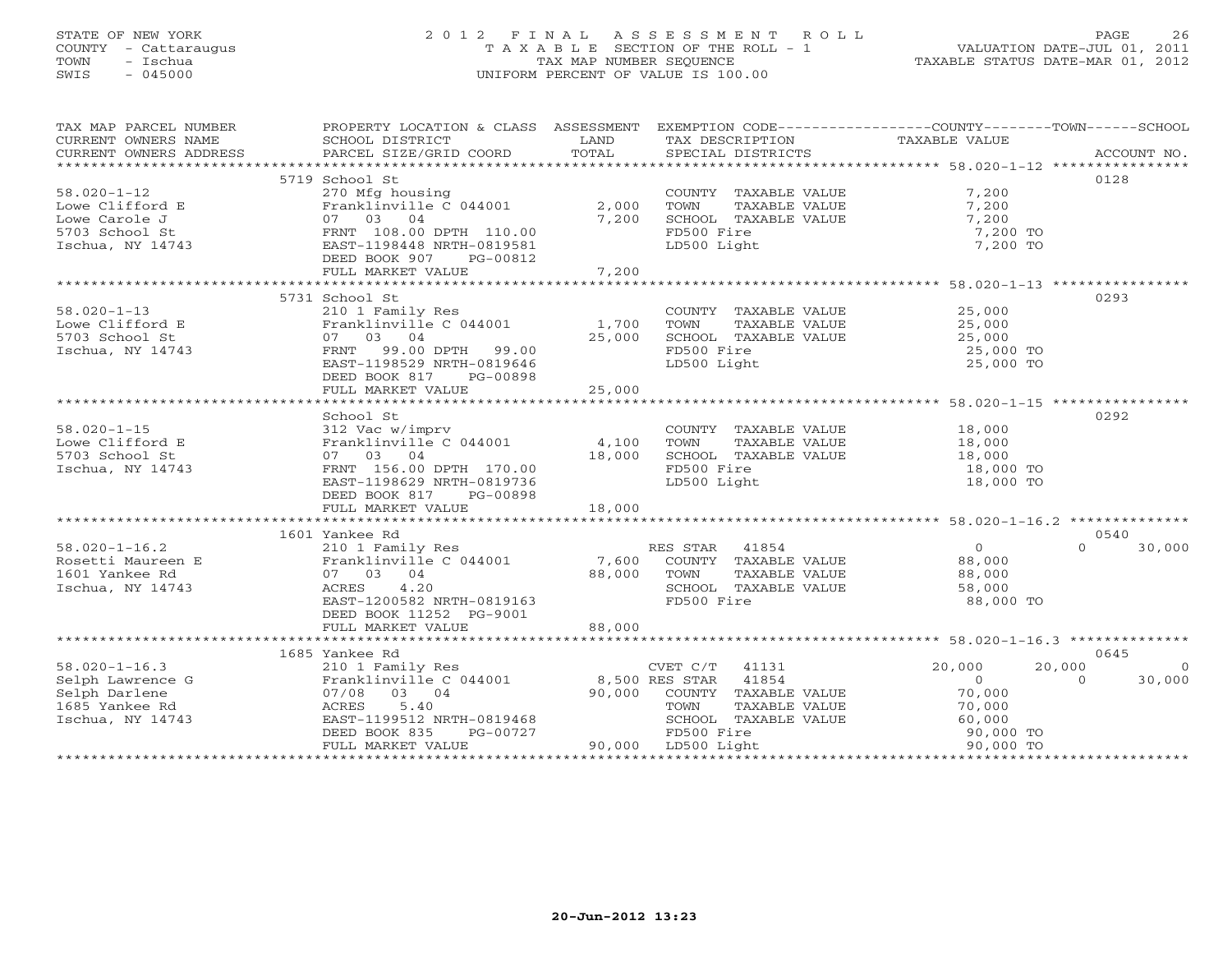#### STATE OF NEW YORK 2 0 1 2 F I N A L A S S E S S M E N T R O L L PAGE 27 COUNTY - Cattaraugus T A X A B L E SECTION OF THE ROLL - 1 VALUATION DATE-JUL 01, 2011 TOWN - Ischua TAX MAP NUMBER SEQUENCE TAXABLE STATUS DATE-MAR 01, 2012 SWIS - 045000 UNIFORM PERCENT OF VALUE IS 100.00UNIFORM PERCENT OF VALUE IS 100.00

| TAX MAP PARCEL NUMBER<br>CURRENT OWNERS NAME                                                             | PROPERTY LOCATION & CLASS ASSESSMENT<br>SCHOOL DISTRICT                                                                                                                                                                | LAND            | TAX DESCRIPTION                                                                                                         | EXEMPTION CODE-----------------COUNTY-------TOWN------SCHOOL<br>TAXABLE VALUE |          |             |
|----------------------------------------------------------------------------------------------------------|------------------------------------------------------------------------------------------------------------------------------------------------------------------------------------------------------------------------|-----------------|-------------------------------------------------------------------------------------------------------------------------|-------------------------------------------------------------------------------|----------|-------------|
| CURRENT OWNERS ADDRESS<br>*********************                                                          | PARCEL SIZE/GRID COORD                                                                                                                                                                                                 | TOTAL           | SPECIAL DISTRICTS                                                                                                       |                                                                               |          | ACCOUNT NO. |
|                                                                                                          | 1613 Yankee Hill Rd                                                                                                                                                                                                    |                 |                                                                                                                         |                                                                               | 0766     |             |
| $58.020 - 1 - 16.4$<br>Gaudet Andrew J<br>Gaudet Joan I<br>1613 Yankee Hill Rd<br>Ischua, NY 14743       | 210 1 Family Res<br>Franklinville C 044001<br>07 03 04<br>ACRES<br>2.70<br>EAST-1200051 NRTH-0819280                                                                                                                   | 6,400<br>74,000 | SR STAR<br>41834<br>COUNTY TAXABLE VALUE<br>TOWN<br>TAXABLE VALUE<br>SCHOOL TAXABLE VALUE<br>FD500 Fire                 | 0<br>74,000<br>74,000<br>11,800<br>74,000 TO                                  | $\Omega$ | 62,200      |
|                                                                                                          | DEED BOOK 00976 PG-01040                                                                                                                                                                                               |                 |                                                                                                                         |                                                                               |          |             |
|                                                                                                          | FULL MARKET VALUE                                                                                                                                                                                                      | 74,000          |                                                                                                                         |                                                                               |          |             |
|                                                                                                          | 5817 School St                                                                                                                                                                                                         |                 |                                                                                                                         |                                                                               | 0252     |             |
| $58.020 - 1 - 17$<br>Maynard Steven<br>5736 School St<br>Ischua, NY 14743                                | 210 1 Family Res<br>Franklinville C 044001<br>07 03 04<br>2.25<br>ACRES<br>EAST-1199000 NRTH-0819408<br>DEED BOOK 1010 PG-859                                                                                          | 6,000<br>6,200  | COUNTY TAXABLE VALUE<br>TOWN<br>TAXABLE VALUE<br>SCHOOL TAXABLE VALUE<br>FD500 Fire<br>LD500 Light                      | 6,200<br>6,200<br>6,200<br>6,200 TO<br>6,200 TO                               |          |             |
|                                                                                                          | FULL MARKET VALUE                                                                                                                                                                                                      | 6,200           |                                                                                                                         |                                                                               |          |             |
|                                                                                                          |                                                                                                                                                                                                                        |                 |                                                                                                                         |                                                                               |          |             |
|                                                                                                          | 5756 School St                                                                                                                                                                                                         |                 |                                                                                                                         |                                                                               | 0186     |             |
| $58.020 - 1 - 18.1$<br>Holcomb Rhonda L<br>Wetherby Rebecca S<br>5756 School St<br>Ischua, NY 14743-9730 | 210 1 Family Res<br>Franklinville C 044001<br>07 03 04<br>split from $1-18$ to $1-18.1$<br>58.020-1-16.1 combined<br>FRNT<br>68.00 DPTH 171.00<br>ACRES<br>1.75<br>EAST-1198914 NRTH-0819639<br>DEED BOOK 7776 PG-5001 | 5,600<br>60,000 | RES STAR<br>41854<br>COUNTY TAXABLE VALUE<br>TOWN<br>TAXABLE VALUE<br>SCHOOL TAXABLE VALUE<br>FD500 Fire<br>LD500 Light | $\overline{0}$<br>60,000<br>60,000<br>30,000<br>60,000 TO<br>60,000 TO        | $\Omega$ | 30,000      |
|                                                                                                          | FULL MARKET VALUE                                                                                                                                                                                                      | 60,000          |                                                                                                                         |                                                                               |          |             |
|                                                                                                          |                                                                                                                                                                                                                        |                 |                                                                                                                         |                                                                               |          |             |
| $58.020 - 1 - 18.2$<br>Maynard Steven G<br>5736 School St<br>Ischua, NY 14743                            | Co Rd 48<br>314 Rural vac<10<br>Franklinville C 044001<br>07 03 04<br>30.00 DPTH 156.00<br>FRNT<br>ACRES<br>0.11<br>EAST-1198738 NRTH-0819583<br>DEED BOOK 7188 PG-8001                                                | 1,100<br>1,100  | COUNTY TAXABLE VALUE<br>TOWN<br>TAXABLE VALUE<br>SCHOOL TAXABLE VALUE<br>FD500 Fire<br>LD500 Light                      | 1,100<br>1,100<br>1,100<br>1,100 TO<br>1,100 TO                               | 0923     |             |
|                                                                                                          | FULL MARKET VALUE                                                                                                                                                                                                      | 1,100           |                                                                                                                         |                                                                               |          |             |
|                                                                                                          |                                                                                                                                                                                                                        |                 |                                                                                                                         | ************************ 58.020-1-19 **********                               |          |             |
| $58.020 - 1 - 19$<br>Maynard Pamela<br>5736 School St<br>Ischua, NY 14743                                | 5736 School St<br>210 1 Family Res<br>Franklinville C 044001<br>07 03 04<br>FRNT 210.00 DPTH 155.00<br>ACRES<br>0.64<br>EAST-1198640 NRTH-0819543<br>DEED BOOK 8932 PG-7001                                            | 4,200<br>18,200 | COUNTY TAXABLE VALUE<br>TOWN<br>TAXABLE VALUE<br>SCHOOL TAXABLE VALUE<br>FD500 Fire<br>LD500 Light                      | 18,200<br>18,200<br>18,200<br>18,200 TO<br>18,200 TO                          | 0114     |             |
|                                                                                                          | FULL MARKET VALUE                                                                                                                                                                                                      | 18,200          |                                                                                                                         |                                                                               |          |             |
| **********************                                                                                   |                                                                                                                                                                                                                        |                 |                                                                                                                         |                                                                               |          |             |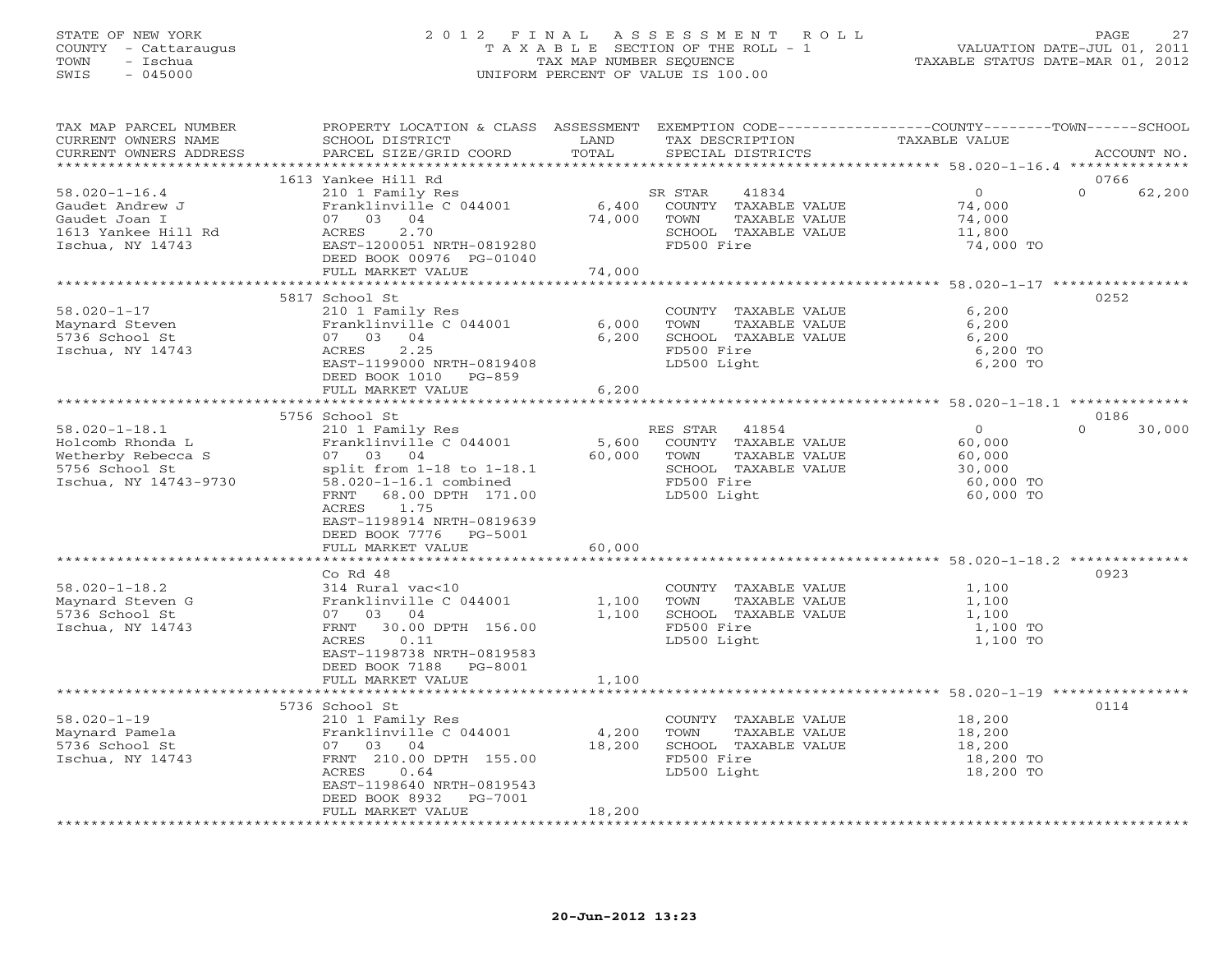### STATE OF NEW YORK 2 0 1 2 F I N A L A S S E S S M E N T R O L L PAGE 28COUNTY - Cattaraugus T A X A B L E SECTION OF THE ROLL - 1 VALUATION DATE-JUL 01, 2011 SWIS - 045000 UNIFORM PERCENT OF VALUE IS 100.00

| TAX MAP PARCEL NUMBER                                                                    | PROPERTY LOCATION & CLASS ASSESSMENT EXEMPTION CODE---------------COUNTY-------TOWN-----SCHOOL                                                                                                                                           |                               |                                                                                                      |                     |                    |  |
|------------------------------------------------------------------------------------------|------------------------------------------------------------------------------------------------------------------------------------------------------------------------------------------------------------------------------------------|-------------------------------|------------------------------------------------------------------------------------------------------|---------------------|--------------------|--|
|                                                                                          |                                                                                                                                                                                                                                          |                               |                                                                                                      |                     |                    |  |
|                                                                                          | 5716 School St                                                                                                                                                                                                                           |                               |                                                                                                      |                     | 0339               |  |
| $58.020 - 1 - 20$                                                                        | 210 1 Family Res<br>Franklinville C 044001 1,800 SR STAR                                                                                                                                                                                 |                               | AGED C/T/S 41800                                                                                     | 26,750              | 26,750<br>26,750   |  |
|                                                                                          |                                                                                                                                                                                                                                          |                               |                                                                                                      |                     | $\Omega$<br>26,750 |  |
|                                                                                          |                                                                                                                                                                                                                                          |                               |                                                                                                      |                     |                    |  |
| nix Jean<br>5716 School St<br>Ischua, NY 14743-9730                                      |                                                                                                                                                                                                                                          |                               |                                                                                                      |                     |                    |  |
|                                                                                          |                                                                                                                                                                                                                                          |                               |                                                                                                      |                     |                    |  |
|                                                                                          |                                                                                                                                                                                                                                          |                               |                                                                                                      |                     |                    |  |
|                                                                                          | Franklinville C 044001 1,800 SR STAR 41834 0<br>07 03 04 53,500 COUNTY TAXABLE VALUE 26,750<br>FRNT 80.00 DPTH 150.00 50<br>EAST-1198523 NRTH-0819424 SCHOOL TAXABLE VALUE 26,750<br>DEED BOOK 1010 PG-601 FD500 Fire 53,500 TONN 53,5   |                               |                                                                                                      |                     |                    |  |
|                                                                                          |                                                                                                                                                                                                                                          |                               |                                                                                                      |                     |                    |  |
|                                                                                          | 5706 School St                                                                                                                                                                                                                           |                               |                                                                                                      |                     | 0178               |  |
| $58.020 - 1 - 21$                                                                        |                                                                                                                                                                                                                                          |                               |                                                                                                      |                     | $\Omega$<br>30,000 |  |
|                                                                                          |                                                                                                                                                                                                                                          |                               |                                                                                                      |                     |                    |  |
| Alvord Mary L<br>5706 School St<br>Ischua, NY 14743                                      |                                                                                                                                                                                                                                          | 45,000 TOWN<br>SCHOO<br>FD500 |                                                                                                      |                     |                    |  |
|                                                                                          | FRNT 138.00 DPTH 150.00                                                                                                                                                                                                                  |                               | SCHOOL TAXABLE VALUE                                                                                 | 15,000<br>45,000 TO |                    |  |
|                                                                                          | EAST-1198439 NRTH-0819325                                                                                                                                                                                                                |                               | FD500 Fire                                                                                           |                     |                    |  |
|                                                                                          | DEED BOOK 7422 PG-9002                                                                                                                                                                                                                   |                               | LD500 Light                                                                                          | 45,000 TO           |                    |  |
|                                                                                          | FULL MARKET VALUE                                                                                                                                                                                                                        | 45,000                        |                                                                                                      |                     |                    |  |
|                                                                                          |                                                                                                                                                                                                                                          |                               |                                                                                                      |                     |                    |  |
|                                                                                          | 5690 School St                                                                                                                                                                                                                           |                               |                                                                                                      |                     | 0036               |  |
| $58.020 - 1 - 22$                                                                        | 210 1 Family Res                                                                                                                                                                                                                         |                               | AGED C/T/S 41800                                                                                     | 31,000              | 31,000<br>31,000   |  |
|                                                                                          |                                                                                                                                                                                                                                          |                               |                                                                                                      |                     | 31,000<br>$\Omega$ |  |
|                                                                                          |                                                                                                                                                                                                                                          |                               |                                                                                                      | 31,000              |                    |  |
|                                                                                          |                                                                                                                                                                                                                                          |                               |                                                                                                      |                     |                    |  |
|                                                                                          |                                                                                                                                                                                                                                          |                               |                                                                                                      |                     |                    |  |
|                                                                                          | DEED BOOK 1020 PG-693                                                                                                                                                                                                                    |                               | TOWN TAXABLE VALUE 31,000<br>SCHOOL TAXABLE VALUE 0<br>FD500 Fire 62,000 TO<br>LD500 Light 62,000 TO |                     |                    |  |
|                                                                                          | FULL MARKET VALUE                                                                                                                                                                                                                        |                               | FD500 Fire<br>62,000 LD500 Light                                                                     |                     |                    |  |
|                                                                                          |                                                                                                                                                                                                                                          |                               |                                                                                                      |                     |                    |  |
|                                                                                          | 5666 School St                                                                                                                                                                                                                           |                               |                                                                                                      |                     | 0445               |  |
| $58.020 - 1 - 24$                                                                        |                                                                                                                                                                                                                                          |                               |                                                                                                      | $\overline{0}$      | 26,000             |  |
| Frank Robert                                                                             |                                                                                                                                                                                                                                          |                               |                                                                                                      | 26,000              |                    |  |
| Frank Sherry                                                                             |                                                                                                                                                                                                                                          |                               |                                                                                                      | 26,000              |                    |  |
| 210 1<br>Frank 67<br>5743 FRNT<br>743 EAST-<br>5666 School St                            | 210 1 Family Res<br>Pranklinville C 044001 800 COUNTY TAXABLE VALUE<br>07 03 04 26,000 TOWN TAXABLE VALUE<br>FRNT 34.00 DPTH 148.00 26,000 TOWN TAXABLE VALUE<br>EAST-1198193 NRTH-0819135 FD500 Fire<br>DEED BOOK 1006 PG-219 LD500 Lig |                               | TAXABLE VALUE<br>TAXABLE VALUE<br>LECTRICIAL                                                         | $\overline{0}$      |                    |  |
| Ischua, NY 14743                                                                         |                                                                                                                                                                                                                                          |                               |                                                                                                      | 26,000 TO           |                    |  |
|                                                                                          |                                                                                                                                                                                                                                          | 26,000                        |                                                                                                      | 26,000 TO           |                    |  |
|                                                                                          | FULL MARKET VALUE                                                                                                                                                                                                                        |                               |                                                                                                      |                     |                    |  |
|                                                                                          |                                                                                                                                                                                                                                          |                               |                                                                                                      |                     |                    |  |
|                                                                                          | 5628 NYS Rte 16                                                                                                                                                                                                                          |                               |                                                                                                      |                     | 0215               |  |
| $58.020 - 1 - 29$                                                                        | 210 1 Family Res                                                                                                                                                                                                                         |                               | COUNTY TAXABLE VALUE 73,500<br>TOWN TAXABLE VALUE 73,500                                             |                     |                    |  |
| 58.020-1-29<br>Brisky Donald E<br>Brisky Mary J<br>5628 NYS Route 16<br>Ischua, NY 14743 | Franklinville C 044001 2,500                                                                                                                                                                                                             |                               |                                                                                                      |                     |                    |  |
|                                                                                          | 07 03 04                                                                                                                                                                                                                                 | 73,500                        | SCHOOL TAXABLE VALUE                                                                                 | 73,500<br>73,500 TO |                    |  |
|                                                                                          | FRNT<br>98.67 DPTH 214.00                                                                                                                                                                                                                |                               | FD500 Fire                                                                                           |                     |                    |  |
|                                                                                          | EAST-1198215 NRTH-0818983                                                                                                                                                                                                                |                               | LD500 Light                                                                                          | 73,500 TO           |                    |  |
|                                                                                          | DEED BOOK 877<br>PG-00060                                                                                                                                                                                                                | 73,500                        |                                                                                                      |                     |                    |  |
|                                                                                          | FULL MARKET VALUE                                                                                                                                                                                                                        |                               |                                                                                                      |                     |                    |  |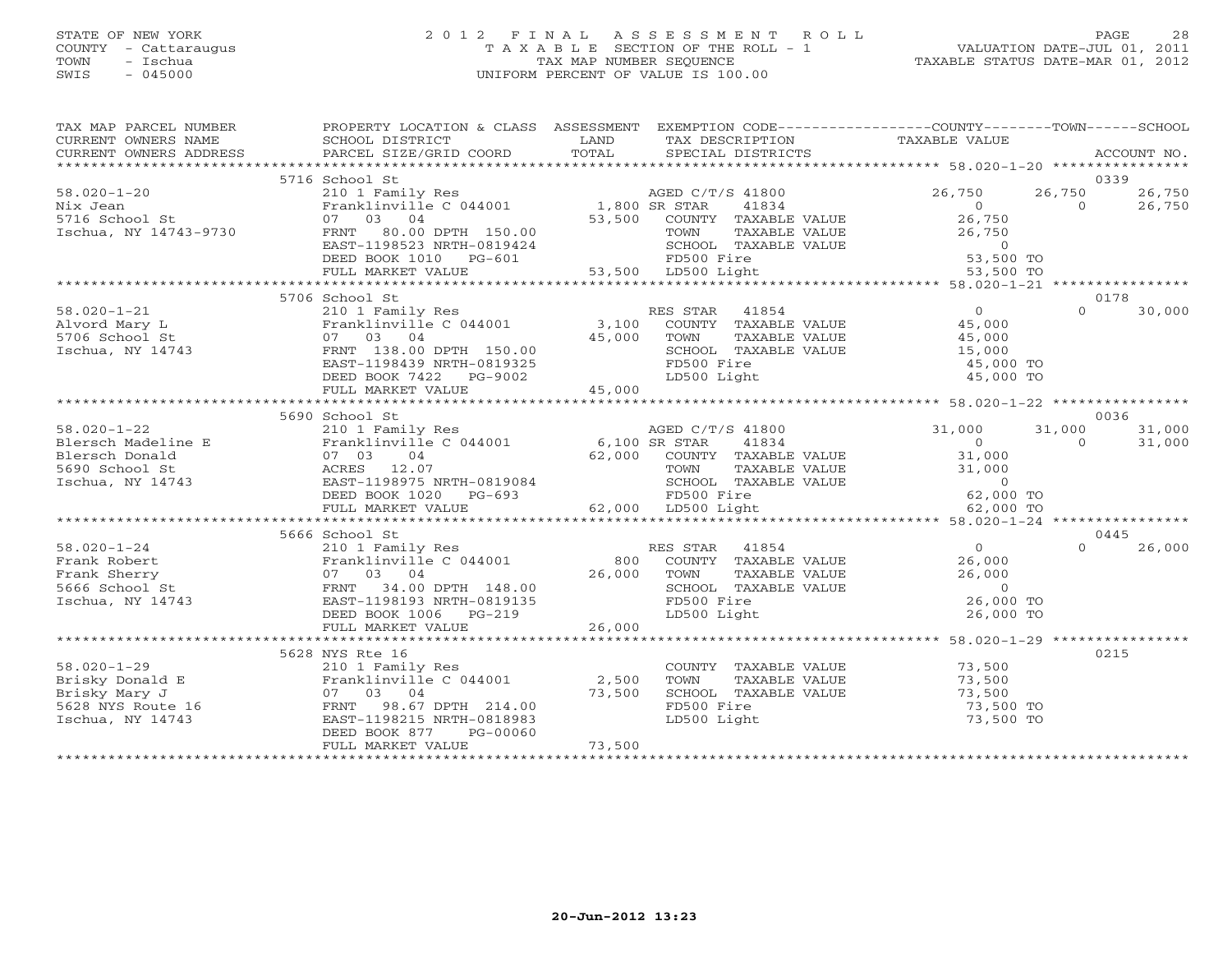#### STATE OF NEW YORK 2 0 1 2 F I N A L A S S E S S M E N T R O L L PAGE 29 COUNTY - Cattaraugus T A X A B L E SECTION OF THE ROLL - 1 VALUATION DATE-JUL 01, 2011 TOWN - Ischua TAX MAP NUMBER SEQUENCE TAXABLE STATUS DATE-MAR 01, 2012 SWIS - 045000 UNIFORM PERCENT OF VALUE IS 100.00UNIFORM PERCENT OF VALUE IS 100.00

| TAX MAP PARCEL NUMBER  | PROPERTY LOCATION & CLASS ASSESSMENT EXEMPTION CODE----------------COUNTY-------TOWN------SCHOOL |                       |                       |                                                      |                            |
|------------------------|--------------------------------------------------------------------------------------------------|-----------------------|-----------------------|------------------------------------------------------|----------------------------|
| CURRENT OWNERS NAME    | SCHOOL DISTRICT                                                                                  | LAND                  | TAX DESCRIPTION       | <b>TAXABLE VALUE</b>                                 |                            |
| CURRENT OWNERS ADDRESS | PARCEL SIZE/GRID COORD                                                                           | TOTAL                 | SPECIAL DISTRICTS     |                                                      | ACCOUNT NO.                |
|                        | 5624 NYS Rte 16                                                                                  |                       |                       |                                                      | 0251                       |
| $58.020 - 1 - 30$      | 210 1 Family Res                                                                                 |                       | COUNTY TAXABLE VALUE  | 8,300                                                |                            |
| Kaylor Lewis D         | Franklinville C 044001                                                                           | 2,300                 | TOWN<br>TAXABLE VALUE | 8,300                                                |                            |
| 5624 NYS Route 16      | 07 03 04                                                                                         | 8,300                 | SCHOOL TAXABLE VALUE  | 8,300                                                |                            |
| Ischua, NY 14743       | See 59515-005 &                                                                                  |                       | FD500 Fire            | 8,300 TO                                             |                            |
|                        | 006 for NYS Approp                                                                               |                       | LD500 Light           | 8,300 TO                                             |                            |
|                        | FRNT 94.00 DPTH 185.00                                                                           |                       |                       |                                                      |                            |
|                        | EAST-1198293 NRTH-0818922                                                                        |                       |                       |                                                      |                            |
|                        | DEED BOOK 5951 PG-5004                                                                           |                       |                       |                                                      |                            |
|                        | FULL MARKET VALUE                                                                                | 8,300                 |                       |                                                      |                            |
|                        | ************************                                                                         |                       |                       |                                                      |                            |
|                        | 5620 NYS Rte 16                                                                                  |                       |                       |                                                      | 0173                       |
| $58.020 - 1 - 31$      | 210 1 Family Res                                                                                 |                       | SR STAR<br>41834      | $\overline{0}$                                       | $\Omega$<br>62,200         |
| Forrest James M        | Franklinville C 044001                                                                           | 2,800                 | COUNTY TAXABLE VALUE  | 98,500                                               |                            |
| Forrest Joyce E        | 07 03 04                                                                                         | 98,500                | TOWN<br>TAXABLE VALUE | 98,500                                               |                            |
| 5620 Main St           | See 59515-002 & 003                                                                              |                       | SCHOOL TAXABLE VALUE  | 36,300                                               |                            |
| Ischua, NY 14743       | for NYS Approp                                                                                   |                       | FD500 Fire            | 98,500 TO                                            |                            |
|                        | FRNT 97.00 DPTH 272.50                                                                           |                       | LD500 Light           | 98,500 TO                                            |                            |
|                        | EAST-1198426 NRTH-0818872                                                                        |                       |                       |                                                      |                            |
|                        | DEED BOOK 5951 PG-5001                                                                           |                       |                       |                                                      |                            |
|                        | FULL MARKET VALUE<br>**********************                                                      | 98,500<br>*********** |                       | ***************************** 58.020-1-32 ********** |                            |
|                        | 5614 Nys Rte 16                                                                                  |                       |                       |                                                      | 0009                       |
| $58.020 - 1 - 32$      | 210 1 Family Res                                                                                 |                       | COUNTY TAXABLE VALUE  | 40,000                                               |                            |
| Andrus Marjorie G      | Franklinville C 044001                                                                           | 2,000                 | TOWN<br>TAXABLE VALUE | 40,000                                               |                            |
| 5614 Rte 16            | 07 03 04                                                                                         | 40,000                | SCHOOL TAXABLE VALUE  | 40,000                                               |                            |
| Ischua, NY 14743       | FRNT 87.00 DPTH 170.00                                                                           |                       | FD500 Fire            | 40,000 TO                                            |                            |
|                        | EAST-1198477 NRTH-0818771                                                                        |                       | LD500 Light           | 40,000 TO                                            |                            |
|                        | DEED BOOK 00964 PG-00202                                                                         |                       |                       |                                                      |                            |
|                        | FULL MARKET VALUE                                                                                | 40,000                |                       |                                                      |                            |
|                        |                                                                                                  |                       |                       |                                                      |                            |
|                        | 5612 Nys Rte 16                                                                                  |                       |                       |                                                      | 0472                       |
| $58.020 - 1 - 33$      | 210 1 Family Res                                                                                 |                       | CW_15_VET/ 41162      | 9,450                                                | $\Omega$<br>$\overline{0}$ |
| Williams John Sr       | Franklinville C 044001                                                                           | 3,000 SR STAR         | 41834                 | $\overline{0}$                                       | 62,200<br>$\Omega$         |
| Williams Barbara       | 07 03 04                                                                                         | 63,000                | COUNTY TAXABLE VALUE  | 53,550                                               |                            |
| 5612 Rte 16            | FRNT 132.00 DPTH 155.00                                                                          |                       | TOWN<br>TAXABLE VALUE | 63,000                                               |                            |
| Ischua, NY 14743       | EAST-1198514 NRTH-0818684                                                                        |                       | SCHOOL TAXABLE VALUE  | 800                                                  |                            |
|                        | DEED BOOK 00699 PG-01015                                                                         |                       | FD500 Fire            | 63,000 TO                                            |                            |
|                        | FULL MARKET VALUE                                                                                |                       | 63,000 LD500 Light    | 63,000 TO                                            |                            |
|                        |                                                                                                  |                       |                       |                                                      | 0056                       |
| $58.020 - 1 - 34$      | Nys Rte 16<br>314 Rural vac<10                                                                   |                       | COUNTY TAXABLE VALUE  | 9,200                                                |                            |
| Buccieri Brian         | Franklinville C 044001                                                                           | 9,200                 | TOWN<br>TAXABLE VALUE | 9,200                                                |                            |
| Braun Heather          | 07 03 04                                                                                         | 9,200                 | SCHOOL TAXABLE VALUE  | 9,200                                                |                            |
| 350 Alberta Dr         | 6.39<br>ACRES                                                                                    |                       | FD500 Fire            | 9,200 TO                                             |                            |
| Amherst, NY 14226      | EAST-1198881 NRTH-0818352                                                                        |                       | LD500 Light           | 9,200 TO                                             |                            |
|                        | DEED BOOK 1008<br>$PG-243$                                                                       |                       |                       |                                                      |                            |
|                        | FULL MARKET VALUE                                                                                | 9,200                 |                       |                                                      |                            |
|                        |                                                                                                  |                       |                       |                                                      |                            |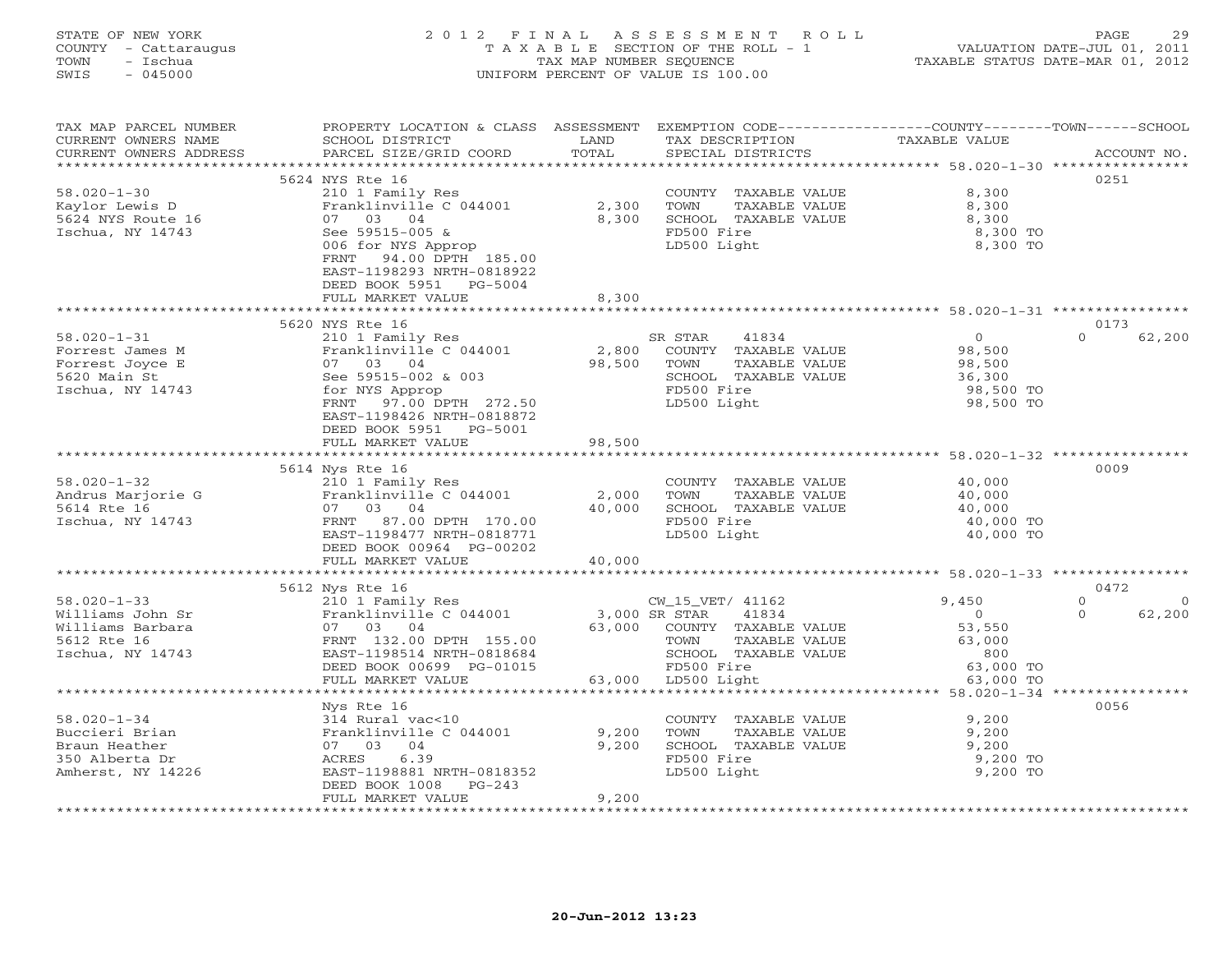### STATE OF NEW YORK 2 0 1 2 F I N A L A S S E S S M E N T R O L L PAGE 30 COUNTY - Cattaraugus T A X A B L E SECTION OF THE ROLL - 1 VALUATION DATE-JUL 01, 2011 TOWN - Ischua TAX MAP NUMBER SEQUENCE TAXABLE STATUS DATE-MAR 01, 2012 SWIS - 045000 UNIFORM PERCENT OF VALUE IS 100.00UNIFORM PERCENT OF VALUE IS 100.00

| TAX MAP PARCEL NUMBER<br>CURRENT OWNERS NAME                                                                                                   | SCHOOL DISTRICT<br><b>EXAMPLE SERVICE SERVICE SERVICE SERVICE SERVICE SERVICE SERVICE SERVICE SERVICE SERVICE SERVICE SERVICE SERVICE</b> |        | TAX DESCRIPTION                                                       | PROPERTY LOCATION & CLASS ASSESSMENT EXEMPTION CODE---------------COUNTY-------TOWN------SCHOOL<br>TAXABLE VALUE |             |
|------------------------------------------------------------------------------------------------------------------------------------------------|-------------------------------------------------------------------------------------------------------------------------------------------|--------|-----------------------------------------------------------------------|------------------------------------------------------------------------------------------------------------------|-------------|
| CURRENT OWNERS ADDRESS                                                                                                                         | PARCEL SIZE/GRID COORD                                                                                                                    | TOTAL  | SPECIAL DISTRICTS                                                     |                                                                                                                  | ACCOUNT NO. |
|                                                                                                                                                |                                                                                                                                           |        |                                                                       |                                                                                                                  |             |
|                                                                                                                                                | 1418 Depot St                                                                                                                             |        |                                                                       |                                                                                                                  | 0185        |
| $58.020 - 2 - 2.1$                                                                                                                             | 312 Vac w/imprv                                                                                                                           |        | COUNTY TAXABLE VALUE 4,500                                            |                                                                                                                  |             |
|                                                                                                                                                | Franklinville $C$ 044001 3,700                                                                                                            | 4,500  | TOWN       TAXABLE  VALUE<br>SCHOOL    TAXABLE  VALUE                 | 4,500<br>4,500                                                                                                   |             |
|                                                                                                                                                |                                                                                                                                           |        | FD500 Fire                                                            | 4,500 TO                                                                                                         |             |
| Dugan Brian S<br>Dugan Daniel & Shawn 07 03 04<br>4805 Transit Rd Apt 402 FRNT 150.00 DPTH 195.00<br>Depew, NY 14043 EAST-1197075 NRTH-0819117 |                                                                                                                                           |        | LD500 Light                                                           | 4,500 TO                                                                                                         |             |
|                                                                                                                                                | DEED BOOK 1027 PG-410                                                                                                                     |        |                                                                       |                                                                                                                  |             |
|                                                                                                                                                | FULL MARKET VALUE                                                                                                                         | 4,500  |                                                                       |                                                                                                                  |             |
|                                                                                                                                                |                                                                                                                                           |        |                                                                       |                                                                                                                  |             |
|                                                                                                                                                | 1890 Depot St                                                                                                                             |        |                                                                       |                                                                                                                  | 0807        |
| $58.020 - 2 - 2.2$                                                                                                                             | 270 Mfg housing                                                                                                                           |        | WVET C/T 41121                                                        | 7,500<br>7,500                                                                                                   | $\circ$     |
|                                                                                                                                                |                                                                                                                                           |        |                                                                       | $\overline{0}$<br>$\overline{a}$                                                                                 | 50,000      |
| 1890 Depot St                                                                                                                                  |                                                                                                                                           |        |                                                                       | 42,500<br>42,500                                                                                                 |             |
| Ischua, NY 14743                                                                                                                               |                                                                                                                                           |        |                                                                       |                                                                                                                  |             |
|                                                                                                                                                |                                                                                                                                           |        | SCHOOL TAXABLE VALUE<br>FD500 Fire 50,000 TO<br>LD500 Light 50,000 TO |                                                                                                                  |             |
|                                                                                                                                                |                                                                                                                                           |        |                                                                       |                                                                                                                  |             |
|                                                                                                                                                | EAST-1196909 NRTH-0819118 20000 12000 12000<br>DEED BOOK 12604 PG-5001 2000 FD500 Fire<br>FULL MARKET VALUE 50,000 LD500 Light            |        |                                                                       |                                                                                                                  |             |
|                                                                                                                                                |                                                                                                                                           |        |                                                                       |                                                                                                                  |             |
| $58.020 - 2 - 4$                                                                                                                               | NYS Rte 16                                                                                                                                |        | COUNTY TAXABLE VALUE 11,000                                           |                                                                                                                  | 0187        |
| 58.020-2-4<br>Lovell Perry R<br>Lovell Linda J<br>3787 Main St<br>Hinsdale, NY 14743                                                           | 312 Vac w/imprv                                                                                                                           |        |                                                                       |                                                                                                                  |             |
|                                                                                                                                                | Franklinville C 044001 5,700<br>07 03 04 11,000<br>ACRES 1.82 11.000                                                                      |        |                                                                       |                                                                                                                  |             |
|                                                                                                                                                |                                                                                                                                           |        | FD500 Fire                                                            | 11,000 TO                                                                                                        |             |
|                                                                                                                                                | EAST-1197243 NRTH-0819085                                                                                                                 |        | LD500 Light                                                           | 11,000 TO                                                                                                        |             |
|                                                                                                                                                | DEED BOOK 00983 PG-00719                                                                                                                  |        |                                                                       |                                                                                                                  |             |
|                                                                                                                                                | FULL MARKET VALUE                                                                                                                         | 11,000 |                                                                       |                                                                                                                  |             |
|                                                                                                                                                |                                                                                                                                           |        |                                                                       |                                                                                                                  |             |
|                                                                                                                                                | 5657 Nys Rte 16                                                                                                                           |        |                                                                       |                                                                                                                  | 0322        |
| $58.020 - 2 - 5$                                                                                                                               | 312 Vac w/imprv                                                                                                                           |        | COUNTY TAXABLE VALUE                                                  | 4,600                                                                                                            |             |
| Howland Conrad                                                                                                                                 | Franklinville C 044001 2,400                                                                                                              |        | TAXABLE VALUE<br>TOWN                                                 | 4,600                                                                                                            |             |
| 1844 Mill St                                                                                                                                   | 07 03 04                                                                                                                                  | 4,600  | SCHOOL TAXABLE VALUE                                                  | 4,600                                                                                                            |             |
| Ischua, NY 14743                                                                                                                               | FRNT 115.00 DPTH 115.00                                                                                                                   |        | FD500 Fire                                                            | 4,600 TO                                                                                                         |             |
|                                                                                                                                                | EAST-1197408 NRTH-0819120                                                                                                                 |        | LD500 Light                                                           | 4,600 TO                                                                                                         |             |
|                                                                                                                                                | DEED BOOK 834<br>PG-00515                                                                                                                 |        |                                                                       |                                                                                                                  |             |
|                                                                                                                                                | FULL MARKET VALUE                                                                                                                         | 4,600  |                                                                       |                                                                                                                  |             |
|                                                                                                                                                | 5647 NYS Rte 16                                                                                                                           |        |                                                                       |                                                                                                                  | 0336        |
| $58.020 - 2 - 6.1$                                                                                                                             | 210 1 Family Res                                                                                                                          |        | COUNTY TAXABLE VALUE 55,000                                           |                                                                                                                  |             |
|                                                                                                                                                | Franklinville C 044001 4,100                                                                                                              |        | TOWN<br>TAXABLE VALUE                                                 | 55,000                                                                                                           |             |
| 58.020-2-6.1<br>Havers Michael A<br>4905 Route 219                                                                                             | 07 03 04                                                                                                                                  | 55,000 | SCHOOL TAXABLE VALUE                                                  | 55,000                                                                                                           |             |
| Great Valley, NY 14741                                                                                                                         | FRNT 176.00 DPTH 153.00                                                                                                                   |        | FD500 Fire                                                            | 55,000 TO                                                                                                        |             |
|                                                                                                                                                | ACRES<br>0.62                                                                                                                             |        | LD500 Light                                                           | 55,000 TO                                                                                                        |             |
|                                                                                                                                                | EAST-1197530 NRTH-0818969                                                                                                                 |        |                                                                       |                                                                                                                  |             |
|                                                                                                                                                | DEED BOOK 15090 PG-4001                                                                                                                   |        |                                                                       |                                                                                                                  |             |
|                                                                                                                                                | FULL MARKET VALUE                                                                                                                         | 55,000 |                                                                       |                                                                                                                  |             |
|                                                                                                                                                |                                                                                                                                           |        |                                                                       |                                                                                                                  |             |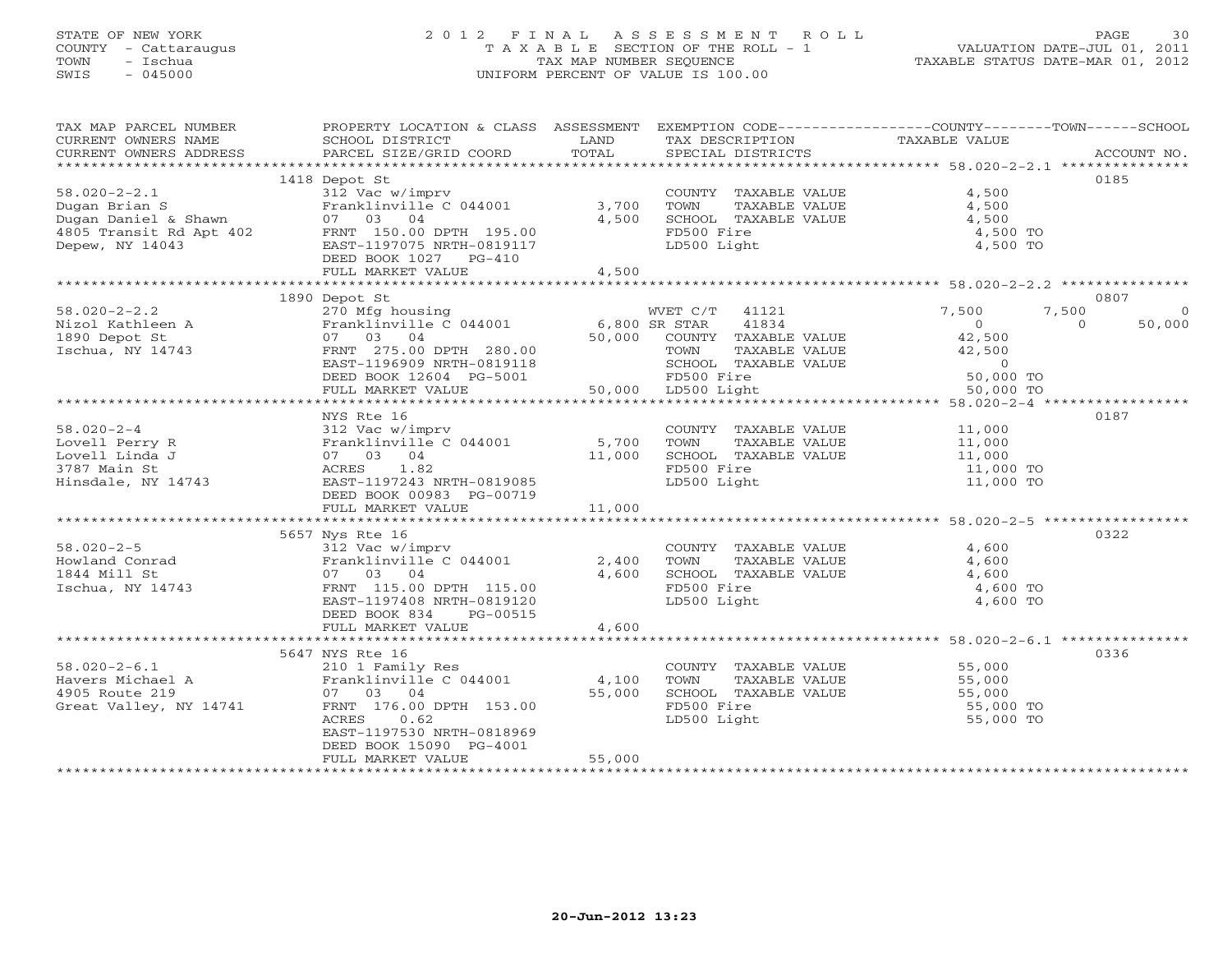### STATE OF NEW YORK 2 0 1 2 F I N A L A S S E S S M E N T R O L L PAGE 31 COUNTY - Cattaraugus T A X A B L E SECTION OF THE ROLL - 1 VALUATION DATE-JUL 01, 2011 TOWN - Ischua TAX MAP NUMBER SEQUENCE TAXABLE STATUS DATE-MAR 01, 2012 SWIS - 045000 UNIFORM PERCENT OF VALUE IS 100.00UNIFORM PERCENT OF VALUE IS 100.00

| TAX MAP PARCEL NUMBER  | PROPERTY LOCATION & CLASS ASSESSMENT |              |                               | EXEMPTION CODE-----------------COUNTY-------TOWN------SCHOOL |             |
|------------------------|--------------------------------------|--------------|-------------------------------|--------------------------------------------------------------|-------------|
| CURRENT OWNERS NAME    | SCHOOL DISTRICT                      | LAND         | TAX DESCRIPTION TAXABLE VALUE |                                                              |             |
| CURRENT OWNERS ADDRESS | PARCEL SIZE/GRID COORD               | TOTAL        | SPECIAL DISTRICTS             |                                                              | ACCOUNT NO. |
|                        |                                      |              |                               |                                                              |             |
|                        | 1827 Mill St                         |              |                               |                                                              | 0488        |
| $58.020 - 2 - 7$       | 312 Vac w/imprv                      |              | COUNTY TAXABLE VALUE          | 9,800                                                        |             |
| Ames Joseph N          | Franklinville $C$ 044001 3,400       |              | TAXABLE VALUE<br>TOWN         | 9,800                                                        |             |
| Ames Sharon J          | 07 03 04                             | 9,800        | SCHOOL TAXABLE VALUE          | 9,800                                                        |             |
| 1827 Mill St           | FRNT 145.00 DPTH 135.00              |              | FD500 Fire                    | 9,800 TO                                                     |             |
| Ischua, NY 14743       | ACRES<br>0.45                        |              | LD500 Light                   | 9,800 TO                                                     |             |
|                        | EAST-1197635 NRTH-0818879            |              |                               |                                                              |             |
|                        | DEED BOOK 1003 PG-830                |              |                               |                                                              |             |
|                        | FULL MARKET VALUE                    | 9,800        |                               |                                                              |             |
|                        |                                      |              |                               | ********************* 58.020-2-8 ******************          |             |
|                        | 1827 Mill St                         |              |                               |                                                              | 0489        |
| $58.020 - 2 - 8$       | 314 Rural vac<10                     |              | COUNTY TAXABLE VALUE          | 2,600                                                        |             |
| Ames Joseph N          | Franklinville C 044001               | 2,600        | TOWN<br>TAXABLE VALUE         | 2,600                                                        |             |
| Ames Sharon J          | 07 03 04                             | 2,600        | SCHOOL TAXABLE VALUE          | 2,600                                                        |             |
| 1827 Mill St           | See 61397-001,002 & 003              |              | FD500 Fire                    | 2,600 TO                                                     |             |
| Ischua, NY 14743       | For NYS Approp                       |              | LD500 Light                   | 2,600 TO                                                     |             |
|                        | FRNT 120.00 DPTH 120.00              |              |                               |                                                              |             |
|                        | 0.33<br>ACRES                        |              |                               |                                                              |             |
|                        | EAST-1197729 NRTH-0818962            |              |                               |                                                              |             |
|                        | DEED BOOK 6139 PG-7001               |              |                               |                                                              |             |
|                        | FULL MARKET VALUE                    | 2,600        |                               |                                                              |             |
|                        |                                      |              |                               |                                                              |             |
|                        | 5633 Nys Rte 16                      |              |                               |                                                              | 0088        |
| $58.020 - 2 - 9$       | 482 Det row bldg                     |              | COUNTY TAXABLE VALUE          | 5,000                                                        |             |
| Howland Conrad         | Franklinville C 044001               | 3,300        | TOWN<br>TAXABLE VALUE         | 5,000                                                        |             |
| Lowe Theresa           | 07 03 04                             | 5,000        | SCHOOL TAXABLE VALUE          | 5,000                                                        |             |
| 1844 Mill St           | FRNT 130.00 DPTH 85.00               |              | FD500 Fire                    | 5,000 TO                                                     |             |
| Ischua, NY 14743       | EAST-1197892 NRTH-0818882            |              | LD500 Light                   | 5,000 TO                                                     |             |
|                        | DEED BOOK 00950 PG-00484             |              |                               |                                                              |             |
|                        | FULL MARKET VALUE                    | 5,000        |                               |                                                              |             |
|                        |                                      | ************ |                               | ************************* 58.020-2-12 *****************      |             |
|                        | 5627 NYS Rte 16                      |              |                               |                                                              | 0053        |
| $58.020 - 2 - 12$      | 210 1 Family Res                     |              | COUNTY TAXABLE VALUE          | 29,500                                                       |             |
| Forte Glenn P          | Franklinville C 044001               | 700          | TOWN<br>TAXABLE VALUE         | 29,500                                                       |             |
| Forte Margaret J       | 07 03 04                             | 29,500       | SCHOOL TAXABLE VALUE          | 29,500                                                       |             |
| 42 Oakridge Ave        | FRNT 45.00 DPTH 88.50                |              | FD500 Fire                    | 29,500 TO                                                    |             |
| Natick, MA 01760       | EAST-1197989 NRTH-0818703            |              | LD500 Light                   | 29,500 TO                                                    |             |
|                        | DEED BOOK 11383 PG-5001              |              |                               |                                                              |             |
|                        | FULL MARKET VALUE                    | 29,500       |                               |                                                              |             |
|                        |                                      |              |                               |                                                              |             |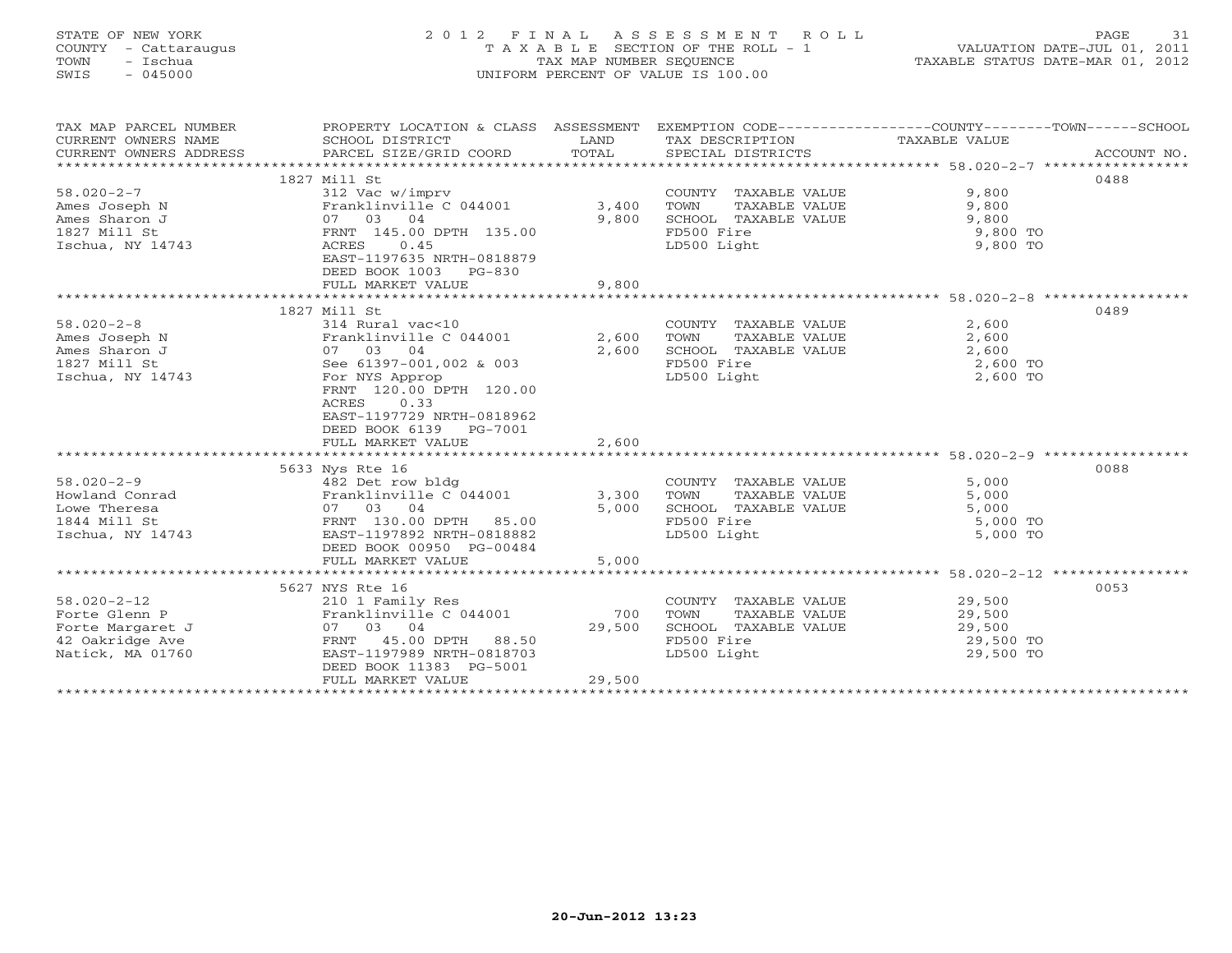### STATE OF NEW YORK 2 0 1 2 F I N A L A S S E S S M E N T R O L L PAGE 32 COUNTY - Cattaraugus T A X A B L E SECTION OF THE ROLL - 1 VALUATION DATE-JUL 01, 2011 TOWN - Ischua TAX MAP NUMBER SEQUENCE TAXABLE STATUS DATE-MAR 01, 2012 SWIS - 045000 UNIFORM PERCENT OF VALUE IS 100.00UNIFORM PERCENT OF VALUE IS 100.00

| TAX MAP PARCEL NUMBER<br>CURRENT OWNERS NAME<br>CURRENT OWNERS ADDRESS                                   | PROPERTY LOCATION & CLASS ASSESSMENT<br>SCHOOL DISTRICT<br>PARCEL SIZE/GRID COORD                                                                                                                      | LAND<br>TOTAL             | EXEMPTION CODE-----------------COUNTY-------TOWN------SCHOOL<br>TAX DESCRIPTION<br>SPECIAL DISTRICTS                    | TAXABLE VALUE                                                          | ACCOUNT NO.                |
|----------------------------------------------------------------------------------------------------------|--------------------------------------------------------------------------------------------------------------------------------------------------------------------------------------------------------|---------------------------|-------------------------------------------------------------------------------------------------------------------------|------------------------------------------------------------------------|----------------------------|
|                                                                                                          |                                                                                                                                                                                                        |                           |                                                                                                                         |                                                                        |                            |
| $58.020 - 2 - 14$<br>Mitchell Chestley J<br>Mitchell Letha M<br>5619 NYS Route 16 St<br>Ischua, NY 14743 | 5619 NYS Rte 16<br>210 1 Family Res<br>Franklinville C 044001<br>07 03 04<br>See 621397-004,005 & 006<br>For NYS Approp                                                                                | 3,800<br>69,500           | SR STAR<br>41834<br>COUNTY TAXABLE VALUE<br>TOWN<br>TAXABLE VALUE<br>SCHOOL TAXABLE VALUE<br>FD500 Fire                 | $\mathbf{0}$<br>69,500<br>69,500<br>7,300<br>69,500 TO                 | 0420<br>62,200<br>$\Omega$ |
|                                                                                                          | FRNT 132.00 DPTH 290.00<br>EAST-1198197 NRTH-0818582<br>DEED BOOK 6139 PG-7004<br>FULL MARKET VALUE                                                                                                    | 69,500                    | LD500 Light                                                                                                             | 69,500 TO                                                              |                            |
|                                                                                                          |                                                                                                                                                                                                        |                           |                                                                                                                         |                                                                        |                            |
| $58.020 - 2 - 15$<br>Spittler Cortney L<br>US Route 98 N<br>Franklinville, NY 14753                      | 5613 Nys Rte 16<br>210 1 Family Res<br>Franklinville C 044001<br>03 04<br>07<br>FRNT<br>99.00 DPTH 290.00<br>EAST-1198276 NRTH-0818500<br>DEED BOOK 13538 PG-8001                                      | 2,900<br>70,000           | RES STAR<br>41854<br>COUNTY TAXABLE VALUE<br>TOWN<br>TAXABLE VALUE<br>SCHOOL TAXABLE VALUE<br>FD500 Fire<br>LD500 Light | $\circ$<br>70,000<br>70,000<br>40,000<br>70,000 TO<br>70,000 TO        | 0017<br>30,000<br>$\Omega$ |
|                                                                                                          | FULL MARKET VALUE                                                                                                                                                                                      | 70,000                    |                                                                                                                         |                                                                        |                            |
|                                                                                                          |                                                                                                                                                                                                        |                           |                                                                                                                         |                                                                        |                            |
| $58.020 - 2 - 16$<br>Burlingame Leonard L<br>Burlingame Sylvia C<br>3021 W River Rd<br>Olean, NY 14760   | 5607 State Route 16<br>210 1 Family Res<br>Franklinville C 044001<br>07 03 04<br>FRNT 100.00 DPTH 310.00<br>ACRES<br>0.71<br>EAST-1198335 NRTH-0818426<br>DEED BOOK 13184 PG-7001<br>FULL MARKET VALUE | 4,400<br>96,000<br>96,000 | COUNTY TAXABLE VALUE<br>TOWN<br>TAXABLE VALUE<br>SCHOOL TAXABLE VALUE<br>FD500 Fire<br>LD500 Light                      | 96,000<br>96,000<br>96,000<br>96,000 TO<br>96,000 TO                   | 0438                       |
|                                                                                                          |                                                                                                                                                                                                        |                           |                                                                                                                         |                                                                        |                            |
| $58.020 - 2 - 17$<br>De Cordova Rose Edwards<br>Edwards Joyce<br>5605 NYS Route 16<br>Ischua, NY 14743   | 5605 NYS Rte 16<br>210 1 Family Res<br>Franklinville C 044001<br>07 03<br>04<br>FRNT 75.00 DPTH 338.00<br>EAST-1198390 NRTH-0818372<br>DEED BOOK 4821 PG-5002<br>FULL MARKET VALUE                     | 2,300<br>69,500<br>69,500 | RES STAR<br>41854<br>COUNTY TAXABLE VALUE<br>TOWN<br>TAXABLE VALUE<br>SCHOOL TAXABLE VALUE<br>FD500 Fire<br>LD500 Light | $\circ$<br>69,500<br>69,500<br>39,500<br>69,500 TO<br>69,500 TO        | 0156<br>$\cap$<br>30,000   |
|                                                                                                          |                                                                                                                                                                                                        |                           |                                                                                                                         |                                                                        |                            |
|                                                                                                          | 5601 NYS Rte 16                                                                                                                                                                                        |                           |                                                                                                                         |                                                                        | 0233                       |
| $58.020 - 2 - 18$<br>Nugent Robert<br>Nugent Bonita<br>5601 NYS Rte 16<br>Ischua, NY 14746               | 210 1 Family Res<br>Franklinville C 044001<br>07 03<br>04<br>ACRES<br>$1.00$ BANK<br>017<br>EAST-1198450 NRTH-0818325<br>DEED BOOK 1003<br>PG-926<br>FULL MARKET VALUE                                 | 5,000<br>40,000<br>40,000 | RES STAR<br>41854<br>COUNTY TAXABLE VALUE<br>TOWN<br>TAXABLE VALUE<br>SCHOOL TAXABLE VALUE<br>FD500 Fire<br>LD500 Light | $\overline{0}$<br>40,000<br>40,000<br>10,000<br>40,000 TO<br>40,000 TO | $\Omega$<br>30,000         |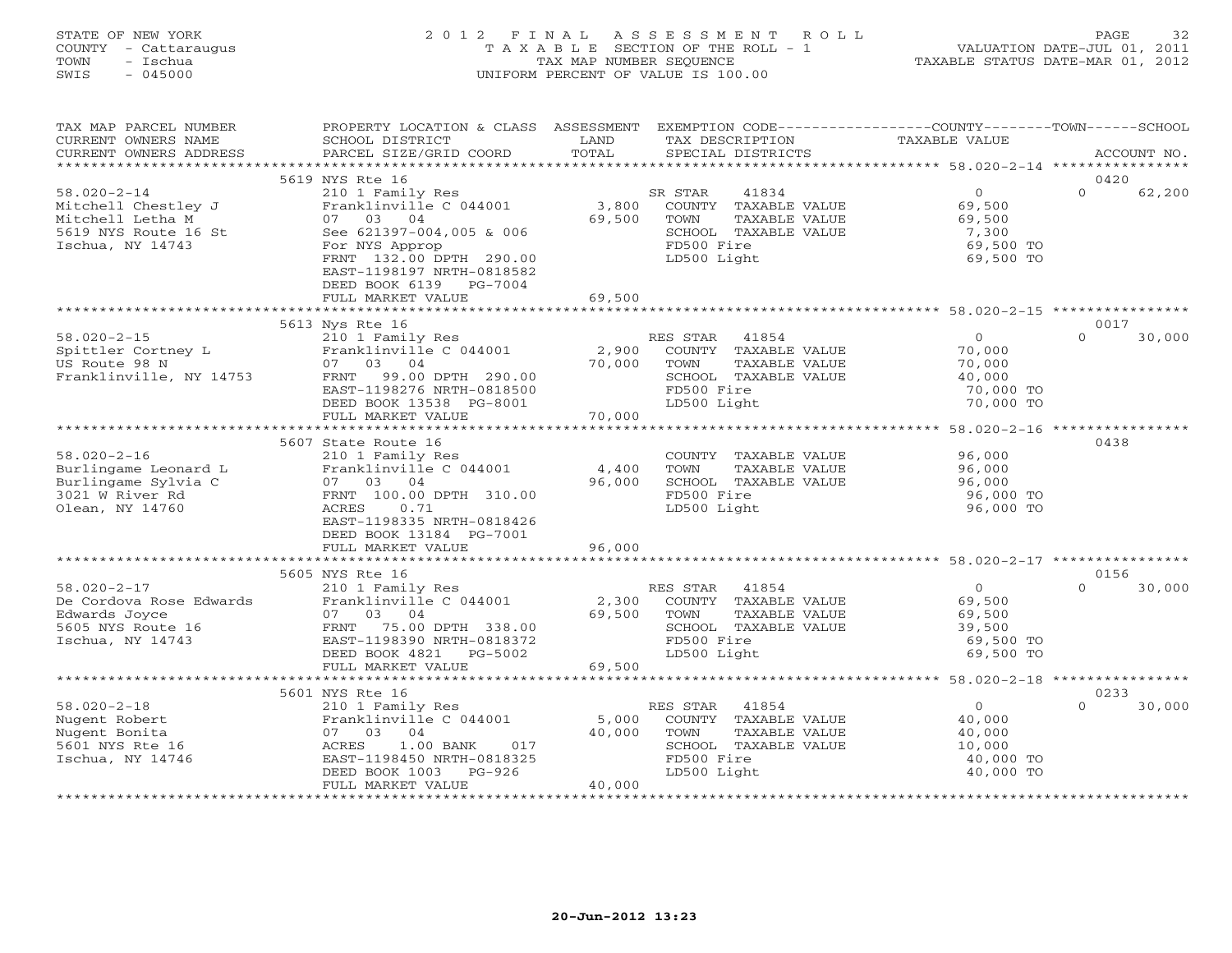#### STATE OF NEW YORK 2 0 1 2 F I N A L A S S E S S M E N T R O L L PAGE 33 COUNTY - Cattaraugus T A X A B L E SECTION OF THE ROLL - 1 VALUATION DATE-JUL 01, 2011 TOWN - Ischua TAX MAP NUMBER SEQUENCE TAXABLE STATUS DATE-MAR 01, 2012 SWIS - 045000 UNIFORM PERCENT OF VALUE IS 100.00UNIFORM PERCENT OF VALUE IS 100.00

| TAX MAP PARCEL NUMBER<br>CURRENT OWNERS NAME                            | PROPERTY LOCATION & CLASS ASSESSMENT EXEMPTION CODE---------------COUNTY-------TOWN------SCHOOL<br>SCHOOL DISTRICT | LAND        | TAX DESCRIPTION                    | TAXABLE VALUE       |                            |
|-------------------------------------------------------------------------|--------------------------------------------------------------------------------------------------------------------|-------------|------------------------------------|---------------------|----------------------------|
|                                                                         |                                                                                                                    |             |                                    |                     |                            |
| $58.020 - 2 - 19$                                                       | 5561 Dutch Hill Rd<br>280 Res Multiple                                                                             |             | SR STAR<br>41834                   | $\overline{0}$      | 0452<br>$\Omega$<br>47,500 |
| Yard Donald                                                             | Franklinville C 044001                                                                                             |             | 3,700 COUNTY TAXABLE VALUE         | 47,500              |                            |
| Yard Jeffrey E                                                          | 07 03 07                                                                                                           | 47,500      | TOWN<br>TAXABLE VALUE              | 47,500              |                            |
| 5561 Dutch Hill Rd                                                      | Life Ues Donald Yard                                                                                               |             | SCHOOL TAXABLE VALUE               | $\overline{0}$      |                            |
| Hinsdale, NY 14743                                                      | FRNT 132.00 DPTH 268.00                                                                                            |             | FD500 Fire                         | 47,500 TO           |                            |
|                                                                         | EAST-1198463 NRTH-0818224<br>DEED BOOK 2520 PG-7001                                                                |             | LD500 Light                        | 47,500 TO           |                            |
|                                                                         | FULL MARKET VALUE                                                                                                  | 47,500      |                                    |                     |                            |
|                                                                         |                                                                                                                    |             |                                    |                     |                            |
|                                                                         | Mill St (Off)                                                                                                      |             |                                    |                     | 0280                       |
| $58.020 - 2 - 21$                                                       | 323 Vacant rural                                                                                                   |             | COUNTY TAXABLE VALUE               | 15,200              |                            |
| Poe Kenneth                                                             | Franklinville C 044001 15,200                                                                                      |             | TOWN<br>TAXABLE VALUE              | 15,200              |                            |
| 1435 Mill St<br>Hinsdale, NY 14743                                      | 07 03 04<br>ACRES 14.30                                                                                            | 15,200      | SCHOOL TAXABLE VALUE<br>FD500 Fire | 15,200<br>15,200 TO |                            |
|                                                                         | EAST-1198062 NRTH-0817928                                                                                          |             | LD500 Light                        | 15,200 TO           |                            |
|                                                                         | DEED BOOK 864<br>PG-00304                                                                                          |             |                                    |                     |                            |
|                                                                         |                                                                                                                    |             |                                    |                     |                            |
|                                                                         |                                                                                                                    |             |                                    |                     |                            |
|                                                                         | 1849 Mill St                                                                                                       |             |                                    |                     | 0118                       |
| $58.020 - 2 - 24$                                                       | 312 Vac w/imprv                                                                                                    |             | COUNTY TAXABLE VALUE               | 33,700<br>33,700    |                            |
| Howland Conrad                                                          | Franklinville C 044001                                                                                             | 5,600       | TOWN<br>TAXABLE VALUE              |                     |                            |
| 1844 Mill St                                                            | 07 03 04                                                                                                           | 33,700      | SCHOOL TAXABLE VALUE               | 33,700              |                            |
| Ischua, NY 14743                                                        | ACRES 1.75                                                                                                         |             | FD500 Fire                         | 33,700 TO           |                            |
|                                                                         | EAST-1197836 NRTH-0818512                                                                                          |             | LD500 Light                        | 33,700 TO           |                            |
|                                                                         | DEED BOOK 12312 PG-8002                                                                                            |             |                                    |                     |                            |
|                                                                         | FULL MARKET VALUE                                                                                                  | 33,700      |                                    |                     |                            |
|                                                                         | 1827 Mill St                                                                                                       |             |                                    |                     | 0003                       |
| $58.020 - 2 - 26$                                                       |                                                                                                                    |             | SR STAR<br>41834                   | $\overline{0}$      | $\Omega$<br>62,200         |
| Ames Joseph N                                                           | Franklinville C 044001                                                                                             |             | 3,400 COUNTY TAXABLE VALUE         | 77,500              |                            |
| Ames Sharon J                                                           |                                                                                                                    | 77,500 TOWN | TAXABLE VALUE                      | 77,500              |                            |
| 1827 Mill St                                                            | Franklinviii<br>07 03 04<br>FRNT 141.56 DPTH 180.00<br>EAST-1197817 NRTH-0818794<br>PERD BOOK 903 PG-00555         |             | SCHOOL TAXABLE VALUE               | 15,300              |                            |
| Ischua, NY 14743                                                        |                                                                                                                    |             | FD500 Fire                         | 77,500 TO           |                            |
|                                                                         |                                                                                                                    |             | LD500 Light                        | 77,500 TO           |                            |
|                                                                         |                                                                                                                    | 77,500      |                                    |                     |                            |
|                                                                         |                                                                                                                    |             |                                    |                     |                            |
| $58.020 - 2 - 27$                                                       | 1833 Mill St                                                                                                       |             | 41121<br>WVET C/T                  | 9,900               | 0119<br>9,900<br>$\Omega$  |
| Morgan (L/U) Dennis W                                                   | 210 1 Family Res WVET C/T<br>Franklinville C 044001 3,000 SR STAR                                                  |             | 41834                              | $\overline{0}$      | $\Omega$<br>62,200         |
|                                                                         | 07 03 04                                                                                                           |             | 66,000 COUNTY TAXABLE VALUE        | 56,100              |                            |
| Dehn Carmel & Sheila M<br>1833 Mill St<br>PO Box 47<br>Ischua, NY 14743 | FRNT 124.00 DPTH 185.00                                                                                            |             | TAXABLE VALUE<br>TOWN              | 56,100              |                            |
|                                                                         | EAST-1197733 NRTH-0818718                                                                                          |             | SCHOOL TAXABLE VALUE               | 3,800               |                            |
|                                                                         | DEED BOOK 16946 PG-2002                                                                                            |             | FD500 Fire                         | 66,000 TO           |                            |
|                                                                         | FULL MARKET VALUE                                                                                                  |             | 66,000 LD500 Light                 | 66,000 TO           |                            |
|                                                                         |                                                                                                                    |             |                                    |                     |                            |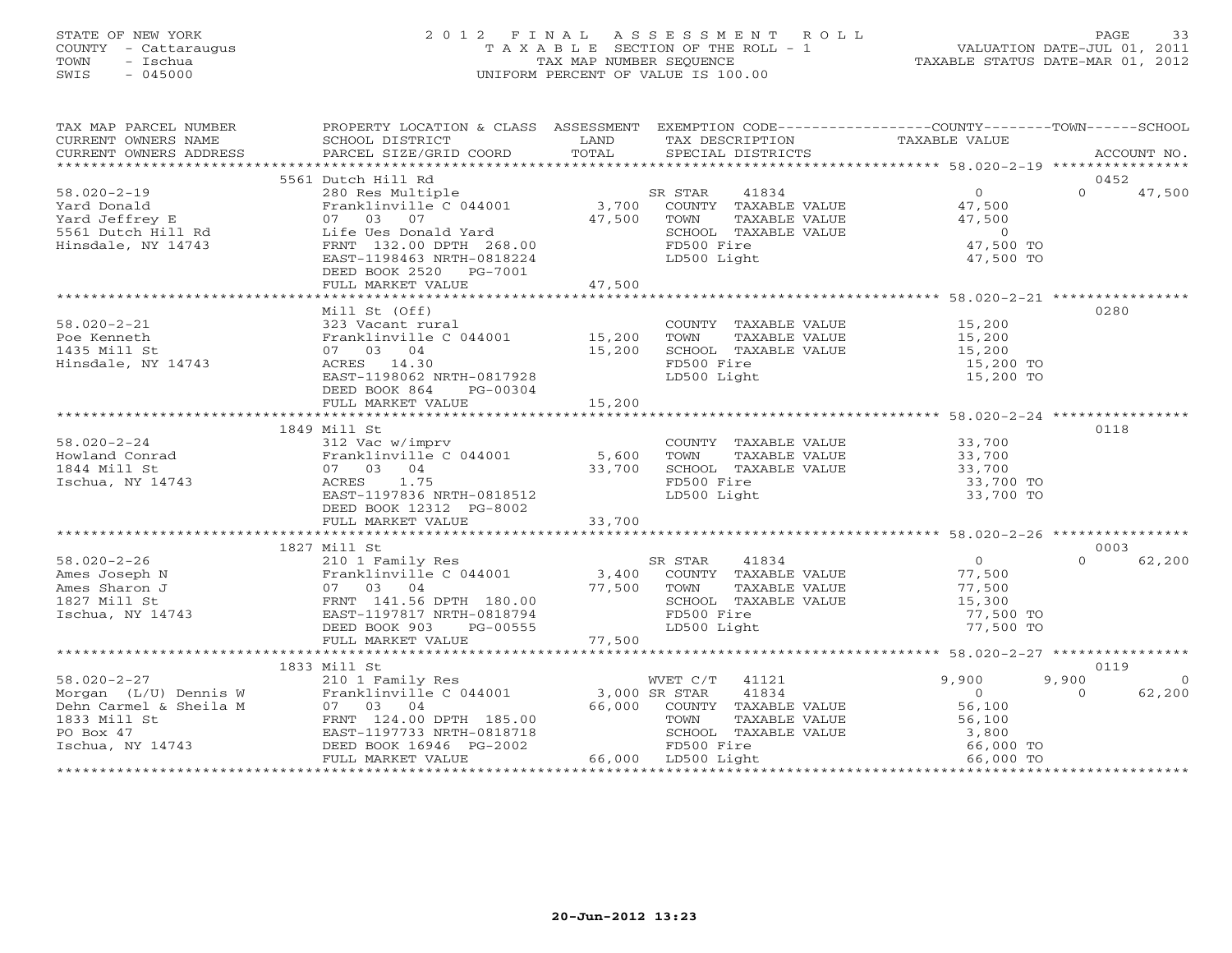### STATE OF NEW YORK 2 0 1 2 F I N A L A S S E S S M E N T R O L L PAGE 34 COUNTY - Cattaraugus T A X A B L E SECTION OF THE ROLL - 1 VALUATION DATE-JUL 01, 2011 TOWN - Ischua TAX MAP NUMBER SEQUENCE TAXABLE STATUS DATE-MAR 01, 2012 SWIS - 045000 UNIFORM PERCENT OF VALUE IS 100.00UNIFORM PERCENT OF VALUE IS 100.00

| TAX MAP PARCEL NUMBER                                                                                                                                                                                                                              | PROPERTY LOCATION & CLASS ASSESSMENT EXEMPTION CODE----------------COUNTY-------TOWN------SCHOOL |        |                                                         |                        |                    |
|----------------------------------------------------------------------------------------------------------------------------------------------------------------------------------------------------------------------------------------------------|--------------------------------------------------------------------------------------------------|--------|---------------------------------------------------------|------------------------|--------------------|
| CURRENT OWNERS NAME                                                                                                                                                                                                                                | SCHOOL DISTRICT                                                                                  | LAND   | TAX DESCRIPTION                                         | TAXABLE VALUE          |                    |
| CURRENT OWNERS ADDRESS                                                                                                                                                                                                                             | PARCEL SIZE/GRID COORD                                                                           | TOTAL  | SPECIAL DISTRICTS                                       |                        | ACCOUNT NO.        |
|                                                                                                                                                                                                                                                    |                                                                                                  |        |                                                         |                        |                    |
|                                                                                                                                                                                                                                                    | 1839 Mill St                                                                                     |        |                                                         |                        | 0272               |
| $58.020 - 2 - 28$                                                                                                                                                                                                                                  | 210 1 Family Res                                                                                 |        | COUNTY TAXABLE VALUE                                    | 24,000                 |                    |
| Howland Conrad L                                                                                                                                                                                                                                   | Franklinville C $044001$ 5,200                                                                   |        | TAXABLE VALUE<br>TOWN                                   | 24,000                 |                    |
| Lowe Theresa                                                                                                                                                                                                                                       | 07 03 04                                                                                         | 24,000 | SCHOOL TAXABLE VALUE                                    | 24,000                 |                    |
| Lowe Increase<br>1844 Mill St<br>Ischua, NY 14743                                                                                                                                                                                                  | ACRES 1.25                                                                                       |        | FD500 Fire                                              | 24,000 TO              |                    |
|                                                                                                                                                                                                                                                    | EAST-1197586 NRTH-0818576                                                                        |        | LD500 Light                                             | 24,000 TO              |                    |
|                                                                                                                                                                                                                                                    | DEED BOOK 00971 PG-01171                                                                         |        |                                                         |                        |                    |
|                                                                                                                                                                                                                                                    | FULL MARKET VALUE                                                                                | 24,000 |                                                         |                        |                    |
|                                                                                                                                                                                                                                                    |                                                                                                  |        |                                                         |                        |                    |
|                                                                                                                                                                                                                                                    | 1844 Mill St                                                                                     |        |                                                         |                        | 0295               |
| $58.020 - 2 - 29$                                                                                                                                                                                                                                  | 210 1 Family Res                                                                                 |        | COUNTY TAXABLE VALUE                                    | 17,000                 |                    |
| Howland Conrad L                                                                                                                                                                                                                                   | Franklinville C 044001 1,700                                                                     |        | TOWN<br>TAXABLE VALUE                                   | 17,000<br>17,000       |                    |
| 1844 Mill St                                                                                                                                                                                                                                       | 07 03 04                                                                                         | 17,000 | SCHOOL TAXABLE VALUE                                    |                        |                    |
| Ischua, NY 14743                                                                                                                                                                                                                                   | FRNT 70.00 DPTH 175.00                                                                           |        | FD500 Fire                                              | 17,000 TO              |                    |
|                                                                                                                                                                                                                                                    | EAST-1197441 NRTH-0818451                                                                        |        | LD500 Light                                             | 17,000 TO              |                    |
|                                                                                                                                                                                                                                                    | DEED BOOK 00947 PG-00962                                                                         |        |                                                         |                        |                    |
|                                                                                                                                                                                                                                                    | FULL MARKET VALUE                                                                                | 17,000 |                                                         |                        |                    |
|                                                                                                                                                                                                                                                    |                                                                                                  |        |                                                         |                        |                    |
|                                                                                                                                                                                                                                                    | Mill St                                                                                          |        |                                                         |                        | 0100               |
| $58.020 - 2 - 30$                                                                                                                                                                                                                                  | 270 Mfg housing                                                                                  |        | COUNTY TAXABLE VALUE                                    | 31,000                 |                    |
|                                                                                                                                                                                                                                                    |                                                                                                  |        | TOWN<br>TAXABLE VALUE                                   |                        |                    |
| oo.uzu-z-3u<br>Wetherby Gary<br>Wetherby Judith L                                                                                                                                                                                                  | Franklinville C 044001 5,600<br>07 03 04 31,000                                                  |        | SCHOOL TAXABLE VALUE                                    | 31,000<br>31,000       |                    |
| 5325 Hatch Hill Rd                                                                                                                                                                                                                                 | Life Use - Justin/susan                                                                          |        | FD500 Fire                                              | 31,000 TO<br>31,000 TO |                    |
| Ischua, NY 14743                                                                                                                                                                                                                                   | $L/p$ 824-684                                                                                    |        | LD500 Light                                             |                        |                    |
|                                                                                                                                                                                                                                                    | ACRES 1.75                                                                                       |        |                                                         |                        |                    |
|                                                                                                                                                                                                                                                    | EAST-1197543 NRTH-0818200                                                                        |        |                                                         |                        |                    |
|                                                                                                                                                                                                                                                    | DEED BOOK 00966 PG-00588                                                                         |        |                                                         |                        |                    |
|                                                                                                                                                                                                                                                    | FULL MARKET VALUE                                                                                | 31,000 |                                                         |                        |                    |
|                                                                                                                                                                                                                                                    |                                                                                                  |        |                                                         |                        |                    |
|                                                                                                                                                                                                                                                    | 1849 Mill St                                                                                     |        |                                                         |                        | 0129               |
|                                                                                                                                                                                                                                                    |                                                                                                  |        | RES STAR 41854                                          | $\overline{0}$         | $\Omega$<br>21,000 |
|                                                                                                                                                                                                                                                    |                                                                                                  |        | 1,900 COUNTY TAXABLE VALUE<br>21,000 TOWN TAXABLE VALUE | 21,000                 |                    |
|                                                                                                                                                                                                                                                    |                                                                                                  |        |                                                         | 21,000                 |                    |
|                                                                                                                                                                                                                                                    |                                                                                                  |        | SCHOOL TAXABLE VALUE                                    | $\overline{0}$         |                    |
| 58.020-2-31.1<br>Wetherby Gary L<br>Wetherby Judith L<br>Metherby Judith L<br>Metherby Sales (1970 Mighousing<br>Franklinville C 044001<br>PENT 116.72 DPTH 95.52<br>Box 76<br>EAST-1197307 NRTH-0818247<br>Ischua, NY 14743<br>PEED BOOK 00966 PG |                                                                                                  |        | FD500 Fire                                              | 21,000 TO              |                    |
|                                                                                                                                                                                                                                                    |                                                                                                  |        | LD500 Light                                             | 21,000 TO              |                    |
|                                                                                                                                                                                                                                                    | FULL MARKET VALUE                                                                                | 21,000 |                                                         |                        |                    |
|                                                                                                                                                                                                                                                    |                                                                                                  |        |                                                         |                        |                    |
|                                                                                                                                                                                                                                                    | 1849 Mill St                                                                                     |        |                                                         |                        | 0461               |
| $58.020 - 2 - 32$                                                                                                                                                                                                                                  | 210 1 Family Res                                                                                 |        | COUNTY TAXABLE VALUE 35,500                             |                        |                    |
| Wetherby Gary L<br>Wetherby Judith L                                                                                                                                                                                                               | Franklinville C 044001                                                                           | 3,300  | TOWN<br>TAXABLE VALUE                                   | 35,500<br>35,500       |                    |
|                                                                                                                                                                                                                                                    | 07 03 04                                                                                         | 35,500 | SCHOOL TAXABLE VALUE                                    |                        |                    |
| 5325 Hatch Hill Rd<br>Tschua, NY 14743                                                                                                                                                                                                             | $L/p$ 966-588                                                                                    |        | FD500 Fire                                              | 35,500 TO              |                    |
| Ischua, NY 14743                                                                                                                                                                                                                                   | FRNT 128.00 DPTH 215.00                                                                          |        | LD500 Light                                             | 35,500 TO              |                    |
|                                                                                                                                                                                                                                                    | EAST-1197374 NRTH-0818370                                                                        |        |                                                         |                        |                    |
|                                                                                                                                                                                                                                                    | DEED BOOK 884<br>PG-00396                                                                        |        |                                                         |                        |                    |
|                                                                                                                                                                                                                                                    | FULL MARKET VALUE                                                                                | 35,500 |                                                         |                        |                    |
|                                                                                                                                                                                                                                                    |                                                                                                  |        |                                                         |                        |                    |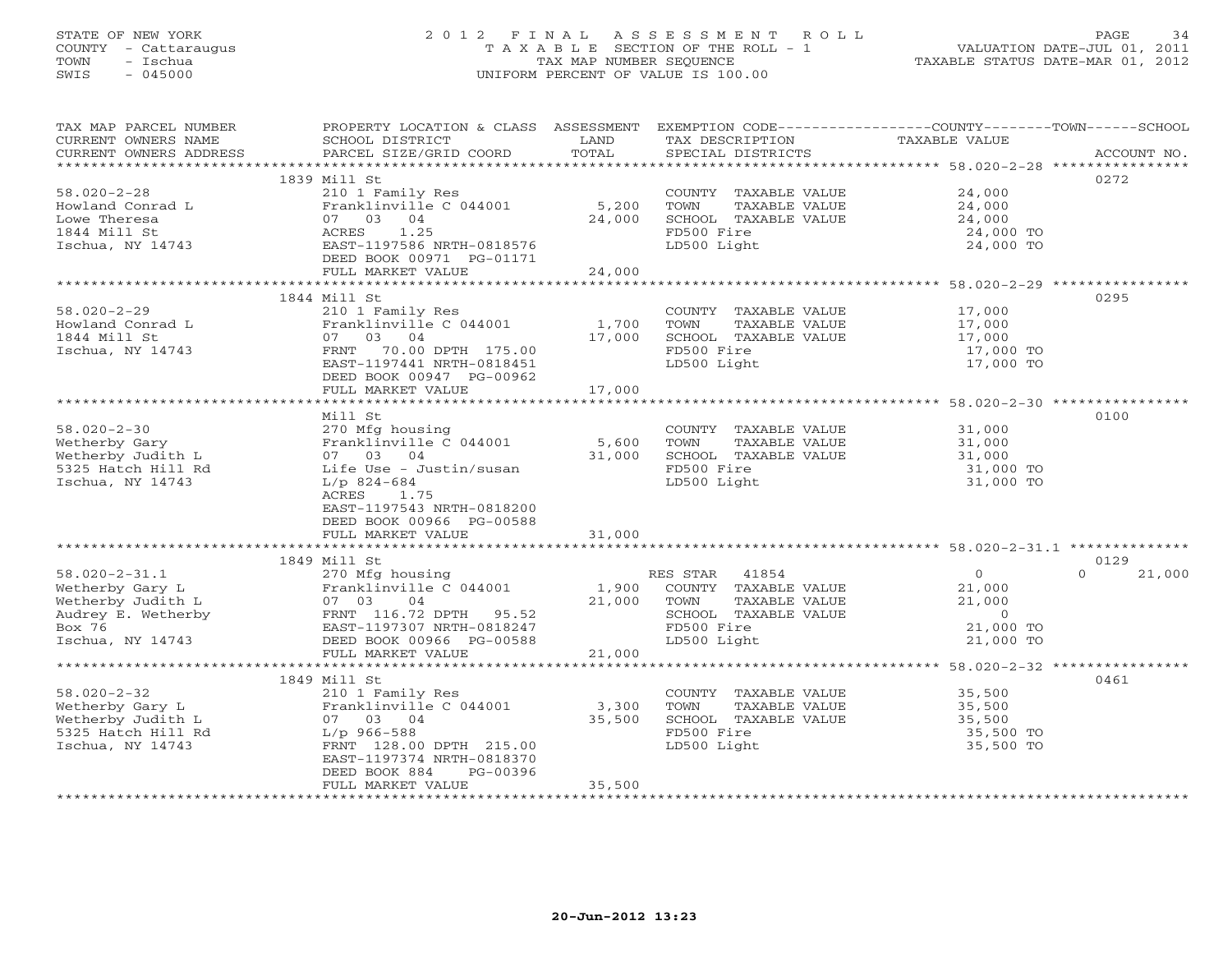#### STATE OF NEW YORK 2 0 1 2 F I N A L A S S E S S M E N T R O L L PAGE 35 COUNTY - Cattaraugus T A X A B L E SECTION OF THE ROLL - 1 VALUATION DATE-JUL 01, 2011 TOWN - Ischua TAX MAP NUMBER SEQUENCE TAXABLE STATUS DATE-MAR 01, 2012 SWIS - 045000 UNIFORM PERCENT OF VALUE IS 100.00UNIFORM PERCENT OF VALUE IS 100.00

| TAX MAP PARCEL NUMBER<br>CURRENT OWNERS NAME<br>CURRENT OWNERS ADDRESS                                                                                                                                                                       | PROPERTY LOCATION & CLASS ASSESSMENT EXEMPTION CODE---------------COUNTY-------TOWN------SCHOOL<br><b>EXAMPLE THE EXAMPLE THE EXAMPLE THE EXAMPLE THE EXAMPLE THE EXAMPLE THE EXAMPLE THE EXAMPLE THE EXAMPLE THE EXAMPLE THE EXAMPLE THE EXAMPLE THE EXAMPLE THE EXAMPLE THE EXAMPLE THE EXAMPLE THE EXAMPLE THE EXAMPLE THE EXAMP</b><br>SCHOOL DISTRICT<br>PARCEL SIZE/GRID COORD | TOTAL                 | TAX DESCRIPTION TAXABLE VALUE<br>SPECIAL DISTRICTS                                                                                          |                                                                                                                       | ACCOUNT NO.        |  |  |  |
|----------------------------------------------------------------------------------------------------------------------------------------------------------------------------------------------------------------------------------------------|--------------------------------------------------------------------------------------------------------------------------------------------------------------------------------------------------------------------------------------------------------------------------------------------------------------------------------------------------------------------------------------|-----------------------|---------------------------------------------------------------------------------------------------------------------------------------------|-----------------------------------------------------------------------------------------------------------------------|--------------------|--|--|--|
|                                                                                                                                                                                                                                              |                                                                                                                                                                                                                                                                                                                                                                                      |                       |                                                                                                                                             |                                                                                                                       |                    |  |  |  |
|                                                                                                                                                                                                                                              | 1844 Mill St                                                                                                                                                                                                                                                                                                                                                                         |                       |                                                                                                                                             |                                                                                                                       | 0324               |  |  |  |
| $58.020 - 2 - 34$<br>Lowe Theresa M<br>1844 Mill St<br>$5 - 20X - 29$<br>Ischua, NY 14743                                                                                                                                                    | 210 1 Family Res<br>Franklinville C 044001 6,600 COUNTY TAXABLE VALUE<br>07 03 04<br>3.00<br>ACRES<br>EAST-1197075 NRTH-0818708<br>DEED BOOK 00918 PG-00042<br>FULL MARKET VALUE                                                                                                                                                                                                     | 67,500 TOWN<br>67,500 | TAXABLE VALUE<br>SCHOOL TAXABLE VALUE<br>FD500 Fire<br>LD500 Light                                                                          | $\overline{0}$<br>67,500<br>67,500<br>37,500<br>67,500 TO<br>67,500 TO                                                | $\Omega$<br>30,000 |  |  |  |
|                                                                                                                                                                                                                                              |                                                                                                                                                                                                                                                                                                                                                                                      |                       |                                                                                                                                             |                                                                                                                       |                    |  |  |  |
|                                                                                                                                                                                                                                              | 1840 Baxter Mills Rd                                                                                                                                                                                                                                                                                                                                                                 |                       |                                                                                                                                             |                                                                                                                       | 0289               |  |  |  |
| $58.020 - 2 - 35$<br>Cuthbertson Patricia<br>1840 Baxter Mill Rd<br>Ischua, NY 14743                                                                                                                                                         | 210 1 Family Res<br>Franklinville C 044001 2,500 COUNTY TAXABLE VALUE 65,000<br>55,000 65,000 65,000 65,000 65,000<br>07 03 04<br>07 03 04 65,000<br>FRNT 103.00 DPTH 180.00<br>BANK 005<br>BANK 005<br>EAST-1197489 NRTH-0818737<br>DEED BOOK 2060 PG-6001                                                                                                                          |                       | RES STAR 41854<br>SCHOOL TAXABLE VALUE<br>FD500 Fire<br>LD500 Light                                                                         | $\overline{0}$<br>35,000<br>65,000 TO<br>65,000 TO                                                                    | $\Omega$<br>30,000 |  |  |  |
|                                                                                                                                                                                                                                              | FULL MARKET VALUE                                                                                                                                                                                                                                                                                                                                                                    | 65,000                |                                                                                                                                             |                                                                                                                       |                    |  |  |  |
|                                                                                                                                                                                                                                              | 1861 Baxter Mills Rd                                                                                                                                                                                                                                                                                                                                                                 |                       |                                                                                                                                             |                                                                                                                       | 0264               |  |  |  |
| $58.020 - 2 - 36$                                                                                                                                                                                                                            |                                                                                                                                                                                                                                                                                                                                                                                      |                       |                                                                                                                                             |                                                                                                                       | 25,750<br>25,750   |  |  |  |
| Franklinville C 044001<br>Davis Gail (1798)<br>National C 07 03 04<br>Aladene F Kessler (1861 Baxter Mill Rd FRNT 100.00 DPTH 145.00<br>Hinsdale, NY 14743 EAST-1197398 NRTH-0818733                                                         | Baxter Mills Rd<br>210 1 Family Res<br>Franklinville C 044001 2,200 SR STAR 41834 0<br>07 03 04 51,500 COUNTY TAXABLE VALUE 25,7<br>Life Use - Aladene TOWN TAXABLE VALUE 25,7<br>FRNT 100.00 DPTH 145.00 SR STAR SCHOOL TAXABLE VALUE 2<br>DEED BOOK 815<br>PG-00233                                                                                                                |                       | COUNTY TAARLED<br>TOWN TAXABLE VALUE<br>SCHOOL TAXABLE VALUE<br>LD500 Light                                                                 | $\overline{0}$<br>25,750<br>25,750<br>$\begin{array}{c} 0 \\ 51,500 \text{ TO} \end{array}$<br>51,500 TO<br>51,500 TO | 25,750<br>$\Omega$ |  |  |  |
| $G-00233$ 51,500<br>FULL MARKET VALUE                                                                                                                                                                                                        |                                                                                                                                                                                                                                                                                                                                                                                      |                       |                                                                                                                                             |                                                                                                                       |                    |  |  |  |
|                                                                                                                                                                                                                                              |                                                                                                                                                                                                                                                                                                                                                                                      | 0291                  |                                                                                                                                             |                                                                                                                       |                    |  |  |  |
| $58.020 - 2 - 37$<br>Lowe Charles<br>Attn: Theresa Lowe<br>1844 Mill St<br>Ischua, NY 14743                                                                                                                                                  | Depot St<br>314 Rural vac<10<br>Franklinville C 044001<br>07 03 04<br>FRNT 470.00 DPTH 125.00<br>EAST-1197191 NRTH-0818873<br>DEED BOOK 00490 PG-00347<br>FULL MARKET VALUE                                                                                                                                                                                                          | 5,300                 | COUNTY TAXABLE VALUE<br>TOWN TAXABLE VALUE<br>SCHOOL TAXABLE VALUE<br>5,300 TOWN<br>5,300 SCHOOL TAXABLE VALUE<br>FD500 Fire<br>LD500 Light | 5,300<br>5,300<br>5,300<br>5,300 TO<br>5,300 TO                                                                       |                    |  |  |  |
|                                                                                                                                                                                                                                              |                                                                                                                                                                                                                                                                                                                                                                                      |                       |                                                                                                                                             |                                                                                                                       |                    |  |  |  |
|                                                                                                                                                                                                                                              |                                                                                                                                                                                                                                                                                                                                                                                      |                       |                                                                                                                                             |                                                                                                                       | 0290               |  |  |  |
| 1620 Carpenter Hill Rd<br>210 1 Family Res<br>210 1 Family Res<br>Franklinville C 044001 20,300 COUNTY TAXABLE VALUE<br>Regan John J<br>48 03 04 130,000 TOWN TAXABLE VALUE<br>1620 Carpenter H1 ACRES 36.18<br>1620 Carpenter H1 ACRES 36.1 | DEED BOOK 9429 PG-7001<br>FULL MARKET VALUE                                                                                                                                                                                                                                                                                                                                          | 130,000               |                                                                                                                                             | $\begin{array}{c} 0 \\ 130,000 \end{array}$<br>130,000<br>100,000<br>130,000 TO                                       | $\cap$<br>30,000   |  |  |  |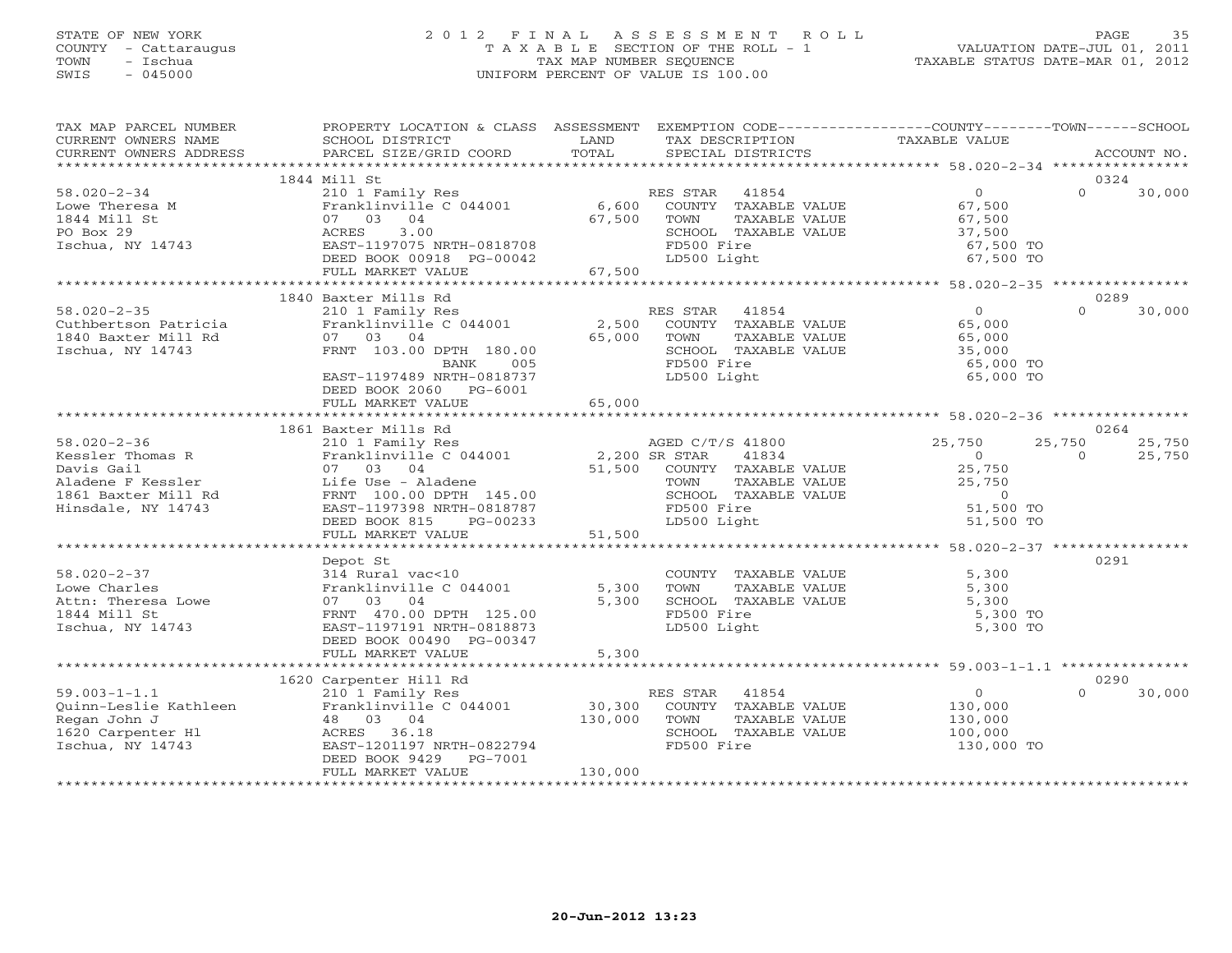### STATE OF NEW YORK 2 0 1 2 F I N A L A S S E S S M E N T R O L L PAGE 36 COUNTY - Cattaraugus T A X A B L E SECTION OF THE ROLL - 1 VALUATION DATE-JUL 01, 2011 TOWN - Ischua TAX MAP NUMBER SEQUENCE TAXABLE STATUS DATE-MAR 01, 2012 SWIS - 045000 UNIFORM PERCENT OF VALUE IS 100.00UNIFORM PERCENT OF VALUE IS 100.00

| TAX MAP PARCEL NUMBER     | PROPERTY LOCATION & CLASS ASSESSMENT |        |                           | EXEMPTION CODE-----------------COUNTY-------TOWN------SCHOOL |             |  |  |  |  |  |
|---------------------------|--------------------------------------|--------|---------------------------|--------------------------------------------------------------|-------------|--|--|--|--|--|
| CURRENT OWNERS NAME       | SCHOOL DISTRICT                      | LAND   | TAX DESCRIPTION           | TAXABLE VALUE                                                |             |  |  |  |  |  |
| CURRENT OWNERS ADDRESS    | PARCEL SIZE/GRID COORD               | TOTAL  | SPECIAL DISTRICTS         |                                                              | ACCOUNT NO. |  |  |  |  |  |
| *********************     |                                      |        |                           |                                                              |             |  |  |  |  |  |
|                           | 1600 Carpenter Hill Rd               |        |                           |                                                              | 0569        |  |  |  |  |  |
| $59.003 - 1 - 1.2$        | 260 Seasonal res                     |        | COUNTY TAXABLE VALUE      | 70,000                                                       |             |  |  |  |  |  |
| Sikorski Frank Jr         | Franklinville C 044001               | 30,300 | TOWN<br>TAXABLE VALUE     | 70,000                                                       |             |  |  |  |  |  |
| Sikorski John Carol       | 48 03<br>04                          | 70,000 | SCHOOL TAXABLE VALUE      | 70,000                                                       |             |  |  |  |  |  |
| 102 Madison Ave           | ACRES 36.18                          |        | FD500 Fire                | 70,000 TO                                                    |             |  |  |  |  |  |
| Blasdell, NY 14219        | EAST-1202081 NRTH-0823317            |        |                           |                                                              |             |  |  |  |  |  |
|                           | DEED BOOK 00976 PG-00073             |        |                           |                                                              |             |  |  |  |  |  |
|                           | FULL MARKET VALUE                    | 70,000 |                           |                                                              |             |  |  |  |  |  |
|                           |                                      |        |                           |                                                              |             |  |  |  |  |  |
|                           | Carpenter Hill Rd                    |        |                           |                                                              | 0433        |  |  |  |  |  |
| $59.003 - 1 - 2$          | 910 Priv forest                      |        | COUNTY TAXABLE VALUE      | 52,000                                                       |             |  |  |  |  |  |
| Penn York Resources Inc   | Franklinville C 044001               | 52,000 | TOWN<br>TAXABLE VALUE     | 52,000                                                       |             |  |  |  |  |  |
| 1716 Honeoye Rd           | 48 03 04                             | 52,000 | SCHOOL TAXABLE VALUE      | 52,000                                                       |             |  |  |  |  |  |
| Shinglehouse, PA 16748    | ACRES 100.80                         |        | FD500 Fire                | 52,000 TO                                                    |             |  |  |  |  |  |
|                           | EAST-1202103 NRTH-0821098            |        |                           |                                                              |             |  |  |  |  |  |
|                           | DEED BOOK 00991 PG-00030             |        |                           |                                                              |             |  |  |  |  |  |
|                           | FULL MARKET VALUE                    | 52,000 |                           |                                                              |             |  |  |  |  |  |
|                           |                                      |        |                           |                                                              |             |  |  |  |  |  |
|                           | Carpenter Hill Rd                    |        |                           |                                                              | 0411        |  |  |  |  |  |
| $59.003 - 1 - 3$          | 105 Vac farmland                     |        | COUNTY TAXABLE VALUE      | 66,500                                                       |             |  |  |  |  |  |
| Carpenter Hilltop, LLC    | Franklinville C 044001               | 66,500 | TOWN<br>TAXABLE VALUE     | 66,500                                                       |             |  |  |  |  |  |
| PO Box 8766               | 40 03 03                             | 66,500 | SCHOOL TAXABLE VALUE      | 66,500                                                       |             |  |  |  |  |  |
| Mesa, AZ 85214            | ACRES 118.86                         |        | FD500 Fire                | 66,500 TO                                                    |             |  |  |  |  |  |
|                           | EAST-1203452 NRTH-0821806            |        |                           |                                                              |             |  |  |  |  |  |
|                           | DEED BOOK 15288 PG-9001              |        |                           |                                                              |             |  |  |  |  |  |
|                           | FULL MARKET VALUE                    | 66,500 |                           |                                                              |             |  |  |  |  |  |
|                           |                                      |        |                           |                                                              |             |  |  |  |  |  |
|                           | 1401 Carpenter Hill Rd               |        |                           |                                                              | 0396        |  |  |  |  |  |
| $59.003 - 1 - 4$          | 240 Rural res                        |        | AG BLDG<br>41700          | 25,000<br>25,000                                             | 25,000      |  |  |  |  |  |
| Herring Paul              | Franklinville C 044001               |        | 54,400 RES STAR<br>41854  | $\Omega$<br>$\Omega$                                         | 30,000      |  |  |  |  |  |
| Herring Peggy             | 43 03 03                             |        | 220,000 WVET C/T<br>41121 | 12,000<br>12,000                                             | $\Omega$    |  |  |  |  |  |
| 1401 Carpenter Hill Rd    | ACRES 82.17                          |        | COUNTY TAXABLE VALUE      | 183,000                                                      |             |  |  |  |  |  |
| Cuba, NY 14727            | EAST-1204507 NRTH-0821844            |        | TOWN<br>TAXABLE VALUE     | 183,000                                                      |             |  |  |  |  |  |
|                           | DEED BOOK 12400 PG-9002              |        | SCHOOL TAXABLE VALUE      | 165,000                                                      |             |  |  |  |  |  |
| MAY BE SUBJECT TO PAYMENT | FULL MARKET VALUE                    |        | 220,000 FD500 Fire        | 220,000 TO                                                   |             |  |  |  |  |  |
| UNDER RPTL483 UNTIL 2021  |                                      |        |                           |                                                              |             |  |  |  |  |  |
|                           |                                      |        |                           |                                                              |             |  |  |  |  |  |
|                           | Yankee Rd                            |        |                           |                                                              | 0412        |  |  |  |  |  |
| $59.003 - 1 - 5$          | 105 Vac farmland                     |        | COUNTY TAXABLE VALUE      | 52,800                                                       |             |  |  |  |  |  |
| Seward Kathryn A          | Franklinville C 044001               | 52,800 | TOWN<br>TAXABLE VALUE     | 52,800                                                       |             |  |  |  |  |  |
| 111 S Vaughn St           | 40 03 03                             | 52,800 | SCHOOL TAXABLE VALUE      | 52,800                                                       |             |  |  |  |  |  |
| Springville, NY 14141     | ACRES 75.00                          |        | FD500 Fire                | 52,800 TO                                                    |             |  |  |  |  |  |
|                           | EAST-1205400 NRTH-0822023            |        |                           |                                                              |             |  |  |  |  |  |
|                           | DEED BOOK 16664 PG-5001              |        |                           |                                                              |             |  |  |  |  |  |
|                           | FULL MARKET VALUE                    | 52,800 |                           |                                                              |             |  |  |  |  |  |
|                           |                                      |        |                           |                                                              |             |  |  |  |  |  |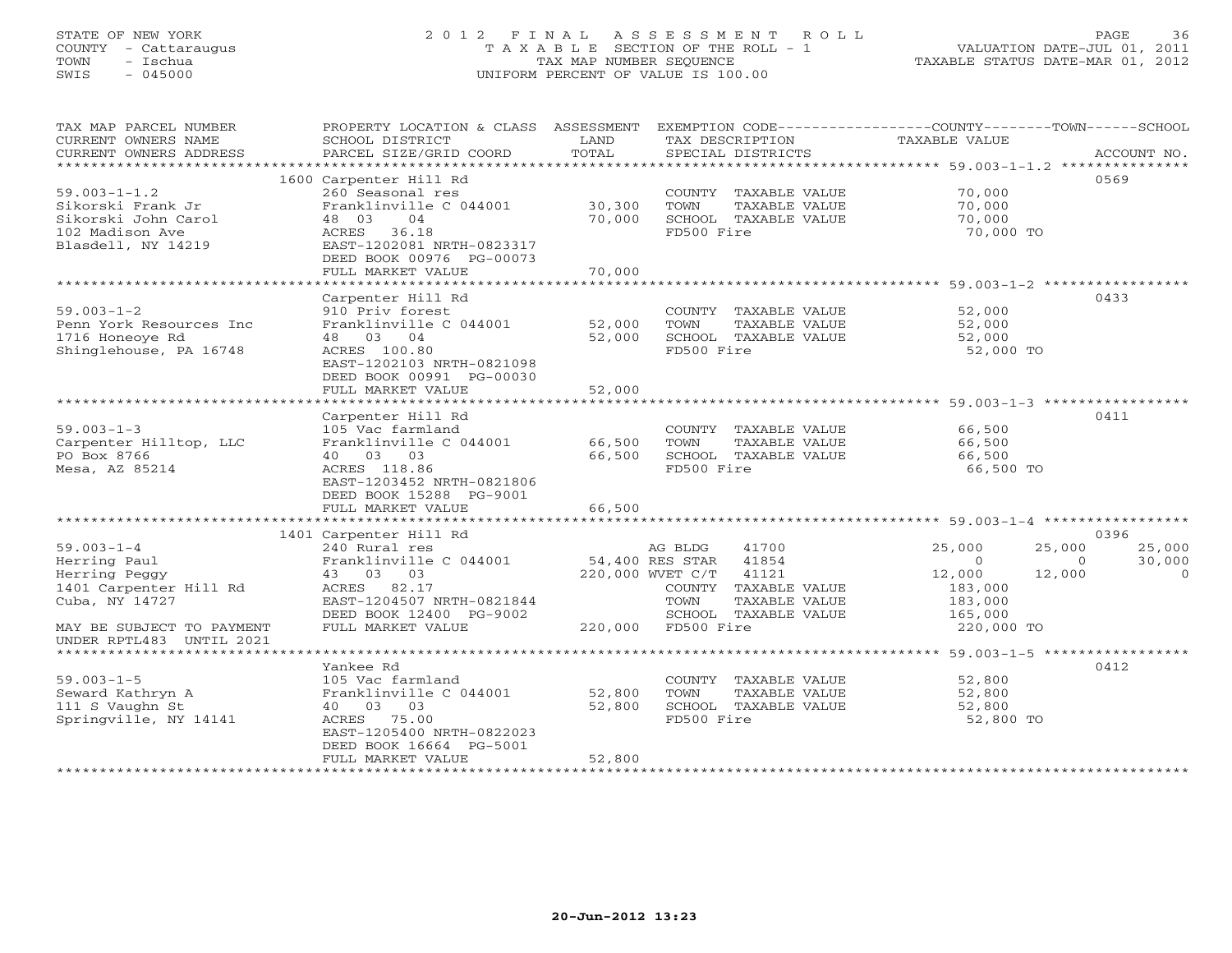## STATE OF NEW YORK 2 0 1 2 F I N A L A S S E S S M E N T R O L L PAGE 37 COUNTY - Cattaraugus T A X A B L E SECTION OF THE ROLL - 1 VALUATION DATE-JUL 01, 2011 TOWN - Ischua TAX MAP NUMBER SEQUENCE TAXABLE STATUS DATE-MAR 01, 2012 SWIS - 045000 UNIFORM PERCENT OF VALUE IS 100.00UNIFORM PERCENT OF VALUE IS 100.00

| TAX MAP PARCEL NUMBER<br>CURRENT OWNERS NAME<br>CURRENT OWNERS ADDRESS                                   | PROPERTY LOCATION & CLASS ASSESSMENT<br>SCHOOL DISTRICT<br>PARCEL SIZE/GRID COORD                                                                                                           | LAND<br>TOTAL              | EXEMPTION CODE-----------------COUNTY-------TOWN------SCHOOL<br>TAX DESCRIPTION<br>SPECIAL DISTRICTS                              | TAXABLE VALUE                                                    | ACCOUNT NO.                           |
|----------------------------------------------------------------------------------------------------------|---------------------------------------------------------------------------------------------------------------------------------------------------------------------------------------------|----------------------------|-----------------------------------------------------------------------------------------------------------------------------------|------------------------------------------------------------------|---------------------------------------|
|                                                                                                          |                                                                                                                                                                                             |                            |                                                                                                                                   |                                                                  |                                       |
| $59.003 - 1 - 6$<br>Rickard Lester Furman<br>Rickard Barbara A<br>5458 Stillwell Rd<br>Hamburg, NY 14075 | Yankee Rd<br>323 Vacant rural<br>Franklinville C 044001<br>40 03 03<br>ACRES 87.97<br>EAST-1206361 NRTH-0821975                                                                             | 55,400<br>55,400           | COUNTY TAXABLE VALUE<br>TOWN<br>TAXABLE VALUE<br>SCHOOL TAXABLE VALUE<br>FD500 Fire                                               | 55,400<br>55,400<br>55,400<br>55,400 TO                          | 0389                                  |
|                                                                                                          | DEED BOOK 15165 PG-4001<br>FULL MARKET VALUE                                                                                                                                                | 55,400                     |                                                                                                                                   |                                                                  |                                       |
|                                                                                                          | *************************                                                                                                                                                                   |                            |                                                                                                                                   |                                                                  |                                       |
|                                                                                                          | 1170 Yankee Hill Rd                                                                                                                                                                         |                            |                                                                                                                                   |                                                                  | 0491                                  |
| $59.003 - 1 - 7$<br>Heitman Dennis L<br>Heitman Norma J<br>1170 Yankee Hill Rd<br>Cuba, NY 14727         | 210 1 Family Res<br>Franklinville C 044001<br>32 03 03<br>ACRES 36.20<br>EAST-1207419 NRTH-0820748<br>DEED BOOK 2825<br>PG-4001                                                             | 34,700 SR STAR<br>143,000  | CVET C/T 41131<br>41834<br>COUNTY TAXABLE VALUE<br>TOWN<br>TAXABLE VALUE<br>SCHOOL TAXABLE VALUE<br>FD500 Fire                    | 20,000<br>$\Omega$<br>123,000<br>123,000<br>80,800<br>143,000 TO | 20,000<br>62,200<br>$\Omega$          |
|                                                                                                          | FULL MARKET VALUE                                                                                                                                                                           | 143,000                    |                                                                                                                                   |                                                                  |                                       |
|                                                                                                          | 5950 Brown Rd                                                                                                                                                                               |                            |                                                                                                                                   |                                                                  | 0370                                  |
| $59.003 - 1 - 8$<br>Phillips Mark J<br>5950 Brown Rd<br>Cuba, NY 14727                                   | 240 Rural res<br>Franklinville C 044001<br>32 03 03<br>ACRES 40.73<br>EAST-1207430 NRTH-0822332<br>DEED BOOK 998<br>$PG-84$<br>FULL MARKET VALUE                                            | 33,300<br>79,000<br>79,000 | RES STAR<br>41854<br>COUNTY TAXABLE VALUE<br>TOWN<br>TAXABLE VALUE<br>SCHOOL TAXABLE VALUE<br>FD500 Fire                          | $\overline{O}$<br>79,000<br>79,000<br>49,000<br>79,000 TO        | $\Omega$<br>30,000                    |
|                                                                                                          |                                                                                                                                                                                             |                            |                                                                                                                                   |                                                                  |                                       |
|                                                                                                          | 1197 Carpenter Hill Rd                                                                                                                                                                      |                            |                                                                                                                                   |                                                                  | 0358                                  |
| $59.003 - 1 - 9$<br>Demick Richard B<br>1197 Carpenter Hill Rd<br>Cuba, NY 14727                         | 240 Rural res<br>Franklinville C 044001<br>32 03 03<br>ACRES 17.63<br>EAST-1207428 NRTH-0823540<br>DEED BOOK 00970 PG-01182                                                                 | 17,600<br>63,000           | RES STAR 41854<br>COUNTY TAXABLE VALUE<br>TOWN<br>TAXABLE VALUE<br>SCHOOL TAXABLE VALUE<br>FD500 Fire                             | $\Omega$<br>63,000<br>63,000<br>33,000<br>63,000 TO              | 30,000<br>$\cap$                      |
|                                                                                                          | FULL MARKET VALUE<br>*******************************                                                                                                                                        | 63,000<br>************     |                                                                                                                                   | *********************** 59.003-1-10 ****************             |                                       |
|                                                                                                          | 1049 Carpenter Hill Rd                                                                                                                                                                      |                            |                                                                                                                                   |                                                                  | 0387                                  |
| $59.003 - 1 - 10$<br>Ratzel Richard<br>1049 Carpenter Hill Rd<br>Cuba, NY 14727                          | 210 1 Family Res<br>Cuba-Rush Cent 024801<br>32 03<br>03<br>Inc. $59.003 - 1 - 11.1$ . 20 a<br>ACRES<br>1.41<br>EAST-1208655 NRTH-0823818<br>DEED BOOK 702<br>PG-00228<br>FULL MARKET VALUE | 40,000<br>40,000           | VET C/T<br>41101<br>5,200 SR STAR<br>41834<br>COUNTY TAXABLE VALUE<br>TOWN<br>TAXABLE VALUE<br>SCHOOL TAXABLE VALUE<br>FD500 Fire | 300<br>$\circ$<br>39,700<br>39,700<br>$\sim$ 0<br>40,000 TO      | 300<br>$\Omega$<br>40,000<br>$\Omega$ |
|                                                                                                          |                                                                                                                                                                                             |                            |                                                                                                                                   |                                                                  |                                       |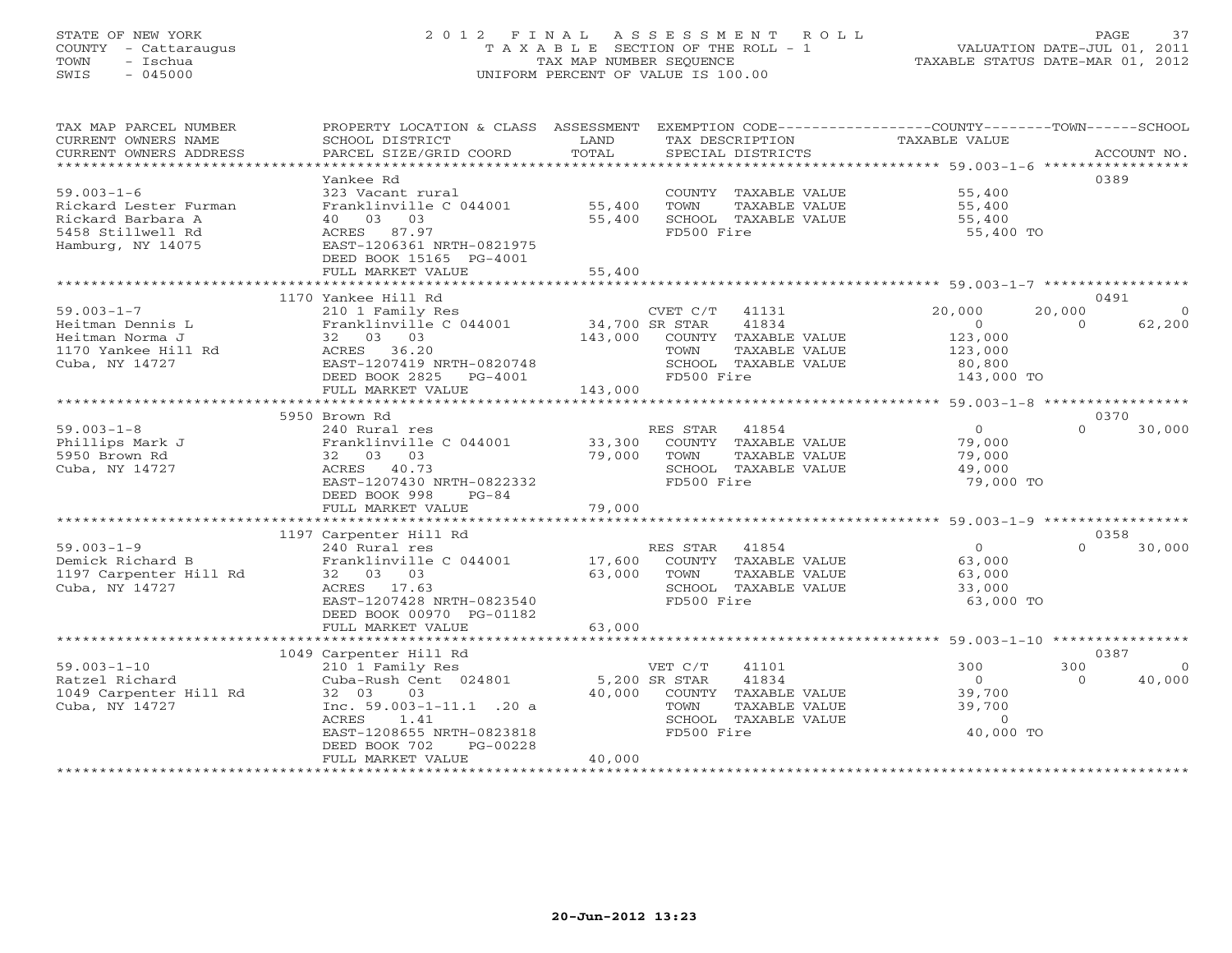## STATE OF NEW YORK 2 0 1 2 F I N A L A S S E S S M E N T R O L L PAGE 38 COUNTY - Cattaraugus T A X A B L E SECTION OF THE ROLL - 1 VALUATION DATE-JUL 01, 2011 TOWN - Ischua TAX MAP NUMBER SEQUENCE TAXABLE STATUS DATE-MAR 01, 2012 SWIS - 045000 UNIFORM PERCENT OF VALUE IS 100.00UNIFORM PERCENT OF VALUE IS 100.00

| TAX MAP PARCEL NUMBER                    |                                            |        |                       | PROPERTY LOCATION & CLASS ASSESSMENT EXEMPTION CODE----------------COUNTY-------TOWN------SCHOOL |
|------------------------------------------|--------------------------------------------|--------|-----------------------|--------------------------------------------------------------------------------------------------|
| CURRENT OWNERS NAME                      | SCHOOL DISTRICT                            | LAND   | TAX DESCRIPTION       | TAXABLE VALUE                                                                                    |
| CURRENT OWNERS ADDRESS                   | PARCEL SIZE/GRID COORD                     | TOTAL  | SPECIAL DISTRICTS     | ACCOUNT NO.                                                                                      |
| *********************                    |                                            |        |                       |                                                                                                  |
|                                          | Carpenter Hill Rd                          |        |                       | 0590                                                                                             |
| $59.003 - 1 - 11.2$                      | 314 Rural vac<10                           |        | COUNTY TAXABLE VALUE  | 15,000                                                                                           |
| Silverman Ira                            | Cuba-Rush Cent 024801                      | 15,000 | TOWN<br>TAXABLE VALUE | 15,000                                                                                           |
| Silverman Bonnie                         | 32 03 03                                   | 15,000 | SCHOOL TAXABLE VALUE  | 15,000                                                                                           |
| 320 Indigo Dr                            | ACRES 14.20                                |        | FD500 Fire            | 15,000 TO                                                                                        |
| Cary, NC 27513                           | EAST-1208150 NRTH-0823093                  |        |                       |                                                                                                  |
|                                          | DEED BOOK 804<br>PG-00585                  |        |                       |                                                                                                  |
|                                          | FULL MARKET VALUE                          | 15,000 |                       |                                                                                                  |
|                                          |                                            |        |                       |                                                                                                  |
|                                          | 1027 Carpenter Hill Rd                     |        |                       | 0926                                                                                             |
| $59.003 - 1 - 11.5$                      | 323 Vacant rural                           |        | COUNTY TAXABLE VALUE  | 36,000                                                                                           |
| Labushesky Robert                        | Cuba-Rush Cent 024801                      | 36,000 | TOWN<br>TAXABLE VALUE | 36,000                                                                                           |
| 299 Oakdale Dr                           | 32 03 03                                   | 36,000 | SCHOOL TAXABLE VALUE  | 36,000                                                                                           |
| N. Tonawanda, NY 14120                   | ACRES 45.20                                |        | FD500 Fire            | 36,000 TO                                                                                        |
|                                          | EAST-1209025 NRTH-0823151                  |        |                       |                                                                                                  |
|                                          | DEED BOOK 8612 PG-4003                     |        |                       |                                                                                                  |
|                                          | FULL MARKET VALUE                          | 36,000 |                       |                                                                                                  |
|                                          |                                            |        |                       |                                                                                                  |
|                                          | 929 Carpenter Hill Rd                      |        |                       | 0419                                                                                             |
| $59.003 - 1 - 12$                        | 270 Mfg housing                            |        | COUNTY TAXABLE VALUE  | 38,900                                                                                           |
| Sherwood Faye M                          | Cuba-Rush Cent 024801                      | 6,500  | TAXABLE VALUE<br>TOWN | 38,900                                                                                           |
| Patricia Cole                            | 32 03 04                                   | 38,900 | SCHOOL TAXABLE VALUE  | 38,900                                                                                           |
| 7020 Cadiz Rd<br>Franklinville, NY 14737 | 2.82<br>ACRES<br>EAST-1210169 NRTH-0823752 |        | FD500 Fire            | 38,900 TO                                                                                        |
|                                          | DEED BOOK 741<br>PG-00398                  |        |                       |                                                                                                  |
|                                          | FULL MARKET VALUE                          | 38,900 |                       |                                                                                                  |
|                                          |                                            |        |                       |                                                                                                  |
|                                          | Yankee Rd (Off)                            |        |                       | 0300                                                                                             |
| $59.003 - 1 - 13.1$                      | 314 Rural vac<10                           |        | COUNTY TAXABLE VALUE  | 10,100                                                                                           |
| Rex Michael J                            | Cuba-Rush Cent 024801                      | 10,100 | TOWN<br>TAXABLE VALUE | 10,100                                                                                           |
| 3760 Mapleton Rd                         | 32 03 03                                   | 10,100 | SCHOOL TAXABLE VALUE  | 10,100                                                                                           |
| Sanborn, NY 14132                        | ACRES<br>7.47                              |        | FD500 Fire            | 10,100 TO                                                                                        |
|                                          | EAST-1208113 NRTH-0821799                  |        |                       |                                                                                                  |
|                                          | DEED BOOK 998<br>$PG-813$                  |        |                       |                                                                                                  |
|                                          | FULL MARKET VALUE                          | 10,100 |                       |                                                                                                  |
|                                          |                                            |        |                       |                                                                                                  |
|                                          | Yankee Rd (Off)                            |        |                       | 0767                                                                                             |
| $59.003 - 1 - 13.2$                      | 314 Rural vac<10                           |        | COUNTY TAXABLE VALUE  | 5,400                                                                                            |
| Weishaar Jack A                          | Cuba-Rush Cent 024801                      | 5,400  | TAXABLE VALUE<br>TOWN | 5,400                                                                                            |
| 55821 Elmhurst Rd                        | 32 03 03                                   | 5,400  | SCHOOL TAXABLE VALUE  | 5,400                                                                                            |
| Lake View, NY 14085                      | FRNT 276.85 DPTH 232.69                    |        | FD500 Fire            | 5,400 TO                                                                                         |
|                                          | EAST-1208232 NRTH-0821508                  |        |                       |                                                                                                  |
|                                          | DEED BOOK 903<br>PG-00718                  |        |                       |                                                                                                  |
|                                          | FULL MARKET VALUE                          | 5,400  |                       |                                                                                                  |
|                                          |                                            |        |                       |                                                                                                  |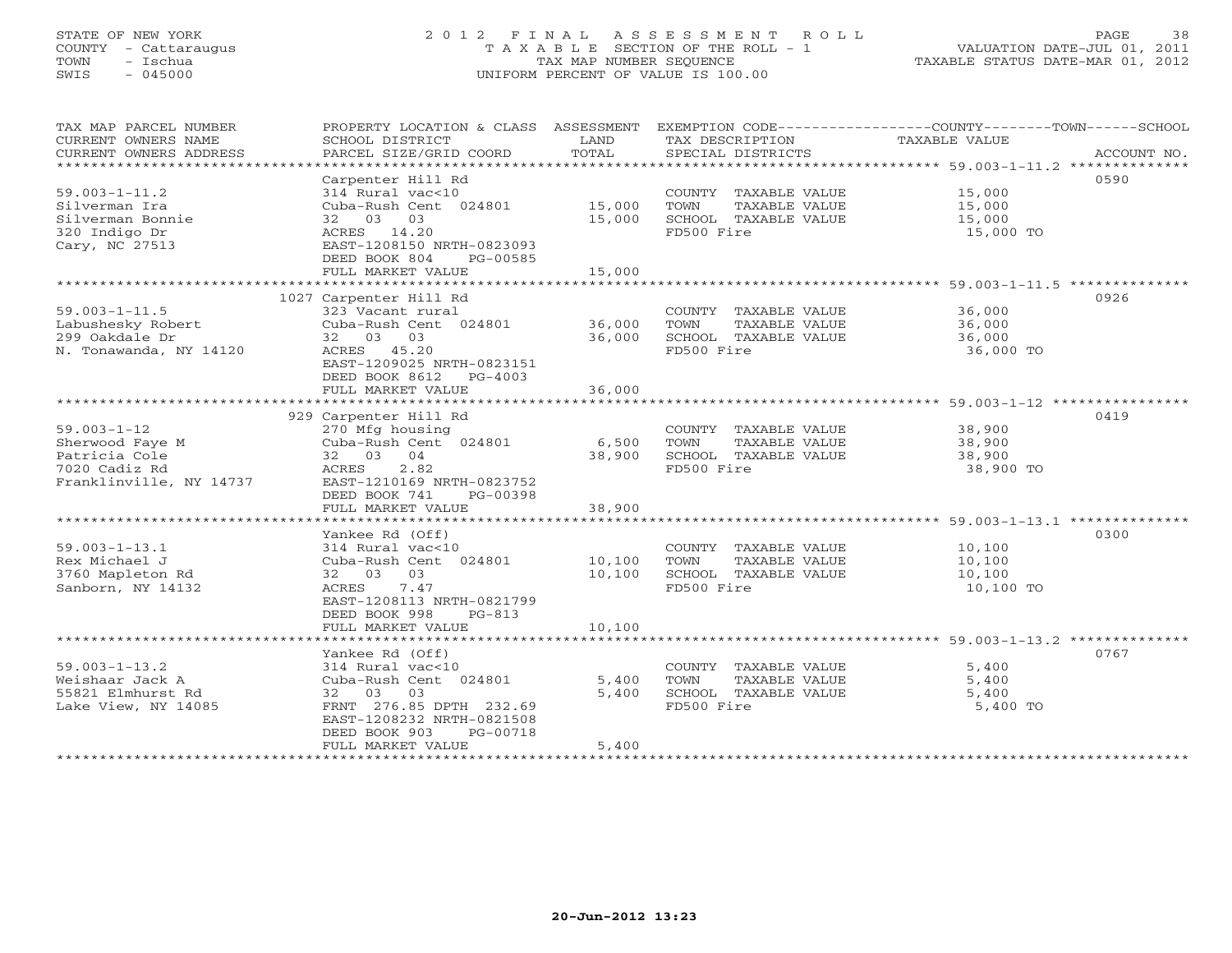## STATE OF NEW YORK 2 0 1 2 F I N A L A S S E S S M E N T R O L L PAGE 39 COUNTY - Cattaraugus T A X A B L E SECTION OF THE ROLL - 1 VALUATION DATE-JUL 01, 2011 TOWN - Ischua TAX MAP NUMBER SEQUENCE TAXABLE STATUS DATE-MAR 01, 2012 SWIS - 045000 UNIFORM PERCENT OF VALUE IS 100.00UNIFORM PERCENT OF VALUE IS 100.00

| TAX MAP PARCEL NUMBER<br>CURRENT OWNERS NAME<br>CURRENT OWNERS ADDRESS<br>****************************** | PROPERTY LOCATION & CLASS ASSESSMENT<br>SCHOOL DISTRICT<br>PARCEL SIZE/GRID COORD                                                                      | LAND<br>TOTAL             | TAX DESCRIPTION<br>SPECIAL DISTRICTS                                                                     | EXEMPTION CODE-----------------COUNTY-------TOWN------SCHOOL<br>TAXABLE VALUE<br>ACCOUNT NO. |
|----------------------------------------------------------------------------------------------------------|--------------------------------------------------------------------------------------------------------------------------------------------------------|---------------------------|----------------------------------------------------------------------------------------------------------|----------------------------------------------------------------------------------------------|
|                                                                                                          | Yankee Rd (Off)                                                                                                                                        |                           |                                                                                                          | 0418                                                                                         |
| $59.003 - 1 - 14$<br>Weishaar Jack A<br>Weishaar June F<br>55821 Elmhurst Rd                             | 260 Seasonal res<br>Cuba-Rush Cent 024801<br>32 03 03<br>4.94<br>ACRES                                                                                 | 8,200<br>61,500           | COUNTY TAXABLE VALUE<br>TOWN<br>TAXABLE VALUE<br>SCHOOL TAXABLE VALUE<br>FD500 Fire                      | 61,500<br>61,500<br>61,500<br>61,500 TO                                                      |
| Lake View, NY 14085                                                                                      | EAST-1208380 NRTH-0821755<br>DEED BOOK 856<br>PG-00673<br>FULL MARKET VALUE                                                                            | 61,500                    |                                                                                                          |                                                                                              |
|                                                                                                          | **************************                                                                                                                             |                           |                                                                                                          |                                                                                              |
| $59.003 - 1 - 15.1$<br>Rex Michael J<br>3760 Mapleton Rd<br>Sanborn, NY 14132                            | 1120 Yankee Rd (Off)<br>270 Mfg housing<br>Cuba-Rush Cent 024801<br>32 03 03<br>ACRES 28.15<br>EAST-1209212 NRTH-0821746                               | 25,000<br>54,000          | COUNTY TAXABLE VALUE<br>TOWN<br>TAXABLE VALUE<br>SCHOOL TAXABLE VALUE<br>FD500 Fire                      | 0068<br>54,000<br>54,000<br>54,000<br>54,000 TO                                              |
|                                                                                                          | DEED BOOK 998<br>$PG-813$<br>FULL MARKET VALUE                                                                                                         | 54,000                    |                                                                                                          |                                                                                              |
|                                                                                                          | ***************************                                                                                                                            | *************             |                                                                                                          | ************************ 59.003-1-15.2 **************                                        |
| $59.003 - 1 - 15.2$<br>Weishaar Wayne<br>5771 Appollo Dr<br>Lakeview, NY 14085                           | Yankee Rd (Off)<br>312 Vac w/imprv<br>Cuba-Rush Cent 024801<br>32 03 03<br>ACRES<br>1.55<br>EAST-1208589 NRTH-0821691                                  | 5,400<br>6,400            | COUNTY TAXABLE VALUE<br>TOWN<br>TAXABLE VALUE<br>SCHOOL TAXABLE VALUE<br>FD500 Fire                      | 0755<br>6,400<br>6,400<br>6,400<br>6,400 TO                                                  |
|                                                                                                          | DEED BOOK 894<br>PG-00411<br>FULL MARKET VALUE                                                                                                         | 6,400                     |                                                                                                          |                                                                                              |
|                                                                                                          |                                                                                                                                                        |                           |                                                                                                          |                                                                                              |
| $59.003 - 1 - 16$                                                                                        | Yankee Rd<br>314 Rural vac<10                                                                                                                          |                           | COUNTY TAXABLE VALUE                                                                                     | 0069<br>31,400                                                                               |
| Rex Michael J<br>3760 Mapleton Rd<br>Sanborn, NY 14132                                                   | Cuba-Rush Cent 024801<br>32 03 03<br>ACRES 37.86<br>EAST-1208602 NRTH-0820784<br>DEED BOOK 998<br>$PG-813$                                             | 31,400<br>31,400          | TOWN<br>TAXABLE VALUE<br>SCHOOL TAXABLE VALUE<br>FD500 Fire                                              | 31,400<br>31,400<br>31,400 TO                                                                |
|                                                                                                          | FULL MARKET VALUE                                                                                                                                      | 31,400                    |                                                                                                          |                                                                                              |
|                                                                                                          | 1018 Yankee Rd                                                                                                                                         |                           |                                                                                                          | 0073                                                                                         |
| $59.003 - 1 - 17.1$<br>Childs Michael<br>Huebner JoAnn<br>1018 Yankee Rd<br>Cuba, NY 14727               | 210 1 Family Res<br>Cuba-Rush Cent 024801<br>32 03 03<br>6.00<br>ACRES<br>EAST-1209045 NRTH-0820151<br>DEED BOOK 1025<br>$PG-799$<br>FULL MARKET VALUE | 9,000<br>46,500<br>46,500 | RES STAR<br>41854<br>COUNTY TAXABLE VALUE<br>TOWN<br>TAXABLE VALUE<br>SCHOOL TAXABLE VALUE<br>FD500 Fire | $\circ$<br>$\cap$<br>30,000<br>46,500<br>46,500<br>16,500<br>46,500 TO                       |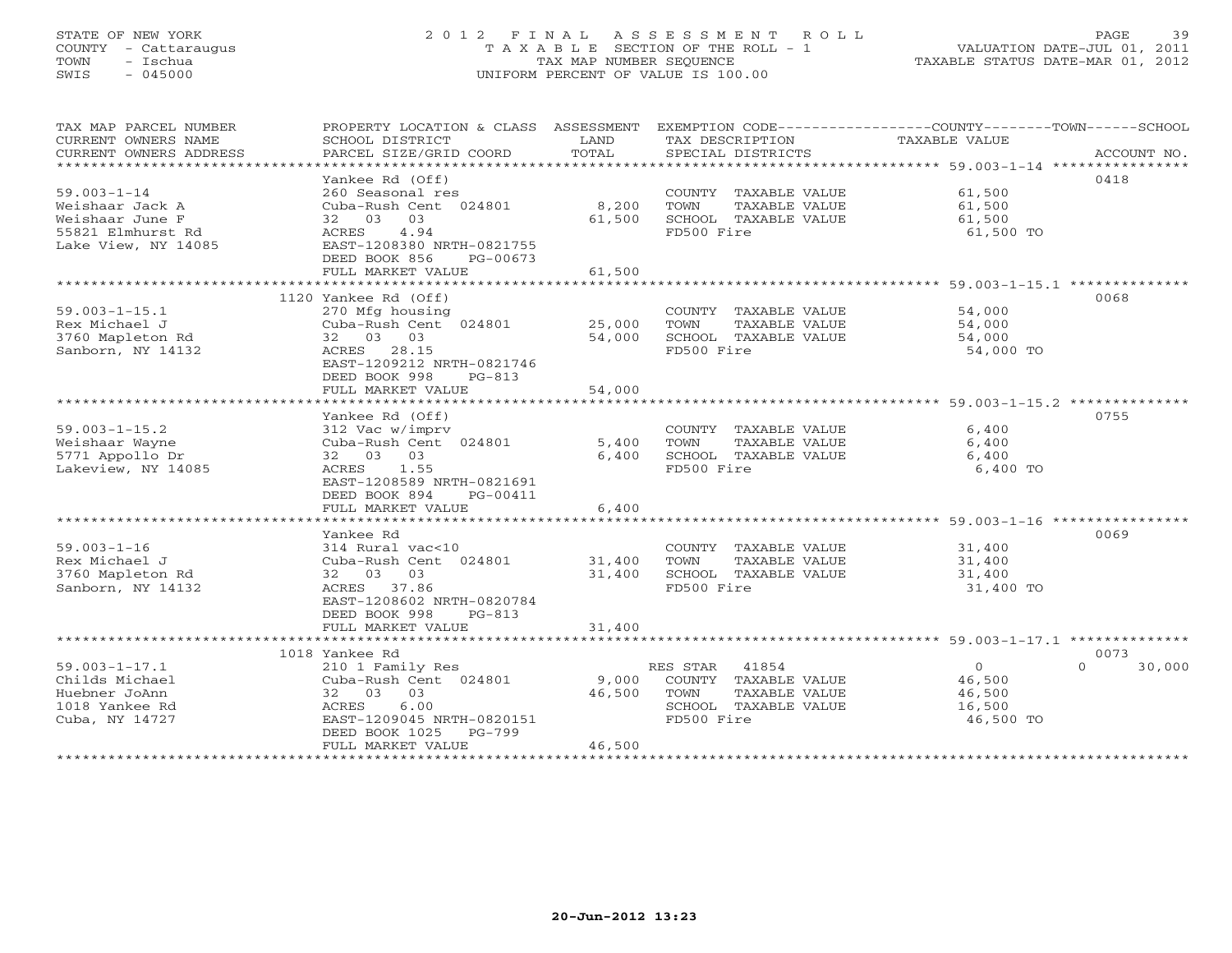# STATE OF NEW YORK 2 0 1 2 F I N A L A S S E S S M E N T R O L L PAGE 40 COUNTY - Cattaraugus T A X A B L E SECTION OF THE ROLL - 1 VALUATION DATE-JUL 01, 2011 TOWN - Ischua TAX MAP NUMBER SEQUENCE TAXABLE STATUS DATE-MAR 01, 2012 SWIS - 045000 UNIFORM PERCENT OF VALUE IS 100.00

| TAX MAP PARCEL NUMBER<br>CURRENT OWNERS NAME<br>CURRENT OWNERS ADDRESS | PROPERTY LOCATION & CLASS ASSESSMENT<br>SCHOOL DISTRICT<br>PARCEL SIZE/GRID COORD | LAND<br>TOTAL  | TAX DESCRIPTION<br>SPECIAL DISTRICTS      | EXEMPTION CODE-----------------COUNTY-------TOWN------SCHOOL<br>TAXABLE VALUE<br>ACCOUNT NO. |
|------------------------------------------------------------------------|-----------------------------------------------------------------------------------|----------------|-------------------------------------------|----------------------------------------------------------------------------------------------|
|                                                                        |                                                                                   |                |                                           |                                                                                              |
|                                                                        | Co Rd 87 (Yankee Hill Rd)                                                         |                |                                           | 0889                                                                                         |
| $59.003 - 1 - 17.2$                                                    | 314 Rural vac<10                                                                  |                | COUNTY TAXABLE VALUE                      | 12,000                                                                                       |
| Rex Michael                                                            | Cuba-Rush Cent 024801                                                             | 12,000         | TOWN<br>TAXABLE VALUE                     | 12,000                                                                                       |
| 3760 Mapleton Rd                                                       | 32 3 3                                                                            | 12,000         | SCHOOL TAXABLE VALUE                      | 12,000                                                                                       |
| Sanborn, NY 14132                                                      | 9.80<br>ACRES                                                                     |                | FD500 Fire                                | 12,000 TO                                                                                    |
|                                                                        | EAST-1209355 NRTH-0820361<br>DEED BOOK 1012 PG-263                                |                |                                           |                                                                                              |
|                                                                        | FULL MARKET VALUE                                                                 | 12,000         |                                           |                                                                                              |
|                                                                        |                                                                                   |                |                                           |                                                                                              |
|                                                                        | Yankee Rd                                                                         |                |                                           | 0111                                                                                         |
| $59.003 - 1 - 18.1$                                                    | 260 Seasonal res                                                                  |                | COUNTY TAXABLE VALUE                      | 75,500                                                                                       |
| Marks Wayne                                                            | Cuba-Rush Cent 024801                                                             | 39,800         | TOWN<br>TAXABLE VALUE                     | 75,500                                                                                       |
| Marks Donna                                                            | 32 03 03                                                                          | 75,500         | SCHOOL TAXABLE VALUE                      | 75,500                                                                                       |
| 5773 Herman Hill Rd                                                    | ACRES 50.70                                                                       |                | FD500 Fire                                | 75,500 TO                                                                                    |
| Hamburg, NY 14075                                                      | EAST-1210218 NRTH-0821111                                                         |                |                                           |                                                                                              |
|                                                                        | DEED BOOK 00923 PG-00291                                                          |                |                                           |                                                                                              |
|                                                                        | FULL MARKET VALUE                                                                 | 75,500         |                                           |                                                                                              |
|                                                                        | Yankee Rd                                                                         |                |                                           | 0719                                                                                         |
| $59.003 - 1 - 18.2$                                                    | 323 Vacant rural                                                                  |                | COUNTY TAXABLE VALUE                      | 25,100                                                                                       |
| Phillips Mark J                                                        | Cuba-Rush Cent 024801                                                             | 25,100         | TOWN<br>TAXABLE VALUE                     | 25,100                                                                                       |
| Phillips Margaret A                                                    | 32 03 03                                                                          | 25,100         | SCHOOL TAXABLE VALUE                      | 25,100                                                                                       |
| RD 3 Brown Rd                                                          | ACRES 28.33                                                                       |                | FD500 Fire                                | 25,100 TO                                                                                    |
| Cuba, NY 14727                                                         | EAST-1210183 NRTH-0822720                                                         |                |                                           |                                                                                              |
|                                                                        | DEED BOOK 998<br>$PG-86$                                                          |                |                                           |                                                                                              |
|                                                                        | FULL MARKET VALUE                                                                 | 25,100         |                                           |                                                                                              |
|                                                                        |                                                                                   |                |                                           |                                                                                              |
|                                                                        | 716 Yankee Hill Rd                                                                |                |                                           | 0801                                                                                         |
| $59.003 - 1 - 18.3$                                                    | 210 1 Family Res                                                                  |                | RES STAR 41854                            | $\overline{0}$<br>$\Omega$<br>30,000                                                         |
| Jordan Donald J Jr.                                                    | Cuba-Rush Cent 024801                                                             | 8,000          | COUNTY TAXABLE VALUE                      | 57,000                                                                                       |
| 716 Yankee Rd                                                          | 32 03 03<br>4.80                                                                  | 57,000         | TOWN<br>TAXABLE VALUE                     | 57,000                                                                                       |
| Cuba, NY 14727                                                         | ACRES<br>EAST-1210649 NRTH-0820252                                                |                | SCHOOL TAXABLE VALUE<br>FD500 Fire        | 27,000<br>57,000 TO                                                                          |
|                                                                        | DEED BOOK 564<br>PG-7001                                                          |                |                                           |                                                                                              |
|                                                                        | FULL MARKET VALUE                                                                 | 57,000         |                                           |                                                                                              |
|                                                                        |                                                                                   |                |                                           |                                                                                              |
|                                                                        | 5776 Union Valley Rd                                                              |                |                                           | 0113                                                                                         |
| $59.003 - 1 - 19.1$                                                    | 210 1 Family Res                                                                  |                | VET TOWN<br>41103                         | $\overline{0}$<br>300<br>$\circ$                                                             |
| Kochmanski Richard D                                                   | Cuba-Rush Cent 024801                                                             | 16,000 WVET CO | 41122                                     | 12,000<br>$\circ$<br>$\Omega$                                                                |
| Kochmanski Theresa                                                     | 31 03 03                                                                          |                | 96,000 SR STAR<br>41834                   | $\circ$<br>$\Omega$<br>62,200                                                                |
| 5776 Union Valley Rd                                                   | ACRES 15.40                                                                       |                | COUNTY TAXABLE VALUE                      | 84,000                                                                                       |
| Cuba, NY 14727-9625                                                    | EAST-1210581 NRTH-0818579                                                         |                | TOWN<br>TAXABLE VALUE                     | 95,700                                                                                       |
|                                                                        | DEED BOOK 00959 PG-01095<br>FULL MARKET VALUE                                     |                | SCHOOL TAXABLE VALUE<br>96,000 FD500 Fire | 33,800<br>96,000 TO                                                                          |
|                                                                        |                                                                                   |                |                                           |                                                                                              |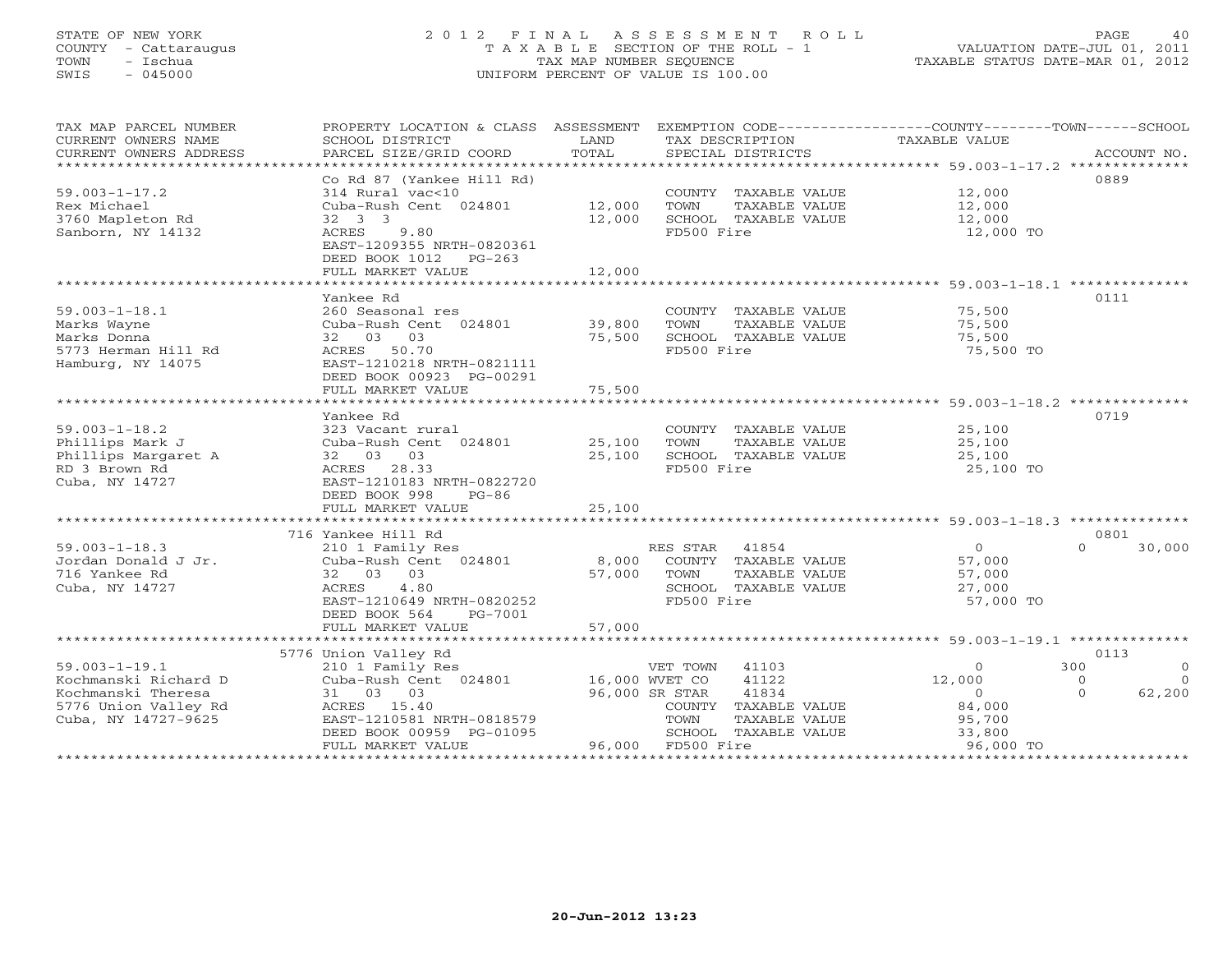## STATE OF NEW YORK 2 0 1 2 F I N A L A S S E S S M E N T R O L L PAGE 41 COUNTY - Cattaraugus T A X A B L E SECTION OF THE ROLL - 1 VALUATION DATE-JUL 01, 2011 TOWN - Ischua TAX MAP NUMBER SEQUENCE TAXABLE STATUS DATE-MAR 01, 2012 SWIS - 045000 UNIFORM PERCENT OF VALUE IS 100.00UNIFORM PERCENT OF VALUE IS 100.00

| TAX MAP PARCEL NUMBER   | PROPERTY LOCATION & CLASS ASSESSMENT |        |                       | EXEMPTION CODE-----------------COUNTY-------TOWN------SCHOOL |             |
|-------------------------|--------------------------------------|--------|-----------------------|--------------------------------------------------------------|-------------|
| CURRENT OWNERS NAME     | SCHOOL DISTRICT                      | LAND   | TAX DESCRIPTION       | TAXABLE VALUE                                                |             |
| CURRENT OWNERS ADDRESS  | PARCEL SIZE/GRID COORD               | TOTAL  | SPECIAL DISTRICTS     |                                                              | ACCOUNT NO. |
|                         |                                      |        |                       |                                                              |             |
|                         | 1005 Yankee Hill Rd                  |        |                       |                                                              | 0814        |
| $59.003 - 1 - 19.3$     | 210 1 Family Res                     |        | COUNTY TAXABLE VALUE  | 93,000                                                       |             |
| Deibler Michael         | Cuba-Rush Cent 024801                | 11,700 | TOWN<br>TAXABLE VALUE | 93,000                                                       |             |
| Deibler Jeannette       | 31 03<br>03                          | 93,000 | SCHOOL TAXABLE VALUE  | 93,000                                                       |             |
| 1005 Yankee Hill Rd     | ACRES<br>9.65 BANK<br>017            |        | FD500 Fire            | 93,000 TO                                                    |             |
| Cuba, NY 14727          | EAST-1209929 NRTH-0819592            |        |                       |                                                              |             |
|                         | DEED BOOK 1005 PG-858                |        |                       |                                                              |             |
|                         | FULL MARKET VALUE                    | 93,000 |                       |                                                              |             |
|                         |                                      |        |                       |                                                              |             |
|                         | Yankee Hill Rd                       |        |                       |                                                              | 0815        |
| $59.003 - 1 - 19.4$     | 323 Vacant rural                     |        | COUNTY TAXABLE VALUE  | 8,600                                                        |             |
| Kaczmarzyk Stephen P    | Cuba-Rush Cent 024801                | 8,600  | TOWN<br>TAXABLE VALUE | 8,600                                                        |             |
| 7 62a Cayuga Vlg        | 31 03<br>03                          | 8,600  | SCHOOL TAXABLE VALUE  | 8,600                                                        |             |
| Niagara Falls, NY 14304 | 5.55<br>ACRES                        |        | FD500 Fire            | 8,600 TO                                                     |             |
|                         | EAST-1210410 NRTH-0819388            |        |                       |                                                              |             |
|                         | DEED BOOK 00948 PG-00219             |        |                       |                                                              |             |
|                         | FULL MARKET VALUE                    | 8,600  |                       |                                                              |             |
|                         |                                      |        |                       |                                                              |             |
|                         | Yankee Hill Rd                       |        |                       |                                                              | 0816        |
| $59.003 - 1 - 19.5$     | 323 Vacant rural                     |        | COUNTY TAXABLE VALUE  | 8,100                                                        |             |
| Hawkins Tobias          | Cuba-Rush Cent 024801                | 8,100  | TOWN<br>TAXABLE VALUE | 8,100                                                        |             |
| Hawkins Ann             | 03<br>31 03                          | 8,100  | SCHOOL TAXABLE VALUE  | 8,100                                                        |             |
| 529 Prospect Ave        | 4.85<br>ACRES                        |        | FD500 Fire            | 8,100 TO                                                     |             |
| Olean, NY 14760         | EAST-1210678 NRTH-0819526            |        |                       |                                                              |             |
|                         | DEED BOOK 3368<br>PG-5005            |        |                       |                                                              |             |
|                         | FULL MARKET VALUE                    | 8,100  |                       |                                                              |             |
|                         |                                      |        |                       |                                                              |             |
|                         | Union Valley Rd                      |        |                       |                                                              | 0817        |
| $59.003 - 1 - 19.6$     | 323 Vacant rural                     |        | COUNTY TAXABLE VALUE  | 11,000                                                       |             |
| Hawkins Tobias J        | Cuba-Rush Cent 024801                | 11,000 | TOWN<br>TAXABLE VALUE | 11,000                                                       |             |
| Hawkins Ann E           | 31 03 03                             | 11,000 | SCHOOL TAXABLE VALUE  | 11,000                                                       |             |
| 529 Prospect Ave        | 8.75<br>ACRES                        |        | FD500 Fire            | 11,000 TO                                                    |             |
| Olean, NY 14760         | EAST-1209974 NRTH-0819000            |        |                       |                                                              |             |
|                         | DEED BOOK 4645<br>PG-2001            |        |                       |                                                              |             |
|                         | FULL MARKET VALUE                    | 11,000 |                       |                                                              |             |
|                         |                                      |        |                       |                                                              | 0427        |
| $59.003 - 1 - 20$       | Union Valley Rd<br>314 Rural vac<10  |        | COUNTY TAXABLE VALUE  | 7,600                                                        |             |
| Herdic Warren           | Cuba-Rush Cent 024801                | 7,600  | TOWN<br>TAXABLE VALUE | 7,600                                                        |             |
| 5769 Herman Hill Rd     | 34 03 03                             | 7,600  | SCHOOL TAXABLE VALUE  | 7,600                                                        |             |
| Hamburg, NY 14075       | ACRES<br>4.25                        |        | FD500 Fire            | 7,600 TO                                                     |             |
|                         | EAST-1209442 NRTH-0819521            |        |                       |                                                              |             |
|                         | DEED BOOK 17261 PG-5002              |        |                       |                                                              |             |
|                         | FULL MARKET VALUE                    | 7,600  |                       |                                                              |             |
|                         |                                      |        |                       |                                                              |             |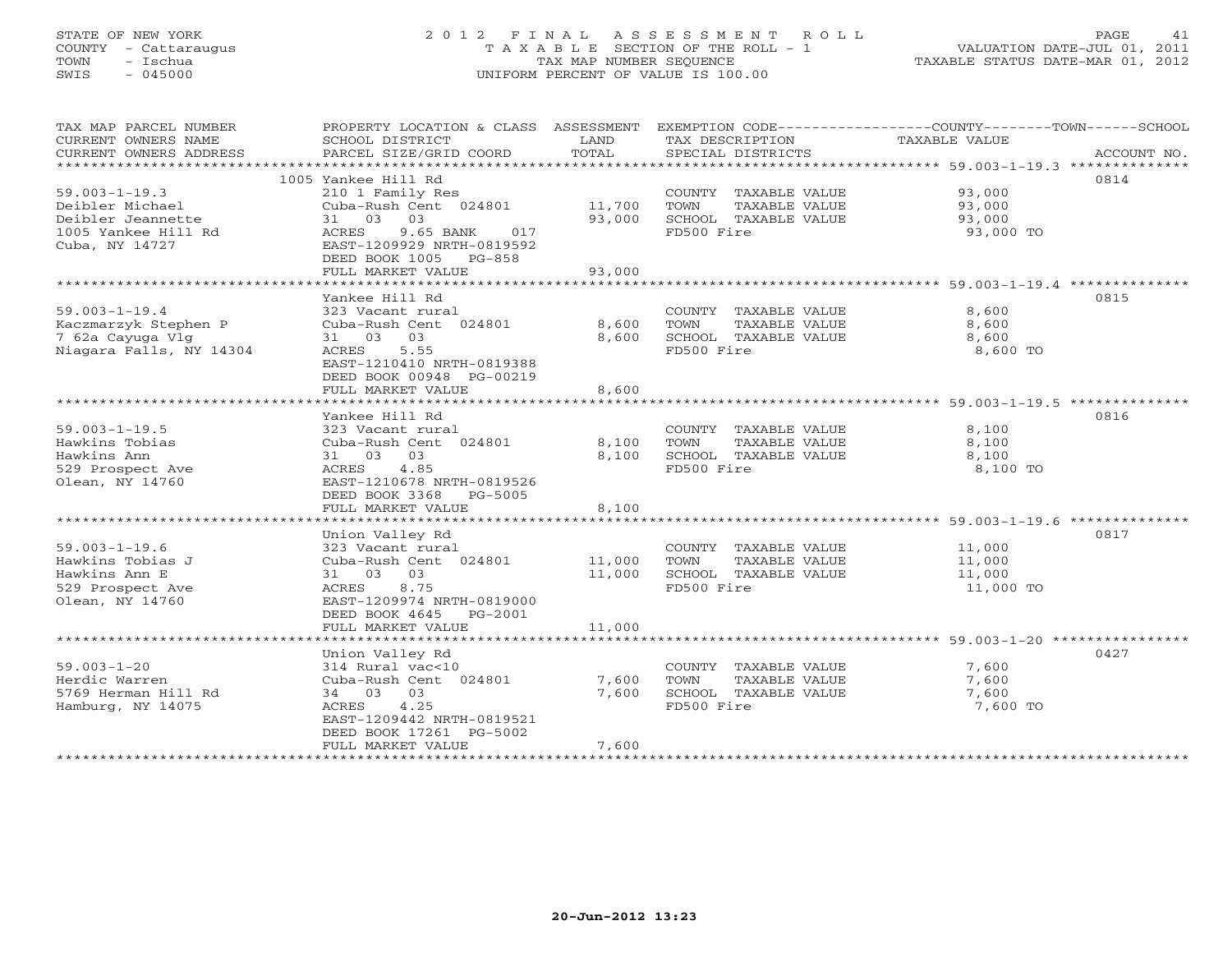## STATE OF NEW YORK 2 0 1 2 F I N A L A S S E S S M E N T R O L L PAGE 42 COUNTY - Cattaraugus T A X A B L E SECTION OF THE ROLL - 1 VALUATION DATE-JUL 01, 2011 TOWN - Ischua TAX MAP NUMBER SEQUENCE TAXABLE STATUS DATE-MAR 01, 2012 SWIS - 045000 UNIFORM PERCENT OF VALUE IS 100.00UNIFORM PERCENT OF VALUE IS 100.00

| TAX MAP PARCEL NUMBER<br>PROPERTY LOCATION & CLASS ASSESSMENT<br>EXEMPTION CODE----------------COUNTY-------TOWN------SCHOOL<br>CURRENT OWNERS NAME<br>SCHOOL DISTRICT<br>LAND<br>TAX DESCRIPTION<br><b>TAXABLE VALUE</b><br>TOTAL<br>CURRENT OWNERS ADDRESS<br>PARCEL SIZE/GRID COORD<br>SPECIAL DISTRICTS | ACCOUNT NO.         |
|-------------------------------------------------------------------------------------------------------------------------------------------------------------------------------------------------------------------------------------------------------------------------------------------------------------|---------------------|
| Union Valley Rd                                                                                                                                                                                                                                                                                             | 0479                |
| $59.003 - 1 - 21.1$<br>260 Seasonal res<br>COUNTY TAXABLE VALUE<br>44,800                                                                                                                                                                                                                                   |                     |
| Cuba-Rush Cent 024801<br>35,500<br>TOWN<br>TAXABLE VALUE<br>44,800<br>August James F                                                                                                                                                                                                                        |                     |
| 744 Auburn Ave<br>31 03 03<br>44,800<br>SCHOOL TAXABLE VALUE<br>44,800                                                                                                                                                                                                                                      |                     |
| Buffalo, NY 14222<br>FRNT 640.00 DPTH<br>FD500 Fire<br>44,800 TO                                                                                                                                                                                                                                            |                     |
| ACRES 52.55                                                                                                                                                                                                                                                                                                 |                     |
| EAST-1210129 NRTH-0817154                                                                                                                                                                                                                                                                                   |                     |
| DEED BOOK 870<br>PG-00806                                                                                                                                                                                                                                                                                   |                     |
| FULL MARKET VALUE<br>44,800                                                                                                                                                                                                                                                                                 |                     |
|                                                                                                                                                                                                                                                                                                             |                     |
| Union Valley Rd/yankee                                                                                                                                                                                                                                                                                      | 0826                |
| $59.003 - 1 - 21.2$<br>COUNTY TAXABLE VALUE<br>192,000<br>910 Priv forest                                                                                                                                                                                                                                   |                     |
| Penn York Resources Inc<br>Cuba-Rush Cent 024801<br>192,000<br>TOWN<br>TAXABLE VALUE<br>192,000                                                                                                                                                                                                             |                     |
| 31 03<br>03<br>192,000<br>SCHOOL TAXABLE VALUE<br>192,000<br>1716 Honeoye Rd                                                                                                                                                                                                                                |                     |
| FD500 Fire<br>Shinglehouse, PA 16748<br>Ff 2050' Union Valley<br>192,000 TO                                                                                                                                                                                                                                 |                     |
| ACRES 370.90                                                                                                                                                                                                                                                                                                |                     |
| EAST-1207834 NRTH-0815994                                                                                                                                                                                                                                                                                   |                     |
| DEED BOOK 00956 PG-00094<br>FULL MARKET VALUE<br>192,000                                                                                                                                                                                                                                                    |                     |
|                                                                                                                                                                                                                                                                                                             |                     |
| Yankee Rd                                                                                                                                                                                                                                                                                                   | 0466                |
| $59.003 - 1 - 23$<br>314 Rural vac<10<br>COUNTY TAXABLE VALUE<br>2,400                                                                                                                                                                                                                                      |                     |
| Weishaar Jack<br>Cuba-Rush Cent 024801<br>2,400<br>TOWN<br>TAXABLE VALUE<br>2,400                                                                                                                                                                                                                           |                     |
| 2,400<br>Weishaar June<br>32 03 03<br>SCHOOL TAXABLE VALUE<br>2,400                                                                                                                                                                                                                                         |                     |
| FD500 Fire<br>55821 Elmhurst Rd<br>FRNT 125.00 DPTH 108.20<br>2,400 TO                                                                                                                                                                                                                                      |                     |
| EAST-1208629 NRTH-0819824<br>Lake View, NY 14085                                                                                                                                                                                                                                                            |                     |
| 2,400<br>FULL MARKET VALUE                                                                                                                                                                                                                                                                                  |                     |
|                                                                                                                                                                                                                                                                                                             |                     |
| 1160 Yankee Hill Rd                                                                                                                                                                                                                                                                                         | 0222                |
| $59.003 - 1 - 24$<br>CVET $C/T$ 41131<br>9,500<br>270 Mfg housing                                                                                                                                                                                                                                           | 9,500<br>$\Omega$   |
| Cuba-Rush Cent 024801<br>41142<br>19,000<br>Wiskemann Martha<br>6,500 DVET CO                                                                                                                                                                                                                               | $\Omega$<br>$\circ$ |
| 1160 Yankee Hill Rd<br>32 03 03<br>38,000 SR STAR<br>41834<br>$\Omega$                                                                                                                                                                                                                                      | $\Omega$<br>38,000  |
| 2.86<br>9,500<br>Cuba, NY 14727<br>ACRES<br>COUNTY TAXABLE VALUE                                                                                                                                                                                                                                            |                     |
| EAST-1207829 NRTH-0820083<br>TOWN<br>TAXABLE VALUE<br>28,500<br>DEED BOOK 1000<br>SCHOOL TAXABLE VALUE<br>$\circ$<br>$PG-346$                                                                                                                                                                               |                     |
| 38,000 FD500 Fire<br>FULL MARKET VALUE<br>38,000 TO                                                                                                                                                                                                                                                         |                     |
| **************************                                                                                                                                                                                                                                                                                  |                     |
| 5370 Hatch Hill Rd                                                                                                                                                                                                                                                                                          | 0460                |
| $59.003 - 1 - 26$<br>41854<br>$\overline{0}$<br>210 1 Family Res<br>RES STAR                                                                                                                                                                                                                                | $\Omega$<br>30,000  |
| 6,800<br>Fix Brian<br>Hinsdale Centra 044601<br>COUNTY TAXABLE VALUE<br>50,000                                                                                                                                                                                                                              |                     |
| Fix Vickie<br>03<br>0.3<br>50,000<br>TOWN<br>TAXABLE VALUE<br>39/47<br>50,000                                                                                                                                                                                                                               |                     |
| 3.27<br>5370 Hatch Hill Rd<br>ACRES<br>SCHOOL TAXABLE VALUE<br>20,000                                                                                                                                                                                                                                       |                     |
| EAST-1204386 NRTH-0815967<br>FD500 Fire<br>50,000 TO<br>Ischua, NY 14743                                                                                                                                                                                                                                    |                     |
| DEED BOOK 2086<br>PG-2001                                                                                                                                                                                                                                                                                   |                     |
| FULL MARKET VALUE<br>50,000                                                                                                                                                                                                                                                                                 |                     |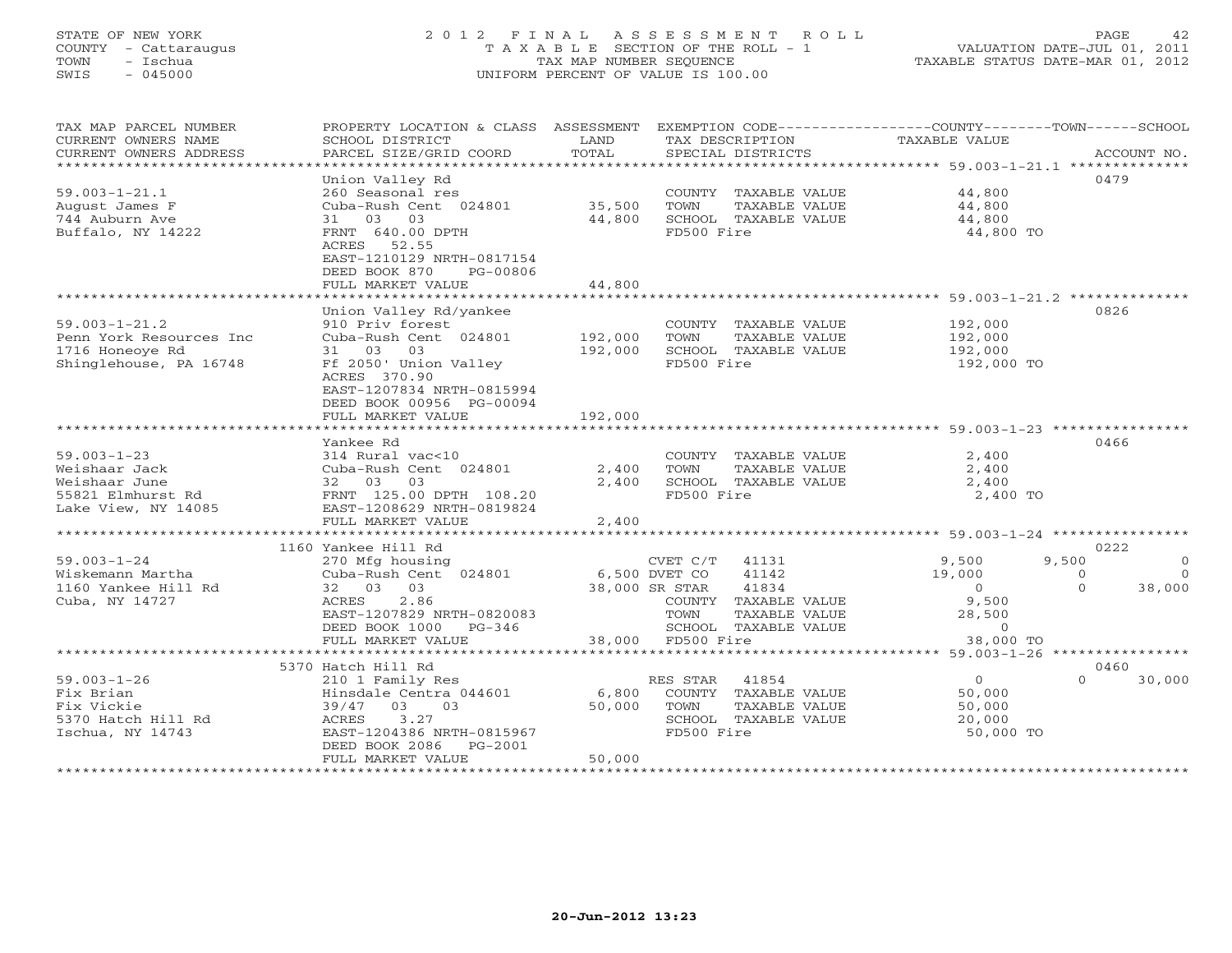## STATE OF NEW YORK 2 0 1 2 F I N A L A S S E S S M E N T R O L L PAGE 43 COUNTY - Cattaraugus T A X A B L E SECTION OF THE ROLL - 1 VALUATION DATE-JUL 01, 2011 TOWN - Ischua TAX MAP NUMBER SEQUENCE TAXABLE STATUS DATE-MAR 01, 2012 SWIS - 045000 UNIFORM PERCENT OF VALUE IS 100.00UNIFORM PERCENT OF VALUE IS 100.00

| TAX MAP PARCEL NUMBER<br>CURRENT OWNERS NAME<br>CURRENT OWNERS ADDRESS<br>***********************   | PROPERTY LOCATION & CLASS ASSESSMENT<br>SCHOOL DISTRICT<br>PARCEL SIZE/GRID COORD                                                                       | LAND<br>TOTAL                | TAX DESCRIPTION<br>SPECIAL DISTRICTS                                                                     | EXEMPTION CODE-----------------COUNTY-------TOWN------SCHOOL<br>TAXABLE VALUE | ACCOUNT NO.        |
|-----------------------------------------------------------------------------------------------------|---------------------------------------------------------------------------------------------------------------------------------------------------------|------------------------------|----------------------------------------------------------------------------------------------------------|-------------------------------------------------------------------------------|--------------------|
|                                                                                                     | 5353 Hatch Hill Rd                                                                                                                                      |                              |                                                                                                          |                                                                               | 0393               |
| $59.003 - 1 - 27.1$<br>Ames John R<br>Ames Nancy E<br>Hatch Hill Rd<br>Ischua, NY 14743             | 240 Rural res<br>Hinsdale Centra 044601<br>39/47 03 03<br>50.20<br>ACRES<br>EAST-1202872 NRTH-0816176<br>DEED BOOK 910<br>PG-00712<br>FULL MARKET VALUE | 39,400<br>122,900<br>122,900 | RES STAR<br>41854<br>COUNTY TAXABLE VALUE<br>TOWN<br>TAXABLE VALUE<br>SCHOOL TAXABLE VALUE<br>FD500 Fire | $\overline{0}$<br>122,900<br>122,900<br>92,900<br>122,900 TO                  | $\Omega$<br>30,000 |
|                                                                                                     | Co Rd $81$ (Off)                                                                                                                                        |                              |                                                                                                          |                                                                               | 0377               |
| $59.003 - 1 - 28$<br>Hawks James L<br>Hawks Dorolynn M<br>4260 SE Sweetwood Way<br>Stuart, FL 34997 | 323 Vacant rural<br>Hinsdale Centra 044601<br>39 03 03<br>ACRES 34.00<br>EAST-1202148 NRTH-0817317                                                      | 29,000<br>29,000             | COUNTY TAXABLE VALUE<br>TOWN<br>TAXABLE VALUE<br>SCHOOL TAXABLE VALUE<br>FD500 Fire                      | 29,000<br>29,000<br>29,000<br>29,000 TO                                       |                    |
|                                                                                                     | DEED BOOK 865<br>PG-00089<br>FULL MARKET VALUE                                                                                                          | 29,000                       |                                                                                                          |                                                                               |                    |
|                                                                                                     |                                                                                                                                                         |                              |                                                                                                          |                                                                               |                    |
|                                                                                                     | 5379 Hatch Hill Rd                                                                                                                                      |                              |                                                                                                          |                                                                               | 0465               |
| $59.003 - 1 - 29$                                                                                   | 270 Mfg housing                                                                                                                                         |                              | SR STAR<br>41834                                                                                         | $\overline{O}$                                                                | 62,200<br>$\Omega$ |
| Weishaar Donald R                                                                                   | Hinsdale Centra 044601                                                                                                                                  | 40,900                       | COUNTY TAXABLE VALUE                                                                                     | 87,000                                                                        |                    |
| Weishaar June M                                                                                     | 39 03 03                                                                                                                                                | 87,000                       | TAXABLE VALUE<br>TOWN                                                                                    | 87,000                                                                        |                    |
| 5379 Hatch Hill Rd<br>Hinsdale, NY 14743                                                            | ACRES 52.83<br>EAST-1203650 NRTH-0817214<br>DEED BOOK 687<br>PG-00363                                                                                   |                              | SCHOOL TAXABLE VALUE<br>FD500 Fire                                                                       | 24,800<br>87,000 TO                                                           |                    |
|                                                                                                     | FULL MARKET VALUE                                                                                                                                       | 87,000                       |                                                                                                          |                                                                               |                    |
|                                                                                                     |                                                                                                                                                         |                              |                                                                                                          |                                                                               |                    |
|                                                                                                     | $Co$ Rd $81$                                                                                                                                            |                              |                                                                                                          |                                                                               | 0035               |
| $59.003 - 1 - 30$                                                                                   | 910 Priv forest                                                                                                                                         |                              | COUNTY TAXABLE VALUE                                                                                     | 33,000                                                                        |                    |
| Penn-York Resources, Inc.                                                                           | Franklinville C 044001                                                                                                                                  | 33,000                       | TOWN<br>TAXABLE VALUE                                                                                    | 33,000                                                                        |                    |
| 1716 Honeoye Rd                                                                                     | 47 03 03                                                                                                                                                | 33,000                       | SCHOOL TAXABLE VALUE                                                                                     | 33,000                                                                        |                    |
| Shinglehouse, PA 16748                                                                              | ACRES 82.17<br>EAST-1202989 NRTH-0818765<br>DEED BOOK 439<br>PG-8004                                                                                    |                              | FD500 Fire                                                                                               | 33,000 TO                                                                     |                    |
|                                                                                                     | FULL MARKET VALUE                                                                                                                                       | 33,000                       |                                                                                                          |                                                                               |                    |
|                                                                                                     | Yankee Rd                                                                                                                                               |                              |                                                                                                          |                                                                               | 0102               |
| $59.003 - 1 - 31$                                                                                   | 330 Vacant comm                                                                                                                                         |                              | COUNTY TAXABLE VALUE                                                                                     | 400                                                                           |                    |
| City Of Olean Municipal Corp                                                                        | Franklinville C 044001                                                                                                                                  | 400                          | TOWN<br>TAXABLE VALUE                                                                                    | 400                                                                           |                    |
| 100 N Union St                                                                                      | 40 03 03                                                                                                                                                | 400                          | SCHOOL TAXABLE VALUE                                                                                     | 400                                                                           |                    |
| Olean, NY 14760                                                                                     | ACRES<br>3.95<br>EAST-1205435 NRTH-0819945<br>DEED BOOK 00571 PG-00192<br>FULL MARKET VALUE                                                             | 400                          | FD500 Fire                                                                                               | 400 TO                                                                        |                    |
|                                                                                                     |                                                                                                                                                         |                              |                                                                                                          |                                                                               |                    |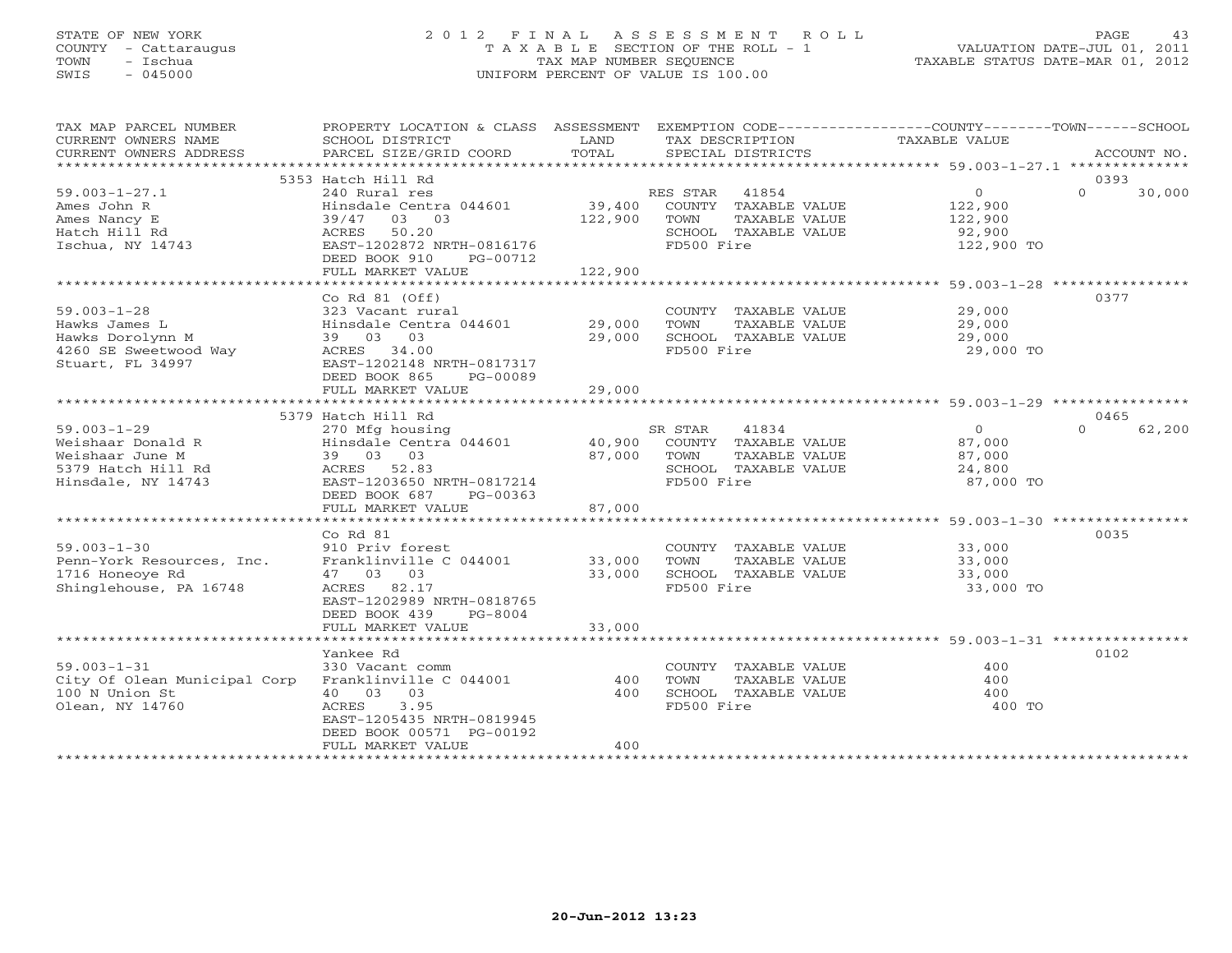# STATE OF NEW YORK 2 0 1 2 F I N A L A S S E S S M E N T R O L L PAGE 44 COUNTY - Cattaraugus T A X A B L E SECTION OF THE ROLL - 1 VALUATION DATE-JUL 01, 2011 TOWN - Ischua TAX MAP NUMBER SEQUENCE TAXABLE STATUS DATE-MAR 01, 2012 SWIS - 045000 UNIFORM PERCENT OF VALUE IS 100.00

| TAX MAP PARCEL NUMBER<br>CURRENT OWNERS NAME<br>CURRENT OWNERS ADDRESS | SCHOOL DISTRICT<br>PARCEL SIZE/GRID COORD      | LAND<br>TOTAL             | TAX DESCRIPTION<br>SPECIAL DISTRICTS | PROPERTY LOCATION & CLASS ASSESSMENT EXEMPTION CODE----------------COUNTY-------TOWN------SCHOOL<br>TAXABLE VALUE<br>ACCOUNT NO. |
|------------------------------------------------------------------------|------------------------------------------------|---------------------------|--------------------------------------|----------------------------------------------------------------------------------------------------------------------------------|
|                                                                        |                                                |                           |                                      |                                                                                                                                  |
| $59.003 - 1 - 32.2$                                                    | Yankee Rd<br>260 Seasonal res                  |                           | COUNTY TAXABLE VALUE                 | 0528<br>9,000                                                                                                                    |
| KBC Properties                                                         | Franklinville C 044001                         | 8,600                     | TOWN<br>TAXABLE VALUE                | 9,000                                                                                                                            |
| 4544 Five Mile Rd                                                      | 47 03<br>03                                    | 9,000                     | SCHOOL TAXABLE VALUE                 | 9,000                                                                                                                            |
| Allegany, NY 14706                                                     | Split #8 Gregoire                              |                           | FD500 Fire                           | 9,000 TO                                                                                                                         |
|                                                                        | 5.55<br>ACRES<br>EAST-1202417 NRTH-0819488     |                           |                                      |                                                                                                                                  |
|                                                                        | DEED BOOK 1003 PG-65                           |                           |                                      |                                                                                                                                  |
|                                                                        | FULL MARKET VALUE                              | 9,000                     |                                      |                                                                                                                                  |
|                                                                        | *************************                      |                           |                                      |                                                                                                                                  |
|                                                                        | Yankee Rd                                      |                           |                                      | 0591                                                                                                                             |
| $59.003 - 1 - 32.3$                                                    | 260 Seasonal res                               |                           | COUNTY TAXABLE VALUE                 | 53,000                                                                                                                           |
| Gregoire Thomas M                                                      | Franklinville C 044001                         | 8,400                     | TAXABLE VALUE<br>TOWN                | 53,000                                                                                                                           |
| Gregoire Peggy J                                                       | 47 03 04                                       | 53,000                    | SCHOOL TAXABLE VALUE                 | 53,000                                                                                                                           |
| 6951 Northview Dr                                                      | ACRES<br>5.22                                  |                           | FD500 Fire                           | 53,000 TO                                                                                                                        |
| Lockport, NY 14094                                                     | EAST-1201719 NRTH-0819331                      |                           |                                      |                                                                                                                                  |
|                                                                        | DEED BOOK 802<br>PG-01180                      |                           |                                      |                                                                                                                                  |
|                                                                        | FULL MARKET VALUE<br>************************* | 53,000                    |                                      |                                                                                                                                  |
|                                                                        | Yankee Hill Rd                                 |                           |                                      | 0913                                                                                                                             |
| $59.003 - 1 - 32.4$                                                    | 314 Rural vac<10                               |                           | COUNTY TAXABLE VALUE                 | 8,000                                                                                                                            |
| Gregoire Thomas M                                                      | Franklinville C 044001                         | 8,000                     | TOWN<br>TAXABLE VALUE                | 8,000                                                                                                                            |
| Gregoire Peggy J                                                       | 47 03 04                                       | 8,000                     | SCHOOL TAXABLE VALUE                 | 8,000                                                                                                                            |
| 6951 Northview Dr                                                      | Split #8 KBC                                   |                           | FD500 Fire                           | 8,000 TO                                                                                                                         |
| Lockport, NY 14094                                                     | 4.80<br>ACRES                                  |                           |                                      |                                                                                                                                  |
|                                                                        | EAST-1202045 NRTH-0819410                      |                           |                                      |                                                                                                                                  |
|                                                                        | DEED BOOK 5782 PG-8001                         |                           |                                      |                                                                                                                                  |
|                                                                        | FULL MARKET VALUE                              | 8,000                     |                                      |                                                                                                                                  |
|                                                                        |                                                |                           |                                      | ******************************** 59.003-1-33.2 **************                                                                    |
|                                                                        | Yankee Rd                                      |                           |                                      | 0605                                                                                                                             |
| $59.003 - 1 - 33.2$                                                    | 314 Rural vac<10                               |                           | COUNTY TAXABLE VALUE                 | 9,600                                                                                                                            |
| Bodkin Steven J                                                        | Franklinville C 044001                         | 9,600                     | TOWN<br>TAXABLE VALUE                | 9,600                                                                                                                            |
| Patino Ericaann J                                                      | 07/08 03 04                                    | 9,600                     | SCHOOL TAXABLE VALUE                 | 9,600                                                                                                                            |
| 121 Cushing St                                                         | 6.91 BANK<br>ACRES<br>017                      |                           | FD500 Fire                           | 9,600 TO                                                                                                                         |
| Buffalo, NY 14220                                                      | EAST-1201394 NRTH-0819498                      |                           |                                      |                                                                                                                                  |
|                                                                        | DEED BOOK 6279 PG-3003                         |                           |                                      |                                                                                                                                  |
|                                                                        | FULL MARKET VALUE                              | 9,600                     |                                      |                                                                                                                                  |
|                                                                        |                                                |                           |                                      |                                                                                                                                  |
|                                                                        | 833 Carpenter Hill Rd                          |                           |                                      | 0448                                                                                                                             |
| $59.004 - 1 - 1$                                                       | 240 Rural res                                  |                           | WVET C/T<br>41121                    | 12,000<br>12,000<br>$\Omega$                                                                                                     |
| Swift Robert M<br>Swift Elaine B                                       | Cuba-Rush Cent 024801<br>24 03 03              | 70,500 SR STAR<br>154,500 | 41834<br>COUNTY TAXABLE VALUE        | $\circ$<br>62,200<br>$\Omega$<br>142,500                                                                                         |
| 833 Carpenter Hill Rd                                                  | ACRES 125.10                                   |                           | TAXABLE VALUE<br>TOWN                | 142,500                                                                                                                          |
| Cuba, NY 14727                                                         | EAST-1212195 NRTH-0823274                      |                           | SCHOOL TAXABLE VALUE                 | 92,300                                                                                                                           |
|                                                                        | DEED BOOK 00919 PG-00314                       |                           | FD500 Fire                           | 154,500 TO                                                                                                                       |
|                                                                        | FULL MARKET VALUE                              | 154,500                   |                                      |                                                                                                                                  |
|                                                                        |                                                |                           |                                      |                                                                                                                                  |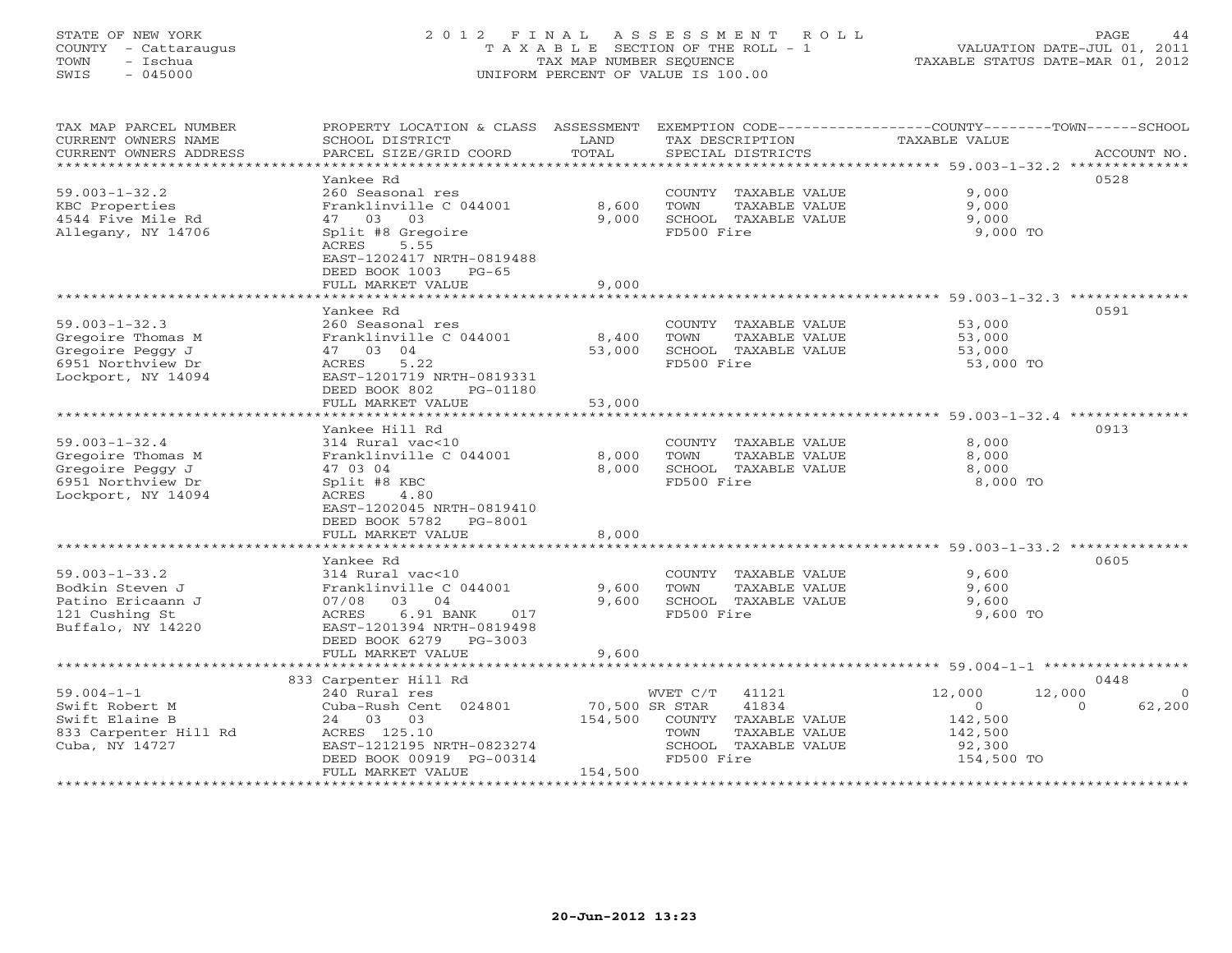## STATE OF NEW YORK 2 0 1 2 F I N A L A S S E S S M E N T R O L L PAGE 45 COUNTY - Cattaraugus T A X A B L E SECTION OF THE ROLL - 1 VALUATION DATE-JUL 01, 2011 TOWN - Ischua TAX MAP NUMBER SEQUENCE TAXABLE STATUS DATE-MAR 01, 2012 SWIS - 045000 UNIFORM PERCENT OF VALUE IS 100.00UNIFORM PERCENT OF VALUE IS 100.00

| TAX MAP PARCEL NUMBER<br>CURRENT OWNERS NAME<br>CURRENT OWNERS ADDRESS                                                                                | PROPERTY LOCATION & CLASS ASSESSMENT<br>SCHOOL DISTRICT<br>PARCEL SIZE/GRID COORD                                                                                     | LAND<br>TOTAL              | EXEMPTION CODE-----------------COUNTY-------TOWN------SCHOOL<br>TAX DESCRIPTION<br>SPECIAL DISTRICTS     | TAXABLE VALUE                                             | ACCOUNT NO.              |
|-------------------------------------------------------------------------------------------------------------------------------------------------------|-----------------------------------------------------------------------------------------------------------------------------------------------------------------------|----------------------------|----------------------------------------------------------------------------------------------------------|-----------------------------------------------------------|--------------------------|
| $59.004 - 1 - 2.1$<br>Blatner Richard P Jr<br>Blatner Mary E<br>55 Simme Rd<br>Lancaster, NY 14086                                                    | Yankee Rd<br>323 Vacant rural<br>Cuba-Rush Cent 024801<br>03 03<br>23/24<br>ACRES 100.00<br>EAST-1213774 NRTH-0818923<br>DEED BOOK 14569 PG-3002<br>FULL MARKET VALUE | 57,500<br>57,500<br>57,500 | COUNTY TAXABLE VALUE<br>TAXABLE VALUE<br>TOWN<br>SCHOOL TAXABLE VALUE<br>FD500 Fire                      | 57,500<br>57,500<br>57,500<br>57,500 TO                   | 0428                     |
|                                                                                                                                                       | 600 Yankee Rd                                                                                                                                                         |                            |                                                                                                          |                                                           | 0929                     |
| $59.004 - 1 - 2.2$<br>Blatner Richard P Jr<br>Blatner Mary E<br>55 Simme Rd<br>Lancaster, NY 14086                                                    | 312 Vac w/imprv<br>Cuba-Rush Cent 024801<br>23/24<br>03 03<br>ACRES 145.40<br>EAST-1213776 NRTH-0821338<br>DEED BOOK 13066 PG-4006                                    | 79,900<br>115,000          | COUNTY TAXABLE VALUE<br>TOWN<br>TAXABLE VALUE<br>SCHOOL TAXABLE VALUE<br>FD500 Fire                      | 115,000<br>115,000<br>115,000<br>115,000 TO               |                          |
|                                                                                                                                                       | FULL MARKET VALUE                                                                                                                                                     | 115,000                    |                                                                                                          |                                                           |                          |
|                                                                                                                                                       | 500 Yankee Hill Rd                                                                                                                                                    |                            |                                                                                                          |                                                           | 0442                     |
| $59.004 - 1 - 3$<br>Riley Stephen J<br>500 Yankee Hill Rd<br>Cuba, NY 14727                                                                           | 210 1 Family Res<br>Cuba-Rush Cent 024801<br>24 03 03<br>3.82 BANK<br>005<br>ACRES<br>EAST-1214524 NRTH-0820188<br>DEED BOOK 00979 PG-00356<br>FULL MARKET VALUE      | 7,300<br>91,000<br>91,000  | RES STAR<br>41854<br>COUNTY TAXABLE VALUE<br>TOWN<br>TAXABLE VALUE<br>SCHOOL TAXABLE VALUE<br>FD500 Fire | $\Omega$<br>91,000<br>91,000<br>61,000<br>91,000 TO       | $\Omega$<br>30,000       |
|                                                                                                                                                       |                                                                                                                                                                       |                            |                                                                                                          |                                                           |                          |
| $59.004 - 1 - 5$<br>Biss Russell D<br>Biss Doris<br>564 Johnson Holloe Rd<br>Cuba, NY 14727<br>MAY BE SUBJECT TO PAYMENT<br>UNDER RPTL480A UNTIL 2021 | Union Valley Rd<br>910 Priv forest<br>Cuba-Rush Cent 024801<br>27 03 03<br>ACRES 95.35<br>EAST-1213730 NRTH-0816756<br>DEED BOOK 00951 PG-00850<br>FULL MARKET VALUE  | 49,000<br>49,000<br>49,000 | FOREST/A74 47460<br>COUNTY TAXABLE VALUE<br>TOWN<br>TAXABLE VALUE<br>SCHOOL TAXABLE VALUE<br>FD500 Fire  | 28,894<br>20,106<br>20,106<br>20,106<br>49,000 TO         | 0121<br>28,894<br>28,894 |
|                                                                                                                                                       | 5521 Union Valley Rd                                                                                                                                                  |                            |                                                                                                          |                                                           | 0356                     |
| $59.004 - 1 - 6.1$<br>Ostrum Timothy R<br>Ostrum Deborah R<br>5521 Union Hill Rd<br>Cuba, NY 14727                                                    | 280 Res Multiple<br>Cuba-Rush Cent 024801<br>27 03 03<br>ACRES 21.35<br>EAST-1211742 NRTH-0816183<br>DEED BOOK 1012<br>$PG-181$<br>FULL MARKET VALUE                  | 20,200<br>51,600<br>51,600 | RES STAR<br>41854<br>COUNTY TAXABLE VALUE<br>TOWN<br>TAXABLE VALUE<br>SCHOOL TAXABLE VALUE<br>FD500 Fire | $\overline{0}$<br>51,600<br>51,600<br>21,600<br>51,600 TO | $\Omega$<br>30,000       |
|                                                                                                                                                       |                                                                                                                                                                       |                            |                                                                                                          |                                                           |                          |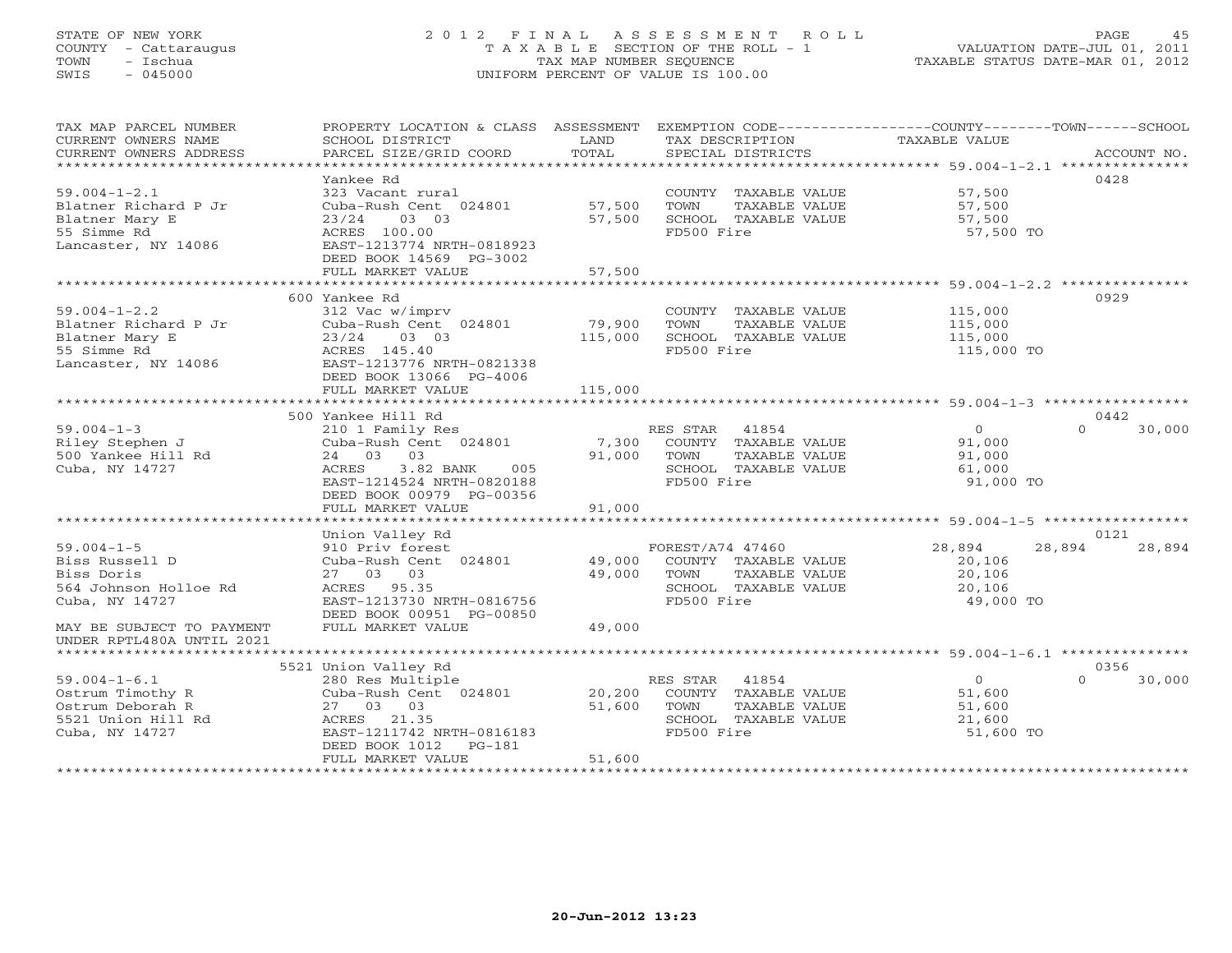# STATE OF NEW YORK 2 0 1 2 F I N A L A S S E S S M E N T R O L L PAGE 46 COUNTY - Cattaraugus T A X A B L E SECTION OF THE ROLL - 1 VALUATION DATE-JUL 01, 2011 TOWN - Ischua TAX MAP NUMBER SEQUENCE TAXABLE STATUS DATE-MAR 01, 2012 SWIS - 045000 UNIFORM PERCENT OF VALUE IS 100.00

| TAX MAP PARCEL NUMBER  |                                                                              |                      |                                                                                                                                                                                                                                                                                                                                                                                                                                                                                                               | PROPERTY LOCATION & CLASS ASSESSMENT EXEMPTION CODE---------------COUNTY-------TOWN------SCHOOL |             |
|------------------------|------------------------------------------------------------------------------|----------------------|---------------------------------------------------------------------------------------------------------------------------------------------------------------------------------------------------------------------------------------------------------------------------------------------------------------------------------------------------------------------------------------------------------------------------------------------------------------------------------------------------------------|-------------------------------------------------------------------------------------------------|-------------|
| CURRENT OWNERS NAME    | SCHOOL DISTRICT                                                              | LAND                 | TAX DESCRIPTION                                                                                                                                                                                                                                                                                                                                                                                                                                                                                               | TAXABLE VALUE                                                                                   |             |
| CURRENT OWNERS ADDRESS | PARCEL SIZE/GRID COORD                                                       | TOTAL                | SPECIAL DISTRICTS                                                                                                                                                                                                                                                                                                                                                                                                                                                                                             |                                                                                                 | ACCOUNT NO. |
|                        |                                                                              |                      |                                                                                                                                                                                                                                                                                                                                                                                                                                                                                                               |                                                                                                 |             |
|                        | 5527 Union Valley Rd                                                         |                      |                                                                                                                                                                                                                                                                                                                                                                                                                                                                                                               |                                                                                                 | 0608        |
| $59.004 - 1 - 6.2$     | 270 Mfg housing<br>Cuba-Rush Cent 024801 5,500                               |                      | $\begin{tabular}{lllllll} \multicolumn{2}{c}{\textbf{COUNTY}} & \textbf{TAXABLE VALUE} & & \\ \multicolumn{2}{c}{\textbf{COUNTY}} & \textbf{TAXABLE VALUE} & & \\ \multicolumn{2}{c}{\textbf{Cous }} & \textbf{Cous } & \\ \multicolumn{2}{c}{\textbf{Cous }} & \textbf{Cous } & \\ \multicolumn{2}{c}{\textbf{Cous }} & \textbf{Cous } & \\ \multicolumn{2}{c}{\textbf{Cous }} & \textbf{Cous } & \\ \multicolumn{2}{c}{\textbf{Cous }} & \textbf{Cous } & \\ \multicolumn{2}{c}{\textbf{Cous }} & \textbf{$ |                                                                                                 |             |
| Harding Kathleen M     |                                                                              |                      | TOWN<br>TAXABLE VALUE                                                                                                                                                                                                                                                                                                                                                                                                                                                                                         | 28,000                                                                                          |             |
| 76 North End Ave       | 23 03 03                                                                     | 28,000               | SCHOOL TAXABLE VALUE<br>FD500 Fire                                                                                                                                                                                                                                                                                                                                                                                                                                                                            | 28,000                                                                                          |             |
| Kenmore, NY 14217      | ACRES 1.60<br>EAST-1211959 NRTH-0816510                                      |                      |                                                                                                                                                                                                                                                                                                                                                                                                                                                                                                               | 28,000 TO                                                                                       |             |
|                        | DEED BOOK 00976 PG-00648                                                     |                      |                                                                                                                                                                                                                                                                                                                                                                                                                                                                                                               |                                                                                                 |             |
|                        | FULL MARKET VALUE                                                            | 28,000               |                                                                                                                                                                                                                                                                                                                                                                                                                                                                                                               |                                                                                                 |             |
|                        |                                                                              |                      |                                                                                                                                                                                                                                                                                                                                                                                                                                                                                                               |                                                                                                 |             |
|                        | 5739 Union Valley Rd                                                         |                      | 55 PCT OF VALUE USED FOR EXEMPTION PURPOSES                                                                                                                                                                                                                                                                                                                                                                                                                                                                   |                                                                                                 | 0197        |
| $59.004 - 1 - 7.1$     |                                                                              |                      | AGED C/T/S 41800                                                                                                                                                                                                                                                                                                                                                                                                                                                                                              | 8,800<br>8,800                                                                                  | 8,800       |
| Washburn Elizabeth M   | 270 Mfg housing<br>Cuba-Rush Cent 024801 5,600 SR STAR<br>COLLET 100 SR STAR |                      | 41834                                                                                                                                                                                                                                                                                                                                                                                                                                                                                                         | $\overline{0}$                                                                                  | 23,200      |
| Appleby Paul D         | 23 03 03                                                                     |                      | 32,000 COUNTY TAXABLE VALUE<br>TOWN TAXABLE VALUE                                                                                                                                                                                                                                                                                                                                                                                                                                                             | $\begin{smallmatrix}&&0\0&23\, ,200\end{smallmatrix}$<br>23,200                                 |             |
| 5739 Union Valley Rd   | ACRES 1.70                                                                   |                      | TAXABLE VALUE                                                                                                                                                                                                                                                                                                                                                                                                                                                                                                 | 23,200                                                                                          |             |
| Cuba, NY 14727         |                                                                              |                      | SCHOOL TAXABLE VALUE                                                                                                                                                                                                                                                                                                                                                                                                                                                                                          |                                                                                                 |             |
|                        | DEED BOOK 1032 PG-242                                                        |                      | FD500 Fire                                                                                                                                                                                                                                                                                                                                                                                                                                                                                                    | LUE $0$<br>32,000 TO                                                                            |             |
|                        | FULL MARKET VALUE                                                            | 32,000               |                                                                                                                                                                                                                                                                                                                                                                                                                                                                                                               |                                                                                                 |             |
|                        |                                                                              |                      |                                                                                                                                                                                                                                                                                                                                                                                                                                                                                                               |                                                                                                 |             |
|                        | Union Valley Rd                                                              |                      |                                                                                                                                                                                                                                                                                                                                                                                                                                                                                                               |                                                                                                 | 0574        |
| $59.004 - 1 - 7.2$     | 323 Vacant rural                                                             |                      | COUNTY TAXABLE VALUE 25,600                                                                                                                                                                                                                                                                                                                                                                                                                                                                                   |                                                                                                 |             |
| Calhoun Donald         | Cuba-Rush Cent 024801                                                        | 25,600               | TOWN<br>TAXABLE VALUE                                                                                                                                                                                                                                                                                                                                                                                                                                                                                         | 25,600                                                                                          |             |
| Calhoun Rose           | 23 03 03                                                                     |                      | 25,600 SCHOOL TAXABLE VALUE                                                                                                                                                                                                                                                                                                                                                                                                                                                                                   | 25,600                                                                                          |             |
| Attn: Terri Duvall     | Life Use - Donald-Rose                                                       |                      | FD500 Fire                                                                                                                                                                                                                                                                                                                                                                                                                                                                                                    | 25,600 TO                                                                                       |             |
| 3925 Gooseneck Rd      | ACRES 29.11                                                                  |                      |                                                                                                                                                                                                                                                                                                                                                                                                                                                                                                               |                                                                                                 |             |
| Delevan, NY 14042      | EAST-1212148 NRTH-0817068<br>DEED BOOK 00950 PG-01099                        |                      |                                                                                                                                                                                                                                                                                                                                                                                                                                                                                                               |                                                                                                 |             |
|                        | FULL MARKET VALUE                                                            | 25,600               |                                                                                                                                                                                                                                                                                                                                                                                                                                                                                                               |                                                                                                 |             |
|                        |                                                                              |                      |                                                                                                                                                                                                                                                                                                                                                                                                                                                                                                               |                                                                                                 |             |
|                        | Union Valley Rd                                                              |                      |                                                                                                                                                                                                                                                                                                                                                                                                                                                                                                               |                                                                                                 | 0877        |
| $59.004 - 1 - 7.3$     |                                                                              |                      | COUNTY TAXABLE VALUE 20,400                                                                                                                                                                                                                                                                                                                                                                                                                                                                                   |                                                                                                 |             |
| Vanmort Lawrence       | 260 Seasonal res<br>Cuba-Rush Cent 024801 13,100                             |                      | TOWN<br>TAXABLE VALUE                                                                                                                                                                                                                                                                                                                                                                                                                                                                                         | 20,400                                                                                          |             |
| Vanmort Wendy          | ACRES 11.55                                                                  | 20,400               | SCHOOL TAXABLE VALUE                                                                                                                                                                                                                                                                                                                                                                                                                                                                                          | 20,400                                                                                          |             |
| 5729 Union Vly         | EAST-1211188 NRTH-0817297                                                    |                      | FD500 Fire                                                                                                                                                                                                                                                                                                                                                                                                                                                                                                    | 20,400 TO                                                                                       |             |
| Cuba, NY 14737         | DEED BOOK 1007 PG-58                                                         |                      |                                                                                                                                                                                                                                                                                                                                                                                                                                                                                                               |                                                                                                 |             |
|                        | FULL MARKET VALUE                                                            | 20,400               |                                                                                                                                                                                                                                                                                                                                                                                                                                                                                                               |                                                                                                 |             |
|                        |                                                                              |                      |                                                                                                                                                                                                                                                                                                                                                                                                                                                                                                               |                                                                                                 |             |
|                        | 5589 Union Valley Rd                                                         |                      |                                                                                                                                                                                                                                                                                                                                                                                                                                                                                                               |                                                                                                 | 0071        |
| $59.004 - 1 - 8.1$     | 210 1 Family Res<br>Cuba-Rush Cent 024801                                    |                      | 41834<br>SR STAR                                                                                                                                                                                                                                                                                                                                                                                                                                                                                              | $\overline{0}$<br>$\Omega$                                                                      | 62,200      |
| Calhoun Donald C       |                                                                              |                      | 8,100 COUNTY TAXABLE VALUE                                                                                                                                                                                                                                                                                                                                                                                                                                                                                    | 73,500                                                                                          |             |
| Calhoun Rose           | 23 03 03                                                                     | 73,500 TOWN<br>SCHOO | TAXABLE VALUE                                                                                                                                                                                                                                                                                                                                                                                                                                                                                                 | 73,500<br>11,300                                                                                |             |
| Penny Sage             | $L/u$ - Donald-Rose                                                          |                      | SCHOOL TAXABLE VALUE                                                                                                                                                                                                                                                                                                                                                                                                                                                                                          |                                                                                                 |             |
| 5589 Union Valley Rd   | ACRES<br>4.85                                                                |                      | FD500 Fire                                                                                                                                                                                                                                                                                                                                                                                                                                                                                                    | 73,500 TO                                                                                       |             |
| Cuba, NY 14727         | EAST-1211757 NRTH-0817332<br>DEED BOOK 00950 PG-01102                        |                      |                                                                                                                                                                                                                                                                                                                                                                                                                                                                                                               |                                                                                                 |             |
|                        | FULL MARKET VALUE                                                            | 73,500               |                                                                                                                                                                                                                                                                                                                                                                                                                                                                                                               |                                                                                                 |             |
|                        |                                                                              |                      |                                                                                                                                                                                                                                                                                                                                                                                                                                                                                                               |                                                                                                 |             |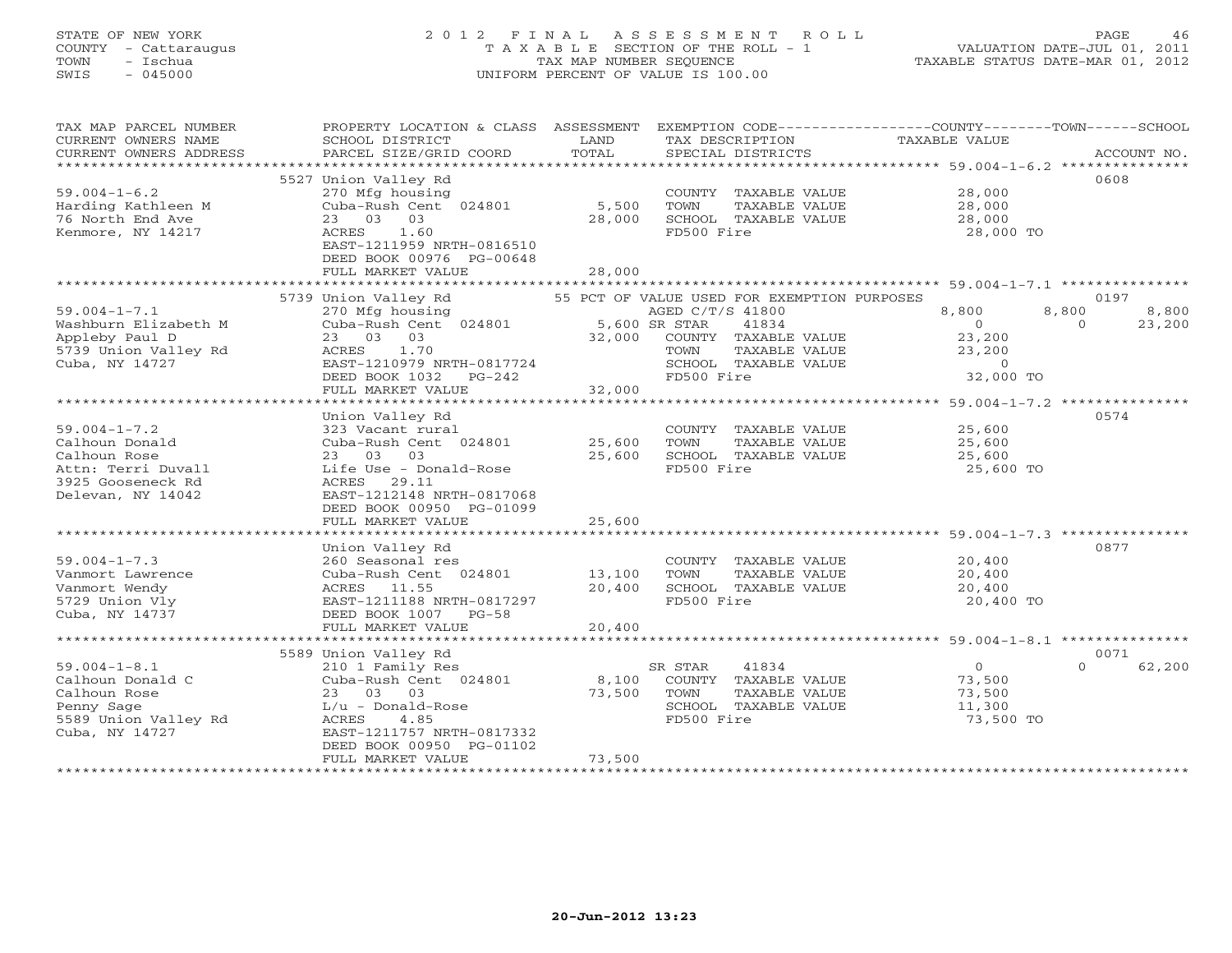## STATE OF NEW YORK 2 0 1 2 F I N A L A S S E S S M E N T R O L L PAGE 47 COUNTY - Cattaraugus T A X A B L E SECTION OF THE ROLL - 1 VALUATION DATE-JUL 01, 2011 TOWN - Ischua TAX MAP NUMBER SEQUENCE TAXABLE STATUS DATE-MAR 01, 2012 SWIS - 045000 UNIFORM PERCENT OF VALUE IS 100.00UNIFORM PERCENT OF VALUE IS 100.00

| TAX MAP PARCEL NUMBER<br>CURRENT OWNERS NAME<br>CURRENT OWNERS ADDRESS                                 | PROPERTY LOCATION & CLASS ASSESSMENT<br>SCHOOL DISTRICT<br>PARCEL SIZE/GRID COORD                                                                                                    | LAND<br>TOTAL             | EXEMPTION CODE-----------------COUNTY-------TOWN------SCHOOL<br>TAX DESCRIPTION<br>SPECIAL DISTRICTS     | <b>TAXABLE VALUE</b>                                      | ACCOUNT NO.                |
|--------------------------------------------------------------------------------------------------------|--------------------------------------------------------------------------------------------------------------------------------------------------------------------------------------|---------------------------|----------------------------------------------------------------------------------------------------------|-----------------------------------------------------------|----------------------------|
| *************************                                                                              |                                                                                                                                                                                      |                           |                                                                                                          |                                                           | ***************            |
| $59.004 - 1 - 8.2$<br>Sage Mark<br>Sage Penny<br>5639 Union Valley Rd<br>PO Box 5639<br>Cuba, NY 14727 | 5639 Union Valley Rd<br>210 1 Family Res<br>Cuba-Rush Cent 024801<br>ACRES<br>1.35<br>EAST-1211901 NRTH-0817514<br>DEED BOOK 1021<br>PG-994<br>FULL MARKET VALUE                     | 5,300<br>91,400<br>91,400 | RES STAR<br>41854<br>COUNTY TAXABLE VALUE<br>TOWN<br>TAXABLE VALUE<br>SCHOOL TAXABLE VALUE<br>FD500 Fire | $\overline{O}$<br>91,400<br>91,400<br>61,400<br>91,400 TO | 0893<br>$\Omega$<br>30,000 |
|                                                                                                        |                                                                                                                                                                                      |                           |                                                                                                          |                                                           |                            |
| $59.004 - 1 - 9.1$<br>Smith Lawrence L<br>369 Munger Hollow Rd<br>Cuba, NY 14727                       | Yankee Hill Rd<br>323 Vacant rural<br>Cuba-Rush Cent 024801<br>23 03 03<br>inc. $59.004 - 1 - 9.2$<br>62<br>ACRES 75.00<br>EAST-1211934 NRTH-0818560<br>DEED BOOK 10118 PG-4002      | 52,800<br>52,800          | COUNTY TAXABLE VALUE<br>TOWN<br>TAXABLE VALUE<br>SCHOOL TAXABLE VALUE<br>FD500 Fire                      | 52,800<br>52,800<br>52,800<br>52,800 TO                   | 0110                       |
|                                                                                                        | FULL MARKET VALUE                                                                                                                                                                    | 52,800                    |                                                                                                          |                                                           |                            |
|                                                                                                        |                                                                                                                                                                                      |                           |                                                                                                          |                                                           |                            |
| $59.004 - 1 - 9.3$<br>Johnson Cheryl<br>615 Yanke Hill Rd<br>Cuba, NY 14727                            | 615 Yankee Hill Rd<br>270 Mfg housing<br>Cuba-Rush Cent 024801<br>23 03<br>03<br><b>ACRES</b><br>3.20<br>EAST-1212695 NRTH-0819556<br>DEED BOOK 1004<br>$PG-98$<br>FULL MARKET VALUE | 6,800<br>33,500<br>33,500 | 41854<br>RES STAR<br>COUNTY TAXABLE VALUE<br>TOWN<br>TAXABLE VALUE<br>SCHOOL TAXABLE VALUE<br>FD500 Fire | $\Omega$<br>33,500<br>33,500<br>3,500<br>33,500 TO        | 0872<br>$\Omega$<br>30,000 |
|                                                                                                        |                                                                                                                                                                                      |                           |                                                                                                          |                                                           |                            |
| $59.004 - 1 - 9.4$<br>Hillman Kenneth<br>Hillman Merrie C<br>678 Yankee Rd<br>Cuba, NY 14727           | $Co$ Rd $87$<br>323 Vacant rural<br>Cuba-Rush Cent 024801<br>23 03 03<br>ACRES 17.30<br>EAST-1211335 NRTH-0819528                                                                    | 17,500<br>17,500          | COUNTY TAXABLE VALUE<br><b>TAXABLE VALUE</b><br><b>TOWN</b><br>SCHOOL TAXABLE VALUE<br>FD500 Fire        | 17,500<br>17,500<br>17,500<br>17,500 TO                   | 0875                       |
|                                                                                                        | DEED BOOK 1005<br>$PG-243$<br>FULL MARKET VALUE                                                                                                                                      | 17,500                    |                                                                                                          |                                                           |                            |
|                                                                                                        | ****************************                                                                                                                                                         | ************              | ******************************** 59.004-1-10 *****************                                           |                                                           |                            |
| $59.004 - 1 - 10$<br>Blatner Richard P Jr<br>Blatner Mary E<br>55 Simme Rd<br>Lancaster, NY 14086      | 600 Yankee Rd<br>314 Rural vac<10<br>Cuba-Rush Cent 024801<br>24 03<br>03<br>FRNT 250.00 DPTH 175.00<br>ACRES<br>1.00<br>EAST-1213442 NRTH-0820092<br>DEED BOOK 13066 PG-4006        | 5,000<br>5,000            | COUNTY TAXABLE VALUE<br>TAXABLE VALUE<br>TOWN<br>SCHOOL TAXABLE VALUE<br>FD500 Fire                      | 5,000<br>5,000<br>5,000<br>5,000 TO                       | 0437                       |
|                                                                                                        | FULL MARKET VALUE                                                                                                                                                                    | 5,000                     |                                                                                                          |                                                           |                            |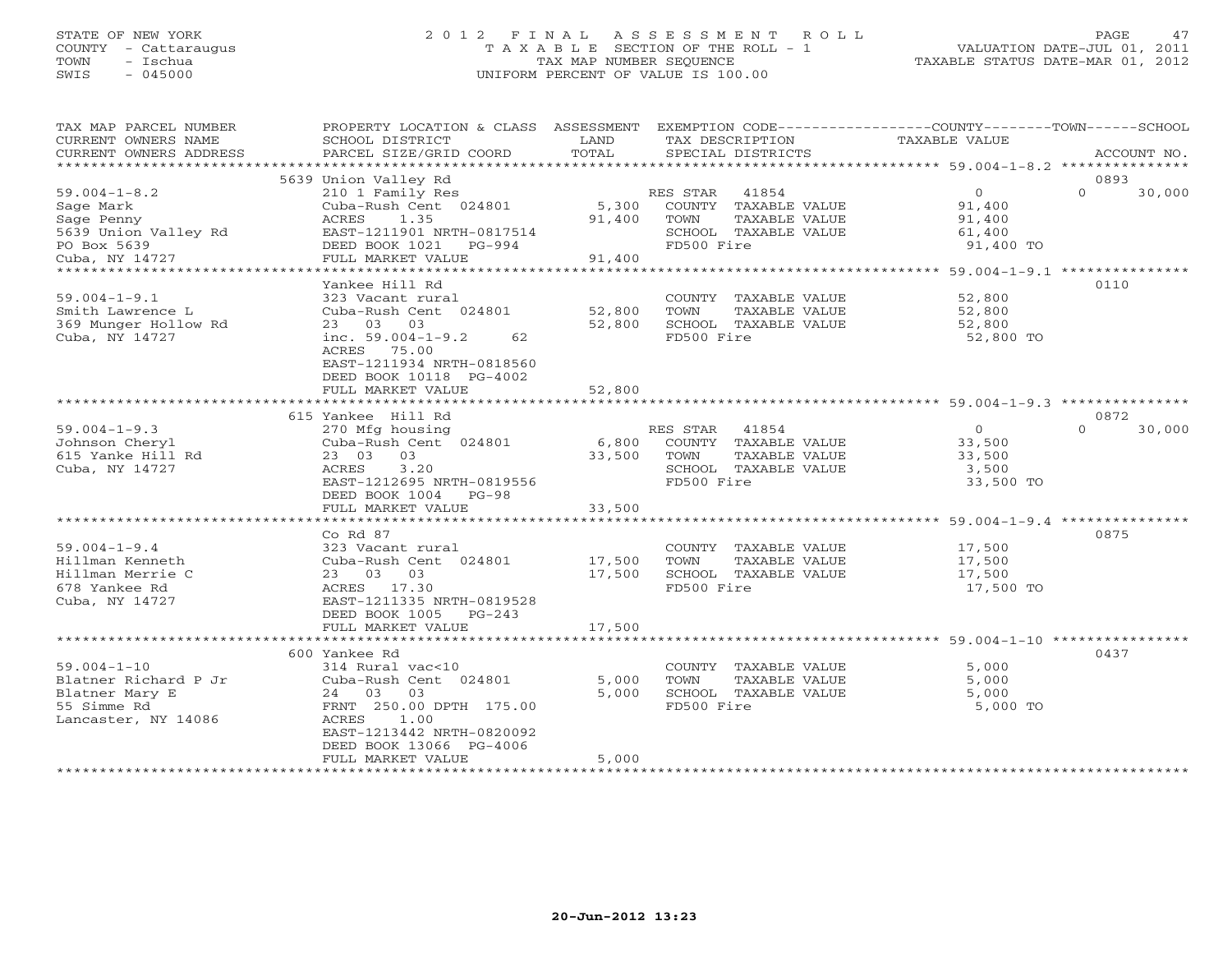# STATE OF NEW YORK 2 0 1 2 F I N A L A S S E S S M E N T R O L L PAGE 48 COUNTY - Cattaraugus T A X A B L E SECTION OF THE ROLL - 1 VALUATION DATE-JUL 01, 2011 TOWN - Ischua TAX MAP NUMBER SEQUENCE TAXABLE STATUS DATE-MAR 01, 2012 SWIS - 045000 UNIFORM PERCENT OF VALUE IS 100.00

| TAX MAP PARCEL NUMBER     | PROPERTY LOCATION & CLASS ASSESSMENT |         |                       | EXEMPTION CODE-----------------COUNTY-------TOWN------SCHOOL |
|---------------------------|--------------------------------------|---------|-----------------------|--------------------------------------------------------------|
| CURRENT OWNERS NAME       | SCHOOL DISTRICT                      | LAND    | TAX DESCRIPTION       | TAXABLE VALUE                                                |
| CURRENT OWNERS ADDRESS    | PARCEL SIZE/GRID COORD               | TOTAL   | SPECIAL DISTRICTS     | ACCOUNT NO.                                                  |
| ****************          | *************************            |         |                       |                                                              |
|                           | 640 Yankee Rd                        |         |                       | 0112                                                         |
| $59.004 - 1 - 13.1$       | 240 Rural res                        |         | COUNTY TAXABLE VALUE  | 205,000                                                      |
| Blatner Richard P Jr      | Cuba-Rush Cent 024801                | 23,900  | TOWN<br>TAXABLE VALUE | 205,000                                                      |
| Blatner Mary E            | 24 03 03                             | 205,000 | SCHOOL TAXABLE VALUE  | 205,000                                                      |
| 55 Simme Rd               | ACRES 26.60                          |         | FD500 Fire            | 205,000 TO                                                   |
| Lancaster, NY 14086       | EAST-1212304 NRTH-0821281            |         |                       |                                                              |
|                           | DEED BOOK 13066 PG-4005              |         |                       |                                                              |
|                           | FULL MARKET VALUE                    | 205,000 |                       |                                                              |
|                           |                                      |         |                       |                                                              |
|                           | 678 Yankee Rd                        |         |                       | 0788                                                         |
| $59.004 - 1 - 13.2$       | 210 1 Family Res                     |         | SR STAR<br>41834      | $\overline{O}$<br>$\Omega$<br>62,200                         |
| Hillman Kenneth D         | Cuba-Rush Cent 024801                | 22,600  | COUNTY TAXABLE VALUE  | 111,000                                                      |
| Hillman Merrie            | 24 03 03                             | 111,000 | TOWN<br>TAXABLE VALUE | 111,000                                                      |
| 678 Yankee Rd             | ACRES 24.75                          |         | SCHOOL TAXABLE VALUE  | 48,800                                                       |
| Cuba, NY 14727            | EAST-1211445 NRTH-0821243            |         | FD500 Fire            | 111,000 TO                                                   |
|                           | DEED BOOK 00922 PG-01136             |         |                       |                                                              |
|                           | FULL MARKET VALUE                    | 111,000 |                       |                                                              |
|                           |                                      |         |                       |                                                              |
|                           | Yankee Rd                            |         |                       | 0789                                                         |
| $59.004 - 1 - 13.3$       | 314 Rural vac<10                     |         | COUNTY TAXABLE VALUE  | 22,600                                                       |
| Smith Gregory J           | Cuba-Rush Cent 024801                | 22,600  | TAXABLE VALUE<br>TOWN | 22,600                                                       |
| 3964 Mapleton Rd          | 24 03 03                             | 22,600  | SCHOOL TAXABLE VALUE  | 22,600                                                       |
| North Tonawanda, NY 14120 | ACRES 24.75                          |         | FD500 Fire            | 22,600 TO                                                    |
|                           | EAST-1211020 NRTH-0821244            |         |                       |                                                              |
|                           | DEED BOOK 00931 PG-00208             |         |                       |                                                              |
|                           | FULL MARKET VALUE                    | 22,600  |                       |                                                              |
|                           |                                      |         |                       |                                                              |
|                           | 646 Yankee Rd                        |         |                       | 0790                                                         |
| $59.004 - 1 - 13.4$       | 260 Seasonal res                     |         | COUNTY TAXABLE VALUE  | 46,500                                                       |
| Sumbrum Robert            | Cuba-Rush Cent 024801                | 8,200   | TOWN<br>TAXABLE VALUE | 46,500                                                       |
| 1075 East & West Rd       | 24 03 03                             | 46,500  | SCHOOL TAXABLE VALUE  | 46,500                                                       |
| W. Seneca, NY 14224       | Ff 240.00                            |         | FD500 Fire            | 46,500 TO                                                    |
|                           | ACRES<br>5.00                        |         |                       |                                                              |
|                           | EAST-1211886 NRTH-0821451            |         |                       |                                                              |
|                           | DEED BOOK 13450 PG-2001              |         |                       |                                                              |
|                           | FULL MARKET VALUE                    | 46,500  |                       |                                                              |
|                           | Yankee Hill Rd                       |         |                       | 0861                                                         |
| $59.004 - 1 - 13.5$       | 323 Vacant rural                     |         | COUNTY TAXABLE VALUE  |                                                              |
| Blatner Richard P Jr      | Cuba-Rush Cent 024801                | 19,000  | TOWN<br>TAXABLE VALUE | 19,000<br>19,000                                             |
| Blatner Mary E            | 24 03 03                             | 19,000  | SCHOOL TAXABLE VALUE  | 19,000                                                       |
| 55 Simme Rd               | Ff 181.63                            |         | FD500 Fire            | 19,000 TO                                                    |
| Lancaster, NY 14086       | ACRES 19.75                          |         |                       |                                                              |
|                           | EAST-1211789 NRTH-0820402            |         |                       |                                                              |
|                           | DEED BOOK 13066 PG-4005              |         |                       |                                                              |
|                           | FULL MARKET VALUE                    | 19,000  |                       |                                                              |
|                           |                                      |         |                       |                                                              |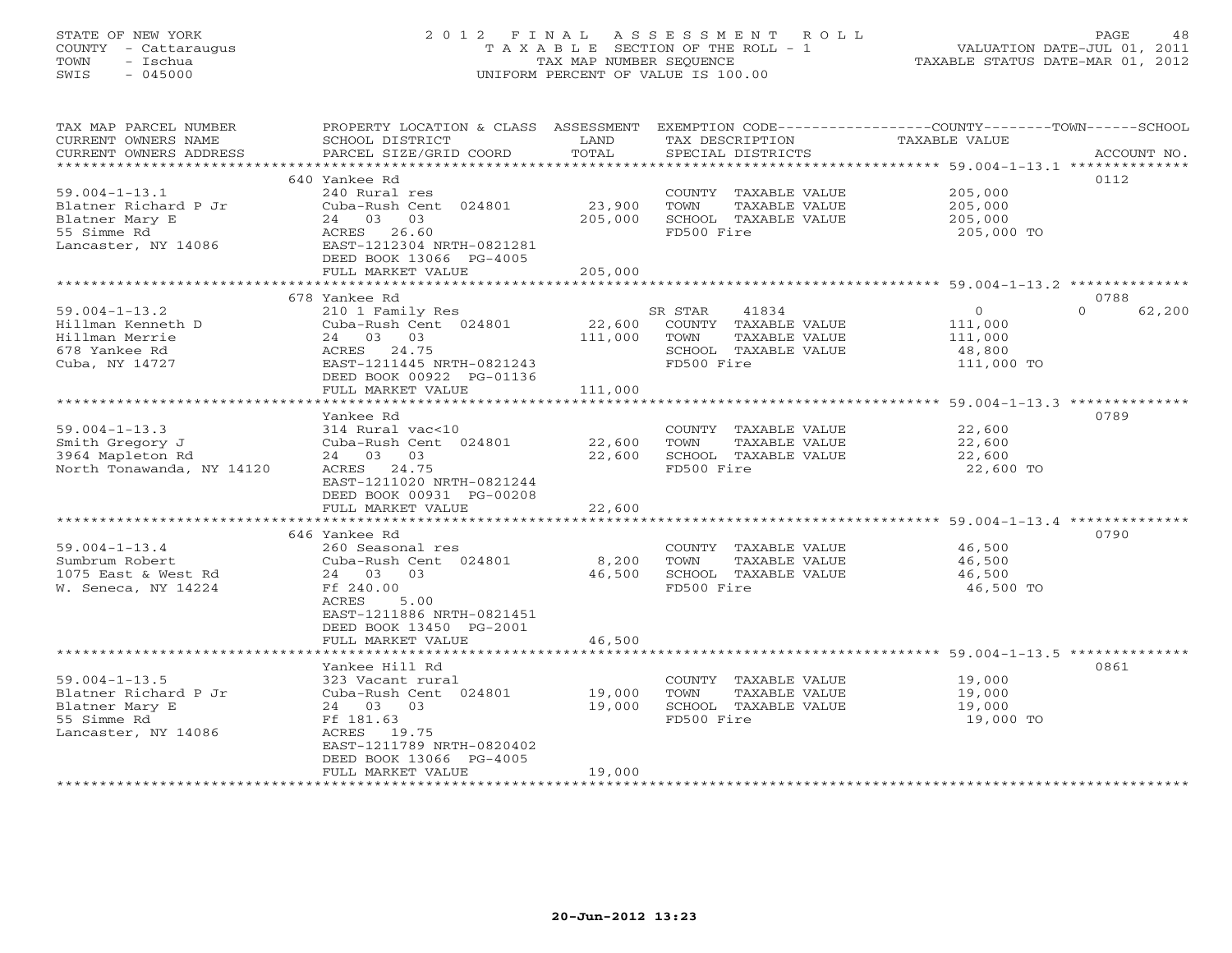# STATE OF NEW YORK 2 0 1 2 F I N A L A S S E S S M E N T R O L L PAGE 49 COUNTY - Cattaraugus T A X A B L E SECTION OF THE ROLL - 1 VALUATION DATE-JUL 01, 2011 TOWN - Ischua TAX MAP NUMBER SEQUENCE TAXABLE STATUS DATE-MAR 01, 2012 SWIS - 045000 UNIFORM PERCENT OF VALUE IS 100.00

| TAX MAP PARCEL NUMBER                  | PROPERTY LOCATION & CLASS ASSESSMENT EXEMPTION CODE---------------COUNTY-------TOWN------SCHOOL |        |                                    |                     |      |
|----------------------------------------|-------------------------------------------------------------------------------------------------|--------|------------------------------------|---------------------|------|
| CURRENT OWNERS NAME                    | SCHOOL DISTRICT                                                                                 | LAND   | TAX DESCRIPTION                    | TAXABLE VALUE       |      |
|                                        |                                                                                                 |        |                                    |                     |      |
|                                        |                                                                                                 |        |                                    |                     |      |
|                                        | 538 Abbott Rd (Off)                                                                             |        |                                    |                     | 0449 |
| $59.004 - 2 - 1$                       |                                                                                                 |        | COUNTY TAXABLE VALUE 26,500        |                     |      |
| Swift Randy                            |                                                                                                 |        | TAXABLE VALUE                      | 26,500              |      |
| Swift Judy A                           | 16 03 03                                                                                        | 26,500 | SCHOOL TAXABLE VALUE               | 26,500              |      |
| 538 Abbotts Rd                         | ACRES 30.38                                                                                     |        | FD500 Fire                         | 26,500 TO           |      |
| Cuba, NY 14727                         | EAST-1215256 NRTH-0823287                                                                       |        |                                    |                     |      |
|                                        | DEED BOOK 00983 PG-00662                                                                        |        |                                    |                     |      |
|                                        | FULL MARKET VALUE                                                                               | 26,500 |                                    |                     |      |
|                                        |                                                                                                 |        |                                    |                     |      |
|                                        | Abbotts Rd                                                                                      |        |                                    |                     | 0231 |
| $59.004 - 2 - 2.1$                     | 323 Vacant rural                                                                                |        | COUNTY TAXABLE VALUE               | 50,800              |      |
| Linderman Casey J Sr                   | Cuba-Rush Cent 024801 50,800                                                                    |        | TOWN<br>TAXABLE VALUE              | 50,800              |      |
| 94 W Main St                           | 16 03 03                                                                                        | 50,800 | SCHOOL TAXABLE VALUE               | 50,800              |      |
| Cuba, NY 14727                         | ACRES 71.23                                                                                     |        | FD500 Fire                         | 50,800 TO           |      |
|                                        | EAST-1217001 NRTH-0823268<br>DEED BOOK 5097 PG-8001                                             |        |                                    |                     |      |
|                                        | FULL MARKET VALUE                                                                               | 50,800 |                                    |                     |      |
|                                        |                                                                                                 |        |                                    |                     |      |
|                                        | 416 Abbotts Rd                                                                                  |        |                                    |                     | 0952 |
| $59.004 - 2 - 2.2$                     | 210 1 Family Res                                                                                |        | COUNTY TAXABLE VALUE 25,000        |                     |      |
| Linderman John                         | Cuba-Rush Cent 024801 5,100 TOWN                                                                |        | TAXABLE VALUE                      | 25,000              |      |
| Linderman Roxanne                      | 16 03 03                                                                                        |        | 25,000 SCHOOL TAXABLE VALUE        | 25,000              |      |
| 416 Abbotts Rd                         | ACRES 1.18                                                                                      |        | FD500 Fire                         | 25,000 TO           |      |
| Cuba, NY 14727                         | EAST-1217269 NRTH-0823874                                                                       |        |                                    |                     |      |
|                                        | DEED BOOK 12547 PG-8001                                                                         |        |                                    |                     |      |
|                                        | FULL MARKET VALUE                                                                               | 25,000 |                                    |                     |      |
|                                        |                                                                                                 |        |                                    |                     |      |
|                                        | Abbott Rd (Co Rd 24)                                                                            |        |                                    |                     | 0317 |
| $59.004 - 2 - 3$                       | 314 Rural vac<10                                                                                |        | COUNTY TAXABLE VALUE               | 5.400               |      |
| Edwards Beverly A                      | Cuba-Rush Cent 024801 5,400 TOWN                                                                |        | TAXABLE VALUE                      | 5,400               |      |
| Edwards Rodney                         | 16 03 03                                                                                        |        | 5,400 SCHOOL TAXABLE VALUE         | 5,400               |      |
| 7194 Cloverleaf Rd                     | FRNT 520.00 DPTH 240.00                                                                         |        | FD500 Fire                         | 5,400 TO            |      |
| Belfast, NY 14711                      | ACRES 1.56                                                                                      |        |                                    |                     |      |
|                                        | EAST-1218304 NRTH-0823369                                                                       |        |                                    |                     |      |
|                                        | DEED BOOK 00946 PG-00112                                                                        |        |                                    |                     |      |
|                                        | FULL MARKET VALUE                                                                               | 5,400  |                                    |                     |      |
|                                        |                                                                                                 |        |                                    |                     |      |
|                                        | Abbott Rd                                                                                       |        |                                    |                     | 0454 |
| $59.004 - 2 - 4.1$                     | 105 Vac farmland<br>Cuba-Rush Cent 024801 28,500                                                |        | COUNTY TAXABLE VALUE 28,500        |                     |      |
| Stadler Dale C                         |                                                                                                 |        | TOWN<br>TAXABLE VALUE              | 28,500              |      |
| Stadler Lisa A<br>170 Munger Hollow Rd | 16 03 03<br>ACRES 54.15                                                                         | 28,500 | SCHOOL TAXABLE VALUE<br>FD500 Fire | 28,500<br>28,500 TO |      |
|                                        | EAST-1218799 NRTH-0822394                                                                       |        |                                    |                     |      |
| Cuba, NY 14727                         | DEED BOOK 15462 PG-8002                                                                         |        |                                    |                     |      |
|                                        | FULL MARKET VALUE                                                                               | 28,500 |                                    |                     |      |
|                                        |                                                                                                 |        |                                    |                     |      |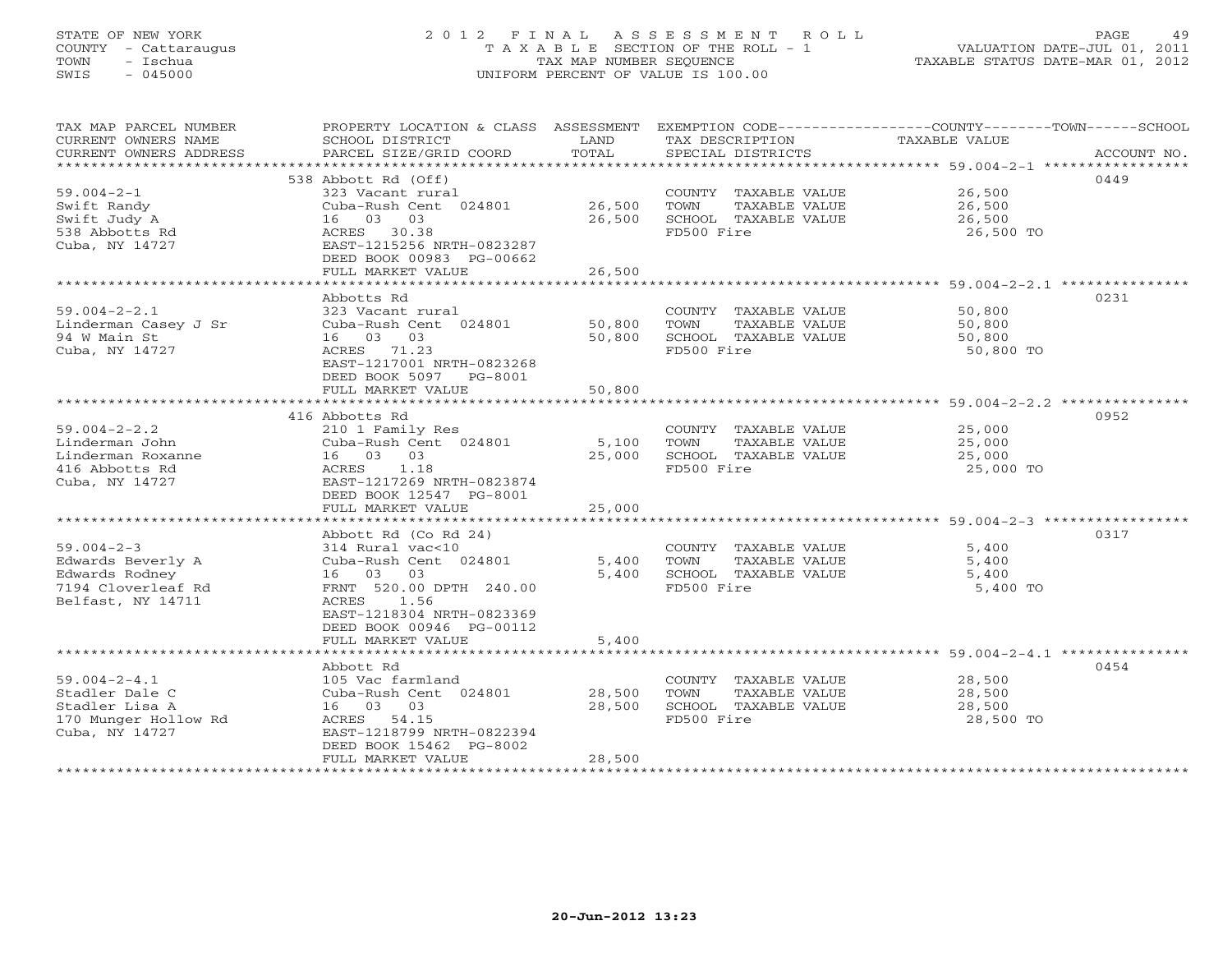## STATE OF NEW YORK 2 0 1 2 F I N A L A S S E S S M E N T R O L L PAGE 50 COUNTY - Cattaraugus T A X A B L E SECTION OF THE ROLL - 1 VALUATION DATE-JUL 01, 2011 TOWN - Ischua TAX MAP NUMBER SEQUENCE TAXABLE STATUS DATE-MAR 01, 2012 SWIS - 045000 UNIFORM PERCENT OF VALUE IS 100.00UNIFORM PERCENT OF VALUE IS 100.00

| TAX MAP PARCEL NUMBER<br>CURRENT OWNERS NAME<br>CURRENT OWNERS ADDRESS                                      | PROPERTY LOCATION & CLASS ASSESSMENT<br>SCHOOL DISTRICT<br>PARCEL SIZE/GRID COORD                                                                                   | LAND<br>TOTAL              | EXEMPTION CODE-----------------COUNTY-------TOWN------SCHOOL<br>TAX DESCRIPTION<br>SPECIAL DISTRICTS  | TAXABLE VALUE                                                | ACCOUNT NO.        |
|-------------------------------------------------------------------------------------------------------------|---------------------------------------------------------------------------------------------------------------------------------------------------------------------|----------------------------|-------------------------------------------------------------------------------------------------------|--------------------------------------------------------------|--------------------|
|                                                                                                             |                                                                                                                                                                     |                            |                                                                                                       |                                                              |                    |
|                                                                                                             | 170 Munger Hollow Rd                                                                                                                                                |                            |                                                                                                       |                                                              | 0712               |
| $59.004 - 2 - 4.2$<br>Stadler Dale C<br>Stadler Lisa A<br>170 Munger Hollow Rd<br>Cuba, NY 14727            | 210 1 Family Res<br>Cuba-Rush Cent 024801<br>08 03 03<br>4.90<br>ACRES<br>EAST-1219165 NRTH-0820247<br>DEED BOOK 855<br>PG-00426                                    | 8,100<br>100,000           | RES STAR 41854<br>COUNTY TAXABLE VALUE<br>TAXABLE VALUE<br>TOWN<br>SCHOOL TAXABLE VALUE<br>FD500 Fire | $\overline{0}$<br>100,000<br>100,000<br>70,000<br>100,000 TO | $\Omega$<br>30,000 |
|                                                                                                             | FULL MARKET VALUE                                                                                                                                                   | 100,000                    |                                                                                                       |                                                              |                    |
|                                                                                                             |                                                                                                                                                                     |                            |                                                                                                       |                                                              |                    |
|                                                                                                             | 149 Yankee Rd                                                                                                                                                       |                            |                                                                                                       |                                                              | 0775               |
| $59.004 - 2 - 4.3$<br>Hurlburt Terry<br>149 Yankee Rd<br>Cuba, NY 14727                                     | 210 1 Family Res<br>Cuba-Rush Cent 024801<br>03 03<br>07/08<br>ACRES 64.95<br>EAST-1219536 NRTH-0820997<br>DEED BOOK 00979 PG-00023                                 | 47,400<br>125,000          | RES STAR 41854<br>COUNTY TAXABLE VALUE<br>TOWN<br>TAXABLE VALUE<br>SCHOOL TAXABLE VALUE<br>FD500 Fire | $\overline{O}$<br>125,000<br>125,000<br>95,000<br>125,000 TO | $\Omega$<br>30,000 |
|                                                                                                             | FULL MARKET VALUE                                                                                                                                                   | 125,000                    |                                                                                                       |                                                              |                    |
|                                                                                                             | Abbott Rd                                                                                                                                                           |                            |                                                                                                       |                                                              | 9510               |
| $59.004 - 2 - 4.4$<br>Stadler Jason S<br>Yankee Hill Rd<br>Cuba, NY 14727                                   | 105 Vac farmland<br>Cuba-Rush Cent 024801<br>16 03 03<br>ACRES 11.50<br>EAST-1218805 NRTH-0821900<br>DEED BOOK 16549 PG-9001<br>FULL MARKET VALUE                   | 13,100<br>13,100<br>13,100 | COUNTY TAXABLE VALUE<br>TOWN<br>TAXABLE VALUE<br>SCHOOL TAXABLE VALUE<br>FD500 Fire                   | 13,100<br>13,100<br>13,100<br>13,100 TO                      |                    |
|                                                                                                             |                                                                                                                                                                     |                            |                                                                                                       |                                                              |                    |
| $59.004 - 2 - 6$<br>O'Neill J. Christopher<br>O'Neill Elizabeth A<br>7495 E Flats Rd<br>East Otto, NY 14729 | Abbott Rd<br>314 Rural vac<10<br>Cuba-Rush Cent 024801<br>08 03 03<br>FRNT 36.00 DPTH 29.00<br>0.02<br>ACRES<br>EAST-1219634 NRTH-0822753<br>DEED BOOK 8237 PG-8002 | 100<br>100                 | COUNTY TAXABLE VALUE<br>TOWN<br>TAXABLE VALUE<br>SCHOOL TAXABLE VALUE<br>FD500 Fire                   | 100<br>100<br>100<br>100 TO                                  | 0477               |
|                                                                                                             | FULL MARKET VALUE                                                                                                                                                   | 100                        |                                                                                                       |                                                              |                    |
|                                                                                                             |                                                                                                                                                                     |                            |                                                                                                       |                                                              |                    |
| $59.004 - 2 - 7$<br>Allen Laurette L<br>Joseph L/U Joan D<br>362 Pineland Rd SW<br>Mableton, GA 30126       | 141 Abbott Rd<br>210 1 Family Res<br>Cuba-Rush Cent 024801<br>08 03 03<br>1.10<br>ACRES<br>EAST-1219793 NRTH-0822550<br>DEED BOOK 17250 PG-6001                     | 5,100<br>48,000            | COUNTY TAXABLE VALUE<br>TOWN<br>TAXABLE VALUE<br>SCHOOL TAXABLE VALUE<br>FD500 Fire                   | 48,000<br>48,000<br>48,000<br>48,000 TO                      | 0040               |
|                                                                                                             | FULL MARKET VALUE                                                                                                                                                   | 48,000                     |                                                                                                       |                                                              |                    |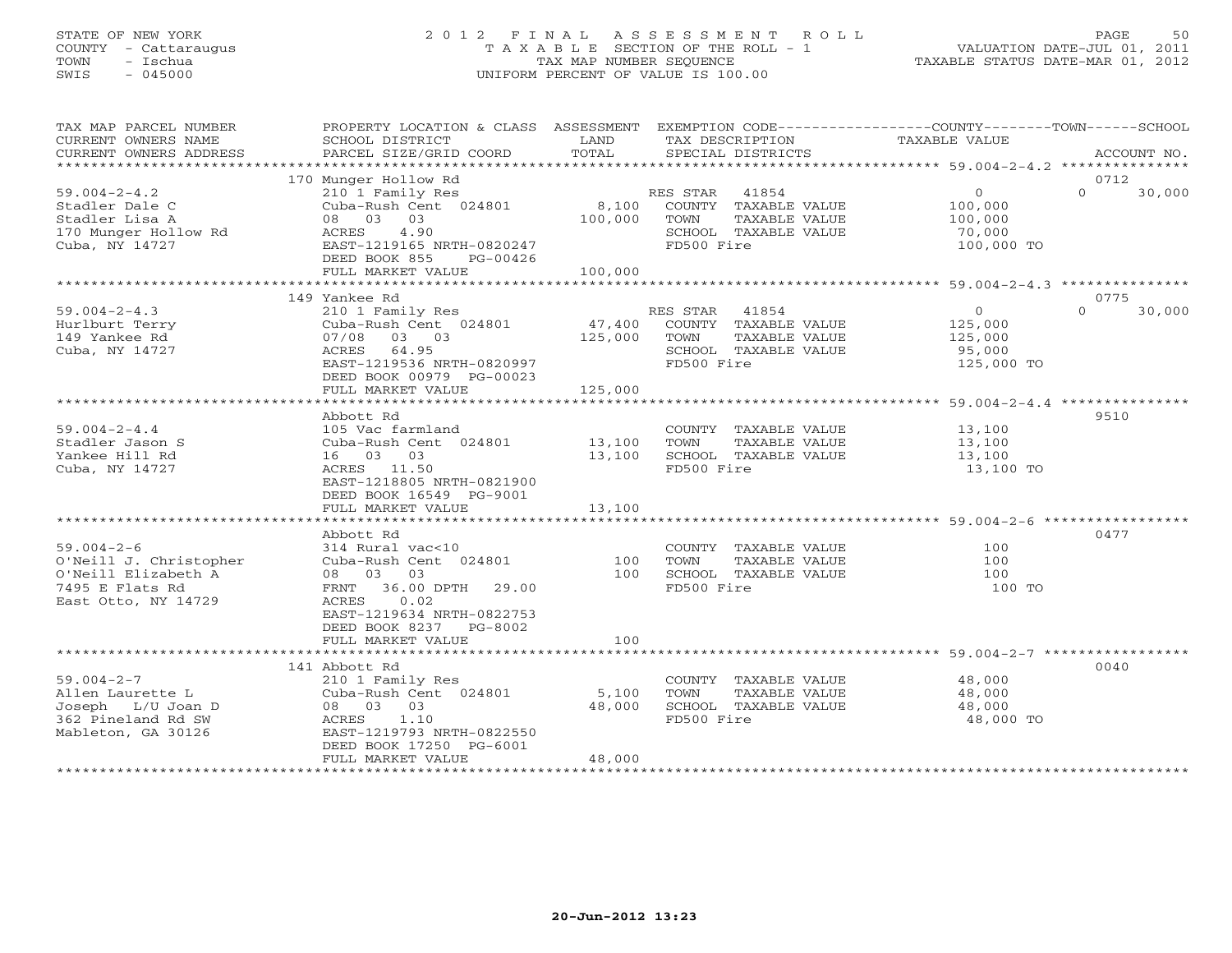## STATE OF NEW YORK 2 0 1 2 F I N A L A S S E S S M E N T R O L L PAGE 51 COUNTY - Cattaraugus T A X A B L E SECTION OF THE ROLL - 1 VALUATION DATE-JUL 01, 2011 TOWN - Ischua TAX MAP NUMBER SEQUENCE TAXABLE STATUS DATE-MAR 01, 2012 SWIS - 045000 UNIFORM PERCENT OF VALUE IS 100.00UNIFORM PERCENT OF VALUE IS 100.00

| TAX MAP PARCEL NUMBER<br>CURRENT OWNERS NAME<br>CURRENT OWNERS ADDRESS                               | PROPERTY LOCATION & CLASS ASSESSMENT<br>SCHOOL DISTRICT<br>PARCEL SIZE/GRID COORD                                                                                                                   | LAND<br>TOTAL           | EXEMPTION CODE-----------------COUNTY-------TOWN------SCHOOL<br>TAX DESCRIPTION<br>SPECIAL DISTRICTS                                | TAXABLE VALUE                                                           | ACCOUNT NO.                            |
|------------------------------------------------------------------------------------------------------|-----------------------------------------------------------------------------------------------------------------------------------------------------------------------------------------------------|-------------------------|-------------------------------------------------------------------------------------------------------------------------------------|-------------------------------------------------------------------------|----------------------------------------|
| *******************                                                                                  |                                                                                                                                                                                                     |                         |                                                                                                                                     |                                                                         |                                        |
| $59.004 - 2 - 9$<br>Neilson Dorothy C<br>Shaffer Carol N<br>5955 Ingalls Rd<br>Cuba, NY 14727        | 5955 Ingalls Rd<br>240 Rural res<br>Cuba-Rush Cent 024801<br>08 03 03<br>Life Use - Dorothy<br>ACRES 33.11<br>EAST-1219563 NRTH-0823464<br>DEED BOOK 6167 PG-2001<br>FULL MARKET VALUE              | 115,000<br>115,000      | CVET C/T<br>41131<br>28,300 SR STAR<br>41834<br>COUNTY TAXABLE VALUE<br>TOWN<br>TAXABLE VALUE<br>SCHOOL TAXABLE VALUE<br>FD500 Fire | 20,000<br>20,000<br>$\circ$<br>95,000<br>95,000<br>52,800<br>115,000 TO | 0335<br>$\Omega$<br>$\Omega$<br>62,200 |
|                                                                                                      | **********************                                                                                                                                                                              | *************           |                                                                                                                                     | ******************** 59.004-2-10 ****************                       |                                        |
| $59.004 - 2 - 10$<br>Booth Allan M<br>Booth Maryjean E<br>5103 Kraus Rd<br>Clarence, NY 14031        | Abbott Rd<br>314 Rural vac<10<br>Cuba-Rush Cent 024801<br>03<br>08 03<br>FRNT 181.00 DPTH 300.00<br>ACRES<br>1.20<br>EAST-1219809 NRTH-0822860<br>DEED BOOK 00932 PG-00602<br>FULL MARKET VALUE     | 5,200<br>5,200<br>5,200 | COUNTY TAXABLE VALUE<br>TOWN<br>TAXABLE VALUE<br>SCHOOL TAXABLE VALUE<br>FD500 Fire                                                 | 5,200<br>5,200<br>5,200<br>5,200 TO                                     | 0039                                   |
|                                                                                                      |                                                                                                                                                                                                     |                         |                                                                                                                                     |                                                                         |                                        |
| $59.004 - 2 - 11$<br>Booth Chester L III<br>Booth Darla<br>13605 Buffalo Rd<br>Springfield, NE 68059 | Abbott Rd<br>314 Rural vac<10<br>Cuba-Rush Cent 024801<br>08 03<br>03<br>FRNT 175.00 DPTH 150.00<br>EAST-1219919 NRTH-0822678<br>DEED BOOK 00931 PG-01073<br>FULL MARKET VALUE                      | 3,900<br>3,900<br>3,900 | COUNTY TAXABLE VALUE<br>TOWN<br>TAXABLE VALUE<br>SCHOOL TAXABLE VALUE<br>FD500 Fire                                                 | 3,900<br>3,900<br>3,900<br>3,900 TO                                     | 0423                                   |
|                                                                                                      | * * * * * * * * * * * * * * * *<br>Abbott Rd                                                                                                                                                        |                         |                                                                                                                                     | ******************** 59.004-2-12.1 *********                            | 0476                                   |
| $59.004 - 2 - 12.1$<br>Patten Brian<br>Patten Pamela<br>5117 Sparling Dr<br>Rochester, NY 14616      | 314 Rural vac<10<br>Cuba-Rush Cent 024801<br>08 03<br>03<br>split to $12.2$ from $12$ #17<br>FRNT 110.00 DPTH 220.00<br>ACRES<br>0.55<br>EAST-1220096 NRTH-0822596<br>DEED BOOK 801<br>PG-00758     | 100<br>100              | COUNTY TAXABLE VALUE<br>TOWN<br>TAXABLE VALUE<br>SCHOOL TAXABLE VALUE<br>FD500 Fire                                                 | 100<br>100<br>100<br>100 TO                                             |                                        |
|                                                                                                      | FULL MARKET VALUE                                                                                                                                                                                   | 100                     |                                                                                                                                     |                                                                         |                                        |
| $59.004 - 2 - 12.2$<br>Weatherly Burton J<br>Weatherly Donna<br>120 Abbott Rd<br>Cuba, NY 14727      | 120 Abbott Rd<br>210 1 Family Res<br>Cuba-Rush Cent 024801<br>08 03 03<br>split from 2-12 #17<br>FRNT 165.00 DPTH 125.00<br>ACRES<br>0.47<br>EAST-1220144 NRTH-0822563<br>DEED BOOK 8928<br>PG-5001 | 3,500<br>13,000         | COUNTY TAXABLE VALUE<br>TOWN<br>TAXABLE VALUE<br>SCHOOL TAXABLE VALUE<br>FD500 Fire                                                 | 13,000<br>13,000<br>13,000<br>13,000 TO                                 | 0930                                   |
| ******************                                                                                   | FULL MARKET VALUE                                                                                                                                                                                   | 13,000                  |                                                                                                                                     |                                                                         |                                        |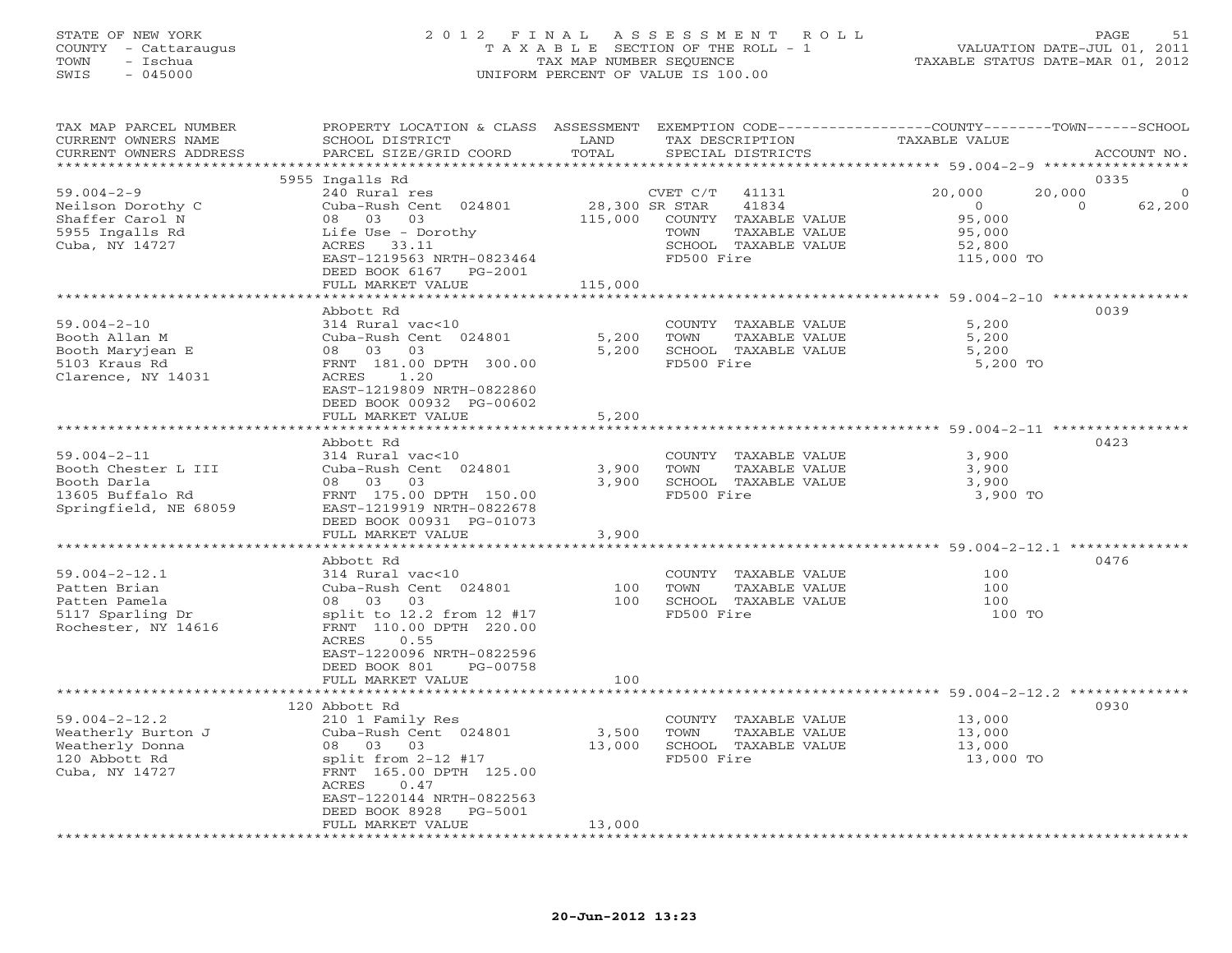#### STATE OF NEW YORK 2 0 1 2 F I N A L A S S E S S M E N T R O L L PAGE 52 COUNTY - Cattaraugus T A X A B L E SECTION OF THE ROLL - 1 VALUATION DATE-JUL 01, 2011 TOWN - Ischua TAX MAP NUMBER SEQUENCE TAXABLE STATUS DATE-MAR 01, 2012 SWIS - 045000 UNIFORM PERCENT OF VALUE IS 100.00UNIFORM PERCENT OF VALUE IS 100.00

| *********<br>********** 59.004-2-14 *****************<br>0002<br>100 Abbott Rd<br>$\circ$<br>$\Omega$<br>$59.004 - 2 - 14$<br>210 1 Family Res<br>41834<br>32,000<br>SR STAR<br>Seamon Cornelius<br>Cuba-Rush Cent 024801<br>3,800<br>COUNTY TAXABLE VALUE<br>32,000<br>32,000<br>Seamon Angela<br>08 03 03<br>TOWN<br>TAXABLE VALUE<br>32,000<br>100 Abbott Rd<br>SCHOOL TAXABLE VALUE<br>FRNT 210.00 DPTH 108.00<br>$\circ$<br>Cuba, NY 14727<br>EAST-1220214 NRTH-0822428<br>FD500 Fire<br>32,000 TO<br>DEED BOOK 10211 PG-3001<br>FULL MARKET VALUE<br>32,000<br>***************** 59.004-2-16 **********<br>90 Abbott Rd<br>0316<br>$59.004 - 2 - 16$<br>41854<br>$\Omega$<br>30,000<br>210 1 Family Res<br>RES STAR<br>$\circ$<br>54,800<br>Cuba-Rush Cent 024801<br>COUNTY TAXABLE VALUE<br>Miller Kenneth E<br>112,000<br>Miller Sallie<br>08 03 03<br>112,000<br>TOWN<br>TAXABLE VALUE<br>112,000<br>Inc. $59.004 - 2 - 17.2$ 81.90<br>90 Abbotts Rd<br>SCHOOL TAXABLE VALUE<br>82,000<br>Cuba, NY 14727<br>ACRES 84.26<br>FD500 Fire<br>112,000 TO<br>EAST-1220820 NRTH-0821774<br>DEED BOOK 00938 PG-00638<br>FULL MARKET VALUE<br>112,000<br>**************************<br>0315<br>73 Abbott Rd<br>$\Omega$<br>30,000<br>$59.004 - 2 - 17.1$<br>210 1 Family Res<br>RES STAR<br>41854<br>$\overline{0}$<br>8,200<br>COUNTY TAXABLE VALUE<br>Miller Martha K<br>Cuba-Rush Cent 024801<br>56,000<br>73 Abbotts Rd<br>08 03 03<br>56,000<br>TAXABLE VALUE<br>TOWN<br>56,000<br>Cuba, NY 14727<br>5.00<br>ACRES<br>SCHOOL TAXABLE VALUE<br>26,000<br>FD500 Fire<br>EAST-1220888 NRTH-0822132<br>56,000 TO<br>DEED BOOK 10141 PG-7002<br>56,000<br>FULL MARKET VALUE<br>0263<br>Abbott Rd<br>$59.004 - 2 - 18$<br>323 Vacant rural<br>COUNTY TAXABLE VALUE<br>34,600<br>Whitford Karen<br>Cuba-Rush Cent 024801<br>34,600<br>TOWN<br>TAXABLE VALUE<br>34,600<br>363 North Shore Rd<br>08 03 03<br>34,600<br>SCHOOL TAXABLE VALUE<br>34,600<br>FD500 Fire<br>34,600 TO<br>Cuba, NY 14727<br>split to cty for highway<br>1221986/823153<br>ACRES 42.76<br>EAST-1221932 NRTH-0823163<br>DEED BOOK 5106<br>PG-7003<br>34,600<br>FULL MARKET VALUE<br>0249<br>47 Abbott Rd<br>$59.004 - 2 - 19$<br>$\circ$<br>$\Omega$<br>30,000<br>240 Rural res<br>RES STAR<br>41854<br>Karst David<br>Cuba-Rush Cent 024801<br>41,000<br>COUNTY TAXABLE VALUE<br>120,000<br>08 03 03<br>120,000<br>TAXABLE VALUE<br>Karst Judy<br>TOWN<br>120,000<br>SCHOOL TAXABLE VALUE<br>47 Abbott Rd<br>split to cty for highway<br>90,000<br>Cuba, NY 14727<br>1221969/821208<br>FD500 Fire<br>120,000 TO<br>ACRES 53.00<br>EAST-1221933 NRTH-0821155<br>DEED BOOK 5199<br>PG-2001<br>FULL MARKET VALUE<br>120,000 | TAX MAP PARCEL NUMBER<br>CURRENT OWNERS NAME | PROPERTY LOCATION & CLASS ASSESSMENT<br>SCHOOL DISTRICT | LAND  | EXEMPTION CODE-----------------COUNTY-------TOWN-----SCHOOL<br>TAX DESCRIPTION | <b>TAXABLE VALUE</b> |             |
|-----------------------------------------------------------------------------------------------------------------------------------------------------------------------------------------------------------------------------------------------------------------------------------------------------------------------------------------------------------------------------------------------------------------------------------------------------------------------------------------------------------------------------------------------------------------------------------------------------------------------------------------------------------------------------------------------------------------------------------------------------------------------------------------------------------------------------------------------------------------------------------------------------------------------------------------------------------------------------------------------------------------------------------------------------------------------------------------------------------------------------------------------------------------------------------------------------------------------------------------------------------------------------------------------------------------------------------------------------------------------------------------------------------------------------------------------------------------------------------------------------------------------------------------------------------------------------------------------------------------------------------------------------------------------------------------------------------------------------------------------------------------------------------------------------------------------------------------------------------------------------------------------------------------------------------------------------------------------------------------------------------------------------------------------------------------------------------------------------------------------------------------------------------------------------------------------------------------------------------------------------------------------------------------------------------------------------------------------------------------------------------------------------------------------------------------------------------------------------------------------------------------------------------------------------------------------------------------------------------------------------------------------------------------------------------------------|----------------------------------------------|---------------------------------------------------------|-------|--------------------------------------------------------------------------------|----------------------|-------------|
|                                                                                                                                                                                                                                                                                                                                                                                                                                                                                                                                                                                                                                                                                                                                                                                                                                                                                                                                                                                                                                                                                                                                                                                                                                                                                                                                                                                                                                                                                                                                                                                                                                                                                                                                                                                                                                                                                                                                                                                                                                                                                                                                                                                                                                                                                                                                                                                                                                                                                                                                                                                                                                                                                               | CURRENT OWNERS ADDRESS                       | PARCEL SIZE/GRID COORD                                  | TOTAL | SPECIAL DISTRICTS                                                              |                      | ACCOUNT NO. |
|                                                                                                                                                                                                                                                                                                                                                                                                                                                                                                                                                                                                                                                                                                                                                                                                                                                                                                                                                                                                                                                                                                                                                                                                                                                                                                                                                                                                                                                                                                                                                                                                                                                                                                                                                                                                                                                                                                                                                                                                                                                                                                                                                                                                                                                                                                                                                                                                                                                                                                                                                                                                                                                                                               |                                              |                                                         |       |                                                                                |                      |             |
|                                                                                                                                                                                                                                                                                                                                                                                                                                                                                                                                                                                                                                                                                                                                                                                                                                                                                                                                                                                                                                                                                                                                                                                                                                                                                                                                                                                                                                                                                                                                                                                                                                                                                                                                                                                                                                                                                                                                                                                                                                                                                                                                                                                                                                                                                                                                                                                                                                                                                                                                                                                                                                                                                               |                                              |                                                         |       |                                                                                |                      |             |
|                                                                                                                                                                                                                                                                                                                                                                                                                                                                                                                                                                                                                                                                                                                                                                                                                                                                                                                                                                                                                                                                                                                                                                                                                                                                                                                                                                                                                                                                                                                                                                                                                                                                                                                                                                                                                                                                                                                                                                                                                                                                                                                                                                                                                                                                                                                                                                                                                                                                                                                                                                                                                                                                                               |                                              |                                                         |       |                                                                                |                      |             |
|                                                                                                                                                                                                                                                                                                                                                                                                                                                                                                                                                                                                                                                                                                                                                                                                                                                                                                                                                                                                                                                                                                                                                                                                                                                                                                                                                                                                                                                                                                                                                                                                                                                                                                                                                                                                                                                                                                                                                                                                                                                                                                                                                                                                                                                                                                                                                                                                                                                                                                                                                                                                                                                                                               |                                              |                                                         |       |                                                                                |                      |             |
|                                                                                                                                                                                                                                                                                                                                                                                                                                                                                                                                                                                                                                                                                                                                                                                                                                                                                                                                                                                                                                                                                                                                                                                                                                                                                                                                                                                                                                                                                                                                                                                                                                                                                                                                                                                                                                                                                                                                                                                                                                                                                                                                                                                                                                                                                                                                                                                                                                                                                                                                                                                                                                                                                               |                                              |                                                         |       |                                                                                |                      |             |
|                                                                                                                                                                                                                                                                                                                                                                                                                                                                                                                                                                                                                                                                                                                                                                                                                                                                                                                                                                                                                                                                                                                                                                                                                                                                                                                                                                                                                                                                                                                                                                                                                                                                                                                                                                                                                                                                                                                                                                                                                                                                                                                                                                                                                                                                                                                                                                                                                                                                                                                                                                                                                                                                                               |                                              |                                                         |       |                                                                                |                      |             |
|                                                                                                                                                                                                                                                                                                                                                                                                                                                                                                                                                                                                                                                                                                                                                                                                                                                                                                                                                                                                                                                                                                                                                                                                                                                                                                                                                                                                                                                                                                                                                                                                                                                                                                                                                                                                                                                                                                                                                                                                                                                                                                                                                                                                                                                                                                                                                                                                                                                                                                                                                                                                                                                                                               |                                              |                                                         |       |                                                                                |                      |             |
|                                                                                                                                                                                                                                                                                                                                                                                                                                                                                                                                                                                                                                                                                                                                                                                                                                                                                                                                                                                                                                                                                                                                                                                                                                                                                                                                                                                                                                                                                                                                                                                                                                                                                                                                                                                                                                                                                                                                                                                                                                                                                                                                                                                                                                                                                                                                                                                                                                                                                                                                                                                                                                                                                               |                                              |                                                         |       |                                                                                |                      |             |
|                                                                                                                                                                                                                                                                                                                                                                                                                                                                                                                                                                                                                                                                                                                                                                                                                                                                                                                                                                                                                                                                                                                                                                                                                                                                                                                                                                                                                                                                                                                                                                                                                                                                                                                                                                                                                                                                                                                                                                                                                                                                                                                                                                                                                                                                                                                                                                                                                                                                                                                                                                                                                                                                                               |                                              |                                                         |       |                                                                                |                      |             |
|                                                                                                                                                                                                                                                                                                                                                                                                                                                                                                                                                                                                                                                                                                                                                                                                                                                                                                                                                                                                                                                                                                                                                                                                                                                                                                                                                                                                                                                                                                                                                                                                                                                                                                                                                                                                                                                                                                                                                                                                                                                                                                                                                                                                                                                                                                                                                                                                                                                                                                                                                                                                                                                                                               |                                              |                                                         |       |                                                                                |                      |             |
|                                                                                                                                                                                                                                                                                                                                                                                                                                                                                                                                                                                                                                                                                                                                                                                                                                                                                                                                                                                                                                                                                                                                                                                                                                                                                                                                                                                                                                                                                                                                                                                                                                                                                                                                                                                                                                                                                                                                                                                                                                                                                                                                                                                                                                                                                                                                                                                                                                                                                                                                                                                                                                                                                               |                                              |                                                         |       |                                                                                |                      |             |
|                                                                                                                                                                                                                                                                                                                                                                                                                                                                                                                                                                                                                                                                                                                                                                                                                                                                                                                                                                                                                                                                                                                                                                                                                                                                                                                                                                                                                                                                                                                                                                                                                                                                                                                                                                                                                                                                                                                                                                                                                                                                                                                                                                                                                                                                                                                                                                                                                                                                                                                                                                                                                                                                                               |                                              |                                                         |       |                                                                                |                      |             |
|                                                                                                                                                                                                                                                                                                                                                                                                                                                                                                                                                                                                                                                                                                                                                                                                                                                                                                                                                                                                                                                                                                                                                                                                                                                                                                                                                                                                                                                                                                                                                                                                                                                                                                                                                                                                                                                                                                                                                                                                                                                                                                                                                                                                                                                                                                                                                                                                                                                                                                                                                                                                                                                                                               |                                              |                                                         |       |                                                                                |                      |             |
|                                                                                                                                                                                                                                                                                                                                                                                                                                                                                                                                                                                                                                                                                                                                                                                                                                                                                                                                                                                                                                                                                                                                                                                                                                                                                                                                                                                                                                                                                                                                                                                                                                                                                                                                                                                                                                                                                                                                                                                                                                                                                                                                                                                                                                                                                                                                                                                                                                                                                                                                                                                                                                                                                               |                                              |                                                         |       |                                                                                |                      |             |
|                                                                                                                                                                                                                                                                                                                                                                                                                                                                                                                                                                                                                                                                                                                                                                                                                                                                                                                                                                                                                                                                                                                                                                                                                                                                                                                                                                                                                                                                                                                                                                                                                                                                                                                                                                                                                                                                                                                                                                                                                                                                                                                                                                                                                                                                                                                                                                                                                                                                                                                                                                                                                                                                                               |                                              |                                                         |       |                                                                                |                      |             |
|                                                                                                                                                                                                                                                                                                                                                                                                                                                                                                                                                                                                                                                                                                                                                                                                                                                                                                                                                                                                                                                                                                                                                                                                                                                                                                                                                                                                                                                                                                                                                                                                                                                                                                                                                                                                                                                                                                                                                                                                                                                                                                                                                                                                                                                                                                                                                                                                                                                                                                                                                                                                                                                                                               |                                              |                                                         |       |                                                                                |                      |             |
|                                                                                                                                                                                                                                                                                                                                                                                                                                                                                                                                                                                                                                                                                                                                                                                                                                                                                                                                                                                                                                                                                                                                                                                                                                                                                                                                                                                                                                                                                                                                                                                                                                                                                                                                                                                                                                                                                                                                                                                                                                                                                                                                                                                                                                                                                                                                                                                                                                                                                                                                                                                                                                                                                               |                                              |                                                         |       |                                                                                |                      |             |
|                                                                                                                                                                                                                                                                                                                                                                                                                                                                                                                                                                                                                                                                                                                                                                                                                                                                                                                                                                                                                                                                                                                                                                                                                                                                                                                                                                                                                                                                                                                                                                                                                                                                                                                                                                                                                                                                                                                                                                                                                                                                                                                                                                                                                                                                                                                                                                                                                                                                                                                                                                                                                                                                                               |                                              |                                                         |       |                                                                                |                      |             |
|                                                                                                                                                                                                                                                                                                                                                                                                                                                                                                                                                                                                                                                                                                                                                                                                                                                                                                                                                                                                                                                                                                                                                                                                                                                                                                                                                                                                                                                                                                                                                                                                                                                                                                                                                                                                                                                                                                                                                                                                                                                                                                                                                                                                                                                                                                                                                                                                                                                                                                                                                                                                                                                                                               |                                              |                                                         |       |                                                                                |                      |             |
|                                                                                                                                                                                                                                                                                                                                                                                                                                                                                                                                                                                                                                                                                                                                                                                                                                                                                                                                                                                                                                                                                                                                                                                                                                                                                                                                                                                                                                                                                                                                                                                                                                                                                                                                                                                                                                                                                                                                                                                                                                                                                                                                                                                                                                                                                                                                                                                                                                                                                                                                                                                                                                                                                               |                                              |                                                         |       |                                                                                |                      |             |
|                                                                                                                                                                                                                                                                                                                                                                                                                                                                                                                                                                                                                                                                                                                                                                                                                                                                                                                                                                                                                                                                                                                                                                                                                                                                                                                                                                                                                                                                                                                                                                                                                                                                                                                                                                                                                                                                                                                                                                                                                                                                                                                                                                                                                                                                                                                                                                                                                                                                                                                                                                                                                                                                                               |                                              |                                                         |       |                                                                                |                      |             |
|                                                                                                                                                                                                                                                                                                                                                                                                                                                                                                                                                                                                                                                                                                                                                                                                                                                                                                                                                                                                                                                                                                                                                                                                                                                                                                                                                                                                                                                                                                                                                                                                                                                                                                                                                                                                                                                                                                                                                                                                                                                                                                                                                                                                                                                                                                                                                                                                                                                                                                                                                                                                                                                                                               |                                              |                                                         |       |                                                                                |                      |             |
|                                                                                                                                                                                                                                                                                                                                                                                                                                                                                                                                                                                                                                                                                                                                                                                                                                                                                                                                                                                                                                                                                                                                                                                                                                                                                                                                                                                                                                                                                                                                                                                                                                                                                                                                                                                                                                                                                                                                                                                                                                                                                                                                                                                                                                                                                                                                                                                                                                                                                                                                                                                                                                                                                               |                                              |                                                         |       |                                                                                |                      |             |
|                                                                                                                                                                                                                                                                                                                                                                                                                                                                                                                                                                                                                                                                                                                                                                                                                                                                                                                                                                                                                                                                                                                                                                                                                                                                                                                                                                                                                                                                                                                                                                                                                                                                                                                                                                                                                                                                                                                                                                                                                                                                                                                                                                                                                                                                                                                                                                                                                                                                                                                                                                                                                                                                                               |                                              |                                                         |       |                                                                                |                      |             |
|                                                                                                                                                                                                                                                                                                                                                                                                                                                                                                                                                                                                                                                                                                                                                                                                                                                                                                                                                                                                                                                                                                                                                                                                                                                                                                                                                                                                                                                                                                                                                                                                                                                                                                                                                                                                                                                                                                                                                                                                                                                                                                                                                                                                                                                                                                                                                                                                                                                                                                                                                                                                                                                                                               |                                              |                                                         |       |                                                                                |                      |             |
|                                                                                                                                                                                                                                                                                                                                                                                                                                                                                                                                                                                                                                                                                                                                                                                                                                                                                                                                                                                                                                                                                                                                                                                                                                                                                                                                                                                                                                                                                                                                                                                                                                                                                                                                                                                                                                                                                                                                                                                                                                                                                                                                                                                                                                                                                                                                                                                                                                                                                                                                                                                                                                                                                               |                                              |                                                         |       |                                                                                |                      |             |
|                                                                                                                                                                                                                                                                                                                                                                                                                                                                                                                                                                                                                                                                                                                                                                                                                                                                                                                                                                                                                                                                                                                                                                                                                                                                                                                                                                                                                                                                                                                                                                                                                                                                                                                                                                                                                                                                                                                                                                                                                                                                                                                                                                                                                                                                                                                                                                                                                                                                                                                                                                                                                                                                                               |                                              |                                                         |       |                                                                                |                      |             |
|                                                                                                                                                                                                                                                                                                                                                                                                                                                                                                                                                                                                                                                                                                                                                                                                                                                                                                                                                                                                                                                                                                                                                                                                                                                                                                                                                                                                                                                                                                                                                                                                                                                                                                                                                                                                                                                                                                                                                                                                                                                                                                                                                                                                                                                                                                                                                                                                                                                                                                                                                                                                                                                                                               |                                              |                                                         |       |                                                                                |                      |             |
|                                                                                                                                                                                                                                                                                                                                                                                                                                                                                                                                                                                                                                                                                                                                                                                                                                                                                                                                                                                                                                                                                                                                                                                                                                                                                                                                                                                                                                                                                                                                                                                                                                                                                                                                                                                                                                                                                                                                                                                                                                                                                                                                                                                                                                                                                                                                                                                                                                                                                                                                                                                                                                                                                               |                                              |                                                         |       |                                                                                |                      |             |
|                                                                                                                                                                                                                                                                                                                                                                                                                                                                                                                                                                                                                                                                                                                                                                                                                                                                                                                                                                                                                                                                                                                                                                                                                                                                                                                                                                                                                                                                                                                                                                                                                                                                                                                                                                                                                                                                                                                                                                                                                                                                                                                                                                                                                                                                                                                                                                                                                                                                                                                                                                                                                                                                                               |                                              |                                                         |       |                                                                                |                      |             |
|                                                                                                                                                                                                                                                                                                                                                                                                                                                                                                                                                                                                                                                                                                                                                                                                                                                                                                                                                                                                                                                                                                                                                                                                                                                                                                                                                                                                                                                                                                                                                                                                                                                                                                                                                                                                                                                                                                                                                                                                                                                                                                                                                                                                                                                                                                                                                                                                                                                                                                                                                                                                                                                                                               |                                              |                                                         |       |                                                                                |                      |             |
|                                                                                                                                                                                                                                                                                                                                                                                                                                                                                                                                                                                                                                                                                                                                                                                                                                                                                                                                                                                                                                                                                                                                                                                                                                                                                                                                                                                                                                                                                                                                                                                                                                                                                                                                                                                                                                                                                                                                                                                                                                                                                                                                                                                                                                                                                                                                                                                                                                                                                                                                                                                                                                                                                               |                                              |                                                         |       |                                                                                |                      |             |
|                                                                                                                                                                                                                                                                                                                                                                                                                                                                                                                                                                                                                                                                                                                                                                                                                                                                                                                                                                                                                                                                                                                                                                                                                                                                                                                                                                                                                                                                                                                                                                                                                                                                                                                                                                                                                                                                                                                                                                                                                                                                                                                                                                                                                                                                                                                                                                                                                                                                                                                                                                                                                                                                                               |                                              |                                                         |       |                                                                                |                      |             |
|                                                                                                                                                                                                                                                                                                                                                                                                                                                                                                                                                                                                                                                                                                                                                                                                                                                                                                                                                                                                                                                                                                                                                                                                                                                                                                                                                                                                                                                                                                                                                                                                                                                                                                                                                                                                                                                                                                                                                                                                                                                                                                                                                                                                                                                                                                                                                                                                                                                                                                                                                                                                                                                                                               |                                              |                                                         |       |                                                                                |                      |             |
|                                                                                                                                                                                                                                                                                                                                                                                                                                                                                                                                                                                                                                                                                                                                                                                                                                                                                                                                                                                                                                                                                                                                                                                                                                                                                                                                                                                                                                                                                                                                                                                                                                                                                                                                                                                                                                                                                                                                                                                                                                                                                                                                                                                                                                                                                                                                                                                                                                                                                                                                                                                                                                                                                               |                                              |                                                         |       |                                                                                |                      |             |
|                                                                                                                                                                                                                                                                                                                                                                                                                                                                                                                                                                                                                                                                                                                                                                                                                                                                                                                                                                                                                                                                                                                                                                                                                                                                                                                                                                                                                                                                                                                                                                                                                                                                                                                                                                                                                                                                                                                                                                                                                                                                                                                                                                                                                                                                                                                                                                                                                                                                                                                                                                                                                                                                                               |                                              |                                                         |       |                                                                                |                      |             |
|                                                                                                                                                                                                                                                                                                                                                                                                                                                                                                                                                                                                                                                                                                                                                                                                                                                                                                                                                                                                                                                                                                                                                                                                                                                                                                                                                                                                                                                                                                                                                                                                                                                                                                                                                                                                                                                                                                                                                                                                                                                                                                                                                                                                                                                                                                                                                                                                                                                                                                                                                                                                                                                                                               |                                              |                                                         |       |                                                                                |                      |             |
|                                                                                                                                                                                                                                                                                                                                                                                                                                                                                                                                                                                                                                                                                                                                                                                                                                                                                                                                                                                                                                                                                                                                                                                                                                                                                                                                                                                                                                                                                                                                                                                                                                                                                                                                                                                                                                                                                                                                                                                                                                                                                                                                                                                                                                                                                                                                                                                                                                                                                                                                                                                                                                                                                               |                                              |                                                         |       |                                                                                |                      |             |
|                                                                                                                                                                                                                                                                                                                                                                                                                                                                                                                                                                                                                                                                                                                                                                                                                                                                                                                                                                                                                                                                                                                                                                                                                                                                                                                                                                                                                                                                                                                                                                                                                                                                                                                                                                                                                                                                                                                                                                                                                                                                                                                                                                                                                                                                                                                                                                                                                                                                                                                                                                                                                                                                                               |                                              |                                                         |       |                                                                                |                      |             |
|                                                                                                                                                                                                                                                                                                                                                                                                                                                                                                                                                                                                                                                                                                                                                                                                                                                                                                                                                                                                                                                                                                                                                                                                                                                                                                                                                                                                                                                                                                                                                                                                                                                                                                                                                                                                                                                                                                                                                                                                                                                                                                                                                                                                                                                                                                                                                                                                                                                                                                                                                                                                                                                                                               |                                              |                                                         |       |                                                                                |                      |             |
|                                                                                                                                                                                                                                                                                                                                                                                                                                                                                                                                                                                                                                                                                                                                                                                                                                                                                                                                                                                                                                                                                                                                                                                                                                                                                                                                                                                                                                                                                                                                                                                                                                                                                                                                                                                                                                                                                                                                                                                                                                                                                                                                                                                                                                                                                                                                                                                                                                                                                                                                                                                                                                                                                               |                                              |                                                         |       |                                                                                |                      |             |
|                                                                                                                                                                                                                                                                                                                                                                                                                                                                                                                                                                                                                                                                                                                                                                                                                                                                                                                                                                                                                                                                                                                                                                                                                                                                                                                                                                                                                                                                                                                                                                                                                                                                                                                                                                                                                                                                                                                                                                                                                                                                                                                                                                                                                                                                                                                                                                                                                                                                                                                                                                                                                                                                                               |                                              |                                                         |       |                                                                                |                      |             |
|                                                                                                                                                                                                                                                                                                                                                                                                                                                                                                                                                                                                                                                                                                                                                                                                                                                                                                                                                                                                                                                                                                                                                                                                                                                                                                                                                                                                                                                                                                                                                                                                                                                                                                                                                                                                                                                                                                                                                                                                                                                                                                                                                                                                                                                                                                                                                                                                                                                                                                                                                                                                                                                                                               |                                              |                                                         |       |                                                                                |                      |             |
|                                                                                                                                                                                                                                                                                                                                                                                                                                                                                                                                                                                                                                                                                                                                                                                                                                                                                                                                                                                                                                                                                                                                                                                                                                                                                                                                                                                                                                                                                                                                                                                                                                                                                                                                                                                                                                                                                                                                                                                                                                                                                                                                                                                                                                                                                                                                                                                                                                                                                                                                                                                                                                                                                               |                                              |                                                         |       |                                                                                |                      |             |
|                                                                                                                                                                                                                                                                                                                                                                                                                                                                                                                                                                                                                                                                                                                                                                                                                                                                                                                                                                                                                                                                                                                                                                                                                                                                                                                                                                                                                                                                                                                                                                                                                                                                                                                                                                                                                                                                                                                                                                                                                                                                                                                                                                                                                                                                                                                                                                                                                                                                                                                                                                                                                                                                                               |                                              |                                                         |       |                                                                                |                      |             |
|                                                                                                                                                                                                                                                                                                                                                                                                                                                                                                                                                                                                                                                                                                                                                                                                                                                                                                                                                                                                                                                                                                                                                                                                                                                                                                                                                                                                                                                                                                                                                                                                                                                                                                                                                                                                                                                                                                                                                                                                                                                                                                                                                                                                                                                                                                                                                                                                                                                                                                                                                                                                                                                                                               |                                              |                                                         |       |                                                                                |                      |             |
|                                                                                                                                                                                                                                                                                                                                                                                                                                                                                                                                                                                                                                                                                                                                                                                                                                                                                                                                                                                                                                                                                                                                                                                                                                                                                                                                                                                                                                                                                                                                                                                                                                                                                                                                                                                                                                                                                                                                                                                                                                                                                                                                                                                                                                                                                                                                                                                                                                                                                                                                                                                                                                                                                               |                                              |                                                         |       |                                                                                |                      |             |
|                                                                                                                                                                                                                                                                                                                                                                                                                                                                                                                                                                                                                                                                                                                                                                                                                                                                                                                                                                                                                                                                                                                                                                                                                                                                                                                                                                                                                                                                                                                                                                                                                                                                                                                                                                                                                                                                                                                                                                                                                                                                                                                                                                                                                                                                                                                                                                                                                                                                                                                                                                                                                                                                                               |                                              |                                                         |       |                                                                                |                      |             |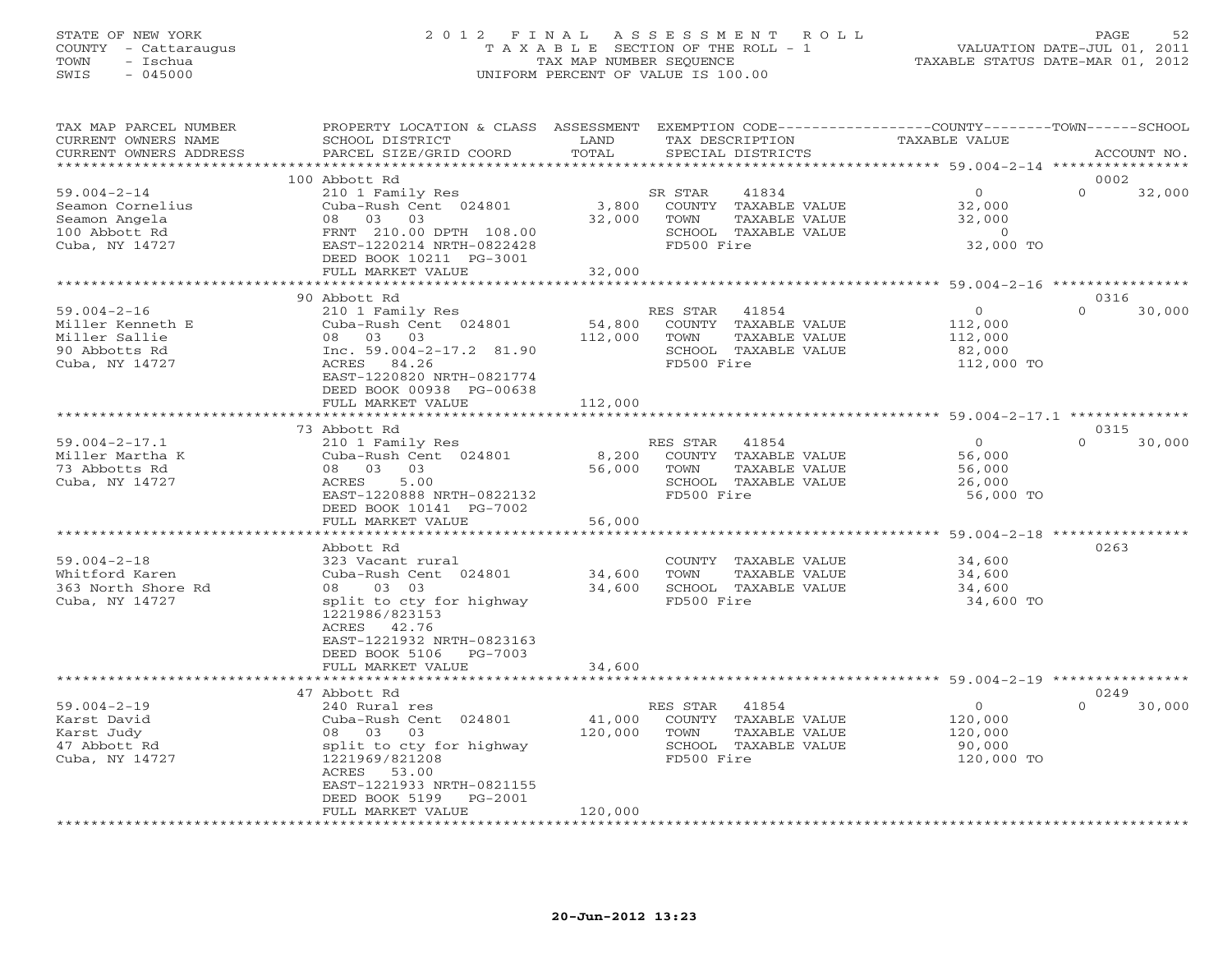## STATE OF NEW YORK 2 0 1 2 F I N A L A S S E S S M E N T R O L L PAGE 53 COUNTY - Cattaraugus T A X A B L E SECTION OF THE ROLL - 1 VALUATION DATE-JUL 01, 2011 TOWN - Ischua TAX MAP NUMBER SEQUENCE TAXABLE STATUS DATE-MAR 01, 2012 SWIS - 045000 UNIFORM PERCENT OF VALUE IS 100.00UNIFORM PERCENT OF VALUE IS 100.00

| TAX MAP PARCEL NUMBER<br>CURRENT OWNERS NAME<br>CURRENT OWNERS ADDRESS | PROPERTY LOCATION & CLASS ASSESSMENT<br>SCHOOL DISTRICT<br>PARCEL SIZE/GRID COORD | LAND<br>TOTAL   | EXEMPTION CODE-----------------COUNTY-------TOWN------SCHOOL<br>TAX DESCRIPTION<br>SPECIAL DISTRICTS | TAXABLE VALUE       | ACCOUNT NO.        |
|------------------------------------------------------------------------|-----------------------------------------------------------------------------------|-----------------|------------------------------------------------------------------------------------------------------|---------------------|--------------------|
|                                                                        |                                                                                   |                 |                                                                                                      |                     |                    |
|                                                                        | 57 Abbotts Rd                                                                     |                 |                                                                                                      |                     | 0055               |
| $59.004 - 2 - 20$                                                      | 210 1 Family Res                                                                  |                 | VET C/T<br>41101                                                                                     | 3,000<br>3,000      | $\overline{0}$     |
| Brown Maynard                                                          | Cuba-Rush Cent 024801 6,800 SR STAR                                               |                 | 41834                                                                                                | $\circ$             | 62,200<br>$\Omega$ |
| Brown Mary T                                                           | 08 03 03                                                                          | 85,000          | COUNTY TAXABLE VALUE                                                                                 | 82,000              |                    |
| 57 Abbotts Rd<br>Cuba, NY 14727                                        | 3.23<br>ACRES<br>EAST-1221231 NRTH-0821998                                        |                 | TOWN<br>TAXABLE VALUE<br>SCHOOL TAXABLE VALUE                                                        | 82,000              |                    |
|                                                                        | DEED BOOK 488<br>PG-00327                                                         |                 | FD500 Fire                                                                                           | 22,800<br>85,000 TO |                    |
|                                                                        | FULL MARKET VALUE                                                                 | 85,000          |                                                                                                      |                     |                    |
|                                                                        |                                                                                   |                 |                                                                                                      |                     |                    |
|                                                                        | 135 Yankee Hill Rd                                                                |                 |                                                                                                      |                     | 0014               |
| $59.004 - 2 - 21$                                                      | 210 1 Family Res                                                                  |                 | COUNTY TAXABLE VALUE                                                                                 | 20,500              |                    |
| Shetler Henry D                                                        | Cuba-Rush Cent 024801                                                             | 7,500           | TOWN<br>TAXABLE VALUE                                                                                | 20,500              |                    |
| Shetler Mary J                                                         | 08 03 03                                                                          | 20,500          | SCHOOL TAXABLE VALUE                                                                                 | 20,500              |                    |
| 6245 Martins Corners Rd                                                | 4.10<br>ACRES                                                                     |                 | FD500 Fire                                                                                           | 20,500 TO           |                    |
| Cuba, NY 14727                                                         | EAST-1220076 NRTH-0822162                                                         |                 |                                                                                                      |                     |                    |
|                                                                        | DEED BOOK 15350 PG-6003                                                           |                 |                                                                                                      |                     |                    |
|                                                                        | FULL MARKET VALUE                                                                 | 20,500          |                                                                                                      |                     |                    |
|                                                                        |                                                                                   |                 |                                                                                                      |                     |                    |
|                                                                        | Munger Hollow Rd                                                                  |                 |                                                                                                      |                     | 0342               |
| $59.004 - 2 - 23.1$                                                    | 314 Rural vac<10                                                                  |                 | COUNTY TAXABLE VALUE                                                                                 | 5,200               |                    |
| Bainbridge Gary R                                                      | Cuba-Rush Cent 024801                                                             | 5,200           | TOWN<br>TAXABLE VALUE                                                                                | 5,200               |                    |
| Bainbridge Larry J                                                     | 03<br>08 03                                                                       | 5,200           | SCHOOL TAXABLE VALUE                                                                                 | 5,200               |                    |
| 1426 Nash Rd                                                           | 1.25<br>ACRES                                                                     |                 | FD500 Fire                                                                                           | 5,200 TO            |                    |
| North Tonawanda, NY 14120                                              | EAST-1220043 NRTH-0819860                                                         |                 |                                                                                                      |                     |                    |
|                                                                        | DEED BOOK 456<br>PG-5001                                                          |                 |                                                                                                      |                     |                    |
|                                                                        | FULL MARKET VALUE                                                                 | 5,200           |                                                                                                      |                     |                    |
|                                                                        |                                                                                   |                 |                                                                                                      |                     |                    |
|                                                                        | 148 Munger Hollow Rd                                                              |                 |                                                                                                      | $\overline{0}$      | 0773<br>$\Omega$   |
| $59.004 - 2 - 23.2$                                                    | 210 1 Family Res                                                                  |                 | RES STAR<br>41854                                                                                    |                     | 30,000             |
| Brainard Gabrielle                                                     | Cuba-Rush Cent 024801<br>03<br>03                                                 | 5,200<br>89,500 | COUNTY TAXABLE VALUE<br>TOWN                                                                         | 89,500              |                    |
| 148 Munger Hollow Rd<br>Cuba, NY 14727                                 | 07/08<br>1.20 BANK<br>ACRES<br>017                                                |                 | TAXABLE VALUE<br>SCHOOL TAXABLE VALUE                                                                | 89,500<br>59,500    |                    |
|                                                                        | EAST-1219805 NRTH-0820043                                                         |                 | FD500 Fire                                                                                           | 89,500 TO           |                    |
|                                                                        | DEED BOOK 14651 PG-2001                                                           |                 |                                                                                                      |                     |                    |
|                                                                        | FULL MARKET VALUE                                                                 | 89,500          |                                                                                                      |                     |                    |
|                                                                        |                                                                                   |                 |                                                                                                      |                     |                    |
|                                                                        | 152 Munger Hollow Rd                                                              |                 |                                                                                                      |                     | 0343               |
| $59.004 - 2 - 24$                                                      | 210 1 Family Res                                                                  |                 | RES STAR<br>41854                                                                                    | $\overline{0}$      | $\Omega$<br>30,000 |
| Hatch Scott L                                                          | Cuba-Rush Cent 024801                                                             | 5,400           | COUNTY TAXABLE VALUE                                                                                 | 85,000              |                    |
| Hatch Cynthia J                                                        | 08 03 03                                                                          | 85,000          | TAXABLE VALUE<br>TOWN                                                                                | 85,000              |                    |
| 152 Munger Hollow Rd                                                   | 1.46<br>ACRES                                                                     |                 | SCHOOL TAXABLE VALUE                                                                                 | 55,000              |                    |
| Cuba, NY 14727                                                         | EAST-1219585 NRTH-0820134                                                         |                 | FD500 Fire                                                                                           | 85,000 TO           |                    |
|                                                                        | DEED BOOK 899<br>PG-00494                                                         |                 |                                                                                                      |                     |                    |
|                                                                        | FULL MARKET VALUE                                                                 | 85,000          |                                                                                                      |                     |                    |
|                                                                        |                                                                                   |                 |                                                                                                      |                     |                    |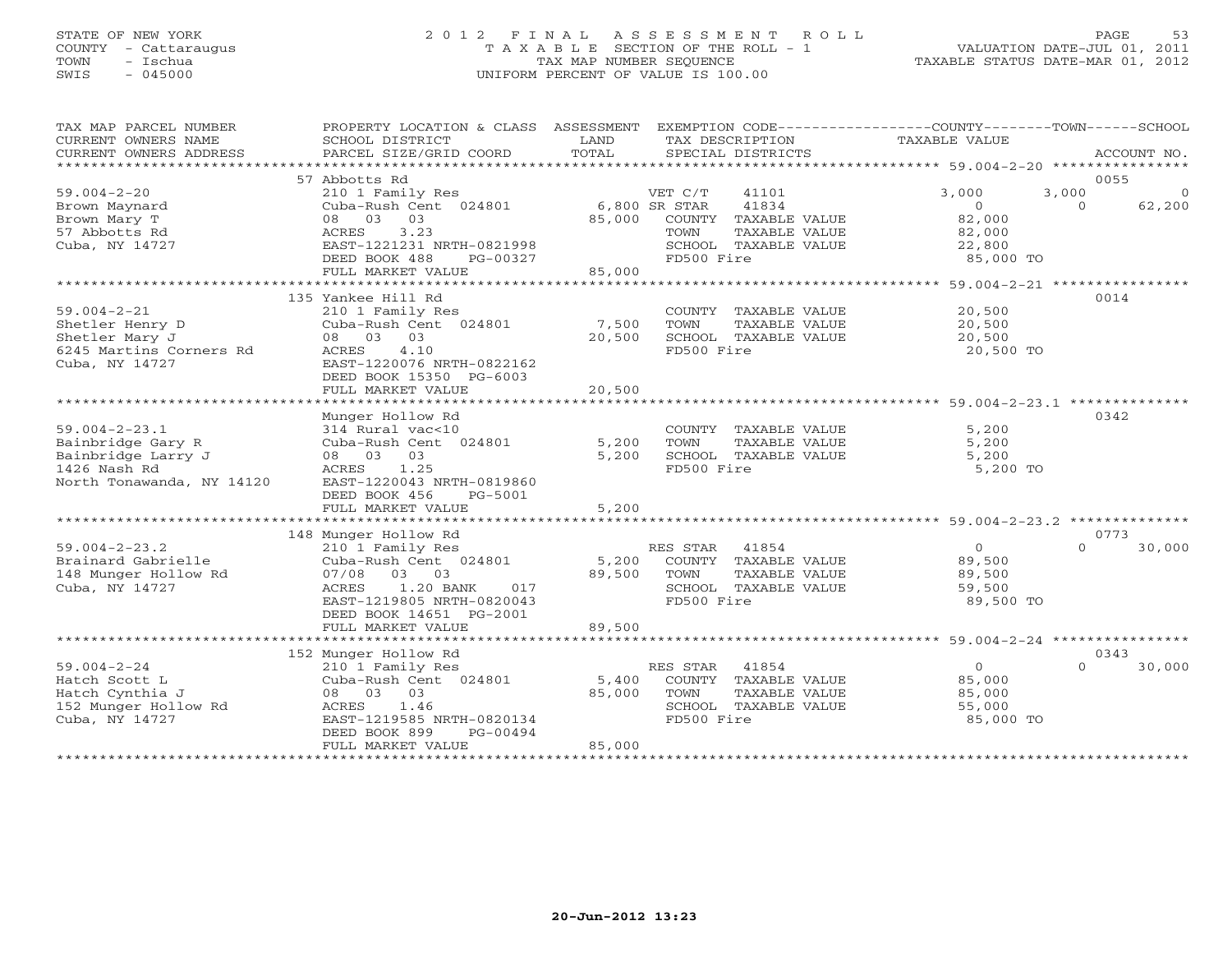## STATE OF NEW YORK 2 0 1 2 F I N A L A S S E S S M E N T R O L L PAGE 54 COUNTY - Cattaraugus T A X A B L E SECTION OF THE ROLL - 1 VALUATION DATE-JUL 01, 2011 TOWN - Ischua TAX MAP NUMBER SEQUENCE TAXABLE STATUS DATE-MAR 01, 2012 SWIS - 045000 UNIFORM PERCENT OF VALUE IS 100.00UNIFORM PERCENT OF VALUE IS 100.00

| TAX MAP PARCEL NUMBER<br>CURRENT OWNERS NAME<br>CURRENT OWNERS ADDRESS                                                                                                                                          | PROPERTY LOCATION & CLASS ASSESSMENT<br>SCHOOL DISTRICT<br>PARCEL SIZE/GRID COORD                                                                                                                                                                                                                                                                                                    | LAND<br>TOTAL              | TAX DESCRIPTION<br>SPECIAL DISTRICTS                                                                                                                                                                                                                                                                                     | EXEMPTION CODE----------------COUNTY-------TOWN------SCHOOL<br>TAXABLE VALUE                                                                                                                                             | ACCOUNT NO.                                                                        |
|-----------------------------------------------------------------------------------------------------------------------------------------------------------------------------------------------------------------|--------------------------------------------------------------------------------------------------------------------------------------------------------------------------------------------------------------------------------------------------------------------------------------------------------------------------------------------------------------------------------------|----------------------------|--------------------------------------------------------------------------------------------------------------------------------------------------------------------------------------------------------------------------------------------------------------------------------------------------------------------------|--------------------------------------------------------------------------------------------------------------------------------------------------------------------------------------------------------------------------|------------------------------------------------------------------------------------|
| *********************<br>$59.004 - 2 - 27$<br>Stadler Jason S<br>170 Munger Hollow Rd<br>Cuba, NY 14727                                                                                                         | Abbott Rd<br>314 Rural vac<10<br>Cuba-Rush Cent 024801<br>16 03<br>03<br>7.23<br>ACRES<br>EAST-1218411 NRTH-0820659<br>DEED BOOK 15464 PG-2001<br>FULL MARKET VALUE                                                                                                                                                                                                                  | 6,500<br>6,500<br>6,500    | COUNTY TAXABLE VALUE<br>TOWN<br>TAXABLE VALUE<br>SCHOOL TAXABLE VALUE<br>FD500 Fire                                                                                                                                                                                                                                      | 6,500<br>6,500<br>6,500<br>6,500 TO                                                                                                                                                                                      | 0013                                                                               |
|                                                                                                                                                                                                                 |                                                                                                                                                                                                                                                                                                                                                                                      |                            |                                                                                                                                                                                                                                                                                                                          | ********************************** 59.004-2-28 ****************                                                                                                                                                          |                                                                                    |
| $59.004 - 2 - 28$<br>Hurlburt Terry<br>149 Yankee Hill Rd<br>Cuba, NY 14727                                                                                                                                     | 215 Yankee Rd<br>210 1 Family Res<br>Cuba-Rush Cent 024801<br>03<br>16 03<br>2.10<br>ACRES<br>EAST-1218425 NRTH-0821172<br>DEED BOOK 1008<br>$PG-245$                                                                                                                                                                                                                                | 5,900<br>26,500            | COUNTY TAXABLE VALUE<br>TOWN<br>TAXABLE VALUE<br>SCHOOL TAXABLE VALUE<br>FD500 Fire                                                                                                                                                                                                                                      | 26,500<br>26,500<br>26,500<br>26,500 TO                                                                                                                                                                                  | 0258                                                                               |
|                                                                                                                                                                                                                 | FULL MARKET VALUE                                                                                                                                                                                                                                                                                                                                                                    | 26,500                     |                                                                                                                                                                                                                                                                                                                          |                                                                                                                                                                                                                          |                                                                                    |
|                                                                                                                                                                                                                 | ************************                                                                                                                                                                                                                                                                                                                                                             |                            |                                                                                                                                                                                                                                                                                                                          | ******************************* 59.004-2-29.1 *************                                                                                                                                                              |                                                                                    |
| $59.004 - 2 - 29.1$<br>Clayson Virginia M<br>338 Yankee Rd<br>Cuba, NY 14727<br>$59.004 - 2 - 29.2$<br>Clayson Eric E<br>Clayson Diane S<br>346 Munger Hollow Rd<br>Cuba, NY 14727<br>MAY BE SUBJECT TO PAYMENT | 338 Yankee Rd<br>240 Rural res<br>Cuba-Rush Cent 024801<br>16 03<br>03<br>ACRES 65.10<br>EAST-1216972 NRTH-0820745<br>DEED BOOK 619<br>PG-00170<br>FULL MARKET VALUE<br>346 Munger Hollow Rd<br>270 Mfg housing<br>Cuba-Rush Cent 024801<br>16 03 03<br>$59.004 - 2 - 33$ combined<br>59.004-2-34 combined<br>4.48<br>ACRES<br>EAST-1215940 NRTH-0820204<br>DEED BOOK 00927 PG-00562 | 95,000<br>77,000           | VET TOWN<br>41103<br>47,500 CVET CO<br>41132<br>95,000 AGED C/T/S 41800<br>SR STAR<br>41834<br>COUNTY TAXABLE VALUE<br>TOWN<br>TAXABLE VALUE<br>SCHOOL TAXABLE VALUE<br>FD500 Fire<br>41700<br>AG BLDG<br>7,800 RES STAR<br>41854<br>COUNTY TAXABLE VALUE<br>TOWN<br>TAXABLE VALUE<br>SCHOOL TAXABLE VALUE<br>FD500 Fire | 700<br>$\Omega$<br>20,000<br>$\Omega$<br>37,500<br>47,150<br>$\overline{0}$<br>$\Omega$<br>37,500<br>47,150<br>$\circ$<br>95,000 TO<br>22,000<br>22,000<br>$\circ$<br>$\circ$<br>55,000<br>55,000<br>25,000<br>77,000 TO | 0107<br>$\overline{0}$<br>$\Omega$<br>47,500<br>47,500<br>0713<br>22,000<br>30,000 |
| UNDER RPTL483 UNTIL 2018                                                                                                                                                                                        | FULL MARKET VALUE                                                                                                                                                                                                                                                                                                                                                                    | 77,000                     |                                                                                                                                                                                                                                                                                                                          |                                                                                                                                                                                                                          |                                                                                    |
|                                                                                                                                                                                                                 |                                                                                                                                                                                                                                                                                                                                                                                      |                            |                                                                                                                                                                                                                                                                                                                          |                                                                                                                                                                                                                          |                                                                                    |
| $59.004 - 2 - 29.3$<br>Wyant Kenneth L<br>Wyant Brenda L<br>400 Yankee Hill Rd<br>Cuba, NY 14727                                                                                                                | Yankee Hill Rd<br>323 Vacant rural<br>Cuba-Rush Cent 024801<br>16 03 03<br>ACRES 33.15<br>EAST-1215364 NRTH-0821084<br>DEED BOOK 00973 PG-00044<br>FULL MARKET VALUE                                                                                                                                                                                                                 | 28,300<br>28,300<br>28,300 | COUNTY TAXABLE VALUE<br>TOWN<br>TAXABLE VALUE<br>SCHOOL TAXABLE VALUE<br>FD500 Fire                                                                                                                                                                                                                                      | 28,300<br>28,300<br>28,300<br>28,300 TO                                                                                                                                                                                  | 0839                                                                               |
|                                                                                                                                                                                                                 |                                                                                                                                                                                                                                                                                                                                                                                      |                            |                                                                                                                                                                                                                                                                                                                          |                                                                                                                                                                                                                          |                                                                                    |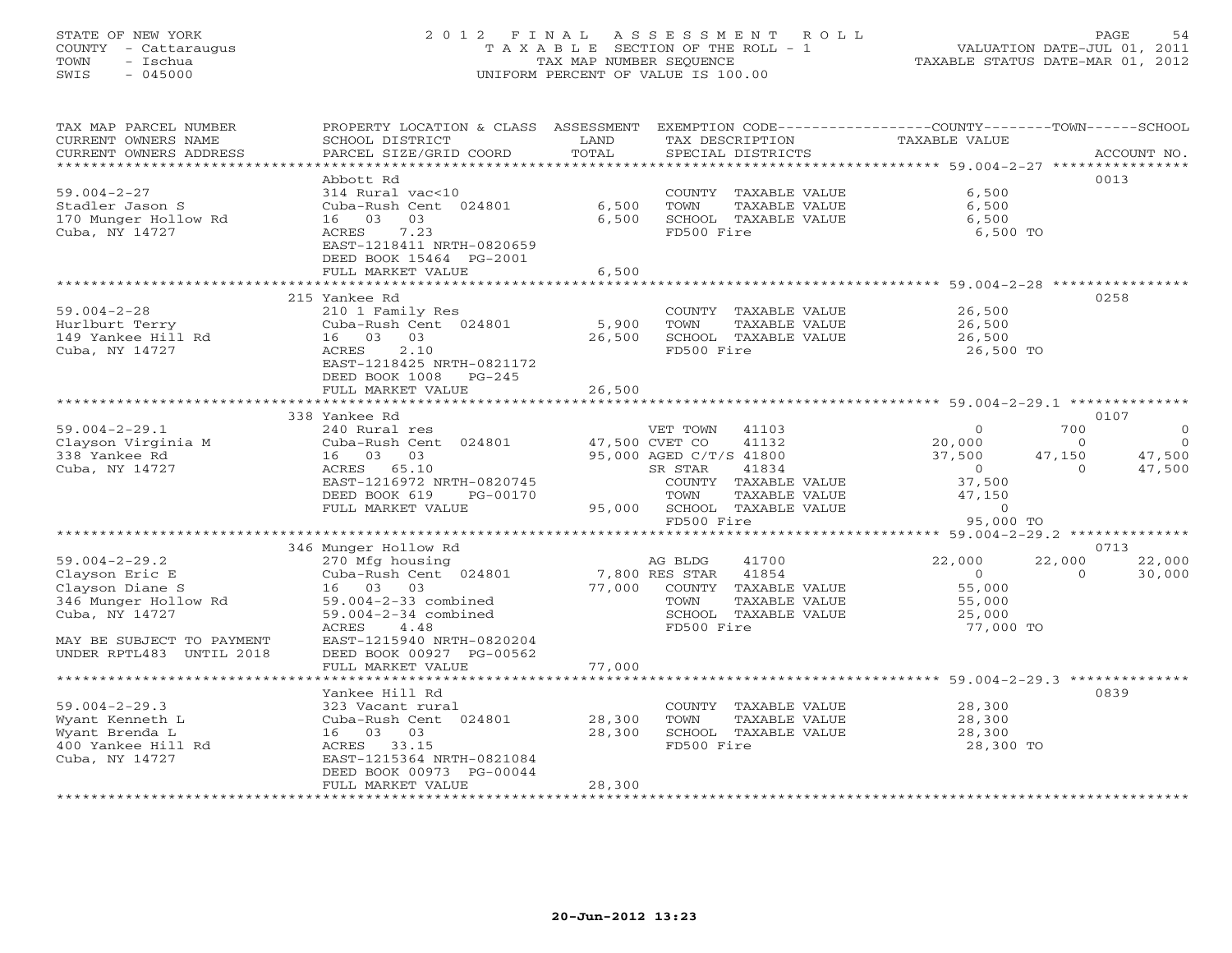## STATE OF NEW YORK 2 0 1 2 F I N A L A S S E S S M E N T R O L L PAGE 55 COUNTY - Cattaraugus T A X A B L E SECTION OF THE ROLL - 1 VALUATION DATE-JUL 01, 2011 TOWN - ISChua TAX MAP NUMBER SEQUENCE TAXABLE STATUS DATE-MAR 01, 2012<br>
TOWN - ISChua TAXABLE STATUS DATE-MAR 01, 2012<br>
SWIS - 045000 SWIS - 045000 UNIFORM PERCENT OF VALUE IS 100.00

| TAX MAP PARCEL NUMBER<br>CURRENT OWNERS NAME<br>CURRENT OWNERS ADDRESS                              | PROPERTY LOCATION & CLASS ASSESSMENT<br>SCHOOL DISTRICT<br>PARCEL SIZE/GRID COORD                                                                                                | LAND<br>TOTAL                          | EXEMPTION CODE-----------------COUNTY-------TOWN------SCHOOL<br>TAX DESCRIPTION<br>SPECIAL DISTRICTS                                   | TAXABLE VALUE                                                 | ACCOUNT NO.                                   |
|-----------------------------------------------------------------------------------------------------|----------------------------------------------------------------------------------------------------------------------------------------------------------------------------------|----------------------------------------|----------------------------------------------------------------------------------------------------------------------------------------|---------------------------------------------------------------|-----------------------------------------------|
| ***********************                                                                             | Yankee Hill Rd                                                                                                                                                                   |                                        |                                                                                                                                        |                                                               | 0840                                          |
| $59.004 - 2 - 29.4$<br>Clayson Clarence<br>Clayson Virginia<br>338 Yankee Rd<br>Cuba, NY 14727      | 314 Rural vac<10<br>Cuba-Rush Cent 024801<br>16 03<br>03<br>ACRES<br>3.30<br>EAST-1214869 NRTH-0820493<br>DEED BOOK 619<br>PG-170                                                | 6,800<br>6,800                         | COUNTY TAXABLE VALUE<br>TOWN<br>TAXABLE VALUE<br>SCHOOL TAXABLE VALUE<br>FD500 Fire                                                    | 6,800<br>6,800<br>6,800<br>6,800 TO                           |                                               |
|                                                                                                     | FULL MARKET VALUE                                                                                                                                                                | 6,800                                  |                                                                                                                                        |                                                               |                                               |
|                                                                                                     | ***********************                                                                                                                                                          | ************                           | ********************************* 59.004-2-30.1 **********                                                                             |                                                               |                                               |
| $59.004 - 2 - 30.1$<br>Lockwood Vernon L<br>Lockwood Leslie<br>264 Yankee Rd<br>Cuba, NY 14727      | 264 Yankee Rd<br>280 Res Multiple<br>Cuba-Rush Cent 024801<br>16 03 03<br>Life Use - Roxey<br>Ff 360.00<br>ACRES 80.29<br>EAST-1216776 NRTH-0822170<br>DEED BOOK 1011<br>PG-1099 | 63,700<br>100,000                      | RES STAR<br>41854<br>COUNTY TAXABLE VALUE<br>TOWN<br>TAXABLE VALUE<br>SCHOOL TAXABLE VALUE<br>FD500 Fire                               | $\circ$<br>100,000<br>100,000<br>70,000<br>100,000 TO         | 0288<br>$\Omega$<br>30,000                    |
|                                                                                                     | FULL MARKET VALUE                                                                                                                                                                | 100,000                                |                                                                                                                                        |                                                               |                                               |
|                                                                                                     | 282 Yankee Hill Rd                                                                                                                                                               |                                        |                                                                                                                                        |                                                               | 0859                                          |
| $59.004 - 2 - 30.3$<br>Edwards Dale R Sr<br>Edwards Susan J<br>282 Yankee Hill Rd<br>Cuba, NY 14727 | 210 1 Family Res<br>Cuba-Rush Cent 024801<br>16 03<br>03<br>Ff 280.00<br>ACRES<br>3.25 BANK<br>017<br>EAST-1217285 NRTH-0821350<br>DEED BOOK 4565 PG-2001<br>FULL MARKET VALUE   | 86,000<br>86,000                       | WVET C/T<br>41121<br>6,800 RES STAR<br>41854<br>COUNTY<br>TAXABLE VALUE<br>TOWN<br>TAXABLE VALUE<br>SCHOOL TAXABLE VALUE<br>FD500 Fire | 12,000<br>$\circ$<br>74,000<br>74,000<br>56,000<br>86,000 TO  | 12,000<br>$\Omega$<br>$\Omega$<br>30,000      |
|                                                                                                     | ************************<br>300 Yankee Rd                                                                                                                                        |                                        |                                                                                                                                        |                                                               | 0108                                          |
| $59.004 - 2 - 32$<br>Clayson Lanny E<br>Clayson Marie A<br>300 Yankee Hill Rd<br>Cuba, NY 14727     | 270 Mfg housing<br>Cuba-Rush Cent 024801<br>16 03<br>03<br>ACRES<br>3.99 BANK<br>017<br>EAST-1217009 NRTH-0821392<br>DEED BOOK 00984 PG-00985<br>FULL MARKET VALUE               | 18,000<br>18,000                       | WVET C/T<br>41121<br>7,400 RES STAR<br>41854<br>COUNTY TAXABLE VALUE<br>TOWN<br>TAXABLE VALUE<br>SCHOOL TAXABLE VALUE<br>FD500 Fire    | 2,700<br>$\circ$<br>15,300<br>15,300<br>$\circ$<br>18,000 TO  | 2,700<br>$\overline{0}$<br>$\Omega$<br>18,000 |
|                                                                                                     |                                                                                                                                                                                  |                                        |                                                                                                                                        |                                                               |                                               |
|                                                                                                     | 400 Yankee Rd                                                                                                                                                                    |                                        |                                                                                                                                        |                                                               | 0510                                          |
| $59.004 - 2 - 36$<br>Wyant Kenneth L<br>Wyant Brenda L<br>Rfd Yankee Rd<br>Cuba, NY 14727           | 210 1 Family Res<br>Cuba-Rush Cent 024801<br>16 03<br>03<br>3.28<br>ACRES<br>EAST-1215252 NRTH-0820349<br>DEED BOOK 756<br>PG-00507                                              | 6,800 CVET C/T<br>101,000              | RES STAR<br>41854<br>41131<br>COUNTY TAXABLE VALUE<br>TOWN<br>TAXABLE VALUE<br>SCHOOL TAXABLE VALUE<br>FD500 Fire                      | $\circ$<br>20,000<br>81,000<br>81,000<br>71,000<br>101,000 TO | $\circ$<br>30,000<br>20,000<br>$\Omega$       |
|                                                                                                     | FULL MARKET VALUE                                                                                                                                                                | 101,000<br>+ + + + + + + + + + + + + + |                                                                                                                                        |                                                               |                                               |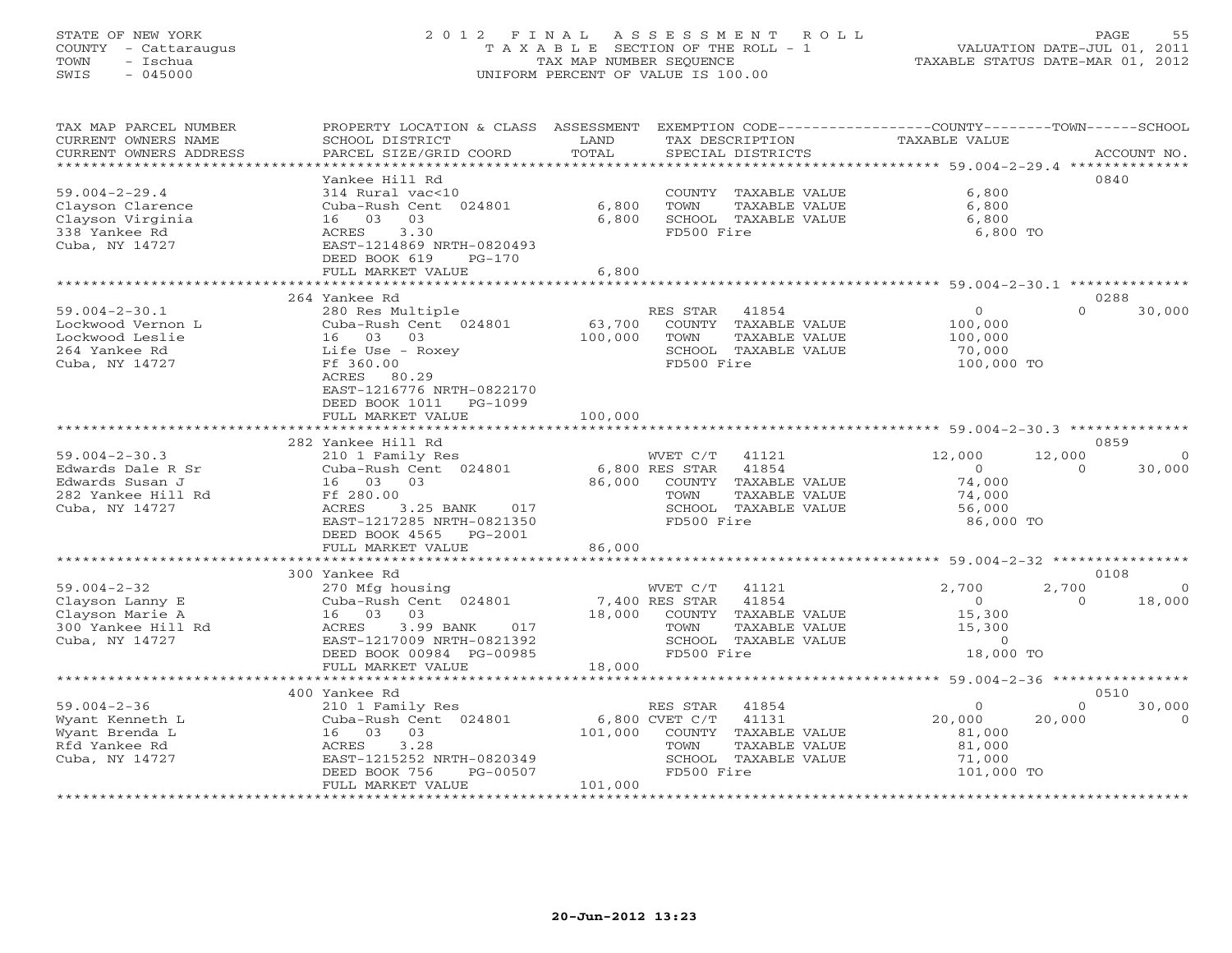## STATE OF NEW YORK 2 0 1 2 F I N A L A S S E S S M E N T R O L L PAGE 56 COUNTY - Cattaraugus T A X A B L E SECTION OF THE ROLL - 1 VALUATION DATE-JUL 01, 2011 TOWN - Ischua TAX MAP NUMBER SEQUENCE TAXABLE STATUS DATE-MAR 01, 2012 SWIS - 045000 UNIFORM PERCENT OF VALUE IS 100.00UNIFORM PERCENT OF VALUE IS 100.00

| TAX MAP PARCEL NUMBER<br>CURRENT OWNERS NAME<br>CURRENT OWNERS ADDRESS                              | PROPERTY LOCATION & CLASS ASSESSMENT<br>SCHOOL DISTRICT<br>PARCEL SIZE/GRID COORD                                                                                    | LAND<br>TOTAL              | EXEMPTION CODE----------------COUNTY-------TOWN------SCHOOL<br>TAX DESCRIPTION<br>SPECIAL DISTRICTS            | TAXABLE VALUE                                                           | ACCOUNT NO.                    |
|-----------------------------------------------------------------------------------------------------|----------------------------------------------------------------------------------------------------------------------------------------------------------------------|----------------------------|----------------------------------------------------------------------------------------------------------------|-------------------------------------------------------------------------|--------------------------------|
|                                                                                                     |                                                                                                                                                                      |                            |                                                                                                                |                                                                         |                                |
| $59.004 - 3 - 1$<br>Bodami Anthony F<br>8 The Hamlet<br>East Amherst, NY 14051                      | Yankee Rd<br>105 Vac farmland<br>Cuba-Rush Cent 024801<br>15 03<br>03<br>ACRES 45.60<br>EAST-1215158 NRTH-0818450<br>DEED BOOK 12957 PG-9001                         | 36,400<br>36,400           | COUNTY TAXABLE VALUE<br>TOWN<br>TAXABLE VALUE<br>SCHOOL TAXABLE VALUE<br>FD500 Fire                            | 36,400<br>36,400<br>36,400<br>36,400 TO                                 | 0436                           |
|                                                                                                     | FULL MARKET VALUE                                                                                                                                                    | 36,400                     |                                                                                                                |                                                                         |                                |
|                                                                                                     |                                                                                                                                                                      |                            |                                                                                                                |                                                                         |                                |
|                                                                                                     | 369 Munger Hollow Rd                                                                                                                                                 |                            |                                                                                                                |                                                                         | 0434                           |
| $59.004 - 3 - 2$<br>Smith Lawrence L<br>369 Munger Hollow Rd<br>Cuba, NY 14727                      | 210 1 Family Res<br>Cuba-Rush Cent 024801<br>15 03 03<br>inc. $59.004 - 3 - 4.2$<br>26.<br>ACRES 29.06<br>EAST-1215750 NRTH-0818708<br>DEED BOOK 761<br>PG-00028     | 25,600<br>69,000           | RES STAR 41854<br>COUNTY TAXABLE VALUE<br>TOWN<br>TAXABLE VALUE<br>SCHOOL TAXABLE VALUE<br>FD500 Fire          | $\Omega$<br>69,000<br>69,000<br>39,000<br>69,000 TO                     | 30,000<br>$\Omega$             |
|                                                                                                     | FULL MARKET VALUE                                                                                                                                                    | 69,000                     |                                                                                                                |                                                                         |                                |
|                                                                                                     |                                                                                                                                                                      |                            |                                                                                                                |                                                                         |                                |
| $59.004 - 3 - 3$<br>Smith Lawrence L<br>369 Munger Hollow Rd<br>Cuba, NY 14727                      | 353 Munger Hollow Rd<br>270 Mfg housing<br>Cuba-Rush Cent 024801<br>35 03<br>03<br>Life Use<br>ACRES<br>1.55<br>EAST-1215629 NRTH-0819821<br>DEED BOOK 11834 PG-6001 | 5,400<br>32,000            | COUNTY TAXABLE VALUE<br>TOWN<br>TAXABLE VALUE<br>SCHOOL TAXABLE VALUE<br>FD500 Fire                            | 32,000<br>32,000<br>32,000<br>32,000 TO                                 | 0435                           |
|                                                                                                     | FULL MARKET VALUE                                                                                                                                                    | 32,000                     |                                                                                                                |                                                                         |                                |
|                                                                                                     | 311 Munger Hollow Rd                                                                                                                                                 |                            |                                                                                                                |                                                                         | 0046                           |
| $59.004 - 3 - 4.1$<br>Clayson Christopher J<br>Clayson Kelly<br>311 Munger Hollow<br>Cuba, NY 14727 | 210 1 Family Res<br>Cuba-Rush Cent 024801<br>15 03 03<br>Ff 970.00<br>ACRES 59.20<br>EAST-1216408 NRTH-0818538<br>DEED BOOK 12819 PG-4002                            | 44,300 RES STAR<br>105,000 | CVET C/T 41131<br>41854<br>COUNTY TAXABLE VALUE<br>TOWN<br>TAXABLE VALUE<br>SCHOOL TAXABLE VALUE<br>FD500 Fire | 20,000<br>20,000<br>$\circ$<br>85,000<br>85,000<br>75,000<br>105,000 TO | $\Omega$<br>$\Omega$<br>30,000 |
|                                                                                                     | FULL MARKET VALUE                                                                                                                                                    | 105,000                    |                                                                                                                |                                                                         |                                |
|                                                                                                     |                                                                                                                                                                      |                            |                                                                                                                |                                                                         |                                |
|                                                                                                     | 349 Munger Hollow Rd                                                                                                                                                 |                            |                                                                                                                |                                                                         | 0902                           |
| $59.004 - 3 - 4.3$<br>Shaffer Daniel<br>Shaffer Chassagne<br>349 Munger Hollow Rd<br>Cuba, NY 14727 | 210 1 Family Res<br>Cuba-Rush Cent 024801<br>ACRES<br>1.50 BANK<br>017<br>EAST-1215878 NRTH-0819836<br>DEED BOOK 10752 PG-7001<br>FULL MARKET VALUE                  | 5,400<br>61,000<br>61,000  | 41854<br>RES STAR<br>COUNTY TAXABLE VALUE<br>TOWN<br>TAXABLE VALUE<br>SCHOOL TAXABLE VALUE<br>FD500 Fire       | $\circ$<br>61,000<br>61,000<br>31,000<br>61,000 TO                      | 30,000<br>$\Omega$             |
|                                                                                                     |                                                                                                                                                                      |                            |                                                                                                                |                                                                         |                                |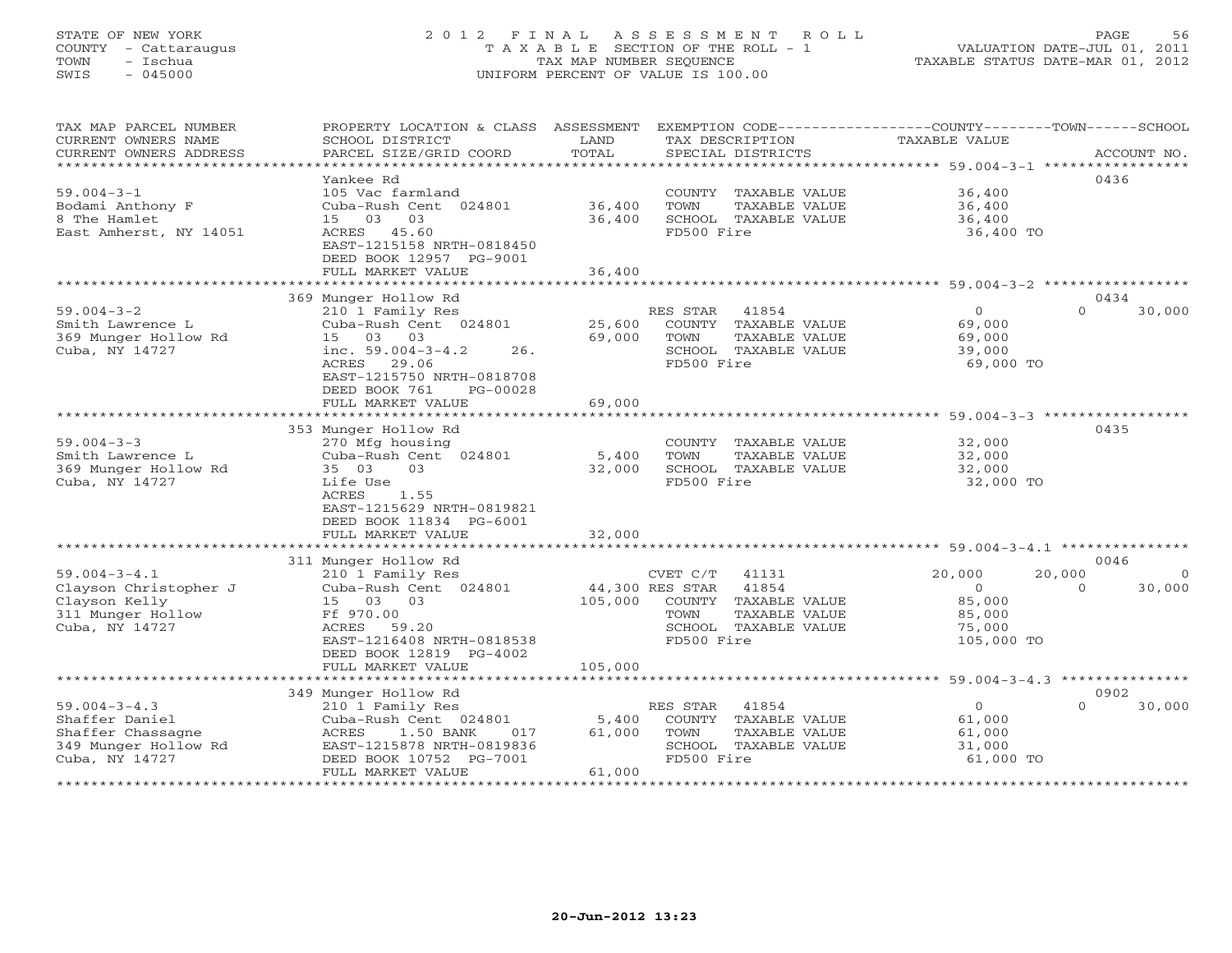## STATE OF NEW YORK 2 0 1 2 F I N A L A S S E S S M E N T R O L L PAGE 57 COUNTY - Cattaraugus T A X A B L E SECTION OF THE ROLL - 1 VALUATION DATE-JUL 01, 2011 TOWN - Ischua TAX MAP NUMBER SEQUENCE TAXABLE STATUS DATE-MAR 01, 2012 SWIS - 045000 UNIFORM PERCENT OF VALUE IS 100.00UNIFORM PERCENT OF VALUE IS 100.00

| TAX MAP PARCEL NUMBER<br>CURRENT OWNERS NAME<br>CURRENT OWNERS ADDRESS | PROPERTY LOCATION & CLASS ASSESSMENT<br>SCHOOL DISTRICT<br>PARCEL SIZE/GRID COORD | LAND<br>TOTAL               | TAX DESCRIPTION<br>SPECIAL DISTRICTS          | EXEMPTION CODE-----------------COUNTY-------TOWN------SCHOOL<br>TAXABLE VALUE | ACCOUNT NO. |
|------------------------------------------------------------------------|-----------------------------------------------------------------------------------|-----------------------------|-----------------------------------------------|-------------------------------------------------------------------------------|-------------|
| ********************                                                   |                                                                                   | * * * * * * * * * * * * * * |                                               | ********************************* 59.004-3-5.1 ***************                |             |
|                                                                        | 241 Munger Hollow Rd                                                              |                             |                                               | 0047                                                                          |             |
| $59.004 - 3 - 5.1$                                                     | 280 Res Multiple                                                                  |                             | COUNTY TAXABLE VALUE                          | 239,500                                                                       |             |
| Brinkwart George                                                       | Cuba-Rush Cent 024801                                                             | 65,500                      | TOWN<br>TAXABLE VALUE                         | 239,500                                                                       |             |
| Brinkwart Nancy                                                        | 15 03 03                                                                          | 239,500                     | SCHOOL TAXABLE VALUE                          | 239,500                                                                       |             |
| 241 Munger Hollow Rd                                                   | Life Use                                                                          |                             | FD500 Fire                                    | 239,500 TO                                                                    |             |
| Cuba, NY 14727                                                         | ACRES 84.30                                                                       |                             |                                               |                                                                               |             |
|                                                                        | EAST-1217649 NRTH-0818821                                                         |                             |                                               |                                                                               |             |
|                                                                        | DEED BOOK 800<br>PG-00889<br>FULL MARKET VALUE                                    | 239,500                     |                                               |                                                                               |             |
|                                                                        |                                                                                   |                             |                                               |                                                                               |             |
|                                                                        | 273 Munger Hollow Rd                                                              |                             |                                               | 0954                                                                          |             |
| $59.004 - 3 - 5.2$                                                     | 210 1 Family Res                                                                  |                             | COUNTY TAXABLE VALUE                          | 47,000                                                                        |             |
| Brinkwart Paul                                                         | Cuba-Rush Cent 024801                                                             | 4,000                       | TOWN<br>TAXABLE VALUE                         | 47,000                                                                        |             |
| 273 Munger Hollow Rd                                                   | 15 03<br>0.3                                                                      | 47,000                      | SCHOOL TAXABLE VALUE                          | 47,000                                                                        |             |
| Cuba, NY 14727                                                         | Life Use                                                                          |                             | FD500 Fire                                    | 47,000 TO                                                                     |             |
|                                                                        | FRNT 199.00 DPTH 136.70                                                           |                             |                                               |                                                                               |             |
|                                                                        | EAST-1217369 NRTH-0819891                                                         |                             |                                               |                                                                               |             |
|                                                                        | DEED BOOK 13526 PG-6001                                                           |                             |                                               |                                                                               |             |
|                                                                        | FULL MARKET VALUE                                                                 | 47,000                      |                                               |                                                                               |             |
|                                                                        |                                                                                   |                             |                                               |                                                                               |             |
| $59.004 - 3 - 5.3$                                                     | 241 Munger Hollow Rd<br>270 Mfg housing                                           |                             |                                               | 0957<br>15,000                                                                |             |
| Scott Bradley                                                          | Cuba-Rush Cent 024801                                                             | 5,000                       | COUNTY TAXABLE VALUE<br>TOWN<br>TAXABLE VALUE | 15,000                                                                        |             |
| 6061 Strauss Rd                                                        | 15 03<br>03                                                                       | 15,000                      | SCHOOL TAXABLE VALUE                          | 15,000                                                                        |             |
| Lockport, NY 14094                                                     | Life Use                                                                          |                             | FD500 Fire                                    | 15,000 TO                                                                     |             |
|                                                                        | FRNT 100.00 DPTH 275.00                                                           |                             |                                               |                                                                               |             |
|                                                                        | ACRES<br>0.63                                                                     |                             |                                               |                                                                               |             |
|                                                                        | EAST-1217006 NRTH-0819829                                                         |                             |                                               |                                                                               |             |
|                                                                        | DEED BOOK 14563 PG-4001                                                           |                             |                                               |                                                                               |             |
|                                                                        | FULL MARKET VALUE                                                                 | 15,000                      |                                               |                                                                               |             |
|                                                                        | *******************                                                               |                             |                                               |                                                                               |             |
|                                                                        | 211 Munger Hollow Rd                                                              |                             |                                               | 0132                                                                          |             |
| $59.004 - 3 - 7$                                                       | 210 1 Family Res                                                                  |                             | 41101<br>VET C/T                              | 5,000<br>5,000                                                                | $\Omega$    |
| Curtin Lawrence M<br>Curtin Jean A                                     | Cuba-Rush Cent 024801<br>07 03 03                                                 | 22,100 SR STAR<br>117,500   | 41834<br>TAXABLE VALUE<br>COUNTY              | $\circ$<br>$\Omega$<br>112,500                                                | 62,200      |
| 211 Munger Hollow Rd                                                   | ACRES 24.00                                                                       |                             | TAXABLE VALUE<br>TOWN                         | 112,500                                                                       |             |
| Cuba, NY 14727                                                         | EAST-1218940 NRTH-0819505                                                         |                             | SCHOOL TAXABLE VALUE                          | 55,300                                                                        |             |
|                                                                        | DEED BOOK 00929 PG-00305                                                          |                             | FD500 Fire                                    | 117,500 TO                                                                    |             |
|                                                                        | FULL MARKET VALUE                                                                 | 117,500                     |                                               |                                                                               |             |
|                                                                        |                                                                                   |                             |                                               |                                                                               |             |
|                                                                        | 92 Munger Hollow Rd                                                               |                             |                                               | 0019                                                                          |             |
| $59.004 - 3 - 8$                                                       | 260 Seasonal res                                                                  |                             | COUNTY TAXABLE VALUE                          | 30,000                                                                        |             |
| Bainbridge Gary R                                                      | Cuba-Rush Cent 024801                                                             | 11,400                      | TOWN<br>TAXABLE VALUE                         | 30,000                                                                        |             |
| Bainbridge Larry J                                                     | 07 03 03                                                                          | 30,000                      | SCHOOL TAXABLE VALUE                          | 30,000                                                                        |             |
| 1426 Nash Rd                                                           | Life Use                                                                          |                             | FD500 Fire                                    | 30,000 TO                                                                     |             |
| North Tonawanda, NY 14120                                              | ACRES<br>9.30<br>EAST-1220889 NRTH-0819653                                        |                             |                                               |                                                                               |             |
|                                                                        | DEED BOOK 456<br>PG-5002                                                          |                             |                                               |                                                                               |             |
|                                                                        | FULL MARKET VALUE                                                                 | 30,000                      |                                               |                                                                               |             |
|                                                                        |                                                                                   |                             |                                               |                                                                               |             |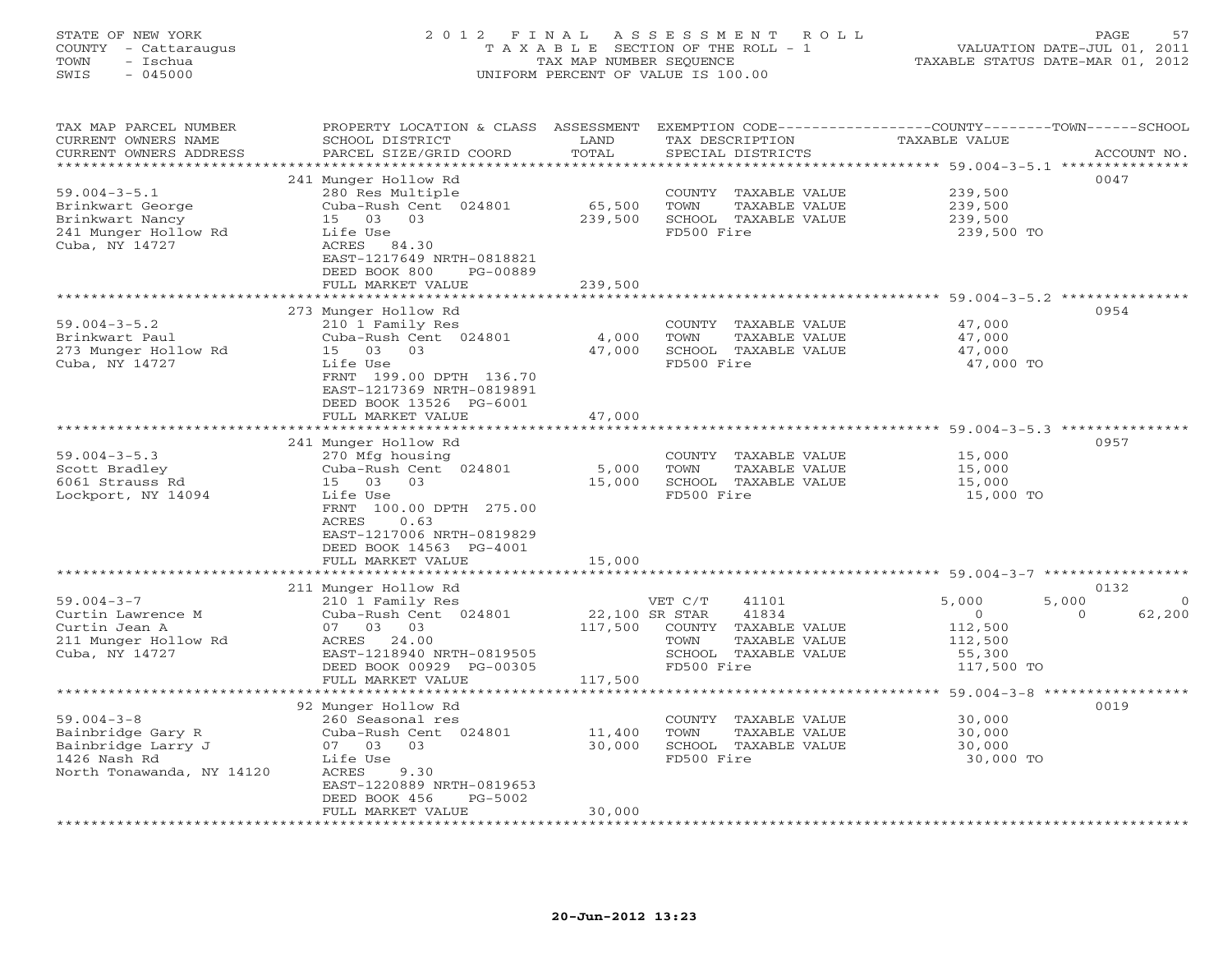## STATE OF NEW YORK 2 0 1 2 F I N A L A S S E S S M E N T R O L L PAGE 58 COUNTY - Cattaraugus T A X A B L E SECTION OF THE ROLL - 1 VALUATION DATE-JUL 01, 2011 TOWN - Ischua TAX MAP NUMBER SEQUENCE TAXABLE STATUS DATE-MAR 01, 2012 SWIS - 045000 UNIFORM PERCENT OF VALUE IS 100.00UNIFORM PERCENT OF VALUE IS 100.00

| TAX MAP PARCEL NUMBER<br>CURRENT OWNERS NAME<br>CURRENT OWNERS ADDRESS | PROPERTY LOCATION & CLASS ASSESSMENT<br>SCHOOL DISTRICT<br>PARCEL SIZE/GRID COORD | LAND<br>TOTAL | TAX DESCRIPTION<br>SPECIAL DISTRICTS | EXEMPTION CODE----------------COUNTY-------TOWN-----SCHOOL<br>TAXABLE VALUE | ACCOUNT NO. |
|------------------------------------------------------------------------|-----------------------------------------------------------------------------------|---------------|--------------------------------------|-----------------------------------------------------------------------------|-------------|
| **********************                                                 | *****************                                                                 |               |                                      |                                                                             |             |
| $59.004 - 3 - 13$                                                      | Munger Hollow Rd<br>260 Seasonal res                                              |               | COUNTY TAXABLE VALUE                 | 21,000                                                                      | 0022        |
| Bainbridge Gary R                                                      | Cuba-Rush Cent 024801                                                             | 5,400         | TOWN<br>TAXABLE VALUE                | 21,000                                                                      |             |
| Bainbridge Larry J                                                     | 07 03<br>03                                                                       | 21,000        | SCHOOL TAXABLE VALUE                 | 21,000                                                                      |             |
| 1426 Nash Rd                                                           | Life Use                                                                          |               | FD500 Fire                           | 21,000 TO                                                                   |             |
| North Tonawanda, NY 14120-1812 ACRES                                   | 1.50<br>EAST-1221675 NRTH-0819327<br>DEED BOOK 1017 PG-1044                       |               |                                      |                                                                             |             |
|                                                                        | FULL MARKET VALUE                                                                 | 21,000        |                                      |                                                                             |             |
|                                                                        |                                                                                   |               |                                      |                                                                             |             |
| $59.004 - 3 - 14$                                                      | Munger Hollow Rd<br>323 Vacant rural                                              |               | COUNTY TAXABLE VALUE                 | 10,600                                                                      | 0318        |
| Bainbridge Gary R                                                      | Cuba-Rush Cent 024801                                                             | 10,600        | TOWN<br>TAXABLE VALUE                | 10,600                                                                      |             |
| Bainbridge Larry J                                                     | 07 03 03                                                                          | 10,600        | SCHOOL TAXABLE VALUE                 | 10,600                                                                      |             |
| 1426 Nash Rd                                                           | ACRES 12.20                                                                       |               | FD500 Fire                           | 10,600 TO                                                                   |             |
| North Tonawanda, NY 14120                                              | EAST-1221505 NRTH-0819658                                                         |               |                                      |                                                                             |             |
|                                                                        | DEED BOOK 456<br>PG-5003                                                          |               |                                      |                                                                             |             |
|                                                                        | FULL MARKET VALUE                                                                 | 10,600        |                                      |                                                                             |             |
|                                                                        |                                                                                   |               |                                      |                                                                             |             |
| $59.004 - 3 - 15.1$                                                    | Munger Hollow Rd<br>323 Vacant rural                                              |               | COUNTY TAXABLE VALUE                 | 18,400                                                                      | 0205        |
| Riley Dorothy A                                                        | Cuba-Rush Cent 024801                                                             | 18,400        | TOWN<br>TAXABLE VALUE                | 18,400                                                                      |             |
| 5659 W Shore Rd                                                        | 07 03 03                                                                          | 18,400        | SCHOOL TAXABLE VALUE                 | 18,400                                                                      |             |
| Cuba, NY 14727                                                         | ACRES 18.85                                                                       |               | FD500 Fire                           | 18,400 TO                                                                   |             |
|                                                                        | EAST-1222233 NRTH-0819376                                                         |               |                                      |                                                                             |             |
|                                                                        | DEED BOOK 817<br>PG-00832                                                         |               |                                      |                                                                             |             |
|                                                                        | FULL MARKET VALUE                                                                 | 18,400        |                                      |                                                                             |             |
|                                                                        |                                                                                   |               |                                      |                                                                             |             |
| $59.004 - 3 - 15.2$                                                    | Munger Hollow Rd<br>323 Vacant rural                                              |               | COUNTY TAXABLE VALUE                 | 18,600                                                                      | 0503        |
| Jasulevich Paul G                                                      | Cuba-Rush Cent 024801                                                             | 18,600        | TOWN<br>TAXABLE VALUE                | 18,600                                                                      |             |
| 6584 Nash Rd                                                           | 07 03 03                                                                          | 18,600        | SCHOOL TAXABLE VALUE                 | 18,600                                                                      |             |
| Wheatfield, NY 14120                                                   | ACRES 19.10                                                                       |               | FD500 Fire                           | 18,600 TO                                                                   |             |
|                                                                        | EAST-1222252 NRTH-0817957                                                         |               |                                      |                                                                             |             |
|                                                                        | DEED BOOK 863<br>PG-01135                                                         |               |                                      |                                                                             |             |
|                                                                        | FULL MARKET VALUE                                                                 | 18,600        |                                      |                                                                             |             |
|                                                                        |                                                                                   |               |                                      |                                                                             | 0940        |
| $59.004 - 3 - 15.5$                                                    | Munger Hollow Rd<br>314 Rural vac<10                                              |               | COUNTY TAXABLE VALUE                 | 2,400                                                                       |             |
| Laine Erick J                                                          | Cuba-Rush Cent 024801                                                             | 2,400         | TOWN<br>TAXABLE VALUE                | 2,400                                                                       |             |
| 215 N 3rd St                                                           | 07 03 03                                                                          | 2,400         | SCHOOL TAXABLE VALUE                 | 2,400                                                                       |             |
| Olean, NY 14760                                                        | ACRES<br>0.31                                                                     |               | FD500 Fire                           | 2,400 TO                                                                    |             |
|                                                                        | EAST-1222469 NRTH-0817289                                                         |               |                                      |                                                                             |             |
|                                                                        | DEED BOOK 11309 PG-3001                                                           |               |                                      |                                                                             |             |
|                                                                        | FULL MARKET VALUE                                                                 | 2,400         |                                      |                                                                             |             |
|                                                                        |                                                                                   |               |                                      |                                                                             |             |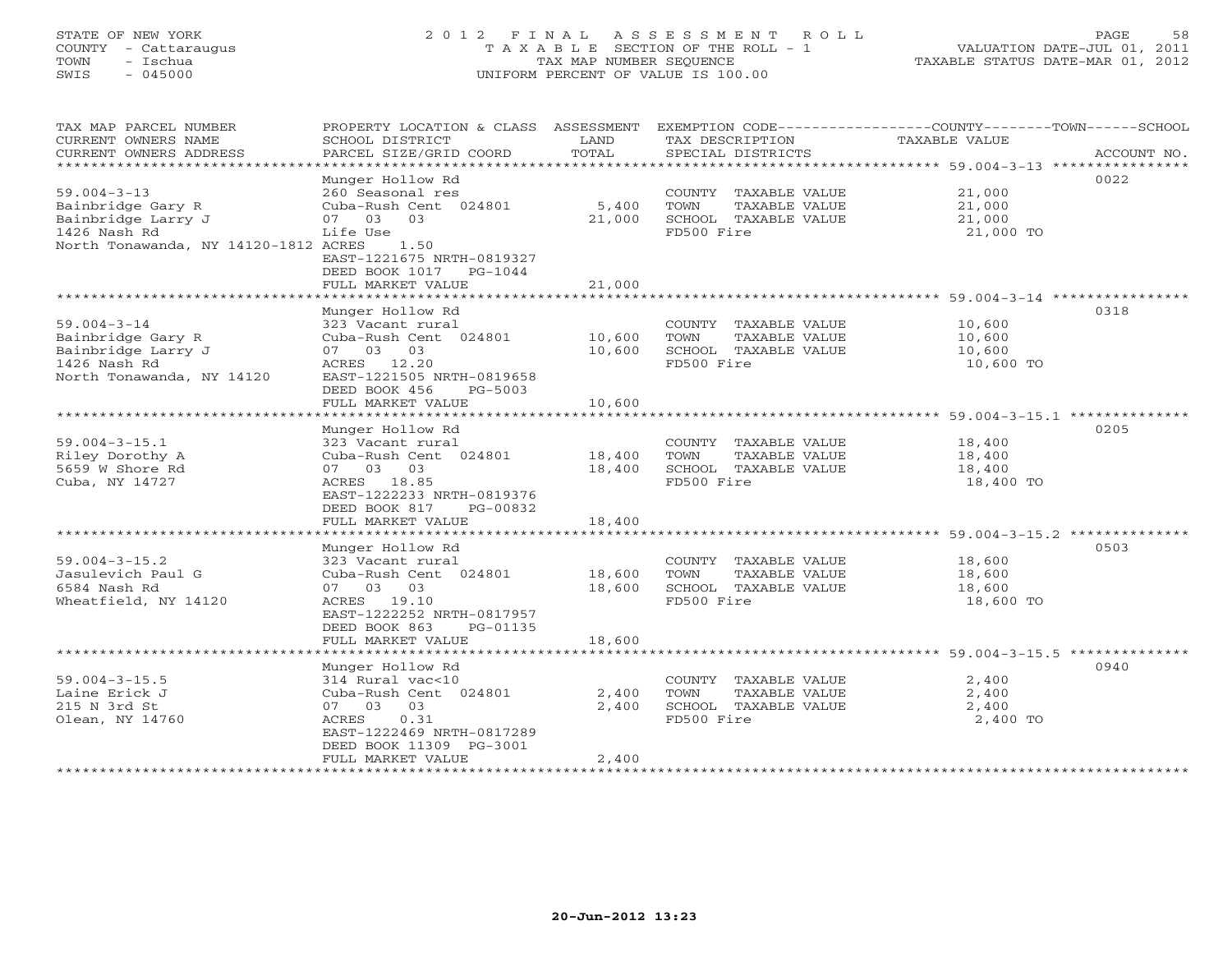## STATE OF NEW YORK 2 0 1 2 F I N A L A S S E S S M E N T R O L L PAGE 59 COUNTY - Cattaraugus T A X A B L E SECTION OF THE ROLL - 1 VALUATION DATE-JUL 01, 2011 TOWN - Ischua TAX MAP NUMBER SEQUENCE TAXABLE STATUS DATE-MAR 01, 2012 SWIS - 045000 UNIFORM PERCENT OF VALUE IS 100.00UNIFORM PERCENT OF VALUE IS 100.00

| TAX MAP PARCEL NUMBER<br>CURRENT OWNERS NAME<br>CURRENT OWNERS ADDRESS                               | PROPERTY LOCATION & CLASS ASSESSMENT<br>SCHOOL DISTRICT<br>PARCEL SIZE/GRID COORD                                                                                                       | LAND<br>TOTAL                 | TAX DESCRIPTION<br>SPECIAL DISTRICTS                                                                              | EXEMPTION CODE-----------------COUNTY-------TOWN------SCHOOL<br>TAXABLE VALUE | ACCOUNT NO.                    |
|------------------------------------------------------------------------------------------------------|-----------------------------------------------------------------------------------------------------------------------------------------------------------------------------------------|-------------------------------|-------------------------------------------------------------------------------------------------------------------|-------------------------------------------------------------------------------|--------------------------------|
| $59.004 - 3 - 16$<br>Maurer Richard<br>Maurer Nancy<br>1809 Stardust Ln<br>Olean, NY 14760           | West Shore Rd<br>314 Rural vac<10<br>Cuba-Rush Cent 024801<br>07 03 03<br>ACRES<br>3.88<br>EAST-1222097 NRTH-0816241<br>DEED BOOK 15188 PG-4001                                         | 11,800<br>11,800              | COUNTY TAXABLE VALUE<br>TAXABLE VALUE<br>TOWN<br>SCHOOL TAXABLE VALUE<br>FD500 Fire                               | 11,800<br>11,800<br>11,800<br>11,800 TO                                       | 0463                           |
|                                                                                                      | FULL MARKET VALUE                                                                                                                                                                       | 11,800                        |                                                                                                                   |                                                                               |                                |
| $59.004 - 3 - 17.1$<br>Patten Brian T<br>Patten Jeffrey L<br>208 Johnson Hollow Rd<br>Cuba, NY 14727 | 208 Johnson Hollow Rd<br>240 Rural res<br>Cuba-Rush Cent 024801<br>03<br>03<br>06/07/15<br>ACRES 309.85<br>EAST-1220003 NRTH-0817429<br>DEED BOOK 1032<br>$PG-386$<br>FULL MARKET VALUE | 171,200<br>233,000<br>233,000 | COUNTY TAXABLE VALUE<br>TOWN<br>TAXABLE VALUE<br>SCHOOL TAXABLE VALUE<br>FD500 Fire                               | 233,000<br>233,000<br>233,000<br>233,000 TO                                   | 0359                           |
|                                                                                                      |                                                                                                                                                                                         |                               |                                                                                                                   |                                                                               |                                |
|                                                                                                      | 153 Munger Hollow Rd                                                                                                                                                                    |                               |                                                                                                                   |                                                                               | 0548                           |
| $59.004 - 3 - 17.2$<br>Emmons Robert B<br>Emmons Harriet E<br>153 Munger Hollow Rd<br>Cuba, NY 14727 | 240 Rural res<br>Cuba-Rush Cent 024801<br>07 03 03<br>ACRES 19.50<br>EAST-1219826 NRTH-0819306<br>DEED BOOK 787<br>PG-00233                                                             | 18,900 SR STAR<br>45,000      | CVET C/T<br>41131<br>41834<br>COUNTY TAXABLE VALUE<br>TAXABLE VALUE<br>TOWN<br>SCHOOL TAXABLE VALUE<br>FD500 Fire | 11,250<br>11,250<br>$\circ$<br>33,750<br>33,750<br>$\circ$<br>45,000 TO       | $\Omega$<br>45,000<br>$\Omega$ |
|                                                                                                      | FULL MARKET VALUE                                                                                                                                                                       | 45,000                        |                                                                                                                   |                                                                               |                                |
| $59.004 - 3 - 18$<br>Patten Brian T<br>117 Sparling Dr<br>Rochester, NY 14616                        | 208 Johnson Hollow Rd<br>323 Vacant rural<br>Cuba-Rush Cent 024801<br>15 03 03<br>ACRES 22.33<br>EAST-1217255 NRTH-0816535<br>DEED BOOK 8780<br>PG-9001<br>FULL MARKET VALUE            | 21,000<br>21,000<br>21,000    | COUNTY TAXABLE VALUE<br>TOWN<br>TAXABLE VALUE<br>SCHOOL TAXABLE VALUE<br>FD500 Fire                               | 21,000<br>21,000<br>21,000<br>21,000 TO                                       | 0355                           |
|                                                                                                      |                                                                                                                                                                                         |                               |                                                                                                                   |                                                                               |                                |
| $59.004 - 3 - 19$<br>Bordon Jack<br>Bordon Charlotte<br>426 Johnson Hollow Rd<br>Cuba, NY 14727      | 426 Johnson Hollow Rd<br>210 1 Family Res<br>Cuba-Rush Cent 024801<br>15 03 03<br>2.50<br>ACRES<br>EAST-1216930 NRTH-0816067<br>DEED BOOK 747<br>PG-00019<br>FULL MARKET VALUE          | 6,200<br>76,000<br>76,000     | COUNTY TAXABLE VALUE<br>TOWN<br>TAXABLE VALUE<br>SCHOOL TAXABLE VALUE<br>FD500 Fire                               | 76,000<br>76,000<br>76,000<br>76,000 TO                                       | 0041                           |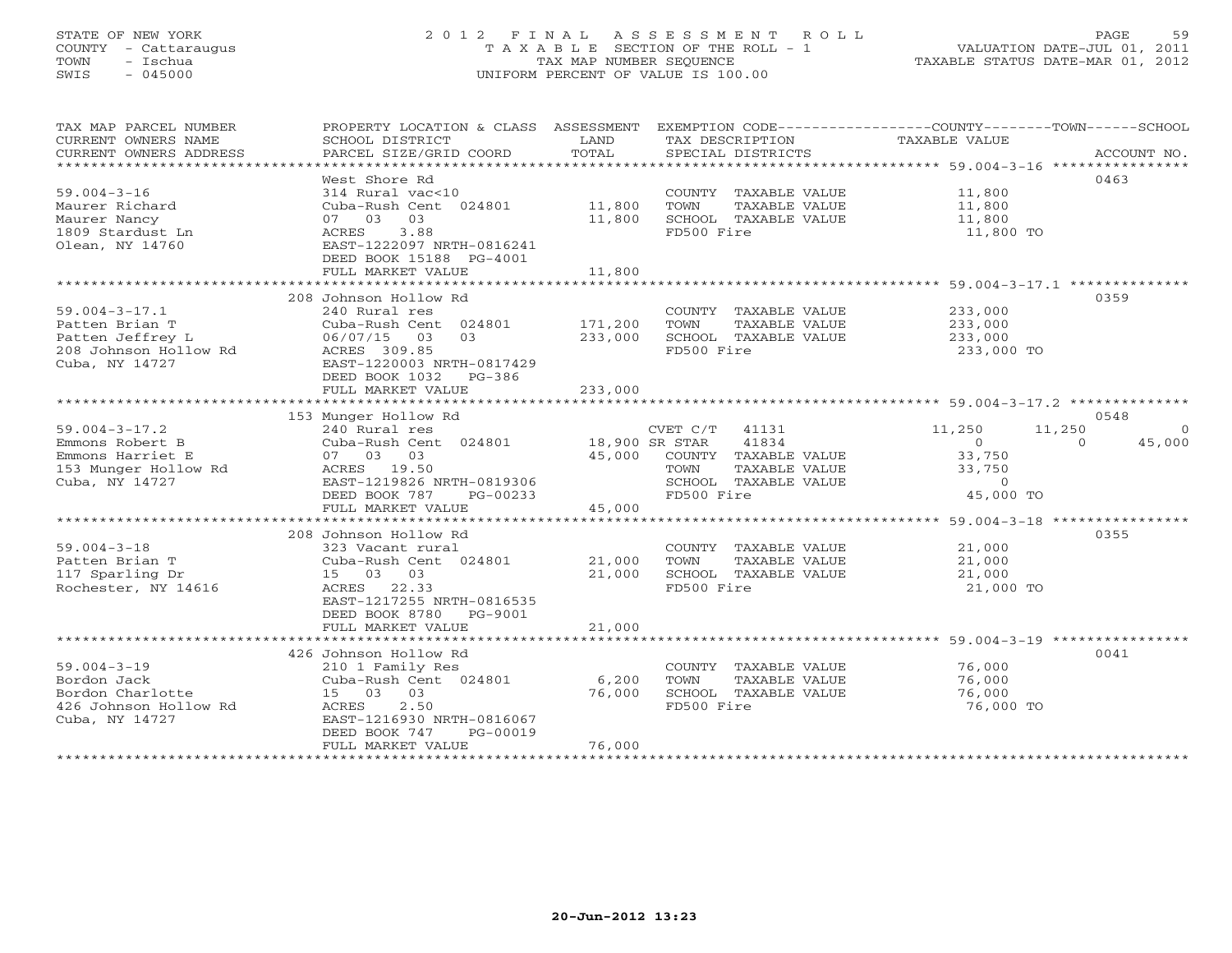## STATE OF NEW YORK 2 0 1 2 F I N A L A S S E S S M E N T R O L L PAGE 60 COUNTY - Cattaraugus T A X A B L E SECTION OF THE ROLL - 1 VALUATION DATE-JUL 01, 2011 TOWN - Ischua TAX MAP NUMBER SEQUENCE TAXABLE STATUS DATE-MAR 01, 2012 SWIS - 045000 UNIFORM PERCENT OF VALUE IS 100.00UNIFORM PERCENT OF VALUE IS 100.00

| TAX MAP PARCEL NUMBER<br>CURRENT OWNERS NAME | PROPERTY LOCATION & CLASS ASSESSMENT<br>SCHOOL DISTRICT | LAND                                                        | EXEMPTION CODE-----------------COUNTY-------TOWN------SCHOOL |
|----------------------------------------------|---------------------------------------------------------|-------------------------------------------------------------|--------------------------------------------------------------|
| CURRENT OWNERS ADDRESS                       | PARCEL SIZE/GRID COORD                                  | TAX DESCRIPTION TAXABLE VALUE<br>TOTAL<br>SPECIAL DISTRICTS | ACCOUNT NO.                                                  |
|                                              |                                                         |                                                             |                                                              |
|                                              | 560 Johnson Hollow Rd                                   |                                                             | 0074                                                         |
| $59.004 - 3 - 20.1$                          | 240 Rural res                                           | VET TOWN<br>41103                                           | 860<br>$\Omega$<br>$\Omega$                                  |
| Carlson Barbara Jane                         | Cuba-Rush Cent 024801                                   | 24,200 CVET CO<br>41132                                     | 20,000<br>$\overline{0}$<br>$\Omega$                         |
| Zayac Judith A                               | 15 03<br>03                                             | 135,000 SR STAR<br>41834                                    | $\Omega$<br>62,200<br>$\Omega$                               |
| 516 Johnson Hollow Rd                        | 27.05<br>ACRES                                          | COUNTY TAXABLE VALUE                                        | 115,000                                                      |
| Cuba, NY 14727                               | EAST-1216183 NRTH-0816468                               | TOWN<br>TAXABLE VALUE                                       | 134,140                                                      |
|                                              | DEED BOOK 997<br>PG-1042                                | SCHOOL TAXABLE VALUE                                        |                                                              |
|                                              | FULL MARKET VALUE                                       | 135,000 FD500 Fire                                          | 72,800<br>135,000 TO                                         |
|                                              |                                                         |                                                             |                                                              |
|                                              | Johnson Hollow Rd                                       |                                                             | 0759                                                         |
|                                              |                                                         |                                                             |                                                              |
| $59.004 - 3 - 20.2$                          | 314 Rural vac<10                                        | FOREST/A74 47460                                            | 4,112<br>4,112<br>4,112                                      |
| Biss Russell D                               | Cuba-Rush Cent 024801                                   | 9,500<br>COUNTY TAXABLE VALUE                               | 5,388                                                        |
| Biss Doris G                                 | 15 03<br>03                                             | 9,500<br>TOWN<br>TAXABLE VALUE                              | 5,388                                                        |
| 564 Johnson Hollow Rd                        | 6.55<br>ACRES                                           | SCHOOL TAXABLE VALUE                                        | 5,388                                                        |
| Cuba, NY 14727                               | EAST-1214956 NRTH-0816425                               | FD500 Fire                                                  | 9,500 TO                                                     |
|                                              | DEED BOOK 00994 PG-00307                                |                                                             |                                                              |
| MAY BE SUBJECT TO PAYMENT                    | FULL MARKET VALUE                                       | 9,500                                                       |                                                              |
| UNDER RPTL480A UNTIL 2021                    |                                                         |                                                             |                                                              |
|                                              |                                                         |                                                             |                                                              |
|                                              | 530 Johnson Hollow Rd                                   |                                                             | 0866                                                         |
| $59.004 - 3 - 20.3$                          | 270 Mfg housing                                         | RES STAR<br>41854                                           | $\overline{0}$<br>$\Omega$<br>30,000                         |
| Carlson Debra (Smith)                        | Cuba-Rush Cent 024801 8,400                             | COUNTY TAXABLE VALUE                                        | 57,500                                                       |
| 516 Johnson Hollow Rd                        | 15 03 03                                                | 57,500<br>TOWN<br>TAXABLE VALUE                             | 57,500                                                       |
| Cuba, NY 14727                               | ACRES<br>5.25                                           | SCHOOL TAXABLE VALUE                                        | 27,500                                                       |
|                                              | EAST-1215374 NRTH-0816080                               | FD500 Fire                                                  | 57,500 TO                                                    |
|                                              | DEED BOOK 00993 PG-00512                                |                                                             |                                                              |
|                                              | FULL MARKET VALUE                                       | 57,500                                                      |                                                              |
|                                              |                                                         |                                                             |                                                              |
|                                              | Co Rd $59$ (Off)                                        |                                                             | 0876                                                         |
| $59.004 - 3 - 20.4$                          | 323 Vacant rural                                        | COUNTY TAXABLE VALUE                                        | 11,500                                                       |
| Carlson Debra                                | Cuba-Rush Cent 024801                                   | 11,500<br>TOWN<br>TAXABLE VALUE                             | 11,500                                                       |
| 516 Johnson Holw                             | 9.45<br>ACRES                                           | 11,500<br>SCHOOL TAXABLE VALUE                              | 11,500                                                       |
| Cuba, NY 14727                               | EAST-1215353 NRTH-0816648                               | FD500 Fire                                                  | 11,500 TO                                                    |
|                                              |                                                         |                                                             |                                                              |
|                                              | DEED BOOK 1005 PG-276                                   |                                                             |                                                              |
|                                              | FULL MARKET VALUE                                       | 11,500                                                      |                                                              |
|                                              |                                                         |                                                             |                                                              |
|                                              | 212 West Shore Rd                                       |                                                             | 0042                                                         |
| $59.004 - 3 - 21.71$                         | 210 1 Family Res                                        | 41854<br>RES STAR                                           | $\overline{0}$<br>30,000<br>$\Omega$                         |
| Mohr Robert F                                | Cuba-Rush Cent 024801                                   | 0 COUNTY TAXABLE VALUE                                      | 190,000                                                      |
| Mohr Barbara A                               | 00 03 03                                                | 190,000<br>TAXABLE VALUE<br>TOWN                            | 190,000                                                      |
| West Shore Rd 212                            | EAST-1221650 NRTH-0813047                               | SCHOOL TAXABLE VALUE                                        | 160,000                                                      |
| Cuba, NY 14727                               | DEED BOOK 00951 PG-00738                                | CD450 Cuba lake dist                                        | 190,000 TO                                                   |
|                                              | FULL MARKET VALUE                                       | 190,000 FD500 Fire                                          | 190,000 TO                                                   |
|                                              |                                                         |                                                             |                                                              |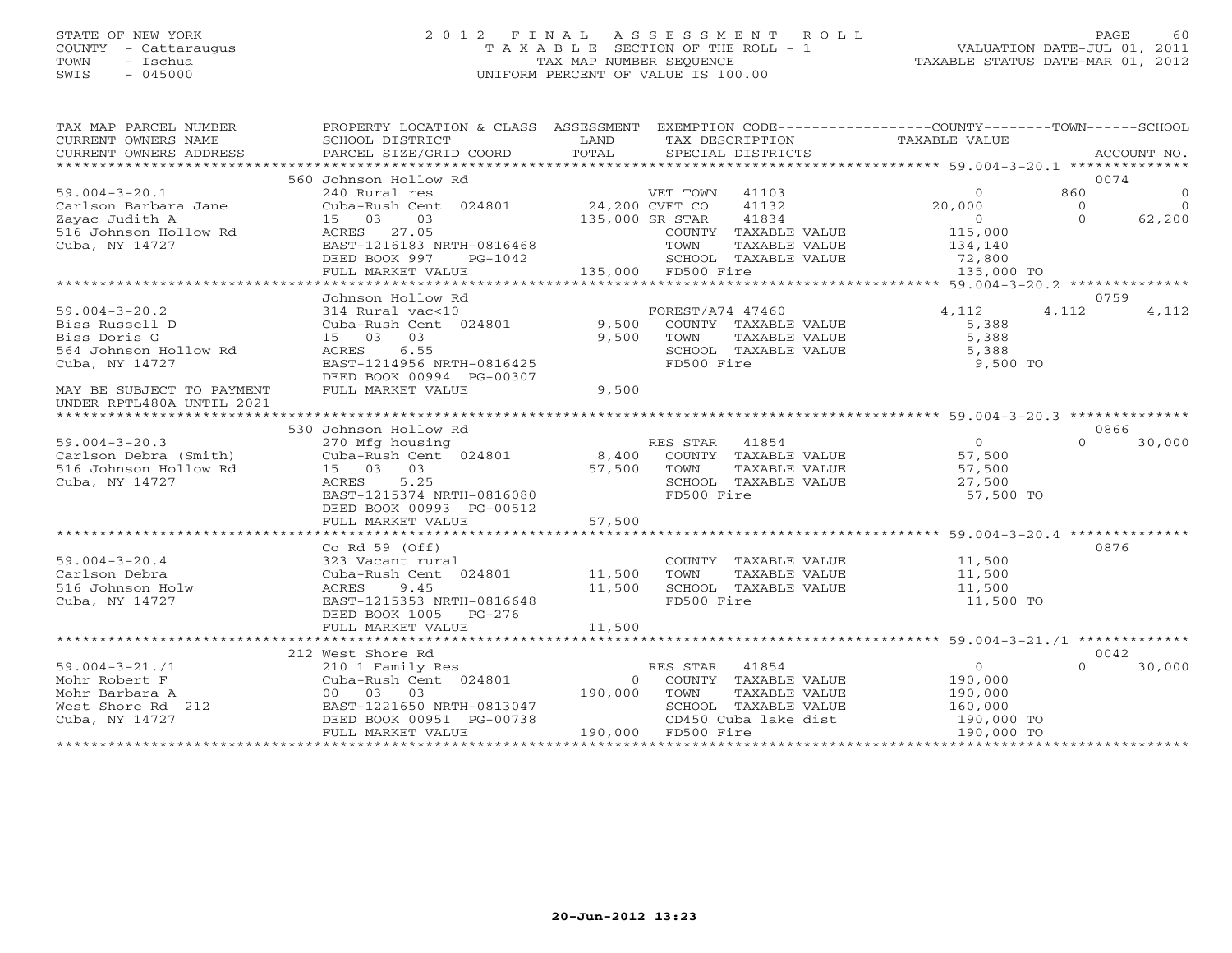## STATE OF NEW YORK 2 0 1 2 F I N A L A S S E S S M E N T R O L L PAGE 61 COUNTY - Cattaraugus T A X A B L E SECTION OF THE ROLL - 1 VALUATION DATE-JUL 01, 2011 TOWN - Ischua TAX MAP NUMBER SEQUENCE TAXABLE STATUS DATE-MAR 01, 2012 SWIS - 045000 UNIFORM PERCENT OF VALUE IS 100.00

| CURRENT OWNERS NAME CURRENT OWNERS NAME SCHOOL DISTRICT CURRENT OWNERS ADDRESS PARCEL SIZE/GRI<br>$\begin{array}{ccccccccc}\n\text{CURRENT} & \text{WNERS} & \text{NMEE} & \text{NMEE} & \text{SCHOOL} & \text{DISTRICT} & \text{LAND} & \text{TAX} & \text{DESCRIPTION} & \text{TAXABLE VALUE} & \text{ACCOUNT NO.} \end{array}$<br>0200<br>212 A West Shore Rd<br>West Shore ka<br>210 1 Family Res<br>Cuba-Rush Cent 024801 0<br>00 -03 -03 152,000<br>$\Omega$<br>$\begin{tabular}{lllllllll} \bf SR \mbox{ STAR} & 41834 & 0 \\ \bf O & \mbox{COUNTY} & \mbox{PAXABLE VALUE} & 152,000 \\ \end{tabular}$<br>$59.004 - 3 - 21.72$ | 62,200 |
|---------------------------------------------------------------------------------------------------------------------------------------------------------------------------------------------------------------------------------------------------------------------------------------------------------------------------------------------------------------------------------------------------------------------------------------------------------------------------------------------------------------------------------------------------------------------------------------------------------------------------------------|--------|
| 91.004 Johnan Cuba-Rush Cent 024801 0 COUNTY TAXABLE VALUE<br>Place Norman 0 -03 -03 -03 152,000 TOWN TAXABLE VALUE 152,000<br>212 1/2 West Shore Rd EAST-1221650 NRTH-0813047 5CHOOL TAXABLE VALUE 89,800<br>Cuba, NY 14727 FULL MARKE                                                                                                                                                                                                                                                                                                                                                                                               |        |
|                                                                                                                                                                                                                                                                                                                                                                                                                                                                                                                                                                                                                                       |        |
|                                                                                                                                                                                                                                                                                                                                                                                                                                                                                                                                                                                                                                       |        |
|                                                                                                                                                                                                                                                                                                                                                                                                                                                                                                                                                                                                                                       |        |
|                                                                                                                                                                                                                                                                                                                                                                                                                                                                                                                                                                                                                                       |        |
|                                                                                                                                                                                                                                                                                                                                                                                                                                                                                                                                                                                                                                       |        |
|                                                                                                                                                                                                                                                                                                                                                                                                                                                                                                                                                                                                                                       |        |
|                                                                                                                                                                                                                                                                                                                                                                                                                                                                                                                                                                                                                                       |        |
|                                                                                                                                                                                                                                                                                                                                                                                                                                                                                                                                                                                                                                       |        |
|                                                                                                                                                                                                                                                                                                                                                                                                                                                                                                                                                                                                                                       |        |
| 212 B West Shore Rd<br>0475                                                                                                                                                                                                                                                                                                                                                                                                                                                                                                                                                                                                           |        |
|                                                                                                                                                                                                                                                                                                                                                                                                                                                                                                                                                                                                                                       |        |
|                                                                                                                                                                                                                                                                                                                                                                                                                                                                                                                                                                                                                                       |        |
|                                                                                                                                                                                                                                                                                                                                                                                                                                                                                                                                                                                                                                       |        |
|                                                                                                                                                                                                                                                                                                                                                                                                                                                                                                                                                                                                                                       |        |
| COUNTY TAXABLE VALUE 500<br>TOWN TAXABLE VALUE 500<br>SCHOOL TAXABLE VALUE 500<br>CD450 Cuba lake dist 500 TO<br>FD500 Fire 500 TO                                                                                                                                                                                                                                                                                                                                                                                                                                                                                                    |        |
|                                                                                                                                                                                                                                                                                                                                                                                                                                                                                                                                                                                                                                       |        |
| 213 West Shore Rd<br>0312                                                                                                                                                                                                                                                                                                                                                                                                                                                                                                                                                                                                             |        |
| West shore ku<br>210 1 Family Res<br>Cuba-Rush Cent 024801<br>0 COUNTY TAXABLE VALUE<br>0 COUNTY TAXABLE VALUE<br>144,000 TOWN TAXABLE VALUE<br>144,000 TOWN TAXABLE VALUE<br>$\begin{tabular}{cc} \texttt{VALUE} & & 0 \\ \texttt{VALUE} & & 144,000 \\ \texttt{VALUE} & & 144,000 \\ \end{tabular}$<br>$59.004 - 3 - 21.74$<br>$\Omega$                                                                                                                                                                                                                                                                                             | 30,000 |
|                                                                                                                                                                                                                                                                                                                                                                                                                                                                                                                                                                                                                                       |        |
|                                                                                                                                                                                                                                                                                                                                                                                                                                                                                                                                                                                                                                       |        |
|                                                                                                                                                                                                                                                                                                                                                                                                                                                                                                                                                                                                                                       |        |
| Slavin William J<br>Slavin Nancy C<br>213 West Shore Rd<br>213 West Shore Rd<br>213 West Shore Rd<br>213 West Shore Rd<br>213 West Shore Rd<br>213 West Shore Rd<br>213 West Shore Rd<br>213 West Shore Rd<br>214727<br>221650 NRTH-0813047<br>SCHOOL TAXABLE VALUE 114,000<br>144,000 CD450 Cuba lake dist 144,000 TO<br>FD500 Fire 144,000 TO                                                                                                                                                                                                                                                                                       |        |
|                                                                                                                                                                                                                                                                                                                                                                                                                                                                                                                                                                                                                                       |        |
|                                                                                                                                                                                                                                                                                                                                                                                                                                                                                                                                                                                                                                       |        |
| 214 West Shore Rd<br>0182                                                                                                                                                                                                                                                                                                                                                                                                                                                                                                                                                                                                             |        |
| $\begin{array}{c} 0 \\ 192,000 \end{array}$<br>$\Omega$                                                                                                                                                                                                                                                                                                                                                                                                                                                                                                                                                                               | 30,000 |
|                                                                                                                                                                                                                                                                                                                                                                                                                                                                                                                                                                                                                                       |        |
| 192,000<br>162,000                                                                                                                                                                                                                                                                                                                                                                                                                                                                                                                                                                                                                    |        |
| EAST-1221650 NRTH-0813047                                                                                                                                                                                                                                                                                                                                                                                                                                                                                                                                                                                                             |        |
| 59.004-3-21./ <i>,</i><br>Kerl Ken<br>214 West Shore Rd<br>Cuba, NY 14727<br>FULL MARKET VALUE                                                                                                                                                                                                                                                                                                                                                                                                                                                                                                                                        |        |
|                                                                                                                                                                                                                                                                                                                                                                                                                                                                                                                                                                                                                                       |        |
|                                                                                                                                                                                                                                                                                                                                                                                                                                                                                                                                                                                                                                       |        |
| 0313<br>215 West Shore Rd                                                                                                                                                                                                                                                                                                                                                                                                                                                                                                                                                                                                             |        |
| $59.004 - 3 - 21.76$<br>63,500                                                                                                                                                                                                                                                                                                                                                                                                                                                                                                                                                                                                        | 63,500 |
| $\Omega$                                                                                                                                                                                                                                                                                                                                                                                                                                                                                                                                                                                                                              | 62,200 |
|                                                                                                                                                                                                                                                                                                                                                                                                                                                                                                                                                                                                                                       |        |
|                                                                                                                                                                                                                                                                                                                                                                                                                                                                                                                                                                                                                                       |        |
| Mikowicz Casimir E<br>Mikowicz Linda<br>215 West Shore Rd<br>215 West Shore Rd<br>215 West Shore Rd<br>215 West Shore Rd<br>215 West Shore Rd<br>215 West Shore Rd<br>215 West Shore Rd<br>215 West Shore Rd<br>215 West Shore Rd<br>215 West Shore                                                                                                                                                                                                                                                                                                                                                                                   |        |
|                                                                                                                                                                                                                                                                                                                                                                                                                                                                                                                                                                                                                                       |        |
|                                                                                                                                                                                                                                                                                                                                                                                                                                                                                                                                                                                                                                       |        |
| West Shore Rd<br>210 1 Family Res<br>Cuba-Rush Cent 024801 0 SR STAR 41834<br>00 03 03 127,000 COUNTY TAXABLE VALUE 63,500<br>EAST-1221650 NRTH-0813047 127,000 COUNTY TAXABLE VALUE 63,500<br>TOWN TAXABLE VALUE 1,300<br>TOWN TAXABLE VA                                                                                                                                                                                                                                                                                                                                                                                            |        |
| 216 West Shore Rd<br>0127                                                                                                                                                                                                                                                                                                                                                                                                                                                                                                                                                                                                             |        |
| 83,900<br>COUNTY TAXABLE VALUE                                                                                                                                                                                                                                                                                                                                                                                                                                                                                                                                                                                                        |        |
| $\overline{0}$                                                                                                                                                                                                                                                                                                                                                                                                                                                                                                                                                                                                                        |        |
|                                                                                                                                                                                                                                                                                                                                                                                                                                                                                                                                                                                                                                       |        |
|                                                                                                                                                                                                                                                                                                                                                                                                                                                                                                                                                                                                                                       |        |
| TOWN TAXABLE VALUE<br>SCHOOL TAXABLE VALUE<br>CD450 Cuba lake dist<br>FD500 Fire<br>FD500 Fire<br>83,900 TO<br>83,900 TO<br>83,900                                                                                                                                                                                                                                                                                                                                                                                                                                                                                                    |        |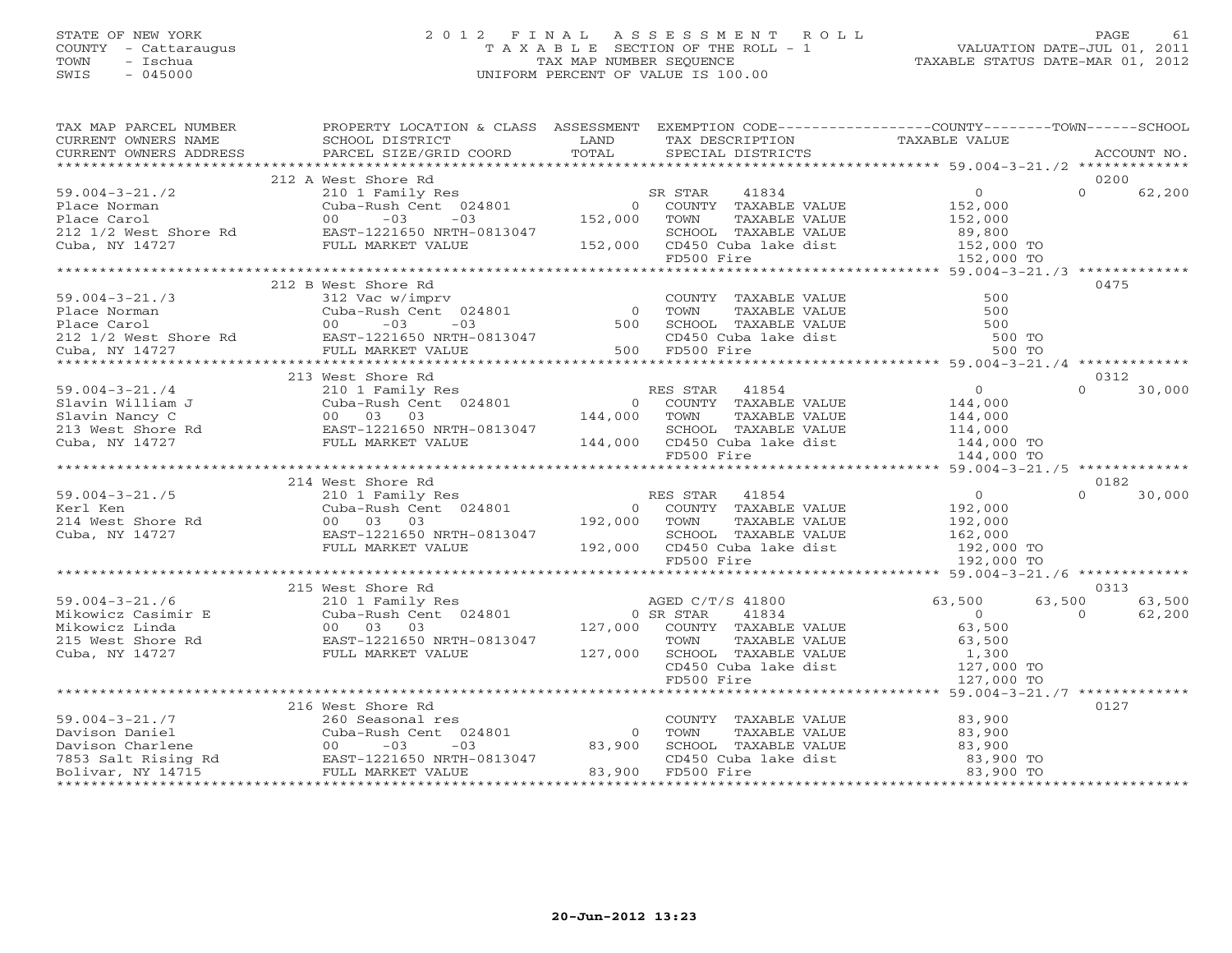## STATE OF NEW YORK 2 0 1 2 F I N A L A S S E S S M E N T R O L L PAGE 62 COUNTY - Cattaraugus T A X A B L E SECTION OF THE ROLL - 1 VALUATION DATE-JUL 01, 2011 TOWN - Ischua TAX MAP NUMBER SEQUENCE TAXABLE STATUS DATE-MAR 01, 2012 SWIS - 045000 UNIFORM PERCENT OF VALUE IS 100.00UNIFORM PERCENT OF VALUE IS 100.00

| TAX MAP PARCEL NUMBER<br>TA PIAN DESCRIPTION AND TRIX DESCRIPTION TAXABLE VALUE<br>CURRENT OWNERS NAME SCHOOL DISTRICT DAND TAXABLE TRIX DESCRIPTION TAXABLE VALUE<br>CURRENT OWNERS ADDRESS PARCEL SIZE/GRID COORD TOTAL SPECIAL DISTRICTS ACCOUNT NO. | PROPERTY LOCATION & CLASS ASSESSMENT                                                  |                |                                    | EXEMPTION CODE----------------COUNTY-------TOWN------SCHOOL |                    |
|---------------------------------------------------------------------------------------------------------------------------------------------------------------------------------------------------------------------------------------------------------|---------------------------------------------------------------------------------------|----------------|------------------------------------|-------------------------------------------------------------|--------------------|
|                                                                                                                                                                                                                                                         |                                                                                       |                |                                    |                                                             |                    |
|                                                                                                                                                                                                                                                         | 217 West Shore Rd                                                                     |                |                                    |                                                             | 0490               |
| $59.004 - 3 - 21.78$                                                                                                                                                                                                                                    | 210 1 Family Res                                                                      |                | RES STAR<br>41854                  | $\overline{0}$                                              | $\Omega$<br>30,000 |
| Austin Stephen M                                                                                                                                                                                                                                        | Cuba-Rush Cent 024801                                                                 | $\overline{0}$ | COUNTY TAXABLE VALUE               | 128,000                                                     |                    |
| 217 W Shore Rd                                                                                                                                                                                                                                          | 00 03 03                                                                              | 128,000        | TOWN<br>TAXABLE VALUE              | 128,000                                                     |                    |
| Cuba, NY 14727                                                                                                                                                                                                                                          | EAST-1221650 NRTH-0813047                                                             |                | SCHOOL TAXABLE VALUE               | 98,000                                                      |                    |
|                                                                                                                                                                                                                                                         | DEED BOOK 3720<br>PG-2003                                                             |                | CD450 Cuba lake dist<br>FD500 Fire | 128,000 TO                                                  |                    |
|                                                                                                                                                                                                                                                         | FULL MARKET VALUE                                                                     |                | 128,000 FD500 Fire                 | 128,000 TO                                                  |                    |
|                                                                                                                                                                                                                                                         |                                                                                       |                |                                    |                                                             |                    |
|                                                                                                                                                                                                                                                         | 218 West Shore Rd                                                                     |                |                                    |                                                             | 0031               |
| $59.004 - 3 - 21.79$                                                                                                                                                                                                                                    | 312 Vac w/imprv                                                                       |                | COUNTY TAXABLE VALUE               | 16,000                                                      |                    |
| Shemeld David                                                                                                                                                                                                                                           |                                                                                       | $\overline{0}$ | TOWN<br>TAXABLE VALUE              | 16,000                                                      |                    |
| Shemeld Mary Sue                                                                                                                                                                                                                                        |                                                                                       | 16,000         | SCHOOL TAXABLE VALUE               | 16,000                                                      |                    |
| 219 West Shore Rd                                                                                                                                                                                                                                       | Cuba-Rush Cent 024801<br>00 -03 -03<br>EAST-1221650 NRTH-0813047<br>FULL MARKET VALUE | 16,000         | CD450 Cuba lake dist<br>FD500 Fire | ke dist<br>16,000 TO<br>16,000 TO                           |                    |
| Cuba, NY 14727                                                                                                                                                                                                                                          |                                                                                       |                |                                    |                                                             |                    |
|                                                                                                                                                                                                                                                         | 219 West Shore Rd                                                                     |                |                                    |                                                             | 0168               |
| $59.004 - 3 - 21.710$                                                                                                                                                                                                                                   | 210 1 Family Res                                                                      |                | RES STAR<br>41854                  | $\overline{0}$                                              | 30,000<br>$\Omega$ |
| Shemeld David                                                                                                                                                                                                                                           | Cuba-Rush Cent 024801                                                                 | $\overline{0}$ | COUNTY TAXABLE VALUE               | 246,500                                                     |                    |
| Shemeld Sue Mary                                                                                                                                                                                                                                        | 00 03 03                                                                              | 246,500        | TOWN<br>TAXABLE VALUE              | 246,500                                                     |                    |
| 219 West Shore Rd                                                                                                                                                                                                                                       | EAST-1221650 NRTH-0813047                                                             |                | SCHOOL TAXABLE VALUE               | 216,500                                                     |                    |
| Cuba, NY 14727                                                                                                                                                                                                                                          | DEED BOOK 843<br>PG-00187                                                             |                | CD450 Cuba lake dist               |                                                             |                    |
|                                                                                                                                                                                                                                                         | FULL MARKET VALUE                                                                     |                | 246,500 FD500 Fire                 | 246,500 TO<br>246,500 TO                                    |                    |
|                                                                                                                                                                                                                                                         |                                                                                       |                |                                    |                                                             |                    |
|                                                                                                                                                                                                                                                         | 220 West Shore Rd                                                                     |                |                                    |                                                             | 0357               |
| $59.004 - 3 - 21.711$                                                                                                                                                                                                                                   | 210 1 Family Res                                                                      |                | RES STAR<br>41854                  | $0 \qquad \qquad$                                           | 30,000<br>$\Omega$ |
| Myers Joseph                                                                                                                                                                                                                                            | Cuba-Rush Cent 024801                                                                 | $\overline{0}$ | COUNTY TAXABLE VALUE               | 200,000                                                     |                    |
| 220 W Shore Rd                                                                                                                                                                                                                                          | 00 03 03                                                                              | 200,000        | TOWN<br>TAXABLE VALUE              | 200,000                                                     |                    |
| Cuba, NY 14727                                                                                                                                                                                                                                          | EAST-1221650 NRTH-0813047                                                             |                | SCHOOL TAXABLE VALUE               | 170,000                                                     |                    |
|                                                                                                                                                                                                                                                         | FULL MARKET VALUE                                                                     | 200,000        | CD450 Cuba lake dist               | 200,000 TO                                                  |                    |
|                                                                                                                                                                                                                                                         |                                                                                       |                | FD500 Fire                         | 200,000 TO                                                  |                    |
|                                                                                                                                                                                                                                                         | 221 West Shore Rd                                                                     |                |                                    |                                                             | 0464               |
| $59.004 - 3 - 21.712$                                                                                                                                                                                                                                   | 210 1 Family Res                                                                      |                | SR STAR<br>41834                   | $\overline{0}$                                              | 62,200<br>$\Omega$ |
| Weatherell James W                                                                                                                                                                                                                                      | Cuba-Rush Cent 024801                                                                 | $\overline{0}$ | COUNTY TAXABLE VALUE               | 106,000                                                     |                    |
| Cottage 221                                                                                                                                                                                                                                             | 00 03 03                                                                              | 106,000        | TOWN<br>TAXABLE VALUE              | 106,000                                                     |                    |
|                                                                                                                                                                                                                                                         | EAST-1221650 NRTH-0813047                                                             |                | SCHOOL TAXABLE VALUE               | 43,800                                                      |                    |
| 221 West Shore Rd<br>Cuba, NY 14727                                                                                                                                                                                                                     | FULL MARKET VALUE                                                                     | 106,000        | CD450 Cuba lake dist               | 106,000 TO                                                  |                    |
|                                                                                                                                                                                                                                                         |                                                                                       |                | FD500 Fire                         | 106,000 TO                                                  |                    |
|                                                                                                                                                                                                                                                         | ******************************                                                        |                | ************************           | ***************** 59.004-3-21./13                           |                    |
|                                                                                                                                                                                                                                                         | 222 West Shore Rd                                                                     |                |                                    |                                                             | 0381               |
| $59.004 - 3 - 21.713$                                                                                                                                                                                                                                   | 210 1 Family Res                                                                      |                | COUNTY TAXABLE VALUE               | 99,500                                                      |                    |
| Neubauer Melvin                                                                                                                                                                                                                                         | Cuba-Rush Cent 024801                                                                 | $\overline{0}$ | TOWN<br>TAXABLE VALUE              | 99,500                                                      |                    |
| 1719 Benzinger Ct                                                                                                                                                                                                                                       | 00 03 03                                                                              | 99,500         | SCHOOL TAXABLE VALUE               | 99,500                                                      |                    |
| The Villages, FL 32162                                                                                                                                                                                                                                  | EAST-1221650 NRTH-0813047                                                             |                | CD450 Cuba lake dist               | 99,500 TO                                                   |                    |
|                                                                                                                                                                                                                                                         | FULL MARKET VALUE                                                                     | 99,500         | FD500 Fire                         | 99,500 TO                                                   |                    |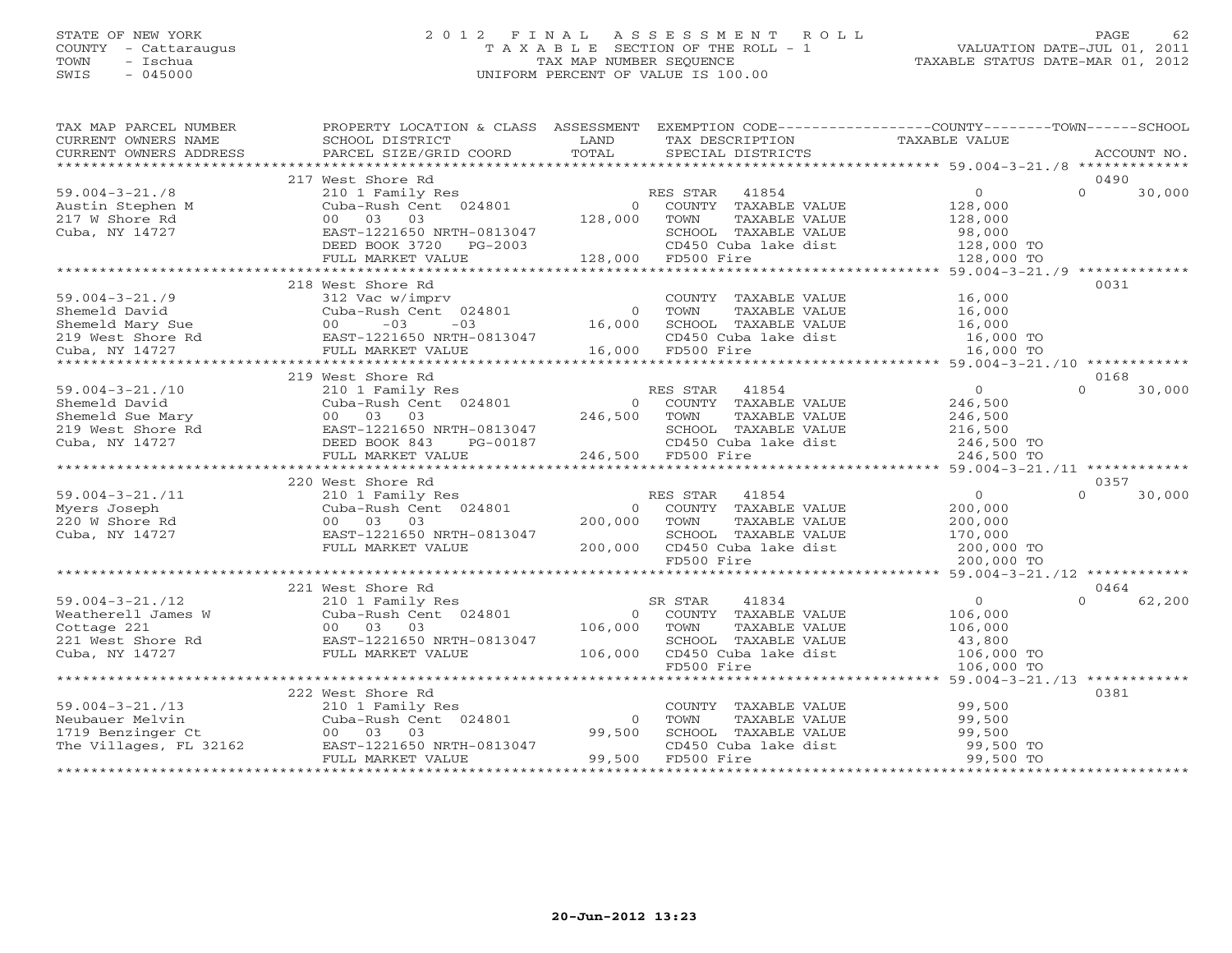## STATE OF NEW YORK 2 0 1 2 F I N A L A S S E S S M E N T R O L L PAGE 63 COUNTY - Cattaraugus T A X A B L E SECTION OF THE ROLL - 1 VALUATION DATE-JUL 01, 2011 TOWN - Ischua TAX MAP NUMBER SEQUENCE TAXABLE STATUS DATE-MAR 01, 2012 SWIS - 045000 UNIFORM PERCENT OF VALUE IS 100.00UNIFORM PERCENT OF VALUE IS 100.00

| TAX MAP PARCEL NUMBER<br>CURRENT OWNERS NAME                                                                                                                               | PROPERTY LOCATION & CLASS ASSESSMENT<br>SCHOOL DISTRICT       | LAND    | EXEMPTION CODE-----------------COUNTY-------TOWN------SCHOOL              |                |                    |
|----------------------------------------------------------------------------------------------------------------------------------------------------------------------------|---------------------------------------------------------------|---------|---------------------------------------------------------------------------|----------------|--------------------|
| CURRENT OWNERS ADDRESS                                                                                                                                                     | PARCEL SIZE/GRID COORD                                        | TOTAL   | TAX DESCRIPTION TAXABLE VALUE SPECIAL DISTRICTS                           |                | ACCOUNT NO.        |
|                                                                                                                                                                            |                                                               |         |                                                                           |                |                    |
|                                                                                                                                                                            | 223 West Shore Rd                                             |         |                                                                           |                | 0011               |
| $59.004 - 3 - 21.714$                                                                                                                                                      |                                                               |         | RES STAR 41854                                                            | $\overline{0}$ | $\Omega$<br>30,000 |
| Wojciechoski Janet                                                                                                                                                         | 210 1 Family Res<br>Cuba-Rush Cent 024801                     |         | 0 COUNTY TAXABLE VALUE                                                    | 95,500         |                    |
| 223 West Shore Rd                                                                                                                                                          | 00 03 03                                                      | 95,500  | TOWN<br>TAXABLE VALUE                                                     | 95,500         |                    |
| Cuba, NY 14727                                                                                                                                                             | EAST-1221650 NRTH-0813047                                     |         | SCHOOL TAXABLE VALUE                                                      | 65,500         |                    |
|                                                                                                                                                                            | <u>a matanggunan sa sa</u><br>FULL MARKET VALUE               |         | 95,500 CD450 Cuba lake dist 95,500 TO                                     |                |                    |
|                                                                                                                                                                            |                                                               |         | FD500 Fire                                                                | 95,500 TO      |                    |
|                                                                                                                                                                            |                                                               |         |                                                                           |                |                    |
|                                                                                                                                                                            | 224 West Shore Rd                                             |         |                                                                           |                | 0206               |
| $59.004 - 3 - 21.715$                                                                                                                                                      | 210 1 Family Res<br>Cuba-Rush Cent 024801                     |         | 41834<br>SR STAR                                                          | $\overline{0}$ | $\Omega$<br>62,200 |
| Keenan Sandra L                                                                                                                                                            |                                                               |         | 0 COUNTY TAXABLE VALUE                                                    | 135,000        |                    |
|                                                                                                                                                                            |                                                               | 135,000 | TOWN<br>TAXABLE VALUE                                                     | 135,000        |                    |
| Exercise Number 224 West Shore Rd<br>224 West Shore Rd<br>$\frac{1224 \text{ West}}{224 \text{ West}}$ Rd<br>$\frac{1221650 \text{ NRTH} - 0813047}{1221650 \text{ NRTH}}$ |                                                               |         | SCHOOL TAXABLE VALUE                                                      | 72,800         |                    |
| Cuba, NY 14727                                                                                                                                                             | FULL MARKET VALUE                                             |         | 135,000 CD450 Cuba lake dist                                              | 135,000 TO     |                    |
|                                                                                                                                                                            |                                                               |         | FD500 Fire                                                                | 135,000 TO     |                    |
|                                                                                                                                                                            |                                                               |         |                                                                           |                |                    |
|                                                                                                                                                                            | Cooper Hill Rd (Off)                                          |         |                                                                           |                | 0285               |
| $67.001 - 2 - 1.1$                                                                                                                                                         | --- vacant rural<br>Franklinville C 044001 53,500<br>36 03 04 |         |                                                                           | 53,500         |                    |
| Linderman Toni L                                                                                                                                                           |                                                               | 53,500  | COUNTY TAXABLE VALUE<br>TOWN      TAXABLE VALUE                           | 53,500         |                    |
| 5326 Cooper Hill Rd                                                                                                                                                        | 36 03 04                                                      | 53,500  | SCHOOL TAXABLE VALUE                                                      | 53,500         |                    |
| Ischua, NY 14743                                                                                                                                                           | ACRES 77.20                                                   |         | FD500 Fire                                                                | 53,500 TO      |                    |
|                                                                                                                                                                            | EAST-1183401 NRTH-0813000                                     |         |                                                                           |                |                    |
|                                                                                                                                                                            | DEED BOOK 1004 PG-1013                                        |         |                                                                           |                |                    |
|                                                                                                                                                                            | FULL MARKET VALUE                                             | 53,500  |                                                                           |                |                    |
|                                                                                                                                                                            |                                                               |         |                                                                           |                |                    |
|                                                                                                                                                                            | Cooper Hill Rd                                                |         |                                                                           |                | 0865               |
| $67.001 - 2 - 1.2$                                                                                                                                                         |                                                               |         |                                                                           |                |                    |
| Putt Donald F                                                                                                                                                              | $314$ Rural vac<10<br>Franklinville C 044001 11,500           |         | COUNTY TAXABLE VALUE 11,500<br>TOWN TAXABLE VALUE 11,500<br>TAXABLE VALUE |                |                    |
| 2591 Gile Hollow Rd                                                                                                                                                        | 36 03 04                                                      | 11,500  | SCHOOL TAXABLE VALUE                                                      | 11,500         |                    |
| Hinsdale, NY 14743                                                                                                                                                         | Ff 845.00                                                     |         | FD500 Fire                                                                | 11,500 TO      |                    |
|                                                                                                                                                                            | ACRES<br>9.10                                                 |         |                                                                           |                |                    |
|                                                                                                                                                                            | EAST-1182975 NRTH-0815065                                     |         |                                                                           |                |                    |
|                                                                                                                                                                            | DEED BOOK 5680 PG-9001                                        |         |                                                                           |                |                    |
|                                                                                                                                                                            | FULL MARKET VALUE                                             | 11,500  |                                                                           |                |                    |
|                                                                                                                                                                            |                                                               |         |                                                                           |                |                    |
|                                                                                                                                                                            | 5478 Cooper Hill Rd                                           |         |                                                                           |                | 0868               |
| $67.001 - 2 - 1.3$                                                                                                                                                         | 210 1 Family Res                                              |         | RES STAR 41854                                                            | $\overline{0}$ | $\Omega$<br>30,000 |
| Huddleston Charles R                                                                                                                                                       | Franklinville C 044001 8,200                                  |         | COUNTY TAXABLE VALUE                                                      | 85,000         |                    |
| 5478 Cooper Hill Rd                                                                                                                                                        | $36 \t 3 \t 4$                                                | 85,000  | TOWN<br>TAXABLE VALUE                                                     | 85,000         |                    |
| Ischua, NY 14743                                                                                                                                                           | ACRES<br>5.00 BANK<br>017                                     |         | SCHOOL TAXABLE VALUE                                                      | 55,000         |                    |
|                                                                                                                                                                            | EAST-1182251 NRTH-0813943                                     |         | FD500 Fire                                                                | 85,000 TO      |                    |
|                                                                                                                                                                            | DEED BOOK 796<br>PG-9001                                      |         |                                                                           |                |                    |
|                                                                                                                                                                            | FULL MARKET VALUE                                             | 85,000  |                                                                           |                |                    |
|                                                                                                                                                                            |                                                               |         |                                                                           |                |                    |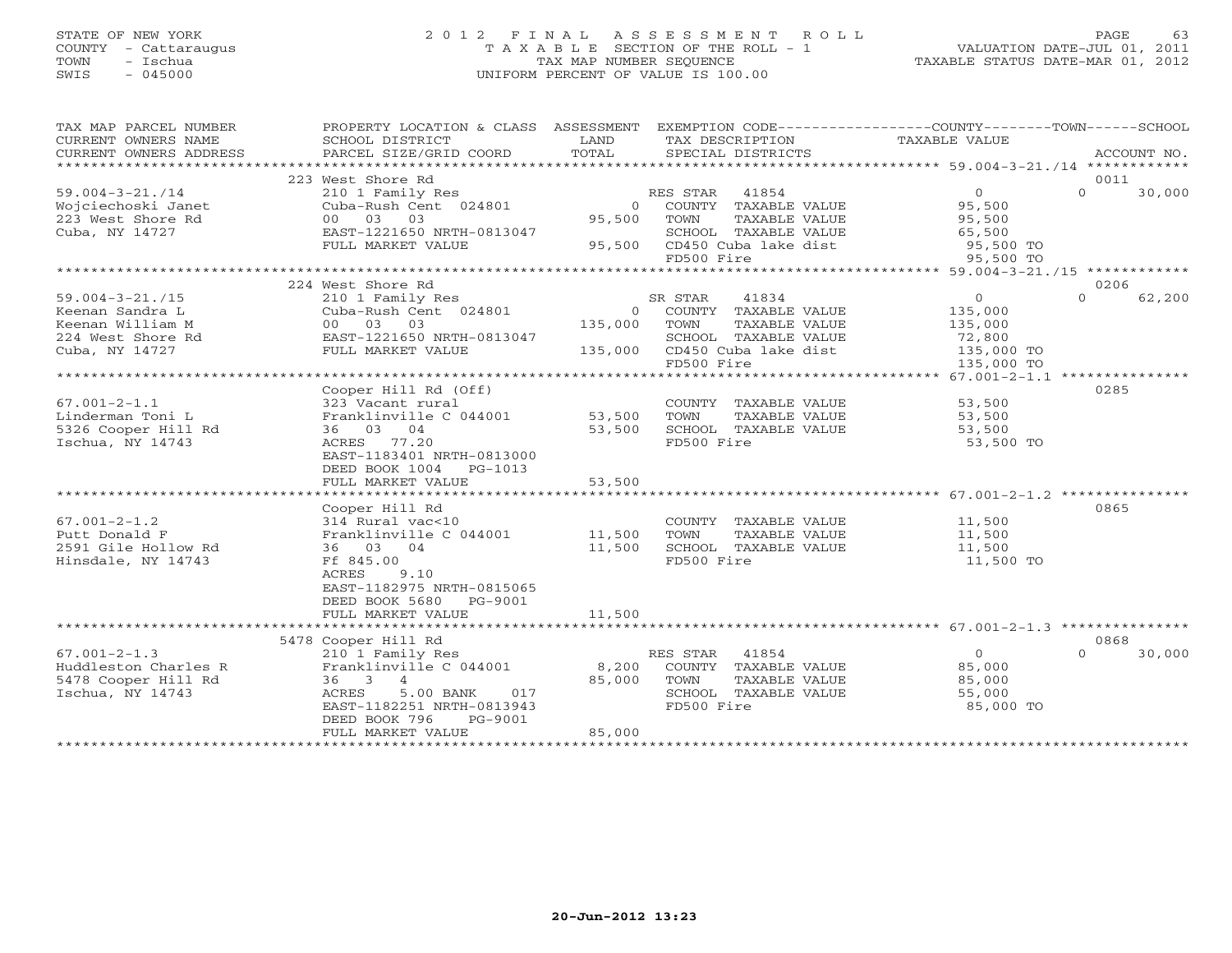## STATE OF NEW YORK 2 0 1 2 F I N A L A S S E S S M E N T R O L L PAGE 64 COUNTY - Cattaraugus T A X A B L E SECTION OF THE ROLL - 1 VALUATION DATE-JUL 01, 2011 TOWN - Ischua TAX MAP NUMBER SEQUENCE TAXABLE STATUS DATE-MAR 01, 2012 SWIS - 045000 UNIFORM PERCENT OF VALUE IS 100.00UNIFORM PERCENT OF VALUE IS 100.00

| TAX MAP PARCEL NUMBER<br>CURRENT OWNERS NAME<br>CURRENT OWNERS ADDRESS | PROPERTY LOCATION & CLASS ASSESSMENT<br>SCHOOL DISTRICT<br>PARCEL SIZE/GRID COORD          | LAND<br>TOTAL    | TAX DESCRIPTION<br>SPECIAL DISTRICTS          | EXEMPTION CODE-----------------COUNTY-------TOWN------SCHOOL<br>TAXABLE VALUE<br>ACCOUNT NO. |
|------------------------------------------------------------------------|--------------------------------------------------------------------------------------------|------------------|-----------------------------------------------|----------------------------------------------------------------------------------------------|
|                                                                        |                                                                                            |                  |                                               |                                                                                              |
|                                                                        | 5445 Cooper Hill Rd                                                                        |                  |                                               | 0900                                                                                         |
| $67.001 - 2 - 1.4$                                                     | 323 Vacant rural                                                                           |                  | COUNTY TAXABLE VALUE                          | 29,000                                                                                       |
| Hughes Laura                                                           | Franklinville C 044001                                                                     | 29,000           | TOWN<br>TAXABLE VALUE                         | 29,000                                                                                       |
| Huddleston Charles R                                                   | ACRES 34.25                                                                                | 29,000           | SCHOOL TAXABLE VALUE                          | 29,000                                                                                       |
| 5445 Cooper Hill Rd<br>Hinsdale, NY 14743                              | EAST-1182251 NRTH-0813943<br>DEED BOOK 796<br>PG-9001                                      |                  | FD500 Fire                                    | 29,000 TO                                                                                    |
|                                                                        | FULL MARKET VALUE                                                                          | 29,000           |                                               |                                                                                              |
|                                                                        |                                                                                            |                  |                                               |                                                                                              |
|                                                                        | 5445 Cooper Hill Rd                                                                        |                  |                                               | 0912                                                                                         |
| $67.001 - 2 - 1.5$                                                     | 323 Vacant rural                                                                           |                  | COUNTY TAXABLE VALUE                          | 39,000                                                                                       |
| Huddleston Charles H                                                   | Franklinville C 044001                                                                     | 39,000           | TOWN<br>TAXABLE VALUE                         | 39,000                                                                                       |
| Huddleston Bruce A                                                     | 36 03 04                                                                                   | 39,000           | SCHOOL TAXABLE VALUE                          | 39,000                                                                                       |
| 5445 Cooper Hill Rd                                                    | Split #7                                                                                   |                  | FD500 Fire                                    | 39,000 TO                                                                                    |
| Ischua, NY 14743                                                       | ACRES 49.00<br>EAST-1181907 NRTH-0814825<br>DEED BOOK 5680<br>PG-9001<br>FULL MARKET VALUE | 39,000           |                                               |                                                                                              |
|                                                                        |                                                                                            |                  |                                               |                                                                                              |
|                                                                        | 5326 Cooper Hill Rd                                                                        |                  |                                               | 0927                                                                                         |
| $67.001 - 2 - 1.6$                                                     | 240 Rural res                                                                              |                  | COUNTY TAXABLE VALUE                          | 218,000                                                                                      |
| Linderman Toni L                                                       | Franklinville C 044001                                                                     | 21,400           | TOWN<br>TAXABLE VALUE                         | 218,000                                                                                      |
| Linderman Holly A                                                      | 36 03 04                                                                                   | 218,000          | SCHOOL TAXABLE VALUE                          | 218,000                                                                                      |
| 5326 Cooper Hill Rd                                                    | ACRES 23.07                                                                                |                  | FD500 Fire                                    | 218,000 TO                                                                                   |
| Ischua, NY 14743                                                       | EAST-1182223 NRTH-8129351                                                                  |                  |                                               |                                                                                              |
|                                                                        | DEED BOOK 10759 PG-7002                                                                    |                  |                                               |                                                                                              |
|                                                                        | FULL MARKET VALUE                                                                          | 218,000          |                                               |                                                                                              |
|                                                                        | Cooper Hill Rd (Off)                                                                       |                  |                                               | 0928                                                                                         |
| $67.001 - 2 - 1.7$                                                     | 323 Vacant rural                                                                           |                  | COUNTY TAXABLE VALUE                          | 44,000                                                                                       |
|                                                                        |                                                                                            |                  |                                               |                                                                                              |
| Linderman Toni L<br>5326 Cooper Hill Rd                                | Franklinville C 044001<br>36 03 04                                                         | 44,000<br>44,000 | TOWN<br>TAXABLE VALUE<br>SCHOOL TAXABLE VALUE | 44,000                                                                                       |
| Ischua, NY 14743                                                       | ACRES 58.58                                                                                |                  | FD500 Fire                                    | 44,000                                                                                       |
|                                                                        | EAST-1181820 NRTH-0812200                                                                  |                  |                                               | 44,000 TO                                                                                    |
|                                                                        | DEED BOOK 8690 PG-2001                                                                     |                  |                                               |                                                                                              |
|                                                                        | FULL MARKET VALUE                                                                          | 44,000           |                                               |                                                                                              |
|                                                                        |                                                                                            |                  |                                               |                                                                                              |
|                                                                        | Five Mile Rd                                                                               |                  |                                               | 0298                                                                                         |
| $67.001 - 2 - 2$                                                       | 910 Priv forest                                                                            |                  | COUNTY TAXABLE VALUE                          | 54,900                                                                                       |
| Danzer Forestland, Inc.                                                | Franklinville C 044001                                                                     | 54,900           | TOWN<br>TAXABLE VALUE                         | 54,900                                                                                       |
| 119 A.I.D. Dr                                                          | 36 03 04                                                                                   | 54,900           | SCHOOL TAXABLE VALUE                          | 54,900                                                                                       |
| Darlington, PA 16115                                                   | ACRES 101.95                                                                               |                  | FD500 Fire                                    | 54,900 TO                                                                                    |
|                                                                        | EAST-1185246 NRTH-0813833                                                                  |                  |                                               |                                                                                              |
|                                                                        | DEED BOOK 9327<br>$PG-3001$                                                                |                  |                                               |                                                                                              |
|                                                                        | FULL MARKET VALUE                                                                          | 54,900           |                                               |                                                                                              |
|                                                                        |                                                                                            |                  |                                               |                                                                                              |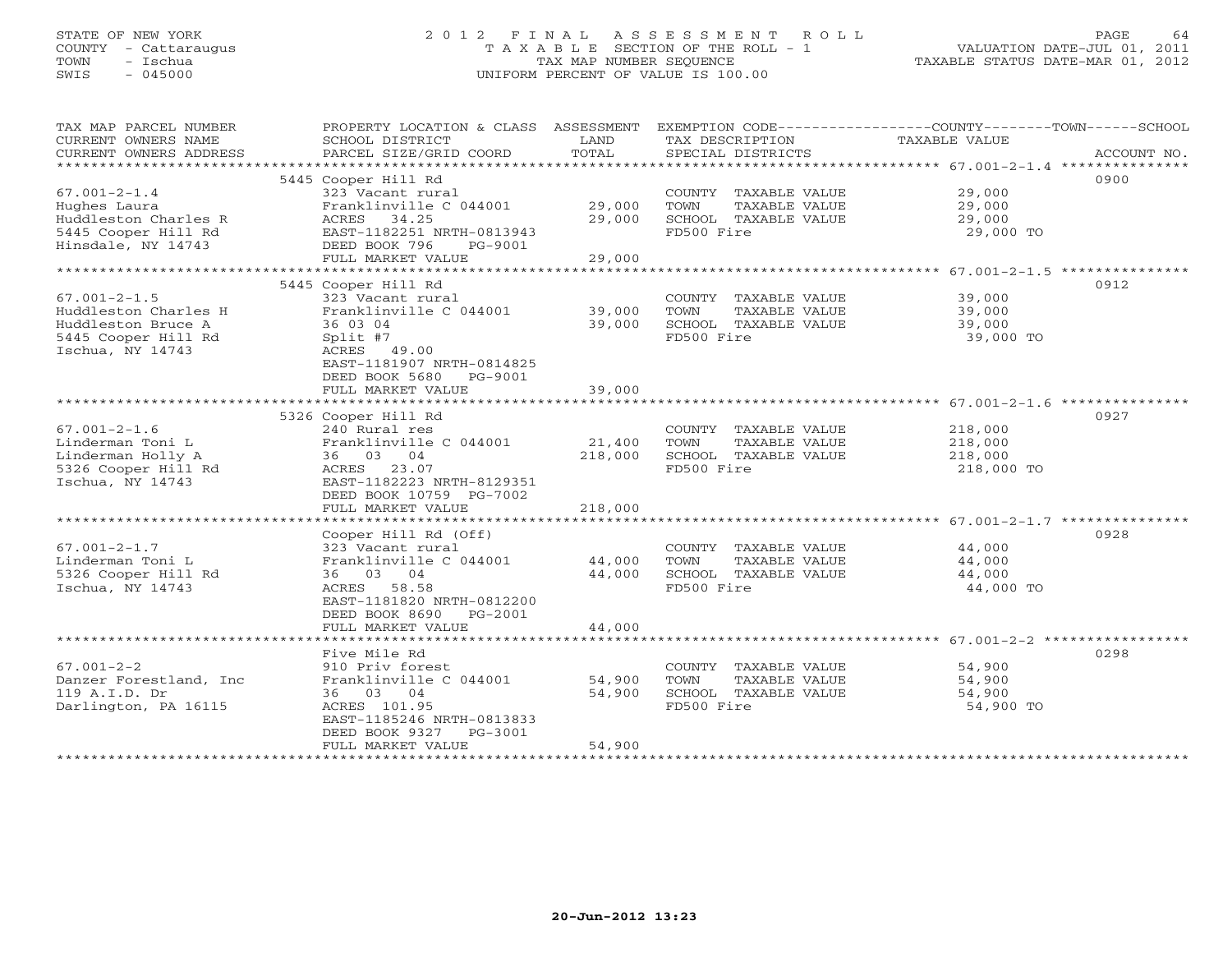## STATE OF NEW YORK 2 0 1 2 F I N A L A S S E S S M E N T R O L L PAGE 65 COUNTY - Cattaraugus T A X A B L E SECTION OF THE ROLL - 1 VALUATION DATE-JUL 01, 2011 TOWN - Ischua TAX MAP NUMBER SEQUENCE TAXABLE STATUS DATE-MAR 01, 2012 SWIS - 045000 UNIFORM PERCENT OF VALUE IS 100.00UNIFORM PERCENT OF VALUE IS 100.00

| TAX MAP PARCEL NUMBER<br>CURRENT OWNERS NAME<br>CURRENT OWNERS ADDRESS | PROPERTY LOCATION & CLASS ASSESSMENT<br>SCHOOL DISTRICT<br>PARCEL SIZE/GRID COORD | LAND<br>TOTAL         | TAX DESCRIPTION<br>SPECIAL DISTRICTS                                  | EXEMPTION CODE-----------------COUNTY-------TOWN------SCHOOL<br>TAXABLE VALUE | ACCOUNT NO.   |
|------------------------------------------------------------------------|-----------------------------------------------------------------------------------|-----------------------|-----------------------------------------------------------------------|-------------------------------------------------------------------------------|---------------|
| *************************                                              |                                                                                   |                       |                                                                       |                                                                               |               |
| $67.001 - 2 - 3.1$                                                     | 5345 Five Mile Rd<br>312 Vac w/imprv                                              |                       | FOREST/A74 47460                                                      | 1,240<br>1,240                                                                | 0402<br>1,240 |
| Ouinn William<br>Ouinn Margaret<br>234 Gaylord Ct                      | Hinsdale Centra 044601<br>28/29<br>03 04<br>Split #11 Stockmeyer                  | 12,000<br>38,000      | COUNTY TAXABLE VALUE<br>TOWN<br>TAXABLE VALUE<br>SCHOOL TAXABLE VALUE | 36,760<br>36,760<br>36,760                                                    |               |
| Elma, NY 14059                                                         | Split #21 Pettit<br>ACRES 10.00                                                   |                       | FD500 Fire                                                            | 38,000 TO                                                                     |               |
| MAY BE SUBJECT TO PAYMENT<br>UNDER RPTL480A UNTIL 2021                 | EAST-1186102 NRTH-0814904<br>DEED BOOK 9052<br>PG-8001<br>FULL MARKET VALUE       | 38,000                |                                                                       |                                                                               |               |
|                                                                        |                                                                                   |                       |                                                                       |                                                                               |               |
|                                                                        | 5339 Five Mile Rd                                                                 |                       |                                                                       |                                                                               | 0609          |
| $67.001 - 2 - 3.2$                                                     | 210 1 Family Res                                                                  |                       | RES STAR<br>41854                                                     | $\Omega$<br>$\circ$                                                           | 30,000        |
| Larrabee Randy L                                                       | Hinsdale Centra 044601                                                            | 6,000                 | COUNTY TAXABLE VALUE                                                  | 90,000                                                                        |               |
| Larrabee Jennifer R                                                    | 28 03<br>04                                                                       | 90,000                | TAXABLE VALUE<br>TOWN                                                 | 90,000                                                                        |               |
| 5339 Five Mile Rd<br>Ischua, NY 14743                                  | ACRES<br>2.20<br>EAST-1186299 NRTH-0813628                                        |                       | SCHOOL TAXABLE VALUE<br>FD500 Fire                                    | 60,000<br>90,000 TO                                                           |               |
|                                                                        | DEED BOOK 11588 PG-8001<br>FULL MARKET VALUE                                      | 90,000                |                                                                       |                                                                               |               |
|                                                                        |                                                                                   |                       |                                                                       |                                                                               |               |
|                                                                        | 5376 Five Mile Rd                                                                 |                       |                                                                       |                                                                               | 0914          |
| $67.001 - 2 - 3.3$                                                     | 210 1 Family Res                                                                  |                       | WVET C/T<br>41121                                                     | 12,000<br>12,000                                                              | $\circ$       |
| Leonard Robert J                                                       | Hinsdale Centra 044601                                                            | 20,100 RES STAR       | 41854                                                                 | $\Omega$<br>$\circ$                                                           | 30,000        |
| Kent-Leonard Tara D                                                    | 28/29<br>03<br>04                                                                 | 114,000               | COUNTY TAXABLE VALUE                                                  | 102,000                                                                       |               |
| 5376 Five Mile Rd<br>Ischua, NY 14743                                  | ACRES<br>21.25 BANK<br>005<br>EAST-1187543 NRTH-0815368                           |                       | TOWN<br>TAXABLE VALUE<br>SCHOOL TAXABLE VALUE                         | 102,000<br>84,000                                                             |               |
|                                                                        | DEED BOOK 8037 PG-6002                                                            |                       | FD500 Fire                                                            | 114,000 TO                                                                    |               |
|                                                                        | FULL MARKET VALUE                                                                 | 114,000               |                                                                       |                                                                               |               |
|                                                                        | ************************                                                          |                       |                                                                       |                                                                               |               |
|                                                                        | Five Mile Rd                                                                      |                       |                                                                       |                                                                               | 0915          |
| $67.001 - 2 - 3.4$                                                     | 323 Vacant rural                                                                  |                       | COUNTY TAXABLE VALUE                                                  | 24,000                                                                        |               |
| First National Acceptance Co. Hinsdale Centra 044601                   |                                                                                   | 24,000                | TAXABLE VALUE<br>TOWN                                                 | 24,000                                                                        |               |
| $241$ E Saginaw # 200                                                  | 28/29<br>03<br>04                                                                 | 24,000                | SCHOOL TAXABLE VALUE                                                  | 24,000                                                                        |               |
| E. Lansing, MI 48823                                                   | 26.85<br><b>ACRES</b><br>EAST-1187236 NRTH-0814427<br>DEED BOOK 15417 PG-4001     |                       | FD500 Fire                                                            | 24,000 TO                                                                     |               |
|                                                                        | FULL MARKET VALUE<br>******************                                           | 24,000<br>*********** |                                                                       | ********************************* 67.001-2-3.5 ***************                |               |
|                                                                        | Five Mile Rd                                                                      |                       |                                                                       |                                                                               | 0917          |
| $67.001 - 2 - 3.5$                                                     | 314 Rural vac<10                                                                  |                       | COUNTY TAXABLE VALUE                                                  | 1,700                                                                         |               |
| Potter Lumber Co Inc                                                   | Hinsdale Centra 044601                                                            | 1,700                 | TOWN<br>TAXABLE VALUE                                                 | 1,700                                                                         |               |
| 3786 Potter Rd                                                         | 28/29<br>03 04                                                                    | 1,700                 | SCHOOL TAXABLE VALUE                                                  | 1,700                                                                         |               |
| Allegany, NY 14706                                                     | 2.15<br>ACRES<br>EAST-1187922 NRTH-0814406<br>DEED BOOK 6934<br>$PG-2001$         |                       | FD500 Fire                                                            | 1,700 TO                                                                      |               |
|                                                                        | FULL MARKET VALUE                                                                 | 1,700                 |                                                                       |                                                                               |               |
|                                                                        | ********************                                                              |                       |                                                                       |                                                                               |               |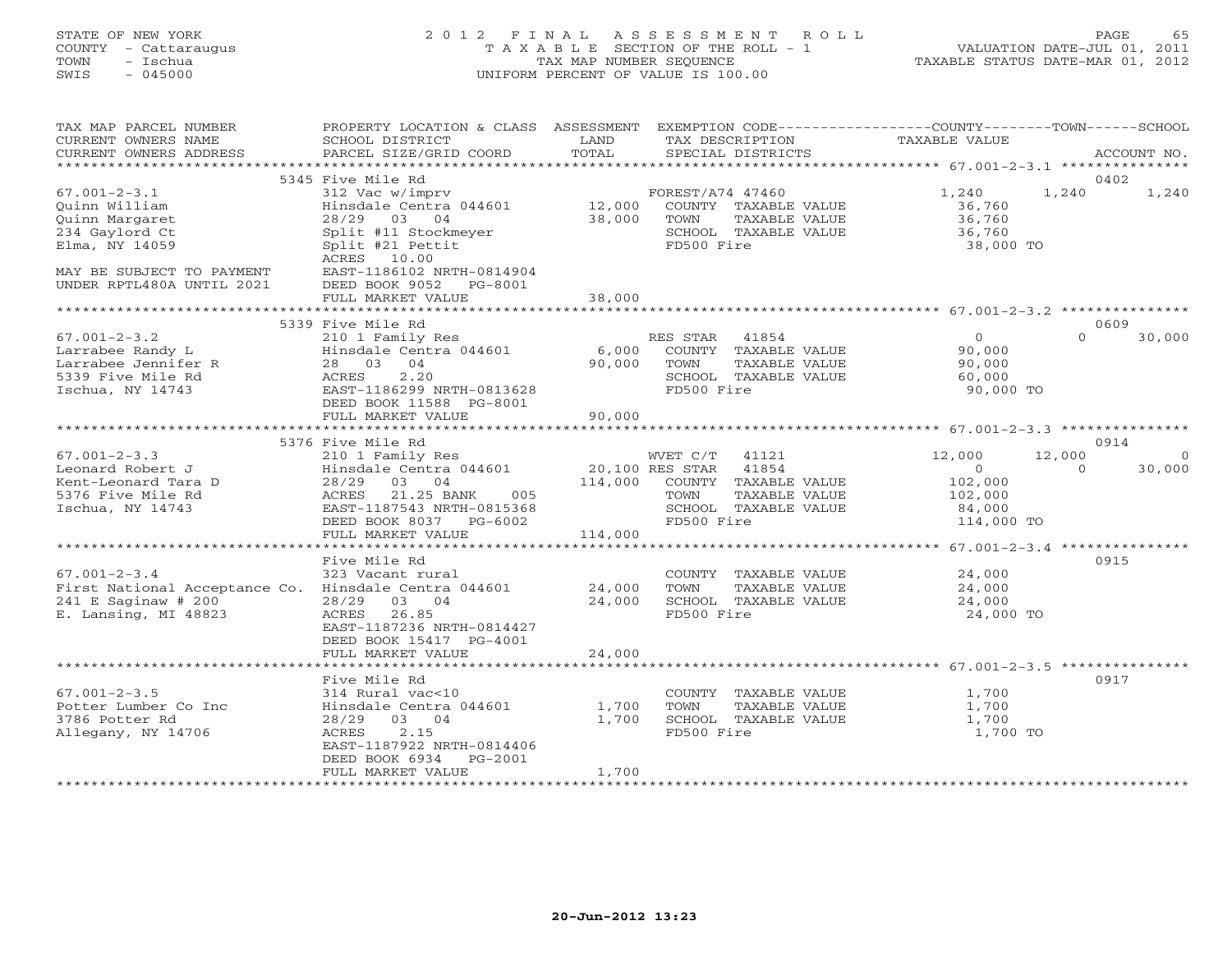## STATE OF NEW YORK 2 0 1 2 F I N A L A S S E S S M E N T R O L L PAGE 66 COUNTY - Cattaraugus T A X A B L E SECTION OF THE ROLL - 1 VALUATION DATE-JUL 01, 2011 TOWN - Ischua TAX MAP NUMBER SEQUENCE TAXABLE STATUS DATE-MAR 01, 2012 SWIS - 045000 UNIFORM PERCENT OF VALUE IS 100.00UNIFORM PERCENT OF VALUE IS 100.00

| TAX MAP PARCEL NUMBER<br>CURRENT OWNERS NAME<br>CURRENT OWNERS ADDRESS | PROPERTY LOCATION & CLASS ASSESSMENT<br>SCHOOL DISTRICT<br>PARCEL SIZE/GRID COORD | LAND<br>TOTAL  | TAX DESCRIPTION<br>SPECIAL DISTRICTS      | EXEMPTION CODE-----------------COUNTY-------TOWN-----SCHOOL<br>TAXABLE VALUE | ACCOUNT NO. |
|------------------------------------------------------------------------|-----------------------------------------------------------------------------------|----------------|-------------------------------------------|------------------------------------------------------------------------------|-------------|
| *************************                                              |                                                                                   |                |                                           |                                                                              |             |
|                                                                        | Five Mile Rd                                                                      |                |                                           |                                                                              | 0919        |
| $67.001 - 2 - 3.6$                                                     | 323 Vacant rural                                                                  |                | COUNTY TAXABLE VALUE                      | 15,500                                                                       |             |
| Stockmeyer Eric                                                        | Hinsdale Centra 044601 15,500                                                     |                | TOWN<br>TAXABLE VALUE                     | 15,500                                                                       |             |
| Stockmeyer Jessica                                                     | 28/29 03 04                                                                       | 15,500         | SCHOOL TAXABLE VALUE                      | 15,500                                                                       |             |
| 418 St. Lawrence Ave<br>Buffalo, NY 14216                              | ACRES 14.50<br>EAST-1186135 NRTH-0814202                                          |                | FD500 Fire                                | 15,500 TO                                                                    |             |
|                                                                        | DEED BOOK 7715 PG-2001                                                            |                |                                           |                                                                              |             |
|                                                                        | FULL MARKET VALUE                                                                 | 15,500         |                                           |                                                                              |             |
|                                                                        |                                                                                   |                |                                           |                                                                              |             |
|                                                                        | 5351 Five Mile Rd                                                                 |                |                                           |                                                                              | 0935        |
| $67.001 - 2 - 3.7$                                                     | 323 Vacant rural                                                                  |                | COUNTY TAXABLE VALUE                      | 29,300                                                                       |             |
| Pettit Michael W                                                       | Hinsdale Centra 044601                                                            | 29,300         | TOWN<br>TAXABLE VALUE                     | 29,300                                                                       |             |
| Pettit Alicia                                                          | 28/29 03 04                                                                       | 29,300         | SCHOOL TAXABLE VALUE                      | 29,300                                                                       |             |
| 793 Fairmont                                                           | Split #11 Stockmeyer                                                              |                | FD500 Fire                                | 29,300 TO                                                                    |             |
| N. Tonawanda, NY 14120                                                 | ACRES 34.55                                                                       |                |                                           |                                                                              |             |
|                                                                        | EAST-1186463 NRTH-0815375                                                         |                |                                           |                                                                              |             |
|                                                                        | DEED BOOK 8048 PG-6001                                                            |                |                                           |                                                                              |             |
|                                                                        | FULL MARKET VALUE                                                                 | 29,300         |                                           |                                                                              |             |
|                                                                        |                                                                                   |                |                                           |                                                                              |             |
|                                                                        | 5365 Five Mile Rd                                                                 |                |                                           |                                                                              | 0327        |
| $67.001 - 2 - 4$                                                       | 210 1 Family Res                                                                  |                | CVET C/T 41131                            | 15,500<br>15,500                                                             | $\Omega$    |
| Slocum James V                                                         | Hinsdale Centra 044601 5,900 DVET C/T                                             |                | 41141                                     | 31,000<br>31,000                                                             | $\Omega$    |
| Slocum Catherine                                                       | 28 03 04                                                                          | 62,000 SR STAR | 41834                                     | $\overline{0}$<br>$\Omega$                                                   | 62,000      |
| Five Mile Rd                                                           | 2.13<br>ACRES                                                                     |                | COUNTY TAXABLE VALUE                      | 15,500                                                                       |             |
| Ischua, NY 14743                                                       | EAST-1186900 NRTH-0815331                                                         |                | TAXABLE VALUE<br>TOWN                     | 15,500                                                                       |             |
|                                                                        | DEED BOOK 846<br>PG-00508<br>FULL MARKET VALUE                                    |                | SCHOOL TAXABLE VALUE<br>62,000 FD500 Fire | $\circ$<br>62,000 TO                                                         |             |
|                                                                        |                                                                                   |                |                                           |                                                                              |             |
|                                                                        | 5282 Five Mile Rd                                                                 |                |                                           |                                                                              | 0443        |
| $67.001 - 2 - 5$                                                       | 260 Seasonal res                                                                  |                | COUNTY TAXABLE VALUE                      | 66,500                                                                       |             |
| Stavish Michael W Jr                                                   | Hinsdale Centra 044601                                                            | 8,000          | TOWN<br>TAXABLE VALUE                     | 66,500                                                                       |             |
| 3222 Seventh St N                                                      | 29 03<br>04                                                                       | 66,500         | SCHOOL TAXABLE VALUE                      | 66,500                                                                       |             |
| Allegany, NY 14706                                                     | ACRES<br>4.70                                                                     |                | FD500 Fire                                | 66,500 TO                                                                    |             |
|                                                                        | EAST-1186708 NRTH-0813593                                                         |                |                                           |                                                                              |             |
|                                                                        | DEED BOOK 00974 PG-00556                                                          |                |                                           |                                                                              |             |
|                                                                        | FULL MARKET VALUE                                                                 | 66,500         |                                           |                                                                              |             |
|                                                                        |                                                                                   |                |                                           |                                                                              |             |
|                                                                        | 5330 Steward Rd                                                                   |                |                                           |                                                                              | 0152        |
| $67.001 - 2 - 6$                                                       | 260 Seasonal res                                                                  |                | COUNTY TAXABLE VALUE                      | 90,500                                                                       |             |
| Germano Joseph G                                                       | Hinsdale Centra 044601                                                            | 43,500         | TAXABLE VALUE<br>TOWN                     | 90,500                                                                       |             |
| 618 N Barry St                                                         | 28 03 04                                                                          | 90,500         | SCHOOL TAXABLE VALUE                      | 90,500                                                                       |             |
| Olean, NY 14760                                                        | ACRES 57.67                                                                       |                | FD500 Fire                                | 90,500 TO                                                                    |             |
|                                                                        | EAST-1188774 NRTH-0814653                                                         |                |                                           |                                                                              |             |
|                                                                        | DEED BOOK 00963 PG-00368<br>FULL MARKET VALUE                                     | 90,500         |                                           |                                                                              |             |
|                                                                        |                                                                                   |                |                                           |                                                                              |             |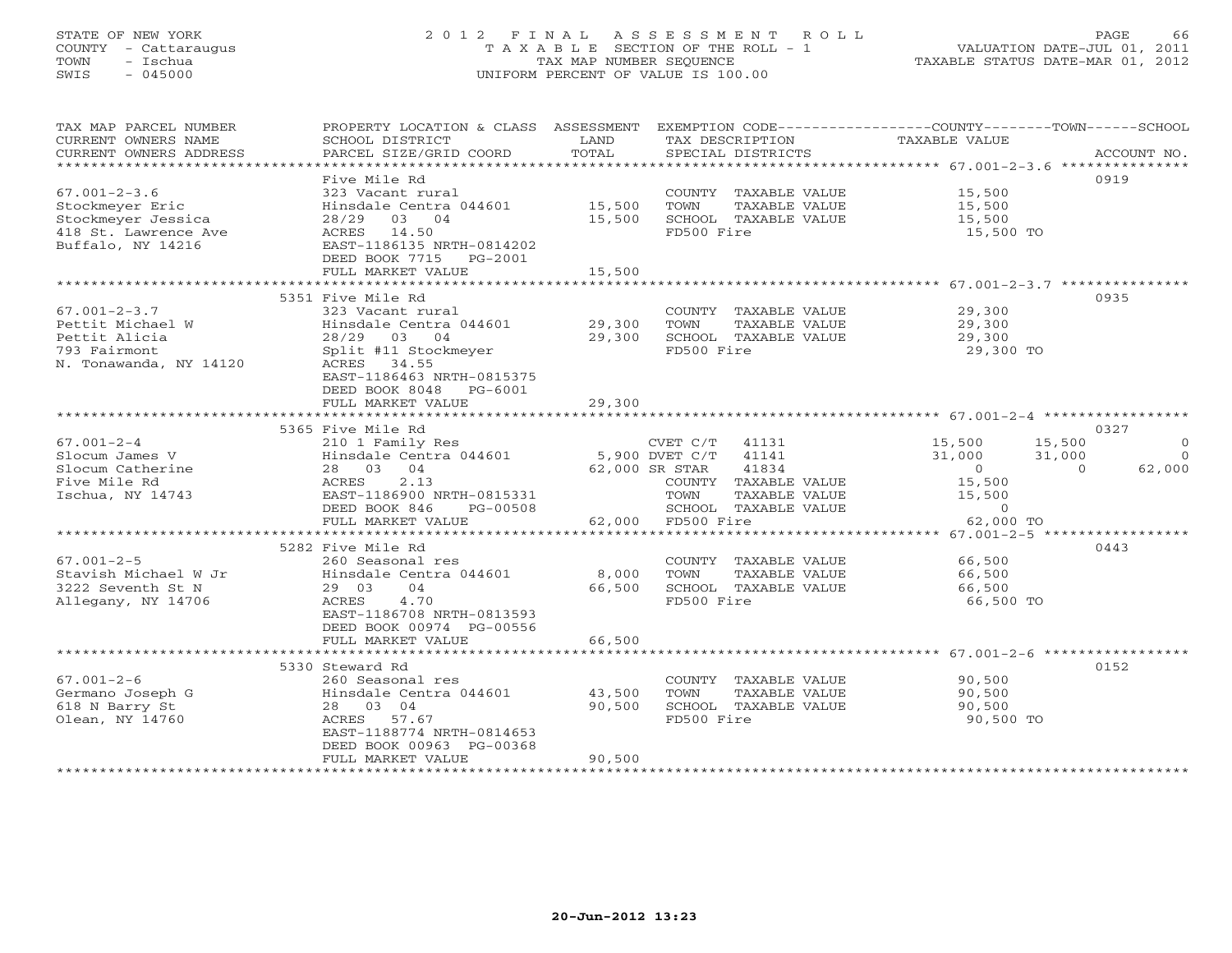## STATE OF NEW YORK 2 0 1 2 F I N A L A S S E S S M E N T R O L L PAGE 67 COUNTY - Cattaraugus T A X A B L E SECTION OF THE ROLL - 1 VALUATION DATE-JUL 01, 2011 TOWN - Ischua TAX MAP NUMBER SEQUENCE TAXABLE STATUS DATE-MAR 01, 2012 SWIS - 045000 UNIFORM PERCENT OF VALUE IS 100.00UNIFORM PERCENT OF VALUE IS 100.00

| TAX MAP PARCEL NUMBER   | PROPERTY LOCATION & CLASS ASSESSMENT EXEMPTION CODE---------------COUNTY-------TOWN-----SCHOOL |                   |                       |                |                    |
|-------------------------|------------------------------------------------------------------------------------------------|-------------------|-----------------------|----------------|--------------------|
| CURRENT OWNERS NAME     | SCHOOL DISTRICT                                                                                | LAND              | TAX DESCRIPTION       | TAXABLE VALUE  |                    |
| CURRENT OWNERS ADDRESS  | PARCEL SIZE/GRID COORD                                                                         | TOTAL             | SPECIAL DISTRICTS     |                | ACCOUNT NO.        |
|                         |                                                                                                |                   |                       |                |                    |
|                         | Steward Rd                                                                                     |                   |                       |                | 0220               |
| $67.001 - 2 - 7$        | 260 Seasonal res                                                                               |                   | COUNTY TAXABLE VALUE  | 24,500         |                    |
| Clabeaux Pierre J       | Hinsdale Centra 044601                                                                         | 3,400             | TOWN<br>TAXABLE VALUE | 24,500         |                    |
| Clabeaux David W        | 28 03 04                                                                                       | 24,500            | SCHOOL TAXABLE VALUE  | 24,500         |                    |
| 55 Lyndale Ave          | FRNT 165.00 DPTH 132.00                                                                        |                   | FD500 Fire            | 24,500 TO      |                    |
| Buffalo, NY 14223       | EAST-1189521 NRTH-0813962                                                                      |                   |                       |                |                    |
|                         | DEED BOOK 1008 PG-339                                                                          |                   |                       |                |                    |
|                         | FULL MARKET VALUE                                                                              | 24,500            |                       |                |                    |
|                         |                                                                                                |                   |                       |                | 0147               |
| $67.001 - 2 - 8.1$      | 5335 Steward Rd                                                                                |                   | 41854                 | $\circ$        | $\Omega$<br>30,000 |
|                         | 240 Rural res                                                                                  |                   | RES STAR              |                |                    |
| Beechler Bonnie F       | Hinsdale Centra 044601                                                                         | 30,400<br>100,000 | COUNTY TAXABLE VALUE  | 100,000        |                    |
| 8611 Laidlaw Rd         | 28 03 04                                                                                       |                   | TOWN<br>TAXABLE VALUE | 100,000        |                    |
| Franklinville, NY 14737 | ACRES 36.33<br>EAST-1188721 NRTH-0813314                                                       |                   | SCHOOL TAXABLE VALUE  | 70,000         |                    |
|                         |                                                                                                |                   | FD500 Fire            | 100,000 TO     |                    |
|                         | DEED BOOK 12606 PG-4001                                                                        | 100,000           |                       |                |                    |
|                         | FULL MARKET VALUE                                                                              |                   |                       |                |                    |
|                         | 5307 Steward Rd                                                                                |                   |                       |                | 0538               |
| $67.001 - 2 - 8.2$      | 260 Seasonal res                                                                               |                   | COUNTY TAXABLE VALUE  | 10,900         |                    |
| Lipka Walter J Jr       | Hinsdale Centra 044601                                                                         | 6,900             | TOWN<br>TAXABLE VALUE | 10,900         |                    |
| 349 S Marlow Ln         | 28 03 04                                                                                       | 10,900            | SCHOOL TAXABLE VALUE  | 10,900         |                    |
| Speedwell, TN 37870     | 3.39<br>ACRES                                                                                  |                   | FD500 Fire            | 10,900 TO      |                    |
|                         | EAST-1189488 NRTH-0813554                                                                      |                   |                       |                |                    |
|                         | DEED BOOK 779<br>PG-00674                                                                      |                   |                       |                |                    |
|                         | FULL MARKET VALUE                                                                              | 10,900            |                       |                |                    |
|                         |                                                                                                |                   |                       |                |                    |
|                         | Five Mile Rd                                                                                   |                   |                       |                | 0191               |
| $67.001 - 2 - 9$        | 910 Priv forest                                                                                |                   | COUNTY TAXABLE VALUE  | 68,000         |                    |
| Greco Joseph M          | Hinsdale Centra 044601                                                                         | 68,000            | TOWN<br>TAXABLE VALUE | 68,000         |                    |
| 31 The Commons          | 29 03 04                                                                                       | 68,000            | SCHOOL TAXABLE VALUE  | 68,000         |                    |
| Williamsville, NY 14221 | ACRES 124.75                                                                                   |                   | FD500 Fire            | 68,000 TO      |                    |
|                         | EAST-1187141 NRTH-0812237                                                                      |                   |                       |                |                    |
|                         | DEED BOOK 00932 PG-00155                                                                       |                   |                       |                |                    |
|                         | FULL MARKET VALUE                                                                              | 68,000            |                       |                |                    |
|                         |                                                                                                |                   |                       |                |                    |
|                         | 5230 Five Mile Rd                                                                              |                   |                       |                | 0326               |
| $67.001 - 2 - 10$       | 210 1 Family Res                                                                               |                   | RES STAR 41854        | $\overline{0}$ | 28,000<br>$\cap$   |
| Sutton David A          | Hinsdale Centra 044601                                                                         | 8,100             | COUNTY TAXABLE VALUE  | 28,000         |                    |
| Sutton Catherina D      | 28 03 04                                                                                       | 28,000            | TOWN<br>TAXABLE VALUE | 28,000         |                    |
| 5230 Five Mile Rd       | ACRES 4.90                                                                                     |                   | SCHOOL TAXABLE VALUE  | $\Omega$       |                    |
| Ischua, NY 14743        | EAST-1186528 NRTH-0812576                                                                      |                   | FD500 Fire            | 28,000 TO      |                    |
|                         | DEED BOOK 9603<br>PG-2002                                                                      |                   |                       |                |                    |
|                         | FULL MARKET VALUE                                                                              | 28,000            |                       |                |                    |
|                         |                                                                                                |                   |                       |                |                    |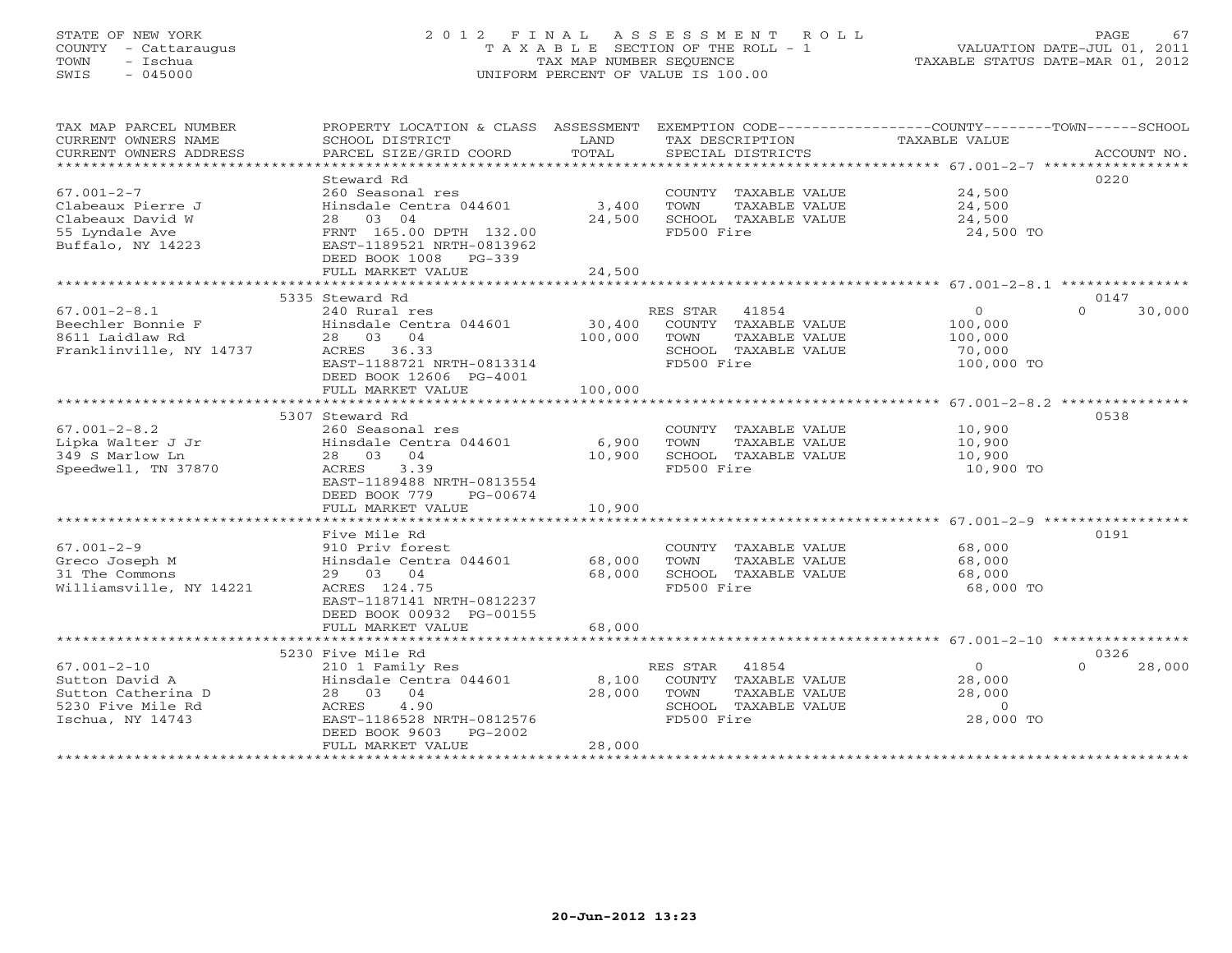## STATE OF NEW YORK 2 0 1 2 F I N A L A S S E S S M E N T R O L L PAGE 68 COUNTY - Cattaraugus T A X A B L E SECTION OF THE ROLL - 1 VALUATION DATE-JUL 01, 2011 TOWN - Ischua TAX MAP NUMBER SEQUENCE TAXABLE STATUS DATE-MAR 01, 2012 SWIS - 045000 UNIFORM PERCENT OF VALUE IS 100.00UNIFORM PERCENT OF VALUE IS 100.00

| CURRENT OWNERS NAME<br>SCHOOL DISTRICT<br>LAND<br>TAX DESCRIPTION<br>TAXABLE VALUE<br>PARCEL SIZE/GRID COORD<br>TOTAL<br>CURRENT OWNERS ADDRESS<br>SPECIAL DISTRICTS<br>ACCOUNT NO.<br>*************************<br>5205 Steward Rd<br>0149<br>260 Seasonal res<br>64,000<br>$67.001 - 2 - 11$<br>COUNTY TAXABLE VALUE<br>38,600<br>Dillon Patrick D<br>Hinsdale Centra 044601<br>TOWN<br>TAXABLE VALUE<br>64,000<br>Teixeira Robert<br>28 03 04<br>64,000<br>SCHOOL TAXABLE VALUE<br>64,000<br>3964 Rodeo Cir<br>ACRES 48.90<br>FD500 Fire<br>64,000 TO<br>EAST-1188828 NRTH-0812150<br>Camillus, NY 13031<br>DEED BOOK 00944 PG-00296<br>FULL MARKET VALUE<br>64,000<br>0148<br>5285 Steward Rd<br>$67.001 - 2 - 12$<br>240 Rural res<br>COUNTY TAXABLE VALUE<br>93,900<br>Clayson Eric E<br>Hinsdale Centra 044601<br>31,700<br>TAXABLE VALUE<br>TOWN<br>93,900<br>27 03 04<br>93,900<br>SCHOOL TAXABLE VALUE<br>Clayson Diane S<br>93,900<br>346 Munger Hollow Rd<br>FD500 Fire<br>Land Contract<br>93,900 TO<br>Cuba, NY 14727<br>ACRES 38.32<br>EAST-1188471 NRTH-0811142<br>DEED BOOK 6317 PG-4001<br>93,900<br>FULL MARKET VALUE<br>0261<br>5117 Steward Rd<br>$\Omega$<br>$\Omega$<br>RES STAR 41854<br>30,000<br>$67.001 - 2 - 13$<br>210 1 Family Res<br>Hinsdale Centra 044601<br>53,500<br>COUNTY TAXABLE VALUE<br>Scanlon James M<br>190,000<br>27 03 04<br>Scanlon Beth M<br>190,000<br>TOWN<br>TAXABLE VALUE<br>190,000<br>ACRES 77.03 BANK<br>017<br>SCHOOL TAXABLE VALUE<br>5117 Stewart Rd<br>160,000<br>Ischua, NY 14743<br>EAST-1188059 NRTH-0810241<br>FD500 Fire<br>190,000 TO<br>DEED BOOK 1672 PG-5003<br>FULL MARKET VALUE<br>190,000<br>Hardscramble Rd<br>0303<br>$67.001 - 2 - 14$<br>323 Vacant rural<br>COUNTY TAXABLE VALUE<br>55,000<br>Hinsdale Centra 044601<br>55,000<br>TOWN<br>Belle Starr Estates LP<br>TAXABLE VALUE<br>55,000<br>173 Woodbridge Ave<br>27 03 04<br>55,000<br>SCHOOL TAXABLE VALUE<br>55,000<br>Buffalo, NY 14214<br>FD500 Fire<br>ACRES 85.57<br>55,000 TO<br>EAST-1187524 NRTH-0809225<br>DEED BOOK 6138 PG-5003<br>55,000<br>FULL MARKET VALUE<br>5080 Hardscramble Rd<br>0141<br>$67.001 - 2 - 15$<br>270 Mfg housing<br>15,000<br>COUNTY TAXABLE VALUE<br>Szostak Christopher<br>Hinsdale Centra 044601<br>6,100<br>TOWN<br>TAXABLE VALUE<br>15,000<br>96 Lemoine Ave<br>27 03 04<br>15,000<br>SCHOOL TAXABLE VALUE<br>15,000<br>Cheektowaga, NY 14227<br>FD500 Fire<br>15,000 TO<br>FRNT 310.00 DPTH 175.00<br>EAST-1189305 NRTH-0809167<br>DEED BOOK 12849 PG-8002<br>FULL MARKET VALUE<br>15,000 | TAX MAP PARCEL NUMBER | PROPERTY LOCATION & CLASS ASSESSMENT | EXEMPTION CODE-----------------COUNTY-------TOWN------SCHOOL |  |
|------------------------------------------------------------------------------------------------------------------------------------------------------------------------------------------------------------------------------------------------------------------------------------------------------------------------------------------------------------------------------------------------------------------------------------------------------------------------------------------------------------------------------------------------------------------------------------------------------------------------------------------------------------------------------------------------------------------------------------------------------------------------------------------------------------------------------------------------------------------------------------------------------------------------------------------------------------------------------------------------------------------------------------------------------------------------------------------------------------------------------------------------------------------------------------------------------------------------------------------------------------------------------------------------------------------------------------------------------------------------------------------------------------------------------------------------------------------------------------------------------------------------------------------------------------------------------------------------------------------------------------------------------------------------------------------------------------------------------------------------------------------------------------------------------------------------------------------------------------------------------------------------------------------------------------------------------------------------------------------------------------------------------------------------------------------------------------------------------------------------------------------------------------------------------------------------------------------------------------------------------------------------------------------------------------------------------------------------------------------------------------------------------------------------------------------------------------------------------------------------------------------------------------------------------------------|-----------------------|--------------------------------------|--------------------------------------------------------------|--|
|                                                                                                                                                                                                                                                                                                                                                                                                                                                                                                                                                                                                                                                                                                                                                                                                                                                                                                                                                                                                                                                                                                                                                                                                                                                                                                                                                                                                                                                                                                                                                                                                                                                                                                                                                                                                                                                                                                                                                                                                                                                                                                                                                                                                                                                                                                                                                                                                                                                                                                                                                                  |                       |                                      |                                                              |  |
|                                                                                                                                                                                                                                                                                                                                                                                                                                                                                                                                                                                                                                                                                                                                                                                                                                                                                                                                                                                                                                                                                                                                                                                                                                                                                                                                                                                                                                                                                                                                                                                                                                                                                                                                                                                                                                                                                                                                                                                                                                                                                                                                                                                                                                                                                                                                                                                                                                                                                                                                                                  |                       |                                      |                                                              |  |
|                                                                                                                                                                                                                                                                                                                                                                                                                                                                                                                                                                                                                                                                                                                                                                                                                                                                                                                                                                                                                                                                                                                                                                                                                                                                                                                                                                                                                                                                                                                                                                                                                                                                                                                                                                                                                                                                                                                                                                                                                                                                                                                                                                                                                                                                                                                                                                                                                                                                                                                                                                  |                       |                                      |                                                              |  |
|                                                                                                                                                                                                                                                                                                                                                                                                                                                                                                                                                                                                                                                                                                                                                                                                                                                                                                                                                                                                                                                                                                                                                                                                                                                                                                                                                                                                                                                                                                                                                                                                                                                                                                                                                                                                                                                                                                                                                                                                                                                                                                                                                                                                                                                                                                                                                                                                                                                                                                                                                                  |                       |                                      |                                                              |  |
|                                                                                                                                                                                                                                                                                                                                                                                                                                                                                                                                                                                                                                                                                                                                                                                                                                                                                                                                                                                                                                                                                                                                                                                                                                                                                                                                                                                                                                                                                                                                                                                                                                                                                                                                                                                                                                                                                                                                                                                                                                                                                                                                                                                                                                                                                                                                                                                                                                                                                                                                                                  |                       |                                      |                                                              |  |
|                                                                                                                                                                                                                                                                                                                                                                                                                                                                                                                                                                                                                                                                                                                                                                                                                                                                                                                                                                                                                                                                                                                                                                                                                                                                                                                                                                                                                                                                                                                                                                                                                                                                                                                                                                                                                                                                                                                                                                                                                                                                                                                                                                                                                                                                                                                                                                                                                                                                                                                                                                  |                       |                                      |                                                              |  |
|                                                                                                                                                                                                                                                                                                                                                                                                                                                                                                                                                                                                                                                                                                                                                                                                                                                                                                                                                                                                                                                                                                                                                                                                                                                                                                                                                                                                                                                                                                                                                                                                                                                                                                                                                                                                                                                                                                                                                                                                                                                                                                                                                                                                                                                                                                                                                                                                                                                                                                                                                                  |                       |                                      |                                                              |  |
|                                                                                                                                                                                                                                                                                                                                                                                                                                                                                                                                                                                                                                                                                                                                                                                                                                                                                                                                                                                                                                                                                                                                                                                                                                                                                                                                                                                                                                                                                                                                                                                                                                                                                                                                                                                                                                                                                                                                                                                                                                                                                                                                                                                                                                                                                                                                                                                                                                                                                                                                                                  |                       |                                      |                                                              |  |
|                                                                                                                                                                                                                                                                                                                                                                                                                                                                                                                                                                                                                                                                                                                                                                                                                                                                                                                                                                                                                                                                                                                                                                                                                                                                                                                                                                                                                                                                                                                                                                                                                                                                                                                                                                                                                                                                                                                                                                                                                                                                                                                                                                                                                                                                                                                                                                                                                                                                                                                                                                  |                       |                                      |                                                              |  |
|                                                                                                                                                                                                                                                                                                                                                                                                                                                                                                                                                                                                                                                                                                                                                                                                                                                                                                                                                                                                                                                                                                                                                                                                                                                                                                                                                                                                                                                                                                                                                                                                                                                                                                                                                                                                                                                                                                                                                                                                                                                                                                                                                                                                                                                                                                                                                                                                                                                                                                                                                                  |                       |                                      |                                                              |  |
|                                                                                                                                                                                                                                                                                                                                                                                                                                                                                                                                                                                                                                                                                                                                                                                                                                                                                                                                                                                                                                                                                                                                                                                                                                                                                                                                                                                                                                                                                                                                                                                                                                                                                                                                                                                                                                                                                                                                                                                                                                                                                                                                                                                                                                                                                                                                                                                                                                                                                                                                                                  |                       |                                      |                                                              |  |
|                                                                                                                                                                                                                                                                                                                                                                                                                                                                                                                                                                                                                                                                                                                                                                                                                                                                                                                                                                                                                                                                                                                                                                                                                                                                                                                                                                                                                                                                                                                                                                                                                                                                                                                                                                                                                                                                                                                                                                                                                                                                                                                                                                                                                                                                                                                                                                                                                                                                                                                                                                  |                       |                                      |                                                              |  |
|                                                                                                                                                                                                                                                                                                                                                                                                                                                                                                                                                                                                                                                                                                                                                                                                                                                                                                                                                                                                                                                                                                                                                                                                                                                                                                                                                                                                                                                                                                                                                                                                                                                                                                                                                                                                                                                                                                                                                                                                                                                                                                                                                                                                                                                                                                                                                                                                                                                                                                                                                                  |                       |                                      |                                                              |  |
|                                                                                                                                                                                                                                                                                                                                                                                                                                                                                                                                                                                                                                                                                                                                                                                                                                                                                                                                                                                                                                                                                                                                                                                                                                                                                                                                                                                                                                                                                                                                                                                                                                                                                                                                                                                                                                                                                                                                                                                                                                                                                                                                                                                                                                                                                                                                                                                                                                                                                                                                                                  |                       |                                      |                                                              |  |
|                                                                                                                                                                                                                                                                                                                                                                                                                                                                                                                                                                                                                                                                                                                                                                                                                                                                                                                                                                                                                                                                                                                                                                                                                                                                                                                                                                                                                                                                                                                                                                                                                                                                                                                                                                                                                                                                                                                                                                                                                                                                                                                                                                                                                                                                                                                                                                                                                                                                                                                                                                  |                       |                                      |                                                              |  |
|                                                                                                                                                                                                                                                                                                                                                                                                                                                                                                                                                                                                                                                                                                                                                                                                                                                                                                                                                                                                                                                                                                                                                                                                                                                                                                                                                                                                                                                                                                                                                                                                                                                                                                                                                                                                                                                                                                                                                                                                                                                                                                                                                                                                                                                                                                                                                                                                                                                                                                                                                                  |                       |                                      |                                                              |  |
|                                                                                                                                                                                                                                                                                                                                                                                                                                                                                                                                                                                                                                                                                                                                                                                                                                                                                                                                                                                                                                                                                                                                                                                                                                                                                                                                                                                                                                                                                                                                                                                                                                                                                                                                                                                                                                                                                                                                                                                                                                                                                                                                                                                                                                                                                                                                                                                                                                                                                                                                                                  |                       |                                      |                                                              |  |
|                                                                                                                                                                                                                                                                                                                                                                                                                                                                                                                                                                                                                                                                                                                                                                                                                                                                                                                                                                                                                                                                                                                                                                                                                                                                                                                                                                                                                                                                                                                                                                                                                                                                                                                                                                                                                                                                                                                                                                                                                                                                                                                                                                                                                                                                                                                                                                                                                                                                                                                                                                  |                       |                                      |                                                              |  |
|                                                                                                                                                                                                                                                                                                                                                                                                                                                                                                                                                                                                                                                                                                                                                                                                                                                                                                                                                                                                                                                                                                                                                                                                                                                                                                                                                                                                                                                                                                                                                                                                                                                                                                                                                                                                                                                                                                                                                                                                                                                                                                                                                                                                                                                                                                                                                                                                                                                                                                                                                                  |                       |                                      |                                                              |  |
|                                                                                                                                                                                                                                                                                                                                                                                                                                                                                                                                                                                                                                                                                                                                                                                                                                                                                                                                                                                                                                                                                                                                                                                                                                                                                                                                                                                                                                                                                                                                                                                                                                                                                                                                                                                                                                                                                                                                                                                                                                                                                                                                                                                                                                                                                                                                                                                                                                                                                                                                                                  |                       |                                      |                                                              |  |
|                                                                                                                                                                                                                                                                                                                                                                                                                                                                                                                                                                                                                                                                                                                                                                                                                                                                                                                                                                                                                                                                                                                                                                                                                                                                                                                                                                                                                                                                                                                                                                                                                                                                                                                                                                                                                                                                                                                                                                                                                                                                                                                                                                                                                                                                                                                                                                                                                                                                                                                                                                  |                       |                                      |                                                              |  |
|                                                                                                                                                                                                                                                                                                                                                                                                                                                                                                                                                                                                                                                                                                                                                                                                                                                                                                                                                                                                                                                                                                                                                                                                                                                                                                                                                                                                                                                                                                                                                                                                                                                                                                                                                                                                                                                                                                                                                                                                                                                                                                                                                                                                                                                                                                                                                                                                                                                                                                                                                                  |                       |                                      |                                                              |  |
|                                                                                                                                                                                                                                                                                                                                                                                                                                                                                                                                                                                                                                                                                                                                                                                                                                                                                                                                                                                                                                                                                                                                                                                                                                                                                                                                                                                                                                                                                                                                                                                                                                                                                                                                                                                                                                                                                                                                                                                                                                                                                                                                                                                                                                                                                                                                                                                                                                                                                                                                                                  |                       |                                      |                                                              |  |
|                                                                                                                                                                                                                                                                                                                                                                                                                                                                                                                                                                                                                                                                                                                                                                                                                                                                                                                                                                                                                                                                                                                                                                                                                                                                                                                                                                                                                                                                                                                                                                                                                                                                                                                                                                                                                                                                                                                                                                                                                                                                                                                                                                                                                                                                                                                                                                                                                                                                                                                                                                  |                       |                                      |                                                              |  |
|                                                                                                                                                                                                                                                                                                                                                                                                                                                                                                                                                                                                                                                                                                                                                                                                                                                                                                                                                                                                                                                                                                                                                                                                                                                                                                                                                                                                                                                                                                                                                                                                                                                                                                                                                                                                                                                                                                                                                                                                                                                                                                                                                                                                                                                                                                                                                                                                                                                                                                                                                                  |                       |                                      |                                                              |  |
|                                                                                                                                                                                                                                                                                                                                                                                                                                                                                                                                                                                                                                                                                                                                                                                                                                                                                                                                                                                                                                                                                                                                                                                                                                                                                                                                                                                                                                                                                                                                                                                                                                                                                                                                                                                                                                                                                                                                                                                                                                                                                                                                                                                                                                                                                                                                                                                                                                                                                                                                                                  |                       |                                      |                                                              |  |
|                                                                                                                                                                                                                                                                                                                                                                                                                                                                                                                                                                                                                                                                                                                                                                                                                                                                                                                                                                                                                                                                                                                                                                                                                                                                                                                                                                                                                                                                                                                                                                                                                                                                                                                                                                                                                                                                                                                                                                                                                                                                                                                                                                                                                                                                                                                                                                                                                                                                                                                                                                  |                       |                                      |                                                              |  |
|                                                                                                                                                                                                                                                                                                                                                                                                                                                                                                                                                                                                                                                                                                                                                                                                                                                                                                                                                                                                                                                                                                                                                                                                                                                                                                                                                                                                                                                                                                                                                                                                                                                                                                                                                                                                                                                                                                                                                                                                                                                                                                                                                                                                                                                                                                                                                                                                                                                                                                                                                                  |                       |                                      |                                                              |  |
|                                                                                                                                                                                                                                                                                                                                                                                                                                                                                                                                                                                                                                                                                                                                                                                                                                                                                                                                                                                                                                                                                                                                                                                                                                                                                                                                                                                                                                                                                                                                                                                                                                                                                                                                                                                                                                                                                                                                                                                                                                                                                                                                                                                                                                                                                                                                                                                                                                                                                                                                                                  |                       |                                      |                                                              |  |
|                                                                                                                                                                                                                                                                                                                                                                                                                                                                                                                                                                                                                                                                                                                                                                                                                                                                                                                                                                                                                                                                                                                                                                                                                                                                                                                                                                                                                                                                                                                                                                                                                                                                                                                                                                                                                                                                                                                                                                                                                                                                                                                                                                                                                                                                                                                                                                                                                                                                                                                                                                  |                       |                                      |                                                              |  |
|                                                                                                                                                                                                                                                                                                                                                                                                                                                                                                                                                                                                                                                                                                                                                                                                                                                                                                                                                                                                                                                                                                                                                                                                                                                                                                                                                                                                                                                                                                                                                                                                                                                                                                                                                                                                                                                                                                                                                                                                                                                                                                                                                                                                                                                                                                                                                                                                                                                                                                                                                                  |                       |                                      |                                                              |  |
|                                                                                                                                                                                                                                                                                                                                                                                                                                                                                                                                                                                                                                                                                                                                                                                                                                                                                                                                                                                                                                                                                                                                                                                                                                                                                                                                                                                                                                                                                                                                                                                                                                                                                                                                                                                                                                                                                                                                                                                                                                                                                                                                                                                                                                                                                                                                                                                                                                                                                                                                                                  |                       |                                      |                                                              |  |
|                                                                                                                                                                                                                                                                                                                                                                                                                                                                                                                                                                                                                                                                                                                                                                                                                                                                                                                                                                                                                                                                                                                                                                                                                                                                                                                                                                                                                                                                                                                                                                                                                                                                                                                                                                                                                                                                                                                                                                                                                                                                                                                                                                                                                                                                                                                                                                                                                                                                                                                                                                  |                       |                                      |                                                              |  |
|                                                                                                                                                                                                                                                                                                                                                                                                                                                                                                                                                                                                                                                                                                                                                                                                                                                                                                                                                                                                                                                                                                                                                                                                                                                                                                                                                                                                                                                                                                                                                                                                                                                                                                                                                                                                                                                                                                                                                                                                                                                                                                                                                                                                                                                                                                                                                                                                                                                                                                                                                                  |                       |                                      |                                                              |  |
|                                                                                                                                                                                                                                                                                                                                                                                                                                                                                                                                                                                                                                                                                                                                                                                                                                                                                                                                                                                                                                                                                                                                                                                                                                                                                                                                                                                                                                                                                                                                                                                                                                                                                                                                                                                                                                                                                                                                                                                                                                                                                                                                                                                                                                                                                                                                                                                                                                                                                                                                                                  |                       |                                      |                                                              |  |
|                                                                                                                                                                                                                                                                                                                                                                                                                                                                                                                                                                                                                                                                                                                                                                                                                                                                                                                                                                                                                                                                                                                                                                                                                                                                                                                                                                                                                                                                                                                                                                                                                                                                                                                                                                                                                                                                                                                                                                                                                                                                                                                                                                                                                                                                                                                                                                                                                                                                                                                                                                  |                       |                                      |                                                              |  |
|                                                                                                                                                                                                                                                                                                                                                                                                                                                                                                                                                                                                                                                                                                                                                                                                                                                                                                                                                                                                                                                                                                                                                                                                                                                                                                                                                                                                                                                                                                                                                                                                                                                                                                                                                                                                                                                                                                                                                                                                                                                                                                                                                                                                                                                                                                                                                                                                                                                                                                                                                                  |                       |                                      |                                                              |  |
|                                                                                                                                                                                                                                                                                                                                                                                                                                                                                                                                                                                                                                                                                                                                                                                                                                                                                                                                                                                                                                                                                                                                                                                                                                                                                                                                                                                                                                                                                                                                                                                                                                                                                                                                                                                                                                                                                                                                                                                                                                                                                                                                                                                                                                                                                                                                                                                                                                                                                                                                                                  |                       |                                      |                                                              |  |
|                                                                                                                                                                                                                                                                                                                                                                                                                                                                                                                                                                                                                                                                                                                                                                                                                                                                                                                                                                                                                                                                                                                                                                                                                                                                                                                                                                                                                                                                                                                                                                                                                                                                                                                                                                                                                                                                                                                                                                                                                                                                                                                                                                                                                                                                                                                                                                                                                                                                                                                                                                  |                       |                                      |                                                              |  |
|                                                                                                                                                                                                                                                                                                                                                                                                                                                                                                                                                                                                                                                                                                                                                                                                                                                                                                                                                                                                                                                                                                                                                                                                                                                                                                                                                                                                                                                                                                                                                                                                                                                                                                                                                                                                                                                                                                                                                                                                                                                                                                                                                                                                                                                                                                                                                                                                                                                                                                                                                                  |                       |                                      |                                                              |  |
|                                                                                                                                                                                                                                                                                                                                                                                                                                                                                                                                                                                                                                                                                                                                                                                                                                                                                                                                                                                                                                                                                                                                                                                                                                                                                                                                                                                                                                                                                                                                                                                                                                                                                                                                                                                                                                                                                                                                                                                                                                                                                                                                                                                                                                                                                                                                                                                                                                                                                                                                                                  |                       |                                      |                                                              |  |
|                                                                                                                                                                                                                                                                                                                                                                                                                                                                                                                                                                                                                                                                                                                                                                                                                                                                                                                                                                                                                                                                                                                                                                                                                                                                                                                                                                                                                                                                                                                                                                                                                                                                                                                                                                                                                                                                                                                                                                                                                                                                                                                                                                                                                                                                                                                                                                                                                                                                                                                                                                  |                       |                                      |                                                              |  |
|                                                                                                                                                                                                                                                                                                                                                                                                                                                                                                                                                                                                                                                                                                                                                                                                                                                                                                                                                                                                                                                                                                                                                                                                                                                                                                                                                                                                                                                                                                                                                                                                                                                                                                                                                                                                                                                                                                                                                                                                                                                                                                                                                                                                                                                                                                                                                                                                                                                                                                                                                                  |                       |                                      |                                                              |  |
|                                                                                                                                                                                                                                                                                                                                                                                                                                                                                                                                                                                                                                                                                                                                                                                                                                                                                                                                                                                                                                                                                                                                                                                                                                                                                                                                                                                                                                                                                                                                                                                                                                                                                                                                                                                                                                                                                                                                                                                                                                                                                                                                                                                                                                                                                                                                                                                                                                                                                                                                                                  |                       |                                      |                                                              |  |
|                                                                                                                                                                                                                                                                                                                                                                                                                                                                                                                                                                                                                                                                                                                                                                                                                                                                                                                                                                                                                                                                                                                                                                                                                                                                                                                                                                                                                                                                                                                                                                                                                                                                                                                                                                                                                                                                                                                                                                                                                                                                                                                                                                                                                                                                                                                                                                                                                                                                                                                                                                  |                       |                                      |                                                              |  |
|                                                                                                                                                                                                                                                                                                                                                                                                                                                                                                                                                                                                                                                                                                                                                                                                                                                                                                                                                                                                                                                                                                                                                                                                                                                                                                                                                                                                                                                                                                                                                                                                                                                                                                                                                                                                                                                                                                                                                                                                                                                                                                                                                                                                                                                                                                                                                                                                                                                                                                                                                                  |                       |                                      |                                                              |  |
|                                                                                                                                                                                                                                                                                                                                                                                                                                                                                                                                                                                                                                                                                                                                                                                                                                                                                                                                                                                                                                                                                                                                                                                                                                                                                                                                                                                                                                                                                                                                                                                                                                                                                                                                                                                                                                                                                                                                                                                                                                                                                                                                                                                                                                                                                                                                                                                                                                                                                                                                                                  |                       | *********************                |                                                              |  |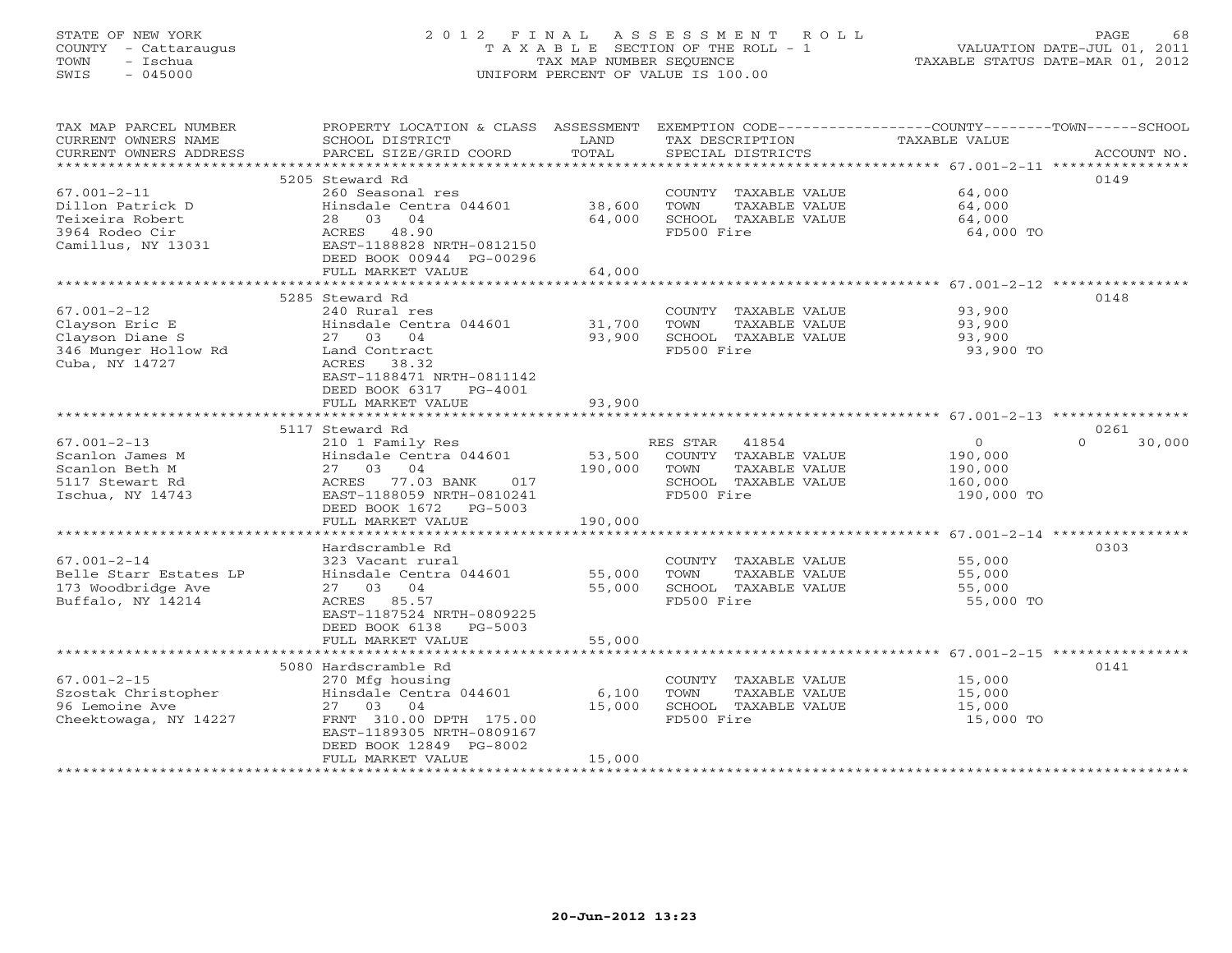## STATE OF NEW YORK 2 0 1 2 F I N A L A S S E S S M E N T R O L L PAGE 69 COUNTY - Cattaraugus T A X A B L E SECTION OF THE ROLL - 1 VALUATION DATE-JUL 01, 2011 TOWN - Ischua TAX MAP NUMBER SEQUENCE TAXABLE STATUS DATE-MAR 01, 2012 SWIS - 045000 UNIFORM PERCENT OF VALUE IS 100.00UNIFORM PERCENT OF VALUE IS 100.00

| TAX MAP PARCEL NUMBER<br>CURRENT OWNERS NAME<br>CURRENT OWNERS ADDRESS                                     | PROPERTY LOCATION & CLASS ASSESSMENT<br>SCHOOL DISTRICT<br>PARCEL SIZE/GRID COORD                                                                                                                                                | LAND<br>TOTAL                | EXEMPTION CODE-----------------COUNTY-------TOWN-----SCHOOL<br>TAX DESCRIPTION<br>SPECIAL DISTRICTS      | <b>TAXABLE VALUE</b>                                            | ACCOUNT NO.                |
|------------------------------------------------------------------------------------------------------------|----------------------------------------------------------------------------------------------------------------------------------------------------------------------------------------------------------------------------------|------------------------------|----------------------------------------------------------------------------------------------------------|-----------------------------------------------------------------|----------------------------|
| *************************                                                                                  |                                                                                                                                                                                                                                  |                              |                                                                                                          |                                                                 |                            |
| $67.001 - 2 - 16.3$<br>Dempsey Robert Jr<br>Dempsey Frances<br>5090 Hard Scrabble Rd<br>Hinsdale, NY 14743 | 5090 Hardscramble Rd<br>210 1 Family Res<br>Hinsdale Centra 044601<br>27 03 04<br>inc. $67.001 - 2 - 16.1$<br>14.<br>ACRES 16.45<br>EAST-1189447 NRTH-0808879<br>DEED BOOK 828<br>PG-00463                                       | 16,800<br>85,000             | 41834<br>SR STAR<br>COUNTY TAXABLE VALUE<br>TOWN<br>TAXABLE VALUE<br>SCHOOL TAXABLE VALUE<br>FD500 Fire  | $\circ$<br>85,000<br>85,000<br>22,800<br>85,000 TO              | 0625<br>$\Omega$<br>62,200 |
|                                                                                                            | FULL MARKET VALUE                                                                                                                                                                                                                | 85,000                       |                                                                                                          | ****************************** 67.001-2-16.4                    |                            |
| $67.001 - 2 - 16.4$<br>Anderson Scott L<br>4961 Steward Rd<br>Hinsdale, NY 14743                           | Steward Rd<br>314 Rural vac<10<br>Hinsdale Centra 044601<br>27 03 04<br>FRNT 208.00 DPTH 183.00<br><b>ACRES</b><br>0.87<br>EAST-1189662 NRTH-0808394<br>DEED BOOK 10451 PG-3001<br>FULL MARKET VALUE<br>************************ | 4,700<br>4,700<br>4,700      | COUNTY TAXABLE VALUE<br>TOWN<br>TAXABLE VALUE<br>SCHOOL TAXABLE VALUE<br>FD500 Fire                      | 4,700<br>4,700<br>4,700<br>4,700 TO                             | 0729                       |
|                                                                                                            | 4961 Steward Rd                                                                                                                                                                                                                  |                              |                                                                                                          |                                                                 | 0739                       |
| $67.001 - 2 - 16.5$<br>Anderson Scott<br>4961 Steward Rd<br>Hinsdale, NY 14743                             | 270 Mfg housing<br>Hinsdale Centra 044601<br>27 03 04<br>3.20<br>ACRES<br>EAST-1189629 NRTH-0807614<br>DEED BOOK 8748<br>PG-7001<br>FULL MARKET VALUE                                                                            | 6,800<br>28,100<br>28,100    | RES STAR<br>41854<br>COUNTY TAXABLE VALUE<br>TOWN<br>TAXABLE VALUE<br>SCHOOL TAXABLE VALUE<br>FD500 Fire | $\mathbf{O}$<br>28,100<br>28,100<br>$\overline{0}$<br>28,100 TO | $\Omega$<br>28,100         |
|                                                                                                            |                                                                                                                                                                                                                                  |                              |                                                                                                          | ********************** 67.001-2-16.6                            |                            |
| $67.001 - 2 - 16.6$<br>Lockwood Richard W<br>5828 Leonard Run<br>Limestone, NY 14753                       | Hardscramble Rd<br>314 Rural vac<10<br>Hinsdale Centra 044601<br>27 03 04<br>9.40<br>ACRES<br>EAST-1189629 NRTH-0807614<br>DEED BOOK 7332<br>$PG-4001$<br>FULL MARKET VALUE                                                      | 11,500<br>11,500<br>11,500   | COUNTY TAXABLE VALUE<br>TAXABLE VALUE<br>TOWN<br>SCHOOL TAXABLE VALUE<br>FD500 Fire                      | 11,500<br>11,500<br>11,500<br>11,500 TO                         | 0925                       |
|                                                                                                            |                                                                                                                                                                                                                                  |                              |                                                                                                          |                                                                 |                            |
| $67.001 - 2 - 17$<br>Cassidy Stephen<br>Cassidy Catrina<br>5039 Hardscramble Rd<br>Ischua, NY              | 5039 Hardscramble Rd<br>210 1 Family Res<br>Hinsdale Centra 044601<br>29 03 04<br>ACRES 38.63<br>EAST-1187367 NRTH-0808372<br>DEED BOOK 1029<br>$PG-834$<br>FULL MARKET VALUE                                                    | 31,900<br>105,000<br>105,000 | RES STAR<br>41854<br>COUNTY TAXABLE VALUE<br>TOWN<br>TAXABLE VALUE<br>SCHOOL TAXABLE VALUE<br>FD500 Fire | $\circ$<br>105,000<br>105,000<br>75,000<br>105,000 TO           | 0457<br>30,000<br>$\Omega$ |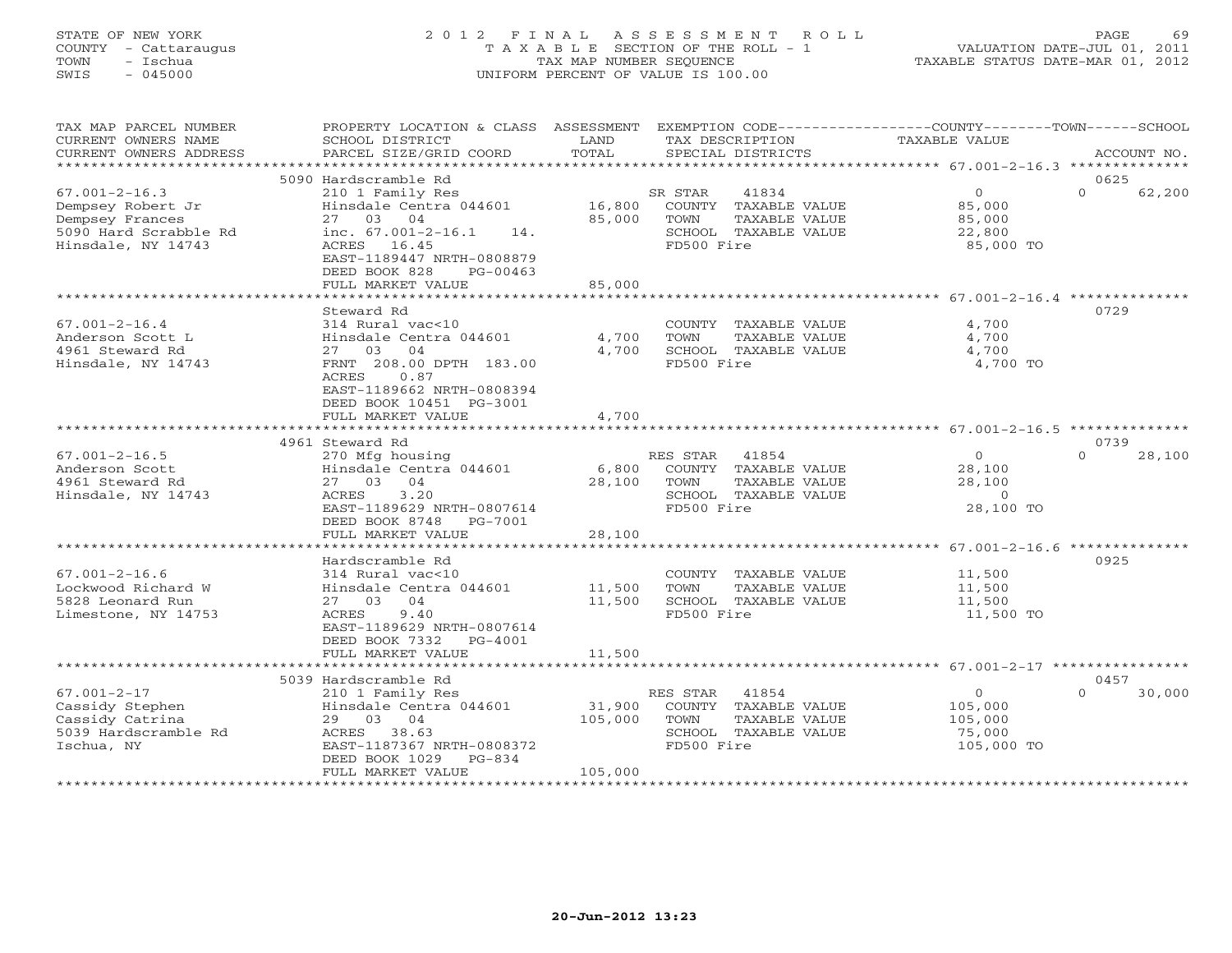# STATE OF NEW YORK 2 0 1 2 F I N A L A S S E S S M E N T R O L L PAGE 70 COUNTY - Cattaraugus T A X A B L E SECTION OF THE ROLL - 1 VALUATION DATE-JUL 01, 2011 TOWN - Ischua TAX MAP NUMBER SEQUENCE TAXABLE STATUS DATE-MAR 01, 2012 SWIS - 045000 UNIFORM PERCENT OF VALUE IS 100.00

| TAX MAP PARCEL NUMBER<br>CURRENT OWNERS NAME<br>CURRENT OWNERS ADDRESS                                | PROPERTY LOCATION & CLASS ASSESSMENT<br>SCHOOL DISTRICT<br>PARCEL SIZE/GRID COORD                                                                                  | LAND<br>TOTAL              | TAX DESCRIPTION<br>SPECIAL DISTRICTS                                                                  | EXEMPTION CODE-----------------COUNTY-------TOWN-----SCHOOL<br>TAXABLE VALUE | ACCOUNT NO.                |
|-------------------------------------------------------------------------------------------------------|--------------------------------------------------------------------------------------------------------------------------------------------------------------------|----------------------------|-------------------------------------------------------------------------------------------------------|------------------------------------------------------------------------------|----------------------------|
| *******************                                                                                   |                                                                                                                                                                    |                            |                                                                                                       |                                                                              |                            |
|                                                                                                       | 5025 Hardscramble Rd                                                                                                                                               |                            |                                                                                                       |                                                                              | 0410                       |
| $67.001 - 2 - 18.1$<br>See Edgar J Jr<br>4845 Steward Rd<br>Hinsdale, NY 14743                        | 210 1 Family Res<br>Hinsdale Centra 044601<br>27 03 04<br>$L/u$ - Eugene See<br>ACRES 20.45                                                                        | 19,600<br>57,700           | RES STAR 41854<br>COUNTY TAXABLE VALUE<br>TOWN<br>TAXABLE VALUE<br>SCHOOL TAXABLE VALUE<br>FD500 Fire | $\overline{O}$<br>57,700<br>57,700<br>27,700<br>57,700 TO                    | $\Omega$<br>30,000         |
|                                                                                                       | EAST-1187268 NRTH-0807926<br>DEED BOOK 13619 PG-8001<br>FULL MARKET VALUE                                                                                          | 57,700                     |                                                                                                       |                                                                              |                            |
|                                                                                                       |                                                                                                                                                                    |                            |                                                                                                       |                                                                              |                            |
| $67.001 - 2 - 18.2$<br>See George C<br>See Tina J<br>5035 Hardscrabble Rd<br>Hinsdale, NY 14743       | 5035 Hardscramble Rd<br>210 1 Family Res<br>Hinsdale Centra 044601<br>27 03 04<br>FRNT 84.00 DPTH 95.00<br>EAST-1188553 NRTH-0807794<br>DEED BOOK 00960 PG-00275   | 1,400<br>53,000            | RES STAR 41854<br>COUNTY TAXABLE VALUE<br>TOWN<br>TAXABLE VALUE<br>SCHOOL TAXABLE VALUE<br>FD500 Fire | $\overline{0}$<br>53,000<br>53,000<br>23,000<br>53,000 TO                    | 0646<br>$\Omega$<br>30,000 |
|                                                                                                       | FULL MARKET VALUE<br>************************                                                                                                                      | 53,000<br>**************   |                                                                                                       | **********************************67.001-2-19 ***************                |                            |
|                                                                                                       | Five Mile Rd                                                                                                                                                       |                            |                                                                                                       |                                                                              | 0485                       |
| $67.001 - 2 - 19$<br>Jay Timberlands LLC<br>245 North St<br>Arcade, NY 14009                          | 910 Priv forest<br>Hinsdale Centra 044601<br>24 03 04<br>ACRES 110.00<br>EAST-1184565 NRTH-0808640<br>PG-7001                                                      | 56,000<br>56,000           | COUNTY TAXABLE VALUE<br>TOWN<br>TAXABLE VALUE<br>SCHOOL TAXABLE VALUE<br>FD500 Fire                   | 56,000<br>56,000<br>56,000<br>56,000 TO                                      |                            |
|                                                                                                       | DEED BOOK 521<br>FULL MARKET VALUE                                                                                                                                 | 56,000                     |                                                                                                       |                                                                              |                            |
|                                                                                                       | Five Mile Rd (Off)                                                                                                                                                 | **************             |                                                                                                       | ********************************* 67.001-2-20 ****************               | 0486                       |
| $67.001 - 2 - 20$<br>Jay Timberlands LLC<br>245 North St<br>Arcade, NY 14009                          | 910 Priv forest<br>Franklinville C 044001<br>35 03 04<br>ACRES 119.25<br>EAST-1182084 NRTH-0808734<br>DEED BOOK 521<br>PG-7001<br>FULL MARKET VALUE                | 63,900<br>63,900<br>63,900 | COUNTY TAXABLE VALUE<br>TOWN<br>TAXABLE VALUE<br>SCHOOL TAXABLE VALUE<br>FD500 Fire                   | 63,900<br>63,900<br>63,900<br>63,900 TO                                      |                            |
|                                                                                                       |                                                                                                                                                                    |                            |                                                                                                       |                                                                              |                            |
| $67.001 - 2 - 21.1$<br>Donohue John F<br>Donohue Patricia A<br>81 Minden Dr<br>Orchard Park, NY 14127 | Smith Rd<br>260 Seasonal res<br>Franklinville C 044001<br>35 03 04<br>ACRES<br>8.76<br>EAST-1181137 NRTH-0810948<br>DEED BOOK 845<br>PG-00260<br>FULL MARKET VALUE | 11,000<br>43,500<br>43,500 | COUNTY TAXABLE VALUE<br>TOWN<br>TAXABLE VALUE<br>SCHOOL TAXABLE VALUE<br>FD500 Fire                   | 43,500<br>43,500<br>43,500<br>43,500 TO                                      | 0425                       |
|                                                                                                       |                                                                                                                                                                    |                            |                                                                                                       |                                                                              |                            |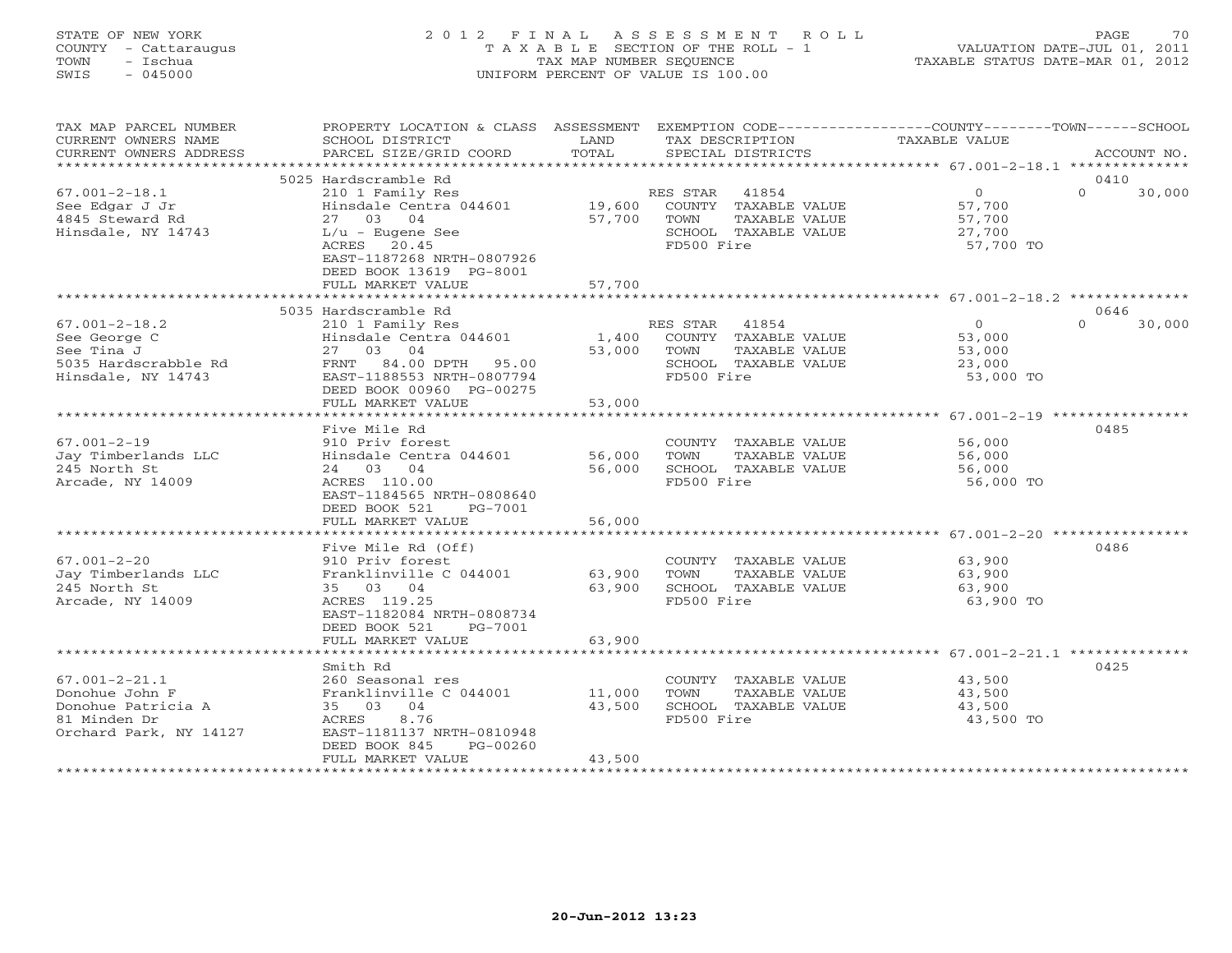## STATE OF NEW YORK 2 0 1 2 F I N A L A S S E S S M E N T R O L L PAGE 71 COUNTY - Cattaraugus T A X A B L E SECTION OF THE ROLL - 1 VALUATION DATE-JUL 01, 2011 TOWN - Ischua TAX MAP NUMBER SEQUENCE TAXABLE STATUS DATE-MAR 01, 2012 SWIS - 045000 UNIFORM PERCENT OF VALUE IS 100.00UNIFORM PERCENT OF VALUE IS 100.00

| TAX MAP PARCEL NUMBER<br>CURRENT OWNERS NAME        | SCHOOL DISTRICT                            | LAND               | TAX DESCRIPTION                               | PROPERTY LOCATION & CLASS ASSESSMENT EXEMPTION CODE-----------------COUNTY-------TOWN------SCHOOL<br><b>TAXABLE VALUE</b> |             |
|-----------------------------------------------------|--------------------------------------------|--------------------|-----------------------------------------------|---------------------------------------------------------------------------------------------------------------------------|-------------|
| CURRENT OWNERS ADDRESS<br>************************* | PARCEL SIZE/GRID COORD                     | TOTAL              | SPECIAL DISTRICTS                             |                                                                                                                           | ACCOUNT NO. |
|                                                     | Smith Rd                                   |                    |                                               | 0558                                                                                                                      |             |
| $67.001 - 2 - 21.3$                                 | 260 Seasonal res                           |                    | COUNTY TAXABLE VALUE                          | 40,000                                                                                                                    |             |
| Damstetter Leonard                                  | Franklinville C 044001                     | 11,000             | TOWN<br>TAXABLE VALUE                         | 40,000                                                                                                                    |             |
| Koch William F                                      | 35 03<br>04                                | 40,000             | SCHOOL TAXABLE VALUE                          | 40,000                                                                                                                    |             |
| 64 Burmon Dr                                        | 8.76<br>ACRES                              |                    | FD500 Fire                                    | 40,000 TO                                                                                                                 |             |
| Orchard Park, NY 14127                              | EAST-1181179 NRTH-0810078                  |                    |                                               |                                                                                                                           |             |
|                                                     | DEED BOOK 00971 PG-00573                   |                    |                                               |                                                                                                                           |             |
|                                                     | FULL MARKET VALUE                          | 40,000             |                                               |                                                                                                                           |             |
|                                                     | ********************                       |                    |                                               | ********************* 67.001-2-21.4 **************                                                                        |             |
|                                                     | Smith Rd                                   |                    |                                               | 0563                                                                                                                      |             |
| $67.001 - 2 - 21.4$                                 | 323 Vacant rural                           |                    | COUNTY TAXABLE VALUE                          | 21,900                                                                                                                    |             |
| Scrocchi Stephen P                                  | Franklinville C 044001                     | 21,900             | TOWN<br>TAXABLE VALUE                         | 21,900                                                                                                                    |             |
| Scrocchi Susan                                      | 04<br>35 03                                | 21,900             | SCHOOL TAXABLE VALUE                          | 21,900                                                                                                                    |             |
| 10 Partridge Ln                                     | 23.78<br>ACRES                             |                    | FD500 Fire                                    | 21,900 TO                                                                                                                 |             |
| West Seneca, NY 14224                               | EAST-1181989 NRTH-0810123                  |                    |                                               |                                                                                                                           |             |
|                                                     | DEED BOOK 00950 PG-00552                   |                    |                                               |                                                                                                                           |             |
|                                                     | FULL MARKET VALUE<br>*******************   | 21,900<br>******** |                                               |                                                                                                                           |             |
|                                                     |                                            |                    |                                               | *********************** 67.001-2-21.5 **************                                                                      |             |
|                                                     | Smith Rd                                   |                    |                                               | 0570                                                                                                                      |             |
| $67.001 - 2 - 21.5$<br>Colello Joseph J             | 260 Seasonal res<br>Franklinville C 044001 | 23,900             | COUNTY TAXABLE VALUE<br>TOWN<br>TAXABLE VALUE | 24,500<br>24,500                                                                                                          |             |
| 4710 Gardner Rd                                     | 04<br>35 03                                | 24,500             | SCHOOL TAXABLE VALUE                          | 24,500                                                                                                                    |             |
| Salem, OR 97302                                     | ACRES<br>26.58                             |                    | FD500 Fire                                    | 24,500 TO                                                                                                                 |             |
|                                                     | EAST-1182070 NRTH-0811020                  |                    |                                               |                                                                                                                           |             |
|                                                     | DEED BOOK 857<br>PG-01056                  |                    |                                               |                                                                                                                           |             |
|                                                     | FULL MARKET VALUE                          | 24,500             |                                               |                                                                                                                           |             |
|                                                     |                                            |                    |                                               |                                                                                                                           |             |
|                                                     | Smith Rd                                   |                    |                                               | 0568                                                                                                                      |             |
| $67.001 - 2 - 21.6$                                 | 323 Vacant rural                           |                    | COUNTY TAXABLE VALUE                          | 19,400                                                                                                                    |             |
| Woodcock William E Jr                               | Franklinville C 044001                     | 19,400             | TOWN<br>TAXABLE VALUE                         | 19,400                                                                                                                    |             |
| Woodcock Dorothy V                                  | 35 03 04                                   | 19,400             | SCHOOL TAXABLE VALUE                          | 19,400                                                                                                                    |             |
| 5119 Five Mile Rd                                   | ACRES 20.16                                |                    | FD500 Fire                                    | 19,400 TO                                                                                                                 |             |
| Hinsdale, NY 14743                                  | EAST-1182932 NRTH-0810443                  |                    |                                               |                                                                                                                           |             |
|                                                     | DEED BOOK 00990 PG-01002                   |                    |                                               |                                                                                                                           |             |
|                                                     | FULL MARKET VALUE                          | 19,400             |                                               |                                                                                                                           |             |
|                                                     |                                            |                    |                                               |                                                                                                                           |             |
|                                                     | 5119 Five Mile Rd                          |                    |                                               | 0169<br>$\cap$                                                                                                            |             |
| $67.001 - 2 - 22.1$                                 | 210 1 Family Res                           |                    | 41854<br>RES STAR                             | $\circ$                                                                                                                   | 30,000      |
| Woodcock William E Jr<br>Woodcock Dorothy V         | Hinsdale Centra 044601<br>35 03 04         | 30,100<br>100,000  | COUNTY TAXABLE VALUE<br>TOWN                  | 100,000                                                                                                                   |             |
| 5119 Five Mile Rd                                   | ACRES 35.90                                |                    | TAXABLE VALUE<br>SCHOOL TAXABLE VALUE         | 100,000<br>70,000                                                                                                         |             |
| Hinsdale, NY 14743                                  | EAST-1183929 NRTH-0810810                  |                    | FD500 Fire                                    | 100,000 TO                                                                                                                |             |
|                                                     | DEED BOOK 00943 PG-01079                   |                    |                                               |                                                                                                                           |             |
|                                                     | FULL MARKET VALUE                          | 100,000            |                                               |                                                                                                                           |             |
|                                                     |                                            |                    |                                               |                                                                                                                           |             |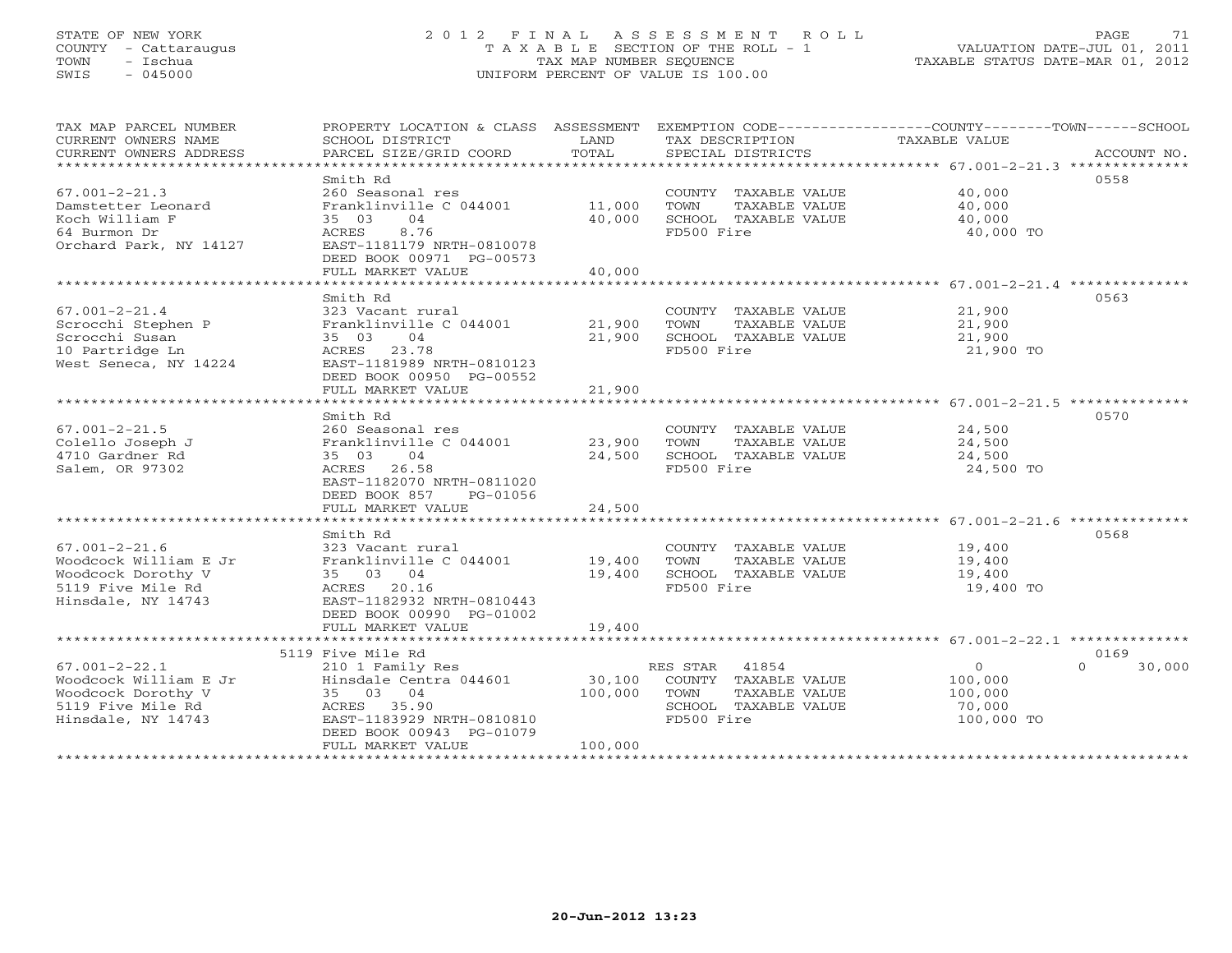# STATE OF NEW YORK 2 0 1 2 F I N A L A S S E S S M E N T R O L L PAGE 72 COUNTY - Cattaraugus T A X A B L E SECTION OF THE ROLL - 1 VALUATION DATE-JUL 01, 2011 TOWN - Ischua TAX MAP NUMBER SEQUENCE TAXABLE STATUS DATE-MAR 01, 2012 SWIS - 045000 UNIFORM PERCENT OF VALUE IS 100.00

| TAX MAP PARCEL NUMBER<br>CURRENT OWNERS NAME<br>CURRENT OWNERS ADDRESS | SCHOOL DISTRICT<br>PARCEL SIZE/GRID COORD | LAND<br>TOTAL | TAX DESCRIPTION TAXABLE VALUE<br>SPECIAL DISTRICTS | PROPERTY LOCATION & CLASS ASSESSMENT EXEMPTION CODE----------------COUNTY-------TOWN------SCHOOL<br>ACCOUNT NO. |
|------------------------------------------------------------------------|-------------------------------------------|---------------|----------------------------------------------------|-----------------------------------------------------------------------------------------------------------------|
|                                                                        |                                           |               |                                                    |                                                                                                                 |
|                                                                        | Co Rd 19                                  |               |                                                    | 0806                                                                                                            |
| $67.001 - 2 - 22.2$                                                    | 323 Vacant rural                          |               | COUNTY TAXABLE VALUE                               | 22,500                                                                                                          |
| Woodcock William E Jr                                                  | Hinsdale Centra 044601                    | 22,500        | TAXABLE VALUE<br>TOWN                              | 22,500                                                                                                          |
| Woodcock Dorothy V                                                     | 35 03 04                                  | 22,500        | SCHOOL TAXABLE VALUE                               | 22,500                                                                                                          |
| 5119 Five Mile Rd                                                      | ACRES 24.50                               |               | FD500 Fire                                         | 22,500 TO                                                                                                       |
| Hinsdale, NY 14743                                                     | EAST-1183872 NRTH-0809915                 |               |                                                    |                                                                                                                 |
|                                                                        |                                           |               |                                                    |                                                                                                                 |
|                                                                        | DEED BOOK 2212 PG-3001                    |               |                                                    |                                                                                                                 |
|                                                                        | FULL MARKET VALUE                         | 22,500        |                                                    |                                                                                                                 |
|                                                                        |                                           |               |                                                    |                                                                                                                 |
|                                                                        | $Co$ Rd $19$                              |               |                                                    | 0804                                                                                                            |
| $67.001 - 2 - 22.3$                                                    | 323 Vacant rural                          |               | COUNTY TAXABLE VALUE                               | 21,500                                                                                                          |
| Warfield Randy E                                                       | Hinsdale Centra 044601                    | 21,500        | TOWN<br>TAXABLE VALUE                              | 21,500                                                                                                          |
| 5106 Five Mile Rd                                                      | 35 03 04                                  | 21,500        | SCHOOL TAXABLE VALUE                               | 21,500                                                                                                          |
| Ischua, NY 14746                                                       | ACRES 22.90                               |               | FD500 Fire                                         | 21,500 TO                                                                                                       |
|                                                                        | EAST-1185175 NRTH-0809912                 |               |                                                    |                                                                                                                 |
|                                                                        | DEED BOOK 00943 PG-01075                  |               |                                                    |                                                                                                                 |
|                                                                        | FULL MARKET VALUE                         | 21,500        |                                                    |                                                                                                                 |
|                                                                        |                                           |               |                                                    |                                                                                                                 |
|                                                                        | 5127 Five Mile Rd                         |               |                                                    | 0254                                                                                                            |
| $67.001 - 2 - 23$                                                      | 210 1 Family Res                          |               | SR STAR<br>41834                                   | $\overline{0}$<br>$\Omega$<br>57,500                                                                            |
| Keller Carol L                                                         | Hinsdale Centra 044601                    | 22,700        | COUNTY TAXABLE VALUE                               | 57,500                                                                                                          |
| 5127 Five Mile Rd                                                      | 35 03 04                                  | 57,500        | TOWN<br>TAXABLE VALUE                              | 57,500                                                                                                          |
| Ischua, NY 14743                                                       | ACRES 24.86                               |               | SCHOOL TAXABLE VALUE                               | $\Omega$                                                                                                        |
|                                                                        | EAST-1185138 NRTH-0810951                 |               | FD500 Fire                                         | 57,500 TO                                                                                                       |
|                                                                        | DEED BOOK 860<br>$PG-00390$               |               |                                                    |                                                                                                                 |
|                                                                        | FULL MARKET VALUE                         | 57,500        |                                                    |                                                                                                                 |
|                                                                        |                                           |               |                                                    |                                                                                                                 |
|                                                                        | 5106 Five Mile Rd                         |               |                                                    | 0176                                                                                                            |
| $67.001 - 2 - 24$                                                      |                                           |               | RES STAR 41854                                     | $\circ$<br>$\Omega$<br>30,000                                                                                   |
|                                                                        | 210 1 Family Res                          |               |                                                    |                                                                                                                 |
| Warfield Randy E                                                       | Hinsdale Centra 044601                    | 5,600         | COUNTY TAXABLE VALUE                               | 160,000                                                                                                         |
| Five Mile Rd                                                           | 35 03 04                                  | 160,000       | TOWN<br>TAXABLE VALUE                              | 160,000                                                                                                         |
| Ischua, NY 14743                                                       | 1.74<br>ACRES                             |               | SCHOOL TAXABLE VALUE                               | 130,000                                                                                                         |
|                                                                        | EAST-1185629 NRTH-0811064                 |               | FD500 Fire                                         | 160,000 TO                                                                                                      |
|                                                                        | DEED BOOK 902<br>PG-00826                 |               |                                                    |                                                                                                                 |
|                                                                        | FULL MARKET VALUE                         | 160,000       |                                                    |                                                                                                                 |
|                                                                        | *************************                 |               |                                                    |                                                                                                                 |
|                                                                        | Smith Rd                                  |               |                                                    | 0518                                                                                                            |
| $67.001 - 2 - 25.1$                                                    | 260 Seasonal res                          |               | COUNTY TAXABLE VALUE                               | 39,000                                                                                                          |
| Gergoff Miro                                                           | Franklinville C 044001                    | 7,100         | TOWN<br>TAXABLE VALUE                              | 39,000                                                                                                          |
| 508 Massachusetts St                                                   | 36 03<br>04                               | 39,000        | SCHOOL TAXABLE VALUE                               | 39,000                                                                                                          |
| Buffalo, NY 14213                                                      | 3.60<br>ACRES                             |               | FD500 Fire                                         | 39,000 TO                                                                                                       |
|                                                                        | EAST-1182853 NRTH-0811951                 |               |                                                    |                                                                                                                 |
|                                                                        | DEED BOOK 827<br>PG-01104                 |               |                                                    |                                                                                                                 |
|                                                                        | FULL MARKET VALUE                         | 39,000        |                                                    |                                                                                                                 |
| *********************                                                  | ***********************                   |               | *****************************                      |                                                                                                                 |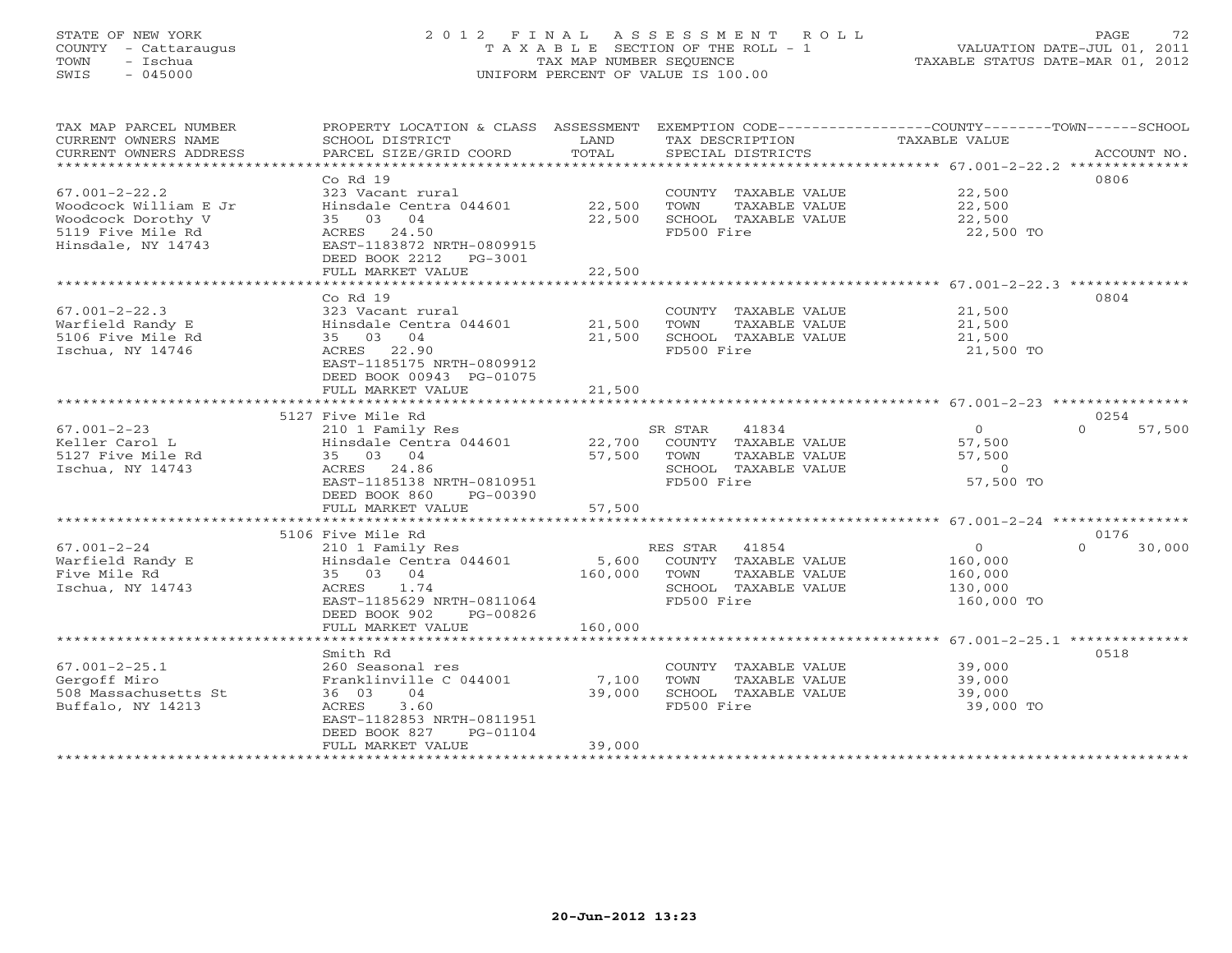# STATE OF NEW YORK 2 0 1 2 F I N A L A S S E S S M E N T R O L L PAGE 73 COUNTY - Cattaraugus T A X A B L E SECTION OF THE ROLL - 1 VALUATION DATE-JUL 01, 2011 TOWN - Ischua TAX MAP NUMBER SEQUENCE TAXABLE STATUS DATE-MAR 01, 2012 SWIS - 045000 UNIFORM PERCENT OF VALUE IS 100.00

| TAX MAP PARCEL NUMBER<br>CURRENT OWNERS NAME<br>CURRENT OWNERS ADDRESS                              | PROPERTY LOCATION & CLASS ASSESSMENT<br>SCHOOL DISTRICT<br>PARCEL SIZE/GRID COORD                                                                               | LAND<br>TOTAL           | TAX DESCRIPTION<br>SPECIAL DISTRICTS                                                | EXEMPTION CODE-----------------COUNTY-------TOWN------SCHOOL<br>TAXABLE VALUE<br>ACCOUNT NO. |
|-----------------------------------------------------------------------------------------------------|-----------------------------------------------------------------------------------------------------------------------------------------------------------------|-------------------------|-------------------------------------------------------------------------------------|----------------------------------------------------------------------------------------------|
| $67.001 - 2 - 25.2$<br>Dallas Ronald<br>Dallas Sally<br>18 First St<br>Franklinville, NY 14737      | Smith Rd<br>314 Rural vac<10<br>Franklinville C 044001<br>36 03 04<br>ACRES<br>5.61<br>EAST-1183510 NRTH-0812130<br>DEED BOOK 2445 PG-8001<br>FULL MARKET VALUE | 8,700<br>8,700<br>8,700 | COUNTY TAXABLE VALUE<br>TOWN<br>TAXABLE VALUE<br>SCHOOL TAXABLE VALUE<br>FD500 Fire | 0557<br>8,700<br>8,700<br>8,700<br>8,700 TO                                                  |
|                                                                                                     |                                                                                                                                                                 |                         |                                                                                     |                                                                                              |
| $67.001 - 2 - 25.3$<br>Serbert David<br>Serbert Roy<br>141 Miller St<br>North Tonawanda, NY 14120   | Smith Rd<br>314 Rural vac<10<br>Franklinville C 044001<br>36 03 04<br>ACRES 11.30<br>EAST-1183413 NRTH-0811681<br>DEED BOOK 1018 PG-279                         | 11,000<br>11,000        | COUNTY TAXABLE VALUE<br>TOWN<br>TAXABLE VALUE<br>SCHOOL TAXABLE VALUE<br>FD500 Fire | 0559<br>11,000<br>11,000<br>11,000<br>11,000 TO                                              |
|                                                                                                     | FULL MARKET VALUE                                                                                                                                               | 11,000                  |                                                                                     |                                                                                              |
|                                                                                                     |                                                                                                                                                                 |                         |                                                                                     |                                                                                              |
| $67.001 - 2 - 25.4$<br>Dallas Ronald A<br>Dallas Sally A<br>18 First Ave<br>Franklinville, NY 14737 | Smith Rd<br>312 Vac w/imprv<br>Franklinville C 044001<br>36 03 04<br>ACRES 32.98<br>EAST-1184264 NRTH-0811844<br>DEED BOOK 366<br>PG-7001                       | 28,200<br>28,800        | COUNTY TAXABLE VALUE<br>TOWN<br>TAXABLE VALUE<br>SCHOOL TAXABLE VALUE<br>FD500 Fire | 0555<br>28,800<br>28,800<br>28,800<br>28,800 TO                                              |
|                                                                                                     | FULL MARKET VALUE                                                                                                                                               | 28,800                  |                                                                                     |                                                                                              |
| $67.001 - 2 - 25.5$<br>Dallas Ronald A<br>18 First Ave<br>Franklinville, NY 14737                   | Smith Rd<br>312 Vac w/imprv<br>Franklinville C 044001<br>36 03 04<br>3.90<br>ACRES<br>EAST-1183224 NRTH-0812378<br>DEED BOOK 9243<br>$PG-4002$                  | 7,300<br>8,700          | COUNTY TAXABLE VALUE<br>TOWN<br>TAXABLE VALUE<br>SCHOOL TAXABLE VALUE<br>FD500 Fire | 0626<br>8,700<br>8,700<br>8,700<br>8,700 TO                                                  |
|                                                                                                     | FULL MARKET VALUE                                                                                                                                               | 8,700                   |                                                                                     |                                                                                              |
| $67.002 - 1 - 1.1$<br>Schapiro Hannegrete<br>95 Duffexin St<br>Guelph Ont<br>N1h 4A4, Can           | Steward Rd (Off)<br>314 Rural vac<10<br>Hinsdale Centra 044601<br>24 03 04<br>7.83<br>ACRES<br>EAST-1189853 NRTH-0815097                                        | 10,300<br>10,300        | COUNTY TAXABLE VALUE<br>TOWN<br>TAXABLE VALUE<br>SCHOOL TAXABLE VALUE<br>FD500 Fire | 0150<br>10,300<br>10,300<br>10,300<br>10,300 TO                                              |
|                                                                                                     | DEED BOOK 774<br>PG-00182<br>FULL MARKET VALUE<br>********************                                                                                          | 10,300                  |                                                                                     |                                                                                              |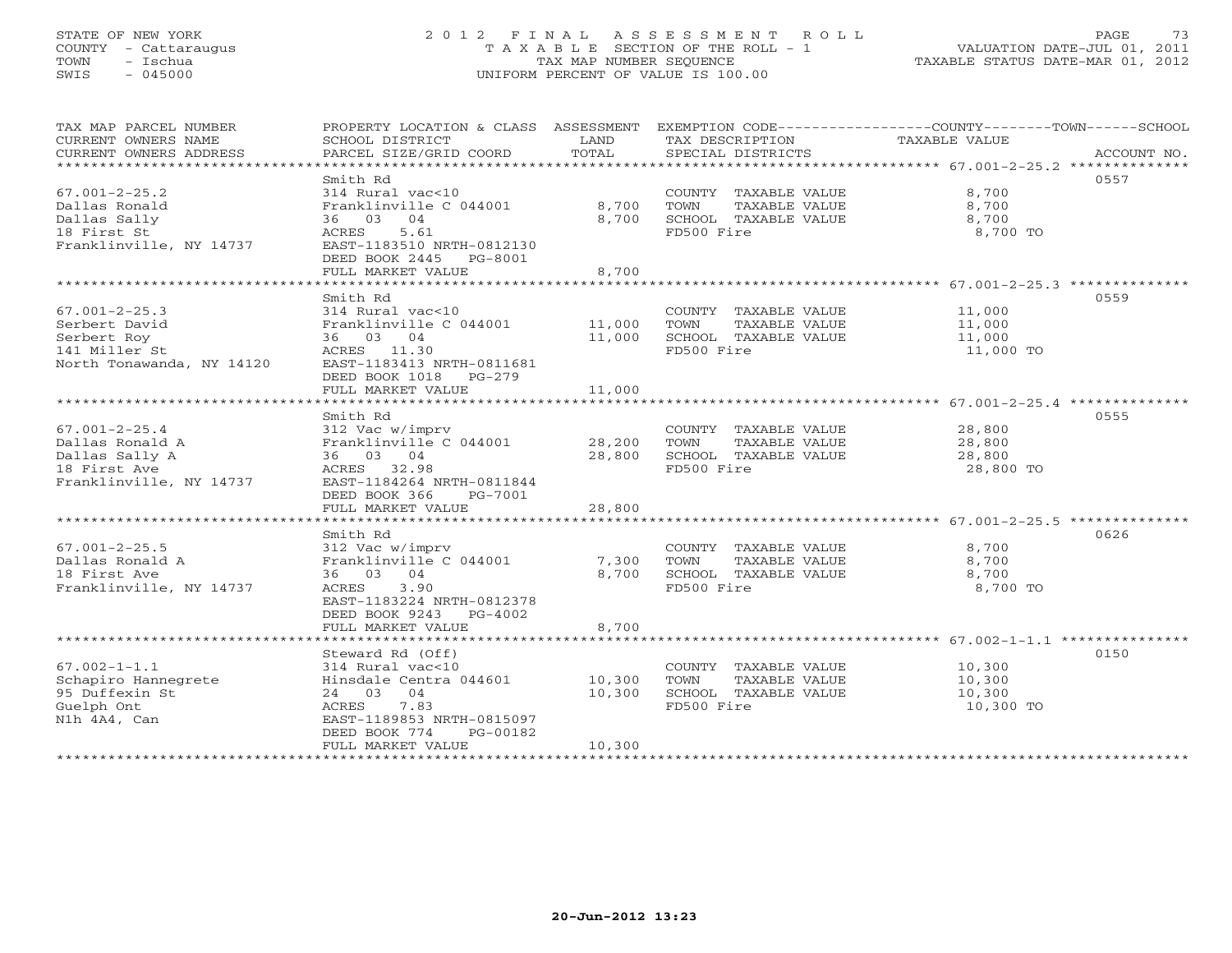### STATE OF NEW YORK 2 0 1 2 F I N A L A S S E S S M E N T R O L L PAGE 74 COUNTY - Cattaraugus T A X A B L E SECTION OF THE ROLL - 1 VALUATION DATE-JUL 01, 2011 TOWN - Ischua TAX MAP NUMBER SEQUENCE TAXABLE STATUS DATE-MAR 01, 2012 SWIS - 045000 UNIFORM PERCENT OF VALUE IS 100.00UNIFORM PERCENT OF VALUE IS 100.00

| SCHOOL DISTRICT<br>PARCEL SIZE/GRID COORD                                                                                                           | LAND<br>TOTAL                                                                                                                                 | TAX DESCRIPTION<br>SPECIAL DISTRICTS                                                         | EXEMPTION CODE-----------------COUNTY-------TOWN------SCHOOL<br>TAXABLE VALUE<br>ACCOUNT NO.                                 |
|-----------------------------------------------------------------------------------------------------------------------------------------------------|-----------------------------------------------------------------------------------------------------------------------------------------------|----------------------------------------------------------------------------------------------|------------------------------------------------------------------------------------------------------------------------------|
|                                                                                                                                                     |                                                                                                                                               |                                                                                              |                                                                                                                              |
| 240 Rural res<br>20 03 04<br>ACRES 10.10<br>EAST-1189908 NRTH-0814398<br>DEED BOOK 00995 PG-00585                                                   | 78,500                                                                                                                                        | 41854<br>COUNTY TAXABLE VALUE<br>TOWN<br>TAXABLE VALUE<br>SCHOOL TAXABLE VALUE<br>FD500 Fire | 0701<br>$\Omega$<br>$\Omega$<br>30,000<br>78,500<br>78,500<br>48,500<br>78,500 TO                                            |
|                                                                                                                                                     |                                                                                                                                               |                                                                                              |                                                                                                                              |
| Steward Rd<br>323 Vacant rural<br>20 03 04<br>ACRES 50.00<br>EAST-1190984 NRTH-0814699<br>DEED BOOK 12071 PG-3001                                   | 39,300<br>39,300                                                                                                                              | COUNTY TAXABLE VALUE 39,300<br>TOWN<br>TAXABLE VALUE<br>SCHOOL TAXABLE VALUE<br>FD500 Fire   | 0854<br>39,300<br>39,300<br>39,300 TO                                                                                        |
|                                                                                                                                                     |                                                                                                                                               |                                                                                              |                                                                                                                              |
|                                                                                                                                                     |                                                                                                                                               |                                                                                              | 0010                                                                                                                         |
| 210 1 Family Res<br>Hinsdale Centra 044601<br>20 03 04<br>ACRES 57.58 BANK 032<br>EAST-1190921 NRTH-0813341<br>DEED BOOK 1181   PG-8001             |                                                                                                                                               | 41854<br>COUNTY TAXABLE VALUE<br>TOWN<br>TAXABLE VALUE<br>SCHOOL TAXABLE VALUE<br>FD500 Fire | $\cap$<br>30,000<br>$\overline{0}$<br>110,000<br>110,000<br>80,000<br>110,000 TO                                             |
|                                                                                                                                                     |                                                                                                                                               |                                                                                              |                                                                                                                              |
| 260 Seasonal res<br>20 03<br>04<br>ACRES 50.00<br>EAST-1192995 NRTH-0813218<br>DEED BOOK 00966 PG-00106<br>FULL MARKET VALUE                        | 85,000<br>85,000                                                                                                                              | COUNTY TAXABLE VALUE<br>TOWN<br>TAXABLE VALUE<br>SCHOOL TAXABLE VALUE<br>FD500 Fire          | 0385<br>85,000<br>85,000<br>85,000<br>85,000 TO                                                                              |
|                                                                                                                                                     |                                                                                                                                               |                                                                                              |                                                                                                                              |
| 210 1 Family Res<br>Hinsdale Centra 044601<br>14 03 04<br>ACRES 124.25<br>EAST-1194882 NRTH-0814131<br>DEED BOOK 10385 PG-6001<br>FULL MARKET VALUE | 64,800<br>135,000<br>135,000                                                                                                                  | COUNTY TAXABLE VALUE<br>TOWN<br>TAXABLE VALUE<br>SCHOOL TAXABLE VALUE<br>FD500 Fire          | 0267<br>135,000<br>135,000<br>135,000<br>135,000 TO                                                                          |
|                                                                                                                                                     | 5300 Steward Rd<br>FULL MARKET VALUE<br>FULL MARKET VALUE<br>5270 Steward Rd<br>FULL MARKET VALUE<br>5211 Dutch Hill Rd<br>5261 Dutch Hill Rd | 78,500<br>Hinsdale Centra 044601<br>39,300<br>110,000<br>Hinsdale Centra 044601              | PROPERTY LOCATION & CLASS ASSESSMENT<br>RES STAR<br>Hinsdale Centra 044601 12,000<br>RES STAR<br>43,500<br>110,000<br>34,800 |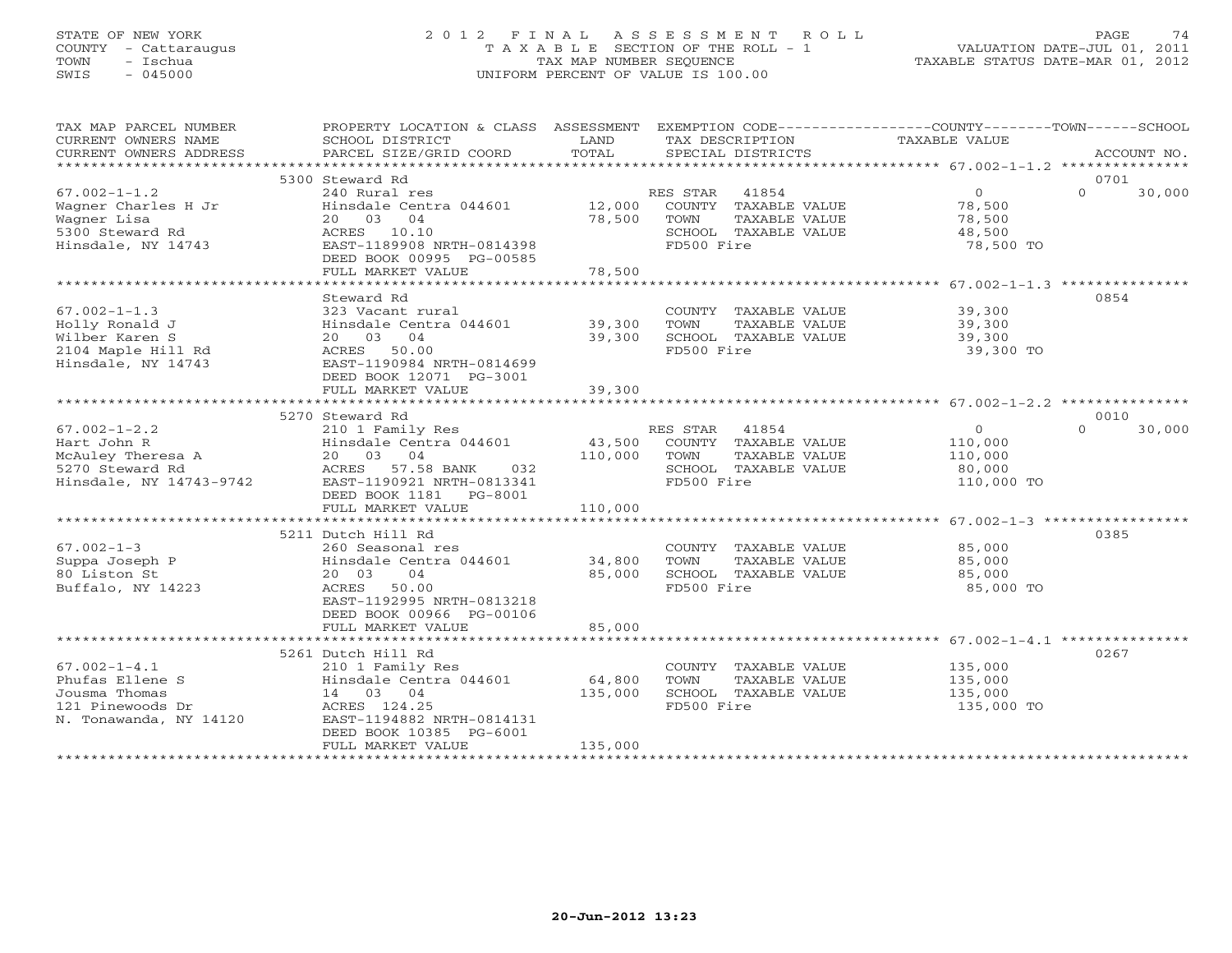# STATE OF NEW YORK 2 0 1 2 F I N A L A S S E S S M E N T R O L L PAGE 75 COUNTY - Cattaraugus T A X A B L E SECTION OF THE ROLL - 1 VALUATION DATE-JUL 01, 2011 TOWN - Ischua TAX MAP NUMBER SEQUENCE TAXABLE STATUS DATE-MAR 01, 2012 SWIS - 045000 UNIFORM PERCENT OF VALUE IS 100.00

| TAX MAP PARCEL NUMBER<br>CURRENT OWNERS NAME<br>CURRENT OWNERS ADDRESS | PROPERTY LOCATION & CLASS ASSESSMENT<br>SCHOOL DISTRICT<br>PARCEL SIZE/GRID COORD | LAND<br>TOTAL | EXEMPTION CODE-----------------COUNTY-------TOWN------SCHOOL<br>TAX DESCRIPTION<br>SPECIAL DISTRICTS | TAXABLE VALUE        | ACCOUNT NO.                |
|------------------------------------------------------------------------|-----------------------------------------------------------------------------------|---------------|------------------------------------------------------------------------------------------------------|----------------------|----------------------------|
| *************************                                              |                                                                                   |               |                                                                                                      |                      |                            |
| $67.002 - 1 - 4.2$                                                     | 5221 Dutch Hill Rd<br>210 1 Family Res                                            |               | RES STAR<br>41854                                                                                    | $\overline{O}$       | 0627<br>$\Omega$<br>30,000 |
| Wiatrowski Richard J<br>Wiatrowski Lind                                | Hinsdale Centra 044601<br>14 03 04                                                | 56,500        | 3,400 COUNTY TAXABLE VALUE<br>TOWN<br>TAXABLE VALUE                                                  | 56,500<br>56,500     |                            |
| 5221 Dutch Hill Rd<br>Ischua, NY 14743                                 | FRNT 270.00 DPTH 290.00<br>BANK<br>032                                            |               | SCHOOL TAXABLE VALUE<br>FD500 Fire                                                                   | 26,500<br>56,500 TO  |                            |
|                                                                        | EAST-1194165 NRTH-0812180<br>DEED BOOK 1004 PG-348<br>FULL MARKET VALUE           | 56,500        |                                                                                                      |                      |                            |
|                                                                        |                                                                                   |               |                                                                                                      |                      |                            |
|                                                                        | Dutch Hill Rd                                                                     |               |                                                                                                      |                      | 0207                       |
| $67.002 - 1 - 5$                                                       | 260 Seasonal res                                                                  |               | COUNTY TAXABLE VALUE                                                                                 | 8,500                |                            |
| Dardes Mario                                                           | Franklinville C 044001                                                            | 5,200         | TOWN<br>TAXABLE VALUE                                                                                | 8,500                |                            |
| 159 Willow St                                                          | 14 03 04<br>FRNT 240.00 DPTH 175.00                                               | 8,500         | SCHOOL TAXABLE VALUE<br>FD500 Fire                                                                   | 8,500<br>8,500 TO    |                            |
| Lockport, NY 14094                                                     | EAST-1195718 NRTH-0813505<br>DEED BOOK 00966 PG-00279                             |               |                                                                                                      |                      |                            |
|                                                                        | FULL MARKET VALUE                                                                 | 8,500         |                                                                                                      |                      |                            |
|                                                                        |                                                                                   |               |                                                                                                      |                      |                            |
| $67.002 - 1 - 7$                                                       | Dutch Hill Rd<br>314 Rural vac<10                                                 |               | COUNTY TAXABLE VALUE                                                                                 | 4,900                | 0012                       |
| Holland William                                                        | Franklinville C 044001                                                            | 4,900         | TOWN<br>TAXABLE VALUE                                                                                | 4,900                |                            |
| 126 N 17Th St                                                          | 14 03<br>04                                                                       | 4,900         | SCHOOL TAXABLE VALUE                                                                                 | 4,900                |                            |
| Olean, NY 14760                                                        | FRNT 190.00 DPTH 215.00                                                           |               | FD500 Fire                                                                                           | 4,900 TO             |                            |
|                                                                        | EAST-1195900 NRTH-0813366<br>DEED BOOK 793<br>PG-00730                            |               |                                                                                                      |                      |                            |
|                                                                        | FULL MARKET VALUE                                                                 | 4,900         |                                                                                                      |                      |                            |
|                                                                        |                                                                                   |               |                                                                                                      |                      |                            |
|                                                                        | 5321 Dutch Hill Rd                                                                |               |                                                                                                      |                      | 0564                       |
| $67.002 - 1 - 8.2$                                                     | 210 1 Family Res                                                                  |               | RES STAR 41854                                                                                       | $\overline{0}$       | $\Omega$<br>30,000         |
| Pettengill Roger L                                                     | Franklinville C 044001                                                            | 5,500         | COUNTY TAXABLE VALUE                                                                                 | 108,000              |                            |
| Dutch Hill Rd                                                          | 14 03 04<br>1.60                                                                  | 108,000       | TOWN<br>TAXABLE VALUE                                                                                | 108,000              |                            |
| Ischua, NY 14743                                                       | ACRES<br>EAST-1196034 NRTH-0813638                                                |               | SCHOOL TAXABLE VALUE<br>FD500 Fire                                                                   | 78,000<br>108,000 TO |                            |
|                                                                        | DEED BOOK 977<br>$PG-514$                                                         |               |                                                                                                      |                      |                            |
|                                                                        | FULL MARKET VALUE                                                                 | 108,000       |                                                                                                      |                      |                            |
|                                                                        |                                                                                   |               |                                                                                                      |                      |                            |
| $67.002 - 1 - 9.1$                                                     | 5429 Dutch Hill Rd<br>280 Res Multiple                                            |               | COUNTY TAXABLE VALUE                                                                                 | 253,500              | 0369                       |
| Pettengill Sandra                                                      | Franklinville C 044001                                                            | 103,800       | TOWN<br>TAXABLE VALUE                                                                                | 253,500              |                            |
| Pettengill Roger                                                       | 14 03 04                                                                          | 253,500       | SCHOOL TAXABLE VALUE                                                                                 | 253,500              |                            |
| 5371 Dutch Hill Rd                                                     | Ff 3225.00                                                                        |               | FD500 Fire                                                                                           | 253,500 TO           |                            |
| Ischua, NY 14743                                                       | ACRES 312.75                                                                      |               |                                                                                                      |                      |                            |
|                                                                        | EAST-1197459 NRTH-0813276                                                         |               |                                                                                                      |                      |                            |
|                                                                        | DEED BOOK 5507<br>PG-5002                                                         |               |                                                                                                      |                      |                            |
|                                                                        | FULL MARKET VALUE                                                                 | 253,500       |                                                                                                      |                      |                            |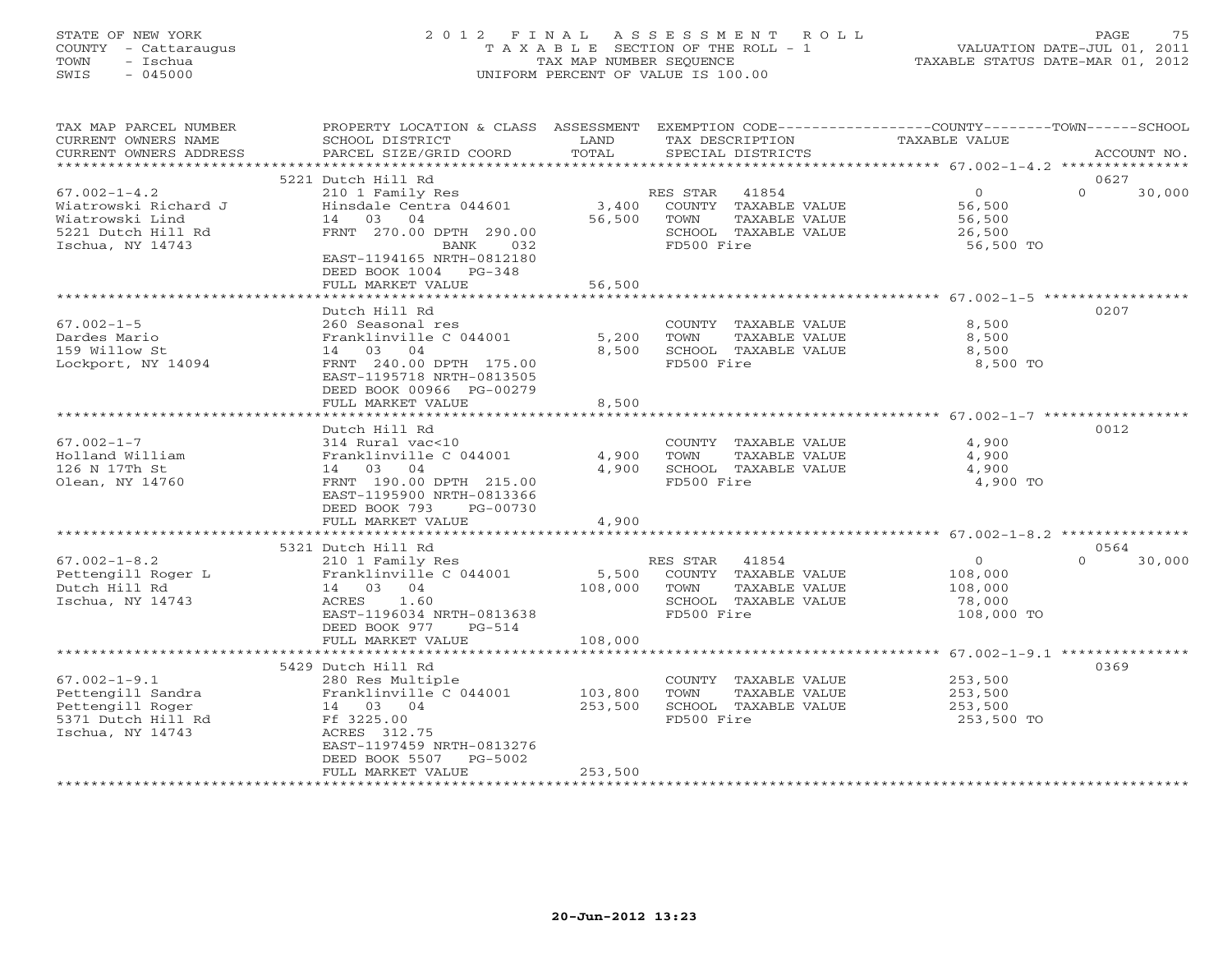# STATE OF NEW YORK 2 0 1 2 F I N A L A S S E S S M E N T R O L L PAGE 76 COUNTY - Cattaraugus T A X A B L E SECTION OF THE ROLL - 1 VALUATION DATE-JUL 01, 2011 TOWN - Ischua TAX MAP NUMBER SEQUENCE TAXABLE STATUS DATE-MAR 01, 2012 SWIS - 045000 UNIFORM PERCENT OF VALUE IS 100.00

| TAX MAP PARCEL NUMBER<br>CURRENT OWNERS NAME<br>CURRENT OWNERS ADDRESS | SCHOOL DISTRICT<br>PARCEL SIZE/GRID COORD | LAND<br>TOTAL | TAX DESCRIPTION<br>SPECIAL DISTRICTS | PROPERTY LOCATION & CLASS ASSESSMENT EXEMPTION CODE---------------COUNTY-------TOWN------SCHOOL<br><b>TAXABLE VALUE</b> | ACCOUNT NO. |
|------------------------------------------------------------------------|-------------------------------------------|---------------|--------------------------------------|-------------------------------------------------------------------------------------------------------------------------|-------------|
|                                                                        |                                           |               |                                      |                                                                                                                         |             |
|                                                                        | 5371 Dutch Hill Rd                        |               |                                      | 0756                                                                                                                    |             |
| $67.002 - 1 - 9.2$                                                     | 210 1 Family Res                          |               | CVET C/T<br>41131                    | 20,000<br>20,000                                                                                                        | $\circ$     |
| Pettengill David W                                                     | Franklinville C 044001                    |               | 5,200 DVET C/T<br>41141              | 32,200<br>32,200                                                                                                        | $\Omega$    |
| Pettengill Sandra                                                      | 14 03 04                                  |               | 92,000 RES STAR<br>41854             | $\circ$<br>$\Omega$                                                                                                     | 30,000      |
| 5371 Dutch Hill Rd                                                     | ACRES<br>1.20                             |               | COUNTY TAXABLE VALUE                 | 39,800                                                                                                                  |             |
| Ischua, NY 14743                                                       | EAST-1197440 NRTH-0814441                 |               | TOWN<br>TAXABLE VALUE                | 39,800                                                                                                                  |             |
|                                                                        | DEED BOOK 896<br>PG-00558                 |               | SCHOOL TAXABLE VALUE                 | 62,000                                                                                                                  |             |
|                                                                        | FULL MARKET VALUE                         | 92,000        | FD500 Fire                           | 92,000 TO                                                                                                               |             |
|                                                                        |                                           |               |                                      |                                                                                                                         |             |
|                                                                        | Nys Rte 16                                |               |                                      | 0345                                                                                                                    |             |
| $67.002 - 1 - 10$                                                      | 910 Priv forest                           |               | COUNTY TAXABLE VALUE                 | 43,000                                                                                                                  |             |
| Emerling Roy L                                                         | Hinsdale Centra 044601                    | 43,000        | TOWN<br>TAXABLE VALUE                | 43,000                                                                                                                  |             |
| PO Box 204                                                             | 06 03 04                                  | 43,000        | SCHOOL TAXABLE VALUE                 | 43,000                                                                                                                  |             |
| Boston, NY 14025                                                       | ACRES 94.63                               |               | FD500 Fire                           | 43,000 TO                                                                                                               |             |
|                                                                        | EAST-1200342 NRTH-0814792                 |               |                                      |                                                                                                                         |             |
|                                                                        | DEED BOOK 1013<br>PG-1143                 |               |                                      |                                                                                                                         |             |
|                                                                        | FULL MARKET VALUE                         | 43,000        |                                      |                                                                                                                         |             |
|                                                                        |                                           |               |                                      |                                                                                                                         |             |
|                                                                        | Nys Rte 16                                |               |                                      | 0276                                                                                                                    |             |
| $67.002 - 1 - 11.1$                                                    | 314 Rural vac<10                          |               | COUNTY TAXABLE VALUE                 | 6,600                                                                                                                   |             |
| Welch Patricia<br>705 Washington St                                    | Hinsdale Centra 044601                    | 6,600         | TOWN<br>TAXABLE VALUE                | 6,600                                                                                                                   |             |
| Olean, NY 14760                                                        | 06 03 04<br>2.95                          | 6,600         | SCHOOL TAXABLE VALUE<br>FD500 Fire   | 6,600                                                                                                                   |             |
|                                                                        | ACRES<br>EAST-1199078 NRTH-0813798        |               |                                      | 6,600 TO                                                                                                                |             |
|                                                                        | DEED BOOK 00957 PG-00369                  |               |                                      |                                                                                                                         |             |
|                                                                        | FULL MARKET VALUE                         | 6,600         |                                      |                                                                                                                         |             |
|                                                                        | *************************                 | ************  |                                      | ******************************* 67.002-1-11.2 **************                                                            |             |
|                                                                        | Nys Rte 16                                |               |                                      | 0738                                                                                                                    |             |
| $67.002 - 1 - 11.2$                                                    | 323 Vacant rural                          |               | COUNTY TAXABLE VALUE                 | 48,000                                                                                                                  |             |
| Cobado Kent                                                            | Hinsdale Centra 044601                    | 48,000        | TOWN<br>TAXABLE VALUE                | 48,000                                                                                                                  |             |
| Cobado Barbara                                                         | 06 03 04                                  | 48,000        | SCHOOL TAXABLE VALUE                 | 48,000                                                                                                                  |             |
| 4544 Five Mile Rd                                                      | ACRES 95.95                               |               | FD500 Fire                           | 48,000 TO                                                                                                               |             |
| Allegany, NY 14706                                                     | EAST-1200420 NRTH-0813121                 |               |                                      |                                                                                                                         |             |
|                                                                        | DEED BOOK 883<br>$PG-00408$               |               |                                      |                                                                                                                         |             |
|                                                                        | FULL MARKET VALUE                         | 48,000        |                                      |                                                                                                                         |             |
|                                                                        |                                           |               |                                      |                                                                                                                         |             |
|                                                                        | 5286 Nys Rte 16                           |               |                                      | 0761                                                                                                                    |             |
| $67.002 - 1 - 11.3$                                                    | 210 1 Family Res                          |               | RES STAR 41854                       | $\circ$<br>$\Omega$                                                                                                     | 30,000      |
| Williams Bruce                                                         | Hinsdale Centra 044601                    | 5,400         | COUNTY TAXABLE VALUE                 | 38,000                                                                                                                  |             |
| Williams Geneva                                                        | 06 03 04                                  | 38,000        | TAXABLE VALUE<br>TOWN                | 38,000                                                                                                                  |             |
| 5286 Route 16                                                          | 1.55<br>ACRES                             |               | SCHOOL TAXABLE VALUE                 | 8,000                                                                                                                   |             |
| Hinsdale, NY 14743                                                     | EAST-1199617 NRTH-0812850                 |               | FD500 Fire                           | 38,000 TO                                                                                                               |             |
|                                                                        | DEED BOOK 11014 PG-9001                   |               |                                      |                                                                                                                         |             |
|                                                                        | FULL MARKET VALUE                         | 38,000        |                                      |                                                                                                                         |             |
|                                                                        |                                           |               |                                      |                                                                                                                         |             |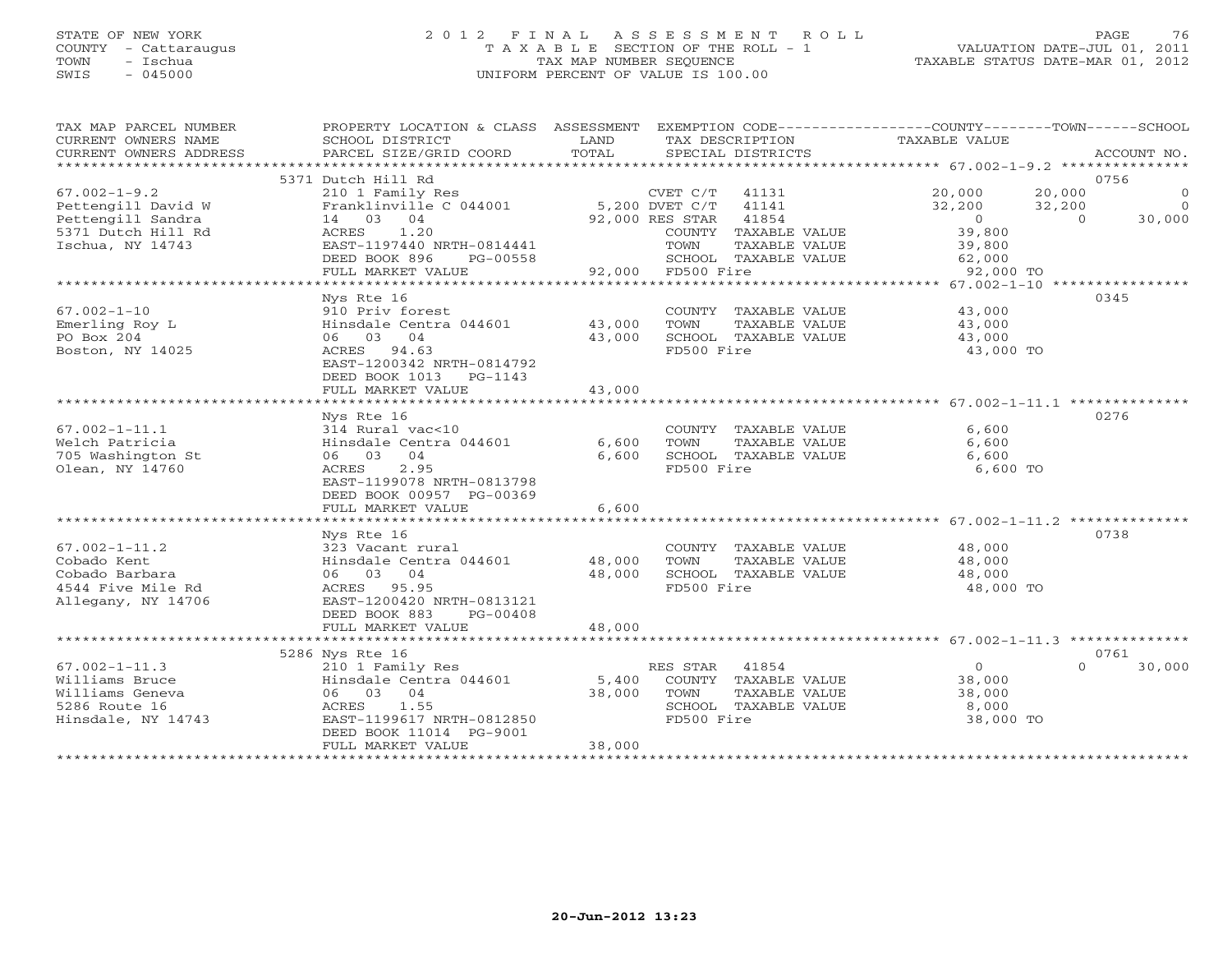# STATE OF NEW YORK 2 0 1 2 F I N A L A S S E S S M E N T R O L L PAGE 77 COUNTY - Cattaraugus T A X A B L E SECTION OF THE ROLL - 1 VALUATION DATE-JUL 01, 2011 TOWN - Ischua TAX MAP NUMBER SEQUENCE TAXABLE STATUS DATE-MAR 01, 2012 SWIS - 045000 UNIFORM PERCENT OF VALUE IS 100.00

| TAX MAP PARCEL NUMBER<br>CURRENT OWNERS NAME<br>CURRENT OWNERS ADDRESS                       | PROPERTY LOCATION & CLASS ASSESSMENT EXEMPTION CODE---------------COUNTY-------TOWN-----SCHOOL<br>SCHOOL DISTRICT<br>PARCEL SIZE/GRID COORD                                 | LAND<br>TOTAL              | TAX DESCRIPTION<br>SPECIAL DISTRICTS                                                                  | TAXABLE VALUE                                                | ACCOUNT NO.        |
|----------------------------------------------------------------------------------------------|-----------------------------------------------------------------------------------------------------------------------------------------------------------------------------|----------------------------|-------------------------------------------------------------------------------------------------------|--------------------------------------------------------------|--------------------|
|                                                                                              | 5198 Nys Rte 16                                                                                                                                                             |                            |                                                                                                       |                                                              | 0391               |
| $67.002 - 1 - 12$<br>Howell Arthur S<br>Howell Laurie A<br>5198 Rte 16<br>Hinsdale, NY 14743 | 240 Rural res<br>Hinsdale Centra 044601 45,600<br>06 03 03<br>ACRES 61.54<br>EAST-1200658 NRTH-0811658<br>DEED BOOK 1010 PG-645<br>FULL MARKET VALUE                        | 125,000<br>125,000         | RES STAR 41854<br>COUNTY TAXABLE VALUE<br>TOWN<br>TAXABLE VALUE<br>SCHOOL TAXABLE VALUE<br>FD500 Fire | $\overline{O}$<br>125,000<br>125,000<br>95,000<br>125,000 TO | $\Omega$<br>30,000 |
|                                                                                              |                                                                                                                                                                             |                            |                                                                                                       |                                                              |                    |
| $67.002 - 1 - 13$<br>Karn John F<br>1722 Chestnut Ln NE<br>Cedar Rapids, IA 52402-3715       | Nys Rte 16 (Off)<br>323 Vacant rural<br>Hinsdale Centra 044601 46,900<br>15 03 04<br>ACRES 64.00<br>EAST-1200454 NRTH-0809291<br>DEED BOOK 00937 PG-00213                   | 46,900                     | COUNTY TAXABLE VALUE 46,900<br>TOWN<br>TAXABLE VALUE<br>SCHOOL TAXABLE VALUE<br>FD500 Fire            | 46,900<br>46,900<br>46,900 TO                                | 0247               |
|                                                                                              | FULL MARKET VALUE                                                                                                                                                           | 46,900                     |                                                                                                       |                                                              |                    |
|                                                                                              |                                                                                                                                                                             |                            |                                                                                                       |                                                              |                    |
| $67.002 - 1 - 13.71$<br>Karn John F<br>1722 Chestnut Ln NE<br>Cedar Rapids, IA 52402-3715    | Nys Rte 16 (Off)<br>323 Vacant rural<br>Hinsdale Centra 044601<br>15 03 04<br>ACRES 95.00<br>EAST-1200530 NRTH-0809317<br>DEED BOOK 00937 PG-00213                          | 56,700<br>56,700           | COUNTY TAXABLE VALUE 56,700<br>TOWN<br>TAXABLE VALUE<br>SCHOOL TAXABLE VALUE<br>FD500 Fire            | 56,700<br>56,700<br>56,700 TO                                | 0246               |
|                                                                                              | FULL MARKET VALUE                                                                                                                                                           | 56,700                     |                                                                                                       |                                                              |                    |
|                                                                                              |                                                                                                                                                                             |                            |                                                                                                       |                                                              |                    |
| $67.002 - 1 - 14$<br>Burkhardt Guenter H<br>5960 Broadway<br>Lancaster, NY 14086             | Dutch Hill Rd (Off)<br>910 Priv forest<br>Hinsdale Centra 044601<br>13 03 04<br>ACRES 166.74<br>EAST-1198130 NRTH-0809050<br>DEED BOOK 754<br>PG-00339<br>FULL MARKET VALUE | 86,000<br>86,000<br>86,000 | COUNTY TAXABLE VALUE<br>TOWN<br>TAXABLE VALUE<br>SCHOOL TAXABLE VALUE<br>FD500 Fire                   | 86,000<br>86,000<br>86,000<br>86,000 TO                      | 0446               |
|                                                                                              |                                                                                                                                                                             |                            |                                                                                                       |                                                              |                    |
| $67.002 - 1 - 16.1$<br>Poe Kenneth<br>1435 Mill St<br>Hinsdale, NY 14743                     | Dutch Hill Rd<br>314 Rural vac<10<br>Franklinville C 044001<br>14 03 04<br>6.14<br>ACRES<br>EAST-1195277 NRTH-0812608<br>DEED BOOK 864<br>PG-00304<br>FULL MARKET VALUE     | 9,000<br>9,000<br>9,000    | COUNTY TAXABLE VALUE<br>TOWN<br>TAXABLE VALUE<br>SCHOOL TAXABLE VALUE<br>FD500 Fire                   | 9,000<br>9,000<br>9,000<br>9,000 TO                          | 0274               |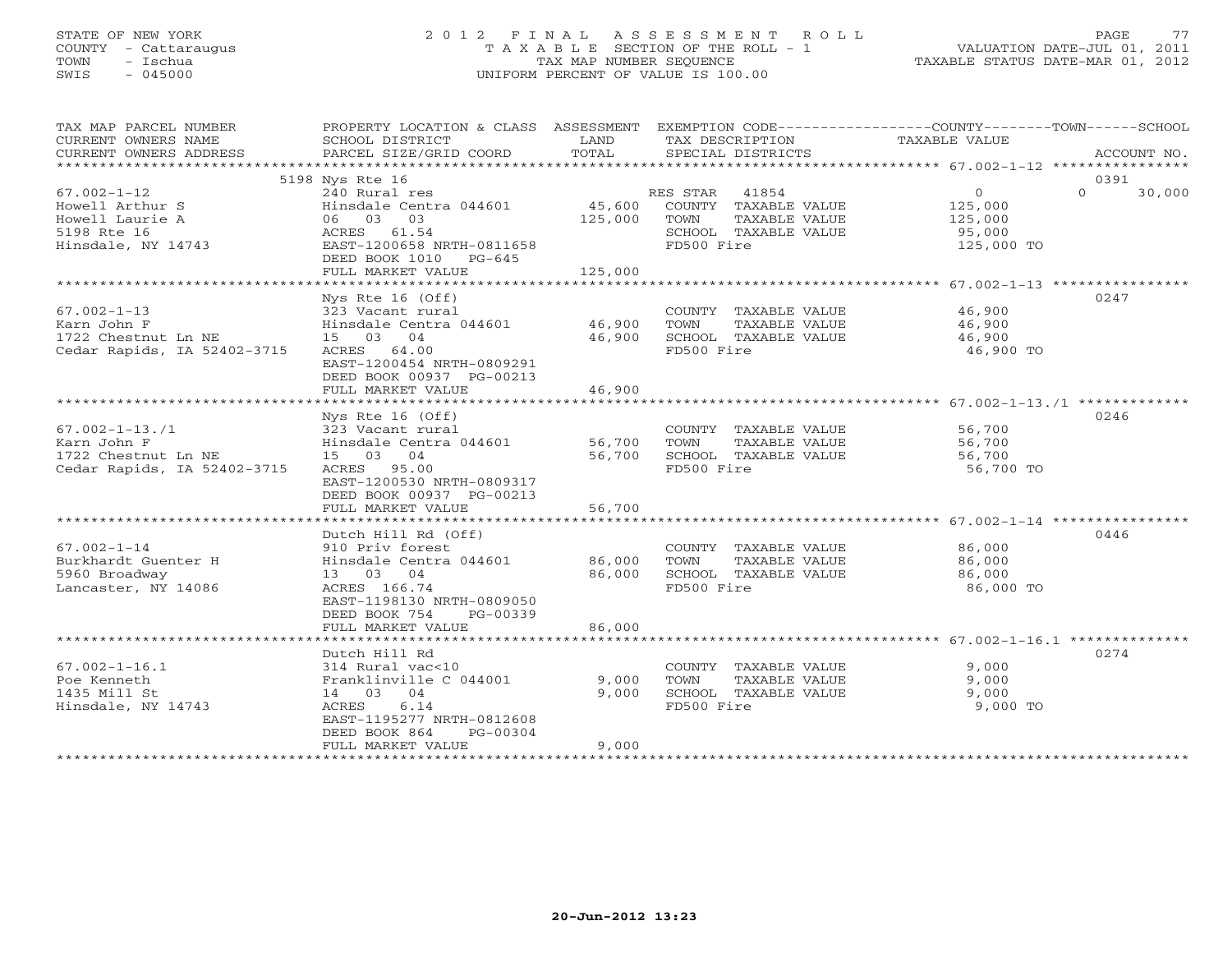# STATE OF NEW YORK 2 0 1 2 F I N A L A S S E S S M E N T R O L L PAGE 78 COUNTY - Cattaraugus T A X A B L E SECTION OF THE ROLL - 1 VALUATION DATE-JUL 01, 2011 TOWN - Ischua TAX MAP NUMBER SEQUENCE TAXABLE STATUS DATE-MAR 01, 2012 SWIS - 045000 UNIFORM PERCENT OF VALUE IS 100.00

| TAX MAP PARCEL NUMBER<br>CURRENT OWNERS NAME<br>CURRENT OWNERS ADDRESS | PROPERTY LOCATION & CLASS ASSESSMENT<br>SCHOOL DISTRICT<br>PARCEL SIZE/GRID COORD | LAND<br>TOTAL            | EXEMPTION CODE-----------------COUNTY-------TOWN------SCHOOL<br>TAX DESCRIPTION<br>SPECIAL DISTRICTS | TAXABLE VALUE                                                  | ACCOUNT NO.        |
|------------------------------------------------------------------------|-----------------------------------------------------------------------------------|--------------------------|------------------------------------------------------------------------------------------------------|----------------------------------------------------------------|--------------------|
| ************************                                               |                                                                                   |                          |                                                                                                      |                                                                |                    |
|                                                                        | Dutch Hill Rd                                                                     |                          |                                                                                                      |                                                                | 0565               |
| $67.002 - 1 - 16.2$                                                    | 260 Seasonal res                                                                  |                          | COUNTY TAXABLE VALUE                                                                                 | 25,000                                                         |                    |
| Beers Henry                                                            | Franklinville C 044001                                                            | 11,700                   | TOWN<br>TAXABLE VALUE                                                                                | 25,000                                                         |                    |
| Beers Mark                                                             | 14 03<br>04<br>9.72                                                               | 25,000                   | SCHOOL TAXABLE VALUE<br>FD500 Fire                                                                   | 25,000                                                         |                    |
| 19 Indian Orchard Pl<br>Buffalo, NY 14210                              | ACRES<br>EAST-1195716 NRTH-0812860                                                |                          |                                                                                                      | 25,000 TO                                                      |                    |
|                                                                        | DEED BOOK 874<br>PG-01066<br>FULL MARKET VALUE                                    | 25,000                   |                                                                                                      |                                                                |                    |
|                                                                        | ********************                                                              |                          |                                                                                                      |                                                                |                    |
|                                                                        | Dutch Hill Rd                                                                     |                          |                                                                                                      |                                                                | 0275               |
| $67.002 - 1 - 17$                                                      | 323 Vacant rural                                                                  |                          | COUNTY TAXABLE VALUE                                                                                 | 18,000                                                         |                    |
| Poe Kenneth                                                            | Hinsdale Centra 044601                                                            | 18,000                   | TAXABLE VALUE<br>TOWN                                                                                | 18,000                                                         |                    |
| 1429 Mill St                                                           | 14 03 04                                                                          | 18,000                   | SCHOOL TAXABLE VALUE                                                                                 | 18,000                                                         |                    |
| Hinsdale, NY 14743                                                     | ACRES 18.40                                                                       |                          | FD500 Fire                                                                                           | 18,000 TO                                                      |                    |
|                                                                        | EAST-1194677 NRTH-0812026                                                         |                          |                                                                                                      |                                                                |                    |
|                                                                        | DEED BOOK 864<br>PG-00304                                                         |                          |                                                                                                      |                                                                |                    |
|                                                                        | FULL MARKET VALUE                                                                 | 18,000                   |                                                                                                      |                                                                |                    |
|                                                                        | 5070 Geyer Rd                                                                     |                          |                                                                                                      |                                                                | 0180               |
| $67.002 - 1 - 18.1$                                                    | 240 Rural res                                                                     |                          | RES STAR<br>41854                                                                                    | $\circ$                                                        | $\Omega$<br>30,000 |
| McCutcheon Joanne                                                      | Hinsdale Centra 044601                                                            | 91,200                   | COUNTY TAXABLE VALUE                                                                                 | 142,000                                                        |                    |
| McCutcheon Larry                                                       | 04<br>13 03                                                                       | 142,000                  | TOWN<br>TAXABLE VALUE                                                                                | 142,000                                                        |                    |
| 5070 Geyer Rd                                                          | ACRES 235.65 BANK<br>065                                                          |                          | SCHOOL TAXABLE VALUE                                                                                 | 112,000                                                        |                    |
| Ischua, NY 14743                                                       | EAST-1195948 NRTH-0809746                                                         |                          | FD500 Fire                                                                                           | 142,000 TO                                                     |                    |
|                                                                        | DEED BOOK 10002 PG-3001                                                           |                          |                                                                                                      |                                                                |                    |
|                                                                        | FULL MARKET VALUE<br>*************************                                    | 142,000<br>************* |                                                                                                      | *********************** 67.002-1-18.2 **************           |                    |
|                                                                        | 5146 Dutch Hill Rd                                                                |                          |                                                                                                      |                                                                | 0791               |
| $67.002 - 1 - 18.2$                                                    | 210 1 Family Res                                                                  |                          | RES STAR<br>41854                                                                                    | $\circ$                                                        | $\Omega$<br>30,000 |
| Delaney Thomas P                                                       | Hinsdale Centra 044601                                                            | 35,500                   | COUNTY TAXABLE VALUE                                                                                 | 280,000                                                        |                    |
| Delaney Jill A                                                         | 13 03 04                                                                          | 280,000                  | TOWN<br>TAXABLE VALUE                                                                                | 280,000                                                        |                    |
| 5146 Dutch Hill Rd                                                     | $67.002 - 1 - 18.3$ combined w/                                                   |                          | SCHOOL TAXABLE VALUE                                                                                 | 250,000                                                        |                    |
| Ischua, NY 14743                                                       | $s/m$ 19                                                                          |                          | FD500 Fire                                                                                           | 280,000 TO                                                     |                    |
|                                                                        | <b>ACRES</b><br>44.20 BANK<br>017                                                 |                          |                                                                                                      |                                                                |                    |
|                                                                        | EAST-1194498 NRTH-0810604                                                         |                          |                                                                                                      |                                                                |                    |
|                                                                        | DEED BOOK 7039 PG-7001                                                            |                          |                                                                                                      |                                                                |                    |
|                                                                        | FULL MARKET VALUE                                                                 | 280,000                  |                                                                                                      | ********************************* 67.002-1-19 **************** |                    |
|                                                                        | 5011 Dutch Hill Rd                                                                |                          |                                                                                                      |                                                                | 0301               |
| $67.002 - 1 - 19$                                                      | 210 1 Family Res                                                                  |                          | COUNTY TAXABLE VALUE                                                                                 | 61,000                                                         |                    |
| Bartholomew Anthony J                                                  | Hinsdale Centra 044601                                                            | 29,000                   | TOWN<br>TAXABLE VALUE                                                                                | 61,000                                                         |                    |
| 7751 Rochester Rd                                                      | 19 03 04                                                                          | 61,000                   | SCHOOL TAXABLE VALUE                                                                                 | 61,000                                                         |                    |
| Gasport, NY 14067                                                      | ACRES 33.00                                                                       |                          | FD500 Fire                                                                                           | 61,000 TO                                                      |                    |
|                                                                        | EAST-1193340 NRTH-0808311                                                         |                          |                                                                                                      |                                                                |                    |
|                                                                        | DEED BOOK 15143 PG-2005                                                           |                          |                                                                                                      |                                                                |                    |
|                                                                        | FULL MARKET VALUE                                                                 | 61,000                   | *****************************                                                                        |                                                                |                    |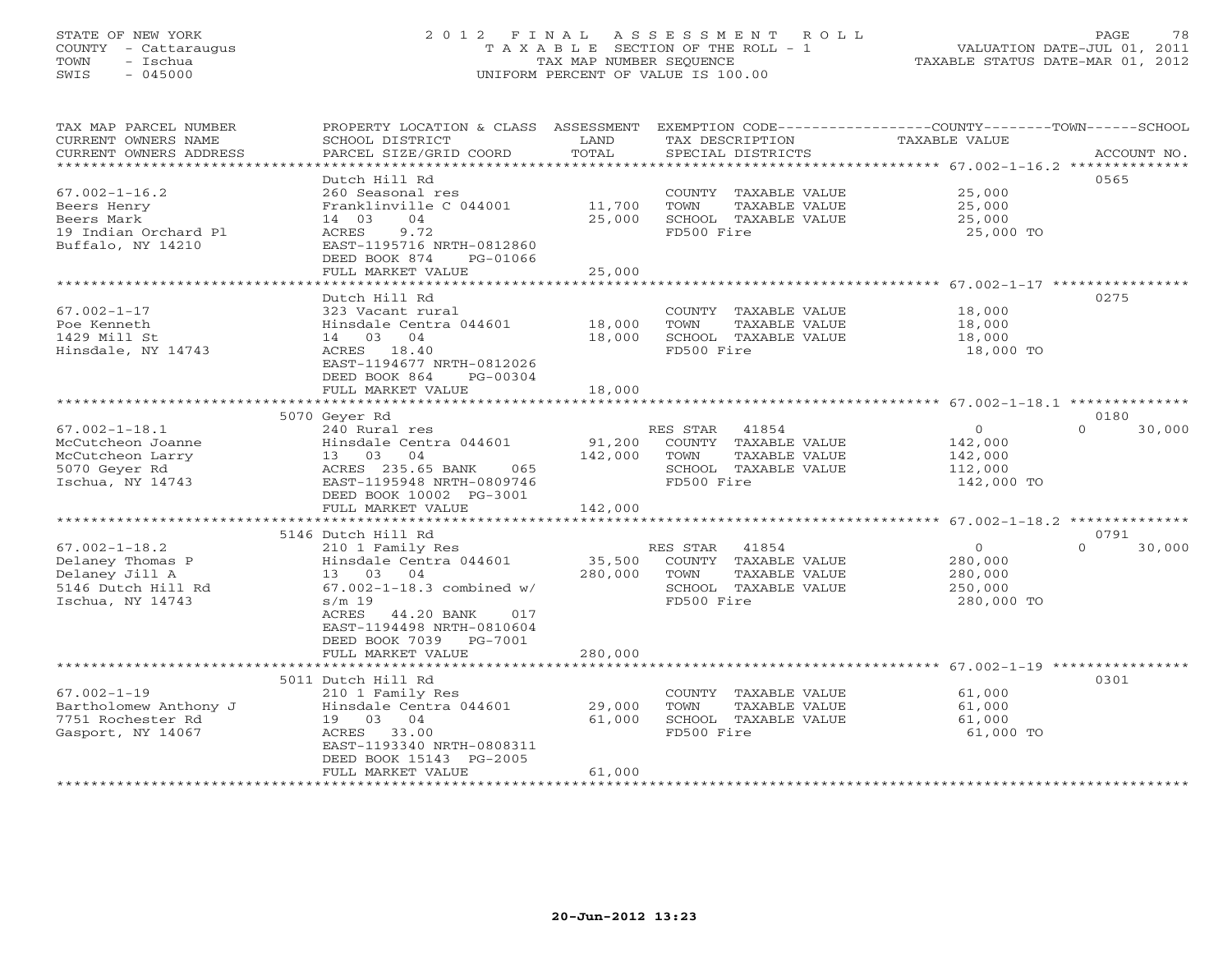# STATE OF NEW YORK 2 0 1 2 F I N A L A S S E S S M E N T R O L L PAGE 79 COUNTY - Cattaraugus T A X A B L E SECTION OF THE ROLL - 1 VALUATION DATE-JUL 01, 2011 TOWN - Ischua TAX MAP NUMBER SEQUENCE TAXABLE STATUS DATE-MAR 01, 2012 SWIS - 045000 UNIFORM PERCENT OF VALUE IS 100.00

| TAX MAP PARCEL NUMBER<br>CURRENT OWNERS NAME<br>CURRENT OWNERS ADDRESS<br>*********************** | PROPERTY LOCATION & CLASS ASSESSMENT<br>SCHOOL DISTRICT<br>PARCEL SIZE/GRID COORD                                                                                             | LAND<br>TOTAL              | TAX DESCRIPTION<br>SPECIAL DISTRICTS                                                                     | EXEMPTION CODE-----------------COUNTY-------TOWN------SCHOOL<br>TAXABLE VALUE | ACCOUNT NO.    |
|---------------------------------------------------------------------------------------------------|-------------------------------------------------------------------------------------------------------------------------------------------------------------------------------|----------------------------|----------------------------------------------------------------------------------------------------------|-------------------------------------------------------------------------------|----------------|
| $67.002 - 1 - 20$<br>Doyle James A<br>Doyle Jeffrey P<br>107 James River Rd<br>Cary, NC 27511     | 4910 Steward Rd<br>322 Rural vac>10<br>Hinsdale Centra 044601<br>03 04<br>18/19<br>ACRES 160.50<br>EAST-1191558 NRTH-0807731<br>DEED BOOK 00938 PG-00760<br>FULL MARKET VALUE | 83,700<br>83,700<br>83,700 | COUNTY TAXABLE VALUE<br>TOWN<br>TAXABLE VALUE<br>SCHOOL TAXABLE VALUE<br>FD500 Fire                      | 83,700<br>83,700<br>83,700<br>83,700 TO                                       | 0155           |
|                                                                                                   |                                                                                                                                                                               |                            |                                                                                                          |                                                                               |                |
| $67.002 - 1 - 23$<br>Keenan Robert F<br>Keenan Jane A<br>5112 Steward Rd<br>Hinsdale, NY 14743    | 5112 Steward Rd<br>240 Rural res<br>Hinsdale Centra 044601<br>19 03 04<br>Life Use<br>ACRES 60.30<br>EAST-1190609 NRTH-0809668<br>DEED BOOK 1005<br>PG-1046                   | 44,900<br>132,500          | RES STAR<br>41854<br>COUNTY TAXABLE VALUE<br>TOWN<br>TAXABLE VALUE<br>SCHOOL TAXABLE VALUE<br>FD500 Fire | $\circ$<br>$\cap$<br>132,500<br>132,500<br>102,500<br>132,500 TO              | 0302<br>30,000 |
|                                                                                                   | FULL MARKET VALUE                                                                                                                                                             | 132,500                    |                                                                                                          |                                                                               |                |
| $67.002 - 1 - 24.1$                                                                               | Dutch Hill Rd                                                                                                                                                                 |                            |                                                                                                          |                                                                               | 0181           |
| George Jeffrey P<br>George Susan E<br>12221 Transit Line Rd<br>Springville, NY 14141              | 323 Vacant rural<br>Hinsdale Centra 044601<br>19 03 04<br>By Will<br>ACRES 105.20<br>EAST-1192716 NRTH-0809792                                                                | 57,500<br>57,500           | FOREST/A74 47460<br>COUNTY TAXABLE VALUE<br>TOWN<br>TAXABLE VALUE<br>SCHOOL TAXABLE VALUE<br>FD500 Fire  | 28,000<br>28,000<br>29,500<br>29,500<br>29,500<br>57,500 TO                   | 28,000         |
| MAY BE SUBJECT TO PAYMENT<br>UNDER RPTL480A UNTIL 2021<br>*************************               | DEED BOOK 15717 PG-3002<br>FULL MARKET VALUE<br>*******************                                                                                                           | 57,500<br>********         |                                                                                                          | ********************* 67.002-1-24.2 ***************                           |                |
|                                                                                                   | Dutch Hill Rd                                                                                                                                                                 |                            |                                                                                                          |                                                                               | 5018           |
| $67.002 - 1 - 24.2$<br>Delaney Thomas<br>5146 Dutch Hill Rd<br>Ischua, NY 14743                   | 314 Rural vac<10<br>Hinsdale Centra 044601<br>19 03<br>04<br>By Will<br>ACRES<br>1.95<br>EAST-1193934 NRTH-0081054<br>DEED BOOK 16210 PG-7001                                 | 5,000<br>5,000             | COUNTY TAXABLE VALUE<br>TOWN<br>TAXABLE VALUE<br>SCHOOL TAXABLE VALUE<br>FD500 Fire                      | 5,000<br>5,000<br>5,000<br>5,000 TO                                           |                |
|                                                                                                   | FULL MARKET VALUE                                                                                                                                                             | 5,000                      |                                                                                                          |                                                                               |                |
|                                                                                                   |                                                                                                                                                                               |                            |                                                                                                          |                                                                               |                |
| $67.002 - 1 - 25.1$<br>Weekley Sarah<br>705 Irving St<br>Olean, NY 14760                          | 2401 Maine Hill Rd<br>260 Seasonal res<br>Hinsdale Centra 044601<br>19 03 04<br>ACRES<br>22.50<br>EAST-1190891 NRTH-0811087<br>DEED BOOK 10462 PG-4001<br>FULL MARKET VALUE   | 21,000<br>39,500<br>39,500 | COUNTY TAXABLE VALUE<br>TOWN<br>TAXABLE VALUE<br>SCHOOL TAXABLE VALUE<br>FD500 Fire                      | 39,500<br>39,500<br>39,500<br>39,500 TO                                       | 0144           |
| *********************                                                                             |                                                                                                                                                                               |                            |                                                                                                          |                                                                               |                |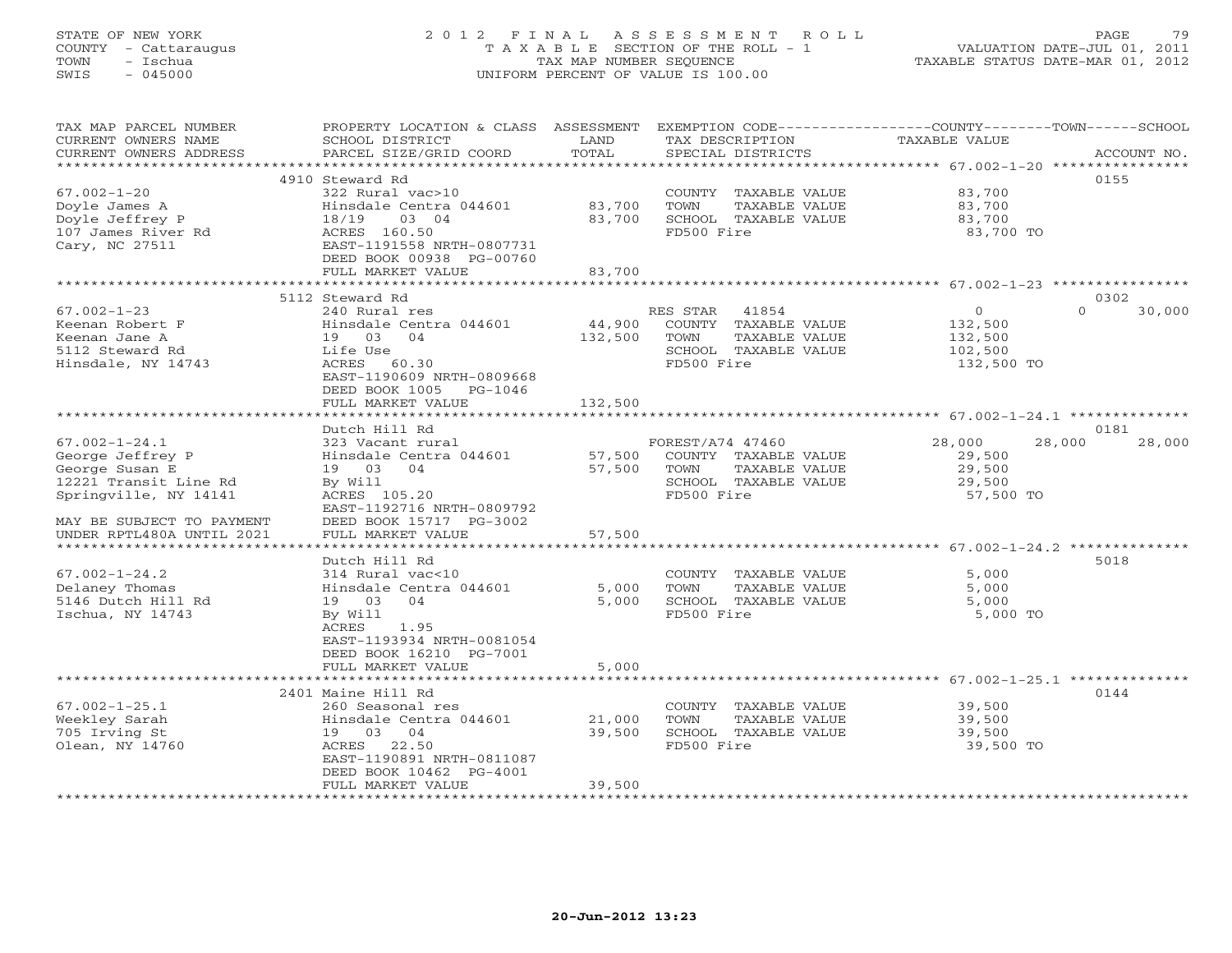# STATE OF NEW YORK 2 0 1 2 F I N A L A S S E S S M E N T R O L L PAGE 80 COUNTY - Cattaraugus T A X A B L E SECTION OF THE ROLL - 1 VALUATION DATE-JUL 01, 2011 TOWN - Ischua TAX MAP NUMBER SEQUENCE TAXABLE STATUS DATE-MAR 01, 2012 SWIS - 045000 UNIFORM PERCENT OF VALUE IS 100.00

| TAX MAP PARCEL NUMBER                | PROPERTY LOCATION & CLASS ASSESSMENT EXEMPTION CODE---------------COUNTY-------TOWN------SCHOOL                                                                                      |               |                |                             |                             |                    |
|--------------------------------------|--------------------------------------------------------------------------------------------------------------------------------------------------------------------------------------|---------------|----------------|-----------------------------|-----------------------------|--------------------|
| CURRENT OWNERS NAME                  | SCHOOL DISTRICT<br>PARCEL SIZE/GRID COORD                                                                                                                                            | LAND<br>TOTAL |                | TAX DESCRIPTION             | TAXABLE VALUE               | ACCOUNT NO.        |
| CURRENT OWNERS ADDRESS               |                                                                                                                                                                                      |               |                | SPECIAL DISTRICTS           |                             |                    |
|                                      | 5180 Dutch Hill Rd                                                                                                                                                                   |               |                |                             |                             | 0179               |
| $67.002 - 1 - 25.2$                  | 210 1 Family Res                                                                                                                                                                     |               | RES STAR 41854 |                             | $\overline{0}$              | $\Omega$<br>30,000 |
| Whitcomb Maura K                     | Hinsdale Centra 044601                                                                                                                                                               | 10,500        |                | COUNTY TAXABLE VALUE        | 260,000                     |                    |
| 5180 Dutch Hill Rd                   | 19/20 03 04                                                                                                                                                                          | 260,000       | TOWN           | TAXABLE VALUE               | 260,000                     |                    |
| Hinsdale, NY 14743                   | ACRES<br>8.12 BANK<br>023                                                                                                                                                            |               |                | SCHOOL TAXABLE VALUE        | 230,000                     |                    |
|                                      | EAST-1193820 NRTH-0811200                                                                                                                                                            |               | FD500 Fire     |                             | 260,000 TO                  |                    |
|                                      | DEED BOOK 13885 PG-4001                                                                                                                                                              |               |                |                             |                             |                    |
|                                      | FULL MARKET VALUE                                                                                                                                                                    | 260,000       |                |                             |                             |                    |
|                                      |                                                                                                                                                                                      |               |                |                             |                             |                    |
|                                      | 2253 Main Hill Rd                                                                                                                                                                    |               |                |                             |                             | 0771               |
| $67.002 - 1 - 25.4$                  | 240 Rural res                                                                                                                                                                        |               | RES STAR 41854 |                             | $\overline{0}$              | $\Omega$<br>30,000 |
| Benson Lawrence W                    | Hinsdale Centra 044601                                                                                                                                                               |               |                | 19,600 COUNTY TAXABLE VALUE |                             |                    |
| Benson Yvonne                        | 19 03 04                                                                                                                                                                             | 145,000       | TOWN           | TAXABLE VALUE               | 145,000<br>145,000          |                    |
| 2253 Maine Hill Rd                   | ACRES 20.45                                                                                                                                                                          |               |                | SCHOOL TAXABLE VALUE        | 115,000                     |                    |
| Ischua, NY 14743                     | EAST-1193087 NRTH-0811115                                                                                                                                                            |               | FD500 Fire     |                             | 145,000 TO                  |                    |
|                                      | DEED BOOK 00992 PG-01073                                                                                                                                                             |               |                |                             |                             |                    |
|                                      | FULL MARKET VALUE                                                                                                                                                                    | 145,000       |                |                             |                             |                    |
|                                      |                                                                                                                                                                                      |               |                |                             |                             |                    |
|                                      | Maine Hill Rd                                                                                                                                                                        |               |                |                             |                             | 0772               |
| $67.002 - 1 - 25.5$                  | 311 Res vac land                                                                                                                                                                     |               |                |                             | COUNTY TAXABLE VALUE 19,500 |                    |
| Foreman Ronald E                     | Hinsdale Centra 044601 19,500                                                                                                                                                        |               | TOWN           | TAXABLE VALUE               | 19,500                      |                    |
| 81 Brookfield Rd                     | 19 03 04                                                                                                                                                                             | 19,500        |                | SCHOOL TAXABLE VALUE        | 19,500                      |                    |
| Brimfield, MA 01010                  | ACRES 20.40                                                                                                                                                                          |               | FD500 Fire     |                             | 19,500 TO                   |                    |
|                                      | EAST-1192029 NRTH-0811135                                                                                                                                                            |               |                |                             |                             |                    |
|                                      | DEED BOOK 906<br>PG-00124                                                                                                                                                            |               |                |                             |                             |                    |
|                                      | FULL MARKET VALUE                                                                                                                                                                    | 19,500        |                |                             |                             |                    |
|                                      |                                                                                                                                                                                      |               |                |                             |                             |                    |
|                                      | 2448 Maine Hill Rd                                                                                                                                                                   |               |                |                             |                             | 0146               |
| $67.002 - 1 - 27.1$                  |                                                                                                                                                                                      |               |                |                             | $\overline{0}$              | $\Omega$<br>30,000 |
| Mack William J                       |                                                                                                                                                                                      |               |                |                             | 125,000                     |                    |
| Mack Kristen M<br>2448 Maine Hill Rd |                                                                                                                                                                                      |               |                |                             | 125,000                     |                    |
|                                      | 240 Rural res<br>Hinsdale Centra 044601 25,100 COUNTY TAXABLE VALUE<br>20 03 04 125,000 TOWN TAXABLE VALUE<br>ACRES 28.40 BANK 032 SCHOOL TAXABLE VALUE<br>EAST-1191828 NRTH-0812138 |               | FD500 Fire     |                             | 95,000                      |                    |
| Hinsdale, NY 14743                   | DEED BOOK 11679 PG-5001                                                                                                                                                              |               |                |                             | 125,000 TO                  |                    |
|                                      | FULL MARKET VALUE                                                                                                                                                                    | 125,000       |                |                             |                             |                    |
|                                      |                                                                                                                                                                                      |               |                |                             |                             |                    |
|                                      | 2438 Maine Hill Rd                                                                                                                                                                   |               |                |                             |                             | 0878               |
| $67.002 - 1 - 27.2$                  | 270 Mfg housing                                                                                                                                                                      |               | RES STAR 41854 |                             | $\overline{0}$              | $\Omega$<br>30,000 |
| Lute William R                       | 270 mig nousing<br>Hinsdale Centra 044601 5,800<br>20 3 4 59,000<br>ACRES 2.00<br>TREE 1100007 NPTH 0911650                                                                          |               |                | COUNTY TAXABLE VALUE        | 59,000                      |                    |
| Lute Elizabeth J                     |                                                                                                                                                                                      |               | TOWN           | TAXABLE VALUE               | 59,000                      |                    |
| 2438 Maine Hill Rd                   |                                                                                                                                                                                      |               |                | SCHOOL TAXABLE VALUE        | 29,000                      |                    |
| Ischua, NY 14743                     | EAST-1190707 NRTH-0811650                                                                                                                                                            |               | FD500 Fire     |                             | 59,000 TO                   |                    |
|                                      | DEED BOOK 1028 PG-394                                                                                                                                                                |               |                |                             |                             |                    |
|                                      | FULL MARKET VALUE                                                                                                                                                                    | 59,000        |                |                             |                             |                    |
|                                      |                                                                                                                                                                                      |               |                |                             |                             |                    |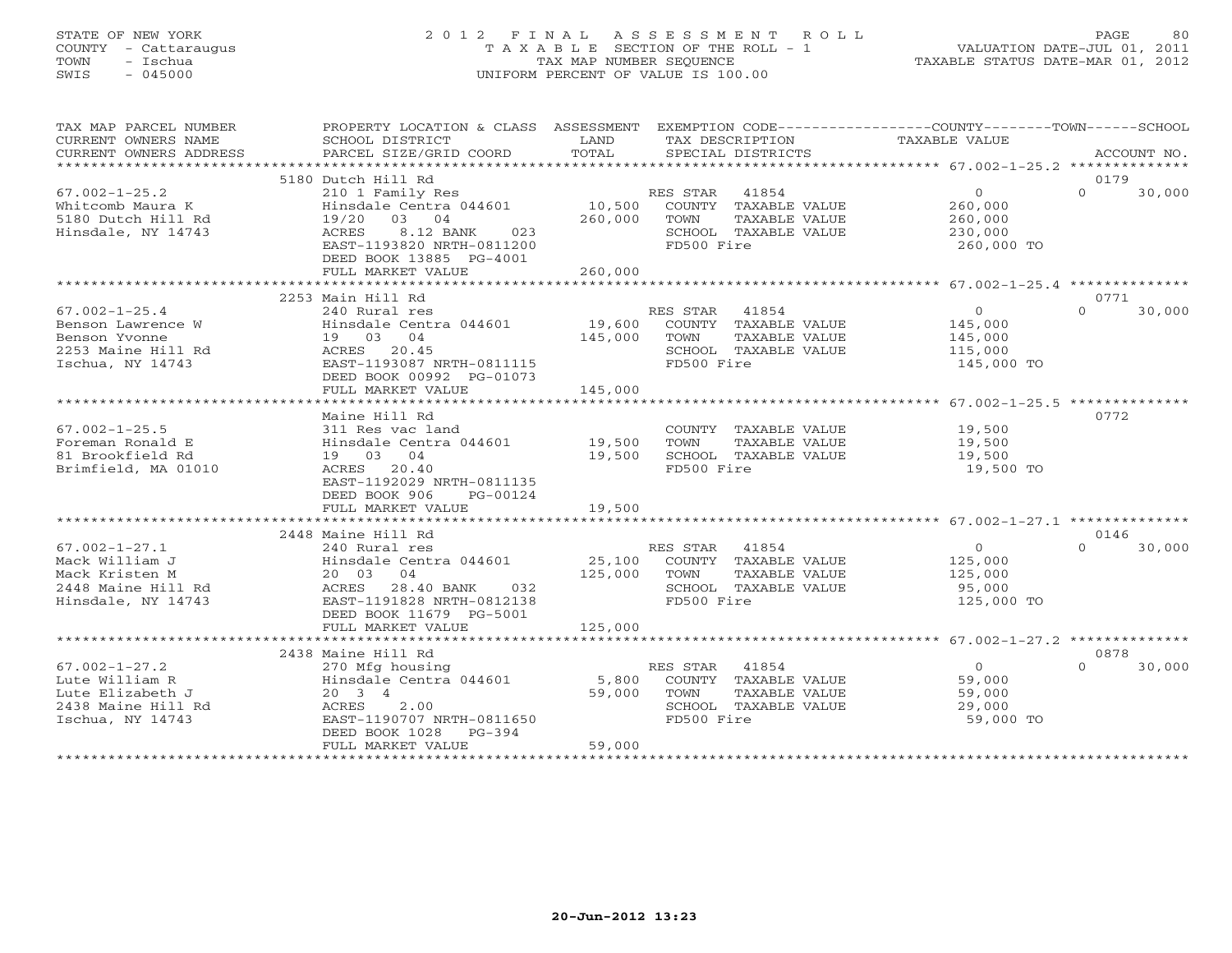### STATE OF NEW YORK 2 0 1 2 F I N A L A S S E S S M E N T R O L L PAGE 81 COUNTY - Cattaraugus T A X A B L E SECTION OF THE ROLL - 1 VALUATION DATE-JUL 01, 2011 TOWN - Ischua TAX MAP NUMBER SEQUENCE TAXABLE STATUS DATE-MAR 01, 2012 SWIS - 045000 UNIFORM PERCENT OF VALUE IS 100.00UNIFORM PERCENT OF VALUE IS 100.00

| TAX MAP PARCEL NUMBER<br>CURRENT OWNERS NAME | PROPERTY LOCATION & CLASS ASSESSMENT<br>SCHOOL DISTRICT | LAND   | TAX DESCRIPTION       | EXEMPTION CODE-----------------COUNTY-------TOWN------SCHOOL<br><b>TAXABLE VALUE</b> |
|----------------------------------------------|---------------------------------------------------------|--------|-----------------------|--------------------------------------------------------------------------------------|
| CURRENT OWNERS ADDRESS                       | PARCEL SIZE/GRID COORD                                  | TOTAL  | SPECIAL DISTRICTS     | ACCOUNT NO.                                                                          |
| ***********************                      |                                                         |        |                       |                                                                                      |
| $67.002 - 1 - 27.3$                          | Dutch Hill Rd<br>105 Vac farmland                       |        | COUNTY TAXABLE VALUE  | 0879<br>52,000                                                                       |
| Benson Lawrence W                            | Hinsdale Centra 044601                                  | 52,000 | TAXABLE VALUE<br>TOWN | 52,000                                                                               |
| Benson Yvonne                                | $20 \quad 3 \quad 4$                                    | 52,000 | SCHOOL TAXABLE VALUE  | 52,000                                                                               |
| 2253 Maine Hill Rd                           | ACRES 73.40                                             |        | FD500 Fire            | 52,000 TO                                                                            |
| Ischua, NY 14743                             | EAST-1193645 NRTH-0811695                               |        |                       |                                                                                      |
|                                              | DEED BOOK 1007 PG-27                                    |        |                       |                                                                                      |
|                                              | FULL MARKET VALUE                                       | 52,000 |                       |                                                                                      |
|                                              |                                                         |        |                       |                                                                                      |
|                                              | Steward Rd & Dutch Hl                                   |        |                       | 0743                                                                                 |
| $67.002 - 1 - 29.1$                          | 314 Rural vac<10                                        |        | COUNTY TAXABLE VALUE  | 6,300                                                                                |
| Doner Earl E Jr                              | Hinsdale Centra 044601                                  | 6,300  | TOWN<br>TAXABLE VALUE | 6,300                                                                                |
| Doner Joan A                                 | 19 03<br>04                                             | 6,300  | SCHOOL TAXABLE VALUE  | 6,300                                                                                |
| 5285 Steward Rd                              | FRNT 855.00 DPTH                                        |        | FD500 Fire            | 6,300 TO                                                                             |
| Hinsdale, NY 14743                           | 2.65<br>ACRES                                           |        |                       |                                                                                      |
|                                              | EAST-1189797 NRTH-0811069                               |        |                       |                                                                                      |
|                                              | DEED BOOK 716<br>PG-00716                               |        |                       |                                                                                      |
|                                              | FULL MARKET VALUE                                       | 6,300  |                       | ********************* 67.002-1-29.2 *************                                    |
|                                              | Maine Hill Rd                                           |        |                       | 0776                                                                                 |
| $67.002 - 1 - 29.2$                          | 105 Vac farmland                                        |        | COUNTY TAXABLE VALUE  | 15,500                                                                               |
| Reed Jeffrey M                               | Hinsdale Centra 044601                                  | 15,500 | TOWN<br>TAXABLE VALUE | 15,500                                                                               |
| 5124 Steward Rd                              | 19 03 04                                                | 15,500 | SCHOOL TAXABLE VALUE  | 15,500                                                                               |
| Hinsdale, NY 14743                           | ACRES 14.70                                             |        | FD500 Fire            | 15,500 TO                                                                            |
|                                              | EAST-1190121 NRTH-0810847                               |        |                       |                                                                                      |
|                                              | DEED BOOK 1007 PG-29                                    |        |                       |                                                                                      |
|                                              | FULL MARKET VALUE                                       | 15,500 |                       |                                                                                      |
|                                              |                                                         |        |                       |                                                                                      |
|                                              | 5124 Steward Rd                                         |        |                       | 0837                                                                                 |
| $67.002 - 1 - 29.3$                          | 210 1 Family Res                                        |        | RES STAR<br>41854     | $\Omega$<br>30,000<br>$\circ$                                                        |
| Reed Jeffrey M                               | Hinsdale Centra 044601                                  | 5,300  | COUNTY TAXABLE VALUE  | 80,500                                                                               |
| 5124 Steward Rd                              | 19 03 04                                                | 80,500 | TAXABLE VALUE<br>TOWN | 80,500                                                                               |
| Ischua, NY 14743                             | FRNT 457.00 DPTH                                        |        | SCHOOL TAXABLE VALUE  | 50,500                                                                               |
|                                              | 1.40 BANK<br>ACRES<br>017                               |        | FD500 Fire            | 80,500 TO                                                                            |
|                                              | EAST-1189815 NRTH-0810414                               |        |                       |                                                                                      |
|                                              | DEED BOOK 00970 PG-01003                                |        |                       |                                                                                      |
|                                              | FULL MARKET VALUE                                       | 80,500 |                       |                                                                                      |
|                                              | Five Mile Rd (Off)                                      |        |                       | 0172                                                                                 |
| $67.003 - 2 - 1$                             | 910 Priv forest                                         |        | COUNTY TAXABLE VALUE  | 77,000                                                                               |
| Fitzpatrick & Weller Inc                     | Hinsdale Centra 044601                                  | 77,000 | TOWN<br>TAXABLE VALUE | 77,000                                                                               |
| PO Box 490                                   | 34 03 04                                                | 77,000 | SCHOOL TAXABLE VALUE  | 77,000                                                                               |
| Ellicottville, NY 14731                      | ACRES 144.10                                            |        | FD500 Fire            | 77,000 TO                                                                            |
|                                              | EAST-1182132 NRTH-0806491                               |        |                       |                                                                                      |
|                                              | DEED BOOK 672<br>$PG-00419$                             |        |                       |                                                                                      |
|                                              | FULL MARKET VALUE                                       | 77,000 |                       |                                                                                      |
|                                              |                                                         |        |                       |                                                                                      |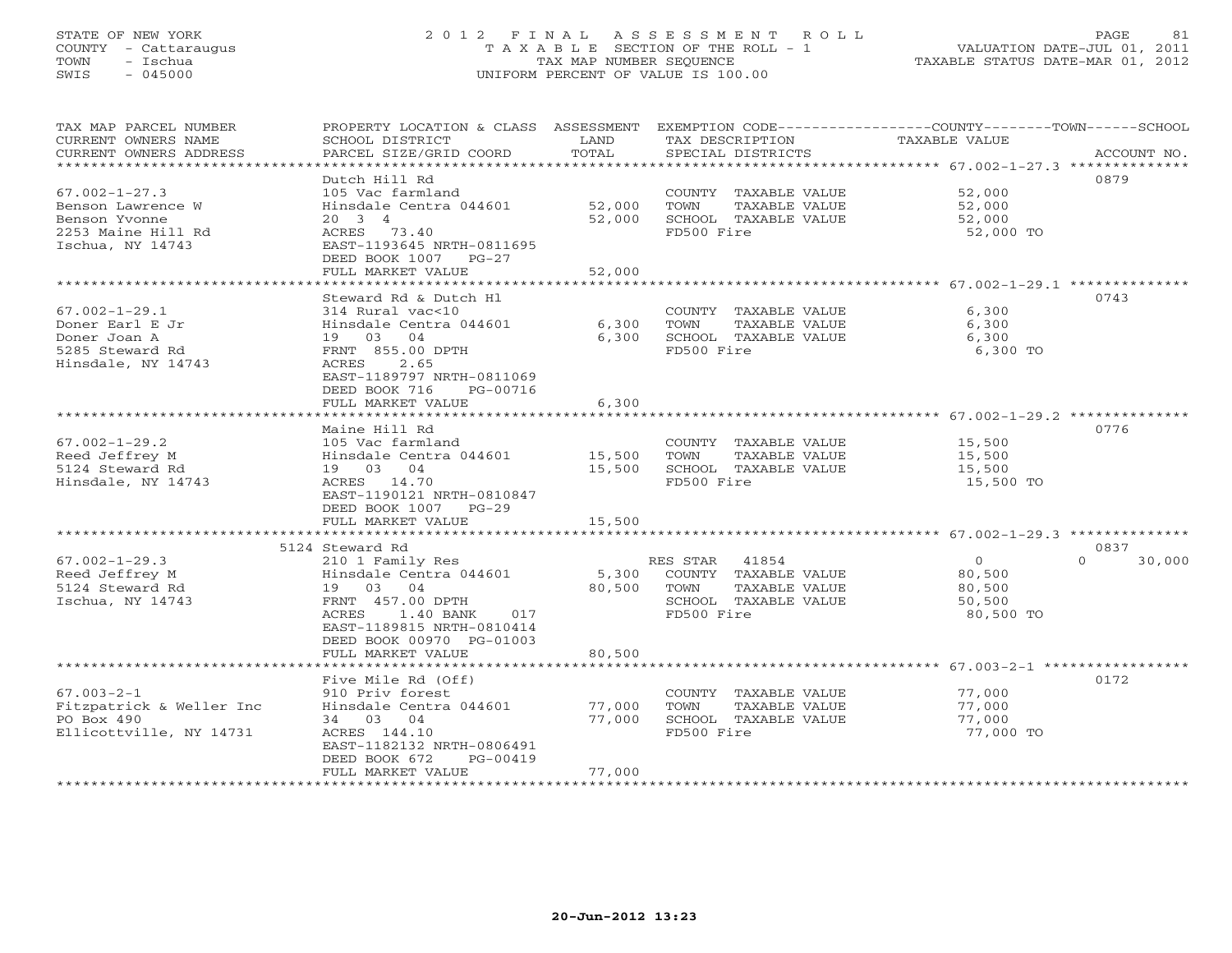# STATE OF NEW YORK 2 0 1 2 F I N A L A S S E S S M E N T R O L L PAGE 82 COUNTY - Cattaraugus T A X A B L E SECTION OF THE ROLL - 1 VALUATION DATE-JUL 01, 2011 TOWN - Ischua TAX MAP NUMBER SEQUENCE TAXABLE STATUS DATE-MAR 01, 2012 SWIS - 045000 UNIFORM PERCENT OF VALUE IS 100.00

| TAX MAP PARCEL NUMBER<br>CURRENT OWNERS NAME<br>CURRENT OWNERS ADDRESS                               | PROPERTY LOCATION & CLASS ASSESSMENT<br>SCHOOL DISTRICT<br>PARCEL SIZE/GRID COORD                                                                                                    | LAND<br>TOTAL                      | EXEMPTION CODE-----------------COUNTY-------TOWN------SCHOOL<br>TAX DESCRIPTION<br>SPECIAL DISTRICTS             | <b>TAXABLE VALUE</b>                                          | ACCOUNT NO.                                    |
|------------------------------------------------------------------------------------------------------|--------------------------------------------------------------------------------------------------------------------------------------------------------------------------------------|------------------------------------|------------------------------------------------------------------------------------------------------------------|---------------------------------------------------------------|------------------------------------------------|
|                                                                                                      |                                                                                                                                                                                      |                                    |                                                                                                                  |                                                               |                                                |
| $67.003 - 2 - 2.1$<br>MacWilliams Alan T<br>Bates Sharon<br>PO Box 7<br>Franklinville, NY 14737      | 4949 Five Mile Rd<br>210 1 Family Res<br>Hinsdale Centra 044601<br>34 03 04<br>ACRES 18.20<br>EAST-1183632 NRTH-0806691<br>DEED BOOK 871<br>PG-00101<br>FULL MARKET VALUE            | 18,000 SR STAR<br>96,000<br>96,000 | VET C/T<br>41101<br>41834<br>COUNTY TAXABLE VALUE<br>TAXABLE VALUE<br>TOWN<br>SCHOOL TAXABLE VALUE<br>FD500 Fire | 1,500<br>$\Omega$<br>94,500<br>94,500<br>33,800<br>96,000 TO  | 0297<br>1,500<br>$\circ$<br>62,200<br>$\Omega$ |
|                                                                                                      |                                                                                                                                                                                      |                                    |                                                                                                                  |                                                               |                                                |
| $67.003 - 2 - 2.2$<br>Vavrecan Joseph P<br>Vavrecan Carolyn<br>4955 Five Mile Rd<br>Ischua, NY 14743 | 4955 Five Mile Rd<br>210 1 Family Res<br>Hinsdale Centra 044601<br>34 03 04<br>6.85<br>ACRES<br>EAST-1183702 NRTH-0807555<br>DEED BOOK 3679 PG-8002                                  | 9,600<br>140,000                   | RES STAR<br>41854<br>COUNTY TAXABLE VALUE<br>TOWN<br>TAXABLE VALUE<br>SCHOOL TAXABLE VALUE<br>FD500 Fire         | $\overline{0}$<br>140,000<br>140,000<br>110,000<br>140,000 TO | 0787<br>$\Omega$<br>30,000                     |
|                                                                                                      | FULL MARKET VALUE                                                                                                                                                                    | 140,000                            |                                                                                                                  |                                                               |                                                |
|                                                                                                      |                                                                                                                                                                                      |                                    |                                                                                                                  |                                                               |                                                |
| $67.003 - 2 - 3$<br>Hall Wilford<br>Hall Mary Lee<br>4839 Five Mile Rd<br>Hinsdale, NY 14743         | 4839 Five Mile Rd<br>210 1 Family Res<br>Hinsdale Centra 044601<br>34 03 04<br>9.63<br>ACRES<br>EAST-1183668 NRTH-0805694<br>DEED BOOK 721<br>PG-00736<br>FULL MARKET VALUE          | 11,700<br>84,000<br>84,000         | SR STAR<br>41834<br>COUNTY TAXABLE VALUE<br>TOWN<br>TAXABLE VALUE<br>SCHOOL TAXABLE VALUE<br>FD500 Fire          | $\Omega$<br>84,000<br>84,000<br>21,800<br>84,000 TO           | 0194<br>$\Omega$<br>62,200                     |
|                                                                                                      |                                                                                                                                                                                      |                                    |                                                                                                                  |                                                               |                                                |
| $67.003 - 2 - 4.1$<br>Cooney David M<br>Cooney Tami M<br>4850 Five Mile Rd<br>Hinsdale, NY 14743     | 4850 Five Mile Rd<br>210 1 Family Res<br>Hinsdale Centra 044601<br>34 03 04<br>FRNT 260.00 DPTH<br>ACRES 10.60 BANK<br>017<br>EAST-1184941 NRTH-0806089<br>DEED BOOK 3942<br>PG-9001 | 12,400<br>87,000                   | RES STAR<br>41854<br>COUNTY TAXABLE VALUE<br>TOWN<br><b>TAXABLE VALUE</b><br>SCHOOL TAXABLE VALUE<br>FD500 Fire  | $\Omega$<br>87,000<br>87,000<br>57,000<br>87,000 TO           | 0473<br>$\Omega$<br>30,000                     |
|                                                                                                      | FULL MARKET VALUE                                                                                                                                                                    | 87,000                             |                                                                                                                  |                                                               |                                                |
| $67.003 - 2 - 4.2$<br>Anderson Ronald C<br>Anderson Elaine<br>103 W Toulon Dr<br>Buffalo, NY 14227   | Five Mile Rd<br>314 Rural vac<10<br>Hinsdale Centra 044601<br>34 03 04<br>9.65<br>ACRES<br>EAST-1184958 NRTH-0806755<br>DEED BOOK 00931 PG-00270<br>FULL MARKET VALUE                | 11,500<br>11,500<br>11,500         | COUNTY TAXABLE VALUE<br>TOWN<br>TAXABLE VALUE<br>SCHOOL TAXABLE VALUE<br>FD500 Fire                              | 11,500<br>11,500<br>11,500<br>11,500 TO                       | 0795                                           |
|                                                                                                      |                                                                                                                                                                                      |                                    |                                                                                                                  |                                                               |                                                |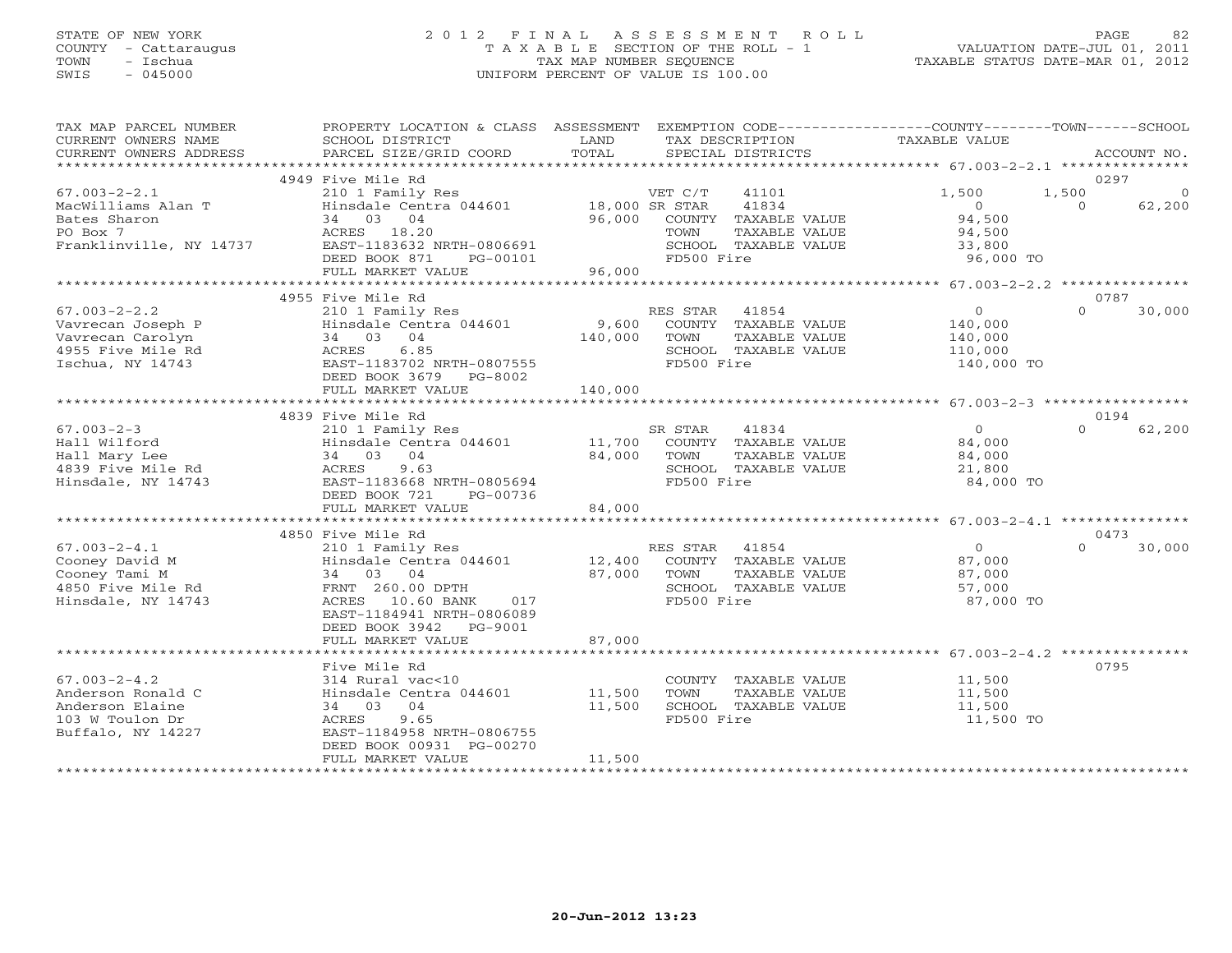# STATE OF NEW YORK 2 0 1 2 F I N A L A S S E S S M E N T R O L L PAGE 83 COUNTY - Cattaraugus T A X A B L E SECTION OF THE ROLL - 1 VALUATION DATE-JUL 01, 2011 TOWN - Ischua TAX MAP NUMBER SEQUENCE TAXABLE STATUS DATE-MAR 01, 2012 SWIS - 045000 UNIFORM PERCENT OF VALUE IS 100.00

| TAX MAP PARCEL NUMBER   |                               |                  |                             | PROPERTY LOCATION & CLASS ASSESSMENT EXEMPTION CODE----------------COUNTY-------TOWN------SCHOOL |
|-------------------------|-------------------------------|------------------|-----------------------------|--------------------------------------------------------------------------------------------------|
| CURRENT OWNERS NAME     | SCHOOL DISTRICT               | LAND             | TAX DESCRIPTION             | TAXABLE VALUE                                                                                    |
| CURRENT OWNERS ADDRESS  | PARCEL SIZE/GRID COORD        | TOTAL            | SPECIAL DISTRICTS           | ACCOUNT NO.                                                                                      |
|                         |                               |                  |                             |                                                                                                  |
|                         | Five Mile Rd                  |                  |                             | 0834                                                                                             |
| $67.003 - 2 - 4.3$      | 312 Vac w/imprv               |                  | COUNTY TAXABLE VALUE        | 19,500                                                                                           |
| Bliemeister Kevin       | Hinsdale Centra 044601        | 18,800           | TOWN<br>TAXABLE VALUE       | 19,500                                                                                           |
| 261 Seneca Creek Rd     | 34 03 04                      | 19,500           | SCHOOL TAXABLE VALUE        | 19,500                                                                                           |
| West Seneca, NY 14224   | Ff 440.00                     |                  | FD500 Fire                  | 19,500 TO                                                                                        |
|                         | ACRES 19.30                   |                  |                             |                                                                                                  |
|                         | EAST-1184957 NRTH-0806429     |                  |                             |                                                                                                  |
|                         | DEED BOOK 3276 PG-7001        |                  |                             |                                                                                                  |
|                         | FULL MARKET VALUE             | 19,500           |                             |                                                                                                  |
|                         |                               |                  |                             |                                                                                                  |
|                         | Five Mile Rd                  |                  |                             | 0504                                                                                             |
| $67.003 - 2 - 5.1$      | 270 Mfg housing               |                  |                             | 10,000                                                                                           |
|                         | Hinsdale Centra 044601        |                  | COUNTY TAXABLE VALUE        |                                                                                                  |
| Conboy Robert R         |                               | 7,400            | TOWN<br>TAXABLE VALUE       | 10,000                                                                                           |
| 3509 Ransomville Rd     | 34 03 04                      | 10,000           | SCHOOL TAXABLE VALUE        | 10,000                                                                                           |
| Ransomville, NY 14131   | Ff 200.00                     |                  | FD500 Fire                  | 10,000 TO                                                                                        |
|                         | ACRES<br>4.00                 |                  |                             |                                                                                                  |
|                         | EAST-1184473 NRTH-0806967     |                  |                             |                                                                                                  |
|                         | DEED BOOK 751<br>PG-01011     |                  |                             |                                                                                                  |
|                         | FULL MARKET VALUE             | 10,000           |                             |                                                                                                  |
|                         |                               |                  |                             |                                                                                                  |
|                         | Five Mile Rd                  |                  |                             | 0863                                                                                             |
| $67.003 - 2 - 5.2$      | 323 Vacant rural              |                  | COUNTY TAXABLE VALUE        | 15,500                                                                                           |
| Kenyon Randy            | Hinsdale Centra 044601 15,500 |                  | TOWN<br>TAXABLE VALUE       | 15,500                                                                                           |
| 4950 Five Mile Rd       | 34 03 04                      | 15,500           | SCHOOL TAXABLE VALUE        | 15,500                                                                                           |
| Ischua, NY 14743        | Ff 251.20                     |                  | FD500 Fire                  | 15,500 TO                                                                                        |
|                         | ACRES 14.85                   |                  |                             |                                                                                                  |
|                         | EAST-1185107 NRTH-0807122     |                  |                             |                                                                                                  |
|                         | DEED BOOK 12528 PG-7001       |                  |                             |                                                                                                  |
|                         | FULL MARKET VALUE             | 15,500           |                             |                                                                                                  |
|                         |                               |                  |                             |                                                                                                  |
|                         | Five Mile Rd                  |                  |                             | 0505                                                                                             |
| $67.003 - 2 - 6.1$      | 210 1 Family Res              |                  | RES STAR 41854              | $\Omega$<br>$\Omega$<br>30,000                                                                   |
| Vanderwege George Sr    | Hinsdale Centra 044601        |                  | 11,900 COUNTY TAXABLE VALUE | 38,000                                                                                           |
| PO Box 11               | 34 03 04                      | 38,000           | TOWN<br>TAXABLE VALUE       | 38,000                                                                                           |
| Franklinville, NY 14737 | Ff 226.6                      |                  | SCHOOL TAXABLE VALUE        | 8,000                                                                                            |
|                         | ACRES<br>9.90                 |                  | FD500 Fire                  | 38,000 TO                                                                                        |
|                         | EAST-1184976 NRTH-0807668     |                  |                             |                                                                                                  |
|                         | DEED BOOK 1012 PG-564         |                  |                             |                                                                                                  |
|                         | FULL MARKET VALUE             | 38,000           |                             |                                                                                                  |
|                         |                               |                  |                             |                                                                                                  |
|                         | 4950 Five Mile Rd             |                  |                             | 0829                                                                                             |
| $67.003 - 2 - 6.2$      | 260 Seasonal res              |                  | COUNTY TAXABLE VALUE        | 13,500                                                                                           |
| Kenyon Randy W          | Hinsdale Centra 044601        |                  | TAXABLE VALUE<br>TOWN       | 13,500                                                                                           |
| 4950 Five Mile Rd       | 34 03 04                      | 11,800<br>13,500 | SCHOOL TAXABLE VALUE        | 13,500                                                                                           |
| Hinsdale, NY 14743      | Ff 226.20                     |                  | FD500 Fire                  | 13,500 TO                                                                                        |
|                         | <b>ACRES</b><br>9.85          |                  |                             |                                                                                                  |
|                         | EAST-1184983 NRTH-0807437     |                  |                             |                                                                                                  |
|                         | DEED BOOK 8157<br>PG-7001     |                  |                             |                                                                                                  |
|                         | FULL MARKET VALUE             | 13,500           |                             |                                                                                                  |
|                         |                               |                  |                             |                                                                                                  |
|                         |                               |                  |                             |                                                                                                  |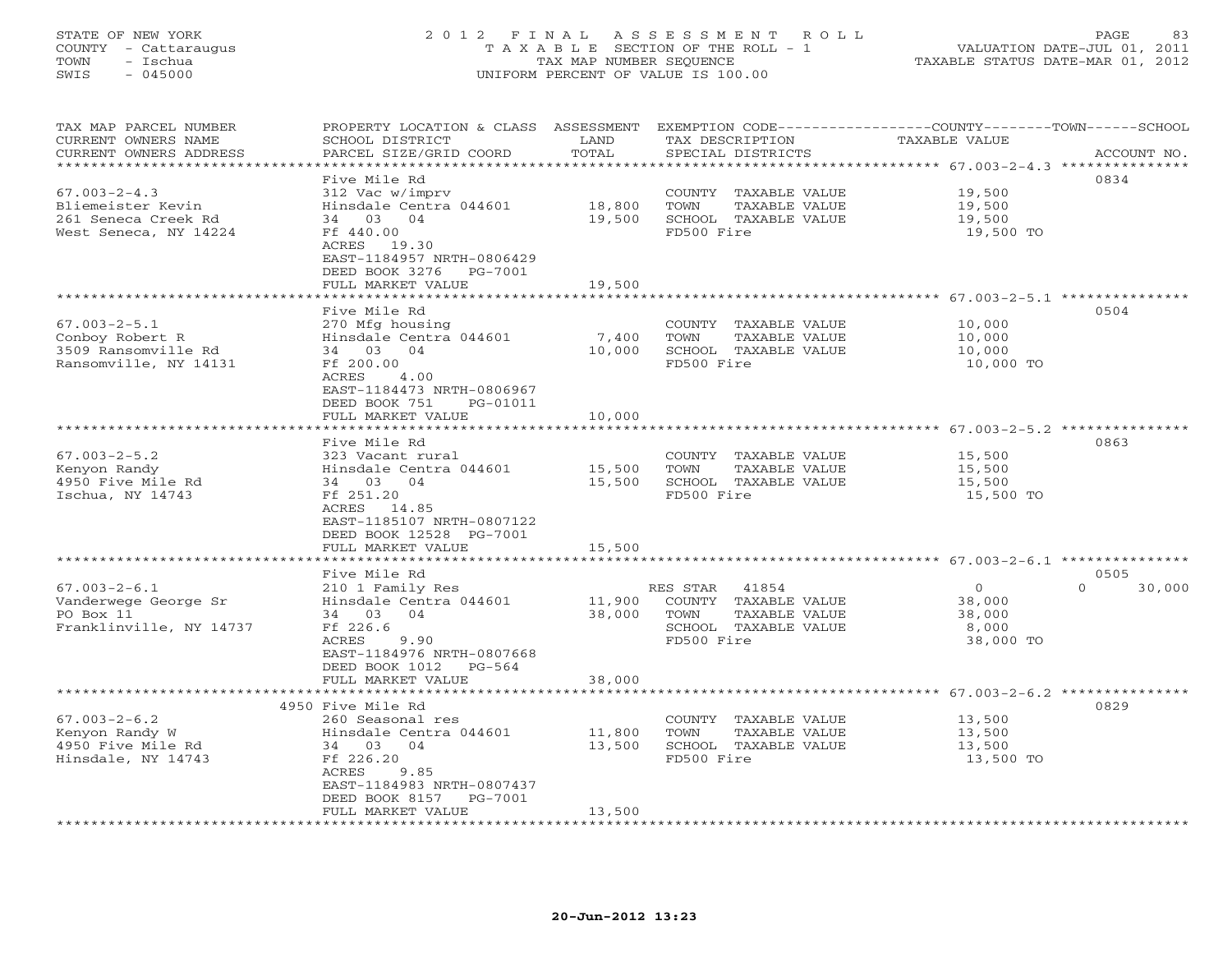### STATE OF NEW YORK 2 0 1 2 F I N A L A S S E S S M E N T R O L L PAGE 84 COUNTY - Cattaraugus T A X A B L E SECTION OF THE ROLL - 1 VALUATION DATE-JUL 01, 2011 TOWN - Ischua TAX MAP NUMBER SEQUENCE TAXABLE STATUS DATE-MAR 01, 2012 SWIS - 045000 UNIFORM PERCENT OF VALUE IS 100.00UNIFORM PERCENT OF VALUE IS 100.00

| TAX MAP PARCEL NUMBER<br>CURRENT OWNERS NAME<br>CURRENT OWNERS ADDRESS | PROPERTY LOCATION & CLASS ASSESSMENT<br>SCHOOL DISTRICT<br>PARCEL SIZE/GRID COORD                                         | LAND<br>TOTAL   | EXEMPTION CODE-----------------COUNTY-------TOWN------SCHOOL<br>TAX DESCRIPTION<br>SPECIAL DISTRICTS | <b>TAXABLE VALUE</b> | ACCOUNT NO.          |                    |
|------------------------------------------------------------------------|---------------------------------------------------------------------------------------------------------------------------|-----------------|------------------------------------------------------------------------------------------------------|----------------------|----------------------|--------------------|
|                                                                        |                                                                                                                           |                 |                                                                                                      |                      |                      |                    |
| $67.003 - 2 - 7.1$                                                     | 4863 Hardscramble Rd<br>270 Mfg housing                                                                                   |                 | 41854<br>RES STAR                                                                                    | $\overline{O}$       | 0005<br>$\Omega$     | 30,000             |
| Erdman Mitchell<br>4863 Hardscramble Rd                                | Hinsdale Centra 044601<br>26 03 04                                                                                        | 4,100<br>51,000 | COUNTY TAXABLE VALUE<br>TOWN<br>TAXABLE VALUE                                                        | 51,000<br>51,000     |                      |                    |
| Hinsdale, NY 14743                                                     | 75.00 DPTH 375.00<br>FRNT<br>ACRES<br>0.63<br>EAST-1186713 NRTH-0805356<br>DEED BOOK 9404<br>PG-5002<br>FULL MARKET VALUE | 51,000          | SCHOOL TAXABLE VALUE<br>FD500 Fire                                                                   | 21,000<br>51,000 TO  |                      |                    |
|                                                                        |                                                                                                                           |                 |                                                                                                      |                      |                      |                    |
|                                                                        | Hardscramble Rd                                                                                                           |                 |                                                                                                      |                      | 0607                 |                    |
| $67.003 - 2 - 7.2$                                                     | 910 Priv forest                                                                                                           |                 | COUNTY TAXABLE VALUE                                                                                 | 48,900               |                      |                    |
| Potzler David A                                                        | Hinsdale Centra 044601                                                                                                    | 48,900          | TOWN<br>TAXABLE VALUE                                                                                | 48,900               |                      |                    |
| Potzler Gloria L<br>PO Box 19                                          | 26 03<br>04<br>ACRES<br>90.40                                                                                             | 48,900          | SCHOOL TAXABLE VALUE<br>FD500 Fire                                                                   | 48,900<br>48,900 TO  |                      |                    |
| West Falls, NY 14170                                                   | EAST-1186633 NRTH-0806553<br>DEED BOOK 810<br>PG-00114                                                                    |                 |                                                                                                      |                      |                      |                    |
|                                                                        | FULL MARKET VALUE                                                                                                         | 48,900          |                                                                                                      |                      |                      |                    |
|                                                                        | 4847 Hardscramble Rd                                                                                                      |                 |                                                                                                      |                      | 0371                 |                    |
| $67.003 - 2 - 8$                                                       | 210 1 Family Res                                                                                                          |                 | RES STAR<br>41854                                                                                    | $\Omega$             | $\Omega$             | 30,000             |
| Briggs Nicholas R                                                      | Hinsdale Centra 044601                                                                                                    | 6,400           | COUNTY TAXABLE VALUE                                                                                 | 69,500               |                      |                    |
| Briggs Carol A                                                         | 26 03 04                                                                                                                  | 69,500          | TOWN<br>TAXABLE VALUE                                                                                | 69,500               |                      |                    |
| 4847 Hardscramble Rd                                                   | 2.80 BANK<br>ACRES<br>032                                                                                                 |                 | SCHOOL TAXABLE VALUE                                                                                 | 39,500               |                      |                    |
| Ischua, NY 14743                                                       | EAST-1186011 NRTH-0804977                                                                                                 |                 | FD500 Fire                                                                                           | 69,500 TO            |                      |                    |
|                                                                        | DEED BOOK 1008 PG-621                                                                                                     |                 |                                                                                                      |                      |                      |                    |
|                                                                        | FULL MARKET VALUE                                                                                                         | 69,500          |                                                                                                      |                      |                      |                    |
|                                                                        |                                                                                                                           |                 |                                                                                                      |                      |                      |                    |
|                                                                        | 4863 Hardscramble Rd                                                                                                      |                 |                                                                                                      |                      | 0514                 |                    |
| $67.003 - 2 - 9$<br>See William                                        | 210 1 Family Res<br>Hinsdale Centra 044601                                                                                |                 | CW_15_VET/ 41162<br>4,800 RES STAR<br>41854                                                          | 7,245<br>$\Omega$    | $\Omega$<br>$\Omega$ | $\Omega$<br>30,000 |
| See Betsy                                                              | 26 03 04                                                                                                                  | 48,300          | COUNTY TAXABLE VALUE                                                                                 | 41,055               |                      |                    |
| 4863 Hardscramble Rd                                                   | FRNT 150.00 DPTH 375.00                                                                                                   |                 | TOWN<br>TAXABLE VALUE                                                                                | 48,300               |                      |                    |
| Hinsdale, NY 14743                                                     | EAST-1186812 NRTH-0805422                                                                                                 |                 | SCHOOL TAXABLE VALUE                                                                                 | 18,300               |                      |                    |
|                                                                        | DEED BOOK 1026<br>PG-947                                                                                                  |                 | FD500 Fire                                                                                           | 48,300 TO            |                      |                    |
|                                                                        | FULL MARKET VALUE                                                                                                         | 48,300          |                                                                                                      |                      |                      |                    |
|                                                                        |                                                                                                                           |                 |                                                                                                      |                      |                      |                    |
|                                                                        | Hardscramble Rd                                                                                                           |                 |                                                                                                      |                      | 0462                 |                    |
| $67.003 - 2 - 10.1$                                                    | 314 Rural vac<10                                                                                                          |                 | COUNTY TAXABLE VALUE                                                                                 | 4,500                |                      |                    |
| See William                                                            | Hinsdale Centra 044601                                                                                                    | 4,500           | TAXABLE VALUE<br>TOWN                                                                                | 4,500                |                      |                    |
| 4863 Hardscramble Rd                                                   | 26 03 04                                                                                                                  | 4,500           | SCHOOL TAXABLE VALUE                                                                                 | 4,500                |                      |                    |
| Hinsdale, NY 14743                                                     | 87.50 DPTH 375.00<br>FRNT<br>EAST-1186936 NRTH-0805507                                                                    |                 | FD500 Fire                                                                                           | 4,500 TO             |                      |                    |
|                                                                        | DEED BOOK 5808<br>PG-6008                                                                                                 |                 |                                                                                                      |                      |                      |                    |
|                                                                        | FULL MARKET VALUE                                                                                                         | 4,500           |                                                                                                      |                      |                      |                    |
|                                                                        |                                                                                                                           |                 |                                                                                                      |                      |                      |                    |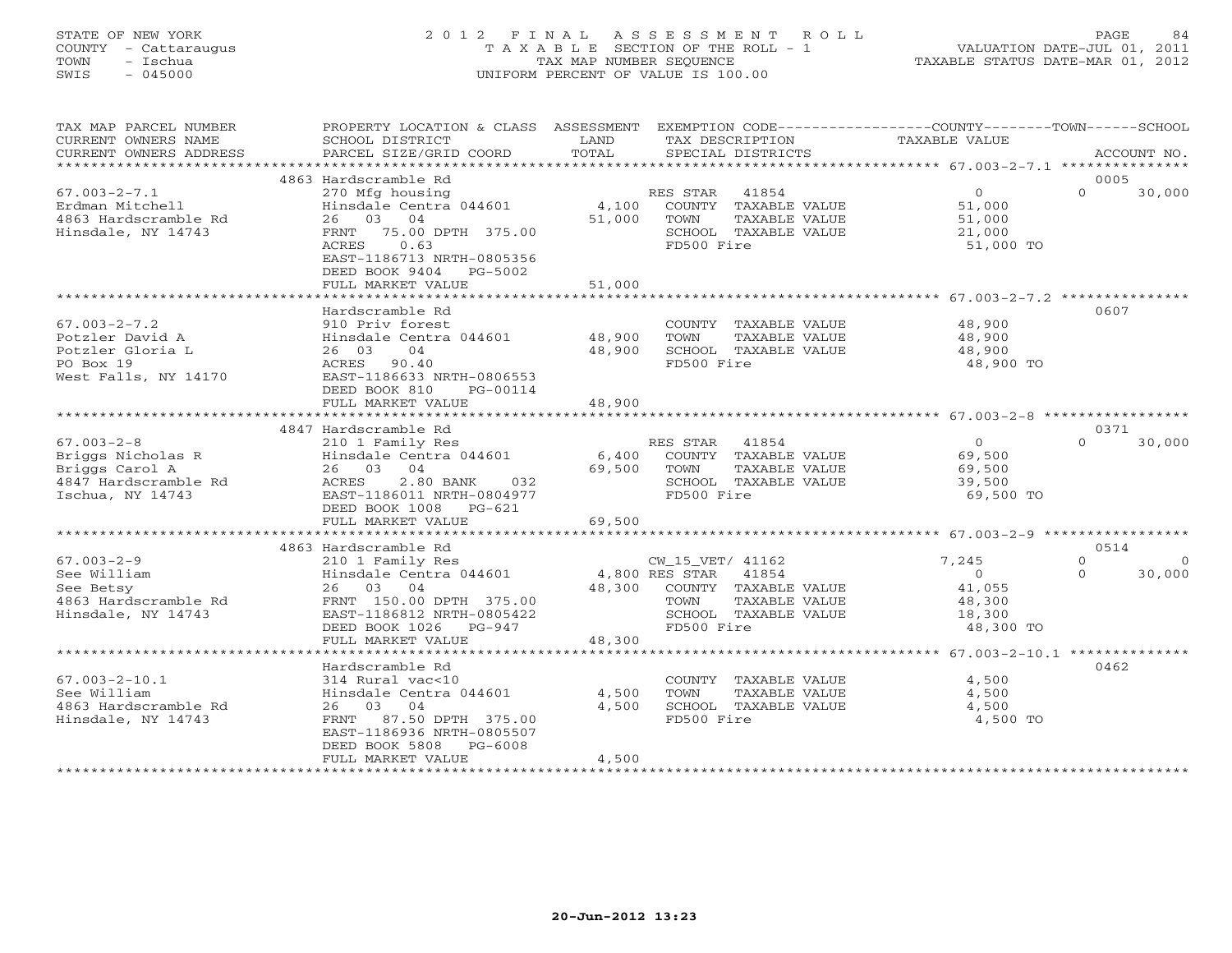### STATE OF NEW YORK 2 0 1 2 F I N A L A S S E S S M E N T R O L L PAGE 85 COUNTY - Cattaraugus T A X A B L E SECTION OF THE ROLL - 1 VALUATION DATE-JUL 01, 2011 TOWN - Ischua TAX MAP NUMBER SEQUENCE TAXABLE STATUS DATE-MAR 01, 2012 SWIS - 045000 UNIFORM PERCENT OF VALUE IS 100.00UNIFORM PERCENT OF VALUE IS 100.00

| TAX MAP PARCEL NUMBER<br>CURRENT OWNERS NAME<br>CURRENT OWNERS ADDRESS | PROPERTY LOCATION & CLASS ASSESSMENT<br>SCHOOL DISTRICT<br>PARCEL SIZE/GRID COORD | LAND<br>TOTAL         | TAX DESCRIPTION<br>SPECIAL DISTRICTS | EXEMPTION CODE-----------------COUNTY-------TOWN------SCHOOL<br><b>TAXABLE VALUE</b><br>ACCOUNT NO. |
|------------------------------------------------------------------------|-----------------------------------------------------------------------------------|-----------------------|--------------------------------------|-----------------------------------------------------------------------------------------------------|
| *********************                                                  |                                                                                   |                       |                                      |                                                                                                     |
|                                                                        | Hardscramble Rd                                                                   |                       |                                      | 0937                                                                                                |
| $67.003 - 2 - 10.2$                                                    | 314 Rural vac<10                                                                  |                       | COUNTY TAXABLE VALUE                 | 4,500                                                                                               |
| Rickey Curtiss A                                                       | Hinsdale Centra 044601                                                            | 4,500                 | TOWN<br>TAXABLE VALUE                | 4,500                                                                                               |
| Rickey Pearl M                                                         | 04<br>26<br>03                                                                    | 4,500                 | SCHOOL TAXABLE VALUE                 | 4,500                                                                                               |
| 4879 Hardcramble Rd                                                    | 87.50 DPTH 375.00<br><b>FRNT</b>                                                  |                       | FD500 Fire                           | 4,500 TO                                                                                            |
| Hinsdale, NY 14743                                                     | EAST-1186936 NRTH-0805507                                                         |                       |                                      |                                                                                                     |
|                                                                        | DEED BOOK 10973 PG-9001                                                           |                       |                                      |                                                                                                     |
|                                                                        | FULL MARKET VALUE<br>*******************************                              | 4,500<br>************ |                                      | ************************ 67.003-2-11 *****************                                              |
|                                                                        | Hardscramble Rd                                                                   |                       |                                      | 0310                                                                                                |
| $67.003 - 2 - 11$                                                      | 314 Rural vac<10                                                                  |                       | COUNTY TAXABLE VALUE                 | 400                                                                                                 |
| Erdman Mitchell                                                        | Hinsdale Centra 044601                                                            | 400                   | TOWN<br>TAXABLE VALUE                | 400                                                                                                 |
| 4863 Hardscramble Rd                                                   | 03<br>04<br>26                                                                    | 400                   | SCHOOL TAXABLE VALUE                 | 400                                                                                                 |
| Hinsdale, NY 14743                                                     | 50.00 DPTH<br>FRNT<br>50.00                                                       |                       | FD500 Fire                           | 400 TO                                                                                              |
|                                                                        | EAST-1186896 NRTH-0805334                                                         |                       |                                      |                                                                                                     |
|                                                                        | DEED BOOK 9404<br>$PG-5003$                                                       |                       |                                      |                                                                                                     |
|                                                                        | FULL MARKET VALUE                                                                 | 400                   |                                      |                                                                                                     |
|                                                                        | ***********************                                                           | ************          |                                      | ******************************** 67.003-2-12 ****************                                       |
|                                                                        | 4879 Hardscramble Rd                                                              |                       |                                      | 0323                                                                                                |
| $67.003 - 2 - 12$                                                      | 210 1 Family Res                                                                  |                       | RES STAR<br>41854                    | $\mathbf 0$<br>$\Omega$<br>30,000                                                                   |
| Rickey Curtiss A                                                       | Hinsdale Centra 044601                                                            | 4,000                 | COUNTY TAXABLE VALUE                 | 80,000                                                                                              |
| Rickey Pearl M                                                         | 24 03<br>04                                                                       | 80,000                | TOWN<br>TAXABLE VALUE                | 80,000                                                                                              |
| 4879 Box 4966                                                          | ACRES<br>1.45                                                                     |                       | SCHOOL TAXABLE VALUE                 | 50,000                                                                                              |
| Hinsdale, NY 14743                                                     | EAST-1187151 NRTH-0805668                                                         |                       | FD500 Fire                           | 80,000 TO                                                                                           |
|                                                                        | DEED BOOK 00975 PG-00132                                                          |                       |                                      |                                                                                                     |
|                                                                        | FULL MARKET VALUE<br>***********************                                      | 80,000                |                                      |                                                                                                     |
|                                                                        | Hardscramble Rd                                                                   |                       |                                      | 0408                                                                                                |
| $67.003 - 2 - 13.1$                                                    | 314 Rural vac<10                                                                  |                       | COUNTY TAXABLE VALUE                 | 2,000                                                                                               |
| Darcy Joseph                                                           | Hinsdale Centra 044601                                                            | 2,000                 | TAXABLE VALUE<br>TOWN                | 2,000                                                                                               |
| Mcstraw Tonya                                                          | 03 04<br>26                                                                       | 2,000                 | SCHOOL TAXABLE VALUE                 | 2,000                                                                                               |
| 4588 Hardscrabble Rd                                                   | FRNT 119.37 DPTH<br>98.40                                                         |                       | FD500 Fire                           | 2,000 TO                                                                                            |
| Ischua, NY 14743                                                       | EAST-1188583 NRTH-0807511                                                         |                       |                                      |                                                                                                     |
|                                                                        | DEED BOOK 00961 PG-00903                                                          |                       |                                      |                                                                                                     |
|                                                                        | FULL MARKET VALUE                                                                 | 2,000                 |                                      |                                                                                                     |
|                                                                        |                                                                                   |                       |                                      |                                                                                                     |
|                                                                        | 5005 Hardscramble Rd                                                              |                       |                                      | 0552                                                                                                |
| $67.003 - 2 - 13.2$                                                    | 210 1 Family Res                                                                  |                       | RES STAR<br>41854                    | $\circ$<br>$\Omega$<br>16,000                                                                       |
| Colley Stephen                                                         | Hinsdale Centra 044601                                                            | 8,200                 | COUNTY<br>TAXABLE VALUE              | 16,000                                                                                              |
| Colley Vickie                                                          | 26 03<br>04                                                                       | 16,000                | TOWN<br>TAXABLE VALUE                | 16,000                                                                                              |
| 5005 Hardscramble Rd                                                   | <b>ACRES</b><br>5.00                                                              |                       | SCHOOL TAXABLE VALUE                 | $\Omega$                                                                                            |
| Ischua, NY 14743                                                       | EAST-1188330 NRTH-0807660                                                         |                       | FD500 Fire                           | 16,000 TO                                                                                           |
|                                                                        | DEED BOOK 5132<br>PG-60041<br>FULL MARKET VALUE                                   | 16,000                |                                      |                                                                                                     |
|                                                                        | ********************                                                              |                       |                                      |                                                                                                     |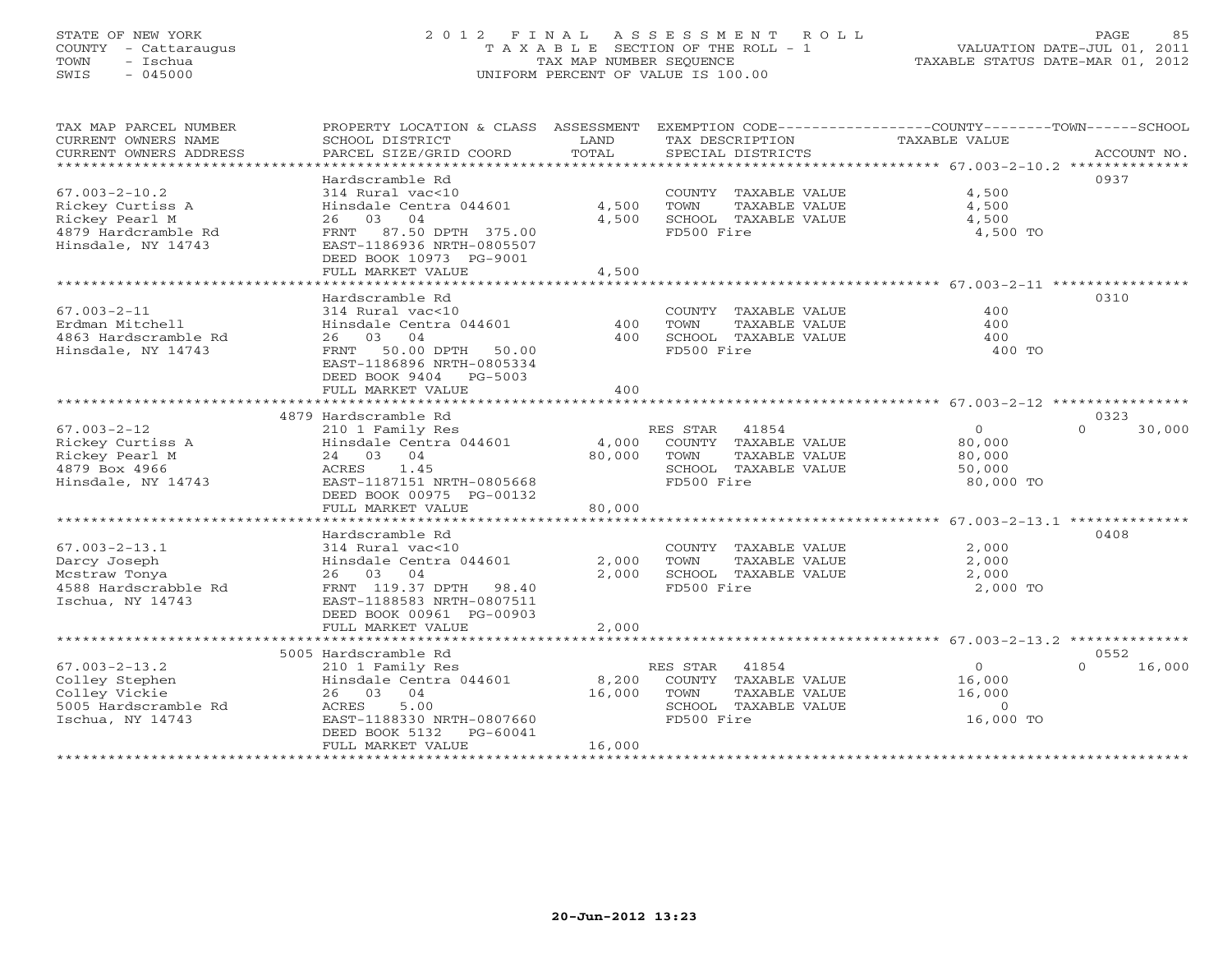### STATE OF NEW YORK 2 0 1 2 F I N A L A S S E S S M E N T R O L L PAGE 86 COUNTY - Cattaraugus T A X A B L E SECTION OF THE ROLL - 1 VALUATION DATE-JUL 01, 2011 TOWN - Ischua TAX MAP NUMBER SEQUENCE TAXABLE STATUS DATE-MAR 01, 2012 SWIS - 045000 UNIFORM PERCENT OF VALUE IS 100.00UNIFORM PERCENT OF VALUE IS 100.00

| SCHOOL DISTRICT<br>PARCEL SIZE/GRID COORD                                                                                                     | LAND<br>TOTAL                                                                                                                                                                                                                                                                         | SPECIAL DISTRICTS                                                                                       |                                                                                                                                                                             |                                                                                          | ACCOUNT NO.                                                                                                                                                               |
|-----------------------------------------------------------------------------------------------------------------------------------------------|---------------------------------------------------------------------------------------------------------------------------------------------------------------------------------------------------------------------------------------------------------------------------------------|---------------------------------------------------------------------------------------------------------|-----------------------------------------------------------------------------------------------------------------------------------------------------------------------------|------------------------------------------------------------------------------------------|---------------------------------------------------------------------------------------------------------------------------------------------------------------------------|
| Hardscramble Rd<br>323 Vacant rural<br>26 03 04<br>ACRES 16.80<br>EAST-1187870 NRTH-0807305<br>DEED BOOK 867<br>PG-00276<br>FULL MARKET VALUE | 17,000<br>17,000<br>17,000                                                                                                                                                                                                                                                            | COUNTY TAXABLE VALUE<br>TAXABLE VALUE<br>TOWN<br>SCHOOL TAXABLE VALUE<br>FD500 Fire                     | 17,000<br>17,000<br>17,000                                                                                                                                                  | 0544                                                                                     |                                                                                                                                                                           |
|                                                                                                                                               |                                                                                                                                                                                                                                                                                       |                                                                                                         |                                                                                                                                                                             |                                                                                          |                                                                                                                                                                           |
| Hardscramble Rd<br>323 Vacant rural<br>26 03 04<br>26.00<br>ACRES<br>EAST-1189179 NRTH-0807254<br>DEED BOOK 3451<br>PG-5001                   | 23,500<br>23,500                                                                                                                                                                                                                                                                      | COUNTY TAXABLE VALUE<br>TOWN<br>TAXABLE VALUE<br>SCHOOL TAXABLE VALUE<br>FD500 Fire                     | 23,500<br>23,500<br>23,500                                                                                                                                                  | 0554                                                                                     |                                                                                                                                                                           |
|                                                                                                                                               |                                                                                                                                                                                                                                                                                       |                                                                                                         |                                                                                                                                                                             |                                                                                          |                                                                                                                                                                           |
|                                                                                                                                               |                                                                                                                                                                                                                                                                                       |                                                                                                         |                                                                                                                                                                             | 0506                                                                                     |                                                                                                                                                                           |
| 210 1 Family Res<br>Hinsdale Centra 044601<br>26 03 04<br>FRNT 164.00 DPTH 179.00<br>EAST-1188558 NRTH-0807363                                | 68,000                                                                                                                                                                                                                                                                                | 41854<br>TOWN<br>TAXABLE VALUE<br>SCHOOL TAXABLE VALUE<br>FD500 Fire                                    | $\overline{0}$<br>68,000<br>68,000<br>38,000                                                                                                                                | $\Omega$                                                                                 | 30,000                                                                                                                                                                    |
| FULL MARKET VALUE                                                                                                                             | 68,000                                                                                                                                                                                                                                                                                |                                                                                                         |                                                                                                                                                                             |                                                                                          |                                                                                                                                                                           |
|                                                                                                                                               |                                                                                                                                                                                                                                                                                       |                                                                                                         |                                                                                                                                                                             |                                                                                          |                                                                                                                                                                           |
| 26 03 04<br>FRNT 165.67 DPTH 179.00<br>EAST-1188469 NRTH-0807218                                                                              |                                                                                                                                                                                                                                                                                       | 41834<br>TOWN<br>TAXABLE VALUE                                                                          | 3,690<br>10,455<br>$\Omega$<br>10,455<br>10,455                                                                                                                             | 0508<br>3,690<br>10,455<br>$\Omega$                                                      | $\overline{0}$<br>12,300<br>12,300                                                                                                                                        |
|                                                                                                                                               |                                                                                                                                                                                                                                                                                       |                                                                                                         |                                                                                                                                                                             |                                                                                          |                                                                                                                                                                           |
|                                                                                                                                               |                                                                                                                                                                                                                                                                                       |                                                                                                         |                                                                                                                                                                             |                                                                                          |                                                                                                                                                                           |
|                                                                                                                                               |                                                                                                                                                                                                                                                                                       |                                                                                                         |                                                                                                                                                                             |                                                                                          |                                                                                                                                                                           |
| 210 1 Family Res<br>24 03 04<br>1.29<br>EAST-1188346 NRTH-0807008<br>DEED BOOK 1020<br>$PG-604$<br>FULL MARKET VALUE                          | 5,200<br>58,000<br>58,000                                                                                                                                                                                                                                                             | SR STAR<br>41834<br>COUNTY TAXABLE VALUE<br>TOWN<br>TAXABLE VALUE<br>SCHOOL TAXABLE VALUE<br>FD500 Fire | $\Omega$<br>58,000<br>58,000<br>$\Omega$                                                                                                                                    | $\Omega$                                                                                 | 58,000                                                                                                                                                                    |
|                                                                                                                                               | FULL MARKET VALUE<br>4988 Hardscramble Rd<br>DEED BOOK 00961 PG-00903<br>4966 Hardscramble Rd<br>DEED BOOK 860<br>PG-00669<br>FULL MARKET VALUE<br>4956 Hardscramble Rd<br>Hinsdale Centra 044601<br>Attn: Selah Seen life time lea ACRES<br>4956 Hardscramble Rd<br>Ischua, NY 14743 | Hinsdale Centra 044601<br>Hinsdale Centra 044601<br>23,500                                              | RES STAR<br>3,900<br>270 Mfg housing $\text{WKT C/T}$ 41121<br>Hinsdale Centra 044601 4,000 AGED C/T/S 41800<br>24,600 SR STAR<br>SCHOOL TAXABLE VALUE<br>24,600 FD500 Fire | TAX DESCRIPTION TAXABLE VALUE<br>COUNTY TAXABLE VALUE<br>COUNTY TAXABLE VALUE<br>$\circ$ | PROPERTY LOCATION & CLASS ASSESSMENT EXEMPTION CODE----------------COUNTY-------TOWN------SCHOOL<br>17,000 TO<br>23,500 TO<br>68,000 TO<br>24,600 TO<br>0409<br>58,000 TO |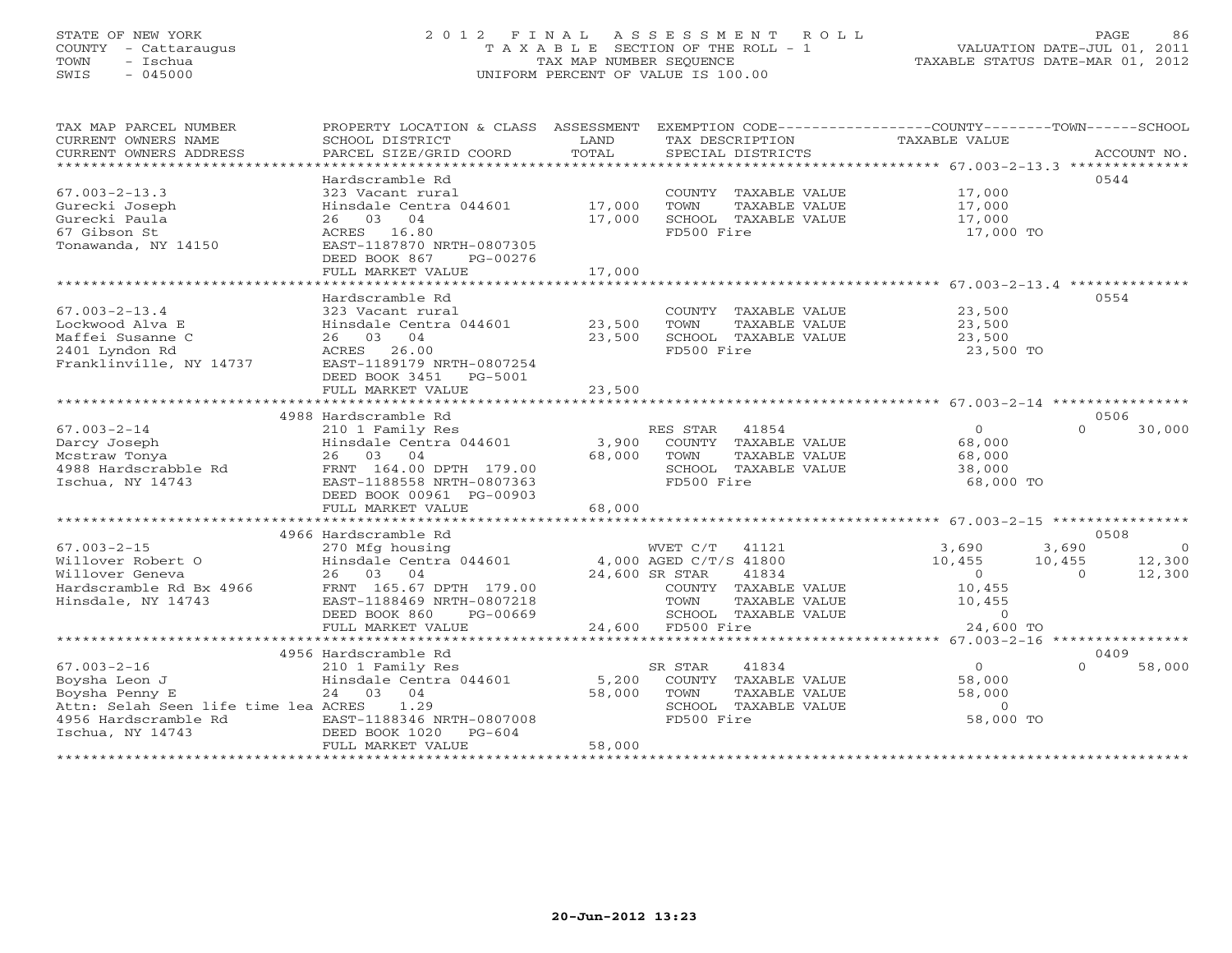# STATE OF NEW YORK 2 0 1 2 F I N A L A S S E S S M E N T R O L L PAGE 87 COUNTY - Cattaraugus T A X A B L E SECTION OF THE ROLL - 1 VALUATION DATE-JUL 01, 2011 TOWN - Ischua TAX MAP NUMBER SEQUENCE TAXABLE STATUS DATE-MAR 01, 2012 SWIS - 045000 UNIFORM PERCENT OF VALUE IS 100.00

| TAX MAP PARCEL NUMBER<br>CURRENT OWNERS NAME<br>CURRENT OWNERS ADDRESS | PROPERTY LOCATION & CLASS ASSESSMENT<br>SCHOOL DISTRICT<br>PARCEL SIZE/GRID COORD | LAND<br>TOTAL        | TAX DESCRIPTION<br>SPECIAL DISTRICTS |                      | EXEMPTION CODE-----------------COUNTY-------TOWN------SCHOOL<br>TAXABLE VALUE |          | ACCOUNT NO.  |
|------------------------------------------------------------------------|-----------------------------------------------------------------------------------|----------------------|--------------------------------------|----------------------|-------------------------------------------------------------------------------|----------|--------------|
|                                                                        |                                                                                   |                      |                                      |                      |                                                                               |          |              |
|                                                                        | 4946 Hardscramble Rd                                                              |                      |                                      |                      |                                                                               | 0097     |              |
| $67.003 - 2 - 17$                                                      | 240 Rural res                                                                     |                      | WVET C/T                             | 41121                | 10,485                                                                        | 10,485   | $\mathbf{0}$ |
| Chambers Alan R                                                        | Hinsdale Centra 044601                                                            |                      | 10,700 CVET C/T                      | 41131                | 17,475                                                                        | 17,475   | $\circ$      |
| Brooks Sandra                                                          | 26 03 04                                                                          |                      | 69,900 SR STAR                       | 41834                | $\circ$                                                                       | $\Omega$ | 62,200       |
| 4946 Hardscramble Rd                                                   | ACRES<br>30.45                                                                    |                      |                                      | COUNTY TAXABLE VALUE | 41,940                                                                        |          |              |
| Hinsdale, NY 14743                                                     | EAST-1188158 NRTH-0806311                                                         |                      | TOWN                                 | TAXABLE VALUE        | 41,940                                                                        |          |              |
|                                                                        | DEED BOOK 00994 PG-00015                                                          |                      |                                      | SCHOOL TAXABLE VALUE | 7,700                                                                         |          |              |
|                                                                        | FULL MARKET VALUE                                                                 |                      | 69,900 FD500 Fire                    |                      | 69,900 TO                                                                     |          |              |
|                                                                        |                                                                                   |                      |                                      |                      |                                                                               |          |              |
|                                                                        | 4870 Hardscramble Rd                                                              |                      |                                      |                      |                                                                               | 0513     |              |
| $67.003 - 2 - 18$                                                      | 270 Mfg housing                                                                   |                      | RES STAR                             | 41854                | $\Omega$                                                                      | $\Omega$ | 8,300        |
| Baker Alvey                                                            | Hinsdale Centra 044601                                                            | 4,700                | COUNTY                               | TAXABLE VALUE        | 8,300                                                                         |          |              |
| 4970 Hardscramble Rd                                                   | 26 03 04                                                                          | 8,300                | TOWN                                 | TAXABLE VALUE        | 8,300                                                                         |          |              |
| Hinsdale, NY 14743                                                     | FRNT 200.00 DPTH 165.00                                                           |                      |                                      | SCHOOL TAXABLE VALUE | $\Omega$                                                                      |          |              |
|                                                                        | EAST-1187425 NRTH-0805610                                                         |                      | FD500 Fire                           |                      | 8,300 TO                                                                      |          |              |
|                                                                        | DEED BOOK 10979 PG-8001                                                           |                      |                                      |                      |                                                                               |          |              |
|                                                                        | FULL MARKET VALUE                                                                 | 8,300                |                                      |                      |                                                                               |          |              |
|                                                                        |                                                                                   |                      |                                      |                      | *********************** 67.003-2-19.1 ***************                         |          |              |
|                                                                        | 2661 Gile Hollow Rd                                                               |                      |                                      |                      |                                                                               | 0006     |              |
| $67.003 - 2 - 19.1$                                                    | 210 1 Family Res                                                                  |                      | SR STAR                              | 41834                | $\overline{O}$                                                                | $\Omega$ | 62,200       |
| Taylor Stephen P                                                       | Hinsdale Centra 044601                                                            | 9,300                |                                      | COUNTY TAXABLE VALUE | 80,000                                                                        |          |              |
| Taylor Sandra M                                                        | 26 03<br>04                                                                       | 80,000               | TOWN                                 | TAXABLE VALUE        | 80,000                                                                        |          |              |
| 2661 Gile Hollow Rd                                                    | ACRES<br>6.50                                                                     |                      |                                      | SCHOOL TAXABLE VALUE |                                                                               |          |              |
|                                                                        | EAST-1187289 NRTH-0804263                                                         |                      | FD500 Fire                           |                      | 17,800                                                                        |          |              |
| Hinsdale, NY 14743                                                     |                                                                                   |                      |                                      |                      | 80,000 TO                                                                     |          |              |
|                                                                        | DEED BOOK 00922 PG-00899                                                          |                      |                                      |                      |                                                                               |          |              |
|                                                                        | FULL MARKET VALUE                                                                 | 80,000<br>********** |                                      |                      |                                                                               |          |              |
|                                                                        |                                                                                   |                      |                                      |                      | ****************** 67.003-2-19.2 *************                                |          |              |
|                                                                        | 2713 Gile Hollow Rd                                                               |                      |                                      |                      |                                                                               | 0647     |              |
| $67.003 - 2 - 19.2$                                                    | 270 Mfg housing                                                                   |                      |                                      | COUNTY TAXABLE VALUE | 33,000                                                                        |          |              |
| Snitzer Michael                                                        | Hinsdale Centra 044601                                                            | 6,300                | TOWN                                 | TAXABLE VALUE        | 33,000                                                                        |          |              |
| Snitzer Patricia                                                       | 26 03<br>04                                                                       | 33,000               |                                      | SCHOOL TAXABLE VALUE | 33,000                                                                        |          |              |
| 52 N Youngs Rd                                                         | 2.60<br>ACRES                                                                     |                      | FD500 Fire                           |                      | 33,000 TO                                                                     |          |              |
| Williamsville, NY 14221                                                | EAST-1186065 NRTH-0804109                                                         |                      |                                      |                      |                                                                               |          |              |
|                                                                        | DEED BOOK 00994 PG-01135                                                          |                      |                                      |                      |                                                                               |          |              |
|                                                                        | FULL MARKET VALUE                                                                 | 33,000               |                                      |                      |                                                                               |          |              |
|                                                                        | ***********************                                                           |                      |                                      |                      |                                                                               |          |              |
|                                                                        | Gile Hollow Rd                                                                    |                      |                                      |                      |                                                                               | 0648     |              |
| $67.003 - 2 - 19.3$                                                    | 323 Vacant rural                                                                  |                      |                                      | COUNTY TAXABLE VALUE | 21,000                                                                        |          |              |
| Donald Anderson Family Trust                                           | Hinsdale Centra 044601                                                            | 21,000               | TOWN                                 | TAXABLE VALUE        | 21,000                                                                        |          |              |
| Attn: Kristen Chambers                                                 | 26 03 04                                                                          | 21,000               |                                      | SCHOOL TAXABLE VALUE | 21,000                                                                        |          |              |
| Trustee                                                                | 22.50<br>ACRES                                                                    |                      | FD500 Fire                           |                      | 21,000 TO                                                                     |          |              |
| 1 Stoneman Ave                                                         | EAST-1186826 NRTH-0804857                                                         |                      |                                      |                      |                                                                               |          |              |
| Lakewood, NY 14750                                                     | DEED BOOK 883<br>PG-01081                                                         |                      |                                      |                      |                                                                               |          |              |
|                                                                        | FULL MARKET VALUE                                                                 | 21,000               |                                      |                      |                                                                               |          |              |
|                                                                        |                                                                                   |                      |                                      |                      |                                                                               |          |              |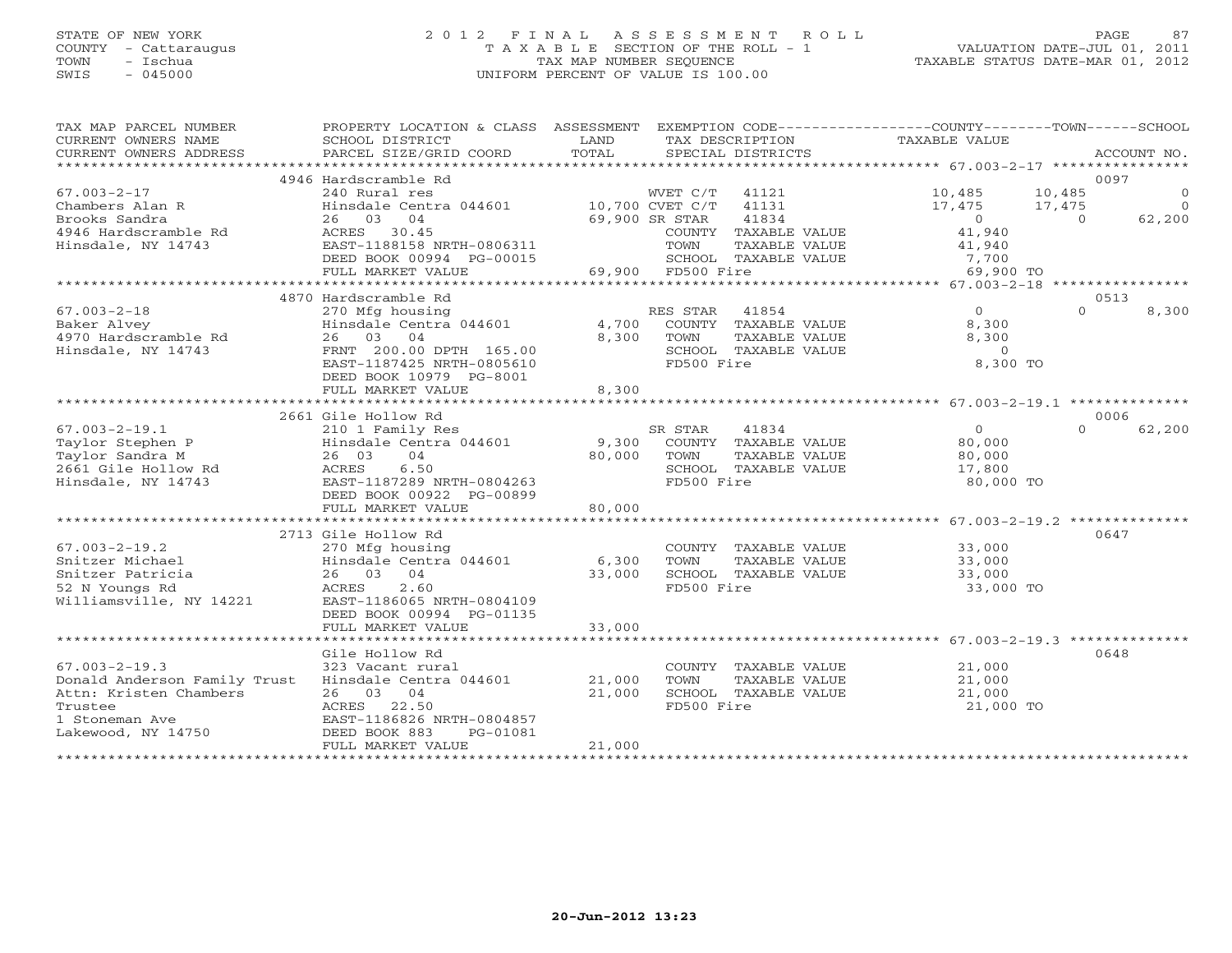# STATE OF NEW YORK 2 0 1 2 F I N A L A S S E S S M E N T R O L L PAGE 88 COUNTY - Cattaraugus T A X A B L E SECTION OF THE ROLL - 1 VALUATION DATE-JUL 01, 2011 TOWN - Ischua TAX MAP NUMBER SEQUENCE TAXABLE STATUS DATE-MAR 01, 2012 SWIS - 045000 UNIFORM PERCENT OF VALUE IS 100.00

| TAX MAP PARCEL NUMBER<br>CURRENT OWNERS NAME<br>CURRENT OWNERS ADDRESS                                                 | PROPERTY LOCATION & CLASS ASSESSMENT<br>SCHOOL DISTRICT<br>PARCEL SIZE/GRID COORD                                                                                                       | LAND<br>TOTAL                | TAX DESCRIPTION<br>SPECIAL DISTRICTS                                                                     | EXEMPTION CODE----------------COUNTY-------TOWN------SCHOOL<br>TAXABLE VALUE<br>ACCOUNT NO. |        |
|------------------------------------------------------------------------------------------------------------------------|-----------------------------------------------------------------------------------------------------------------------------------------------------------------------------------------|------------------------------|----------------------------------------------------------------------------------------------------------|---------------------------------------------------------------------------------------------|--------|
|                                                                                                                        |                                                                                                                                                                                         |                              |                                                                                                          |                                                                                             |        |
| $67.003 - 2 - 19.4$<br>Boysha James P Jr<br>2697 Gile Hollow Rd<br>Hinsdale, NY 14743                                  | 2697 Gile Hollow Rd<br>210 1 Family Res<br>Hinsdale Centra 044601<br>26 03<br>04<br>ACRES<br>6.40<br>EAST-1186666 NRTH-0804159<br>DEED BOOK 873<br>PG-00206<br>FULL MARKET VALUE        | 9,300<br>64,000<br>64,000    | 41854<br>RES STAR<br>COUNTY TAXABLE VALUE<br>TOWN<br>TAXABLE VALUE<br>SCHOOL TAXABLE VALUE<br>FD500 Fire | 0649<br>$\overline{0}$<br>$\Omega$<br>64,000<br>64,000<br>34,000<br>64,000 TO               | 30,000 |
|                                                                                                                        |                                                                                                                                                                                         |                              |                                                                                                          |                                                                                             |        |
| $67.003 - 2 - 19.5$<br>Snitzer Michael<br>Snitzer Patricia<br>52 N Youngs Rd<br>Williamsville, NY 14221                | 2703 Gile Hollow Rd<br>312 Vac w/imprv<br>Hinsdale Centra 044601<br>26 03 04<br>ACRES<br>1.20<br>EAST-1186265 NRTH-0804162<br>DEED BOOK 00987 PG-01153<br>FULL MARKET VALUE             | 5,200<br>7,000<br>7,000      | COUNTY TAXABLE VALUE<br>TOWN<br>TAXABLE VALUE<br>SCHOOL TAXABLE VALUE<br>FD500 Fire                      | 0656<br>7,000<br>7,000<br>7,000<br>7,000 TO                                                 |        |
|                                                                                                                        |                                                                                                                                                                                         |                              |                                                                                                          | 0007                                                                                        |        |
| $67.003 - 2 - 20$<br>Wilber Suzanne J<br>2697 Gile Hollow Rd<br>Hinsdale, NY 14743                                     | Gile Hollow Rd<br>260 Seasonal res<br>Hinsdale Centra 044601<br>26 03 04<br>ACRES<br>1.77<br>EAST-1186993 NRTH-0804413<br>DEED BOOK 16036 PG-7001<br>FULL MARKET VALUE                  | 5,600<br>22,500<br>22,500    | COUNTY TAXABLE VALUE<br>TOWN<br>TAXABLE VALUE<br>SCHOOL TAXABLE VALUE<br>FD500 Fire                      | 22,500<br>22,500<br>22,500<br>22,500 TO                                                     |        |
|                                                                                                                        | 2550 Gile Hollow Rd                                                                                                                                                                     |                              |                                                                                                          | ******************************** 67.003-2-21.1 **************<br>0384                       |        |
| $67.003 - 2 - 21.1$<br>Putt Donald F<br>Putt Martha L<br>Attn: Brenda Kennedy<br>5922 Densmore Rd<br>Livonia, NY 14487 | 240 Rural res<br>Hinsdale Centra 044601<br>25 03 04<br>Life Use<br>ACRES 78.51<br>EAST-1188829 NRTH-0805018<br>DEED BOOK 00960 PG-00832                                                 | 53,800<br>119,500            | COUNTY TAXABLE VALUE<br>TOWN<br>TAXABLE VALUE<br>SCHOOL TAXABLE VALUE<br>FD500 Fire                      | 119,500<br>119,500<br>119,500<br>119,500 TO                                                 |        |
|                                                                                                                        | FULL MARKET VALUE                                                                                                                                                                       | 119,500                      |                                                                                                          |                                                                                             |        |
|                                                                                                                        |                                                                                                                                                                                         |                              |                                                                                                          |                                                                                             |        |
| $67.003 - 2 - 21.2$<br>Mooney Christopher C<br>Mooney Tami S<br>2591 Gile Hollow Rd<br>Hinsdale, NY 14743              | 2591 Gile Hollow Rd<br>210 1 Family Res<br>Hinsdale Centra 044601<br>26 03 04<br>Life Use<br>ACRES 18.13<br>EAST-1188049 NRTH-0804347<br>DEED BOOK 2882<br>PG-3001<br>FULL MARKET VALUE | 17,900<br>115,000<br>115,000 | RES STAR 41854<br>COUNTY TAXABLE VALUE<br>TOWN<br>TAXABLE VALUE<br>SCHOOL TAXABLE VALUE<br>FD500 Fire    | 0753<br>$\circ$<br>$\Omega$<br>115,000<br>115,000<br>85,000<br>115,000 TO                   | 30,000 |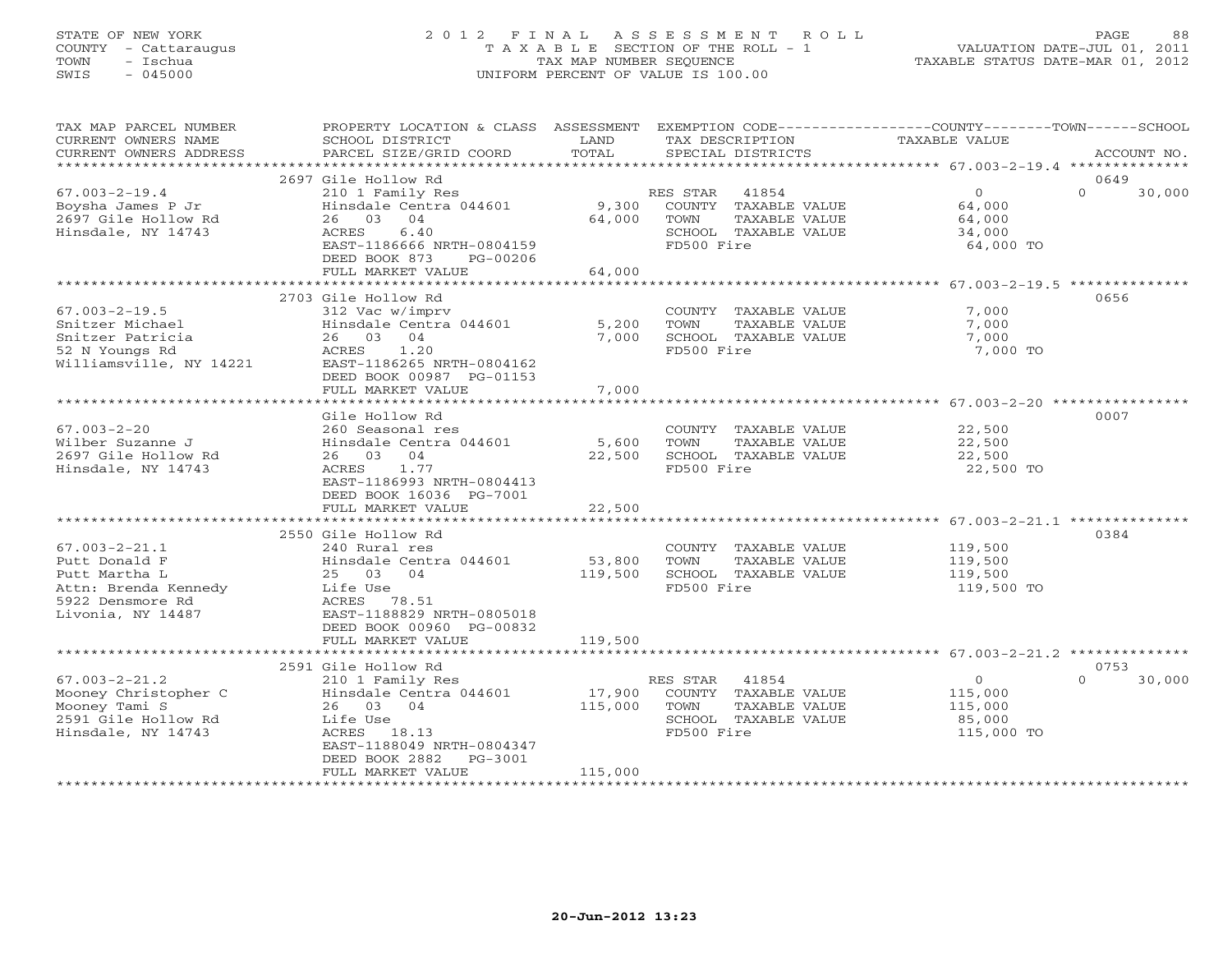# STATE OF NEW YORK 2 0 1 2 F I N A L A S S E S S M E N T R O L L PAGE 89 COUNTY - Cattaraugus T A X A B L E SECTION OF THE ROLL - 1 VALUATION DATE-JUL 01, 2011 TOWN - Ischua TAX MAP NUMBER SEQUENCE TAXABLE STATUS DATE-MAR 01, 2012 SWIS - 045000 UNIFORM PERCENT OF VALUE IS 100.00

| TAX MAP PARCEL NUMBER<br>CURRENT OWNERS NAME<br>CURRENT OWNERS ADDRESS                                     | SCHOOL DISTRICT<br>PARCEL SIZE/GRID COORD                                                                                                                          | LAND<br>TOTAL              | TAX DESCRIPTION<br>SPECIAL DISTRICTS                                                                     | PROPERTY LOCATION & CLASS ASSESSMENT EXEMPTION CODE----------------COUNTY-------TOWN------SCHOOL<br><b>TAXABLE VALUE</b><br>ACCOUNT NO. |        |
|------------------------------------------------------------------------------------------------------------|--------------------------------------------------------------------------------------------------------------------------------------------------------------------|----------------------------|----------------------------------------------------------------------------------------------------------|-----------------------------------------------------------------------------------------------------------------------------------------|--------|
| $67.003 - 2 - 22.1$<br>Anderson Donald M<br>Attn: Kristen Chambers<br>1 Stoneman Ave<br>Lakewood, NY 14750 | Steward Rd<br>323 Vacant rural<br>Hinsdale Centra 044601<br>25 03 04<br>ACRES 36.60<br>EAST-1189304 NRTH-0803302<br>DEED BOOK 862<br>PG-00639<br>FULL MARKET VALUE | 30,600<br>30,600<br>30,600 | COUNTY TAXABLE VALUE<br>TAXABLE VALUE<br>TOWN<br>SCHOOL TAXABLE VALUE<br>FD500 Fire                      | 0089<br>30,600<br>30,600<br>30,600<br>30,600 TO                                                                                         |        |
|                                                                                                            | ******************************                                                                                                                                     |                            |                                                                                                          |                                                                                                                                         |        |
|                                                                                                            | 4721 Steward Rd                                                                                                                                                    |                            |                                                                                                          | 0536                                                                                                                                    |        |
| $67.003 - 2 - 22.2$<br>Wyant Robert<br>3901 Bowen Rd 68<br>Lancaster, NY 14086                             | 260 Seasonal res<br>Hinsdale Centra 044601<br>17/25<br>03 04<br>22.36<br>ACRES<br>EAST-1189731 NRTH-0801783<br>DEED BOOK 00916 PG-00982                            | 20,900<br>78,000           | COUNTY TAXABLE VALUE<br>TOWN<br>TAXABLE VALUE<br>SCHOOL TAXABLE VALUE<br>FD500 Fire                      | 78,000<br>78,000<br>78,000<br>78,000 TO                                                                                                 |        |
|                                                                                                            | FULL MARKET VALUE                                                                                                                                                  | 78,000                     |                                                                                                          |                                                                                                                                         |        |
|                                                                                                            |                                                                                                                                                                    | **************             |                                                                                                          |                                                                                                                                         |        |
| $67.003 - 2 - 22.3$<br>Rath Leonard J<br>Rath Martha A<br>266 Carriage Park<br>West Seneca, NY 14224       | Steward Rd<br>270 Mfg housing<br>Hinsdale Centra 044601<br>17/25<br>03 04<br>ACRES<br>29.70<br>EAST-1188622 NRTH-0801701<br>DEED BOOK 892<br>PG-00178              | 26,000<br>29,000           | COUNTY TAXABLE VALUE<br>TOWN<br>TAXABLE VALUE<br>SCHOOL TAXABLE VALUE<br>FD500 Fire                      | 0610<br>29,000<br>29,000<br>29,000<br>29,000 TO                                                                                         |        |
|                                                                                                            | FULL MARKET VALUE                                                                                                                                                  | 29,000                     |                                                                                                          |                                                                                                                                         |        |
| *************************<br>$67.003 - 2 - 22.5$<br>Berry George A                                         | ***************************<br>Steward Rd (Off)<br>260 Seasonal res<br>Hinsdale Centra 044601                                                                      | 49,000                     | COUNTY TAXABLE VALUE<br>TOWN<br>TAXABLE VALUE                                                            | 0651<br>71,000<br>71,000                                                                                                                |        |
| 5132 Oakwood Dr<br>North Tonawanda, NY 14120                                                               | 25 03 04<br>ACRES 82.25<br>EAST-1187930 NRTH-0802107<br>DEED BOOK 11344 PG-9001<br>FULL MARKET VALUE                                                               | 71,000<br>71,000           | SCHOOL TAXABLE VALUE<br>FD500 Fire                                                                       | 71,000<br>71,000 TO                                                                                                                     |        |
|                                                                                                            |                                                                                                                                                                    |                            |                                                                                                          |                                                                                                                                         |        |
|                                                                                                            | 4801 Steward Rd                                                                                                                                                    |                            |                                                                                                          | 0652                                                                                                                                    |        |
| $67.003 - 2 - 22.6$<br>Ray Dale W<br>Ray Sara L<br>4801 Steward Rd<br>Hinsdale, NY 14743                   | 271 Mfg housings<br>Hinsdale Centra 044601<br>25 03 04<br>ACRES 15.50<br>EAST-1190029 NRTH-0803029<br>DEED BOOK 00948 PG-00227<br>FULL MARKET VALUE                | 16,100<br>63,000<br>63,000 | 41854<br>RES STAR<br>COUNTY TAXABLE VALUE<br>TOWN<br>TAXABLE VALUE<br>SCHOOL TAXABLE VALUE<br>FD500 Fire | $\circ$<br>$\cap$<br>63,000<br>63,000<br>33,000<br>63,000 TO                                                                            | 30,000 |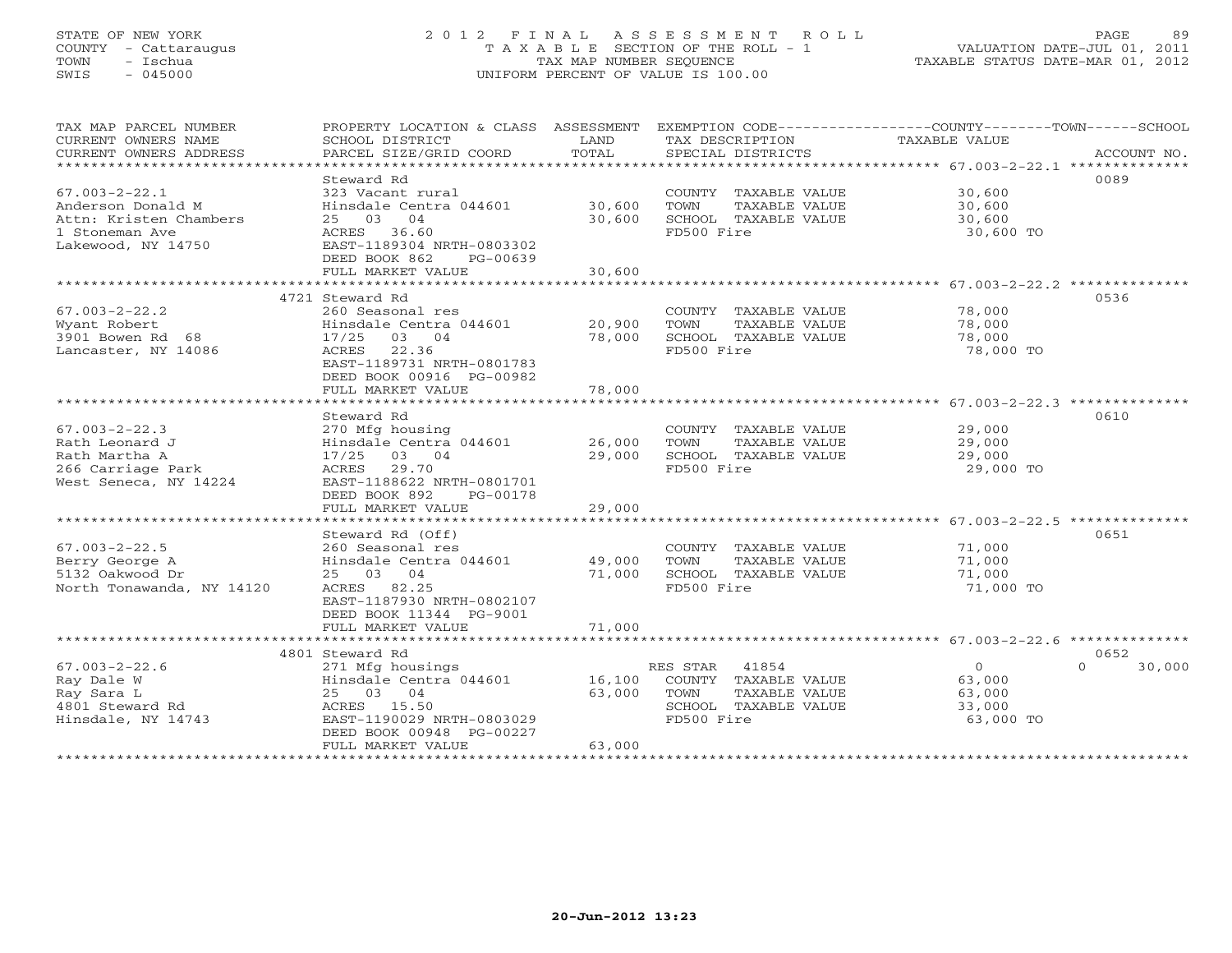### STATE OF NEW YORK 2 0 1 2 F I N A L A S S E S S M E N T R O L L PAGE 90 COUNTY - Cattaraugus T A X A B L E SECTION OF THE ROLL - 1 VALUATION DATE-JUL 01, 2011 TOWN - Ischua TAX MAP NUMBER SEQUENCE TAXABLE STATUS DATE-MAR 01, 2012 SWIS - 045000 UNIFORM PERCENT OF VALUE IS 100.00UNIFORM PERCENT OF VALUE IS 100.00

| TAX MAP PARCEL NUMBER<br>CURRENT OWNERS NAME    | PROPERTY LOCATION & CLASS ASSESSMENT<br>SCHOOL DISTRICT | LAND             | TAX DESCRIPTION              | EXEMPTION CODE-----------------COUNTY-------TOWN------SCHOOL<br>TAXABLE VALUE |
|-------------------------------------------------|---------------------------------------------------------|------------------|------------------------------|-------------------------------------------------------------------------------|
| CURRENT OWNERS ADDRESS<br>********************* | PARCEL SIZE/GRID COORD                                  | TOTAL            | SPECIAL DISTRICTS            | ACCOUNT NO.                                                                   |
|                                                 | Rogers Rd                                               |                  |                              | 0218                                                                          |
| $67.003 - 2 - 24$                               | 323 Vacant rural                                        |                  | COUNTY TAXABLE VALUE         | 54,600                                                                        |
| Hitchcock Tammy M                               | Hinsdale Centra 044601                                  | 54,600           | TOWN<br>TAXABLE VALUE        | 54,600                                                                        |
| Erwin Teresa L                                  | 25 03 04                                                | 54,600           | SCHOOL TAXABLE VALUE         | 54,600                                                                        |
| 9431 Chartermoss Cir                            | ACRES 83.50                                             |                  | FD500 Fire                   | 54,600 TO                                                                     |
| Houston, TX 77070                               | EAST-1188753 NRTH-0800554                               |                  |                              |                                                                               |
|                                                 | DEED BOOK 00992 PG-00563                                |                  |                              |                                                                               |
|                                                 | FULL MARKET VALUE                                       | 54,600           |                              |                                                                               |
|                                                 | *********************                                   | **************** |                              | ********************************* 67.003-2-25.1 **************                |
|                                                 | Cash Rd                                                 |                  |                              | 0079                                                                          |
| $67.003 - 2 - 25.1$                             | 260 Seasonal res                                        |                  | COUNTY TAXABLE VALUE         | 53,000                                                                        |
| Wiedrick John M                                 | Hinsdale Centra 044601                                  | 17,900           | TOWN<br>TAXABLE VALUE        | 53,000                                                                        |
| Wiedrick Linda M                                | 25/33 03 04                                             | 53,000           | SCHOOL TAXABLE VALUE         | 53,000                                                                        |
| 342 Westgate Rd                                 | split to $25.15$ #18 sale &                             |                  | FD500 Fire                   | 53,000 TO                                                                     |
| Kenmore, NY 14217                               | sale #19                                                |                  |                              |                                                                               |
|                                                 | ACRES 18.05                                             |                  |                              |                                                                               |
|                                                 | EAST-1186125 NRTH-0801331                               |                  |                              |                                                                               |
|                                                 | DEED BOOK 10219 PG-5001                                 |                  |                              |                                                                               |
|                                                 | FULL MARKET VALUE                                       | 53,000           |                              |                                                                               |
|                                                 |                                                         |                  |                              |                                                                               |
|                                                 | Cash Rd                                                 |                  |                              | 0841                                                                          |
| $67.003 - 2 - 25.2$                             | 314 Rural vac<10                                        |                  | COUNTY TAXABLE VALUE         | 10,500                                                                        |
| Reiss Kenneth G                                 | Hinsdale Centra 044601                                  | 10,500           | TOWN<br>TAXABLE VALUE        | 10,500                                                                        |
| 1919 U.B. Dam Rd                                | 23 03 04                                                | 10,500           | SCHOOL TAXABLE VALUE         | 10,500                                                                        |
| Portville, NY 14770                             | $split$ #13 - Cagwin                                    |                  | FD500 Fire                   | 10,500 TO                                                                     |
|                                                 | ACRES<br>8.00                                           |                  |                              |                                                                               |
|                                                 | EAST-1186738 NRTH-0801015                               |                  |                              |                                                                               |
|                                                 | DEED BOOK 00973 PG-00802                                |                  |                              |                                                                               |
|                                                 | FULL MARKET VALUE                                       | 10,500           |                              |                                                                               |
|                                                 |                                                         |                  |                              |                                                                               |
|                                                 | Cash Rd                                                 |                  |                              | 0842                                                                          |
| $67.003 - 2 - 25.3$                             | 270 Mfg housing                                         |                  | RES STAR<br>41854            | $\Omega$<br>16,500<br>$\circ$                                                 |
| Shaffer Kris Ross                               | Hinsdale Centra 044601                                  | 7,500            | COUNTY TAXABLE VALUE         | 16,500                                                                        |
| 63 Wolf Run Rd                                  | $25 \t 03$<br>04                                        | 16,500           | TOWN<br><b>TAXABLE VALUE</b> | 16,500                                                                        |
| Cuba, NY 14727                                  | 4.11<br>ACRES                                           |                  | SCHOOL TAXABLE VALUE         | $\circ$                                                                       |
|                                                 | EAST-1187131 NRTH-0800075                               |                  | FD500 Fire                   | 16,500 TO                                                                     |
|                                                 | DEED BOOK 00973 PG-00808                                | 16,500           |                              |                                                                               |
|                                                 | FULL MARKET VALUE                                       |                  |                              |                                                                               |
|                                                 | Cash Rd                                                 |                  |                              | 0843                                                                          |
| $67.003 - 2 - 25.4$                             | 270 Mfg housing                                         |                  | COUNTY TAXABLE VALUE         | 14,500                                                                        |
| Shaffer Kenneth Noel                            | Hinsdale Centra 044601                                  | 8,100            | TOWN<br>TAXABLE VALUE        | 14,500                                                                        |
| 63 Wolf Run Rd                                  | 25 03<br>04                                             | 14,500           | SCHOOL TAXABLE VALUE         | 14,500                                                                        |
| Cuba, NY 14727                                  | 4.85<br>ACRES                                           |                  | FD500 Fire                   | 14,500 TO                                                                     |
|                                                 | EAST-1186691 NRTH-0800040                               |                  |                              |                                                                               |
|                                                 | DEED BOOK 00973 PG-00805                                |                  |                              |                                                                               |
|                                                 | FULL MARKET VALUE                                       | 14,500           |                              |                                                                               |
| ***********************                         | ************************                                |                  |                              |                                                                               |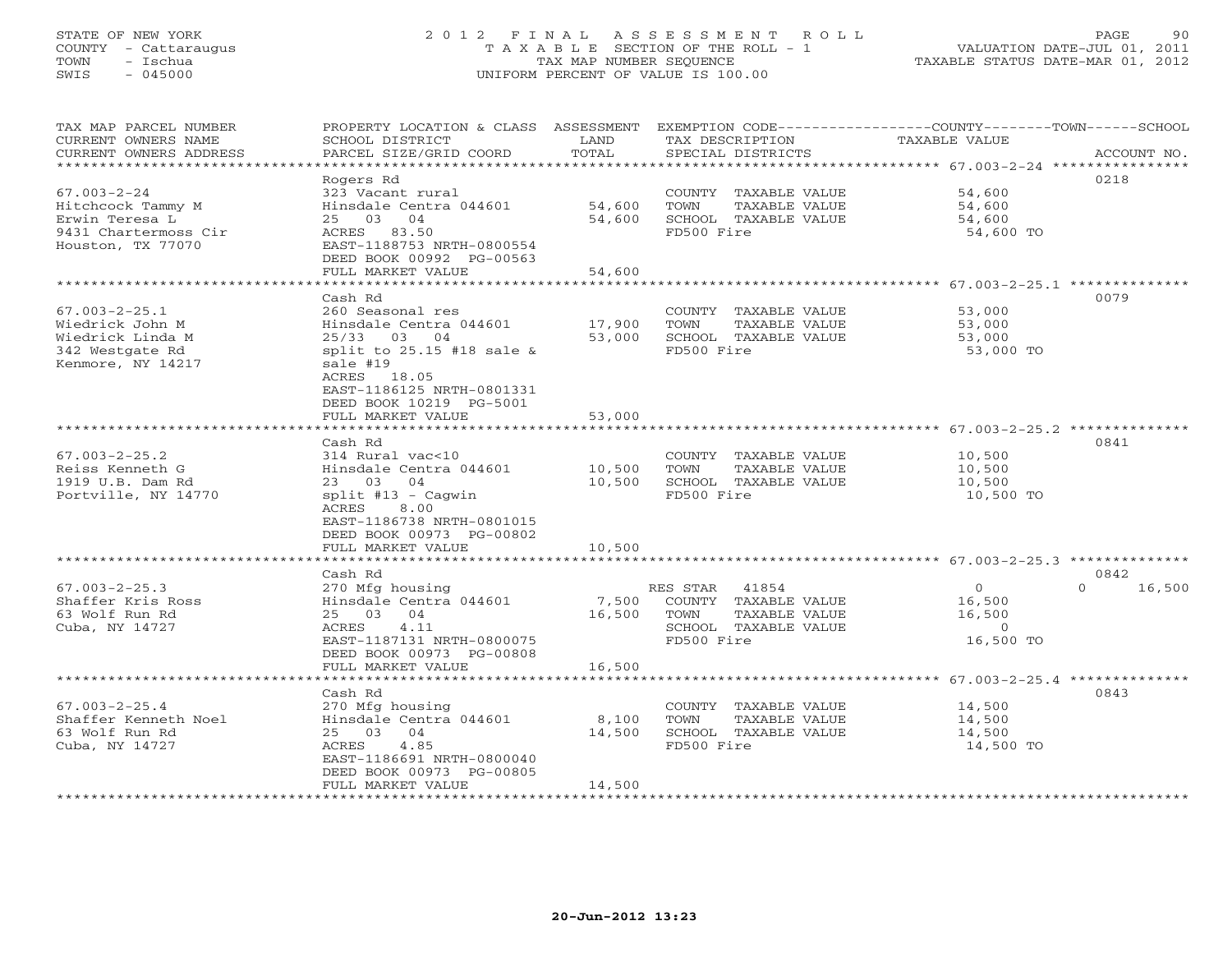### STATE OF NEW YORK 2 0 1 2 F I N A L A S S E S S M E N T R O L L PAGE 91 COUNTY - Cattaraugus T A X A B L E SECTION OF THE ROLL - 1 VALUATION DATE-JUL 01, 2011 TOWN - Ischua TAX MAP NUMBER SEQUENCE TAXABLE STATUS DATE-MAR 01, 2012 SWIS - 045000 UNIFORM PERCENT OF VALUE IS 100.00UNIFORM PERCENT OF VALUE IS 100.00

| TAX MAP PARCEL NUMBER<br>CURRENT OWNERS NAME<br>CURRENT OWNERS ADDRESS | PROPERTY LOCATION & CLASS ASSESSMENT<br>SCHOOL DISTRICT<br>PARCEL SIZE/GRID COORD | LAND<br>TOTAL          | TAX DESCRIPTION<br>SPECIAL DISTRICTS | EXEMPTION CODE----------------COUNTY-------TOWN------SCHOOL<br>TAXABLE VALUE | ACCOUNT NO.        |
|------------------------------------------------------------------------|-----------------------------------------------------------------------------------|------------------------|--------------------------------------|------------------------------------------------------------------------------|--------------------|
| *******************                                                    |                                                                                   |                        |                                      |                                                                              |                    |
|                                                                        | Cash Rd                                                                           |                        |                                      |                                                                              | 0844               |
| $67.003 - 2 - 25.5$                                                    | 314 Rural vac<10                                                                  |                        | COUNTY TAXABLE VALUE                 | 10,500                                                                       |                    |
| Reiss Kenneth G                                                        | Hinsdale Centra 044601                                                            | 10,500                 | TOWN<br>TAXABLE VALUE                | 10,500                                                                       |                    |
| 63 Wolf Run Rd                                                         | 25 03<br>04                                                                       | 10,500                 | SCHOOL TAXABLE VALUE                 | 10,500                                                                       |                    |
| Cuba, NY 14727                                                         | 8.05<br><b>ACRES</b><br>EAST-1186551 NRTH-0800332<br>DEED BOOK 00973 PG-00813     |                        | FD500 Fire                           | 10,500 TO                                                                    |                    |
|                                                                        | FULL MARKET VALUE                                                                 | 10,500                 |                                      |                                                                              |                    |
|                                                                        |                                                                                   |                        |                                      |                                                                              |                    |
|                                                                        | 4643 Cash Rd                                                                      |                        |                                      |                                                                              | 0845               |
| $67.003 - 2 - 25.6$                                                    | 260 Seasonal res                                                                  |                        | 41854<br>RES STAR                    | $\circ$                                                                      | $\Omega$<br>30,000 |
| Byington Richard R                                                     | Hinsdale Centra 044601                                                            | 15,900                 | COUNTY TAXABLE VALUE                 | 75,000                                                                       |                    |
| 4643 Cash Rd                                                           | 25/33<br>03 04                                                                    | 75,000                 | TAXABLE VALUE<br>TOWN                | 75,000                                                                       |                    |
| Ischua, NY 14743                                                       | ACRES<br>15.31                                                                    |                        | SCHOOL TAXABLE VALUE                 | 45,000                                                                       |                    |
|                                                                        | EAST-1185800 NRTH-0800271<br>DEED BOOK 00973 PG-00816                             |                        | FD500 Fire                           | 75,000 TO                                                                    |                    |
|                                                                        | FULL MARKET VALUE<br>***********************                                      | 75,000<br>************ |                                      | ************************ 67.003-2-25.7 **************                        |                    |
|                                                                        | Cash Rd                                                                           |                        |                                      |                                                                              | 0846               |
| $67.003 - 2 - 25.7$                                                    | 260 Seasonal res                                                                  |                        | COUNTY TAXABLE VALUE                 | 45,000                                                                       |                    |
| Byington Richard John                                                  | Hinsdale Centra 044601                                                            | 18,600                 | TOWN<br>TAXABLE VALUE                | 45,000                                                                       |                    |
| 11300 Savage Rd                                                        | 33 03 04                                                                          | 45,000                 | SCHOOL TAXABLE VALUE                 | 45,000                                                                       |                    |
| Chaffee, NY 14030                                                      | ACRES 19.08                                                                       |                        | FD500 Fire                           | 45,000 TO                                                                    |                    |
|                                                                        | EAST-1184793 NRTH-0800279                                                         |                        |                                      |                                                                              |                    |
|                                                                        | DEED BOOK 00973 PG-00811                                                          |                        |                                      |                                                                              |                    |
|                                                                        | FULL MARKET VALUE                                                                 | 45,000                 |                                      |                                                                              |                    |
|                                                                        |                                                                                   |                        |                                      |                                                                              |                    |
|                                                                        | Cash Rd                                                                           |                        |                                      |                                                                              | 0847               |
| $67.003 - 2 - 25.8$                                                    | 323 Vacant rural                                                                  |                        | COUNTY TAXABLE VALUE                 | 34,000                                                                       |                    |
| Snitzer Michael                                                        | Hinsdale Centra 044601                                                            | 34,000                 | TOWN<br>TAXABLE VALUE                | 34,000                                                                       |                    |
| Snitzer Patricia                                                       | 25 03 04                                                                          | 34,000                 | SCHOOL TAXABLE VALUE                 | 34,000                                                                       |                    |
| 52 North Youngs Rd                                                     | ACRES 41.65                                                                       |                        | FD500 Fire                           | 34,000 TO                                                                    |                    |
| Williamsville, NY 14221                                                | EAST-1186602 NRTH-0803297                                                         |                        |                                      |                                                                              |                    |
|                                                                        | DEED BOOK 00974 PG-00873                                                          |                        |                                      |                                                                              |                    |
|                                                                        | FULL MARKET VALUE                                                                 | 34,000                 |                                      |                                                                              |                    |
| *************************                                              |                                                                                   |                        |                                      |                                                                              |                    |
|                                                                        | Cash Rd                                                                           |                        |                                      |                                                                              | 0848               |
| $67.003 - 2 - 25.9$                                                    | 323 Vacant rural                                                                  |                        | COUNTY TAXABLE VALUE                 | 20,000                                                                       |                    |
| Snitzer Michael G                                                      | Hinsdale Centra 044601                                                            | 20,000                 | TOWN<br>TAXABLE VALUE                | 20,000                                                                       |                    |
| Snitzer Patricia                                                       | 25 03<br>04                                                                       | 20,000                 | SCHOOL TAXABLE VALUE                 | 20,000                                                                       |                    |
| 52 N Youngs Rd<br>Williamsville, NY 14221                              | ACRES<br>21.51<br>EAST-1186655 NRTH-0802306                                       |                        | FD500 Fire                           | 20,000 TO                                                                    |                    |
|                                                                        | DEED BOOK 4353<br>PG-7001                                                         |                        |                                      |                                                                              |                    |
|                                                                        | FULL MARKET VALUE                                                                 | 20,000                 |                                      |                                                                              |                    |
|                                                                        |                                                                                   |                        |                                      |                                                                              |                    |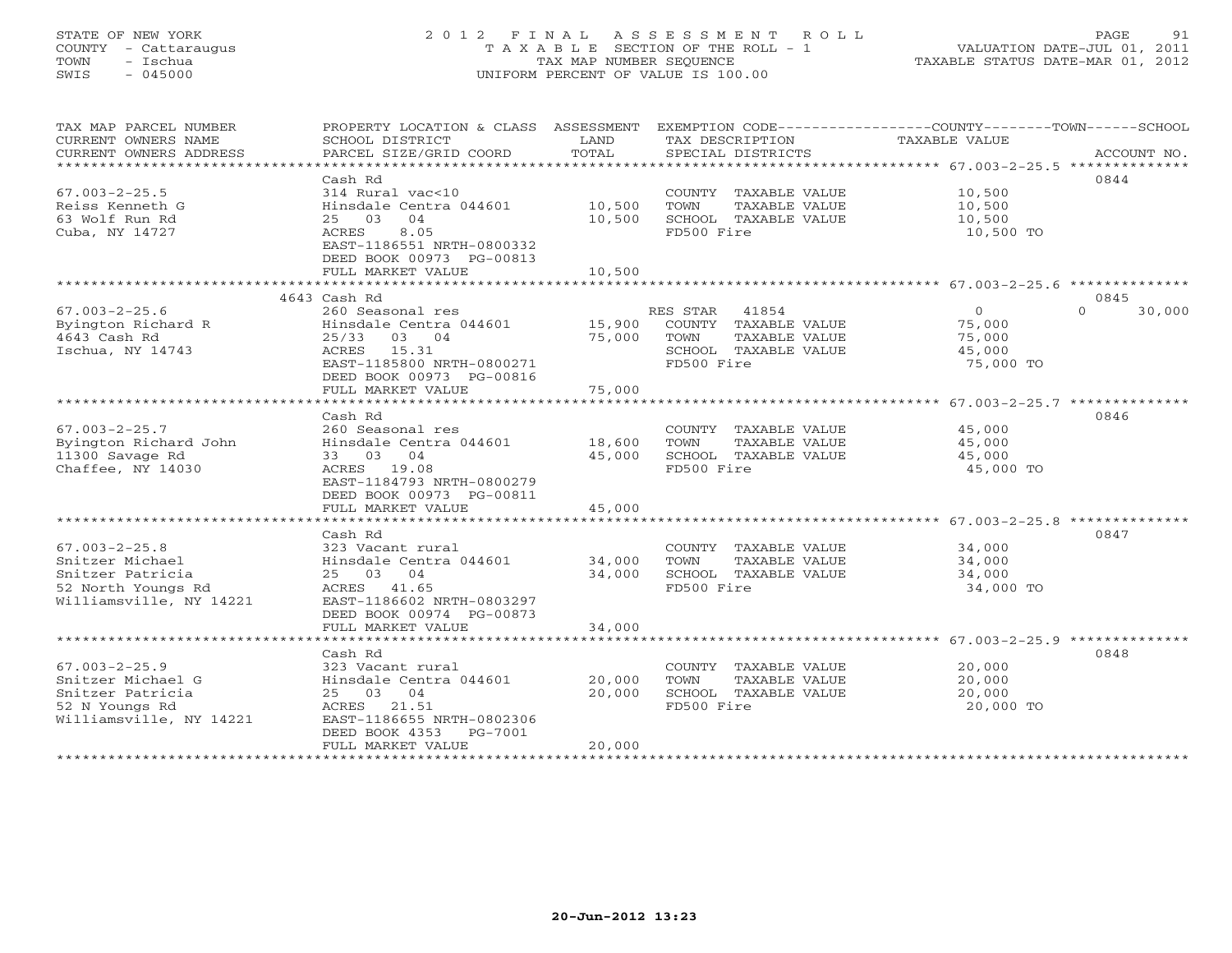# STATE OF NEW YORK 2 0 1 2 F I N A L A S S E S S M E N T R O L L PAGE 92 COUNTY - Cattaraugus T A X A B L E SECTION OF THE ROLL - 1 VALUATION DATE-JUL 01, 2011 TOWN - Ischua TAX MAP NUMBER SEQUENCE TAXABLE STATUS DATE-MAR 01, 2012 SWIS - 045000 UNIFORM PERCENT OF VALUE IS 100.00

| TAX MAP PARCEL NUMBER<br>CURRENT OWNERS NAME<br>CURRENT OWNERS ADDRESS | PROPERTY LOCATION & CLASS ASSESSMENT<br>SCHOOL DISTRICT<br>PARCEL SIZE/GRID COORD | LAND<br>TOTAL | EXEMPTION CODE-----------------COUNTY-------TOWN------SCHOOL<br>TAX DESCRIPTION<br>SPECIAL DISTRICTS | TAXABLE VALUE  | ACCOUNT NO.        |
|------------------------------------------------------------------------|-----------------------------------------------------------------------------------|---------------|------------------------------------------------------------------------------------------------------|----------------|--------------------|
| *************************                                              |                                                                                   |               |                                                                                                      |                |                    |
|                                                                        | Cash Rd                                                                           |               |                                                                                                      |                | 0849               |
| $67.003 - 2 - 25.10$                                                   | 260 Seasonal res                                                                  |               | COUNTY TAXABLE VALUE                                                                                 | 67,000         |                    |
| Smith James A                                                          | Hinsdale Centra 044601                                                            | 29,800        | TOWN<br>TAXABLE VALUE                                                                                | 67,000         |                    |
| Smith Loretta M                                                        | 33 03 04                                                                          | 67,000        | SCHOOL TAXABLE VALUE                                                                                 | 67,000         |                    |
| 92 Stevenson St                                                        | ACRES 35.36                                                                       |               | FD500 Fire                                                                                           | 67,000 TO      |                    |
| Buffalo, NY 14220                                                      | EAST-1184888 NRTH-0801351                                                         |               |                                                                                                      |                |                    |
|                                                                        | DEED BOOK 00975 PG-01067                                                          |               |                                                                                                      |                |                    |
|                                                                        | FULL MARKET VALUE                                                                 | 67,000        |                                                                                                      |                |                    |
|                                                                        |                                                                                   |               |                                                                                                      |                |                    |
|                                                                        | Cash Rd                                                                           |               |                                                                                                      |                | 0851               |
| $67.003 - 2 - 25.11$                                                   | 260 Seasonal res                                                                  |               | COUNTY TAXABLE VALUE                                                                                 | 63,000         |                    |
| Haynoski Timothy J                                                     | Hinsdale Centra 044601                                                            | 26,600        | TOWN<br>TAXABLE VALUE                                                                                | 63,000         |                    |
| 2487 Gile Hollow Rd                                                    | 25/33<br>03 04                                                                    | 63,000        | SCHOOL TAXABLE VALUE                                                                                 | 63,000         |                    |
| Hinsdale, NY 14743                                                     | 30.55<br>ACRES                                                                    |               | FD500 Fire                                                                                           | 63,000 TO      |                    |
|                                                                        | EAST-1185141 NRTH-0802271                                                         |               |                                                                                                      |                |                    |
|                                                                        | DEED BOOK 00976 PG-00589                                                          |               |                                                                                                      |                |                    |
|                                                                        | FULL MARKET VALUE                                                                 | 63,000        |                                                                                                      |                |                    |
|                                                                        |                                                                                   |               |                                                                                                      |                |                    |
|                                                                        | 4672 Cash Rd                                                                      |               |                                                                                                      |                | 0888               |
| $67.003 - 2 - 25.12$                                                   | 260 Seasonal res                                                                  |               | COUNTY TAXABLE VALUE                                                                                 | 49,500         |                    |
| Phelps Jason                                                           | Hinsdale Centra 044601                                                            | 12,500        | TOWN<br>TAXABLE VALUE                                                                                | 49,500         |                    |
| Phelps Karen                                                           | 25,33 3 4                                                                         | 49,500        | SCHOOL TAXABLE VALUE                                                                                 | 49,500         |                    |
| 7096 Gorton Rd                                                         | ACRES 10.70                                                                       |               | FD500 Fire                                                                                           | 49,500 TO      |                    |
| Basom, NY 14013                                                        | EAST-1186558 NRTH-0801826                                                         |               |                                                                                                      |                |                    |
|                                                                        | DEED BOOK 1011 PG-1102                                                            |               |                                                                                                      |                |                    |
|                                                                        | FULL MARKET VALUE                                                                 | 49,500        |                                                                                                      |                |                    |
|                                                                        |                                                                                   |               |                                                                                                      |                |                    |
|                                                                        | 4606 Cash Rd                                                                      |               |                                                                                                      |                | 0896               |
| $67.003 - 2 - 25.13$                                                   | 210 1 Family Res                                                                  |               | RES STAR<br>41854                                                                                    | $\overline{0}$ | 30,000<br>$\Omega$ |
| Cagwin Raymond H Jr                                                    | Hinsdale Centra 044601                                                            | 7,300         | COUNTY TAXABLE VALUE                                                                                 | 90,000         |                    |
| Cagwin Rebeca R                                                        | ACRES<br>3.89                                                                     | 90,000        | TOWN<br>TAXABLE VALUE                                                                                | 90,000         |                    |
| 4606 Cash Rd                                                           | EAST-1187131 NRTH-0801175                                                         |               | SCHOOL TAXABLE VALUE                                                                                 | 60,000         |                    |
| Ischua, NY 14743                                                       | DEED BOOK 1028 PG-1039                                                            |               | FD500 Fire                                                                                           | 90,000 TO      |                    |
|                                                                        | FULL MARKET VALUE                                                                 | 90,000        |                                                                                                      |                |                    |
|                                                                        |                                                                                   |               |                                                                                                      |                |                    |
|                                                                        | Cash Rd                                                                           |               |                                                                                                      |                | 0920               |
| $67.003 - 2 - 25.14$                                                   | 314 Rural vac<10                                                                  |               | COUNTY TAXABLE VALUE                                                                                 | 8,600          |                    |
|                                                                        |                                                                                   | 8,600         | TOWN                                                                                                 | 8,600          |                    |
| Caqwin Raymond H                                                       | Hinsdale Centra 044601<br>04<br>23 03                                             | 8,600         | TAXABLE VALUE<br>SCHOOL TAXABLE VALUE                                                                | 8,600          |                    |
| Cagwin Rebecca R<br>4606 Cash Rd                                       | ACRES<br>5.55                                                                     |               | FD500 Fire                                                                                           | 8,600 TO       |                    |
|                                                                        | EAST-1187092 NRTH-0800728                                                         |               |                                                                                                      |                |                    |
| Ischua, NY 14743                                                       | DEED BOOK 7773                                                                    |               |                                                                                                      |                |                    |
|                                                                        | PG-4001                                                                           |               |                                                                                                      |                |                    |
|                                                                        | FULL MARKET VALUE                                                                 | 8,600         |                                                                                                      |                |                    |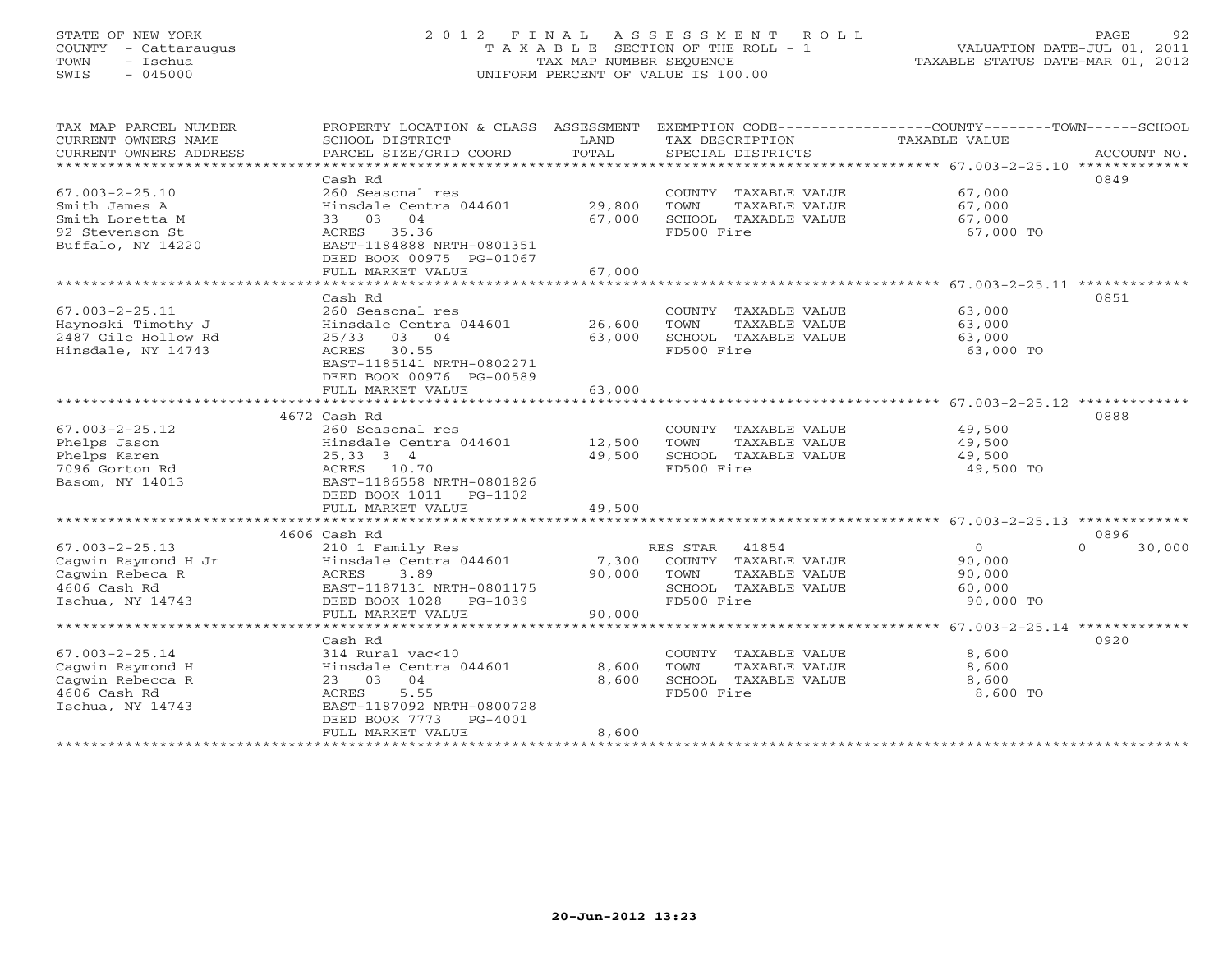# STATE OF NEW YORK 2 0 1 2 F I N A L A S S E S S M E N T R O L L PAGE 93 COUNTY - Cattaraugus T A X A B L E SECTION OF THE ROLL - 1 VALUATION DATE-JUL 01, 2011 TOWN - Ischua TAX MAP NUMBER SEQUENCE TAXABLE STATUS DATE-MAR 01, 2012 SWIS - 045000 UNIFORM PERCENT OF VALUE IS 100.00

| CURRENT OWNERS NAME<br>SCHOOL DISTRICT<br><b>TAXABLE VALUE</b><br>LAND<br>TAX DESCRIPTION<br>TOTAL<br>PARCEL SIZE/GRID COORD<br>CURRENT OWNERS ADDRESS<br>SPECIAL DISTRICTS<br>ACCOUNT NO.<br>**********************<br>Cash Rd<br>0931<br>39,000<br>$67.003 - 2 - 25.15$<br>260 Seasonal res<br>COUNTY TAXABLE VALUE<br>9,000<br>Rich Greg<br>Hinsdale Centra 044601<br>TOWN<br>TAXABLE VALUE<br>39,000<br>03 04<br>39,000<br>SCHOOL TAXABLE VALUE<br>Hagen Doug<br>25/33<br>39,000<br>6.00<br>FD500 Fire<br>5907 Albion Rd<br>ACRES<br>39,000 TO<br>Oakfield, NY 14125<br>EAST-1186151 NRTH-0800855<br>DEED BOOK 8917 PG-9001<br>39,000<br>FULL MARKET VALUE<br>0932<br>Cash Rd<br>$67.003 - 2 - 25.16$<br>314 Rural vac<10<br>COUNTY TAXABLE VALUE<br>7,500<br>Elmore James<br>Hinsdale Centra 044601<br>7,500<br>TOWN<br>TAXABLE VALUE<br>7,500<br>7,500 SCHOOL TAXABLE VALUE<br>155 Harvester Ave<br>25/33 03 04<br>7,500<br>sale from 25.1 split #19<br>FD500 Fire<br>Batavia, NY 14020<br>7,500 TO<br>4.00<br>ACRES<br>EAST-1185549 NRTH-0800835<br>DEED BOOK 8942 PG-5001<br>7,500<br>FULL MARKET VALUE<br>Five Mile Rd<br>0170<br>$67.003 - 2 - 28$<br>910 Priv forest<br>COUNTY TAXABLE VALUE<br>63,000<br>Danzer Forestland Inc<br>Hinsdale Centra 044601<br>63,000<br>TAXABLE VALUE<br>TOWN<br>63,000<br>119 A.I.D Dr<br>63,000<br>SCHOOL TAXABLE VALUE<br>20 03 04<br>63,000<br>ACRES 116.36<br>FD500 Fire<br>Darlington, PA 16115<br>63,000 TO<br>EAST-1183080 NRTH-0800879<br>DEED BOOK 1018 PG-133<br>63,000<br>FULL MARKET VALUE<br>Five Mile Rd<br>0171<br>$67.003 - 2 - 30$<br>910 Priv forest<br>COUNTY TAXABLE VALUE<br>21,500<br>Hinsdale Centra 044601<br>21,500<br>TOWN<br>TAXABLE VALUE<br>21,500<br>Danzer Forestland Inc<br>34 03 04<br>21,500<br>SCHOOL TAXABLE VALUE<br>21,500<br>119 A.I.D Dr<br>Darlington, PA 16115<br>ACRES 38.17<br>FD500 Fire<br>21,500 TO<br>EAST-1182723 NRTH-0801896<br>DEED BOOK 1018 PG-133<br>21,500<br>FULL MARKET VALUE<br>4755 Five Mile Rd<br>0045<br>$\Omega$<br>$67.003 - 2 - 31.1$<br>210 1 Family Res<br>AG DISTOUT 41730<br>$\circ$<br>$\Omega$<br>84,600 RES STAR 41854<br>$\circ$<br>Childs R Peter Jr<br>Hinsdale Centra 044601<br>$\Omega$<br>30,000<br>4755 Five Mile Rd<br>33/34 03 04<br>150,000 COUNTY TAXABLE VALUE<br>150,000<br>Hinsdale, NY 14743<br>80% done<br>TOWN<br>TAXABLE VALUE<br>150,000<br>Ff 2760.00<br>SCHOOL TAXABLE VALUE<br>120,000<br>FD500 Fire<br>MAY BE SUBJECT TO PAYMENT<br>ACRES 170.20<br>150,000 TO<br>EAST-1181967 NRTH-0803616<br>UNDER AGDIST LAW TIL 2019<br>DEED BOOK 00931 PG-01139<br>FULL MARKET VALUE<br>150,000 | TAX MAP PARCEL NUMBER | PROPERTY LOCATION & CLASS ASSESSMENT | EXEMPTION CODE-----------------COUNTY-------TOWN------SCHOOL |  |
|---------------------------------------------------------------------------------------------------------------------------------------------------------------------------------------------------------------------------------------------------------------------------------------------------------------------------------------------------------------------------------------------------------------------------------------------------------------------------------------------------------------------------------------------------------------------------------------------------------------------------------------------------------------------------------------------------------------------------------------------------------------------------------------------------------------------------------------------------------------------------------------------------------------------------------------------------------------------------------------------------------------------------------------------------------------------------------------------------------------------------------------------------------------------------------------------------------------------------------------------------------------------------------------------------------------------------------------------------------------------------------------------------------------------------------------------------------------------------------------------------------------------------------------------------------------------------------------------------------------------------------------------------------------------------------------------------------------------------------------------------------------------------------------------------------------------------------------------------------------------------------------------------------------------------------------------------------------------------------------------------------------------------------------------------------------------------------------------------------------------------------------------------------------------------------------------------------------------------------------------------------------------------------------------------------------------------------------------------------------------------------------------------------------------------------------------------------------------------------------------------------------------------------------------------------------------------------------------------------------------------------|-----------------------|--------------------------------------|--------------------------------------------------------------|--|
|                                                                                                                                                                                                                                                                                                                                                                                                                                                                                                                                                                                                                                                                                                                                                                                                                                                                                                                                                                                                                                                                                                                                                                                                                                                                                                                                                                                                                                                                                                                                                                                                                                                                                                                                                                                                                                                                                                                                                                                                                                                                                                                                                                                                                                                                                                                                                                                                                                                                                                                                                                                                                                 |                       |                                      |                                                              |  |
|                                                                                                                                                                                                                                                                                                                                                                                                                                                                                                                                                                                                                                                                                                                                                                                                                                                                                                                                                                                                                                                                                                                                                                                                                                                                                                                                                                                                                                                                                                                                                                                                                                                                                                                                                                                                                                                                                                                                                                                                                                                                                                                                                                                                                                                                                                                                                                                                                                                                                                                                                                                                                                 |                       |                                      |                                                              |  |
|                                                                                                                                                                                                                                                                                                                                                                                                                                                                                                                                                                                                                                                                                                                                                                                                                                                                                                                                                                                                                                                                                                                                                                                                                                                                                                                                                                                                                                                                                                                                                                                                                                                                                                                                                                                                                                                                                                                                                                                                                                                                                                                                                                                                                                                                                                                                                                                                                                                                                                                                                                                                                                 |                       |                                      |                                                              |  |
|                                                                                                                                                                                                                                                                                                                                                                                                                                                                                                                                                                                                                                                                                                                                                                                                                                                                                                                                                                                                                                                                                                                                                                                                                                                                                                                                                                                                                                                                                                                                                                                                                                                                                                                                                                                                                                                                                                                                                                                                                                                                                                                                                                                                                                                                                                                                                                                                                                                                                                                                                                                                                                 |                       |                                      |                                                              |  |
|                                                                                                                                                                                                                                                                                                                                                                                                                                                                                                                                                                                                                                                                                                                                                                                                                                                                                                                                                                                                                                                                                                                                                                                                                                                                                                                                                                                                                                                                                                                                                                                                                                                                                                                                                                                                                                                                                                                                                                                                                                                                                                                                                                                                                                                                                                                                                                                                                                                                                                                                                                                                                                 |                       |                                      |                                                              |  |
|                                                                                                                                                                                                                                                                                                                                                                                                                                                                                                                                                                                                                                                                                                                                                                                                                                                                                                                                                                                                                                                                                                                                                                                                                                                                                                                                                                                                                                                                                                                                                                                                                                                                                                                                                                                                                                                                                                                                                                                                                                                                                                                                                                                                                                                                                                                                                                                                                                                                                                                                                                                                                                 |                       |                                      |                                                              |  |
|                                                                                                                                                                                                                                                                                                                                                                                                                                                                                                                                                                                                                                                                                                                                                                                                                                                                                                                                                                                                                                                                                                                                                                                                                                                                                                                                                                                                                                                                                                                                                                                                                                                                                                                                                                                                                                                                                                                                                                                                                                                                                                                                                                                                                                                                                                                                                                                                                                                                                                                                                                                                                                 |                       |                                      |                                                              |  |
|                                                                                                                                                                                                                                                                                                                                                                                                                                                                                                                                                                                                                                                                                                                                                                                                                                                                                                                                                                                                                                                                                                                                                                                                                                                                                                                                                                                                                                                                                                                                                                                                                                                                                                                                                                                                                                                                                                                                                                                                                                                                                                                                                                                                                                                                                                                                                                                                                                                                                                                                                                                                                                 |                       |                                      |                                                              |  |
|                                                                                                                                                                                                                                                                                                                                                                                                                                                                                                                                                                                                                                                                                                                                                                                                                                                                                                                                                                                                                                                                                                                                                                                                                                                                                                                                                                                                                                                                                                                                                                                                                                                                                                                                                                                                                                                                                                                                                                                                                                                                                                                                                                                                                                                                                                                                                                                                                                                                                                                                                                                                                                 |                       |                                      |                                                              |  |
|                                                                                                                                                                                                                                                                                                                                                                                                                                                                                                                                                                                                                                                                                                                                                                                                                                                                                                                                                                                                                                                                                                                                                                                                                                                                                                                                                                                                                                                                                                                                                                                                                                                                                                                                                                                                                                                                                                                                                                                                                                                                                                                                                                                                                                                                                                                                                                                                                                                                                                                                                                                                                                 |                       |                                      |                                                              |  |
|                                                                                                                                                                                                                                                                                                                                                                                                                                                                                                                                                                                                                                                                                                                                                                                                                                                                                                                                                                                                                                                                                                                                                                                                                                                                                                                                                                                                                                                                                                                                                                                                                                                                                                                                                                                                                                                                                                                                                                                                                                                                                                                                                                                                                                                                                                                                                                                                                                                                                                                                                                                                                                 |                       |                                      |                                                              |  |
|                                                                                                                                                                                                                                                                                                                                                                                                                                                                                                                                                                                                                                                                                                                                                                                                                                                                                                                                                                                                                                                                                                                                                                                                                                                                                                                                                                                                                                                                                                                                                                                                                                                                                                                                                                                                                                                                                                                                                                                                                                                                                                                                                                                                                                                                                                                                                                                                                                                                                                                                                                                                                                 |                       |                                      |                                                              |  |
|                                                                                                                                                                                                                                                                                                                                                                                                                                                                                                                                                                                                                                                                                                                                                                                                                                                                                                                                                                                                                                                                                                                                                                                                                                                                                                                                                                                                                                                                                                                                                                                                                                                                                                                                                                                                                                                                                                                                                                                                                                                                                                                                                                                                                                                                                                                                                                                                                                                                                                                                                                                                                                 |                       |                                      |                                                              |  |
|                                                                                                                                                                                                                                                                                                                                                                                                                                                                                                                                                                                                                                                                                                                                                                                                                                                                                                                                                                                                                                                                                                                                                                                                                                                                                                                                                                                                                                                                                                                                                                                                                                                                                                                                                                                                                                                                                                                                                                                                                                                                                                                                                                                                                                                                                                                                                                                                                                                                                                                                                                                                                                 |                       |                                      |                                                              |  |
|                                                                                                                                                                                                                                                                                                                                                                                                                                                                                                                                                                                                                                                                                                                                                                                                                                                                                                                                                                                                                                                                                                                                                                                                                                                                                                                                                                                                                                                                                                                                                                                                                                                                                                                                                                                                                                                                                                                                                                                                                                                                                                                                                                                                                                                                                                                                                                                                                                                                                                                                                                                                                                 |                       |                                      |                                                              |  |
|                                                                                                                                                                                                                                                                                                                                                                                                                                                                                                                                                                                                                                                                                                                                                                                                                                                                                                                                                                                                                                                                                                                                                                                                                                                                                                                                                                                                                                                                                                                                                                                                                                                                                                                                                                                                                                                                                                                                                                                                                                                                                                                                                                                                                                                                                                                                                                                                                                                                                                                                                                                                                                 |                       |                                      |                                                              |  |
|                                                                                                                                                                                                                                                                                                                                                                                                                                                                                                                                                                                                                                                                                                                                                                                                                                                                                                                                                                                                                                                                                                                                                                                                                                                                                                                                                                                                                                                                                                                                                                                                                                                                                                                                                                                                                                                                                                                                                                                                                                                                                                                                                                                                                                                                                                                                                                                                                                                                                                                                                                                                                                 |                       |                                      |                                                              |  |
|                                                                                                                                                                                                                                                                                                                                                                                                                                                                                                                                                                                                                                                                                                                                                                                                                                                                                                                                                                                                                                                                                                                                                                                                                                                                                                                                                                                                                                                                                                                                                                                                                                                                                                                                                                                                                                                                                                                                                                                                                                                                                                                                                                                                                                                                                                                                                                                                                                                                                                                                                                                                                                 |                       |                                      |                                                              |  |
|                                                                                                                                                                                                                                                                                                                                                                                                                                                                                                                                                                                                                                                                                                                                                                                                                                                                                                                                                                                                                                                                                                                                                                                                                                                                                                                                                                                                                                                                                                                                                                                                                                                                                                                                                                                                                                                                                                                                                                                                                                                                                                                                                                                                                                                                                                                                                                                                                                                                                                                                                                                                                                 |                       |                                      |                                                              |  |
|                                                                                                                                                                                                                                                                                                                                                                                                                                                                                                                                                                                                                                                                                                                                                                                                                                                                                                                                                                                                                                                                                                                                                                                                                                                                                                                                                                                                                                                                                                                                                                                                                                                                                                                                                                                                                                                                                                                                                                                                                                                                                                                                                                                                                                                                                                                                                                                                                                                                                                                                                                                                                                 |                       |                                      |                                                              |  |
|                                                                                                                                                                                                                                                                                                                                                                                                                                                                                                                                                                                                                                                                                                                                                                                                                                                                                                                                                                                                                                                                                                                                                                                                                                                                                                                                                                                                                                                                                                                                                                                                                                                                                                                                                                                                                                                                                                                                                                                                                                                                                                                                                                                                                                                                                                                                                                                                                                                                                                                                                                                                                                 |                       |                                      |                                                              |  |
|                                                                                                                                                                                                                                                                                                                                                                                                                                                                                                                                                                                                                                                                                                                                                                                                                                                                                                                                                                                                                                                                                                                                                                                                                                                                                                                                                                                                                                                                                                                                                                                                                                                                                                                                                                                                                                                                                                                                                                                                                                                                                                                                                                                                                                                                                                                                                                                                                                                                                                                                                                                                                                 |                       |                                      |                                                              |  |
|                                                                                                                                                                                                                                                                                                                                                                                                                                                                                                                                                                                                                                                                                                                                                                                                                                                                                                                                                                                                                                                                                                                                                                                                                                                                                                                                                                                                                                                                                                                                                                                                                                                                                                                                                                                                                                                                                                                                                                                                                                                                                                                                                                                                                                                                                                                                                                                                                                                                                                                                                                                                                                 |                       |                                      |                                                              |  |
|                                                                                                                                                                                                                                                                                                                                                                                                                                                                                                                                                                                                                                                                                                                                                                                                                                                                                                                                                                                                                                                                                                                                                                                                                                                                                                                                                                                                                                                                                                                                                                                                                                                                                                                                                                                                                                                                                                                                                                                                                                                                                                                                                                                                                                                                                                                                                                                                                                                                                                                                                                                                                                 |                       |                                      |                                                              |  |
|                                                                                                                                                                                                                                                                                                                                                                                                                                                                                                                                                                                                                                                                                                                                                                                                                                                                                                                                                                                                                                                                                                                                                                                                                                                                                                                                                                                                                                                                                                                                                                                                                                                                                                                                                                                                                                                                                                                                                                                                                                                                                                                                                                                                                                                                                                                                                                                                                                                                                                                                                                                                                                 |                       |                                      |                                                              |  |
|                                                                                                                                                                                                                                                                                                                                                                                                                                                                                                                                                                                                                                                                                                                                                                                                                                                                                                                                                                                                                                                                                                                                                                                                                                                                                                                                                                                                                                                                                                                                                                                                                                                                                                                                                                                                                                                                                                                                                                                                                                                                                                                                                                                                                                                                                                                                                                                                                                                                                                                                                                                                                                 |                       |                                      |                                                              |  |
|                                                                                                                                                                                                                                                                                                                                                                                                                                                                                                                                                                                                                                                                                                                                                                                                                                                                                                                                                                                                                                                                                                                                                                                                                                                                                                                                                                                                                                                                                                                                                                                                                                                                                                                                                                                                                                                                                                                                                                                                                                                                                                                                                                                                                                                                                                                                                                                                                                                                                                                                                                                                                                 |                       |                                      |                                                              |  |
|                                                                                                                                                                                                                                                                                                                                                                                                                                                                                                                                                                                                                                                                                                                                                                                                                                                                                                                                                                                                                                                                                                                                                                                                                                                                                                                                                                                                                                                                                                                                                                                                                                                                                                                                                                                                                                                                                                                                                                                                                                                                                                                                                                                                                                                                                                                                                                                                                                                                                                                                                                                                                                 |                       |                                      |                                                              |  |
|                                                                                                                                                                                                                                                                                                                                                                                                                                                                                                                                                                                                                                                                                                                                                                                                                                                                                                                                                                                                                                                                                                                                                                                                                                                                                                                                                                                                                                                                                                                                                                                                                                                                                                                                                                                                                                                                                                                                                                                                                                                                                                                                                                                                                                                                                                                                                                                                                                                                                                                                                                                                                                 |                       |                                      |                                                              |  |
|                                                                                                                                                                                                                                                                                                                                                                                                                                                                                                                                                                                                                                                                                                                                                                                                                                                                                                                                                                                                                                                                                                                                                                                                                                                                                                                                                                                                                                                                                                                                                                                                                                                                                                                                                                                                                                                                                                                                                                                                                                                                                                                                                                                                                                                                                                                                                                                                                                                                                                                                                                                                                                 |                       |                                      |                                                              |  |
|                                                                                                                                                                                                                                                                                                                                                                                                                                                                                                                                                                                                                                                                                                                                                                                                                                                                                                                                                                                                                                                                                                                                                                                                                                                                                                                                                                                                                                                                                                                                                                                                                                                                                                                                                                                                                                                                                                                                                                                                                                                                                                                                                                                                                                                                                                                                                                                                                                                                                                                                                                                                                                 |                       |                                      |                                                              |  |
|                                                                                                                                                                                                                                                                                                                                                                                                                                                                                                                                                                                                                                                                                                                                                                                                                                                                                                                                                                                                                                                                                                                                                                                                                                                                                                                                                                                                                                                                                                                                                                                                                                                                                                                                                                                                                                                                                                                                                                                                                                                                                                                                                                                                                                                                                                                                                                                                                                                                                                                                                                                                                                 |                       |                                      |                                                              |  |
|                                                                                                                                                                                                                                                                                                                                                                                                                                                                                                                                                                                                                                                                                                                                                                                                                                                                                                                                                                                                                                                                                                                                                                                                                                                                                                                                                                                                                                                                                                                                                                                                                                                                                                                                                                                                                                                                                                                                                                                                                                                                                                                                                                                                                                                                                                                                                                                                                                                                                                                                                                                                                                 |                       |                                      |                                                              |  |
|                                                                                                                                                                                                                                                                                                                                                                                                                                                                                                                                                                                                                                                                                                                                                                                                                                                                                                                                                                                                                                                                                                                                                                                                                                                                                                                                                                                                                                                                                                                                                                                                                                                                                                                                                                                                                                                                                                                                                                                                                                                                                                                                                                                                                                                                                                                                                                                                                                                                                                                                                                                                                                 |                       |                                      |                                                              |  |
|                                                                                                                                                                                                                                                                                                                                                                                                                                                                                                                                                                                                                                                                                                                                                                                                                                                                                                                                                                                                                                                                                                                                                                                                                                                                                                                                                                                                                                                                                                                                                                                                                                                                                                                                                                                                                                                                                                                                                                                                                                                                                                                                                                                                                                                                                                                                                                                                                                                                                                                                                                                                                                 |                       |                                      |                                                              |  |
|                                                                                                                                                                                                                                                                                                                                                                                                                                                                                                                                                                                                                                                                                                                                                                                                                                                                                                                                                                                                                                                                                                                                                                                                                                                                                                                                                                                                                                                                                                                                                                                                                                                                                                                                                                                                                                                                                                                                                                                                                                                                                                                                                                                                                                                                                                                                                                                                                                                                                                                                                                                                                                 |                       |                                      |                                                              |  |
|                                                                                                                                                                                                                                                                                                                                                                                                                                                                                                                                                                                                                                                                                                                                                                                                                                                                                                                                                                                                                                                                                                                                                                                                                                                                                                                                                                                                                                                                                                                                                                                                                                                                                                                                                                                                                                                                                                                                                                                                                                                                                                                                                                                                                                                                                                                                                                                                                                                                                                                                                                                                                                 |                       |                                      |                                                              |  |
|                                                                                                                                                                                                                                                                                                                                                                                                                                                                                                                                                                                                                                                                                                                                                                                                                                                                                                                                                                                                                                                                                                                                                                                                                                                                                                                                                                                                                                                                                                                                                                                                                                                                                                                                                                                                                                                                                                                                                                                                                                                                                                                                                                                                                                                                                                                                                                                                                                                                                                                                                                                                                                 |                       |                                      |                                                              |  |
|                                                                                                                                                                                                                                                                                                                                                                                                                                                                                                                                                                                                                                                                                                                                                                                                                                                                                                                                                                                                                                                                                                                                                                                                                                                                                                                                                                                                                                                                                                                                                                                                                                                                                                                                                                                                                                                                                                                                                                                                                                                                                                                                                                                                                                                                                                                                                                                                                                                                                                                                                                                                                                 |                       |                                      |                                                              |  |
|                                                                                                                                                                                                                                                                                                                                                                                                                                                                                                                                                                                                                                                                                                                                                                                                                                                                                                                                                                                                                                                                                                                                                                                                                                                                                                                                                                                                                                                                                                                                                                                                                                                                                                                                                                                                                                                                                                                                                                                                                                                                                                                                                                                                                                                                                                                                                                                                                                                                                                                                                                                                                                 |                       |                                      |                                                              |  |
|                                                                                                                                                                                                                                                                                                                                                                                                                                                                                                                                                                                                                                                                                                                                                                                                                                                                                                                                                                                                                                                                                                                                                                                                                                                                                                                                                                                                                                                                                                                                                                                                                                                                                                                                                                                                                                                                                                                                                                                                                                                                                                                                                                                                                                                                                                                                                                                                                                                                                                                                                                                                                                 |                       |                                      |                                                              |  |
|                                                                                                                                                                                                                                                                                                                                                                                                                                                                                                                                                                                                                                                                                                                                                                                                                                                                                                                                                                                                                                                                                                                                                                                                                                                                                                                                                                                                                                                                                                                                                                                                                                                                                                                                                                                                                                                                                                                                                                                                                                                                                                                                                                                                                                                                                                                                                                                                                                                                                                                                                                                                                                 |                       |                                      |                                                              |  |
|                                                                                                                                                                                                                                                                                                                                                                                                                                                                                                                                                                                                                                                                                                                                                                                                                                                                                                                                                                                                                                                                                                                                                                                                                                                                                                                                                                                                                                                                                                                                                                                                                                                                                                                                                                                                                                                                                                                                                                                                                                                                                                                                                                                                                                                                                                                                                                                                                                                                                                                                                                                                                                 |                       |                                      |                                                              |  |
|                                                                                                                                                                                                                                                                                                                                                                                                                                                                                                                                                                                                                                                                                                                                                                                                                                                                                                                                                                                                                                                                                                                                                                                                                                                                                                                                                                                                                                                                                                                                                                                                                                                                                                                                                                                                                                                                                                                                                                                                                                                                                                                                                                                                                                                                                                                                                                                                                                                                                                                                                                                                                                 |                       |                                      |                                                              |  |
|                                                                                                                                                                                                                                                                                                                                                                                                                                                                                                                                                                                                                                                                                                                                                                                                                                                                                                                                                                                                                                                                                                                                                                                                                                                                                                                                                                                                                                                                                                                                                                                                                                                                                                                                                                                                                                                                                                                                                                                                                                                                                                                                                                                                                                                                                                                                                                                                                                                                                                                                                                                                                                 |                       |                                      |                                                              |  |
|                                                                                                                                                                                                                                                                                                                                                                                                                                                                                                                                                                                                                                                                                                                                                                                                                                                                                                                                                                                                                                                                                                                                                                                                                                                                                                                                                                                                                                                                                                                                                                                                                                                                                                                                                                                                                                                                                                                                                                                                                                                                                                                                                                                                                                                                                                                                                                                                                                                                                                                                                                                                                                 |                       |                                      |                                                              |  |
|                                                                                                                                                                                                                                                                                                                                                                                                                                                                                                                                                                                                                                                                                                                                                                                                                                                                                                                                                                                                                                                                                                                                                                                                                                                                                                                                                                                                                                                                                                                                                                                                                                                                                                                                                                                                                                                                                                                                                                                                                                                                                                                                                                                                                                                                                                                                                                                                                                                                                                                                                                                                                                 |                       |                                      |                                                              |  |
|                                                                                                                                                                                                                                                                                                                                                                                                                                                                                                                                                                                                                                                                                                                                                                                                                                                                                                                                                                                                                                                                                                                                                                                                                                                                                                                                                                                                                                                                                                                                                                                                                                                                                                                                                                                                                                                                                                                                                                                                                                                                                                                                                                                                                                                                                                                                                                                                                                                                                                                                                                                                                                 |                       |                                      |                                                              |  |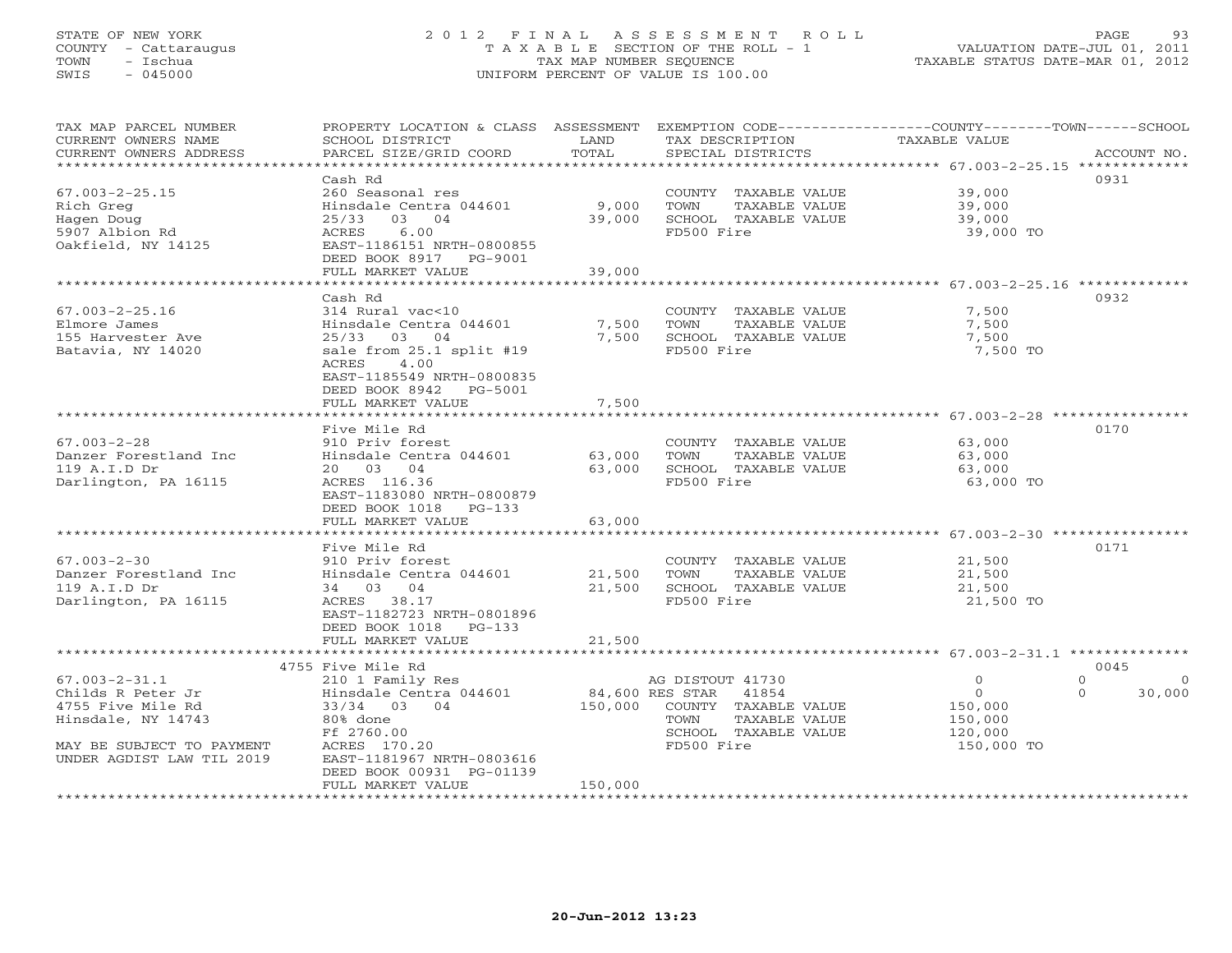### STATE OF NEW YORK 2 0 1 2 F I N A L A S S E S S M E N T R O L L PAGE 94 COUNTY - Cattaraugus T A X A B L E SECTION OF THE ROLL - 1 VALUATION DATE-JUL 01, 2011 TOWN - Ischua TAX MAP NUMBER SEQUENCE TAXABLE STATUS DATE-MAR 01, 2012 SWIS - 045000 UNIFORM PERCENT OF VALUE IS 100.00UNIFORM PERCENT OF VALUE IS 100.00

| TAX MAP PARCEL NUMBER<br>CURRENT OWNERS NAME<br>CURRENT OWNERS ADDRESS                                 | PROPERTY LOCATION & CLASS ASSESSMENT<br>SCHOOL DISTRICT<br>PARCEL SIZE/GRID COORD                                                                                            | LAND<br>TOTAL               | TAX DESCRIPTION<br>SPECIAL DISTRICTS                                                                     | EXEMPTION CODE-----------------COUNTY-------TOWN------SCHOOL<br><b>TAXABLE VALUE</b> | ACCOUNT NO.                |
|--------------------------------------------------------------------------------------------------------|------------------------------------------------------------------------------------------------------------------------------------------------------------------------------|-----------------------------|----------------------------------------------------------------------------------------------------------|--------------------------------------------------------------------------------------|----------------------------|
|                                                                                                        |                                                                                                                                                                              |                             |                                                                                                          |                                                                                      |                            |
| $67.003 - 2 - 31.3$<br>Witter Jeffery J<br>2777 Gile Hollow Rd<br>Ischua, NY 14746                     | 2777 Gile Hollow Rd<br>210 1 Family Res<br>Hinsdale Centra 044601<br>33 03 04<br>2.70<br>ACRES<br>EAST-1185066 NRTH-0804212<br>DEED BOOK 00973 PG-00180<br>FULL MARKET VALUE | 6,400<br>100,000<br>100,000 | RES STAR 41854<br>COUNTY TAXABLE VALUE<br>TOWN<br>TAXABLE VALUE<br>SCHOOL TAXABLE VALUE<br>FD500 Fire    | $\overline{0}$<br>100,000<br>100,000<br>70,000<br>100,000 TO                         | 0543<br>$\Omega$<br>30,000 |
|                                                                                                        | 2789 Gile Hollow Rd                                                                                                                                                          |                             |                                                                                                          |                                                                                      | 0592                       |
| $67.003 - 2 - 31.4$<br>Hunter George C<br>Hunter Kathy M<br>2789 Gile Hollow Rd<br>Hinsdale, NY 14743  | 270 Mfg housing<br>Hinsdale Centra 044601<br>33 03 04<br>1.72<br>ACRES<br>EAST-1184355 NRTH-0804326<br>DEED BOOK 906<br>PG-00838<br>FULL MARKET VALUE                        | 5,600<br>45,000<br>45,000   | SR STAR<br>41834<br>COUNTY TAXABLE VALUE<br>TOWN<br>TAXABLE VALUE<br>SCHOOL TAXABLE VALUE<br>FD500 Fire  | $\overline{0}$<br>45,000<br>45,000<br>$\Omega$<br>45,000 TO                          | 45,000<br>$\Omega$         |
|                                                                                                        | ************************                                                                                                                                                     | ***********                 |                                                                                                          | ****************** 67.003-2-31.5 ***************                                     |                            |
| $67.003 - 2 - 31.5$<br>Macclymont Diana R<br>1597 Lake George Rd<br>Seville, FL 32190                  | Gile Hollow Rd<br>314 Rural vac<10<br>Hinsdale Centra 044601<br>33 03 04<br>FRNT 235.00 DPTH 150.00<br>EAST-1183885 NRTH-0804385<br>DEED BOOK 897<br>PG-01054                | 5,000<br>5,000              | COUNTY TAXABLE VALUE<br>TOWN<br>TAXABLE VALUE<br>SCHOOL TAXABLE VALUE<br>FD500 Fire                      | 5,000<br>5,000<br>5,000<br>5,000 TO                                                  | 0760                       |
|                                                                                                        | FULL MARKET VALUE                                                                                                                                                            | 5,000                       |                                                                                                          |                                                                                      |                            |
|                                                                                                        | 2783 Gile Hollow Rd                                                                                                                                                          |                             |                                                                                                          |                                                                                      | 0612                       |
| $67.003 - 2 - 31.6$<br>Tingley Colby M<br>Tingley Tammy L<br>2783 Gile Hollow Rd<br>Hinsdale, NY 14743 | 270 Mfg housing<br>Hinsdale Centra 044601<br>30 03 04<br>FRNT 330.00 DPTH 44.00<br>EAST-1184780 NRTH-0804313<br>DEED BOOK 2995<br>PG-8001                                    | 1,400<br>31,500             | 41854<br>RES STAR<br>COUNTY TAXABLE VALUE<br>TOWN<br>TAXABLE VALUE<br>SCHOOL TAXABLE VALUE<br>FD500 Fire | $\overline{O}$<br>31,500<br>31,500<br>1,500<br>31,500 TO                             | $\cap$<br>30,000           |
|                                                                                                        | FULL MARKET VALUE                                                                                                                                                            | 31,500                      |                                                                                                          |                                                                                      |                            |
|                                                                                                        | 4762 Five Mile Rd                                                                                                                                                            |                             |                                                                                                          |                                                                                      | 0796                       |
| $67.003 - 2 - 31.7$<br>Moshier Dennis L<br>4760 Five Mile Rd<br>Hinsdale, NY 14743                     | 280 Res Multiple<br>Hinsdale Centra 044601<br>33/34 03 04<br>ACRES<br>9.30<br>EAST-1183440 NRTH-0803829<br>DEED BOOK 12002 PG-5001<br>FULL MARKET VALUE                      | 11,500<br>87,500<br>87,500  | RES STAR 41854<br>COUNTY TAXABLE VALUE<br>TOWN<br>TAXABLE VALUE<br>SCHOOL TAXABLE VALUE<br>FD500 Fire    | $\overline{O}$<br>87,500<br>87,500<br>57,500<br>87,500 TO                            | $\Omega$<br>30,000         |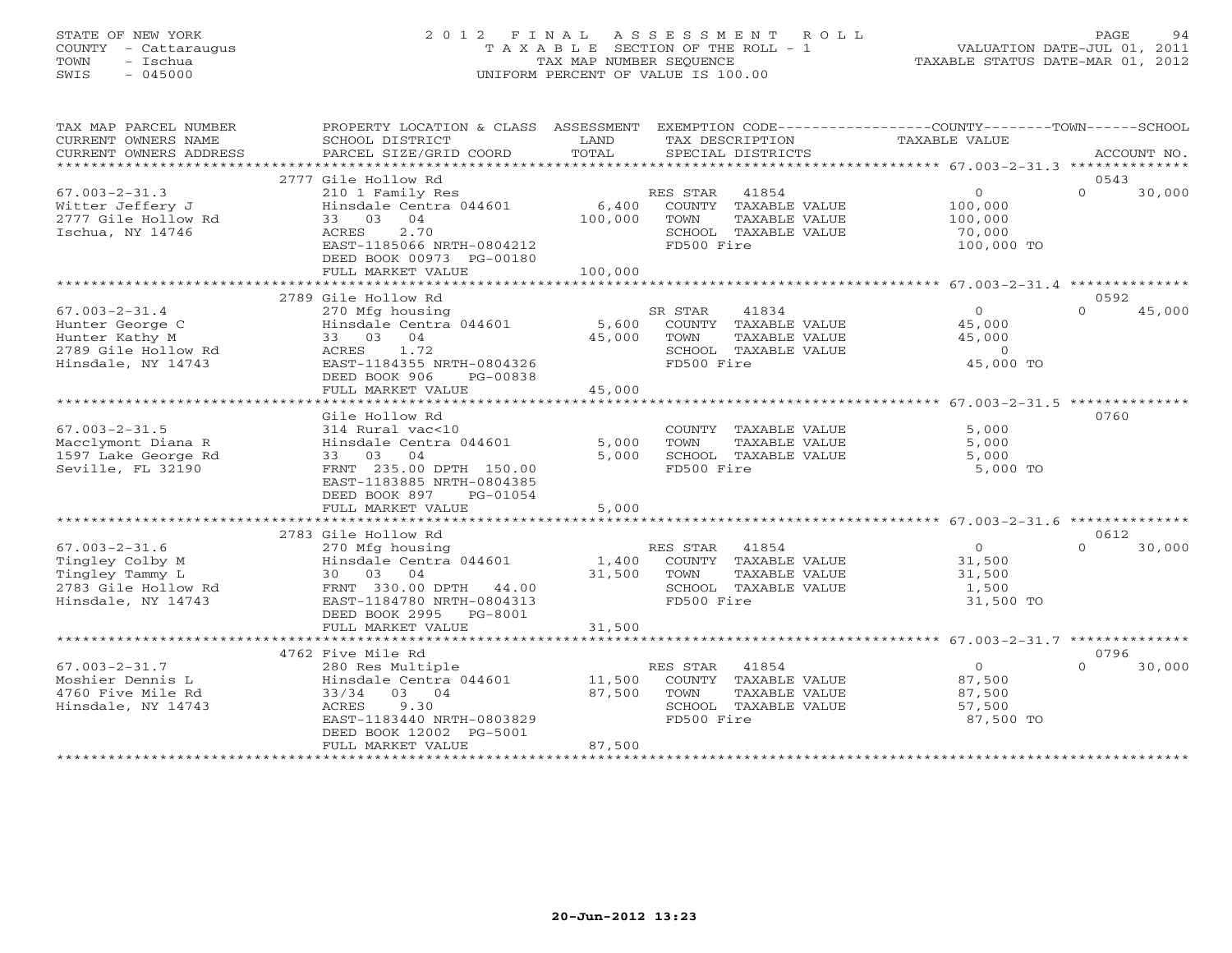# STATE OF NEW YORK 2 0 1 2 F I N A L A S S E S S M E N T R O L L PAGE 95 COUNTY - Cattaraugus T A X A B L E SECTION OF THE ROLL - 1 VALUATION DATE-JUL 01, 2011 TOWN - Ischua TAX MAP NUMBER SEQUENCE TAXABLE STATUS DATE-MAR 01, 2012 SWIS - 045000 UNIFORM PERCENT OF VALUE IS 100.00

| TAX MAP PARCEL NUMBER<br>CURRENT OWNERS NAME<br>CURRENT OWNERS ADDRESS                                           | PROPERTY LOCATION & CLASS ASSESSMENT<br>SCHOOL DISTRICT<br>PARCEL SIZE/GRID COORD                                                                                                                     | LAND<br>TOTAL              | TAX DESCRIPTION<br>SPECIAL DISTRICTS                                                                     | EXEMPTION CODE-----------------COUNTY-------TOWN------SCHOOL<br>TAXABLE VALUE                            | ACCOUNT NO.                |
|------------------------------------------------------------------------------------------------------------------|-------------------------------------------------------------------------------------------------------------------------------------------------------------------------------------------------------|----------------------------|----------------------------------------------------------------------------------------------------------|----------------------------------------------------------------------------------------------------------|----------------------------|
| ************************<br>$67.003 - 2 - 31.8$<br>Tri Delta Holdings, LLC<br>Drawer 32<br>Coudersport, PA 16915 | Five Mile Rd<br>910 Priv forest<br>Hinsdale Centra 044601<br>03<br>$\bigcirc$ 4<br>33/34<br>Ff 800.00<br>ACRES<br>97.10<br>EAST-1184495 NRTH-0803329                                                  | 52,000<br>52,000           | COUNTY TAXABLE VALUE<br>TOWN<br>TAXABLE VALUE<br>SCHOOL TAXABLE VALUE<br>FD500 Fire                      | 52,000<br>52,000<br>52,000<br>52,000 TO                                                                  | 0864                       |
|                                                                                                                  | DEED BOOK 7082<br>PG-5001<br>FULL MARKET VALUE<br>********************                                                                                                                                | 52,000                     |                                                                                                          |                                                                                                          |                            |
| $67.003 - 2 - 32$<br>Cobado Kent<br>Cobado Barbara K<br>4544 Five Mile Rd<br>Allegany, NY 14706                  | Five Mile Rd<br>105 Vac farmland<br>Hinsdale Centra 044601<br>33 03 04<br>ACRES 15.35<br>EAST-1181192 NRTH-0800612<br>DEED BOOK 825<br>PG-01000<br>FULL MARKET VALUE                                  | 16,000<br>16,000<br>16,000 | COUNTY TAXABLE VALUE<br>TAXABLE VALUE<br>TOWN<br>SCHOOL TAXABLE VALUE<br>FD500 Fire                      | 16,000<br>16,000<br>16,000<br>16,000 TO                                                                  | 0196                       |
|                                                                                                                  | ************************                                                                                                                                                                              | *************              |                                                                                                          | ******************************* 67.003-2-33.2 **************                                             |                            |
| $67.003 - 2 - 33.2$<br>Easton Kevin A<br>Easton Nancy A<br>4773 Five Mile Rd<br>Hinsdale, NY 14743               | 4773 Five Mile Rd<br>210 1 Family Res<br>Hinsdale Centra 044601<br>34 03 04<br>FRNT 101.00 DPTH 315.00<br>BANK<br>017<br>EAST-1183307 NRTH-0804149<br>DEED BOOK 00957 PG-00945                        | 3,000<br>57,000            | RES STAR<br>41854<br>COUNTY TAXABLE VALUE<br>TOWN<br>TAXABLE VALUE<br>SCHOOL TAXABLE VALUE<br>FD500 Fire | $\circ$<br>57,000<br>57,000<br>27,000<br>57,000 TO                                                       | 0613<br>$\Omega$<br>30,000 |
|                                                                                                                  | FULL MARKET VALUE                                                                                                                                                                                     | 57,000                     |                                                                                                          |                                                                                                          |                            |
| $67.003 - 2 - 34$<br>Macclymont Dianna<br>1597 Lake George Rd<br>Seville, FL 32190                               | Gile Hollow Rd<br>210 1 Family Res<br>Hinsdale Centra 044601<br>34 03 04<br>FRNT 300.00 DPTH 100.00<br>EAST-1183718 NRTH-0804452<br>DEED BOOK 720<br>PG-00528                                         | 4,400<br>67,500            | RES STAR<br>41854<br>COUNTY TAXABLE VALUE<br>TOWN<br>TAXABLE VALUE<br>SCHOOL TAXABLE VALUE<br>FD500 Fire | $\overline{O}$<br>67,500<br>67,500<br>37,500<br>67,500 TO                                                | 0296<br>$\Omega$<br>30,000 |
|                                                                                                                  | FULL MARKET VALUE<br>****************************                                                                                                                                                     | 67,500                     |                                                                                                          |                                                                                                          |                            |
| $67.003 - 2 - 35$<br>Worden Fred<br>55 St John St<br>Lancaster, NY 14086                                         | 4841 Hardscramble Rd<br>260 Seasonal res<br>Hinsdale Centra 044601<br>04<br>34 03<br>FRNT 264.00 DPTH 140.00<br>$0.87$ BANK<br>ACRES<br>017<br>EAST-1185785 NRTH-0804653<br>DEED BOOK 8840<br>PG-5001 | 4,700<br>26,000            | COUNTY TAXABLE VALUE<br>TOWN<br>TAXABLE VALUE<br>SCHOOL TAXABLE VALUE<br>FD500 Fire                      | ******************************** 67.003-2-35 ****************<br>26,000<br>26,000<br>26,000<br>26,000 TO | 0373                       |
| *********************                                                                                            | FULL MARKET VALUE                                                                                                                                                                                     | 26,000                     |                                                                                                          |                                                                                                          |                            |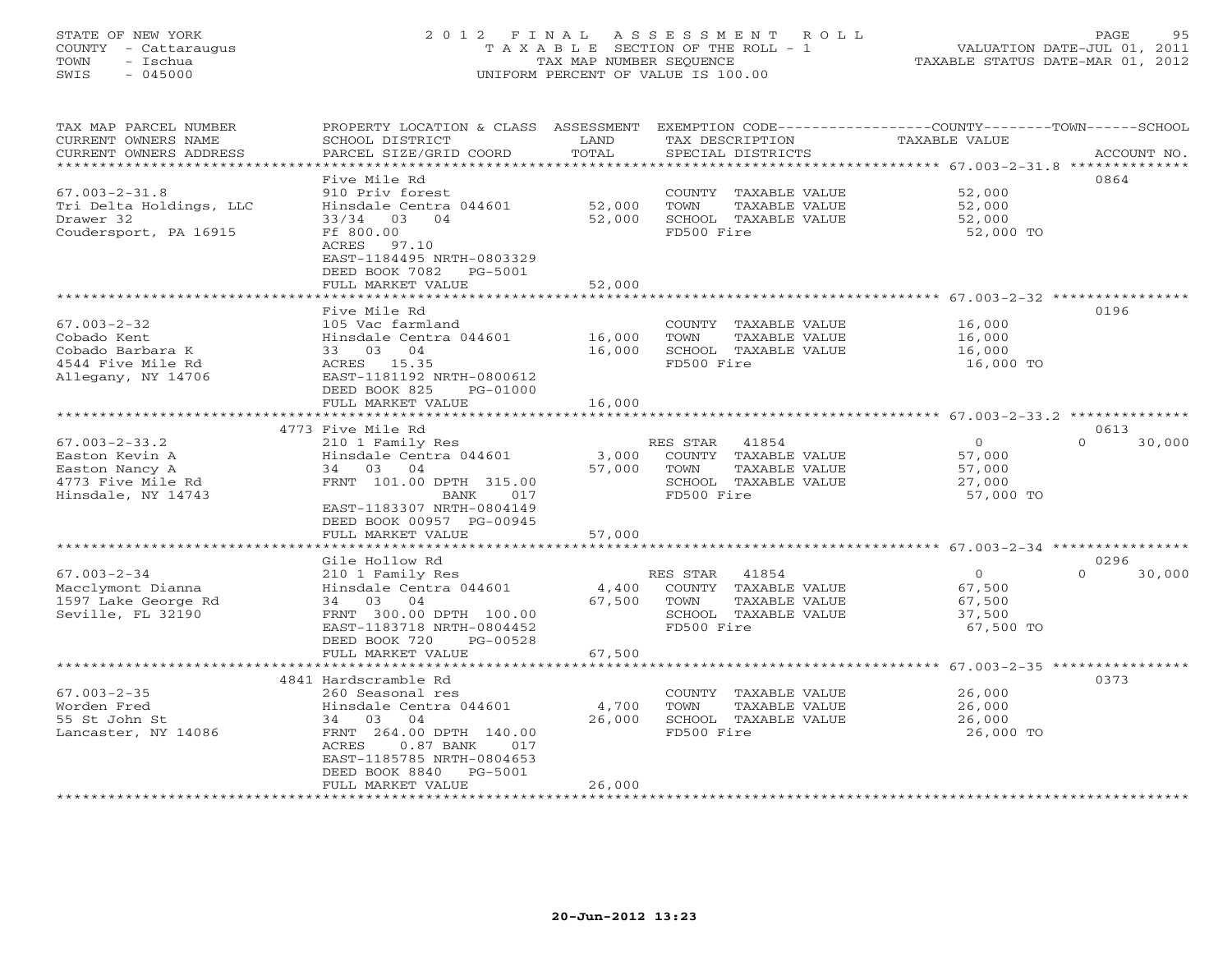# STATE OF NEW YORK 2 0 1 2 F I N A L A S S E S S M E N T R O L L PAGE 96 COUNTY - Cattaraugus T A X A B L E SECTION OF THE ROLL - 1 VALUATION DATE-JUL 01, 2011 TOWN - Ischua TAX MAP NUMBER SEQUENCE TAXABLE STATUS DATE-MAR 01, 2012 SWIS - 045000 UNIFORM PERCENT OF VALUE IS 100.00

| TAX MAP PARCEL NUMBER<br>CURRENT OWNERS NAME<br>CURRENT OWNERS ADDRESS<br>***********************                                                               | PROPERTY LOCATION & CLASS ASSESSMENT<br>SCHOOL DISTRICT<br>PARCEL SIZE/GRID COORD                                                                                                                      | LAND<br>TOTAL              | EXEMPTION CODE-----------------COUNTY-------TOWN-----SCHOOL<br>TAX DESCRIPTION<br>SPECIAL DISTRICTS      | TAXABLE VALUE                                                                              | ACCOUNT NO.        |
|-----------------------------------------------------------------------------------------------------------------------------------------------------------------|--------------------------------------------------------------------------------------------------------------------------------------------------------------------------------------------------------|----------------------------|----------------------------------------------------------------------------------------------------------|--------------------------------------------------------------------------------------------|--------------------|
| $67.003 - 2 - 36$<br>Lounsberry William<br>4827 Hardscramble Rd<br>Hinsdale, NY 14743                                                                           | 4827 Hardscramble Rd<br>210 1 Family Res<br>Hinsdale Centra 044601<br>03 04<br>34<br>FRNT 197.90 DPTH 175.00<br>EAST-1185562 NRTH-0804580<br>DEED BOOK 14672 PG-2001<br>FULL MARKET VALUE              | 4,900<br>27,100<br>27,100  | COUNTY TAXABLE VALUE<br>TAXABLE VALUE<br>TOWN<br>SCHOOL TAXABLE VALUE<br>FD500 Fire                      | 27,100<br>27,100<br>27,100<br>27,100 TO                                                    | 0319               |
| $67.003 - 2 - 37$<br>Shawley Revocable Trust Thomas Hinsdale Centra 044601<br>Shawley Revocable Trust Kay J<br>7800 Tropical Ln<br>Homosassa, FL 34448          | Hardscramble Rd<br>260 Seasonal res<br>34 03<br>04<br>FRNT 230.00 DPTH 192.00<br>ACRES<br>1.01<br>EAST-1185359 NRTH-0804528<br>DEED BOOK 12832 PG-9004<br>FULL MARKET VALUE                            | 800<br>20,000<br>20,000    | COUNTY<br>TAXABLE VALUE<br>TOWN<br>TAXABLE VALUE<br>SCHOOL TAXABLE VALUE<br>FD500 Fire                   | 20,000<br>20,000<br>20,000<br>20,000 TO<br>****************************** 67.003-2-38 **** | 0416               |
| $67.003 - 2 - 38$<br>Shawley Revocable Trust Thomas Hinsdale Centra 044601<br>Shawley Revocable Trust Kay J 34 03 04<br>7800 Tropical Ln<br>Homosassa, FL 34448 | Hardscramble Rd<br>322 Rural vac>10<br>25.55<br>ACRES<br>EAST-1185541 NRTH-0805164<br>DEED BOOK 12832 PG-9004<br>FULL MARKET VALUE                                                                     | 20,000<br>20,000<br>20,000 | COUNTY TAXABLE VALUE<br>TAXABLE VALUE<br>TOWN<br>SCHOOL TAXABLE VALUE<br>FD500 Fire                      | 20,000<br>20,000<br>20,000<br>20,000 TO                                                    | 0415               |
|                                                                                                                                                                 | 2784 Gile Hollow Rd                                                                                                                                                                                    |                            |                                                                                                          |                                                                                            | 0193               |
| $67.003 - 2 - 39$<br>Tingley Vaughn C<br>Akeley Penny<br>2784 Gile Hollow Rd<br>Ischua, NY 14743                                                                | 210 1 Family Res<br>Hinsdale Centra 044601<br>34 03<br>04<br>ACRES<br>1.33 BANK<br>032<br>EAST-1184866 NRTH-0804569<br>DEED BOOK 00989 PG-00284                                                        | 5,300<br>55,500            | RES STAR<br>41854<br>COUNTY TAXABLE VALUE<br>TOWN<br>TAXABLE VALUE<br>SCHOOL TAXABLE VALUE<br>FD500 Fire | $\Omega$<br>55,500<br>55,500<br>25,500<br>55,500 TO                                        | $\Omega$<br>30,000 |
|                                                                                                                                                                 | FULL MARKET VALUE                                                                                                                                                                                      | 55,500                     |                                                                                                          |                                                                                            |                    |
| $67.003 - 2 - 40$<br>Calabro Anthony<br>Calabro Catherine<br>7097 Cade Rd<br>Brown City, MI 48416                                                               | Five Mile Rd<br>271 Mfg housings<br>Hinsdale Centra 044601<br>04<br>34 03<br>1.73<br>ACRES<br>EAST-1183836 NRTH-0804644<br>DEED BOOK 00983 PG-01150<br>FULL MARKET VALUE<br>************************** | 5,600<br>46,000<br>46,000  | COUNTY TAXABLE VALUE<br>TOWN<br>TAXABLE VALUE<br>SCHOOL TAXABLE VALUE<br>FD500 Fire                      | 46,000<br>46,000<br>46,000<br>46,000 TO                                                    | 0202               |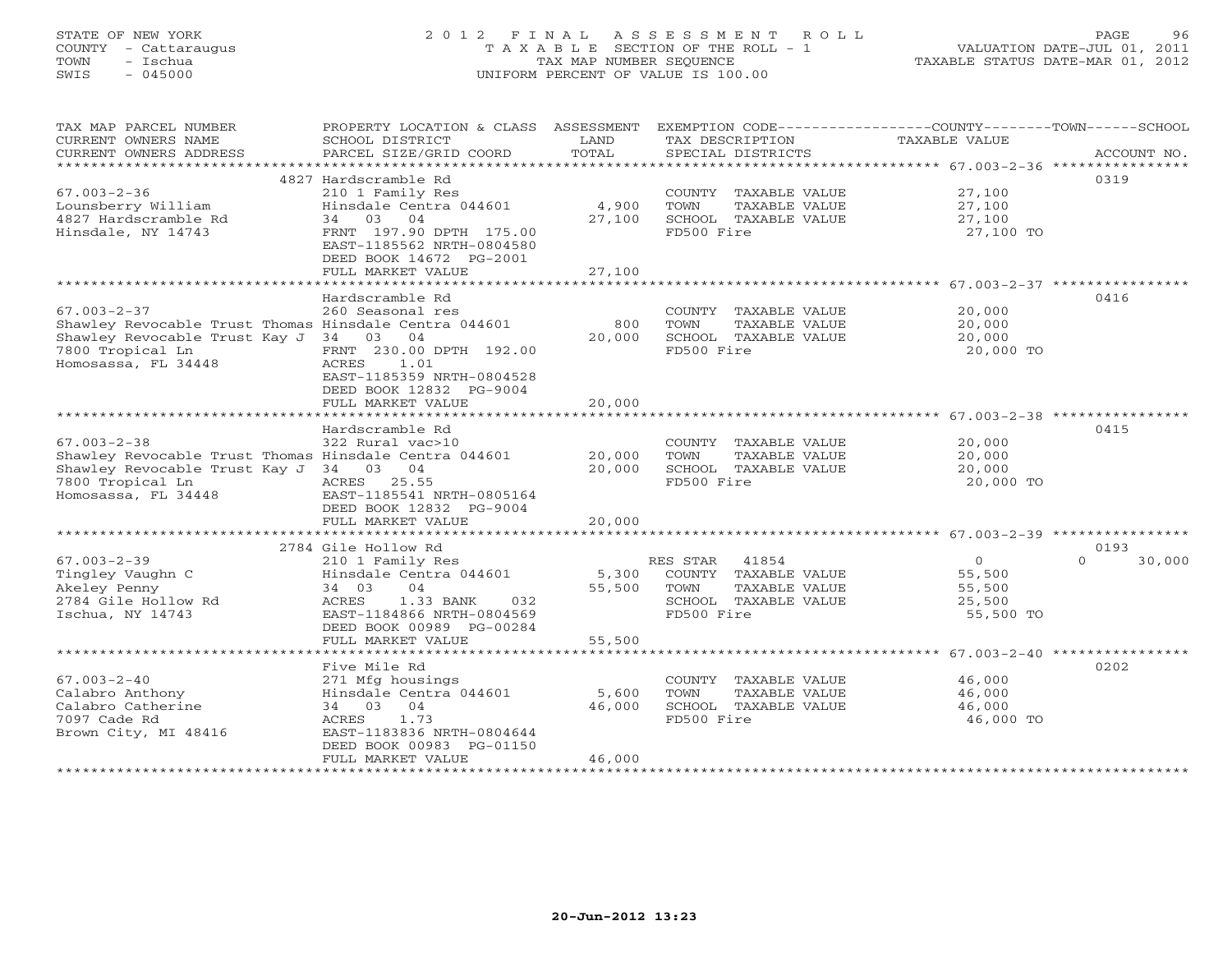# STATE OF NEW YORK 2 0 1 2 F I N A L A S S E S S M E N T R O L L PAGE 97 COUNTY - Cattaraugus T A X A B L E SECTION OF THE ROLL - 1 VALUATION DATE-JUL 01, 2011 TOWN - Ischua TAX MAP NUMBER SEQUENCE TAXABLE STATUS DATE-MAR 01, 2012 SWIS - 045000 UNIFORM PERCENT OF VALUE IS 100.00

| TAX MAP PARCEL NUMBER<br>CURRENT OWNERS NAME | PROPERTY LOCATION & CLASS ASSESSMENT EXEMPTION CODE---------------COUNTY-------TOWN------SCHOOL<br>SCHOOL DISTRICT | LAND             |                | TAX DESCRIPTION                       | <b>TAXABLE VALUE</b>                               |                |             |
|----------------------------------------------|--------------------------------------------------------------------------------------------------------------------|------------------|----------------|---------------------------------------|----------------------------------------------------|----------------|-------------|
| CURRENT OWNERS ADDRESS                       | PARCEL SIZE/GRID COORD                                                                                             | TOTAL            |                | SPECIAL DISTRICTS                     |                                                    |                | ACCOUNT NO. |
|                                              |                                                                                                                    |                  |                |                                       |                                                    |                |             |
|                                              | 4812 Five Mile Rd                                                                                                  |                  |                |                                       |                                                    | 0026<br>$\cap$ |             |
| $67.003 - 2 - 41$<br>Adams Peter W III       | 270 Mfg housing<br>Hinsdale Centra 044601                                                                          |                  | RES STAR 41854 |                                       | $\Omega$<br>30,000                                 |                | 30,000      |
| Tomljenovich Amanda R                        | 34 03 04                                                                                                           | 3,300<br>30,000  | TOWN           | COUNTY TAXABLE VALUE<br>TAXABLE VALUE | 30,000                                             |                |             |
| 4812 Five Mile Rd                            | FRNT 148.00 DPTH 150.00                                                                                            |                  |                | SCHOOL TAXABLE VALUE                  | $\Omega$                                           |                |             |
| Hinsdale, NY 14743                           | EAST-1183774 NRTH-0804779                                                                                          |                  | FD500 Fire     |                                       | 30,000 TO                                          |                |             |
|                                              | DEED BOOK 7554<br>PG-8001                                                                                          |                  |                |                                       |                                                    |                |             |
|                                              | FULL MARKET VALUE                                                                                                  | 30,000           |                |                                       |                                                    |                |             |
|                                              |                                                                                                                    |                  |                |                                       |                                                    |                |             |
|                                              | 4832 Five Mile Rd                                                                                                  |                  |                |                                       |                                                    | 0122           |             |
| $67.003 - 2 - 42$                            | 271 Mfg housings                                                                                                   |                  | SR STAR        | 41834                                 | $\overline{O}$                                     | $\Omega$       | 59,500      |
| Converse Lawrence L                          | Hinsdale Centra 044601                                                                                             |                  |                | 5,100 COUNTY TAXABLE VALUE            | 59,500                                             |                |             |
| Kennedy Holly A                              | 34 03 04                                                                                                           | 59,500           | TOWN           | TAXABLE VALUE                         | 59,500                                             |                |             |
| Neil Converse                                | 1.15<br>ACRES                                                                                                      |                  | FD500 Fire     | SCHOOL TAXABLE VALUE                  | $\Omega$<br>59,500 TO                              |                |             |
| 4826 Five Mile Rd<br>Hinsdale, NY 14743      | EAST-1184058 NRTH-0805335<br>DEED BOOK 4706<br>PG-5001                                                             |                  |                |                                       |                                                    |                |             |
|                                              | FULL MARKET VALUE                                                                                                  | 59,500           |                |                                       |                                                    |                |             |
|                                              | ******************************                                                                                     | ************     |                |                                       | ********************* 67.003-2-43.1 ************** |                |             |
|                                              | 2792 Gile Hollow                                                                                                   |                  |                |                                       |                                                    | 0515           |             |
| $67.003 - 2 - 43.1$                          | 312 Vac w/imprv                                                                                                    |                  |                | COUNTY TAXABLE VALUE                  | 33,000                                             |                |             |
| Calabro Charles V                            | Hinsdale Centra 044601                                                                                             | 31,100           | TOWN           | TAXABLE VALUE                         | 33,000                                             |                |             |
| Price Donald Roy                             | 04<br>34 03                                                                                                        | 33,000           |                | SCHOOL TAXABLE VALUE                  | 33,000                                             |                |             |
| 1302 Michigan Ave                            | ACRES 37.35                                                                                                        |                  | FD500 Fire     |                                       | 33,000 TO                                          |                |             |
| Niagara Falls, NY 14305                      | EAST-1184608 NRTH-0805225                                                                                          |                  |                |                                       |                                                    |                |             |
|                                              | DEED BOOK 880<br>PG-00176                                                                                          |                  |                |                                       |                                                    |                |             |
|                                              | FULL MARKET VALUE                                                                                                  | 33,000           |                |                                       |                                                    |                |             |
|                                              | 4826 Five Mile Rd                                                                                                  |                  |                |                                       |                                                    | 0614           |             |
| $67.003 - 2 - 43.2$                          | 210 1 Family Res                                                                                                   |                  |                | COUNTY TAXABLE VALUE                  | 72,500                                             |                |             |
| Converse Lawrence L                          | Hinsdale Centra 044601                                                                                             | 7,700            | TOWN           | TAXABLE VALUE                         | 72,500                                             |                |             |
| Converse Neil L                              | 34 03 04                                                                                                           | 72,500           |                | SCHOOL TAXABLE VALUE                  | 72,500                                             |                |             |
| 4826 Five Mile Rd                            | 4.35<br>ACRES                                                                                                      |                  | FD500 Fire     |                                       | 72,500 TO                                          |                |             |
| Ischua, NY 14743                             | EAST-1184062 NRTH-0805031                                                                                          |                  |                |                                       |                                                    |                |             |
|                                              | DEED BOOK 815<br>PG-00899                                                                                          |                  |                |                                       |                                                    |                |             |
|                                              | FULL MARKET VALUE                                                                                                  | 72,500           |                |                                       |                                                    |                |             |
|                                              |                                                                                                                    |                  |                |                                       |                                                    |                |             |
|                                              | Gile Hollow Rd                                                                                                     |                  |                |                                       |                                                    | 0235           |             |
| $67.004 - 1 - 1.1$                           | 312 Vac w/imprv                                                                                                    |                  |                | COUNTY TAXABLE VALUE                  | 20,000                                             |                |             |
| Taylor Joshua A<br>2661 Gile Hollow Rd       | Hinsdale Centra 044601<br>18 03 04                                                                                 | 19,000<br>20,000 | TOWN           | TAXABLE VALUE<br>SCHOOL TAXABLE VALUE | 20,000<br>20,000                                   |                |             |
| Hinsdale, NY 14743                           | ACRES 19.60                                                                                                        |                  | FD500 Fire     |                                       | 20,000 TO                                          |                |             |
|                                              | EAST-1190873 NRTH-0805296                                                                                          |                  |                |                                       |                                                    |                |             |
|                                              | DEED BOOK 15023 PG-2002                                                                                            |                  |                |                                       |                                                    |                |             |
|                                              | FULL MARKET VALUE                                                                                                  | 20,000           |                |                                       |                                                    |                |             |
|                                              |                                                                                                                    |                  |                |                                       |                                                    |                |             |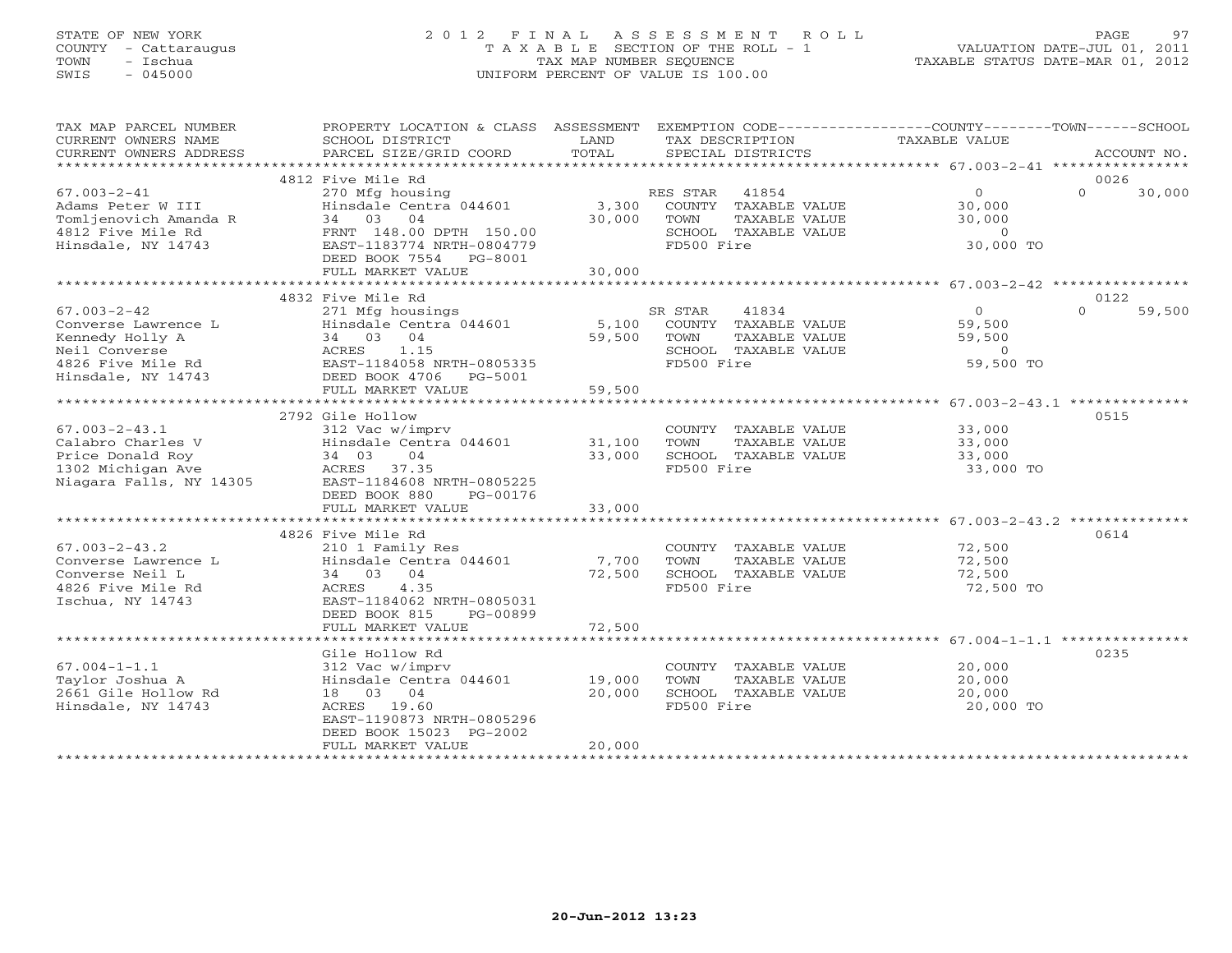# STATE OF NEW YORK 2 0 1 2 F I N A L A S S E S S M E N T R O L L PAGE 98 COUNTY - Cattaraugus T A X A B L E SECTION OF THE ROLL - 1 VALUATION DATE-JUL 01, 2011 TOWN - Ischua TAX MAP NUMBER SEQUENCE TAXABLE STATUS DATE-MAR 01, 2012 SWIS - 045000 UNIFORM PERCENT OF VALUE IS 100.00

| TAX MAP PARCEL NUMBER<br>CURRENT OWNERS NAME<br>CURRENT OWNERS ADDRESS                                 | PROPERTY LOCATION & CLASS ASSESSMENT<br>SCHOOL DISTRICT<br>PARCEL SIZE/GRID COORD                                                                                                                                                                      | LAND<br>TOTAL           | EXEMPTION CODE-----------------COUNTY-------TOWN------SCHOOL<br>TAX DESCRIPTION<br>SPECIAL DISTRICTS                                                                                                                    | TAXABLE VALUE                                                                                                                                            |                                      | ACCOUNT NO.                                          |
|--------------------------------------------------------------------------------------------------------|--------------------------------------------------------------------------------------------------------------------------------------------------------------------------------------------------------------------------------------------------------|-------------------------|-------------------------------------------------------------------------------------------------------------------------------------------------------------------------------------------------------------------------|----------------------------------------------------------------------------------------------------------------------------------------------------------|--------------------------------------|------------------------------------------------------|
|                                                                                                        |                                                                                                                                                                                                                                                        |                         |                                                                                                                                                                                                                         |                                                                                                                                                          |                                      |                                                      |
|                                                                                                        | 4845 Steward Rd                                                                                                                                                                                                                                        |                         |                                                                                                                                                                                                                         |                                                                                                                                                          |                                      | 0545                                                 |
| $67.004 - 1 - 1.2$<br>See Edgar J Jr<br>See Lisa M<br>4845 Steward Rd<br>Ischua, NY 14743              | 210 1 Family Res<br>Hinsdale Centra 044601<br>18 03 04<br>5.74 BANK 017<br>ACRES<br>EAST-1190104 NRTH-0805088<br>DEED BOOK 3336 PG-7001                                                                                                                |                         | RES STAR 41854<br>8,800 COUNTY TAXABLE VALUE<br>69,500 TOWN<br>TAXABLE VALUE<br>SCHOOL TAXABLE VALUE<br>FD500 Fire                                                                                                      | $\overline{0}$<br>69,500<br>69,500<br>39,500<br>69,500 TO                                                                                                | $\Omega$                             | 30,000                                               |
|                                                                                                        | FULL MARKET VALUE                                                                                                                                                                                                                                      | 69,500                  |                                                                                                                                                                                                                         |                                                                                                                                                          |                                      |                                                      |
|                                                                                                        |                                                                                                                                                                                                                                                        |                         |                                                                                                                                                                                                                         |                                                                                                                                                          |                                      |                                                      |
| $67.004 - 1 - 1.3$<br>Haynoski Emil V<br>Haynoski Celia A<br>2491 Gile Hollow Rd<br>Hinsdale, NY 14743 | 2491 Gile Hollow Rd<br>280 Res Multiple WVET C/T<br>Hinsdale Centra 044601 10,900 AGED C/T<br>18 03 04<br>130,000 SR STAR<br>RES ST M<br>COUNTY COUNTY<br>3.10<br>ACRES<br>EAST-1190592 NRTH-0804661<br>DEED BOOK 860<br>PG-00571<br>FULL MARKET VALUE |                         | 75 PCT OF VALUE USED FOR EXEMPTION PURPOSES<br>WVET C/T 41121<br>41801<br>41834<br>RES ST MH 41864<br>COUNTY TAXABLE VALUE<br>TOWN TAXABLE VALUE<br>TOWN<br>TAXABLE VALUE<br>130,000 SCHOOL TAXABLE VALUE<br>FD500 Fire | 12,000<br>$\frac{12}{12}$ , 000 $\frac{12}{12}$ , 000<br>42, 750 42, 750<br>$\overline{0}$<br>$\overline{0}$<br>75,250<br>75,250<br>65,090<br>130,000 TO | 12,000<br>$\overline{0}$<br>$\Omega$ | 0720<br>$\circ$<br>$\overline{0}$<br>62,200<br>2,710 |
|                                                                                                        |                                                                                                                                                                                                                                                        |                         |                                                                                                                                                                                                                         |                                                                                                                                                          |                                      |                                                      |
|                                                                                                        | 4835 Stewart Rd                                                                                                                                                                                                                                        |                         |                                                                                                                                                                                                                         |                                                                                                                                                          |                                      | 0721                                                 |
| $67.004 - 1 - 1.4$<br>Yehl Adam<br>Yehl Jill<br>4835 Steward Rd<br>Ischua, NY 14743                    | 210 1 Family Res<br>Hinsdale Centra 044601 10,000<br>18 03 04<br>7.40<br>ACRES<br>EAST-1190126 NRTH-0804373<br>DEED BOOK 1003 PG-1046                                                                                                                  | 106,000 TOWN            | RES STAR 41854<br>COUNTY TAXABLE VALUE<br>TAXABLE VALUE<br>SCHOOL TAXABLE VALUE<br>FD500 Fire                                                                                                                           | $\overline{0}$<br>106,000<br>106,000<br>76,000<br>106,000 TO                                                                                             | $\Omega$                             | 30,000                                               |
|                                                                                                        | FULL MARKET VALUE                                                                                                                                                                                                                                      | 106,000                 |                                                                                                                                                                                                                         |                                                                                                                                                          |                                      |                                                      |
|                                                                                                        |                                                                                                                                                                                                                                                        |                         |                                                                                                                                                                                                                         |                                                                                                                                                          |                                      |                                                      |
| $67.004 - 1 - 1.5$<br>Jones Patrick M<br>4840 Steward Rd<br>Hinsdale, NY 14743                         | 4840 Steward Rd<br>210 1 Family Res<br>Hinsdale Centra 044601 8,100 COUNTY TAXABLE VALUE<br>18 03 04<br>4.90<br>ACRES<br>EAST-1190609 NRTH-0804259<br>DEED BOOK 2331 PG-2001                                                                           |                         | RES STAR 41854<br>84,000 TOWN<br>TAXABLE VALUE<br>SCHOOL TAXABLE VALUE<br>FD500 Fire                                                                                                                                    | $\overline{0}$<br>84,000<br>84,000<br>54,000<br>84,000 TO                                                                                                | $\cap$                               | 0808<br>30,000                                       |
|                                                                                                        | FULL MARKET VALUE                                                                                                                                                                                                                                      | 84,000                  |                                                                                                                                                                                                                         |                                                                                                                                                          |                                      |                                                      |
|                                                                                                        |                                                                                                                                                                                                                                                        |                         |                                                                                                                                                                                                                         |                                                                                                                                                          |                                      |                                                      |
| $67.004 - 1 - 1.6$<br>Magee Charles F<br>Magee Terri L<br>4889 Steward Rd<br>Hinsdale, NY 14743        | Steward Rd<br>314 Rural vac<10<br>Hinsdale Centra 044601<br>18 03 04<br>3.20<br>ACRES<br>EAST-1190080 NRTH-0805543<br>DEED BOOK 00978 PG-01002<br>FULL MARKET VALUE                                                                                    | 6,800<br>6,800<br>6,800 | COUNTY TAXABLE VALUE<br>TOWN TAXABLE VALUE<br>TOWN<br>TAXABLE VALUE<br>SCHOOL TAXABLE VALUE<br>FD500 Fire                                                                                                               | 6,800<br>6,800<br>6,800<br>6,800 TO                                                                                                                      |                                      | 0856                                                 |
|                                                                                                        |                                                                                                                                                                                                                                                        |                         |                                                                                                                                                                                                                         |                                                                                                                                                          |                                      |                                                      |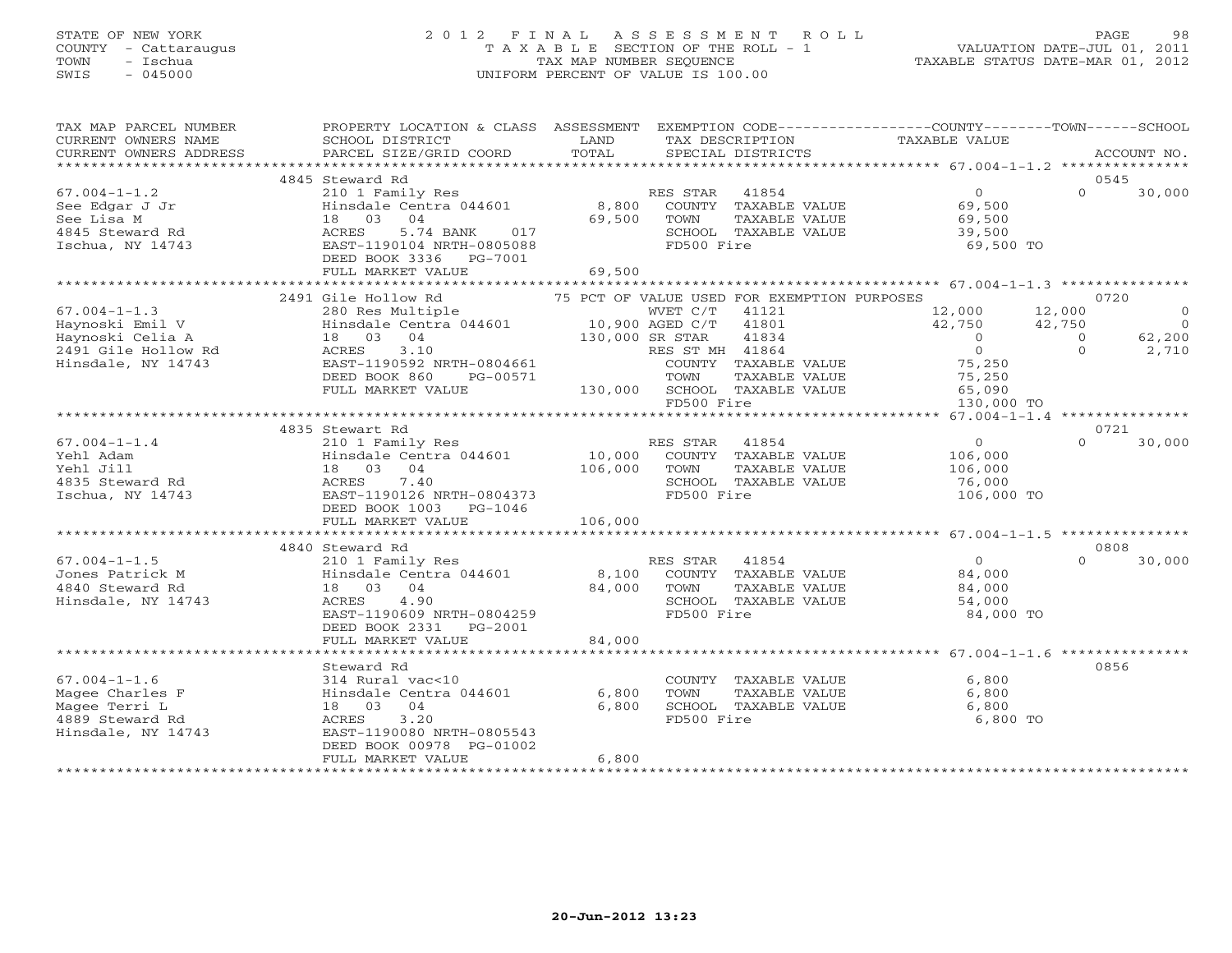# STATE OF NEW YORK 2 0 1 2 F I N A L A S S E S S M E N T R O L L PAGE 99 COUNTY - Cattaraugus T A X A B L E SECTION OF THE ROLL - 1 VALUATION DATE-JUL 01, 2011 TOWN - Ischua TAX MAP NUMBER SEQUENCE TAXABLE STATUS DATE-MAR 01, 2012 SWIS - 045000 UNIFORM PERCENT OF VALUE IS 100.00

| TAX MAP PARCEL NUMBER<br>CURRENT OWNERS NAME<br>CURRENT OWNERS ADDRESS | PROPERTY LOCATION & CLASS ASSESSMENT<br>SCHOOL DISTRICT<br>PARCEL SIZE/GRID COORD | LAND<br>TOTAL   | EXEMPTION CODE-----------------COUNTY-------TOWN------SCHOOL<br>TAX DESCRIPTION<br>SPECIAL DISTRICTS | TAXABLE VALUE  | ACCOUNT NO.        |
|------------------------------------------------------------------------|-----------------------------------------------------------------------------------|-----------------|------------------------------------------------------------------------------------------------------|----------------|--------------------|
| *************************                                              |                                                                                   |                 |                                                                                                      |                |                    |
|                                                                        | 2374 Gile Hollow Rd                                                               |                 |                                                                                                      |                | 0008               |
| $67.004 - 1 - 2$                                                       | 210 1 Family Res                                                                  |                 | COUNTY TAXABLE VALUE                                                                                 | 150,000        |                    |
| Donald Anderson Family Trust                                           | Hinsdale Centra 044601                                                            | 32,700          | TOWN<br>TAXABLE VALUE                                                                                | 150,000        |                    |
| Attn: Kristen Chambers                                                 | 18  03  04                                                                        | 150,000         | SCHOOL TAXABLE VALUE                                                                                 | 150,000        |                    |
| Trustee                                                                | $67.004 - 1 - 1.7$ combined                                                       |                 | FD500 Fire                                                                                           | 150,000 TO     |                    |
| 1 Stoneman Ave                                                         | ACRES 44.80                                                                       |                 |                                                                                                      |                |                    |
| Lakewood, NY 14750                                                     | EAST-1191689 NRTH-0805285                                                         |                 |                                                                                                      |                |                    |
|                                                                        | DEED BOOK 883<br>PG-01085                                                         |                 |                                                                                                      |                |                    |
|                                                                        | FULL MARKET VALUE                                                                 | 150,000         |                                                                                                      |                |                    |
|                                                                        |                                                                                   |                 |                                                                                                      |                |                    |
|                                                                        | 2330 Gile Hollow Rd                                                               |                 |                                                                                                      |                | 0093               |
| $67.004 - 1 - 3.1$                                                     | 240 Rural res                                                                     |                 | WVET C/T 41121                                                                                       | 12,000         | 12,000<br>$\Omega$ |
| Chambers Glen                                                          | Hinsdale Centra 044601                                                            | 68,600 RES STAR | 41854                                                                                                | $\circ$        | $\Omega$<br>30,000 |
| Chambers Blanche                                                       | 18 03 04                                                                          | 150,000         | COUNTY TAXABLE VALUE                                                                                 | 138,000        |                    |
| One Stoveman St                                                        | ACRES 122.80                                                                      |                 | TOWN<br>TAXABLE VALUE                                                                                | 138,000        |                    |
| Lakewood, NY 14750                                                     | EAST-1192710 NRTH-0804496                                                         |                 | SCHOOL TAXABLE VALUE                                                                                 | 120,000        |                    |
|                                                                        | DEED BOOK 1010<br>PG-823                                                          |                 | FD500 Fire                                                                                           | 150,000 TO     |                    |
|                                                                        | FULL MARKET VALUE                                                                 | 150,000         |                                                                                                      |                |                    |
|                                                                        |                                                                                   |                 |                                                                                                      |                |                    |
|                                                                        | 2330 Gile Hollow Rd                                                               |                 |                                                                                                      |                | 0805               |
| $67.004 - 1 - 3.2$                                                     | 210 1 Family Res                                                                  |                 | RES STAR<br>41854                                                                                    | $\overline{0}$ | $\Omega$<br>30,000 |
| Patrone Nicholas A                                                     | Hinsdale Centra 044601                                                            | 12,000          | COUNTY TAXABLE VALUE                                                                                 | 124,000        |                    |
| Patrone Lesley                                                         | 18  03  04                                                                        | 124,000         | TOWN<br>TAXABLE VALUE                                                                                | 124,000        |                    |
| 2300 Gile Hollow Rd                                                    | ACRES 10.05                                                                       |                 | SCHOOL TAXABLE VALUE                                                                                 | 94,000         |                    |
| Ischua, NY 14743                                                       | EAST-1192644 NRTH-0805353                                                         |                 | FD500 Fire                                                                                           | 124,000 TO     |                    |
|                                                                        | DEED BOOK 00979 PG-00826<br>FULL MARKET VALUE                                     | 124,000         |                                                                                                      |                |                    |
|                                                                        |                                                                                   |                 |                                                                                                      |                |                    |
|                                                                        | 2320 Gile Hollow Rd                                                               |                 |                                                                                                      |                | 0873               |
| $67.004 - 1 - 3.3$                                                     | 210 1 Family Res                                                                  |                 | 41854<br>RES STAR                                                                                    | $\Omega$       | $\Omega$<br>30,000 |
| Patrone Douglas A                                                      | Hinsdale Centra 044601                                                            | 4,600           | COUNTY TAXABLE VALUE                                                                                 | 85,000         |                    |
| Patrone Kelly                                                          | 18 3 4                                                                            | 85,000          | TOWN<br>TAXABLE VALUE                                                                                | 85,000         |                    |
| 2320 Gile Hollow Rd                                                    | FRNT 189.80 DPTH 188.20                                                           |                 | SCHOOL TAXABLE VALUE                                                                                 | 55,000         |                    |
| Hinsdale, NY 14743                                                     | EAST-1192433 NRTH-0804973                                                         |                 | FD500 Fire                                                                                           | 85,000 TO      |                    |
|                                                                        | DEED BOOK 1002<br>$PG-593$                                                        |                 |                                                                                                      |                |                    |
|                                                                        | FULL MARKET VALUE                                                                 | 85,000          |                                                                                                      |                |                    |
|                                                                        |                                                                                   |                 |                                                                                                      |                |                    |
|                                                                        | 4805 Dutch Hill Rd                                                                |                 |                                                                                                      |                | 0223               |
| $67.004 - 1 - 4$                                                       | 210 1 Family Res                                                                  |                 | WVET C/T<br>41121                                                                                    | 12,000         | 12,000<br>$\circ$  |
| Wilcox Stephan M                                                       | Hinsdale Centra 044601                                                            |                 | 8,200 RES STAR<br>41854                                                                              | $\Omega$       | $\Omega$<br>30,000 |
| Wilcox Kathy J                                                         | 19 03 04                                                                          | 85,000          | COUNTY TAXABLE VALUE                                                                                 | 73,000         |                    |
| 4805 Dutch Hill Rd                                                     | 5.00<br>ACRES                                                                     |                 | TOWN<br>TAXABLE VALUE                                                                                | 73,000         |                    |
| Hinsdale, NY 14743                                                     | EAST-1193599 NRTH-0805360                                                         |                 | SCHOOL TAXABLE VALUE                                                                                 | 55,000         |                    |
|                                                                        | DEED BOOK 777<br>PG-00653                                                         |                 | FD500 Fire                                                                                           | 85,000 TO      |                    |
|                                                                        | FULL MARKET VALUE                                                                 | 85,000          |                                                                                                      |                |                    |
|                                                                        |                                                                                   |                 |                                                                                                      |                |                    |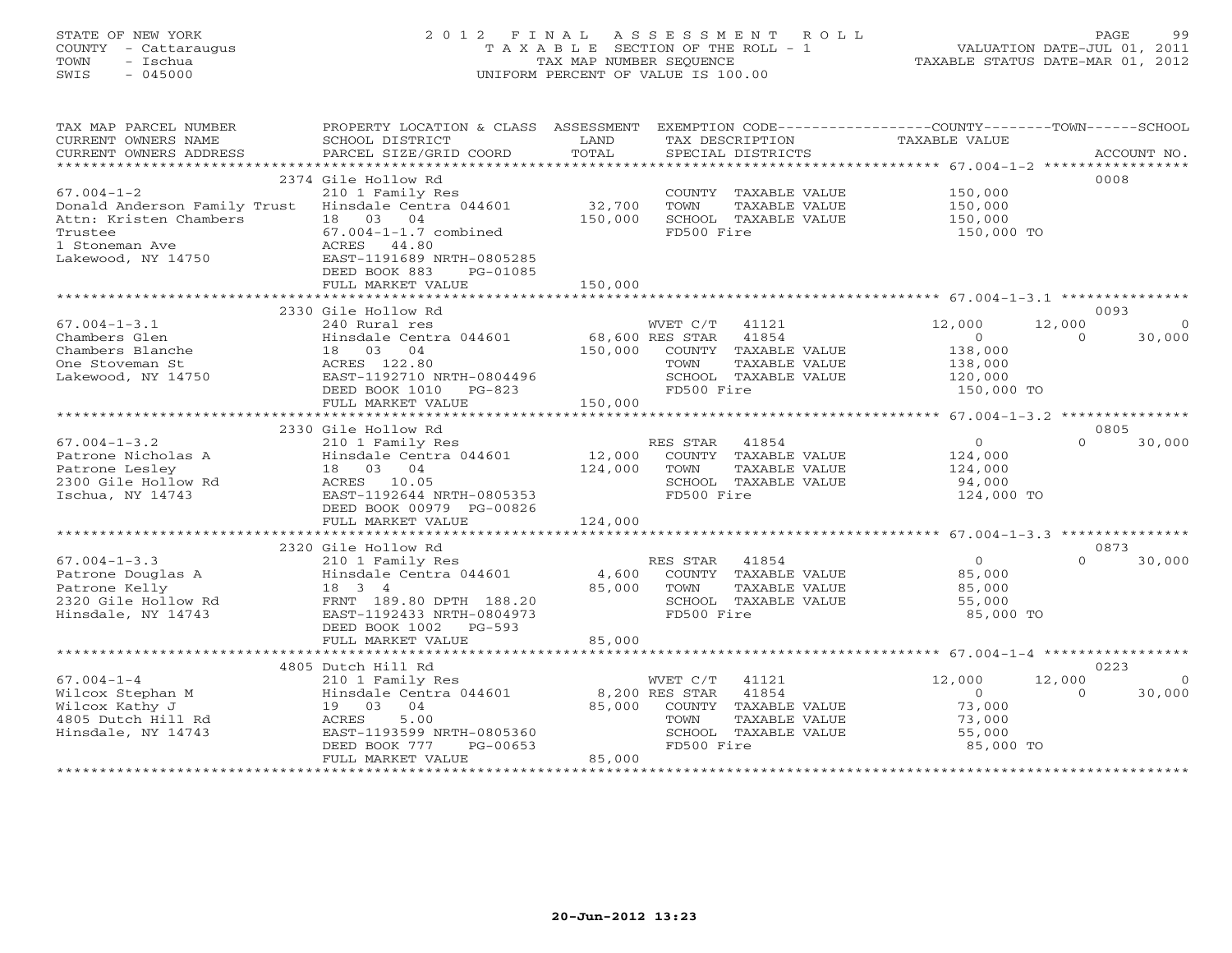### STATE OF NEW YORK 2 0 1 2 F I N A L A S S E S S M E N T R O L L PAGE 100 COUNTY - Cattaraugus T A X A B L E SECTION OF THE ROLL - 1 VALUATION DATE-JUL 01, 2011 TOWN - Ischua TAX MAP NUMBER SEQUENCE TAXABLE STATUS DATE-MAR 01, 2012 SWIS - 045000 UNIFORM PERCENT OF VALUE IS 100.00UNIFORM PERCENT OF VALUE IS 100.00

| TAX MAP PARCEL NUMBER<br>CURRENT OWNERS NAME<br>CURRENT OWNERS ADDRESS | PROPERTY LOCATION & CLASS ASSESSMENT<br>SCHOOL DISTRICT<br>PARCEL SIZE/GRID COORD | LAND<br>TOTAL |                | TAX DESCRIPTION<br>SPECIAL DISTRICTS | EXEMPTION CODE-----------------COUNTY-------TOWN------SCHOOL<br>TAXABLE VALUE | ACCOUNT NO.      |         |
|------------------------------------------------------------------------|-----------------------------------------------------------------------------------|---------------|----------------|--------------------------------------|-------------------------------------------------------------------------------|------------------|---------|
| *************************                                              |                                                                                   |               |                |                                      |                                                                               |                  |         |
|                                                                        | 4901 Dutch Hill Rd (Off)                                                          |               |                |                                      |                                                                               | 0092             |         |
| $67.004 - 1 - 5$                                                       | 280 Res Multiple                                                                  |               |                | COUNTY TAXABLE VALUE                 | 82,000                                                                        |                  |         |
| Booth John D                                                           | Hinsdale Centra 044601                                                            | 15,100        | TOWN           | TAXABLE VALUE                        | 82,000                                                                        |                  |         |
| Hartrich Jeffrey M                                                     | 18 03 04                                                                          | 82,000        |                | SCHOOL TAXABLE VALUE                 | 82,000                                                                        |                  |         |
| 329 Orchard Dr                                                         | ACRES 14.10                                                                       |               | FD500 Fire     |                                      | 82,000 TO                                                                     |                  |         |
| Buffalo, NY 14223                                                      | EAST-1193200 NRTH-0806931                                                         |               |                |                                      |                                                                               |                  |         |
|                                                                        | DEED BOOK 5177 PG-7001                                                            |               |                |                                      |                                                                               |                  |         |
|                                                                        | FULL MARKET VALUE                                                                 | 82,000        |                |                                      |                                                                               |                  |         |
|                                                                        |                                                                                   |               |                |                                      |                                                                               |                  |         |
|                                                                        | 4879 Dutch Hill Rd                                                                |               |                |                                      |                                                                               | 0282             |         |
| $67.004 - 1 - 6$                                                       | 270 Mfg housing                                                                   |               | WVET C/T 41121 |                                      | 5,235                                                                         | 5,235            | $\circ$ |
| Blossom Teresa L                                                       | Hinsdale Centra 044601                                                            | 5,900 SR STAR |                | 41834                                | $\circ$                                                                       | $\circ$          | 34,900  |
| Green Barbara                                                          | 19 03 04                                                                          | 34,900        |                | COUNTY TAXABLE VALUE                 | 29,665                                                                        |                  |         |
| PO Box 113                                                             | Life use Joe Lewis                                                                |               | TOWN           | TAXABLE VALUE                        | 29,665                                                                        |                  |         |
| Hinsdale, NY 14743                                                     | ACRES<br>2.08                                                                     |               |                | SCHOOL TAXABLE VALUE                 | $\Omega$                                                                      |                  |         |
|                                                                        | EAST-1193759 NRTH-0806573                                                         |               | FD500 Fire     |                                      | 34,900 TO                                                                     |                  |         |
|                                                                        | DEED BOOK 00995 PG-00452                                                          |               |                |                                      |                                                                               |                  |         |
|                                                                        | FULL MARKET VALUE                                                                 | 34,900        |                |                                      |                                                                               |                  |         |
|                                                                        | *********************                                                             | **********    |                |                                      | ************************ 67.004-1-7 ******************                        |                  |         |
|                                                                        | Dutch Hill Rd                                                                     |               |                |                                      |                                                                               | 0360             |         |
| $67.004 - 1 - 7$                                                       | 314 Rural vac<10                                                                  |               |                | COUNTY TAXABLE VALUE                 | 6,000                                                                         |                  |         |
| Hartrich Jeffrey M                                                     | Hinsdale Centra 044601                                                            | 6,000         | TOWN           | TAXABLE VALUE                        | 6,000                                                                         |                  |         |
| Booth John D                                                           | 18 03<br>04                                                                       | 6.000         |                | SCHOOL TAXABLE VALUE                 | 6,000                                                                         |                  |         |
| 12 Valley Overlook Dr                                                  | ACRES<br>7.40                                                                     |               | FD500 Fire     |                                      | 6,000 TO                                                                      |                  |         |
| Lancaster, NY 14086                                                    | EAST-1193764 NRTH-0807024                                                         |               |                |                                      |                                                                               |                  |         |
|                                                                        | DEED BOOK 5177 PG-7001                                                            |               |                |                                      |                                                                               |                  |         |
|                                                                        | FULL MARKET VALUE<br>*************************                                    | 6,000         |                |                                      |                                                                               |                  |         |
|                                                                        |                                                                                   |               |                |                                      |                                                                               |                  |         |
| $67.004 - 1 - 8$                                                       | 4872 Dutch Hill Rd                                                                |               |                |                                      | $\Omega$                                                                      | 0459<br>$\Omega$ | 30,000  |
| Darling Dorothy                                                        | 210 1 Family Res<br>Hinsdale Centra 044601                                        | 11,000        | RES STAR 41854 | COUNTY TAXABLE VALUE                 | 56,200                                                                        |                  |         |
| Cobado Barbara                                                         | 12 03 04                                                                          | 56,200        | TOWN           | TAXABLE VALUE                        | 56,200                                                                        |                  |         |
| 4544 Five Mile Rd                                                      | Land Con. Dorothy Darling                                                         |               |                | SCHOOL TAXABLE VALUE                 | 26,200                                                                        |                  |         |
| Allegany, NY 14706                                                     | 8.75<br>ACRES                                                                     |               | FD500 Fire     |                                      | 56,200 TO                                                                     |                  |         |
|                                                                        | EAST-1194262 NRTH-0805795                                                         |               |                |                                      |                                                                               |                  |         |
|                                                                        | DEED BOOK 14155 PG-6009                                                           |               |                |                                      |                                                                               |                  |         |
|                                                                        | FULL MARKET VALUE                                                                 | 56,200        |                |                                      |                                                                               |                  |         |
|                                                                        |                                                                                   |               |                |                                      |                                                                               |                  |         |
|                                                                        | 4950 Dutch Hill Rd                                                                |               |                |                                      |                                                                               | 0143             |         |
| $67.004 - 1 - 9$                                                       | 260 Seasonal res                                                                  |               |                | COUNTY TAXABLE VALUE                 | 150,000                                                                       |                  |         |
| Fisher William                                                         | Hinsdale Centra 044601                                                            | 86,600        | TOWN           | TAXABLE VALUE                        | 150,000                                                                       |                  |         |
| 7479 Heinrich Rd                                                       | 12 03 04                                                                          | 150,000       |                | SCHOOL TAXABLE VALUE                 | 150,000                                                                       |                  |         |
| Hamburg, NY 14075                                                      | ACRES 190.22                                                                      |               | FD500 Fire     |                                      | 150,000 TO                                                                    |                  |         |
|                                                                        | EAST-1195960 NRTH-0806580                                                         |               |                |                                      |                                                                               |                  |         |
|                                                                        | DEED BOOK 17142 PG-3001                                                           |               |                |                                      |                                                                               |                  |         |
|                                                                        | FULL MARKET VALUE                                                                 | 150,000       |                |                                      |                                                                               |                  |         |
|                                                                        |                                                                                   |               |                |                                      |                                                                               |                  |         |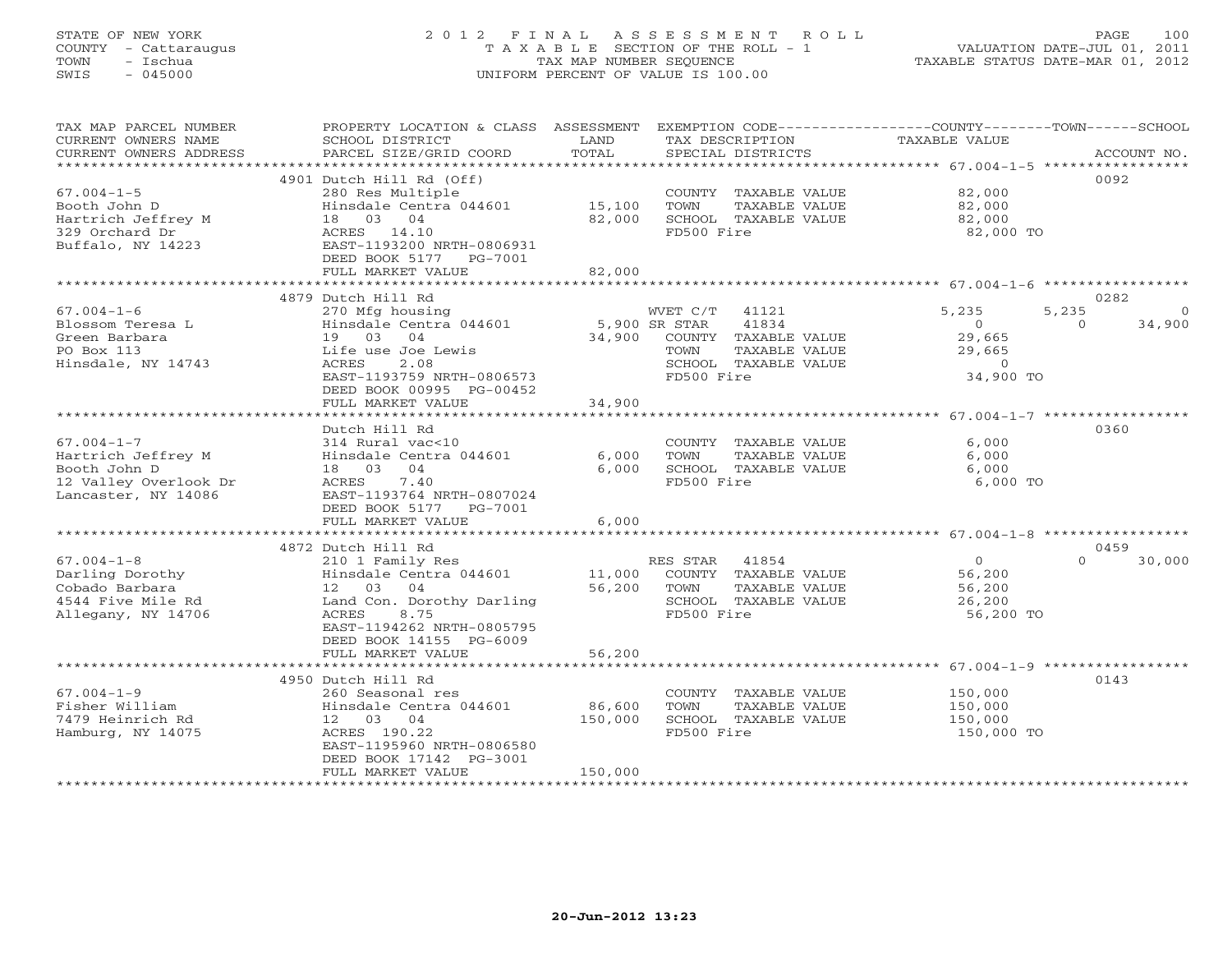### STATE OF NEW YORK 2 0 1 2 F I N A L A S S E S S M E N T R O L L PAGE 101 COUNTY - Cattaraugus T A X A B L E SECTION OF THE ROLL - 1 VALUATION DATE-JUL 01, 2011 TOWN - Ischua TAX MAP NUMBER SEQUENCE TAXABLE STATUS DATE-MAR 01, 2012 SWIS - 045000 UNIFORM PERCENT OF VALUE IS 100.00UNIFORM PERCENT OF VALUE IS 100.00

| TAX MAP PARCEL NUMBER<br>CURRENT OWNERS NAME<br>CURRENT OWNERS ADDRESS                                                 | PROPERTY LOCATION & CLASS ASSESSMENT<br>SCHOOL DISTRICT<br>PARCEL SIZE/GRID COORD                                                                                      | LAND<br>TOTAL              | TAX DESCRIPTION<br>SPECIAL DISTRICTS                                                                    | EXEMPTION CODE-----------------COUNTY-------TOWN------SCHOOL<br>TAXABLE VALUE | ACCOUNT NO. |
|------------------------------------------------------------------------------------------------------------------------|------------------------------------------------------------------------------------------------------------------------------------------------------------------------|----------------------------|---------------------------------------------------------------------------------------------------------|-------------------------------------------------------------------------------|-------------|
| $67.004 - 1 - 10$<br>Karn John F<br>1722 Chestnut Ln NE<br>Cedar Rapids, IA 52402-3715                                 | Elling Rd (Off)<br>323 Vacant rural<br>Hinsdale Centra 044601<br>04 03 04<br>ACRES 99.74<br>EAST-1198946 NRTH-0806770<br>DEED BOOK 00939 PG-00400<br>FULL MARKET VALUE | 57,500<br>57,500<br>57,500 | COUNTY TAXABLE VALUE<br>TOWN<br>TAXABLE VALUE<br>SCHOOL TAXABLE VALUE<br>FD500 Fire                     | 0245<br>57,500<br>57,500<br>57,500<br>57,500 TO                               |             |
|                                                                                                                        | Elling Rd (Off)                                                                                                                                                        |                            |                                                                                                         | 0135                                                                          |             |
| $67.004 - 1 - 11$<br>Maple Ridge Bison Ranch<br>4789 Gile Hollow Rd<br>Hinsdale, NY 14743<br>MAY BE SUBJECT TO PAYMENT | 105 Vac farmland<br>Hinsdale Centra 044601<br>03/04 03 04<br>ACRES 200.00<br>EAST-1198776 NRTH-0803680<br>DEED BOOK 1000<br>PG-778                                     | 88,000<br>88,000           | AG DISTOUT 41730<br>COUNTY TAXABLE VALUE<br>TOWN<br>TAXABLE VALUE<br>SCHOOL TAXABLE VALUE<br>FD500 Fire | $\overline{0}$<br>$\Omega$<br>88,000<br>88,000<br>88,000<br>88,000 TO         | $\Omega$    |
| UNDER AGDIST LAW TIL 2019                                                                                              | FULL MARKET VALUE                                                                                                                                                      | 88,000                     |                                                                                                         |                                                                               |             |
| $67.004 - 1 - 12.1$<br>Wenke Robert Joseph<br>PO Box 162<br>Olean, NY 14760                                            | Dutch Hill Rd<br>260 Seasonal res<br>Hinsdale Centra 044601<br>04<br>04 03<br>ACRES<br>65.15<br>EAST-1200938 NRTH-0804869<br>DEED BOOK 00996 PG-01020                  | 42,500<br>60,000           | COUNTY TAXABLE VALUE<br>TOWN<br>TAXABLE VALUE<br>SCHOOL TAXABLE VALUE<br>FD500 Fire                     | 0364<br>60,000<br>60,000<br>60,000<br>60,000 TO                               |             |
|                                                                                                                        | FULL MARKET VALUE                                                                                                                                                      | 60,000                     |                                                                                                         |                                                                               |             |
| $67.004 - 1 - 12.2$<br>Kosinski Paul<br>Kosinski Marjorie<br>431 Fountain St<br>Olean, NY 14760                        | Dutch Hill Rd<br>260 Seasonal res<br>Hinsdale Centra 044601<br>04 03 04<br>ACRES 65.15<br>EAST-1200922 NRTH-0806725<br>DEED BOOK 1002<br>PG-385                        | 40,000<br>67,500           | COUNTY TAXABLE VALUE<br>TOWN<br>TAXABLE VALUE<br>SCHOOL TAXABLE VALUE<br>FD500 Fire                     | 0874<br>67,500<br>67,500<br>67,500<br>67,500 TO                               |             |
|                                                                                                                        | FULL MARKET VALUE                                                                                                                                                      | 67,500                     |                                                                                                         |                                                                               |             |
| $67.004 - 1 - 13$<br>Dehnkamp Catherine<br>1496 Kent Rd<br>Hinsdale, NY 14743                                          | Nys Rte 16<br>312 Vac w/imprv<br>Hinsdale Centra 044601<br>43 03 04<br>ACRES 159.20<br>EAST-1201483 NRTH-0801705<br>DEED BOOK 550<br>$PG-475$                          | 83,500<br>87,000           | COUNTY TAXABLE VALUE<br>TAXABLE VALUE<br>TOWN<br>SCHOOL TAXABLE VALUE<br>FD500 Fire                     | 0138<br>87,000<br>87,000<br>87,000<br>87,000 TO                               |             |
|                                                                                                                        | FULL MARKET VALUE                                                                                                                                                      | 87,000                     |                                                                                                         |                                                                               |             |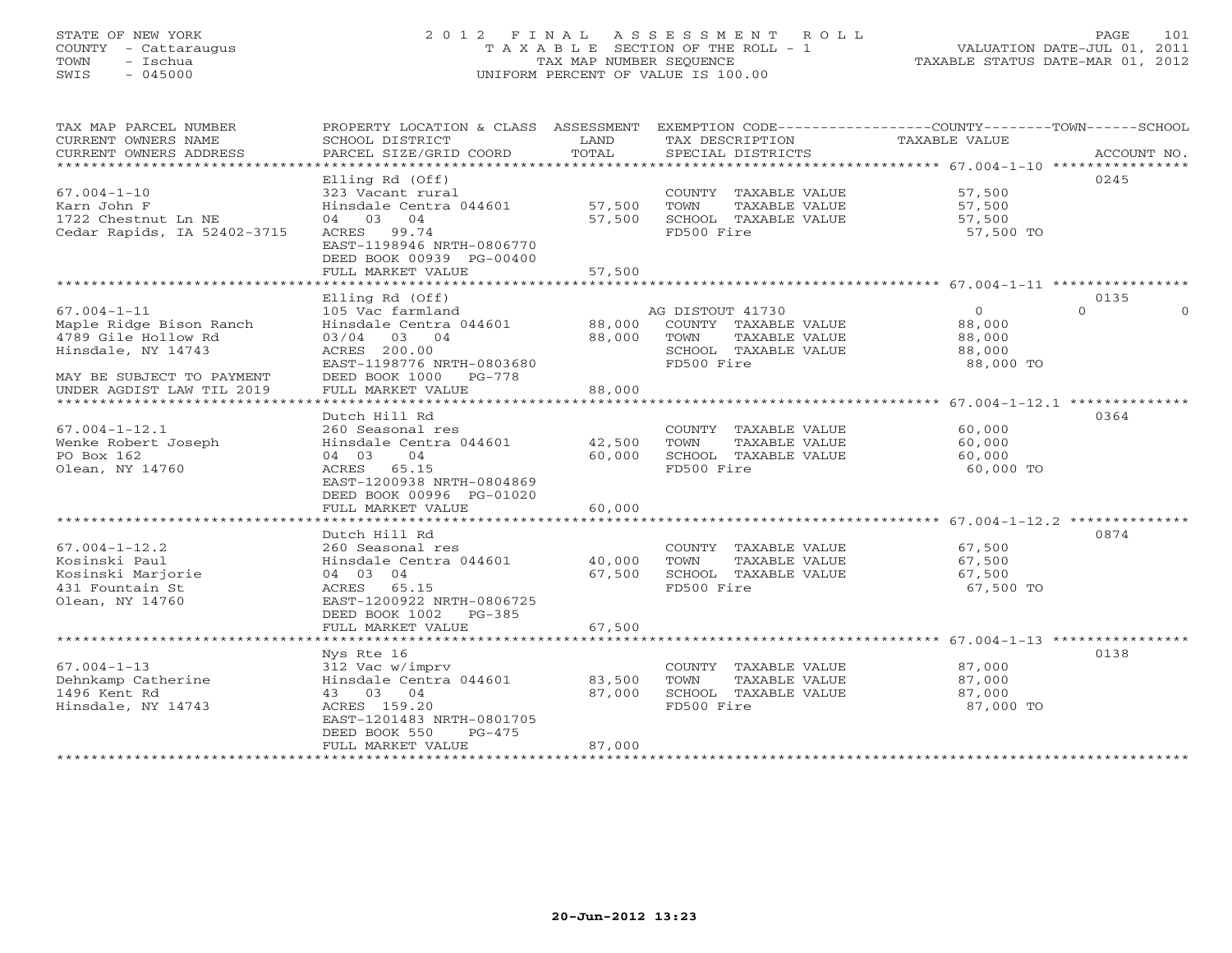### STATE OF NEW YORK 2 0 1 2 F I N A L A S S E S S M E N T R O L L PAGE 102 COUNTY - Cattaraugus T A X A B L E SECTION OF THE ROLL - 1 VALUATION DATE-JUL 01, 2011 TOWN - Ischua TAX MAP NUMBER SEQUENCE TAXABLE STATUS DATE-MAR 01, 2012 SWIS - 045000 UNIFORM PERCENT OF VALUE IS 100.00UNIFORM PERCENT OF VALUE IS 100.00

| TAX MAP PARCEL NUMBER<br>CURRENT OWNERS NAME | PROPERTY LOCATION & CLASS ASSESSMENT<br>SCHOOL DISTRICT | LAND<br>TOTAL   | TAX DESCRIPTION       | EXEMPTION CODE-----------------COUNTY-------TOWN------SCHOOL<br><b>TAXABLE VALUE</b> | ACCOUNT NO.          |
|----------------------------------------------|---------------------------------------------------------|-----------------|-----------------------|--------------------------------------------------------------------------------------|----------------------|
| CURRENT OWNERS ADDRESS                       | PARCEL SIZE/GRID COORD                                  |                 | SPECIAL DISTRICTS     |                                                                                      |                      |
|                                              | Kent Rd                                                 |                 |                       |                                                                                      | 0137                 |
| $67.004 - 1 - 13.71$                         | 105 Vac farmland                                        |                 | COUNTY TAXABLE VALUE  | 83,000                                                                               |                      |
| Dehnkamp Catherine                           | Hinsdale Centra 044601                                  | 83,000          | TOWN<br>TAXABLE VALUE | 83,000                                                                               |                      |
| 1496 Kent Rd                                 | 04 03<br>04                                             | 83,000          | SCHOOL TAXABLE VALUE  | 83,000                                                                               |                      |
| Hinsdale, NY 14743                           | ACRES 155.00                                            |                 | FD500 Fire            | 83,000 TO                                                                            |                      |
|                                              | EAST-1200510 NRTH-0801537                               |                 |                       |                                                                                      |                      |
|                                              | DEED BOOK 550<br>PG-475                                 |                 |                       |                                                                                      |                      |
|                                              | FULL MARKET VALUE                                       | 83,000          |                       |                                                                                      |                      |
|                                              | Kent Rd                                                 |                 |                       |                                                                                      | 0136                 |
| $67.004 - 1 - 13.73$                         | 105 Vac farmland                                        |                 | COUNTY TAXABLE VALUE  | 54,000                                                                               |                      |
| Dehnkamp Catherine                           | Hinsdale Centra 044601                                  | 54,000          | TOWN<br>TAXABLE VALUE | 54,000                                                                               |                      |
| 1496 Kent Rd                                 | 04 03 04                                                | 54,000          | SCHOOL TAXABLE VALUE  | 54,000                                                                               |                      |
| Hinsdale, NY 14743                           | ACRES 80.00                                             |                 | FD500 Fire            | 54,000 TO                                                                            |                      |
|                                              | EAST-1200510 NRTH-0801537                               |                 |                       |                                                                                      |                      |
|                                              | DEED BOOK 550<br>$PG-475$                               |                 |                       |                                                                                      |                      |
|                                              | FULL MARKET VALUE                                       | 54,000          |                       |                                                                                      |                      |
|                                              |                                                         |                 |                       |                                                                                      |                      |
|                                              | Gile Hollow Rd (Off)                                    |                 |                       |                                                                                      | 0161                 |
| $67.004 - 1 - 15$                            | 260 Seasonal res                                        |                 | COUNTY TAXABLE VALUE  | 64,000                                                                               |                      |
| Schug Roger E                                | Hinsdale Centra 044601                                  | 30,800          | TOWN<br>TAXABLE VALUE | 64,000                                                                               |                      |
| 4830 Terrace Dr                              | 12 03 04                                                | 64,000          | SCHOOL TAXABLE VALUE  | 64,000                                                                               |                      |
| Niagara Falls, NY 14305                      | ACRES 36.93<br>EAST-1198394 NRTH-0800352                |                 | FD500 Fire            | 64,000 TO                                                                            |                      |
|                                              | DEED BOOK 00941 PG-01048                                |                 |                       |                                                                                      |                      |
|                                              | FULL MARKET VALUE                                       | 64,000          |                       |                                                                                      |                      |
|                                              |                                                         |                 |                       |                                                                                      |                      |
|                                              | 4588 Gile Hollow Rd                                     |                 |                       |                                                                                      | 0523                 |
| $67.004 - 1 - 16$                            | 323 Vacant rural                                        |                 | COUNTY TAXABLE VALUE  | 44,100                                                                               |                      |
| Malick Norma & Kathleen                      | Hinsdale Centra 044601                                  | 44,100          | TOWN<br>TAXABLE VALUE | 44,100                                                                               |                      |
| Malick Nathan J                              | 17 03 04                                                | 44,100          | SCHOOL TAXABLE VALUE  | 44,100                                                                               |                      |
| 4588 Gile Hollow Rd                          | ACRES 58.81                                             |                 | FD500 Fire            | 44,100 TO                                                                            |                      |
| Ischua, NY 14743                             | EAST-1196749 NRTH-0800344                               |                 |                       |                                                                                      |                      |
|                                              | DEED BOOK 15007 PG-4001                                 |                 |                       |                                                                                      |                      |
|                                              | FULL MARKET VALUE                                       | 44,100          |                       |                                                                                      |                      |
|                                              | 4685 Gile Hollow Rd                                     |                 |                       |                                                                                      | 0158                 |
| $67.004 - 1 - 17.1$                          | 112 Dairy farm                                          |                 | AG DISTOUT 41730      | $\Omega$                                                                             | $\Omega$<br>$\Omega$ |
| Tuttle Judy L                                | Hinsdale Centra 044601                                  | 88,600 RES STAR | 41854                 | $\circ$                                                                              | 30,000<br>$\Omega$   |
| Tuttle Ronald J                              | 11 03 04                                                | 172,000         | COUNTY TAXABLE VALUE  | 172,000                                                                              |                      |
| 4685 Gile Hollow Rd                          | Life Use                                                |                 | TOWN<br>TAXABLE VALUE | 172,000                                                                              |                      |
| Hinsdale, NY 14743                           | ACRES 229.05                                            |                 | SCHOOL TAXABLE VALUE  | 142,000                                                                              |                      |
|                                              | EAST-1195784 NRTH-0802482                               |                 | FD500 Fire            | 172,000 TO                                                                           |                      |
| MAY BE SUBJECT TO PAYMENT                    | DEED BOOK 13057 PG-4002                                 |                 |                       |                                                                                      |                      |
| UNDER AGDIST LAW TIL 2019                    | FULL MARKET VALUE                                       | 172,000         |                       |                                                                                      |                      |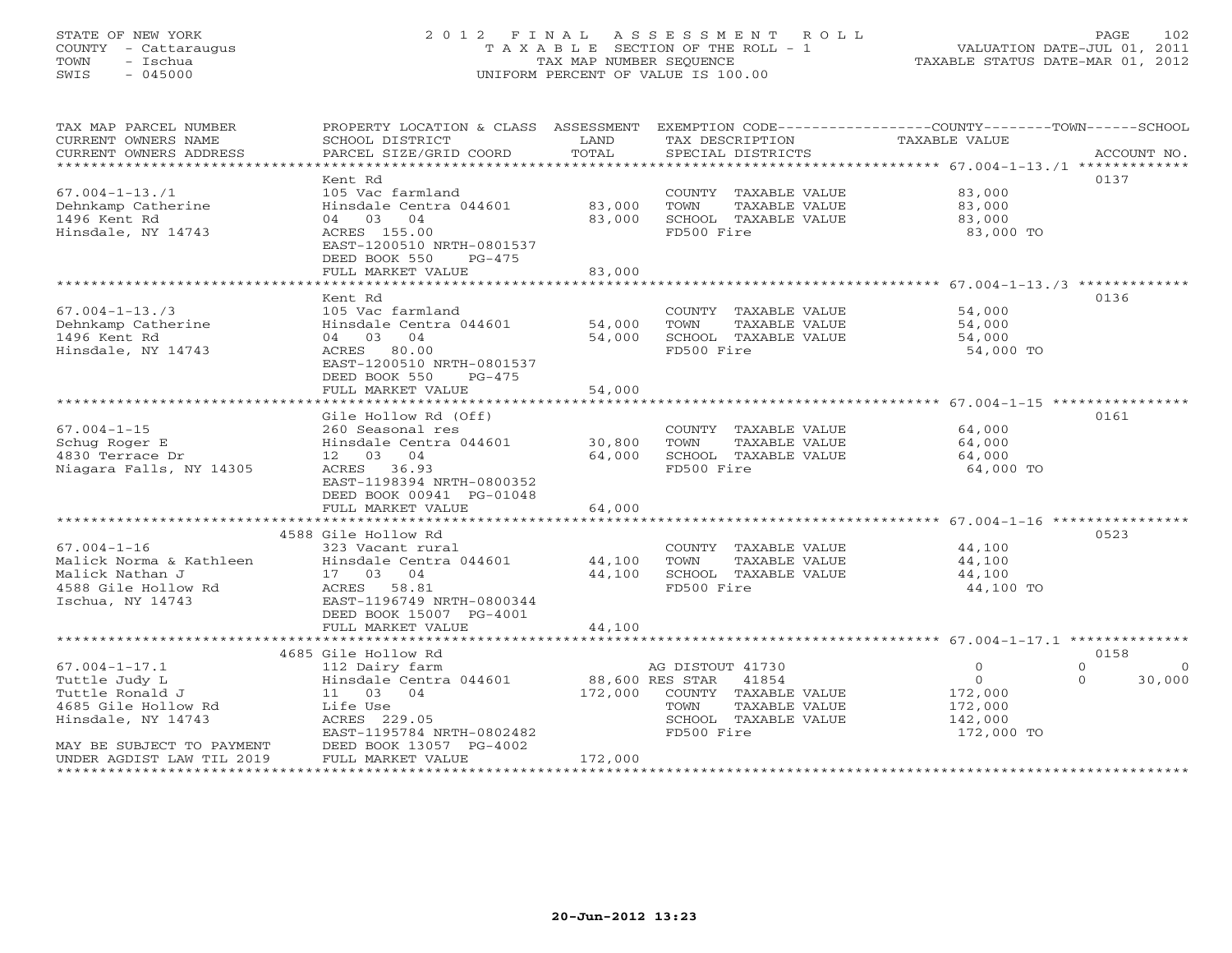### STATE OF NEW YORK 2 0 1 2 F I N A L A S S E S S M E N T R O L L PAGE 103 COUNTY - Cattaraugus T A X A B L E SECTION OF THE ROLL - 1 VALUATION DATE-JUL 01, 2011 TOWN - Ischua TAX MAP NUMBER SEQUENCE TAXABLE STATUS DATE-MAR 01, 2012 SWIS - 045000 UNIFORM PERCENT OF VALUE IS 100.00UNIFORM PERCENT OF VALUE IS 100.00

| TAX MAP PARCEL NUMBER<br>CURRENT OWNERS NAME<br>CURRENT OWNERS ADDRESS                                                                                         | PROPERTY LOCATION & CLASS ASSESSMENT EXEMPTION CODE---------------COUNTY-------TOWN------SCHOOL<br>SCHOOL DISTRICT<br>PARCEL SIZE/GRID COORD                                                      | LAND<br>TOTAL              | TAX DESCRIPTION TAXABLE VALUE<br>SPECIAL DISTRICTS                                                                                      |                                                                | ACCOUNT NO.                                |
|----------------------------------------------------------------------------------------------------------------------------------------------------------------|---------------------------------------------------------------------------------------------------------------------------------------------------------------------------------------------------|----------------------------|-----------------------------------------------------------------------------------------------------------------------------------------|----------------------------------------------------------------|--------------------------------------------|
| $67.004 - 1 - 17.2$<br>Elling Betty & Donale<br>Tuttle Ronald & Judy<br>4674 Gile Hollow rd.                                                                   | 4674 Gile Hollow rd.<br>210 1 Family Res<br>Hinsdale Centra 044601                                                                                                                                | 75,000                     | 41834<br>SR STAR<br>5,700 COUNTY TAXABLE VALUE<br>TOWN<br>TAXABLE VALUE<br>SCHOOL TAXABLE VALUE                                         | $\overline{0}$<br>75,000<br>75,000<br>12,800                   | 0894<br>$\Omega$<br>62,200                 |
| Ischua, NY 14743                                                                                                                                               | FULL MARKET VALUE                                                                                                                                                                                 |                            | 75,000 FD500 Fire                                                                                                                       | 75,000 TO                                                      |                                            |
| $67.004 - 1 - 17.3$<br>McConnaughey Julie A<br>4737 Gile Hollow Rd<br>Hinsdale, NY 14743                                                                       | 4737 Gile Hollow Rd<br>210 1 Family Res<br>Hinsdale Centra 044601<br>ACRES 15.70<br>EAST-1194408 NRTH-0803351<br>DEED BOOK 1107 PG-2001<br>FULL MARKET VALUE                                      | 16,200<br>98,600<br>98,600 | RES STAR 41854<br>COUNTY TAXABLE VALUE<br>TOWN<br>TAXABLE VALUE<br>SCHOOL TAXABLE VALUE<br>FD500 Fire                                   | $\Omega$<br>98,600<br>98,600<br>68,600<br>98,600 TO            | 0903<br>$\cap$<br>30,000                   |
| $67.004 - 1 - 17.4$<br>Tuttle Tim A<br>Tuttle Kimberly D<br>3678 Ford Miles Rd<br>Hinsdale, NY 14743<br>MAY BE SUBJECT TO PAYMENT<br>UNDER AGDIST LAW TIL 2018 | 4685 Gile Hollow Rd<br>314 Rural vac<10<br>Hinsdale Centra 044601<br>11 03 04<br>LU Don & Betty Elling<br>ACRES 1.25<br>EAST-1195557 NRTH-0802336<br>DEED BOOK 14824 PG-7002<br>FULL MARKET VALUE | 5,000<br>5,000<br>5,000    | COUNTY TAXABLE VALUE<br>TOWN<br>TAXABLE VALUE<br>SCHOOL TAXABLE VALUE<br>FD500 Fire                                                     | 5,000<br>5,000<br>5,000<br>5,000 TO                            | 0958                                       |
|                                                                                                                                                                | 4789 Gile Hollow Rd                                                                                                                                                                               |                            |                                                                                                                                         |                                                                | 0406                                       |
| $67.004 - 1 - 18$<br>Maple Ridge Bison Ranch<br>4789 Gile Hollow Rd<br>Hinsdale, NY 14743<br>MAY BE SUBJECT TO PAYMENT<br>UNDER AGDIST LAW TIL 2019            | 240 Rural res<br>Hinsdale Centra 044601<br>12 03 04<br>combined 18 & 19<br>Ff 1080.00<br>ACRES 120.60 BANK 023<br>EAST-1195896 NRTH-0804687<br>DEED BOOK 1000 PG-778                              |                            | RES STAR 41854<br>67,500 AG DISTOUT 41730<br>77,000 COUNTY TAXABLE VALUE<br>TOWN<br>TAXABLE VALUE<br>SCHOOL TAXABLE VALUE<br>FD500 Fire | $\circ$<br>$\Omega$<br>77,000<br>77,000<br>47,000<br>77,000 TO | $\Omega$<br>30,000<br>$\Omega$<br>$\Omega$ |
|                                                                                                                                                                | FULL MARKET VALUE                                                                                                                                                                                 | 77,000                     |                                                                                                                                         |                                                                |                                            |
| $67.004 - 1 - 20$<br>Bender Robert L<br>Bender Betty J<br>4745 Gile Hollow Rd<br>Hinsdale, NY 14743                                                            | 4745 Gile Hollow Rd<br>210 1 Family Res<br>Hinsdale Centra 044601<br>11 03 04<br>4.89<br>ACRES<br>EAST-1194422 NRTH-0803859<br>DEED BOOK 678<br>PG-00521<br>FULL MARKET VALUE                     | 8,100<br>85,000<br>85,000  | SR STAR<br>41834<br>COUNTY TAXABLE VALUE<br>TOWN<br>TAXABLE VALUE<br>SCHOOL TAXABLE VALUE<br>FD500 Fire                                 | $\Omega$<br>85,000<br>85,000<br>22,800<br>85,000 TO            | 0030<br>62,200<br>$\Omega$                 |
|                                                                                                                                                                |                                                                                                                                                                                                   |                            |                                                                                                                                         |                                                                |                                            |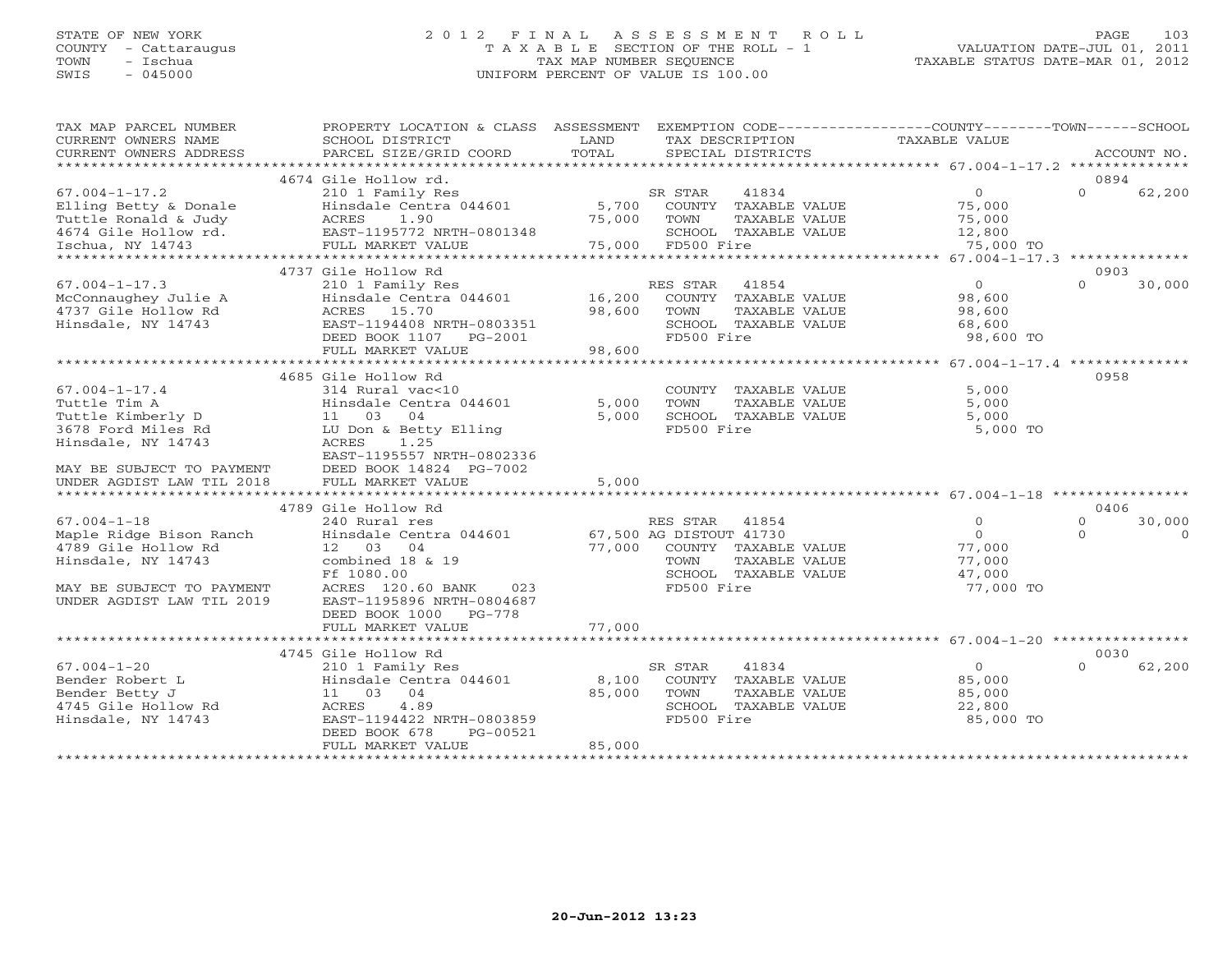### STATE OF NEW YORK 2 0 1 2 F I N A L A S S E S S M E N T R O L L PAGE 104 COUNTY - Cattaraugus T A X A B L E SECTION OF THE ROLL - 1 VALUATION DATE-JUL 01, 2011 TOWN - Ischua TAX MAP NUMBER SEQUENCE TAXABLE STATUS DATE-MAR 01, 2012 SWIS - 045000 UNIFORM PERCENT OF VALUE IS 100.00UNIFORM PERCENT OF VALUE IS 100.00

| TAX MAP PARCEL NUMBER<br>CURRENT OWNERS NAME<br>CURRENT OWNERS ADDRESS                                    | PROPERTY LOCATION & CLASS ASSESSMENT<br>SCHOOL DISTRICT<br>PARCEL SIZE/GRID COORD                                                                                                    | LAND<br>TOTAL                | EXEMPTION CODE-----------------COUNTY-------TOWN------SCHOOL<br>TAX DESCRIPTION<br>SPECIAL DISTRICTS           | TAXABLE VALUE                                                 | ACCOUNT NO.                |
|-----------------------------------------------------------------------------------------------------------|--------------------------------------------------------------------------------------------------------------------------------------------------------------------------------------|------------------------------|----------------------------------------------------------------------------------------------------------------|---------------------------------------------------------------|----------------------------|
|                                                                                                           |                                                                                                                                                                                      |                              |                                                                                                                |                                                               |                            |
| $67.004 - 1 - 21$<br>Cledgett David<br>Cledgett Nancy L<br>2235 Gile Hollow Rd<br>Hinsdale, NY 14743      | 2235 Gile Hollow Rd<br>210 1 Family Res<br>Hinsdale Centra 044601<br>17 03 04<br>ACRES 74.45<br>EAST-1193365 NRTH-0803326<br>DEED BOOK 887<br>PG-00708<br>FULL MARKET VALUE          | 52,500<br>173,000<br>173,000 | RES STAR 41854<br>COUNTY TAXABLE VALUE<br>TOWN<br>TAXABLE VALUE<br>SCHOOL TAXABLE VALUE<br>FD500 Fire          | $\overline{O}$<br>173,000<br>173,000<br>143,000<br>173,000 TO | 0094<br>$\Omega$<br>30,000 |
|                                                                                                           | 4611 Gile Hollow Rd                                                                                                                                                                  |                              |                                                                                                                |                                                               | 0077                       |
| $67.004 - 1 - 22.1$<br>Krampf Francoise<br>Krampf Thomas T<br>4611 Gile Hollow Rd<br>Hinsdale, NY 14743   | 240 Rural res<br>Hinsdale Centra 044601<br>17 03 04<br>ACRES 117.65<br>EAST-1193720 NRTH-0800497<br>DEED BOOK 798<br>PG-01066<br>FULL MARKET VALUE                                   | 148,500<br>148,500           | 41834<br>SR STAR<br>66,000 COUNTY TAXABLE VALUE<br>TOWN<br>TAXABLE VALUE<br>SCHOOL TAXABLE VALUE<br>FD500 Fire | $\overline{0}$<br>148,500<br>148,500<br>86,300<br>148,500 TO  | 62,200<br>$\cap$           |
|                                                                                                           | ***************************                                                                                                                                                          | *************                |                                                                                                                |                                                               |                            |
| $67.004 - 1 - 22.2$<br>Spell Robbie R<br>Spell Joyce M<br>Gile Hollow Rd<br>Ischua, NY 14743              | 4669 Gile Hollow Rd<br>210 1 Family Res<br>Hinsdale Centra 044601<br>11/17 03 04<br>ACRES<br>20.00 BANK<br>017<br>EAST-1193010 NRTH-0801639                                          | 72,000                       | RES STAR<br>41854<br>1,900 COUNTY TAXABLE VALUE<br>TOWN<br>TAXABLE VALUE<br>SCHOOL TAXABLE VALUE<br>FD500 Fire | $\overline{0}$<br>72,000<br>72,000<br>42,000<br>72,000 TO     | 0572<br>30,000<br>$\Omega$ |
|                                                                                                           | DEED BOOK 793<br>PG-00008<br>FULL MARKET VALUE                                                                                                                                       | 72,000                       |                                                                                                                |                                                               |                            |
|                                                                                                           |                                                                                                                                                                                      |                              |                                                                                                                |                                                               |                            |
| $67.004 - 1 - 22.3$<br>Krampf Thomas T<br>Krampf Francoise M<br>4611 Gile Hollow Rd<br>Hinsdale, NY 14743 | 4571 Gile Hollow Rd<br>312 Vac w/imprv<br>Hinsdale Centra 044601<br>11 03 04<br>FRNT 130.00 DPTH 100.00<br>EAST-1195620 NRTH-0800899<br>DEED BOOK 11941 PG-4001<br>FULL MARKET VALUE | 4,100<br>4,100<br>4,100      | COUNTY TAXABLE VALUE<br><b>TOWN</b><br>TAXABLE VALUE<br>SCHOOL TAXABLE VALUE<br>FD500 Fire                     | 4,100<br>4,100<br>4,100<br>4,100 TO                           | 0714                       |
|                                                                                                           |                                                                                                                                                                                      |                              |                                                                                                                |                                                               |                            |
| $67.004 - 1 - 23.1$<br>Kirtz Robert A<br>Kirtz Mary Beth<br>4633 Steward Rd<br>Hinsdale, NY 14743         | 4633 Steward Rd<br>210 1 Family Res<br>Hinsdale Centra 044601<br>17 03 03<br>5.10<br>ACRES<br>EAST-1190224 NRTH-0801216<br>DEED BOOK 812<br>PG-00931<br>FULL MARKET VALUE            | 8,300<br>79,500<br>79,500    | RES STAR 41854<br>COUNTY TAXABLE VALUE<br>TOWN<br>TAXABLE VALUE<br>SCHOOL TAXABLE VALUE<br>FD500 Fire          | $\circ$<br>79,500<br>79,500<br>49,500<br>79,500 TO            | 0262<br>$\Omega$<br>30,000 |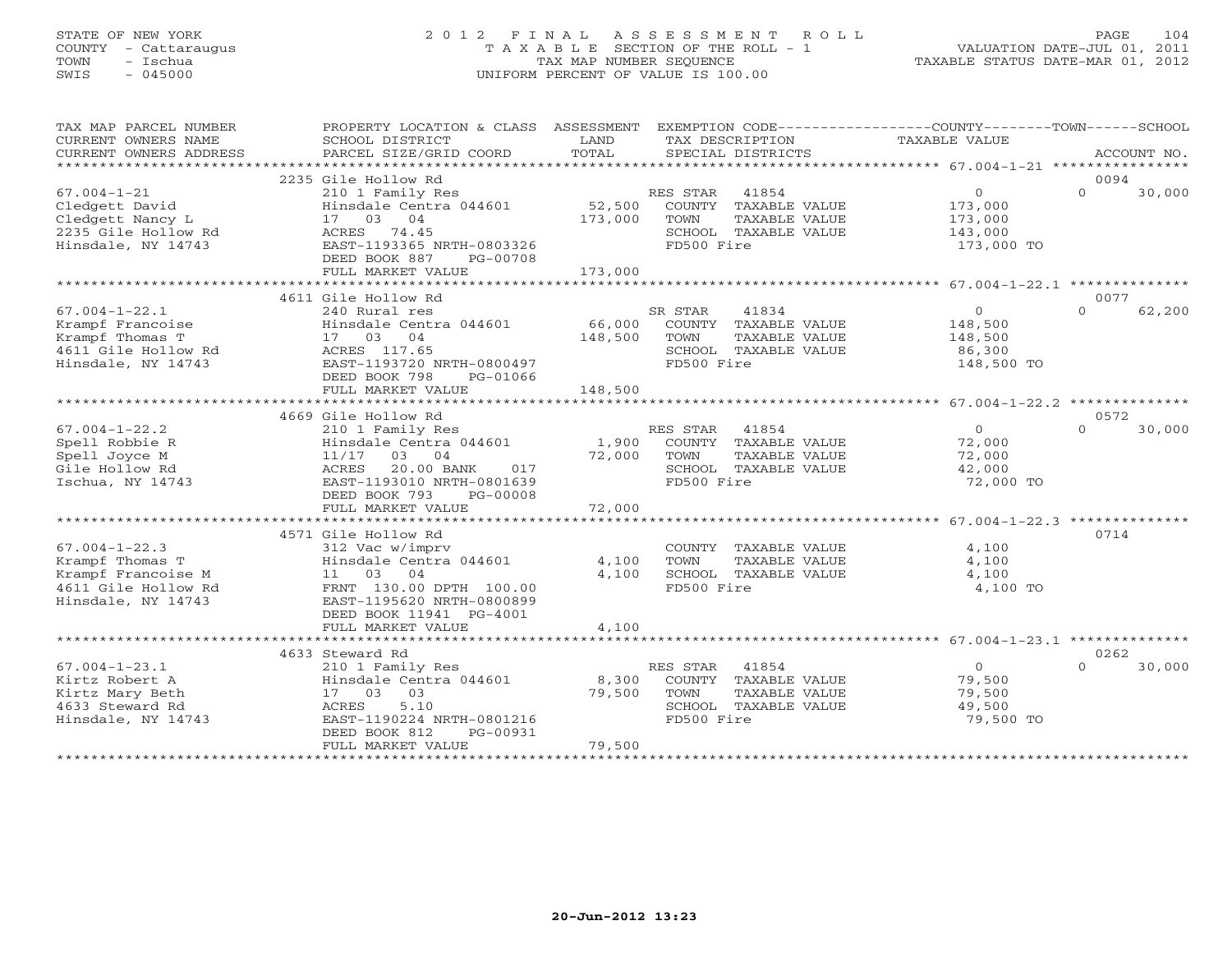### STATE OF NEW YORK 2 0 1 2 F I N A L A S S E S S M E N T R O L L PAGE 105 COUNTY - Cattaraugus T A X A B L E SECTION OF THE ROLL - 1 VALUATION DATE-JUL 01, 2011 TOWN - Ischua TAX MAP NUMBER SEQUENCE TAXABLE STATUS DATE-MAR 01, 2012 SWIS - 045000 UNIFORM PERCENT OF VALUE IS 100.00UNIFORM PERCENT OF VALUE IS 100.00

| TAX MAP PARCEL NUMBER<br>CURRENT OWNERS NAME | PROPERTY LOCATION & CLASS ASSESSMENT EXEMPTION CODE---------------COUNTY-------TOWN------SCHOOL<br>SCHOOL DISTRICT | LAND    | TAX DESCRIPTION TAXABLE VALUE |                |                    |
|----------------------------------------------|--------------------------------------------------------------------------------------------------------------------|---------|-------------------------------|----------------|--------------------|
| CURRENT OWNERS ADDRESS                       | PARCEL SIZE/GRID COORD                                                                                             | TOTAL   | SPECIAL DISTRICTS             |                | ACCOUNT NO.        |
|                                              |                                                                                                                    |         |                               |                |                    |
|                                              | Steward Rd                                                                                                         |         |                               |                | 0015               |
| $67.004 - 1 - 23.2$                          | 323 Vacant rural                                                                                                   |         | COUNTY TAXABLE VALUE          | 27,300         |                    |
| Baer Robert D                                | Hinsdale Centra 044601                                                                                             | 27,300  | TAXABLE VALUE<br>TOWN         | 27,300         |                    |
| Baer Earlena J                               | 17 03 04                                                                                                           | 27,300  | SCHOOL TAXABLE VALUE          | 27,300         |                    |
| 4720 Steward Rd                              | ACRES 31.56                                                                                                        |         | FD500 Fire                    | 27,300 TO      |                    |
| Hinsdale, NY 14743                           | EAST-1191472 NRTH-0801296                                                                                          |         |                               |                |                    |
|                                              | DEED BOOK 1015 PG-835                                                                                              |         |                               |                |                    |
|                                              | FULL MARKET VALUE                                                                                                  | 27,300  |                               |                |                    |
|                                              |                                                                                                                    |         |                               |                |                    |
|                                              | 4612 Steward Rd                                                                                                    |         |                               |                | 0537               |
|                                              |                                                                                                                    |         |                               |                | 62,200<br>$\Omega$ |
| $67.004 - 1 - 23.3$                          | 210 1 Family Res                                                                                                   |         | SR STAR<br>41834              | $\overline{0}$ |                    |
| Farwell Donald R                             | Hinsdale Centra 044601                                                                                             |         | 23,700 COUNTY TAXABLE VALUE   | 105,000        |                    |
| 4612 Steward Rd                              | 17 03 04                                                                                                           | 105,000 | TAXABLE VALUE<br>TOWN         | 105,000        |                    |
| Hinsdale, NY 14743                           | ACRES 26.29                                                                                                        |         | SCHOOL TAXABLE VALUE          | 42,800         |                    |
|                                              | EAST-1191383 NRTH-0800316                                                                                          |         | FD500 Fire                    | 105,000 TO     |                    |
|                                              | DEED BOOK 907<br>PG-00614                                                                                          |         |                               |                |                    |
|                                              | FULL MARKET VALUE                                                                                                  | 105,000 |                               |                |                    |
|                                              |                                                                                                                    |         |                               |                |                    |
|                                              | 4602 Steward Rd                                                                                                    |         |                               |                | 0546               |
| $67.004 - 1 - 23.4$                          | 260 Seasonal res                                                                                                   |         | COUNTY TAXABLE VALUE          | 25,000         |                    |
| Carey Michael J                              | Hinsdale Centra 044601                                                                                             | 6,300   | TAXABLE VALUE<br>TOWN         | 25,000         |                    |
| Carey Tracy L                                | 17 03 04                                                                                                           | 25,000  | SCHOOL TAXABLE VALUE          | 25,000         |                    |
| 182 Edwards St                               | ACRES<br>2.63                                                                                                      |         | FD500 Fire                    | 25,000 TO      |                    |
|                                              |                                                                                                                    |         |                               |                |                    |
| North Tonawanda, NY 14120                    | EAST-1190971 NRTH-0799902                                                                                          |         |                               |                |                    |
|                                              | DEED BOOK 9997 PG-8001                                                                                             |         |                               |                |                    |
|                                              | FULL MARKET VALUE                                                                                                  | 25,000  |                               |                |                    |
|                                              |                                                                                                                    |         |                               |                |                    |
|                                              | 4611 Steward Rd                                                                                                    |         |                               |                | 0549               |
| $67.004 - 1 - 23.5$                          | 210 1 Family Res                                                                                                   |         | RES STAR 41854                | $\overline{0}$ | $\Omega$<br>30,000 |
| Elling Frederick D                           | Hinsdale Centra 044601                                                                                             | 13,500  | COUNTY TAXABLE VALUE          | 83,000         |                    |
| 4611 Steward RD                              | 17/25 03 04                                                                                                        | 83,000  | TOWN<br>TAXABLE VALUE         | 83,000         |                    |
| Ischua, NY 14743                             | FRNT 925.00 DPTH                                                                                                   |         | SCHOOL TAXABLE VALUE          | 53,000         |                    |
|                                              | ACRES 12.00                                                                                                        |         | FD500 Fire                    | 83,000 TO      |                    |
|                                              | EAST-1190275 NRTH-0800592                                                                                          |         |                               |                |                    |
|                                              | DEED BOOK 16057 PG-5001                                                                                            |         |                               |                |                    |
|                                              | FULL MARKET VALUE                                                                                                  | 83,000  |                               |                |                    |
|                                              |                                                                                                                    |         |                               |                |                    |
|                                              | Steward Rd & Rogers Rd                                                                                             |         |                               |                | 0653               |
| $67.004 - 1 - 23.6$                          | 314 Rural vac<10                                                                                                   |         | COUNTY TAXABLE VALUE          | 6,300          |                    |
| Goodwill Phillip A                           | Hinsdale Centra 044601                                                                                             | 6,300   | TOWN<br>TAXABLE VALUE         | 6,300          |                    |
|                                              |                                                                                                                    |         |                               |                |                    |
| 153 Broad St                                 | 17 03 04                                                                                                           | 6,300   | SCHOOL TAXABLE VALUE          | 6,300          |                    |
| Salamanca, NY 14779                          | 2.65<br>ACRES                                                                                                      |         | FD500 Fire                    | 6,300 TO       |                    |
|                                              | EAST-1190425 NRTH-0799944                                                                                          |         |                               |                |                    |
|                                              | DEED BOOK 12691 PG-9001                                                                                            |         |                               |                |                    |
|                                              | FULL MARKET VALUE                                                                                                  | 6,300   |                               |                |                    |
|                                              |                                                                                                                    |         |                               |                |                    |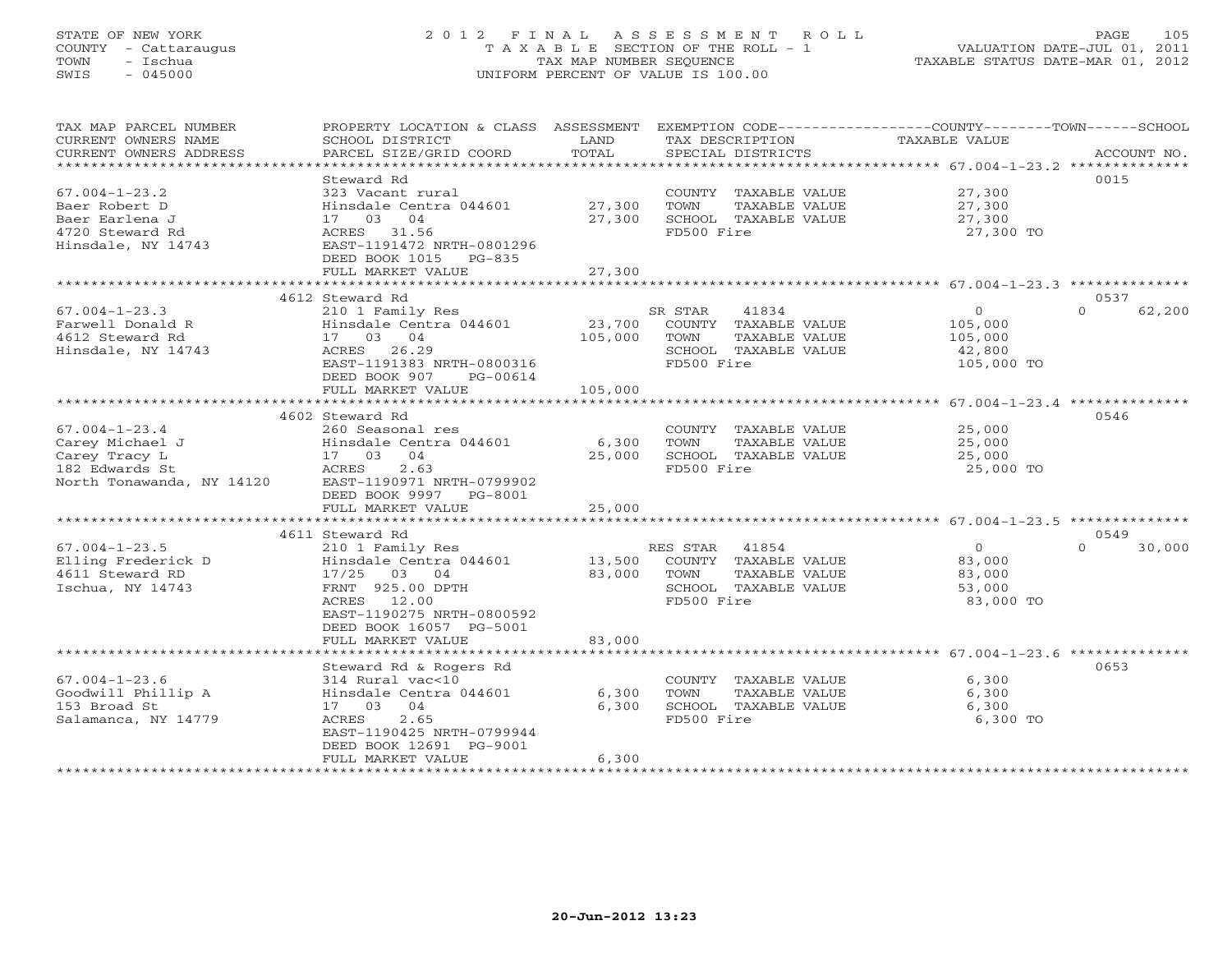### STATE OF NEW YORK 2 0 1 2 F I N A L A S S E S S M E N T R O L L PAGE 106 COUNTY - Cattaraugus T A X A B L E SECTION OF THE ROLL - 1 VALUATION DATE-JUL 01, 2011 TOWN - Ischua TAX MAP NUMBER SEQUENCE TAXABLE STATUS DATE-MAR 01, 2012 SWIS - 045000 UNIFORM PERCENT OF VALUE IS 100.00UNIFORM PERCENT OF VALUE IS 100.00

| TAX MAP PARCEL NUMBER<br>CURRENT OWNERS NAME<br>CURRENT OWNERS ADDRESS                        | PROPERTY LOCATION & CLASS ASSESSMENT<br>SCHOOL DISTRICT<br>PARCEL SIZE/GRID COORD                                                                                                   | LAND<br>TOTAL              | EXEMPTION CODE----------------COUNTY-------TOWN-----SCHOOL<br>TAX DESCRIPTION<br>SPECIAL DISTRICTS                                 | TAXABLE VALUE                                                | ACCOUNT NO.                                    |
|-----------------------------------------------------------------------------------------------|-------------------------------------------------------------------------------------------------------------------------------------------------------------------------------------|----------------------------|------------------------------------------------------------------------------------------------------------------------------------|--------------------------------------------------------------|------------------------------------------------|
| *************************                                                                     |                                                                                                                                                                                     |                            |                                                                                                                                    |                                                              |                                                |
| $67.004 - 1 - 23.7$<br>Baer Earlena J<br>4720 Steward Rd<br>Hinsdale, NY 14743                | 4720 Steward Rd<br>210 1 Family Res<br>Hinsdale Centra 044601<br>17 03<br>04<br>5.35<br><b>ACRES</b><br>EAST-1190766 NRTH-0801644<br>DEED BOOK 9583<br>PG-9001<br>FULL MARKET VALUE | 8,500<br>77,000<br>77,000  | RES STAR 41854<br>COUNTY TAXABLE VALUE<br>TOWN<br>TAXABLE VALUE<br>SCHOOL TAXABLE VALUE<br>FD500 Fire                              | $\overline{0}$<br>77,000<br>77,000<br>47,000<br>77,000 TO    | 0938<br>$\Omega$<br>30,000                     |
|                                                                                               | 2528 Rogers Rd                                                                                                                                                                      |                            |                                                                                                                                    |                                                              | 0126                                           |
| $67.004 - 1 - 24$<br>Carr Judy A<br>2528 Rogers Rd<br>Hinsdale, NY 14743                      | 210 1 Family Res<br>Hinsdale Centra 044601<br>17 03<br>04<br>3.56<br>ACRES<br>EAST-1190085 NRTH-0800076<br>DEED BOOK 820<br>PG-00256<br>FULL MARKET VALUE                           | 88,000<br>88,000           | CVET C/T<br>41131<br>41834<br>7,000 SR STAR<br>COUNTY TAXABLE VALUE<br>TAXABLE VALUE<br>TOWN<br>SCHOOL TAXABLE VALUE<br>FD500 Fire | 20,000<br>$\circ$<br>68,000<br>68,000<br>25,800<br>88,000 TO | 20,000<br>$\overline{0}$<br>62,200<br>$\Omega$ |
|                                                                                               | *************************                                                                                                                                                           |                            |                                                                                                                                    |                                                              |                                                |
| $67.004 - 1 - 25$<br>Peters Robert L<br>Auman Brandy<br>4743 Steward Rd<br>Hinsdale, NY 14743 | 4743 Steward Rd<br>270 Mfg housing<br>Hinsdale Centra 044601<br>04<br>17 03<br>4.00<br>ACRES<br>EAST-1190195 NRTH-0802074<br>DEED BOOK 00986 PG-00905                               | 7,400<br>29,000            | RES STAR<br>41854<br>COUNTY TAXABLE VALUE<br>TAXABLE VALUE<br>TOWN<br>SCHOOL TAXABLE VALUE<br>FD500 Fire                           | $\circ$<br>29,000<br>29,000<br>$\circ$<br>29,000 TO          | 0512<br>29,000<br>$\Omega$                     |
|                                                                                               | FULL MARKET VALUE                                                                                                                                                                   | 29,000                     |                                                                                                                                    |                                                              |                                                |
| $67.004 - 1 - 27.1$<br>Mayflower Michael<br>Mayflower Wendy K<br>226 74th St                  | 4740 Steward Rd<br>210 1 Family Res<br>Hinsdale Centra 044601<br>17 03 04<br>5.45<br>ACRES                                                                                          | 8,500<br>35,500            | COUNTY TAXABLE VALUE<br>TAXABLE VALUE<br><b>TOWN</b><br>SCHOOL TAXABLE VALUE<br>FD500 Fire                                         | 35,500<br>35,500<br>35,500<br>35,500 TO                      | 0091                                           |
| Niagara Falls, NY 14304                                                                       | EAST-1190901 NRTH-0802061<br>DEED BOOK 10674 PG-2003<br>FULL MARKET VALUE                                                                                                           | 35,500                     |                                                                                                                                    |                                                              |                                                |
|                                                                                               | *************************<br>Steward Rd                                                                                                                                             |                            |                                                                                                                                    |                                                              | 0593                                           |
| $67.004 - 1 - 27.2$<br>Apczynski Elaine B<br>97 Hirschfield Dr<br>Williamsville, NY 14221     | 312 Vac w/imprv<br>Hinsdale Centra 044601<br>17 03 04<br>7.49<br>ACRES<br>EAST-1190874 NRTH-0802426<br>DEED BOOK 00966 PG-00768<br>FULL MARKET VALUE                                | 10,100<br>10,500<br>10,500 | COUNTY TAXABLE VALUE<br>TOWN<br>TAXABLE VALUE<br>SCHOOL TAXABLE VALUE<br>FD500 Fire                                                | 10,500<br>10,500<br>10,500<br>10,500 TO                      |                                                |
|                                                                                               |                                                                                                                                                                                     |                            |                                                                                                                                    |                                                              |                                                |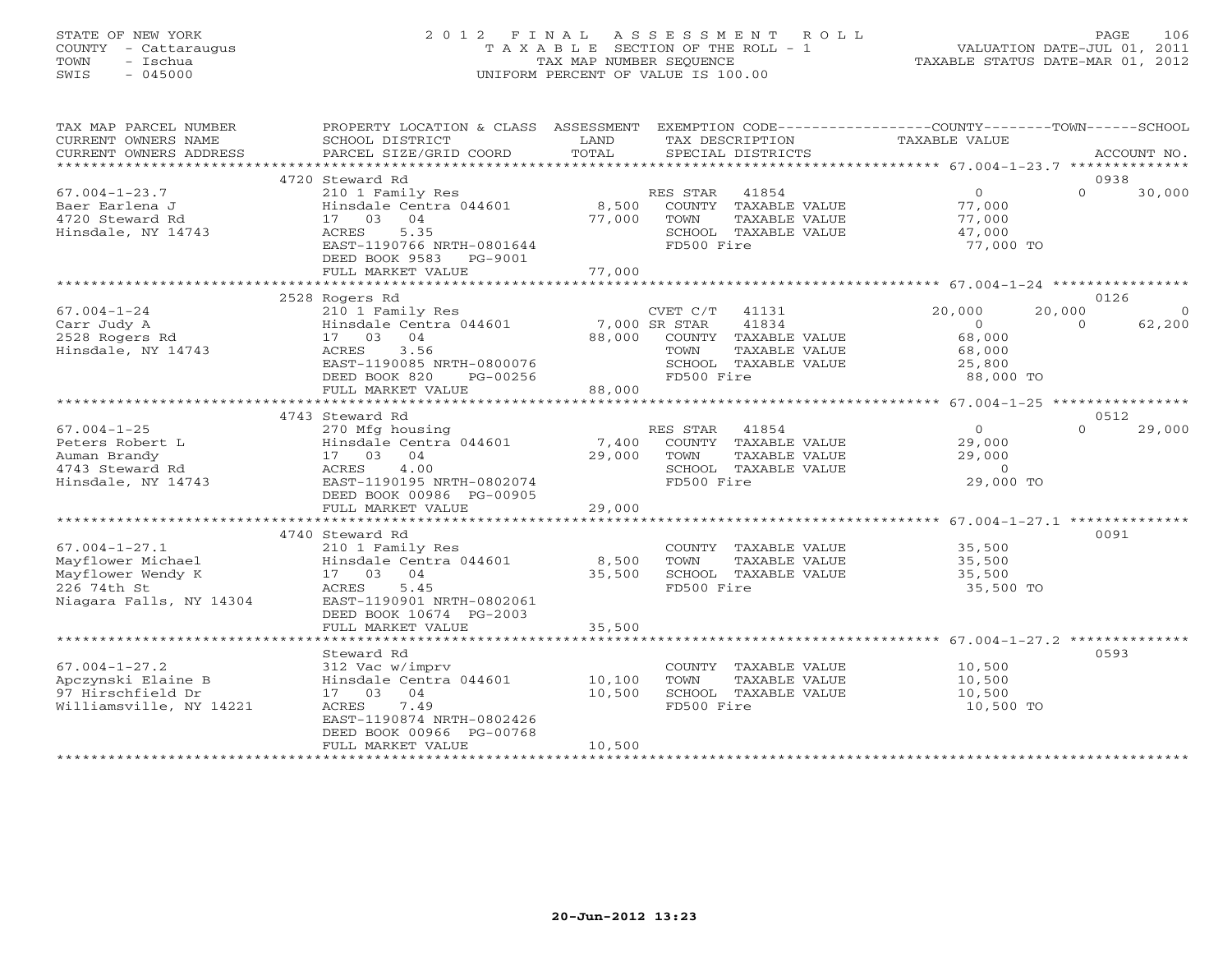### STATE OF NEW YORK 2 0 1 2 F I N A L A S S E S S M E N T R O L L PAGE 107 COUNTY - Cattaraugus T A X A B L E SECTION OF THE ROLL - 1 VALUATION DATE-JUL 01, 2011 TOWN - Ischua TAX MAP NUMBER SEQUENCE TAXABLE STATUS DATE-MAR 01, 2012 SWIS - 045000 UNIFORM PERCENT OF VALUE IS 100.00UNIFORM PERCENT OF VALUE IS 100.00

| TAX MAP PARCEL NUMBER                               | PROPERTY LOCATION & CLASS ASSESSMENT EXEMPTION CODE----------------COUNTY-------TOWN------SCHOOL |                |                             |                |                    |
|-----------------------------------------------------|--------------------------------------------------------------------------------------------------|----------------|-----------------------------|----------------|--------------------|
| CURRENT OWNERS NAME                                 | SCHOOL DISTRICT                                                                                  | LAND           | TAX DESCRIPTION             | TAXABLE VALUE  |                    |
| CURRENT OWNERS ADDRESS                              | PARCEL SIZE/GRID COORD                                                                           | TOTAL          | SPECIAL DISTRICTS           |                | ACCOUNT NO.        |
|                                                     |                                                                                                  |                |                             |                |                    |
|                                                     | 4751 Steward Rd                                                                                  |                |                             |                | 0601               |
| $67.004 - 1 - 27.3$                                 | 314 Rural vac<10                                                                                 |                | COUNTY TAXABLE VALUE        | 6,200          |                    |
| Rath Leonard J                                      | Hinsdale Centra 044601                                                                           | 6,200          | TOWN<br>TAXABLE VALUE       | 6,200          |                    |
| 266 Carriage Pk                                     | 17 03<br>04                                                                                      | 6,200          | SCHOOL TAXABLE VALUE        | 6,200          |                    |
| W. Seneca, NY 14224                                 | 2.56<br>ACRES                                                                                    |                | FD500 Fire                  | 6,200 TO       |                    |
|                                                     | EAST-1190191 NRTH-0802336                                                                        |                |                             |                |                    |
|                                                     | DEED BOOK 14334 PG-4001                                                                          |                |                             |                |                    |
|                                                     | FULL MARKET VALUE                                                                                | 6,200          |                             |                |                    |
|                                                     |                                                                                                  |                |                             |                |                    |
|                                                     | Steward Rd                                                                                       |                |                             |                | 0631               |
| $67.004 - 1 - 27.4$                                 | 910 Priv forest                                                                                  |                | COUNTY TAXABLE VALUE        | 19,300         |                    |
| Donald Anderson Family Trust                        | Hinsdale Centra 044601                                                                           | 19,100         | TOWN<br>TAXABLE VALUE       | 19,300         |                    |
| Attn: Kristin Chambers                              | 17 03 04                                                                                         | 19,300         | SCHOOL TAXABLE VALUE        | 19,300         |                    |
| Trustee                                             | ACRES 56.70                                                                                      |                | FD500 Fire                  | 19,300 TO      |                    |
| 1 Stoneman Ave                                      | EAST-1191252 NRTH-0803130                                                                        |                |                             |                |                    |
| Lakewood, NY 14750                                  | EASI-IIJIZJZ F<br>DEED BOOK 862<br>PG-00641                                                      |                |                             |                |                    |
|                                                     |                                                                                                  | 19,300         |                             |                |                    |
|                                                     | FULL MARKET VALUE                                                                                |                |                             |                |                    |
|                                                     |                                                                                                  |                |                             |                |                    |
|                                                     | 4785 Steward Rd                                                                                  |                |                             |                | 0414               |
| $67.004 - 1 - 28$                                   | 210 1 Family Res                                                                                 |                | COUNTY TAXABLE VALUE        | 71,500         |                    |
| Donald Anderson Family Trust Hinsdale Centra 044601 |                                                                                                  | 8,000          | TOWN<br>TAXABLE VALUE       | 71,500         |                    |
| Attn: Kristen Chambers                              | 17 03 04                                                                                         | 71,500         | SCHOOL TAXABLE VALUE        | 71,500         |                    |
| Trustee                                             | ACRES<br>4.70                                                                                    |                | FD500 Fire                  | 71,500 TO      |                    |
| 1 Stoneman Ave                                      | EAST-1190166 NRTH-0803722                                                                        |                |                             |                |                    |
| Lakewood, NY 14750                                  | DEED BOOK 883<br>PG-01083                                                                        |                |                             |                |                    |
|                                                     | FULL MARKET VALUE                                                                                | 71,500         |                             |                |                    |
|                                                     |                                                                                                  |                |                             |                |                    |
|                                                     | Steward Rd                                                                                       |                |                             |                | 0096               |
| $67.004 - 1 - 30.1$                                 | 323 Vacant rural                                                                                 |                | COUNTY TAXABLE VALUE        | 41,600         |                    |
| Magee Charles F                                     | Hinsdale Centra 044601                                                                           | 41,600         | TOWN<br>TAXABLE VALUE       | 41,600         |                    |
| Magee Terri                                         | 18 03 04                                                                                         | 41,600         | SCHOOL TAXABLE VALUE        | 41,600         |                    |
| 4889 Steward Rd                                     | ACRES 54.05                                                                                      |                | FD500 Fire                  | 41,600 TO      |                    |
| Hinsdale, NY 14743                                  | EAST-1190103 NRTH-0806244                                                                        |                |                             |                |                    |
|                                                     | DEED BOOK 00994 PG-00017                                                                         |                |                             |                |                    |
|                                                     | FULL MARKET VALUE                                                                                | 41,600         |                             |                |                    |
|                                                     |                                                                                                  |                |                             |                |                    |
|                                                     | 4889 Steward Rd                                                                                  |                |                             |                | 0722               |
| $67.004 - 1 - 30.2$                                 | 210 1 Family Res                                                                                 |                | 41121<br>WVET C/T           | 6,225<br>6,225 |                    |
| Magee Charles                                       | Hinsdale Centra 044601                                                                           | 5,800 RES STAR | 41854                       | $\overline{0}$ | $\Omega$<br>30,000 |
| 4889 Steward Rd                                     | 18 03 04                                                                                         |                | 41,500 COUNTY TAXABLE VALUE | 35,275         |                    |
| Hinsdale, NY 14743                                  | ACRES<br>1.95                                                                                    |                | TOWN<br>TAXABLE VALUE       | 35,275         |                    |
|                                                     | EAST-1190052 NRTH-0805827                                                                        |                | SCHOOL TAXABLE VALUE        | 11,500         |                    |
|                                                     | DEED BOOK 899<br>PG-00856                                                                        |                | FD500 Fire                  | 41,500 TO      |                    |
|                                                     | FULL MARKET VALUE                                                                                | 41,500         |                             |                |                    |
|                                                     |                                                                                                  |                |                             |                |                    |
|                                                     |                                                                                                  |                |                             |                |                    |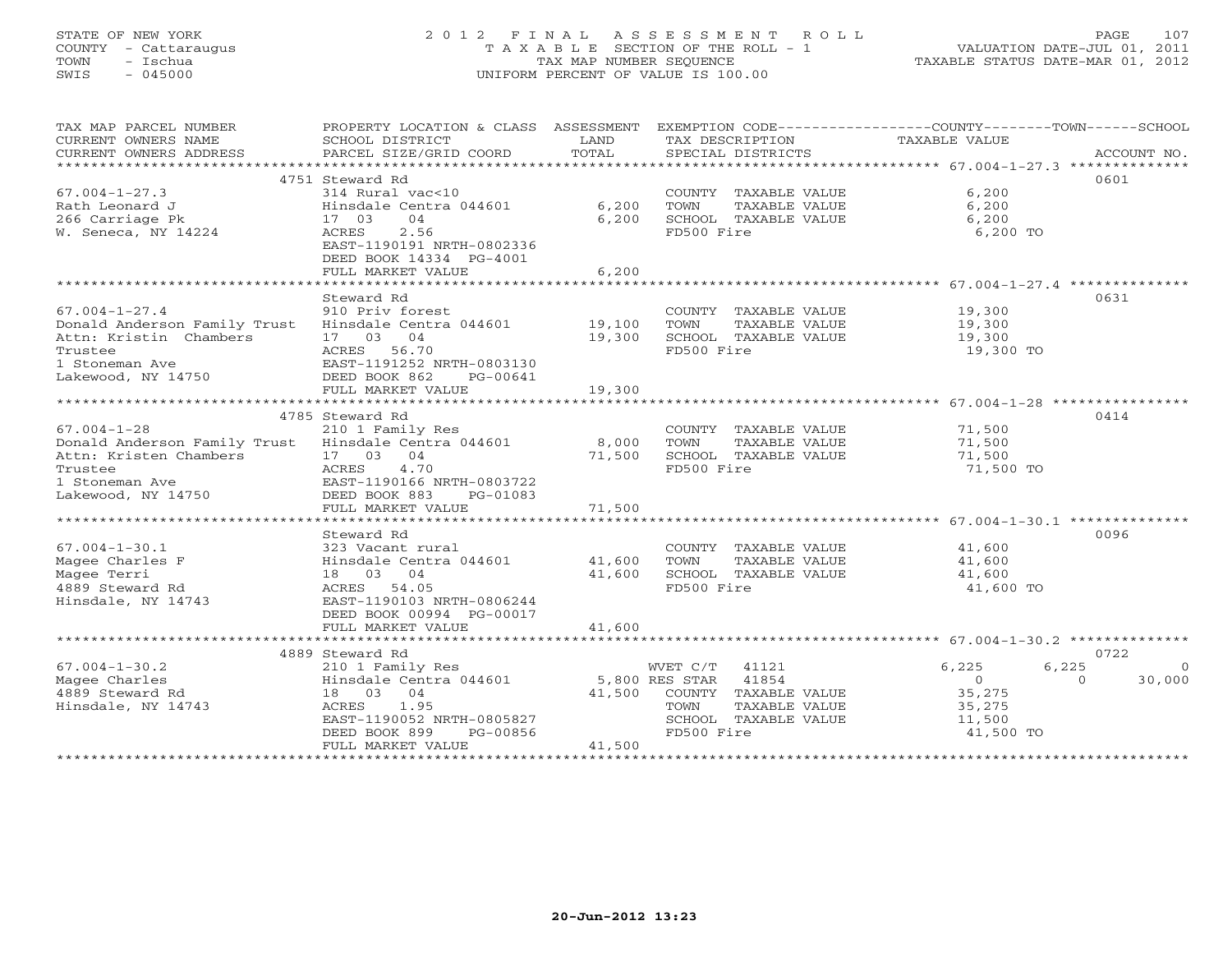### STATE OF NEW YORK 2 0 1 2 F I N A L A S S E S S M E N T R O L L PAGE 108 COUNTY - Cattaraugus T A X A B L E SECTION OF THE ROLL - 1 VALUATION DATE-JUL 01, 2011 TOWN - Ischua TAX MAP NUMBER SEQUENCE TAXABLE STATUS DATE-MAR 01, 2012 SWIS - 045000 UNIFORM PERCENT OF VALUE IS 100.00UNIFORM PERCENT OF VALUE IS 100.00

| TAX MAP PARCEL NUMBER<br>CURRENT OWNERS NAME<br>CURRENT OWNERS ADDRESS                               | PROPERTY LOCATION & CLASS ASSESSMENT<br>SCHOOL DISTRICT<br>PARCEL SIZE/GRID COORD                                                               | LAND<br>TOTAL     | TAX DESCRIPTION<br>SPECIAL DISTRICTS                                                    | EXEMPTION CODE-----------------COUNTY-------TOWN------SCHOOL<br>TAXABLE VALUE |                                                                       | ACCOUNT NO. |
|------------------------------------------------------------------------------------------------------|-------------------------------------------------------------------------------------------------------------------------------------------------|-------------------|-----------------------------------------------------------------------------------------|-------------------------------------------------------------------------------|-----------------------------------------------------------------------|-------------|
| $68.001 - 1 - 1$<br>Emerling Roy L<br>PO Box 204<br>Boston, NY 14025                                 | Co Rd 81 (Off)<br>910 Priv forest<br>Hinsdale Centra 044601<br>04<br>06 03<br>ACRES 49.94                                                       | 26,500<br>26,500  | COUNTY TAXABLE VALUE<br>TOWN<br>SCHOOL TAXABLE VALUE<br>FD500 Fire                      | TAXABLE VALUE                                                                 | 26,500<br>26,500<br>26,500<br>26,500 TO                               | 0346        |
|                                                                                                      | EAST-1202175 NRTH-0814805<br>DEED BOOK 1013<br>PG-1143<br>FULL MARKET VALUE                                                                     | 26,500            |                                                                                         |                                                                               |                                                                       |             |
|                                                                                                      | 5325 Co Rd 81                                                                                                                                   |                   |                                                                                         |                                                                               |                                                                       | 0210        |
| $68.001 - 1 - 2.1$<br>Wetherby Gary L<br>Wetherby Judith L<br>5325 Hatch Hill Rd<br>Ischua, NY 14743 | 210 1 Family Res<br>Hinsdale Centra 044601<br>46 03 03<br>ACRES 18.45<br>EAST-1203178 NRTH-0815341<br>DEED BOOK 749<br>PG-9004                  | 18,200<br>112,500 | RES STAR 41854<br>COUNTY TAXABLE VALUE<br>TOWN<br>SCHOOL TAXABLE VALUE<br>FD500 Fire    | TAXABLE VALUE                                                                 | $\circ$<br>$\cap$<br>112,500<br>112,500<br>82,500<br>112,500 TO       | 30,000      |
|                                                                                                      | FULL MARKET VALUE                                                                                                                               | 112,500           |                                                                                         |                                                                               |                                                                       |             |
|                                                                                                      |                                                                                                                                                 |                   |                                                                                         |                                                                               |                                                                       |             |
|                                                                                                      | 5335 Hatch Hill Rd                                                                                                                              |                   |                                                                                         |                                                                               |                                                                       | 0539        |
| $68.001 - 1 - 2.2$<br>Kennedy Richard A<br>Kennedy Holly<br>5335 Hatch Hill Rd<br>Ischua, NY 14743   | 210 1 Family Res<br>Hinsdale Centra 044601<br>46 03 03<br>1.68 BANK<br>ACRES<br>032<br>EAST-1203642 NRTH-0815509<br>DEED BOOK 00934 PG-01143    | 5,500<br>64,000   | RES STAR<br>41854<br>COUNTY TAXABLE VALUE<br>TOWN<br>SCHOOL TAXABLE VALUE<br>FD500 Fire | TAXABLE VALUE                                                                 | $\Omega$<br>$\overline{0}$<br>64,000<br>64,000<br>34,000<br>64,000 TO | 30,000      |
|                                                                                                      | FULL MARKET VALUE                                                                                                                               | 64,000            |                                                                                         |                                                                               |                                                                       |             |
|                                                                                                      |                                                                                                                                                 |                   |                                                                                         |                                                                               |                                                                       |             |
| $68.001 - 1 - 2.3$<br>Emerling Roy L<br>P.O BOX 204<br>Boston, NY 14025                              | Hatch Hill Rd<br>323 Vacant rural<br>Hinsdale Centra 044601<br>46 03 036<br>FRNT 1970.00 DPTH<br>ACRES<br>6.35<br>EAST-1202920 NRTH-0814471     | 9,200<br>9,200    | COUNTY TAXABLE VALUE<br>TOWN<br>SCHOOL TAXABLE VALUE<br>FD500 Fire                      | TAXABLE VALUE                                                                 | 9,200<br>9,200<br>9,200<br>9,200 TO                                   | 0830        |
|                                                                                                      | DEED BOOK 00960 PG-00377                                                                                                                        |                   |                                                                                         |                                                                               |                                                                       |             |
|                                                                                                      | FULL MARKET VALUE                                                                                                                               | 9,200             |                                                                                         |                                                                               |                                                                       |             |
|                                                                                                      | Co Rd 81                                                                                                                                        |                   |                                                                                         |                                                                               |                                                                       | 0216        |
| $68.001 - 1 - 4$<br>Randall Michael J<br>Randall Brenda<br>26 Plymouth Dr<br>Tonawanda, NY 14150     | 210 1 Family Res<br>Hinsdale Centra 044601<br>46 03 03<br>Land Contract<br>ACRES 29.78<br>EAST-1203518 NRTH-0814495<br>DEED BOOK 00988 PG-00843 | 26,100<br>108,000 | COUNTY TAXABLE VALUE<br>TOWN<br>SCHOOL TAXABLE VALUE<br>FD500 Fire                      | TAXABLE VALUE                                                                 | 108,000<br>108,000<br>108,000<br>108,000 TO                           |             |
|                                                                                                      | FULL MARKET VALUE                                                                                                                               | 108,000           |                                                                                         |                                                                               |                                                                       |             |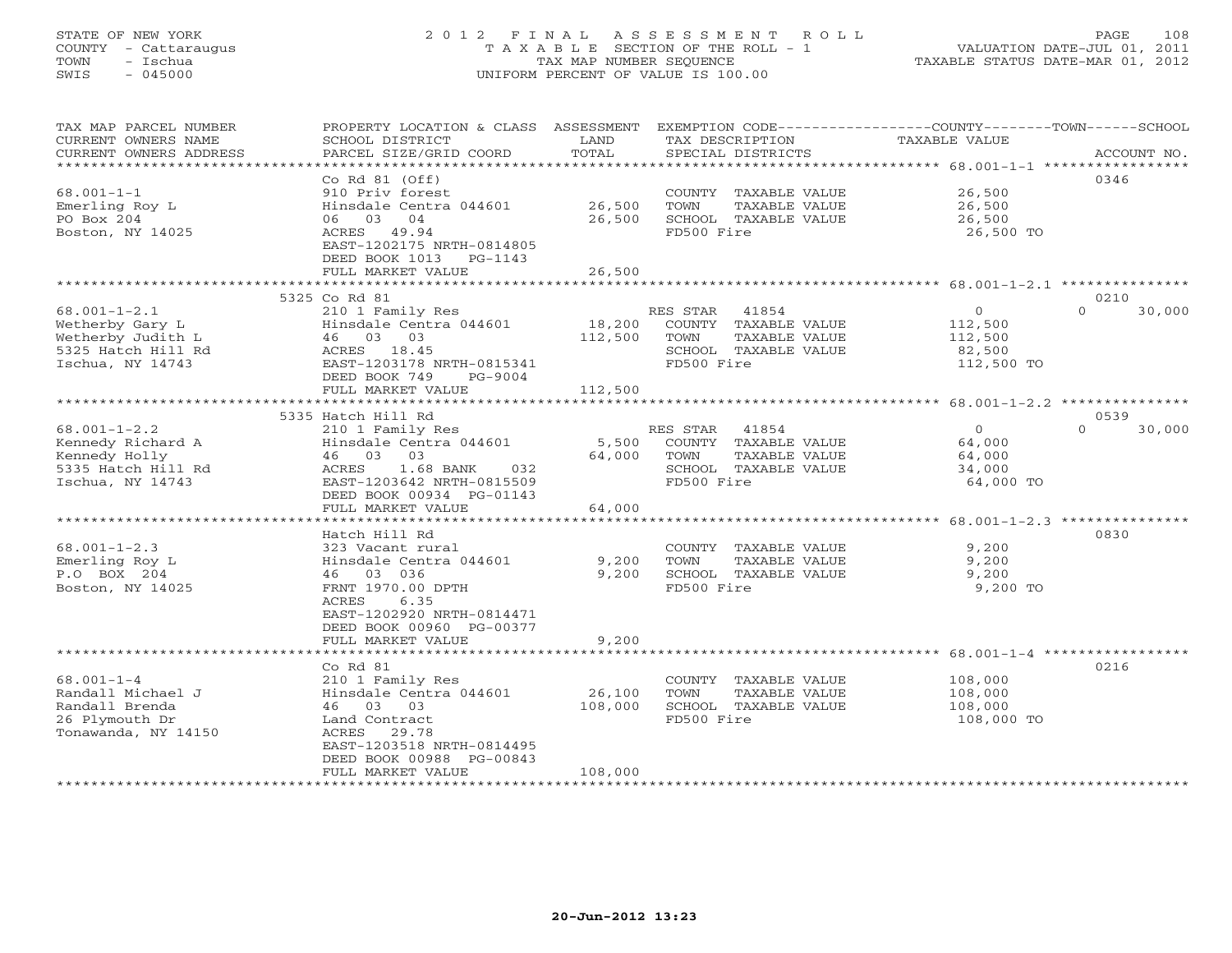# STATE OF NEW YORK 2 0 1 2 F I N A L A S S E S S M E N T R O L L PAGE 109 COUNTY - Cattaraugus T A X A B L E SECTION OF THE ROLL - 1 VALUATION DATE-JUL 01, 2011 TOWN - Ischua TAX MAP NUMBER SEQUENCE TAXABLE STATUS DATE-MAR 01, 2012 SWIS - 045000 UNIFORM PERCENT OF VALUE IS 100.00

| TAX MAP PARCEL NUMBER<br>CURRENT OWNERS NAME<br>CURRENT OWNERS ADDRESS | PROPERTY LOCATION & CLASS ASSESSMENT<br>SCHOOL DISTRICT<br>PARCEL SIZE/GRID COORD | LAND<br>TOTAL | TAX DESCRIPTION<br>SPECIAL DISTRICTS | EXEMPTION CODE-----------------COUNTY-------TOWN------SCHOOL<br>TAXABLE VALUE<br>ACCOUNT NO. |
|------------------------------------------------------------------------|-----------------------------------------------------------------------------------|---------------|--------------------------------------|----------------------------------------------------------------------------------------------|
|                                                                        |                                                                                   |               |                                      |                                                                                              |
|                                                                        | 805 Johnson Hollow Rd                                                             |               |                                      | 0242                                                                                         |
| $68.001 - 1 - 5.1$                                                     | 240 Rural res                                                                     |               | RES STAR<br>41854                    | $\Omega$<br>$\Omega$<br>30,000                                                               |
| Karn James O                                                           | Cuba-Rush Cent 024801                                                             | 41,500        | COUNTY TAXABLE VALUE                 | 154,000                                                                                      |
| Karn Deborah L                                                         | $22/30$ 03 03                                                                     | 154,000       | TOWN<br>TAXABLE VALUE                | 154,000                                                                                      |
| 805 Johnson Hollow Rd                                                  | 53.95<br>ACRES                                                                    |               | SCHOOL TAXABLE VALUE                 | 124,000                                                                                      |
| Cuba, NY 14727                                                         | EAST-1211032 NRTH-0813297                                                         |               | FD500 Fire                           | 154,000 TO                                                                                   |
|                                                                        | DEED BOOK 852<br>PG-00032                                                         |               |                                      |                                                                                              |
|                                                                        | FULL MARKET VALUE                                                                 | 154,000       |                                      |                                                                                              |
|                                                                        |                                                                                   |               |                                      |                                                                                              |
|                                                                        | Johnson Hollow Rd                                                                 |               |                                      | 0769                                                                                         |
| $68.001 - 1 - 5.2$                                                     | 910 Priv forest                                                                   |               | COUNTY TAXABLE VALUE                 | 169,000                                                                                      |
| Briggs Thomas R                                                        | Cuba-Rush Cent 024801                                                             | 169,000       | TOWN<br>TAXABLE VALUE                | 169,000                                                                                      |
| Briggs James M                                                         | 22/23/29/30/31<br>03 03                                                           | 169,000       | SCHOOL TAXABLE VALUE                 | 169,000                                                                                      |
| PO Box 2472                                                            | ACRES 287.80                                                                      |               | FD500 Fire                           | 169,000 TO                                                                                   |
| Syracuse, NY 13220                                                     | EAST-1209310 NRTH-0813831                                                         |               |                                      |                                                                                              |
|                                                                        | DEED BOOK 904<br>PG-00978                                                         |               |                                      |                                                                                              |
|                                                                        | FULL MARKET VALUE                                                                 | 169,000       |                                      |                                                                                              |
|                                                                        |                                                                                   |               |                                      |                                                                                              |
|                                                                        | 900 Johnson Hollow Rd                                                             |               |                                      | 0458                                                                                         |
| $68.001 - 1 - 6$                                                       | 270 Mfg housing                                                                   |               | COUNTY TAXABLE VALUE                 | 62,350                                                                                       |
| Vaeth Richard B                                                        | Cuba-Rush Cent 024801                                                             | 52,800        | TOWN<br>TAXABLE VALUE                | 62,350                                                                                       |
| Vaeth Marlene                                                          | 36 03 03                                                                          | 62,350        | SCHOOL TAXABLE VALUE                 | 62,350                                                                                       |
| 5615 Leete Rd                                                          | ACRES 74.94                                                                       |               | FD500 Fire                           | 62,350 TO                                                                                    |
| Lockport, NY 14094                                                     | EAST-1208661 NRTH-0811339                                                         |               |                                      |                                                                                              |
|                                                                        | DEED BOOK 15698 PG-4001                                                           |               |                                      |                                                                                              |
|                                                                        | FULL MARKET VALUE                                                                 | 62,350        |                                      |                                                                                              |
|                                                                        |                                                                                   |               |                                      |                                                                                              |
|                                                                        | Johnson Hollow Rd                                                                 |               |                                      | 0349                                                                                         |
| $68.001 - 1 - 7.1$                                                     | 260 Seasonal res                                                                  |               | COUNTY TAXABLE VALUE                 | 52,000                                                                                       |
| Parsons Terry                                                          | Cuba-Rush Cent 024801                                                             | 14,000        | TOWN<br>TAXABLE VALUE                | 52,000                                                                                       |
| Parsons Elizabeth                                                      | 29 03 03                                                                          | 52,000        | SCHOOL TAXABLE VALUE                 | 52,000                                                                                       |
| 386 Broad St                                                           | ACRES 12.68                                                                       |               | FD500 Fire                           | 52,000 TO                                                                                    |
| Tonawanda, NY 14150                                                    | EAST-1210643 NRTH-0811311                                                         |               |                                      |                                                                                              |
|                                                                        | DEED BOOK 11904 PG-9001                                                           |               |                                      |                                                                                              |
|                                                                        | FULL MARKET VALUE                                                                 | 52,000        |                                      |                                                                                              |
|                                                                        |                                                                                   |               |                                      |                                                                                              |
|                                                                        | Kinney Hollow Rd                                                                  |               |                                      | 0273                                                                                         |
| $68.001 - 1 - 7.2$                                                     | 312 Vac w/imprv                                                                   |               | COUNTY TAXABLE VALUE                 | 6,300                                                                                        |
| Wetzler Charles J                                                      | Cuba-Rush Cent 024801                                                             | 5,700         | TOWN<br>TAXABLE VALUE                | 6,300                                                                                        |
| Wetzler Linda                                                          | 29/30 03 03                                                                       | 6,300         | SCHOOL TAXABLE VALUE                 | 6,300                                                                                        |
| 43 Audet Dr                                                            | 1.84<br>ACRES                                                                     |               | FD500 Fire                           | 6,300 TO                                                                                     |
| Cheektowaga, NY 14227                                                  | EAST-1210726 NRTH-0812033                                                         |               |                                      |                                                                                              |
|                                                                        | DEED BOOK 00944 PG-00416                                                          |               |                                      |                                                                                              |
|                                                                        | FULL MARKET VALUE                                                                 | 6,300         |                                      |                                                                                              |
|                                                                        |                                                                                   |               |                                      |                                                                                              |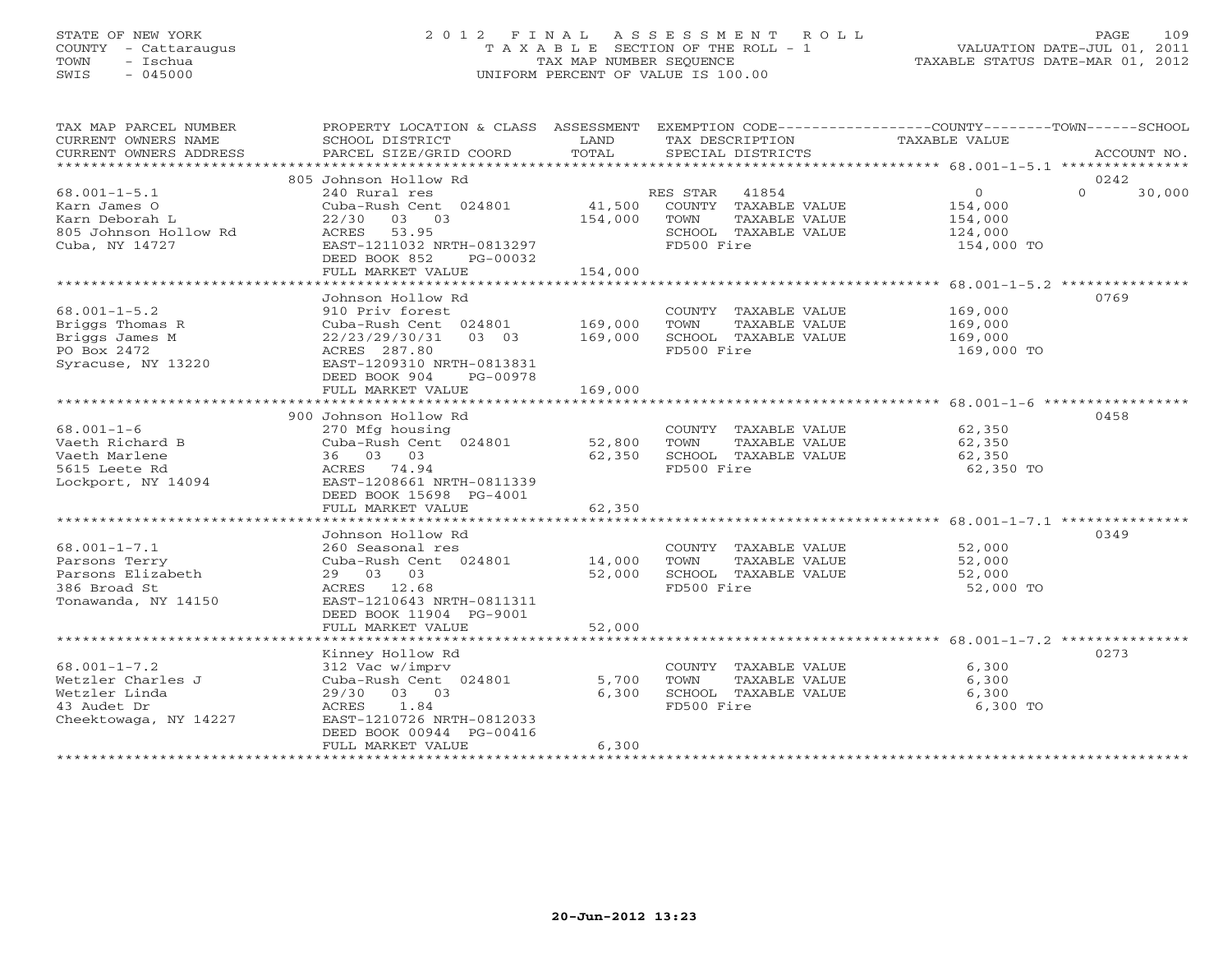# STATE OF NEW YORK 2 0 1 2 F I N A L A S S E S S M E N T R O L L PAGE 110 COUNTY - Cattaraugus T A X A B L E SECTION OF THE ROLL - 1 VALUATION DATE-JUL 01, 2011 TOWN - Ischua TAX MAP NUMBER SEQUENCE TAXABLE STATUS DATE-MAR 01, 2012 SWIS - 045000 UNIFORM PERCENT OF VALUE IS 100.00UNIFORM PERCENT OF VALUE IS 100.00

| TAX MAP PARCEL NUMBER<br>CURRENT OWNERS NAME<br>CURRENT OWNERS ADDRESS               | SCHOOL DISTRICT<br>PARCEL SIZE/GRID COORD                                                                                                                                     | LAND<br>TOTAL              | TAX DESCRIPTION<br>SPECIAL DISTRICTS                                                                  | PROPERTY LOCATION & CLASS ASSESSMENT EXEMPTION CODE---------------COUNTY-------TOWN-----SCHOOL<br>TAXABLE VALUE<br>ACCOUNT NO. |
|--------------------------------------------------------------------------------------|-------------------------------------------------------------------------------------------------------------------------------------------------------------------------------|----------------------------|-------------------------------------------------------------------------------------------------------|--------------------------------------------------------------------------------------------------------------------------------|
|                                                                                      |                                                                                                                                                                               |                            |                                                                                                       |                                                                                                                                |
| $68.001 - 1 - 8$<br>Higley Michael D<br>968 Johnson Hollow Rd<br>Hinsdale, NY 14743  | 968 Johnson Hollow Rd<br>210 1 Family Res<br>Cuba-Rush Cent 024801<br>29 03 03<br>7.91<br>ACRES<br>EAST-1209464 NRTH-0810479<br>DEED BOOK 00940 PG-01051<br>FULL MARKET VALUE | 10,400<br>71,000<br>71,000 | RES STAR 41854<br>COUNTY TAXABLE VALUE<br>TOWN<br>TAXABLE VALUE<br>SCHOOL TAXABLE VALUE<br>FD500 Fire | 0177<br>$\Omega$<br>$\Omega$<br>30,000<br>71,000<br>71,000<br>41,000<br>71,000 TO                                              |
|                                                                                      |                                                                                                                                                                               |                            |                                                                                                       |                                                                                                                                |
| $68.001 - 1 - 9.1$<br>Wierzbowski Gerald<br>3388 Zoeller Rd<br>Alden, NY 14004       | Union Hill Rd<br>314 Rural vac<10<br>Cuba-Rush Cent 024801<br>29 03 03<br>FRNT 120.00 DPTH 300.00<br>EAST-1210889 NRTH-0810244<br>DEED BOOK 7076 PG-2003<br>FULL MARKET VALUE | 4,700<br>4,700<br>4,700    | COUNTY TAXABLE VALUE<br>TAXABLE VALUE<br>TOWN<br>SCHOOL TAXABLE VALUE<br>FD500 Fire                   | 0058<br>4,700<br>4,700<br>4,700<br>4,700 TO                                                                                    |
|                                                                                      |                                                                                                                                                                               |                            |                                                                                                       |                                                                                                                                |
| $68.001 - 1 - 9.2$<br>Wierzbowski Gerald<br>3388 Zoeller Rd<br>Alden, NY 14004       | Union Hill Rd<br>240 Rural res<br>Cuba-Rush Cent 024801<br>29 03 03<br>ACRES 38.50<br>EAST-1210451 NRTH-0810127<br>DEED BOOK 7076<br>PG-2001                                  | 31,800<br>64,500           | COUNTY TAXABLE VALUE<br>TOWN<br>TAXABLE VALUE<br>SCHOOL TAXABLE VALUE<br>FD500 Fire                   | 0922<br>64,500<br>64,500<br>64,500<br>64,500 TO                                                                                |
|                                                                                      | FULL MARKET VALUE                                                                                                                                                             | 64,500                     |                                                                                                       |                                                                                                                                |
|                                                                                      |                                                                                                                                                                               |                            |                                                                                                       |                                                                                                                                |
| $68.001 - 1 - 12$<br>Wierzbowski Gerald W<br>3388 Zoeller Rd<br>Alden, NY 14004      | Union Hill Rd<br>323 Vacant rural<br>Hinsdale Centra 044601<br>29 03 03<br>ACRES 30.28<br>EAST-1210493 NRTH-0808664<br>DEED BOOK 7076 PG-2002                                 | 26,400<br>26,400           | COUNTY TAXABLE VALUE<br>TAXABLE VALUE<br>TOWN<br>SCHOOL TAXABLE VALUE<br>FD500 Fire                   | 0060<br>26,400<br>26,400<br>26,400<br>26,400 TO                                                                                |
|                                                                                      | FULL MARKET VALUE                                                                                                                                                             | 26,400                     |                                                                                                       |                                                                                                                                |
|                                                                                      | 1001 Johnson Hollow Rd                                                                                                                                                        |                            |                                                                                                       | 0023                                                                                                                           |
| $68.001 - 1 - 13$<br>Ratzel Daniel J<br>1001 Johnson Hollow Rd<br>Hinsdale, NY 14743 | 210 1 Family Res<br>Cuba-Rush Cent 024801<br>29 03 03<br>ACRES<br>8.42<br>EAST-1209521 NRTH-0809799<br>DEED BOOK 00970 PG-00321<br>FULL MARKET VALUE                          | 10,800<br>52,000<br>52,000 | RES STAR 41854<br>COUNTY TAXABLE VALUE<br>TAXABLE VALUE<br>TOWN<br>SCHOOL TAXABLE VALUE<br>FD500 Fire | $\circ$<br>$\Omega$<br>30,000<br>52,000<br>52,000<br>22,000<br>52,000 TO                                                       |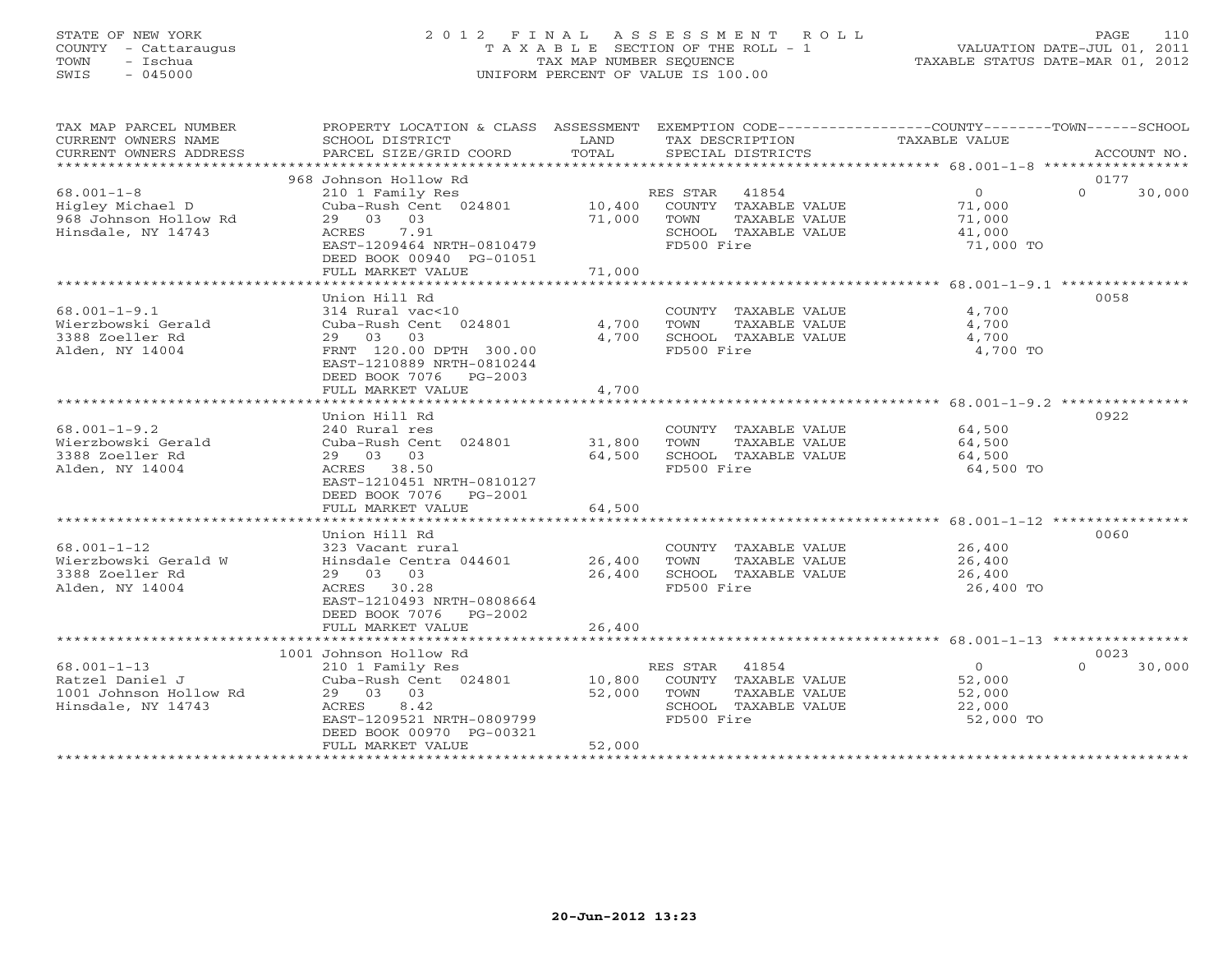# STATE OF NEW YORK 2 0 1 2 F I N A L A S S E S S M E N T R O L L PAGE 111 COUNTY - Cattaraugus T A X A B L E SECTION OF THE ROLL - 1 VALUATION DATE-JUL 01, 2011 TOWN - Ischua TAX MAP NUMBER SEQUENCE TAXABLE STATUS DATE-MAR 01, 2012 SWIS - 045000 UNIFORM PERCENT OF VALUE IS 100.00UNIFORM PERCENT OF VALUE IS 100.00

| TAX MAP PARCEL NUMBER                         | PROPERTY LOCATION & CLASS ASSESSMENT                   |               | EXEMPTION CODE-----------------COUNTY-------TOWN------SCHOOL |                      |          |             |
|-----------------------------------------------|--------------------------------------------------------|---------------|--------------------------------------------------------------|----------------------|----------|-------------|
| CURRENT OWNERS NAME<br>CURRENT OWNERS ADDRESS | SCHOOL DISTRICT<br>PARCEL SIZE/GRID COORD              | LAND<br>TOTAL | TAX DESCRIPTION<br>SPECIAL DISTRICTS                         | <b>TAXABLE VALUE</b> |          | ACCOUNT NO. |
|                                               |                                                        |               |                                                              |                      |          |             |
|                                               | 1011 Johnson Hollow Rd                                 |               |                                                              |                      | 0142     |             |
| $68.001 - 1 - 14$                             | 210 1 Family Res                                       |               | RES STAR<br>41854                                            | $\overline{0}$       | $\Omega$ | 30,000      |
| Riley Juliane M                               | Hinsdale Centra 044601                                 | 6,800         | COUNTY TAXABLE VALUE                                         | 88,000               |          |             |
| Riley Jamie W                                 | 29 03<br>03                                            | 88,000        | TOWN<br>TAXABLE VALUE                                        | 88,000               |          |             |
| 1011 Johnson Hollow Rd<br>Hinsdale, NY 14743  | ACRES<br>3.22 BANK<br>005<br>EAST-1209035 NRTH-0809469 |               | SCHOOL TAXABLE VALUE<br>FD500 Fire                           | 58,000<br>88,000 TO  |          |             |
|                                               | DEED BOOK 00959 PG-00037                               |               |                                                              |                      |          |             |
|                                               | FULL MARKET VALUE                                      | 88,000        |                                                              |                      |          |             |
|                                               |                                                        |               |                                                              |                      |          |             |
|                                               | 1052 Johnson Hollow Rd                                 |               |                                                              |                      | 0237     |             |
| $68.001 - 1 - 15.1$                           | 280 Res Multiple                                       |               | COUNTY TAXABLE VALUE                                         | 228,500              |          |             |
| Alpha Nova Ltd                                | Hinsdale Centra 044601                                 | 82,700        | TOWN<br>TAXABLE VALUE                                        | 228,500              |          |             |
| Kevin Kohl                                    | 29 03 03                                               | 228,500       | SCHOOL TAXABLE VALUE                                         | 228,500              |          |             |
| 1052 Johnson Hollow Rd                        | ACRES 151.45                                           |               | FD500 Fire                                                   | 228,500 TO           |          |             |
| Ischua, NY 14743                              | EAST-1208445 NRTH-0809464<br>DEED BOOK 913<br>PG-00216 |               |                                                              |                      |          |             |
|                                               | FULL MARKET VALUE                                      | 228,500       |                                                              |                      |          |             |
|                                               |                                                        |               |                                                              |                      |          |             |
|                                               | Co Rd 59                                               |               |                                                              |                      | 0824     |             |
| $68.001 - 1 - 15.2$                           | 311 Res vac land                                       |               | COUNTY TAXABLE VALUE                                         | 8,000                |          |             |
| Briggs Thomas R                               | Hinsdale Centra 044601                                 | 8,000         | TOWN<br>TAXABLE VALUE                                        | 8,000                |          |             |
| Briggs James M                                | 29 03 03                                               | 8,000         | SCHOOL TAXABLE VALUE                                         | 8,000                |          |             |
| 103 Forest Dr                                 | Ff 467.08'                                             |               | FD500 Fire                                                   | 8,000 TO             |          |             |
| North Syracuse, NY 13212                      | 4.75<br>ACRES<br>EAST-1208760 NRTH-0808609             |               |                                                              |                      |          |             |
|                                               | DEED BOOK 00957 PG-00974                               |               |                                                              |                      |          |             |
|                                               | FULL MARKET VALUE                                      | 8,000         |                                                              |                      |          |             |
|                                               |                                                        |               |                                                              |                      |          |             |
|                                               | 1052 Johnson Hollow Rd                                 |               |                                                              |                      | 0956     |             |
| $68.001 - 1 - 15.3$                           | 322 Rural vac>10                                       |               | COUNTY TAXABLE VALUE                                         | 6,500                |          |             |
| Pufpaff Scott A                               | Hinsdale Centra 044601                                 | 6,500         | TAXABLE VALUE<br>TOWN                                        | 6,500                |          |             |
| Pufpaff Tracy L                               | 29 03 03                                               | 6,500         | SCHOOL TAXABLE VALUE                                         | 6,500                |          |             |
| 261 S Marlin<br>Grand Island, NY 14072        | ACRES 15.65<br>EAST-1209238 NRTH-0808134               |               | FD500 Fire                                                   | 6,500 TO             |          |             |
|                                               | DEED BOOK 14366 PG-9001                                |               |                                                              |                      |          |             |
|                                               | FULL MARKET VALUE                                      | 6,500         |                                                              |                      |          |             |
|                                               |                                                        |               |                                                              |                      |          |             |
|                                               | Co Rd 59                                               |               |                                                              |                      | 0855     |             |
| $68.001 - 1 - 16.2$                           | 910 Priv forest                                        |               | COUNTY TAXABLE VALUE                                         | 150,000              |          |             |
| Carvelli Frank C                              | Hinsdale Centra 044601                                 | 150,000       | TAXABLE VALUE<br>TOWN                                        | 150,000              |          |             |
| 3207 W Oak Blyd                               | 27/37/38/45 03 03                                      | 150,000       | SCHOOL TAXABLE VALUE                                         | 150,000              |          |             |
| Houston, TX 77584                             | ACRES 303.20                                           |               | FD500 Fire                                                   | 150,000 TO           |          |             |
|                                               | EAST-1205517 NRTH-0810244<br>DEED BOOK 11381 PG-4001   |               |                                                              |                      |          |             |
|                                               | FULL MARKET VALUE                                      | 150,000       |                                                              |                      |          |             |
|                                               |                                                        |               |                                                              |                      |          |             |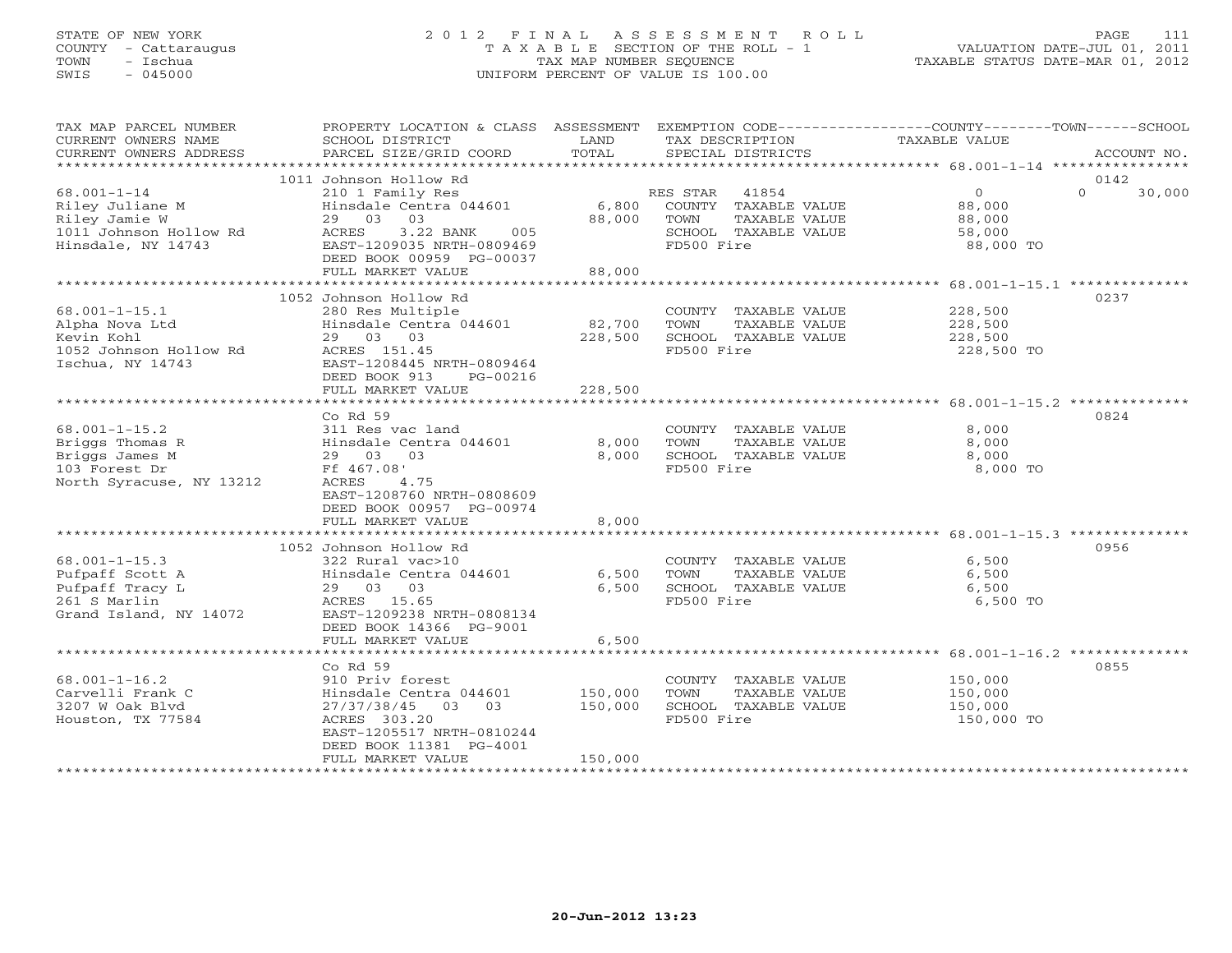### STATE OF NEW YORK 2 0 1 2 F I N A L A S S E S S M E N T R O L L PAGE 112 COUNTY - Cattaraugus T A X A B L E SECTION OF THE ROLL - 1 VALUATION DATE-JUL 01, 2011 TOWN - Ischua TAX MAP NUMBER SEQUENCE TAXABLE STATUS DATE-MAR 01, 2012 SWIS - 045000 UNIFORM PERCENT OF VALUE IS 100.00UNIFORM PERCENT OF VALUE IS 100.00

| TAX MAP PARCEL NUMBER<br>CURRENT OWNERS NAME<br>CURRENT OWNERS ADDRESS                                      | PROPERTY LOCATION & CLASS ASSESSMENT<br>SCHOOL DISTRICT<br>PARCEL SIZE/GRID COORD                                                                                                  | LAND<br>TOTAL    | TAX DESCRIPTION<br>SPECIAL DISTRICTS              |                                                                                 | EXEMPTION CODE-----------------COUNTY-------TOWN------SCHOOL<br>TAXABLE VALUE |                 | ACCOUNT NO.       |
|-------------------------------------------------------------------------------------------------------------|------------------------------------------------------------------------------------------------------------------------------------------------------------------------------------|------------------|---------------------------------------------------|---------------------------------------------------------------------------------|-------------------------------------------------------------------------------|-----------------|-------------------|
| **********************                                                                                      |                                                                                                                                                                                    |                  |                                                   |                                                                                 |                                                                               |                 |                   |
|                                                                                                             | 4972 NYS Rte 16                                                                                                                                                                    |                  |                                                   |                                                                                 |                                                                               | 0933            |                   |
| $68.001 - 1 - 16.4$<br>Rogosienski Scott<br>4972 NYS Route 16<br>Ischua, NY 14743                           | 270 Mfg housing<br>Hinsdale Centra 044601<br>ACRES<br>6.15<br>EAST-1204194 NRTH-0809204<br>DEED BOOK 9287 PG-2001                                                                  | 9,100<br>38,000  | RES STAR<br>TOWN<br>FD500 Fire                    | 41854<br>COUNTY TAXABLE VALUE<br>TAXABLE VALUE<br>SCHOOL TAXABLE VALUE          | $\overline{0}$<br>38,000<br>38,000<br>8,000<br>38,000 TO                      | $\Omega$        | 30,000            |
|                                                                                                             | FULL MARKET VALUE                                                                                                                                                                  | 38,000           |                                                   |                                                                                 |                                                                               |                 |                   |
|                                                                                                             | ***********************                                                                                                                                                            | ***********      |                                                   |                                                                                 | ******************** 68.001-1-21.1 **************                             |                 |                   |
|                                                                                                             | 5145 Nys Rte 16                                                                                                                                                                    |                  |                                                   |                                                                                 |                                                                               | 0333            |                   |
| $68.001 - 1 - 21.1$<br>Romejko Edward W<br>5145 Nys Rte 16<br>Hinsdale, NY 14743-9725                       | 270 Mfg housing<br>Hinsdale Centra 044601<br>45 03<br>03<br>Schrader Farm Sub Lot 10<br>ACRES<br>7.60<br>EAST-1201905 NRTH-0810805<br>DEED BOOK 00925 PG-00240                     | 15,000           | WVET C/T<br>10,200 RES STAR<br>TOWN<br>FD500 Fire | 41121<br>41854<br>COUNTY TAXABLE VALUE<br>TAXABLE VALUE<br>SCHOOL TAXABLE VALUE | 2,250<br>$\circ$<br>12,750<br>12,750<br>$\circ$<br>15,000 TO                  | 2,250<br>$\cap$ | $\circ$<br>15,000 |
|                                                                                                             | FULL MARKET VALUE                                                                                                                                                                  | 15,000           |                                                   |                                                                                 |                                                                               |                 |                   |
|                                                                                                             | **********************                                                                                                                                                             | ************     |                                                   |                                                                                 | ******************** 68.001-1-21.2 **************                             |                 |                   |
|                                                                                                             | 5105 Rt 16                                                                                                                                                                         |                  |                                                   |                                                                                 |                                                                               | 0860            |                   |
| $68.001 - 1 - 21.2$<br>Randall Terri L<br>5105 Nys Rte 16<br>Ischua, NY 14743                               | 270 Mfg housing<br>Hinsdale Centra 044601<br>45 03 03<br>ACRES 18.65<br>EAST-1202710 NRTH-0810578<br>DEED BOOK 10828 PG-5001                                                       | 18,300<br>49,000 | RES STAR<br>TOWN<br>FD500 Fire                    | 41854<br>COUNTY TAXABLE VALUE<br>TAXABLE VALUE<br>SCHOOL TAXABLE VALUE          | $\overline{0}$<br>49,000<br>49,000<br>19,000<br>49,000 TO                     | $\Omega$        | 30,000            |
|                                                                                                             | FULL MARKET VALUE                                                                                                                                                                  | 49,000           |                                                   |                                                                                 |                                                                               |                 |                   |
|                                                                                                             |                                                                                                                                                                                    | *************    |                                                   |                                                                                 | *********** 68.001-1-22 ***********                                           |                 |                   |
| $68.001 - 1 - 22$<br>Dilaura Gary J<br>Dilaura Roseanne<br>7605 W Riverside Dr<br>Niagara Falls, NY 14304   | 5076 Nys Rte 16<br>270 Mfg housing<br>Hinsdale Centra 044601<br>45 03<br>03<br>Schrader Farm Lot 12&13<br>ACRES<br>34.90<br>EAST-1203983 NRTH-0811153<br>DEED BOOK 886<br>PG-00398 | 29,500<br>38,000 | TOWN<br>FD500 Fire                                | COUNTY TAXABLE VALUE<br>TAXABLE VALUE<br>SCHOOL TAXABLE VALUE                   | 38,000<br>38,000<br>38,000<br>38,000 TO                                       | 0033            |                   |
|                                                                                                             | FULL MARKET VALUE                                                                                                                                                                  | 38,000           |                                                   |                                                                                 |                                                                               |                 |                   |
|                                                                                                             | *******************<br>Nys Rte 16                                                                                                                                                  |                  |                                                   |                                                                                 |                                                                               | 0190            |                   |
| $68.001 - 1 - 24$<br>Beuchat Elizabeth<br>Threehouse Mathew James<br>252 Washington St<br>Kenmore, NY 14217 | 270 Mfg housing<br>Hinsdale Centra 044601<br>45 03<br>03<br>Life Use<br>Schrader Farm Sub Lot 11<br>ACRES<br>9.99<br>EAST-1203877 NRTH-0811640<br>DEED BOOK 00930 PG-00449         | 11,900<br>15,000 | TOWN<br>FD500 Fire                                | COUNTY TAXABLE VALUE<br>TAXABLE VALUE<br>SCHOOL TAXABLE VALUE                   | 15,000<br>15,000<br>15,000<br>15,000 TO                                       |                 |                   |
| ***********************                                                                                     | FULL MARKET VALUE<br>********************                                                                                                                                          | 15,000           |                                                   |                                                                                 |                                                                               |                 |                   |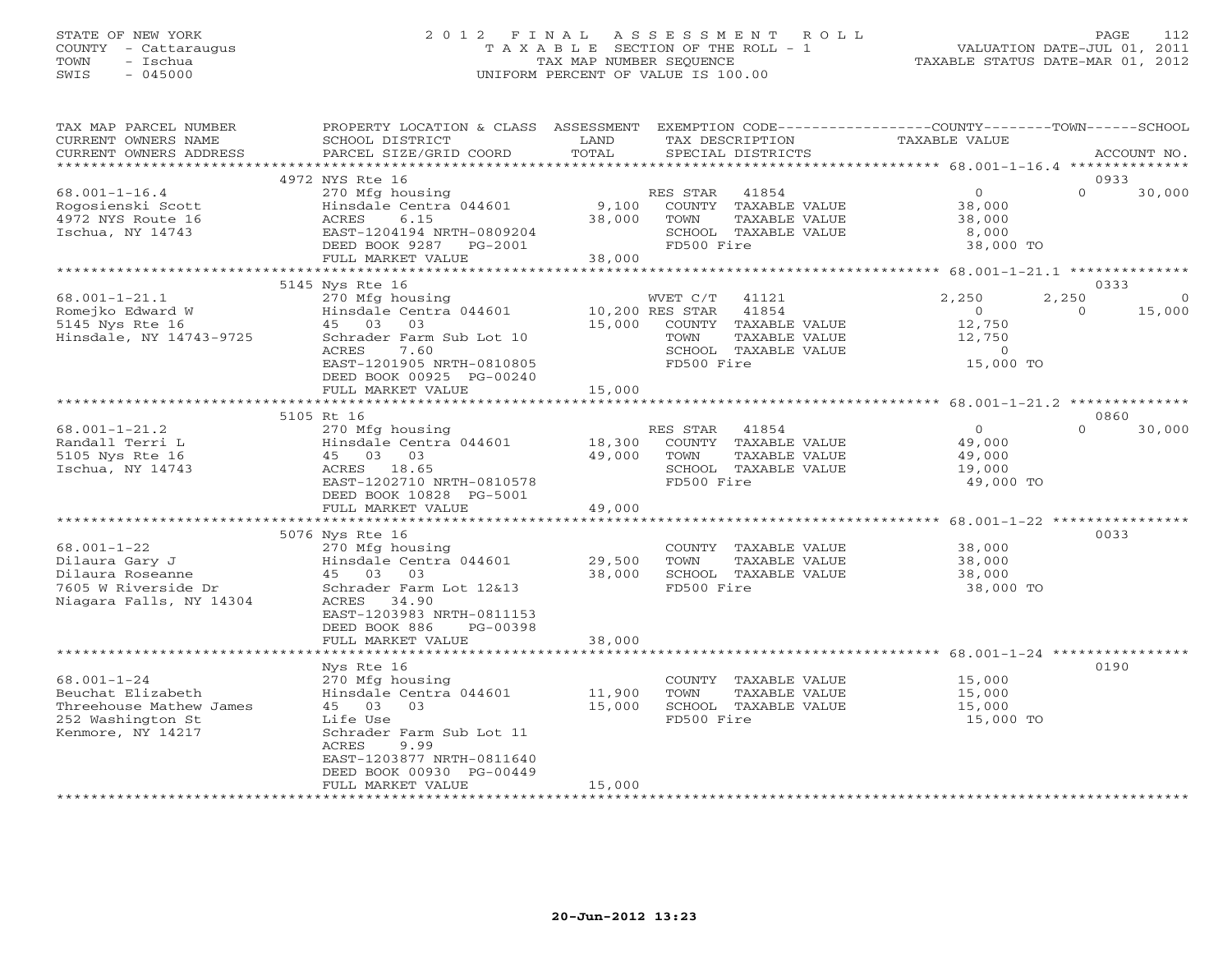### STATE OF NEW YORK 2 0 1 2 F I N A L A S S E S S M E N T R O L L PAGE 113 COUNTY - Cattaraugus T A X A B L E SECTION OF THE ROLL - 1 VALUATION DATE-JUL 01, 2011 TOWN - Ischua TAX MAP NUMBER SEQUENCE TAXABLE STATUS DATE-MAR 01, 2012 SWIS - 045000 UNIFORM PERCENT OF VALUE IS 100.00UNIFORM PERCENT OF VALUE IS 100.00

| PROPERTY LOCATION & CLASS<br>SCHOOL DISTRICT<br>PARCEL SIZE/GRID COORD                                                                                                                       | ASSESSMENT<br>LAND<br>TOTAL                                                                                                                                     | TAX DESCRIPTION<br>SPECIAL DISTRICTS                                                                              | EXEMPTION CODE-----------------COUNTY-------TOWN------SCHOOL<br>TAXABLE VALUE | ACCOUNT NO.                                                                        |
|----------------------------------------------------------------------------------------------------------------------------------------------------------------------------------------------|-----------------------------------------------------------------------------------------------------------------------------------------------------------------|-------------------------------------------------------------------------------------------------------------------|-------------------------------------------------------------------------------|------------------------------------------------------------------------------------|
|                                                                                                                                                                                              | *********                                                                                                                                                       |                                                                                                                   |                                                                               |                                                                                    |
| 210 1 Family Res<br>Hinsdale Centra 044601<br>45 03 03<br>Schrader Farm Sub Lot 9<br>ACRES<br>5.75<br>EAST-1203220 NRTH-0811396<br>DEED BOOK 00716 PG-00646                                  | 8,800<br>80,000                                                                                                                                                 | 41834<br>SR STAR<br>COUNTY TAXABLE VALUE<br>TAXABLE VALUE<br>TOWN<br>SCHOOL TAXABLE VALUE<br>FD500 Fire           | $\circ$<br>80,000<br>80,000<br>17,800<br>80,000 TO                            | 0380<br>$\Omega$<br>62,200                                                         |
|                                                                                                                                                                                              |                                                                                                                                                                 |                                                                                                                   |                                                                               |                                                                                    |
| 210 1 Family Res<br>Hinsdale Centra 044601<br>45 03 03<br>Schrader Farm Sub Lot 8<br>5.25<br>ACRES                                                                                           | 88,000                                                                                                                                                          | CVET C/T<br>41131<br>41834<br>COUNTY TAXABLE VALUE<br>TAXABLE VALUE<br>TOWN<br>SCHOOL TAXABLE VALUE<br>FD500 Fire | 20,000<br>$\overline{0}$<br>68,000<br>68,000<br>25,800<br>88,000 TO           | 0304<br>20,000<br>$\overline{0}$<br>62,200<br>$\Omega$                             |
| FULL MARKET VALUE                                                                                                                                                                            |                                                                                                                                                                 |                                                                                                                   |                                                                               |                                                                                    |
|                                                                                                                                                                                              |                                                                                                                                                                 |                                                                                                                   |                                                                               | 0403                                                                               |
| 210 1 Family Res<br>Hinsdale Centra 044601<br>45 03 03<br>Schrader Farm Sub Lot 5<br>29.82 BANK<br>ACRES<br>023<br>EAST-1203166 NRTH-0812191<br>DEED BOOK 13669 PG-3002<br>FULL MARKET VALUE | 26,100<br>121,000<br>121,000                                                                                                                                    | RES STAR<br>41854<br>COUNTY TAXABLE VALUE<br>TOWN<br>TAXABLE VALUE<br>SCHOOL TAXABLE VALUE<br>FD500 Fire          | $\overline{O}$<br>121,000<br>121,000<br>91,000<br>121,000 TO                  | $\Omega$<br>30,000                                                                 |
|                                                                                                                                                                                              |                                                                                                                                                                 |                                                                                                                   |                                                                               |                                                                                    |
| 314 Rural vac<10<br>Hinsdale Centra 044601<br>45 03 03<br>Schrader Farm Sub Lot 4<br>4.75<br>ACRES<br>EAST-1202565 NRTH-0811466<br>DEED BOOK 14285 PG-6010                                   | 8,000<br>8,000                                                                                                                                                  | COUNTY TAXABLE VALUE<br>TAXABLE VALUE<br>TOWN<br>SCHOOL TAXABLE VALUE<br>FD500 Fire                               | 8,000<br>8,000<br>8,000<br>8,000 TO                                           | 0232                                                                               |
| FULL MARKET VALUE                                                                                                                                                                            | 8,000                                                                                                                                                           |                                                                                                                   |                                                                               |                                                                                    |
| 210 1 Family Res<br>Hinsdale Centra 044601<br>45 03 03<br>Schrader Farm Sub Lot 3<br>ACRES<br>4.00 BANK<br>017<br>EAST-1202346 NRTH-0811508<br>DEED BOOK 15976 PG-6007<br>FULL MARKET VALUE  | 7,400<br>92,500<br>92,500                                                                                                                                       | COUNTY TAXABLE VALUE<br>TOWN<br>TAXABLE VALUE<br>SCHOOL TAXABLE VALUE<br>FD500 Fire                               | 92,500<br>92,500<br>92,500<br>92,500 TO                                       | 0450                                                                               |
|                                                                                                                                                                                              | 5088 NYS Rte 16<br>FULL MARKET VALUE<br>5092 NYS Rte 16<br>EAST-1203015 NRTH-0811399<br>5100 NYS Rte 16<br>Nys Rte 16<br>*******************<br>5120 Nys Rte 16 | 80,000                                                                                                            | 8,400 SR STAR<br>88,000                                                       | ******************** 68.001-1-25 *****************<br>********** 68.001-1-29 ***** |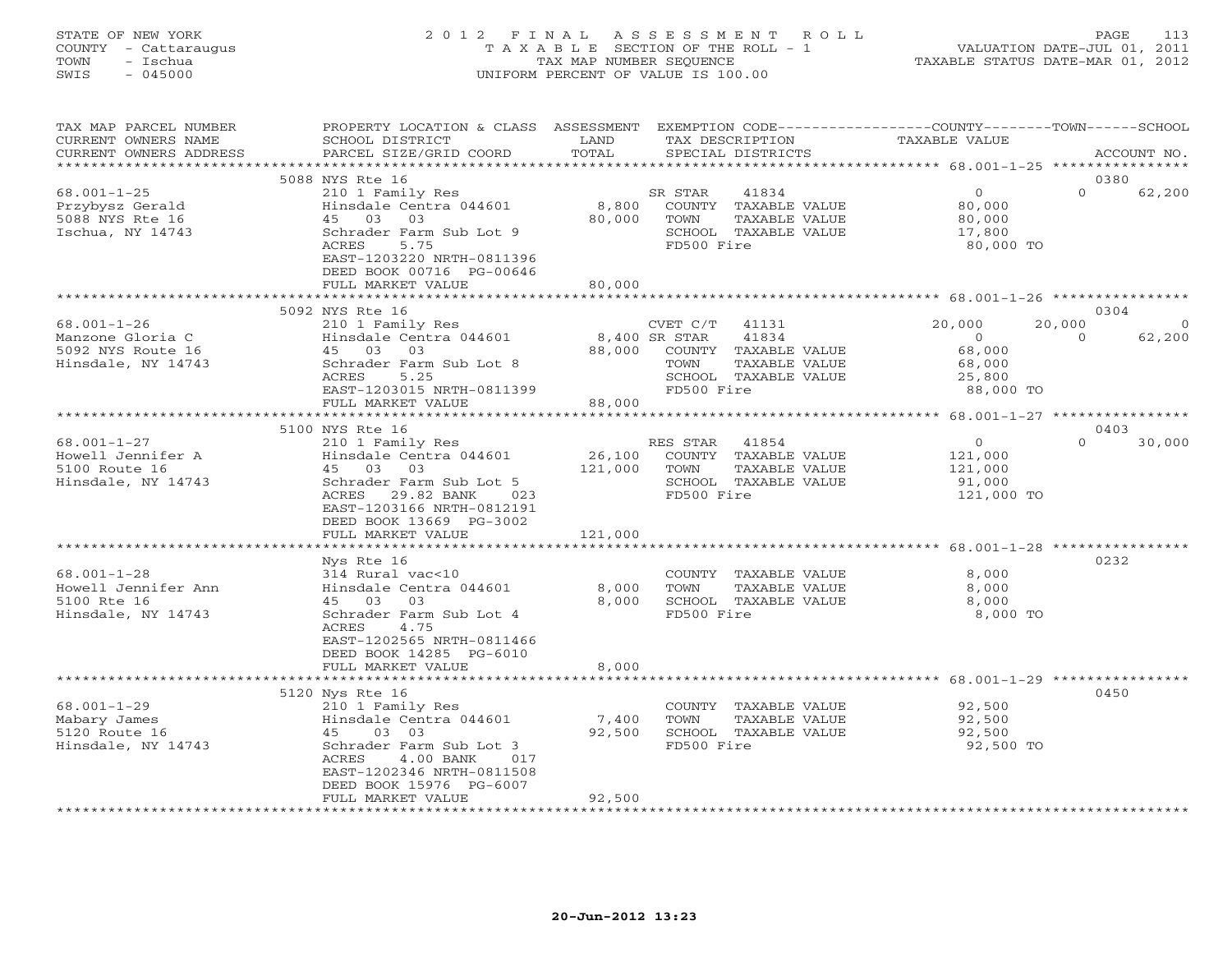# STATE OF NEW YORK 2 0 1 2 F I N A L A S S E S S M E N T R O L L PAGE 114 COUNTY - Cattaraugus T A X A B L E SECTION OF THE ROLL - 1 VALUATION DATE-JUL 01, 2011 TOWN - Ischua TAX MAP NUMBER SEQUENCE TAXABLE STATUS DATE-MAR 01, 2012 SWIS - 045000 UNIFORM PERCENT OF VALUE IS 100.00UNIFORM PERCENT OF VALUE IS 100.00

| TAX MAP PARCEL NUMBER<br>CURRENT OWNERS NAME<br>CURRENT OWNERS ADDRESS                                          | PROPERTY LOCATION & CLASS ASSESSMENT<br>SCHOOL DISTRICT<br>PARCEL SIZE/GRID COORD                                                                                                                                                                   | LAND<br>TOTAL              | EXEMPTION CODE-----------------COUNTY-------TOWN------SCHOOL<br>TAX DESCRIPTION<br>SPECIAL DISTRICTS                               | <b>TAXABLE VALUE</b>                                         | ACCOUNT NO.                                      |
|-----------------------------------------------------------------------------------------------------------------|-----------------------------------------------------------------------------------------------------------------------------------------------------------------------------------------------------------------------------------------------------|----------------------------|------------------------------------------------------------------------------------------------------------------------------------|--------------------------------------------------------------|--------------------------------------------------|
| ************************<br>$68.001 - 1 - 30$<br>Hammersmith Robert<br>121 Reppien Pl<br>Orchard Park, NY 14127 | 5128 Nys Rte 16<br>311 Res vac land<br>Hinsdale Centra 044601<br>45<br>03 03<br>Schrader Farm Sub Lot 2<br>ACRES<br>4.00<br>EAST-1202121 NRTH-0811564<br>DEED BOOK 14155 PG-6008<br>FULL MARKET VALUE                                               | 7,400<br>7,400<br>7,400    | COUNTY TAXABLE VALUE<br>TOWN<br>TAXABLE VALUE<br>SCHOOL TAXABLE VALUE<br>FD500 Fire                                                | 7,400<br>7,400<br>7,400<br>7,400 TO                          | 0037                                             |
| $68.001 - 1 - 31.1$<br>Oakley Stephen J<br>Oakley Michele<br>5143 Hatch Hill Rd<br>Hinsdale, NY 14743           | 5143 Hatch Hill Rd<br>210 1 Family Res<br>Hinsdale Centra 044601<br>03<br>45 03<br>1.70 BANK<br>017<br>ACRES<br>EAST-1201785 NRTH-0811512<br>DEED BOOK 894<br>PG-00528<br>FULL MARKET VALUE                                                         | 95,000<br>95,000           | CW_15_VET/ 41162<br>5,600 RES STAR<br>41854<br>COUNTY TAXABLE VALUE<br>TAXABLE VALUE<br>TOWN<br>SCHOOL TAXABLE VALUE<br>FD500 Fire | 12,000<br>$\circ$<br>83,000<br>95,000<br>65,000<br>95,000 TO | 0308<br>$\circ$<br>$\circ$<br>30,000<br>$\Omega$ |
| $68.001 - 1 - 32.1$<br>Bartholomew Eric T<br>5191 Hatch Hill Rd<br>Hinsdale, NY 14743                           | 5191 Hatch Hill Rd<br>210 1 Family Res<br>Hinsdale Centra 044601<br>45 03 03<br>ACRES 17.80 BANK<br>012<br>EAST-1202396 NRTH-0812404<br>DEED BOOK 00982 PG-00178<br>FULL MARKET VALUE                                                               | 17,700<br>59,000<br>59,000 | RES STAR<br>41854<br>COUNTY TAXABLE VALUE<br>TOWN<br>TAXABLE VALUE<br>SCHOOL TAXABLE VALUE<br>FD500 Fire                           | $\circ$<br>59,000<br>59,000<br>29,000<br>59,000 TO           | 0048<br>$\Omega$<br>30,000                       |
| $68.001 - 1 - 32.2$<br>Bello Peter J<br>Bello Kathryn J<br>5153 Airport Rd<br>Hinsdale, NY 14743                | *****************************<br>5153 Airport Rd<br>210 1 Family Res<br>Hinsdale Centra 044601<br>45/46 03 03<br>Schrader Farm Sub Lot 1<br>Ff 550.0<br>4.40<br>ACRES<br>EAST-1201869 NRTH-0811918<br>DEED BOOK 00982 PG-01030<br>FULL MARKET VALUE | 7,700<br>75,000<br>75,000  | 41854<br>RES STAR<br>COUNTY TAXABLE VALUE<br>TOWN<br>TAXABLE VALUE<br>SCHOOL TAXABLE VALUE<br>FD500 Fire                           | $\circ$<br>75,000<br>75,000<br>45,000<br>75,000 TO           | 0525<br>$\Omega$<br>30,000                       |
| $68.001 - 1 - 36$<br>Beuchat Charles<br>Elizabeth Betty<br>252 Washington St<br>Kenmore, NY 14217               | Co Rd $81$ (Off)<br>323 Vacant rural<br>Hinsdale Centra 044601<br>46 03 03<br>Schrader Farm Sub Lot 7<br>ACRES<br>24.16<br>EAST-1203879 NRTH-0812624<br>DEED BOOK 806<br>PG-00345<br>FULL MARKET VALUE<br>* * * * * * * * * * * * * * * * * *       | 22,000<br>22,000<br>22,000 | COUNTY TAXABLE VALUE<br>TOWN<br>TAXABLE VALUE<br>SCHOOL TAXABLE VALUE<br>FD500 Fire<br>**********************                      | 22,000<br>22,000<br>22,000<br>22,000 TO                      | 0032                                             |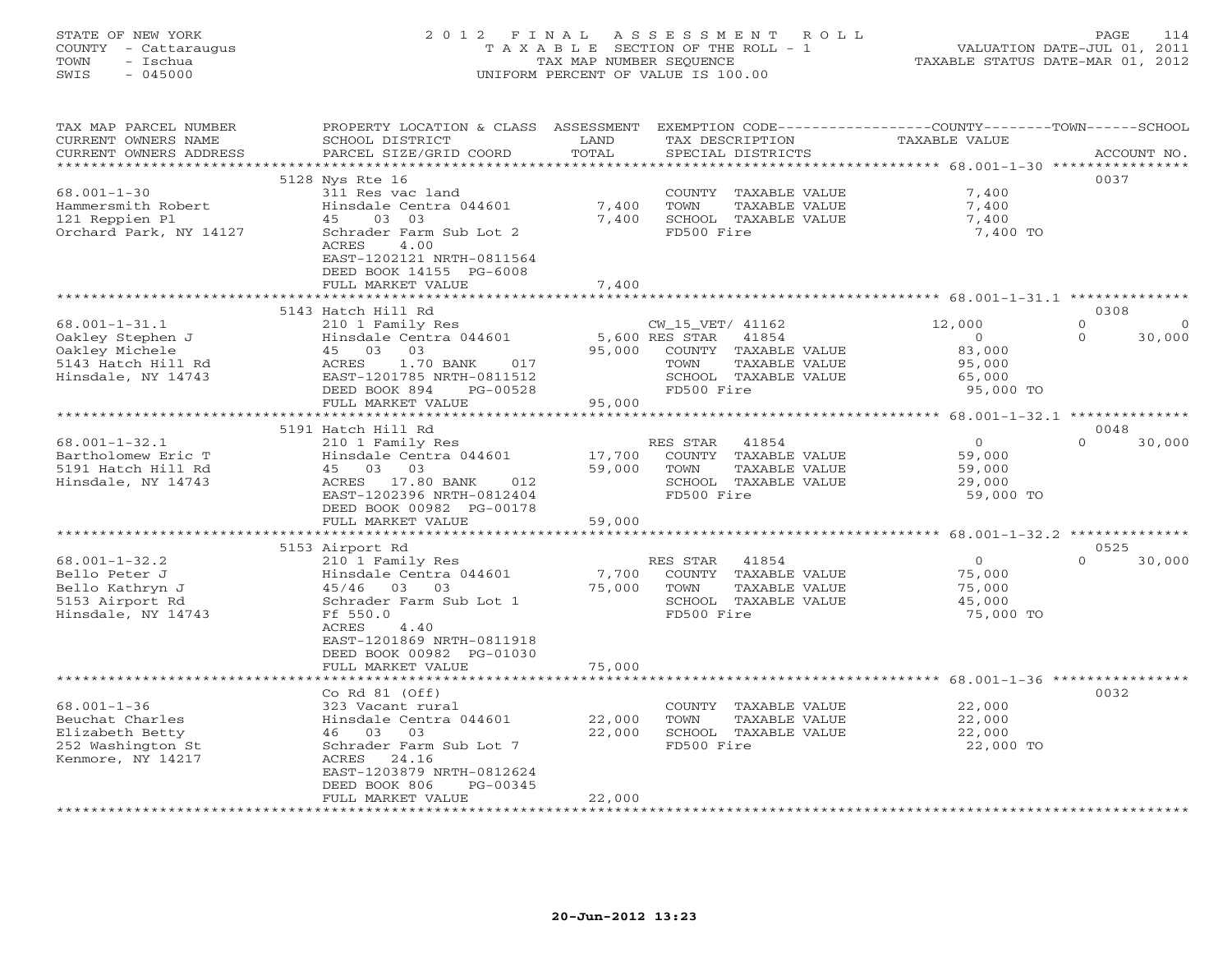### STATE OF NEW YORK 2 0 1 2 F I N A L A S S E S S M E N T R O L L PAGE 115 COUNTY - Cattaraugus T A X A B L E SECTION OF THE ROLL - 1 VALUATION DATE-JUL 01, 2011 TOWN - Ischua TAX MAP NUMBER SEQUENCE TAXABLE STATUS DATE-MAR 01, 2012 SWIS - 045000 UNIFORM PERCENT OF VALUE IS 100.00UNIFORM PERCENT OF VALUE IS 100.00

| TAX MAP PARCEL NUMBER<br>CURRENT OWNERS NAME<br>CURRENT OWNERS ADDRESS<br>************************* | PROPERTY LOCATION & CLASS ASSESSMENT<br>SCHOOL DISTRICT<br>PARCEL SIZE/GRID COORD                                                                                                | LAND<br>TOTAL                | EXEMPTION CODE-----------------COUNTY-------TOWN------SCHOOL<br>TAX DESCRIPTION<br>SPECIAL DISTRICTS     | TAXABLE VALUE                                         | ACCOUNT NO.                |
|-----------------------------------------------------------------------------------------------------|----------------------------------------------------------------------------------------------------------------------------------------------------------------------------------|------------------------------|----------------------------------------------------------------------------------------------------------|-------------------------------------------------------|----------------------------|
|                                                                                                     | 5245 Hatch Hill Rd                                                                                                                                                               |                              |                                                                                                          |                                                       | 0827                       |
| $68.001 - 1 - 37$<br>Keller Albert L<br>5245 Hatch Hill Rd<br>PO Box 42<br>Ischua, NY 14743         | 240 Rural res<br>Hinsdale Centra 044601<br>46 03<br>03<br>ACRES 28.15<br>EAST-1202115 NRTH-0813259<br>DEED BOOK 00955 PG-00835<br>FULL MARKET VALUE                              | 25,000<br>109,000<br>109,000 | SR STAR<br>41834<br>COUNTY TAXABLE VALUE<br>TOWN<br>TAXABLE VALUE<br>SCHOOL TAXABLE VALUE<br>FD500 Fire  | $\circ$<br>109,000<br>109,000<br>46,800<br>109,000 TO | $\Omega$<br>62,200         |
|                                                                                                     | ******************                                                                                                                                                               | **********                   |                                                                                                          | ******************* 68.002-1-1.1 ****************     |                            |
| $68.002 - 1 - 1.1$<br>Witter Thomas A Jr<br>764 Johnson Hollow Rd<br>Cuba, NY 14727                 | Johnson Hollow Rd<br>312 Vac w/imprv<br>Cuba-Rush Cent 024801<br>22 03 03<br>ACRES 40.65<br>EAST-1212509 NRTH-0815298<br>DEED BOOK 01003 PG-00004                                | 33,200<br>37,300             | COUNTY TAXABLE VALUE<br>TOWN<br>TAXABLE VALUE<br>SCHOOL TAXABLE VALUE<br>FD500 Fire                      | 37,300<br>37,300<br>37,300<br>37,300 TO               | 0198                       |
|                                                                                                     | FULL MARKET VALUE                                                                                                                                                                | 37,300                       |                                                                                                          |                                                       |                            |
|                                                                                                     | 778 Johnson Hollow Rd                                                                                                                                                            |                              |                                                                                                          |                                                       | 0526                       |
| $68.002 - 1 - 1.2$<br>Demick William C<br>9 Keller St<br>Cuba, NY 14727                             | 270 Mfg housing<br>Cuba-Rush Cent 024801<br>22 03 03<br>3.25<br>ACRES<br>EAST-1211870 NRTH-0814510<br>DEED BOOK 00949 PG-00379<br>FULL MARKET VALUE                              | 6,800<br>61,600<br>61,600    | 41854<br>RES STAR<br>COUNTY TAXABLE VALUE<br>TOWN<br>TAXABLE VALUE<br>SCHOOL TAXABLE VALUE<br>FD500 Fire | $\Omega$<br>61,600<br>61,600<br>31,600<br>61,600 TO   | $\Omega$<br>30,000         |
|                                                                                                     | *****************************                                                                                                                                                    |                              |                                                                                                          |                                                       |                            |
| $68.002 - 1 - 1.3$<br>Witter Thomas A<br>764 Johnson Hollow Rd<br>Cuba, NY 14727                    | 764 Johnson Hollow Rd<br>210 1 Family Res<br>Cuba-Rush Cent 024801<br>22 03 03<br>1.16<br>ACRES<br>EAST-1212374 NRTH-0814723<br>DEED BOOK 00922 PG-00227                         | 5,100<br>72,500              | RES STAR<br>41854<br>COUNTY TAXABLE VALUE<br>TOWN<br>TAXABLE VALUE<br>SCHOOL TAXABLE VALUE<br>FD500 Fire | $\Omega$<br>72,500<br>72,500<br>42,500<br>72,500 TO   | 0547<br>$\Omega$<br>30,000 |
|                                                                                                     | FULL MARKET VALUE                                                                                                                                                                | 72,500                       |                                                                                                          |                                                       |                            |
|                                                                                                     |                                                                                                                                                                                  |                              |                                                                                                          |                                                       |                            |
| $68.002 - 1 - 2$<br>Hamer Martha E<br>Witter Thomas A Jr<br>728 Johnson Hollow Rd<br>Cuba, NY 14727 | 728 Johnson Hollow Rd<br>210 1 Family Res<br>Cuba-Rush Cent 024801<br>22 03 03<br>$L/u$ - Martha Hamer<br>ACRES<br>3.22<br>EAST-1213575 NRTH-0815161<br>DEED BOOK 00990 PG-00533 | 6,800<br>24,400              | COUNTY TAXABLE VALUE<br>TOWN<br>TAXABLE VALUE<br>SCHOOL TAXABLE VALUE<br>FD500 Fire                      | 24,400<br>24,400<br>24,400<br>24,400 TO               | 0199                       |
| ***********************                                                                             | FULL MARKET VALUE<br>************************                                                                                                                                    | 24,400                       |                                                                                                          |                                                       |                            |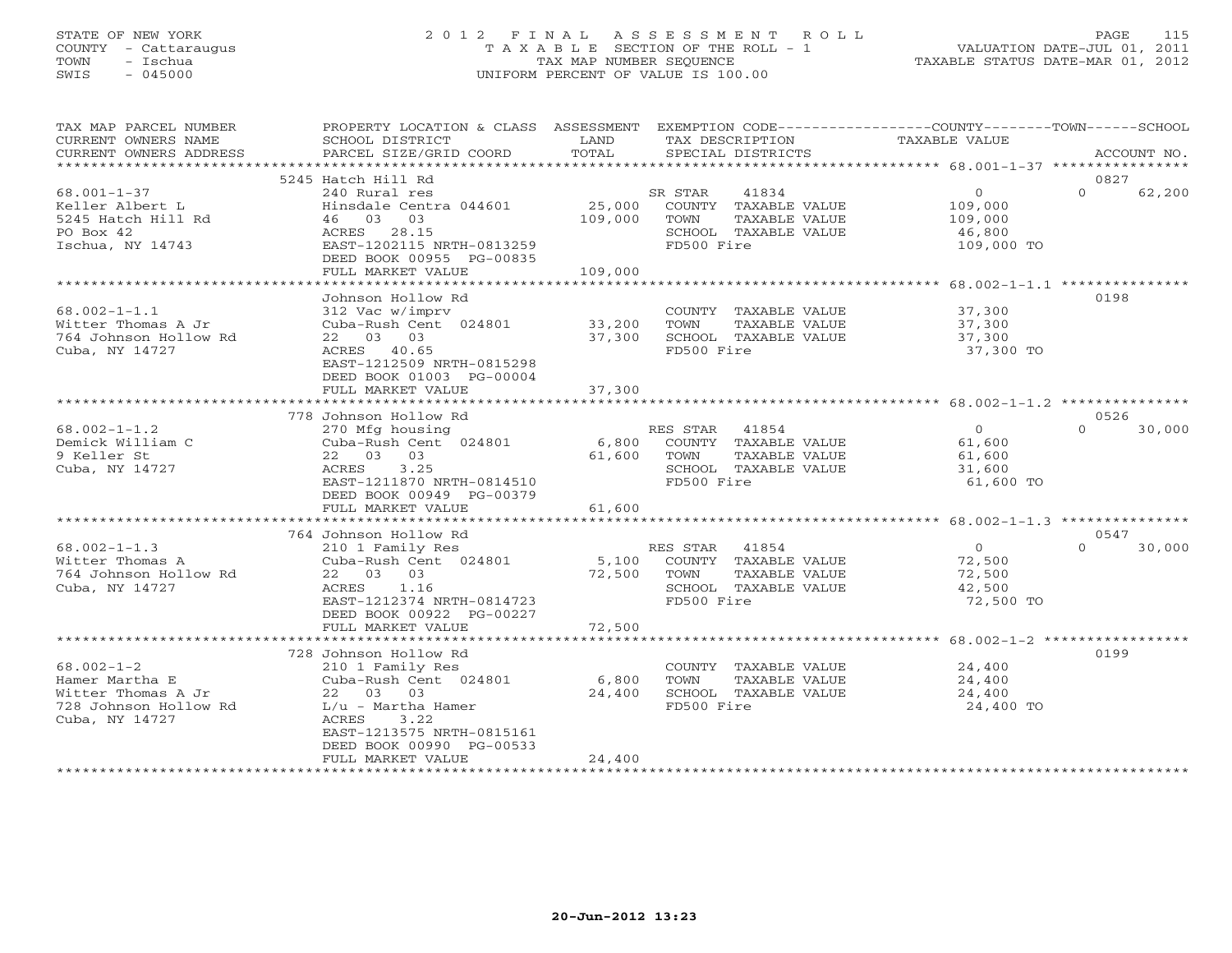# STATE OF NEW YORK 2 0 1 2 F I N A L A S S E S S M E N T R O L L PAGE 116 COUNTY - Cattaraugus T A X A B L E SECTION OF THE ROLL - 1 VALUATION DATE-JUL 01, 2011 TOWN - Ischua TAX MAP NUMBER SEQUENCE TAXABLE STATUS DATE-MAR 01, 2012 SWIS - 045000 UNIFORM PERCENT OF VALUE IS 100.00UNIFORM PERCENT OF VALUE IS 100.00

| TAX MAP PARCEL NUMBER<br>CURRENT OWNERS NAME<br>CURRENT OWNERS ADDRESS                                                                | PROPERTY LOCATION & CLASS ASSESSMENT<br>SCHOOL DISTRICT<br>PARCEL SIZE/GRID COORD                                                                                                                                                               | LAND<br>TOTAL                       | EXEMPTION CODE-----------------COUNTY-------TOWN------SCHOOL<br>TAX DESCRIPTION<br>SPECIAL DISTRICTS                            | TAXABLE VALUE                                                      | ACCOUNT NO.                |
|---------------------------------------------------------------------------------------------------------------------------------------|-------------------------------------------------------------------------------------------------------------------------------------------------------------------------------------------------------------------------------------------------|-------------------------------------|---------------------------------------------------------------------------------------------------------------------------------|--------------------------------------------------------------------|----------------------------|
|                                                                                                                                       |                                                                                                                                                                                                                                                 |                                     |                                                                                                                                 |                                                                    |                            |
| $68.002 - 1 - 3$<br>Bennett Emma<br>5370 Miller Hill Rd<br>CUBA, NY 14727                                                             | 5370 Miller Hill Rd<br>210 1 Family Res<br>Cuba-Rush Cent 024801<br>22 03 03<br>ACRES<br>3.35 BANK<br>017<br>EAST-1213763 NRTH-0814870<br>DEED BOOK 1024 PG-48<br>FULL MARKET VALUE                                                             | 6,900<br>46,500<br>46,500           | RES STAR 41854<br>COUNTY TAXABLE VALUE<br>TAXABLE VALUE<br>TOWN<br>SCHOOL TAXABLE VALUE<br>FD500 Fire                           | $\Omega$<br>46,500<br>46,500<br>16,500<br>46,500 TO                | 0188<br>$\Omega$<br>30,000 |
|                                                                                                                                       | 564 Johnson Hollow Rd                                                                                                                                                                                                                           |                                     |                                                                                                                                 |                                                                    | 0507                       |
| $68.002 - 1 - 4$<br>Biss Russell D<br>Biss Doris C<br>564 Johnson Hollow Rd<br>Cuba, NY 14727                                         | 210 1 Family Res<br>Cuba-Rush Cent 024801<br>22 03 03<br>5.02<br>ACRES<br>EAST-1214122 NRTH-0815604<br>DEED BOOK 847<br>PG-00393                                                                                                                | 8,200<br>93,500                     | RES STAR<br>41854<br>COUNTY TAXABLE VALUE<br>TOWN<br>TAXABLE VALUE<br>SCHOOL TAXABLE VALUE<br>FD500 Fire                        | $\overline{0}$<br>93,500<br>93,500<br>63,500<br>93,500 TO          | $\Omega$<br>30,000         |
|                                                                                                                                       | FULL MARKET VALUE                                                                                                                                                                                                                               | 93,500                              |                                                                                                                                 |                                                                    |                            |
| $68.002 - 1 - 5$<br>Karn James O<br>Karn Deborah L<br>805 Johnson Hollow Rd<br>Cuba, NY 14727<br>$68.002 - 1 - 6.1$<br>Biss Russell D | 5386 Miller Rd<br>260 Seasonal res<br>Cuba-Rush Cent 024801<br>22 03 03<br>ACRES<br>8.70<br>EAST-1214173 NRTH-0814929<br>DEED BOOK 16<br>$PG-2003$<br>FULL MARKET VALUE<br>Johnson Hollow Rd (Off)<br>314 Rural vac<10<br>Cuba-Rush Cent 024801 | 11,000<br>51,000<br>51,000<br>5,500 | COUNTY TAXABLE VALUE<br>TOWN<br>TAXABLE VALUE<br>SCHOOL TAXABLE VALUE<br>FD500 Fire<br>FOREST/A74 47460<br>COUNTY TAXABLE VALUE | 51,000<br>51,000<br>51,000<br>51,000 TO<br>4,400<br>4,400<br>1,100 | 0076<br>0162<br>4,400      |
| Biss Doris<br>564 Johnson Hollow Rd<br>Cuba, NY 14727<br>MAY BE SUBJECT TO PAYMENT<br>UNDER RPTL480A UNTIL 2021                       | 22 03 03<br>ACRES<br>1.60<br>EAST-1214558 NRTH-0815753<br>DEED BOOK 00951 PG-00850<br>FULL MARKET VALUE                                                                                                                                         | 5,500<br>5,500                      | TOWN<br>TAXABLE VALUE<br>SCHOOL TAXABLE VALUE<br>FD500 Fire                                                                     | 1,100<br>1,100<br>5,500 TO                                         |                            |
|                                                                                                                                       | 5354 Miller Hill Rd                                                                                                                                                                                                                             |                                     |                                                                                                                                 |                                                                    | 0792                       |
| $68.002 - 1 - 6.2$<br>O'Neill Dennis<br>Van Schaick Yvonne<br>5354 Miller Hill Rd<br>Cuba, NY 14727                                   | 210 1 Family Res<br>Cuba-Rush Cent 024801<br>22 03 03<br>ACRES 19.50<br>EAST-1214622 NRTH-0814810<br>DEED BOOK 12183 PG-4003<br>FULL MARKET VALUE                                                                                               | 18,900<br>34,000<br>34,000          | RES STAR<br>41854<br>COUNTY TAXABLE VALUE<br>TAXABLE VALUE<br>TOWN<br>SCHOOL TAXABLE VALUE<br>FD500 Fire                        | $\overline{0}$<br>34,000<br>34,000<br>4,000<br>34,000 TO           | 30,000<br>$\Omega$         |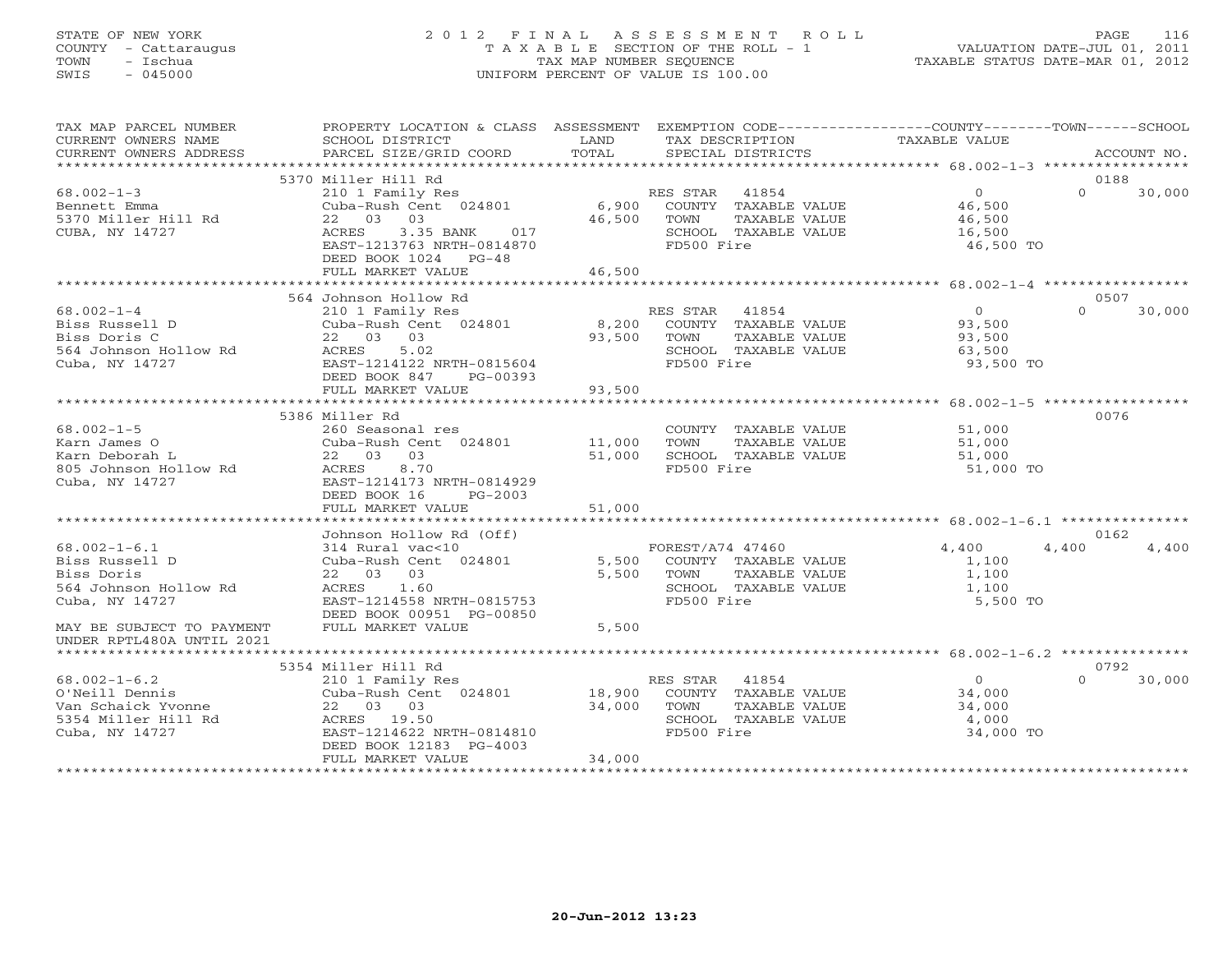### STATE OF NEW YORK 2 0 1 2 F I N A L A S S E S S M E N T R O L L PAGE 117 COUNTY - Cattaraugus T A X A B L E SECTION OF THE ROLL - 1 VALUATION DATE-JUL 01, 2011 TOWN - Ischua TAX MAP NUMBER SEQUENCE TAXABLE STATUS DATE-MAR 01, 2012 SWIS - 045000 UNIFORM PERCENT OF VALUE IS 100.00UNIFORM PERCENT OF VALUE IS 100.00

| TAX MAP PARCEL NUMBER<br>CURRENT OWNERS NAME<br>CURRENT OWNERS ADDRESS<br>******************** | PROPERTY LOCATION & CLASS<br>SCHOOL DISTRICT<br>PARCEL SIZE/GRID COORD | ASSESSMENT<br>LAND<br>TOTAL |               | TAX DESCRIPTION<br>SPECIAL DISTRICTS  | EXEMPTION CODE-----------------COUNTY-------TOWN------SCHOOL<br><b>TAXABLE VALUE</b> |          | ACCOUNT NO. |
|------------------------------------------------------------------------------------------------|------------------------------------------------------------------------|-----------------------------|---------------|---------------------------------------|--------------------------------------------------------------------------------------|----------|-------------|
|                                                                                                |                                                                        |                             |               |                                       |                                                                                      |          |             |
| $68.002 - 1 - 6.3$                                                                             | 5340 Miller Hill Rd<br>270 Mfg housing                                 |                             | CVET C/T      | 41131                                 | 3,250                                                                                | 3,250    | 0950        |
| Van Schaick Robert                                                                             | Cuba-Rush Cent 024801                                                  |                             | 8,700 SR STAR | 41834                                 | $\Omega$                                                                             | $\Omega$ | 13,000      |
| Van Schaick Kathryn                                                                            | 03<br>03<br>22                                                         | 13,000                      |               | COUNTY TAXABLE VALUE                  | 9,750                                                                                |          |             |
| 5340 Miller Hill Rd<br>Cuba, NY 14727                                                          | FRNT 275.00 DPTH<br>ACRES<br>5.60                                      |                             | TOWN          | TAXABLE VALUE<br>SCHOOL TAXABLE VALUE | 9,750<br>$\circ$                                                                     |          |             |
|                                                                                                | EAST-1214397 NRTH-0813980                                              |                             | FD500 Fire    |                                       | 13,000 TO                                                                            |          |             |
|                                                                                                | DEED BOOK 12183 PG-4002                                                |                             |               |                                       |                                                                                      |          |             |
|                                                                                                | FULL MARKET VALUE                                                      | 13,000                      |               |                                       |                                                                                      |          |             |
|                                                                                                |                                                                        | *************               |               | *******************************       | $68.002 - 1 - 7$ ******************                                                  |          |             |
|                                                                                                | 410 Burt Rd                                                            |                             |               |                                       |                                                                                      |          | 0029        |
| $68.002 - 1 - 7$                                                                               | 270 Mfg housing                                                        |                             |               | COUNTY TAXABLE VALUE                  | 60,500                                                                               |          |             |
| Rebon Charles Jr                                                                               | Cuba-Rush Cent 024801                                                  | 46,000                      | TOWN          | TAXABLE VALUE                         | 60,500                                                                               |          |             |
| 1763A Lake Rd                                                                                  | 03<br>22 03                                                            | 60,500                      |               | SCHOOL TAXABLE VALUE                  | 60,500                                                                               |          |             |
| Youngstown, NY 14174                                                                           | $68.002 - 2 - 26$ combined with<br>ACRES<br>62.27                      |                             | FD500 Fire    |                                       | 60,500 TO                                                                            |          |             |
|                                                                                                | EAST-1215360 NRTH-0813742                                              |                             |               |                                       |                                                                                      |          |             |
|                                                                                                | DEED BOOK 16734 PG-4001                                                |                             |               |                                       |                                                                                      |          |             |
|                                                                                                | FULL MARKET VALUE                                                      | 60,500                      |               |                                       |                                                                                      |          |             |
|                                                                                                |                                                                        |                             |               |                                       |                                                                                      |          |             |
|                                                                                                | Miller Hill Rd                                                         |                             |               |                                       |                                                                                      |          | 0230        |
| $68.002 - 1 - 9$                                                                               | 910 Priv forest                                                        |                             |               | COUNTY TAXABLE VALUE                  | 93,000                                                                               |          |             |
| Hupp John W                                                                                    | Cuba-Rush Cent 024801                                                  | 93,000                      | TOWN          | TAXABLE VALUE                         | 93,000                                                                               |          |             |
| 22 Stevens Ave                                                                                 | 21 03 03                                                               | 93,000                      |               | SCHOOL TAXABLE VALUE                  | 93,000                                                                               |          |             |
| Cuba, NY 14727                                                                                 | ACRES 170.70<br>EAST-1214788 NRTH-0810712                              |                             | FD500 Fire    |                                       | 93,000 TO                                                                            |          |             |
|                                                                                                | DEED BOOK 888<br>PG-00233                                              |                             |               |                                       |                                                                                      |          |             |
|                                                                                                | FULL MARKET VALUE                                                      | 93,000                      |               |                                       |                                                                                      |          |             |
|                                                                                                | *********************                                                  | **************              |               |                                       | ******************************** 68.002-1-10.2 *********                             |          |             |
|                                                                                                | 699 Kinney Hollow Rd                                                   |                             |               |                                       |                                                                                      |          | 0556        |
| $68.002 - 1 - 10.2$                                                                            | 210 1 Family Res                                                       |                             | RES STAR      | 41854                                 | $\circ$                                                                              | $\Omega$ | 30,000      |
| Edwards Francis R                                                                              | Cuba-Rush Cent 024801                                                  | 4,900                       |               | COUNTY TAXABLE VALUE                  | 75,000                                                                               |          |             |
| 699 Kinney Hollow Rd                                                                           | 21<br>03<br>03                                                         | 75,000                      | TOWN          | TAXABLE VALUE                         | 75,000                                                                               |          |             |
| Cuba, NY 14727                                                                                 | FRNT 214.00 DPTH 178.00<br>BANK<br>017                                 |                             | FD500 Fire    | SCHOOL TAXABLE VALUE                  | 45,000<br>75,000 TO                                                                  |          |             |
|                                                                                                | EAST-1212612 NRTH-0811090                                              |                             |               |                                       |                                                                                      |          |             |
|                                                                                                | DEED BOOK 14259 PG-2001                                                |                             |               |                                       |                                                                                      |          |             |
|                                                                                                | FULL MARKET VALUE                                                      | 75,000                      |               |                                       |                                                                                      |          |             |
|                                                                                                | *********************                                                  | **************              |               |                                       | ******************************* 68.002-1-10.4                                        |          | ******      |
|                                                                                                | 607 Kinney Hollow Rd                                                   |                             |               |                                       |                                                                                      |          | 0654        |
| $68.002 - 1 - 10.4$                                                                            | 270 Mfg housing                                                        |                             |               | COUNTY TAXABLE VALUE                  | 31,000                                                                               |          |             |
| Clayson LeRoy J                                                                                | Cuba-Rush Cent 024801                                                  | 5,500                       | TOWN          | TAXABLE VALUE                         | 31,000                                                                               |          |             |
| 607 Kinney Hollow Rd                                                                           | 21 03<br>03                                                            | 31,000                      |               | SCHOOL TAXABLE VALUE                  | 31,000                                                                               |          |             |
| Cuba, NY 14727                                                                                 | Ff 475.00<br>ACRES<br>1.60                                             |                             | FD500 Fire    |                                       | 31,000 TO                                                                            |          |             |
|                                                                                                | EAST-1213347 NRTH-0809948                                              |                             |               |                                       |                                                                                      |          |             |
|                                                                                                | DEED BOOK 15441 PG-8002                                                |                             |               |                                       |                                                                                      |          |             |
|                                                                                                | FULL MARKET VALUE                                                      | 31,000                      |               |                                       |                                                                                      |          |             |
|                                                                                                | *********************                                                  | ***********                 |               | ********************************      |                                                                                      |          |             |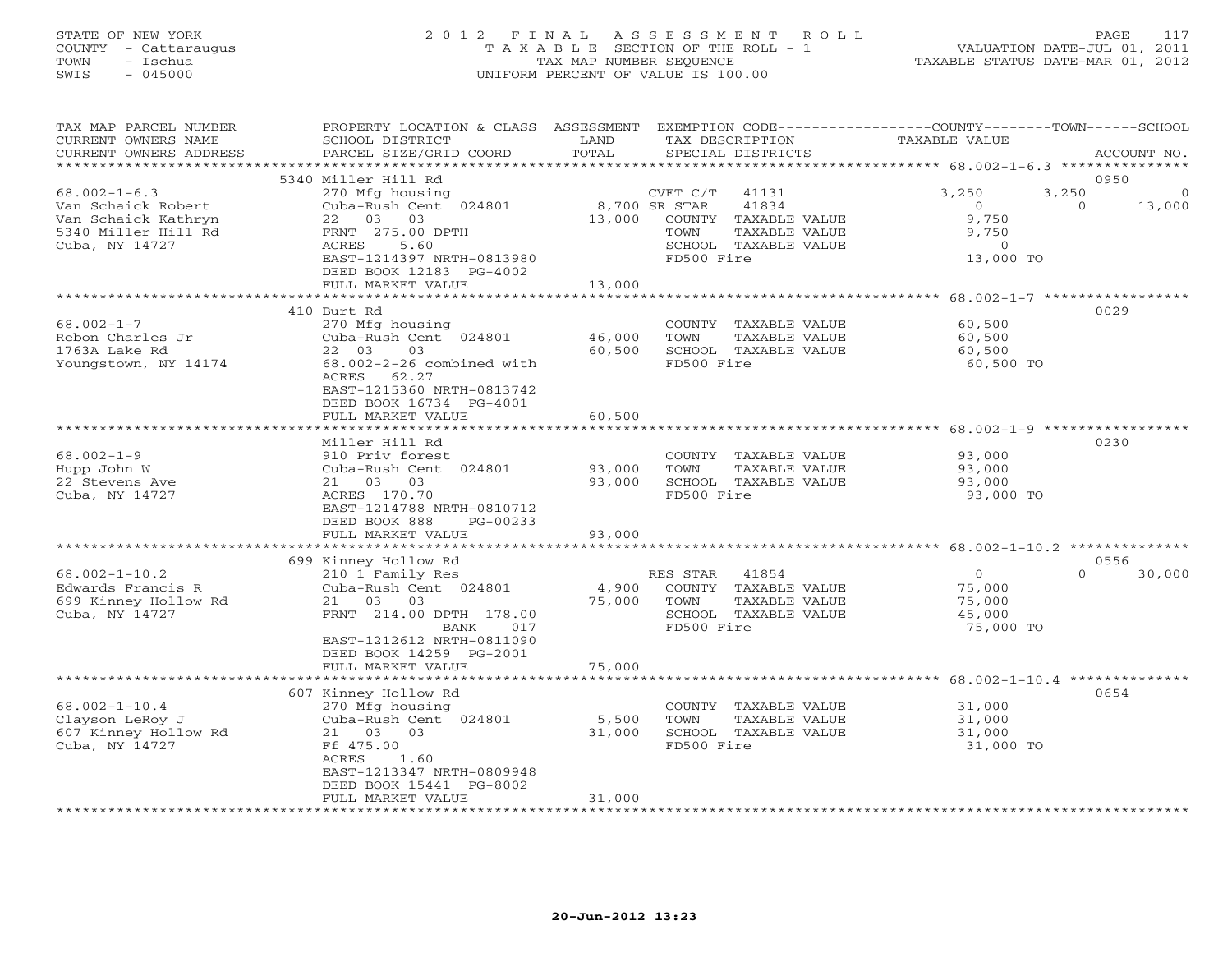# STATE OF NEW YORK 2 0 1 2 F I N A L A S S E S S M E N T R O L L PAGE 118 COUNTY - Cattaraugus T A X A B L E SECTION OF THE ROLL - 1 VALUATION DATE-JUL 01, 2011 TOWN - Ischua TAX MAP NUMBER SEQUENCE TAXABLE STATUS DATE-MAR 01, 2012 SWIS - 045000 UNIFORM PERCENT OF VALUE IS 100.00UNIFORM PERCENT OF VALUE IS 100.00

| TAX MAP PARCEL NUMBER<br>CURRENT OWNERS NAME<br>CURRENT OWNERS ADDRESS<br>************************   | PROPERTY LOCATION & CLASS ASSESSMENT<br>SCHOOL DISTRICT<br>PARCEL SIZE/GRID COORD                                                                                                            | LAND<br>TOTAL                | TAX DESCRIPTION<br>SPECIAL DISTRICTS                                                                     | EXEMPTION CODE----------------COUNTY-------TOWN------SCHOOL<br>TAXABLE VALUE<br>ACCOUNT NO. |  |
|------------------------------------------------------------------------------------------------------|----------------------------------------------------------------------------------------------------------------------------------------------------------------------------------------------|------------------------------|----------------------------------------------------------------------------------------------------------|---------------------------------------------------------------------------------------------|--|
|                                                                                                      | 651 Kinney Hollow Rd                                                                                                                                                                         |                              |                                                                                                          | 0881                                                                                        |  |
| $68.002 - 1 - 10.5$<br>Caster Richard L<br>Caster Linda<br>651 Kinney Hollow Rd<br>Cuba, NY 14727    | 240 Rural res<br>Cuba-Rush Cent 024801<br>03<br>21<br>03<br>$68.002 - 1 - 10.1$ & 10<br>comb<br>ACRES<br>62.60<br>EAST-1213026 NRTH-0810769<br>DEED BOOK 01007 PG-01148<br>FULL MARKET VALUE | 40,400<br>122,000<br>122,000 | RES STAR<br>41854<br>COUNTY TAXABLE VALUE<br>TOWN<br>TAXABLE VALUE<br>SCHOOL TAXABLE VALUE<br>FD500 Fire | $\circ$<br>$\Omega$<br>30,000<br>122,000<br>122,000<br>92,000<br>122,000 TO                 |  |
|                                                                                                      |                                                                                                                                                                                              |                              |                                                                                                          |                                                                                             |  |
| $68.002 - 1 - 10.6$<br>Mikush Paul<br>Mikush Barbara Jo<br>644 Kettle Town Rd<br>Southbury, CT 06499 | Kinney Hollow Rd<br>314 Rural vac<10<br>Cuba-Rush Cent 024801<br>4.65<br>ACRES<br>EAST-1212731 NRTH-0811359<br>DEED BOOK 1013<br>PG-313<br>FULL MARKET VALUE                                 | 7,900<br>7,900<br>7,900      | COUNTY TAXABLE VALUE<br>TOWN<br>TAXABLE VALUE<br>SCHOOL TAXABLE VALUE<br>FD500 Fire                      | 0890<br>7,900<br>7,900<br>7,900<br>7,900 TO                                                 |  |
| *******************                                                                                  |                                                                                                                                                                                              |                              |                                                                                                          |                                                                                             |  |
| $68.002 - 1 - 10.7$<br>Caster Richard L<br>Caster Linda J<br>651 Kinney Hollow Rd<br>Cuba, NY 14727  | Kinney Hollow Rd<br>323 Vacant rural<br>Cuba-Rush Cent 024801<br>ACRES<br>59.15<br>EAST-1213119 NRTH-0808956<br>DEED BOOK 15441 PG-8001                                                      | 44,500<br>44,500             | COUNTY TAXABLE VALUE<br>TOWN<br>TAXABLE VALUE<br>SCHOOL TAXABLE VALUE<br>FD500 Fire                      | 898<br>44,500<br>44,500<br>44,500<br>44,500 TO                                              |  |
|                                                                                                      | FULL MARKET VALUE                                                                                                                                                                            | 44,500                       |                                                                                                          |                                                                                             |  |
|                                                                                                      |                                                                                                                                                                                              |                              |                                                                                                          |                                                                                             |  |
| $68.002 - 1 - 11.1$<br>Gulczewski Ronald E<br>116 Ramsom Rd<br>Lancaster, NY 14086                   | 5176 Union Hill Rd<br>260 Seasonal res<br>Cuba-Rush Cent 024801<br>21 03<br>03<br>ACRES 110.90<br>EAST-1211687 NRTH-0809687<br>DEED BOOK 1007<br>PG-675                                      | 62,700<br>69,000             | COUNTY<br>TAXABLE VALUE<br>TOWN<br>TAXABLE VALUE<br>SCHOOL TAXABLE VALUE<br>FD500 Fire                   | 0248<br>69,000<br>69,000<br>69,000<br>69,000 TO                                             |  |
|                                                                                                      | FULL MARKET VALUE                                                                                                                                                                            | 69,000                       |                                                                                                          |                                                                                             |  |
| $68.002 - 1 - 11.3$                                                                                  | Kinney Hollow Rd<br>323 Vacant rural                                                                                                                                                         |                              | COUNTY TAXABLE VALUE                                                                                     | 0596<br>16,900                                                                              |  |
| Penn York Resources Inc<br>1716 Honeoye Rd<br>Shinglehouse, PA 16748                                 | Cuba-Rush Cent 024801<br>21 03 03<br>ACRES<br>16.63<br>EAST-1211826 NRTH-0811708<br>DEED BOOK 1010<br>$PG-543$<br>FULL MARKET VALUE                                                          | 16,900<br>16,900<br>16,900   | TOWN<br>TAXABLE VALUE<br>SCHOOL TAXABLE VALUE<br>FD500 Fire                                              | 16,900<br>16,900<br>16,900 TO                                                               |  |
|                                                                                                      |                                                                                                                                                                                              |                              |                                                                                                          |                                                                                             |  |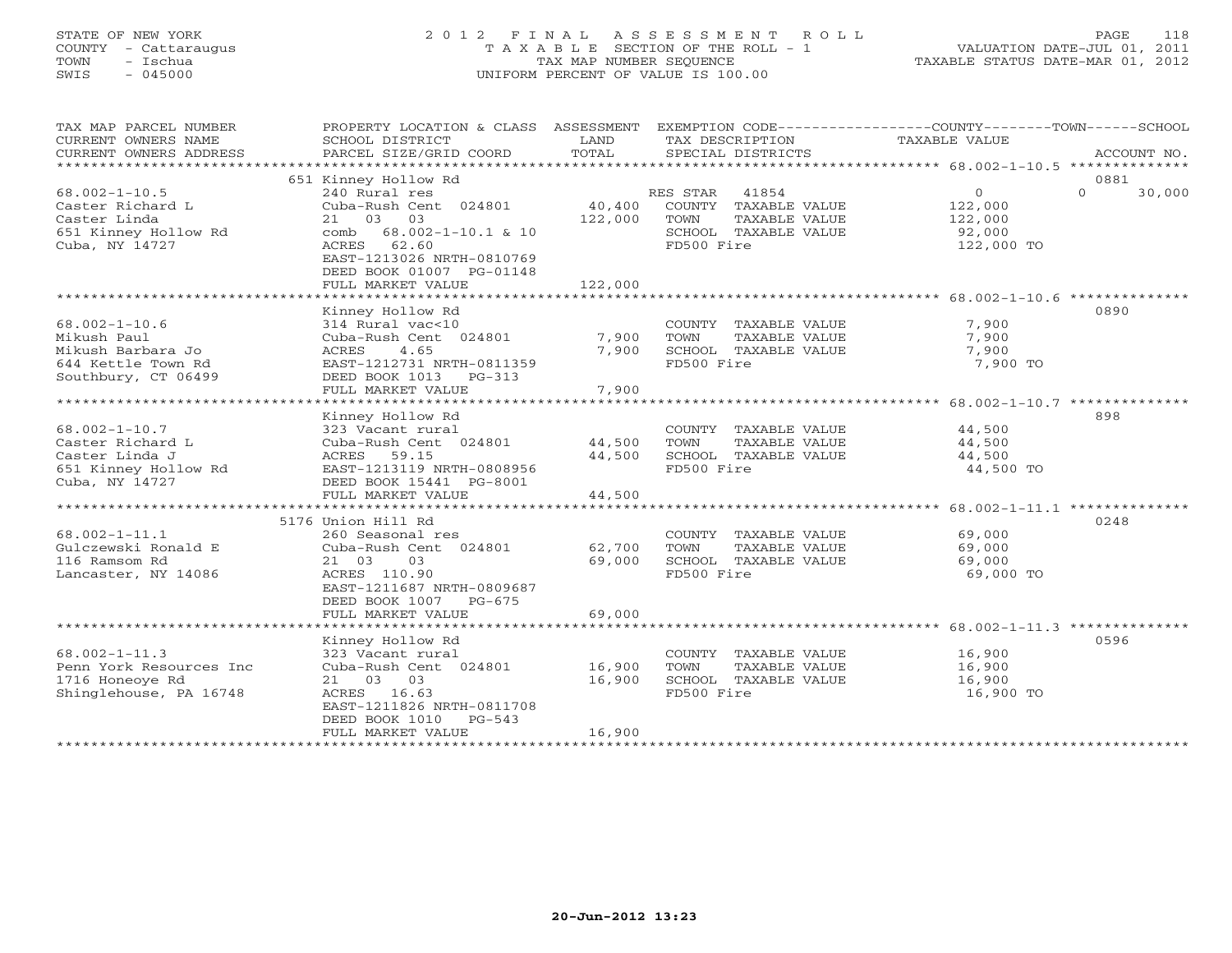# STATE OF NEW YORK 2 0 1 2 F I N A L A S S E S S M E N T R O L L PAGE 119 COUNTY - Cattaraugus T A X A B L E SECTION OF THE ROLL - 1 VALUATION DATE-JUL 01, 2011 TOWN - Ischua TAX MAP NUMBER SEQUENCE TAXABLE STATUS DATE-MAR 01, 2012 SWIS - 045000 UNIFORM PERCENT OF VALUE IS 100.00UNIFORM PERCENT OF VALUE IS 100.00

| TAX MAP PARCEL NUMBER<br>CURRENT OWNERS NAME<br>CURRENT OWNERS ADDRESS                     | PROPERTY LOCATION & CLASS ASSESSMENT<br>SCHOOL DISTRICT<br>PARCEL SIZE/GRID COORD                                                                     | LAND<br>TOTAL          | EXEMPTION CODE-----------------COUNTY-------TOWN------SCHOOL<br>TAX DESCRIPTION<br>SPECIAL DISTRICTS     | TAXABLE VALUE                                             | ACCOUNT NO.                |
|--------------------------------------------------------------------------------------------|-------------------------------------------------------------------------------------------------------------------------------------------------------|------------------------|----------------------------------------------------------------------------------------------------------|-----------------------------------------------------------|----------------------------|
| ***********************                                                                    |                                                                                                                                                       |                        |                                                                                                          |                                                           |                            |
| $68.002 - 1 - 13$<br>Noah Philip D<br>Noah Ruth A<br>154 Jamaica Rd<br>Tonawanda, NY 14150 | 5265 Miller Hill Rd<br>312 Vac w/imprv<br>Cuba-Rush Cent 024801<br>22 03 03<br>ACRES 19.48<br>EAST-1212750 NRTH-0812167                               | 13,200<br>14,200       | COUNTY TAXABLE VALUE<br>TOWN<br>TAXABLE VALUE<br>SCHOOL TAXABLE VALUE<br>FD500 Fire                      | 14,200<br>14,200<br>14,200<br>14,200 TO                   | 0516                       |
|                                                                                            | DEED BOOK 2255<br>PG-6002<br>FULL MARKET VALUE                                                                                                        | 14,200                 |                                                                                                          |                                                           |                            |
|                                                                                            | Miller Hill Rd                                                                                                                                        |                        |                                                                                                          |                                                           | 0517                       |
| $68.002 - 1 - 14$<br>Jakubczak Randolph L<br>PO Box 421<br>Depew, NY 14043                 | 323 Vacant rural<br>Cuba-Rush Cent 024801<br>22 03 03<br>ACRES 17.79<br>EAST-1212707 NRTH-0812509                                                     | 17,700<br>17,700       | COUNTY TAXABLE VALUE<br>TOWN<br>TAXABLE VALUE<br>SCHOOL TAXABLE VALUE<br>FD500 Fire                      | 17,700<br>17,700<br>17,700<br>17,700 TO                   |                            |
|                                                                                            | DEED BOOK 1021<br>PG-131                                                                                                                              |                        |                                                                                                          |                                                           |                            |
|                                                                                            | FULL MARKET VALUE<br>*************************                                                                                                        | 17,700<br>************ |                                                                                                          |                                                           |                            |
|                                                                                            | 5285 Miller Hill Rd                                                                                                                                   |                        |                                                                                                          |                                                           | 0431                       |
| $68.002 - 1 - 15.1$<br>Wetzler Timothy M<br>5285 Miller Hill Rd<br>Cuba, NY 14727          | 240 Rural res<br>Cuba-Rush Cent 024801<br>22 03 03<br>ACRES 30.80<br>EAST-1212721 NRTH-0812961                                                        | 23,800<br>42,000       | RES STAR<br>41854<br>COUNTY TAXABLE VALUE<br>TOWN<br>TAXABLE VALUE<br>SCHOOL TAXABLE VALUE<br>FD500 Fire | $\overline{O}$<br>42,000<br>42,000<br>12,000<br>42,000 TO | 30,000<br>$\Omega$         |
|                                                                                            | DEED BOOK 857<br>PG-00141<br>FULL MARKET VALUE                                                                                                        | 42,000                 |                                                                                                          |                                                           |                            |
|                                                                                            |                                                                                                                                                       |                        |                                                                                                          |                                                           |                            |
|                                                                                            | 5301 Miller Hill Rd                                                                                                                                   |                        |                                                                                                          |                                                           | 0777                       |
| $68.002 - 1 - 15.2$<br>Hurd Randy E<br>5301 Miller Hill Rd<br>Cuba, NY 14727               | 270 Mfg housing<br>Cuba-Rush Cent 024801<br>22 03 03<br>ACRES<br>5.60<br>EAST-1212715 NRTH-0813295<br>DEED BOOK 6330 PG-3001                          | 8,700<br>33,500        | RES STAR 41854<br>COUNTY TAXABLE VALUE<br>TAXABLE VALUE<br>TOWN<br>SCHOOL TAXABLE VALUE<br>FD500 Fire    | $\overline{0}$<br>33,500<br>33,500<br>3,500<br>33,500 TO  | $\Omega$<br>30,000         |
|                                                                                            | FULL MARKET VALUE                                                                                                                                     | 33,500                 |                                                                                                          |                                                           |                            |
|                                                                                            |                                                                                                                                                       |                        |                                                                                                          |                                                           |                            |
| $68.002 - 1 - 16$<br>Henderson Marcia<br>5343 Miller Hill Rd<br>Cuba, NY 14727             | 5343 Miller Hill Rd<br>210 1 Family Res<br>Cuba-Rush Cent 024801<br>22 03 03<br>ACRES 14.80<br>EAST-1213564 NRTH-0813799<br>DEED BOOK 904<br>PG-00638 | 15,600<br>90,000       | RES STAR 41854<br>COUNTY TAXABLE VALUE<br>TOWN<br>TAXABLE VALUE<br>SCHOOL TAXABLE VALUE<br>FD500 Fire    | $\overline{0}$<br>90,000<br>90,000<br>60,000<br>90,000 TO | 0348<br>30,000<br>$\Omega$ |
| ************************                                                                   | FULL MARKET VALUE<br>***********************                                                                                                          | 90,000                 |                                                                                                          |                                                           |                            |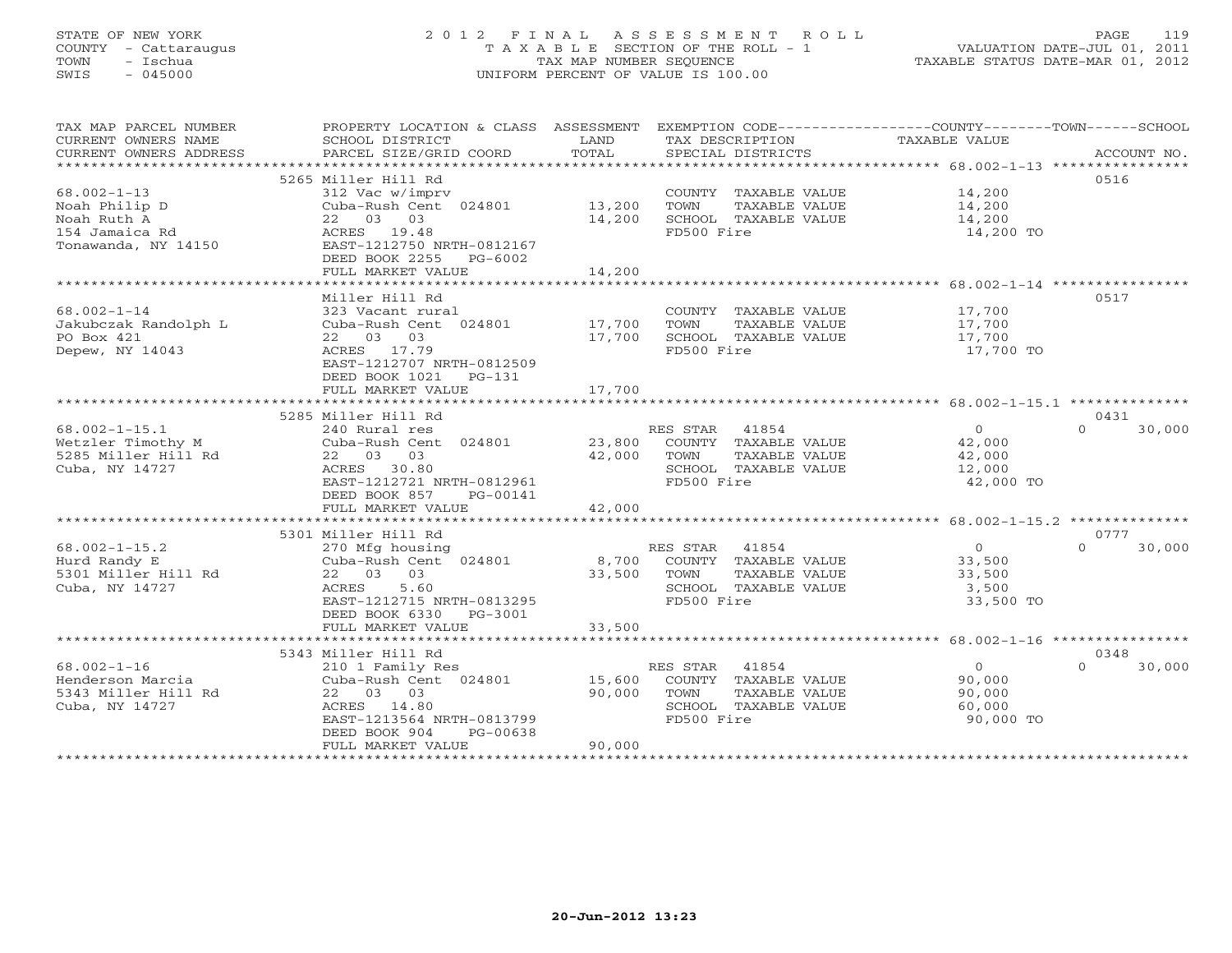# STATE OF NEW YORK 2 0 1 2 F I N A L A S S E S S M E N T R O L L PAGE 120 COUNTY - Cattaraugus T A X A B L E SECTION OF THE ROLL - 1 VALUATION DATE-JUL 01, 2011 TOWN - Ischua TAX MAP NUMBER SEQUENCE TAXABLE STATUS DATE-MAR 01, 2012 SWIS - 045000 UNIFORM PERCENT OF VALUE IS 100.00UNIFORM PERCENT OF VALUE IS 100.00

| TAX MAP PARCEL NUMBER<br>CURRENT OWNERS NAME<br>CURRENT OWNERS ADDRESS                  | PROPERTY LOCATION & CLASS ASSESSMENT<br>SCHOOL DISTRICT<br>PARCEL SIZE/GRID COORD                                                                     | LAND<br>TOTAL    | EXEMPTION CODE-----------------COUNTY-------TOWN------SCHOOL<br>TAX DESCRIPTION<br>SPECIAL DISTRICTS     | TAXABLE VALUE                                                   | ACCOUNT NO.                                          |
|-----------------------------------------------------------------------------------------|-------------------------------------------------------------------------------------------------------------------------------------------------------|------------------|----------------------------------------------------------------------------------------------------------|-----------------------------------------------------------------|------------------------------------------------------|
| *************************                                                               |                                                                                                                                                       |                  |                                                                                                          |                                                                 |                                                      |
| $68.002 - 1 - 17$                                                                       | Johnson Hollow Rd<br>323 Vacant rural                                                                                                                 | 42,000           | COUNTY TAXABLE VALUE                                                                                     | 42,000                                                          | 0243                                                 |
| Karn James O<br>Karn Deborah L<br>805 Johnson Hollow Rd<br>Cuba, NY 14727               | Cuba-Rush Cent 024801<br>22 03 03<br>ACRES 55.08<br>EAST-1212579 NRTH-0814034<br>DEED BOOK 852<br>PG-00032                                            | 42,000           | TOWN<br>TAXABLE VALUE<br>SCHOOL TAXABLE VALUE<br>FD500 Fire                                              | 42,000<br>42,000<br>42,000 TO                                   |                                                      |
|                                                                                         | FULL MARKET VALUE                                                                                                                                     | 42,000           |                                                                                                          |                                                                 |                                                      |
|                                                                                         |                                                                                                                                                       |                  |                                                                                                          |                                                                 |                                                      |
| $68.002 - 2 - 1.1$<br>Tamburlin Thomas C<br>209 Lincoln Ave                             | Johnson Hollow Rd<br>323 Vacant rural<br>Cuba-Rush Cent 024801<br>14 03 03                                                                            | 16,000<br>16,000 | COUNTY TAXABLE VALUE<br>TOWN<br>TAXABLE VALUE<br>SCHOOL TAXABLE VALUE                                    | 16,000<br>16,000<br>16,000                                      | 0075                                                 |
| N. Tonawanda, NY 14120                                                                  | ACRES 15.25<br>EAST-1215445 NRTH-0814950<br>DEED BOOK 14114 PG-3001<br>FULL MARKET VALUE                                                              | 16,000           | FD500 Fire                                                                                               | 16,000 TO                                                       |                                                      |
|                                                                                         | ************************************                                                                                                                  |                  |                                                                                                          |                                                                 |                                                      |
|                                                                                         | Johnson Hollow Rd                                                                                                                                     |                  |                                                                                                          |                                                                 | 0740                                                 |
| $68.002 - 2 - 1.2$<br>Tamburlin Thomas C<br>209 Lincoln Ave<br>N. Tonawanda, NY 14120   | 314 Rural vac<10<br>Cuba-Rush Cent 024801<br>14 03<br>03<br>ACRES<br>6.25                                                                             | 9,000<br>9,000   | COUNTY TAXABLE VALUE<br>TOWN<br><b>TAXABLE VALUE</b><br>SCHOOL TAXABLE VALUE<br>FD500 Fire               | 9,000<br>9,000<br>9,000<br>9,000 TO                             |                                                      |
|                                                                                         | EAST-1215675 NRTH-0815357<br>DEED BOOK 14114 PG-3001<br>FULL MARKET VALUE                                                                             | 9,000            |                                                                                                          |                                                                 |                                                      |
|                                                                                         |                                                                                                                                                       |                  |                                                                                                          |                                                                 |                                                      |
| $68.002 - 2 - 1.3$<br>Carlson Gary A<br>551 Johnson Hollow Rd<br>Cuba, NY 14727-9610    | 551 Johnson Hollow Rd<br>270 Mfg housing<br>Cuba-Rush Cent 024801<br>14 03 03<br>ACRES 11.80<br>EAST-1215028 NRTH-0815050<br>DEED BOOK 00917 PG-00625 | 13,300<br>37,000 | 41854<br>RES STAR<br>COUNTY TAXABLE VALUE<br>TOWN<br>TAXABLE VALUE<br>SCHOOL TAXABLE VALUE<br>FD500 Fire | $\circ$<br>37,000<br>37,000<br>7,000<br>37,000 TO               | 0779<br>$\Omega$<br>30,000                           |
|                                                                                         | FULL MARKET VALUE                                                                                                                                     | 37,000           |                                                                                                          |                                                                 |                                                      |
|                                                                                         | *******************                                                                                                                                   | *********        |                                                                                                          | ******************* 68.002-2-2.1 ***************                |                                                      |
| $68.002 - 2 - 2.1$<br>Van Schaick Theodore D<br>475 Johnson Hollow Rd<br>Cuba, NY 14727 | 475 Johnson Hollow Rd<br>240 Rural res<br>Cuba-Rush Cent 024801<br>14 03<br>03<br>FRNT 564.00 DPTH<br>ACRES<br>19.48                                  | 34,500 SR STAR   | CVET C/T<br>41131<br>18,900 AGED C/T/S 41800<br>41834<br>COUNTY TAXABLE VALUE<br>TAXABLE VALUE<br>TOWN   | 8,625<br>12,938<br>12,938<br>$\overline{0}$<br>12,937<br>12,937 | 0163<br>8,625<br>- 0<br>17,250<br>17,250<br>$\Omega$ |
|                                                                                         | EAST-1216457 NRTH-0815147<br>DEED BOOK 12183 PG-4004<br>FULL MARKET VALUE                                                                             | 34,500           | SCHOOL TAXABLE VALUE<br>FD500 Fire                                                                       | $\circ$<br>34,500 TO                                            |                                                      |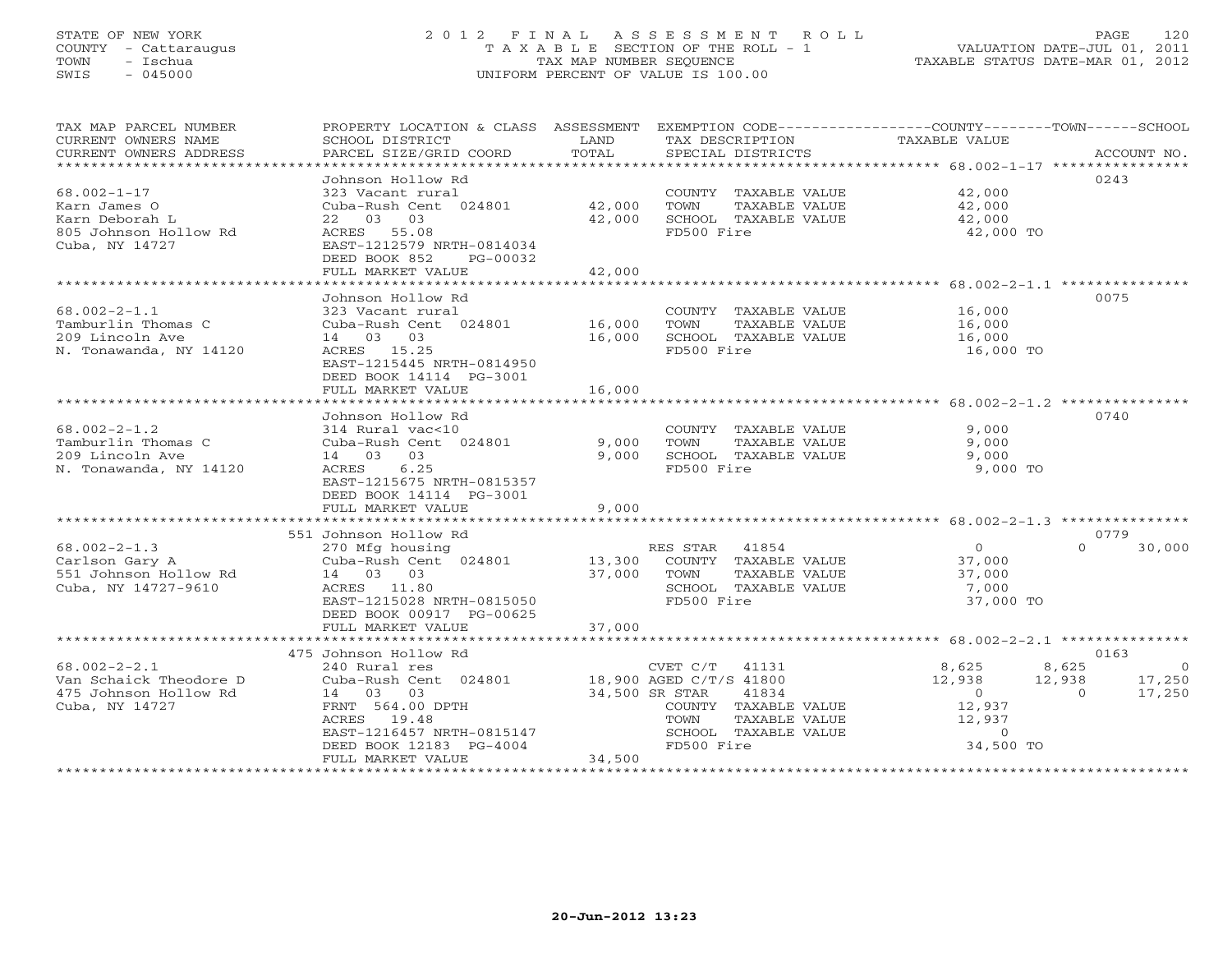# STATE OF NEW YORK 2 0 1 2 F I N A L A S S E S S M E N T R O L L PAGE 121 COUNTY - Cattaraugus T A X A B L E SECTION OF THE ROLL - 1 VALUATION DATE-JUL 01, 2011 TOWN - Ischua TAX MAP NUMBER SEQUENCE TAXABLE STATUS DATE-MAR 01, 2012 SWIS - 045000 UNIFORM PERCENT OF VALUE IS 100.00UNIFORM PERCENT OF VALUE IS 100.00

| TAX MAP PARCEL NUMBER<br>CURRENT OWNERS NAME<br>CURRENT OWNERS ADDRESS                                   | PROPERTY LOCATION & CLASS ASSESSMENT<br>SCHOOL DISTRICT<br>PARCEL SIZE/GRID COORD                                                                                                             | LAND<br>TOTAL              | EXEMPTION CODE-----------------COUNTY-------TOWN-----SCHOOL<br>TAX DESCRIPTION<br>SPECIAL DISTRICTS      | <b>TAXABLE VALUE</b>                                      | ACCOUNT NO.                |
|----------------------------------------------------------------------------------------------------------|-----------------------------------------------------------------------------------------------------------------------------------------------------------------------------------------------|----------------------------|----------------------------------------------------------------------------------------------------------|-----------------------------------------------------------|----------------------------|
| *********************                                                                                    |                                                                                                                                                                                               |                            |                                                                                                          |                                                           |                            |
| $68.002 - 2 - 2.2$<br>Van Schaick Robert<br>Van Schaick Kathryn<br>5340 Miller Hill Rd<br>Cuba, NY 14727 | Johnson Hollow Rd<br>323 Vacant rural<br>Cuba-Rush Cent 024801<br>14 03<br>03<br>FRNT 374.00 DPTH<br>ACRES 12.85<br>EAST-1215964 NRTH-0815084<br>DEED BOOK 12183 PG-4001<br>FULL MARKET VALUE | 14,000<br>14,000<br>14,000 | COUNTY TAXABLE VALUE<br>TOWN<br>TAXABLE VALUE<br>SCHOOL TAXABLE VALUE<br>FD500 Fire                      | 14,000<br>14,000<br>14,000<br>14,000 TO                   | 0951                       |
|                                                                                                          | ******************                                                                                                                                                                            |                            |                                                                                                          |                                                           |                            |
| $68.002 - 2 - 3.1$<br>Gross Peter J<br>Gross Gloria D<br>351 Johnson Hollow Rd<br>Cuba, NY 14727         | 351 Johnson Hollow Rd<br>240 Rural res<br>Cuba-Rush Cent 024801<br>03<br>14 03<br>Life Use<br>ACRES 67.93<br>EAST-1217668 NRTH-0815111<br>DEED BOOK 00938 PG-00627                            | 36,700<br>89,000           | RES STAR<br>41854<br>COUNTY TAXABLE VALUE<br>TOWN<br>TAXABLE VALUE<br>SCHOOL TAXABLE VALUE<br>FD500 Fire | $\overline{0}$<br>89,000<br>89,000<br>59,000<br>89,000 TO | 0192<br>$\Omega$<br>30,000 |
|                                                                                                          | FULL MARKET VALUE                                                                                                                                                                             | 89,000                     |                                                                                                          |                                                           |                            |
|                                                                                                          | * * * * * * * * * * * * * * * * * * * *                                                                                                                                                       |                            |                                                                                                          | *********** 68.002-2-3.2 ****                             |                            |
| $68.002 - 2 - 3.2$<br>Fields Michael J<br>Jones Penny<br>347 Johnson Hollow Rd<br>Cuba, NY 14727         | 347 Johnson Hollow Rd<br>210 1 Family Res<br>Cuba-Rush Cent 024801<br>14 03<br>03<br>FRNT 100.00 DPTH 275.00<br>BANK<br>032<br>EAST-1218562 NRTH-0815789                                      | 2,900<br>75,000            | RES STAR<br>41854<br>COUNTY TAXABLE VALUE<br>TOWN<br>TAXABLE VALUE<br>SCHOOL TAXABLE VALUE<br>FD500 Fire | $\circ$<br>75,000<br>75,000<br>45,000<br>75,000 TO        | 0597<br>$\Omega$<br>30,000 |
|                                                                                                          | DEED BOOK 1005<br>$PG-54$<br>FULL MARKET VALUE                                                                                                                                                | 75,000                     |                                                                                                          |                                                           |                            |
|                                                                                                          | Johnson Hollow Rd                                                                                                                                                                             |                            |                                                                                                          |                                                           | 0439                       |
| $68.002 - 2 - 4.1$<br>Magnano Louis A<br>435 Madison Ave<br>Olean, NY 14760                              | 323 Vacant rural<br>Cuba-Rush Cent 024801<br>06 03 03<br>ACRES 14.35<br>EAST-1218942 NRTH-0815428<br>DEED BOOK 834<br>PG-01122                                                                | 15,200<br>15,200           | COUNTY TAXABLE VALUE<br>TOWN<br>TAXABLE VALUE<br>SCHOOL TAXABLE VALUE<br>FD500 Fire                      | 15,200<br>15,200<br>15,200<br>15,200 TO                   |                            |
|                                                                                                          | FULL MARKET VALUE                                                                                                                                                                             | 15,200                     |                                                                                                          |                                                           |                            |
| $68.002 - 2 - 4.3$<br>Magnano Louis A<br>435 Madison Ave<br>Olean, NY 14760                              | Johnson Hollow Rd<br>323 Vacant rural<br>Cuba-Rush Cent 024801<br>06 03 03<br>22.10<br>ACRES<br>EAST-1219802 NRTH-0815330<br>DEED BOOK 825<br>PG-00285<br>FULL MARKET VALUE                   | 20,700<br>20,700<br>20,700 | COUNTY TAXABLE VALUE<br>TOWN<br>TAXABLE VALUE<br>SCHOOL TAXABLE VALUE<br>FD500 Fire                      | 20,700<br>20,700<br>20,700<br>20,700 TO                   | 0629                       |
|                                                                                                          | **************************************                                                                                                                                                        |                            |                                                                                                          |                                                           |                            |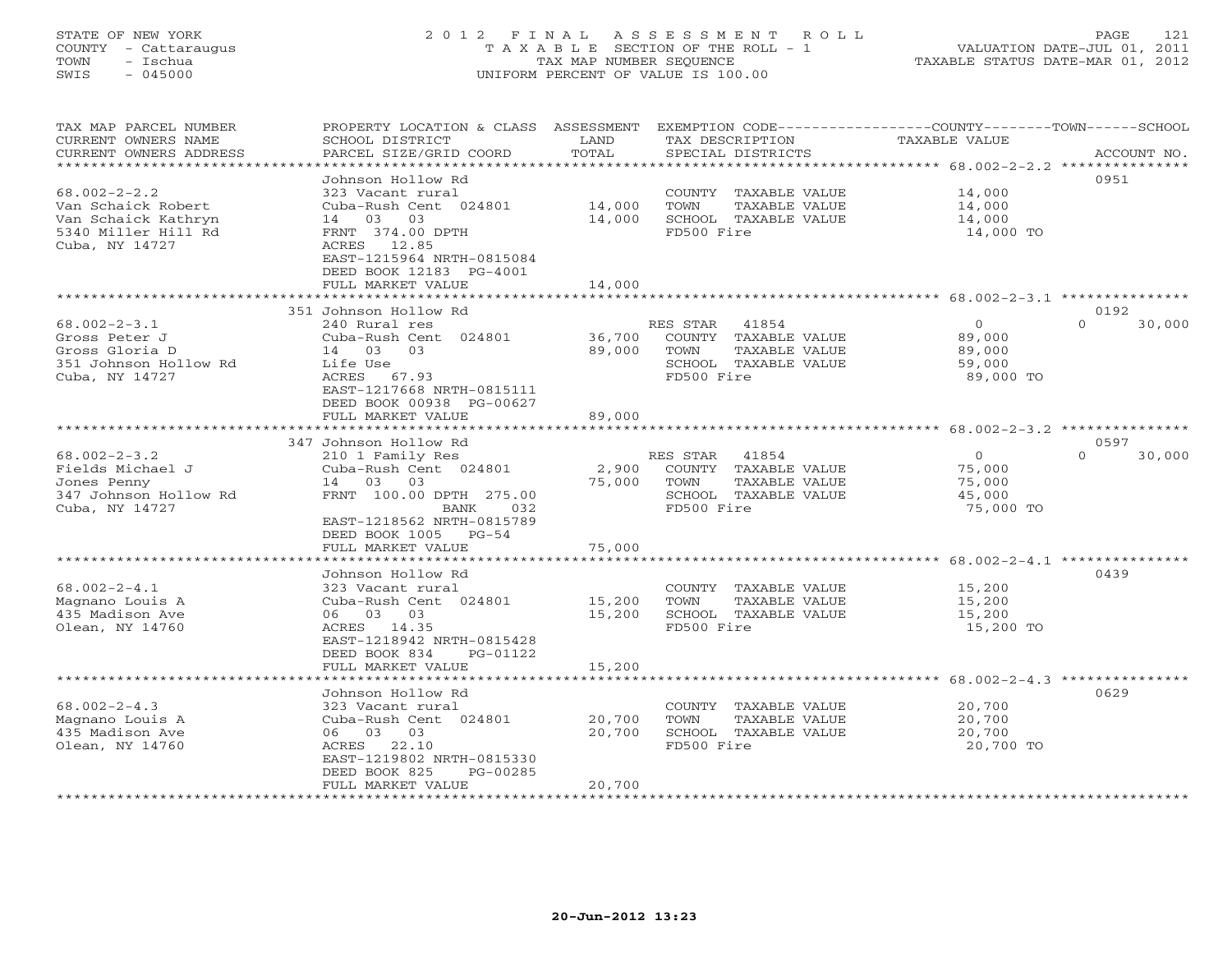# STATE OF NEW YORK 2 0 1 2 F I N A L A S S E S S M E N T R O L L PAGE 122 COUNTY - Cattaraugus T A X A B L E SECTION OF THE ROLL - 1 VALUATION DATE-JUL 01, 2011 TOWN - Ischua TAX MAP NUMBER SEQUENCE TAXABLE STATUS DATE-MAR 01, 2012 SWIS - 045000 UNIFORM PERCENT OF VALUE IS 100.00UNIFORM PERCENT OF VALUE IS 100.00

| TAX MAP PARCEL NUMBER<br>CURRENT OWNERS NAME<br>CURRENT OWNERS ADDRESS<br>**************************                | PROPERTY LOCATION & CLASS ASSESSMENT<br>SCHOOL DISTRICT<br>PARCEL SIZE/GRID COORD                                                                                          | LAND<br>TOTAL               | TAX DESCRIPTION<br>SPECIAL DISTRICTS                                                                                                | EXEMPTION CODE-----------------COUNTY-------TOWN------SCHOOL<br>TAXABLE VALUE<br>ACCOUNT NO.                        |
|---------------------------------------------------------------------------------------------------------------------|----------------------------------------------------------------------------------------------------------------------------------------------------------------------------|-----------------------------|-------------------------------------------------------------------------------------------------------------------------------------|---------------------------------------------------------------------------------------------------------------------|
| $68.002 - 2 - 5$<br>Magnano Louis A<br>435 Madison Ave<br>Olean, NY 14760                                           | Johnson Hollow Rd<br>210 1 Family Res<br>Cuba-Rush Cent 024801<br>06 03 03<br>2.65<br>ACRES<br>EAST-1219964 NRTH-0815666<br>DEED BOOK 782<br>PG-00976<br>FULL MARKET VALUE | 6,300<br>143,000<br>143,000 | COUNTY TAXABLE VALUE<br>TOWN<br>TAXABLE VALUE<br>SCHOOL TAXABLE VALUE<br>FD500 Fire                                                 | 0211<br>143,000<br>143,000<br>143,000<br>143,000 TO                                                                 |
|                                                                                                                     | Burt Hill Rd                                                                                                                                                               |                             |                                                                                                                                     | 0139                                                                                                                |
| $68.002 - 2 - 6.1$<br>Fox Ridge Estates<br>Kevin Kohl<br>Alpha Nova Ltd<br>1052 Johnson Hollow Rd<br>Cuba, NY 14727 | 323 Vacant rural<br>Cuba-Rush Cent 024801<br>13 03<br>03<br>ACRES 40.20<br>EAST-1219812 NRTH-0814344<br>DEED BOOK 5169<br>$PG-4001$                                        | 33,000<br>33,000            | COUNTY TAXABLE VALUE<br>TOWN<br>TAXABLE VALUE<br>SCHOOL TAXABLE VALUE<br>FD500 Fire                                                 | 33,000<br>33,000<br>33,000<br>33,000 TO                                                                             |
|                                                                                                                     | FULL MARKET VALUE                                                                                                                                                          | 33,000                      |                                                                                                                                     |                                                                                                                     |
|                                                                                                                     | Burt Hill Rd                                                                                                                                                               |                             |                                                                                                                                     | 0723                                                                                                                |
| $68.002 - 2 - 6.2$<br>L & D Construction Co<br>3360 Clinton St<br>West Seneca, NY 14224                             | 314 Rural vac<10<br>Cuba-Rush Cent 024801<br>03<br>06 03<br>3.74<br>ACRES<br>EAST-1220260 NRTH-0814729<br>DEED BOOK 859<br>PG-01171                                        | 7,200<br>7,200              | COUNTY TAXABLE VALUE<br>TOWN<br>TAXABLE VALUE<br>SCHOOL TAXABLE VALUE<br>FD500 Fire                                                 | 7,200<br>7,200<br>7,200<br>7,200 TO                                                                                 |
|                                                                                                                     | FULL MARKET VALUE<br>**************************                                                                                                                            | 7,200                       |                                                                                                                                     |                                                                                                                     |
|                                                                                                                     | 5290 Burt Rd                                                                                                                                                               |                             |                                                                                                                                     | 0818                                                                                                                |
| $68.002 - 2 - 6.3$<br>Alevy Jeff S<br>Alevy Renate M<br>5290 Burt Rd<br>Cuba, NY 14727                              | 210 1 Family Res<br>Cuba-Rush Cent 024801<br>06 03 03<br>032<br>ACRES<br>3.45 BANK<br>EAST-1218830 NRTH-0813816<br>DEED BOOK 17180 PG-7002                                 | 145,000                     | WVET C/T<br>41121<br>41854<br>7,000 RES STAR<br>COUNTY TAXABLE VALUE<br>TAXABLE VALUE<br>TOWN<br>SCHOOL TAXABLE VALUE<br>FD500 Fire | 12,000<br>12,000<br>$\Omega$<br>$\overline{0}$<br>$\Omega$<br>30,000<br>133,000<br>133,000<br>115,000<br>145,000 TO |
|                                                                                                                     | FULL MARKET VALUE                                                                                                                                                          | 145,000                     |                                                                                                                                     |                                                                                                                     |
|                                                                                                                     | ***************************<br>5287 Burt Rd                                                                                                                                | ************************    |                                                                                                                                     | ********************* 68.002-2-6.4 ***************<br>0819                                                          |
| $68.002 - 2 - 6.4$<br>Chuba Joan C<br>1577 S Bend Ln<br>Lakeview, NY 14085                                          | 260 Seasonal res<br>Cuba-Rush Cent 024801<br>06 03<br>03<br>ACRES 13.20<br>EAST-1219138 NRTH-0813826<br>DEED BOOK 00951 PG-00150                                           | 14,400<br>37,000            | COUNTY TAXABLE VALUE<br>TOWN<br>TAXABLE VALUE<br>SCHOOL TAXABLE VALUE<br>FD500 Fire                                                 | 37,000<br>37,000<br>37,000<br>37,000 TO                                                                             |
| *********************                                                                                               | FULL MARKET VALUE<br>***********************                                                                                                                               | 37,000                      |                                                                                                                                     |                                                                                                                     |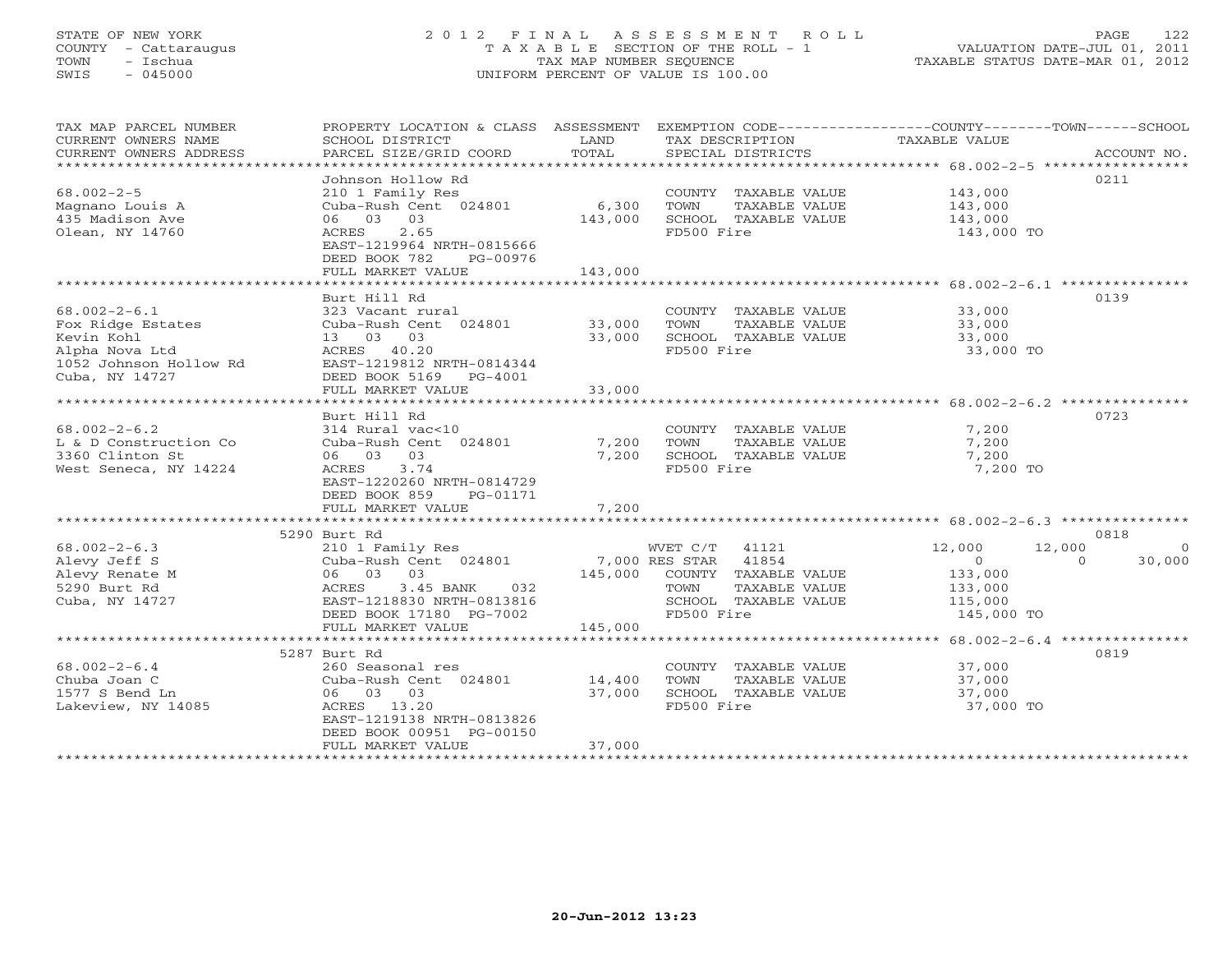# STATE OF NEW YORK 2 0 1 2 F I N A L A S S E S S M E N T R O L L PAGE 123 COUNTY - Cattaraugus T A X A B L E SECTION OF THE ROLL - 1 VALUATION DATE-JUL 01, 2011 TOWN - Ischua TAX MAP NUMBER SEQUENCE TAXABLE STATUS DATE-MAR 01, 2012 SWIS - 045000 UNIFORM PERCENT OF VALUE IS 100.00UNIFORM PERCENT OF VALUE IS 100.00

| TAX MAP PARCEL NUMBER<br>CURRENT OWNERS NAME<br>CURRENT OWNERS ADDRESS | PROPERTY LOCATION & CLASS ASSESSMENT<br>SCHOOL DISTRICT<br>PARCEL SIZE/GRID COORD | LAND<br>TOTAL | TAX DESCRIPTION<br>SPECIAL DISTRICTS | EXEMPTION CODE-----------------COUNTY-------TOWN------SCHOOL<br>TAXABLE VALUE<br>ACCOUNT NO. |
|------------------------------------------------------------------------|-----------------------------------------------------------------------------------|---------------|--------------------------------------|----------------------------------------------------------------------------------------------|
|                                                                        |                                                                                   |               |                                      |                                                                                              |
|                                                                        | 5252 Burt Hill Rd                                                                 |               |                                      | 0908                                                                                         |
| $68.002 - 2 - 6.5$                                                     | 210 1 Family Res                                                                  |               | COUNTY TAXABLE VALUE                 | 220,000                                                                                      |
| Keller Eric J                                                          | Cuba-Rush Cent 024801                                                             | 40,000        | TOWN<br>TAXABLE VALUE                | 220,000                                                                                      |
| Keller Tracy L                                                         | 13 03 03                                                                          | 220,000       | SCHOOL TAXABLE VALUE                 | 220,000                                                                                      |
| 5252 Burt Rd                                                           | 59.50<br>ACRES                                                                    |               | FD500 Fire                           | 220,000 TO                                                                                   |
| Cuba, NY 14727                                                         | EAST-1219715 NRTH-0812872                                                         |               |                                      |                                                                                              |
|                                                                        | DEED BOOK 5169<br>$PG-4001$                                                       |               |                                      |                                                                                              |
|                                                                        | FULL MARKET VALUE                                                                 | 220,000       |                                      |                                                                                              |
|                                                                        |                                                                                   |               |                                      |                                                                                              |
|                                                                        | 5248 S Burt Hill Rd                                                               |               |                                      | 0909                                                                                         |
| $68.002 - 2 - 6.6$                                                     | 323 Vacant rural                                                                  |               | COUNTY TAXABLE VALUE                 | 58,300                                                                                       |
| King Tadd M                                                            | Cuba-Rush Cent 024801                                                             | 58,300        | TOWN<br>TAXABLE VALUE                | 58,300                                                                                       |
| King Shannon R                                                         | 13 03 03                                                                          | 58,300        | SCHOOL TAXABLE VALUE                 | 58,300                                                                                       |
| 6405 Habgood Rd                                                        | ACRES 102.10                                                                      |               | FD500 Fire                           | 58,300 TO                                                                                    |
| Black Creek, NY 14714                                                  | EAST-1219831 NRTH-0810683                                                         |               |                                      |                                                                                              |
|                                                                        | DEED BOOK 13588 PG-8002                                                           |               |                                      |                                                                                              |
|                                                                        | FULL MARKET VALUE                                                                 | 58,300        |                                      |                                                                                              |
|                                                                        | ***********************                                                           | ***********   |                                      | ******************** 68.002-2-7.1 **********                                                 |
|                                                                        | Nys Rte 446                                                                       |               |                                      | 0399                                                                                         |
| $68.002 - 2 - 7.1$                                                     | 312 Vac w/imprv                                                                   |               | COUNTY TAXABLE VALUE                 | 30,000                                                                                       |
| Harvey Dana E                                                          | Cuba-Rush Cent 024801                                                             | 23,300        | TOWN<br>TAXABLE VALUE                | 30,000                                                                                       |
| 9321 Beebe Hill Rd                                                     | 17 03 03                                                                          | 30,000        | SCHOOL TAXABLE VALUE                 | 30,000                                                                                       |
| Cuba, NY 14727                                                         | ACRES 25.75                                                                       |               | FD500 Fire                           | 30,000 TO                                                                                    |
|                                                                        | EAST-1220659 NRTH-0808545                                                         |               |                                      |                                                                                              |
|                                                                        | DEED BOOK 01002 PG-00795                                                          |               |                                      |                                                                                              |
|                                                                        | FULL MARKET VALUE                                                                 | 30,000        |                                      |                                                                                              |
|                                                                        |                                                                                   |               |                                      |                                                                                              |
|                                                                        | 5079 West Shore Rd                                                                |               |                                      | 0224                                                                                         |
| $68.002 - 2 - 8$                                                       | 240 Rural res                                                                     |               | 41834<br>SR STAR                     | $\Omega$<br>62,200<br>$\cap$                                                                 |
| Horton Thomas F                                                        | Cuba-Rush Cent 024801                                                             | 33,400        | COUNTY TAXABLE VALUE                 | 66,500                                                                                       |
| 146 Palmcoast Resort Blvd 207 05 03 03                                 |                                                                                   | 66,500        | TAXABLE VALUE<br>TOWN                | 66,500                                                                                       |
| Palm Coast, FL 32137                                                   | ACRES 41.45                                                                       |               | SCHOOL TAXABLE VALUE                 | 4,300                                                                                        |
|                                                                        | EAST-1221257 NRTH-0809860                                                         |               | FD500 Fire                           | 66,500 TO                                                                                    |
|                                                                        | DEED BOOK 881<br>PG-00700                                                         |               |                                      |                                                                                              |
|                                                                        | FULL MARKET VALUE                                                                 | 66,500        |                                      |                                                                                              |
|                                                                        |                                                                                   |               |                                      |                                                                                              |
|                                                                        | West Shore Rd                                                                     |               |                                      | 0241                                                                                         |
| $68.002 - 2 - 9.1$                                                     | 314 Rural vac<10                                                                  |               | COUNTY TAXABLE VALUE                 | 12,000                                                                                       |
| Karn Kendal A                                                          | Cuba-Rush Cent 024801                                                             | 12,000        | TOWN<br>TAXABLE VALUE                | 12,000                                                                                       |
| Karn Gwen E                                                            | 05 03 03                                                                          | 12,000        | SCHOOL TAXABLE VALUE                 | 12,000                                                                                       |
| 6171 New Mexico Rd                                                     | 5.30<br>ACRES                                                                     |               | FD500 Fire                           | 12,000 TO                                                                                    |
| Cuba, NY 14727                                                         | EAST-1222280 NRTH-0810309                                                         |               |                                      |                                                                                              |
|                                                                        | DEED BOOK 5928<br>PG-5001                                                         |               |                                      |                                                                                              |
|                                                                        | FULL MARKET VALUE                                                                 | 12,000        |                                      |                                                                                              |
|                                                                        |                                                                                   |               |                                      |                                                                                              |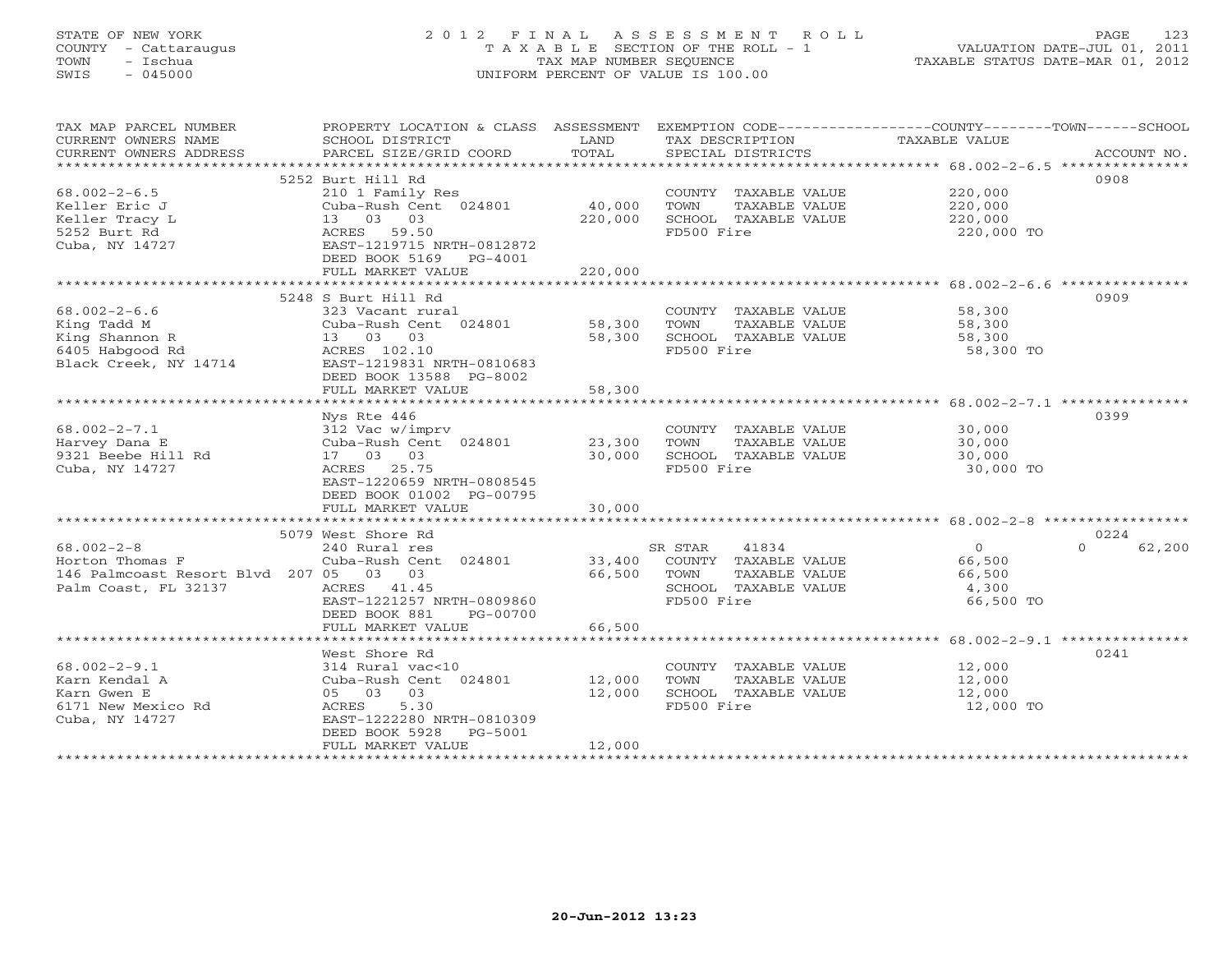# STATE OF NEW YORK 2 0 1 2 F I N A L A S S E S S M E N T R O L L PAGE 124 COUNTY - Cattaraugus T A X A B L E SECTION OF THE ROLL - 1 VALUATION DATE-JUL 01, 2011 TOWN - Ischua TAX MAP NUMBER SEQUENCE TAXABLE STATUS DATE-MAR 01, 2012 SWIS - 045000 UNIFORM PERCENT OF VALUE IS 100.00UNIFORM PERCENT OF VALUE IS 100.00

| TAX MAP PARCEL NUMBER<br>CURRENT OWNERS NAME<br>CURRENT OWNERS ADDRESS                                           | PROPERTY LOCATION & CLASS ASSESSMENT<br>SCHOOL DISTRICT<br>PARCEL SIZE/GRID COORD                                                                                         | LAND<br>TOTAL    | TAX DESCRIPTION<br>SPECIAL DISTRICTS<br>SPECIAL DISTRICTS                                             | EXEMPTION CODE-----------------COUNTY-------TOWN------SCHOOL<br>ACCOUNT NO.     |  |
|------------------------------------------------------------------------------------------------------------------|---------------------------------------------------------------------------------------------------------------------------------------------------------------------------|------------------|-------------------------------------------------------------------------------------------------------|---------------------------------------------------------------------------------|--|
| $68.002 - 2 - 9.2$<br>Southern Tier Aero Radio Soc<br>Attn: Thomas Orcult<br>547 Prospect Ave<br>Olean, NY 14760 | West Shore Rd<br>312 Vac w/imprv<br>Cuba-Rush Cent 024801 20,400<br>05 03 03<br>ACRES 14.25<br>EAST-1222292 NRTH-0809514<br>DEED BOOK 00920 PG-00525<br>FULL MARKET VALUE | 37,500<br>37,500 | COUNTY TAXABLE VALUE<br>TOWN<br>TAXABLE VALUE<br>SCHOOL TAXABLE VALUE<br>FD500 Fire                   | 0784<br>37,500<br>37,500<br>37,500<br>37,500 TO                                 |  |
|                                                                                                                  | 5006 West Shore Rd                                                                                                                                                        |                  |                                                                                                       | 0786                                                                            |  |
| $68.002 - 2 - 9.4$<br>Karn Kendal A<br>Karn Gwen E<br>6171 New Mexico Rd<br>Cuba, NY 14727                       | 210 1 Family Res<br>Cuba-Rush Cent 024801 16,300<br>05 03<br>03<br>8.75<br>ACRES<br>EAST-1222323 NRTH-0808569<br>DEED BOOK 5928<br>PG-5001<br>FULL MARKET VALUE           | 52,500<br>52,500 | RES STAR 41854<br>COUNTY TAXABLE VALUE<br>TOWN<br>TAXABLE VALUE<br>SCHOOL TAXABLE VALUE<br>FD500 Fire | $\overline{O}$<br>$\Omega$<br>30,000<br>52,500<br>52,500<br>22,500<br>52,500 TO |  |
|                                                                                                                  |                                                                                                                                                                           |                  |                                                                                                       |                                                                                 |  |
| $68.002 - 2 - 10$<br>Karn Kendal A<br>Karn Gwen E<br>6171 New Mexico Rd<br>Cuba, NY 14727                        | 5012 West Shore Rd<br>210 1 Family Res<br>Cuba-Rush Cent 024801<br>05 03 03<br>FRNT 160.00 DPTH 105.00<br>EAST-1222121 NRTH-0808371<br>DEED BOOK 5928 PG-5001             | 4,300<br>43,500  | COUNTY TAXABLE VALUE<br>TAXABLE VALUE<br>TOWN<br>SCHOOL TAXABLE VALUE<br>FD500 Fire                   | 0244<br>43,500<br>43,500<br>43,500<br>43,500 TO                                 |  |
|                                                                                                                  | FULL MARKET VALUE                                                                                                                                                         | 43,500           |                                                                                                       |                                                                                 |  |
| $68.002 - 2 - 11$<br>Karn Kendal A<br>Karn Gwen E<br>6171 New Mexico Rd<br>Cuba, NY 14727                        | 5010 West Shore Rd<br>323 Vacant rural<br>Cuba-Rush Cent 024801<br>17 03 03<br>ACRES 14.84<br>EAST-1221415 NRTH-0808926<br>DEED BOOK 5928 PG-5001                         | 20,900<br>20,900 | COUNTY TAXABLE VALUE<br>TOWN<br>TAXABLE VALUE<br>SCHOOL TAXABLE VALUE<br>FD500 Fire                   | 0240<br>20,900<br>20,900<br>20,900<br>20,900 TO                                 |  |
|                                                                                                                  | FULL MARKET VALUE                                                                                                                                                         | 20,900           |                                                                                                       |                                                                                 |  |
| $68.002 - 2 - 12$<br>Caggiano Richard J<br>Caggiano Christine M<br>36 Nys Rte 446                                | 36 Nys Rte 446<br>210 1 Family Res<br>Cuba-Rush Cent 024801<br>05 03 03<br>FRNT 132.00 DPTH 140.00                                                                        | 2,800<br>38,500  | RES STAR 41854<br>COUNTY TAXABLE VALUE<br>TOWN<br>TAXABLE VALUE<br>SCHOOL TAXABLE VALUE               | 0044<br>$\circ$<br>$\Omega$<br>30,000<br>38,500<br>38,500<br>8,500              |  |
| Cuba, NY 14727                                                                                                   | EAST-1221958 NRTH-0808258<br>DEED BOOK 00985 PG-00756<br>FULL MARKET VALUE                                                                                                | 38,500           | FD500 Fire                                                                                            | 38,500 TO                                                                       |  |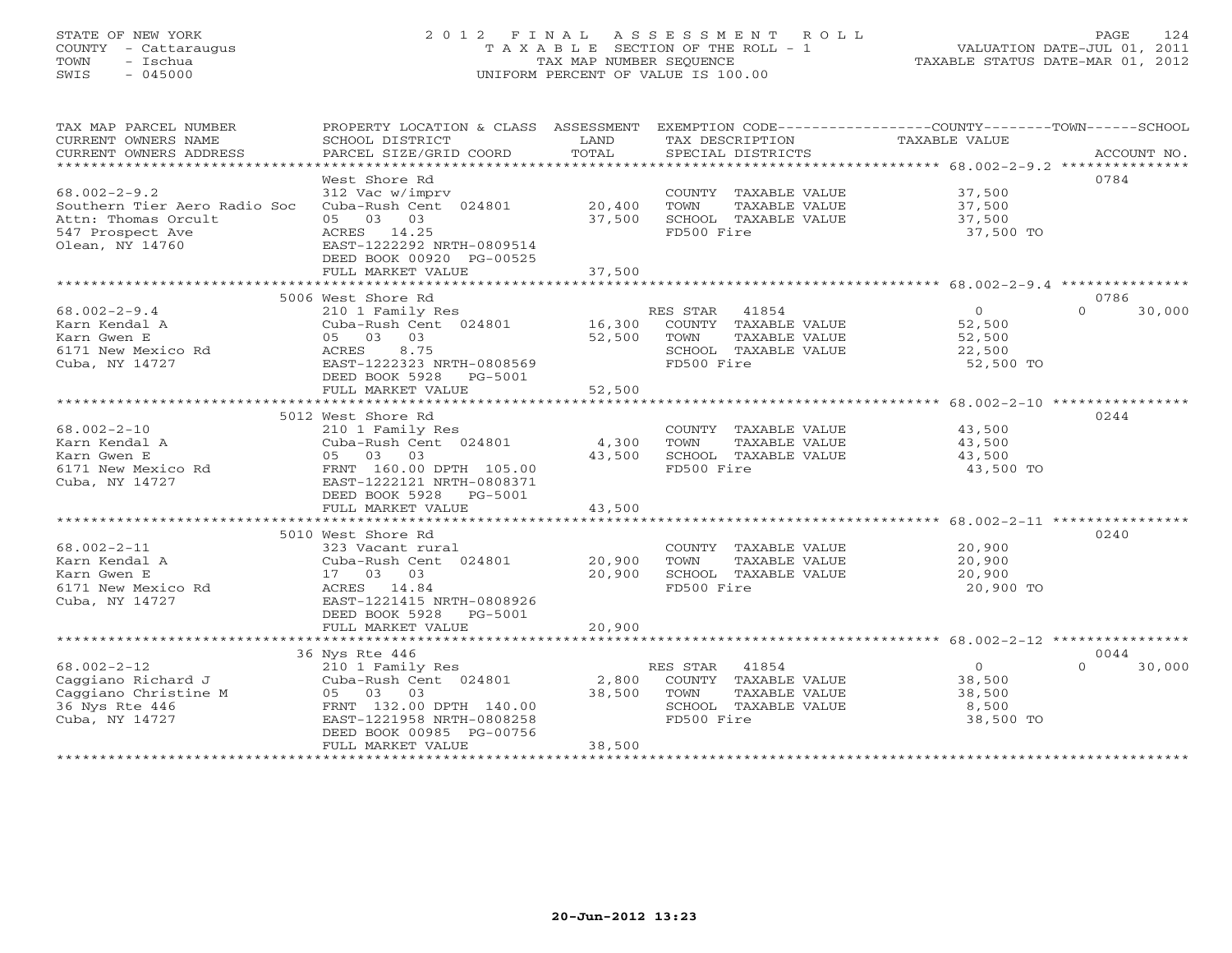### STATE OF NEW YORK 2 0 1 2 F I N A L A S S E S S M E N T R O L L PAGE 125 COUNTY - Cattaraugus T A X A B L E SECTION OF THE ROLL - 1 VALUATION DATE-JUL 01, 2011 TOWN - Ischua TAX MAP NUMBER SEQUENCE TAXABLE STATUS DATE-MAR 01, 2012 SWIS - 045000 UNIFORM PERCENT OF VALUE IS 100.00UNIFORM PERCENT OF VALUE IS 100.00

| TAX MAP PARCEL NUMBER<br>CURRENT OWNERS NAME<br>CURRENT OWNERS ADDRESS                                  | PROPERTY LOCATION & CLASS ASSESSMENT<br>SCHOOL DISTRICT<br>PARCEL SIZE/GRID COORD                                                                                         | LAND<br>TOTAL             | TAX DESCRIPTION<br>SPECIAL DISTRICTS                                                                    | EXEMPTION CODE-----------------COUNTY-------TOWN------SCHOOL<br>TAXABLE VALUE | ACCOUNT NO.                |
|---------------------------------------------------------------------------------------------------------|---------------------------------------------------------------------------------------------------------------------------------------------------------------------------|---------------------------|---------------------------------------------------------------------------------------------------------|-------------------------------------------------------------------------------|----------------------------|
|                                                                                                         |                                                                                                                                                                           |                           |                                                                                                         |                                                                               |                            |
| $68.002 - 2 - 13$<br>Harvey Dana E<br>120 Nys Rte 446<br>Cuba, NY 14727                                 | 120 Nys Rte 446<br>210 1 Family Res<br>Cuba-Rush Cent 024801<br>03<br>04 03<br>1.47<br>ACRES<br>EAST-1220443 NRTH-0808289<br>DEED BOOK 10893 PG-2001<br>FULL MARKET VALUE | 5,400<br>90,000<br>90,000 | RES STAR 41854<br>COUNTY TAXABLE VALUE<br>TOWN<br>TAXABLE VALUE<br>SCHOOL TAXABLE VALUE<br>FD500 Fire   | $\overline{0}$<br>90,000<br>90,000<br>60,000<br>90,000 TO                     | 0400<br>$\Omega$<br>30,000 |
|                                                                                                         |                                                                                                                                                                           |                           |                                                                                                         |                                                                               |                            |
| $68.002 - 2 - 14.1$<br>Keesler Mary<br>5022 Burt Rd<br>Cuba, NY 14727                                   | 5022 Burt Rd<br>210 1 Family Res<br>Cuba-Rush Cent 024801<br>05 03 03<br>1.80<br>ACRES<br>EAST-1217408 NRTH-0808229<br>DEED BOOK 1028<br>PG-1183                          | 5,600<br>85,000           | RES STAR 41854<br>COUNTY TAXABLE VALUE<br>TOWN<br>TAXABLE VALUE<br>SCHOOL TAXABLE VALUE<br>FD500 Fire   | $\overline{0}$<br>85,000<br>85,000<br>55,000<br>85,000 TO                     | 0388<br>$\Omega$<br>30,000 |
|                                                                                                         | FULL MARKET VALUE                                                                                                                                                         | 85,000<br>***********     |                                                                                                         | ********************* 68.002-2-14.2 *********                                 |                            |
|                                                                                                         | 5138 Burt Hill Rd                                                                                                                                                         |                           |                                                                                                         |                                                                               | 0598                       |
| $68.002 - 2 - 14.2$<br>Colangelo Heather`<br>Zajac David<br>3107 Macklem Ave<br>Niagara Falls, NY 14305 | 270 Mfg housing<br>Cuba-Rush Cent 024801<br>05/13 03 03<br>ACRES 28.80<br>EAST-1219046 NRTH-0810389<br>DEED BOOK 15183 PG-5001                                            | 25,400<br>61,500          | COUNTY TAXABLE VALUE<br>TOWN<br>TAXABLE VALUE<br>SCHOOL TAXABLE VALUE<br>FD500 Fire                     | 61,500<br>61,500<br>61,500<br>61,500 TO                                       |                            |
|                                                                                                         | FULL MARKET VALUE                                                                                                                                                         | 61,500                    |                                                                                                         |                                                                               |                            |
|                                                                                                         |                                                                                                                                                                           |                           |                                                                                                         |                                                                               |                            |
| $68.002 - 2 - 14.3$<br>Wise Stephen W<br>Wise Cynthia L<br>68 Spring St<br>Cuba, NY 14727-1248          | Burt Hill Rd &Nys Rte 446<br>323 Vacant rural<br>Cuba-Rush Cent 024801<br>03 03<br>05/13<br>ACRES 17.65<br>EAST-1218400 NRTH-0808452<br>DEED BOOK 811<br>PG-00486         | 17,600<br>17,600          | COUNTY TAXABLE VALUE<br>TOWN<br>TAXABLE VALUE<br>SCHOOL TAXABLE VALUE<br>FD500 Fire                     | 17,600<br>17,600<br>17,600<br>17,600 TO                                       | 0615                       |
|                                                                                                         | FULL MARKET VALUE                                                                                                                                                         | 17,600                    |                                                                                                         |                                                                               |                            |
| $68.002 - 2 - 14.4$<br>Keesler Molly I<br>170 Nys Rte 446<br>Cuba, NY 14727                             | 170 NYS Rte 446<br>210 1 Family Res<br>Cuba-Rush Cent 024801<br>05/13 03 03<br>6.05<br>ACRES<br>EAST-1219282 NRTH-0808396<br>DEED BOOK 811<br>PG-01117                    | 9,000<br>91,500           | SR STAR<br>41834<br>COUNTY TAXABLE VALUE<br>TOWN<br>TAXABLE VALUE<br>SCHOOL TAXABLE VALUE<br>FD500 Fire | $\circ$<br>91,500<br>91,500<br>29,300<br>91,500 TO                            | 0616<br>$\cap$<br>62,200   |
|                                                                                                         | FULL MARKET VALUE                                                                                                                                                         | 91,500                    |                                                                                                         |                                                                               |                            |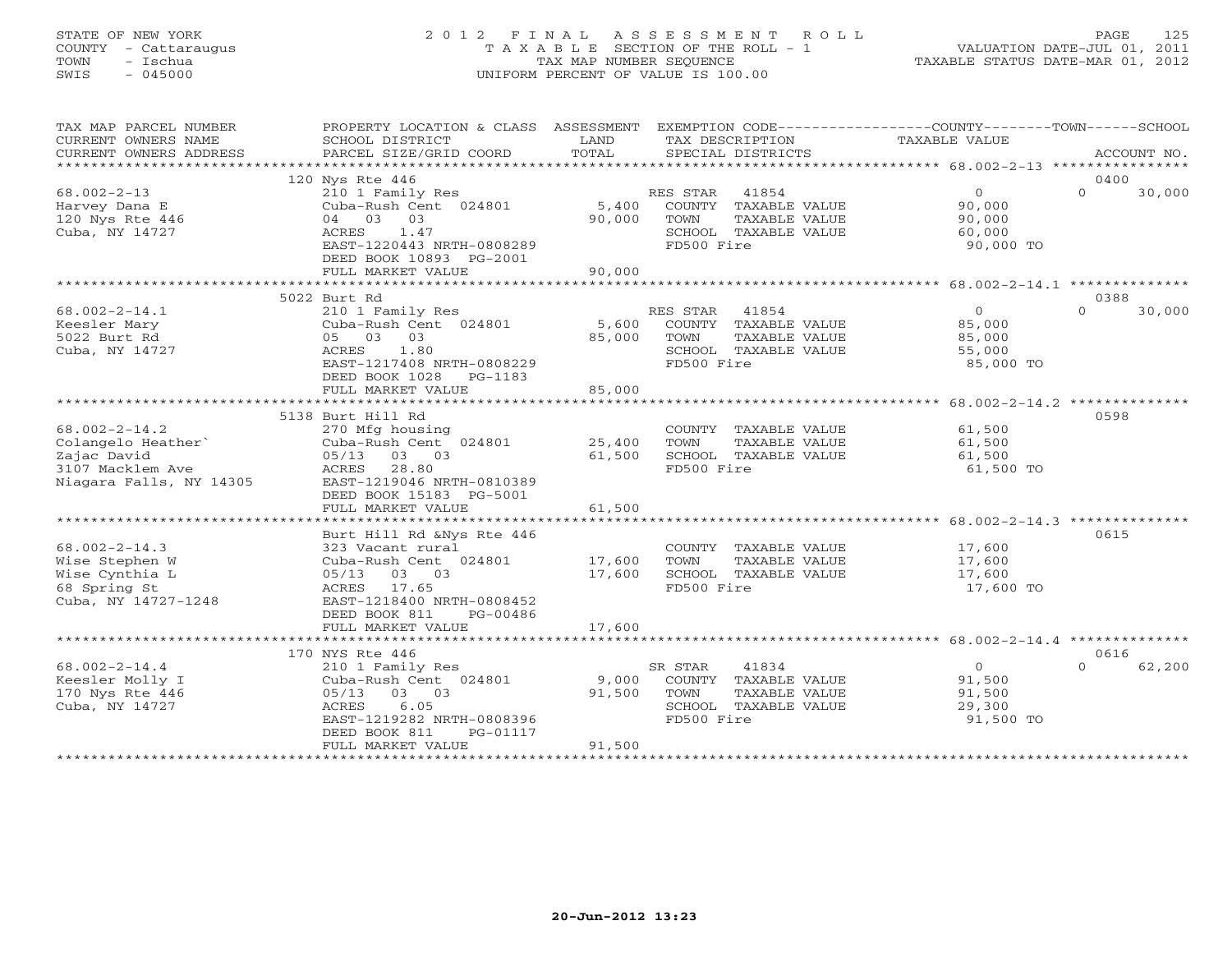# STATE OF NEW YORK 2 0 1 2 F I N A L A S S E S S M E N T R O L L PAGE 126 COUNTY - Cattaraugus T A X A B L E SECTION OF THE ROLL - 1 VALUATION DATE-JUL 01, 2011 TOWN - Ischua TAX MAP NUMBER SEQUENCE TAXABLE STATUS DATE-MAR 01, 2012 SWIS - 045000 UNIFORM PERCENT OF VALUE IS 100.00UNIFORM PERCENT OF VALUE IS 100.00

| TAX MAP PARCEL NUMBER<br>CURRENT OWNERS NAME<br>CURRENT OWNERS ADDRESS | PROPERTY LOCATION & CLASS ASSESSMENT<br>SCHOOL DISTRICT<br>PARCEL SIZE/GRID COORD | LAND<br>TOTAL   | TAX DESCRIPTION TAXABLE VALUE<br>SPECIAL DISTRICTS | EXEMPTION CODE-----------------COUNTY-------TOWN------SCHOOL  | ACCOUNT NO. |
|------------------------------------------------------------------------|-----------------------------------------------------------------------------------|-----------------|----------------------------------------------------|---------------------------------------------------------------|-------------|
|                                                                        |                                                                                   |                 |                                                    |                                                               |             |
|                                                                        | 5110 Burt Hill Rd                                                                 |                 |                                                    | 0752                                                          |             |
| $68.002 - 2 - 14.6$                                                    | 270 Mfg housing                                                                   |                 | COUNTY TAXABLE VALUE                               | 35,500                                                        |             |
| Danielski Dennis                                                       | Cuba-Rush Cent 024801                                                             | 17,000          | TOWN<br>TAXABLE VALUE                              | 35,500                                                        |             |
| 84 King St                                                             | 05/13<br>03 03                                                                    | 35,500          | SCHOOL TAXABLE VALUE                               | 35,500                                                        |             |
| Depew, NY 14043                                                        | ACRES 16.80                                                                       |                 | FD500 Fire                                         | 35,500 TO                                                     |             |
|                                                                        | EAST-1219070 NRTH-0809075                                                         |                 |                                                    |                                                               |             |
|                                                                        | DEED BOOK 873<br>PG-00514                                                         |                 |                                                    |                                                               |             |
|                                                                        | FULL MARKET VALUE                                                                 | 35,500          |                                                    |                                                               |             |
|                                                                        |                                                                                   |                 |                                                    |                                                               |             |
|                                                                        | Burt Hill Rd                                                                      |                 |                                                    | 0799                                                          |             |
| $68.002 - 2 - 14.7$                                                    | 311 Res vac land                                                                  |                 | COUNTY TAXABLE VALUE                               | 9,200                                                         |             |
| Danielski Dennis D                                                     | Cuba-Rush Cent 024801                                                             | 9,200           | TOWN<br>TAXABLE VALUE                              | 9,200                                                         |             |
| Danielski Christine                                                    | $05/13$ 03 03                                                                     | 9,200           | SCHOOL TAXABLE VALUE                               | 9,200                                                         |             |
| 84 King St                                                             | 6.30<br>ACRES                                                                     |                 | FD500 Fire                                         | 9,200 TO                                                      |             |
| Depew, NY 14043                                                        | EAST-1219006 NRTH-0809583                                                         |                 |                                                    |                                                               |             |
|                                                                        | DEED BOOK 00932 PG-01113                                                          |                 |                                                    |                                                               |             |
|                                                                        | FULL MARKET VALUE                                                                 | 9,200           |                                                    |                                                               |             |
|                                                                        |                                                                                   |                 |                                                    |                                                               |             |
|                                                                        | 206 Miller Hill Rd                                                                |                 |                                                    | 0478                                                          |             |
| $68.002 - 2 - 15$                                                      | 210 1 Family Res                                                                  |                 | COUNTY TAXABLE VALUE                               | 32,300                                                        |             |
| Kelley Matthew                                                         | Cuba-Rush Cent 024801                                                             | 4,100           | TOWN<br>TAXABLE VALUE                              | 32,300                                                        |             |
| Kelley Laurie                                                          | 13 03 03                                                                          | 32,300          | SCHOOL TAXABLE VALUE                               | 32,300                                                        |             |
| 6922 Cty Rd 17                                                         | FRNT 272.00 DPTH<br>99.00                                                         |                 | FD500 Fire                                         | 32,300 TO                                                     |             |
| Belfast, NY 14711                                                      | EAST-1218451 NRTH-0808177                                                         |                 |                                                    |                                                               |             |
|                                                                        | DEED BOOK 2485 PG-4002                                                            |                 |                                                    |                                                               |             |
|                                                                        | FULL MARKET VALUE                                                                 | 32,300          |                                                    |                                                               |             |
|                                                                        |                                                                                   | *************** |                                                    | ******************************** 68.002-2-16 **************** |             |
|                                                                        |                                                                                   |                 |                                                    | 0213                                                          |             |
| $68.002 - 2 - 16$                                                      | 275 Kinney Holw<br>210 1 Family Res                                               |                 | RES STAR<br>41854                                  | $\circ$<br>$\Omega$                                           | 30,000      |
| Winicki Eric P                                                         | Cuba-Rush Cent 024801                                                             | 5,500           | COUNTY TAXABLE VALUE                               |                                                               |             |
|                                                                        | 13 03 03                                                                          | 68,500          | TOWN<br>TAXABLE VALUE                              | 68,500<br>68,500                                              |             |
| 275 Kinney Hollow Rd<br>Cuba, NY 14727                                 | 3.05                                                                              |                 | SCHOOL TAXABLE VALUE                               |                                                               |             |
|                                                                        | ACRES<br>EAST-1216681 NRTH-0808299                                                |                 | FD500 Fire                                         | 38,500<br>68,500 TO                                           |             |
|                                                                        |                                                                                   |                 |                                                    |                                                               |             |
|                                                                        | DEED BOOK 13025 PG-7002                                                           |                 |                                                    |                                                               |             |
|                                                                        | FULL MARKET VALUE                                                                 | 68,500          |                                                    |                                                               |             |
|                                                                        |                                                                                   |                 |                                                    |                                                               |             |
|                                                                        | 289 Kinney Hollow Rd                                                              |                 |                                                    | 0120<br>$\Omega$                                              |             |
| $68.002 - 2 - 17$                                                      | 270 Mfg housing                                                                   |                 | SR STAR<br>41834                                   | $\Omega$                                                      | 35,000      |
| Tuttle Stanley A                                                       | Cuba-Rush Cent 024801                                                             | 3,300           | COUNTY TAXABLE VALUE                               | 35,000                                                        |             |
| Tuttle Florence M                                                      | 13 03 03                                                                          | 35,000          | TOWN<br>TAXABLE VALUE                              | 35,000                                                        |             |
| 289 Kinney Hollow Rd                                                   | FRNT 150.00 DPTH 125.00                                                           |                 | SCHOOL TAXABLE VALUE                               | $\circ$                                                       |             |
| Cuba, NY 14727                                                         | EAST-1216417 NRTH-0808451                                                         |                 | FD500 Fire                                         | 35,000 TO                                                     |             |
|                                                                        | PG-00221<br>DEED BOOK 767                                                         |                 |                                                    |                                                               |             |
|                                                                        | FULL MARKET VALUE                                                                 | 35,000          |                                                    |                                                               |             |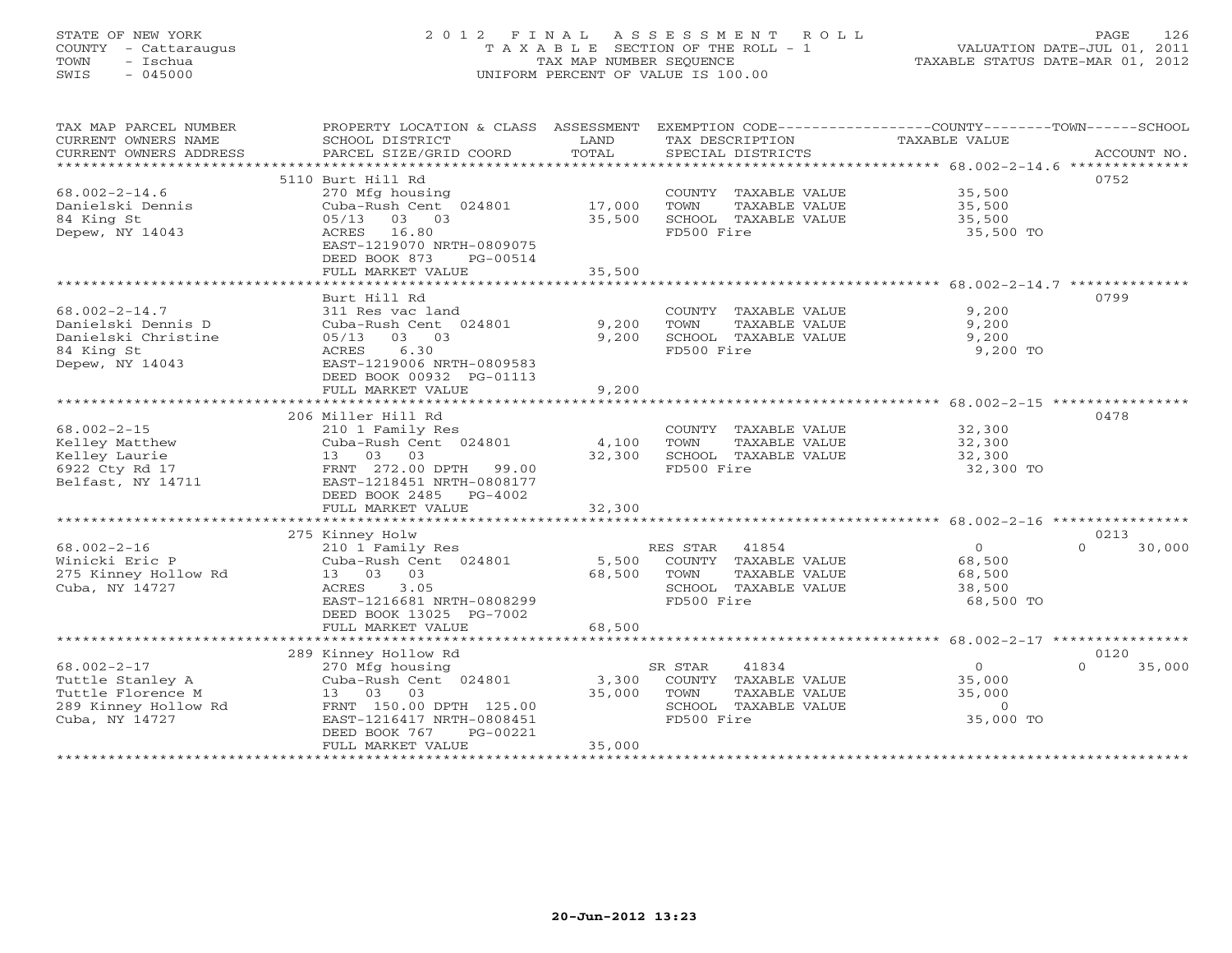# STATE OF NEW YORK 2 0 1 2 F I N A L A S S E S S M E N T R O L L PAGE 127 COUNTY - Cattaraugus T A X A B L E SECTION OF THE ROLL - 1 VALUATION DATE-JUL 01, 2011 TOWN - Ischua TAX MAP NUMBER SEQUENCE TAXABLE STATUS DATE-MAR 01, 2012 SWIS - 045000 UNIFORM PERCENT OF VALUE IS 100.00UNIFORM PERCENT OF VALUE IS 100.00

| TAX MAP PARCEL NUMBER<br>CURRENT OWNERS NAME<br>CURRENT OWNERS ADDRESS                            | PROPERTY LOCATION & CLASS ASSESSMENT<br>SCHOOL DISTRICT<br>PARCEL SIZE/GRID COORD                                                                                          | LAND<br>TOTAL                   | TAX DESCRIPTION<br>SPECIAL DISTRICTS                                                                     | EXEMPTION CODE-----------------COUNTY-------TOWN------SCHOOL<br>TAXABLE VALUE | ACCOUNT NO.                |
|---------------------------------------------------------------------------------------------------|----------------------------------------------------------------------------------------------------------------------------------------------------------------------------|---------------------------------|----------------------------------------------------------------------------------------------------------|-------------------------------------------------------------------------------|----------------------------|
|                                                                                                   |                                                                                                                                                                            |                                 |                                                                                                          |                                                                               |                            |
|                                                                                                   | 399 Kinney Holw                                                                                                                                                            |                                 |                                                                                                          |                                                                               | 0334                       |
| $68.002 - 2 - 18.1$<br>Napier Richard R<br>399 Kinney Holw<br>Cuba, NY 14727                      | 240 Rural res<br>Cuba-Rush Cent 024801<br>13 03 03<br>28.10<br>ACRES<br>EAST-1215773 NRTH-0808297<br>DEED BOOK 813<br>PG-00360<br>FULL MARKET VALUE                        | 24,900<br>80,000<br>80,000      | SR STAR<br>41834<br>COUNTY TAXABLE VALUE<br>TOWN<br>TAXABLE VALUE<br>SCHOOL TAXABLE VALUE<br>FD500 Fire  | $\circ$<br>80,000<br>80,000<br>17,800<br>80,000 TO                            | $\Omega$<br>62,200         |
|                                                                                                   |                                                                                                                                                                            |                                 |                                                                                                          |                                                                               |                            |
| $68.002 - 2 - 18.2$<br>Robinson William R<br>406 Kinney Hollow Rd<br>Cuba, NY 14727               | 406 Kinney Hollow Rd<br>210 1 Family Res<br>Cuba-Rush Cent 024801<br>13 03 03<br>ACRES 1.62<br>EAST-1215659 NRTH-0808690<br>DEED BOOK 792<br>PG-00525<br>FULL MARKET VALUE | 5,500<br>82,000<br>82,000       | RES STAR 41854<br>COUNTY TAXABLE VALUE<br>TOWN<br>TAXABLE VALUE<br>SCHOOL TAXABLE VALUE<br>FD500 Fire    | $\overline{0}$<br>82,000<br>82,000<br>52,000<br>82,000 TO                     | 0567<br>$\Omega$<br>30,000 |
|                                                                                                   | ***********************************                                                                                                                                        |                                 |                                                                                                          |                                                                               |                            |
|                                                                                                   | 5055 Miller Hill Rd                                                                                                                                                        |                                 |                                                                                                          |                                                                               | 0580                       |
| $68.002 - 2 - 18.3$<br>Karn Clifford C<br>Karn Audrey L<br>5055 Miller Hill Rd<br>Cuba, NY 14727  | 210 1 Family Res<br>Cuba-Rush Cent 024801<br>13 03 03<br>3.74<br>ACRES<br>EAST-1216059 NRTH-0808699<br>DEED BOOK 801<br>PG-01107                                           | 7,200<br>78,300                 | 41834<br>SR STAR<br>COUNTY TAXABLE VALUE<br>TAXABLE VALUE<br>TOWN<br>SCHOOL TAXABLE VALUE<br>FD500 Fire  | $\overline{0}$<br>78,300<br>78,300<br>16,100<br>78,300 TO                     | $\Omega$<br>62,200         |
|                                                                                                   | FULL MARKET VALUE                                                                                                                                                          | 78,300                          |                                                                                                          |                                                                               |                            |
|                                                                                                   |                                                                                                                                                                            |                                 |                                                                                                          |                                                                               |                            |
| $68.002 - 2 - 18.4$<br>Tredway Thomas L<br>Tredway Tracy<br>5105 Miller Hill Rd<br>Cuba, NY 14727 | 5105 Miller Hill Rd<br>270 Mfg housing<br>Cuba-Rush Cent 024801<br>13 03 03<br>ACRES 10.10 BANK<br>017<br>EAST-1215223 NRTH-0809215<br>DEED BOOK 00993 PG-00127            | $12,000$ <sup>R</sup><br>39,000 | RES STAR<br>41854<br>COUNTY TAXABLE VALUE<br>TOWN<br>TAXABLE VALUE<br>SCHOOL TAXABLE VALUE<br>FD500 Fire | $\Omega$<br>39,000<br>39,000<br>9,000<br>39,000 TO                            | 0715<br>30,000<br>$\cap$   |
|                                                                                                   | FULL MARKET VALUE                                                                                                                                                          | 39,000                          |                                                                                                          |                                                                               |                            |
|                                                                                                   |                                                                                                                                                                            |                                 |                                                                                                          |                                                                               |                            |
| $68.002 - 2 - 19.1$<br>Adams Tom L<br>5120 Miller Hill Rd<br>Cuba, NY 14727                       | 5120 Miller Hill Rd<br>210 1 Family Res<br>Cuba-Rush Cent 024801<br>13 03 03<br>ACRES 17.80<br>EAST-1215843 NRTH-0809688<br>DEED BOOK 856<br>PG-00139<br>FULL MARKET VALUE | 17,700<br>51,000<br>51,000      | RES STAR<br>41854<br>COUNTY TAXABLE VALUE<br>TOWN<br>TAXABLE VALUE<br>SCHOOL TAXABLE VALUE<br>FD500 Fire | $\overline{O}$<br>51,000<br>51,000<br>21,000<br>51,000 TO                     | 0309<br>$\Omega$<br>30,000 |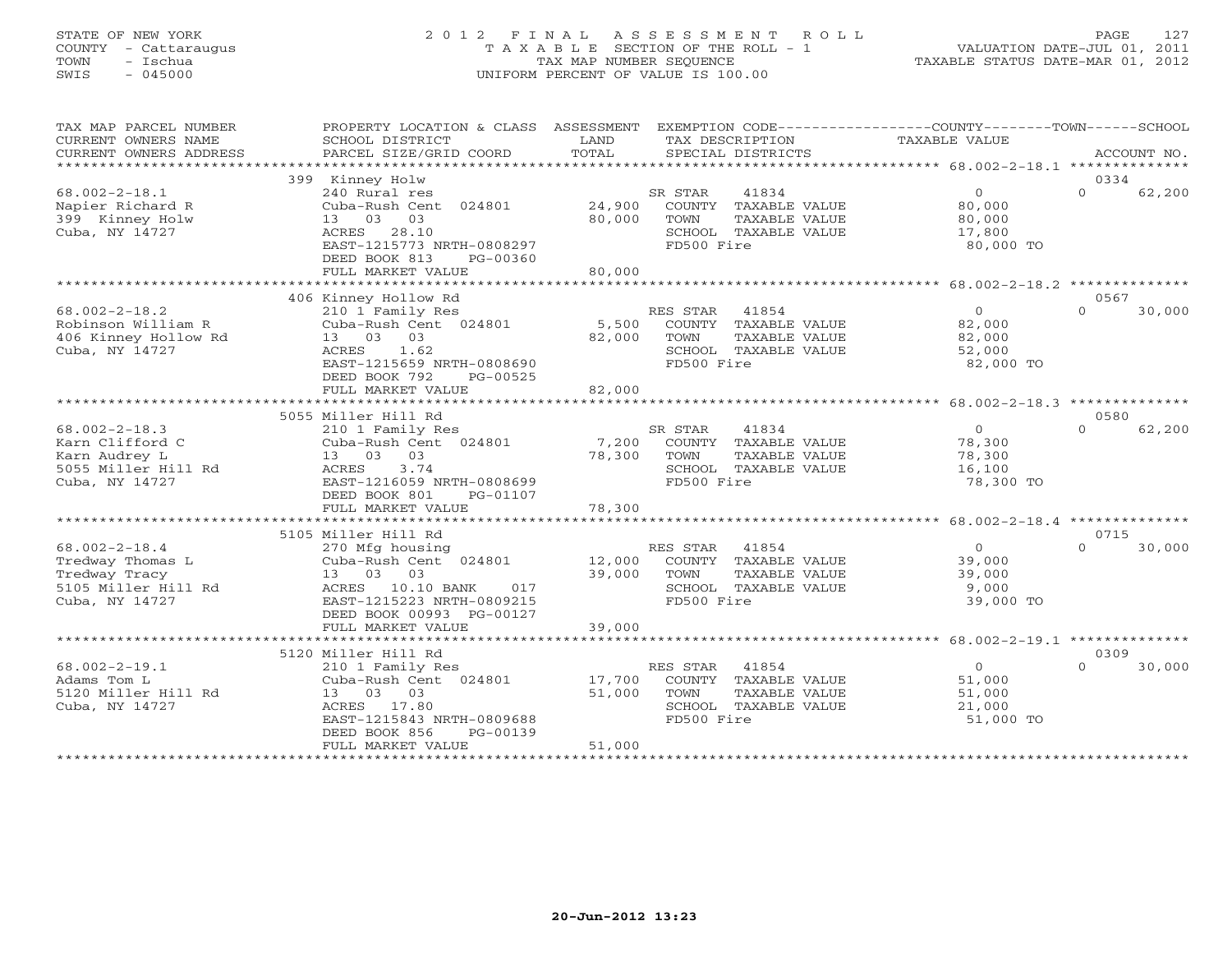# STATE OF NEW YORK 2 0 1 2 F I N A L A S S E S S M E N T R O L L PAGE 128 COUNTY - Cattaraugus T A X A B L E SECTION OF THE ROLL - 1 VALUATION DATE-JUL 01, 2011 TOWN - Ischua TAX MAP NUMBER SEQUENCE TAXABLE STATUS DATE-MAR 01, 2012<br>TAXABLE STATUS DATE-MAR 01, 2012 SWIS - 045000 UNIFORM PERCENT OF VALUE IS 100.00

| TAX MAP PARCEL NUMBER                               | PROPERTY LOCATION & CLASS ASSESSMENT      |                     | EXEMPTION CODE-----------------COUNTY-------TOWN-----SCHOOL |                                                 |                    |
|-----------------------------------------------------|-------------------------------------------|---------------------|-------------------------------------------------------------|-------------------------------------------------|--------------------|
| CURRENT OWNERS NAME<br>CURRENT OWNERS ADDRESS       | SCHOOL DISTRICT<br>PARCEL SIZE/GRID COORD | LAND<br>TOTAL       | TAX DESCRIPTION<br>SPECIAL DISTRICTS                        | TAXABLE VALUE                                   | ACCOUNT NO.        |
| ******************                                  |                                           | ******************  |                                                             |                                                 |                    |
|                                                     | 5174 Miller Hill Rd                       |                     |                                                             |                                                 | 0716               |
| $68.002 - 2 - 19.2$                                 | 210 1 Family Res                          |                     | COUNTY TAXABLE VALUE                                        | 65,500                                          |                    |
| McCollister James                                   | Cuba-Rush Cent 024801                     | 7,600               | TOWN<br>TAXABLE VALUE                                       | 65,500                                          |                    |
| McCollister Marion E                                | 13/21<br>03 03                            | 65,500              | SCHOOL TAXABLE VALUE                                        | 65,500                                          |                    |
| Jim McCollister                                     | 7.80<br>ACRES                             |                     | FD500 Fire                                                  | 65,500 TO                                       |                    |
| 6349 Roberts Dr                                     | EAST-1215196 NRTH-0810306                 |                     |                                                             |                                                 |                    |
| Victor, NY 14564                                    | DEED BOOK 1021<br>PG-736                  |                     |                                                             |                                                 |                    |
|                                                     | FULL MARKET VALUE                         | 65,500              |                                                             |                                                 |                    |
|                                                     | **************************************    | ************        |                                                             |                                                 |                    |
|                                                     | Miller Hill Rd                            |                     |                                                             |                                                 | 0892               |
| $68.002 - 2 - 19.3$                                 | 260 Seasonal res                          |                     | COUNTY TAXABLE VALUE                                        | 18,300                                          |                    |
| McCollister James L                                 | Cuba-Rush Cent 024801                     | 6,600               | TOWN<br>TAXABLE VALUE                                       | 18,300                                          |                    |
| 6349 Roberts Dr                                     | ACRES<br>2.95                             | 18,300              | SCHOOL TAXABLE VALUE                                        | 18,300                                          |                    |
| Victor, NY 14564                                    | EAST-1215211 NRTH-0810247                 |                     | FD500 Fire                                                  | 18,300 TO                                       |                    |
|                                                     | DEED BOOK 11247 PG-9001                   |                     |                                                             |                                                 |                    |
|                                                     | FULL MARKET VALUE                         | 18,300<br>*******   |                                                             |                                                 |                    |
|                                                     | **********************                    |                     |                                                             | ***************** 68.002-2-22.2 *************** |                    |
|                                                     | 5100 Miller Hill Rd                       |                     |                                                             |                                                 | 0519               |
| $68.002 - 2 - 22.2$                                 | 210 1 Family Res                          |                     | COUNTY TAXABLE VALUE                                        | 84,000                                          |                    |
| Bergerstock Dale                                    | Cuba-Rush Cent 024801                     | 6,700               | TOWN<br>TAXABLE VALUE                                       | 84,000                                          |                    |
| 5100 Miller Hill Rd                                 | 13 03 03<br>$22.5$ combined $w/22.2$      | 84,000              | SCHOOL TAXABLE VALUE                                        | 84,000                                          |                    |
| Cuba, NY 14727                                      | 3.10<br>ACRES                             |                     | FD500 Fire                                                  | 84,000 TO                                       |                    |
|                                                     | EAST-1216099 NRTH-0809018                 |                     |                                                             |                                                 |                    |
|                                                     | DEED BOOK 00984 PG-00898                  |                     |                                                             |                                                 |                    |
|                                                     | FULL MARKET VALUE                         | 84,000              |                                                             |                                                 |                    |
|                                                     |                                           | ******************* |                                                             |                                                 |                    |
|                                                     | 235 Burt Rd                               |                     |                                                             |                                                 | 0602               |
| $68.002 - 2 - 22.3$                                 | 280 Res Multiple                          |                     | COUNTY TAXABLE VALUE                                        | 136,500                                         |                    |
| MDK Real Estate Solutions LLC Cuba-Rush Cent 024801 |                                           | 11,600              | TOWN<br>TAXABLE VALUE                                       | 136,500                                         |                    |
| 5046 Beeles Rd                                      | 13 03<br>03                               | 136,500             | SCHOOL TAXABLE VALUE                                        | 136,500                                         |                    |
| Great Valley, NY 14741                              | 4.00<br>ACRES                             |                     | FD500 Fire                                                  | 136,500 TO                                      |                    |
|                                                     | EAST-1218305 NRTH-0809206                 |                     |                                                             |                                                 |                    |
|                                                     | DEED BOOK 9762<br>PG-8001                 |                     |                                                             |                                                 |                    |
|                                                     | FULL MARKET VALUE                         | 136,500             |                                                             |                                                 |                    |
|                                                     |                                           |                     |                                                             |                                                 |                    |
|                                                     | 324 Kinney Hollow Rd                      |                     |                                                             |                                                 | 0750               |
| $68.002 - 2 - 22.4$                                 | 210 1 Family Res                          |                     | RES STAR<br>41854                                           | $\overline{O}$                                  | 30,000<br>$\Omega$ |
| Italiano Raymond                                    | Cuba-Rush Cent 024801                     | 11,800              | COUNTY TAXABLE VALUE                                        | 99,500                                          |                    |
| Italiano Diane                                      | 13 03<br>03                               | 99,500              | TOWN<br>TAXABLE VALUE                                       | 99,500                                          |                    |
| 324 Kinney Hollow Rd                                | 9.75<br>ACRES                             |                     | SCHOOL TAXABLE VALUE                                        | 69,500                                          |                    |
| Cuba, NY 14727                                      | EAST-1216761 NRTH-0808779                 |                     | FD500 Fire                                                  | 99,500 TO                                       |                    |
|                                                     | DEED BOOK 890<br>PG-00960                 |                     |                                                             |                                                 |                    |
|                                                     | FULL MARKET VALUE                         | 99,500              |                                                             |                                                 |                    |
|                                                     |                                           |                     |                                                             |                                                 |                    |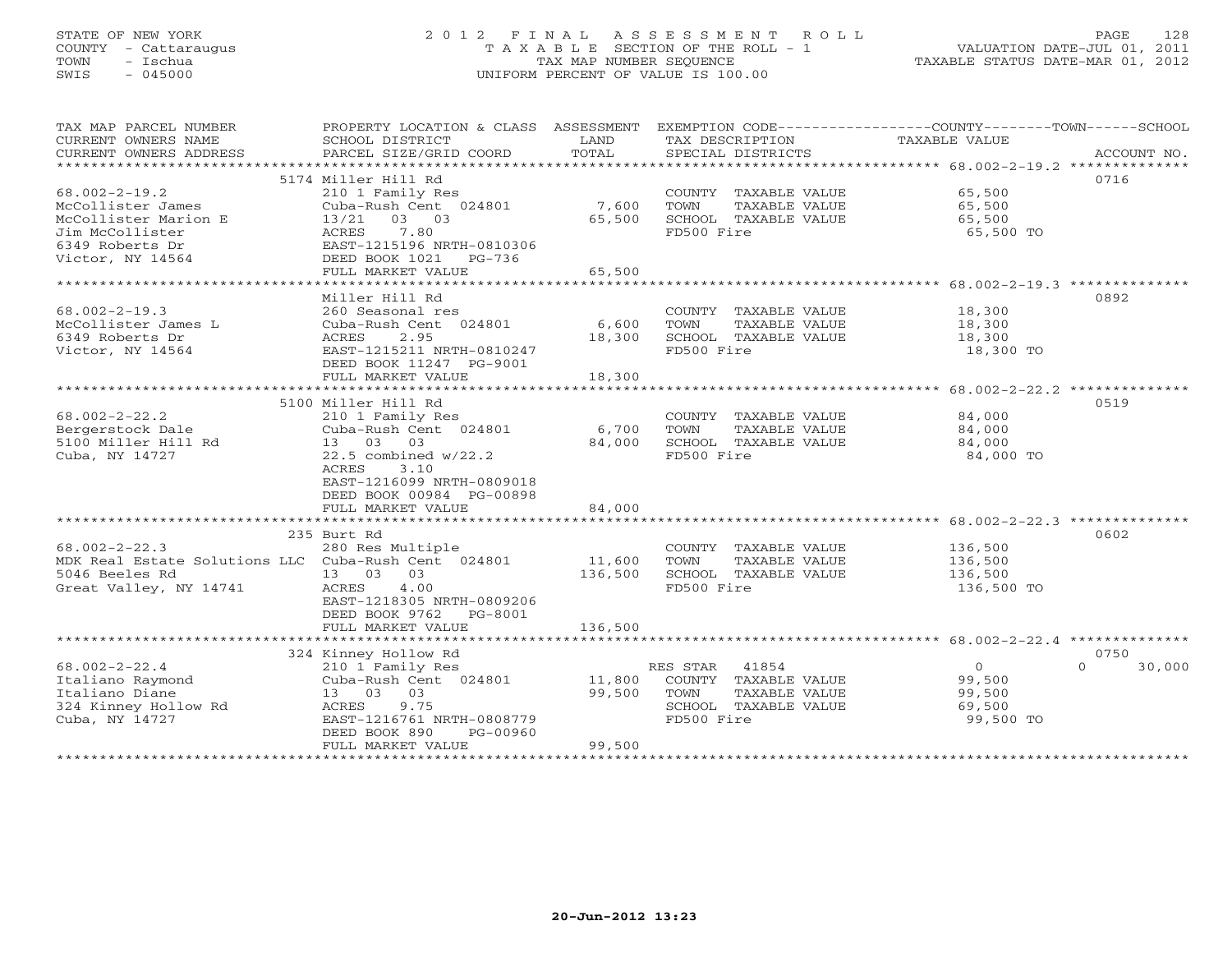# STATE OF NEW YORK 2 0 1 2 F I N A L A S S E S S M E N T R O L L PAGE 129 COUNTY - Cattaraugus T A X A B L E SECTION OF THE ROLL - 1 VALUATION DATE-JUL 01, 2011 TOWN - Ischua TAX MAP NUMBER SEQUENCE TAXABLE STATUS DATE-MAR 01, 2012 SWIS - 045000 UNIFORM PERCENT OF VALUE IS 100.00UNIFORM PERCENT OF VALUE IS 100.00

| TAX MAP PARCEL NUMBER<br>CURRENT OWNERS NAME<br>CURRENT OWNERS ADDRESS                              | PROPERTY LOCATION & CLASS ASSESSMENT<br>SCHOOL DISTRICT<br>PARCEL SIZE/GRID COORD                                                                                            | LAND<br>TOTAL     |                                      | TAX DESCRIPTION<br>SPECIAL DISTRICTS                                   | EXEMPTION CODE-----------------COUNTY-------TOWN------SCHOOL<br>TAXABLE VALUE |          | ACCOUNT NO. |
|-----------------------------------------------------------------------------------------------------|------------------------------------------------------------------------------------------------------------------------------------------------------------------------------|-------------------|--------------------------------------|------------------------------------------------------------------------|-------------------------------------------------------------------------------|----------|-------------|
|                                                                                                     |                                                                                                                                                                              |                   |                                      |                                                                        |                                                                               |          |             |
|                                                                                                     | 279 Burt Rd                                                                                                                                                                  |                   |                                      |                                                                        |                                                                               | 0066     |             |
| $68.002 - 2 - 24.1$<br>Meyers Michael Jr<br>Karn Katie<br>279 Burt Rd<br>Cuba, NY 14727             | 210 1 Family Res<br>Cuba-Rush Cent 024801<br>14 03 03<br>Split $37.1$ acres to $2-24$ .<br>ACRES<br>4.30<br>EAST-1218287 NRTH-0813024<br>DEED BOOK 5905 PG-8012              | 7,600<br>68,500   | RES STAR 41854<br>TOWN<br>FD500 Fire | COUNTY TAXABLE VALUE<br>TAXABLE VALUE<br>SCHOOL TAXABLE VALUE          | $\overline{0}$<br>68,500<br>68,500<br>38,500<br>68,500 TO                     | $\Omega$ | 30,000      |
|                                                                                                     | FULL MARKET VALUE                                                                                                                                                            | 68,500            |                                      |                                                                        |                                                                               |          |             |
|                                                                                                     |                                                                                                                                                                              |                   |                                      |                                                                        |                                                                               |          |             |
|                                                                                                     | 5241 Burt Rd                                                                                                                                                                 |                   |                                      |                                                                        |                                                                               | 0884     |             |
| $68.002 - 2 - 24.4$<br>Snyder James Jr<br>Snyder Barbara L<br>5241 S Burt Hill Rd<br>Cuba, NY 14727 | 210 1 Family Res<br>Cuba-Rush Cent 024801<br>$13, 14$ 3 3<br>ACRES 208.25<br>EAST-1217465 NRTH-0811173<br>DEED BOOK 1009 PG-1030                                             | 88,400<br>295,000 | RES STAR<br>TOWN<br>FD500 Fire       | 41854<br>COUNTY TAXABLE VALUE<br>TAXABLE VALUE<br>SCHOOL TAXABLE VALUE | $\Omega$<br>295,000<br>295,000<br>265,000<br>295,000 TO                       | $\Omega$ | 30,000      |
|                                                                                                     | FULL MARKET VALUE                                                                                                                                                            | 295,000           |                                      |                                                                        |                                                                               |          |             |
|                                                                                                     |                                                                                                                                                                              |                   |                                      |                                                                        |                                                                               |          |             |
|                                                                                                     | Burt Rd                                                                                                                                                                      |                   |                                      |                                                                        |                                                                               | 0905     |             |
| $68.002 - 2 - 24.6$                                                                                 | 105 Vac farmland                                                                                                                                                             |                   |                                      | COUNTY TAXABLE VALUE                                                   | 25,000                                                                        |          |             |
| Muranova Lidia E                                                                                    | Cuba-Rush Cent 024801                                                                                                                                                        | 25,000            | TOWN                                 | TAXABLE VALUE                                                          | 25,000                                                                        |          |             |
| 6 Fassett                                                                                           | $13 \quad 3 \quad 3$                                                                                                                                                         | 25,000            |                                      | SCHOOL TAXABLE VALUE                                                   | 25,000                                                                        |          |             |
| Akron, NY 14001                                                                                     | ACRES 28.00<br>EAST-1217928 NRTH-0809226<br>DEED BOOK 3847 PG-8001                                                                                                           |                   | FD500 Fire                           |                                                                        | 25,000 TO                                                                     |          |             |
|                                                                                                     | FULL MARKET VALUE                                                                                                                                                            | 25,000            |                                      |                                                                        |                                                                               |          |             |
|                                                                                                     |                                                                                                                                                                              |                   |                                      |                                                                        |                                                                               |          |             |
|                                                                                                     | Burt Rd                                                                                                                                                                      |                   |                                      |                                                                        |                                                                               | 0906     |             |
| $68.002 - 2 - 24.7$<br>Muranova Lidia E<br>6 Fassett Rd<br>Akron, NY 14001                          | 105 Vac farmland<br>Cuba-Rush Cent 024801<br>$13 \quad 3 \quad 3$<br>FRNT<br>$0.75$ DPTH $174.00$<br>0.19<br>ACRES<br>EAST-1217122 NRTH-0808364<br>DEED BOOK 3847<br>PG-8001 | 200<br>200        | TOWN<br>FD500 Fire                   | COUNTY TAXABLE VALUE<br>TAXABLE VALUE<br>SCHOOL TAXABLE VALUE          | 200<br>200<br>200<br>200 TO                                                   |          |             |
|                                                                                                     | FULL MARKET VALUE                                                                                                                                                            | 200               |                                      |                                                                        |                                                                               |          |             |
|                                                                                                     |                                                                                                                                                                              |                   |                                      |                                                                        |                                                                               |          |             |
|                                                                                                     | 5180 Burt Rd                                                                                                                                                                 |                   |                                      |                                                                        |                                                                               | 0063     |             |
| $68.002 - 2 - 25.1$                                                                                 | 240 Rural res                                                                                                                                                                |                   | WVET C/T                             | 41121                                                                  | 12,000                                                                        | 12,000   | $\Omega$    |
| Piosenka Charles A<br>5180 Burt Rd<br>Cuba, NY 14727                                                | Cuba-Rush Cent 024801<br>14 03 03<br>ACRES 12.55<br>EAST-1218401 NRTH-0813791<br>DEED BOOK 7331<br>PG-2001<br>FULL MARKET VALUE                                              | 99,500<br>99,500  | 13,900 SR STAR<br>TOWN<br>FD500 Fire | 41834<br>COUNTY TAXABLE VALUE<br>TAXABLE VALUE<br>SCHOOL TAXABLE VALUE | $\Omega$<br>87,500<br>87,500<br>37,300<br>99,500 TO                           | $\Omega$ | 62,200      |
|                                                                                                     |                                                                                                                                                                              |                   |                                      |                                                                        |                                                                               |          |             |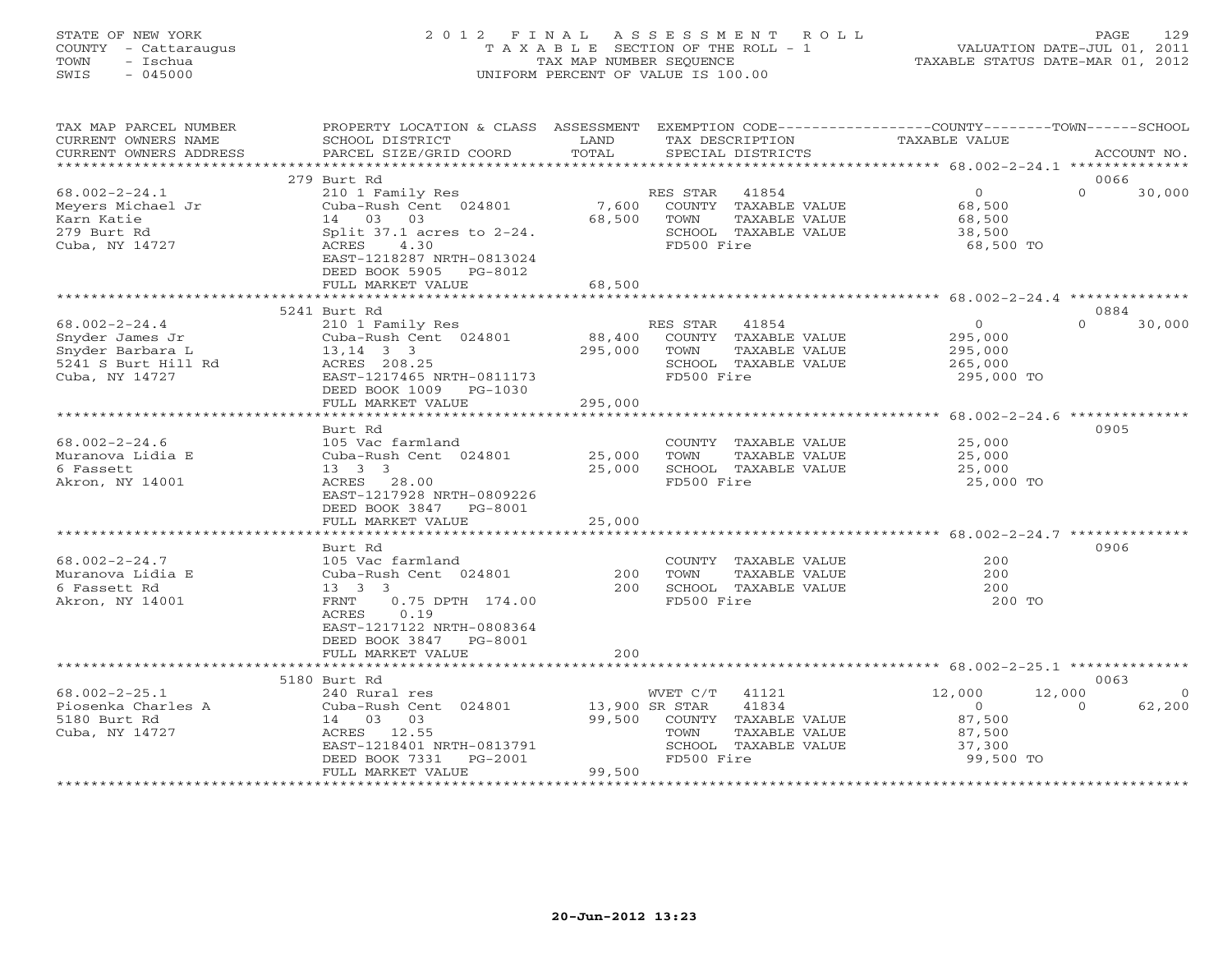#### STATE OF NEW YORK 2 0 1 2 F I N A L A S S E S S M E N T R O L L PAGE 130COUNTY - Cattaraugus T A X A B L E SECTION OF THE ROLL - 1<br>TOWN - Ischua TOWN - Ischua TAX MAP NUMBER SEQUENCE TAXABLE STATUS DATE-MAR 01, 2012<br>TAXABLE STATUS DATE-MAR 01, 2012 SWIS - 045000 UNIFORM PERCENT OF VALUE IS 100.00

| TAX MAP PARCEL NUMBER     | PROPERTY LOCATION & CLASS ASSESSMENT |                           | EXEMPTION CODE-----------------COUNTY-------TOWN------SCHOOL |                                                |                    |
|---------------------------|--------------------------------------|---------------------------|--------------------------------------------------------------|------------------------------------------------|--------------------|
| CURRENT OWNERS NAME       | SCHOOL DISTRICT                      | LAND                      | TAX DESCRIPTION                                              | TAXABLE VALUE                                  |                    |
| CURRENT OWNERS ADDRESS    | PARCEL SIZE/GRID COORD               | TOTAL                     | SPECIAL DISTRICTS                                            |                                                | ACCOUNT NO.        |
| ************************  |                                      |                           |                                                              |                                                |                    |
|                           | 344 Burt Rd                          |                           |                                                              |                                                | 0862               |
| $68.002 - 2 - 25.2$       | 240 Rural res                        |                           | COUNTY TAXABLE VALUE                                         | 140,000                                        |                    |
| Nicol William S           | Cuba-Rush Cent 024801                | 24,000                    | TAXABLE VALUE<br>TOWN                                        | 140,000                                        |                    |
| 1709 Prodan Ln            | 14 03 03                             | 140,000                   | SCHOOL TAXABLE VALUE                                         | 140,000                                        |                    |
| Virginia Beach, VA 23453  | Ff 1040.00                           |                           | FD500 Fire                                                   | 140,000 TO                                     |                    |
|                           | ACRES<br>26.85                       |                           |                                                              |                                                |                    |
|                           | EAST-1217263 NRTH-0813767            |                           |                                                              |                                                |                    |
|                           | DEED BOOK 12306 PG-5001              |                           |                                                              |                                                |                    |
|                           | FULL MARKET VALUE                    | 140,000                   |                                                              |                                                |                    |
|                           |                                      |                           |                                                              | ********************* 68.002-2-25.3 ********** |                    |
|                           | Burt Rd                              |                           |                                                              |                                                | 0886               |
| $68.002 - 2 - 25.3$       | 323 Vacant rural                     |                           | COUNTY TAXABLE VALUE                                         | 12,000                                         |                    |
| Danielski Dennis          | Cuba-Rush Cent 024801                | 12,000                    | TAXABLE VALUE<br>TOWN                                        | 12,000                                         |                    |
| 84 King Ave               | 14 3 3                               | 12,000                    | SCHOOL TAXABLE VALUE                                         | 12,000                                         |                    |
| Depew, NY 14043           | 9.80<br>ACRES                        |                           | FD500 Fire                                                   | 12,000 TO                                      |                    |
|                           | EAST-1217972 NRTH-0813784            |                           |                                                              |                                                |                    |
|                           | DEED BOOK 1004 PG-130                |                           |                                                              |                                                |                    |
|                           | FULL MARKET VALUE                    | 12,000                    |                                                              |                                                |                    |
|                           |                                      |                           |                                                              |                                                |                    |
|                           | Burt Hill Rd                         |                           |                                                              |                                                | 0027               |
| $68.002 - 2 - 27$         | 260 Seasonal res                     |                           | COUNTY TAXABLE VALUE                                         | 46,500                                         |                    |
| Becker Paul A             | Cuba-Rush Cent 024801                | 18,300                    | TAXABLE VALUE<br>TOWN                                        | 46,500                                         |                    |
| Becker Melinda            | 14 03<br>03                          | 46,500                    | SCHOOL TAXABLE VALUE                                         | 46,500                                         |                    |
| 5326 Oakwood Dr           | comb $24.3$                          |                           | FD500 Fire                                                   | 46,500 TO                                      |                    |
| North Tonawanda, NY 14120 | Life Use                             |                           |                                                              |                                                |                    |
|                           | ACRES 18.60                          |                           |                                                              |                                                |                    |
|                           | EAST-1215228 NRTH-0812581            |                           |                                                              |                                                |                    |
|                           | DEED BOOK 1017<br>PG-1194            |                           |                                                              |                                                |                    |
|                           | FULL MARKET VALUE                    | 46,500                    |                                                              |                                                |                    |
|                           |                                      |                           |                                                              |                                                |                    |
|                           | Kinney Holw                          |                           |                                                              |                                                | 0953               |
| $68.002 - 2 - 29$         | 314 Rural vac<10                     |                           | COUNTY TAXABLE VALUE                                         | 1,800                                          |                    |
| Keesler Kent              | Cuba-Rush Cent 024801                | 1,800                     | TOWN<br>TAXABLE VALUE                                        | 1,800                                          |                    |
| Keesler Linda             | ACRES<br>2.30                        | 1,800                     | SCHOOL TAXABLE VALUE                                         | 1,800                                          |                    |
| 261 Kinney Holw           | EAST-1216982 NRTH-0808147            |                           |                                                              |                                                |                    |
| Cuba, NY 14727            | FULL MARKET VALUE                    | 1,800                     |                                                              |                                                |                    |
| ********************      |                                      |                           |                                                              |                                                |                    |
|                           | 4863 Nys Rte 16                      |                           |                                                              |                                                | 0468               |
| $68.003 - 1 - 2.1$        | 270 Mfg housing                      |                           | 41854<br>RES STAR                                            | $\circ$                                        | $\Omega$<br>30,000 |
| Whittaker Alvin R         | Hinsdale Centra 044601               | 6,000                     | COUNTY TAXABLE VALUE                                         | 35,000                                         |                    |
| 4863 Nys Rte 16           | 46 03<br>03                          | 35,000                    | TAXABLE VALUE<br>TOWN                                        | 35,000                                         |                    |
| Hinsdale, NY 14743        | 2.00<br>ACRES                        |                           | SCHOOL TAXABLE VALUE                                         | 5,000                                          |                    |
|                           | EAST-1204044 NRTH-0805925            |                           | FD500 Fire                                                   | 35,000 TO                                      |                    |
|                           | DEED BOOK 00952 PG-00822             |                           |                                                              |                                                |                    |
|                           | FULL MARKET VALUE                    | 35,000                    |                                                              |                                                |                    |
|                           | ***********************              | * * * * * * * * * * * * * |                                                              |                                                |                    |
|                           |                                      |                           |                                                              |                                                |                    |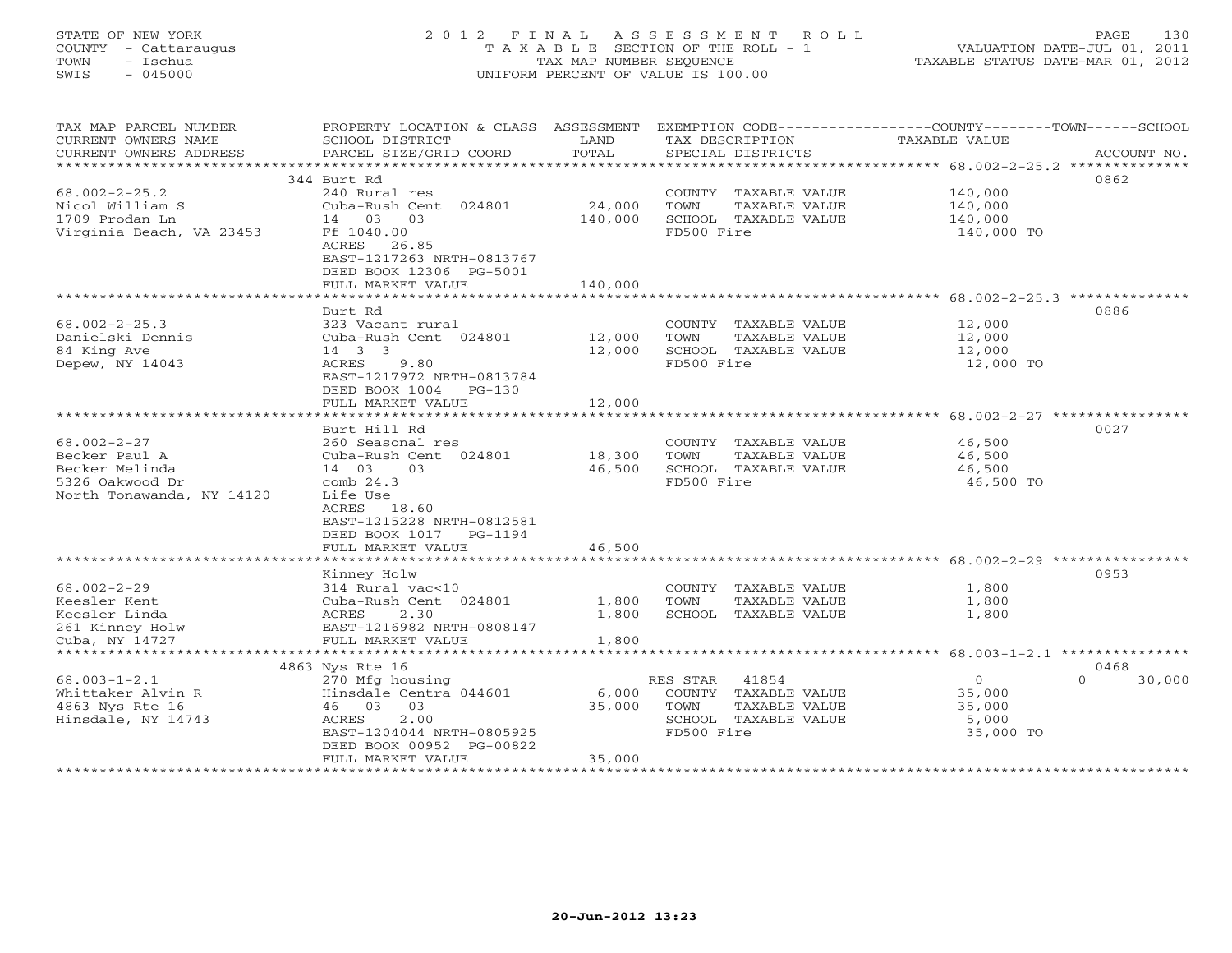# STATE OF NEW YORK 2 0 1 2 F I N A L A S S E S S M E N T R O L L PAGE 131 COUNTY - Cattaraugus T A X A B L E SECTION OF THE ROLL - 1 VALUATION DATE-JUL 01, 2011 TOWN - Ischua TAX MAP NUMBER SEQUENCE TAXABLE STATUS DATE-MAR 01, 2012 SWIS - 045000 UNIFORM PERCENT OF VALUE IS 100.00UNIFORM PERCENT OF VALUE IS 100.00

| TAX MAP PARCEL NUMBER<br>CURRENT OWNERS NAME | PROPERTY LOCATION & CLASS ASSESSMENT<br>SCHOOL DISTRICT | LAND   | TAX DESCRIPTION       | EXEMPTION CODE-----------------COUNTY-------TOWN------SCHOOL<br><b>TAXABLE VALUE</b> |             |
|----------------------------------------------|---------------------------------------------------------|--------|-----------------------|--------------------------------------------------------------------------------------|-------------|
| CURRENT OWNERS ADDRESS                       | PARCEL SIZE/GRID COORD                                  | TOTAL  | SPECIAL DISTRICTS     |                                                                                      | ACCOUNT NO. |
| ************************                     |                                                         |        |                       |                                                                                      |             |
| $68.003 - 1 - 2.2$                           | 4863 Nys Rte 16<br>314 Rural vac<10                     |        | COUNTY TAXABLE VALUE  | 1,500                                                                                | 0959        |
| Whittaker Thomas A                           | Hinsdale Centra 044601                                  | 1,500  | TOWN<br>TAXABLE VALUE | 1,500                                                                                |             |
| 3879 Main St                                 | 46 03<br>03                                             | 1,500  | SCHOOL TAXABLE VALUE  | 1,500                                                                                |             |
| Hinsdale, NY 14743                           | ACRES<br>0.20                                           |        | FD500 Fire            | 1,500 TO                                                                             |             |
|                                              | EAST-1204044 NRTH-0805925                               |        |                       |                                                                                      |             |
|                                              | DEED BOOK 14820 PG-8001                                 |        |                       |                                                                                      |             |
|                                              | FULL MARKET VALUE                                       | 1,500  |                       |                                                                                      |             |
|                                              | 4864 Nys Rte 16                                         |        |                       |                                                                                      | 0214        |
| $68.003 - 1 - 3$                             | 210 1 Family Res                                        |        | RES STAR<br>41854     | $\overline{0}$<br>$\Omega$                                                           | 30,000      |
| Wesolowski Robert E                          | Hinsdale Centra 044601                                  | 4,700  | COUNTY TAXABLE VALUE  | 45,000                                                                               |             |
| 4864 NYS Route 16                            | 44 03 03                                                | 45,000 | TOWN<br>TAXABLE VALUE | 45,000                                                                               |             |
| Ischua, NY 14743                             | FRNT 221.00 DPTH 150.00                                 |        | SCHOOL TAXABLE VALUE  | 15,000                                                                               |             |
|                                              | EAST-1204271 NRTH-0805953                               |        | FD500 Fire            | 45,000 TO                                                                            |             |
|                                              | DEED BOOK 00935 PG-01095                                |        |                       |                                                                                      |             |
|                                              | FULL MARKET VALUE                                       | 45,000 |                       |                                                                                      |             |
|                                              |                                                         |        |                       |                                                                                      |             |
| $68.003 - 1 - 4$                             | Nys Rte 16<br>260 Seasonal res                          |        | COUNTY TAXABLE VALUE  | 84,000                                                                               | 0314        |
| Gajkowski Edward                             | Hinsdale Centra 044601                                  | 44,500 | TOWN<br>TAXABLE VALUE | 84,000                                                                               |             |
| Gajkowski Christine                          | 03 03<br>36                                             | 84,000 | SCHOOL TAXABLE VALUE  | 84,000                                                                               |             |
| 71 Cochrane St                               | ACRES 59.55                                             |        | FD500 Fire            | 84,000 TO                                                                            |             |
| Buffalo, NY 14206                            | EAST-1205670 NRTH-0807429                               |        |                       |                                                                                      |             |
|                                              | DEED BOOK 00968 PG-00274                                |        |                       |                                                                                      |             |
|                                              | FULL MARKET VALUE<br>***********************            | 84,000 |                       |                                                                                      |             |
|                                              |                                                         |        |                       |                                                                                      |             |
| $68.003 - 1 - 5.1$                           | Nys Rte 16<br>323 Vacant rural                          |        | COUNTY TAXABLE VALUE  | 9,000                                                                                | 0278        |
| Bushnell Douglas                             | Hinsdale Centra 044601                                  | 9,000  | TOWN<br>TAXABLE VALUE | 9,000                                                                                |             |
| Bushnell Sharon                              | 36/44 03 03                                             | 9,000  | SCHOOL TAXABLE VALUE  | 9,000                                                                                |             |
| 4832 Nys Rte 16                              | 6.05<br>ACRES                                           |        | FD500 Fire            | 9,000 TO                                                                             |             |
| Ischua, NY 14743                             | EAST-1204703 NRTH-0805086                               |        |                       |                                                                                      |             |
|                                              | DEED BOOK 00963 PG-01026                                |        |                       |                                                                                      |             |
|                                              | FULL MARKET VALUE                                       | 9,000  |                       |                                                                                      |             |
|                                              |                                                         |        |                       |                                                                                      |             |
| $68.003 - 1 - 5.2$                           | Nys Rte 16<br>314 Rural vac<10                          |        | COUNTY TAXABLE VALUE  | 7,400                                                                                | 0527        |
| Cornelius Beverly J                          | Hinsdale Centra 044601                                  | 7,400  | TOWN<br>TAXABLE VALUE | 7,400                                                                                |             |
| 4683 Sunset Dr                               | 36/44 03 03                                             | 7,400  | SCHOOL TAXABLE VALUE  | 7,400                                                                                |             |
| Lockport, NY 14094                           | ACRES<br>4.00                                           |        | FD500 Fire            | 7,400 TO                                                                             |             |
|                                              | EAST-1204361 NRTH-0806723                               |        |                       |                                                                                      |             |
|                                              | DEED BOOK 768<br>PG-00052                               |        |                       |                                                                                      |             |
|                                              | FULL MARKET VALUE                                       | 7,400  |                       |                                                                                      |             |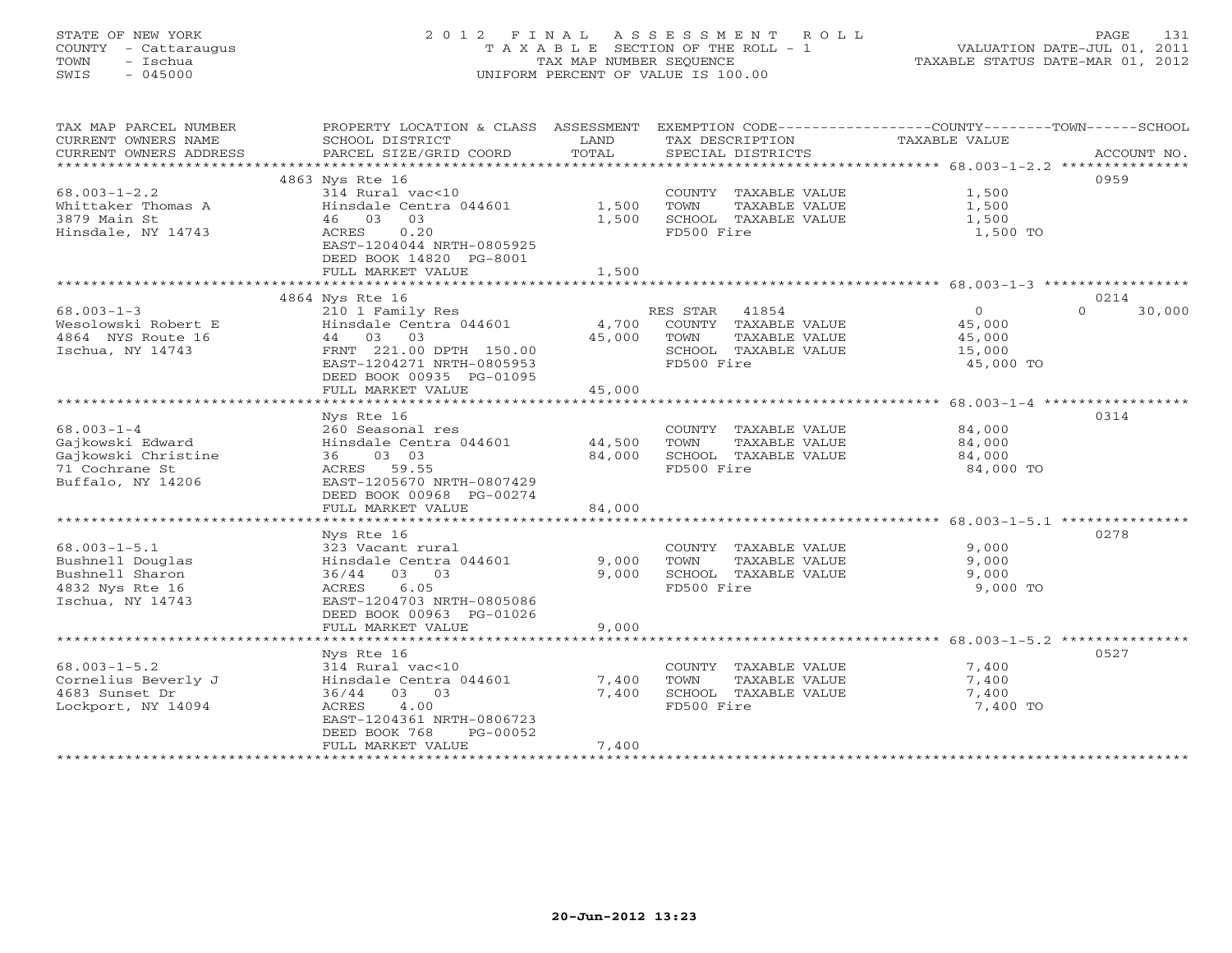#### STATE OF NEW YORK 2 0 1 2 F I N A L A S S E S S M E N T R O L L PAGE 132COUNTY - Cattaraugus T A X A B L E SECTION OF THE ROLL - 1<br>TOWN - Ischua TOWN - Ischua TAX MAP NUMBER SEQUENCE TAXABLE STATUS DATE-MAR 01, 2012<br>TAXABLE STATUS DATE-MAR 01, 2012 SWIS - 045000 UNIFORM PERCENT OF VALUE IS 100.00

| TAX MAP PARCEL NUMBER<br>CURRENT OWNERS NAME<br>CURRENT OWNERS ADDRESS                             | PROPERTY LOCATION & CLASS ASSESSMENT<br>SCHOOL DISTRICT<br>PARCEL SIZE/GRID COORD                                                                                                            | LAND<br>TOTAL                | EXEMPTION CODE-----------------COUNTY-------TOWN-----SCHOOL<br>TAX DESCRIPTION<br>SPECIAL DISTRICTS      | TAXABLE VALUE                                         | ACCOUNT NO.                |
|----------------------------------------------------------------------------------------------------|----------------------------------------------------------------------------------------------------------------------------------------------------------------------------------------------|------------------------------|----------------------------------------------------------------------------------------------------------|-------------------------------------------------------|----------------------------|
| $68.003 - 1 - 5.4$<br>Johnson Helen M<br>217 1/2 N 2Nd St<br>Olean, NY 14760                       | Johnson Hollow Rd<br>910 Priv forest<br>Hinsdale Centra 044601<br>36 03 04<br>ACRES 48.98<br>EAST-1207194 NRTH-0806224<br>DEED BOOK 00928 PG-01194<br>FULL MARKET VALUE                      | 16,700<br>16,700<br>16,700   | COUNTY TAXABLE VALUE<br>TOWN<br>TAXABLE VALUE<br>SCHOOL TAXABLE VALUE<br>FD500 Fire                      | 16,700<br>16,700<br>16,700<br>16,700 TO               | 0521                       |
|                                                                                                    |                                                                                                                                                                                              |                              |                                                                                                          |                                                       |                            |
| $68.003 - 1 - 5.5$<br>Weiser Eric A<br>25 Stateline Rd<br>Eldred, PA 16731                         | Johnson Hollow Rd<br>314 Rural vac<10<br>Hinsdale Centra 044601<br>$28/36/44$ 03<br>03<br>9.60<br>ACRES<br>EAST-1205870 NRTH-0805455<br>DEED BOOK 14995 PG-8002                              | 11,700<br>11,700             | COUNTY TAXABLE VALUE<br>TOWN<br>TAXABLE VALUE<br>SCHOOL TAXABLE VALUE<br>FD500 Fire                      | 11,700<br>11,700<br>11,700<br>11,700 TO               | 0603                       |
|                                                                                                    | FULL MARKET VALUE<br>************************                                                                                                                                                | 11,700                       |                                                                                                          |                                                       |                            |
|                                                                                                    |                                                                                                                                                                                              |                              |                                                                                                          |                                                       |                            |
| $68.003 - 1 - 5.6$<br>Selph Lawrence G II<br>1250 Johnson Hollow Rd<br>Ischua, NY 14743            | 1250 Johnson Hollow Rd<br>210 1 Family Res<br>Hinsdale Centra 044601<br>36 03 03<br>ACRES 11.10 BANK<br>023<br>EAST-1205531 NRTH-0805266<br>DEED BOOK 2508<br>$PG-2002$<br>FULL MARKET VALUE | 12,800<br>100,000<br>100,000 | RES STAR<br>41854<br>COUNTY TAXABLE VALUE<br>TAXABLE VALUE<br>TOWN<br>SCHOOL TAXABLE VALUE<br>FD500 Fire | $\circ$<br>100,000<br>100,000<br>70,000<br>100,000 TO | 0618<br>$\Omega$<br>30,000 |
|                                                                                                    |                                                                                                                                                                                              |                              |                                                                                                          |                                                       |                            |
| $68.003 - 1 - 5.7$<br>Scholl Joseph<br>105 Briarhill Dr<br>West Seneca, NY 14224                   | Johnson Hollow Rd<br>323 Vacant rural<br>Hinsdale Centra 044601<br>36 03 03<br>ACRES 13.65<br>EAST-1206254 NRTH-0805656<br>DEED BOOK 1007<br>PG-544<br>FULL MARKET VALUE                     | 14,700<br>14,700<br>14,700   | COUNTY TAXABLE VALUE<br>TAXABLE VALUE<br>TOWN<br>SCHOOL TAXABLE VALUE<br>FD500 Fire                      | 14,700<br>14,700<br>14,700<br>14,700 TO               | 0619                       |
|                                                                                                    | *********************                                                                                                                                                                        |                              | ********************************* 68.003-1-5.8 ****************                                          |                                                       |                            |
| $68.003 - 1 - 5.8$<br>Bushnell Douglas P<br>Bushnell Sharon<br>4832 Nys Rte 16<br>Ischua, NY 14743 | 4832 Nys Rte 16<br>210 1 Family Res<br>Hinsdale Centra 044601<br>03 03<br>36/44<br>9.10<br>ACRES<br>EAST-1204416 NRTH-0805321<br>DEED BOOK 881<br>PG-01124<br>FULL MARKET VALUE              | 11,300<br>85,000<br>85,000   | RES STAR<br>41854<br>COUNTY TAXABLE VALUE<br>TOWN<br>TAXABLE VALUE<br>SCHOOL TAXABLE VALUE<br>FD500 Fire | $\circ$<br>85,000<br>85,000<br>55,000<br>85,000 TO    | 0736<br>$\Omega$<br>30,000 |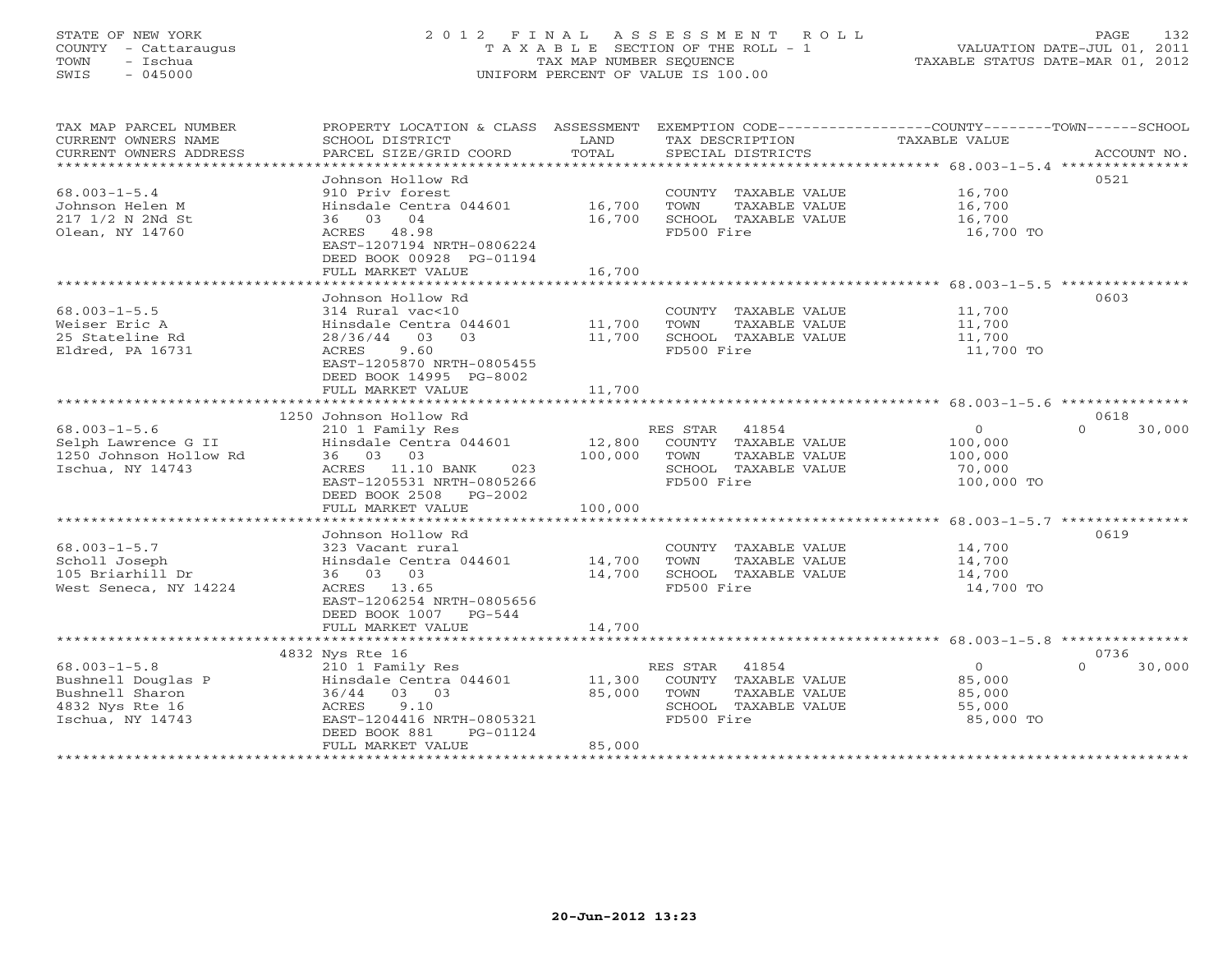# STATE OF NEW YORK 2 0 1 2 F I N A L A S S E S S M E N T R O L L PAGE 133 COUNTY - Cattaraugus T A X A B L E SECTION OF THE ROLL - 1 VALUATION DATE-JUL 01, 2011 TOWN - Ischua TAX MAP NUMBER SEQUENCE TAXABLE STATUS DATE-MAR 01, 2012 SWIS - 045000 UNIFORM PERCENT OF VALUE IS 100.00UNIFORM PERCENT OF VALUE IS 100.00

| TAX MAP PARCEL NUMBER<br>CURRENT OWNERS NAME<br>CURRENT OWNERS ADDRESS                                                | PROPERTY LOCATION & CLASS ASSESSMENT<br>SCHOOL DISTRICT<br>PARCEL SIZE/GRID COORD                                                                                                                        | LAND<br>TOTAL                         | TAX DESCRIPTION<br>SPECIAL DISTRICTS                                                | EXEMPTION CODE-----------------COUNTY-------TOWN------SCHOOL<br><b>TAXABLE VALUE</b><br>ACCOUNT NO.        |
|-----------------------------------------------------------------------------------------------------------------------|----------------------------------------------------------------------------------------------------------------------------------------------------------------------------------------------------------|---------------------------------------|-------------------------------------------------------------------------------------|------------------------------------------------------------------------------------------------------------|
| $68.003 - 1 - 5.9$<br>Inda Martin J<br>Inda Shelly A<br>10983 Splendor Loop<br>Eagle River, AR 99577                  | NYS Rte 16<br>323 Vacant rural<br>Hinsdale Centra 044601<br>44 03 03<br>ACRES<br>50.95<br>EAST-1203475 NRTH-0805115<br>DEED BOOK 5331<br>PG-5001<br>FULL MARKET VALUE<br>******************              | 40,000<br>40,000<br>40,000<br>******* | COUNTY TAXABLE VALUE<br>TOWN<br>TAXABLE VALUE<br>SCHOOL TAXABLE VALUE<br>FD500 Fire | 0757<br>40,000<br>40,000<br>40,000<br>40,000 TO                                                            |
| $68.003 - 1 - 5.10$<br>Glendinning William C<br>251 N Pleasant Pkwy<br>Cheektowaga, NY 14206                          | Johnson Hollow Rd (Off)<br>323 Vacant rural<br>Hinsdale Centra 044601<br>36 03<br>03<br>ACRES<br>8.54<br>EAST-1205128 NRTH-0805360<br>DEED BOOK 13181 PG-3001<br>FULL MARKET VALUE                       | 11,000<br>11,000<br>11,000            | COUNTY TAXABLE VALUE<br>TOWN<br>TAXABLE VALUE<br>SCHOOL TAXABLE VALUE<br>FD500 Fire | ****************** 68.003-1-5.10 *********<br>0809<br>11,000<br>11,000<br>11,000<br>11,000 TO              |
| $68.003 - 1 - 5.11$<br>Daubner Cheryl A<br>14 Diane Dr<br>Cheektowaga, NY 14225                                       | Johnson Hollow Rd<br>270 Mfg housing<br>Hinsdale Centra 044601<br>36 03<br>03<br>See 8284/7004 for Co Hwy<br>8.39<br>ACRES<br>EAST-1205029 NRTH-0804659<br>DEED BOOK 00944 PG-01016<br>FULL MARKET VALUE | 10,700<br>14,500<br>14,500            | COUNTY TAXABLE VALUE<br>TOWN<br>TAXABLE VALUE<br>SCHOOL TAXABLE VALUE<br>FD500 Fire | ****************************** 68.003-1-5.11 **********<br>0810<br>14,500<br>14,500<br>14,500<br>14,500 TO |
| $68.003 - 1 - 5.12$<br>Siegel David<br>Reilly Bruce<br>810 Knabb Rd<br>Elma, NY 14059                                 | Nys Rte 16<br>323 Vacant rural<br>Hinsdale Centra 044601<br>03 03<br>36/44<br>ACRES<br>52.60<br>EAST-1205235 NRTH-0806376<br>DEED BOOK 00944 PG-01082<br>FULL MARKET VALUE                               | 40,000<br>40,000<br>40,000            | COUNTY TAXABLE VALUE<br>TOWN<br>TAXABLE VALUE<br>SCHOOL TAXABLE VALUE<br>FD500 Fire | 0811<br>40,000<br>40,000<br>40,000<br>40,000 TO                                                            |
| $68.003 - 1 - 5.13$<br>Linderman Gene Paul<br>Linderman Arlene Uldine<br>1320 Johnson Hollow Rd<br>Hinsdale, NY 14743 | Nys Rte 16<br>323 Vacant rural<br>Hinsdale Centra 044601<br>03 03<br>36/44<br>ACRES<br>1.00<br>EAST-1204478 NRTH-0804714<br>DEED BOOK 00945 PG-00984<br>FULL MARKET VALUE                                | 5,000<br>5,000<br>5,000               | COUNTY TAXABLE VALUE<br>TAXABLE VALUE<br>TOWN<br>SCHOOL TAXABLE VALUE<br>FD500 Fire | 0812<br>5,000<br>5,000<br>5,000<br>5,000 TO                                                                |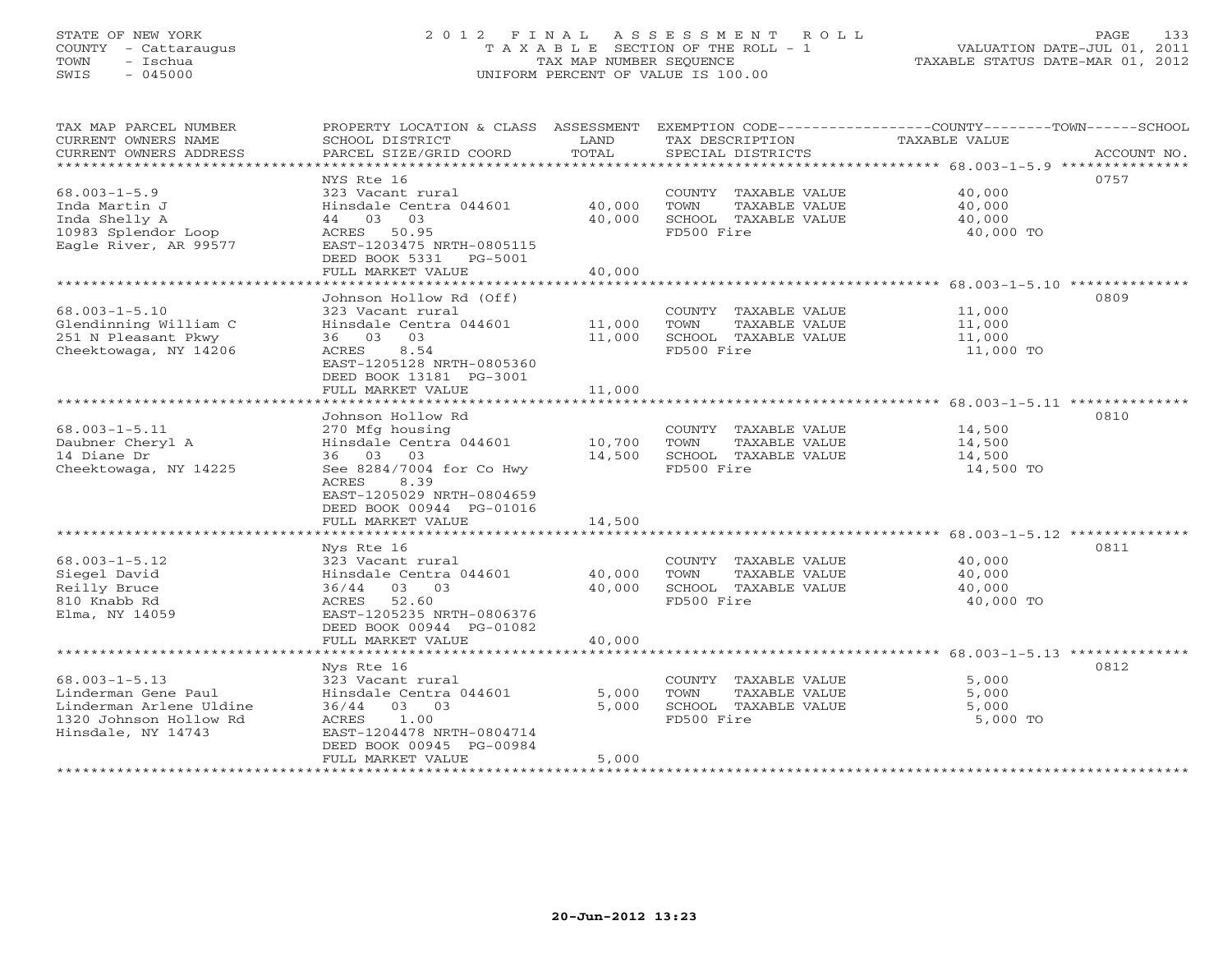#### STATE OF NEW YORK 2 0 1 2 F I N A L A S S E S S M E N T R O L L PAGE 134 COUNTY - Cattaraugus T A X A B L E SECTION OF THE ROLL - 1 VALUATION DATE-JUL 01, 2011 TOWN - Ischua TAX MAP NUMBER SEQUENCE TAXABLE STATUS DATE-MAR 01, 2012 SWIS - 045000 UNIFORM PERCENT OF VALUE IS 100.00UNIFORM PERCENT OF VALUE IS 100.00

| TAX MAP PARCEL NUMBER<br>CURRENT OWNERS NAME<br>CURRENT OWNERS ADDRESS<br>********************                                                       | PROPERTY LOCATION & CLASS ASSESSMENT<br>SCHOOL DISTRICT<br>PARCEL SIZE/GRID COORD                                                                                                                                                    | LAND<br>TOTAL                            | TAX DESCRIPTION<br>SPECIAL DISTRICTS                                                | EXEMPTION CODE-----------------COUNTY-------TOWN------SCHOOL<br>TAXABLE VALUE<br>ACCOUNT NO. |
|------------------------------------------------------------------------------------------------------------------------------------------------------|--------------------------------------------------------------------------------------------------------------------------------------------------------------------------------------------------------------------------------------|------------------------------------------|-------------------------------------------------------------------------------------|----------------------------------------------------------------------------------------------|
| $68.003 - 1 - 7.1$<br>Alpha Nova Ltd<br>Charlene Rumfelt<br>PO Box 1524<br>Enka, NC 28728                                                            | Johnson Hollow Rd<br>910 Priv forest<br>Hinsdale Centra 044601<br>03<br>03<br>28<br>Split 37.5 ac 1-7.2<br>ACRES 32.62<br>EAST-1207623 NRTH-0807443<br>DEED BOOK 913<br>PG-00216<br>FULL MARKET VALUE<br>*************************   | 14,600<br>14,600<br>14,600               | COUNTY TAXABLE VALUE<br>TOWN<br>TAXABLE VALUE<br>SCHOOL TAXABLE VALUE<br>FD500 Fire | 0239<br>14,600<br>14,600<br>14,600<br>14,600 TO                                              |
| $68.003 - 1 - 7.3$<br>Pufpaff Scott A<br>Pufpaff Tracy L<br>261 Marlin Rd<br>Grand Island, NY 14072                                                  | Johnson Hollow Rd<br>311 Res vac land<br>Hinsdale Centra 044601<br>03<br>28<br>03<br>Split 37.5 ac 1-7.2<br>split from 17.1<br>ACRES 19.75<br>EAST-1209087 NRTH-0807245<br>DEED BOOK 11492 PG-9001<br>FULL MARKET VALUE              | 8,400<br>8,400<br>8,400                  | COUNTY TAXABLE VALUE<br>TOWN<br>TAXABLE VALUE<br>SCHOOL TAXABLE VALUE<br>FD500 Fire | 0948<br>8,400<br>8,400<br>8,400<br>8,400 TO                                                  |
| $68.003 - 1 - 7.4$<br>Pufpaff Scott A<br>Pufpaff Tracy L<br>261 S Marlin<br>Grand Island, NY 14072                                                   | * * * * * * * * * * * * * * * *<br>Johnson Hollow Rd<br>322 Rural vac>10<br>Hinsdale Centra 044601<br>28 03<br>03<br>Split 37.5 ac 1-7.2<br>ACRES 14.10<br>EAST-1208846 NRTH-0807700<br>DEED BOOK 14366 PG-9001<br>FULL MARKET VALUE | * * * * * * *<br>8,400<br>8,400<br>8,400 | COUNTY TAXABLE VALUE<br>TOWN<br>TAXABLE VALUE<br>SCHOOL TAXABLE VALUE<br>FD500 Fire | ************** 68.003-1-7.4<br>0955<br>8,400<br>8,400<br>8,400<br>8,400 TO                   |
|                                                                                                                                                      |                                                                                                                                                                                                                                      |                                          |                                                                                     | $68.003 - 1 - 8$ ***********                                                                 |
| $68.003 - 1 - 8$<br>Pufpaff Scott A<br>261 S Marlin Rd<br>Grand Island, NY 14072                                                                     | 28 Union Hill Rd<br>260 Seasonal res<br>Hinsdale Centra 044601<br>28 03<br>03<br>ACRES<br>27.02<br>EAST-1210408 NRTH-0807389<br>DEED BOOK 9309<br>PG-2001<br>FULL MARKET VALUE                                                       | 24,200<br>45,000<br>45,000               | COUNTY TAXABLE VALUE<br>TOWN<br>TAXABLE VALUE<br>SCHOOL TAXABLE VALUE<br>FD500 Fire | 0062<br>45,000<br>45,000<br>45,000<br>45,000 TO                                              |
|                                                                                                                                                      | * * * * * * * * * * * * * * * * *                                                                                                                                                                                                    |                                          |                                                                                     | $68.003 - 1 - 9.1$ ****                                                                      |
| $68.003 - 1 - 9.1$<br>Steiger Irrevocable Trust, Ste Hinsdale Centra 044601<br>Perreault Suzanne M<br>8663 Briar Patch Rd<br>Baldwinsville, NY 13027 | Union Hill Rd<br>910 Priv forest<br>27/28<br>03 03<br>ACRES 191.50<br>EAST-1209265 NRTH-0802265<br>DEED BOOK 10474 PG-2001<br>FULL MARKET VALUE                                                                                      | 105,000<br>105,000<br>105,000            | COUNTY TAXABLE VALUE<br>TOWN<br>TAXABLE VALUE<br>SCHOOL TAXABLE VALUE<br>FD500 Fire | 0372<br>105,000<br>105,000<br>105,000<br>105,000 TO                                          |
| ******************                                                                                                                                   |                                                                                                                                                                                                                                      | ****************                         | *******************************                                                     |                                                                                              |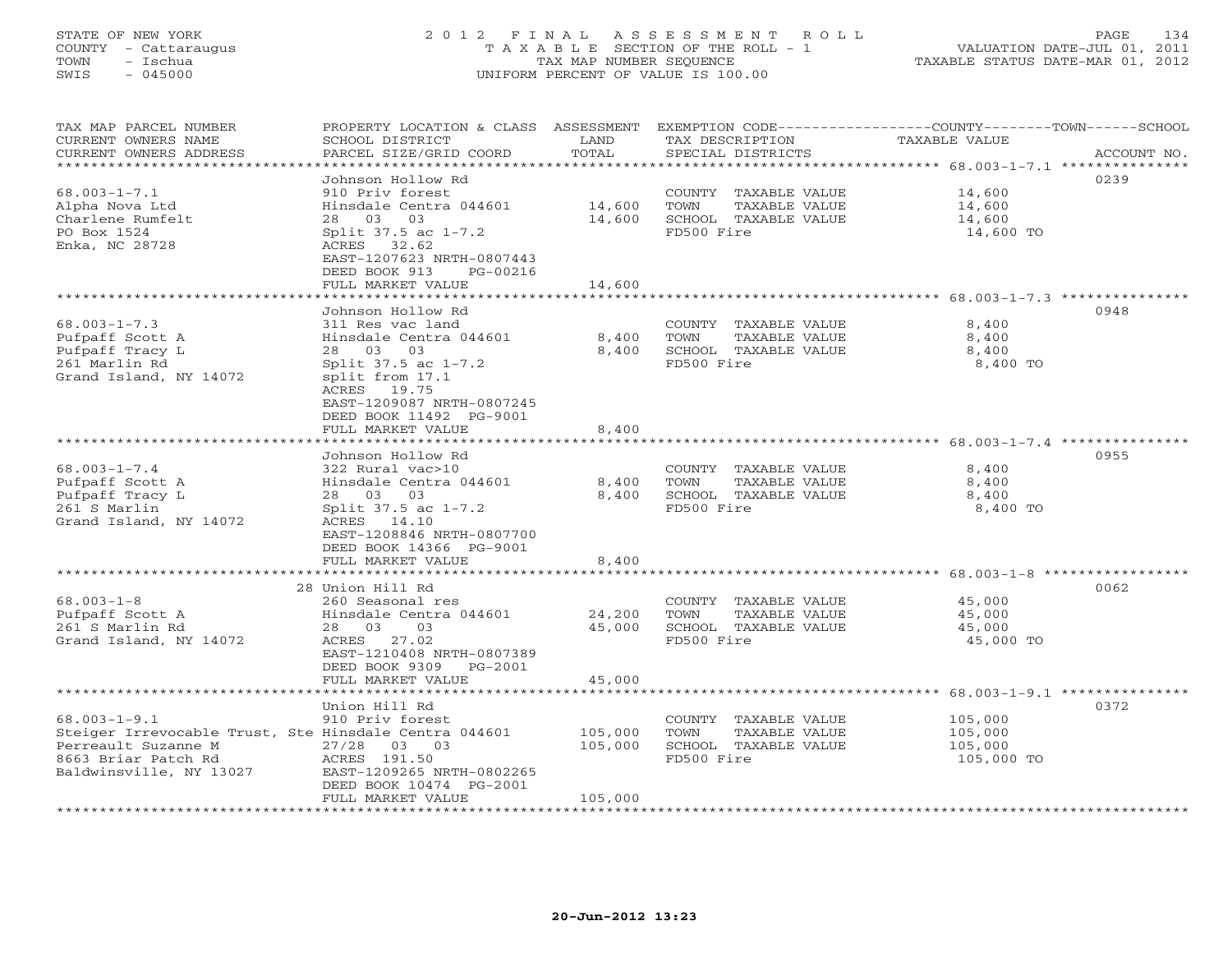# STATE OF NEW YORK 2 0 1 2 F I N A L A S S E S S M E N T R O L L PAGE 135 COUNTY - Cattaraugus T A X A B L E SECTION OF THE ROLL - 1 VALUATION DATE-JUL 01, 2011 TOWN - Ischua TAX MAP NUMBER SEQUENCE TAXABLE STATUS DATE-MAR 01, 2012 SWIS - 045000 UNIFORM PERCENT OF VALUE IS 100.00UNIFORM PERCENT OF VALUE IS 100.00

| TAX MAP PARCEL NUMBER                  |                                    |        |                                       | PROPERTY LOCATION & CLASS ASSESSMENT EXEMPTION CODE----------------COUNTY-------TOWN------SCHOOL                                                                                                                                                                                                                                                                                                                                                                                                                       |
|----------------------------------------|------------------------------------|--------|---------------------------------------|------------------------------------------------------------------------------------------------------------------------------------------------------------------------------------------------------------------------------------------------------------------------------------------------------------------------------------------------------------------------------------------------------------------------------------------------------------------------------------------------------------------------|
| CURRENT OWNERS NAME                    | SCHOOL DISTRICT                    | LAND   | TAX DESCRIPTION                       | TAXABLE VALUE                                                                                                                                                                                                                                                                                                                                                                                                                                                                                                          |
|                                        |                                    |        |                                       | $\begin{minipage}{.45\textwidth} \begin{minipage}{.45\textwidth} \begin{minipage}{.45\textwidth} \begin{minipage}{.45\textwidth} \begin{minipage}{.45\textwidth} \begin{minipage}{.45\textwidth} \begin{minipage}{.45\textwidth} \begin{minipage}{.45\textwidth} \begin{minipage}{.45\textwidth} \begin{minipage}{.45\textwidth} \begin{minipage}{.45\textwidth} \begin{minipage}{.45\textwidth} \begin{minipage}{.45\textwidth} \begin{minipage}{.45\textwidth} \begin{minipage}{.45\textwidth} \begin{minipage}{.45$ |
|                                        |                                    |        |                                       |                                                                                                                                                                                                                                                                                                                                                                                                                                                                                                                        |
|                                        | Union Hill Rd                      |        |                                       | 0571                                                                                                                                                                                                                                                                                                                                                                                                                                                                                                                   |
| $68.003 - 1 - 9.2$                     | 323 Vacant rural                   |        | COUNTY TAXABLE VALUE 18,400           |                                                                                                                                                                                                                                                                                                                                                                                                                                                                                                                        |
| Schultz David P                        | Hinsdale Centra 044601 18,400      |        | TOWN<br>TAXABLE VALUE                 | 18,400                                                                                                                                                                                                                                                                                                                                                                                                                                                                                                                 |
| 1401 Kelly Dr                          | 28 03 03                           | 18,400 | SCHOOL TAXABLE VALUE                  | 18,400                                                                                                                                                                                                                                                                                                                                                                                                                                                                                                                 |
| East Aurora, NY 14052                  | ACRES 18.84                        |        | FD500 Fire                            | 18,400 TO                                                                                                                                                                                                                                                                                                                                                                                                                                                                                                              |
|                                        | EAST-1210412 NRTH-0806490          |        |                                       |                                                                                                                                                                                                                                                                                                                                                                                                                                                                                                                        |
|                                        | DEED BOOK 00947 PG-00532           |        |                                       |                                                                                                                                                                                                                                                                                                                                                                                                                                                                                                                        |
|                                        | FULL MARKET VALUE                  | 18,400 |                                       |                                                                                                                                                                                                                                                                                                                                                                                                                                                                                                                        |
|                                        | Union Hill Rd                      |        |                                       | 0562                                                                                                                                                                                                                                                                                                                                                                                                                                                                                                                   |
| $68.003 - 1 - 9.3$                     | 260 Seasonal res                   |        | COUNTY TAXABLE VALUE                  |                                                                                                                                                                                                                                                                                                                                                                                                                                                                                                                        |
|                                        | Hinsdale Centra 044601 11,500 TOWN |        |                                       | 55,300                                                                                                                                                                                                                                                                                                                                                                                                                                                                                                                 |
| Allison James D<br>Allison Catherine R | 28 03<br>03                        | 55,300 | TAXABLE VALUE<br>SCHOOL TAXABLE VALUE | 55,300<br>55,300                                                                                                                                                                                                                                                                                                                                                                                                                                                                                                       |
| 95B Passaic Ave                        | ACRES<br>9.41                      |        | FD500 Fire                            | 55,300 TO                                                                                                                                                                                                                                                                                                                                                                                                                                                                                                              |
| Lockport, NY 14094                     | EAST-1210404 NRTH-0805928          |        |                                       |                                                                                                                                                                                                                                                                                                                                                                                                                                                                                                                        |
|                                        | DEED BOOK 12754 PG-8001            |        |                                       |                                                                                                                                                                                                                                                                                                                                                                                                                                                                                                                        |
|                                        | FULL MARKET VALUE                  | 55,300 |                                       |                                                                                                                                                                                                                                                                                                                                                                                                                                                                                                                        |
|                                        |                                    |        |                                       |                                                                                                                                                                                                                                                                                                                                                                                                                                                                                                                        |
|                                        | Union Hill Rd                      |        |                                       | 0566                                                                                                                                                                                                                                                                                                                                                                                                                                                                                                                   |
| $68.003 - 1 - 9.4$                     | 323 Vacant rural                   |        | COUNTY TAXABLE VALUE                  | 25,500                                                                                                                                                                                                                                                                                                                                                                                                                                                                                                                 |
| Feger Paul J                           | Hinsdale Centra 044601             | 25,500 | TOWN<br>TAXABLE VALUE                 | 25,500                                                                                                                                                                                                                                                                                                                                                                                                                                                                                                                 |
| 2015 South Park Ave                    | 28 03 03                           | 25,500 | SCHOOL TAXABLE VALUE                  | 25,500                                                                                                                                                                                                                                                                                                                                                                                                                                                                                                                 |
| Buffalo, NY 14220                      | ACRES 28.93                        |        | FD500 Fire                            | 25,500 TO                                                                                                                                                                                                                                                                                                                                                                                                                                                                                                              |
|                                        | EAST-1209697 NRTH-0804660          |        |                                       |                                                                                                                                                                                                                                                                                                                                                                                                                                                                                                                        |
|                                        | DEED BOOK 00982 PG-01136           |        |                                       |                                                                                                                                                                                                                                                                                                                                                                                                                                                                                                                        |
|                                        | FULL MARKET VALUE                  | 25,500 |                                       |                                                                                                                                                                                                                                                                                                                                                                                                                                                                                                                        |
|                                        |                                    |        |                                       |                                                                                                                                                                                                                                                                                                                                                                                                                                                                                                                        |
|                                        | Union Hill Rd                      |        |                                       | 0634                                                                                                                                                                                                                                                                                                                                                                                                                                                                                                                   |
| $68.003 - 1 - 9.5$                     | 323 Vacant rural                   |        | COUNTY TAXABLE VALUE                  | 23,800                                                                                                                                                                                                                                                                                                                                                                                                                                                                                                                 |
| Hetzel Wayne                           | Hinsdale Centra 044601             | 23,800 | TOWN<br>TAXABLE VALUE                 | 23,800                                                                                                                                                                                                                                                                                                                                                                                                                                                                                                                 |
| 67 Coshway Pl                          | 27 03 03                           | 23,800 | SCHOOL TAXABLE VALUE                  | 23,800                                                                                                                                                                                                                                                                                                                                                                                                                                                                                                                 |
| Tonawanda, NY 14150                    | ACRES 26.55                        |        | FD500 Fire                            | 23,800 TO                                                                                                                                                                                                                                                                                                                                                                                                                                                                                                              |
|                                        | EAST-1209631 NRTH-0805500          |        |                                       |                                                                                                                                                                                                                                                                                                                                                                                                                                                                                                                        |
|                                        | DEED BOOK 813 PG-00229             |        |                                       |                                                                                                                                                                                                                                                                                                                                                                                                                                                                                                                        |
|                                        | FULL MARKET VALUE                  | 23,800 |                                       |                                                                                                                                                                                                                                                                                                                                                                                                                                                                                                                        |
|                                        |                                    |        |                                       |                                                                                                                                                                                                                                                                                                                                                                                                                                                                                                                        |
|                                        | Union Hill Rd                      |        |                                       | 0573                                                                                                                                                                                                                                                                                                                                                                                                                                                                                                                   |
| $68.003 - 1 - 9.6$                     | 323 Vacant rural                   |        | COUNTY TAXABLE VALUE                  | 22,200                                                                                                                                                                                                                                                                                                                                                                                                                                                                                                                 |
| Wilke David A                          | Hinsdale Centra 044601             | 22,200 | TOWN<br>TAXABLE VALUE                 | 22,200                                                                                                                                                                                                                                                                                                                                                                                                                                                                                                                 |
| 732 Perry St                           | 28 03 03                           | 22,200 | SCHOOL TAXABLE VALUE                  | 22,200                                                                                                                                                                                                                                                                                                                                                                                                                                                                                                                 |
| Buffalo, NY 14210                      | ACRES 24.27                        |        | FD500 Fire                            | 22,200 TO                                                                                                                                                                                                                                                                                                                                                                                                                                                                                                              |
|                                        | EAST-1209585 NRTH-0805077          |        |                                       |                                                                                                                                                                                                                                                                                                                                                                                                                                                                                                                        |
|                                        | DEED BOOK 00946 PG-00915           |        |                                       |                                                                                                                                                                                                                                                                                                                                                                                                                                                                                                                        |
|                                        | FULL MARKET VALUE                  | 22,200 |                                       |                                                                                                                                                                                                                                                                                                                                                                                                                                                                                                                        |
|                                        |                                    |        |                                       |                                                                                                                                                                                                                                                                                                                                                                                                                                                                                                                        |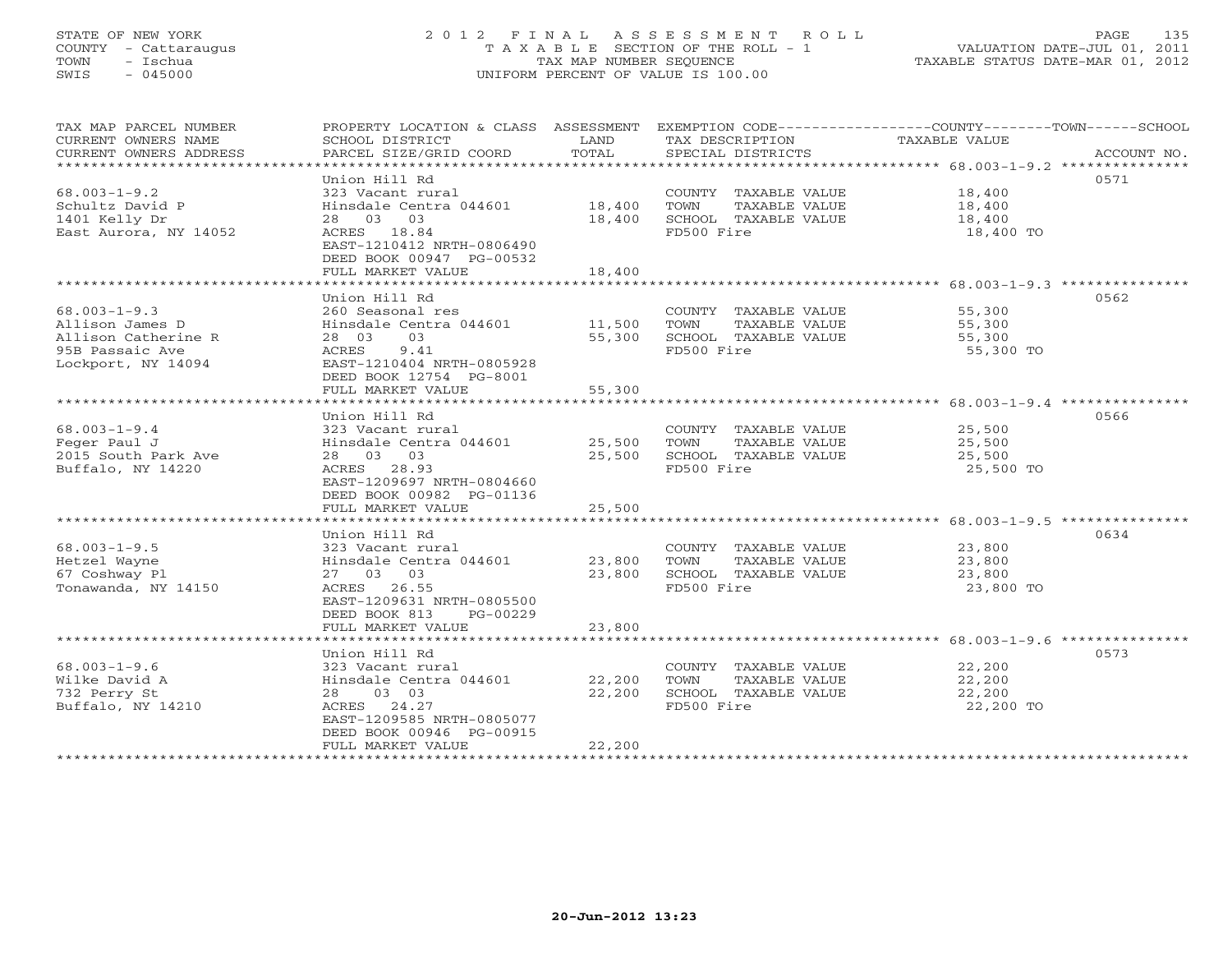# STATE OF NEW YORK 2 0 1 2 F I N A L A S S E S S M E N T R O L L PAGE 136 COUNTY - Cattaraugus T A X A B L E SECTION OF THE ROLL - 1 VALUATION DATE-JUL 01, 2011 TOWN - Ischua TAX MAP NUMBER SEQUENCE TAXABLE STATUS DATE-MAR 01, 2012 SWIS - 045000 UNIFORM PERCENT OF VALUE IS 100.00UNIFORM PERCENT OF VALUE IS 100.00

| TAX MAP PARCEL NUMBER                             |                                               |             |                       | PROPERTY LOCATION & CLASS ASSESSMENT EXEMPTION CODE---------------COUNTY-------TOWN-----SCHOOL |        |
|---------------------------------------------------|-----------------------------------------------|-------------|-----------------------|------------------------------------------------------------------------------------------------|--------|
| CURRENT OWNERS NAME                               | SCHOOL DISTRICT                               | LAND        | TAX DESCRIPTION       | TAXABLE VALUE                                                                                  |        |
| CURRENT OWNERS ADDRESS<br>*********************** | PARCEL SIZE/GRID COORD                        | TOTAL       | SPECIAL DISTRICTS     | ACCOUNT NO.                                                                                    |        |
|                                                   | Union Hill Rd                                 |             |                       | 0561                                                                                           |        |
| $68.003 - 1 - 9.7$                                | 314 Rural vac<10                              |             | COUNTY TAXABLE VALUE  | 4,100                                                                                          |        |
| Donn Richard F                                    | Hinsdale Centra 044601                        | 4,100       | TOWN<br>TAXABLE VALUE | 4,100                                                                                          |        |
| Donn Christa                                      | 27 03 03                                      | 4,100       | SCHOOL TAXABLE VALUE  | 4,100                                                                                          |        |
| 29 Claremont Ave                                  | FRNT 210.00 DPTH 130.00                       |             | FD500 Fire            | 4,100 TO                                                                                       |        |
| Buffaol, NY 14223                                 | EAST-1211006 NRTH-0802883                     |             |                       |                                                                                                |        |
|                                                   | DEED BOOK 13334 PG-5001                       |             |                       |                                                                                                |        |
|                                                   | FULL MARKET VALUE                             | 4,100       |                       |                                                                                                |        |
|                                                   | ************************                      | *********** |                       |                                                                                                |        |
|                                                   | 4720 Union Hill Rd                            |             |                       | 0600                                                                                           |        |
| $68.003 - 1 - 9.8$                                | 260 Seasonal res                              |             | COUNTY TAXABLE VALUE  | 13,000                                                                                         |        |
| Donn Martin                                       | Hinsdale Centra 044601                        | 10,100      | TOWN<br>TAXABLE VALUE | 13,000                                                                                         |        |
| Donn Barbara S                                    | 27 03 03                                      | 13,000      | SCHOOL TAXABLE VALUE  | 13,000                                                                                         |        |
| 15 Scott St                                       | ACRES<br>7.57                                 |             | FD500 Fire            | 13,000 TO                                                                                      |        |
| Tonawanda, NY 14150                               | EAST-1210821 NRTH-0802303                     |             |                       |                                                                                                |        |
|                                                   | DEED BOOK 803<br>PG-00155                     |             |                       |                                                                                                |        |
|                                                   | FULL MARKET VALUE                             | 13,000      |                       |                                                                                                |        |
|                                                   |                                               |             |                       |                                                                                                |        |
|                                                   | 4723 Union Hill Rd                            |             |                       | 0604                                                                                           |        |
| $68.003 - 1 - 9.9$                                | 260 Seasonal res                              |             | COUNTY TAXABLE VALUE  | 30,000                                                                                         |        |
| Newman Dennis L                                   | Hinsdale Centra 044601                        | 11,800      | TOWN<br>TAXABLE VALUE | 30,000                                                                                         |        |
| 5001 Thurston Ave                                 | 27 03 03                                      | 30,000      | SCHOOL TAXABLE VALUE  | 30,000                                                                                         |        |
| Blasdell, NY 14219                                | ACRES 9.80                                    |             | FD500 Fire            | 30,000 TO                                                                                      |        |
|                                                   | EAST-1209581 NRTH-0800527                     |             |                       |                                                                                                |        |
|                                                   | DEED BOOK 1015<br>PG-995<br>FULL MARKET VALUE | 30,000      |                       |                                                                                                |        |
|                                                   |                                               |             |                       |                                                                                                |        |
|                                                   | Union Hill Rd                                 |             |                       | 0635                                                                                           |        |
| $68.003 - 1 - 9.11$                               | 314 Rural vac<10                              |             | COUNTY TAXABLE VALUE  | 9,400                                                                                          |        |
| Baron Robert C Sr                                 | Hinsdale Centra 044601                        | 9,400       | TAXABLE VALUE<br>TOWN | 9,400                                                                                          |        |
| 5750 Stone Rd                                     | 27 03 03                                      | 9,400       | SCHOOL TAXABLE VALUE  | 9,400                                                                                          |        |
| Lockport, NY 14094                                | ACRES<br>6.66                                 |             | FD500 Fire            | 9,400 TO                                                                                       |        |
|                                                   | EAST-1210579 NRTH-0801574                     |             |                       |                                                                                                |        |
|                                                   | DEED BOOK 00954 PG-00941                      |             |                       |                                                                                                |        |
|                                                   | FULL MARKET VALUE                             | 9,400       |                       |                                                                                                |        |
|                                                   |                                               |             |                       |                                                                                                |        |
|                                                   | 4712 Union Hill Rd                            |             |                       | 0770                                                                                           |        |
| $68.003 - 1 - 9.12$                               | 270 Mfg housing                               |             | RES STAR 41854        | $\overline{0}$<br>$\Omega$                                                                     | 30,000 |
| Holtz Charles W III                               | Hinsdale Centra 044601                        | 8,400       | COUNTY TAXABLE VALUE  | 69,000                                                                                         |        |
| 4712 Union Hill Rd                                | 27 03 03                                      | 69,000      | TOWN<br>TAXABLE VALUE | 69,000                                                                                         |        |
| Hinsdale, NY 14743                                | ACRES<br>5.23 BANK<br>017                     |             | SCHOOL TAXABLE VALUE  | 39,000                                                                                         |        |
|                                                   | EAST-1210665 NRTH-0801851                     |             | FD500 Fire            | 69,000 TO                                                                                      |        |
|                                                   | DEED BOOK 8920<br>PG-7001                     |             |                       |                                                                                                |        |
|                                                   | FULL MARKET VALUE                             | 69,000      |                       |                                                                                                |        |
|                                                   | *************************                     |             |                       |                                                                                                |        |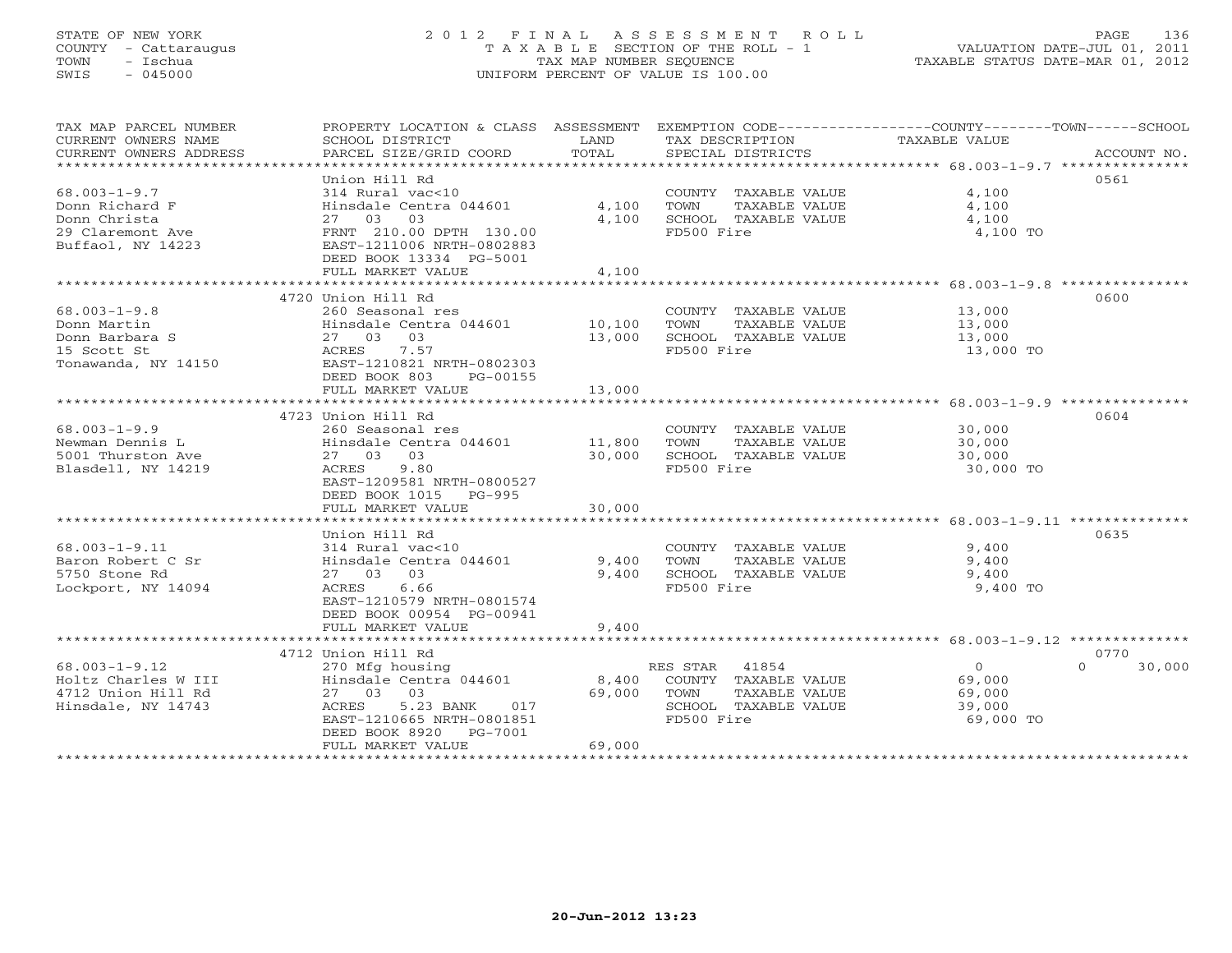# STATE OF NEW YORK 2 0 1 2 F I N A L A S S E S S M E N T R O L L PAGE 137 COUNTY - Cattaraugus T A X A B L E SECTION OF THE ROLL - 1 VALUATION DATE-JUL 01, 2011 TOWN - Ischua TAX MAP NUMBER SEQUENCE TAXABLE STATUS DATE-MAR 01, 2012 SWIS - 045000 UNIFORM PERCENT OF VALUE IS 100.00UNIFORM PERCENT OF VALUE IS 100.00

| TAX MAP PARCEL NUMBER<br>CURRENT OWNERS NAME<br>CURRENT OWNERS ADDRESS<br>**********************                             | PROPERTY LOCATION & CLASS ASSESSMENT<br>SCHOOL DISTRICT<br>PARCEL SIZE/GRID COORD                                                                                                             | LAND<br>TOTAL              | TAX DESCRIPTION<br>SPECIAL DISTRICTS                                                | EXEMPTION CODE----------------COUNTY-------TOWN------SCHOOL<br><b>TAXABLE VALUE</b><br>ACCOUNT NO. |
|------------------------------------------------------------------------------------------------------------------------------|-----------------------------------------------------------------------------------------------------------------------------------------------------------------------------------------------|----------------------------|-------------------------------------------------------------------------------------|----------------------------------------------------------------------------------------------------|
| $68.003 - 1 - 9.13$<br>Klopfer Ronald W<br>2925 Johnson Creek Rd<br>Middleport, NY 14105                                     | Union Hill Rd<br>314 Rural vac<10<br>Hinsdale Centra 044601<br>03<br>27 03<br>5.20<br>ACRES<br>EAST-1210311 NRTH-0801444<br>DEED BOOK 00953 PG-00330<br>FULL MARKET VALUE                     | 8,400<br>8,400<br>8,400    | COUNTY TAXABLE VALUE<br>TOWN<br>TAXABLE VALUE<br>SCHOOL TAXABLE VALUE<br>FD500 Fire | 0821<br>8,400<br>8,400<br>8,400<br>8,400 TO                                                        |
|                                                                                                                              | * * * * * * * * * * * * * * * * * * *                                                                                                                                                         | *********                  |                                                                                     | *********************** 68.003-1-9.14 ***************                                              |
| $68.003 - 1 - 9.14$<br>Potter Lumber Co Inc<br>3876 Potter Rd<br>PO Box 10<br>Allegany, NY 14706                             | Union Hill Rd<br>314 Rural vac<10<br>Hinsdale Centra 044601<br>$27/28$ 03<br>0.3<br>Ff 390.00<br>5.20<br>ACRES<br>EAST-1210222 NRTH-0801203<br>DEED BOOK 7836<br>PG-5003<br>FULL MARKET VALUE | 8,000<br>8,000<br>8,000    | COUNTY TAXABLE VALUE<br>TOWN<br>TAXABLE VALUE<br>SCHOOL TAXABLE VALUE<br>FD500 Fire | 0825<br>8,000<br>8,000<br>8,000<br>8,000 TO                                                        |
|                                                                                                                              | Union Hill Rd                                                                                                                                                                                 |                            |                                                                                     | 0606                                                                                               |
| $68.003 - 1 - 10$<br>Potter Lumber Co Inc<br>Box 10<br>Allegany, NY 14706                                                    | 323 Vacant rural<br>Hinsdale Centra 044601<br>27 03 03<br>ACRES 31.75<br>EAST-1210408 NRTH-0800557<br>DEED BOOK 850<br>PG-00991                                                               | 27,400<br>27,400           | COUNTY TAXABLE VALUE<br>TOWN<br>TAXABLE VALUE<br>SCHOOL TAXABLE VALUE<br>FD500 Fire | 27,400<br>27,400<br>27,400<br>27,400 TO                                                            |
|                                                                                                                              | FULL MARKET VALUE                                                                                                                                                                             | 27,400                     |                                                                                     |                                                                                                    |
| $68.003 - 1 - 11$<br>Steiger Irrevocable Trust, Ste Hinsdale Centra 044601<br>8663 Briar Patch Rd<br>Baldwinsville, NY 13027 | Union Hill Rd (Off)<br>910 Priv forest<br>35 03 03<br>ACRES 156.60<br>EAST-1207573 NRTH-0801957<br>DEED BOOK 10474 PG-2001<br>FULL MARKET VALUE                                               | 82,500<br>82,500<br>82,500 | COUNTY TAXABLE VALUE<br>TOWN<br>TAXABLE VALUE<br>SCHOOL TAXABLE VALUE<br>FD500 Fire | 0444<br>82,500<br>82,500<br>82,500<br>82,500 TO                                                    |
|                                                                                                                              |                                                                                                                                                                                               |                            |                                                                                     |                                                                                                    |
| $68.003 - 1 - 12$<br>Steiger Irrevocable Trust, Ste Hinsdale Centra 044601<br>8663 Briar Patch Rd<br>Baldwinsville, NY 13027 | Johnson Hollow Rd (Off)<br>323 Vacant rural<br>27 03 03<br>34.95<br>ACRES<br>EAST-1207972 NRTH-0803589<br>DEED BOOK 10474 PG-2001<br>FULL MARKET VALUE                                        | 29,500<br>29,500<br>29,500 | COUNTY TAXABLE VALUE<br>TAXABLE VALUE<br>TOWN<br>SCHOOL TAXABLE VALUE<br>FD500 Fire | 0124<br>29,500<br>29,500<br>29,500<br>29,500 TO                                                    |
|                                                                                                                              |                                                                                                                                                                                               |                            |                                                                                     |                                                                                                    |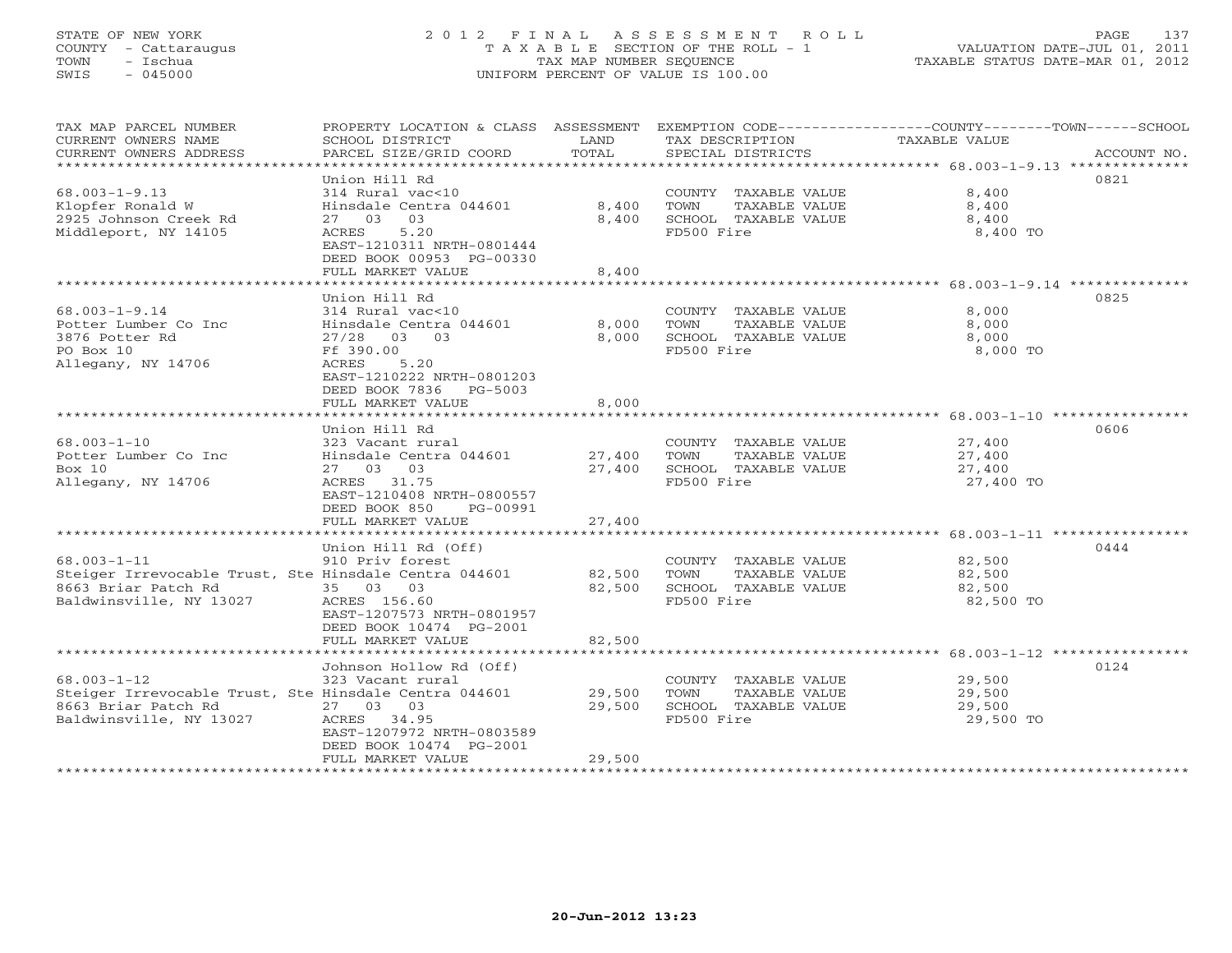### STATE OF NEW YORK 2 0 1 2 F I N A L A S S E S S M E N T R O L L PAGE 138 COUNTY - Cattaraugus T A X A B L E SECTION OF THE ROLL - 1 VALUATION DATE-JUL 01, 2011 TOWN - Ischua TAX MAP NUMBER SEQUENCE TAXABLE STATUS DATE-MAR 01, 2012 SWIS - 045000 UNIFORM PERCENT OF VALUE IS 100.00UNIFORM PERCENT OF VALUE IS 100.00

| TAX MAP PARCEL NUMBER<br>CURRENT OWNERS NAME<br>CURRENT OWNERS ADDRESS                                 | PROPERTY LOCATION & CLASS ASSESSMENT<br>SCHOOL DISTRICT<br>PARCEL SIZE/GRID COORD                                                                             | LAND<br>TOTAL           | EXEMPTION CODE-----------------COUNTY-------TOWN------SCHOOL<br>TAX DESCRIPTION<br>SPECIAL DISTRICTS | TAXABLE VALUE                                            | ACCOUNT NO.                            |
|--------------------------------------------------------------------------------------------------------|---------------------------------------------------------------------------------------------------------------------------------------------------------------|-------------------------|------------------------------------------------------------------------------------------------------|----------------------------------------------------------|----------------------------------------|
|                                                                                                        |                                                                                                                                                               |                         |                                                                                                      |                                                          |                                        |
|                                                                                                        | 1145 Johnson Hollow Rd                                                                                                                                        |                         |                                                                                                      |                                                          | 0332                                   |
| $68.003 - 1 - 13$<br>O'Harra Nora<br>1145 Johnson Hollow Rd<br>Hinsdale, NY 14743                      | 210 1 Family Res<br>Hinsdale Centra 044601<br>36 03 03<br>FRNT 200.00 DPTH 75.00<br>EAST-1207814 NRTH-0805820                                                 | 2,800 SR STAR<br>43,500 | AGED C/T/S 41800<br>41834<br>COUNTY TAXABLE VALUE<br>TAXABLE VALUE<br>TOWN<br>SCHOOL TAXABLE VALUE   | 21,750<br>$\overline{O}$<br>21,750<br>21,750<br>$\Omega$ | 21,750<br>21,750<br>$\Omega$<br>21,750 |
|                                                                                                        | DEED BOOK 914<br>PG-00865<br>FULL MARKET VALUE<br>********************                                                                                        | 43,500                  | FD500 Fire                                                                                           | 43,500 TO                                                |                                        |
|                                                                                                        | Johnson Hollow Rd                                                                                                                                             |                         |                                                                                                      |                                                          | 0038                                   |
| $68.003 - 1 - 14.1$<br>Pufpaff Scott A<br>Pufpaff Tracy L<br>261 S Marlin Dr<br>Grand Island, NY 14072 | 314 Rural vac<10<br>Hinsdale Centra 044601<br>28/36<br>03 03<br>inc. $68.003 - 1 - 7.2$<br>ACRES 46.50<br>EAST-1209041 NRTH-0806371<br>DEED BOOK 5575 PG-5002 | 37,000<br>37,000        | COUNTY TAXABLE VALUE<br>TOWN<br>TAXABLE VALUE<br>SCHOOL TAXABLE VALUE<br>FD500 Fire                  | 37,000<br>37,000<br>37,000<br>37,000 TO                  |                                        |
|                                                                                                        | FULL MARKET VALUE                                                                                                                                             | 37,000                  |                                                                                                      |                                                          |                                        |
|                                                                                                        |                                                                                                                                                               |                         |                                                                                                      |                                                          |                                        |
| $68.003 - 1 - 14.2$<br>Graves Julia                                                                    | 1259 Johnson Hollow Rd<br>270 Mfg housing<br>Hinsdale Centra 044601                                                                                           | 5,700                   | RES STAR<br>41854<br>COUNTY TAXABLE VALUE                                                            | $\overline{0}$<br>44,500                                 | 0778<br>$\Omega$<br>30,000             |
| Graves Don<br>1259 Johnson Hollow Rd<br>Hinsdale, NY 14743                                             | 36 03 03<br>ACRES 1.90<br>EAST-1205340 NRTH-0804197<br>DEED BOOK 00915 PG-00259                                                                               | 44,500                  | TOWN<br>TAXABLE VALUE<br>SCHOOL TAXABLE VALUE<br>FD500 Fire                                          | 44,500<br>14,500<br>44,500 TO                            |                                        |
|                                                                                                        | FULL MARKET VALUE                                                                                                                                             | 44,500                  |                                                                                                      |                                                          |                                        |
| $68.003 - 1 - 14.3$                                                                                    | ************************<br>Johnson Hollow Rd<br>314 Rural vac<10                                                                                             |                         | *************************************<br>COUNTY TAXABLE VALUE                                        | ********* 68.003-1-14.3 ***<br>6,800                     | 0823                                   |
| Crawford Donald V<br>PO Box 205                                                                        | Hinsdale Centra 044601<br>36 03 03                                                                                                                            | 6,800<br>6,800          | TOWN<br>TAXABLE VALUE<br>SCHOOL TAXABLE VALUE                                                        | 6,800<br>6,800                                           |                                        |
| Hinsdale, NY 14743                                                                                     | ACRES<br>3.20<br>EAST-1206309 NRTH-0804743<br>DEED BOOK 00953 PG-01163<br>FULL MARKET VALUE                                                                   | 6,800                   | FD500 Fire                                                                                           | 6,800 TO                                                 |                                        |
|                                                                                                        |                                                                                                                                                               |                         | ************************************* 68.003-1-14.4 ***************                                  |                                                          |                                        |
| $68.003 - 1 - 14.4$<br>Soltis Michael J<br>Soltis Kelly A<br>8709 Zimmerman Rd<br>Hamburg, NY 14075    | Johnson Hollow Rd<br>323 Vacant rural<br>Hinsdale Centra 044601<br>03 03<br>28/36<br>ACRES<br>79.60<br>EAST-1207398 NRTH-0804699                              | 54,000<br>54,000        | COUNTY TAXABLE VALUE<br>TOWN<br>TAXABLE VALUE<br>SCHOOL TAXABLE VALUE<br>FD500 Fire                  | 54,000<br>54,000<br>54,000<br>54,000 TO                  | 0910                                   |
| *****************                                                                                      | DEED BOOK 5212<br>PG-9002<br>FULL MARKET VALUE                                                                                                                | 54,000                  |                                                                                                      |                                                          |                                        |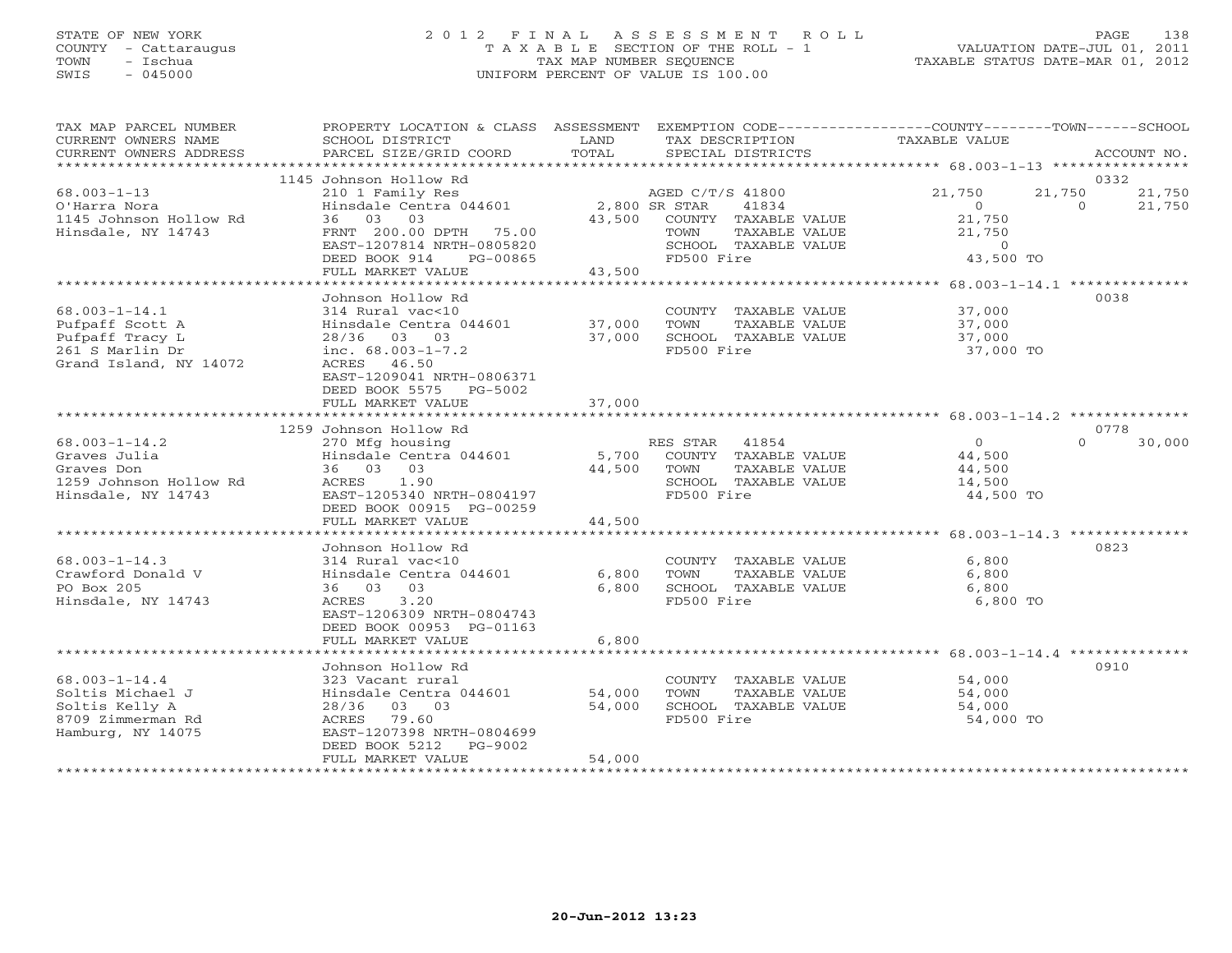#### STATE OF NEW YORK 2 0 1 2 F I N A L A S S E S S M E N T R O L L PAGE 139 COUNTY - Cattaraugus T A X A B L E SECTION OF THE ROLL - 1 VALUATION DATE-JUL 01, 2011 TOWN - Ischua TAX MAP NUMBER SEQUENCE TAXABLE STATUS DATE-MAR 01, 2012 SWIS - 045000 UNIFORM PERCENT OF VALUE IS 100.00UNIFORM PERCENT OF VALUE IS 100.00

|                                                                                                                                                                                                                         | TOTAL                                                                                                                                  | TAX DESCRIPTION<br>SPECIAL DISTRICTS                                                                   | <b>TAXABLE VALUE</b>                                  | ACCOUNT NO.                                                                                                                |
|-------------------------------------------------------------------------------------------------------------------------------------------------------------------------------------------------------------------------|----------------------------------------------------------------------------------------------------------------------------------------|--------------------------------------------------------------------------------------------------------|-------------------------------------------------------|----------------------------------------------------------------------------------------------------------------------------|
|                                                                                                                                                                                                                         |                                                                                                                                        |                                                                                                        |                                                       |                                                                                                                            |
| 210 1 Family Res<br>Hinsdale Centra 044601<br>36/44<br>03<br>03<br>Gene Paul Linderman (Lu)<br>See 8284/7001 for Co Hwy<br>1.87<br>ACRES<br>EAST-1204533 NRTH-0804466<br>DEED BOOK 7048<br>PG-8001<br>FULL MARKET VALUE | 5,700<br>70,500<br>70,500                                                                                                              | 41834<br>COUNTY<br>TAXABLE VALUE<br>TOWN<br>TAXABLE VALUE<br>SCHOOL TAXABLE VALUE<br>FD500 Fire        | $\circ$<br>70,500<br>70,500<br>8,300<br>70,500 TO     | 0287<br>$\Omega$<br>62,200                                                                                                 |
|                                                                                                                                                                                                                         |                                                                                                                                        |                                                                                                        |                                                       |                                                                                                                            |
| 210 1 Family Res<br>Hinsdale Centra 044601<br>35/36<br>03<br>03<br>See 8588/9002 for Co Hwy<br>18.00<br>ACRES<br>EAST-1204852 NRTH-0803596<br>DEED BOOK 00966 PG-00782                                                  | 17,900<br>161,000                                                                                                                      | 41834<br>COUNTY<br>TAXABLE VALUE<br>TOWN<br>TAXABLE VALUE<br>SCHOOL TAXABLE VALUE<br>FD500 Fire        | $\circ$<br>161,000<br>161,000<br>98,800<br>161,000 TO | 0083<br>$\Omega$<br>62,200                                                                                                 |
|                                                                                                                                                                                                                         |                                                                                                                                        |                                                                                                        |                                                       |                                                                                                                            |
| Nys Rte 16<br>270 Mfg housing<br>Hinsdale Centra 044601<br>03<br>35 03<br>ACRES 131.75<br>EAST-1205657 NRTH-0802498<br>DEED BOOK 834<br>PG-00739<br>FULL MARKET VALUE                                                   | 73,100<br>101,500                                                                                                                      | COUNTY<br>TAXABLE VALUE<br>TOWN<br>TAXABLE VALUE<br>SCHOOL TAXABLE VALUE<br>FD500 Fire                 | 101,500<br>101,500<br>101,500<br>101,500 TO           | 0655                                                                                                                       |
| ******************                                                                                                                                                                                                      |                                                                                                                                        |                                                                                                        |                                                       |                                                                                                                            |
| Nys Rte 16<br>312 Vac w/imprv<br>Hinsdale Centra 044601<br>35 03<br>03<br>14.89<br>ACRES<br>EAST-1203893 NRTH-0802399<br>DEED BOOK 850<br>PG-00601                                                                      | 13,100<br>29,500                                                                                                                       | COUNTY<br>TAXABLE VALUE<br>TOWN<br>TAXABLE VALUE<br>SCHOOL TAXABLE VALUE<br>FD500 Fire                 | 29,500<br>29,500<br>29,500<br>29,500 TO               | 0703                                                                                                                       |
|                                                                                                                                                                                                                         |                                                                                                                                        |                                                                                                        |                                                       |                                                                                                                            |
|                                                                                                                                                                                                                         |                                                                                                                                        |                                                                                                        |                                                       | 0733                                                                                                                       |
| 270 Mfg housing<br>Hinsdale Centra 044601<br>35 03<br>03<br>ACRES<br>7.70<br>EAST-1204734 NRTH-0802693<br>DEED BOOK 14956 PG-8001<br>FULL MARKET VALUE                                                                  | 10,200<br>85,000<br>85,000                                                                                                             | 41854<br>COUNTY<br>TAXABLE VALUE<br><b>TAXABLE VALUE</b><br>TOWN<br>SCHOOL TAXABLE VALUE<br>FD500 Fire | $\circ$<br>85,000<br>85,000<br>55,000<br>85,000 TO    | $\Omega$<br>30,000                                                                                                         |
|                                                                                                                                                                                                                         | 1320 Johnson Hollow Rd<br>4778 State Route 16<br>FULL MARKET VALUE<br>************************<br>FULL MARKET VALUE<br>4720 NYS Rte 16 | *******<br>161,000<br>101,500<br>29,500                                                                | SR STAR<br>SR STAR<br>***************<br>RES STAR     | **************************** 68.003-1-17.1 **************<br>******************************** 68.003-1-17.3 ************** |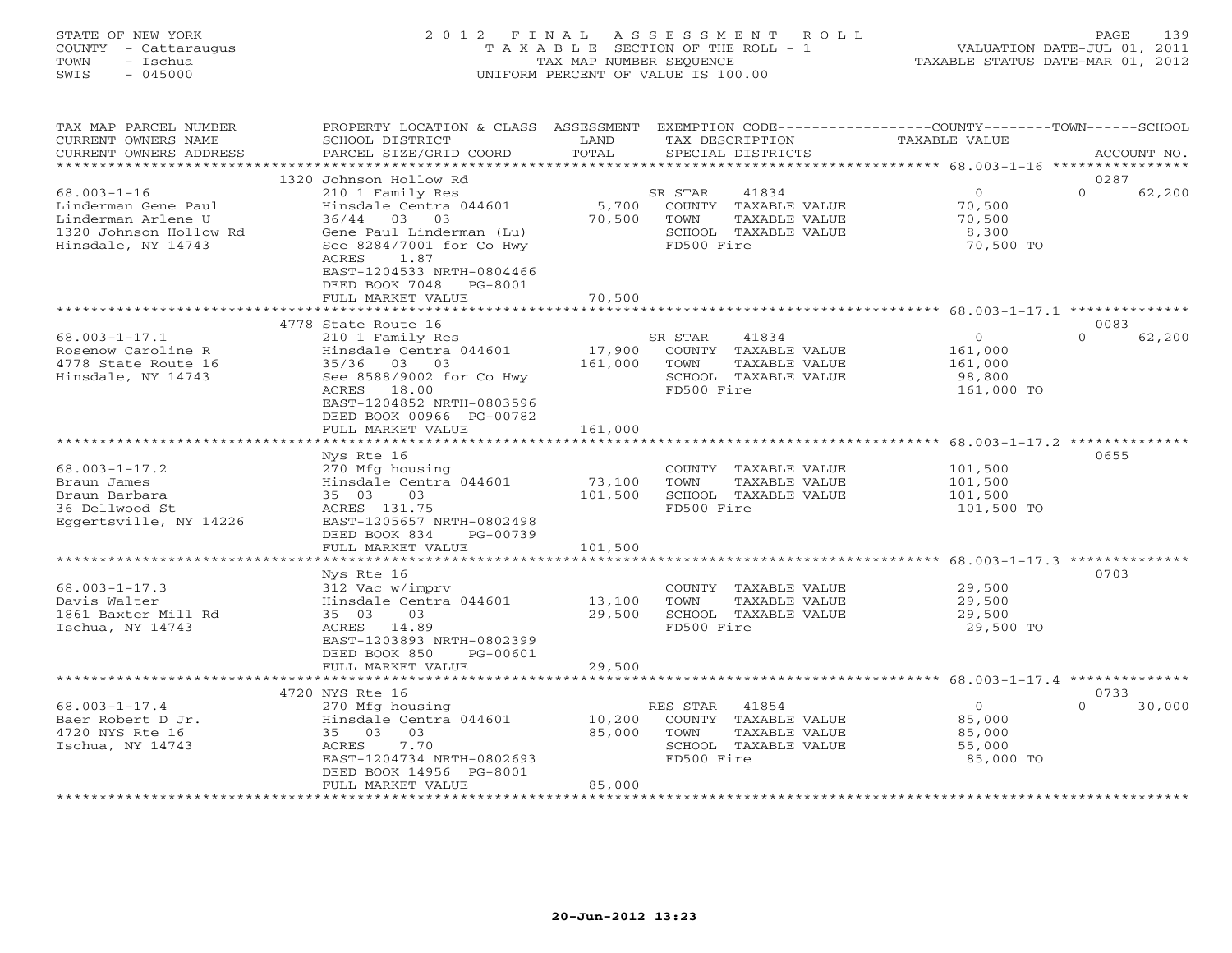# STATE OF NEW YORK 2 0 1 2 F I N A L A S S E S S M E N T R O L L PAGE 140 COUNTY - Cattaraugus T A X A B L E SECTION OF THE ROLL - 1 VALUATION DATE-JUL 01, 2011 TOWN - Ischua TAX MAP NUMBER SEQUENCE TAXABLE STATUS DATE-MAR 01, 2012 SWIS - 045000 UNIFORM PERCENT OF VALUE IS 100.00UNIFORM PERCENT OF VALUE IS 100.00

| TAX MAP PARCEL NUMBER<br>CURRENT OWNERS NAME<br>CURRENT OWNERS ADDRESS | PROPERTY LOCATION & CLASS ASSESSMENT<br>SCHOOL DISTRICT<br>PARCEL SIZE/GRID COORD | LAND<br>TOTAL | TAX DESCRIPTION<br>SPECIAL DISTRICTS | EXEMPTION CODE-----------------COUNTY-------TOWN------SCHOOL<br>TAXABLE VALUE<br>ACCOUNT NO. |
|------------------------------------------------------------------------|-----------------------------------------------------------------------------------|---------------|--------------------------------------|----------------------------------------------------------------------------------------------|
| ***********************                                                |                                                                                   |               |                                      |                                                                                              |
|                                                                        | 4775 Olean Buffalo Rd                                                             |               |                                      | 0742                                                                                         |
| $68.003 - 1 - 17.5$                                                    | 710 Manufacture                                                                   |               | COUNTY TAXABLE VALUE                 | 215,000                                                                                      |
| Scott Grant E Jr                                                       | Hinsdale Centra 044601                                                            | 79,500        | TOWN<br>TAXABLE VALUE                | 215,000                                                                                      |
| 920 Milton St                                                          | 03 03<br>43/44                                                                    | 215,000       | SCHOOL TAXABLE VALUE                 | 215,000                                                                                      |
|                                                                        |                                                                                   |               |                                      |                                                                                              |
| Pittsburgh, PA 15218                                                   | 49.00<br>ACRES                                                                    |               | FD500 Fire                           | 215,000 TO                                                                                   |
|                                                                        | EAST-1203717 NRTH-0803522                                                         |               |                                      |                                                                                              |
|                                                                        | DEED BOOK 2184 PG-2001                                                            |               |                                      |                                                                                              |
|                                                                        | FULL MARKET VALUE                                                                 | 215,000       |                                      |                                                                                              |
|                                                                        |                                                                                   |               |                                      |                                                                                              |
|                                                                        | 4792 Nys Rte 16                                                                   |               |                                      | 0800                                                                                         |
| $68.003 - 1 - 17.7$                                                    | 210 1 Family Res                                                                  |               | COUNTY TAXABLE VALUE                 | 66,000                                                                                       |
| Keesler Lorrie K                                                       | Hinsdale Centra 044601                                                            | 5,200         | TOWN<br>TAXABLE VALUE                | 66,000                                                                                       |
| 4792 Route 16                                                          | 36 03 03                                                                          | 66,000        | SCHOOL TAXABLE VALUE                 | 66,000                                                                                       |
| Hinsdale, NY 14743                                                     | ACRES<br>017                                                                      |               | FD500 Fire                           |                                                                                              |
|                                                                        | 1.30 BANK                                                                         |               |                                      | 66,000 TO                                                                                    |
|                                                                        | EAST-1204534 NRTH-0804133                                                         |               |                                      |                                                                                              |
|                                                                        | DEED BOOK 13999 PG-8001                                                           |               |                                      |                                                                                              |
|                                                                        | FULL MARKET VALUE                                                                 | 66,000        |                                      |                                                                                              |
|                                                                        |                                                                                   |               |                                      | ******************************** 68.003-1-20.1 **************                                |
|                                                                        | Nys Rte $16$ (Off)                                                                |               |                                      | 0269                                                                                         |
| $68.003 - 1 - 20.1$                                                    | 323 Vacant rural                                                                  |               | COUNTY TAXABLE VALUE                 | 17,900                                                                                       |
| King Timberlands, LLC                                                  | Hinsdale Centra 044601                                                            | 17,900        | TOWN<br>TAXABLE VALUE                | 17,900                                                                                       |
| 1885 Lyndon Blyd                                                       | 35 03 03                                                                          | 17,900        | SCHOOL TAXABLE VALUE                 | 17,900                                                                                       |
| Falconer, NY 14733                                                     | ACRES 18.07                                                                       |               | FD500 Fire                           | 17,900 TO                                                                                    |
|                                                                        |                                                                                   |               |                                      |                                                                                              |
|                                                                        | EAST-1205385 NRTH-0800359                                                         |               |                                      |                                                                                              |
|                                                                        | DEED BOOK 1026<br>$PG-35$                                                         |               |                                      |                                                                                              |
|                                                                        | FULL MARKET VALUE                                                                 | 17,900        |                                      |                                                                                              |
|                                                                        |                                                                                   |               |                                      |                                                                                              |
|                                                                        | Nys Rte 16 (Off)                                                                  |               |                                      | 0522                                                                                         |
| $68.003 - 1 - 20.2$                                                    | 314 Rural vac<10                                                                  |               | COUNTY TAXABLE VALUE                 | 10,400                                                                                       |
| King Timberlands, LLC                                                  | Hinsdale Centra 044601                                                            | 10,400        | TOWN<br>TAXABLE VALUE                | 10,400                                                                                       |
| 1885 Lyndon Blyd                                                       | 35 03 03                                                                          | 10,400        | SCHOOL TAXABLE VALUE                 | 10,400                                                                                       |
| Falconer, NY 14733                                                     | ACRES<br>7.90                                                                     |               | FD500 Fire                           | 10,400 TO                                                                                    |
|                                                                        | EAST-1204700 NRTH-0800346                                                         |               |                                      |                                                                                              |
|                                                                        | DEED BOOK 3940 PG-8001                                                            |               |                                      |                                                                                              |
|                                                                        | FULL MARKET VALUE                                                                 | 10,400        |                                      |                                                                                              |
|                                                                        |                                                                                   |               |                                      |                                                                                              |
|                                                                        |                                                                                   |               |                                      |                                                                                              |
|                                                                        | Nys Rte 16                                                                        |               |                                      | 0447                                                                                         |
| $68.003 - 1 - 22$                                                      | 312 Vac w/imprv                                                                   |               | COUNTY TAXABLE VALUE                 | 6,400                                                                                        |
| Burkhardt Guenther H                                                   | Hinsdale Centra 044601                                                            | 5,500         | TOWN<br>TAXABLE VALUE                | 6,400                                                                                        |
| 5960 Broadway                                                          | 44 03 04                                                                          | 6,400         | SCHOOL TAXABLE VALUE                 | 6,400                                                                                        |
| Lancaster, NY 14086                                                    | 1.64<br>ACRES                                                                     |               | FD500 Fire                           | 6,400 TO                                                                                     |
|                                                                        | EAST-1204215 NRTH-0804302                                                         |               |                                      |                                                                                              |
|                                                                        | DEED BOOK 754<br>$PG-00339$                                                       |               |                                      |                                                                                              |
|                                                                        | FULL MARKET VALUE                                                                 | 6,400         |                                      |                                                                                              |
|                                                                        | ************************                                                          |               |                                      |                                                                                              |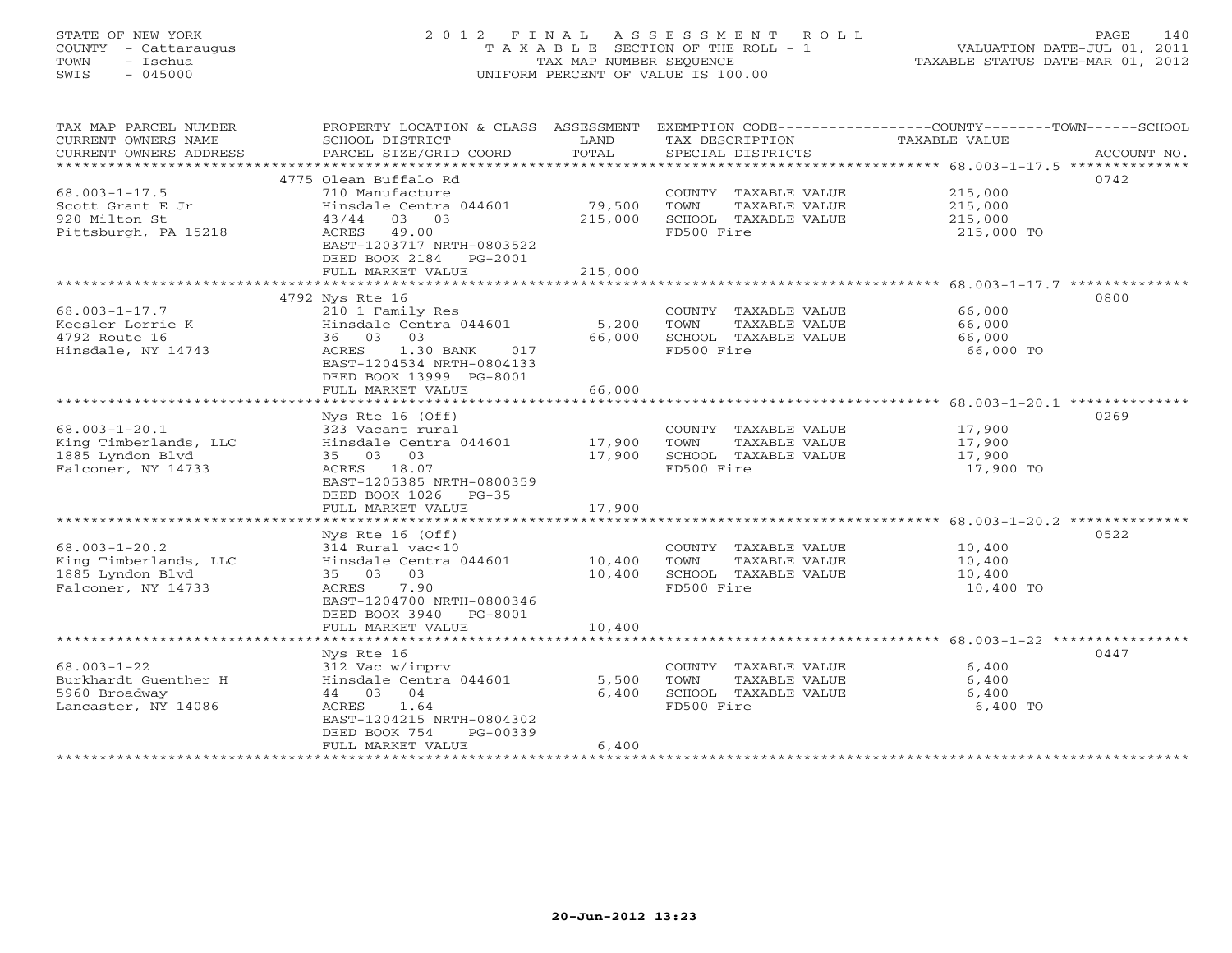# STATE OF NEW YORK 2 0 1 2 F I N A L A S S E S S M E N T R O L L PAGE 141 COUNTY - Cattaraugus T A X A B L E SECTION OF THE ROLL - 1 VALUATION DATE-JUL 01, 2011 TOWN - Ischua TAX MAP NUMBER SEQUENCE TAXABLE STATUS DATE-MAR 01, 2012 SWIS - 045000 UNIFORM PERCENT OF VALUE IS 100.00UNIFORM PERCENT OF VALUE IS 100.00

| TAX MAP PARCEL NUMBER<br>CURRENT OWNERS NAME | PROPERTY LOCATION & CLASS ASSESSMENT<br>SCHOOL DISTRICT<br><b>Example 12</b> |                  |            |                      | EXEMPTION CODE-----------------COUNTY-------TOWN------SCHOOL<br>TAX DESCRIPTION TAXABLE VALUE |          |        |
|----------------------------------------------|------------------------------------------------------------------------------|------------------|------------|----------------------|-----------------------------------------------------------------------------------------------|----------|--------|
|                                              |                                                                              |                  |            |                      |                                                                                               |          |        |
|                                              |                                                                              |                  |            |                      |                                                                                               |          |        |
|                                              | 4793 NYS Rte 16                                                              |                  |            |                      |                                                                                               |          | 0337   |
| $68.003 - 1 - 23$                            | 210 1 Family Res                                                             | AGED C/T/S 41800 |            |                      | 45,000 45,000                                                                                 |          | 45,000 |
| Bennett Gordon W                             | Hinsdale Centra 044601 4,600 SR STAR 41834                                   |                  |            |                      | $\Omega$                                                                                      | $\Omega$ | 45,000 |
| Bennett Caroline J                           | 43/44 03 03                                                                  | 90,000           |            | COUNTY TAXABLE VALUE | 45,000                                                                                        |          |        |
| 4793 NYS Rte 16                              | FRNT 200.00 DPTH 175.00                                                      |                  | TOWN       | TAXABLE VALUE        | 45,000                                                                                        |          |        |
| Hinsdale, NY 14743                           | EAST-1204283 NRTH-0804028<br>DEED BOOK 855 PG-00168                          |                  |            | SCHOOL TAXABLE VALUE | $\bigcirc$                                                                                    |          |        |
|                                              |                                                                              |                  | FD500 Fire |                      | 90,000 TO                                                                                     |          |        |
|                                              | FULL MARKET VALUE                                                            | 90,000           |            |                      |                                                                                               |          |        |
|                                              |                                                                              |                  |            |                      |                                                                                               |          |        |
|                                              | 1496 Kent Rd                                                                 |                  |            |                      |                                                                                               |          | 0887   |
| 68.003-1-24                                  | 210 1 Family Res                                                             | SR STAR 41834    |            |                      | $\Omega$                                                                                      | $\Omega$ | 60,000 |
| Dehnkamp Catherine                           | Hinsdale Centra 044601 5,800 COUNTY                                          |                  |            | TAXABLE VALUE        | 60,000                                                                                        |          |        |
| 1496 Kent Rd                                 | ACRES 2.00<br>60,000                                                         |                  | TOWN       | TAXABLE VALUE        | 60,000                                                                                        |          |        |
| Hinsdale, NY 14743                           | EAST-1202421 NRTH-0800719                                                    |                  |            | SCHOOL TAXABLE VALUE | $\Omega$                                                                                      |          |        |
|                                              | DEED BOOK 1011 PG-1198                                                       |                  | FD500 Fire |                      | 60,000 TO                                                                                     |          |        |
|                                              | FULL MARKET VALUE                                                            | 60,000           |            |                      |                                                                                               |          |        |
|                                              |                                                                              |                  |            |                      |                                                                                               |          |        |
|                                              | 1489 Kent Rd                                                                 |                  |            |                      |                                                                                               |          | 0891   |
| $68.003 - 1 - 25$                            | 210 1 Family Res                                                             |                  | RES STAR   | 41854                | $\overline{0}$                                                                                | $\Omega$ | 30,000 |
| Shaner Mark A                                | Hinsdale Centra 044601 7,200 COUNTY                                          |                  |            | TAXABLE VALUE        | 93,500                                                                                        |          |        |
| Shaner Dina R                                | 3.80 BANK<br>017<br>ACRES                                                    | 93,500           | TOWN       | TAXABLE VALUE        | 93,500                                                                                        |          |        |
| 1489 Kent Rd                                 | EAST-1201962 NRTH-0800658                                                    |                  | SCHOOL     | TAXABLE VALUE        | 63,500                                                                                        |          |        |
| Ischua, NY 14743                             | DEED BOOK 1013 PG-677                                                        |                  | FD500 Fire |                      | 93,500 TO                                                                                     |          |        |
|                                              | FULL MARKET VALUE                                                            | 93,500           |            |                      |                                                                                               |          |        |
|                                              |                                                                              |                  |            |                      |                                                                                               |          |        |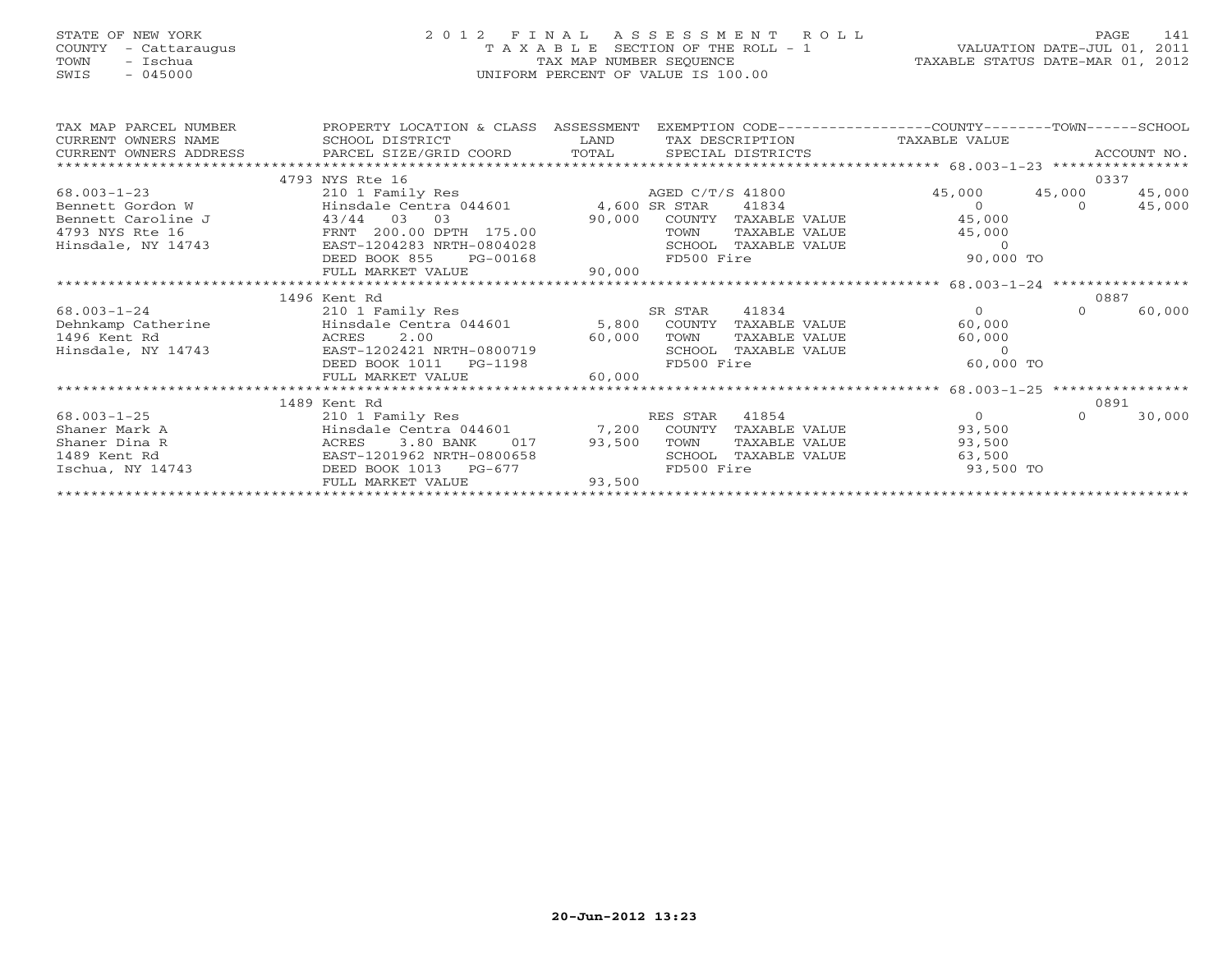| STATE OF NEW YORK    | 2012 FINAL ASSESSMENT ROLL            | 142<br>PAGE.                     |
|----------------------|---------------------------------------|----------------------------------|
| COUNTY - Cattaraugus | T A X A B L E SECTION OF THE ROLL - 1 | VALUATION DATE-JUL 01, 2011      |
| - Ischua<br>TOWN     |                                       | TAXABLE STATUS DATE-MAR 01, 2012 |
| $-045000$<br>SWIS    |                                       | RPS150/V04/L015                  |
|                      | UNIFORM PERCENT OF VALUE IS 100.00    | CURRENT DATE 6/20/2012           |
|                      |                                       |                                  |

#### R O L L S U B S E C T I O N - - T O T A L S

#### \*\*\* S P E C I A L D I S T R I C T S U M M A R Y \*\*\*

|            |                      | TOTAL   | EXTENSION | <b>EXTENSION</b> | AD VALOREM | EXEMPT | TAXABLE   |
|------------|----------------------|---------|-----------|------------------|------------|--------|-----------|
| CODE       | DISTRICT NAME        | PARCELS | TYPE.     | VALUE            | VALUE      | AMOUNT | VALUE     |
|            |                      |         |           |                  |            |        |           |
|            | CD450 Cuba lake dist |         | 15 TOTAL  |                  | 1915,900   |        | 1915,900  |
| FD500 Fire |                      |         | 702 TOTAL |                  | 38871,090  |        | 38871,090 |
|            | LD500 Light          |         | 67 TOTAL  |                  | 2780,700   |        | 2780,700  |

#### \*\*\* S C H O O L D I S T R I C T S U M M A R Y \*\*\*

| CODE                       | DISTRICT NAME                                            | TOTAL<br>PARCELS  | ASSESSED<br>LAND                 | ASSESSED<br>TOTAL                   | <b>EXEMPT</b><br><b>AMOUNT</b> | TOTAL<br>TAXABLE                   | STAR<br>AMOUNT                   | STAR<br>TAXABLE                   |
|----------------------------|----------------------------------------------------------|-------------------|----------------------------------|-------------------------------------|--------------------------------|------------------------------------|----------------------------------|-----------------------------------|
| 024801<br>044001<br>044601 | Cuba-Rush Cent<br>Franklinville Cent<br>Hinsdale Central | 207<br>210<br>286 | 3967,600<br>3673,340<br>6344,200 | 12441,150<br>10104,640<br>16327,100 | 196,456<br>224,324<br>108,290  | 12244,694<br>9880,316<br>16218,810 | 3046,350<br>2546,900<br>4086,960 | 9198,344<br>7333,416<br>12131,850 |
|                            | $S \cup B - T \cup T A$                                  | 703               | 13985,140                        | 38872,890                           | 529,070                        | 38343,820                          | 9680,210                         | 28663,610                         |
|                            | TOTAL                                                    | 703               | 13985,140                        | 38872,890                           | 529,070                        | 38343,820                          | 9680,210                         | 28663,610                         |

#### \*\*\* S Y S T E M C O D E S S U M M A R Y \*\*\*

#### NO SYSTEM EXEMPTIONS AT THIS LEVEL

#### \*\*\* E X E M P T I O N S U M M A R Y \*\*\*

| 5<br>41101<br>14,600<br>14,600<br>VET C/T<br>41103<br>1,860<br>VET TOWN<br>19<br>41121<br>170,760<br>170,760<br>WVET C/T<br>41122<br>12,000<br>WVET CO<br>17<br>41131<br>282,600<br>282,600<br>CVET C/T | SCHOOL |
|---------------------------------------------------------------------------------------------------------------------------------------------------------------------------------------------------------|--------|
|                                                                                                                                                                                                         |        |
|                                                                                                                                                                                                         |        |
|                                                                                                                                                                                                         |        |
|                                                                                                                                                                                                         |        |
|                                                                                                                                                                                                         |        |
| 41132<br>2<br>40,000<br>CVET CO                                                                                                                                                                         |        |
| 97,200<br>41141<br>97,200<br>DVET C/T                                                                                                                                                                   |        |
| 41142<br>19,000<br>DVET CO                                                                                                                                                                              |        |
| 41162<br>28,695<br>CW 15 VET/                                                                                                                                                                           |        |
| 41700<br>47,000<br>47,000<br>47,000<br>AG BLDG<br>∠                                                                                                                                                     |        |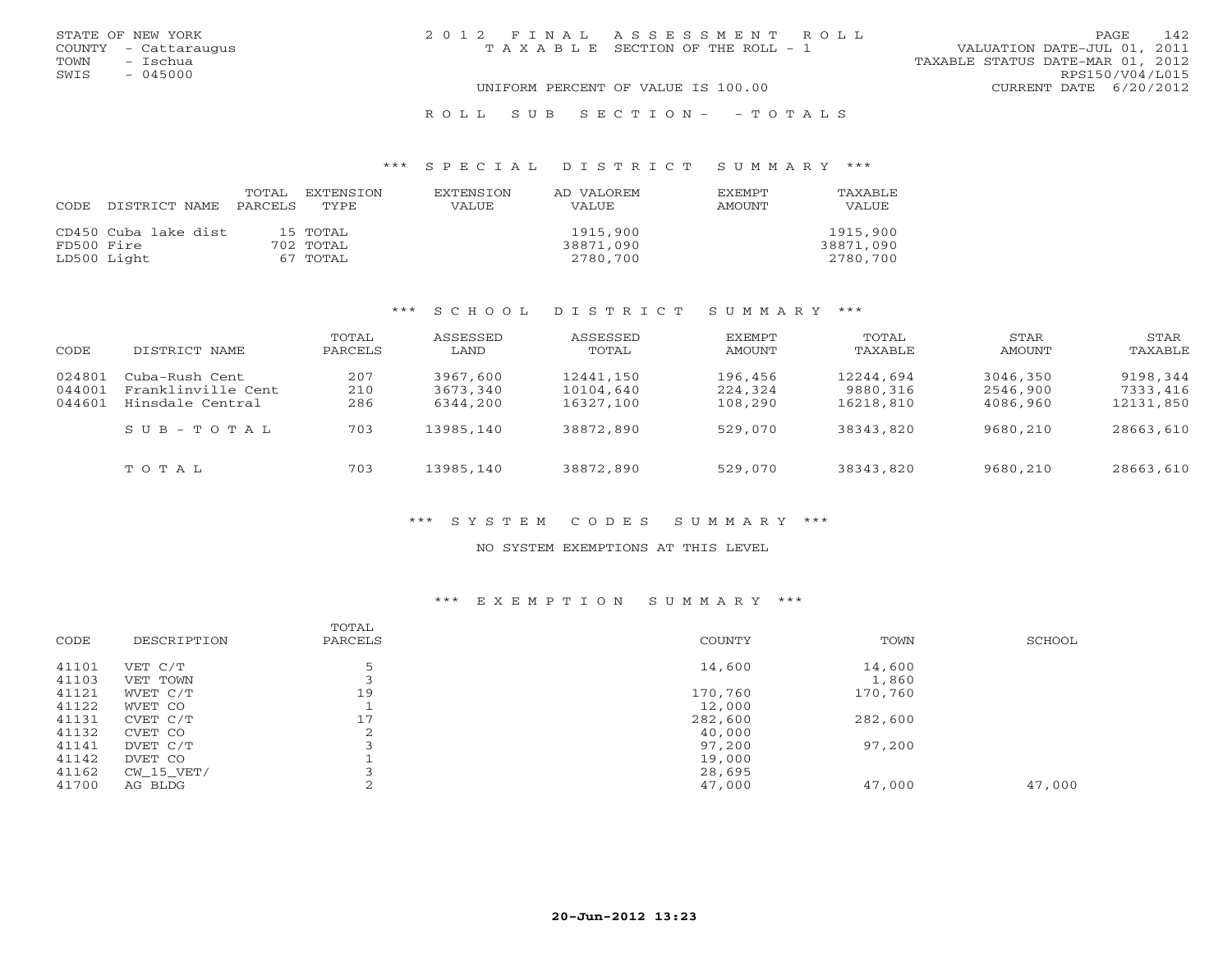|      | STATE OF NEW YORK    | 2012 FINAL ASSESSMENT ROLL                                           | PAGE                   | 143 |
|------|----------------------|----------------------------------------------------------------------|------------------------|-----|
|      | COUNTY - Cattaraugus | VALUATION DATE-JUL 01, 2011<br>T A X A B L E SECTION OF THE ROLL - 1 |                        |     |
| TOWN | - Ischua             | TAXABLE STATUS DATE-MAR 01, 2012                                     |                        |     |
| SWIS | $-045000$            |                                                                      | RPS150/V04/L015        |     |
|      |                      | UNIFORM PERCENT OF VALUE IS 100.00                                   | CURRENT DATE 6/20/2012 |     |
|      |                      | ROLL SUB SECTION- - TOTALS                                           |                        |     |

#### \*\*\* E X E M P T I O N S U M M A R Y \*\*\*

| CODE  | DESCRIPTION  | TOTAL<br>PARCELS | <b>COUNTY</b> | TOWN     | SCHOOL    |
|-------|--------------|------------------|---------------|----------|-----------|
| 41720 | AG DIST      |                  |               |          |           |
| 41730 | AG DISTOUT   | 4                |               |          |           |
| 41800 | AGED $C/T/S$ | 12               | 335,443       | 345,093  | 361,600   |
| 41801 | AGED C/T     |                  | 42,750        | 42,750   |           |
| 41802 | AGED C       |                  | 10,500        |          |           |
| 41834 | SR STAR      | 76               |               |          | 3981,300  |
| 41854 | RES STAR     | 195              |               |          | 5696,200  |
| 41864 | RES ST MH    |                  |               |          | 2,710     |
| 47460 | FOREST/A74   | 6                | 120,470       | 120,470  | 120,470   |
|       | TOTAL        | 353              | 1221,018      | 1122,333 | 10209,280 |

#### \*\*\* G R A N D T O T A L S \*\*\*

| <b>ROLL</b> |      | TOTAL                              |                 |             | , ומו    |      | 7AXABI J | STAR   |
|-------------|------|------------------------------------|-----------------|-------------|----------|------|----------|--------|
| SEC         | -ON- | $\mathbf{12.7} \cup \mathbf{12.7}$ | ∟AND            | TOTAL       | COLINTIN | TOWN | ⊂CHOOT   | √ABT - |
|             |      | 70 <sup>3</sup>                    | 3 Q Q F<br>، ۵۴ | 890<br>388. |          |      | 820      | ገደሩ    |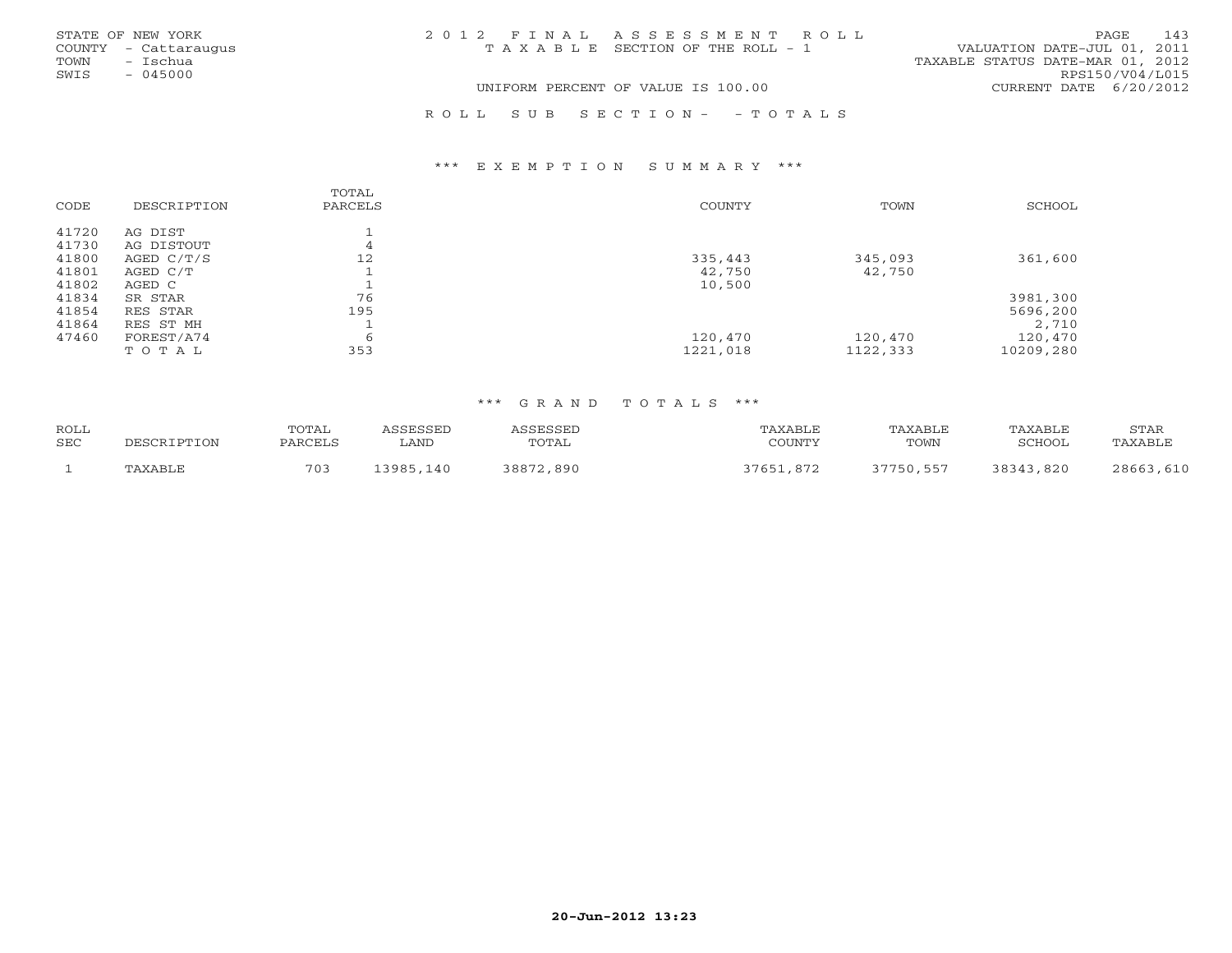| STATE OF NEW YORK    | 2012 FINAL ASSESSMENT ROLL            | 144<br>PAGE                      |
|----------------------|---------------------------------------|----------------------------------|
| COUNTY - Cattaraugus | T A X A B L E SECTION OF THE ROLL - 1 | VALUATION DATE-JUL 01, 2011      |
| TOWN<br>– Ischua     |                                       | TAXABLE STATUS DATE-MAR 01, 2012 |
| $-045000$<br>SWIS    | UNIFORM PERCENT OF VALUE IS 100.00    | RPS150/V04/L015                  |
|                      |                                       | CURRENT DATE 6/20/2012           |
|                      |                                       |                                  |

#### R O L L S E C T I O N T O T A L S

#### \*\*\* S P E C I A L D I S T R I C T S U M M A R Y \*\*\*

| CODE       | DISTRICT NAME PARCELS TYPE | TOTAL | EXTENSTON   | <b>EXTENSION</b><br><b>VALUE</b> | AD VALOREM<br>VALUE | <b>EXEMPT</b><br>AMOUNT | TAXABLE<br>VALUE |
|------------|----------------------------|-------|-------------|----------------------------------|---------------------|-------------------------|------------------|
|            |                            |       |             |                                  |                     |                         |                  |
|            | CD450 Cuba lake dist       |       | 15 TOTAL    |                                  | 1915,900            |                         | 1915,900         |
| FD500 Fire |                            |       | $702$ TOTAL |                                  | 38871,090           |                         | 38871,090        |
|            | LD500 Light                |       | 67 TOTAL    |                                  | 2780,700            |                         | 2780,700         |

#### \*\*\* S C H O O L D I S T R I C T S U M M A R Y \*\*\*

| CODE                       | DISTRICT NAME                                            | TOTAL<br>PARCELS  | ASSESSED<br>LAND                 | ASSESSED<br>TOTAL                   | EXEMPT<br><b>AMOUNT</b>       | TOTAL<br>TAXABLE                   | STAR<br>AMOUNT                   | <b>STAR</b><br>TAXABLE            |
|----------------------------|----------------------------------------------------------|-------------------|----------------------------------|-------------------------------------|-------------------------------|------------------------------------|----------------------------------|-----------------------------------|
| 024801<br>044001<br>044601 | Cuba-Rush Cent<br>Franklinville Cent<br>Hinsdale Central | 207<br>210<br>286 | 3967,600<br>3673,340<br>6344,200 | 12441,150<br>10104,640<br>16327,100 | 196,456<br>224,324<br>108,290 | 12244,694<br>9880,316<br>16218,810 | 3046,350<br>2546,900<br>4086,960 | 9198,344<br>7333,416<br>12131,850 |
|                            | $SUB - TO T AL$                                          | 703               | 13985,140                        | 38872,890                           | 529,070                       | 38343,820                          | 9680,210                         | 28663,610                         |
|                            | TOTAL                                                    | 703               | 13985,140                        | 38872,890                           | 529,070                       | 38343,820                          | 9680,210                         | 28663,610                         |

#### \*\*\* S Y S T E M C O D E S S U M M A R Y \*\*\*

#### NO SYSTEM EXEMPTIONS AT THIS LEVEL

#### \*\*\* E X E M P T I O N S U M M A R Y \*\*\*

|       |             | TOTAL               |               |         |        |
|-------|-------------|---------------------|---------------|---------|--------|
| CODE  | DESCRIPTION | PARCELS             | <b>COUNTY</b> | TOWN    | SCHOOL |
| 41101 | VET C/T     | 5                   | 14,600        | 14,600  |        |
| 41103 | VET TOWN    |                     |               | 1,860   |        |
| 41121 | WVET C/T    | 19                  | 170,760       | 170,760 |        |
| 41122 | WVET CO     |                     | 12,000        |         |        |
| 41131 | CVET C/T    | 17                  | 282,600       | 282,600 |        |
| 41132 | CVET CO     | n<br>∠              | 40,000        |         |        |
| 41141 | DVET C/T    |                     | 97,200        | 97,200  |        |
| 41142 | DVET CO     |                     | 19,000        |         |        |
| 41162 | CW 15 VET/  |                     | 28,695        |         |        |
| 41700 | AG BLDG     | $\overline{ }$<br>∠ | 47,000        | 47,000  | 47,000 |
|       |             |                     |               |         |        |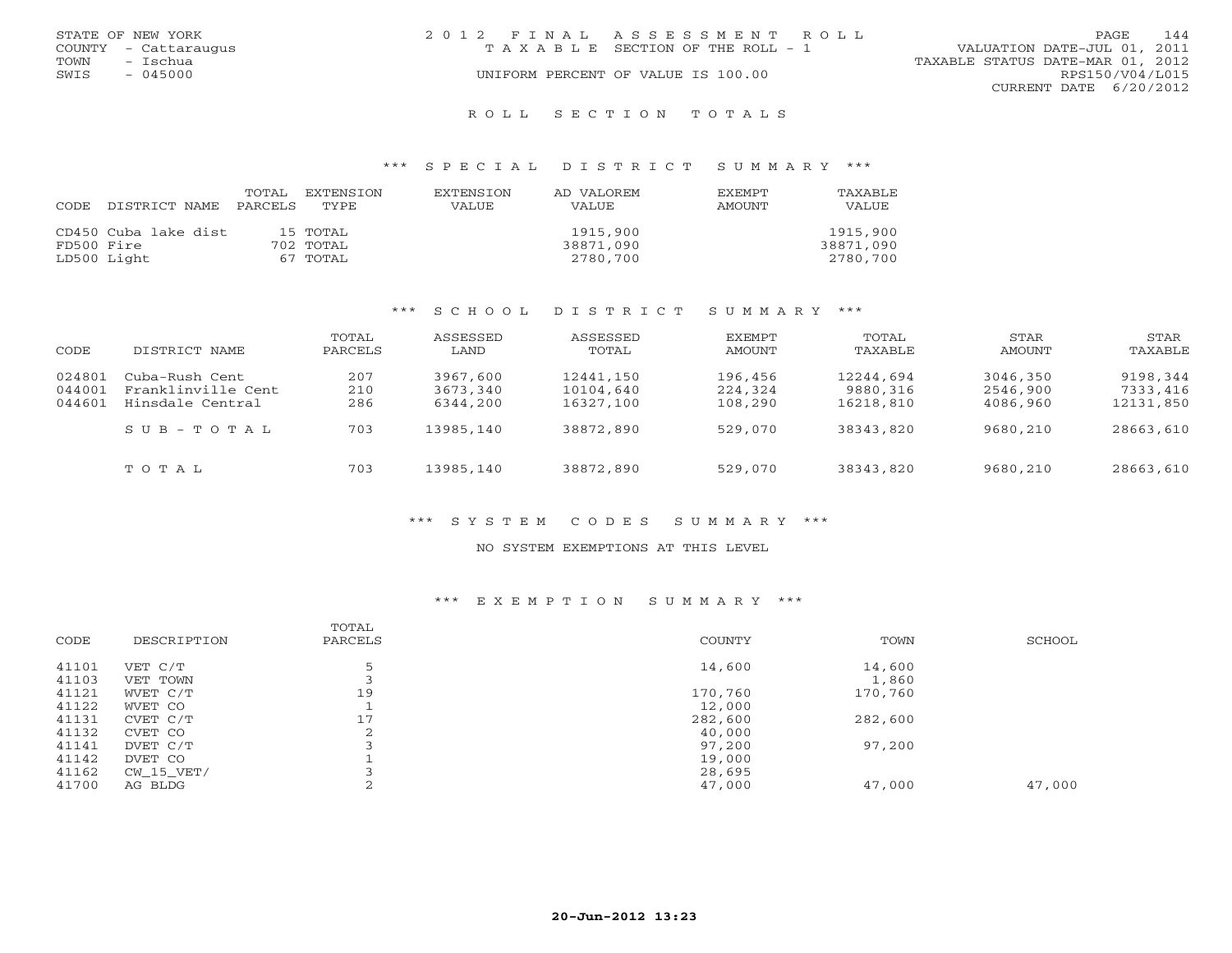|      | STATE OF NEW YORK    | 2012 FINAL ASSESSMENT ROLL |                                       |                                  | <b>PAGE</b>     | 145 |
|------|----------------------|----------------------------|---------------------------------------|----------------------------------|-----------------|-----|
|      | COUNTY - Cattaraugus |                            | T A X A B L E SECTION OF THE ROLL - 1 | VALUATION DATE-JUL 01, 2011      |                 |     |
| TOWN | - Ischua             |                            |                                       | TAXABLE STATUS DATE-MAR 01, 2012 |                 |     |
| SWIS | $-045000$            |                            | UNIFORM PERCENT OF VALUE IS 100.00    |                                  | RPS150/V04/L015 |     |
|      |                      |                            |                                       | CURRENT DATE 6/20/2012           |                 |     |
|      |                      |                            |                                       |                                  |                 |     |

### R O L L S E C T I O N T O T A L S

### \*\*\* E X E M P T I O N S U M M A R Y \*\*\*

| CODE  | DESCRIPTION | TOTAL<br>PARCELS | <b>COUNTY</b> | TOWN     | SCHOOL    |
|-------|-------------|------------------|---------------|----------|-----------|
| 41720 | AG DIST     |                  |               |          |           |
| 41730 | AG DISTOUT  | 4                |               |          |           |
| 41800 | AGED C/T/S  | 12               | 335,443       | 345,093  | 361,600   |
| 41801 | AGED C/T    |                  | 42,750        | 42,750   |           |
| 41802 | AGED C      |                  | 10,500        |          |           |
| 41834 | SR STAR     | 76               |               |          | 3981,300  |
| 41854 | RES STAR    | 195              |               |          | 5696,200  |
| 41864 | RES ST MH   |                  |               |          | 2,710     |
| 47460 | FOREST/A74  | 6                | 120,470       | 120,470  | 120,470   |
|       | TOTAL       | 353              | 1221,018      | 1122,333 | 10209,280 |

| ROLL       |             | TOTAL   | ASSESSED  | ASSESSED  | TAXABLE   | TAXABLE   | TAXABLE   | STAR      |
|------------|-------------|---------|-----------|-----------|-----------|-----------|-----------|-----------|
| <b>SEC</b> | DESCRIPTION | PARCELS | ∟AND      | TOTAL     | COUNTY    | TOWN      | SCHOOL    | TAXABLE   |
|            | TAXABLE     | 703     | 13985,140 | 38872,890 | 37651,872 | 37750,557 | 38343,820 | 28663,610 |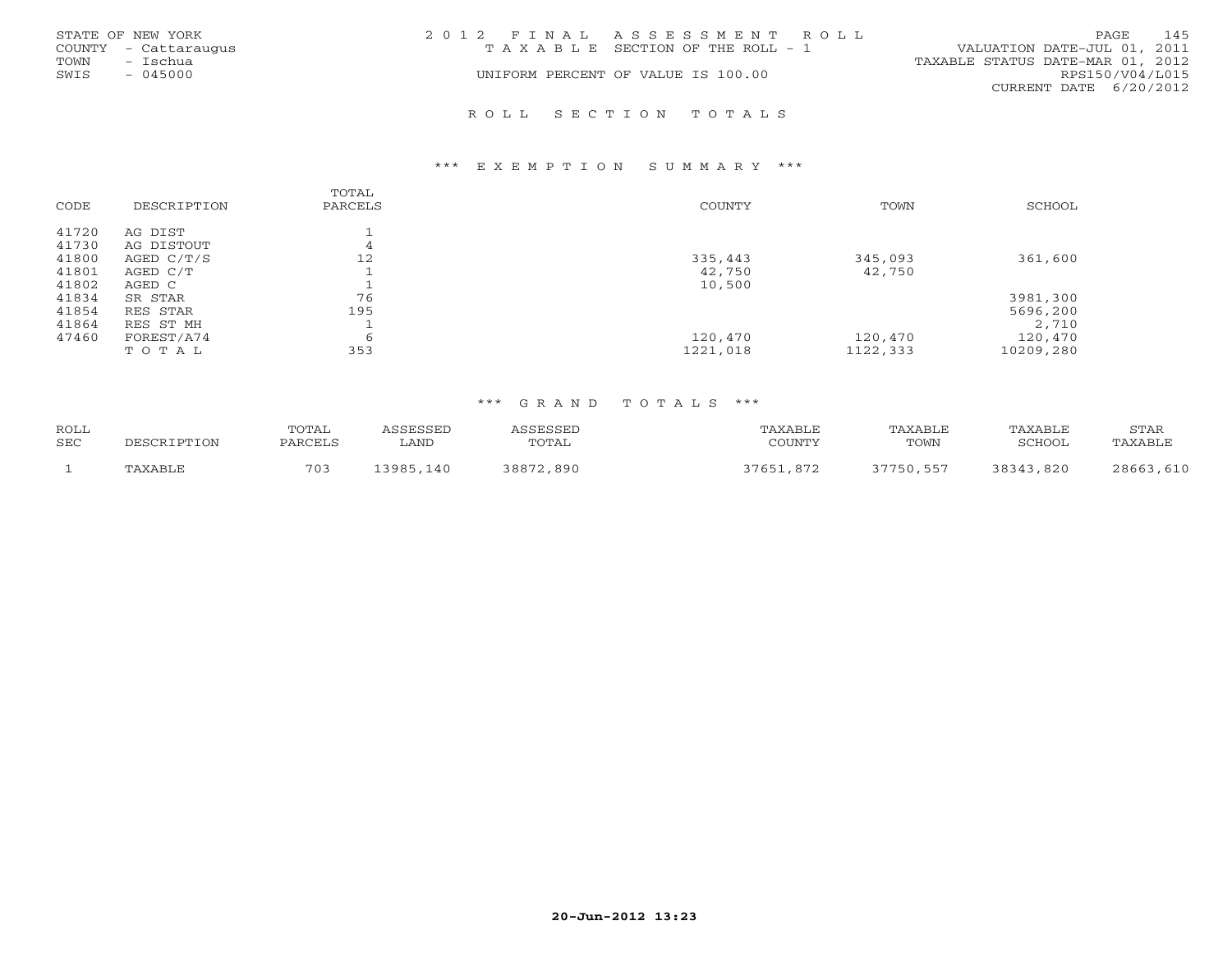### STATE OF NEW YORK 2 0 1 2 F I N A L A S S E S S M E N T R O L L PAGE 146 COUNTY - Cattaraugus SPECIAL FRANCHISE SECTION OF THE ROLL - 5 VALUATION DATE-JUL 01, 2011 TOWN - Ischua TAX MAP NUMBER SEQUENCE TAXABLE STATUS DATE-MAR 01, 2012 SWIS - 045000 UNIFORM PERCENT OF VALUE IS 100.00

| TAX MAP PARCEL NUMBER<br>CURRENT OWNERS NAME<br>CURRENT OWNERS ADDRESS | PROPERTY LOCATION & CLASS ASSESSMENT<br>SCHOOL DISTRICT<br>PARCEL SIZE/GRID COORD | LAND<br>TOTAL       | TAX DESCRIPTION<br>SPECIAL DISTRICTS | EXEMPTION CODE-----------------COUNTY-------TOWN------SCHOOL<br>TAXABLE VALUE | ACCOUNT NO. |
|------------------------------------------------------------------------|-----------------------------------------------------------------------------------|---------------------|--------------------------------------|-------------------------------------------------------------------------------|-------------|
| ***********************                                                |                                                                                   |                     |                                      |                                                                               |             |
|                                                                        | Special Franchise                                                                 |                     |                                      |                                                                               | 0501        |
| 550.000-9901-132.350/188                                               | 861 Elec & gas                                                                    |                     | COUNTY TAXABLE VALUE                 | 61,742                                                                        |             |
| Niagara Mohawk Power Corp                                              | Cuba-Rush Cent 024801                                                             | $\circ$             | TOWN<br>TAXABLE VALUE                | 61,742                                                                        |             |
| 300 Erie Blvd West                                                     | Town Of Ischua                                                                    | 61,742              | SCHOOL TAXABLE VALUE                 | 61,742                                                                        |             |
| Syracuse, NY 13202                                                     | 0.1100 Cuba/rushford                                                              |                     | FD500 Fire                           | 61,742 TO                                                                     |             |
|                                                                        | 0.01<br>ACRES                                                                     |                     | LD500 Light                          | 12,348 TO                                                                     |             |
|                                                                        | FULL MARKET VALUE                                                                 | 61,742              |                                      |                                                                               |             |
| *****************************                                          | ***********************                                                           | ******************* |                                      | ******************* 550.000-9901-631.900/188 ***                              |             |
|                                                                        | Special Franchise                                                                 |                     |                                      |                                                                               | 0576        |
| 550.000-9901-631.900/188                                               | 866 Telephone                                                                     |                     | COUNTY TAXABLE VALUE                 | 24,814                                                                        |             |
| Verizon                                                                | Cuba-Rush Cent 024801                                                             | 24                  | TAXABLE VALUE<br>TOWN                | 24,814                                                                        |             |
| PO Box 152206                                                          | Town Of Ischua                                                                    | 24,814              | SCHOOL TAXABLE VALUE                 | 24,814                                                                        |             |
| Irving, TX 75015-2206                                                  | 0.1900 Cuba/rushford                                                              |                     | FD500 Fire                           | 24,814 TO                                                                     |             |
|                                                                        | ACRES<br>0.01                                                                     |                     | LD500 Light                          | 9,926 TO                                                                      |             |
|                                                                        | FULL MARKET VALUE                                                                 | 24,814              |                                      |                                                                               |             |
|                                                                        | Special Franchise                                                                 |                     |                                      |                                                                               | 0780        |
| 550.000-9901-945.280/188                                               | 869 Television                                                                    |                     | COUNTY TAXABLE VALUE                 | 2,856                                                                         |             |
| Springville 194                                                        | Cuba-Rush Cent 024801                                                             | $\circ$             | TAXABLE VALUE<br>TOWN                | 2,856                                                                         |             |
| Attn: Time Warner Cable - DTS Town Of Ischua                           |                                                                                   | 2,856               | SCHOOL TAXABLE VALUE                 | 2,856                                                                         |             |
| PO Box 7467                                                            | 1.0000 Cuba/rushford                                                              |                     | FD500 Fire                           | 2,856 TO                                                                      |             |
| Charlotte, NC 28241-7467                                               | <b>ACRES</b><br>0.01                                                              |                     |                                      |                                                                               |             |
|                                                                        | FULL MARKET VALUE                                                                 | 2,856               |                                      |                                                                               |             |
|                                                                        |                                                                                   |                     |                                      |                                                                               |             |
|                                                                        | Special Franchise                                                                 |                     |                                      |                                                                               | 0578        |
| 550.000-9907-132.350/188                                               | 861 Elec & gas                                                                    |                     | COUNTY TAXABLE VALUE                 | 325,548                                                                       |             |
| Niagara Mohawk Power Corp                                              | Franklinville C 044001                                                            | $\Omega$            | TOWN<br>TAXABLE VALUE                | 325,548                                                                       |             |
| 300 Erie Blyd West                                                     | Town Of Ischua                                                                    | 325,548             | SCHOOL TAXABLE VALUE                 | 325,548                                                                       |             |
| Syracuse, NY 13202                                                     | 0.5800 Franklinville                                                              |                     | FD500 Fire                           | 325,548 TO                                                                    |             |
|                                                                        | 0.01<br>ACRES                                                                     |                     | LD500 Light                          | 65,110 TO                                                                     |             |
|                                                                        | FULL MARKET VALUE                                                                 | 325,548             |                                      |                                                                               |             |
|                                                                        | *******************                                                               |                     |                                      | ******************************* 550.000-9907-631.900/188 ***                  |             |
|                                                                        | Special Franchise                                                                 |                     |                                      |                                                                               | 0577        |
| 550.000-9907-631.900/188                                               | 866 Telephone                                                                     |                     | COUNTY TAXABLE VALUE                 | 50,934                                                                        |             |
| Verizon                                                                | Franklinville C 044001                                                            | $\circ$             | TOWN<br>TAXABLE VALUE                | 50,934                                                                        |             |
| PO Box 152206                                                          | Town Of Ischua                                                                    | 50,934              | SCHOOL TAXABLE VALUE                 | 50,934                                                                        |             |
| Irving, TX 75015-2206                                                  | 0.3900 Franklinville                                                              |                     | FD500 Fire                           | 50,934 TO                                                                     |             |
|                                                                        | ACRES<br>0.01                                                                     |                     | LD500 Light                          | 20,374 TO                                                                     |             |
|                                                                        | FULL MARKET VALUE                                                                 | 50,934              |                                      |                                                                               |             |
|                                                                        | * * * * * * * * * * * * * * * * * * *                                             |                     |                                      | ****************** 550.000-9908-132.350/188 ***                               |             |
|                                                                        | Special Franchise                                                                 |                     |                                      |                                                                               | 0579        |
| 550.000-9908-132.350/188                                               | 861 Elec & gas                                                                    |                     | COUNTY TAXABLE VALUE                 | 173,999                                                                       |             |
| Niagara Mohawk Power Corp                                              | Hinsdale Centra 044601                                                            | $\circ$             | TOWN<br>TAXABLE VALUE                | 173,999                                                                       |             |
| 300 Erie Blvd West                                                     | Town Of Ischua                                                                    | 173,999             | SCHOOL TAXABLE VALUE                 | 173,999                                                                       |             |
| Syracuse, NY 13202                                                     | 0.3100 Hinsdale                                                                   |                     | FD500 Fire                           | 173,999 TO                                                                    |             |
|                                                                        | ACRES<br>0.01                                                                     |                     | LD500 Light                          | 34,800 TO                                                                     |             |
|                                                                        | FULL MARKET VALUE                                                                 | 173,999             |                                      |                                                                               |             |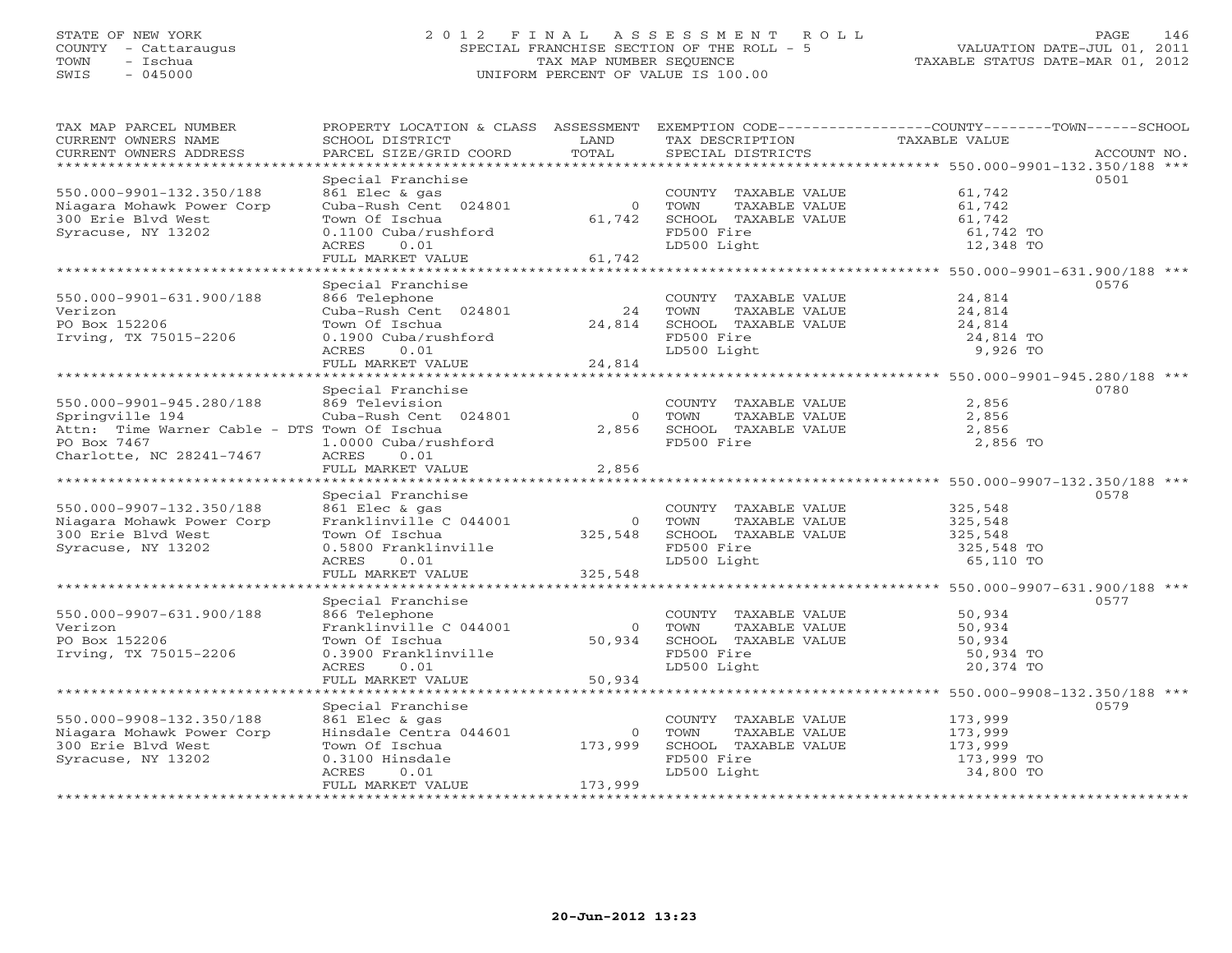| STATE OF NEW YORK<br>COUNTY<br>- Cattaraugus<br>– Ischua<br>TOWN<br>$-045000$<br>SWIS | ASSESSMENT<br>FINAL<br>R O L L<br>2 0 1 2<br>SPECIAL FRANCHISE SECTION OF THE ROLL - 5<br>TAX MAP NUMBER SEOUENCE<br>UNIFORM PERCENT OF VALUE IS 100.00 |                             |                                                          |                                                                          |  |  |
|---------------------------------------------------------------------------------------|---------------------------------------------------------------------------------------------------------------------------------------------------------|-----------------------------|----------------------------------------------------------|--------------------------------------------------------------------------|--|--|
| TAX MAP PARCEL NUMBER<br>CURRENT OWNERS NAME<br>CURRENT OWNERS ADDRESS                | PROPERTY LOCATION & CLASS<br>SCHOOL DISTRICT<br>PARCEL SIZE/GRID COORD                                                                                  | ASSESSMENT<br>LAND<br>TOTAL | EXEMPTION CODE--<br>TAX DESCRIPTION<br>SPECIAL DISTRICTS | ----------COUNTY--------TOWN------SCHOOL<br>TAXABLE VALUE<br>ACCOUNT NO. |  |  |
|                                                                                       |                                                                                                                                                         |                             |                                                          |                                                                          |  |  |
|                                                                                       | Special Franchise                                                                                                                                       |                             |                                                          | 0502                                                                     |  |  |
| 550.000-9908-631.900/188                                                              | 866 Telephone                                                                                                                                           |                             | TAXABLE VALUE<br><b>COUNTY</b>                           | 54,853                                                                   |  |  |
| Verizon                                                                               | Hinsdale Centra 044601                                                                                                                                  | $\circ$                     | TOWN<br>TAXABLE VALUE                                    | 54,853                                                                   |  |  |
| PO Box 152206                                                                         | Town Of Ischua                                                                                                                                          | 54,853                      | SCHOOL<br>TAXABLE VALUE                                  | 54,853                                                                   |  |  |
| Irving, TX 75015-2206                                                                 | 0.4200 Hinsdale                                                                                                                                         |                             | FD500 Fire                                               | 54,853 TO                                                                |  |  |
|                                                                                       | 0.01<br>ACRES                                                                                                                                           |                             | LD500 Light                                              | 21,941 TO                                                                |  |  |

FULL MARKET VALUE 54,853 \*\*\*\*\*\*\*\*\*\*\*\*\*\*\*\*\*\*\*\*\*\*\*\*\*\*\*\*\*\*\*\*\*\*\*\*\*\*\*\*\*\*\*\*\*\*\*\*\*\*\*\*\*\*\*\*\*\*\*\*\*\*\*\*\*\*\*\*\*\*\*\*\*\*\*\*\*\*\*\*\*\*\*\*\*\*\*\*\*\*\*\*\*\*\*\*\*\*\*\*\*\*\*\*\*\*\*\*\*\*\*\*\*\*\*\*\*\*\*\*\*\*\*\*\*\*\*\*\*\*\*\*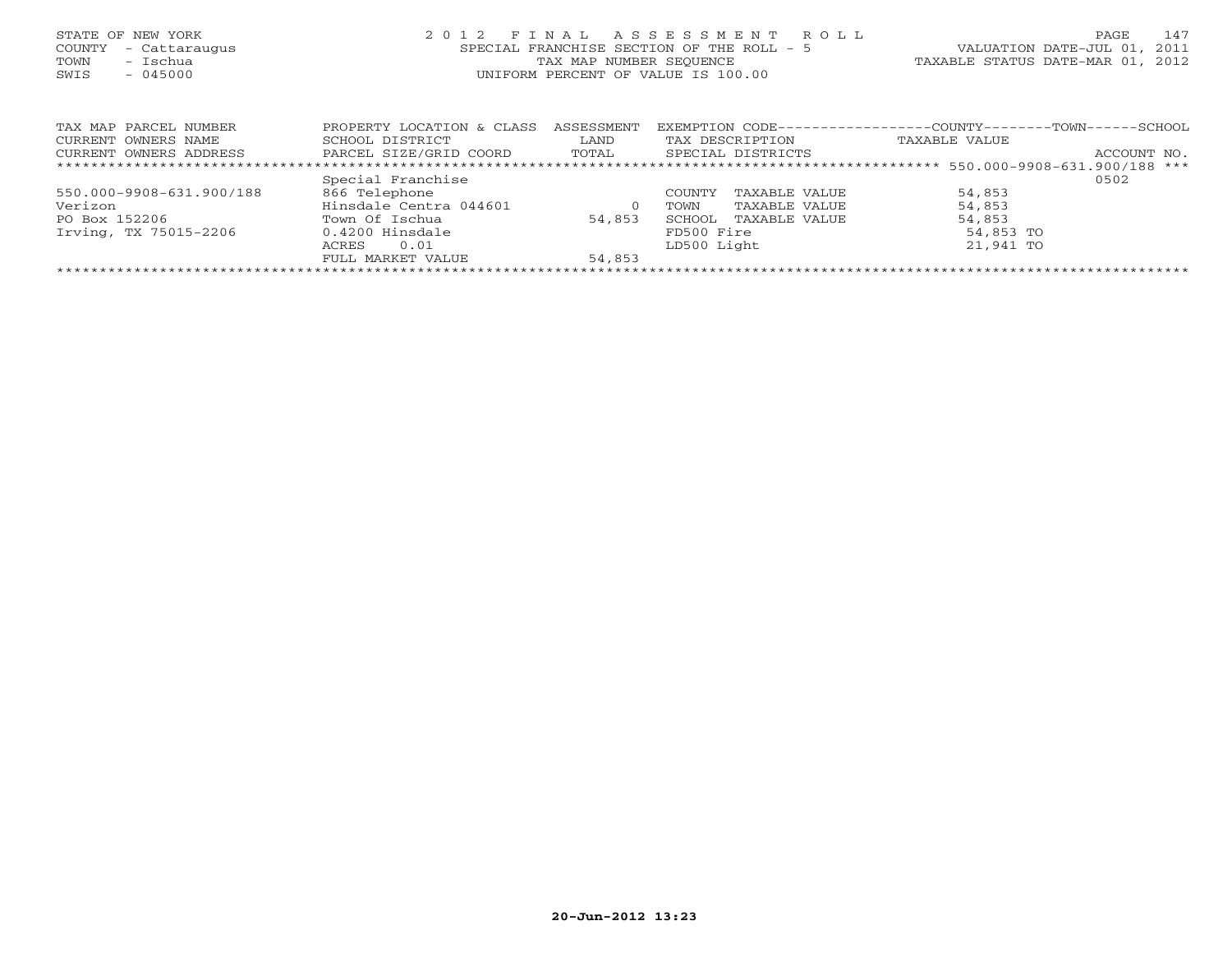|      | STATE OF NEW YORK    | 2012 FINAL ASSESSMENT ROLL                |                                  | PAGE. | 148 |
|------|----------------------|-------------------------------------------|----------------------------------|-------|-----|
|      | COUNTY - Cattaraugus | SPECIAL FRANCHISE SECTION OF THE ROLL - 5 | VALUATION DATE-JUL 01, 2011      |       |     |
| TOWN | - Tschua             |                                           | TAXABLE STATUS DATE-MAR 01, 2012 |       |     |
| SWIS | $-045000$            |                                           | RPS150/V04/L015                  |       |     |
|      |                      | UNIFORM PERCENT OF VALUE IS 100.00        | CURRENT DATE 6/20/2012           |       |     |
|      |                      |                                           |                                  |       |     |

### R O L L S U B S E C T I O N - - T O T A L S

### \*\*\* S P E C I A L D I S T R I C T S U M M A R Y \*\*\*

| CODE       | DISTRICT NAME | TOTAL<br>PARCELS | <b>EXTENSION</b><br>TYPE. | <b>EXTENSION</b><br>VALUE | AD VALOREM<br>VALUE | <b>FXEMPT</b><br>AMOUNT | TAXABLE<br><b>VALUE</b> |
|------------|---------------|------------------|---------------------------|---------------------------|---------------------|-------------------------|-------------------------|
| FD500 Fire | LD500 Light   |                  | 7 TOTAL<br>6 TOTAL        |                           | 694,746<br>164,499  |                         | 694,746<br>164,499      |

### \*\*\* S C H O O L D I S T R I C T S U M M A R Y \*\*\*

| CODE                       | DISTRICT NAME                                            | TOTAL<br>PARCELS | ASSESSED<br>LAND | ASSESSED<br>TOTAL            | EXEMPT<br>AMOUNT | TOTAL<br>TAXABLE             | STAR<br>AMOUNT | STAR<br>TAXABLE              |
|----------------------------|----------------------------------------------------------|------------------|------------------|------------------------------|------------------|------------------------------|----------------|------------------------------|
| 024801<br>044001<br>044601 | Cuba-Rush Cent<br>Franklinville Cent<br>Hinsdale Central | ∠<br>▵           | 24               | 89,412<br>376,482<br>228,852 |                  | 89,412<br>376,482<br>228,852 |                | 89,412<br>376,482<br>228,852 |
|                            | SUB-TOTAL                                                |                  | 24               | 694,746                      |                  | 694,746                      |                | 694,746                      |
|                            | TOTAL                                                    |                  | 24               | 694,746                      |                  | 694,746                      |                | 694,746                      |

### \*\*\* S Y S T E M C O D E S S U M M A R Y \*\*\*

### NO SYSTEM EXEMPTIONS AT THIS LEVEL

### \*\*\* E X E M P T I O N S U M M A R Y \*\*\*

### NO EXEMPTIONS AT THIS LEVEL

| <b>ROLL</b> | DESCRIPTION       | TOTAL   | ASSESSED | ASSESSED | TAXABLE | <b>TAXABLE</b> | <b>TAXABLE</b> | STAR    |
|-------------|-------------------|---------|----------|----------|---------|----------------|----------------|---------|
| <b>SEC</b>  |                   | PARCELS | LAND     | TOTAL    | COUNTY  | TOWN           | SCHOOL,        | TAXABLE |
|             | SPECIAL FRANCHISE |         |          | 694,746  | 694,746 | 694,746        | 694,746        | 694,746 |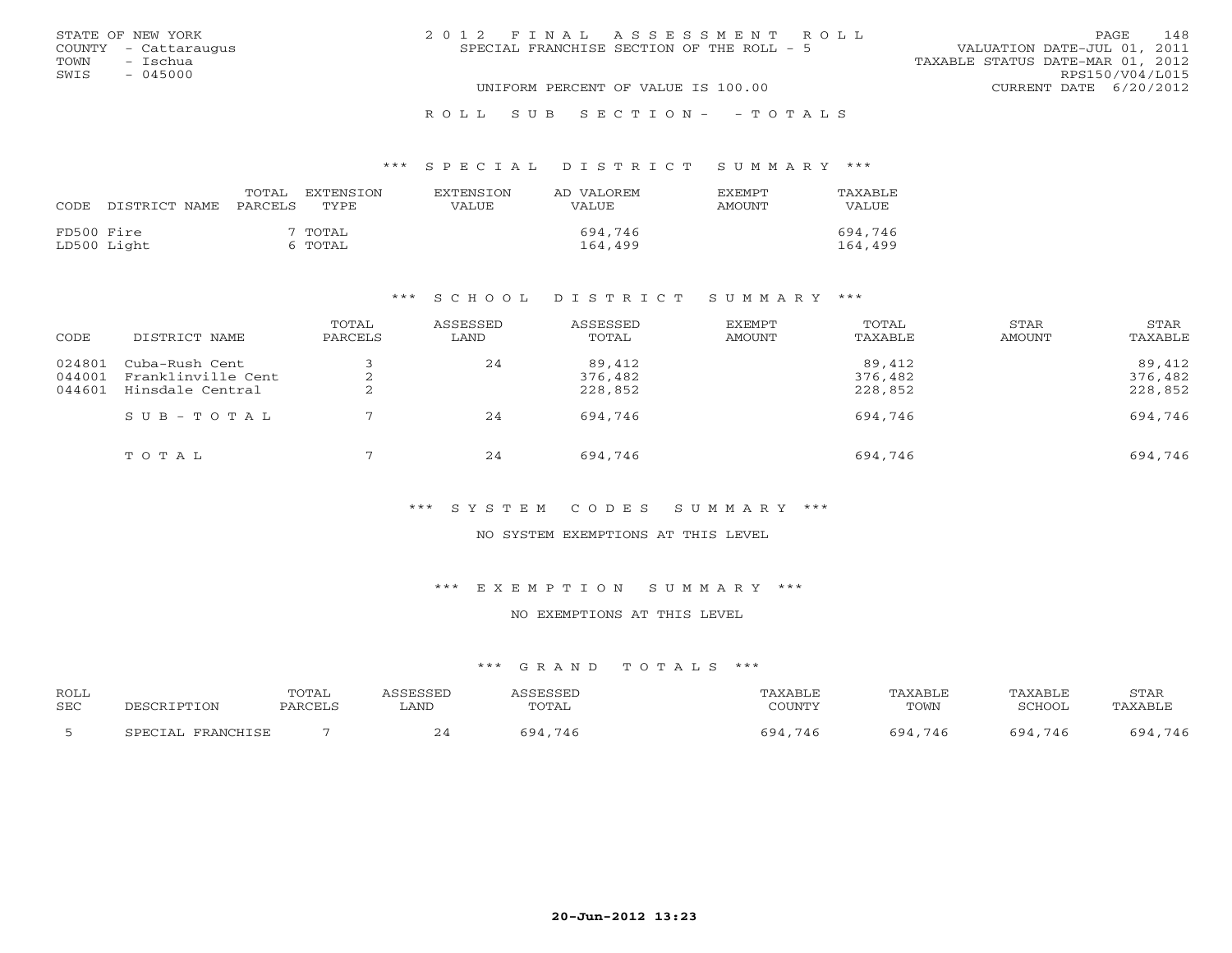|      | STATE OF NEW YORK    | 2012 FINAL ASSESSMENT ROLL |                                           |                                  | PAGE                   | 149 |
|------|----------------------|----------------------------|-------------------------------------------|----------------------------------|------------------------|-----|
|      | COUNTY - Cattaraugus |                            | SPECIAL FRANCHISE SECTION OF THE ROLL - 5 | VALUATION DATE-JUL 01, 2011      |                        |     |
| TOWN | – Ischua             |                            |                                           | TAXABLE STATUS DATE-MAR 01, 2012 |                        |     |
| SWIS | - 045000             |                            | UNIFORM PERCENT OF VALUE IS 100.00        |                                  | RPS150/V04/L015        |     |
|      |                      |                            |                                           |                                  | CURRENT DATE 6/20/2012 |     |
|      |                      |                            |                                           |                                  |                        |     |

### R O L L S E C T I O N T O T A L S

### \*\*\* S P E C I A L D I S T R I C T S U M M A R Y \*\*\*

| CODE.      | DISTRICT NAME PARCELS | TOTAL | EXTENSION<br>TYPE  | <b>EXTENSION</b><br>VALUE | AD VALOREM<br>VALUE | <b>EXEMPT</b><br>AMOUNT | TAXABLE<br><b>VALUE</b> |
|------------|-----------------------|-------|--------------------|---------------------------|---------------------|-------------------------|-------------------------|
| FD500 Fire | LD500 Light           |       | 7 TOTAL<br>6 TOTAL |                           | 694,746<br>164,499  |                         | 694,746<br>164,499      |

### \*\*\* S C H O O L D I S T R I C T S U M M A R Y \*\*\*

| CODE                       | DISTRICT NAME                                            | TOTAL<br>PARCELS | ASSESSED<br>LAND | ASSESSED<br>TOTAL            | EXEMPT<br>AMOUNT | TOTAL<br>TAXABLE             | STAR<br>AMOUNT | STAR<br>TAXABLE              |
|----------------------------|----------------------------------------------------------|------------------|------------------|------------------------------|------------------|------------------------------|----------------|------------------------------|
| 024801<br>044001<br>044601 | Cuba-Rush Cent<br>Franklinville Cent<br>Hinsdale Central | ∠<br>▵           | 24               | 89,412<br>376,482<br>228,852 |                  | 89,412<br>376,482<br>228,852 |                | 89,412<br>376,482<br>228,852 |
|                            | SUB-TOTAL                                                |                  | 24               | 694,746                      |                  | 694,746                      |                | 694,746                      |
|                            | TOTAL                                                    |                  | 24               | 694,746                      |                  | 694,746                      |                | 694,746                      |

### \*\*\* S Y S T E M C O D E S S U M M A R Y \*\*\*

### NO SYSTEM EXEMPTIONS AT THIS LEVEL

### \*\*\* E X E M P T I O N S U M M A R Y \*\*\*

### NO EXEMPTIONS AT THIS LEVEL

| <b>ROLL</b> |                                     | TOTAL   | CCFCCFT | <b>CCFCCFT</b>                    | <b>AXABLF</b> | <b><i>PAXABLF</i></b> | TAXABLE               | STAF       |
|-------------|-------------------------------------|---------|---------|-----------------------------------|---------------|-----------------------|-----------------------|------------|
| <b>SEC</b>  | ־תחרדי                              | PARCEL: | LAND    | TOTAL                             | COUNTY        | TOWN                  | CORDO                 | AYART.     |
|             | <b>PDAMCUTCP</b><br>ח הם כ<br>ו ב⊤י |         |         | $\cdot$ $\circ$ $\prime$<br>74 t. | 591<br>746    | 694<br>746            | $\overline{Q}$<br>746 | 746<br>501 |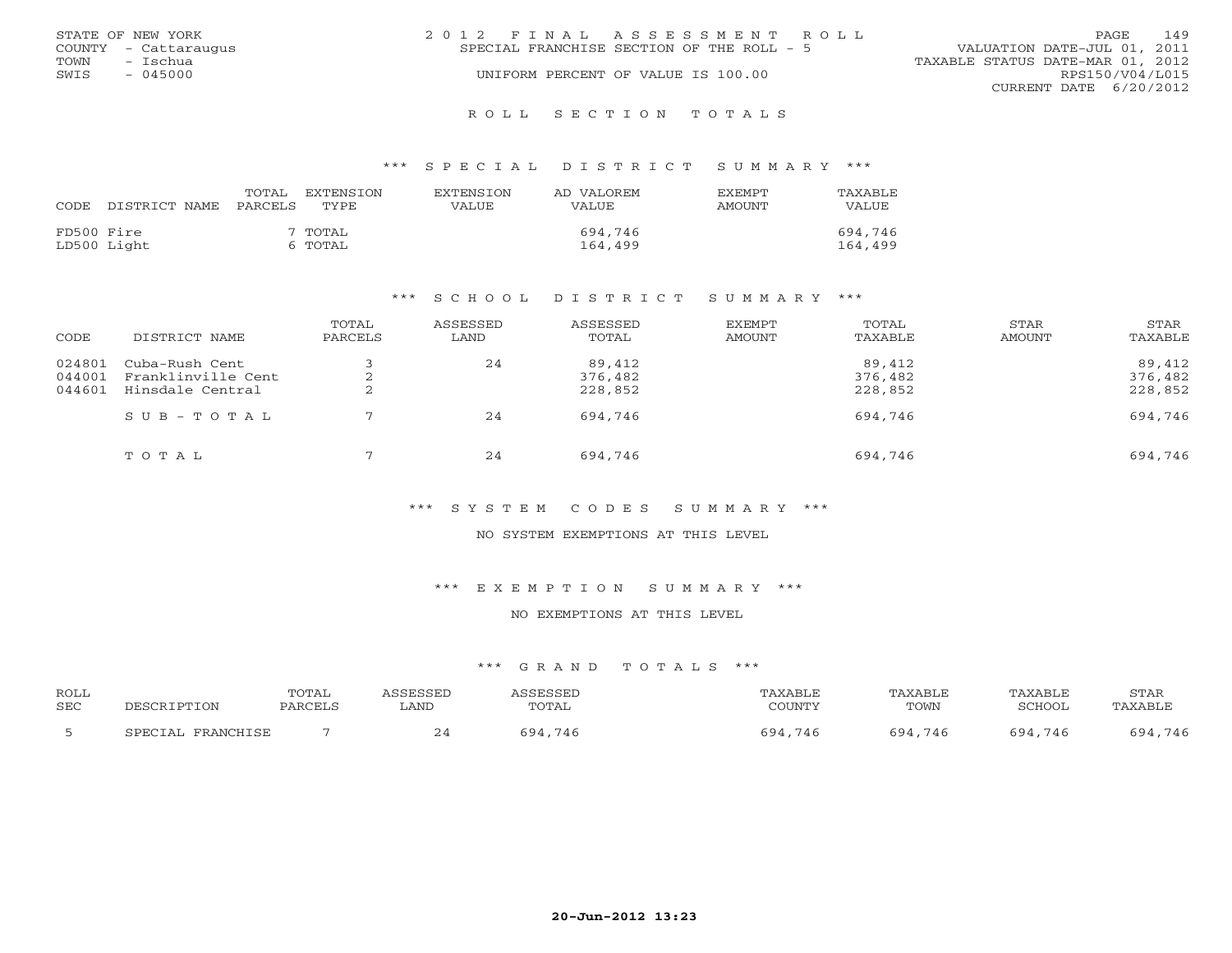### STATE OF NEW YORK 2 0 1 2 F I N A L A S S E S S M E N T R O L L PAGE 150 COUNTY - Cattaraugus UTILITY & R.R. SECTION OF THE ROLL - 6 VALUATION DATE-JUL 01, 2011 TOWN - Ischua TAX MAP NUMBER SEQUENCE TAXABLE STATUS DATE-MAR 01, 2012 SWIS - 045000 UNIFORM PERCENT OF VALUE IS 100.00UNIFORM PERCENT OF VALUE IS 100.00

| TAX MAP PARCEL NUMBER<br>CURRENT OWNERS NAME<br>CURRENT OWNERS ADDRESS                            | PROPERTY LOCATION & CLASS ASSESSMENT<br>SCHOOL DISTRICT<br>PARCEL SIZE/GRID COORD                                                                                 | LAND<br>TOTAL                      | TAX DESCRIPTION<br>SPECIAL DISTRICTS                                                               | EXEMPTION CODE-----------------COUNTY-------TOWN------SCHOOL<br>TAXABLE VALUE<br>ACCOUNT NO. |
|---------------------------------------------------------------------------------------------------|-------------------------------------------------------------------------------------------------------------------------------------------------------------------|------------------------------------|----------------------------------------------------------------------------------------------------|----------------------------------------------------------------------------------------------|
|                                                                                                   |                                                                                                                                                                   |                                    |                                                                                                    |                                                                                              |
| $58.004 - 1 - 25.71$<br>Subcarrier Communications Inc. Franklinville C 044001                     | Dutch Hill Rd<br>837 Cell Tower                                                                                                                                   | $\overline{0}$                     | COUNTY TAXABLE VALUE<br>TOWN<br>TAXABLE VALUE                                                      | 0901<br>250,000<br>250,000                                                                   |
| 139 White Oak Ln<br>Oldbridge, NJ 08857                                                           | 21 03 04<br>EAST-0549889 NRTH-0815629<br>DEED BOOK 00916 PG-00714                                                                                                 | 250,000                            | SCHOOL TAXABLE VALUE<br>FD500 Fire                                                                 | 250,000<br>250,000 TO                                                                        |
|                                                                                                   | FULL MARKET VALUE                                                                                                                                                 | 250,000                            |                                                                                                    |                                                                                              |
|                                                                                                   |                                                                                                                                                                   |                                    |                                                                                                    |                                                                                              |
| $67.001 - 2 - 26$<br>Niagara Mohawk Power Corp<br>300 Erie Blvd West<br>Syracuse, NY 13202        | Cooper Hill Rd & Smith Rd<br>380 Pub Util Vac<br>Franklinville C 044001<br>Trans Land Only<br>1.0000 Franklinville<br>ACRES 20.60<br>EAST-1180848 NRTH-0810934    | 1,515<br>1,515                     | COUNTY TAXABLE VALUE<br>TOWN<br>TAXABLE VALUE<br>SCHOOL TAXABLE VALUE<br>FD500 Fire                | 0588<br>1,515<br>1,515<br>1,515<br>1,515 TO                                                  |
|                                                                                                   | FULL MARKET VALUE                                                                                                                                                 | 1,515                              |                                                                                                    |                                                                                              |
|                                                                                                   |                                                                                                                                                                   |                                    |                                                                                                    |                                                                                              |
| $67.003 - 2 - 44$<br>Niagara Mohawk Power Corp<br>300 Erie Blvd West<br>Syracuse, NY 13202        | Five Mile Rd (Off)<br>380 Pub Util Vac<br>Hinsdale Centra 044601<br>Land Only<br>1.0000 Hinsdale<br>ACRES 23.65<br>EAST-1180859 NRTH-0804320<br>FULL MARKET VALUE | 1,610<br>1,610<br>1,610            | COUNTY TAXABLE VALUE<br>TAXABLE VALUE<br>TOWN<br>SCHOOL TAXABLE VALUE<br>FD500 Fire                | 0541<br>1,610<br>1,610<br>1,610<br>1,610 TO                                                  |
|                                                                                                   |                                                                                                                                                                   |                                    |                                                                                                    |                                                                                              |
| 650.000-9901-132.350/188<br>Niagara Mohawk Power Corp<br>300 Erie Blvd West<br>Syracuse, NY 13202 | Outside Plant<br>884 Elec Dist Out<br>Cuba-Rush Cent 024801<br>Loc #888888<br>0.2304 Cuba/rushford<br>Elec Dist<br>ACRES<br>0.01                                  | $\overline{0}$<br>194,010          | COUNTY TAXABLE VALUE<br>TOWN<br>TAXABLE VALUE<br>SCHOOL TAXABLE VALUE<br>FD500 Fire<br>LD500 Light | 0586<br>194,010<br>194,010<br>194,010<br>194,010 TO<br>9,701 TO                              |
|                                                                                                   | FULL MARKET VALUE                                                                                                                                                 | 194,010                            |                                                                                                    |                                                                                              |
|                                                                                                   | Outside Plant                                                                                                                                                     |                                    |                                                                                                    | 0584                                                                                         |
| 650.000-9901-631.900/188<br>Verizon<br>PO Box 152206<br>Irving, TX 75015-2206                     | 836 Telecom. eq.<br>Cuba-Rush Cent 024801<br>Loc #888888<br>9.8 %Cuba/rushford<br>Poles, Wire, Cable, Etc<br>ACRES<br>0.01<br>FULL MARKET VALUE                   | $\overline{0}$<br>20,036<br>20,036 | COUNTY TAXABLE VALUE<br>TOWN<br>TAXABLE VALUE<br>SCHOOL TAXABLE VALUE<br>FD500 Fire<br>LD500 Light | 20,036<br>20,036<br>20,036<br>20,036 TO<br>4,007 TO                                          |
|                                                                                                   |                                                                                                                                                                   |                                    |                                                                                                    |                                                                                              |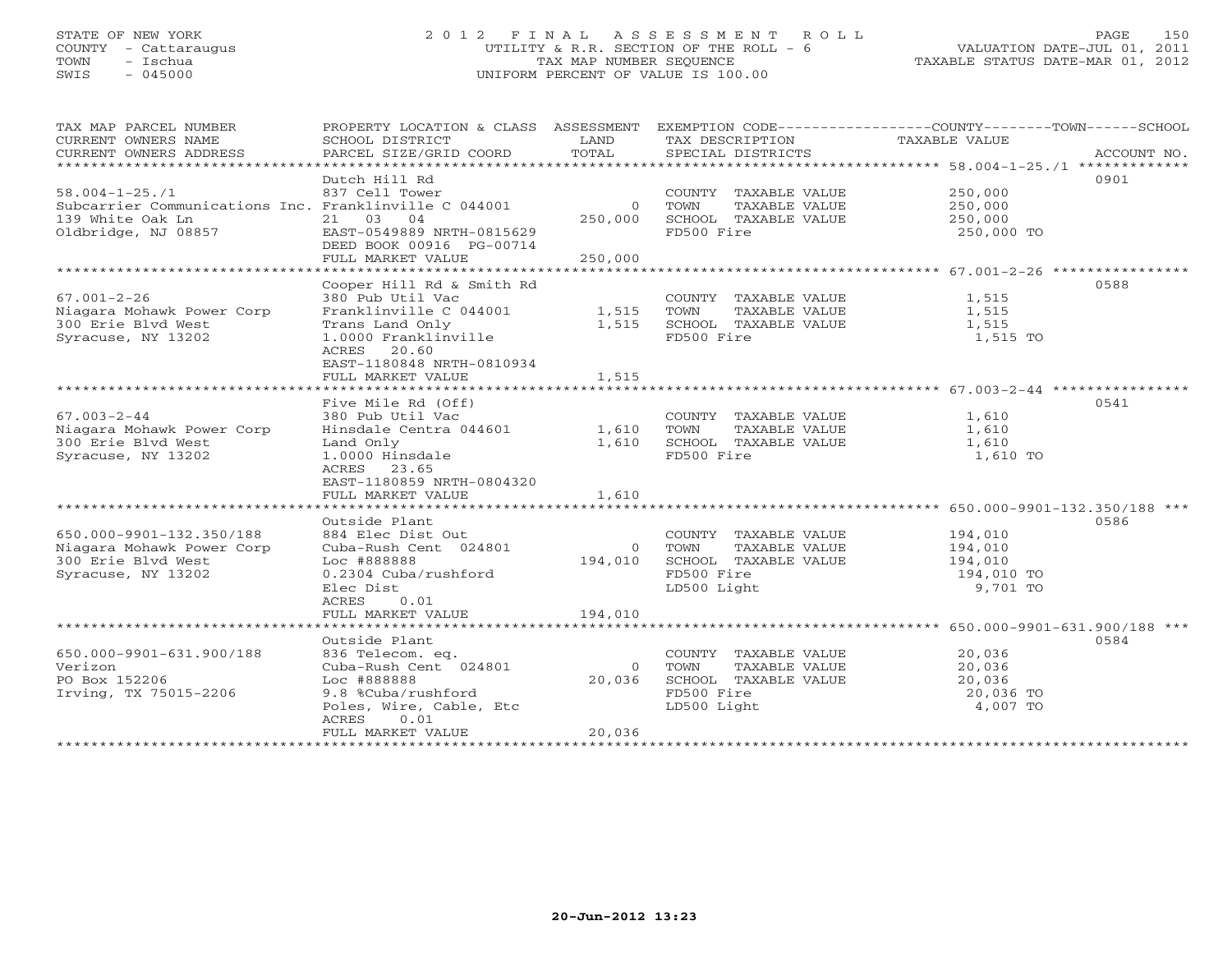### STATE OF NEW YORK 2 0 1 2 F I N A L A S S E S S M E N T R O L L PAGE 151 COUNTY - Cattaraugus UTILITY & R.R. SECTION OF THE ROLL - 6 VALUATION DATE-JUL 01, 2011 TOWN - Ischua TAX MAP NUMBER SEQUENCE TAXABLE STATUS DATE-MAR 01, 2012 SWIS - 045000 UNIFORM PERCENT OF VALUE IS 100.00UNIFORM PERCENT OF VALUE IS 100.00

| TAX MAP PARCEL NUMBER<br>CURRENT OWNERS NAME<br>CURRENT OWNERS ADDRESS                                                                        | SCHOOL DISTRICT<br>PARCEL SIZE/GRID COORD                                                                                                                                 | LAND<br>TOTAL                  | TAX DESCRIPTION TAXABLE VALUE<br>SPECIAL DISTRICTS                                                   | PROPERTY LOCATION & CLASS ASSESSMENT EXEMPTION CODE---------------COUNTY-------TOWN-----SCHOOL<br>ACCOUNT NO. |
|-----------------------------------------------------------------------------------------------------------------------------------------------|---------------------------------------------------------------------------------------------------------------------------------------------------------------------------|--------------------------------|------------------------------------------------------------------------------------------------------|---------------------------------------------------------------------------------------------------------------|
| 650.000-9907-123.710/288<br>National Fuel Gas Supply<br>Attn: Real Property Tax Servic Loc #888888<br>6363 Main St<br>Williamsville, NY 14221 | Outside Plant<br>883 Gas Trans Impr<br>Franklinville C 044001<br>0.3328 Franklinville<br>Gas Trans<br>ACRES<br>0.01<br>FULL MARKET VALUE                                  | 211,696<br>211,696             | COUNTY TAXABLE VALUE<br>0 TOWN<br>TAXABLE VALUE<br>SCHOOL TAXABLE VALUE<br>FD500 Fire                | 0583<br>211,696<br>211,696<br>211,696<br>211,696 TO                                                           |
|                                                                                                                                               |                                                                                                                                                                           |                                |                                                                                                      |                                                                                                               |
| 650.000-9907-132.350/188<br>Niagara Mohawk Power Corp<br>300 Erie Blvd West<br>Syracuse, NY 13202                                             | Outside Plant<br>884 Elec Dist Out<br>Franklinville C 044001<br>.3149<br>0.3149 Franklinville<br>Elec Dist<br>ACRES<br>0.01                                               | $\Omega$<br>265,164            | COUNTY TAXABLE VALUE<br>TAXABLE VALUE<br>TOWN<br>SCHOOL TAXABLE VALUE<br>FD500 Fire<br>LD500 Light   | 0587<br>265,164<br>265,164<br>265,164<br>265,164 TO<br>13,258 TO                                              |
|                                                                                                                                               | FULL MARKET VALUE                                                                                                                                                         | 265,164                        |                                                                                                      |                                                                                                               |
|                                                                                                                                               |                                                                                                                                                                           |                                |                                                                                                      |                                                                                                               |
| 650.000-9907-631.900/188<br>Verizon<br>PO Box 152206<br>Irving, TX 75015-2206                                                                 | Outside Plant<br>836 Telecom. eq.<br>Franklinville C 044001<br>Loc #888888<br>34% Franklinville<br>Poles, Wire, Cable, Etc<br>ACRES<br>0.01                               | 100,178                        | COUNTY TAXABLE VALUE<br>0 TOWN<br>TAXABLE VALUE<br>SCHOOL TAXABLE VALUE<br>FD500 Fire<br>LD500 Light | 0585<br>100,178<br>100,178<br>100,178<br>100,178 TO<br>20,036 TO                                              |
|                                                                                                                                               | FULL MARKET VALUE                                                                                                                                                         | 100,178                        |                                                                                                      |                                                                                                               |
|                                                                                                                                               | Outside Plant                                                                                                                                                             |                                |                                                                                                      | 0496                                                                                                          |
| 650.000-9908-123.710/288<br>National Fuel Gas Supply<br>Attn: Real Property Tax Servic Loc #888888<br>6363 Main St<br>Williamsville, NY 14221 | 883 Gas Trans Impr<br>Hinsdale Centra 044601<br>0.6672 Hinsdale<br>Gas Trans<br>0.01<br>ACRES                                                                             | $\overline{0}$<br>424,409      | COUNTY TAXABLE VALUE<br><b>TOWN</b><br>TAXABLE VALUE<br>SCHOOL TAXABLE VALUE<br>FD500 Fire           | 424,409<br>424,409<br>424,409<br>424,409 TO                                                                   |
|                                                                                                                                               | FULL MARKET VALUE                                                                                                                                                         | 424,409                        |                                                                                                      |                                                                                                               |
|                                                                                                                                               |                                                                                                                                                                           |                                |                                                                                                      |                                                                                                               |
| 650.000-9908-132.350/100<br>Niagara Mohawk Power Corp<br>300 Erie Boulevard West<br>Syracuse, NY 13202                                        | Elec Tran Line<br>882 Elec Trans Imp<br>Hinsdale Centra 044601<br>$Loc$ # 712060<br>1.0000 Hinsdale<br>Homer City-Stolle #37<br><b>ACRES</b><br>0.01<br>FULL MARKET VALUE | $\Omega$<br>685,956<br>685,956 | COUNTY TAXABLE VALUE<br>TOWN<br>TAXABLE VALUE<br>SCHOOL TAXABLE VALUE<br>FD500 Fire                  | 0869<br>685,956<br>685,956<br>685,956<br>685,956 TO                                                           |
|                                                                                                                                               |                                                                                                                                                                           |                                |                                                                                                      |                                                                                                               |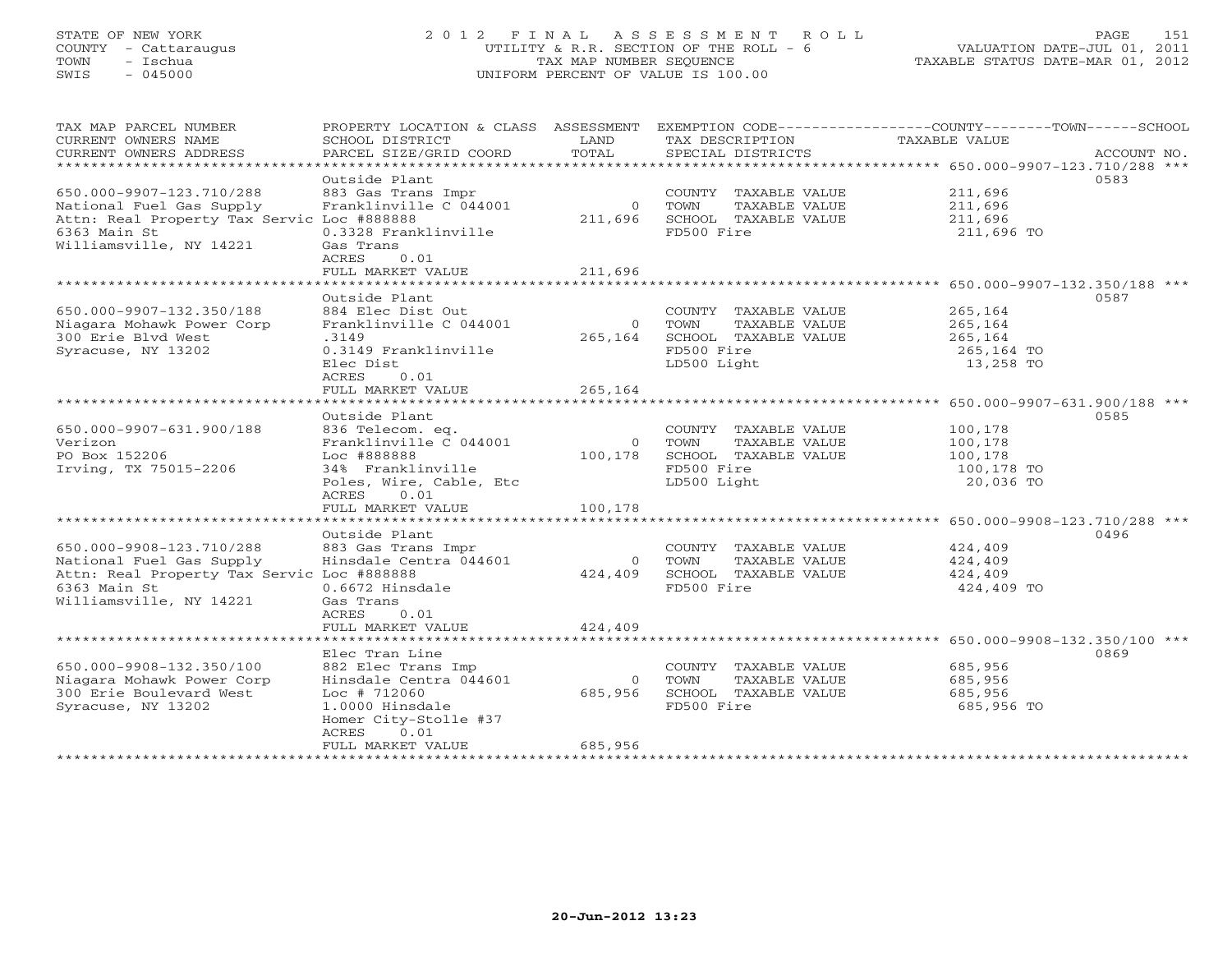### STATE OF NEW YORK 2 0 1 2 F I N A L A S S E S S M E N T R O L L PAGE 152 COUNTY - Cattaraugus UTILITY & R.R. SECTION OF THE ROLL - 6 VALUATION DATE-JUL 01, 2011 TOWN - Ischua TAX MAP NUMBER SEQUENCE TAXABLE STATUS DATE-MAR 01, 2012 SWIS - 045000 UNIFORM PERCENT OF VALUE IS 100.00UNIFORM PERCENT OF VALUE IS 100.00

| TAX MAP PARCEL NUMBER     | PROPERTY LOCATION & CLASS ASSESSMENT |                | EXEMPTION CODE-----------------COUNTY-------TOWN-----SCHOOL |                                                       |
|---------------------------|--------------------------------------|----------------|-------------------------------------------------------------|-------------------------------------------------------|
| CURRENT OWNERS NAME       | SCHOOL DISTRICT                      | LAND           | TAX DESCRIPTION                                             | TAXABLE VALUE                                         |
| CURRENT OWNERS ADDRESS    | PARCEL SIZE/GRID COORD               |                | TOTAL SPECIAL DISTRICTS                                     | ACCOUNT NO.                                           |
|                           |                                      |                |                                                             | ************************ 650.000-9908-132.350/101 *** |
|                           | Elec Trans Line                      |                |                                                             | 0870                                                  |
| 650.000-9908-132.350/101  | 882 Elec Trans Imp                   |                | COUNTY TAXABLE VALUE                                        | 101,724                                               |
| Niagara Mohawk Power Corp | Hinsdale Centra 044601               | $\overline{0}$ | TAXABLE VALUE<br>TOWN                                       | 101,724                                               |
| 300 Erie Boulvard West    | Loc #712345                          | 101,724        | SCHOOL TAXABLE VALUE                                        | 101,724                                               |
| Syracuse, NY 13202        | 1.0000 Hinsdale                      |                | FD500 Fire                                                  | 101,724 TO                                            |
|                           | Machias-Maplehurst #802              |                |                                                             |                                                       |
|                           | 0.01<br>ACRES                        |                |                                                             |                                                       |
|                           | FULL MARKET VALUE                    | 101,724        |                                                             |                                                       |
|                           |                                      |                |                                                             |                                                       |
|                           | Outside Plant                        |                |                                                             | 0871                                                  |
| 650.000-9908-132.350/188  | 884 Elec Dist Out                    |                | COUNTY TAXABLE VALUE                                        | 382,883                                               |
| Niagara Mohawk Power Corp | Hinsdale Centra 044601               | $\overline{0}$ | TAXABLE VALUE<br>TOWN                                       | 382,883                                               |
| 300 Erie Boulvard West    | Loc #888888                          | 382,883        | SCHOOL TAXABLE VALUE                                        | 382,883                                               |
|                           | 0.4547 Hinsdale                      |                | FD500 Fire                                                  |                                                       |
| Syracuse, NY 13202        |                                      |                |                                                             | 382,883 TO                                            |
|                           | Elec Dist                            |                |                                                             |                                                       |
|                           | 0.01<br>ACRES                        |                |                                                             |                                                       |
|                           | FULL MARKET VALUE                    | 382,883        |                                                             |                                                       |
|                           |                                      |                |                                                             |                                                       |
|                           | Outside Plant                        |                |                                                             | 0500                                                  |
| 650.000-9908-631.900/188  | 836 Telecom. eq.                     |                | COUNTY TAXABLE VALUE                                        | 130,249                                               |
| Verizon                   | Hinsdale Centra 044601               | $\overline{0}$ | TAXABLE VALUE<br>TOWN                                       | 130,249                                               |
| PO Box 152206             | Loc #888888                          | 130,249        | SCHOOL TAXABLE VALUE                                        | 130,249                                               |
| Irving, TX 75015-2206     | 56.2% Hinsdale                       |                | FD500 Fire                                                  | 130,249 TO                                            |
|                           | Poles, Wire, Cable, Etc              |                | LD500 Light                                                 | 26,050 TO                                             |
|                           | 0.01<br>ACRES                        |                |                                                             |                                                       |
|                           | FULL MARKET VALUE                    | 130,249        |                                                             |                                                       |
|                           |                                      |                |                                                             |                                                       |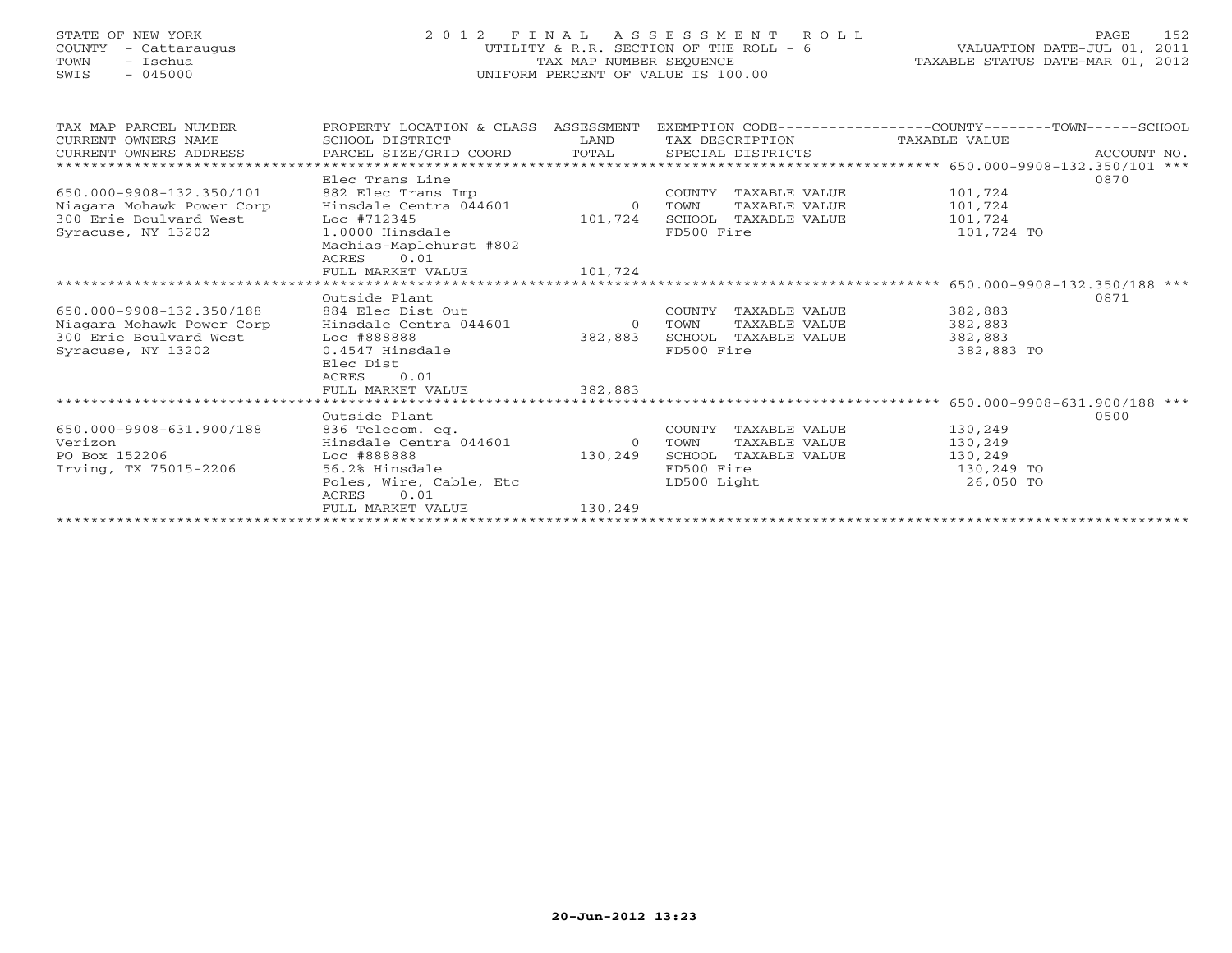|      | STATE OF NEW YORK    | 2012 FINAL ASSESSMENT ROLL             |                                  | PAGE | 153 |
|------|----------------------|----------------------------------------|----------------------------------|------|-----|
|      | COUNTY - Cattaraugus | UTILITY & R.R. SECTION OF THE ROLL - 6 | VALUATION DATE-JUL 01, 2011      |      |     |
| TOWN | – Ischua             |                                        | TAXABLE STATUS DATE-MAR 01, 2012 |      |     |
| SWIS | $-045000$            |                                        | RPS150/V04/L015                  |      |     |
|      |                      | UNIFORM PERCENT OF VALUE IS 100.00     | CURRENT DATE 6/20/2012           |      |     |
|      |                      |                                        |                                  |      |     |

### R O L L S U B S E C T I O N - - T O T A L S

### \*\*\* S P E C I A L D I S T R I C T S U M M A R Y \*\*\*

| CODE       | DISTRICT NAME | TOTAL<br>PARCELS | EXTENSTON<br><b>TYPE</b> | <b>EXTENSION</b><br>VALUE | AD VALOREM<br>VALUE | <b>FXFMPT</b><br><b>AMOUNT</b> | TAXABLE<br>VALUE   |
|------------|---------------|------------------|--------------------------|---------------------------|---------------------|--------------------------------|--------------------|
| FD500 Fire | LD500 Light   |                  | 13 ТОТАL<br>5 TOTAL      |                           | 2769,430<br>73,052  |                                | 2769,430<br>73,052 |

### \*\*\* S C H O O L D I S T R I C T S U M M A R Y \*\*\*

| CODE             | DISTRICT NAME                        | TOTAL<br>PARCELS | ASSESSED<br>LAND | ASSESSED<br>TOTAL  | EXEMPT<br>AMOUNT | TOTAL<br>TAXABLE   | STAR<br>AMOUNT | STAR<br>TAXABLE    |
|------------------|--------------------------------------|------------------|------------------|--------------------|------------------|--------------------|----------------|--------------------|
| 024801           | Cuba-Rush Cent<br>Franklinville Cent |                  | 1,515            | 214,046<br>828,553 |                  | 214,046<br>828,553 |                | 214,046<br>828,553 |
| 044001<br>044601 | Hinsdale Central                     |                  | 1,610            | 1726,831           |                  | 1726,831           |                | 1726,831           |
|                  | SUB-TOTAL                            | 13               | 3,125            | 2769,430           |                  | 2769,430           |                | 2769,430           |
|                  | TOTAL                                | 13               | 3,125            | 2769,430           |                  | 2769,430           |                | 2769,430           |

### \*\*\* S Y S T E M C O D E S S U M M A R Y \*\*\*

### NO SYSTEM EXEMPTIONS AT THIS LEVEL

### \*\*\* E X E M P T I O N S U M M A R Y \*\*\*

### NO EXEMPTIONS AT THIS LEVEL

| <b>ROLL</b><br><b>SEC</b> |                  | TOTAL<br>PARCEI | . AND       | CCFCCFT<br>TOTAL | AXABLI<br>COUNTY | TAXABLE<br>TOWN | TAXABL)<br>SCHOOL | STAR<br><b>TAXARLE</b> |
|---------------------------|------------------|-----------------|-------------|------------------|------------------|-----------------|-------------------|------------------------|
|                           | TITTLITTER & N C |                 | 1つに<br>---- | 2769             |                  | .430<br>2760    | 2769,430          | 130<br>つつよひ            |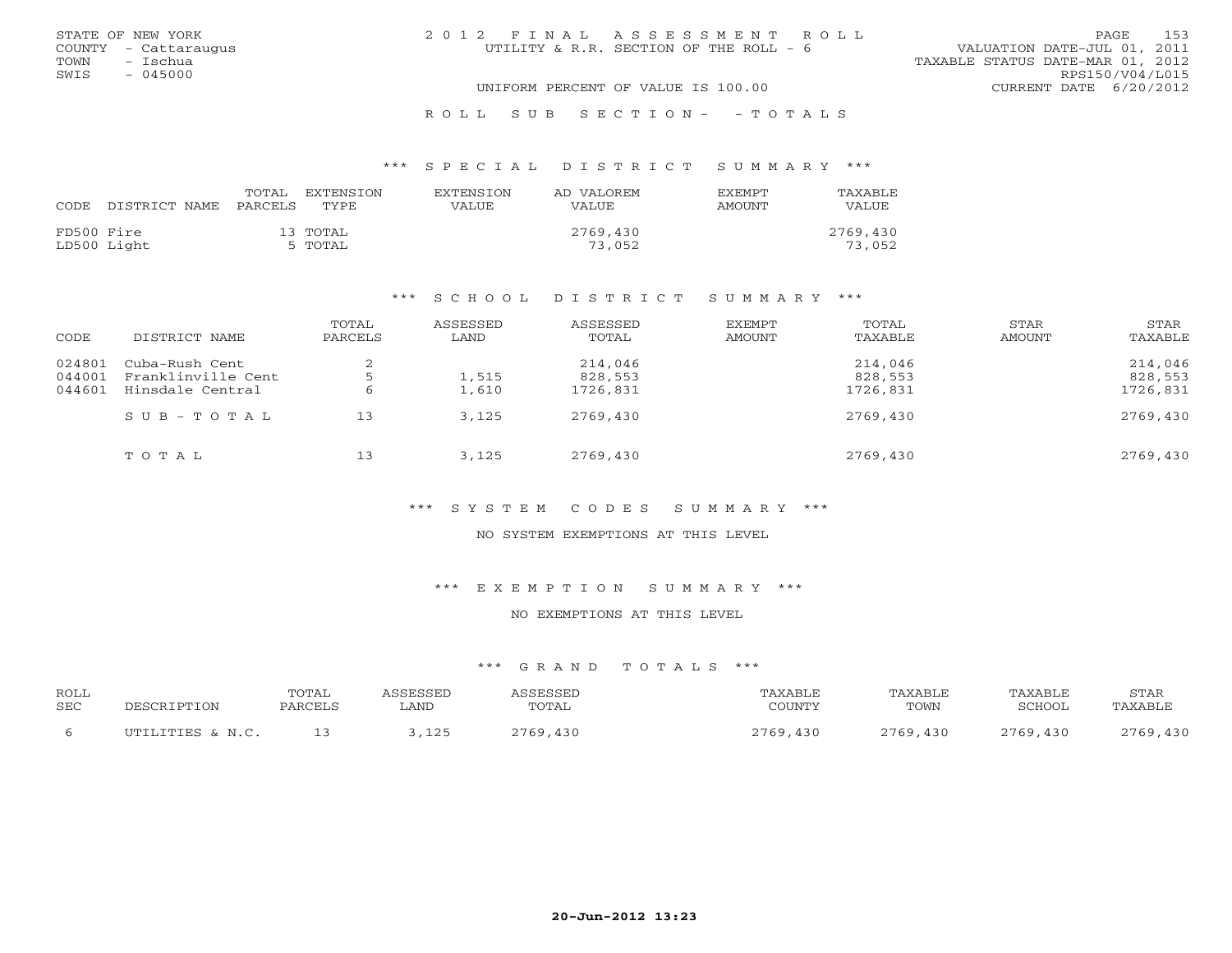| 154<br>PAGE                      |
|----------------------------------|
| VALUATION DATE-JUL 01, 2011      |
| TAXABLE STATUS DATE-MAR 01, 2012 |
| RPS150/V04/L015                  |
| CURRENT DATE 6/20/2012           |
|                                  |

R O L L S E C T I O N T O T A L S

### \*\*\* S P E C I A L D I S T R I C T S U M M A R Y \*\*\*

| CODE.      | DISTRICT NAME | TOTAL<br>PARCELS | EXTENSTON<br>TYPE.  | <b>EXTENSION</b><br>VALUE | AD VALOREM<br>VALUE | <b>EXEMPT</b><br>AMOUNT | TAXABLE<br>VALUE.  |
|------------|---------------|------------------|---------------------|---------------------------|---------------------|-------------------------|--------------------|
| FD500 Fire | LD500 Light   |                  | 13 TOTAL<br>5 TOTAL |                           | 2769,430<br>73,052  |                         | 2769,430<br>73,052 |

### \*\*\* S C H O O L D I S T R I C T S U M M A R Y \*\*\*

| CODE                       | DISTRICT NAME                                            | TOTAL<br>PARCELS | ASSESSED<br>LAND | ASSESSED<br>TOTAL              | EXEMPT<br>AMOUNT | TOTAL<br>TAXABLE               | STAR<br>AMOUNT | STAR<br>TAXABLE                |
|----------------------------|----------------------------------------------------------|------------------|------------------|--------------------------------|------------------|--------------------------------|----------------|--------------------------------|
| 024801<br>044001<br>044601 | Cuba-Rush Cent<br>Franklinville Cent<br>Hinsdale Central |                  | 1,515<br>1,610   | 214,046<br>828,553<br>1726,831 |                  | 214,046<br>828,553<br>1726,831 |                | 214,046<br>828,553<br>1726,831 |
|                            | SUB-TOTAL                                                | 13               | 3,125            | 2769,430                       |                  | 2769,430                       |                | 2769,430                       |
|                            | TOTAL                                                    | 13               | 3,125            | 2769,430                       |                  | 2769,430                       |                | 2769,430                       |

### \*\*\* S Y S T E M C O D E S S U M M A R Y \*\*\*

### NO SYSTEM EXEMPTIONS AT THIS LEVEL

### \*\*\* E X E M P T I O N S U M M A R Y \*\*\*

### NO EXEMPTIONS AT THIS LEVEL

| ROLL       | DESCRIPTION      | TOTAL   | ASSESSED | ASSESSED | TAXABLE  | TAXABLE  | TAXABLE  | STAR     |
|------------|------------------|---------|----------|----------|----------|----------|----------|----------|
| <b>SEC</b> |                  | PARCELS | LAND     | TOTAL    | COUNTY   | TOWN     | SCHOOL   | TAXABLE  |
|            | UTILITIES & N.C. |         | ,125     | 2769,430 | 2769,430 | 2769,430 | 2769,430 | 2769,430 |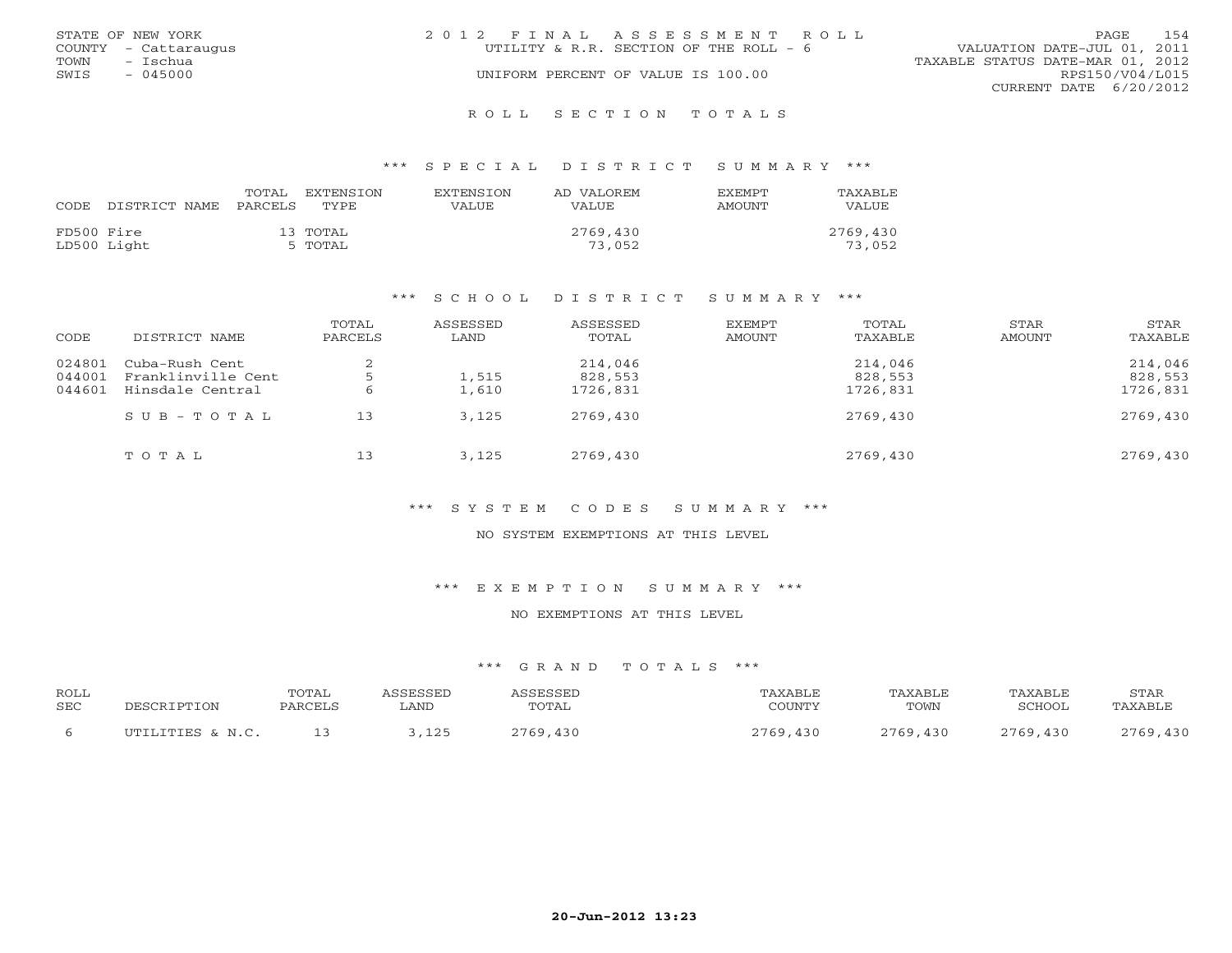# STATE OF NEW YORK 2 0 1 2 F I N A L A S S E S S M E N T R O L L PAGE 155 COUNTY - Cattaraugus WHOLLY EXEMPT SECTION OF THE ROLL - 8 VALUATION DATE-JUL 01, 2011 TOWN - Ischua TAX MAP NUMBER SEQUENCE TAXABLE STATUS DATE-MAR 01, 2012 SWIS - 045000 UNIFORM PERCENT OF VALUE IS 100.00

| TAX MAP PARCEL NUMBER<br>CURRENT OWNERS NAME<br>CURRENT OWNERS ADDRESS                                                                                                                            | PROPERTY LOCATION & CLASS ASSESSMENT<br>SCHOOL DISTRICT<br>PARCEL SIZE/GRID COORD                                                                                                                                                                                                                             | LAND<br>TOTAL                                           | TAX DESCRIPTION<br>SPECIAL DISTRICTS                                                                                                                                                                                                          | EXEMPTION CODE-----------------COUNTY-------TOWN------SCHOOL<br>TAXABLE VALUE                                                                                                       | ACCOUNT NO.                       |
|---------------------------------------------------------------------------------------------------------------------------------------------------------------------------------------------------|---------------------------------------------------------------------------------------------------------------------------------------------------------------------------------------------------------------------------------------------------------------------------------------------------------------|---------------------------------------------------------|-----------------------------------------------------------------------------------------------------------------------------------------------------------------------------------------------------------------------------------------------|-------------------------------------------------------------------------------------------------------------------------------------------------------------------------------------|-----------------------------------|
|                                                                                                                                                                                                   |                                                                                                                                                                                                                                                                                                               |                                                         |                                                                                                                                                                                                                                               |                                                                                                                                                                                     |                                   |
| $58.003 - 2 - 9$<br>Fitch Cemetery<br>Ischua, NY 14743                                                                                                                                            | Five Mile Rd<br>695 Cemetery<br>Franklinville C 044001<br>30 03 04<br>FRNT 240.00 DPTH 200.00<br>EAST-1187730 NRTH-0821755                                                                                                                                                                                    | 11,000<br>11,000                                        | 27350<br>CEMETERY<br>COUNTY TAXABLE VALUE<br>TOWN<br>TAXABLE VALUE<br>SCHOOL TAXABLE VALUE<br>FD500 Fire                                                                                                                                      | 11,000<br>11,000<br>$\circ$<br>$\Omega$<br>$\Omega$<br>$0$ TO                                                                                                                       | 5017<br>11,000                    |
|                                                                                                                                                                                                   | FULL MARKET VALUE                                                                                                                                                                                                                                                                                             | 11,000                                                  | 11,000 EX                                                                                                                                                                                                                                     |                                                                                                                                                                                     |                                   |
|                                                                                                                                                                                                   |                                                                                                                                                                                                                                                                                                               |                                                         |                                                                                                                                                                                                                                               |                                                                                                                                                                                     |                                   |
| $58.004 - 1 - 18$<br>Ischua Cemetery<br>Ischua, NY 14743                                                                                                                                          | Carpenter Hill Rd<br>695 Cemetery<br>Franklinville C 044001<br>08 03 04<br>FRNT 290.00 DPTH 290.00<br>EAST-1199097 NRTH-0819901<br>FULL MARKET VALUE                                                                                                                                                          | 10,700<br>10,700<br>10,700                              | <b>CEMETERY</b><br>27350<br>COUNTY TAXABLE VALUE<br>TOWN<br>TAXABLE VALUE<br>SCHOOL TAXABLE VALUE<br>FD500 Fire<br>10,700 EX                                                                                                                  | 10,700<br>10,700<br>$\circ$<br>$\Omega$<br>$\Omega$<br>$0$ TO                                                                                                                       | 5016<br>10,700                    |
|                                                                                                                                                                                                   |                                                                                                                                                                                                                                                                                                               |                                                         |                                                                                                                                                                                                                                               |                                                                                                                                                                                     |                                   |
| $58.004 - 1 - 31$<br>Southern Tier Rail Auth<br>4039 Route 219 Ste 200<br>Salamanca, NY 14779<br>$58.004 - 1 - 31.71$<br>Southern Tier Rail Auth<br>4039 Route 219 Ste 200<br>Salamanca, NY 14779 | Ceiling Railroad<br>843 Non-ceil. rr<br>Franklinville C 044001<br>Town Of Ischua<br>0.4800 Hinsdale<br>72.65<br>ACRES<br>EAST-1197431 NRTH-0815545<br>DEED BOOK 7450 PG-7001<br>FULL MARKET VALUE<br>Ceiling Railroad<br>843 Non-ceil. rr<br>Franklinville C 044001<br>Town Of Ischua<br>0.5200 Franklinville | 54,200<br>54,200<br>54,200<br>$\overline{0}$<br>250,000 | Local Auth 14000<br>COUNTY TAXABLE VALUE<br>TAXABLE VALUE<br>TOWN<br>SCHOOL TAXABLE VALUE<br>FD500 Fire<br>54,200 EX<br>LD500 Light<br>10,840 EX<br>Local Auth 14000<br>COUNTY TAXABLE VALUE<br>TAXABLE VALUE<br>TOWN<br>SCHOOL TAXABLE VALUE | 54,200<br>54,200<br>$\circ$<br>$\Omega$<br>$\Omega$<br>$0$ TO<br>$0$ TO<br>******************* 58.004-1-31./1 *******<br>250,000<br>250,000<br>$\mathbf{0}$<br>$\Omega$<br>$\Omega$ | 0497<br>54,200<br>0582<br>250,000 |
|                                                                                                                                                                                                   | DEED BOOK 7450<br>PG-7001<br>FULL MARKET VALUE                                                                                                                                                                                                                                                                | 250,000                                                 | FD500 Fire<br>250,000 EX<br>LD500 Light<br>50,000 EX                                                                                                                                                                                          | $0$ TO<br>$0$ TO                                                                                                                                                                    |                                   |
|                                                                                                                                                                                                   |                                                                                                                                                                                                                                                                                                               |                                                         |                                                                                                                                                                                                                                               | ********************************* 58.020-1-23 ****************                                                                                                                      |                                   |
| $58.020 - 1 - 23$<br>Town of Ischua<br>1850 School St Unit 1<br>Ischua, NY 14743                                                                                                                  | School St<br>314 Rural vac<10<br>Franklinville C 044001<br>07 03<br>04<br>Playground<br>FRNT 120.00 DPTH 340.00<br>EAST-1198308 NRTH-0819125<br>DEED BOOK 12232 PG-5003<br>FULL MARKET VALUE                                                                                                                  | 6,600<br>6,600<br>6,600                                 | TOWN-PROP 13500<br>COUNTY TAXABLE VALUE<br>TOWN<br>TAXABLE VALUE<br>SCHOOL TAXABLE VALUE<br>FD500 Fire<br>6,600 EX                                                                                                                            | 6,600<br>6,600<br>$\circ$<br>$\Omega$<br>$\Omega$<br>$0$ TO                                                                                                                         | 5006<br>6,600                     |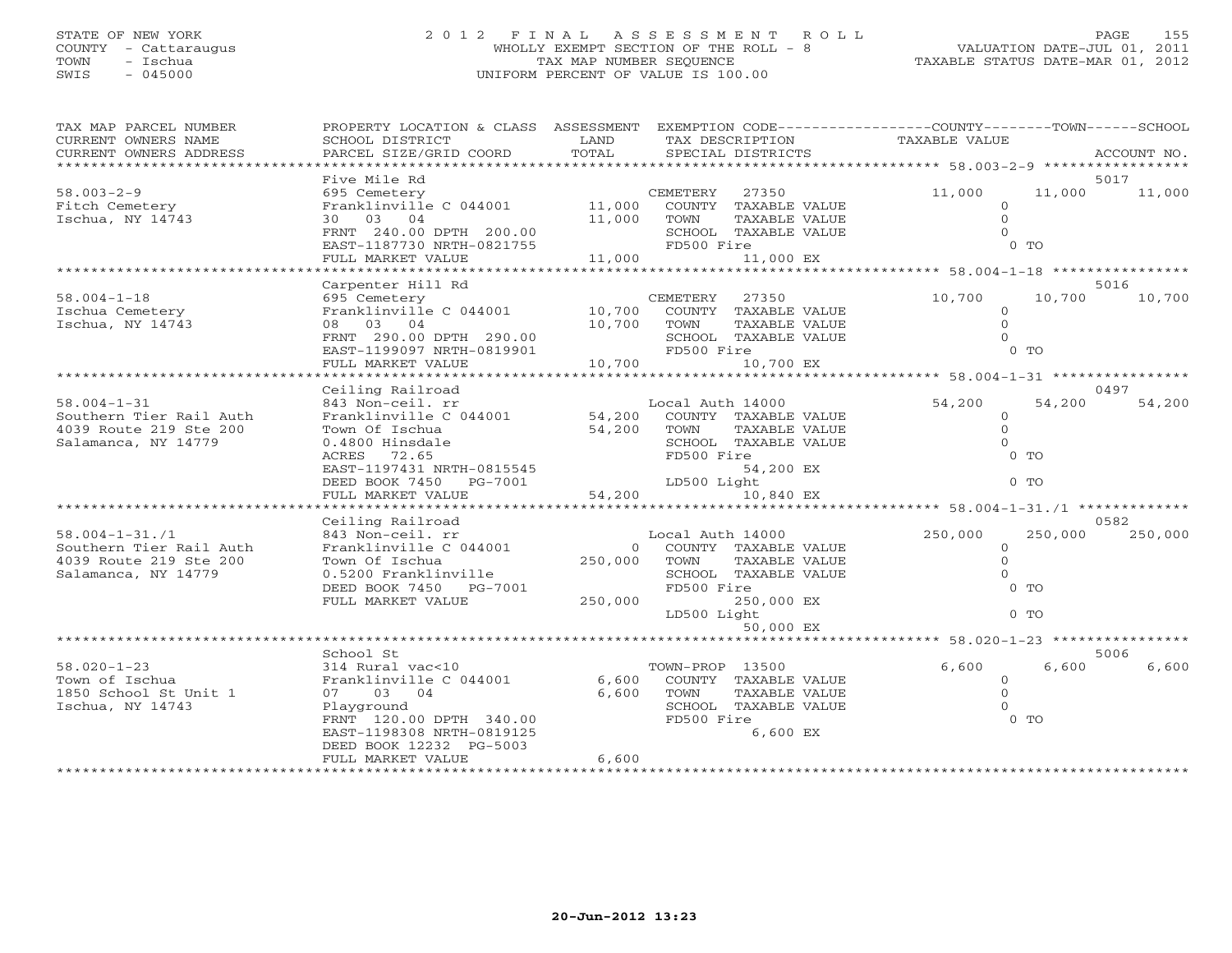# STATE OF NEW YORK 2 0 1 2 F I N A L A S S E S S M E N T R O L L PAGE 156 COUNTY - Cattaraugus WHOLLY EXEMPT SECTION OF THE ROLL - 8 VALUATION DATE-JUL 01, 2011 TOWN - Ischua TAX MAP NUMBER SEQUENCE TAXABLE STATUS DATE-MAR 01, 2012 SWIS - 045000 UNIFORM PERCENT OF VALUE IS 100.00

| TAX MAP PARCEL NUMBER                                                                                                                                                                                                                  | PROPERTY LOCATION & CLASS ASSESSMENT<br>" HIM HOWSEN MANE SOURCEL SURFICT LAND TAXAGEMENT OWNERS NAME SCHOOL DISTRICT SOURCEL LAND TAXA DESCRIPTION TAXABLE VALUE<br>ENT OWNERS ADDRESS PARCEL SIZE/GRID COORD TOTAL SPECIAL DISTRICTS ACCOUNT NO.<br>********************** |         | EXEMPTION CODE-----------------COUNTY-------TOWN------SCHOOL                                                               |                                                              |                |                         |
|----------------------------------------------------------------------------------------------------------------------------------------------------------------------------------------------------------------------------------------|------------------------------------------------------------------------------------------------------------------------------------------------------------------------------------------------------------------------------------------------------------------------------|---------|----------------------------------------------------------------------------------------------------------------------------|--------------------------------------------------------------|----------------|-------------------------|
|                                                                                                                                                                                                                                        | 5664 School St                                                                                                                                                                                                                                                               |         |                                                                                                                            |                                                              |                | 0386                    |
| 330 Vacant comm<br>1990 - 1991 - 25 130 Vacant comm<br>1990 - 1991 - 1991 - 1991 - 1991 - 1991 - 1991 - 1991 - 1991 - 1991 - 1991 - 1991 - 1991 - 1991 - 1991 - 199<br>1991 - 1991 - 1992 - 1992 - 1993 - 1993 - 1993 - 1994 - 1994    |                                                                                                                                                                                                                                                                              |         |                                                                                                                            | 25,000<br>$\circ$                                            | 25,000         | 25,000                  |
|                                                                                                                                                                                                                                        |                                                                                                                                                                                                                                                                              |         |                                                                                                                            | $\Omega$<br>$\Omega$                                         |                |                         |
|                                                                                                                                                                                                                                        | EAST-1198154 NRTH-0819095<br>DEED BOOK 7180 PG-7001<br>FULL MARKET VALUE                                                                                                                                                                                                     |         | FD500 Fire<br>25,000 EX<br>$25,000$ LD500 Light                                                                            | $0$ TO                                                       | $0$ TO         |                         |
|                                                                                                                                                                                                                                        |                                                                                                                                                                                                                                                                              |         | 25,000 EX                                                                                                                  |                                                              |                |                         |
|                                                                                                                                                                                                                                        |                                                                                                                                                                                                                                                                              |         |                                                                                                                            |                                                              |                |                         |
|                                                                                                                                                                                                                                        | Co Rd 48 & NYS Route 16                                                                                                                                                                                                                                                      |         |                                                                                                                            |                                                              |                | 0347                    |
| $58.020 - 1 - 26$<br>1991 Ischua Fire Dept Inc 16<br>Rte 16<br>1992 Ischua, NY 14743<br>1992 Ischua, NY 14743<br>1992 OU DPTH 174.00<br>1993 OU DPTH 174.00<br>1993 OU DPTH 174.00<br>1994 BOO,000<br>1990,000<br>SCHOOL TAXABLE VALUE | 662 Police/fire                                                                                                                                                                                                                                                              |         | FIRE-DEPT 26400                                                                                                            | 800,000<br>$\circ$<br>$\mathbf{0}$<br>$\Omega$               | 800,000        | 800,000                 |
|                                                                                                                                                                                                                                        | EAST-1198074 NRTH-0819026<br>DEED BOOK 00927 PG-00892<br>FULL MARKET VALUE                                                                                                                                                                                                   | 800,000 | FD500 Fire<br>800,000 EX                                                                                                   |                                                              | 0 <sub>T</sub> |                         |
|                                                                                                                                                                                                                                        |                                                                                                                                                                                                                                                                              |         |                                                                                                                            |                                                              |                |                         |
|                                                                                                                                                                                                                                        |                                                                                                                                                                                                                                                                              |         |                                                                                                                            |                                                              |                | 0857                    |
|                                                                                                                                                                                                                                        | ACRES 0.32 2,500 EAST-1197527 NRTH-0819073 LD500 Light                                                                                                                                                                                                                       |         | 2,500 EX                                                                                                                   | 2,500<br>$\circ$<br>$\Omega$<br>$\Omega$<br>$0$ TO<br>$0$ TO | 2,500          | 2,500                   |
|                                                                                                                                                                                                                                        | DEED BOOK 15131 PG-4001<br>FULL MARKET VALUE                                                                                                                                                                                                                                 | 2,500   |                                                                                                                            |                                                              |                |                         |
|                                                                                                                                                                                                                                        |                                                                                                                                                                                                                                                                              |         |                                                                                                                            |                                                              |                |                         |
| $58.020 - 2 - 10$<br>Ischua Fire District Franklinville C 044001<br>Nys Rte 16<br>Ischua, NY 14743                                                                                                                                     | Nys Rte 16<br>662 Police/fire<br>$1,600$<br>FRNT 47.00 DPTH 155.00<br>EAST-1197956 NPTH 0011<br>DEED BOOK 00927 PG-00934                                                                                                                                                     |         | FIRE-DEPT 26400<br>1,600 COUNTY TAXABLE VALUE<br>TOWN<br>TAXABLE VALUE<br>SCHOOL TAXABLE VALUE<br>FD500 Fire<br>175,000 EX | 175,000<br>$\circ$<br>$\Omega$<br>$0$ TO                     |                | 0167<br>175,000 175,000 |
|                                                                                                                                                                                                                                        | FULL MARKET VALUE                                                                                                                                                                                                                                                            | 175,000 |                                                                                                                            |                                                              |                |                         |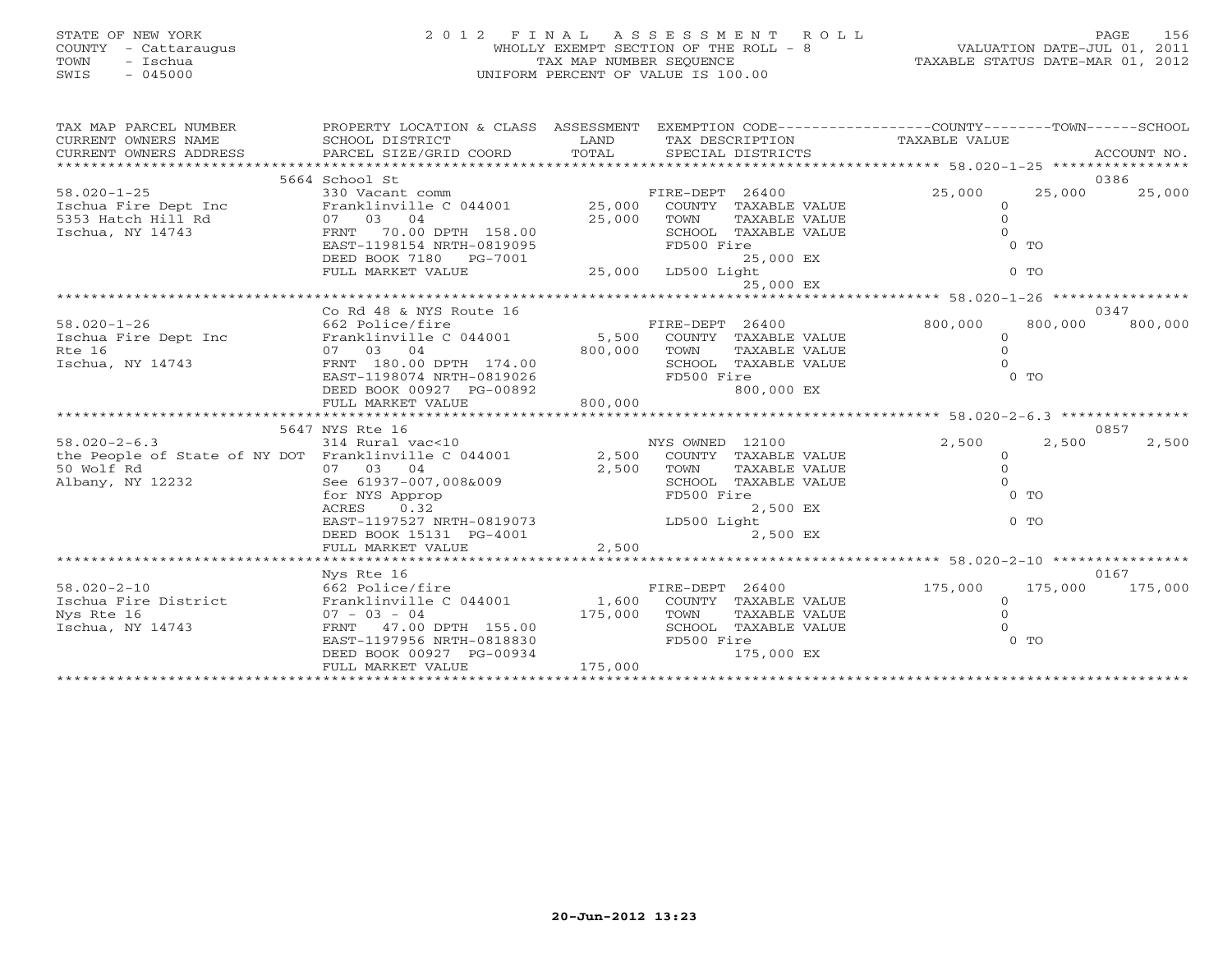# STATE OF NEW YORK 2 0 1 2 F I N A L A S S E S S M E N T R O L L PAGE 157 COUNTY - Cattaraugus WHOLLY EXEMPT SECTION OF THE ROLL - 8 VALUATION DATE-JUL 01, 2011 TOWN - Ischua TAX MAP NUMBER SEQUENCE TAXABLE STATUS DATE-MAR 01, 2012 SWIS - 045000 UNIFORM PERCENT OF VALUE IS 100.00

| TAX MAP PARCEL NUMBER  | PROPERTY LOCATION & CLASS ASSESSMENT                             |              |                             | EXEMPTION CODE-----------------COUNTY-------TOWN------SCHOOL |                    |
|------------------------|------------------------------------------------------------------|--------------|-----------------------------|--------------------------------------------------------------|--------------------|
| CURRENT OWNERS NAME    | SCHOOL DISTRICT                                                  | LAND         | TAX DESCRIPTION             | TAXABLE VALUE                                                |                    |
| CURRENT OWNERS ADDRESS | PARCEL SIZE/GRID COORD                                           | TOTAL        | SPECIAL DISTRICTS           |                                                              | ACCOUNT NO.        |
|                        | **********************                                           |              |                             |                                                              |                    |
|                        | Nys Rte 16                                                       |              |                             |                                                              | 0115               |
| $58.020 - 2 - 11$      | 438 Parking lot                                                  |              | RELIGIOUS 25110             | 1,400                                                        | 1,400<br>1,400     |
| Ischua Union Church    | Franklinville C 044001                                           | 1,400        | COUNTY TAXABLE VALUE        | $\Omega$                                                     |                    |
| Nys Rte 16             | 07 03 04                                                         | 1,400        | TOWN<br>TAXABLE VALUE       | $\circ$                                                      |                    |
| Ischua, NY 14743       | FRNT 69.63 DPTH 86.46                                            |              | SCHOOL TAXABLE VALUE        | $\Omega$                                                     |                    |
|                        | EAST-1198028 NRTH-0818819                                        |              | FD500 Fire                  | $0$ TO                                                       |                    |
|                        | DEED BOOK 00959 PG-00742                                         |              | 1,400 EX                    |                                                              |                    |
|                        | FULL MARKET VALUE                                                |              | 1,400 LD500 Light           | $0$ TO                                                       |                    |
|                        |                                                                  |              | 1,400 EX                    |                                                              |                    |
|                        |                                                                  |              |                             |                                                              |                    |
|                        | Nys Rte 16                                                       |              |                             |                                                              | 5010               |
| $58.020 - 2 - 13$      | 620 Religious                                                    |              | RELIGIOUS 25110             | 124,500                                                      | 124,500<br>124,500 |
| Methodist Church       | Franklinville C 044001                                           | 5,700        | COUNTY TAXABLE VALUE        | $\Omega$                                                     |                    |
| Ischua, NY 14743       | 07 03 04                                                         | 124,500 TOWN | TAXABLE VALUE               | $\Omega$                                                     |                    |
|                        | FRNT 156.05 DPTH 280.00                                          |              | SCHOOL TAXABLE VALUE        | $\cap$                                                       |                    |
|                        | EAST-1198118 NRTH-0818683                                        |              | FD500 Fire                  | $0$ TO                                                       |                    |
|                        | DEED BOOK 00962 PG-00861                                         |              | 124,500 EX                  |                                                              |                    |
|                        | FULL MARKET VALUE                                                | 124,500      |                             |                                                              |                    |
|                        | *******************                                              |              |                             |                                                              |                    |
|                        | Mill St                                                          |              |                             |                                                              | 5005               |
| $58.020 - 2 - 33$      | 651 Highway gar                                                  |              | TOWN-PROP 13500             | 150,000                                                      | 150,000<br>150,000 |
| Ischua Town Barn       | Franklinville C 044001                                           |              | 14,500 COUNTY TAXABLE VALUE | $\Omega$                                                     |                    |
| Ischua, NY 14743       | 07 03 04                                                         | 150,000      | TAXABLE VALUE<br>TOWN       | $\Omega$                                                     |                    |
|                        | Ff 195.80                                                        |              | SCHOOL TAXABLE VALUE        | $\Omega$                                                     |                    |
|                        | 1.45<br>ACRES                                                    |              | FD500 Fire                  | $0$ TO                                                       |                    |
|                        | EAST-1197186 NRTH-0818532                                        |              | 150,000 EX                  |                                                              |                    |
|                        | PG-00784                                                         |              |                             |                                                              |                    |
|                        | DEED BOOK 694                                                    |              |                             |                                                              |                    |
|                        | FULL MARKET VALUE                                                |              |                             |                                                              |                    |
|                        |                                                                  |              |                             |                                                              |                    |
|                        | Carpenter Hill Rd                                                |              |                             |                                                              | 5012               |
| $59.003 - 1 - 2.71$    | 695 Cemetery                                                     |              | CEMETERY<br>27350           | 10,000                                                       | 10,000<br>10,000   |
| Hibner Cemetery        | 833 Cemetery<br>Franklinville C 044001 10,000<br>18 03 04 10,000 |              | COUNTY TAXABLE VALUE        | $\circ$                                                      |                    |
| Ischua, NY 14743       |                                                                  |              | TOWN<br>TAXABLE VALUE       | $\Omega$                                                     |                    |
|                        | 1.00<br>ACRES                                                    |              | SCHOOL TAXABLE VALUE        | $\Omega$                                                     |                    |
|                        | EAST-1202210 NRTH-0821007                                        |              | FD500 Fire                  | $0$ TO                                                       |                    |
|                        | FULL MARKET VALUE                                                | 10,000       | 10,000 EX                   |                                                              |                    |
|                        | ********************                                             |              |                             |                                                              |                    |
|                        | Yankee Rd                                                        |              |                             |                                                              | 5013               |
| $59.003 - 1 - 22$      | 695 Cemetery                                                     |              | CEMETERY<br>27350           | 3,300                                                        | 3,300<br>3,300     |
| Wilson Cemetery        | Cuba-Rush Cent 024801                                            | 3,300        | COUNTY TAXABLE VALUE        | $\circ$                                                      |                    |
| Ischua, NY 14743       | 31 03 03                                                         | 3,300        | TAXABLE VALUE<br>TOWN       | $\Omega$                                                     |                    |
|                        | FRNT 130.00 DPTH 210.00                                          |              | SCHOOL TAXABLE VALUE        | $\Omega$                                                     |                    |
|                        | ACRES<br>0.33                                                    |              | FD500 Fire                  | $0$ TO                                                       |                    |
|                        | EAST-1208723 NRTH-0819782                                        |              | 3,300 EX                    |                                                              |                    |
|                        | FULL MARKET VALUE                                                | 3,300        |                             |                                                              |                    |
|                        |                                                                  |              |                             |                                                              |                    |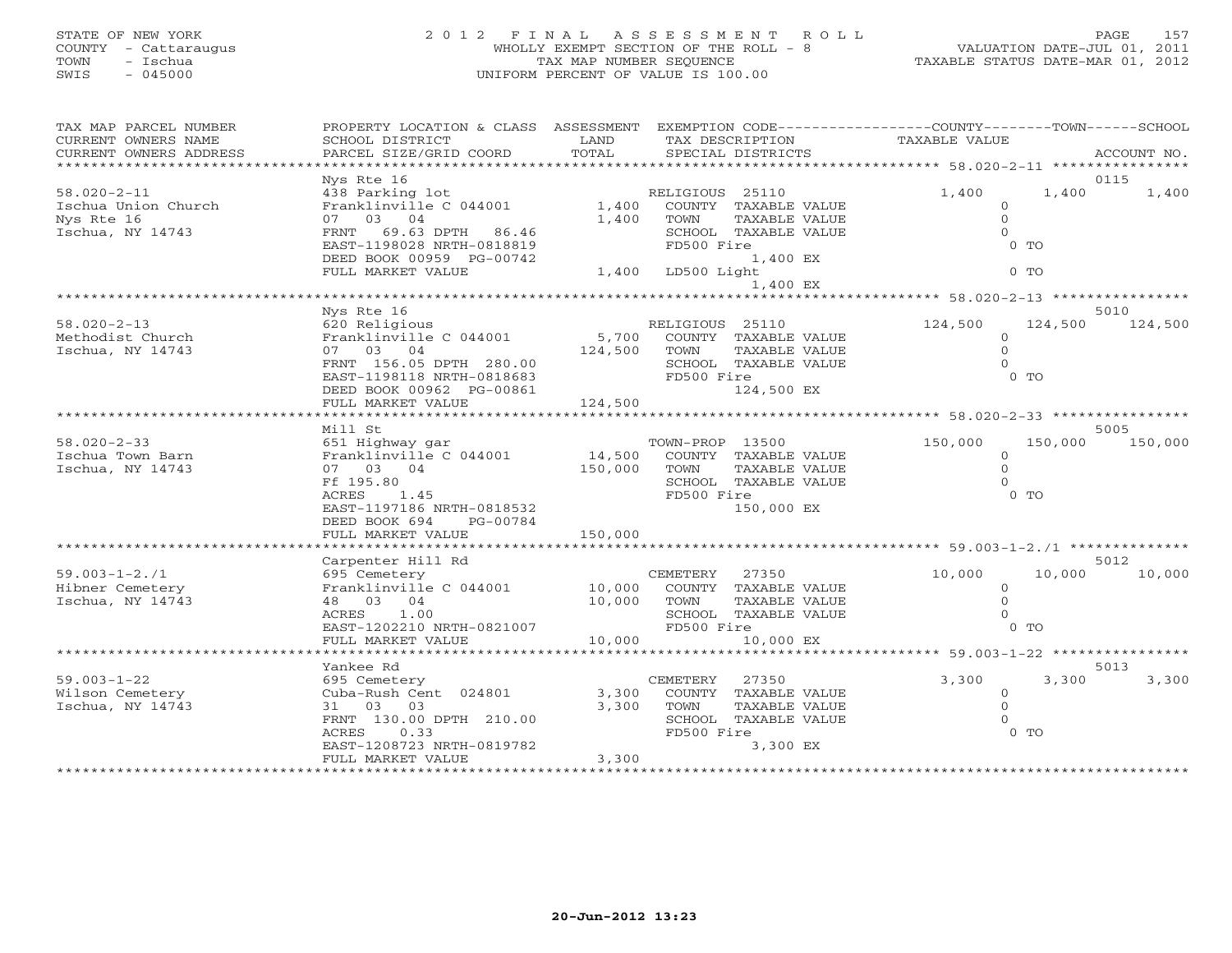# STATE OF NEW YORK 2 0 1 2 F I N A L A S S E S S M E N T R O L L PAGE 158 COUNTY - Cattaraugus WHOLLY EXEMPT SECTION OF THE ROLL - 8 VALUATION DATE-JUL 01, 2011 TOWN - Ischua TAX MAP NUMBER SEQUENCE TAXABLE STATUS DATE-MAR 01, 2012 SWIS - 045000 UNIFORM PERCENT OF VALUE IS 100.00

| TAX MAP PARCEL NUMBER<br>CURRENT OWNERS NAME                                        | PROPERTY LOCATION & CLASS ASSESSMENT<br>SCHOOL DISTRICT | LAND            |                  | TAX DESCRIPTION                  | EXEMPTION CODE-----------------COUNTY-------TOWN------SCHOOL<br>TAXABLE VALUE |                           |                |
|-------------------------------------------------------------------------------------|---------------------------------------------------------|-----------------|------------------|----------------------------------|-------------------------------------------------------------------------------|---------------------------|----------------|
| CURRENT OWNERS ADDRESS                                                              | PARCEL SIZE/GRID COORD                                  | TOTAL           |                  | SPECIAL DISTRICTS                |                                                                               |                           | ACCOUNT NO.    |
| *************************                                                           |                                                         |                 |                  |                                  |                                                                               |                           |                |
|                                                                                     | 5420 Airport Rd                                         |                 |                  |                                  |                                                                               |                           | 0103           |
| 99.003-1-25<br>City Of Olean Municipal Corp Hinsdale Centra 044601 Prop O/S L 13433 |                                                         |                 |                  |                                  | 815,000                                                                       | $\overline{0}$            | $\overline{0}$ |
|                                                                                     |                                                         |                 |                  |                                  | $\overline{0}$<br>$\bigcap$                                                   | 815,000<br>$\overline{0}$ |                |
| 100 N Union St                                                                      | 38 03 03<br>ACRES 406 98                                | 815,000 FCITY S |                  | 13434                            |                                                                               |                           | 815,000        |
| Olean, NY 14760                                                                     | ACRES 406.98                                            |                 |                  | COUNTY TAXABLE VALUE             |                                                                               |                           |                |
|                                                                                     | EAST-1205611 NRTH-0816996<br>FULL MARKET VALUE          |                 | TOWN             | TAXABLE VALUE                    | $\mathbf{O}$                                                                  |                           |                |
|                                                                                     |                                                         |                 | FD500 Fire       | 815,000 SCHOOL TAXABLE VALUE     | 815,000 TO                                                                    |                           |                |
|                                                                                     |                                                         |                 |                  |                                  |                                                                               |                           |                |
|                                                                                     | Abbott Rd                                               |                 |                  |                                  |                                                                               |                           | 5011           |
| $59.004 - 2 - 13$                                                                   | 695 Cemetery                                            |                 | CEMETERY         | 27350                            | 7,700                                                                         | 7,700                     | 7,700          |
| Abbotts Cemetery                                                                    | Cuba-Rush Cent 024801                                   | 7,700           |                  | COUNTY TAXABLE VALUE             | $\Omega$                                                                      |                           |                |
| Ischua, NY 14743                                                                    | 08 03 03                                                | 7,700           | TOWN             | TAXABLE VALUE                    | $\circ$                                                                       |                           |                |
|                                                                                     | FRNT 220.00 DPTH 145.00                                 |                 |                  | SCHOOL TAXABLE VALUE             | $\Omega$                                                                      |                           |                |
|                                                                                     | EAST-1220213 NRTH-0822577                               |                 | FD500 Fire       |                                  |                                                                               | $0$ TO                    |                |
|                                                                                     | DEED BOOK 184<br>PG-00140                               |                 |                  | 7,700 EX                         |                                                                               |                           |                |
|                                                                                     | FULL MARKET VALUE                                       | 7,700           |                  |                                  |                                                                               |                           |                |
|                                                                                     |                                                         |                 |                  |                                  |                                                                               |                           |                |
|                                                                                     | Abbott Rd                                               |                 |                  |                                  |                                                                               |                           | 5009           |
| $59.004 - 2 - 15$                                                                   | 620 Religious                                           |                 | RELIGIOUS 25110  |                                  | 55,000                                                                        | 55,000                    | 55,000         |
| Union Cemetery                                                                      | Cuba-Rush Cent 024801                                   | 2,500           |                  | COUNTY TAXABLE VALUE             | $\Omega$                                                                      |                           |                |
|                                                                                     | 08 03 03                                                | 55,000          | TOWN             | TAXABLE VALUE                    | $\circ$                                                                       |                           |                |
|                                                                                     | FRNT 99.00 DPTH 108.00                                  |                 |                  | SCHOOL TAXABLE VALUE             | $\Omega$                                                                      |                           |                |
|                                                                                     | EAST-1220340 NRTH-0822415                               |                 | FD500 Fire       |                                  |                                                                               | $0$ TO                    |                |
|                                                                                     | FULL MARKET VALUE                                       | 55,000          |                  | 55,000 EX                        |                                                                               |                           |                |
|                                                                                     |                                                         |                 |                  |                                  | ********************* 59.004-3-21 *****************                           |                           |                |
|                                                                                     | West Shore Rd                                           |                 |                  |                                  |                                                                               |                           | 0949           |
| $59.004 - 3 - 21$                                                                   | 314 Rural vac<10                                        |                 | NYS OWNED 12100  |                                  | 8,000                                                                         | 8,000                     | 8,000          |
| People of the State of New Yor Cuba-Rush Cent 024801                                |                                                         | 8,000           |                  | COUNTY TAXABLE VALUE             | $\circ$                                                                       |                           |                |
| Albany, NY 12233                                                                    | 00 03 03                                                | 8,000           | TOWN             | TAXABLE VALUE                    | $\circ$                                                                       |                           |                |
|                                                                                     | ACRES<br>6.98                                           |                 |                  | SCHOOL TAXABLE VALUE             |                                                                               | $0$ TO                    |                |
|                                                                                     | EAST-0057407 NRTH-0087639<br>DEED BOOK 00951 PG-00738   |                 |                  | CD450 Cuba lake dist<br>8,000 EX |                                                                               |                           |                |
|                                                                                     | FULL MARKET VALUE                                       |                 | 8,000 FD500 Fire |                                  |                                                                               | 0 <sub>0</sub>            |                |
|                                                                                     |                                                         |                 |                  | 8,000 EX                         |                                                                               |                           |                |
|                                                                                     |                                                         |                 |                  |                                  |                                                                               |                           |                |
|                                                                                     | Gile Hollow Rd                                          |                 |                  |                                  |                                                                               |                           | 5015           |
| $67.004 - 1 - 29$                                                                   | 695 Cemetery                                            |                 | CEMETERY         | 27350                            | 5,000                                                                         | 5,000                     | 5,000          |
| Maple Hill Cemetery                                                                 | Hinsdale Centra 044601                                  | 5,000           |                  | COUNTY TAXABLE VALUE             | $\circ$                                                                       |                           |                |
| Ischua, NY 14743                                                                    | 18 03 04                                                | 5,000           | TOWN             | TAXABLE VALUE                    | $\Omega$                                                                      |                           |                |
|                                                                                     | FRNT 147.00 DPTH 150.00                                 |                 |                  | SCHOOL TAXABLE VALUE             | $\Omega$                                                                      |                           |                |
|                                                                                     | EAST-1191441 NRTH-0804071                               |                 | FD500 Fire       |                                  |                                                                               | $0$ TO                    |                |
|                                                                                     | FULL MARKET VALUE                                       | 5,000           |                  | 5,000 EX                         |                                                                               |                           |                |
|                                                                                     |                                                         |                 |                  |                                  |                                                                               |                           |                |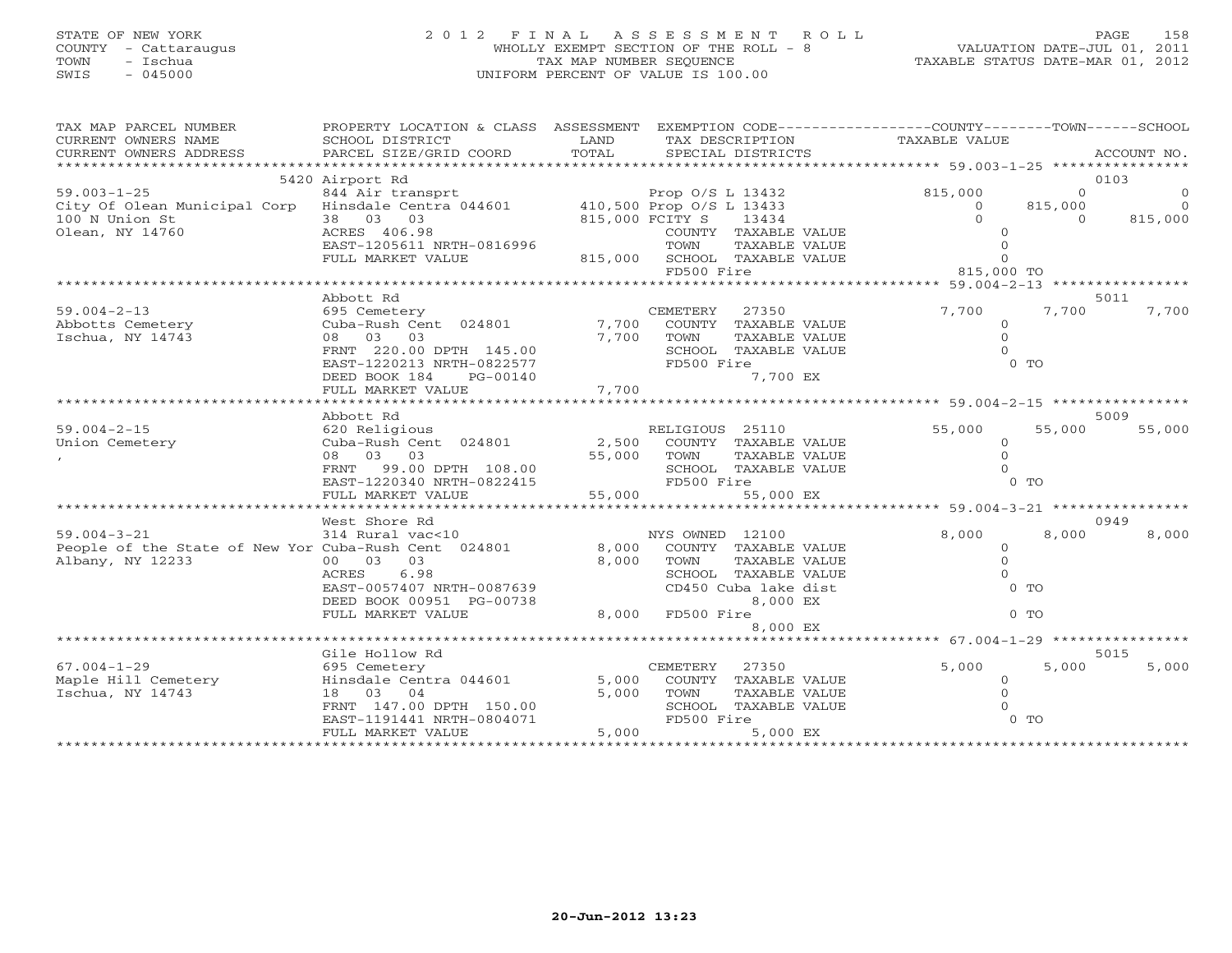# STATE OF NEW YORK 2 0 1 2 F I N A L A S S E S S M E N T R O L L PAGE 159 COUNTY - Cattaraugus WHOLLY EXEMPT SECTION OF THE ROLL - 8 VALUATION DATE-JUL 01, 2011 TOWN - Ischua TAX MAP NUMBER SEQUENCE TAXABLE STATUS DATE-MAR 01, 2012 SWIS - 045000 UNIFORM PERCENT OF VALUE IS 100.00

| TAX MAP PARCEL NUMBER<br>CURRENT OWNERS NAME<br>CURRENT OWNERS ADDRESS | PROPERTY LOCATION & CLASS ASSESSMENT<br>SCHOOL DISTRICT<br>PARCEL SIZE/GRID COORD | LAND<br>TOTAL | TAX DESCRIPTION<br>SPECIAL DISTRICTS | EXEMPTION CODE-----------------COUNTY-------TOWN------SCHOOL<br>TAXABLE VALUE | ACCOUNT NO.        |
|------------------------------------------------------------------------|-----------------------------------------------------------------------------------|---------------|--------------------------------------|-------------------------------------------------------------------------------|--------------------|
|                                                                        | NYS Rte 16                                                                        |               |                                      |                                                                               | 0330               |
| $68.001 - 1 - 16.1$                                                    | 323 Vacant rural                                                                  |               | XMPT C/T 33201                       | 20,000                                                                        | 20,000<br>$\Omega$ |
| County of Cattaraugus                                                  | Hinsdale Centra 044601                                                            | 20,000        | COUNTY TAXABLE VALUE                 |                                                                               | $\Omega$           |
| 303 Court St                                                           | 38/45 03 03                                                                       | 20,000        | TOWN<br>TAXABLE VALUE                |                                                                               | $\circ$            |
| Little Valley, NY 14755                                                | 21.10<br>ACRES                                                                    |               | SCHOOL TAXABLE VALUE                 | 20,000                                                                        |                    |
|                                                                        | EAST-1203801 NRTH-0807837                                                         |               | FD500 Fire                           |                                                                               | $0$ TO             |
|                                                                        | DEED BOOK 8918 PG-6001<br>FULL MARKET VALUE                                       | 20,000        | 20,000 EX                            |                                                                               |                    |
|                                                                        | ************************                                                          |               |                                      |                                                                               |                    |
|                                                                        | NYS Rte 16                                                                        |               |                                      |                                                                               | 0934               |
| $68.001 - 1 - 16.5$                                                    | 281 Multiple res                                                                  |               | TOWN-PROP 13500                      | 45,000                                                                        | 45,000<br>45,000   |
| Town of Ischua                                                         | Hinsdale Centra 044601                                                            | 6,400         | COUNTY TAXABLE VALUE                 |                                                                               | $\circ$            |
| 1850 Mill St Unit 1                                                    | 38/45 03 03                                                                       | 45,000        | TOWN<br>TAXABLE VALUE                |                                                                               | $\Omega$           |
| Ischua, NY 14743                                                       | ACRES<br>2.75                                                                     |               | SCHOOL TAXABLE VALUE                 |                                                                               | $\Omega$           |
|                                                                        | EAST-1203709 NRTH-0809068                                                         |               | FD500 Fire                           |                                                                               | 0 <sub>T</sub>     |
|                                                                        | DEED BOOK 11409 PG-8003                                                           |               | 45,000 EX                            |                                                                               |                    |
|                                                                        | FULL MARKET VALUE                                                                 | 45,000        |                                      |                                                                               |                    |
|                                                                        |                                                                                   |               |                                      |                                                                               |                    |
|                                                                        | NYS Rte 16                                                                        |               |                                      |                                                                               | 0946               |
| $68.001 - 1 - 16.6$                                                    | 323 Vacant rural                                                                  |               | TOWN-PROP 13500                      | 8,000                                                                         | 8,000<br>8,000     |
| Town of Ischua                                                         | Hinsdale Centra 044601                                                            | 8,000         | COUNTY TAXABLE VALUE                 |                                                                               | $\Omega$           |
| 1850 Mill St Unit 1                                                    | 38/45 03 03                                                                       | 8,000         | TAXABLE VALUE<br>TOWN                |                                                                               | $\Omega$           |
| Ischua, NY 14743                                                       | 4.65<br>ACRES                                                                     |               | SCHOOL TAXABLE VALUE                 |                                                                               | $\Omega$           |
|                                                                        | EAST-1203511 NRTH-0809073                                                         |               | FD500 Fire                           |                                                                               | 0 <sub>T</sub>     |
|                                                                        | DEED BOOK 11409 PG-8002                                                           |               | 8,000 EX                             |                                                                               |                    |
|                                                                        | FULL MARKET VALUE                                                                 | 8,000         |                                      |                                                                               |                    |
|                                                                        |                                                                                   |               |                                      |                                                                               |                    |
|                                                                        | NYS Rte 16                                                                        |               |                                      |                                                                               | 0947               |
| $68.001 - 1 - 16.7$                                                    | 323 Vacant rural                                                                  |               | XMPT C/T 33201                       | 19,000                                                                        | 19,000<br>$\Omega$ |
| County of Cattaraugus                                                  | Hinsdale Centra 044601                                                            | 19,000        | COUNTY TAXABLE VALUE                 |                                                                               | $\circ$            |
| 303 Court St                                                           | 38/45 03 03                                                                       | 19,000        | TOWN<br>TAXABLE VALUE                |                                                                               | $\Omega$           |
| Little Valley, NY 14755                                                | ACRES 20.10<br>EAST-1203237 NRTH-0809921                                          |               | SCHOOL TAXABLE VALUE<br>FD500 Fire   | 19,000                                                                        | $0$ TO             |
|                                                                        | DEED BOOK 8918 PG-6001                                                            |               | 19,000 EX                            |                                                                               |                    |
|                                                                        | FULL MARKET VALUE                                                                 | 19,000        |                                      |                                                                               |                    |
|                                                                        |                                                                                   |               |                                      |                                                                               |                    |
|                                                                        | Farwell Rd                                                                        |               |                                      |                                                                               | 0166               |
| $68.001 - 1 - 18$                                                      | 240 Rural res                                                                     |               | COUNTY<br>13100                      | 50,000                                                                        | 50,000<br>50,000   |
| Cattaraugus County                                                     | Hinsdale Centra 044601                                                            | 11,800        | COUNTY TAXABLE VALUE                 |                                                                               | $\circ$            |
| 303 Court St                                                           | 34 03 03                                                                          | 50,000        | TOWN<br>TAXABLE VALUE                |                                                                               | $\Omega$           |
| Little Valley, NY 14755                                                | ACRES<br>9.75                                                                     |               | SCHOOL TAXABLE VALUE                 |                                                                               | $\cap$             |
|                                                                        | EAST-1202884 NRTH-0808238                                                         |               | FD500 Fire                           |                                                                               | $0$ TO             |
|                                                                        | DEED BOOK 901<br>PG-00804                                                         |               | 50,000 EX                            |                                                                               |                    |
|                                                                        | FULL MARKET VALUE                                                                 | 50,000        |                                      |                                                                               |                    |
|                                                                        |                                                                                   |               |                                      |                                                                               |                    |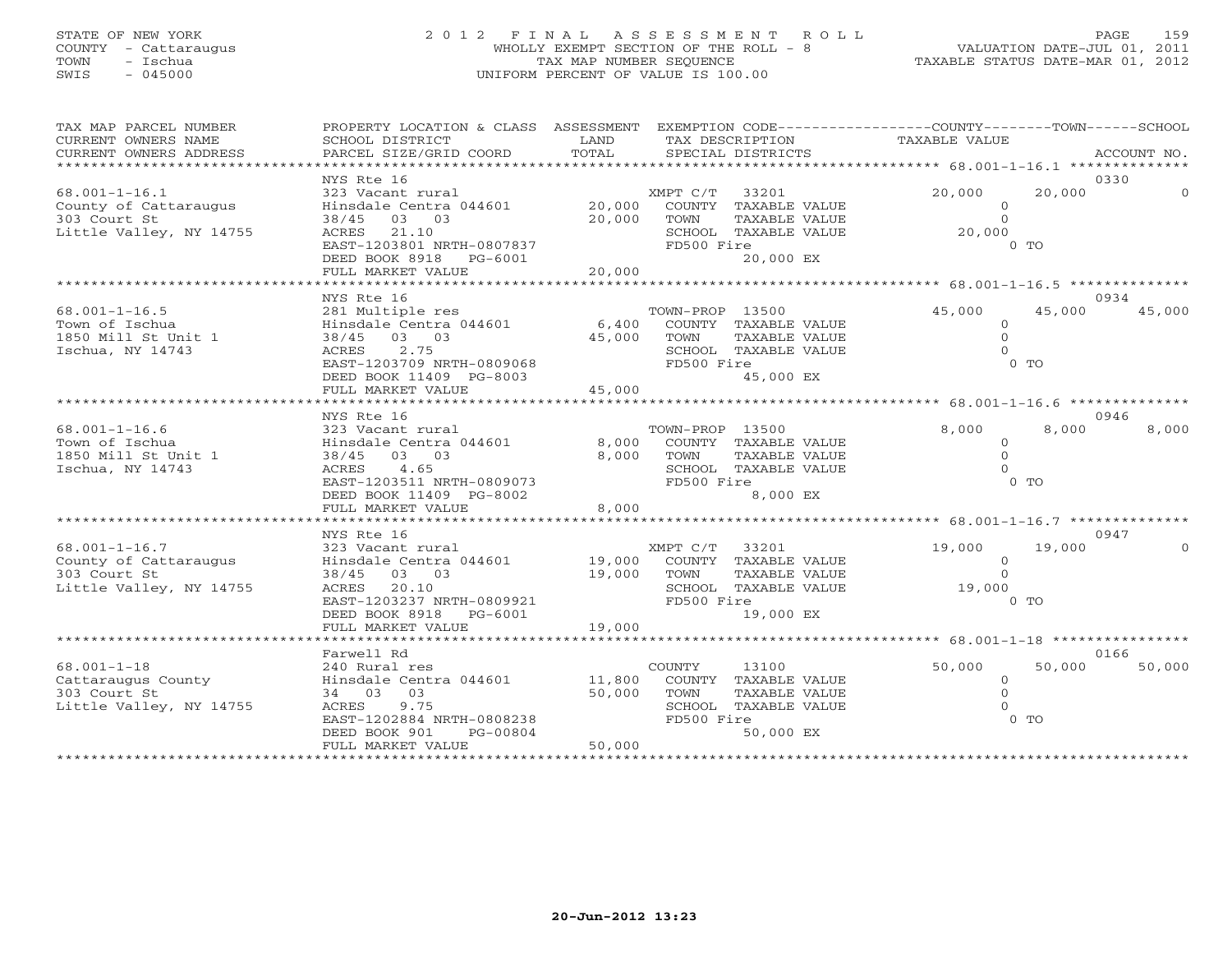# STATE OF NEW YORK 2 0 1 2 F I N A L A S S E S S M E N T R O L L PAGE 160 COUNTY - Cattaraugus WHOLLY EXEMPT SECTION OF THE ROLL - 8 VALUATION DATE-JUL 01, 2011 TOWN - Ischua TAX MAP NUMBER SEQUENCE TAXABLE STATUS DATE-MAR 01, 2012 SWIS - 045000 UNIFORM PERCENT OF VALUE IS 100.00

| TAX MAP PARCEL NUMBER                                   | PROPERTY LOCATION & CLASS ASSESSMENT EXEMPTION CODE---------------COUNTY-------TOWN------SCHOOL |                     |                               |                         |             |
|---------------------------------------------------------|-------------------------------------------------------------------------------------------------|---------------------|-------------------------------|-------------------------|-------------|
| CURRENT OWNERS NAME                                     | SCHOOL DISTRICT                                                                                 | LAND                | TAX DESCRIPTION TAXABLE VALUE |                         |             |
| CURRENT OWNERS ADDRESS                                  | PARCEL SIZE/GRID COORD                                                                          | TOTAL               | SPECIAL DISTRICTS             |                         | ACCOUNT NO. |
|                                                         |                                                                                                 |                     |                               |                         |             |
|                                                         | Oil Springs Rd                                                                                  |                     |                               |                         | 5014        |
| $68.002 - 2 - 9.71$                                     | 695 Cemetery                                                                                    |                     | CEMETERY<br>27350             | 10,000<br>10,000        | 10,000      |
| Swift Cemetery                                          | Franklinville C 044001 10,000                                                                   |                     | COUNTY TAXABLE VALUE          | $\Omega$                |             |
| Ischua, NY 14743                                        | 05 03 03                                                                                        | 10,000              | TOWN<br>TAXABLE VALUE         | $\Omega$                |             |
|                                                         | ACRES 1.00                                                                                      |                     | SCHOOL TAXABLE VALUE          |                         |             |
|                                                         | EAST-1222270 NRTH-0809237                                                                       |                     | FD500 Fire                    | $0$ TO                  |             |
|                                                         | FULL MARKET VALUE                                                                               | 10,000              | 10,000 EX                     |                         |             |
|                                                         |                                                                                                 |                     |                               |                         |             |
|                                                         | West Shore Rd                                                                                   |                     |                               |                         | 0785        |
| $68.002 - 2 - 9.3$                                      | 695 Cemetery                                                                                    |                     | 27350<br>CEMETERY             | 600<br>600              | 600         |
| Bristol Family Burying Ground Cuba-Rush Cent 024801     |                                                                                                 | 600                 | COUNTY TAXABLE VALUE          | $\circ$                 |             |
| Ischua, NY 14746                                        | 05 03 03                                                                                        | 600                 | TOWN<br>TAXABLE VALUE         | $\Omega$                |             |
|                                                         | 60.00 DPTH 40.00<br>FRNT                                                                        |                     | SCHOOL TAXABLE VALUE          |                         |             |
|                                                         | EAST-1222034 NRTH-0809230                                                                       |                     | FD500 Fire                    | $0$ TO                  |             |
|                                                         | FULL MARKET VALUE                                                                               | 600                 | 600 EX                        |                         |             |
|                                                         |                                                                                                 |                     |                               |                         |             |
|                                                         | West Shore Rd                                                                                   |                     |                               |                         | 5000        |
| $68.002 - 2 - 28$                                       |                                                                                                 |                     | INDIAN-RES 14300              | 535,800<br>535,800      | 535,800     |
| Oil Spring Reservation                                  | 693 Indian resrv<br>Cuba-Rush Cent 024801 166,500                                               |                     | COUNTY TAXABLE VALUE          | $\Omega$                |             |
| Salamanca, NY 14779                                     | Reservation                                                                                     | 535,800             | TOWN<br>TAXABLE VALUE         | $\Omega$                |             |
|                                                         | ACRES 233.53                                                                                    |                     | SCHOOL TAXABLE VALUE          |                         |             |
|                                                         | EAST-1221528 NRTH-0813164                                                                       |                     | FD500 Fire                    | $0$ TO                  |             |
|                                                         | FULL MARKET VALUE                                                                               | 535,800             | 535,800 EX                    |                         |             |
|                                                         | *****************************                                                                   |                     |                               |                         |             |
|                                                         | COT-210 Cuba Lake-Resv                                                                          |                     |                               |                         | 0025        |
| $68.002 - 2 - 28.72$                                    | 260 Seasonal res                                                                                |                     | INDIAN-RES 14300              | 171,000<br>171,000      | 171,000     |
| Seneca Nation of Indians                                | Cuba-Rush Cent 024801                                                                           | $\overline{0}$      | COUNTY TAXABLE VALUE          | $\circ$                 |             |
| Main Office                                             | 03<br>00 03                                                                                     | 171,000             | TOWN<br>TAXABLE VALUE         | $\Omega$                |             |
| Jimersontown Rd                                         | Trustee                                                                                         |                     | SCHOOL TAXABLE VALUE          | $\Omega$                |             |
| Salamanca, NY 14779                                     | transferred 10/29/04                                                                            |                     | CD450 Cuba lake dist          | $0$ TO                  |             |
|                                                         | EAST-1221650 NRTH-0813047                                                                       |                     | 171,000 EX                    |                         |             |
|                                                         | DEED BOOK 00926 PG-00432                                                                        |                     | FD500 Fire                    | $0$ TO                  |             |
|                                                         | FULL MARKET VALUE                                                                               | 171,000             | 171,000 EX                    |                         |             |
|                                                         |                                                                                                 |                     |                               |                         |             |
|                                                         | COT-206 Cuba Lake-Resv                                                                          |                     |                               |                         | 0072        |
| $68.002 - 2 - 28.75$                                    | 260 Seasonal res                                                                                |                     | INDIAN-RES 14300              | 100,500<br>100,500      | 100,500     |
|                                                         |                                                                                                 |                     |                               |                         |             |
| Seneca Nation of Indians<br>Main Office                 | Cuba-Rush Cent 024801                                                                           | $\Omega$<br>100,500 | COUNTY TAXABLE VALUE          | $\circ$<br>$\mathbf{0}$ |             |
|                                                         | 00 03 03                                                                                        |                     | TOWN<br>TAXABLE VALUE         | $\Omega$                |             |
| ------ >----><br>Jimersontown Rd<br>Salamanca, NY 14779 | Transferred 12/08/04                                                                            |                     | SCHOOL TAXABLE VALUE          |                         |             |
|                                                         | EAST-1221650 NRTH-0813047                                                                       |                     | CD450 Cuba lake dist          | $0$ TO                  |             |
|                                                         | FULL MARKET VALUE                                                                               | 100,500             | 100,500 EX                    |                         |             |
|                                                         |                                                                                                 |                     | FD500 Fire                    | $0$ TO                  |             |
|                                                         |                                                                                                 |                     | 100,500 EX                    |                         |             |
|                                                         |                                                                                                 |                     |                               |                         |             |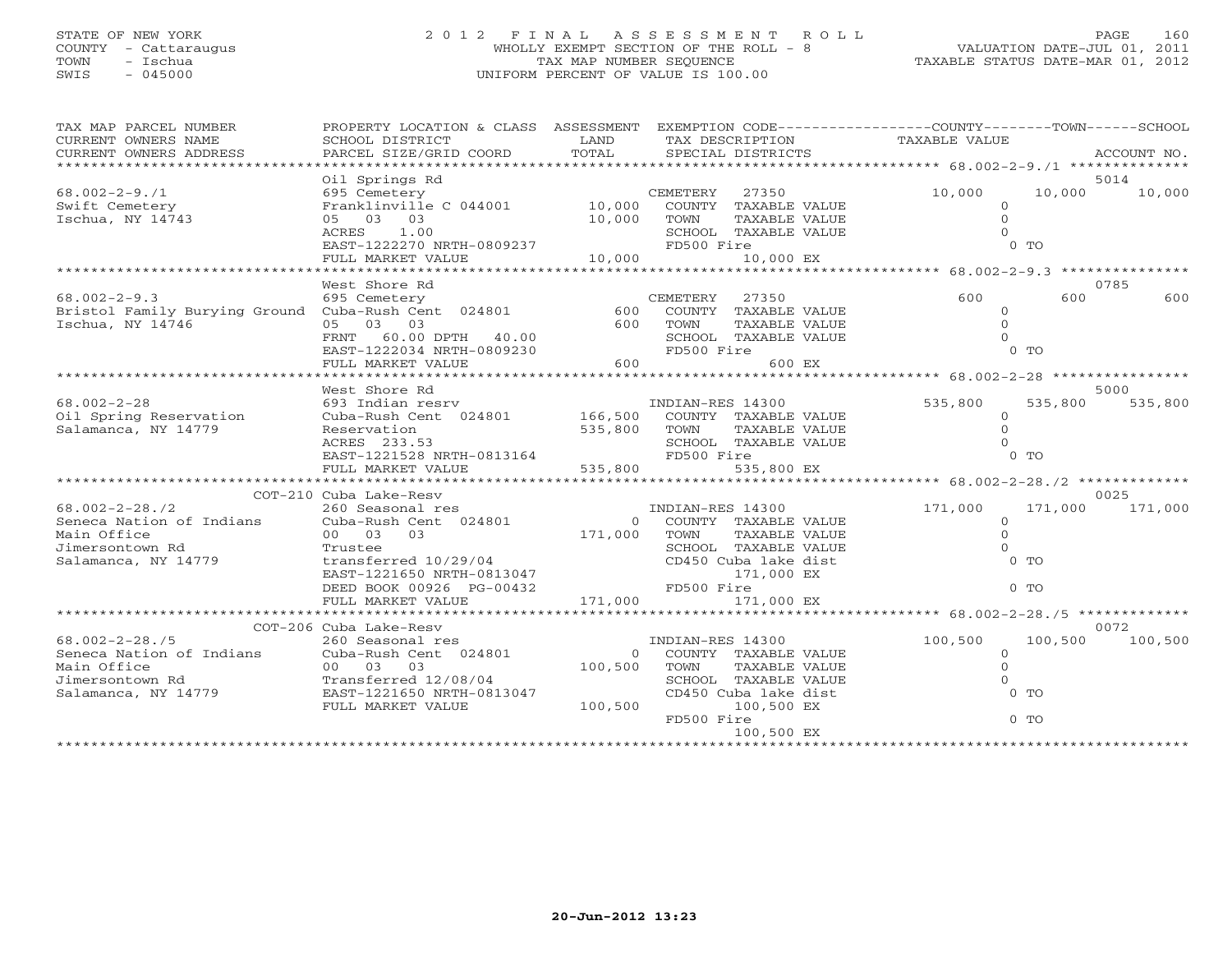# STATE OF NEW YORK 2 0 1 2 F I N A L A S S E S S M E N T R O L L PAGE 161 COUNTY - Cattaraugus WHOLLY EXEMPT SECTION OF THE ROLL - 8 VALUATION DATE-JUL 01, 2011 TOWN - Ischua TAX MAP NUMBER SEQUENCE TAXABLE STATUS DATE-MAR 01, 2012 SWIS - 045000 UNIFORM PERCENT OF VALUE IS 100.00

| TAX MAP PARCEL NUMBER<br>CURRENT OWNERS NAME<br>CURRENT OWNERS ADDRESS | PROPERTY LOCATION & CLASS ASSESSMENT EXEMPTION CODE---------------COUNTY-------TOWN------SCHOOL<br>SCHOOL DISTRICT<br>PARCEL SIZE/GRID COORD | LAND<br>TOTAL            | TAX DESCRIPTION TAXABLE VALUE<br>SPECIAL DISTRICTS            |                |                | ACCOUNT NO.     |
|------------------------------------------------------------------------|----------------------------------------------------------------------------------------------------------------------------------------------|--------------------------|---------------------------------------------------------------|----------------|----------------|-----------------|
|                                                                        | Reservation                                                                                                                                  |                          |                                                               |                |                | 0105            |
| $68.002 - 2 - 28.76$                                                   | 210 1 Family Res                                                                                                                             |                          | INDIAN-RES 14300                                              | 225,000        | 225,000        | 225,000         |
| Brooks Joni J                                                          | Cuba-Rush Cent 024801                                                                                                                        | $\Omega$                 | COUNTY TAXABLE VALUE                                          | $\Omega$       |                |                 |
| Reservation                                                            | 00 00 00                                                                                                                                     | 225,000                  | TOWN<br>TAXABLE VALUE                                         | $\mathbf{0}$   |                |                 |
| Ischua, NY                                                             | EAST-1221650 NRTH-0813047                                                                                                                    |                          | SCHOOL TAXABLE VALUE                                          |                |                |                 |
|                                                                        | DEED BOOK 1025 PG-692                                                                                                                        |                          | FD500 Fire                                                    |                | $0$ TO         |                 |
|                                                                        | FULL MARKET VALUE                                                                                                                            | 225,000<br>************* | 225,000 EX                                                    |                |                |                 |
|                                                                        |                                                                                                                                              |                          |                                                               |                |                |                 |
| $68.002 - 2 - 28.77$                                                   | COT-209 Cuba Lake-Resy<br>260 Seasonal res                                                                                                   |                          | INDIAN-RES 14300                                              | 167,000        | 167,000        | 0117<br>167,000 |
| Seneca Nation of Indians                                               | Cuba-Rush Cent 024801                                                                                                                        | $\overline{0}$           | COUNTY TAXABLE VALUE                                          | $\Omega$       |                |                 |
| Main Office                                                            | 00 03 03                                                                                                                                     |                          | TOWN<br>TAXABLE VALUE                                         | $\Omega$       |                |                 |
| Jimersontown Rd                                                        | Transferred 10/29/04                                                                                                                         | 167,000                  | SCHOOL TAXABLE VALUE                                          | $\Omega$       |                |                 |
| Salamanca, NY 14779                                                    | EAST-1221650 NRTH-0813047                                                                                                                    |                          | CD450 Cuba lake dist                                          |                | $0$ TO         |                 |
|                                                                        | DEED BOOK 00993 PG-00995                                                                                                                     |                          | 167,000 EX                                                    |                |                |                 |
|                                                                        | FULL MARKET VALUE                                                                                                                            | 167,000                  | FD500 Fire                                                    |                | $0$ TO         |                 |
|                                                                        |                                                                                                                                              |                          | 167,000 EX                                                    |                |                |                 |
|                                                                        |                                                                                                                                              |                          | ******************************** 68.002-2-28./11 ************ |                |                |                 |
|                                                                        | COT-207 Cuba Lake-Resy                                                                                                                       |                          |                                                               |                |                | 0183            |
| $68.002 - 2 - 28.711$                                                  | 260 Seasonal res                                                                                                                             |                          | INDIAN-RES 14300                                              | 109,500        | 109,500        | 109,500         |
| Seneca Nation of Indians                                               | Cuba-Rush Cent 024801                                                                                                                        | $\Omega$                 | COUNTY TAXABLE VALUE                                          | $\overline{0}$ |                |                 |
| Main Office                                                            | 00 03 03                                                                                                                                     | 109,500                  | TOWN<br>TAXABLE VALUE                                         | $\Omega$       |                |                 |
| Jimersontown Rd                                                        | Transferred 10/28/04                                                                                                                         |                          | SCHOOL TAXABLE VALUE                                          |                |                |                 |
| Salamanca, NY 14779                                                    | EAST-1221650 NRTH-0813047                                                                                                                    |                          | CD450 Cuba lake dist                                          |                | $0$ TO         |                 |
|                                                                        | FULL MARKET VALUE                                                                                                                            | 109,500                  | 109,500 EX                                                    |                |                |                 |
|                                                                        |                                                                                                                                              |                          | FD500 Fire                                                    |                | 0 <sub>0</sub> |                 |
|                                                                        |                                                                                                                                              |                          | 109,500 EX                                                    |                |                |                 |
|                                                                        |                                                                                                                                              |                          |                                                               |                |                |                 |
|                                                                        | COT-208 Cuba Lake-Resy                                                                                                                       |                          |                                                               |                |                | 0266            |
| $68.002 - 2 - 28.714$                                                  | 260 Seasonal res                                                                                                                             |                          | INDIAN-RES 14300                                              | 104,500        | 104,500        | 104,500         |
| Seneca Nation of Indians                                               | Cuba-Rush Cent 024801                                                                                                                        |                          | 0 COUNTY TAXABLE VALUE                                        | $\circ$        |                |                 |
| Main Office                                                            | 00 03 03                                                                                                                                     | 104,500                  | TAXABLE VALUE<br>TOWN                                         | $\Omega$       |                |                 |
| Jimersontown Rd                                                        | Transferred 10/29/04                                                                                                                         |                          | SCHOOL TAXABLE VALUE                                          |                |                |                 |
| Salamanca, NY 14779                                                    | EAST-1221650 NRTH-0813047                                                                                                                    |                          | CD450 Cuba lake dist                                          |                | $0$ To         |                 |
|                                                                        | FULL MARKET VALUE                                                                                                                            | 104,500                  | 104,500 EX                                                    |                |                |                 |
|                                                                        |                                                                                                                                              |                          | FD500 Fire                                                    |                | $0$ TO         |                 |
|                                                                        |                                                                                                                                              |                          | 104,500 EX                                                    |                |                |                 |
|                                                                        |                                                                                                                                              |                          |                                                               |                |                |                 |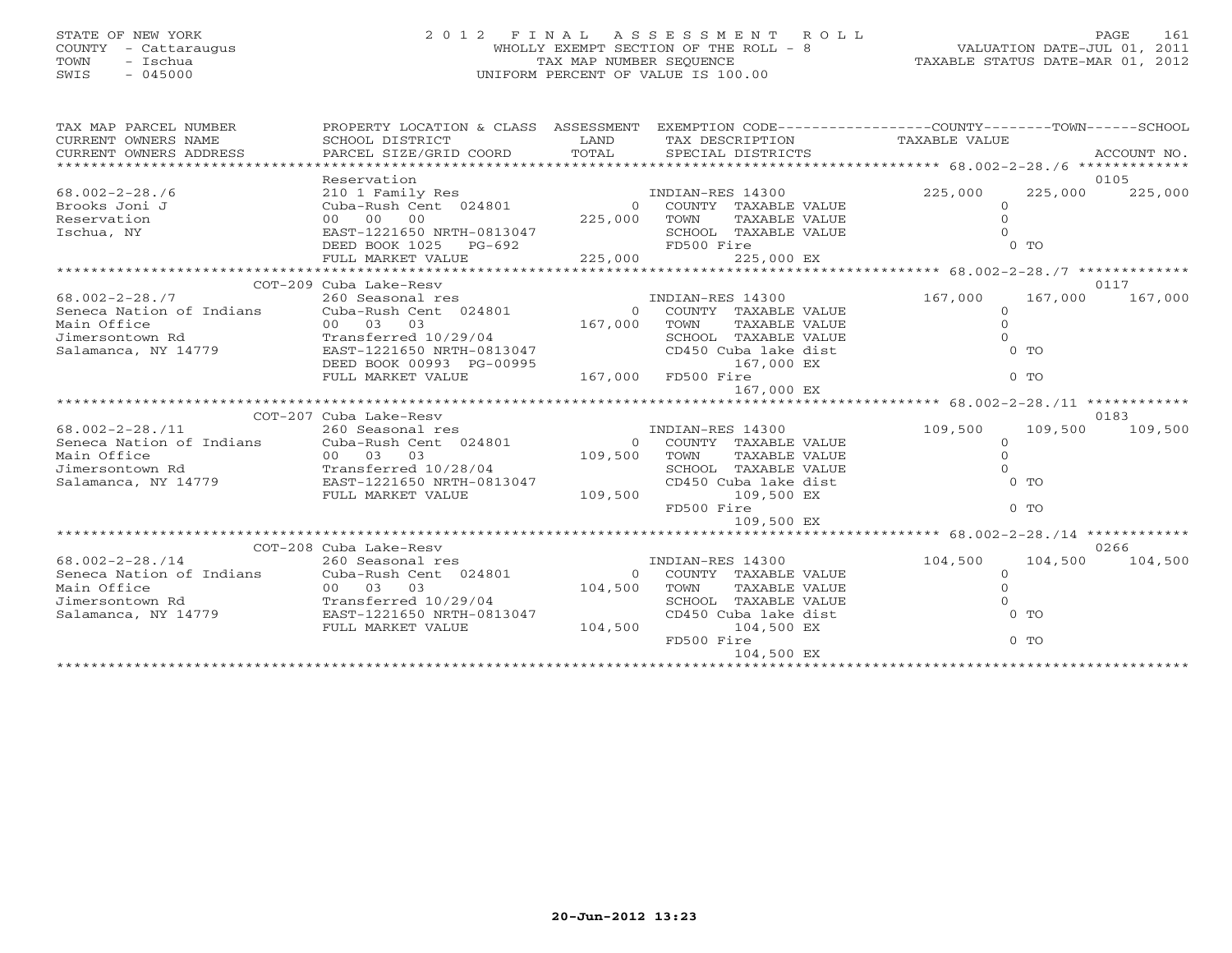| STATE OF NEW YORK<br>COUNTY<br>- Cattaraugus<br>- Ischua<br>TOWN<br>$-045000$<br>SWIS | 2 0 1 2                   | F T N A L<br>TAX MAP NUMBER SEQUENCE | A S S E S S M E N T<br>R O L L<br>WHOLLY EXEMPT SECTION OF THE ROLL - 8<br>UNIFORM PERCENT OF VALUE IS 100.00 | 162<br>PAGE<br>2011<br>VALUATION DATE-JUL 01,<br>TAXABLE STATUS DATE-MAR 01,<br>2012 |
|---------------------------------------------------------------------------------------|---------------------------|--------------------------------------|---------------------------------------------------------------------------------------------------------------|--------------------------------------------------------------------------------------|
| TAX MAP PARCEL NUMBER                                                                 | PROPERTY LOCATION & CLASS | ASSESSMENT                           |                                                                                                               | EXEMPTION CODE----------------COUNTY-------TOWN------SCHOOL                          |
| CURRENT OWNERS NAME                                                                   | SCHOOL DISTRICT           | LAND                                 | TAX DESCRIPTION                                                                                               | TAXABLE VALUE                                                                        |
| CURRENT OWNERS ADDRESS                                                                | PARCEL SIZE/GRID COORD    | TOTAL                                | SPECIAL DISTRICTS                                                                                             | ACCOUNT NO.                                                                          |
|                                                                                       |                           |                                      |                                                                                                               | ************                                                                         |
|                                                                                       | COT-211 Cuba Lake-Resy    |                                      |                                                                                                               | 0422                                                                                 |
| $68.002 - 2 - 28.719$                                                                 | 260 Seasonal res          |                                      | INDIAN-RES 14300                                                                                              | 205,500<br>205,500<br>205,500                                                        |
| Seneca Nation of Indians                                                              | Cuba-Rush Cent 024801     | $\Omega$                             | COUNTY<br>TAXABLE VALUE                                                                                       |                                                                                      |
| Main Office                                                                           | $-03$<br>00<br>$-03$      | 205,500                              | TOWN<br>TAXABLE VALUE                                                                                         |                                                                                      |
| Jimersontown Rd                                                                       | Transferred 10/29/04      |                                      | SCHOOL<br>TAXABLE VALUE                                                                                       |                                                                                      |
| Salamanca, NY 14779                                                                   | EAST-1221650 NRTH-0813047 |                                      | CD450 Cuba lake dist                                                                                          | $0$ TO                                                                               |
|                                                                                       | DEED BOOK 1004<br>PG-117  |                                      | 205,500 EX                                                                                                    |                                                                                      |
|                                                                                       | FULL MARKET VALUE         | 205,500                              | FD500 Fire                                                                                                    | $0$ TO                                                                               |
|                                                                                       |                           |                                      | 205,500 EX                                                                                                    |                                                                                      |
|                                                                                       |                           |                                      |                                                                                                               |                                                                                      |

|                         |                           |         |               |               | $     -$ |         |         |
|-------------------------|---------------------------|---------|---------------|---------------|----------|---------|---------|
|                         | Farwell Rd                |         |               |               |          |         | 0741    |
| $68.003 - 1 - 1$        | 852 Landfill              |         | <b>COUNTY</b> | 13100         | 278,000  | 278,000 | 278,000 |
| Cattaraugus County      | Hinsdale Centra 044601    | 69,500  | COUNTY        | TAXABLE VALUE |          |         |         |
| 303 Court St            | 44/45<br>- 0.3<br>03      | 278,000 | TOWN          | TAXABLE VALUE |          |         |         |
| Little Valley, NY 14755 | ACRES 198.35              |         | SCHOOL        | TAXABLE VALUE |          |         |         |
|                         | EAST-1202498 NRTH-0807133 |         | FD500 Fire    |               |          | $0$ TO  |         |
|                         | DEED BOOK 742<br>PG-00937 |         |               | 278,000 EX    |          |         |         |
|                         | FULL MARKET VALUE         | 278,000 |               |               |          |         |         |
|                         |                           |         |               |               |          |         |         |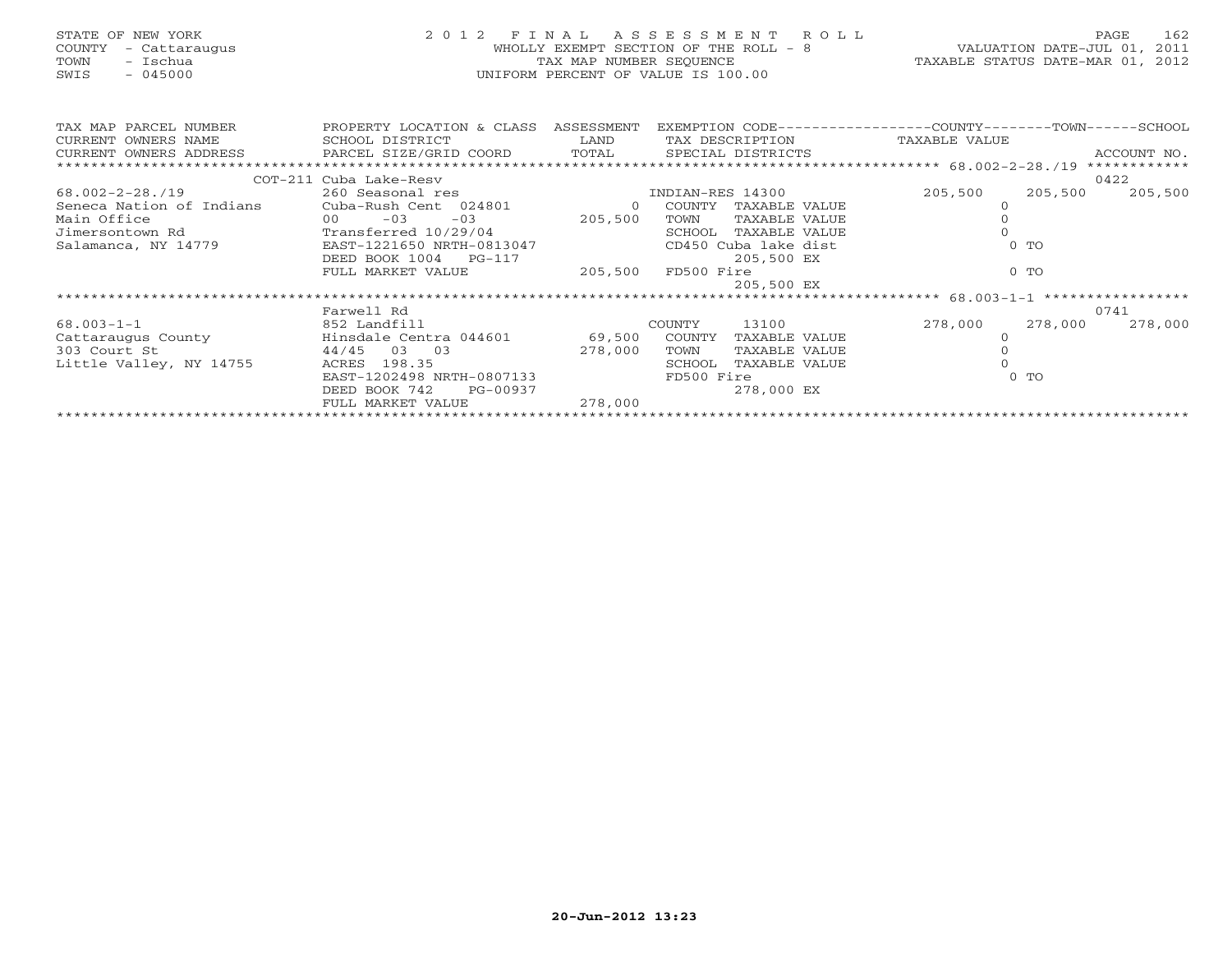| STATE OF NEW YORK<br>COUNTY - Cattaraugus<br>– Ischua<br>TOWN | 2012 FINAL ASSESSMENT ROLL<br>WHOLLY EXEMPT SECTION OF THE ROLL - 8 | 163<br><b>PAGE</b><br>VALUATION DATE-JUL 01, 2011<br>TAXABLE STATUS DATE-MAR 01, 2012 |
|---------------------------------------------------------------|---------------------------------------------------------------------|---------------------------------------------------------------------------------------|
| - 045000<br>SWIS                                              | UNIFORM PERCENT OF VALUE IS 100.00                                  | RPS150/V04/L015<br>CURRENT DATE 6/20/2012                                             |

#### R O L L S U B S E C T I O N - - T O T A L S

### \*\*\* S P E C I A L D I S T R I C T S U M M A R Y \*\*\*

| CODE       | DISTRICT NAME        | TOTAL<br>PARCELS | <b>EXTENSION</b><br>TYPE | <b>EXTENSION</b><br><b>VALUE</b> | AD VALOREM<br><b>VALUE</b> | EXEMPT<br><b>AMOUNT</b> | <b>TAXABLE</b><br>VALUE |
|------------|----------------------|------------------|--------------------------|----------------------------------|----------------------------|-------------------------|-------------------------|
|            | CD450 Cuba lake dist |                  | 7 TOTAL                  |                                  | 866,000                    | 866,000                 |                         |
| FD500 Fire |                      |                  | 35 TOTAL                 |                                  | 4564,300                   | 3749,300                | 815,000                 |
|            | LD500 Light          |                  | 5 TOTAL                  |                                  | 89,740                     | 89,740                  |                         |

### \*\*\* S C H O O L D I S T R I C T S U M M A R Y \*\*\*

| CODE   | DISTRICT NAME           | TOTAL<br>PARCELS | ASSESSED<br>LAND | ASSESSED<br>TOTAL | EXEMPT<br>AMOUNT | TOTAL<br>TAXABLE | STAR<br>AMOUNT | STAR<br>TAXABLE |
|--------|-------------------------|------------------|------------------|-------------------|------------------|------------------|----------------|-----------------|
| 024801 | Cuba-Rush Cent          | 13               | 188,600          | 1693,400          | 1693,400         |                  |                |                 |
| 044001 | Franklinville Cent      | 14               | 158,700          | 1630,900          | 1630,900         |                  |                |                 |
| 044601 | Hinsdale Central        | 8                | 550,200          | 1240,000          | 1201,000         | 39,000           |                | 39,000          |
|        | $S \cup B - T \cup T A$ | 35               | 897,500          | 4564,300          | 4525,300         | 39,000           |                | 39,000          |
|        | TOTAL                   | 35               | 897,500          | 4564,300          | 4525,300         | 39,000           |                | 39,000          |

### \*\*\* S Y S T E M C O D E S S U M M A R Y \*\*\*

### NO SYSTEM EXEMPTIONS AT THIS LEVEL

### \*\*\* E X E M P T I O N S U M M A R Y \*\*\*

|       |              | TOTAL   |               |          |          |
|-------|--------------|---------|---------------|----------|----------|
| CODE  | DESCRIPTION  | PARCELS | <b>COUNTY</b> | TOWN     | SCHOOL   |
| 12100 | NYS OWNED    | ↷       | 10,500        | 10,500   | 10,500   |
| 13100 | COUNTY       |         | 328,000       | 328,000  | 328,000  |
| 13432 | Prop $0/S$ L |         | 815,000       |          |          |
| 13433 | Prop 0/S L   |         |               | 815,000  |          |
| 13434 | FCITY S      |         |               |          | 815,000  |
| 13500 | TOWN-PROP    | 4       | 209,600       | 209,600  | 209,600  |
| 14000 | Local Auth   |         | 304,200       | 304,200  | 304,200  |
| 14300 | INDIAN-RES   | 8       | 1618,800      | 1618,800 | 1618,800 |
| 25110 | RELIGIOUS    |         | 180,900       | 180,900  | 180,900  |
| 26400 | FIRE-DEPT    |         | 1000,000      | 1000,000 | 1000,000 |
|       |              |         |               |          |          |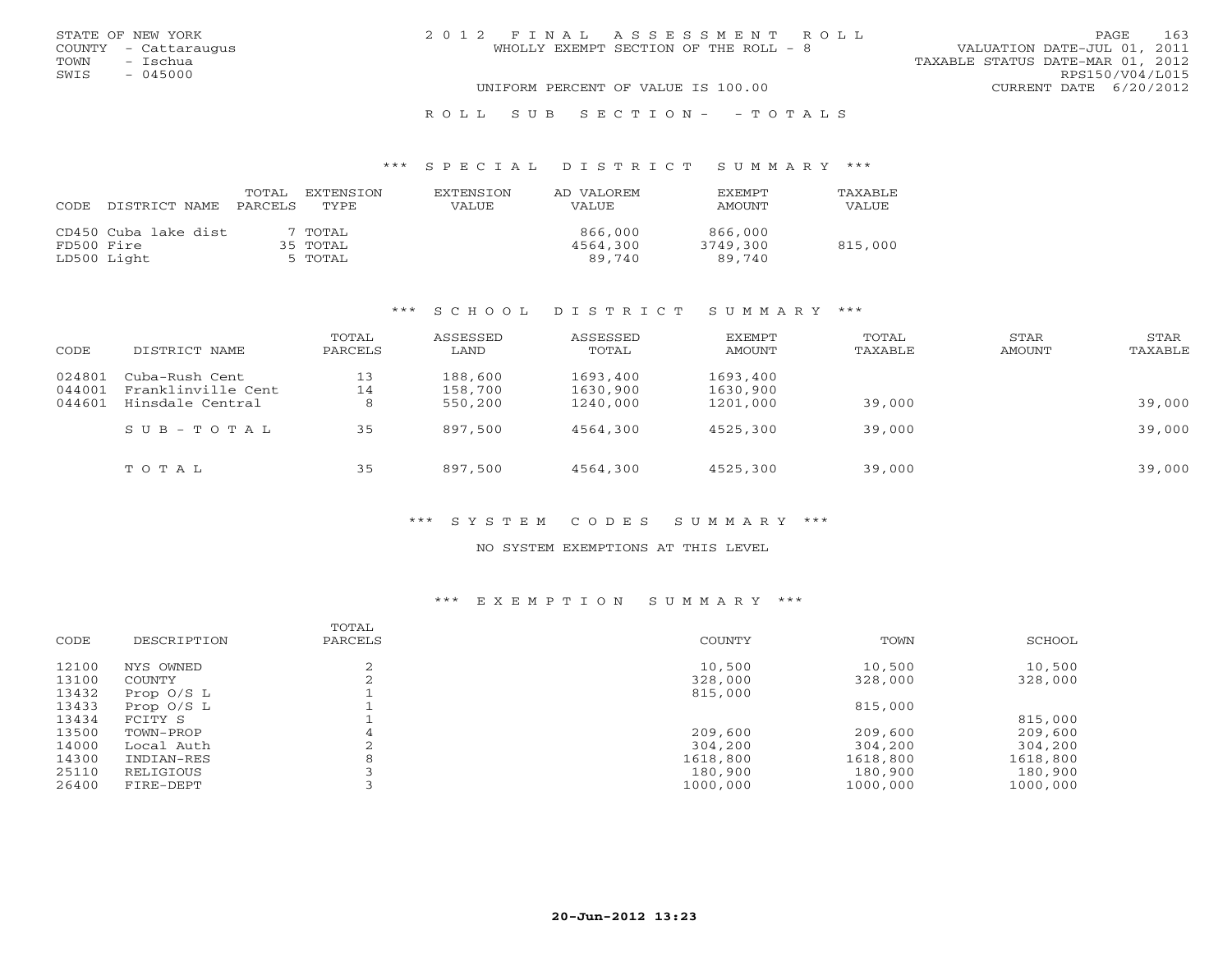|      | STATE OF NEW YORK    | 2012 FINAL ASSESSMENT ROLL            | 164<br><b>PAGE</b>               |
|------|----------------------|---------------------------------------|----------------------------------|
|      | COUNTY - Cattaraugus | WHOLLY EXEMPT SECTION OF THE ROLL - 8 | VALUATION DATE-JUL 01, 2011      |
| TOWN | - Ischua             |                                       | TAXABLE STATUS DATE-MAR 01, 2012 |
| SWIS | $-045000$            |                                       | RPS150/V04/L015                  |
|      |                      | UNIFORM PERCENT OF VALUE IS 100.00    | CURRENT DATE 6/20/2012           |
|      |                      | ROLL SUB SECTION- - TOTALS            |                                  |

### \*\*\* E X E M P T I O N S U M M A R Y \*\*\*

| CODE  | DESCRIPTION | TOTAL<br>PARCELS | COUNTY   | TOWN     | SCHOOL   |
|-------|-------------|------------------|----------|----------|----------|
| 27350 | CEMETERY    |                  | 58,300   | 58,300   | 58,300   |
| 33201 | XMPT C/T    | ▵                | 39,000   | 39,000   |          |
|       | TOTAL       | 37               | 4564,300 | 4564,300 | 4525,300 |

| <b>ROLL</b><br><b>SEC</b> |         | UTAL | ∟AND | $\Box$ חר $\Box$ | TOWN |     | STAR |
|---------------------------|---------|------|------|------------------|------|-----|------|
|                           | ר דוויי |      | 500  | n c              |      | nni | 000  |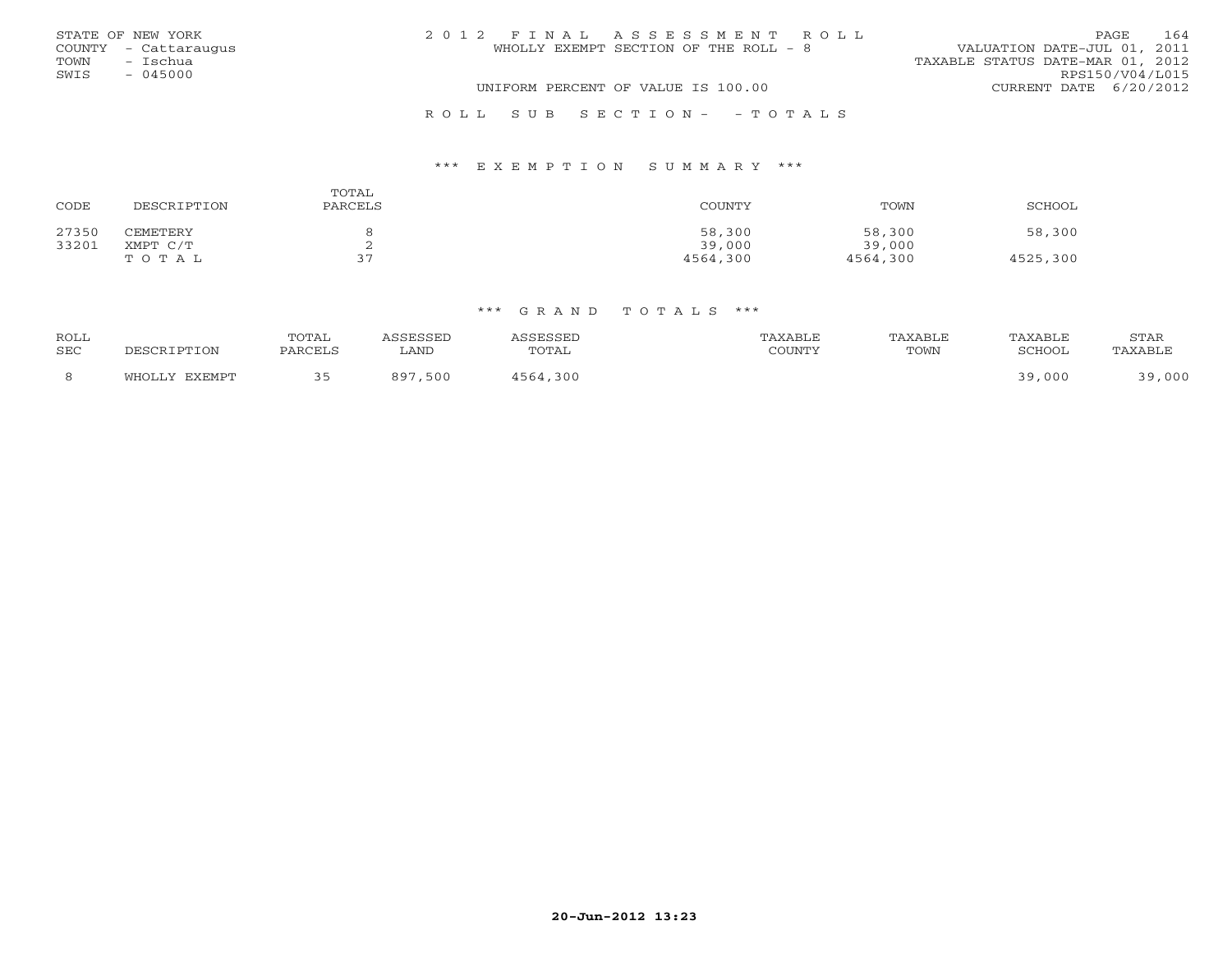|      | STATE OF NEW YORK    | 2012 FINAL ASSESSMENT ROLL |                                       |                                  | PAGE.                  | 165 |
|------|----------------------|----------------------------|---------------------------------------|----------------------------------|------------------------|-----|
|      | COUNTY - Cattaraugus |                            | WHOLLY EXEMPT SECTION OF THE ROLL - 8 | VALUATION DATE-JUL 01, 2011      |                        |     |
| TOWN | - Ischua             |                            |                                       | TAXABLE STATUS DATE-MAR 01, 2012 |                        |     |
| SWIS | $-045000$            |                            | UNIFORM PERCENT OF VALUE IS 100.00    |                                  | RPS150/V04/L015        |     |
|      |                      |                            |                                       |                                  | CURRENT DATE 6/20/2012 |     |
|      |                      |                            |                                       |                                  |                        |     |

### R O L L S E C T I O N T O T A L S

### \*\*\* S P E C I A L D I S T R I C T S U M M A R Y \*\*\*

| CODE       | DISTRICT NAME        | TOTAL<br>PARCELS | EXTENSTON<br>TYPE | EXTENSION<br>VALUE | AD VALOREM<br><b>VALUE</b> | <b>EXEMPT</b><br>AMOUNT | TAXABLE<br>VALUE |
|------------|----------------------|------------------|-------------------|--------------------|----------------------------|-------------------------|------------------|
|            | CD450 Cuba lake dist |                  | 7 TOTAL           |                    | 866,000                    | 866,000                 |                  |
| FD500 Fire |                      |                  | 35 TOTAL          |                    | 4564,300                   | 3749,300                | 815,000          |
|            | LD500 Light          |                  | 5 TOTAL           |                    | 89,740                     | 89,740                  |                  |

### \*\*\* S C H O O L D I S T R I C T S U M M A R Y \*\*\*

| CODE   | DISTRICT NAME           | TOTAL<br>PARCELS | ASSESSED<br>LAND | ASSESSED<br>TOTAL | EXEMPT<br>AMOUNT | TOTAL<br>TAXABLE | STAR<br>AMOUNT | STAR<br>TAXABLE |
|--------|-------------------------|------------------|------------------|-------------------|------------------|------------------|----------------|-----------------|
| 024801 | Cuba-Rush Cent          | 13               | 188,600          | 1693,400          | 1693,400         |                  |                |                 |
| 044001 | Franklinville Cent      | 14               | 158,700          | 1630,900          | 1630,900         |                  |                |                 |
| 044601 | Hinsdale Central        | 8                | 550,200          | 1240,000          | 1201,000         | 39,000           |                | 39,000          |
|        | $S \cup B - T \cup T A$ | 35               | 897,500          | 4564,300          | 4525,300         | 39,000           |                | 39,000          |
|        | TOTAL                   | 35               | 897,500          | 4564,300          | 4525,300         | 39,000           |                | 39,000          |

### \*\*\* S Y S T E M C O D E S S U M M A R Y \*\*\*

### NO SYSTEM EXEMPTIONS AT THIS LEVEL

### \*\*\* E X E M P T I O N S U M M A R Y \*\*\*

|       |              | TOTAL   |          |          |          |
|-------|--------------|---------|----------|----------|----------|
| CODE  | DESCRIPTION  | PARCELS | COUNTY   | TOWN     | SCHOOL   |
| 12100 | NYS OWNED    | ⌒       | 10,500   | 10,500   | 10,500   |
| 13100 | COUNTY       |         | 328,000  | 328,000  | 328,000  |
| 13432 | Prop $0/S$ L |         | 815,000  |          |          |
| 13433 | Prop $0/S$ L |         |          | 815,000  |          |
| 13434 | FCITY S      |         |          |          | 815,000  |
| 13500 | TOWN-PROP    | 4       | 209,600  | 209,600  | 209,600  |
| 14000 | Local Auth   |         | 304,200  | 304,200  | 304,200  |
| 14300 | INDIAN-RES   | 8       | 1618,800 | 1618,800 | 1618,800 |
| 25110 | RELIGIOUS    |         | 180,900  | 180,900  | 180,900  |
| 26400 | FIRE-DEPT    |         | 1000,000 | 1000,000 | 1000,000 |
|       |              |         |          |          |          |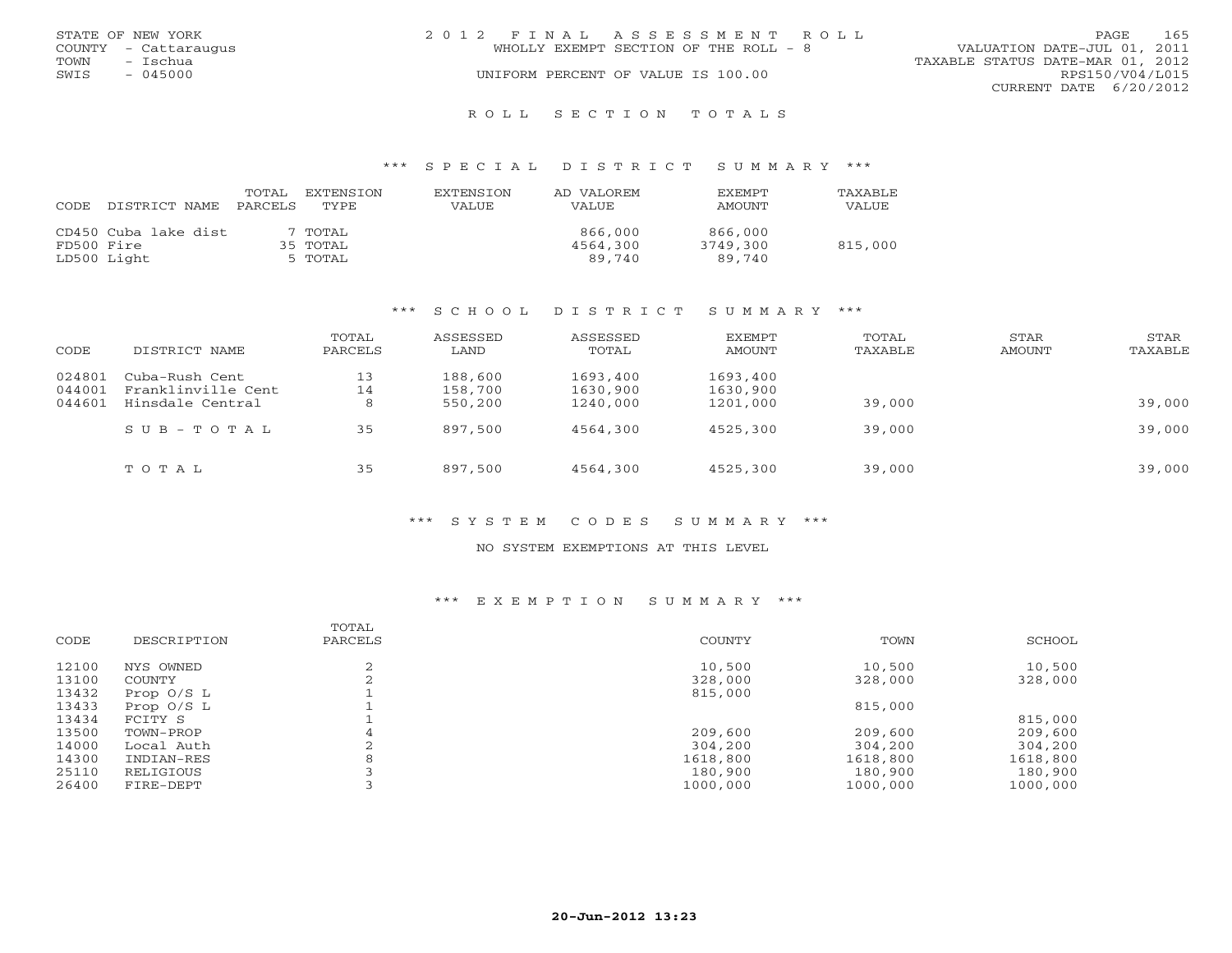|      | STATE OF NEW YORK    | 2012 FINAL ASSESSMENT ROLL            | PAGE.                            | 166 |
|------|----------------------|---------------------------------------|----------------------------------|-----|
|      | COUNTY - Cattaraugus | WHOLLY EXEMPT SECTION OF THE ROLL - 8 | VALUATION DATE-JUL 01, 2011      |     |
| TOWN | – Ischua             |                                       | TAXABLE STATUS DATE-MAR 01, 2012 |     |
| SWIS | $-045000$            | UNIFORM PERCENT OF VALUE IS 100.00    | RPS150/V04/L015                  |     |
|      |                      |                                       | CURRENT DATE 6/20/2012           |     |
|      |                      |                                       |                                  |     |

### R O L L S E C T I O N T O T A L S

### \*\*\* E X E M P T I O N S U M M A R Y \*\*\*

| CODE  | DESCRIPTION | TOTAL<br>PARCELS | COUNTY   | TOWN     | SCHOOL   |
|-------|-------------|------------------|----------|----------|----------|
| 27350 | CEMETERY    |                  | 58,300   | 58,300   | 58,300   |
| 33201 | XMPT C/T    | ▵                | 39,000   | 39,000   |          |
|       | TOTAL       | 37               | 4564,300 | 4564,300 | 4525,300 |

| <b>ROLL</b> |               | TOTAL   | ASSESSED    | ASSESSED | TAXABLE | TAXABLE | TAXABLE | STAR    |
|-------------|---------------|---------|-------------|----------|---------|---------|---------|---------|
| <b>SEC</b>  | DESCRIPTION   | PARCELS | LAND        | TOTAL    | COUNTY  | TOWN    | SCHOOL  | TAXABLE |
| -8          | WHOLLY EXEMPT |         | ,500<br>897 | 4564,300 |         |         | 39,000  | ,000    |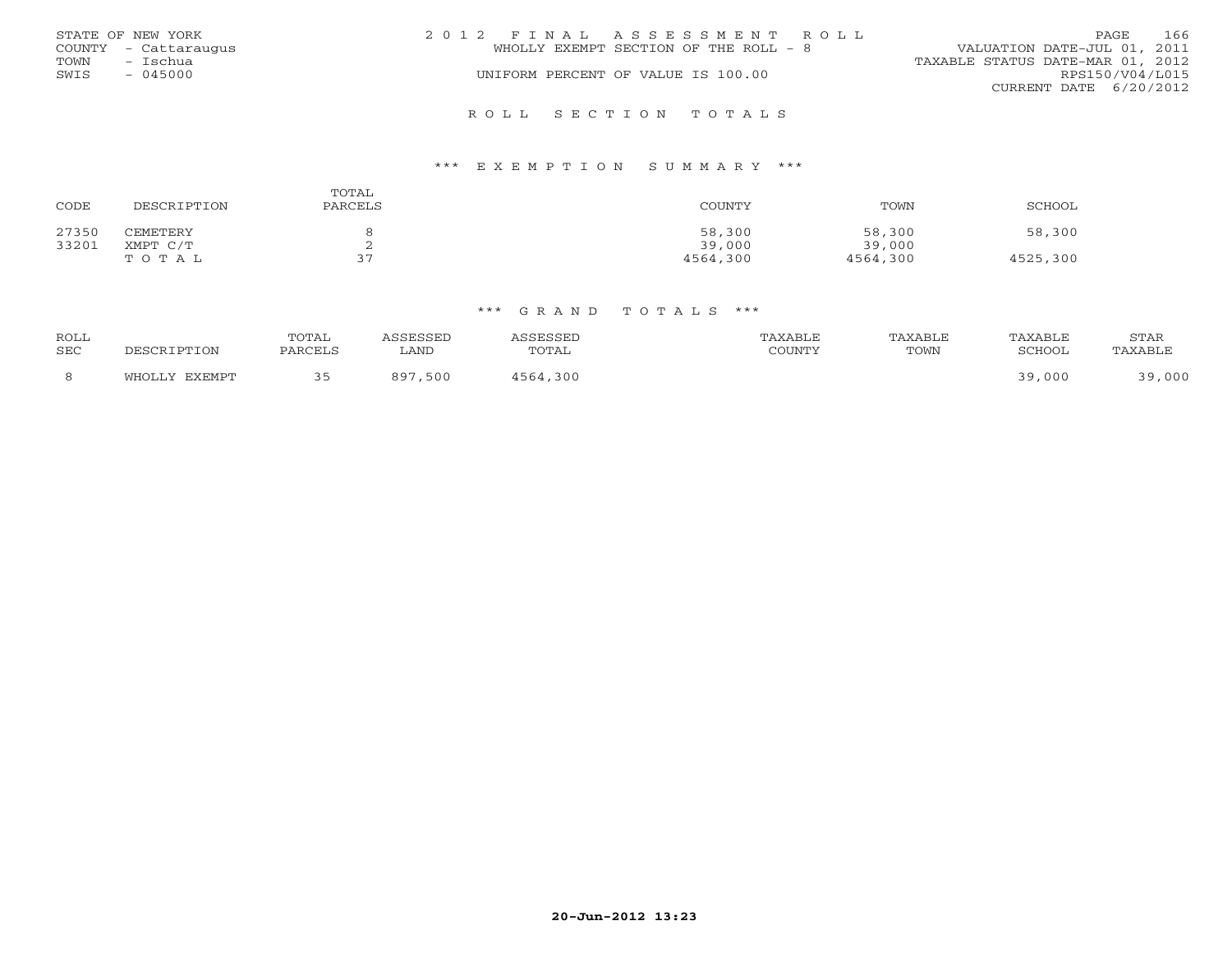|      | STATE OF NEW YORK    |  | 2012 FINAL ASSESSMENT ROLL |                                  | PAGE | 167 |
|------|----------------------|--|----------------------------|----------------------------------|------|-----|
|      | COUNTY - Cattaraugus |  |                            | VALUATION DATE-JUL 01, 2011      |      |     |
| TOWN | ™schua               |  | SWTS TOTALS                | TAXABLE STATUS DATE-MAR 01, 2012 |      |     |

SWIS - 045000 CONTRORM PERCENT OF VALUE IS 100.00 CONTRORM PERCENT OF VALUE IS 100.00 CURRENT DATE 6/20/2012

### \*\*\* S P E C I A L D I S T R I C T S U M M A R Y \*\*\*

| CODE       | DISTRICT NAME        | TOTAL<br>PARCELS | EXTENSTON<br>TYPE | <b>EXTENSION</b><br><b>VALUE</b> | AD VALOREM<br><b>VALUE</b> | <b>EXEMPT</b><br>AMOUNT | TAXABLE<br>VALUE |
|------------|----------------------|------------------|-------------------|----------------------------------|----------------------------|-------------------------|------------------|
|            | CD450 Cuba lake dist |                  | 22 TOTAL          |                                  | 2781,900                   | 866,000                 | 1915,900         |
| FD500 Fire |                      |                  | 757 TOTAL         |                                  | 46899,566                  | 3749,300                | 43150,266        |
|            | LD500 Light          |                  | 83 TOTAL          |                                  | 3107,991                   | 89.740                  | 3018,251         |

### \*\*\* S C H O O L D I S T R I C T S U M M A R Y \*\*\*

| CODE   | DISTRICT NAME      | TOTAL<br>PARCELS | ASSESSED<br>LAND | ASSESSED<br>TOTAL | EXEMPT<br>AMOUNT | TOTAL<br>TAXABLE | STAR<br>AMOUNT | STAR<br>TAXABLE |
|--------|--------------------|------------------|------------------|-------------------|------------------|------------------|----------------|-----------------|
| 024801 | Cuba-Rush Cent     | 225              | 4156,224         | 14438,008         | 1889,856         | 12548,152        | 3046,350       | 9501,802        |
| 044001 | Franklinville Cent | 231              | 3833,555         | 12940,575         | 1855,224         | 11085,351        | 2546,900       | 8538,451        |
| 044601 | Hinsdale Central   | 302              | 6896,010         | 19522,783         | 1309,290         | 18213,493        | 4086,960       | 14126,533       |
|        | SUB-TOTAL          | 758              | 14885,789        | 46901,366         | 5054,370         | 41846,996        | 9680,210       | 32166,786       |
|        | TOTAL              | 758              | 14885,789        | 46901,366         | 5054,370         | 41846,996        | 9680,210       | 32166,786       |

### \*\*\* S Y S T E M C O D E S S U M M A R Y \*\*\*

### NO SYSTEM EXEMPTIONS AT THIS LEVEL

### \*\*\* E X E M P T I O N S U M M A R Y \*\*\*

| CODE  | DESCRIPTION  | TOTAL<br>PARCELS | <b>COUNTY</b> | TOWN     | SCHOOL   |
|-------|--------------|------------------|---------------|----------|----------|
| 12100 | NYS OWNED    |                  | 10,500        | 10,500   | 10,500   |
| 13100 | COUNTY       |                  | 328,000       | 328,000  | 328,000  |
| 13432 | Prop $0/S$ L |                  | 815,000       |          |          |
| 13433 | Prop $0/S$ L |                  |               | 815,000  |          |
| 13434 | FCITY S      |                  |               |          | 815,000  |
| 13500 | TOWN-PROP    | 4                | 209,600       | 209,600  | 209,600  |
| 14000 | Local Auth   |                  | 304,200       | 304,200  | 304,200  |
| 14300 | INDIAN-RES   |                  | 1618,800      | 1618,800 | 1618,800 |
| 25110 | RELIGIOUS    |                  | 180,900       | 180,900  | 180,900  |
| 26400 | FIRE-DEPT    |                  | 1000,000      | 1000,000 | 1000,000 |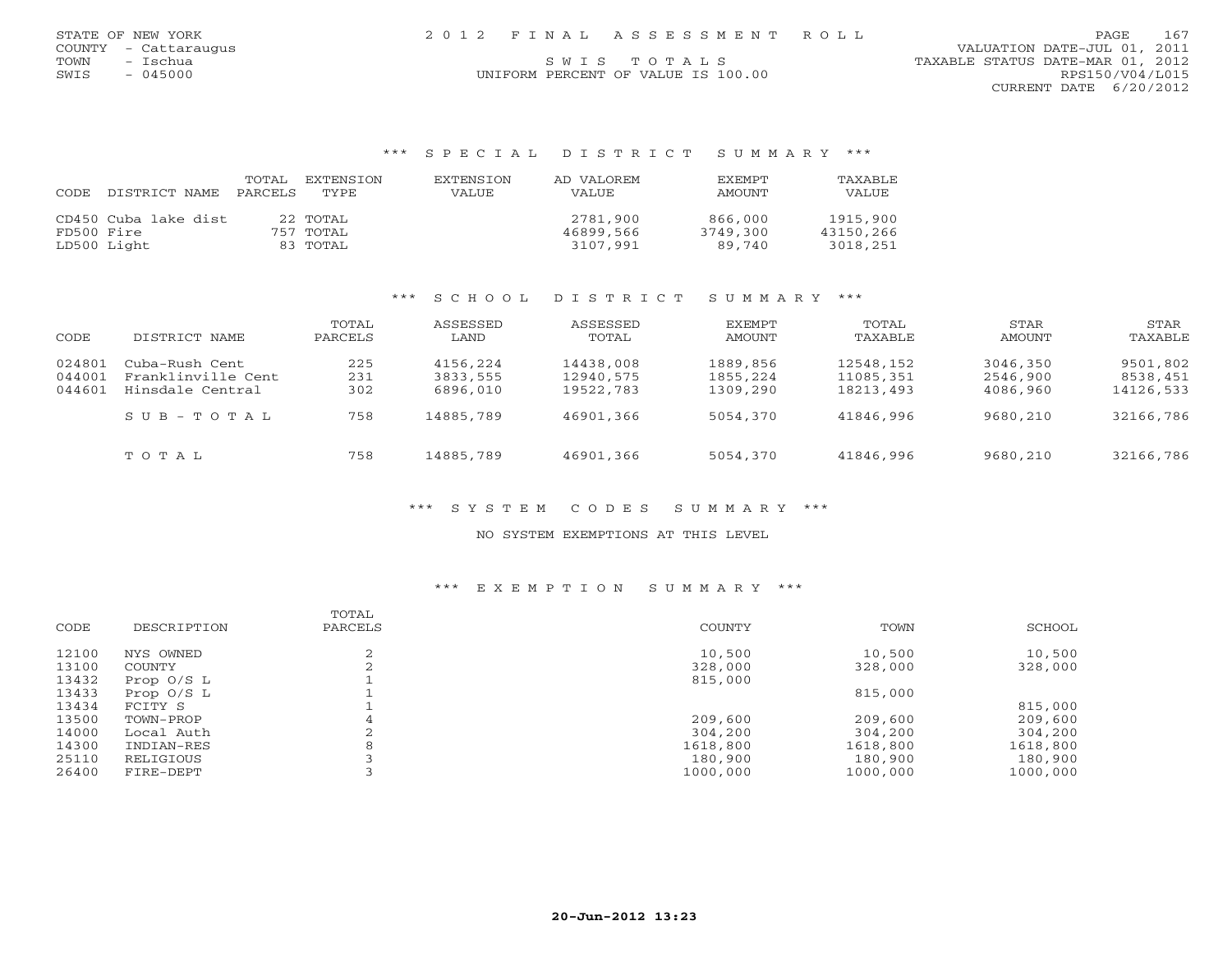| STATE OF NEW YORK    |  | 2012 FINAL ASSESSMENT ROLL | PAGE                        | 168 |
|----------------------|--|----------------------------|-----------------------------|-----|
| COUNTY - Cattaraugus |  |                            | VALUATION DATE-JUL 01, 2011 |     |

TOWN - ISChua S W I S T O T A L S<br>
SWIS - 045000 - SWIS - 045000 - SWIS - 045000 - SWIS - 045000 - SWIS - 045000 - SWIS - 045000 - SWIS - 045000 UNIFORM PERCENT OF VALUE IS 100.00 RPS150/V04/L015 CURRENT DATE 6/20/2012

### \*\*\* E X E M P T I O N S U M M A R Y \*\*\*

|       |              | TOTAL          |               |          |               |
|-------|--------------|----------------|---------------|----------|---------------|
| CODE  | DESCRIPTION  | PARCELS        | <b>COUNTY</b> | TOWN     | <b>SCHOOL</b> |
| 27350 | CEMETERY     | 8              | 58,300        | 58,300   | 58,300        |
| 33201 | XMPT C/T     | $\overline{2}$ | 39,000        | 39,000   |               |
| 41101 | VET C/T      | 5              | 14,600        | 14,600   |               |
| 41103 | VET TOWN     |                |               | 1,860    |               |
| 41121 | WVET C/T     | 19             | 170,760       | 170,760  |               |
| 41122 | WVET CO      |                | 12,000        |          |               |
| 41131 | CVET C/T     | 17             | 282,600       | 282,600  |               |
| 41132 | CVET CO      | 2              | 40,000        |          |               |
| 41141 | DVET C/T     |                | 97,200        | 97,200   |               |
| 41142 | DVET CO      |                | 19,000        |          |               |
| 41162 | $CW_15_VET/$ |                | 28,695        |          |               |
| 41700 | AG BLDG      | 2              | 47,000        | 47,000   | 47,000        |
| 41720 | AG DIST      |                |               |          |               |
| 41730 | AG DISTOUT   | 4              |               |          |               |
| 41800 | AGED C/T/S   | 12             | 335,443       | 345,093  | 361,600       |
| 41801 | AGED C/T     |                | 42,750        | 42,750   |               |
| 41802 | AGED C       |                | 10,500        |          |               |
| 41834 | SR STAR      | 76             |               |          | 3981,300      |
| 41854 | RES STAR     | 195            |               |          | 5696,200      |
| 41864 | RES ST MH    |                |               |          | 2,710         |
| 47460 | FOREST/A74   | 6              | 120,470       | 120,470  | 120,470       |
|       | TOTAL        | 390            | 5785,318      | 5686,633 | 14734,580     |

| ROLL<br><b>SEC</b> | DESCRIPTION       | TOTAL<br>PARCELS | ASSESSED<br>LAND | ASSESSED<br>TOTAL | TAXABLE<br><b>COUNTY</b> | TAXABLE<br>TOWN | TAXABLE<br>SCHOOL | STAR<br>TAXABLE |
|--------------------|-------------------|------------------|------------------|-------------------|--------------------------|-----------------|-------------------|-----------------|
|                    | TAXABLE           | 703              | 13985,140        | 38872,890         | 37651,872                | 37750,557       | 38343,820         | 28663,610       |
|                    | SPECIAL FRANCHISE |                  | 24               | 694,746           | 694,746                  | 694.746         | 694,746           | 694,746         |
| 6                  | UTILITIES & N.C.  |                  | 3.125            | 2769,430          | 2769,430                 | 2769,430        | 2769,430          | 2769,430        |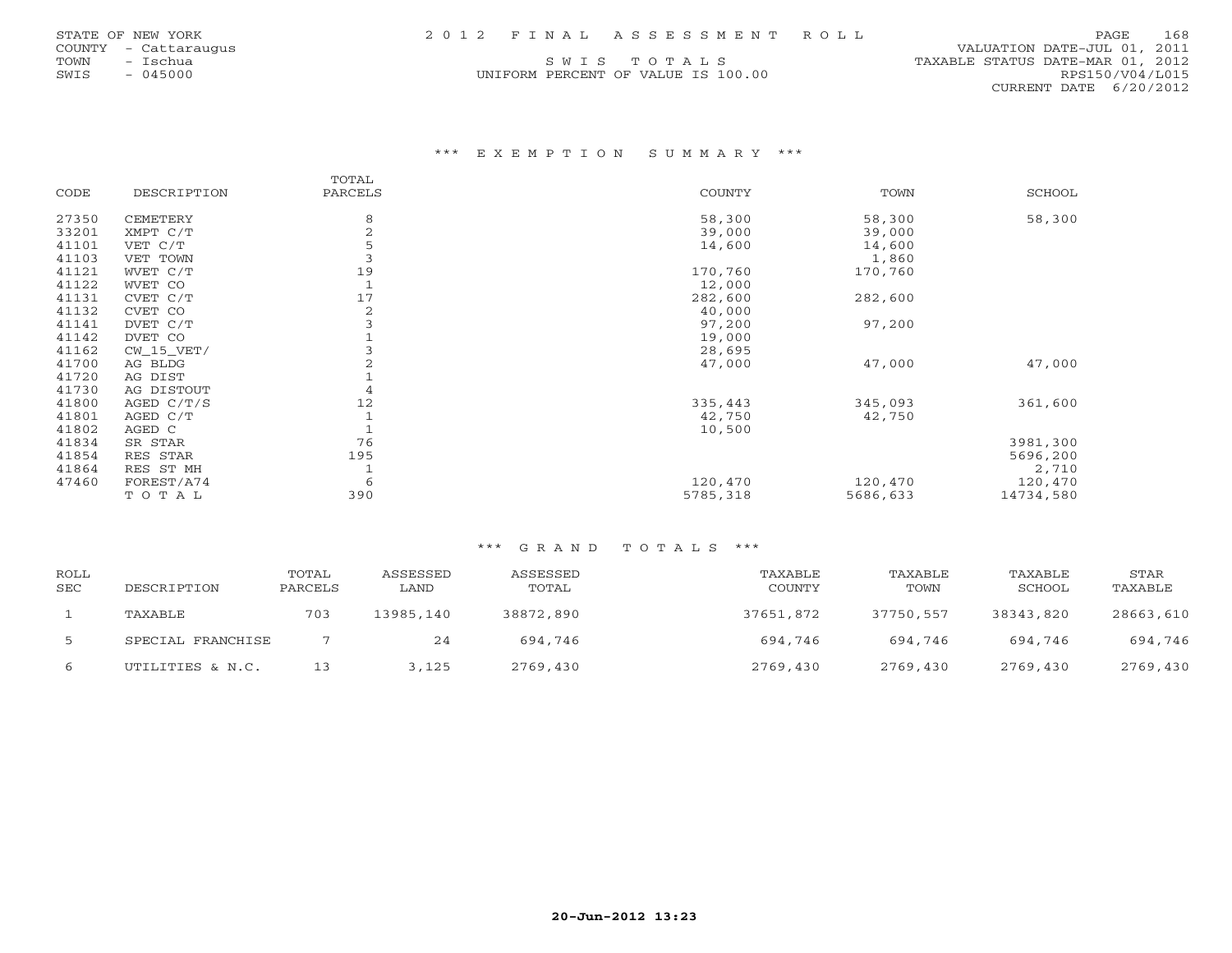| STATE OF NEW YORK    | 2012 FINAL ASSESSMENT ROLL         | 169<br>PAGE.                     |
|----------------------|------------------------------------|----------------------------------|
| COUNTY - Cattaraugus |                                    | VALUATION DATE-JUL 01, 2011      |
| TOWN - Ischua        | SWIS TOTALS                        | TAXABLE STATUS DATE-MAR 01, 2012 |
| SWIS<br>- 045000     | UNIFORM PERCENT OF VALUE IS 100.00 | RPS150/V04/L015                  |
|                      |                                    | CURRENT DATE 6/20/2012           |

| ROLL<br><b>SEC</b> | DESCRIPTION         | TOTAL<br>PARCELS | ASSESSED<br>LAND | ASSESSED<br>TOTAL | TAXABLE<br><b>COUNTY</b> | TAXABLE<br>TOWN | TAXABLE<br>SCHOOL | STAR<br>TAXABLE |
|--------------------|---------------------|------------------|------------------|-------------------|--------------------------|-----------------|-------------------|-----------------|
| 8                  | WHOLLY EXEMPT       | 35               | 897,500          | 4564,300          |                          |                 | 39,000            | 39,000          |
| $\star$            | TOTAL<br><b>SUB</b> | 758              | 14885,789        | 46901,366         | 41116,048                | 41214,733       | 41846,996         | 32166,786       |
| $***$              | GRAND TOTAL         | 758              | 14885,789        | 46901,366         | 41116,048                | 41214,733       | 41846,996         | 32166,786       |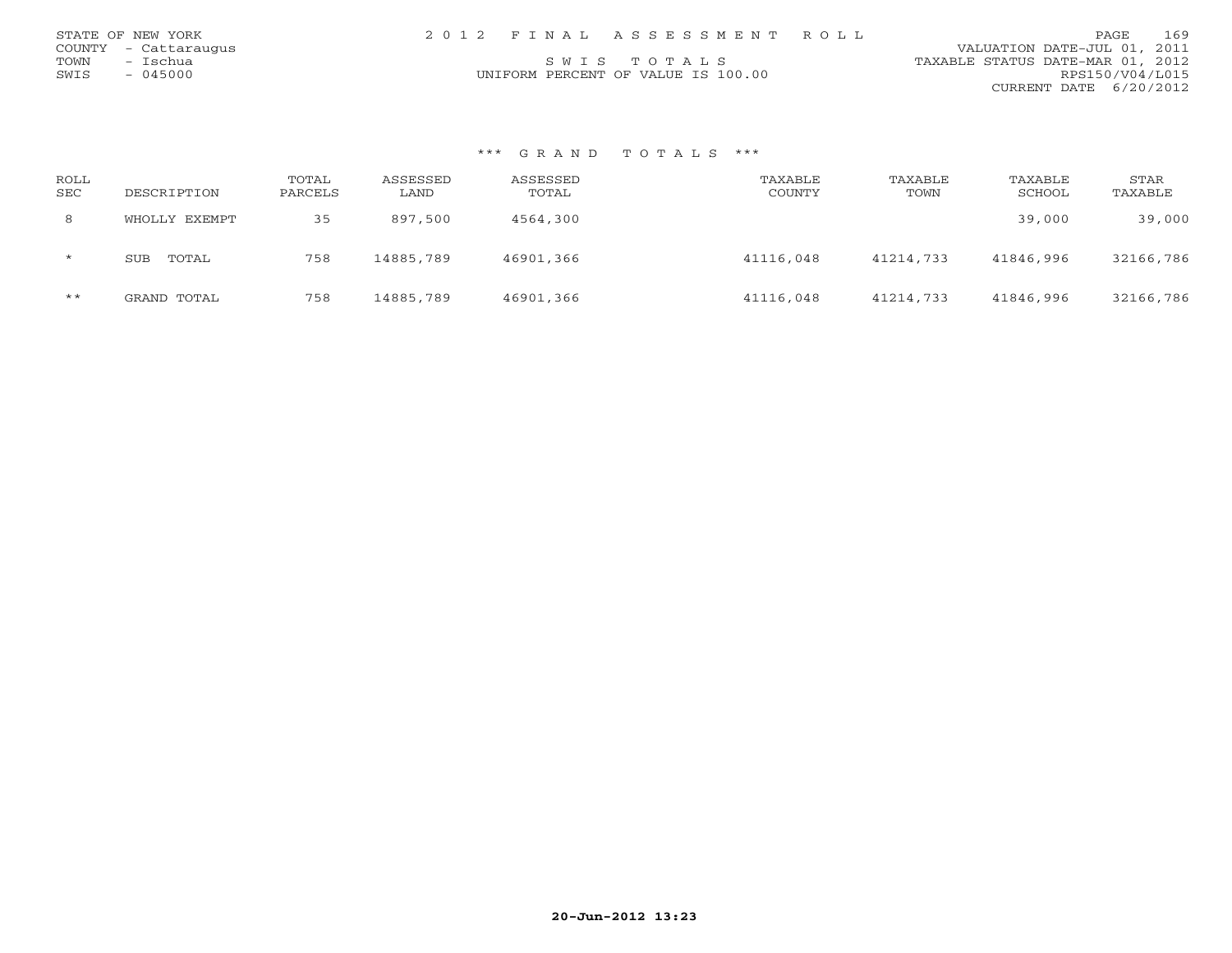|      | STATE OF NEW YORK    | 2012 FINAL ASSESSMENT ROLL         | 170<br>PAGE                      |
|------|----------------------|------------------------------------|----------------------------------|
|      | COUNTY - Cattaraugus | TOWN TOTALS                        | VALUATION DATE-JUL 01, 2011      |
| TOWN | – Tschua             |                                    | TAXABLE STATUS DATE-MAR 01, 2012 |
| SWIS | $-0450$              | UNIFORM PERCENT OF VALUE IS 100.00 | RPS150/V04/L015                  |
|      |                      |                                    | CURRENT DATE 6/20/2012           |
|      |                      |                                    |                                  |

### \*\*\* S P E C I A L D I S T R I C T S U M M A R Y \*\*\*

| CODE       | DISTRICT NAME        | TOTAL<br>PARCELS | EXTENSION<br>TYPE. | EXTENSION<br>VALUE | AD VALOREM<br>VALUE | <b>EXEMPT</b><br>AMOUNT | TAXABLE<br>VALUE |
|------------|----------------------|------------------|--------------------|--------------------|---------------------|-------------------------|------------------|
|            | CD450 Cuba lake dist |                  | 22 TOTAL           |                    | 2781,900            | 866,000                 | 1915,900         |
| FD500 Fire |                      |                  | 757 TOTAL          |                    | 46899,566           | 3749,300                | 43150,266        |
|            | LD500 Light          |                  | 83 TOTAL           |                    | 3107,991            | 89.740                  | 3018,251         |

### \*\*\* S C H O O L D I S T R I C T S U M M A R Y \*\*\*

| CODE   | DISTRICT NAME           | TOTAL<br>PARCELS | ASSESSED<br>LAND | ASSESSED<br>TOTAL | EXEMPT<br>AMOUNT | TOTAL<br>TAXABLE | STAR<br>AMOUNT | STAR<br>TAXABLE |
|--------|-------------------------|------------------|------------------|-------------------|------------------|------------------|----------------|-----------------|
| 024801 | Cuba-Rush Cent          | 225              | 4156,224         | 14438,008         | 1889,856         | 12548,152        | 3046,350       | 9501,802        |
| 044001 | Franklinville Cent      | 231              | 3833,555         | 12940,575         | 1855,224         | 11085,351        | 2546,900       | 8538,451        |
| 044601 | Hinsdale Central        | 302              | 6896,010         | 19522,783         | 1309,290         | 18213, 493       | 4086,960       | 14126,533       |
|        | $S \cup B - T \cup T A$ | 758              | 14885,789        | 46901,366         | 5054,370         | 41846,996        | 9680,210       | 32166,786       |
|        | TOTAL                   | 758              | 14885,789        | 46901,366         | 5054,370         | 41846,996        | 9680,210       | 32166,786       |

### \*\*\* S Y S T E M C O D E S S U M M A R Y \*\*\*

### NO SYSTEM EXEMPTIONS AT THIS LEVEL

### \*\*\* E X E M P T I O N S U M M A R Y \*\*\*

| CODE  | DESCRIPTION  | TOTAL<br>PARCELS | COUNTY   | TOWN     | SCHOOL   |
|-------|--------------|------------------|----------|----------|----------|
| 12100 | NYS OWNED    |                  | 10,500   | 10,500   | 10,500   |
| 13100 | COUNTY       |                  | 328,000  | 328,000  | 328,000  |
| 13432 | Prop $0/S$ L |                  | 815,000  |          |          |
| 13433 | Prop $0/S$ L |                  |          | 815,000  |          |
| 13434 | FCITY S      |                  |          |          | 815,000  |
| 13500 | TOWN-PROP    |                  | 209,600  | 209,600  | 209,600  |
| 14000 | Local Auth   |                  | 304,200  | 304,200  | 304,200  |
| 14300 | INDIAN-RES   |                  | 1618,800 | 1618,800 | 1618,800 |
| 25110 | RELIGIOUS    |                  | 180,900  | 180,900  | 180,900  |
| 26400 | FIRE-DEPT    |                  | 1000,000 | 1000,000 | 1000,000 |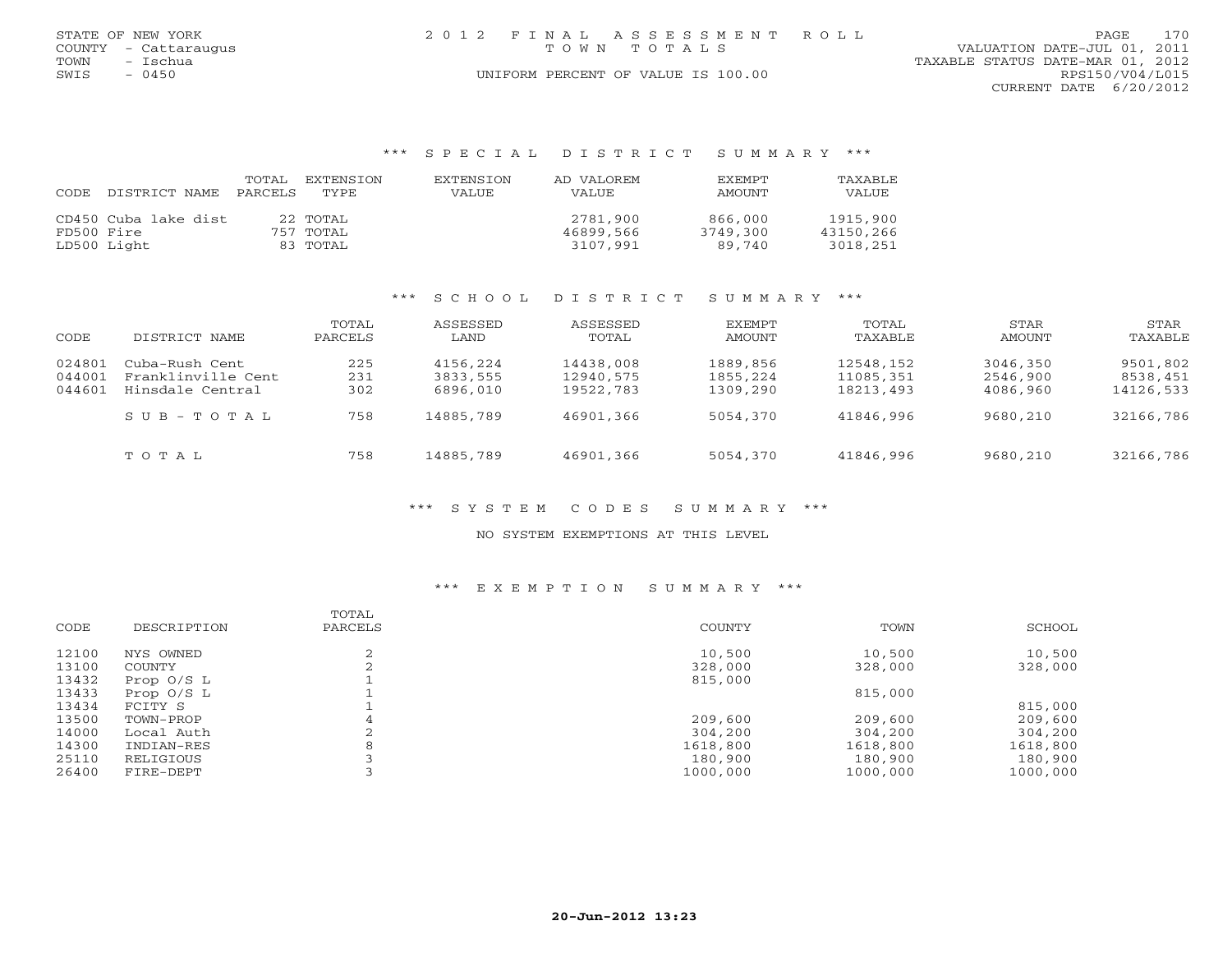|      | STATE OF NEW YORK    | 2012 FINAL ASSESSMENT ROLL         | 171<br>PAGE                      |
|------|----------------------|------------------------------------|----------------------------------|
|      | COUNTY - Cattaraugus | TOWN TOTALS                        | VALUATION DATE-JUL 01, 2011      |
| TOWN | - Ischua             |                                    | TAXABLE STATUS DATE-MAR 01, 2012 |
| SWIS | $-0450$              | UNIFORM PERCENT OF VALUE IS 100.00 | RPS150/V04/L015                  |
|      |                      |                                    | CURRENT DATE 6/20/2012           |

### \*\*\* E X E M P T I O N S U M M A R Y \*\*\*

|       |              | TOTAL   |               |          |           |
|-------|--------------|---------|---------------|----------|-----------|
| CODE  | DESCRIPTION  | PARCELS | <b>COUNTY</b> | TOWN     | SCHOOL    |
| 27350 | CEMETERY     | 8       | 58,300        | 58,300   | 58,300    |
| 33201 | XMPT C/T     | 2       | 39,000        | 39,000   |           |
| 41101 | VET C/T      | 5       | 14,600        | 14,600   |           |
| 41103 | VET TOWN     |         |               | 1,860    |           |
| 41121 | WVET C/T     | 19      | 170,760       | 170,760  |           |
| 41122 | WVET CO      |         | 12,000        |          |           |
| 41131 | CVET C/T     | 17      | 282,600       | 282,600  |           |
| 41132 | CVET CO      | 2       | 40,000        |          |           |
| 41141 | DVET C/T     |         | 97,200        | 97,200   |           |
| 41142 | DVET CO      |         | 19,000        |          |           |
| 41162 | $CW_15_VET/$ |         | 28,695        |          |           |
| 41700 | AG BLDG      |         | 47,000        | 47,000   | 47,000    |
| 41720 | AG DIST      |         |               |          |           |
| 41730 | AG DISTOUT   | 4       |               |          |           |
| 41800 | AGED $C/T/S$ | 12      | 335,443       | 345,093  | 361,600   |
| 41801 | AGED C/T     |         | 42,750        | 42,750   |           |
| 41802 | AGED C       |         | 10,500        |          |           |
| 41834 | SR STAR      | 76      |               |          | 3981,300  |
| 41854 | RES STAR     | 195     |               |          | 5696,200  |
| 41864 | RES ST MH    |         |               |          | 2,710     |
| 47460 | FOREST/A74   | 6       | 120,470       | 120,470  | 120,470   |
|       | TOTAL        | 390     | 5785,318      | 5686,633 | 14734,580 |

| ROLL<br><b>SEC</b> | DESCRIPTION       | TOTAL<br>PARCELS | ASSESSED<br>LAND | ASSESSED<br>TOTAL | TAXABLE<br>COUNTY | TAXABLE<br>TOWN | TAXABLE<br>SCHOOL | STAR<br>TAXABLE |
|--------------------|-------------------|------------------|------------------|-------------------|-------------------|-----------------|-------------------|-----------------|
|                    | TAXABLE           | 703              | 13985,140        | 38872,890         | 37651,872         | 37750,557       | 38343,820         | 28663,610       |
| -5                 | SPECIAL FRANCHISE |                  | 24               | 694,746           | 694,746           | 694,746         | 694,746           | 694,746         |
| 6                  | UTILITIES & N.C.  | 13               | 3,125            | 2769,430          | 2769,430          | 2769,430        | 2769,430          | 2769,430        |